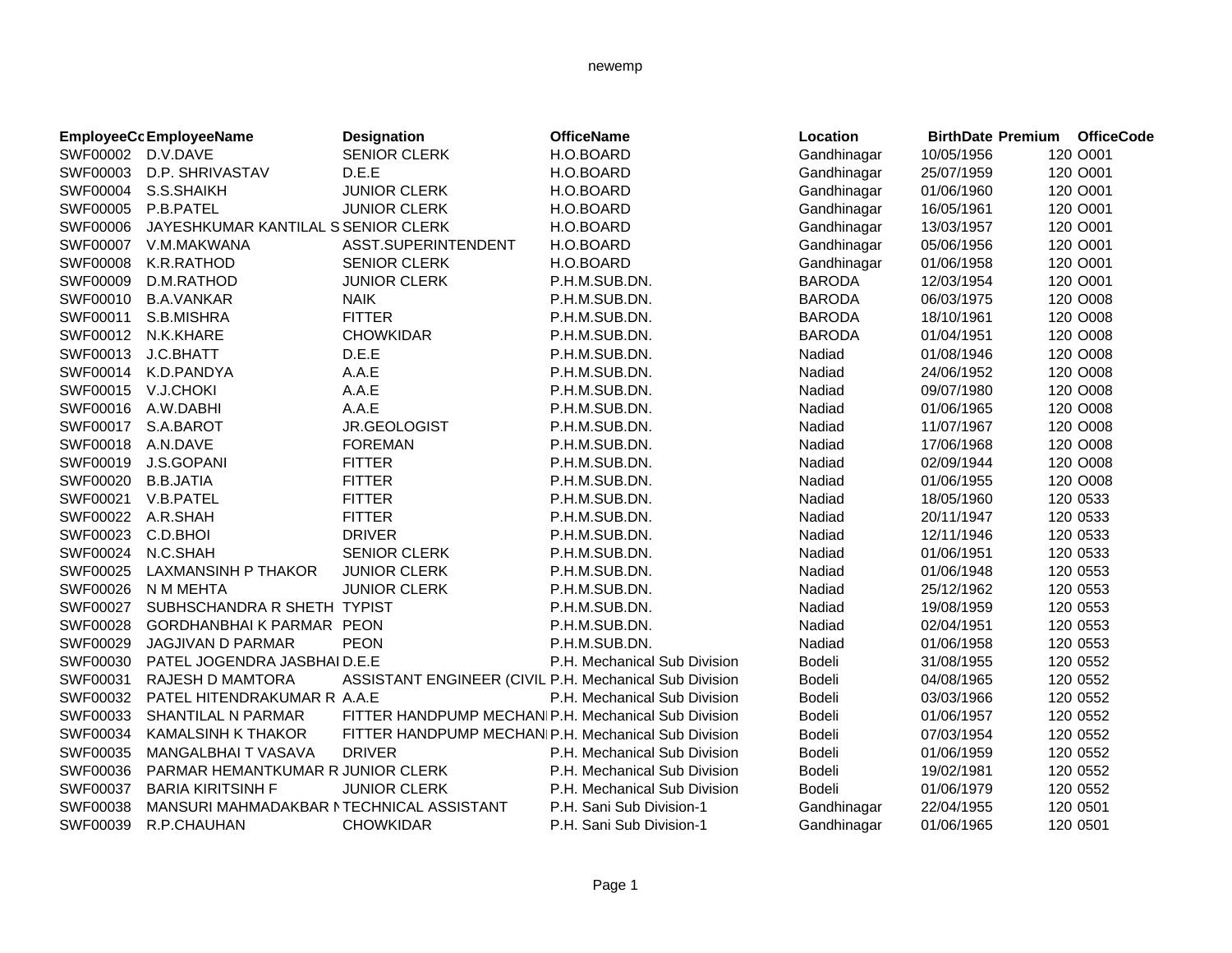| SWF00040 | <b>BHAVANJI C PARMAR</b>                       | <b>CHOWKIDAR</b>                                                    | P.H. Sani Sub Division-1     | Gandhinagar | 01/06/1967 | 120 0501 |
|----------|------------------------------------------------|---------------------------------------------------------------------|------------------------------|-------------|------------|----------|
| SWF00041 | SHAH NALINCHANDRA V                            | SENIOR CLERK (ACCOUNT)                                              | H.O.BOARD                    | Gandhinagar | 16/07/1948 | 120 O001 |
| SWF00042 | PARSOTAMBHAI M CHASIA JUNIOR CLERK             |                                                                     | H.O.BOARD                    | Gandhinagar | 01/06/1956 | 120 O001 |
| SWF00043 | MAHESHKUMAR K RAVAL                            | <b>DRIVER</b>                                                       | H.O.BOARD                    | Gandhinagar | 12/03/1954 | 120 O001 |
| SWF00044 | PAREKH UDITKUMAR I                             | A.A.E                                                               | P.H. Sani Sub Division-2     | Gandhinagar | 15/12/1960 | 120 0502 |
| SWF00045 | VAGHELA PRAVEENSINH B/A.A.E                    |                                                                     | P.H. Sani Sub Division-2     | Gandhinagar | 01/06/1954 | 120 0502 |
| SWF00046 | <b>MISTRY BHARTIBEN P</b>                      | ASSISTANT ENGINEER (CIVIL P.H. Mechanical Sub Division-2            |                              | Ahmedabad   | 13/02/1969 | 120 0522 |
| SWF00047 | MULSINH AMARSINH CHAUI CHOWKIDAR               |                                                                     | P.H. Sani Sub Division-2     | Gandhinagar | 02/06/1947 | 120 0502 |
| SWF00048 | NALINKUMAR NATVARLAL FPEON                     |                                                                     | P.H. Sani Sub Division-2     | Gandhinagar | 25/02/1962 | 120 0502 |
| SWF00049 | MEVADA KAILASHBEN N                            | ASSISTANT ENGINEER (CIVIL P.H. Circle                               |                              | Palanpur    | 06/03/1975 | 120 O008 |
| SWF00050 | ACHARYA JAYANTILAL J                           | A.A.E                                                               | P.H. Circle                  | Palanpur    | 18/10/1961 | 120 O008 |
| SWF00051 | KANTILAL PREMABHAI PATI DEPUTY MANAGER - F & A |                                                                     | P.H. Circle                  | Palanpur    | 17/08/1957 | 120 O008 |
| SWF00052 | DHARMABHAI A PARMAR                            | SENIOR CLERK (ACCOUNT)                                              | P.H. Circle                  | Palanpur    | 01/04/1951 | 120 O008 |
| SWF00053 | <b>CHAGANBHAI J DESAI</b>                      | <b>SENIOR CLERK</b>                                                 | P.H. Circle                  | Palanpur    | 01/08/1946 | 120 O008 |
| SWF00054 | <b>MAFATLAL P SOLANKI</b>                      | <b>JUNIOR CLERK</b>                                                 | P.H. Circle                  | Palanpur    | 24/06/1952 | 120 O008 |
| SWF00055 | SINDHI IMTIYAJKHAN A                           | <b>JUNIOR CLERK</b>                                                 | P.H. Circle                  | Palanpur    | 09/07/1980 | 120 O008 |
| SWF00056 | CHANDULAL D SOLANKI                            | <b>TYPIST</b>                                                       | P.H. Circle                  | Palanpur    | 01/06/1965 | 120 O008 |
| SWF00057 | <b>BHATT ARVINDKUMAR C</b>                     | <b>TYPIST</b>                                                       | P.H. Circle                  | Palanpur    | 11/07/1967 | 120 O008 |
| SWF00058 | <b>GIRISHKUMAR S PARMAR</b>                    | <b>COMPUTER</b>                                                     | P.H. Circle                  | Palanpur    | 17/06/1968 | 120 O008 |
| SWF00059 | SAHEBKHAN M VIHARI                             | <b>DRIVER</b>                                                       | P.H. Circle                  | Palanpur    | 02/09/1965 | 120 O008 |
| SWF00060 | SOLANKI ISHAWARBHAI J                          | <b>CHOWKIDAR</b>                                                    | P.H. Circle                  | Palanpur    | 01/06/1955 | 120 O008 |
| SWF00061 | <b>S N MEHTA</b>                               | D.E.E                                                               | P.H. Mechanical Sub Division | Gandhinagar | 18/05/1960 | 120 0533 |
| SWF00062 | PATEL RASIKBHAI M                              | A.A.E                                                               | P.H. Mechanical Sub Division | Gandhinagar | 20/11/1947 | 120 0533 |
| SWF00063 | PANCHAL HIRABHAI RANCHA.A.E                    |                                                                     | P.H. Mechanical Sub Division | Gandhinagar | 12/11/1946 | 120 0533 |
| SWF00064 | SHANKARJI J VAGHELA                            | <b>SENIOR CLERK</b>                                                 | P.H. Mechanical Sub Division | Gandhinagar | 01/06/1951 | 120 0533 |
| SWF00065 |                                                | THAKOR MAHESHBHAI BHU FITTER HANDPUMP MECHANIP.H. Sani Sub Division |                              | Gandhidham  | 01/11/1955 | 120 0213 |
| SWF00066 | S D KUMPAVAT                                   | FITTER HANDPUMP MECHANIP.H. Sani Sub Division                       |                              | Gandhidham  | 01/07/1955 | 120 0213 |
| SWF00067 | THAKOR JEMALBHAI B                             | FITTER HANDPUMP MECHANIP.H. Mechanical Sub Division                 |                              | Gandhinagar | 01/10/1957 | 120 0533 |
| SWF00068 | DABHI HIRABHI G                                | <b>DRILLER</b>                                                      | P.H. Mechanical Sub Division | Gandhinagar | 01/06/1950 | 120 0533 |
| SWF00069 | V C KRISHNAN                                   | <b>DRILLER</b>                                                      | P.H. Mechanical Sub Division | Gandhinagar | 10/05/1948 | 120 0533 |
| SWF00070 | DABHI BHUPATSINH CHANA DRIVER                  |                                                                     | P.H. Mechanical Sub Division | Gandhinagar | 20/05/1956 | 120 0533 |
| SWF00071 | PATEL VISHNUBHAI S                             | <b>JUNIOR CLERK</b>                                                 | P.H. Mechanical Sub Division | Gandhinagar | 01/06/1962 | 120 0533 |
| SWF00072 | CHAVDA HEMATAJI CHANDI HELPER                  |                                                                     | P.H. Mechanical Sub Division | Gandhinagar | 01/06/1958 | 120 0533 |
| SWF00073 | <b>BALA CHAILSINH B</b>                        | <b>HELPER</b>                                                       | P.H. Mechanical Sub Division | Gandhinagar | 01/07/1965 | 120 0533 |
| SWF00074 | <b>JASMINE SHASIKANT VASA' HELPER</b>          |                                                                     | P.H. Mechanical Sub Division | Gandhinagar | 28/08/1948 | 120 0533 |
| SWF00075 | THAKOR JESHANGJI PARBI DRIVER                  |                                                                     | P.H. Mechanical Division     | Gandhinagar | 01/06/1959 | 120 O058 |
| SWF00076 | DABHI JAGDISHKUMAR CHAHELPER                   |                                                                     | P.H. Mechanical Sub Division | Gandhinagar | 06/07/1971 | 120 0533 |
| SWF00077 | JHA MAYURKUMAR JAYANT HELPER                   |                                                                     | P.H. Mechanical Sub Division | Gandhinagar | 29/06/1970 | 120 0533 |
| SWF00078 | <b>RANA BADARSINH H</b>                        | <b>HELPER</b>                                                       | P.H. Mechanical Sub Division | Gandhinagar | 01/05/1965 | 120 0533 |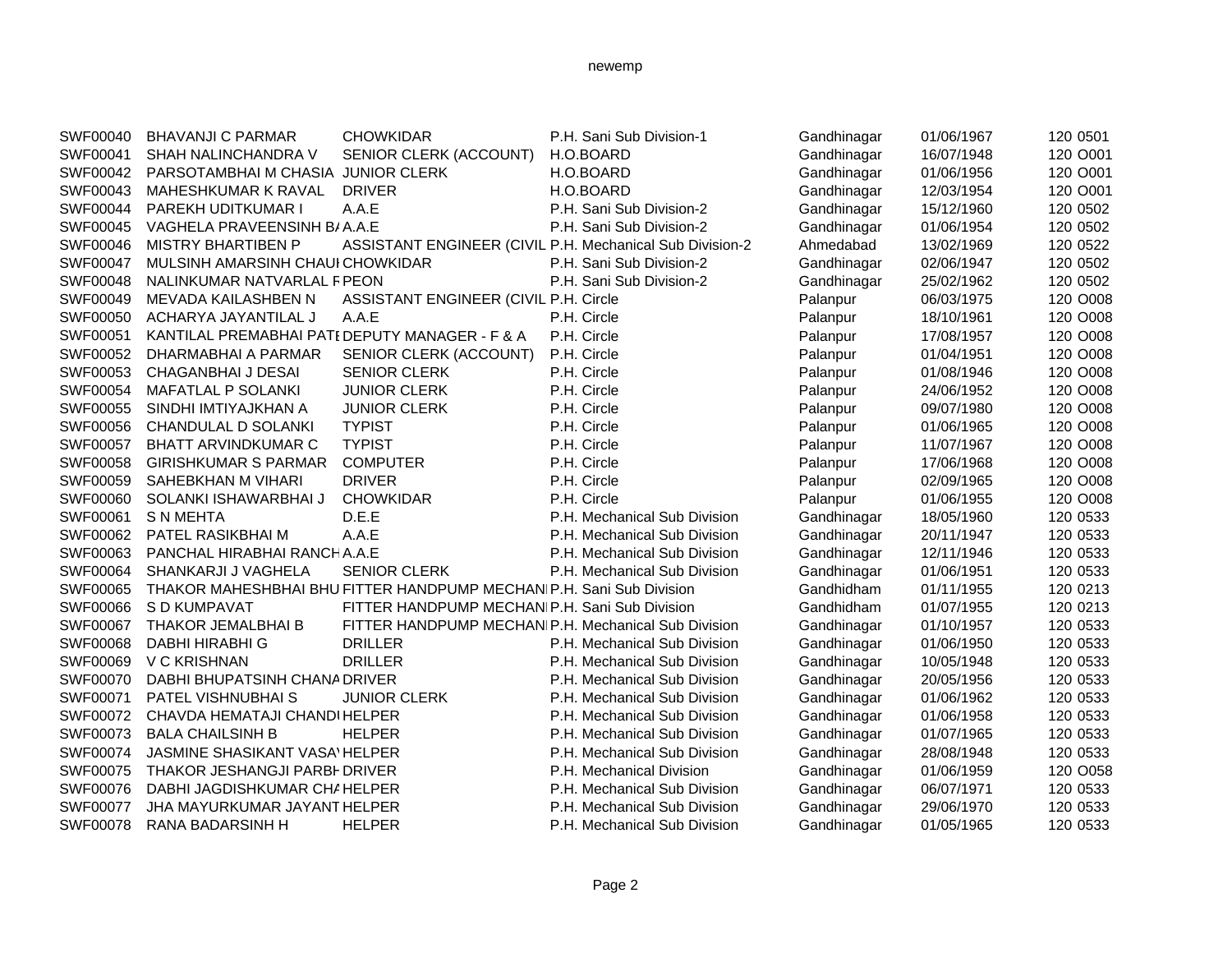## SWF00079 RAVDA RANJITSINH CHAND HELPER P.H. Mechanical Sub Division Gandhinagar 02/06/1968 120 0533 SWF00080 VINODRAI NATHALAL SHAH SENIOR MANAGER - F & A H.O.BOARD Gandhinagar 26/11/1947 120 0001 SWF00081 K SASHIKUMAR STENOGRAPHER-GR-1-ENGL H.O.BOARD Gandhinagar 15/05/1955 120 0001 SWF00082 MANOJ G THAKORASSISTANT ENGINEER (CIVIL H.O.BOARD Gandhinagar 15/01/1971 120 0001 SWF00083 DILIPSINH G RAJPUT SENIOR CLERK (ACCOUNT) H.O.BOARD Gandhinagar 20/08/1954 120 0001 SWF00084 B. H. ACHARYA JUNIOR CLERK H.O.BOARD Gandhinagar 03/12/1960 120 O001 SWF00085 TARAL JIVABHAI DHANJIBH/JUNIOR CLERK H.O.BOARD Gandhinagar 01/06/1969 120 0001 SWF00086 PATEL G. KASSISTANT ENGINEER (CIVIL H.O.BOARD Gandhinagar 01/07/1964 120 0001 SWF00087 PAREKH GIRISHKUMAR BHI SENIOR CLERK H.O.BOARD Gandhinagar 01/06/1954 120 O001 SWF00088 VAMJA RAJESHKUMAR RAVASSISTANT ENGINEER (CIVIL H.O.BOARD Gandhinagar 28/05/1967 120 0001 SWF00089 KANTIBHAI H MODIA PEON BEON H.O.BOARD Gandhinagar 01/06/1966 120 0001 SWF00090 BAROT DASRATHLAL VIRJL PUMP OPERATOR H.O.BOARD Gandhinagar 25/04/1950 120 0001 SWF00091 NARSINGHANI TULSO LAKH ASSISTANT ENGINEER (CIVIL H.O.BOARD Gandhinagar 05/09/1961 120 O001 SWF00092 LALITABEN GOVINDBHAI P/HAWALDAR H.O.BOARD H.O.BOARD Gandhinagar 01/05/1948 120 0001 SWF00093 LALITABEN G PANDYA HAWALDAR H.O.BOARD Gandhinagar 01/05/1948 120 O001 SWF00094 PRAJAPATI B. G DRIVER H.O.BOARD Gandhinagar 31/12/1960 120 O001 SWF00095 PRAJAPATI BALDEVBHAI GDRIVER H.O.BOARD H.O.BOARD Gandhinagar 31/12/1960 120 0001 SWF00096 PATEL BABULAL JOITARAM EXECUTIVE ENGINEER (CIVIL P.H. Works Division Radhanpur 30/09/1945 120 O010 SWF00097 SHROF MUKESHBHAI HIRAED.E.E P.H. Works Division Radhanpur 01/06/1958 120 O010 SWF00098 PATEL DHANJIBHAI M DIVISIONAL ACCOUNTANT P.H. Works Division Radhanpur 02/05/1948 120 0010 SWF00099 PATHUBHAI GANESHBHAI KSENIOR CLERK (ACCOUNT) P.H. Works Division Radhanpur 01/06/1954 120 0010 SWF00100 SOLANKI JIVABHAI SADULB SENIOR CLERK P.H. Works Division Radhanpur 01/06/1951 120 0010 SWF00101 MAHETA CHIMANLAL CHUN ASSISTANT SUPERINTENDEN P.H. Sani Sub Division Gandhidham 07/08/1947 120 0213 SWF00102 SOLANKI S .M OVERSEER P.H. Works Division Gandhinagar 01/11/1954 120 O050 SWF00103 JIVANJI FATAJI THAKOR DIVISIONAL ACCOUNTANT P.H. Works Division Gandhinagar 14/08/1949 120 0050 SWF00104 VIJAYKUMAR LALJIBHAI PR/TECHNICAL ASSISTANT P.H. Works Division Gandhinagar 30/08/1964 120 0050 SWF00105 JITENDRA CHANDULAL VYA A.A.E **P.H. Works Division Gandhinagar** 05/11/1962 120 O050 SWF00106 CHANDRAKANT M SUTRIA A.D.M **P.H. Works Division** Gandhinagar 01/09/1960 120 O050 SWF00107 PANCHAL VIKESH M TRACER THE P.H. Works Division Gandhinagar 24/02/1961 120 0050 SWF00108 JASPALSINH T DABHI TYPIST TELL P.H. Works Division Gandhinagar 04/10/1961 120 0050 SWF00109 RAMANBHAI P PATEL SENIOR CLERK (ACCOUNT) P.H. Works Division Gandhinagar 15/04/1949 120 0050 SWF00110 NATVARLAL N SONI HELPER P.H. Works Division Gandhinagar 15/07/1951 120 0050 SWF00111 KIRITSINH N ZALA PEON P.H. Works Division Gandhinagar 10/11/1969 120 O050 SWF00112 PATEL RAMESHBHAI P TYPIST **P.H. Works Division** Gandhinagar 01/06/1962 120 O050 SWF00113 ARJUNBHAI D KALE PEON P.H. Works Division Gandhinagar 13/07/1957 120 0050 SWF00114 PARMAR MOHANBHAI .A JUNIOR CLERK P.H. Works Division Gandhinagar 13/03/1954 120 0050 SWF00115 GOVINDBHAI D SOLANKI JUNIOR CLERK P.H. Works Division Gandhinagar 17/06/1957 120 0050 SWF00116 HASMUKHBHAI M MAHETA STORE KEEPER P.H. Works Division Gandhinagar 16/07/1957 120 0050

#### newemp

SWF00117 V.H.BHABHOR CHOWKIDAR P.H. Works Division Gandhinagar CHORES 120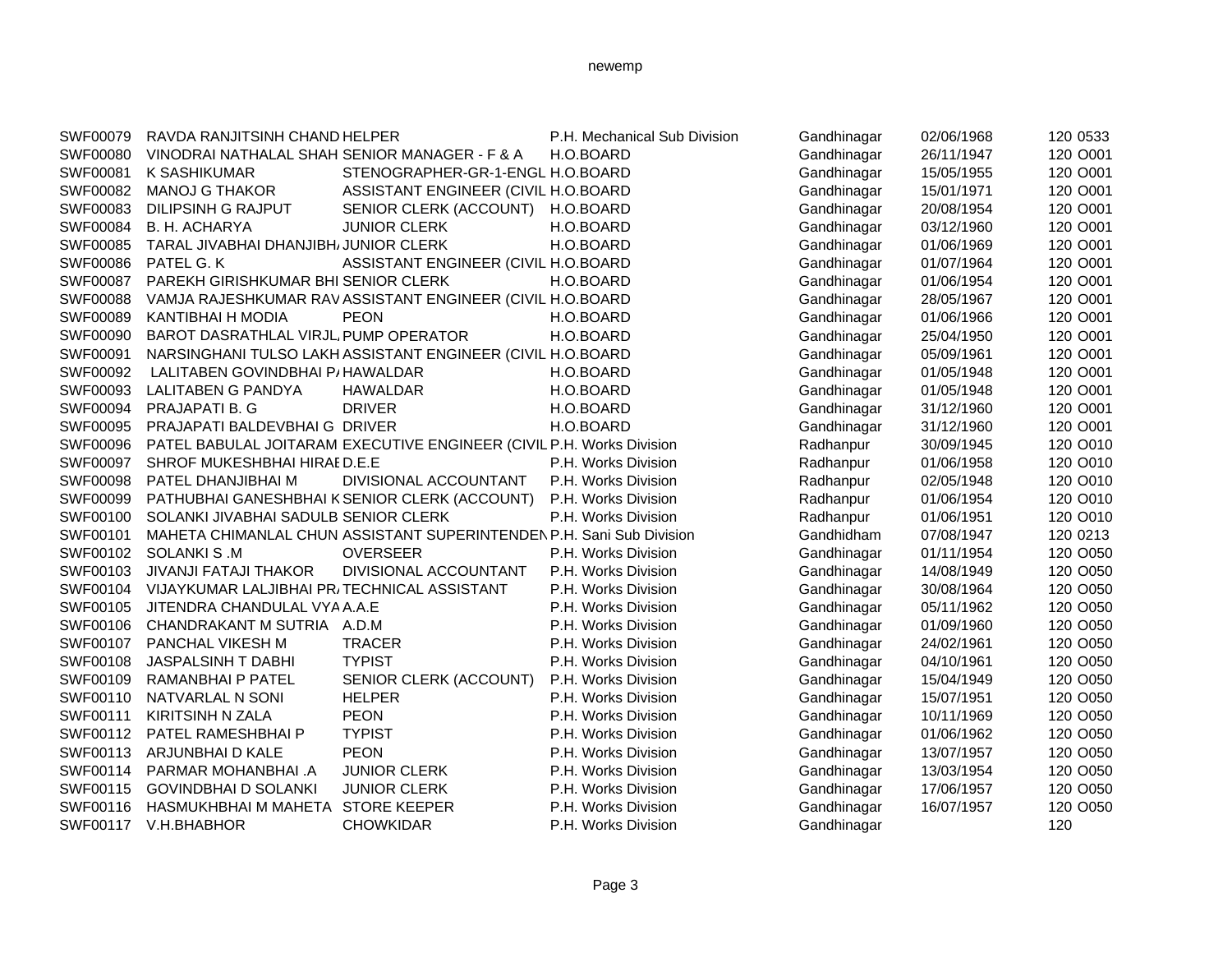| SWF00118 | CHAUHAN GANPATBHAI L. JUNIOR CLERK             |                                                           | P.H. Works Division      | Gandhinagar | 01/02/1954 | 120 O050 |
|----------|------------------------------------------------|-----------------------------------------------------------|--------------------------|-------------|------------|----------|
| SWF00119 | MAKWANA PRAVINKUMAR FJUNIOR CLERK              |                                                           | P.H. Works Division      | Gandhinagar | 01/06/1964 | 120 O050 |
| SWF00120 | MANSURI ABBASBHAI U                            | <b>DRIVER</b>                                             | P.H. Works Division      | Gandhinagar | 01/06/1962 | 120 O050 |
| SWF00121 | <b>BABARIYA SONIBEN T</b>                      | <b>PEON</b>                                               | P.H. Works Division      | Gandhinagar | 09/08/1950 | 120 O050 |
| SWF00122 | VASUDEV T PANCHASARA A.A.E                     |                                                           | P.H. Sani Sub Division-2 | Gandhinagar | 10/01/1949 | 120 0502 |
| SWF00123 | HARISHKUMAR .C. PATEL                          | A.A.E                                                     | P.H. Sani Sub Division-1 | Gandhinagar | 27/05/1963 | 120 0501 |
| SWF00124 | PATEL BABULAL MATHURD/SENIOR CLERK             |                                                           | P.H. Sani Sub Division-1 | Gandhinagar | 11/06/1954 | 120 0501 |
| SWF00125 | PATEL NATVARBHAI PUJAB DRIVER                  |                                                           | P.H. Sani Sub Division-1 | Gandhinagar | 06/12/1948 | 120 0501 |
| SWF00126 | RAMANBHAI S. VANKAR                            | <b>JUNIOR CLERK</b>                                       | P.H. Sani Sub Division-1 | Gandhinagar | 01/05/1956 | 120 0501 |
| SWF00127 | L.N.THAKOR                                     | <b>NAIK</b>                                               | P.H. Works Division      | Gandhinagar |            | 120      |
| SWF00128 | L.A.DANI                                       | <b>PEON</b>                                               | P.H. Works Division      | Gandhinagar |            | 120      |
| SWF00129 | N.K.PATEL                                      | D.E.E                                                     | P.H. Works Division      | Gandhinagar |            | 120      |
| SWF00130 | M.K.PATEL                                      | TECHNICAL ASSISTANT                                       | P.H. Works Division      | Gandhinagar |            | 120      |
| SWF00131 | <b>B.B.PANDYA</b>                              | <b>SENIOR CLERK</b>                                       | P.H. Works Division      | Gandhinagar |            | 120      |
| SWF00132 | M.R.PARMAR                                     | A.D.M                                                     | P.H. Works Division      | Gandhinagar |            | 120      |
| SWF00133 | J.D.SOLANKI                                    | <b>JUNIOR CLERK</b>                                       | P.H. Works Division      | Gandhinagar |            | 120      |
| SWF00134 | M.A.PARMAR                                     | <b>CHOWKIDAR</b>                                          | P.H. Works Division      | Gandhinagar |            | 120      |
| SWF00135 | H.L.KHARADI                                    | <b>SENIOR CLERK</b>                                       | P.H. Works Division      | Gandhinagar |            | 120      |
| SWF00136 | CHRISTI JOVIAL VICTOR                          | <b>OVERSEER</b>                                           | H.O.BOARD                | Gandhinagar | 02/02/1950 | 120 O001 |
| SWF00137 | KANTILAL R SATRADE                             | ASSISTANT ENGINEER (CIVIL H.O.BOARD                       |                          | Gandhinagar | 01/08/1960 | 120 O001 |
| SWF00138 | <b>GIRISHBHAI M PARMAR</b>                     | <b>JUNIOR CLERK</b>                                       | H.O.BOARD                | Gandhinagar | 15/05/1955 | 120 O001 |
| SWF00139 | <b>SHIVAJI R KHADARE</b>                       | <b>SR CLERK</b>                                           | H.O.BOARD                | Gandhinagar | 01/06/1959 | 120 O001 |
| SWF00140 | MANILAL B KUMBHAR                              | <b>CHOWKIDAR</b>                                          | P.H. Sani Sub Division-2 | Gandhinagar | 01/06/1943 | 120 0502 |
| SWF00141 | SHARMA. R. J                                   | ASSISTANT ENGINEER (CIVIL H.O.BOARD                       |                          | Gandhinagar | 11/10/1961 | 120 O001 |
| SWF00142 | AMARSINH R. BHADORIA                           | D.E.E                                                     | H.O.BOARD                | Gandhinagar | 07/10/1949 | 120 O001 |
| SWF00143 | NIRMALABEN V. VAGHELA                          | KHALASI                                                   | H.O.BOARD                | Gandhinagar | 19/01/1964 | 120 O001 |
| SWF00144 | MISHTRI MANUBHAI. M                            | D.E.E                                                     | H.O.BOARD                | Gandhinagar | 12/09/1950 | 120 O001 |
| SWF00145 | CHAUHAN BHUPENDRASINI SENIOR MANAGER - F & A   |                                                           | H.O.BOARD                | Gandhinagar | 13/06/1962 | 120 O001 |
| SWF00146 | <b>GOVINDBHAI C BHAVSAR</b>                    | <b>DEPUTY MANAGER - F &amp; A</b>                         | H.O.BOARD                | Gandhinagar | 02/04/1947 | 120 O001 |
| SWF00147 | PATEL NAVINCHANRA V                            | DIVISIONAL ACCOUNTANT                                     | H.O.BOARD                | Gandhinagar | 30/09/1949 | 120 O001 |
| SWF00148 | SHRIMALI BALDEVBHAI N                          | SENIOR CLERK (ACCOUNT)                                    | H.O.BOARD                | Gandhinagar | 14/06/1955 | 120 O001 |
| SWF00149 | MRS. GAYATRI D PANDYA                          | <b>SENIOR CLERK</b>                                       | H.O.BOARD                | Gandhinagar | 23/10/1958 | 120 O001 |
| SWF00150 | MAHENDRAKUMAR G PARMSENIOR CLERK               |                                                           | H.O.BOARD                | Gandhinagar | 01/06/1960 | 120 O001 |
| SWF00151 | GAJENDRAKUMAR H RAVAL DEPUTY MANAGER - F & A   |                                                           | H.O.BOARD                | Gandhinagar | 30/10/1949 | 120 O001 |
| SWF00152 | PARMAR TRIKAMBHAI B                            | <b>JUNIOR CLERK</b>                                       | H.O.BOARD                | Gandhinagar | 01/06/1951 | 120 O001 |
| SWF00153 | DARJI RAJESH BHAILALBHA SENIOR MANAGER - F & A |                                                           | H.O.BOARD                | Gandhinagar | 12/08/1961 | 120 O001 |
| SWF00154 | DILIPKUMAR P MANAVADRI SENIOR MANAGER - F & A  |                                                           | H.O.BOARD                | Gandhinagar | 10/02/1961 | 120 O001 |
| SWF00155 |                                                | SOMALING SOMAPPA PUJA CHIEF ADMINISTRATIVE OFFI H.O.BOARD |                          | Gandhinagar | 26/06/1945 | 120 O001 |
| SWF00156 | THAKOR FULAJI RAJAJI                           | DIVISIONAL ACCOUNTANT                                     | H.O.BOARD                | Gandhinagar | 01/06/1951 | 120 O001 |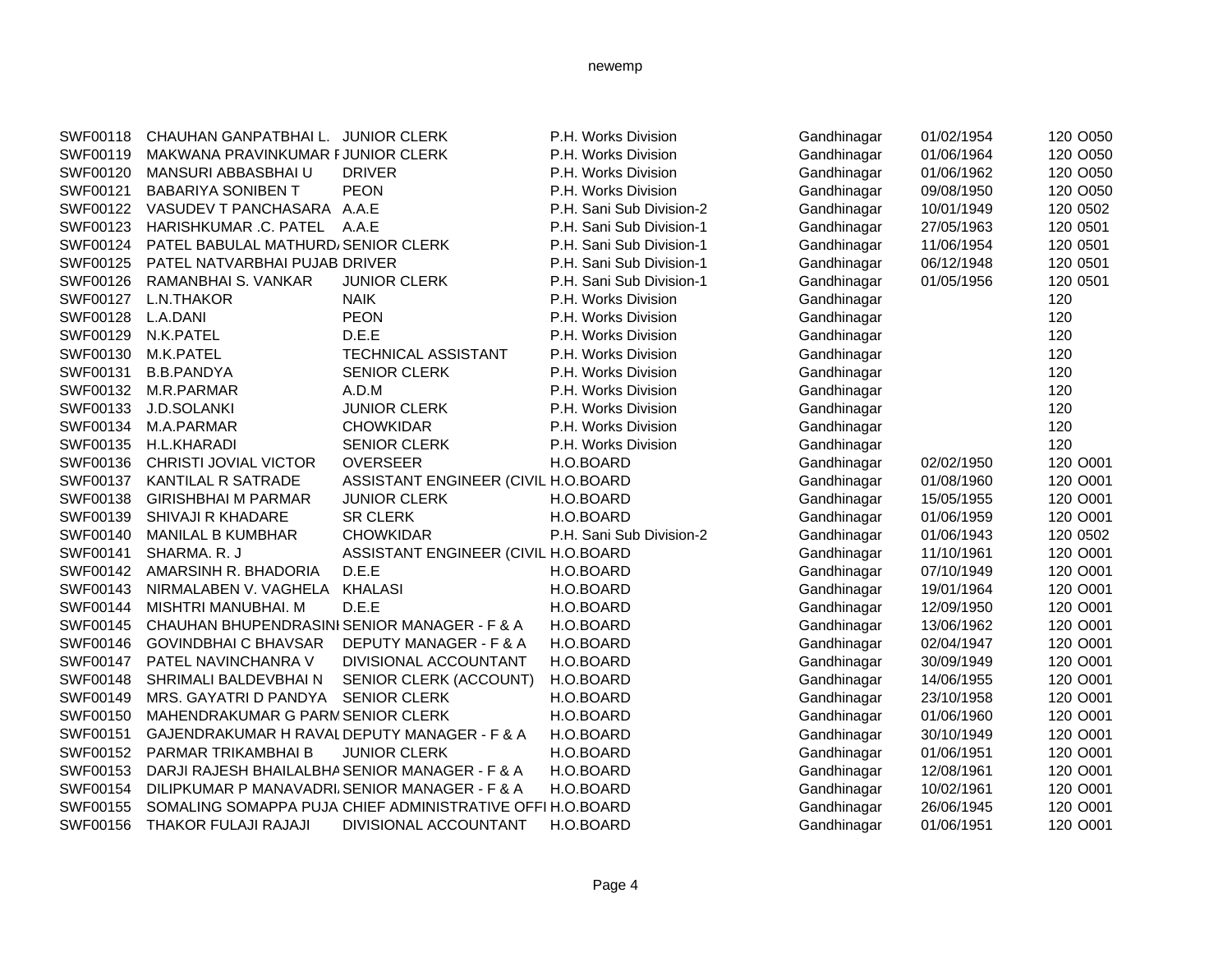| SWF00157 | PATEL BHIKHABHAI K                      | SENIOR CLERK (ACCOUNT)                           | H.O.BOARD                    | Gandhinagar | 01/06/1954 | 120 O001 |
|----------|-----------------------------------------|--------------------------------------------------|------------------------------|-------------|------------|----------|
| SWF00158 | <b>JANI MAYURIBEN N</b>                 | <b>JUNIOR CLERK</b>                              | H.O.BOARD                    | Gandhinagar | 03/11/1961 | 120 O001 |
| SWF00159 | SHAH JAYESHKUMAR, J                     | <b>PEON</b>                                      | H.O.BOARD                    | Gandhinagar | 11/07/1979 | 120 O001 |
| SWF00160 | <b>HARENDRA J SHAH</b>                  | ASSISTANT SUPERINTENDEN H.O.BOARD                |                              | Gandhinagar | 10/04/1954 | 120 O001 |
| SWF00161 | JASABEN J CHAUDHARI                     | <b>SENIOR CLERK</b>                              | H.O.BOARD                    | Gandhinagar | 01/06/1956 | 120 O001 |
| SWF00162 | <b>TULASIBHAI B PARMAR</b>              | ASSISTANT SUPERINTENDENH.O.BOARD                 |                              | Gandhinagar | 05/12/1950 | 120 O001 |
| SWF00163 | <b>BHATT KALIDAS P</b>                  | <b>KHALASI</b>                                   | H.O.BOARD                    | Gandhinagar | 01/06/1953 | 120 O001 |
| SWF00164 | <b>GOSWAMI VASANTGIRI. D</b>            | <b>SENIOR CLERK</b>                              | H.O.BOARD                    | Gandhinagar | 01/06/1958 | 120 O001 |
| SWF00165 | <b>GAJJAR HARGOVIND P</b>               | <b>OVERSEER</b>                                  | P.H. Sani Sub Division-1     | Gandhinagar | 16/04/1951 | 120 0501 |
| SWF00166 | PATEL MUKESHBHAI .J                     | <b>WORK ASSISTANT</b>                            | P.H. Sani Sub Division-1     | Gandhinagar | 06/01/1961 | 120 0501 |
| SWF00167 | <b>DESAI LAGDHIRBHAI G</b>              | <b>CHOWKIDAR</b>                                 | P.H. Sani Sub Division-1     | Gandhinagar | 01/06/1968 | 120 0501 |
| SWF00168 | TARAL CHAGANBHAI .K                     | A.D.M                                            | P.H. Sani Sub Division-1     | Gandhinagar | 01/06/1964 | 120 0501 |
| SWF00169 | DIGVIJAYSINH .K. RATHOD WORK ASSISTANT  |                                                  | P.H. Sani Sub Division-1     | Gandhinagar | 14/03/1967 | 120 0501 |
| SWF00170 | FAKIR HABIBSHA FAKRUSH CHOWKIDAR        |                                                  | P.H. Sani Sub Division-1     | Gandhinagar | 01/06/1956 | 120 0501 |
| SWF00171 | SHAILESHBHAI B LIMBACHI GEO-HYDROLOGIST |                                                  | P.H. Mechanical Division     | Vadodara    | 01/06/1961 | 120 O055 |
| SWF00172 | PATHAK MITESHKUMAR J                    | A.D.M                                            | P.H. Mechanical Division     | Vadodara    | 18/03/1962 | 120 O055 |
| SWF00173 | <b>HASMUKHBHAI M PATEL</b>              | <b>TRACER</b>                                    | P.H. Mechanical Division     | Vadodara    | 04/04/1962 | 120 O055 |
| SWF00174 | <b>MAGANBHAI M MACHI</b>                | <b>DRIVER</b>                                    | P.H. Mechanical Division     | Vadodara    | 30/04/1952 | 120 O055 |
| SWF00175 | <b>DHIRUBHAI P PATEL</b>                | ASSISTANT SUPERINTENDEN P.H. Mechanical Division |                              | Vadodara    | 07/03/1944 | 120 O055 |
| SWF00176 | CHUNILAL H MAKWANA                      | SENIOR CLERK (ACCOUNT)                           | P.H. Mechanical Division     | Vadodara    | 01/06/1947 | 120 O055 |
| SWF00177 | <b>BHIKHAJI D JADAV</b>                 | <b>STORE KEEPER</b>                              | P.H. Mechanical Division     | Vadodara    | 11/08/1955 | 120 O055 |
| SWF00178 | <b>NIKHILESH M BHATT</b>                | <b>SENIOR CLERK</b>                              | P.H. Mechanical Division     | Vadodara    | 23/01/1960 | 120 O055 |
| SWF00179 | <b>VYAS CHANDULAL B</b>                 | <b>SENIOR CLERK</b>                              | P.H. Mechanical Division     | Vadodara    | 14/04/1953 | 120 O055 |
| SWF00180 | <b>CHAVDA RAMESHBHAI G</b>              | <b>JUNIOR CLERK</b>                              | P.H. Mechanical Division     | Vadodara    | 20/09/1958 | 120 O055 |
| SWF00181 | SHAILASH S PANCHAL                      | <b>JUNIOR CLERK</b>                              | P.H. Mechanical Division     | Vadodara    | 08/05/1961 | 120 O055 |
| SWF00182 | HITESH K SHAH                           | <b>JUNIOR CLERK</b>                              | P.H. Mechanical Division     | Vadodara    | 16/04/1959 | 120 O055 |
| SWF00183 | PARIKH AMRISHKUMAR S                    | <b>TYPIST</b>                                    | P.H. Mechanical Division     | Vadodara    | 15/11/1959 | 120 O055 |
| SWF00184 | <b>MINABEN V GANDHI</b>                 | <b>TYPIST</b>                                    | P.H. Mechanical Division     | Vadodara    | 27/12/1961 | 120 O055 |
| SWF00185 | VYOMESHCHANDRA C DAVID.E.E              |                                                  | P.H. Mechanical Division     | Vadodara    | 10/08/1947 | 120 O055 |
| SWF00186 | AMBALAL S VASAVA                        | <b>PEON</b>                                      | P.H. Works Division          | Vadodara    | 01/06/1954 | 120 O029 |
| SWF00187 | SOLANKI VINODBHAI B                     | <b>PEON</b>                                      | P.H. Works Division          | Vadodara    | 30/09/1965 | 120 O029 |
| SWF00188 | <b>MUSTAKBHAI A RATHOD</b>              | <b>CHOWKIDAR</b>                                 | P.H. Mechanical Division     | Vadodara    | 29/09/1961 | 120 O055 |
| SWF00189 | <b>PUSPABEN S BAROT</b>                 | <b>PEON</b>                                      | P.H. Mechanical Division     | Vadodara    | 02/07/1971 | 120 O055 |
| SWF00190 | PARIMAL THAKORLAL SHAF D.E.E            |                                                  | P.H. Mechanical Sub Division | Vadodara    | 25/11/1958 | 120 0551 |
| SWF00191 | <b>ISHAWARBHAI G PATEL</b>              | A.A.E                                            | P.H. Mechanical Sub Division | Vadodara    | 18/11/1945 | 120 0551 |
| SWF00192 | <b>SAMIR J PATEL</b>                    | A.A.E                                            | P.H. Mechanical Sub Division | Vadodara    | 11/09/1960 | 120 0551 |
| SWF00193 | SHIRISHKUMAR J JASANI                   | A.A.E                                            | P.H. Mechanical Sub Division | Vadodara    | 04/03/1962 | 120 0551 |
| SWF00194 | <b>BHATT AVINASH N</b>                  | <b>GEO-LOGIST</b>                                | P.H. Mechanical Sub Division | Vadodara    | 26/06/1965 | 120 0551 |
| SWF00195 | <b>MALAJI P CHAUHAN</b>                 | <b>DRILLER</b>                                   | P.H. Mechanical Sub Division | Vadodara    | 25/05/1951 | 120 0551 |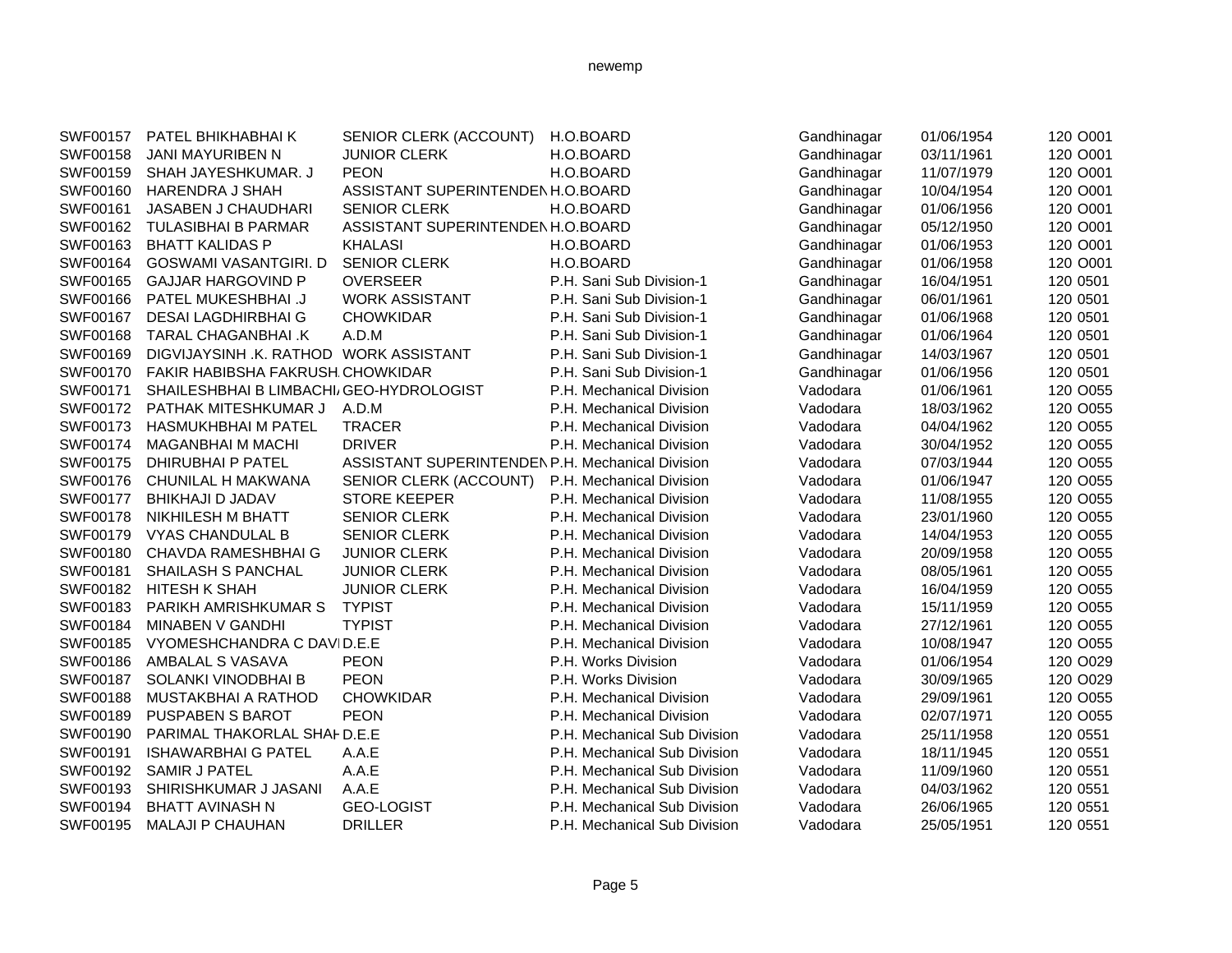| SWF00196 | JAY NARAYAN R SHUKALA DRILLER         |                                                                                      | P.H. Mechanical Sub Division              | Vadodara    | 05/02/1949 | 120 0551 |
|----------|---------------------------------------|--------------------------------------------------------------------------------------|-------------------------------------------|-------------|------------|----------|
| SWF00197 |                                       | CHIMANBHAI D MAKWANA FITTER HANDPUMP MECHANIP.H. Mechanical Sub Division             |                                           | Vadodara    | 28/07/1947 | 120 0551 |
| SWF00198 | <b>ASHABEN P PATEL</b>                | <b>SENIOR CLERK</b>                                                                  | P.H. Mechanical Sub Division              | Vadodara    | 01/01/1957 | 120 0551 |
| SWF00199 | <b>ARVINDBHAI S SUTHAR</b>            | FITTER HANDPUMP MECHANIP.H. Mechanical Sub Division                                  |                                           | Vadodara    | 08/07/1952 | 120 0551 |
| SWF00200 | <b>MAGANBHAI K ROHIT</b>              | <b>JUNIOR CLERK</b>                                                                  | P.H. Mechanical Sub Division              | Vadodara    | 01/06/1955 | 120 0551 |
| SWF00201 | NENAJI VIRMAJI THAKOR                 | ASSISTANT SUPERINTENDEN Gujarat Jalseva Training Institute                           |                                           | Gandhinagar | 01/06/1955 | 120 O084 |
| SWF00202 | VAGHELA KIRITSINH RAJUJ PEON          |                                                                                      | Gujarat Jalseva Training Institute        | Gandhinagar | 01/06/1969 | 120 O084 |
| SWF00203 | VIMALBHAI RAVJIBHAI PATE SENIOR CLERK |                                                                                      | Gujarat Jalseva Training Institute        | Gandhinagar | 05/04/1957 | 120 O084 |
| SWF00204 | PATEL SUMANBHAI MANILA SENIOR CLERK   |                                                                                      | Gujarat Jalseva Training Institute        | Gandhinagar | 01/06/1955 | 120 O084 |
| SWF00205 | PATEL DILIPBHAI BHIKHABI STORE KEEPER |                                                                                      | Gujarat Jalseva Training Institute        | Gandhinagar | 01/06/1960 | 120 O084 |
| SWF00206 | CHUNILAL VITTHALDAS. N DRIVER         |                                                                                      | Gujarat Jalseva Training Institute        | Gandhinagar | 04/02/1957 | 120 O084 |
| SWF00207 | SHAH ATUL KUMAR B                     | JUNIOR SCIENTIFIC ASSISTAI Gujarat Jalseva Training Institute                        |                                           | Gandhinagar | 21/08/1956 | 120 O084 |
| SWF00208 |                                       | KESHAVBHAI M LAKHATARI JUNIOR SCIENTIFIC ASSISTAI Gujarat Jalseva Training Institute |                                           | Gandhinagar | 11/12/1946 | 120 O084 |
| SWF00209 |                                       | VIJAY SHAMAJIBHAI KATHR ASSISTANT ENGINEER (CIVIL Gujarat Jalseva Training Institute |                                           | Gandhinagar | 24/08/1962 | 120 O084 |
| SWF00210 | DASRATHSINH .F.CHAUHAN JUNIOR CLERK   |                                                                                      | Gujarat Jalseva Training Institute        | Gandhinagar | 04/01/1960 | 120 O084 |
| SWF00211 | SUTHAR DHIRAJKUMAR A A.D.M            |                                                                                      | Gujarat Jalseva Training Institute        | Gandhinagar | 21/07/1956 | 120 O084 |
| SWF00212 | PANDYA YAGNESH.V                      | <b>TYPIST</b>                                                                        | Gujarat Jalseva Training Institute        | Gandhinagar | 14/11/1966 | 120 O084 |
| SWF00213 | <b>BHARDVAJ LALIT P</b>               | JUNIOR SCIENTIFIC ASSISTAI Gujarat Jalseva Training Institute                        |                                           | Gandhinagar | 13/06/1958 | 120 O084 |
| SWF00214 | DALPATSINH KANUBHA GOI PEON           |                                                                                      | Gujarat Jalseva Training Institute        | Gandhinagar | 01/06/1962 | 120 O084 |
| SWF00215 | PANDYA BHAVESH RAMANLTYPIST           |                                                                                      | Gujarat Jalseva Training Institute        | Gandhinagar | 20/01/1966 | 120 O084 |
| SWF00216 | GURUPRAKASHSINGH. K. C D.E.E          |                                                                                      | Gujarat Jalseva Training Institute        | Gandhinagar | 31/05/1962 | 120 O084 |
| SWF00217 | PATEL SUBHASBHAI F                    | SENIOR CLERK (ACCOUNT)                                                               | Gujarat Jalseva Training Institute        | Gandhinagar | 10/11/1959 | 120 O084 |
| SWF00218 | <b>JAGDISHBHAI C SHETH</b>            | D.E.E                                                                                | Gujarat Jalseva Training Institute        | Gandhinagar | 17/06/1946 | 120 O084 |
| SWF00219 | <b>G P GUPTA</b>                      | <b>HYDROLOGIST</b>                                                                   | Gujarat Jalseva Training Institute        | Gandhinagar | 01/01/1960 | 120 O084 |
| SWF00220 | PRAJAPATI DASHRATHBHAID.E.E           |                                                                                      | Gujarat Jalseva Training Institute        | Gandhinagar | 01/06/1965 | 120 O084 |
| SWF00221 | PITHASINH ASUSINH RAJPUDRIVER         |                                                                                      | Gujarat Jalseva Training Institute        | Gandhinagar | 05/07/1947 | 120 O084 |
| SWF00222 |                                       | SANTANKRISHNAN RANGR/STENOGRAPHER-GR-1-ENGL Gujarat Jalseva Training Institute       |                                           | Gandhinagar | 03/10/1959 | 120 O084 |
| SWF00223 | CHAUHAN. MAHENDRASINF JUNIOR CLERK    |                                                                                      | Gujarat Jalseva Training Institute        | Gandhinagar | 13/03/1968 | 120 O084 |
| SWF00224 | KHANT BALDEVJI MANGAJI DRIVER         |                                                                                      | Gujarat Jalseva Training Institute        | Gandhinagar | 01/06/1961 | 120 O084 |
| SWF00225 | LIMBACHIA. GOVINDBHAI .P JUNIOR CLERK |                                                                                      | Gujarat Jalseva Training Institute        | Gandhinagar | 01/10/1960 | 120 O084 |
| SWF00226 | <b>BHANGI RAMA BHAI CHANA SWEEPER</b> |                                                                                      | Gujarat Jalseva Training Institute        | Gandhinagar | 01/06/1963 | 120 O084 |
| SWF00227 | PATEL ARVINDBHAI .H                   | <b>HELPER</b>                                                                        | Gujarat Jalseva Training Institute        | Gandhinagar | 09/09/1959 | 120 O084 |
| SWF00228 | VANAND RAMESHBHAI .S                  | <b>HELPER</b>                                                                        | Gujarat Jalseva Training Institute        | Gandhinagar | 01/06/1968 | 120 O084 |
| SWF00229 | NAYI VINODBHAI PRABHUD, HELPER        |                                                                                      | Gujarat Jalseva Training Institute        | Gandhinagar | 01/07/1964 | 120 O084 |
| SWF00230 | PATEL RAJENDRAKUMAR. NJUNIOR CLERK    |                                                                                      | <b>Gujarat Jalseva Training Institute</b> | Gandhinagar | 01/01/1966 | 120 O084 |
| SWF00231 | MEDRIA SOMABHAI KALABI HELPER         |                                                                                      | Gujarat Jalseva Training Institute        | Gandhinagar | 01/06/1966 | 120 O084 |
| SWF00232 | <b>PARMAR BALDEVJI B</b>              | <b>CHOWKIDAR</b>                                                                     | <b>Gujarat Jalseva Training Institute</b> | Gandhinagar | 01/06/1967 | 120 O084 |
| SWF00233 | LALABHAI MAFABHAI MAKW SWEEPER        |                                                                                      | Gujarat Jalseva Training Institute        | Gandhinagar | 01/06/1970 | 120 O084 |
| SWF00234 | <b>BHANGI KHODABHAI NARAI SWEEPER</b> |                                                                                      | Gujarat Jalseva Training Institute        | Gandhinagar | 06/11/1968 | 120 O084 |
|          |                                       |                                                                                      |                                           |             |            |          |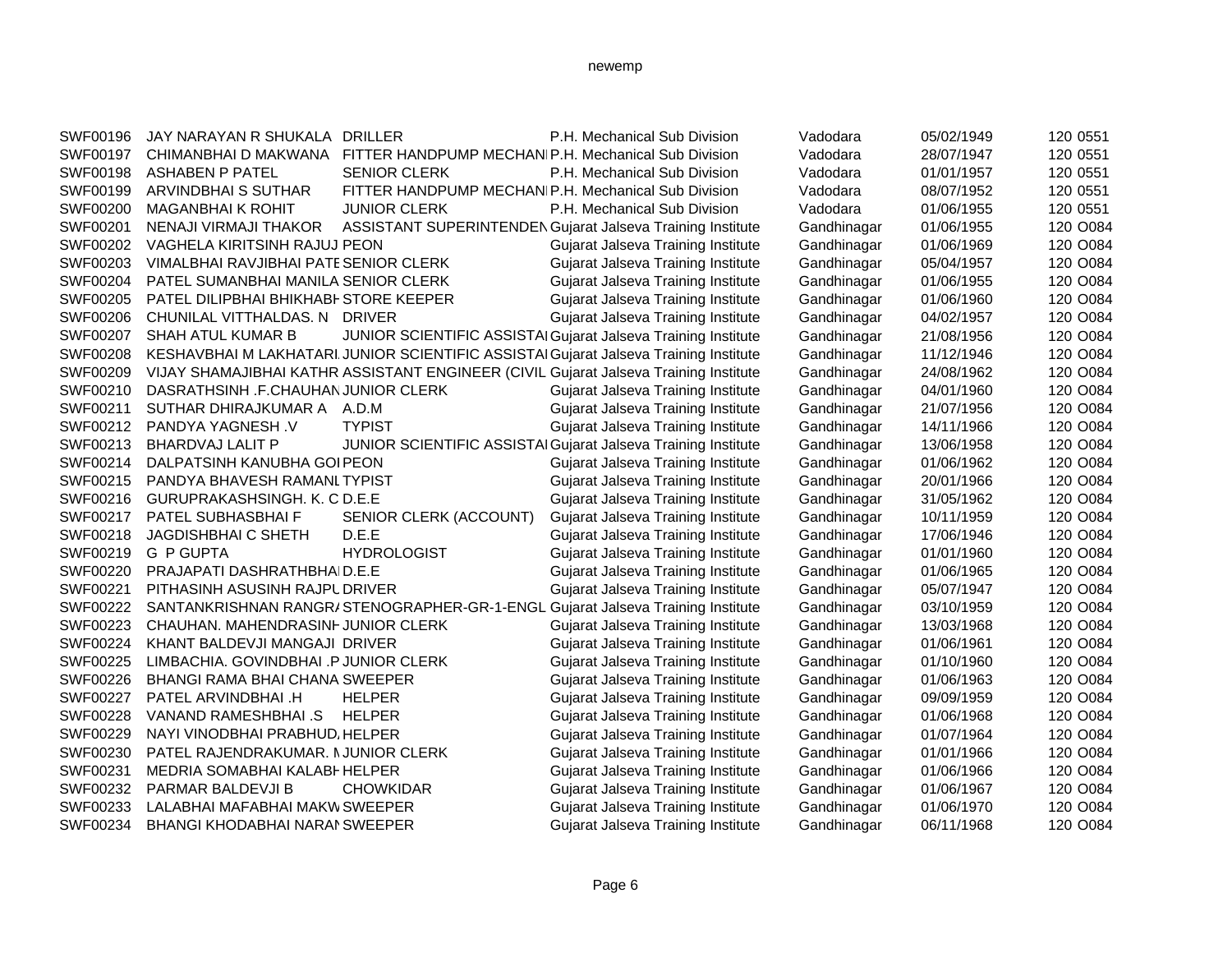| SWF00235 | PATEL DINESHBHAI CHANA ELECTRICIAN          |                                                | Gujarat Jalseva Training Institute                                                  | Gandhinagar | 02/08/1967 | 120 O084 |
|----------|---------------------------------------------|------------------------------------------------|-------------------------------------------------------------------------------------|-------------|------------|----------|
| SWF00236 | <b>JETHABHAI AMRABHAI BHA SWEEPER</b>       |                                                | Gujarat Jalseva Training Institute                                                  | Gandhinagar | 01/06/1966 | 120 O084 |
| SWF00237 | CHASIA PITAMBERBHAI .D JUNIOR CLERK         |                                                | Gujarat Jalseva Training Institute                                                  | Gandhinagar | 10/02/1964 | 120 O084 |
| SWF00238 | <b>JOSHI ASHWIN HIRALAL</b>                 | <b>DRIVER</b>                                  | Gujarat Jalseva Training Institute                                                  | Gandhinagar | 13/08/1964 | 120 O084 |
| SWF00239 | BHARVAD RAMUBHAI REVA JUNIOR CLERK          |                                                | Gujarat Jalseva Training Institute                                                  | Gandhinagar | 01/06/1964 | 120 O084 |
| SWF00240 | PANDYA PARIMALBHAI .S                       | <b>JUNIOR CLERK</b>                            | Gujarat Jalseva Training Institute                                                  | Gandhinagar | 08/09/1964 | 120 O084 |
| SWF00241 | PATEL OPINCHANDRA MAF/JUNIOR CLERK          |                                                | Gujarat Jalseva Training Institute                                                  | Gandhinagar | 01/06/1962 | 120 O084 |
| SWF00242 | PANDYA BHAVANISHANKAR OFFICE SUPERINTENDENT |                                                | Gujarat Jalseva Training Institute                                                  | Gandhinagar | 02/12/1943 | 120 O084 |
| SWF00243 | <b>OMBIHARI</b>                             | GEO-HYDROLOGIST                                | Gujarat Jalseva Training Institute                                                  | Gandhinagar | 15/05/1952 | 120 O084 |
| SWF00244 |                                             |                                                | PATEL SURESHBHAI MANUI ASSISTANT ENGINEER (CIVIL Gujarat Jalseva Training Institute | Gandhinagar | 15/02/1961 | 120 O084 |
| SWF00245 | TRIBHOVANBHAI. A. PARMA PEON                |                                                | Gujarat Jalseva Training Institute                                                  | Gandhinagar | 01/06/1963 | 120 O084 |
| SWF00246 | PRAJAPATI JAYANTIBHAI. K DRIVER             |                                                | Gujarat Jalseva Training Institute                                                  | Gandhinagar | 01/06/1955 | 120 O084 |
| SWF00247 |                                             |                                                | DEVENDRA GHANDU BORIK EXECUTIVE ENGINEER (CIVIL Gujarat Jalseva Training Institute  | Gandhinagar | 18/04/1966 | 120 O084 |
| SWF00248 | <b>SHRI SURESH M SHAH</b>                   | D.E.E                                          | Gujarat Jalseva Training Institute                                                  | Gandhinagar | 21/08/1948 | 120 O084 |
| SWF00249 | PATEL SANJAYKUMAR .P                        |                                                | ASSISTANT ENGINEER (CIVIL Gujarat Jalseva Training Institute                        | Gandhinagar | 02/09/1966 | 120 O084 |
| SWF00250 | JYOTI CHANDRAVADAN BH/SENIOR CLERK          |                                                | Gujarat Jalseva Training Institute                                                  | Gandhinagar | 09/11/1956 | 120 O084 |
| SWF00251 | VANAND CHANDULAL U                          |                                                | ASSISTANT SUPERINTENDEN Gujarat Jalseva Training Institute                          | Gandhinagar | 01/06/1951 | 120 O084 |
| SWF00252 |                                             |                                                | VINODCHANDRA .R. KHATR DEPUTY MANAGER - ADMIN. Gujarat Jalseva Training Institute   | Gandhinagar | 30/01/1950 | 120 O084 |
| SWF00253 | <b>BHABHOR BHALUBHAI.C</b>                  |                                                | <b>EXECUTIVE ENGINEER (CIVIL Gujarat Jalseva Training Institute</b>                 | Gandhinagar | 05/01/1950 | 120 O084 |
| SWF00254 | SUKETU V VASVADA                            |                                                | <b>COMPUTER CO-ORDINATOR Gujarat Jalseva Training Institute</b>                     | Gandhinagar | 06/07/1958 | 120 O084 |
| SWF00255 | SATISHCHANDRA .R. PAND' DRAFTSMAN           |                                                | Gujarat Jalseva Training Institute                                                  | Gandhinagar | 06/08/1947 | 120 O084 |
| SWF00256 | <b>MELAJI SOMAJI THAKOR</b>                 | NAIK                                           | Gujarat Jalseva Training Institute                                                  | Gandhinagar | 10/04/1947 | 120 O084 |
| SWF00257 | VAGHELA GHANSHAMSINH JUNIOR CLERK           |                                                | Gujarat Jalseva Training Institute                                                  | Gandhinagar | 01/06/1962 | 120 O084 |
| SWF00258 | <b>SMMARFANI</b>                            | <b>JOINT DIRECTOR (GJTI)</b>                   | Gujarat Jalseva Training Institute                                                  | Gandhinagar | 05/09/1950 | 120 O084 |
| SWF00259 | N RAO                                       | <b>GEOPHYSIST</b>                              | Gujarat Jalseva Training Institute                                                  | Gandhinagar | 15/06/1959 | 120 O084 |
| SWF00260 | THAKAR BIPINCHANDRA .B DRAFTSMAN            |                                                | Gujarat Jalseva Training Institute                                                  | Gandhinagar | 20/02/1945 | 120 O084 |
| SWF00261 | DEEPIKA HARSHADKUMAR JUNIOR CLERK           |                                                | Gujarat Jalseva Training Institute                                                  | Gandhinagar | 30/07/1964 | 120 O084 |
| SWF00262 | SHANKARBHAI V MAKWANA JUNIOR CLERK          |                                                | Gujarat Jalseva Training Institute                                                  | Gandhinagar | 01/06/1958 | 120 O084 |
| SWF00263 | SONARA MULJIBHAI KHANA D.E.E                |                                                | Gujarat Jalseva Training Institute                                                  | Gandhinagar | 01/06/1949 | 120 O084 |
| SWF00264 | SHAH PRAVINCHANDRA .D A.A.E                 |                                                | Gujarat Jalseva Training Institute                                                  | Gandhinagar | 05/09/1948 | 120 O084 |
| SWF00265 | NAYI ASHAWINBHAI .P                         | <b>SENIOR CLERK</b>                            | Gujarat Jalseva Training Institute                                                  | Gandhinagar | 11/08/1960 | 120 O084 |
| SWF00266 | SANJAY JESUKHLAL DHRU\ JUNIOR CLERK         |                                                | Gujarat Jalseva Training Institute                                                  | Gandhinagar | 12/04/1961 | 120 O084 |
| SWF00267 | PRAVINKUMAR M SUTARIA DRAFTSMAN             |                                                | Gujarat Jalseva Training Institute                                                  | Gandhinagar | 10/08/1962 | 120 O084 |
| SWF00268 | S VASU                                      | <b>DRIVER</b>                                  | Gujarat Jalseva Training Institute                                                  | Gandhinagar | 10/08/1958 | 120 O084 |
| SWF00269 | THAKOR JASVANTBHAI FAN PEON                 |                                                | Gujarat Jalseva Training Institute                                                  | Gandhinagar | 17/03/1958 | 120 O084 |
| SWF00270 |                                             | BIPINCHANDRA JUGALDAS DEPUTY MANAGER - ADMIN.  | Gujarat Jalseva Training Institute                                                  | Gandhinagar | 28/10/1950 | 120 O084 |
| SWF00271 | S B CHAVDA                                  | <b>DRIVER</b>                                  | Gujarat Jalseva Training Institute                                                  | Gandhinagar | 01/06/1957 | 120 O084 |
| SWF00272 |                                             | KANAKSINH NAGJIBHAI CHI SENIOR CLERK (ACCOUNT) | Gujarat Jalseva Training Institute                                                  | Gandhinagar | 31/07/1951 | 120 O084 |
| SWF00273 | RABARI KARMSHIBHAI .M                       | <b>CHOWKIDAR</b>                               | P.H. Mechanical Sub Division-1                                                      | Ahmedabad   | 06/04/1943 | 120 0521 |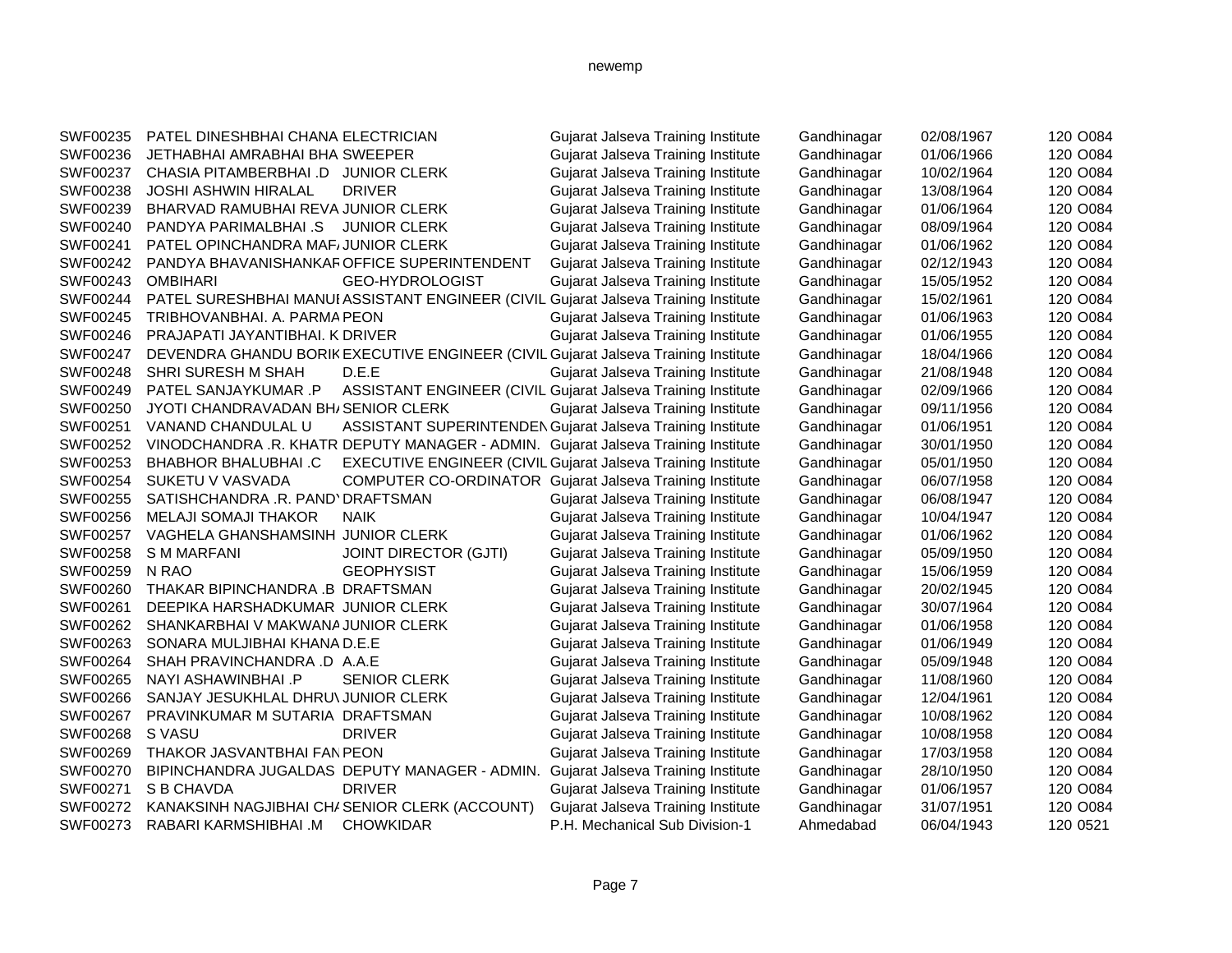# SWF00274 SATUJI RAJUJI DABHI DRIVER H.O.BOARD Gandhinagar 05/09/1966 120 O001 SWF00275 MAHERIA RAJUBHAI MANG/ASSISTANT ENGINEER (CIVIL H.O.BOARD Gandhinagar 06/08/1967 120 0001 SWF00276 KOTHARI RAJENDRA KISANEXECUTIVE ENGINEER (CIVIL H.O.BOARD Gandhinagar 16/03/1948 120 0001 SWF00277 THAKKAR LAXMIRAM KANTI STORE KEEPER P.H. Works Division Porbandar 20/05/1955 120 0017 SWF00278 C B KHAMAR JUNIOR CLERK P.H. Works Division Radhanpur 25/10/1950 120 0010 SWF00279 MAKWANA BABUBHAI KAMAJUNIOR CLERK P.H. Sani Sub Division-1 Radhanpur 01/06/1959 120 0101 SWF00280 DAVE ASHOK KUMAR NATV. JUNIOR CLERK P.H. Sani Sub Division-1 Radhanpur 10/12/1957 120 0101 SWF00281 LAKSHMANBHAI D PARMAR PEON H.O.BOARD Gandhinagar 01/06/1963 120 O001 SWF00282 PRAJAPATI BABUBHAI R PEON H.O.BOARD Gandhinagar 01/06/1966 120 O001 SWF00283 MRS. VERSHABEN .MAHERI TYPIST **H.O.BOARD Gandhinagar** 25/07/1965 120 0001 SWF00284 JANI B P JUNIOR CLERK H.O.BOARD Gandhinagar 01/06/1961 120 O001 SWF00285 VYAS JAGRUTIBEN .P TYPIST H.O.BOARD Gandhinagar 22/03/1960 120 O001 SWF00286 BARANDA VINODKUMAR K SENIOR CLERK H.O.BOARD Gandhinagar 01/06/1956 120 0001 SWF00287 MAGANJI S THAKOR ROJAMDAR P.H. Sani Sub Division Harij 01/01/1959 120 0114 SWF00288 MUKESHKUMAR B CHAVDA ROJAMDAR P.H. Sani Sub Division Harij 01/06/1968 120 0114 SWF00289 PATHAN AYUBKHAN AMIKH<sub>I</sub> ROJAMDAR P.H. Sani Sub Division Harij 15/08/1963 120 0114 SWF00290 ISHWARBHAI S CHAUDHARI ROJAMDAR P.H. Sani Sub Division Harij 01/06/1966 120 0114 SWF00291 GUGAJI VASTAJI THAKOR ROJAMDAR P.H. Sani Sub Division Harij 1992/05/1965 120 0114 SWF00292 TABHAJI MAGANJI THAKOR ROJAMDAR P.H. Sani Sub Division Harij Harij 10/01/1965 120 0114 SWF00293 GOVAJI SARTAJI THAKOR ROJAMDAR P.H. Sani Sub Division Harij 101/06/1963 120 0114 SWF00294 RAMESHJI GANDAJI THAKO ROJAMDAR P.H. Sani Sub Division Harij 01/06/1973 120 0114 SWF00295 JAYANTIJI R THAKOR ROJAMDAR P.H. Sani Sub Division Harij 01/06/1965 120 0114 SWF00296 BABUBHAI K SOLANKI ROJAMDAR P.H. Sani Sub Division Harij 02/03/1967 120 0114 SWF00297 JITUJI R VAGHELA ROJAMDAR P.H. Sani Sub Division Harij 01/03/1970 120 0114 SWF00298 VASRAMJI S THAKOR ROJAMDAR P.H. Sani Sub Division Harij 01/06/1967 120 0114 SWF00299 BABUBHAI U MAKWANA ROJAMDAR P.H. Sani Sub Division Harij 101/06/1967 120 0114 SWF00300 AMBADAN I GHADHAVI ROJAMDAR P.H. Sani Sub Division Harij 01/06/1966 120 0114 SWF00301 PATEL BHARATKUMAR .B SUPERINTENDING ENGINEERP.H. Circle Mehsana 01/06/1962 120 0097 SWF00302 BHAVSAR CHANDRAKANT .ID.E.E P.H. Circle P.H. Circle Mehsana 29/11/1960 120 O097 SWF00303 CHAUDHARI ASHOKKUMAR ASSISTANT ENGINEER (CIVIL P.H. Circle Mehsana 01/06/1962 120 0097 SWF00304 BHAVSAR BHARATKUMAR . ASSISTANT ENGINEER (CIVIL P.H. Circle Mehsana 18/02/1963 120 O097 SWF00305 PATEL SURESHBHAI .P A.A.E **P.H. Circle CIT CITES AND Mehsana** 01/04/1963 120 O097 SWF00306 RAVAL LALJIBHAI MAFATLA A.D.M **P.H. Circle Communication Communication** Mehsana 01/06/1952 120 O097 SWF00307 PRAJAPATI BECHARBHAI .J OFFICE SUPERINTENDENT P.H. Circle Mehsana 01/06/1949 120 0097 SWF00308 DAVE VINODCHANDR .G SENIOR CLERK (ACCOUNT) P.H. Circle Mehsana 03/02/1952 120 0097 SWF00309 OZA KANTILAL GANGARAM SENIOR CLERK P.H. Circle Mehsana 01/06/1952 120 O097 SWF00310 KAJI SAMSUDDIN GAJARAMJUNIOR CLERK P.H. Circle Mehsana 01/12/1953 120 0097 SWF00311 CHAVDA RANJITSINH GOBA JUNIOR CLERK P.H. Circle Mehsana Mehsana 06/10/1950 120 O097 SWF00312 PRAJAPATI SOMABHAI .I TYPIST CHE P.H. Circle CHE Mehsana 01/06/1958 120 O097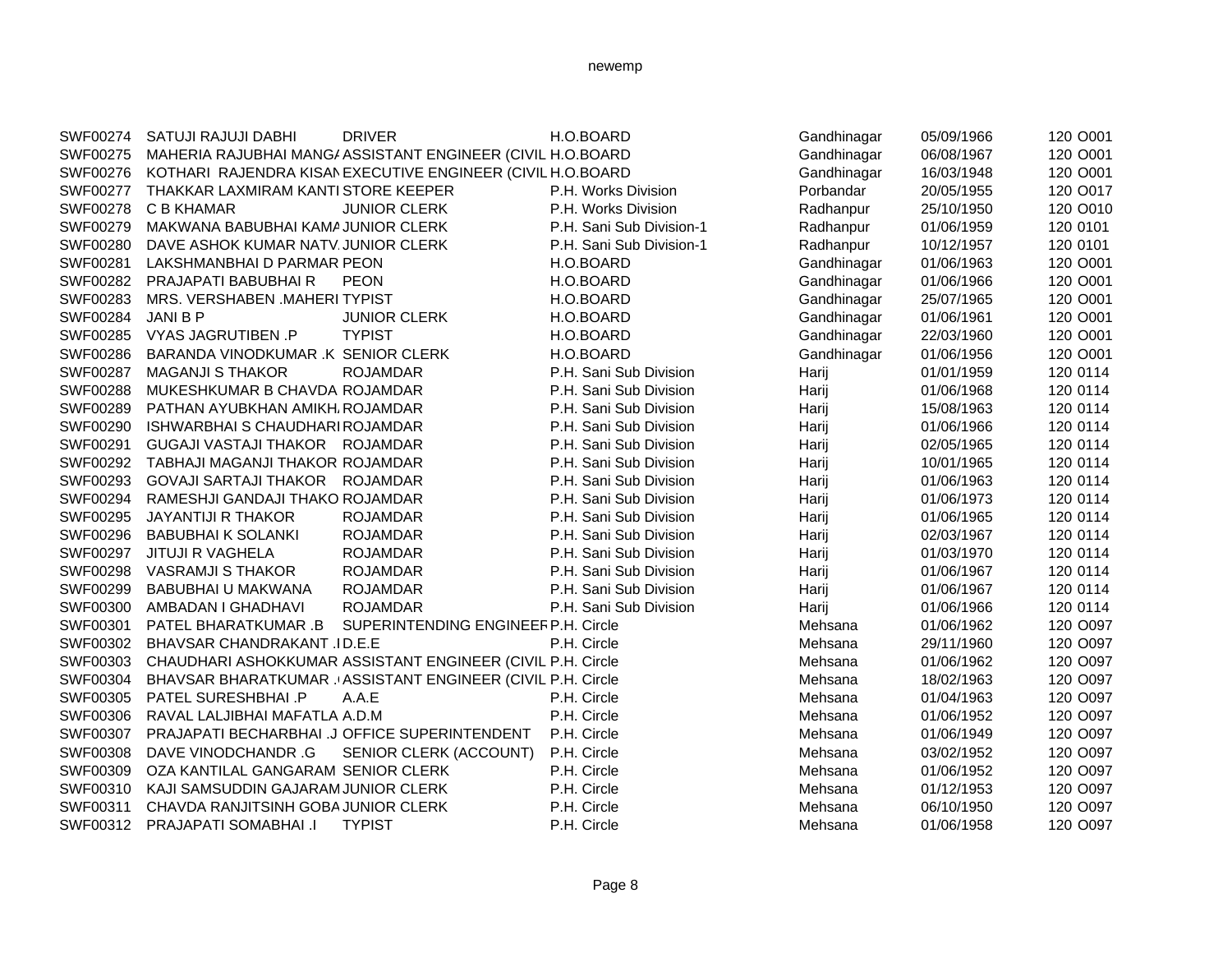| SWF00313<br>CHAUHAN BHARATKUMAR . TYPIST<br>PATEL RAMESHKUMAR .M DRIVER |                      | P.H. Circle                                                                                                                                                                                                                                                                                                                                                                                                                                                                                                                                                                                                                                                                                                                                                                                                                                                                                                                                                                                                                                                                                                                                                          | Mehsana                                                                                                                                                                                      | 26/08/1966 | 120 O097 |
|-------------------------------------------------------------------------|----------------------|----------------------------------------------------------------------------------------------------------------------------------------------------------------------------------------------------------------------------------------------------------------------------------------------------------------------------------------------------------------------------------------------------------------------------------------------------------------------------------------------------------------------------------------------------------------------------------------------------------------------------------------------------------------------------------------------------------------------------------------------------------------------------------------------------------------------------------------------------------------------------------------------------------------------------------------------------------------------------------------------------------------------------------------------------------------------------------------------------------------------------------------------------------------------|----------------------------------------------------------------------------------------------------------------------------------------------------------------------------------------------|------------|----------|
|                                                                         |                      |                                                                                                                                                                                                                                                                                                                                                                                                                                                                                                                                                                                                                                                                                                                                                                                                                                                                                                                                                                                                                                                                                                                                                                      |                                                                                                                                                                                              |            |          |
|                                                                         |                      | P.H. Circle                                                                                                                                                                                                                                                                                                                                                                                                                                                                                                                                                                                                                                                                                                                                                                                                                                                                                                                                                                                                                                                                                                                                                          | Mehsana                                                                                                                                                                                      | 30/07/1952 | 120 O097 |
|                                                                         |                      | P.H. Circle                                                                                                                                                                                                                                                                                                                                                                                                                                                                                                                                                                                                                                                                                                                                                                                                                                                                                                                                                                                                                                                                                                                                                          | Mehsana                                                                                                                                                                                      | 05/08/1960 | 120 O097 |
| SWF00316<br><b>BHATIA DINESHKUMAR .S</b>                                |                      | P.H. Circle                                                                                                                                                                                                                                                                                                                                                                                                                                                                                                                                                                                                                                                                                                                                                                                                                                                                                                                                                                                                                                                                                                                                                          | Mehsana                                                                                                                                                                                      | 11/04/1962 | 120 O097 |
|                                                                         |                      | P.H. Circle                                                                                                                                                                                                                                                                                                                                                                                                                                                                                                                                                                                                                                                                                                                                                                                                                                                                                                                                                                                                                                                                                                                                                          | Mehsana                                                                                                                                                                                      | 01/06/1966 | 120 O097 |
|                                                                         |                      |                                                                                                                                                                                                                                                                                                                                                                                                                                                                                                                                                                                                                                                                                                                                                                                                                                                                                                                                                                                                                                                                                                                                                                      | Mehsana                                                                                                                                                                                      | 01/06/1952 | 120 O007 |
| SWF00319                                                                |                      |                                                                                                                                                                                                                                                                                                                                                                                                                                                                                                                                                                                                                                                                                                                                                                                                                                                                                                                                                                                                                                                                                                                                                                      | Mehsana                                                                                                                                                                                      | 24/07/1961 | 120 O007 |
| SWF00320                                                                |                      | P.H. Works Division                                                                                                                                                                                                                                                                                                                                                                                                                                                                                                                                                                                                                                                                                                                                                                                                                                                                                                                                                                                                                                                                                                                                                  | Mehsana                                                                                                                                                                                      | 11/01/1955 | 120 O007 |
|                                                                         |                      | P.H. Works Division                                                                                                                                                                                                                                                                                                                                                                                                                                                                                                                                                                                                                                                                                                                                                                                                                                                                                                                                                                                                                                                                                                                                                  | Mehsana                                                                                                                                                                                      | 06/04/1960 | 120 O007 |
|                                                                         |                      | P.H. Works Division                                                                                                                                                                                                                                                                                                                                                                                                                                                                                                                                                                                                                                                                                                                                                                                                                                                                                                                                                                                                                                                                                                                                                  | Mehsana                                                                                                                                                                                      | 01/06/1949 | 120 O007 |
| SWF00323                                                                |                      | P.H. Works Division                                                                                                                                                                                                                                                                                                                                                                                                                                                                                                                                                                                                                                                                                                                                                                                                                                                                                                                                                                                                                                                                                                                                                  | Mehsana                                                                                                                                                                                      | 01/06/1947 | 120 O007 |
|                                                                         |                      | P.H. Works Division                                                                                                                                                                                                                                                                                                                                                                                                                                                                                                                                                                                                                                                                                                                                                                                                                                                                                                                                                                                                                                                                                                                                                  | Mehsana                                                                                                                                                                                      | 16/08/1952 | 120 O007 |
|                                                                         |                      | P.H. Works Division                                                                                                                                                                                                                                                                                                                                                                                                                                                                                                                                                                                                                                                                                                                                                                                                                                                                                                                                                                                                                                                                                                                                                  | Mehsana                                                                                                                                                                                      | 06/12/1950 | 120 O007 |
|                                                                         |                      | P.H. Works Division                                                                                                                                                                                                                                                                                                                                                                                                                                                                                                                                                                                                                                                                                                                                                                                                                                                                                                                                                                                                                                                                                                                                                  | Mehsana                                                                                                                                                                                      | 15/12/1956 | 120 O007 |
| <b>KESHARSINH G THAKOR</b>                                              |                      | P.H. Works Division                                                                                                                                                                                                                                                                                                                                                                                                                                                                                                                                                                                                                                                                                                                                                                                                                                                                                                                                                                                                                                                                                                                                                  | Mehsana                                                                                                                                                                                      | 01/06/1951 | 120 O007 |
| PATEL BHARATKUMAR .V                                                    |                      | P.H. Works Division                                                                                                                                                                                                                                                                                                                                                                                                                                                                                                                                                                                                                                                                                                                                                                                                                                                                                                                                                                                                                                                                                                                                                  | Mehsana                                                                                                                                                                                      | 11/05/1962 | 120 O007 |
|                                                                         |                      | P.H. Works Division                                                                                                                                                                                                                                                                                                                                                                                                                                                                                                                                                                                                                                                                                                                                                                                                                                                                                                                                                                                                                                                                                                                                                  | Mehsana                                                                                                                                                                                      | 01/06/1956 | 120 O007 |
| DABHI PRATAPJI AMBUJI                                                   |                      | P.H. Works Division                                                                                                                                                                                                                                                                                                                                                                                                                                                                                                                                                                                                                                                                                                                                                                                                                                                                                                                                                                                                                                                                                                                                                  | Mehsana                                                                                                                                                                                      | 01/06/1953 | 120 O007 |
| DESAI CHAGANBHAI .S                                                     |                      | P.H. Works Division                                                                                                                                                                                                                                                                                                                                                                                                                                                                                                                                                                                                                                                                                                                                                                                                                                                                                                                                                                                                                                                                                                                                                  | Mehsana                                                                                                                                                                                      | 01/06/1955 | 120 O007 |
|                                                                         |                      | P.H. Works Division                                                                                                                                                                                                                                                                                                                                                                                                                                                                                                                                                                                                                                                                                                                                                                                                                                                                                                                                                                                                                                                                                                                                                  | Mehsana                                                                                                                                                                                      | 01/05/1962 | 120 O007 |
|                                                                         |                      | P.H. Works Division                                                                                                                                                                                                                                                                                                                                                                                                                                                                                                                                                                                                                                                                                                                                                                                                                                                                                                                                                                                                                                                                                                                                                  | Mehsana                                                                                                                                                                                      | 24/11/1966 | 120 O007 |
| SWF00334                                                                |                      | P.H. Works Division                                                                                                                                                                                                                                                                                                                                                                                                                                                                                                                                                                                                                                                                                                                                                                                                                                                                                                                                                                                                                                                                                                                                                  | Mehsana                                                                                                                                                                                      | 01/09/1971 | 120 O007 |
| THAKOR BABUJI JAVANJI                                                   |                      | P.H. Works Division                                                                                                                                                                                                                                                                                                                                                                                                                                                                                                                                                                                                                                                                                                                                                                                                                                                                                                                                                                                                                                                                                                                                                  | Mehsana                                                                                                                                                                                      | 01/06/1953 | 120 O007 |
| BHIMAJI .K. PRAJAPATI                                                   |                      | P.H. Works Division                                                                                                                                                                                                                                                                                                                                                                                                                                                                                                                                                                                                                                                                                                                                                                                                                                                                                                                                                                                                                                                                                                                                                  | Mehsana                                                                                                                                                                                      | 01/08/1949 | 120 O007 |
|                                                                         |                      | P.H. Works Division                                                                                                                                                                                                                                                                                                                                                                                                                                                                                                                                                                                                                                                                                                                                                                                                                                                                                                                                                                                                                                                                                                                                                  | Mehsana                                                                                                                                                                                      | 06/06/1954 | 120 O007 |
|                                                                         |                      | P.H. Works Division                                                                                                                                                                                                                                                                                                                                                                                                                                                                                                                                                                                                                                                                                                                                                                                                                                                                                                                                                                                                                                                                                                                                                  | Mehsana                                                                                                                                                                                      | 13/06/1953 | 120 O007 |
|                                                                         |                      | P.H. Works Division                                                                                                                                                                                                                                                                                                                                                                                                                                                                                                                                                                                                                                                                                                                                                                                                                                                                                                                                                                                                                                                                                                                                                  | Mehsana                                                                                                                                                                                      | 31/05/1950 | 120 O007 |
| PATEL SURESHBHAI .N                                                     |                      |                                                                                                                                                                                                                                                                                                                                                                                                                                                                                                                                                                                                                                                                                                                                                                                                                                                                                                                                                                                                                                                                                                                                                                      | Mehsana                                                                                                                                                                                      | 21/10/1962 | 120 O007 |
|                                                                         |                      | P.H. Works Division                                                                                                                                                                                                                                                                                                                                                                                                                                                                                                                                                                                                                                                                                                                                                                                                                                                                                                                                                                                                                                                                                                                                                  | Mehsana                                                                                                                                                                                      | 01/06/1957 | 120 O007 |
| SWF00342                                                                |                      | P.H. Works Division                                                                                                                                                                                                                                                                                                                                                                                                                                                                                                                                                                                                                                                                                                                                                                                                                                                                                                                                                                                                                                                                                                                                                  | Mehsana                                                                                                                                                                                      | 29/08/1964 | 120 O007 |
| SWF00343                                                                |                      | P.H. Works Division                                                                                                                                                                                                                                                                                                                                                                                                                                                                                                                                                                                                                                                                                                                                                                                                                                                                                                                                                                                                                                                                                                                                                  | Mehsana                                                                                                                                                                                      | 02/09/1949 | 120 O007 |
|                                                                         |                      | P.H. Works Division                                                                                                                                                                                                                                                                                                                                                                                                                                                                                                                                                                                                                                                                                                                                                                                                                                                                                                                                                                                                                                                                                                                                                  | Mehsana                                                                                                                                                                                      | 01/05/1953 | 120 O007 |
|                                                                         |                      | P.H. Works Division                                                                                                                                                                                                                                                                                                                                                                                                                                                                                                                                                                                                                                                                                                                                                                                                                                                                                                                                                                                                                                                                                                                                                  | Mehsana                                                                                                                                                                                      | 16/11/1965 | 120 O007 |
|                                                                         |                      | P.H. Works Division                                                                                                                                                                                                                                                                                                                                                                                                                                                                                                                                                                                                                                                                                                                                                                                                                                                                                                                                                                                                                                                                                                                                                  | Mehsana                                                                                                                                                                                      | 01/10/1961 | 120 O007 |
|                                                                         |                      | P.H. Works Division                                                                                                                                                                                                                                                                                                                                                                                                                                                                                                                                                                                                                                                                                                                                                                                                                                                                                                                                                                                                                                                                                                                                                  | Mehsana                                                                                                                                                                                      | 23/04/1951 | 120 O007 |
|                                                                         |                      | P.H. Works Division                                                                                                                                                                                                                                                                                                                                                                                                                                                                                                                                                                                                                                                                                                                                                                                                                                                                                                                                                                                                                                                                                                                                                  | Mehsana                                                                                                                                                                                      | 12/02/1953 | 120 O007 |
|                                                                         |                      | P.H. Works Division                                                                                                                                                                                                                                                                                                                                                                                                                                                                                                                                                                                                                                                                                                                                                                                                                                                                                                                                                                                                                                                                                                                                                  | Mehsana                                                                                                                                                                                      | 01/06/1972 | 120 O007 |
|                                                                         |                      | P.H. Works Division                                                                                                                                                                                                                                                                                                                                                                                                                                                                                                                                                                                                                                                                                                                                                                                                                                                                                                                                                                                                                                                                                                                                                  | Mehsana                                                                                                                                                                                      | 02/02/1954 | 120 O007 |
|                                                                         |                      | P.H. Works Division                                                                                                                                                                                                                                                                                                                                                                                                                                                                                                                                                                                                                                                                                                                                                                                                                                                                                                                                                                                                                                                                                                                                                  | Mehsana                                                                                                                                                                                      | 01/03/1943 | 120 O007 |
|                                                                         | PARMAR BHAVANBHAI .M | <b>PEON</b><br>KHALASI<br>SWF00317 KUMBHAR BALDEVBHAI .M CHOWKIDAR<br>PATEL MANESHKUMAR .N A.A.E<br>DARJI DINESHBHAI GHELAEA.A.E<br>SWF00322 SOLANKI ISHWARLAL NATH DIVISIONAL ACCOUNTANT<br>SOLANKI MOTILAL LALUBH/ SENIOR CLERK (ACCOUNT)<br>TRIVEDI SURESHKUMAR .R SENIOR CLERK (ACCOUNT)<br>SHUKAL RAMESHCHANDRA SENIOR CLERK<br>BAROT KISHORKUMAR BAB SENIOR CLERK<br><b>STORE KEEPER</b><br><b>TRACER</b><br>PARMAR MAFABHAI REVAB JUNIOR CLERK<br><b>JUNIOR CLERK</b><br><b>JUNIOR CLERK</b><br>MRS. MINAKSHIBEN J PARN JUNIOR CLERK<br>PARMAR ARVINDKUMAR .L TYPIST<br>CHAUDHARI RAMESHBHAI. TYPIST<br><b>HELPER</b><br><b>DRIVER</b><br>TAPODHAN PRAVINBHAI .S PEON<br>KAILASHCHANDRA .B. BHO, PEON<br>MOGHL MISARIKHAN KAMAID.E.E<br>PATEL AMRUTBHAI MANJIBIA.A.E<br>PATEL ARVINDKUMAR .M A.A.E<br>PATEL GANGARAM SOMABI OVERSEER<br>PATEL AMRUTBHAI JOITAR/TECHNICAL ASSISTANT<br>PATEL MAHENDRA KASIRAI TECHNICAL ASSISTANT<br>PARMAR JAYANTILAL PANA WORK ASSISTANT<br>RATILAL MOHANLAL MODI A.D.M<br>JYOTRINDRAKUMAR R PAN SENIOR CLERK<br>PRAJAPATI BABUBHAI SOM JUNIOR CLERK<br>DESAI DHIRUBHAI BIJALBH/ DRIVER<br><b>GARODA AMRUTLAL SADAE PEON</b> | JAYANTILAL RAMABHAI PATEXECUTIVE ENGINEER (CIVIL P.H. Works Division<br>PATEL NAVINCHANDRA .K ASSISTANT ENGINEER (CIVIL P.H. Works Division<br>ASSISTANT ENGINEER (CIVIL P.H. Works Division |            |          |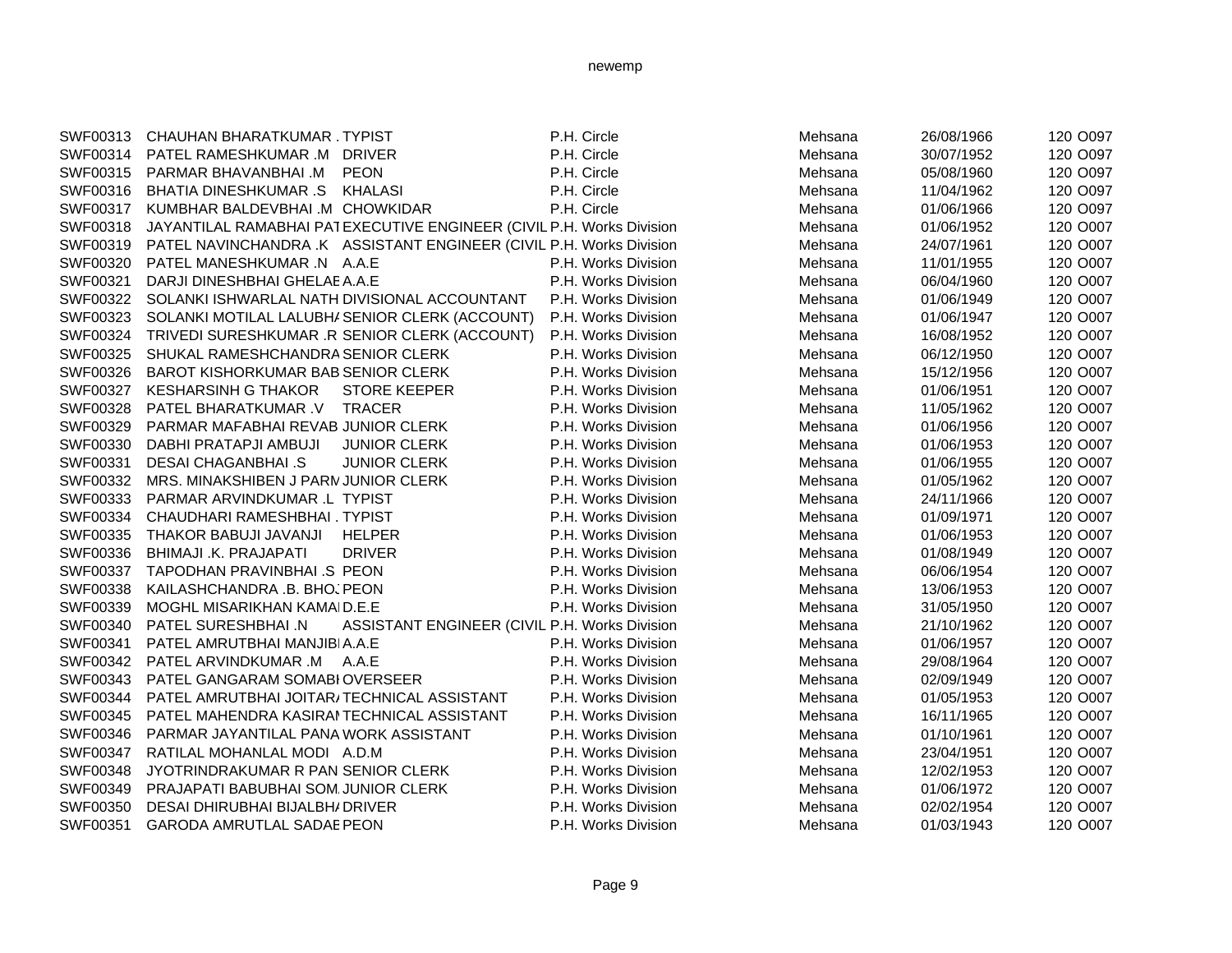| SWF00352 | LIMBACHIA JITENDRAKUMA PEON                                                         | P.H. Works Division        | Mehsana | 26/11/1957 | 120 O007 |
|----------|-------------------------------------------------------------------------------------|----------------------------|---------|------------|----------|
| SWF00353 | SWAMI CHANDRAKANT .P CHOWKIDAR                                                      | P.H. Works Division        | Mehsana | 24/02/1962 | 120 O007 |
| SWF00354 | ATMARAM MOHANLAL PATED.E.E                                                          | P.H. Works Division        | Mehsana | 01/04/1947 | 120 O007 |
| SWF00355 | NARVANI RAMESHKUMAR .I ASSISTANT ENGINEER (CIVIL P.H. Works Division                |                            | Mehsana | 01/06/1962 | 120 O007 |
| SWF00356 | SANJAY MAGANBHAI PATELA.A.E                                                         | P.H. Works Division        | Mehsana | 06/08/1963 | 120 O007 |
| SWF00357 | <b>OVERSEER</b><br><b>VIHOL PATHUJI SHIVAJI</b>                                     | P.H. Works Division        | Mehsana | 15/08/1950 | 120 O007 |
| SWF00358 | THAKRADA MANGALJI BABL WORK ASSISTANT                                               | P.H. Works Division        | Mehsana | 01/06/1949 | 120 O007 |
| SWF00359 | <b>PATEL RAMANBHAI.S</b><br>SENIOR CLERK (ACCOUNT)                                  | P.H. Works Division        | Mehsana | 01/06/1955 | 120 O007 |
| SWF00360 | PATEL HARGOVINDBHAI .T A.D.M                                                        | P.H. Works Division        | Mehsana | 01/06/1959 | 120 O007 |
| SWF00361 | <b>JUNIOR CLERK</b><br>CHAVDA DASRATHBHAI P                                         | P.H. Works Division        | Mehsana | 01/06/1955 | 120 O007 |
| SWF00362 | PRAJAPATI JAYESHKUMAR JUNIOR CLERK                                                  | P.H. Works Division        | Mehsana | 27/07/1980 | 120 O007 |
| SWF00363 | SENMA MADHABHAI .B<br><b>DRIVER</b>                                                 | P.H. Works Division        | Mehsana | 01/06/1952 | 120 O007 |
| SWF00364 | <b>PEON</b><br>RAJGURU RAMANBHAI K                                                  | P.H. Works Division        | Mehsana | 01/06/1950 | 120 O007 |
| SWF00365 | THAKRADA LAKSHMANJI VE CHOWKIDAR                                                    | P.H. Works Division        | Mehsana | 21/02/1952 | 120 O007 |
| SWF00366 | NAYAK BHARATKUMAR MAI JUNIOR CLERK                                                  | P.H. Works Division        | Mehsana | 01/06/1956 | 120 O007 |
|          | SWF00367 CHAUDHARI DHIRENDRAPA D.E.E                                                | P.H. Works Division        | Mehsana | 02/11/1960 | 120 O007 |
| SWF00368 | BHRAMBHAT ATULKUMAR JA.A.E                                                          | P.H. Works Division        | Mehsana | 19/02/1963 | 120 O007 |
| SWF00369 | JANI KANAYALAL DEVSHAN WORK ASSISTANT                                               | P.H. Works Division        | Mehsana | 01/06/1950 | 120 O007 |
| SWF00370 | RAVAL BHARATKUMAR GO\ SENIOR CLERK                                                  | P.H. Works Division        | Mehsana | 21/09/1958 | 120 O007 |
| SWF00371 | THAKOR RAMESHCHANDRA JUNIOR CLERK                                                   | P.H. Works Division        | Mehsana | 03/10/1964 | 120 O007 |
|          | SWF00372 SONI RAMESHCHANDRA HAPEON                                                  | P.H. Works Division        | Mehsana | 29/11/1948 | 120 O007 |
| SWF00373 | CHAVDA BIPINCHANDRA VI HELPER                                                       | P.H. Works Division        | Mehsana | 19/10/1970 | 120 O007 |
| SWF00374 | BHRATKUMAR JAYANTILAL EXECUTIVE ENGINEER (CIVIL P.H. Works Division                 |                            | Mehsana | 17/06/1946 | 120 O007 |
| SWF00375 | PATEL NATVARLAL A<br>D.E.E                                                          | P.H. Works Division        | Mehsana | 01/06/1948 | 120 O007 |
| SWF00376 | PATEL GORDHANBHAI MUL, D.E.E                                                        | P.H. Dharoi Project Unit-1 | Kheralu | 01/06/1959 | 120 0941 |
| SWF00377 | PATEL MADHABHAI BHOLAI ASSISTANT ENGINEER (CIVIL P.H. Dharoi Project Unit-1         |                            | Kheralu | 31/07/1958 | 120 0941 |
| SWF00378 | KAUSHIKKUMAR KANTILAL IASSISTANT ENGINEER (CIVIL P.H. Dharoi Project Unit-1         |                            | Kheralu | 14/03/1963 | 120 0941 |
|          | SWF00379 SATISKUMAR BHAGVANBH/ ASSISTANT ENGINEER (CIVIL P.H. Dharoi Project Unit-1 |                            | Kheralu | 25/12/1976 | 120 0941 |
| SWF00380 | A.A.E<br>PRIVANBHAI I PATEL                                                         | P.H. Dharoi Project Unit-1 | Kheralu | 21/05/1963 | 120 0941 |
| SWF00381 | VISHNUPRASAD DEVCHANI A.A.E                                                         | P.H. Dharoi Project Unit-1 | Kheralu | 01/06/1962 | 120 0941 |
| SWF00382 | HIRABHAI BECHARDAS PAT A.A.E                                                        | P.H. Dharoi Project Unit-1 | Kheralu | 01/04/1954 | 120 0941 |
| SWF00383 | PATEL VIRCHANDBHAI SHA TECHNICAL ASSISTANT                                          | P.H. Dharoi Project Unit-1 | Kheralu | 16/03/1961 | 120 0941 |
| SWF00384 | DEVDAT VIRJLAL RAMI<br>TECHNICAL ASSISTANT                                          | P.H. Dharoi Project Unit-1 | Kheralu | 11/01/1962 | 120 0941 |
| SWF00385 | BHRMBHAT MAHESHKUMAF WORK ASSISTANT                                                 | P.H. Dharoi Project Unit-1 | Kheralu | 08/05/1957 | 120 0941 |
| SWF00386 | THAKOR DIVANJI MANAJI<br>A.D.M                                                      | P.H. Dharoi Project Unit-1 | Kheralu | 01/12/1961 | 120 0941 |
| SWF00387 | NAVNITBHAI MAHASHANKAI ASSISTANT ENGINEER (CIVIL P.H. Dharoi Project Unit-1         |                            | Kheralu | 25/12/51   | 120 0941 |
| SWF00388 | BHANUSHANKAR KASHIRAN DIVISIONAL ACCOUNTANT                                         | P.H. Dharoi Project Unit-1 | Kheralu | 01/01/1953 | 120 0941 |
| SWF00389 | PATEL MADHAVLAL LILACH, DIVISIONAL ACCOUNTANT                                       | P.H. Dharoi Project Unit-1 | Kheralu | 01/06/1956 | 120 0941 |
| SWF00390 | MAHESHKUMAR DAYHALAL SENIOR CLERK                                                   | P.H. Dharoi Project Unit-1 | Kheralu | 26/11/1956 | 120 0941 |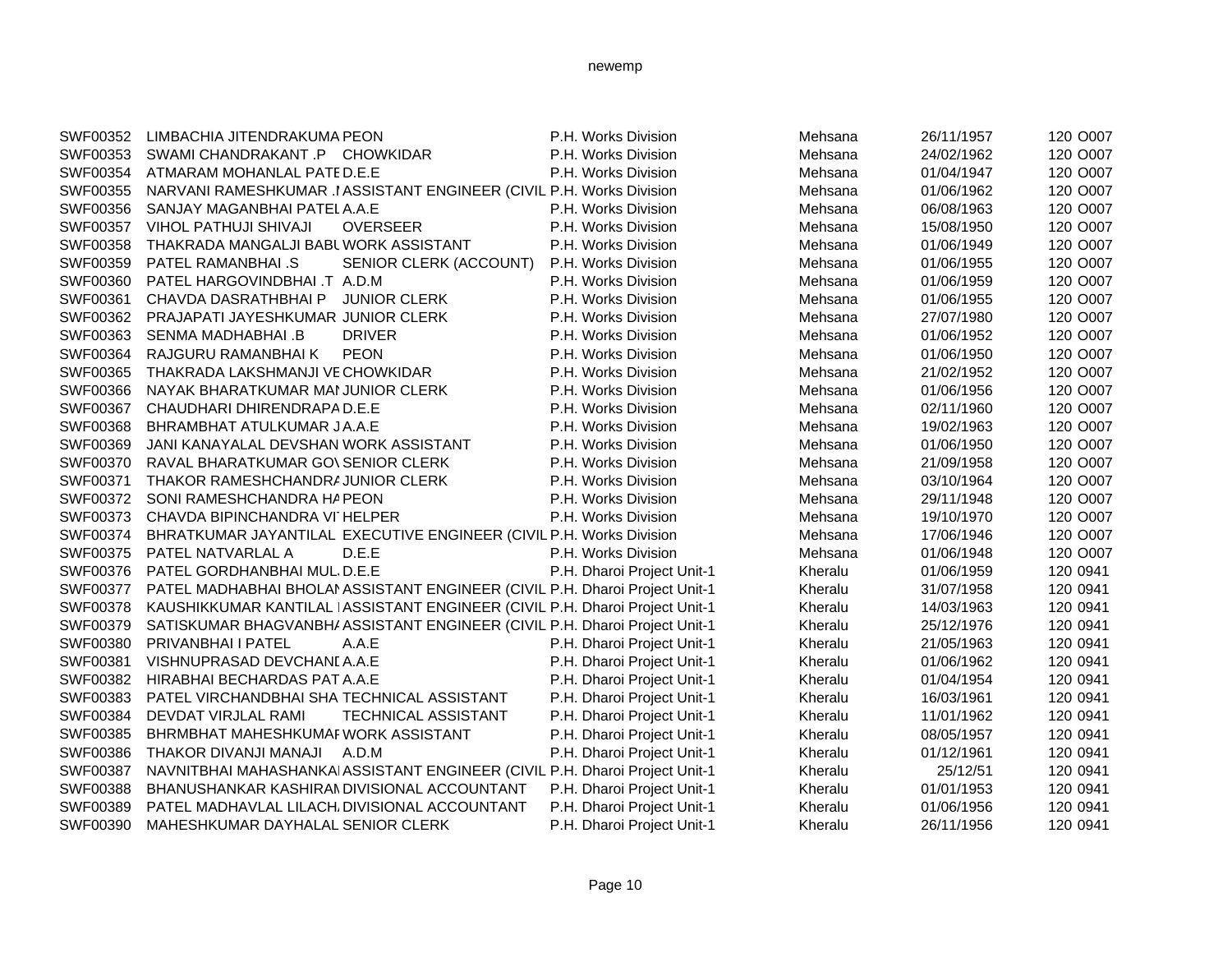| SWF00391        | <b>JUNIOR CLERK</b><br>PADHYA BIPINKUMAR                                     | P.H. Dharoi Project Unit-1     | Kheralu | 05/06/1951 | 120 0941 |
|-----------------|------------------------------------------------------------------------------|--------------------------------|---------|------------|----------|
| SWF00392        | JOSHI DINESHCHANDRA BI-JUNIOR CLERK                                          | P.H. Dharoi Project Unit-1     | Kheralu | 01/06/1961 | 120 0941 |
| SWF00393        | CHAVDA CHANDUBHAI NAT JUNIOR CLERK                                           | P.H. Dharoi Project Unit-1     | Kheralu | 29/11/1957 | 120 0941 |
| SWF00394        | BHATIA KANAIYALAL GANP/JUNIOR CLERK                                          | P.H. Dharoi Project Unit-1     | Kheralu | 01/06/1959 | 120 0941 |
| SWF00395        | DHIRESHKUMAR CHUNILAL PEON                                                   | P.H. Dharoi Project Unit-1     | Kheralu | 06/08/1957 | 120 0941 |
| SWF00396        | AMRUTLAL SEDHABHAI MAI PEON                                                  | P.H. Dharoi Project Unit-1     | Kheralu | 01/06/1952 | 120 0941 |
| SWF00397        | THAKOR BALDEVJI RAJAJI CHOWKIDAR                                             | P.H. Dharoi Project Unit-1     | Kheralu | 01/01/1959 | 120 0941 |
| SWF00398        | DEVENDRAKUMAR HARIPR/CHOWKIDAR                                               | P.H. Dharoi Project Unit-1     | Kheralu | 11/03/1959 | 120 0941 |
| SWF00399        | NIRANJANKUMAR KHOMAR CHOWKIDAR                                               | P.H. Dharoi Project Unit-1     | Kheralu | 25/06/1967 | 120 0941 |
| SWF00400        | PATEL HARILAL VADILAL<br>D.E.E                                               | P.H. Dharoi Project Unit-1     | Kheralu | 25/05/1949 | 120 0941 |
| SWF00401        | SHAH CHANALAL HARGOVAD.E.E                                                   | P.H. Dharoi Project Unit-1     | Kheralu | 01/06/1957 | 120 0941 |
| SWF00402        | PRAJAPATI SUNILKUMR BAI ASSISTANT ENGINEER (CIVIL P.H. Dharoi Project Unit-1 |                                | Kheralu | 28/01/1971 | 120 0941 |
| SWF00403        | CHAUDHARI KETANKUMAR ASSISTANT ENGINEER (CIVIL P.H. Dharoi Project Unit-1    |                                | Kheralu | 05/06/1971 | 120 0941 |
| SWF00404        | CHAVDA PRAKASH AMARSI ASSISTANT ENGINEER (CIVIL P.H. Dharoi Project Unit-1   |                                | Kheralu | 27/05/1969 | 120 0941 |
| SWF00405        | HEMANTKUMAR VASANTLA ASSISTANT ENGINEER (CIVIL P.H. Dharoi Project Unit-1    |                                | Kheralu | 19/10/1973 | 120 0941 |
| SWF00406        | PATEL JAYANTILAL HIRJIBH A.A.E                                               | P.H. Dharoi Project Unit-1     | Kheralu | 01/02/1961 | 120 0941 |
| SWF00407        | OZA KANTILAL BABALDAS A.A.E                                                  | P.H. Dharoi Project Unit-1     | Kheralu | 17/08/1964 | 120 0941 |
| SWF00408        | ASHWINKUMAR MAFATLAL A.A.E                                                   | P.H. Dharoi Project Unit-1     | Kheralu | 20/08/1963 | 120 0941 |
| SWF00409        | DARJI BABULAL NAGARDAS OVERSEER                                              | P.H. Dharoi Project Unit-1     | Kheralu | 01/06/1952 | 120 0941 |
| SWF00410        | PATEL KANAIYALAL LAKHUI TECHNICAL ASSISTANT                                  | P.H. Dharoi Project Unit-1     | Kheralu | 01/04/1961 | 120 0941 |
| SWF00411        | VAGDODIA HIMATLAL D<br>A.D.M                                                 | P.H. Dharoi Project Unit-1     | Kheralu | 15/01/1949 | 120 0941 |
| SWF00412        | A.D.M<br>RAVAL MANUBHAI V                                                    | P.H. Dharoi Project Unit-1     | Kheralu | 01/06/1954 | 120 0941 |
| SWF00413        | PATEL ARVINDBHAI NAROT. TRACER                                               | P.H. Dharoi Project Unit-1     | Kheralu | 01/11/1966 | 120 0941 |
| SWF00414        | PATEL KESHAVLAL CHAGAI DIVISIONAL ACCOUNTANT                                 | P.H. Dharoi Project Unit-1     | Kheralu | 15/06/1945 | 120 0941 |
| SWF00415        | VIHOL PRITHVISINH SHIVAJ SENIOR CLERK (ACCOUNT)                              | P.H. Dharoi Project Unit-1     | Kheralu | 01/06/1954 | 120 0941 |
| SWF00416        | KADIA SHAILESHKUMAR K SENIOR CLERK                                           | P.H. Dharoi Project Unit-1     | Kheralu | 24/07/1962 | 120 0941 |
| SWF00417        | RATHOD KHUSALBHAI B<br><b>SENIOR CLERK</b>                                   | P.H. Dharoi Project Unit-1     | Kheralu | 01/03/1950 | 120 0941 |
| SWF00418        | PATEL HITESHKUMAR RAM/JUNIOR CLERK                                           | P.H. Dharoi Project Unit-1     | Kheralu | 17/08/1982 | 120 0941 |
| SWF00419        | MANUBHAI MOHANBHAI PAI JUNIOR CLERK                                          | P.H. Dharoi Project Unit-1     | Kheralu | 30/09/1955 | 120 0941 |
| SWF00420        | GOSAI CHIMANGIRI REVAGIJUNIOR CLERK                                          | P.H. Dharoi Project Unit-1     | Kheralu | 05/09/1956 | 120 0941 |
| SWF00421        | RATHOD DHULABHAI MAGA JUNIOR CLERK                                           | P.H. Dharoi Project Unit-1     | Kheralu | 01/06/1954 | 120 0941 |
| SWF00422        | NAYAK KANUBHAI NATVARI JUNIOR CLERK                                          | P.H. Dharoi Project Division-2 | Mehsana | 05/08/1956 | 120 O066 |
| SWF00423        | <b>BHRAMBHAT PRADIPKUMAI TYPIST</b>                                          | P.H. Dharoi Project Division-2 | Mehsana | 04/06/1960 | 120 O066 |
| SWF00424        | THAKOR GADAJI ROOPSAN TYPIST                                                 | P.H. Dharoi Project Division-2 | Mehsana | 01/06/1956 | 120 O066 |
| SWF00425        | PRAJAPATI KANTILAL NARC DRIVER                                               | P.H. Dharoi Project Division-2 | Mehsana | 01/06/1953 | 120 O066 |
| SWF00426        | ASHOK KUMAR SURAJMAL IDRIVER                                                 | P.H. Dharoi Project Division-2 | Mehsana | 28/07/1950 | 120 O066 |
| <b>SWF00427</b> | <b>BABUBHARTHI B GOSAI</b><br><b>DRIVER</b>                                  | P.H. Dharoi Project Division-2 | Mehsana | 10/02/1951 | 120 O066 |
| SWF00428        | JAYANTIBHAI JETHABHAI M. PEON                                                | P.H. Dharoi Project Division-2 | Mehsana | 01/06/1950 | 120 O066 |
| SWF00429        | CHAUDHARI DAHABHAI BAEKHALASI                                                | P.H. Dharoi Project Division-2 | Mehsana | 01/06/1962 | 120 O066 |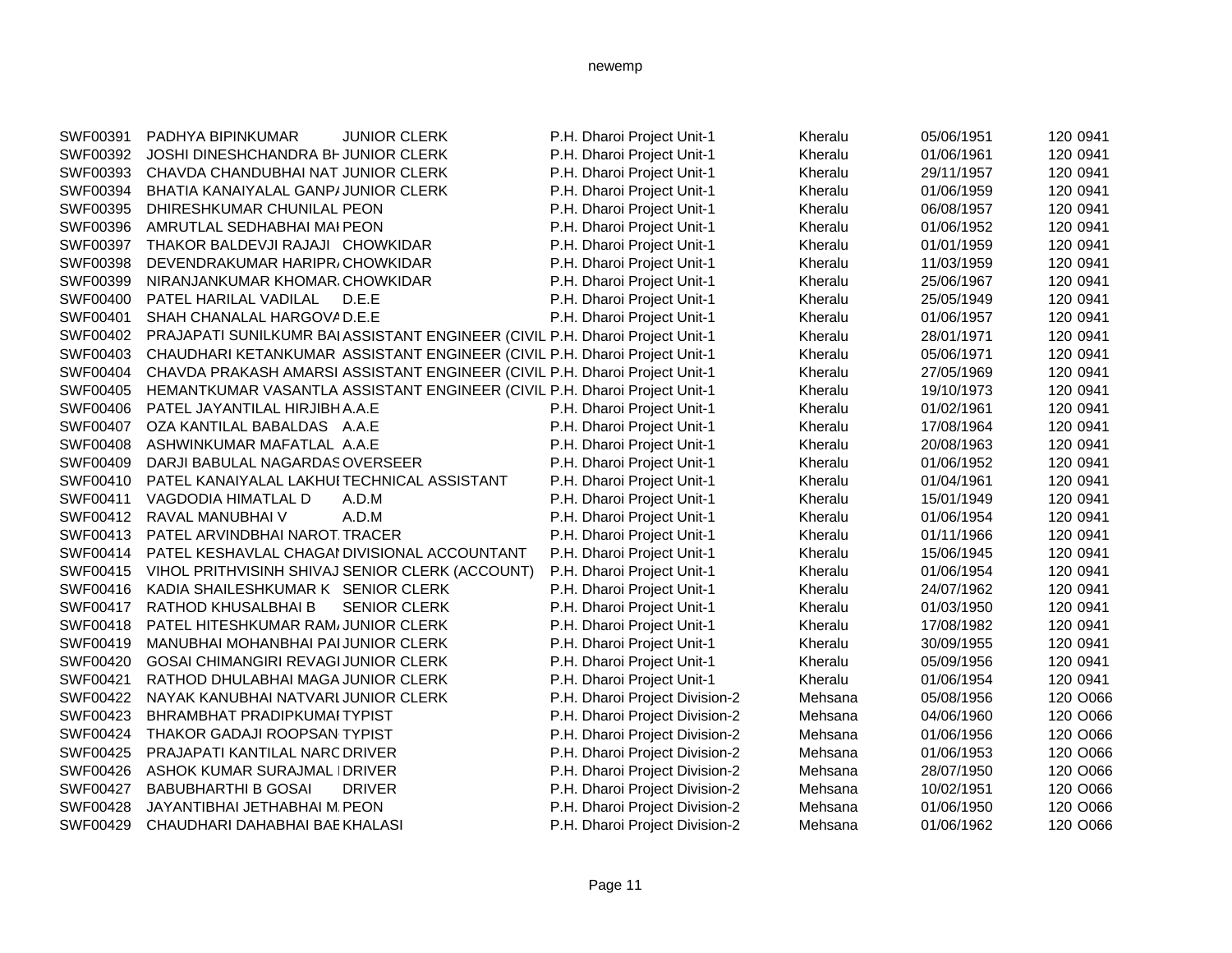| SWF00430 | ROMAJI REVAJI BHIL                    | <b>CHOWKIDAR</b>                                            | P.H. Dharoi Project Division-2 | Mehsana     | 16/02/1965 | 120 O066 |
|----------|---------------------------------------|-------------------------------------------------------------|--------------------------------|-------------|------------|----------|
| SWF00431 | JANAKBHAI J MODI                      | <b>PEON</b>                                                 | P.H. Dharoi Project Division-2 | Mehsana     | 01/06/1964 | 120 O066 |
| SWF00432 | BHASKAR V THAKAR                      | <b>PEON</b>                                                 | P.H. Dharoi Project Division-2 | Mehsana     | 03/11/1970 | 120 O066 |
| SWF00433 | PATEL RAMESHBHAI B                    | D.E.E                                                       | P.H. Mechanical Division       | Mehsana     | 08/06/1957 | 120 O053 |
| SWF00434 | KANABAR KANAIYALAL D                  | A.A.E                                                       | P.H. Mechanical Division       | Mehsana     | 08/05/1961 | 120 O053 |
| SWF00435 |                                       | THAKRADA CHANDUJI BABI SENIOR CLERK (ACCOUNT)               | P.H. Mechanical Division       | Mehsana     | 01/06/1958 | 120 O053 |
| SWF00436 | JADAV JITENDRAKUMAR B JUNIOR CLERK    |                                                             | P.H. Mechanical Division       | Mehsana     | 21/05/1962 | 120 O053 |
| SWF00437 | VAIDH KAMLESHBHAI A                   | <b>TYPIST</b>                                               | P.H. Mechanical Division       | Mehsana     | 03/10/1969 | 120 O053 |
| SWF00438 | RAVAL INDRAVADAN D                    | <b>PEON</b>                                                 | P.H. Mechanical Division       | Mehsana     | 15/07/1961 | 120 O053 |
| SWF00439 | KHOKHAR SERMAHMADKH/ DRIVER           |                                                             | P.H. Mechanical Division       | Mehsana     | 09/03/1950 | 120 O053 |
| SWF00440 |                                       | BHADVANDAS GIRDHARLAL OFFICE SUPERINTENDENT                 | P.H. Circle                    | Palanpur    | 10/08/1945 | 120 O008 |
| SWF00441 |                                       | GHEMARBHAI NARSANGBH ASSISTANT ENGINEER (CIVIL P.H. Circle  |                                | Palanpur    | 14/08/1945 | 120 O008 |
| SWF00442 | RAVAL SARALAL MULSHANI JUNIOR CLERK   |                                                             | P.H. Circle                    | Palanpur    | 10/05/1957 | 120 O008 |
| SWF00443 | PRAJAPATI JAGDISHKUMAFTRACER          |                                                             | P.H. Circle                    | Palanpur    | 11/05/1966 | 120 O008 |
| SWF00444 | KALIDAS SAVJIBHAI PARMA PEON          |                                                             | P.H. Circle                    | Palanpur    | 18/08/1946 | 120 O008 |
| SWF00445 | GHADHVI VISHNUDAS SHIVIWORK ASSISTANT |                                                             | P.H. Works Division            | Mehsana     | 07/10/1962 | 120 O007 |
| SWF00446 | CHAUDHARI RAMESHBHAI (PUMP OPERATOR   |                                                             | P.H. Works Division            | Mehsana     | 01/02/1969 | 120 O007 |
| SWF00447 | THAKOR KANCHANSINH R ROJAMDAR         |                                                             | P.H. Works Division            | Mehsana     | 01/06/1957 | 120 O007 |
| SWF00448 | THAKOR VAJESANG SARDA ROJAMDAR        |                                                             | P.H. Works Division            | Mehsana     | 01/06/1958 | 120 O007 |
| SWF00449 | VIHOL BHARANSINH BALDE WORK ASSISTANT |                                                             | P.H. Works Division            | Mehsana     | 01/06/1968 | 120 O007 |
| SWF00450 | SENAMA RATILAL KHEMABI LINEMAN        |                                                             | P.H. Works Division            | Mehsana     | 10/02/1973 | 120 O007 |
| SWF00451 | CHAVADA AMRUTLAL PANA CHOWKIDAR       |                                                             | P.H. Works Division            | Mehsana     | 23/08/1961 | 120 O007 |
| SWF00452 | VIHOL NARAYANJI KACHRA PUMP OPERATOR  |                                                             | P.H. Works Division            | Mehsana     | 07/08/1959 | 120 O007 |
| SWF00453 | VIHOL VIKRAMJI SHIVAJI                | <b>PEON</b>                                                 | P.H. Works Division            | Mehsana     | 18/12/1968 | 120 O007 |
| SWF00454 | SHUKLA JAYESHKUMAR NA PEON            |                                                             | P.H. Works Division            | Mehsana     | 21/12/1968 | 120 O007 |
| SWF00455 | MAHESHKUMAR N PARMAR PEON             |                                                             | P.H. Works Division            | Mehsana     | 27/09/1962 | 120 O007 |
| SWF00456 | AMARSING DEEPABHAI PAT PEON           |                                                             | H.O.BOARD                      | Gandhinagar | 11/12/1964 | 120 O001 |
| SWF00457 | CHAUHAN HARESHKUMAR (D.E.E            |                                                             | H.O.BOARD                      | Gandhinagar | 01/06/1961 | 120 O001 |
| SWF00458 | TRIVEDI RAMESHCHANDRA D.E.E           |                                                             | H.O.BOARD                      | Gandhinagar | 08/10/1950 | 120 O001 |
| SWF00459 | SHAH HARSHAD PUNAMCH, D.E.E           |                                                             | H.O.BOARD                      | Gandhinagar | 29/05/1952 | 120 O001 |
| SWF00460 |                                       | LALUBHAI VISHNUBHAI PRA ASSISTANT ENGINEER (CIVIL H.O.BOARD |                                | Gandhinagar | 01/06/1960 | 120 O001 |
| SWF00461 | JAYRAMBHAI CHAGAN BHAIKHALASI         |                                                             | H.O.BOARD                      | Gandhinagar | 01/06/1956 | 120 O001 |
| SWF00462 | <b>GOSWAMI SHIVABHARTHI ADRIVER</b>   |                                                             | H.O.BOARD                      | Gandhinagar | 01/06/1958 | 120 O001 |
| SWF00463 | RANJITSINH DOLATSINH RAPEON           |                                                             | H.O.BOARD                      | Gandhinagar | 31/05/1960 | 120 O001 |
| SWF00464 |                                       | VEMURI VENKATA NARAYAI STENOGRAPHER-GR-1-ENGL H.O.BOARD     |                                | Gandhinagar | 15/06/1955 | 120 O001 |
| SWF00465 |                                       | RANA MAHENDRASINH HAR STENOGRAPHER-GR-1-GUJAIH.O.BOARD      |                                | Gandhinagar | 20/02/1962 | 120 O001 |
| SWF00466 | <b>SHAH SANAT RATILAL</b>             | EXECUTIVE ENGINEER (CIVIL H.O.BOARD                         |                                | Gandhinagar | 10/08/1949 | 120 O001 |
| SWF00467 |                                       | DESAI PARESHKUMAR MUNSTENOGRAPHER-GR-1-GUJAIH.O.BOARD       |                                | Gandhinagar | 16/08/1960 | 120 O001 |
| SWF00468 | SANDIPKUMAR KANTILAL BIJUNIOR CLERK   |                                                             | H.O.BOARD                      | Gandhinagar | 18/11/1962 | 120 O001 |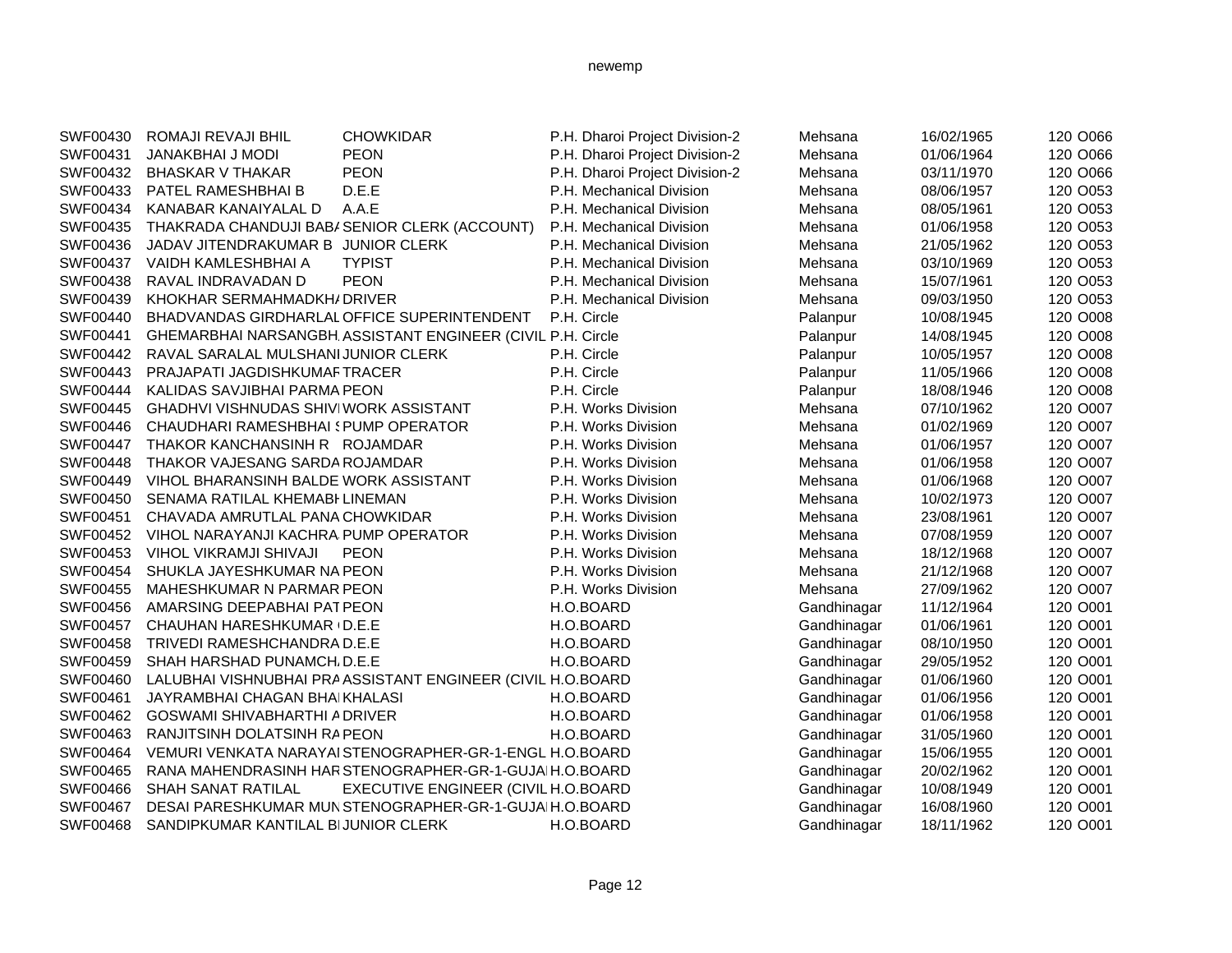| SWF00469        | <b>IQBAL S SHAIKH</b>                      | <b>DRIVER</b>                                                           | H.O.BOARD                    | Gandhinagar | 01/06/1959 | 120 O001 |
|-----------------|--------------------------------------------|-------------------------------------------------------------------------|------------------------------|-------------|------------|----------|
| SWF00470        | <b>H N PUROHIT</b>                         | <b>DRIVER</b>                                                           | H.O.BOARD                    | Gandhinagar | 19/01/1957 | 120 O001 |
| SWF00471        | PRAHLADJI RANAJI MAJIRAI HAWALDAR          |                                                                         | H.O.BOARD                    | Gandhinagar | 01/06/1960 | 120 O001 |
| SWF00472        | CHITARIA MAHENDRA RATII SENIOR CLERK       |                                                                         | H.O.BOARD                    | Gandhinagar | 16/05/1957 | 120 O001 |
| SWF00473        | DESAI RAMESHBHAI KADVADATA ENTRY OPERATOR  |                                                                         | H.O.BOARD                    | Gandhinagar | 25/01/1965 | 120 O001 |
| SWF00474        | MODI GHANSHAYAM B1                         | <b>PEON</b>                                                             | H.O.BOARD                    | Gandhinagar | 10/06/1961 | 120 O001 |
| SWF00475        | JITRENDRABHAI CHIMANBH PEON                |                                                                         | H.O.BOARD                    | Gandhinagar | 01/06/1963 | 120 O001 |
|                 | SWF00476 LAKSHAMANBHAI GOBARBI PEON        |                                                                         | H.O.BOARD                    | Gandhinagar | 01/06/1966 | 120 O001 |
|                 | SWF00477 PATEL KANTILAL CHELDAS TYPIST     |                                                                         | H.O.BOARD                    | Gandhinagar | 14/06/1961 | 120 O001 |
| SWF00478        | VAGHELA KIRITSINH BHAG\ STORE KEEPER       |                                                                         | H.O.BOARD                    | Gandhinagar | 03/02/1955 | 120 O001 |
| SWF00479        | MAFAJI RANCHODJI DABHI DRIVER              |                                                                         | H.O.BOARD                    | Gandhinagar | 01/06/1947 | 120 O001 |
| SWF00480        | NAGJI LILABHAI RABARI                      | <b>DRIVER</b>                                                           | H.O.BOARD                    | Gandhinagar | 12/01/1955 | 120 O001 |
| SWF00481        |                                            | PARMAR KINNARI CHANDR/ASSISTANT ENGINEER (CIVIL H.O.BOARD               |                              | Gandhinagar | 04/08/1977 | 120 O001 |
| SWF00482        | ATUL DINKAR RAI RAVAL                      | <b>SYSTEM MANAGER</b>                                                   | H.O.BOARD                    | Gandhinagar | 03/01/1963 | 120 O001 |
| SWF00483        | BHATT KETAN KRITIKUMAR DATA ENTRY OPERATOR |                                                                         | H.O.BOARD                    | Gandhinagar | 05/08/1964 | 120 O001 |
| SWF00484        | NIRENKUMAR VINODRAI BRJUNIOR CLERK         |                                                                         | H.O.BOARD                    | Gandhinagar | 15/10/1969 | 120 O001 |
| SWF00485        | TRIVEDI BHATARKUMAR KA COMPUTER OPERATOR   |                                                                         | H.O.BOARD                    | Gandhinagar | 17/04/1960 | 120 O001 |
| SWF00486        | ARVIND MUGATLAL THANKI A.A.E               |                                                                         | H.O.BOARD                    | Gandhinagar | 02/02/1963 | 120 O001 |
| SWF00487        | RAMESHBHAI BABUBHAI NA PEON                |                                                                         | H.O.BOARD                    | Gandhinagar | 15/05/1970 | 120 O001 |
| <b>SWF00488</b> | MANUJI AMRAJI THAKOR                       | <b>NAIK</b>                                                             | H.O.BOARD                    | Gandhinagar | 01/10/1963 | 120 O001 |
| SWF00489        |                                            | PARBATSINH BALDEVSINH (ASSISTANT ENGINEER (CIVIL H.O.BOARD              |                              | Gandhinagar | 20/11/1951 | 120 O001 |
| SWF00490        | PARMAR BHALABHAI HOLAI STORE KEEPER        |                                                                         | H.O.BOARD                    | Gandhinagar | 01/06/1960 | 120 O001 |
| SWF00491        | VAGHELA BABUBHAI KHOD/JUNIOR CLERK         |                                                                         | H.O.BOARD                    | Gandhinagar | 01/06/1955 | 120 O001 |
| SWF00492        | NAYI POPATLAL J                            | <b>JUNIOR CLERK</b>                                                     | H.O.BOARD                    | Gandhinagar | 01/06/1961 | 120 O001 |
| SWF00493        | POULBHAI YOSHEFBHAI CHPEON                 |                                                                         | H.O.BOARD                    | Gandhinagar | 26/12/1962 | 120 O001 |
| SWF00494        | V.J.PUJARA                                 | <b>KHALASI</b>                                                          | H.O.BOARD                    | Gandhinagar | 22/11/1949 | 120      |
| SWF00495        | <b>GANJA SULEMAN HASANBH PEON</b>          |                                                                         | H.O.BOARD                    | Gandhinagar | 02/07/1956 | 120 O001 |
| SWF00496        |                                            | BALUBHAI THAKORBHAI PA EXECUTIVE ENGINEER (CIVIL P.H. Mechanical Circle |                              | Rajkot      | 08/02/1949 | 120 O059 |
|                 | SWF00497 RAJEEF KUMAR                      | GEO-HYDROLOGIST                                                         | P.H. Mechanical Circle       | Rajkot      | 06/09/1951 | 120 O059 |
| SWF00498        | SARDVA DAYALAJI MAGANE D.E.E               |                                                                         | P.H. Mechanical Circle       | Rajkot      | 16/12/1961 | 120 O059 |
| SWF00499        | SHAH KAUSHIK JAVANTLAL D.E.E               |                                                                         | P.H. Mechanical Circle       | Rajkot      | 05/09/1961 | 120 O059 |
| SWF00500        | PANDIT JETESHKUMAR MAI HYDROLOGIST         |                                                                         | P.H. Mechanical Circle       | Rajkot      | 13/09/1962 | 120 O059 |
| SWF00501        | PINJARA GANIBHAI RASULB DRIVER             |                                                                         | P.H. Mechanical Sub Division | Gandhinagar | 19/05/1952 | 120 0533 |
| SWF00502        | VANAND CHANDULAL HARCCHOWKIDAR             |                                                                         | P.H. Mechanical Sub Division | Gandhinagar | 28/05/1956 | 120 0533 |
| SWF00503        | VANAND GUNVANTBHAI LAI PEON                |                                                                         | P.H. Mechanical Sub Division | Gandhinagar | 01/06/1963 | 120 0533 |
| SWF00504        | RATHOD CHAGUSINH D                         | <b>HELPER</b>                                                           | P.H. Mechanical Sub Division | Gandhinagar | 01/06/1956 | 120 0533 |
| SWF00505        | MAKWANA KALAJI SOMAJI DRIVER               |                                                                         | P.H. Mechanical Sub Division | Gandhinagar | 01/06/1955 | 120 0533 |
| SWF00506        | DABHI AJITSINH P                           | <b>DRIVER</b>                                                           | P.H. Mechanical Division     | Gandhinagar | 27/09/2002 | 120 O058 |
| SWF00507        | <b>THAKOR RANMALJI G</b>                   | <b>HELPER</b>                                                           | P.H. Mechanical Sub Division | Gandhinagar | 01/07/1963 | 120 0533 |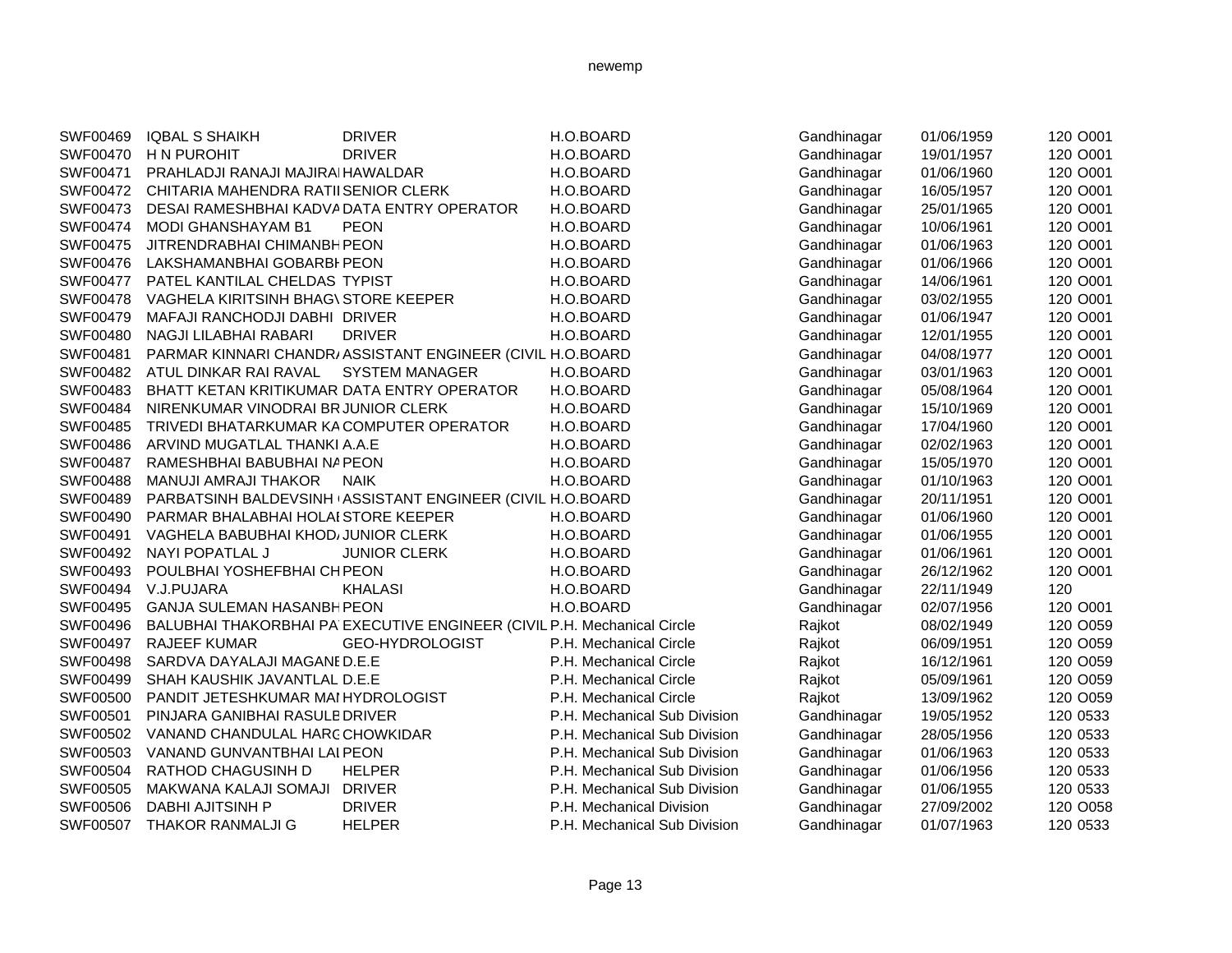| SWF00508 | R N PATEL                                     | EXECUTIVE ENGINEER (MECI P.H. Mechanical Sub Division |                              | Surat  | 20/10/1960 | 120 0541 |
|----------|-----------------------------------------------|-------------------------------------------------------|------------------------------|--------|------------|----------|
| SWF00509 | PATEL AMRUTBHAI RANCH(A.A.E                   |                                                       | P.H. Mechanical Division     | Surat  | 01/06/1964 | 120 O054 |
| SWF00510 | PATEL NILESHKUMAR D                           | A.A.E                                                 | P.H. Mechanical Division     | Surat  | 28/11/1962 | 120 O054 |
| SWF00511 | CHOTUBHAI LALUBHAI PATIA.D.M                  |                                                       | P.H. Mechanical Division     | Surat  | 24/10/1948 | 120 O054 |
| SWF00512 | RANJITSINH KABHAI THAKO DRIVER                |                                                       | P.H. Mechanical Division     | Surat  | 12/09/1953 | 120 O054 |
| SWF00513 | KAYASTH KANUBHAI ISHVA DIVISIONAL ACCOUNTANT  |                                                       | P.H. Mechanical Division     | Surat  | 18/11/1952 | 120 O054 |
| SWF00514 | KHATRI KRISHANVADAN KA SENIOR CLERK (ACCOUNT) |                                                       | P.H. Mechanical Division     | Surat  | 01/06/1953 | 120 O054 |
| SWF00515 | NAYAKA MANGUBHAI NARA SENIOR CLERK            |                                                       | P.H. Mechanical Division     | Surat  | 01/06/1958 | 120 O054 |
| SWF00516 | D R VASAVA                                    | <b>SENIOR CLERK</b>                                   | P.H. Mechanical Division     | Surat  | 18/12/1958 | 120 O054 |
| SWF00517 | AJAYKUMAR CHOTALAL RA SENIOR CLERK            |                                                       | P.H. Mechanical Division     | Surat  | 04/11/1960 | 120 O054 |
| SWF00518 | PRAVINCHANDRA KALIDAS JUNIOR CLERK            |                                                       | P.H. Mechanical Division     | Surat  | 01/06/1961 | 120 O054 |
| SWF00519 | KAILASHBHAI SHUKARBHAI JUNIOR CLERK           |                                                       | P.H. Mechanical Division     | Surat  | 01/06/1960 | 120 O054 |
| SWF00520 | HASMUKHLAL VALJIBHAI CI JUNIOR CLERK          |                                                       | P.H. Mechanical Division     | Surat  | 17/06/1958 | 120 O054 |
| SWF00521 | ABHIMAN BABURAV SURYV. TYPIST                 |                                                       | P.H. Mechanical Division     | Surat  | 05/10/1954 | 120 O054 |
| SWF00522 | <b>MAHENDRAN R</b>                            | <b>TYPIST</b>                                         | P.H. Mechanical Division     | Surat  | 24/03/1962 | 120 O054 |
| SWF00523 | THIMAR PADMABEN HARSA TYPIST                  |                                                       | P.H. Mechanical Division     | Surat  | 07/08/1962 | 120 O054 |
| SWF00524 | KHUSHALBHAI MULJIBHAI P PEON                  |                                                       | P.H. Mechanical Division     | Surat  | 01/06/1950 | 120 O054 |
| SWF00525 | NEELABHAI Z SONVERNE                          | <b>PEON</b>                                           | P.H. Mechanical Division     | Surat  | 02/04/1950 | 120 O054 |
| SWF00526 | P R RAJBAR                                    | <b>CHOWKIDAR</b>                                      | P.H. Mechanical Division     | Surat  | 09/11/1974 | 120 O054 |
| SWF00527 | THOKARLAL D ROHIT                             | <b>DRIVER</b>                                         | P.H. Mechanical Sub Division | Surat  | 20/05/1959 | 120 0541 |
| SWF00528 | <b>MOHANBHAI NATHUBHAI G/ DRIVER</b>          |                                                       | P.H. Mechanical Sub Division | Surat  | 01/06/1952 | 120 0541 |
| SWF00529 | <b>MAHENDRASINH PRABHAT: DRIVER</b>           |                                                       | P.H. Mechanical Sub Division | Surat  | 23/04/1952 | 120 0541 |
| SWF00530 | USMANKHAN HAIDAR PATH DRIVER                  |                                                       | P.H. Mechanical Sub Division | Surat  | 01/06/1954 | 120 0541 |
| SWF00531 | <b>BHAGUBHAI VARANJI PATEIDRIVER</b>          |                                                       | P.H. Mechanical Sub Division | Surat  | 01/06/1957 | 120 0541 |
| SWF00532 | JASVANTBHAI B CHAUDHRI HELPER                 |                                                       | P.H. Mechanical Sub Division | Surat  | 26/08/1958 | 120 0541 |
| SWF00533 | MANHARBHAI RANCHODBH HELPER                   |                                                       | P.H. Mechanical Division     | Surat  | 01/06/1959 | 120 O054 |
| SWF00534 | CHAUDHRI GIMAJIBHAI N                         | <b>HELPER</b>                                         | P.H. Mechanical Sub Division | Surat  | 01/06/1958 | 120 0541 |
| SWF00535 | <b>VISVASBHAI A GAMIT</b>                     | <b>HELPER</b>                                         | P.H. Mechanical Sub Division | Surat  | 01/06/1963 | 120 0541 |
| SWF00536 | <b>NAVINBHAI C GAMIT</b>                      | <b>HELPER</b>                                         | P.H. Mechanical Sub Division | Surat  | 19/10/1963 | 120 0541 |
| SWF00537 | <b>GURJIBHAI J CHAUDHRI</b>                   | <b>HELPER</b>                                         | P.H. Mechanical Sub Division | Surat  | 02/06/1961 | 120 0541 |
| SWF00538 | <b>MANHAR D CHAUDHRI</b>                      | <b>HELPER</b>                                         | P.H. Mechanical Sub Division | Surat  | 01/06/1959 | 120 0541 |
| SWF00539 | DHANRAJ DHRMA PATIL                           | <b>HELPER</b>                                         | P.H. Mechanical Sub Division | Surat  | 01/06/1960 | 120 0541 |
| SWF00540 | SOMABHAI LIMJIBHAI PATEI HELPER               |                                                       | P.H. Mechanical Sub Division | Surat  | 02/06/1958 | 120 0541 |
| SWF00541 | <b>NAGJI BHAI A CHAUDHRI</b>                  | <b>HELPER</b>                                         | P.H. Mechanical Sub Division | Surat  | 01/06/1957 | 120 0541 |
| SWF00542 | BAVABHAI LALUBHAI CHAUI HELPER                |                                                       | P.H. Mechanical Sub Division | Surat  | 01/06/1962 | 120 0541 |
| SWF00543 | <b>LALUBHAIT GAMIT</b>                        | <b>HELPER</b>                                         | P.H. Mechanical Sub Division | Surat  | 01/06/1962 | 120 0541 |
| SWF00544 | BHARATBHAI NANUBHAI KOHELPER                  |                                                       | P.H. Mechanical Sub Division | Surat  | 02/06/1965 | 120 0541 |
| SWF00545 | JAYANDRA CHANDULAL BH.D.E.E                   |                                                       | P.H. Mechanical Sub Division | Nadiad | 08/11/1948 | 120 0553 |
| SWF00546 | JOSHI MAHESHCHANDRA D A.A.E                   |                                                       | P.H. Mechanical Sub Division | Surat  | 23/03/1953 | 120 0541 |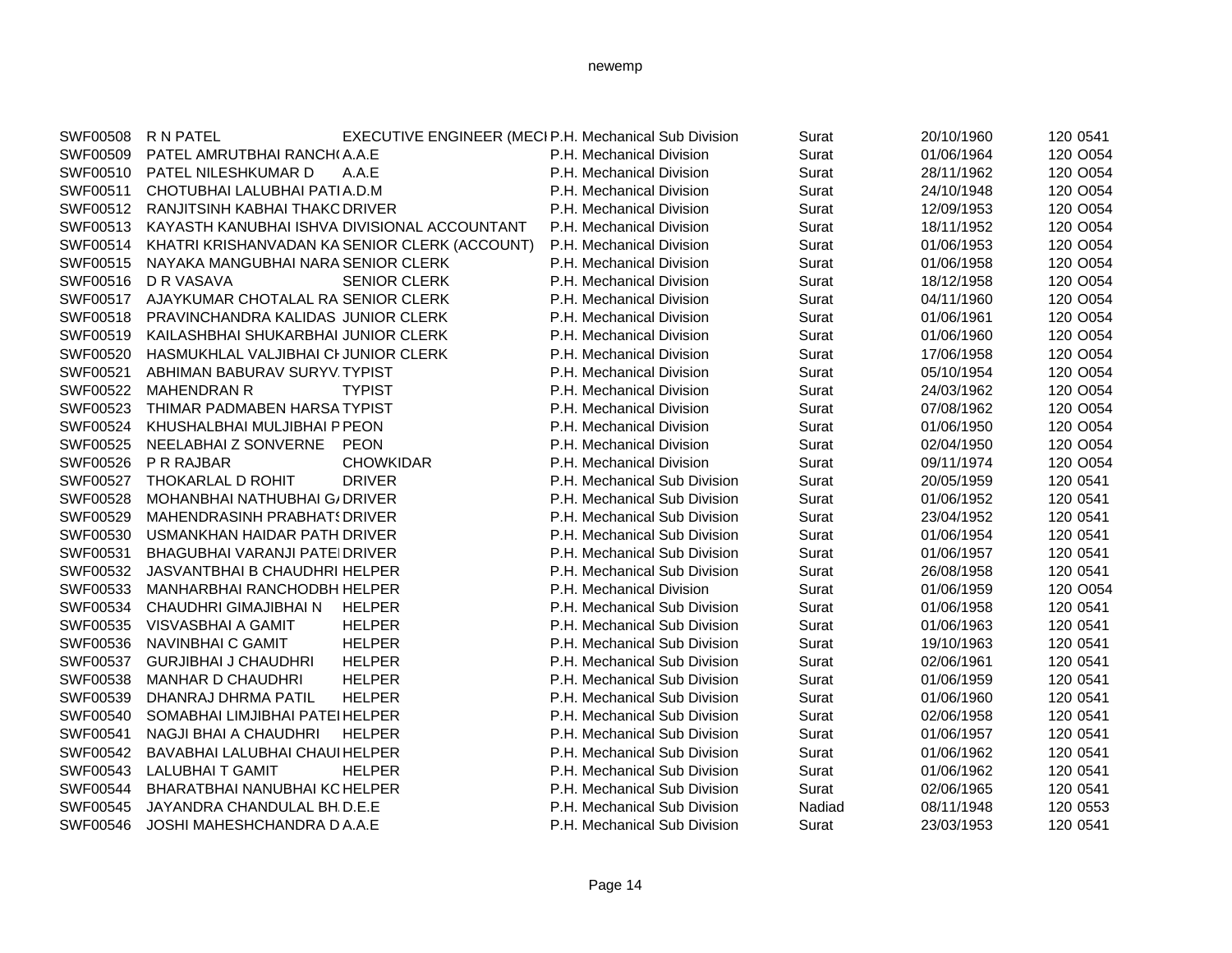| SWF00547 | PATEL SURESHKUMAR A<br>A.A.E                                               | P.H. Mechanical Sub Division | Surat    | 10/12/1962   | 120 0541 |
|----------|----------------------------------------------------------------------------|------------------------------|----------|--------------|----------|
| SWF00548 | PRAJAPATI MANOJ MOHANI A.A.E                                               | P.H. Mechanical Sub Division | Surat    | 19/07/1977   | 120 0541 |
| SWF00549 | SHASTRIBHAI THAKORBHAI DRILLER                                             | P.H. Mechanical Sub Division | Surat    | 05/05/1955   | 120 0541 |
| SWF00550 | LAKSHMANBHAI JOGIBHAI FFITTER HANDPUMP MECHANIP.H. Mechanical Sub Division |                              | Surat    | 05/05/1956   | 120 0541 |
| SWF00551 | MEHBUBBHAI SULEMANBH/ FITTER HANDPUMP MECHANIP.H. Mechanical Sub Division  |                              | Surat    | 01/06/1961   | 120 0541 |
| SWF00552 | SMT. RENUKABEN I DESAI SENIOR CLERK                                        | P.H. Mechanical Sub Division | Surat    | 23/12/1956   | 120 0541 |
| SWF00553 | <b>HEMANTKUMAR P VYAS</b><br><b>JUNIOR CLERK</b>                           | P.H. Mechanical Sub Division | Surat    | 01/02/1961   | 120 0541 |
| SWF00554 | NAVNEETBHAI CHIMABHAI I PEON                                               | P.H. Mechanical Sub Division | Surat    | 04/10/1962   | 120 0541 |
| SWF00555 | <b>BHUPATSINH PRABHATSINI DRIVER</b>                                       | P.H. Mechanical Sub Division | Vadodara | 20/04/1952   | 120 0551 |
| SWF00556 | DAHYABHAI BHAGABHAI RC DRIVER                                              | P.H. Mechanical Sub Division | Vadodara | 01/06/1954   | 120 0551 |
| SWF00557 | HARSHADBHAI RANCHODBI DRIVER                                               | P.H. Mechanical Sub Division | Vadodara | 06/08/1956   | 120 0551 |
| SWF00558 | GHANSYAMBHAI BHIKHABH DRIVER                                               | P.H. Mechanical Sub Division | Vadodara | 01/06/1958   | 120 0551 |
| SWF00559 | ARVINDBHAI DANABHAI BH/ DRIVER                                             | P.H. Mechanical Sub Division | Vadodara | 23/10/1961   | 120 0551 |
| SWF00560 | <b>BALUBHAI ABHESING PARM DRIVER</b>                                       | P.H. Mechanical Sub Division | Vadodara | 01/06/1960   | 120 0551 |
| SWF00561 | MUKESHBHAI FULCHANDBI DRIVER                                               | P.H. Mechanical Sub Division | Vadodara | 01/06/1959   | 120 0551 |
| SWF00562 | RAMABHAI DEEPABHAI PAR DRIVER                                              | P.H. Mechanical Sub Division | Vadodara | 01/06/1959   | 120 0551 |
| SWF00563 | RAJESHBHAI MOHANLAL SI HELPER                                              | P.H. Mechanical Sub Division | Vadodara | 14/10/1961   | 120 0551 |
| SWF00564 | <b>GOPALBHAIK BARIA</b><br><b>HELPER</b>                                   | P.H. Mechanical Sub Division | Vadodara | 01/06/1963   | 120 0551 |
| SWF00565 | VASVA BUDHABHAI KALUBI HELPER                                              | P.H. Mechanical Sub Division | Vadodara | 21/02/1960   | 120 0551 |
| SWF00566 | KUBERBHAI SHAMALBHAI GHELPER                                               | P.H. Mechanical Sub Division | Vadodara | 01/06/1962   | 120 0551 |
| SWF00567 | CHANDRAKANT MAGANBHAHELPER                                                 | P.H. Mechanical Sub Division | Vadodara | 01/06/1961   | 120 0551 |
| SWF00568 | GOSAI DEVENDRAGIRI KAN HELPER                                              | P.H. Mechanical Sub Division | Vadodara | 01/06/1963   | 120 0551 |
| SWF00569 | R.S.VASAVA<br>(DEATH)<br><b>HELPER</b>                                     |                              |          | <b>DEATH</b> |          |
| SWF00570 | THAKAR RAJENDRA NARAN PEON                                                 | P.H. Mechanical Sub Division | Vadodara | 07/02/1964   | 120 0551 |
| SWF00571 | PANCHAL NATAVARLAL SOI HELPER                                              | P.H. Mechanical Sub Division | Vadodara | 01/06/1960   | 120 0551 |
| SWF00572 | KANTISINH NATVARSINH SCHELPER                                              | P.H. Mechanical Sub Division | Vadodara | 01/06/1964   | 120 0551 |
| SWF00573 | AMARSINH GANPATSINH RIHELPER                                               | P.H. Mechanical Sub Division | Vadodara | 16/06/1963   | 120 0551 |
| SWF00574 | <b>THAKOR KULABHAI MOTIBHHELPER</b>                                        | P.H. Mechanical Sub Division | Vadodara | 01/06/1959   | 120 0551 |
| SWF00575 | RAMESHBHAI GANDABHAI FDRIVER                                               | P.H. Mechanical Sub Division | Nadiad   | 31/05/1962   | 120 0553 |
| SWF00576 | PARMAR JAGDISHBHAI JONDRIVER                                               | P.H. Mechanical Sub Division | Nadiad   | 31/03/1962   | 120 0553 |
| SWF00577 | <b>BIPINKUMAR T BHATT</b><br><b>HELPER</b>                                 | P.H. Mechanical Sub Division | Nadiad   | 01/06/1960   | 120 0553 |
| SWF00578 | DILIPKUMAR MOHANLAL SHHELPER                                               | P.H. Mechanical Sub Division | Nadiad   | 07/09/1960   | 120 0553 |
| SWF00579 | SHANABHAI MANABHAI THA HELPER                                              | P.H. Mechanical Sub Division | Nadiad   | 22/08/1959   | 120 0553 |
| SWF00580 | <b>JALAMBHAI SHANABHAI THI HELPER</b>                                      | P.H. Mechanical Sub Division | Nadiad   | 01/05/1963   | 120 0553 |
| SWF00581 | THAKOR BABAJI DHUDAJI HELPER                                               | P.H. Mechanical Sub Division | Nadiad   | 01/10/1952   | 120 0553 |
| SWF00582 | PRABHATBHAI BHATHIBHAI HELPER                                              | P.H. Mechanical Sub Division | Nadiad   | 01/06/1955   | 120 0553 |
| SWF00583 | BHARUBHAI HEMABHAI THA HELPER                                              | P.H. Mechanical Sub Division | Nadiad   | 04/11/1958   | 120 0553 |
| SWF00584 | RAIJI BHAI KHATUBHAI PACHELPER                                             | P.H. Mechanical Sub Division | Nadiad   | 01/06/1952   | 120 0553 |
| SWF00585 | MALEK BISMILAMIYA ABDUL HELPER                                             | P.H. Mechanical Sub Division | Nadiad   | 10/11/1964   | 120 0553 |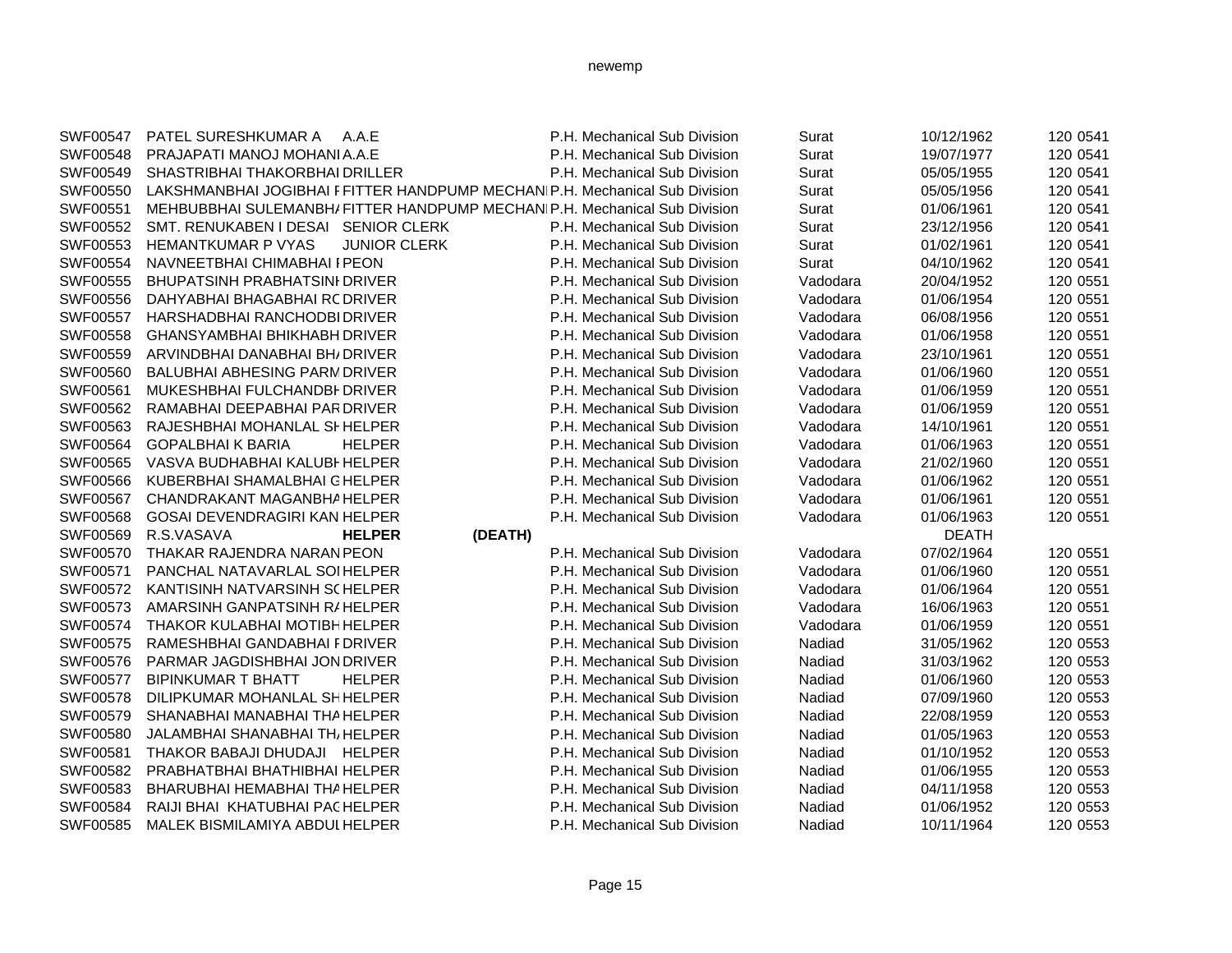| SWF00586 | RAMANAND BUDHU KORI HELPER            |               | P.H. Mechanical Sub Division       | Nadiad        | 25/12/1958 | 120 0553 |
|----------|---------------------------------------|---------------|------------------------------------|---------------|------------|----------|
| SWF00587 | NIRMOHI SHIVLAL KORI                  | <b>HELPER</b> | P.H. Mechanical Sub Division       | Nadiad        | 08/02/1960 | 120 0553 |
| SWF00588 | BABUBHAI MADHABHAI PAR HELPER         |               | P.H. Mechanical Sub Division       | Nadiad        | 31/05/1959 | 120 0553 |
| SWF00589 | RAMKUMAR RAMNIHOT KOTHELPER           |               | P.H. Mechanical Sub Division       | Nadiad        | 15/05/1957 | 120 0553 |
| SWF00590 | RAMDAYAL RAMDEV KOTI HELPER           |               | P.H. Mechanical Sub Division       | Nadiad        | 25/05/1958 | 120 0553 |
| SWF00591 | JOGESHWER ANGNU KOTI HELPER           |               | P.H. Mechanical Sub Division       | Nadiad        | 25/03/1952 | 120 0553 |
| SWF00592 | RAMESHBHAI DHARMDAS PDRIVER           |               | P.H. Mechanical Sub Division       | Nadiad        | 01/06/1955 | 120 0553 |
| SWF00593 | PARMAR DESAIBHAI CHATUDRIVER          |               | P.H. Mechanical Sub Division       | Nadiad        | 15/10/1956 | 120 0553 |
| SWF00594 | MOHANBHA DHULABHAI VA DRIVER          |               | P.H. Mechanical Sub Division       | <b>Bodeli</b> | 01/06/1959 | 120 0552 |
| SWF00595 | MAHENDRABHAI VANMALID HELPER          |               | P.H. Mechanical Sub Division       | Bodeli        | 07/06/1959 | 120 0552 |
| SWF00596 | PRAVINBHAI AMBALAL JOSI HELPER        |               | P.H. Mechanical Sub Division       | Bodeli        | 01/06/1964 | 120 0552 |
| SWF00597 | PATEL SANJAYBHAI NATVAIHELPER         |               | P.H. Mechanical Sub Division       | Bodeli        | 29/10/1963 | 120 0552 |
| SWF00598 | BARIYA NAVALSINH RAISINI HELPER       |               | P.H. Mechanical Sub Division       | Bodeli        | 30/06/1962 | 120 0552 |
| SWF00599 | PANCHAL KANUBHAI SANAE HELPER         |               | P.H. Mechanical Sub Division       | Bodeli        | 03/02/1958 | 120 0552 |
| SWF00600 | <b>JESHANBHAI KALABHAI THI HELPER</b> |               | P.H. Mechanical Sub Division       | <b>Bodeli</b> | 01/03/1960 | 120 0552 |
| SWF00601 | VAGHELA GHANSHAYMSINI JUNIOR CLERK    |               | Gujarat Jalseva Training Institute | Gandhinagar   | 01/06/1960 | 120 O084 |
| SWF00602 | SUDHIRCHANDRA G BHRAND.E.E            |               | Gujarat Jalseva Training Institute | Gandhinagar   | 10/09/1946 | 120 O084 |
| SWF00603 | KANTIJI SEDHANJI THAKOR PEON          |               | P.H. Sani Sub Division             | Harij         | 01/06/1967 | 120 0114 |
| SWF00604 | DHARSIJI DHIRAJI THAKOR PEON          |               | P.H. Sani Sub Division             | Harij         | 01/06/1965 | 120 0114 |
| SWF00605 | VAJAJI DHAMAJI THAKOR PEON            |               | P.H. Sani Sub Division             | Harij         | 01/06/1963 | 120 0114 |
| SWF00606 | PARMAR JAYANTIBHAI HAR PEON           |               | P.H. Sani Sub Division             | Harij         | 01/06/1976 | 120 0114 |
| SWF00607 | TEJAJI RAICHANDJI THAKOI PEON         |               | P.H. Sani Sub Division             | Harij         | 01/06/1966 | 120 0114 |
| SWF00608 | KARANSANG LALJI VAGHEL PEON           |               | P.H. Sani Sub Division             | Harij         | 01/06/1955 | 120 0114 |
| SWF00609 | <b>GALALJI RATANAJI THAKOR PEON</b>   |               | P.H. Sani Sub Division             | Harij         | 01/06/1971 | 120 0114 |
| SWF00610 | <b>DIPUJI M THAKOR</b>                | <b>PEON</b>   | P.H. Sani Sub Division             | Harij         | 01/06/1975 | 120 0114 |
| SWF00611 | SOLANKI VINODKUMAR MAI PEON           |               | P.H. Sani Sub Division             | Harij         | 01/06/1968 | 120 0114 |
| SWF00612 | PRADHANJI VANAJI THAKOI PEON          |               | P.H. Sani Sub Division             | Harij         | 01/06/1966 | 120 0114 |
| SWF00613 | SOLANKI PARSOTAMBHAI S PEON           |               | P.H. Sani Sub Division             | Harij         | 01/06/1967 | 120 0114 |
| SWF00614 | <b>BABAJI GOVAJI THAKOR</b>           | <b>PEON</b>   | P.H. Sani Sub Division             | Harij         | 01/06/1972 | 120 0114 |
| SWF00615 | KARMSINH GOVAJI THAKOF PEON           |               | P.H. Sani Sub Division             | Harij         | 01/06/1958 | 120 0114 |
| SWF00616 | <b>BHAVSANGJI G THAKOR</b>            | <b>PEON</b>   | P.H. Sani Sub Division             | Harij         | 01/06/1969 | 120 0114 |
| SWF00617 | <b>KALUJI L THAKOR</b>                | <b>PEON</b>   | P.H. Sani Sub Division             | Harij         | 01/06/1971 | 120 0114 |
| SWF00618 | <b>BHUPENDRA MADHAJI THAI PEON</b>    |               | P.H. Sani Sub Division             | Harij         | 01/06/1971 | 120 0114 |
| SWF00619 | RAMAJI DEVSHIJI THAKOR PEON           |               | P.H. Sani Sub Division             | Harij         | 01/06/1962 | 120 0114 |
| SWF00620 | BHURAJI RAVTAJI THAKOR PEON           |               | P.H. Sani Sub Division             | Harij         | 01/06/1972 | 120 0114 |
| SWF00621 | <b>VERSHIJI S THAKOR</b>              | <b>PEON</b>   | P.H. Sani Sub Division             | Harij         | 01/06/1956 | 120 0114 |
| SWF00622 | <b>NAVAJI L THAKOR</b>                | <b>PEON</b>   | P.H. Sani Sub Division             | Harij         | 01/06/1966 | 120 0114 |
| SWF00623 | <b>MULJIJI RATUJI THAKOR</b>          | <b>PEON</b>   | P.H. Sani Sub Division             | Harij         | 01/06/1958 | 120 0114 |
| SWF00624 | MAGANJI DHAMAJI THAKOR PEON           |               | P.H. Sani Sub Division             | Harij         | 01/06/1961 | 120 0114 |
|          |                                       |               |                                    |               |            |          |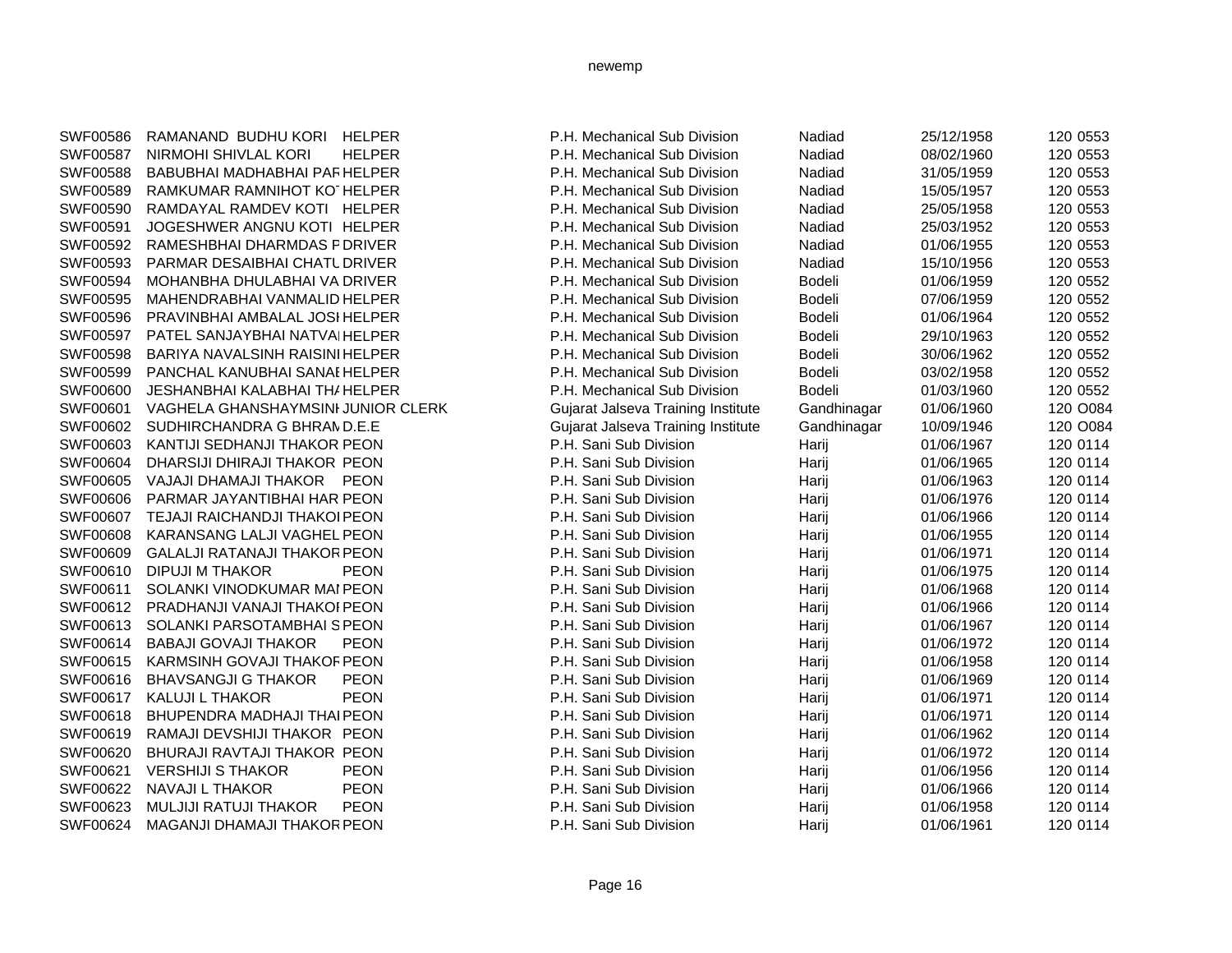| SWF00625 | LILABHAI R NIRASHI                             | <b>PEON</b>           | P.H. Sani Sub Division | Harij       | 01/06/1968 | 120 0114 |
|----------|------------------------------------------------|-----------------------|------------------------|-------------|------------|----------|
| SWF00626 | SOMPURI M GOSWAMI                              | <b>PEON</b>           | P.H. Sani Sub Division | Harij       | 01/06/1963 | 120 0114 |
| SWF00627 | HETUJI BHAGUJI VAGHELA PEON                    |                       | P.H. Sani Sub Division | Harij       | 01/06/1965 | 120 0114 |
| SWF00628 | <b>MANABHAI G RABARI</b>                       | <b>PEON</b>           | P.H. Sani Sub Division | Harij       | 01/06/1972 | 120 0114 |
| SWF00629 | AJABHAI HAMABHAI NIRASI PEON                   |                       | P.H. Sani Sub Division | Harij       | 01/06/1967 | 120 0114 |
| SWF00630 | <b>KESAJI BHAGJI THAKOR</b>                    | <b>PEON</b>           | P.H. Sani Sub Division | Harij       | 20/06/1968 | 120 0114 |
| SWF00631 | PRADHANJI GOVAJI THAKO PEON                    |                       | P.H. Sani Sub Division | Harij       | 01/06/1964 | 120 0114 |
| SWF00632 | <b>CHATRAJI M THAKOR</b>                       | <b>PEON</b>           | P.H. Sani Sub Division | Harij       | 01/06/1966 | 120 0114 |
| SWF00633 | THAKOR BHURAJI RAMJIJI PEON                    |                       | P.H. Sani Sub Division | Harij       | 01/08/1970 | 120 0114 |
| SWF00634 | ABHAJI VARJI THAKOR                            | <b>PEON</b>           | P.H. Sani Sub Division | Harij       | 01/06/1966 | 120 0114 |
| SWF00635 | AMRATJI SONAJI THAKOR                          | <b>PEON</b>           | P.H. Sani Sub Division | Harij       | 01/01/1963 | 120 0114 |
| SWF00636 | RAYAJI M THAKOR                                | <b>PEON</b>           | P.H. Sani Sub Division | Harij       | 01/06/1975 | 120 0114 |
| SWF00637 | PACHANJI V THAKOR                              | <b>PEON</b>           | P.H. Sani Sub Division | Harij       | 01/06/1963 | 120 0114 |
| SWF00638 | ROOPSINH H THAKOR                              | <b>PEON</b>           | P.H. Sani Sub Division | Harij       | 17/07/1968 | 120 0114 |
| SWF00639 | <b>MEDHAJI R THAKOR</b>                        | <b>PEON</b>           | P.H. Sani Sub Division | Harij       | 01/06/1961 | 120 0114 |
| SWF00640 | PRABHATBHAI F RABARI                           | <b>PEON</b>           | P.H. Sani Sub Division | Harij       | 01/06/1975 | 120 0114 |
| SWF00641 | PARMAR KANUBHAI GOVINI PEON                    |                       | P.H. Sani Sub Division | Harij       | 01/06/1962 | 120 0114 |
| SWF00642 | <b>BHARVAD ROOPABHAIG</b>                      | <b>PEON</b>           | P.H. Sani Sub Division | Harij       | 01/06/1968 | 120 0114 |
| SWF00643 | TRIVEDI DAHYALAL KANTIL PEON                   |                       | P.H. Sani Sub Division | Harij       | 01/06/1958 | 120 0114 |
| SWF00644 | THAKOR BABAJI PUJAJI                           | <b>PEON</b>           | P.H. Sani Sub Division | Harij       | 01/06/1974 | 120 0114 |
| SWF00645 | BHARVAD KARSHANBHAI JI PEON                    |                       | P.H. Sani Sub Division | Harij       | 01/06/1959 | 120 0114 |
| SWF00646 | VANKAR PRAVINBHAI AMRA PEON                    |                       | P.H. Sani Sub Division | Harij       | 20/05/1967 | 120 0114 |
| SWF00647 | <b>B S DESAI</b>                               | <b>WORK ASSISTANT</b> | P.H. Sani Sub Division | Harij       | 01/06/1959 | 120 0114 |
| SWF00648 | CHATURBHAI REVABHAI OA WORK ASSISTANT          |                       | P.H. Sani Sub Division | Harij       | 01/05/1952 | 120 0114 |
| SWF00649 | PARMAR MAGANBHAI NAGAWORK ASSISTANT            |                       | P.H. Sani Sub Division | Harij       | 01/06/1957 | 120 0114 |
| SWF00650 | MOTIBHAI JIVANBHAI RABAI JUNIOR CLERK          |                       | H.O.BOARD              | Gandhinagar | 01/06/1959 | 120 O001 |
| SWF00651 | AMRATJI JESANJI SOLANKI PEON                   |                       | H.O.BOARD              | Gandhinagar | 01/06/1966 | 120 O001 |
| SWF00652 | MAFATLAL P MAKWANA                             | <b>JUNIOR CLERK</b>   | P.H. Sani Sub Division | Harij       | 01/06/1957 | 120 0114 |
| SWF00653 | PARMAR MULJI BHAI BALAB SENIOR CLERK (ACCOUNT) |                       | P.H. Works Division    | Gandhinagar | 05/04/1955 | 120 O050 |
| SWF00654 | SOLANKI CHANDULAL JETH TYPIST                  |                       | P.H. Works Division    | Gandhinagar | 08/08/1961 | 120 O050 |
| SWF00655 | PATNI KHUSALBHAI KARSH, PEON                   |                       | P.H. Works Division    | Gandhinagar | 25/08/1961 | 120 O050 |
| SWF00656 | RATHOD RAMESHKUMAR SITYPIST                    |                       | P.H. Works Division    | Gandhinagar | 21/09/1963 | 120 O050 |
| SWF00657 | BHAATI JAGATSINH HIMANT SENIOR CLERK           |                       | P.H. Works Division    | Gandhinagar | 01/05/1957 | 120 O050 |
| SWF00658 | <b>BHOVANBHAI G GADHER</b>                     | <b>DRIVER</b>         | P.H. Works Division    | Gandhinagar | 27/12/1952 | 120 O050 |
| SWF00659 | NINAMA BABUBHAI B                              | DIVISIONAL ACCOUNTANT | P.H. Works Division    | Gandhinagar | 01/06/1956 | 120 O050 |
| SWF00660 | PANDYA MANILAL HIRABHA JUNIOR CLERK            |                       | P.H. Works Division    | Gandhinagar | 01/06/1948 | 120 O050 |
| SWF00661 | RATHOD CHANDUBHAI KALIJUNIOR CLERK             |                       | H.O.BOARD              | Gandhinagar | 01/06/1964 | 120 O001 |
| SWF00662 | RAVAL HASMUKHBHAI KAN SENIOR CLERK             |                       | H.O.BOARD              | Gandhinagar | 21/04/1955 | 120 O001 |
| SWF00663 | A.M.PATEL                                      | A.A.E                 |                        |             |            | 120      |
|          |                                                |                       |                        |             |            |          |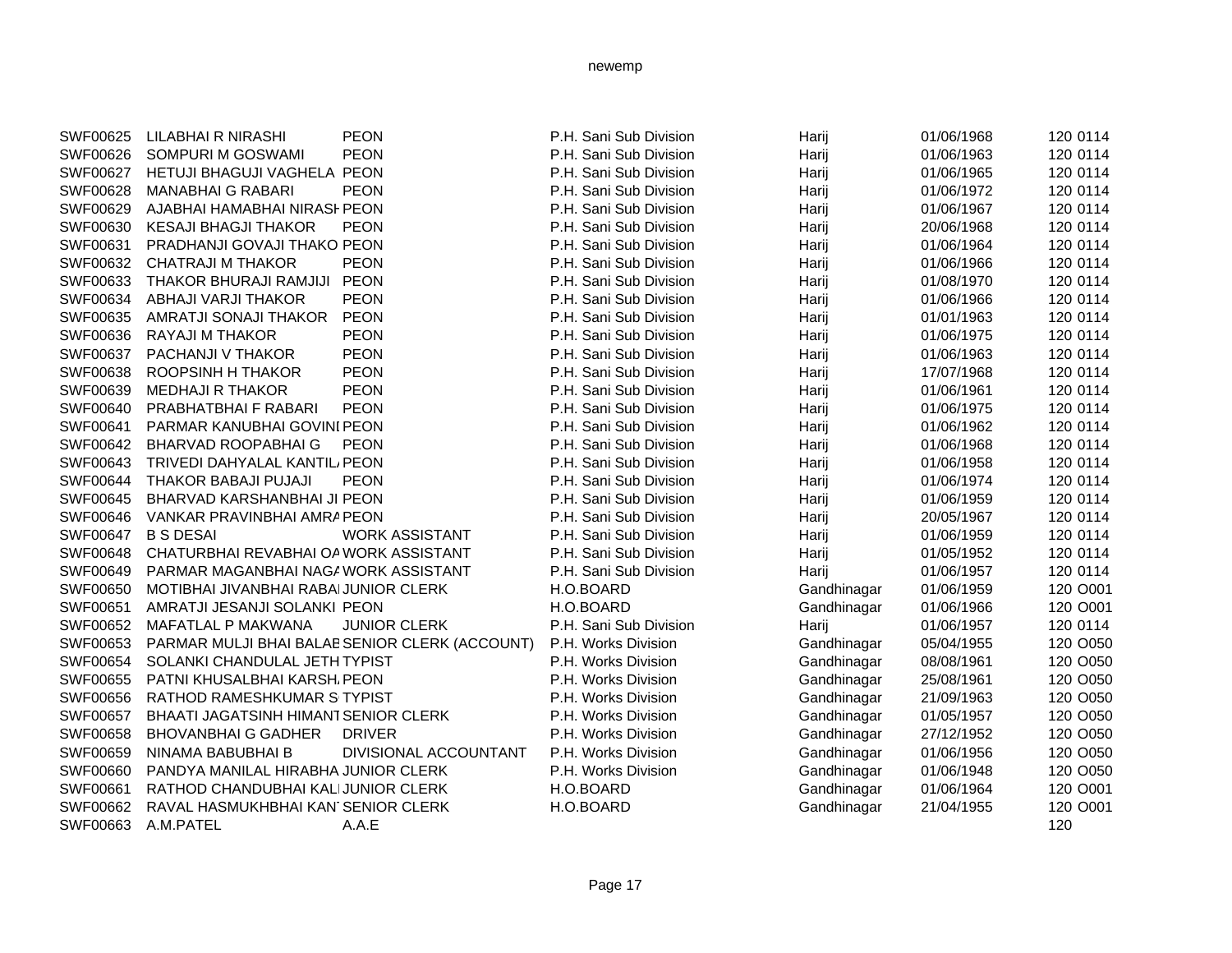| SWF00664        | PATHAK MUKESHBHAI V                         | <b>JUNIOR CLERK</b>                                                   | H.O.BOARD                | Gandhinagar | 26/07/1960 | 120 O001 |
|-----------------|---------------------------------------------|-----------------------------------------------------------------------|--------------------------|-------------|------------|----------|
| SWF00665        | PREMAJI MEHURAJI PATEL PEON                 |                                                                       | P.H. Sani Sub Division-1 | Tharad      | 01/06/1959 | 120 0483 |
| <b>SWF00666</b> | LAXMANJI K BAROT                            | <b>PEON</b>                                                           | P.H. Sani Sub Division-1 | Tharad      | 07/06/1961 | 120 0483 |
| <b>SWF00667</b> | TRIBHOVANDAS S SADHU PEON                   |                                                                       | P.H. Sani Sub Division-2 | Tharad      | 01/06/1956 | 120 0484 |
| SWF00668        | PURAJI ROOPSINH RAJPUT PEON                 |                                                                       | P.H. Sani Sub Division-2 | Tharad      | 01/06/1966 | 120 0484 |
| SWF00669        | MADEVBHAI JIVABHAI RAJP PEON                |                                                                       | P.H. Sani Sub Division-2 | Tharad      | 01/04/1947 | 120 0484 |
| SWF00670        | NARSANGDAS B SADHU                          | <b>PEON</b>                                                           | P.H. Sani Sub Division-2 | Tharad      | 31/05/1958 | 120 0484 |
| SWF00671        | NATHUSINH K CHAUHAN                         | <b>PEON</b>                                                           | P.H. Sani Sub Division-2 | Tharad      | 01/06/1956 | 120 0484 |
| SWF00672        | SISODIA KALUBHAI BHIKHAIDRIVER              |                                                                       | H.O.BOARD                | Gandhinagar | 02/06/1946 | 120 O001 |
| SWF00673        | KALUBHAI B RANA                             | <b>PEON</b>                                                           | H.O.BOARD                | Gandhinagar | 01/06/1954 | 120 O001 |
| SWF00674        | RAMANBHAI M THAKOR                          | <b>DRIVER</b>                                                         | H.O.BOARD                | Gandhinagar | 19/10/1959 | 120 O001 |
| SWF00675        | VINAYAK B VANZARA                           | <b>SENIOR CLERK</b>                                                   | H.O.BOARD                | Gandhinagar | 01/10/1958 | 120 O001 |
| SWF00676        | GOSWAMI JASVANTSINH A DRIVER                |                                                                       | P.H. Works Division      | Gandhinagar | 01/06/1961 | 120 O050 |
| SWF00677        | PATEL BHUPENDRA AMBAL SENIOR CLERK          |                                                                       | <b>ADB Cell</b>          | Gandhinagar | 18/04/1957 | 120 O114 |
| SWF00678        | VAGHELA JETHABHAI MERANAIK                  |                                                                       | <b>ADB Cell</b>          | Gandhinagar | 03/05/1947 | 120 O114 |
| SWF00679        | <b>SHAH GIRISHBHAI B</b>                    | EXECUTIVE ENGINEER (CIVIL P.H. Works Division-1                       |                          | Anjar       | 06/03/1951 | 120 O020 |
| SWF00680        | BIPINCHANDRA K PARMAR DIVISIONAL ACCOUNTANT |                                                                       | <b>ADB Cell</b>          | Gandhinagar | 28/09/1953 | 120 O114 |
| SWF00681        | HEMATAJI RAMAJI MAKWAN DRIVER               |                                                                       | H.O.BOARD                | Gandhinagar | 01/10/1957 | 120 O001 |
| SWF00682        | VAGHELA BAHADURSINH J/ DRIVER               |                                                                       | <b>ADB Cell</b>          | Gandhinagar | 13/06/1957 | 120 O114 |
| SWF00683        | <b>GHADHAVI BANIDAN P</b>                   | <b>STORE KEEPER</b>                                                   | H.O.BOARD                | Gandhinagar | 01/06/1949 | 120 O001 |
| SWF00684        |                                             | VASAVADA BHUPENDRA JA EXECUTIVE ENGINEER (CIVIL ADB Cell              |                          | Gandhinagar | 04/01/1946 | 120 O114 |
| SWF00685        |                                             | BABULAL VALLABHBHAI BO DEPUTY MANAGER - ADMIN. ADB Cell               |                          | Gandhinagar | 01/06/1955 | 120 O114 |
| SWF00686        | RAVINDRA R SOLANKI                          | EXECUTIVE ENGINEER (CIVIL P.H. Works Division                         |                          | Gandhinagar | 08/06/1961 | 120 O050 |
| SWF00687        |                                             | VIJAYKUMAR VASNATBHAI IASSISTANT ENGINEER (CIVIL P.H. Circle          |                          | Junagadh    | 31/05/1965 | 120 O024 |
| SWF00688        | SATISHKUMAR VASUDEV KIA.A.E                 |                                                                       | P.H. Circle              | Junagadh    | 01/06/1959 | 120 O024 |
| SWF00689        | MANUBHAI RAMABHAI ANTFA.D.M                 |                                                                       | P.H. Circle              | Junagadh    | 11/06/1954 | 120 O024 |
| SWF00690        | PANKAJKUMAR N JOSHI                         | TRACER                                                                | P.H. Circle              | Junagadh    | 18/08/1966 | 120 O024 |
| SWF00691        |                                             | RASIKLAL PRABHUDASBHA ASSISTANT ENGINEER (CIVIL P.H. Circle           |                          | Junagadh    | 03/03/1945 | 120 O024 |
| SWF00692        |                                             | POPAT JASVANT CHAGANL SENIOR CLERK (ACCOUNT) P.H. Circle              |                          | Junagadh    | 05/09/1951 | 120 O024 |
| SWF00693        | <b>ASHA K BIJLANI</b>                       | <b>JUNIOR CLERK</b>                                                   | P.H. Circle              | Junagadh    | 01/08/1947 | 120 O024 |
| SWF00694        | BHARATKUMAR PRABHASH JUNIOR CLERK           |                                                                       | P.H. Circle              | Junagadh    | 15/01/1961 | 120 O024 |
| SWF00695        | JAYANTILAL VELJIBHAI RANJUNIOR CLERK        |                                                                       | P.H. Circle              | Junagadh    | 17/06/1962 | 120 O024 |
| SWF00696        | BHARDA UPENDRA JASABHTYPIST                 |                                                                       | P.H. Circle              | Junagadh    | 26/10/1961 | 120 O024 |
| SWF00697        | MERAMAN RAMBHAI BATVA DRIVER                |                                                                       | P.H. Circle              | Junagadh    | 01/06/1958 | 120 O024 |
| SWF00698        | RAMNIK MOHANLAL KUKDIA PEON                 |                                                                       | P.H. Circle              | Junagadh    | 09/03/1961 | 120 O024 |
| SWF00699        | SMT. KANTABEN JIVANBHAI PEON                |                                                                       | P.H. Circle              | Junagadh    | 31/12/1950 | 120 O024 |
| SWF00700        |                                             | RAKESH RAMESHCHADRA I ASSISTANT ENGINEER (CIVIL P.H. Works Division-2 |                          | Junagadh    | 06/05/1973 | 120 O078 |
| SWF00701        | DALSANGJI DHULAJI THAKC PEON                |                                                                       | P.H. Works Division      | Mehsana     | 05/12/1945 | 120 O007 |
| SWF00702        |                                             | PARMAR MAHENDRABHAI N STENOGRAPHER-GR-1-GUJAIH.O.BOARD                |                          | Gandhinagar | 01/06/1962 | 120 O001 |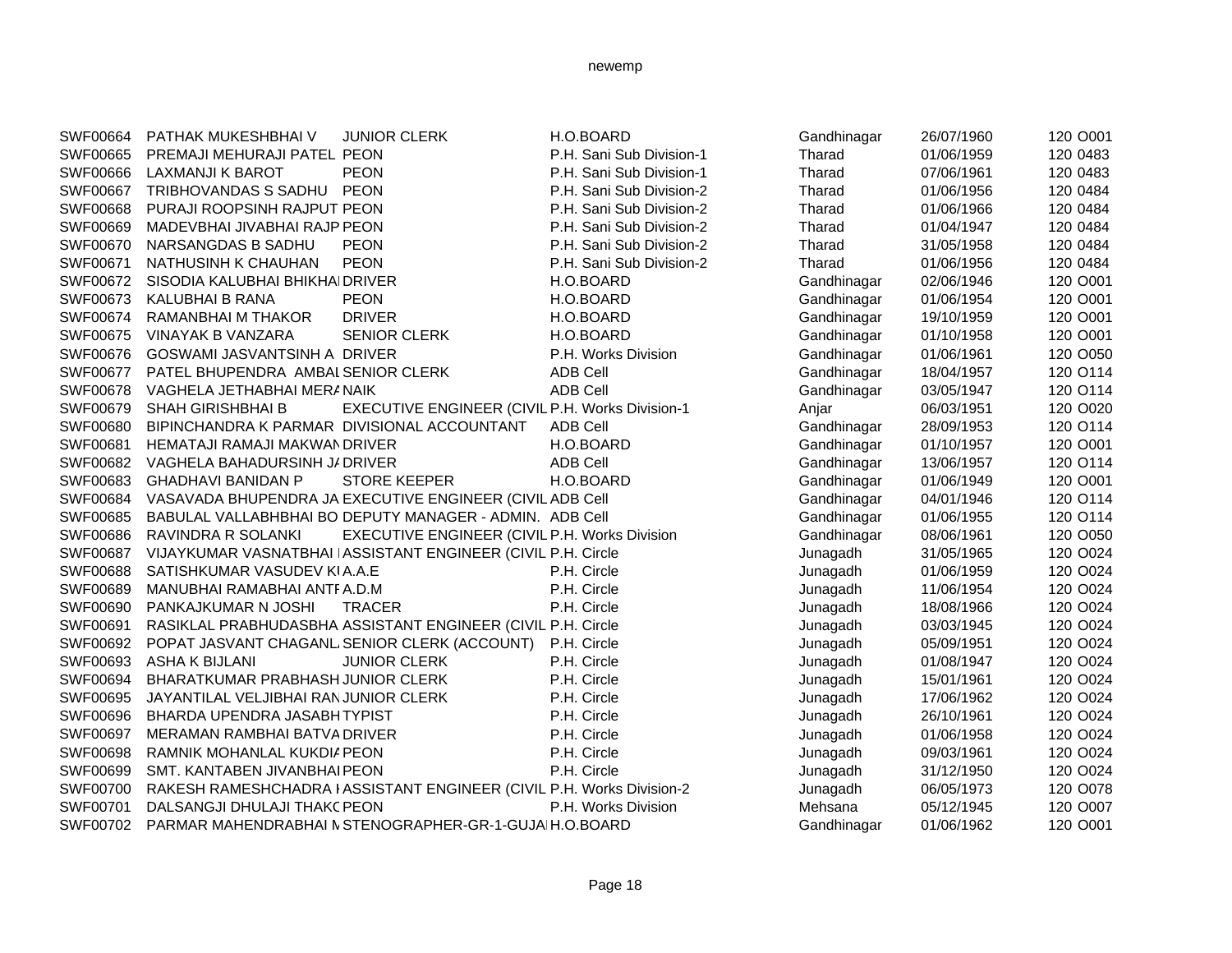| SWF00703 | <b>B.O.PANDIT</b>                       | JR, GEOLOGIST                                                         |                          |             |            | 120      |
|----------|-----------------------------------------|-----------------------------------------------------------------------|--------------------------|-------------|------------|----------|
| SWF00704 | <b>PRAVIN K PATEL</b>                   | A.D.M                                                                 | P.H. Mechanical Circle   | Rajkot      | 02/08/1960 | 120 O059 |
| SWF00705 |                                         | THAKAR BHARAT KEVALRAI ASSISTANT SUPERINTENDEN P.H. Mechanical Circle |                          | Rajkot      | 21/11/1952 | 120 O059 |
| SWF00706 | JAYSHRI MEHATA                          | SENIOR CLERK (ACCOUNT)                                                | P.H. Mechanical Circle   | Rajkot      | 25/05/1951 | 120 O059 |
| SWF00707 | BATHWAR VALJI BHALABHA SENIOR CLERK     |                                                                       | P.H. Mechanical Circle   | Rajkot      | 01/07/1958 | 120 O059 |
| SWF00708 | ASHUTOSBHAI P POPAT                     | <b>SENIOR CLERK</b>                                                   | P.H. Mechanical Circle   | Rajkot      | 04/02/1956 | 120 O059 |
| SWF00709 | DEEPAK KANTILAL CHAUHA TYPIST           |                                                                       | P.H. Mechanical Circle   | Rajkot      | 14/12/1964 | 120 O059 |
| SWF00710 | <b>ANJARIA PINAKIN S</b>                | <b>TYPIST</b>                                                         | P.H. Mechanical Circle   | Rajkot      | 05/01/1964 | 120 O059 |
| SWF00711 | BHARTHI BATUKBHARTHI I TYPIST           |                                                                       | P.H. Mechanical Circle   | Rajkot      | 01/07/1958 | 120 O059 |
| SWF00712 | <b>BHAVES MAHESHCHANDRATYPIST</b>       |                                                                       | P.H. Mechanical Circle   | Rajkot      | 03/08/1963 | 120 O059 |
| SWF00713 | KAMALABEN K MARAR                       | <b>JUNIOR CLERK</b>                                                   | P.H. Mechanical Circle   | Rajkot      | 05/02/1951 | 120 O059 |
| SWF00714 | GOVIND BHAI RAMBHAI SOSJUNIOR CLERK     |                                                                       | P.H. Mechanical Circle   | Rajkot      | 14/10/1960 | 120 O059 |
| SWF00715 | <b>BACHUBHAI V SAGTHIYA</b>             | <b>PEON</b>                                                           | P.H. Mechanical Circle   | Rajkot      | 13/06/1952 | 120 O059 |
| SWF00716 | CHAVDA VASHRAMBHAI BH PEON              |                                                                       | P.H. Mechanical Circle   | Rajkot      | 07/10/1955 | 120 O059 |
| SWF00717 | SAGTHIA GAUTAM D                        | <b>PEON</b>                                                           | P.H. Mechanical Circle   | Rajkot      | 28/08/1977 | 120 O059 |
| SWF00718 | FAKIR MAHUMMAD I GHACI WORK ASSISTANT   |                                                                       | P.H. Sani Sub Division-2 | Radhanpur   | 27/04/1961 | 120 0102 |
| SWF00719 | PRAVIN KUMAR R THAKKAR JUNIOR CLERK     |                                                                       | P.H. Sani Sub Division-1 | Radhanpur   | 01/10/1964 | 120 0101 |
| SWF00720 | ARVINDKUMAR G PARMAR JUNIOR CLERK       |                                                                       | P.H. Sani Sub Division-1 | Radhanpur   | 21/12/1977 | 120 0101 |
| SWF00721 | <b>MANIBEN RAJABHAI BAVLE (SWEEPER)</b> |                                                                       | P.H. Sani Sub Division-1 | Radhanpur   | 01/06/1968 | 120 0101 |
| SWF00722 | JAMALSHA KHERSHA SHAIKLINEMAN           |                                                                       | P.H. Sani Sub Division-1 | Radhanpur   | 01/06/1950 | 120 0101 |
| SWF00723 | HIRAJI MEVAJI RANAVADIA TRACER          |                                                                       | P.H. Sani Sub Division-1 | Radhanpur   | 01/06/1963 | 120 0101 |
| SWF00724 | JANARDAN TRAMBAKLAL V`PEON              |                                                                       | P.H. Sani Sub Division-1 | Radhanpur   | 31/07/1962 | 120 0101 |
| SWF00725 | DEEPAKKUMAR T VYAS                      | <b>PEON</b>                                                           | P.H. Sani Sub Division-1 | Radhanpur   | 15/10/1964 | 120 0101 |
| SWF00726 | GULAM AHEMAD I MAKRANI PEON             |                                                                       | P.H. Sani Sub Division-1 | Radhanpur   | 21/03/1956 | 120 0101 |
| SWF00727 | <b>BHIKHUBHAI R VAGHELA</b>             | <b>PEON</b>                                                           | P.H. Sani Sub Division-1 | Radhanpur   | 04/05/1961 | 120 0101 |
| SWF00728 | PYARU MAHHAMOD H JAHA PEON              |                                                                       | P.H. Sani Sub Division-1 | Radhanpur   | 15/09/1966 | 120 0101 |
| SWF00729 | KANTIBHAI JIVANBHAI THAI PEON           |                                                                       | P.H. Sani Sub Division-1 | Radhanpur   | 15/01/1958 | 120 0101 |
| SWF00730 | GOVINDBHAI VAJABHAI MAI PEON            |                                                                       | P.H. Sani Sub Division-1 | Radhanpur   | 01/01/1958 | 120 0101 |
| SWF00731 | JANMAHMMAD SULEMANBI PEON               |                                                                       | P.H. Sani Sub Division-1 | Radhanpur   | 01/03/1953 | 120 0101 |
| SWF00732 | CHAGANBHAI DHUDABHAI TPEON              |                                                                       | P.H. Sani Sub Division-1 | Radhanpur   | 01/06/1963 | 120 0101 |
| SWF00733 | <b>IBRAHIMBHAI H JAHANGIR PEON</b>      |                                                                       | P.H. Sani Sub Division-1 | Radhanpur   | 21/06/1956 | 120 0101 |
| SWF00734 | BHOJABHAI RAMJIBHAI THA PEON            |                                                                       | P.H. Sani Sub Division-1 | Radhanpur   | 20/02/1955 | 120 0101 |
| SWF00735 | <b>GULAM MAHMMUD R BELIM PEON</b>       |                                                                       | P.H. Sani Sub Division-1 | Radhanpur   | 03/09/1960 | 120 0101 |
| SWF00736 | DUDABHAI K MAKWANA                      | <b>PEON</b>                                                           | P.H. Sani Sub Division-1 | Radhanpur   | 07/05/1957 | 120 0101 |
| SWF00737 | TOKARBHAI K MAKWANA                     | <b>PEON</b>                                                           | P.H. Sani Sub Division-1 | Radhanpur   | 24/06/1966 | 120 0101 |
| SWF00738 | <b>RATILAL R THAKOR</b>                 | <b>PEON</b>                                                           | P.H. Sani Sub Division-1 | Radhanpur   | 01/06/1962 | 120 0101 |
| SWF00739 | MASABHAI DEVSIBHAI THAI PEON            |                                                                       | P.H. Sani Sub Division-1 | Radhanpur   | 01/06/1964 | 120 0101 |
| SWF00740 | DUDABHAI K MAKWANA                      | <b>PEON</b>                                                           | P.H. Sani Sub Division-1 | Radhanpur   | 12/05/1957 | 120 0101 |
| SWF00741 | PATEL RAMANLAL LALBHAI STENO            |                                                                       | H.O.BOARD                | Gandhinagar | 29/09/1958 | 120 O001 |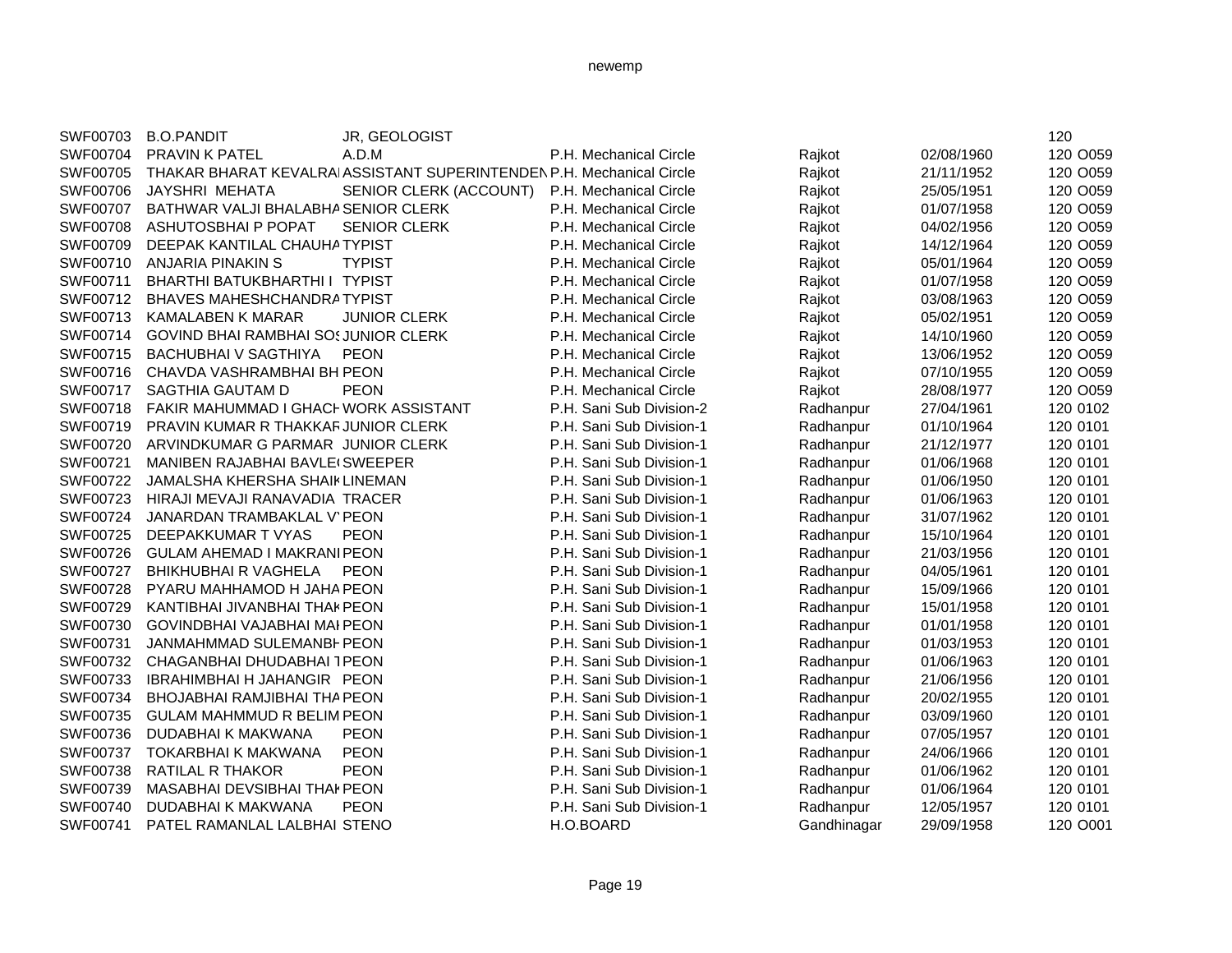| SWF00742        | KHODABHAI M BHARVAD                 | <b>PEON</b>         | P.H. Sani Sub Division-1 | Radhanpur | 01/06/1963 | 120 0101 |
|-----------------|-------------------------------------|---------------------|--------------------------|-----------|------------|----------|
| SWF00743        | NARANBHAI G THAKOR                  | <b>PEON</b>         | P.H. Sani Sub Division-1 | Radhanpur | 01/06/1964 | 120 0101 |
| SWF00744        | <b>NAGJI BHAI B THAKOR</b>          | <b>PEON</b>         | P.H. Sani Sub Division-1 | Radhanpur | 01/06/1953 | 120 0101 |
| SWF00745        | KAMUBHAI MAHMMUDBHAI PEON           |                     | P.H. Sani Sub Division-1 | Radhanpur | 17/07/1943 | 120 0101 |
| SWF00746        | ILIYASBHAI J RAUMA                  | <b>PEON</b>         | P.H. Sani Sub Division-1 | Radhanpur | 01/06/1964 | 120 0101 |
| SWF00747        | <b>KANAKKUMAR A PATEL</b>           | <b>PEON</b>         | P.H. Sani Sub Division-1 | Radhanpur | 11/09/1963 | 120 0101 |
| SWF00748        | PRATAPSINH SEVAKRAM CIPEON          |                     | P.H. Sani Sub Division-1 | Radhanpur | 16/10/1967 | 120 0101 |
| SWF00749        | <b>BHEMABHAI R BHARVAD</b>          | <b>PEON</b>         | P.H. Sani Sub Division-1 | Radhanpur | 02/02/1963 | 120 0101 |
| SWF00750        | ARJANBHAI RAMUBHAI BHA PEON         |                     | P.H. Sani Sub Division-1 | Radhanpur | 01/06/1967 | 120 0101 |
| SWF00751        | PARSOTAMBHAI C DHARTIA PEON         |                     | P.H. Sani Sub Division-1 | Radhanpur | 10/06/1958 | 120 0101 |
| SWF00752        | DEEPSINHBHAI M VAGHELA PEON         |                     | P.H. Sani Sub Division-1 | Radhanpur | 01/06/1953 | 120 0101 |
| SWF00753        | NARESHKUMAR H PATEL                 | <b>PEON</b>         | P.H. Sani Sub Division-1 | Radhanpur | 10/12/1969 | 120 0101 |
| SWF00754        | NAGARBHAI M PARMAR                  | <b>PEON</b>         | P.H. Sani Sub Division-1 | Radhanpur | 10/11/1962 | 120 0101 |
| SWF00755        | RAICHANDBHAI K DANTANI PEON         |                     | P.H. Sani Sub Division-1 | Radhanpur | 13/01/1960 | 120 0101 |
| SWF00756        | DHARSIBHAI V THAKOR                 | <b>PEON</b>         | P.H. Sani Sub Division-1 | Radhanpur | 01/10/1962 | 120 0101 |
| SWF00757        | AMRUTBHAI K NAI                     | <b>PEON</b>         | P.H. Sani Sub Division-1 | Radhanpur | 01/07/1964 | 120 0101 |
| SWF00758        | <b>RAMESHKUMAR K PATEL</b>          | <b>PEON</b>         | P.H. Sani Sub Division-1 | Radhanpur | 15/09/1962 | 120 0101 |
| SWF00759        | ANVARKHAN Y PATHAN                  | <b>PEON</b>         | P.H. Sani Sub Division-1 | Radhanpur | 01/01/1961 | 120 0101 |
| SWF00760        | <b>MAHADEVBHAI C RABARI</b>         | <b>PEON</b>         | P.H. Sani Sub Division-1 | Radhanpur | 06/07/1964 | 120 0101 |
| SWF00761        | MAHADEVBHAI P BHAGAT                | <b>PEON</b>         | P.H. Sani Sub Division-1 | Radhanpur | 16/12/1960 | 120 0101 |
| SWF00762        | RANIDHAN K GHADHAVI                 | <b>PEON</b>         | P.H. Sani Sub Division-1 | Radhanpur | 01/06/1967 | 120 0101 |
| SWF00763        | KALAJI VALAJI THAKOR                | <b>PEON</b>         | P.H. Sani Sub Division-1 | Radhanpur | 01/06/1956 | 120 0101 |
| SWF00764        | PREMCHAND MANILAL PATIPUMP OPERATOR |                     | P.H. Sani Sub Division-1 | Radhanpur | 01/06/1955 | 120 0101 |
| SWF00765        | JANKIDAS I SADHU                    | <b>PEON</b>         | P.H. Sani Sub Division-1 | Radhanpur | 01/06/1950 | 120 0101 |
| SWF00766        | NARSINHBHAI K NAI                   | <b>PEON</b>         | P.H. Sani Sub Division-1 | Radhanpur | 01/06/1966 | 120 0101 |
| SWF00767        | <b>VIRDAS A BAVA</b>                | PUMP OPERATOR       | P.H. Sani Sub Division-1 | Radhanpur | 01/06/1966 | 120 0101 |
| SWF00768        | ALIKHAN B MALEK                     | <b>DRIVER</b>       | P.H. Sani Sub Division-2 | Radhanpur | 27/08/1947 | 120 0102 |
| SWF00769        | <b>ALABHAI K SOLANKI</b>            | PUMP OPERATOR       | P.H. Sani Sub Division-2 | Radhanpur | 01/06/1959 | 120 0102 |
| SWF00770        | <b>DASHRATHJI G THAKOR</b>          | <b>DRIVER</b>       | P.H. Sani Sub Division-2 | Radhanpur | 01/06/1957 | 120 0102 |
| SWF00771        | <b>GOVINDBHAI K MAKWANA</b>         | <b>LINEMAN</b>      | P.H. Sani Sub Division-2 | Radhanpur | 01/06/1952 | 120 0102 |
| SWF00772        | <b>PRAMJIBHAI K PUROHIT</b>         | <b>JUNIOR CLERK</b> | P.H. Sani Sub Division-2 | Radhanpur | 21/06/1968 | 120 0102 |
| SWF00773        | NASEEBKHAN S MALEK                  | <b>PEON</b>         | P.H. Sani Sub Division-2 | Radhanpur | 01/06/1967 | 120 0102 |
| <b>SWF00774</b> | THAKOR RAMESHBHAI SHA PEON          |                     | P.H. Sani Sub Division-2 | Radhanpur | 26/04/1970 | 120 0102 |
| SWF00775        | <b>BHEMABHAI P PORANIA</b>          | <b>DRIVER</b>       | P.H. Sani Sub Division-2 | Radhanpur | 01/06/1964 | 120 0102 |
| SWF00776        | <b>IBRAHIM M GHORI</b>              | <b>PEON</b>         | P.H. Sani Sub Division-2 | Radhanpur | 01/06/1959 | 120 0102 |
| <b>SWF00777</b> | DALAJI PUJANI THAKOR                | <b>PEON</b>         | P.H. Sani Sub Division-2 | Radhanpur | 01/06/1957 | 120 0102 |
| SWF00778        | SHERKHAN B SHIPAI                   | <b>PEON</b>         | P.H. Sani Sub Division-2 | Radhanpur | 01/06/1958 | 120 0102 |
| SWF00779        | <b>GANGDAS BHAI B PATEL</b>         | <b>PEON</b>         | P.H. Sani Sub Division-2 | Radhanpur | 01/06/1959 | 120 0102 |
| SWF00780        | <b>SEDHABHAI B THAKOR</b>           | <b>PEON</b>         | P.H. Sani Sub Division-2 | Radhanpur | 15/03/1954 | 120 0102 |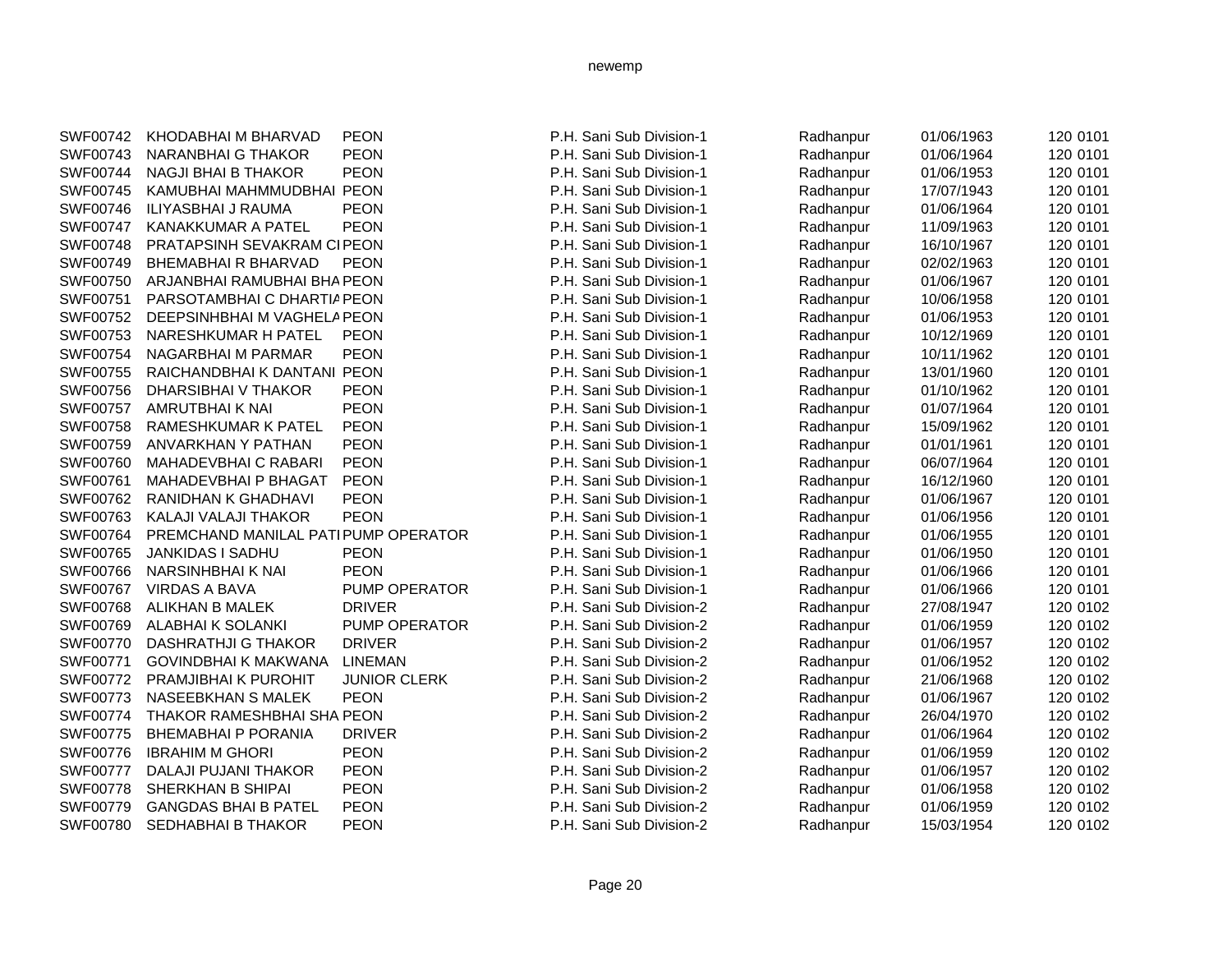| SWF00781        | KARSANBHAI V THAKOR               | PEON        |
|-----------------|-----------------------------------|-------------|
| SWF00782        | UJABHAI H THAKOR                  | <b>PEON</b> |
| SWF00783        | <b>NARANBHAI R THAKOR</b>         | <b>PEON</b> |
| SWF00784        | RAMABHAI L THAKOR                 | <b>PEON</b> |
| SWF00785        | MAHMADKHAN M MALEK                | <b>PEON</b> |
| SWF00786        | LAXMANBHAI D MAKWANA              | <b>PEON</b> |
| SWF00787        | BHARVAD DHANABHAI D               | <b>PEON</b> |
| SWF00788        | <b>JIVABHAI V THAKOR</b>          | <b>PEON</b> |
| SWF00789        | SALIMBHAI S MALEK                 | <b>PEON</b> |
| SWF00790        | DHANJIBHAI R THAKOR               | <b>PEON</b> |
| SWF00791        | THAKOR VARUBHAI M                 | <b>PEON</b> |
| SWF00792        | AKHATARBEG N MIRZA                | <b>PEON</b> |
| SWF00793        | UMARKHAN B MALEK                  | <b>PEON</b> |
| SWF00794        | LEBAJI P THAKOR                   | <b>PEON</b> |
| SWF00795        | <b>THAKOR PRABHUBHAI RUG PEON</b> |             |
| SWF00796        | KASAMKHAN N THEBA                 | <b>PEON</b> |
| SWF00797        | SUDAJI PANCHAJI THAKOR PEON       |             |
| SWF00798        | NAGJIBHAI G BHARVAD               | <b>PEON</b> |
| SWF00799        | JIVANBHAI R THAKOR                | <b>PEON</b> |
| SWF00800        | RAMABHAI ROOPSIBHAI TH. PEON      |             |
| SWF00801        | MULJIBHAI H PATEL                 | PEON        |
| SWF00802        | HEMABHAI G SOLANKI                | <b>PEON</b> |
| SWF00803        | NATUBHA JASUBHA JADEJA PEON       |             |
| SWF00804        | DASUBHA R JADEJA                  | <b>PEON</b> |
| SWF00805        | JADEJA AKHERAJ K                  | <b>PEON</b> |
| SWF00806        | JADEJA KHENGARJI P                | <b>PEON</b> |
| SWF00807        | KANTIBHAI N THAKOR                | PEON        |
| <b>SWF00808</b> | BHARMALBHAI PADMABHAI PEON        |             |
| SWF00809        | VALABHAI J AYER                   | <b>PEON</b> |
| SWF00810        | RAJABBHAI UMARBHAI SHIF PEON      |             |
| SWF00811        | BHAGVANJI M KHANDEKA PEON         |             |
| SWF00812        | RAHUBHA B VAGHELA                 | <b>PEON</b> |
| SWF00813        | RANCHODBHAI M RAJGOR PEON         |             |
| SWF00814        | THAKOR VARUBHAI RAMJIB PEON       |             |
| SWF00815        | <b>IBRAHIM GULAB SHIPAI</b>       | <b>PEON</b> |
| SWF00816        | <b>VARJANGBHAI S THAKOR</b>       | <b>PEON</b> |
| SWF00817        | NANJIBHAI S MAKWANA               | <b>PEON</b> |
| SWF00818        | THAKOR RAGHUBHAI L                | <b>PEON</b> |
| SWF00819        | <b>ISHMILE MIRAJI GHORI</b>       | <b>PEON</b> |

| SWF00781 | KARSANBHAI V THAKOR               | <b>PEON</b> | P.H. Sani Sub Division-2 | Radhanpur | 15/03/1964 | 120 0102 |
|----------|-----------------------------------|-------------|--------------------------|-----------|------------|----------|
| SWF00782 | <b>UJABHAI H THAKOR</b>           | <b>PEON</b> | P.H. Sani Sub Division-2 | Radhanpur | 01/06/1964 | 120 0102 |
| SWF00783 | NARANBHAI R THAKOR                | <b>PEON</b> | P.H. Sani Sub Division-2 | Radhanpur | 01/06/1964 | 120 0102 |
| SWF00784 | RAMABHAI L THAKOR                 | <b>PEON</b> | P.H. Sani Sub Division-2 | Radhanpur | 15/08/1954 | 120 0102 |
| SWF00785 | <b>MAHMADKHAN M MALEK</b>         | <b>PEON</b> | P.H. Sani Sub Division-2 | Radhanpur | 01/06/1959 | 120 0102 |
| SWF00786 | LAXMANBHAI D MAKWANA PEON         |             | P.H. Sani Sub Division-2 | Radhanpur | 01/06/1962 | 120 0102 |
| SWF00787 | BHARVAD DHANABHAI D               | <b>PEON</b> | P.H. Sani Sub Division-2 | Radhanpur | 01/06/1957 | 120 0102 |
| SWF00788 | <b>JIVABHAI V THAKOR</b>          | <b>PEON</b> | P.H. Sani Sub Division-2 | Radhanpur | 01/06/1968 | 120 0102 |
| SWF00789 | <b>SALIMBHAI S MALEK</b>          | <b>PEON</b> | P.H. Sani Sub Division-2 | Radhanpur | 01/06/1958 | 120 0102 |
| SWF00790 | DHANJIBHAI R THAKOR               | <b>PEON</b> | P.H. Sani Sub Division-2 | Radhanpur | 01/06/1965 | 120 0102 |
| SWF00791 | THAKOR VARUBHAI M                 | <b>PEON</b> | P.H. Sani Sub Division-2 | Radhanpur | 01/06/1968 | 120 0102 |
| SWF00792 | AKHATARBEG N MIRZA                | <b>PEON</b> | P.H. Sani Sub Division-2 | Radhanpur | 03/05/1966 | 120 0102 |
| SWF00793 | <b>UMARKHAN B MALEK</b>           | <b>PEON</b> | P.H. Sani Sub Division-2 | Radhanpur | 01/06/1952 | 120 0102 |
| SWF00794 | <b>LEBAJI P THAKOR</b>            | <b>PEON</b> | P.H. Sani Sub Division-2 | Radhanpur | 01/06/1955 | 120 0102 |
| SWF00795 | <b>THAKOR PRABHUBHAI RUG PEON</b> |             | P.H. Sani Sub Division-2 | Radhanpur | 25/07/1950 | 120 0102 |
| SWF00796 | <b>KASAMKHAN N THEBA</b>          | <b>PEON</b> | P.H. Sani Sub Division-2 | Radhanpur | 01/06/1960 | 120 0102 |
| SWF00797 | SUDAJI PANCHAJI THAKOR PEON       |             | P.H. Sani Sub Division-2 | Radhanpur | 01/06/1954 | 120 0102 |
| SWF00798 | NAGJIBHAI G BHARVAD               | <b>PEON</b> | P.H. Sani Sub Division-2 | Radhanpur | 01/06/1957 | 120 0102 |
| SWF00799 | <b>JIVANBHAI R THAKOR</b>         | <b>PEON</b> | P.H. Sani Sub Division-2 | Radhanpur | 01/06/1952 | 120 0102 |
| SWF00800 | RAMABHAI ROOPSIBHAI TH. PEON      |             | P.H. Sani Sub Division-2 | Radhanpur | 01/06/1962 | 120 0102 |
| SWF00801 | <b>MULJIBHAI H PATEL</b>          | <b>PEON</b> | P.H. Sani Sub Division-2 | Radhanpur | 01/06/1963 | 120 0102 |
| SWF00802 | <b>HEMABHAI G SOLANKI</b>         | <b>PEON</b> | P.H. Sani Sub Division-2 | Radhanpur | 01/06/1959 | 120 0102 |
| SWF00803 | NATUBHA JASUBHA JADEJA PEON       |             | P.H. Sani Sub Division-2 | Radhanpur | 01/06/1957 | 120 0102 |
| SWF00804 | DASUBHA R JADEJA                  | <b>PEON</b> | P.H. Sani Sub Division-2 | Radhanpur | 01/06/1960 | 120 0102 |
| SWF00805 | JADEJA AKHERAJ K                  | <b>PEON</b> | P.H. Sani Sub Division-2 | Radhanpur | 01/06/1962 | 120 0102 |
| SWF00806 | JADEJA KHENGARJI P                | <b>PEON</b> | P.H. Sani Sub Division-2 | Radhanpur | 01/06/1954 | 120 0102 |
| SWF00807 | KANTIBHAI N THAKOR                | <b>PEON</b> | P.H. Sani Sub Division-2 | Radhanpur | 01/06/1958 | 120 0102 |
| SWF00808 | BHARMALBHAI PADMABHAI PEON        |             | P.H. Sani Sub Division-2 | Radhanpur | 01/06/1964 | 120 0102 |
| SWF00809 | VALABHAI J AYER                   | <b>PEON</b> | P.H. Sani Sub Division-2 | Radhanpur | 01/06/1962 | 120 0102 |
| SWF00810 | RAJABBHAI UMARBHAI SHIF PEON      |             | P.H. Sani Sub Division-2 | Radhanpur | 01/06/1963 | 120 0102 |
| SWF00811 | BHAGVANJI M KHANDEKA              | PEON        | P.H. Sani Sub Division-2 | Radhanpur | 01/06/1957 | 120 0102 |
| SWF00812 | RAHUBHA B VAGHELA                 | <b>PEON</b> | P.H. Sani Sub Division-2 | Radhanpur | 01/06/1964 | 120 0102 |
| SWF00813 | RANCHODBHAI M RAJGOR PEON         |             | P.H. Sani Sub Division-2 | Radhanpur | 01/06/1959 | 120 0102 |
| SWF00814 | THAKOR VARUBHAI RAMJIB PEON       |             | P.H. Sani Sub Division-2 | Radhanpur | 01/06/1957 | 120 0102 |
| SWF00815 | <b>IBRAHIM GULAB SHIPAI</b>       | <b>PEON</b> | P.H. Sani Sub Division-2 | Radhanpur | 01/06/1963 | 120 0102 |
| SWF00816 | <b>VARJANGBHAI S THAKOR</b>       | <b>PEON</b> | P.H. Sani Sub Division-2 | Radhanpur | 01/06/1965 | 120 0102 |
| SWF00817 | NANJIBHAI S MAKWANA               | <b>PEON</b> | P.H. Sani Sub Division-2 | Radhanpur | 24/04/1952 | 120 0102 |
| SWF00818 | <b>THAKOR RAGHUBHAIL</b>          | <b>PEON</b> | P.H. Sani Sub Division-2 | Radhanpur | 01/06/1966 | 120 0102 |
| SWF00819 | <b>ISHMILE MIRAJI GHORI</b>       | <b>PEON</b> | P.H. Sani Sub Division-2 | Radhanpur | 01/06/1961 | 120 0102 |
|          |                                   |             |                          |           |            |          |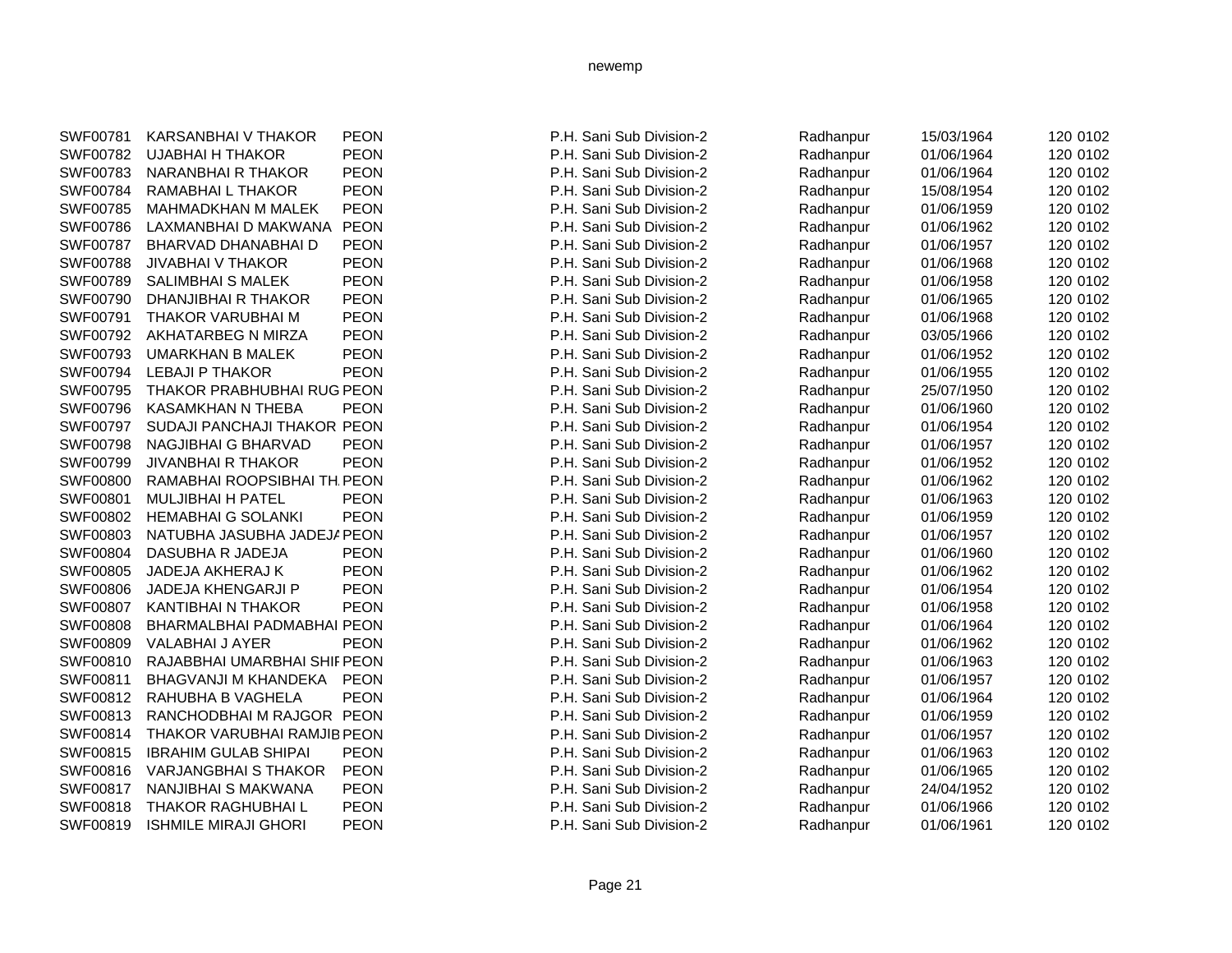| SWF00820        | <b>THAKOR ROOPSIBHAI M</b>             | <b>PEON</b>          | P.H. Sani Sub Division-2 | Radhanpur | 01/06/1962 | 120 0102 |
|-----------------|----------------------------------------|----------------------|--------------------------|-----------|------------|----------|
| SWF00821        | AVERASHA KHERSHA FAKIF PEON            |                      | P.H. Sani Sub Division-2 | Radhanpur | 15/01/1959 | 120 0102 |
| SWF00822        | ALISA PUNJASA DIWAN                    | <b>PEON</b>          | P.H. Sani Sub Division-2 | Radhanpur | 12/07/1949 | 120 0102 |
| SWF00823        | VAVDIA NATVARLAL DHANA JUNIOR CLERK    |                      | P.H. Sani Sub Division   | Shihori   | 25/01/1976 | 120 0103 |
| SWF00824        | <b>TRIVEDI MADHUSUDAN H</b>            | PUMP OPERATOR        | P.H. Sani Sub Division   | Shihori   | 15/03/1961 | 120 0103 |
| SWF00825        | JIVRANI JITENDRA HIRALAL PUMP OPERATOR |                      | P.H. Sani Sub Division   | Shihori   | 14/10/1961 | 120 0103 |
| SWF00826        | MAKWANA JAYANTIBHAI D PUMP OPERATOR    |                      | P.H. Sani Sub Division   | Shihori   | 10/07/1960 | 120 0103 |
| <b>SWF00827</b> | OZHA GIRISHCHANDRA J                   | PUMP OPERATOR        | P.H. Sani Sub Division   | Shihori   | 14/09/1963 | 120 0103 |
| SWF00828        | PATEL MAHENDRA K                       | PUMP OPERATOR        | P.H. Sani Sub Division   | Shihori   | 12/10/1960 | 120 0103 |
| SWF00829        | KANELIA HAMIRJI JAGMALJI PEON          |                      | P.H. Sani Sub Division   | Shihori   | 31/05/1954 | 120 0103 |
| SWF00830        | SOLANKI MAHENDRABHAI N PUMP OPERATOR   |                      | P.H. Sani Sub Division   | Shihori   | 01/06/1963 | 120 0103 |
| SWF00831        | MAKWANA MITHABHAI K                    | <b>PUMP OPERATOR</b> | P.H. Sani Sub Division   | Shihori   | 01/06/1965 | 120 0103 |
| SWF00832        | MIYANI POPATJI VARSANGJPEON            |                      | P.H. Sani Sub Division   | Shihori   | 01/06/1962 | 120 0103 |
| SWF00833        | MAKWANA MULCHANDBHAI PEON              |                      | P.H. Sani Sub Division   | Shihori   | 05/06/1963 | 120 0103 |
| SWF00834        | JAYSWAL VINODKUMAR KA PUMP OPERATOR    |                      | P.H. Sani Sub Division   | Shihori   | 02/06/1965 | 120 0103 |
| SWF00835        | <b>BHIKHUBHA B VAGHELA</b>             | PUMP OPERATOR        | P.H. Sani Sub Division   | Shihori   | 03/12/1963 | 120 0103 |
| SWF00836        | CHANDANI JITENDRAKUMAI PEON            |                      | P.H. Sani Sub Division   | Shihori   | 03/02/1962 | 120 0103 |
| SWF00837        | PARMAR VADANSING R                     | <b>PEON</b>          | P.H. Sani Sub Division   | Shihori   | 20/12/1960 | 120 0103 |
| SWF00838        | VAGHELA GANGASINH JASI PEON            |                      | P.H. Sani Sub Division   | Shihori   | 05/02/1962 | 120 0103 |
| SWF00839        | PUROHIT PRAVINKUMAR S PEON             |                      | P.H. Sani Sub Division   | Shihori   | 15/10/1965 | 120 0103 |
| SWF00840        | PARMAR MAHESKUMAR M PEON               |                      | P.H. Sani Sub Division   | Shihori   | 01/02/1965 | 120 0103 |
| SWF00841        | GOSWAMI LILPURI MAGANF PEON            |                      | P.H. Sani Sub Division   | Shihori   | 01/06/1966 | 120 0103 |
| SWF00842        | THAKARSANG K VAGHELA PEON              |                      | P.H. Sani Sub Division   | Shihori   | 27/10/1964 | 120 0103 |
| SWF00843        | DANSUNGBHAIN RAJGOR PEON               |                      | P.H. Sani Sub Division   | Shihori   | 21/05/1955 | 120 0103 |
| SWF00844        | <b>BHATESARIA BACHUJI KHE, PEON</b>    |                      | P.H. Sani Sub Division   | Shihori   | 01/06/1953 | 120 0103 |
| SWF00845        | <b>JAGTAJI L KAHRECHA</b>              | <b>PEON</b>          | P.H. Sani Sub Division   | Shihori   | 05/12/1966 | 120 0103 |
| SWF00846        | KAHRECHA SANGRAMJI NA PEON             |                      | P.H. Sani Sub Division   | Shihori   | 05/12/1966 | 120 0103 |
| SWF00847        | <b>HARISING K VAGHELA</b>              | <b>PEON</b>          | P.H. Sani Sub Division   | Shihori   | 01/01/1966 | 120 0103 |
| <b>SWF00848</b> | <b>VYAS BHARATKUMAR P</b>              | <b>CHOWKIDAR</b>     | P.H. Sani Sub Division   | Shihori   | 29/06/1969 | 120 0103 |
| SWF00849        | DABHI SHANTUBHA K                      | <b>PEON</b>          | P.H. Sani Sub Division   | Shihori   | 01/06/1965 | 120 0103 |
| SWF00850        | <b>AGARBEN R PRAJAPATI</b>             | <b>PEON</b>          | P.H. Sani Sub Division   | Shihori   | 09/10/1960 | 120 0103 |
| SWF00851        | SANPARIA PASABHAI PIRAE PEON           |                      | P.H. Sani Sub Division   | Shihori   | 01/06/1955 | 120 0103 |
| SWF00852        | MALI PRABHUBHAI D                      | <b>PEON</b>          | P.H. Sani Sub Division   | Shihori   | 01/06/1958 | 120 0103 |
| SWF00853        | VAGHELA RAMBHA C                       | <b>PEON</b>          | P.H. Sani Sub Division   | Shihori   | 18/10/1947 | 120 0103 |
| SWF00854        | VAGHELA GANBHIRSINH C                  | <b>PEON</b>          | P.H. Sani Sub Division   | Shihori   | 24/03/1961 | 120 0103 |
| SWF00855        | VAGHELA HAUBHA S                       | <b>PEON</b>          | P.H. Sani Sub Division   | Shihori   | 17/02/1963 | 120 0103 |
| SWF00856        | <b>BABUJI M THAKOR</b>                 | <b>PEON</b>          | P.H. Sani Sub Division   | Shihori   | 17/02/1965 | 120 0103 |
| SWF00857        | VAGHELA JUJARSINH P                    | <b>PEON</b>          | P.H. Sani Sub Division   | Shihori   | 24/01/1962 | 120 0103 |
| SWF00858        | VAGHELA MAGANSINH J                    | <b>PEON</b>          | P.H. Sani Sub Division   | Shihori   | 01/06/1983 | 120 0103 |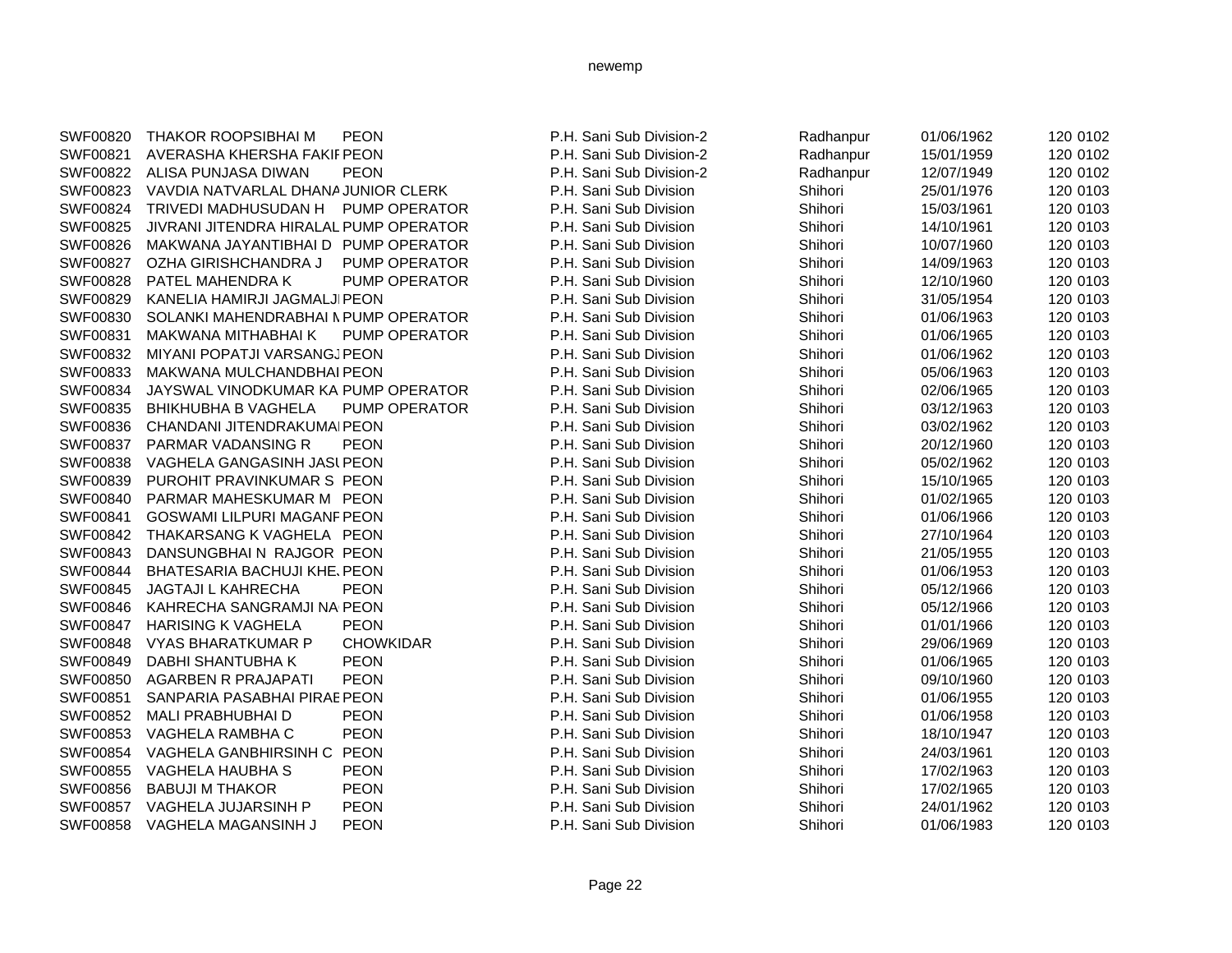| SWF00859        | VAGHELA RANGUBHA B                  | <b>PEON</b>           | P.H. Sani Sub Division | Shihori        | 01/05/1958 | 120 0103 |
|-----------------|-------------------------------------|-----------------------|------------------------|----------------|------------|----------|
| SWF00860        | MAHERIA JAYANTILAL K                | <b>PEON</b>           | P.H. Sani Sub Division | Shihori        | 05/05/1965 | 120 0103 |
| SWF00861        | <b>BHATI RAMSINGJI P</b>            | <b>PEON</b>           | P.H. Sani Sub Division | Shihori        | 14/01/1952 | 120 0103 |
| SWF00862        | KAHRECHA SOMAJI N                   | <b>PEON</b>           | P.H. Sani Sub Division | Shihori        | 05/12/1967 | 120 0103 |
| SWF00863        | KAHRECHA SOMAJI D                   | <b>PEON</b>           | P.H. Sani Sub Division | Shihori        | 05/12/1967 | 120 0103 |
| <b>SWF00864</b> | ATUBIA DAYAJI P                     | <b>PEON</b>           | P.H. Sani Sub Division | Shihori        | 01/06/1967 | 120 0103 |
| SWF00865        | THAKOR JAGMALJI K                   | <b>PEON</b>           | P.H. Sani Sub Division | Shihori        | 17/02/1967 | 120 0103 |
| <b>SWF00866</b> | JETUBHA K VAGHELA                   | <b>PEON</b>           | P.H. Sani Sub Division | Shihori        | 27/10/1945 | 120 0103 |
| SWF00867        | VAGHABHAI I JOSHI                   | <b>PEON</b>           | P.H. Sani Sub Division | Shihori        | 17/10/1964 | 120 0103 |
| SWF00868        | <b>JIVANJI K THAKOR</b>             | <b>PEON</b>           | P.H. Sani Sub Division | Shihori        | 01/06/1956 | 120 0103 |
| SWF00869        | P.N.SEVAK                           | <b>WORK ASSISTANT</b> |                        |                | 25/11/1948 | 120      |
| SWF00870        | U.R.BAROT                           | W.C.KARKOON           |                        |                | 31/10/1949 | 120      |
| SWF00871        | A.B.PATEL                           | PUMP OPERATOR         |                        |                | 17/03/1961 | 120      |
| SWF00872        | N.M.GOSWAMI                         | PUMP OPERATOR         |                        |                | 01/06/1947 | 120      |
| SWF00873        | R.R.PATEL                           | <b>DRIVER</b>         |                        |                | 01/06/1961 | 120      |
| SWF00874        | M.V.RAMANI                          | <b>CHOWKIDAR</b>      |                        |                | 01/06/1946 | 120      |
| <b>SWF00875</b> | R.N.VYAS                            | <b>ROJAMDAR</b>       |                        |                | 21/11/1965 | 120      |
| SWF00876        | J.M.RAVAL                           | <b>ROJAMDAR</b>       |                        |                | 14/10/1954 | 120      |
| SWF00877        | K.K.RAVAL                           | <b>ROJAMDAR</b>       |                        |                | 01/06/1981 | 120      |
| <b>SWF00878</b> | D.J.PATEL                           | <b>ROJAMDAR</b>       |                        |                | 01/03/1959 | 120      |
| SWF00879        | S.M.VYAS                            | <b>ROJAMDAR</b>       |                        |                | 01/06/1957 | 120      |
| <b>SWF00880</b> | M.M.GARG                            | <b>ROJAMDAR</b>       |                        |                | 20/04/1954 | 120      |
| SWF00881        | <b>B.R.BALODHANA</b>                | <b>ROJAMDAR</b>       |                        |                | 19/04/1943 | 120      |
| SWF00882        | T.J.PARMAR                          | <b>ROJAMDAR</b>       |                        |                | 01/07/1968 | 120      |
| SWF00883        | <b>B.G.DESAI</b>                    | <b>ROJAMDAR</b>       |                        |                | 01/06/1964 | 120      |
| SWF00884        | N.K.SOGA                            | <b>ROJAMDAR</b>       |                        |                | 01/06/1967 | 120      |
| SWF00885        | BECHARJI VISAJI SOLANKI ROJAMDAR    |                       | P.H. Sani Sub Division | <b>Bhabhar</b> | 01/06/1949 | 120 0485 |
| <b>SWF00886</b> | HARCHANJI AMBAJI VAGHE ROJAMDAR     |                       | P.H. Sani Sub Division | <b>Bhabhar</b> | 08/01/1946 | 120 0485 |
| <b>SWF00887</b> | KARSANBHAI V THAKOR                 | <b>ROJAMDAR</b>       | P.H. Sani Sub Division | <b>Bhabhar</b> | 01/04/1951 | 120 0485 |
| <b>SWF00888</b> | <b>VALABHAI R SOLANKI</b>           | <b>ROJAMDAR</b>       | P.H. Sani Sub Division | <b>Bhabhar</b> | 01/06/1971 | 120 0485 |
| SWF00889        | VAGHABHAI.M.RAVAL                   | <b>ROJAMDAR</b>       | P.H. Sani Sub Division | <b>Bhabhar</b> | 10/04/1946 | 120 0485 |
| SWF00890        | PUNAMBEN N PUROHIT                  | <b>JUNIOR CLERK</b>   | H.O.BOARD              | Gandhinagar    | 01/04/1961 | 120 O001 |
| SWF00891        | <b>JEMALJI VARJUNGJI THAKO PEON</b> |                       | P.H. Sani Sub Division | <b>Bhabhar</b> | 08/01/1968 | 120 0485 |
| SWF00892        | K.K.RAVAL                           | <b>ROJAMDAR</b>       | P.H. Sani Sub Division | Bhabhar        |            | 120      |
| SWF00893        | <b>HEMANT G BAPAT</b>               | D.E.E                 | H.O.BOARD              | Gandhinagar    | 25/03/1955 | 120 O001 |
| SWF00894        | SARDARBHAI K RAVAT                  | <b>JUNIOR CLERK</b>   | H.O.BOARD              | Gandhinagar    | 02/06/1962 | 120 O001 |
| SWF00895        | SAVAJIBHAI H PARMAR                 | <b>PEON</b>           | P.H. Sani Sub Division | <b>Bhabhar</b> | 04/08/1947 | 120 0485 |
| SWF00896        | <b>MANILAL U HARIJAN</b>            | <b>PEON</b>           | P.H. Sani Sub Division | Bhabhar        | 01/06/1952 | 120 0485 |
| SWF00897        | JAYANTIBHAI M PARMAR                | <b>PEON</b>           | P.H. Sani Sub Division | <b>Bhabhar</b> | 01/06/1966 | 120 0485 |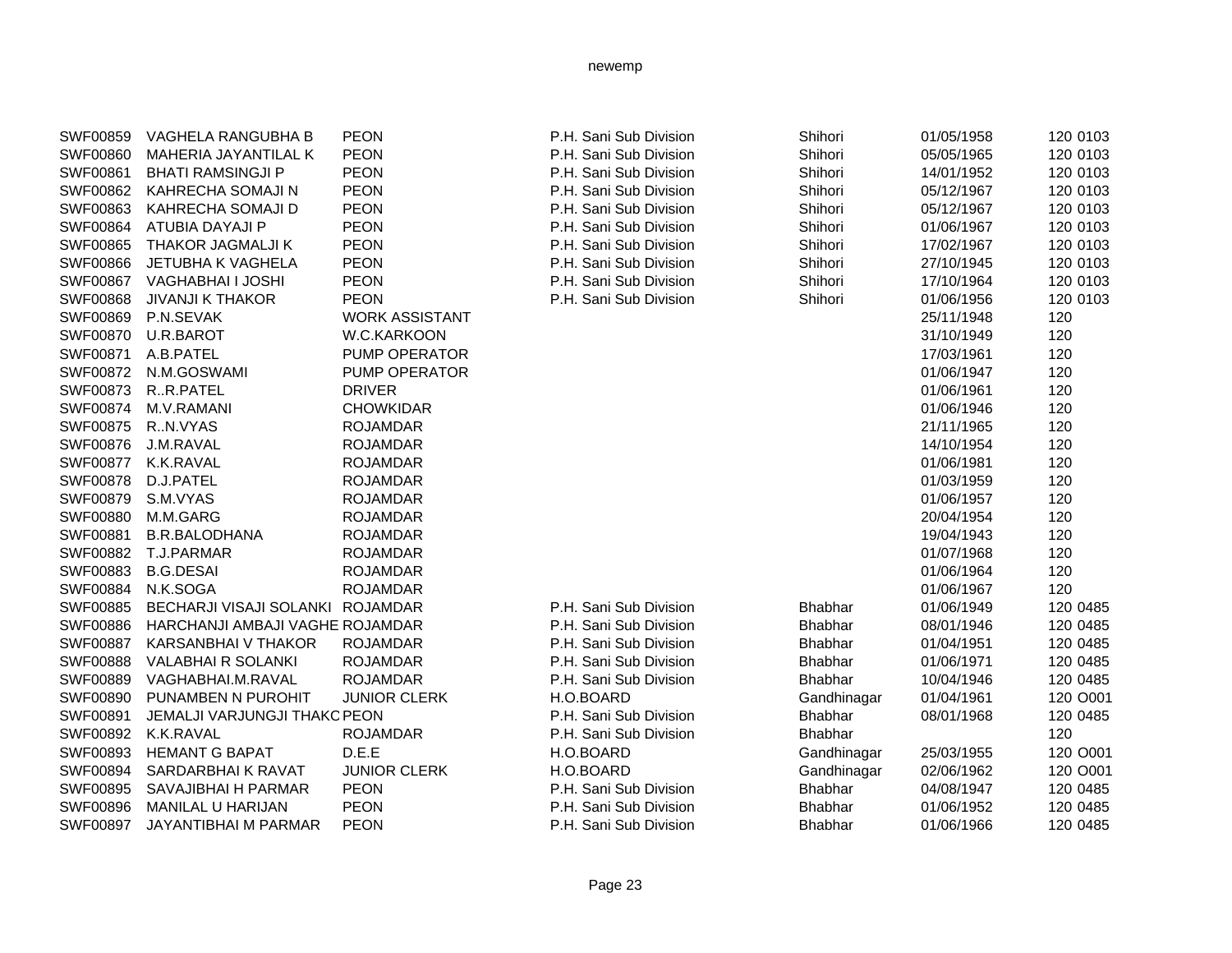|                    | SWF00898 RAJABHAI DALABHAI PURBI PEON |                           | P.H. Sani Sub Division | Bhabhar          | 01/06/1961 | 120 0485 |
|--------------------|---------------------------------------|---------------------------|------------------------|------------------|------------|----------|
|                    | SWF00899 SHANKARBHAI M VANOL          | <b>PEON</b>               | P.H. Sani Sub Division | Bhabhar          | 01/06/1964 | 120 0485 |
|                    | SWF00900 BHAMARJI V VAGHELA           | <b>PEON</b>               | P.H. Sani Sub Division | Bhabhar          | 01/06/1963 | 120 0485 |
|                    | SWF00901 B.A.TRIVEDI                  | <b>ROJAMDAR</b>           | P.H.W.DN.              | <b>RADHANPUR</b> | 01/06/1971 | 120      |
|                    | SWF00902 B.R.WAGHELA                  | <b>ROJAMDAR</b>           | P.H.W.DN.              | <b>RADHANPUR</b> | 01/06/1964 | 120      |
|                    | SWF00903 B.R.TRIVEDI                  | <b>ROJAMDAR</b>           | P.H.W.DN.              | RADHANPUR        | 29/06/1961 | 120      |
|                    | SWF00904 K.M.RATHOD                   | <b>ROJAMDAR</b>           | P.H.W.DN.              | <b>RADHANPUR</b> | 08/01/1961 | 120      |
|                    | SWF00905 B.H.NOUGASH.                 | <b>ROJAMDAR</b>           | P.H.W.DN.              | <b>RADHANPUR</b> | 01/06/1965 | 120      |
|                    | SWF00906 M.H.WAGHELA                  | <b>ROJAMDAR</b>           | P.H.W.DN.              | <b>RADHANPUR</b> | 01/06/1964 | 120      |
|                    | SWF00907 H.K.WAGHELA                  | <b>ROJAMDAR</b>           | P.H.W.DN.              | <b>RADHANPUR</b> | 01/06/1946 | 120      |
|                    | SWF00908 K.R.RAVAL                    | <b>ROJAMDAR</b>           | P.H.W.DN.              | <b>RADHANPUR</b> | 12/01/1959 | 120      |
|                    | SWF00909 N.H.WAGHELA                  | <b>ROJAMDAR</b>           | P.H.W.DN.              | <b>RADHANPUR</b> | 01/06/1969 | 120      |
|                    | SWF00910 J.V.MALEK                    | <b>ROJAMDAR</b>           | P.H.W.DN.              | <b>RADHANPUR</b> | 01/06/1959 | 120      |
|                    | SWF00911 VINODKUMAR K THAKAR          | <b>TYPIST</b>             | H.O.BOARD              | Gandhinagar      | 07/02/1950 | 120 O001 |
| SWF00912 K.P.PATEL |                                       | D.E.E.                    | C.E.ZONE-1             | <b>BARODA</b>    | 01/06/1951 | 120      |
| SWF00913 M.K.SHAH  |                                       | D.E.E                     | C.E.ZONE-1             | <b>BARODA</b>    | 21/09/1949 | 120      |
|                    | SWF00914 S.M.SHAHBUDDIN               | D.E.E                     | C.E.ZONE-1             | <b>BARODA</b>    | 04/02/1958 | 120      |
|                    | SWF00915 A.M.PATEL                    | D.E.E.                    | C.E.ZONE-1             | <b>BARODA</b>    | 01/01/1950 | 120      |
|                    | SWF00916 Z.Y.PATHAN                   | D.E.E                     | C.E.ZONE-1             | <b>BARODA</b>    | 01/09/1951 | 120      |
| SWF00917 S.M.MODI  |                                       | D.E.E                     | C.E.ZONE-1             | <b>BARODA</b>    | 05/07/1958 | 120      |
|                    | SWF00918 M.M.BHAVSAR                  | DY.MANAGER                | C.E.ZONE-1             | <b>BARODA</b>    | 01/06/1948 | 120      |
|                    | SWF00919 M.M.MANVARI                  | DEPUTY ACCOUNTANT         | C.E.ZONE-1             | <b>BARODA</b>    | 19/06/1947 | 120      |
|                    | SWF00920 D.V.MANDEWALA                | <b>ASSISTANT ENGINEER</b> | C.E.ZONE-1             | <b>BARODA</b>    | 25/06/1964 | 120      |
| SWF00921 S.N.SHAH  |                                       | A.A.E                     | C.E.ZONE-1             | <b>BARODA</b>    | 30/01/1965 | 120      |
| SWF00922 H.J.PATEL |                                       | ASST.DRAFTSMAN            | ZONE-1                 | <b>BARODA</b>    | 19/08/1960 | 120      |
|                    | SWF00923 S.M.MAHESURIYA               | STENO-I                   | ZONE-1                 | <b>BARODA</b>    | 21/05/1959 | 120      |
|                    | SWF00924 A.K.SOMAN                    | STENO-II                  | ZONE-1                 | <b>BARODA</b>    | 12/06/1955 | 120      |
|                    | SWF00925 S.R.PARIKH                   | SR.CLERK                  | ZONE-1                 | <b>BARODA</b>    | 25/06/1958 | 120      |
|                    | SWF00926 C.J.PADARIYA                 | SR.CLERK                  | ZONE-1                 | <b>BARODA</b>    | 05/07/1950 | 120      |
|                    | SWF00927 S.G.PARMAR                   | <b>SR.CLERK</b>           | ZONE-1                 | <b>BARODA</b>    | 15/03/1962 | 120      |
|                    | SWF00928 K.A.BARIYA                   | <b>JUNIOR CLERK</b>       | ZONE-1                 | <b>BARODA</b>    | 01/06/1961 | 120      |
|                    | SWF00929 M.H.VASAVA                   | <b>JUNIOR CLERK</b>       | ZONE-1                 | <b>BARODA</b>    | 01/12/1961 | 120      |
|                    | SWF00930 B.G.JADAV                    | <b>JUNIOR CLERK</b>       | ZONE-1                 | <b>BARODA</b>    | 01/06/1958 | 120      |
| SWF00931 P.A.JOSHI |                                       | <b>JUNIOR CLERK</b>       | ZONE-1                 | <b>BARODA</b>    | 14/07/1968 | 120      |
|                    | SWF00932 V.G.GUJATATI                 | <b>TYPIST</b>             | ZONE-1                 | <b>BARODA</b>    | 19/08/1963 | 120      |
|                    | SWF00933 R.R.DOGARA                   | <b>TYPIST</b>             | ZONE-1                 | <b>BARODA</b>    | 25/10/1976 | 120      |
| SWF00934 S.K.BHATT |                                       | <b>TYPIST</b>             | ZONE-1                 | <b>BARODA</b>    | 01/11/1961 | 120      |
| SWF00935 S.J.JADAV |                                       | <b>TYPIST</b>             | ZONE-1                 | <b>BARODA</b>    | 31/08/1947 | 120      |
|                    | SWF00936 M.A.BARIYA                   | <b>PEON</b>               | ZONE-1                 | <b>BARODA</b>    | 02/10/1949 | 120      |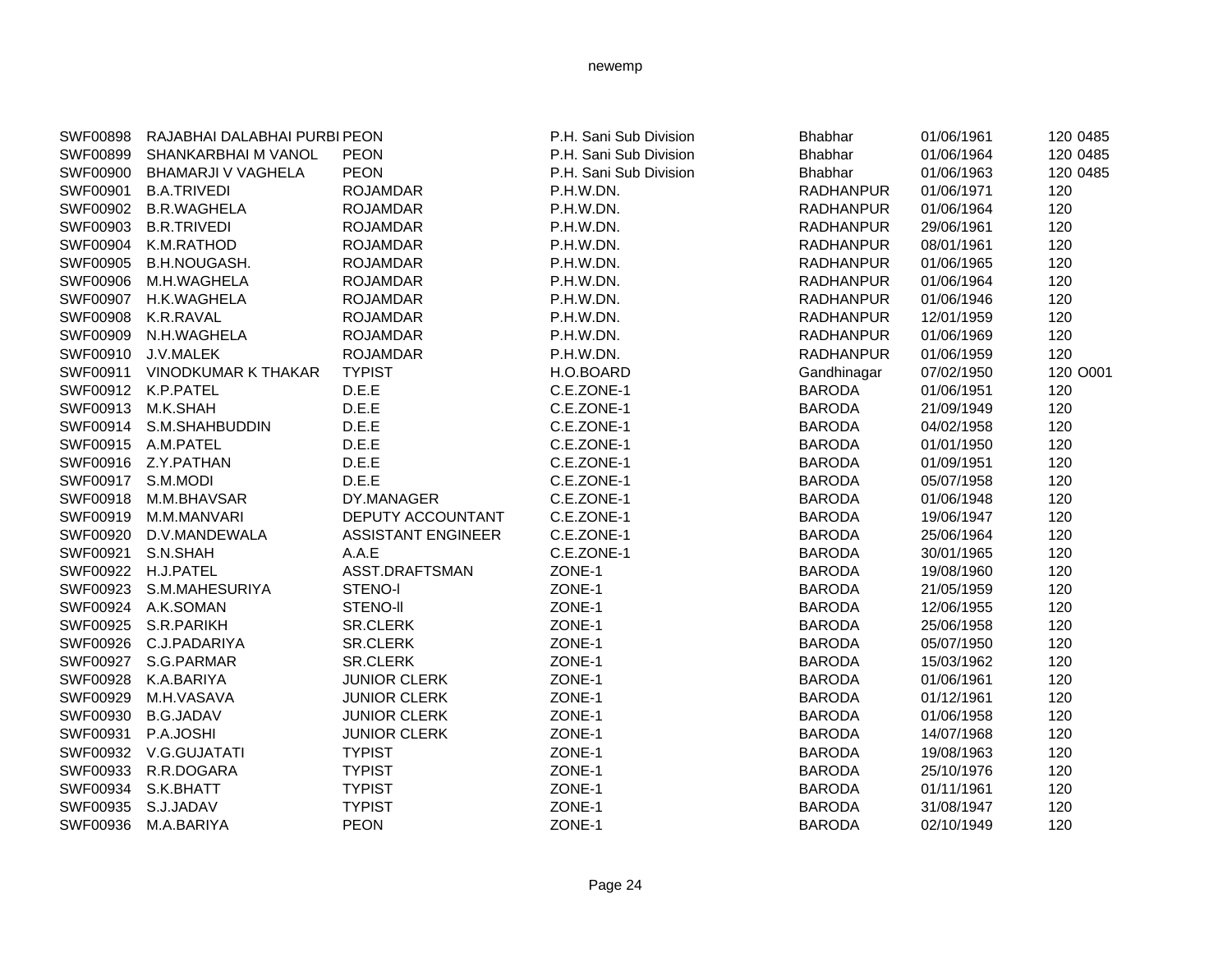| SWF00937 T.D.GIHIL |                                     | <b>PEON</b>                                                          | ZONE-1                   | <b>BARODA</b> | 01/05/1951 | 120      |
|--------------------|-------------------------------------|----------------------------------------------------------------------|--------------------------|---------------|------------|----------|
| SWF00938           | D.M.JADAV                           | <b>PEON</b>                                                          | ZONE-1                   | <b>BARODA</b> | 10/04/1946 | 120      |
| SWF00939           | <b>B.M.MACHHI</b>                   | <b>KHALASI</b>                                                       | ZONE-1                   | <b>BARODA</b> | 01/04/1954 | 120      |
| SWF00940 C.J.PATEL |                                     | D.E.E                                                                | P.H.CIRCLE               | <b>NADIAD</b> | 02/06/1950 | 120      |
| SWF00941           | H.C.BAROT                           | A.A.E                                                                | P.H.CIRCLE               | <b>NADIAD</b> | 07/07/1958 | 120      |
| SWF00942           | M.I.MEHTA                           | A.A.E                                                                | P.H.CIRCLE               | <b>NADIAD</b> | 06/10/1961 | 120      |
| SWF00943           | P.J.WAGHELA                         | A.A.E                                                                | P.H.CIRCLE               | <b>NADIAD</b> | 09/12/1974 | 120      |
| SWF00944           | J.W.MEKWAN                          | TECHNICAL ASSISTANT                                                  | P.H.CIRCLE               | <b>NADIAD</b> | 18/08/1959 | 120      |
| SWF00945 N.I.JOSHI |                                     | OFFICE SUPERINTENDENT                                                | P.H.CIRCLE               | <b>NADIAD</b> | 02/06/1947 | 120      |
| SWF00946           | S.J.SONARA                          | <b>SR.CLERK</b>                                                      | P.H.CIRCLE               | <b>NADIAD</b> | 01/04/1956 | 120      |
|                    | SWF00947 N.S.PANDYA                 | SR.CLERK                                                             | P.H.CIRCLE               | <b>NADIAD</b> | 06/11/1956 | 120      |
| SWF00948           | P.S.PRAJAPATI                       | <b>JUNIOR CLERK</b>                                                  | P.H.CIRCLE               | <b>NADIAD</b> | 10/05/1957 | 120      |
| SWF00949           | S.A.VYAS                            | <b>JUNIOR CLERK</b>                                                  | P.H.CIRCLE               | <b>NADIAD</b> | 30/06/1962 | 120      |
| SWF00950           | K.M.SODHAPARMAR                     | <b>JUNIOR CLERK</b>                                                  | P.H.CIRCLE               | <b>NADIAD</b> | 01/01/1963 | 120      |
| SWF00951           | M.M.VYAS                            | <b>TYPIST</b>                                                        | P.H.CIRCLE               | <b>NADIAD</b> | 02/08/1966 | 120      |
| SWF00952           | M.J.CHRISTIE                        | <b>TYPIST</b>                                                        | P.H.CIRCLE               | <b>NADIAD</b> | 14/03/1965 | 120      |
| SWF00953           | <b>B.M.DAVE</b>                     | <b>NAIK</b>                                                          | P.H.CIRCLE               | <b>NADIAD</b> | 19/01/1947 | 120      |
| SWF00954           | M.A.PATHAN                          | <b>PEON</b>                                                          | P.H.CIRCLE               | <b>NADIAD</b> | 29/09/1960 | 120      |
| SWF00955           | N.R.WAGHELA                         | <b>PEON</b>                                                          | P.H.CIRCLE               | <b>NADIAD</b> | 22/02/1960 | 120      |
| SWF00956           | J.B.SODHA                           | <b>CHOWKIDAR</b>                                                     | P.H.CIRCLE               | <b>NADIAD</b> | 25/05/1959 | 120      |
| SWF00957           |                                     | DABHI JITENDRA CHOTUBH ASSISTANT ENGINEER (CIVIL P.H. Works Division |                          | Anand         | 04/02/1967 | 120 O040 |
| SWF00958           | MAKWANA NATVARBHAI MA A.A.E         |                                                                      | P.H. Works Division      | Anand         | 05/08/1956 | 120 O040 |
| SWF00959           | KANUBHAI D MAKWANA                  | A.D.M                                                                | P.H. Works Division      | Anand         | 01/06/1954 | 120 O040 |
| SWF00960           | LALJIBHAI M MAHIDA                  | <b>DRIVER</b>                                                        | P.H. Works Division      | Anand         | 01/06/1954 | 120 O040 |
| SWF00961           | <b>BARJOD HARIBHAI P</b>            | DIVISIONAL ACCOUNTANT                                                | P.H. Works Division      | Anand         | 26/08/1952 | 120 O040 |
| SWF00962           | RAVAL RAJNIKANT R                   | <b>STORE KEEPER</b>                                                  | P.H. Works Division      | Anand         | 01/06/1952 | 120 O040 |
| SWF00963           | CHAUHAN HIMATBHAI KHOI SENIOR CLERK |                                                                      | P.H. Works Division      | Anand         | 01/06/1959 | 120 O040 |
| SWF00964           | MISTRI MALABEN KIRANKUI TYPIST      |                                                                      | P.H. Works Division      | Anand         | 06/09/1959 | 120 O040 |
| SWF00965           | <b>DESAI RAMESH A</b>               | <b>JUNIOR CLERK</b>                                                  | P.H. Works Division      | Anand         | 29/06/1966 | 120 O040 |
| SWF00966           | PATHAN AYUBKHAN R                   | <b>JUNIOR CLERK</b>                                                  | P.H. Works Division      | Anand         | 25/05/1961 | 120 O040 |
| SWF00967           | <b>MALVIKA S DAVE</b>               | <b>JUNIOR CLERK</b>                                                  | P.H. Works Division      | Anand         | 01/09/1959 | 120 O040 |
| <b>SWF00968</b>    | HIRUBHAI G BRHAMBHAT                | <b>JUNIOR CLERK</b>                                                  | P.H. Works Division      | Anand         | 31/05/1961 | 120 O040 |
| SWF00969           | RATHOD DHAYABHAI F                  | <b>PEON</b>                                                          | P.H. Works Division      | Anand         | 01/02/1949 | 120 O040 |
| SWF00970           | GOHEL SHANABHAI DALABI PEON         |                                                                      | P.H. Works Division      | Anand         | 07/10/1954 | 120 O040 |
| SWF00971           | YOGESHKUMAR A PANDYA A.A.E          |                                                                      | P.H. Works Division      | Anand         | 24/03/1965 | 120 O040 |
| SWF00972           | RAJAJIKANT J PATEL                  | A.A.E                                                                | P.H. Sani Sub Division   | Petlad        | 14/02/1963 | 120 0403 |
| SWF00973           | BHUPENDRABHAI J SONI                | D.E.E                                                                | P.H. Sani Sub Division-2 | Nadiad        | 15/04/1952 | 120 0312 |
| SWF00974           | ASHOKKUMAR N SAHU                   | ASSISTANT ENGINEER (CIVIL P.H. Sani Sub Division-2                   |                          | Nadiad        | 24/05/1958 | 120 0312 |
| SWF00975           | <b>MAHOTBHAI R VAGHELA</b>          | <b>WORK ASSISTANT</b>                                                | P.H. Sani Sub Division-2 | Nadiad        | 31/05/1956 | 120 0312 |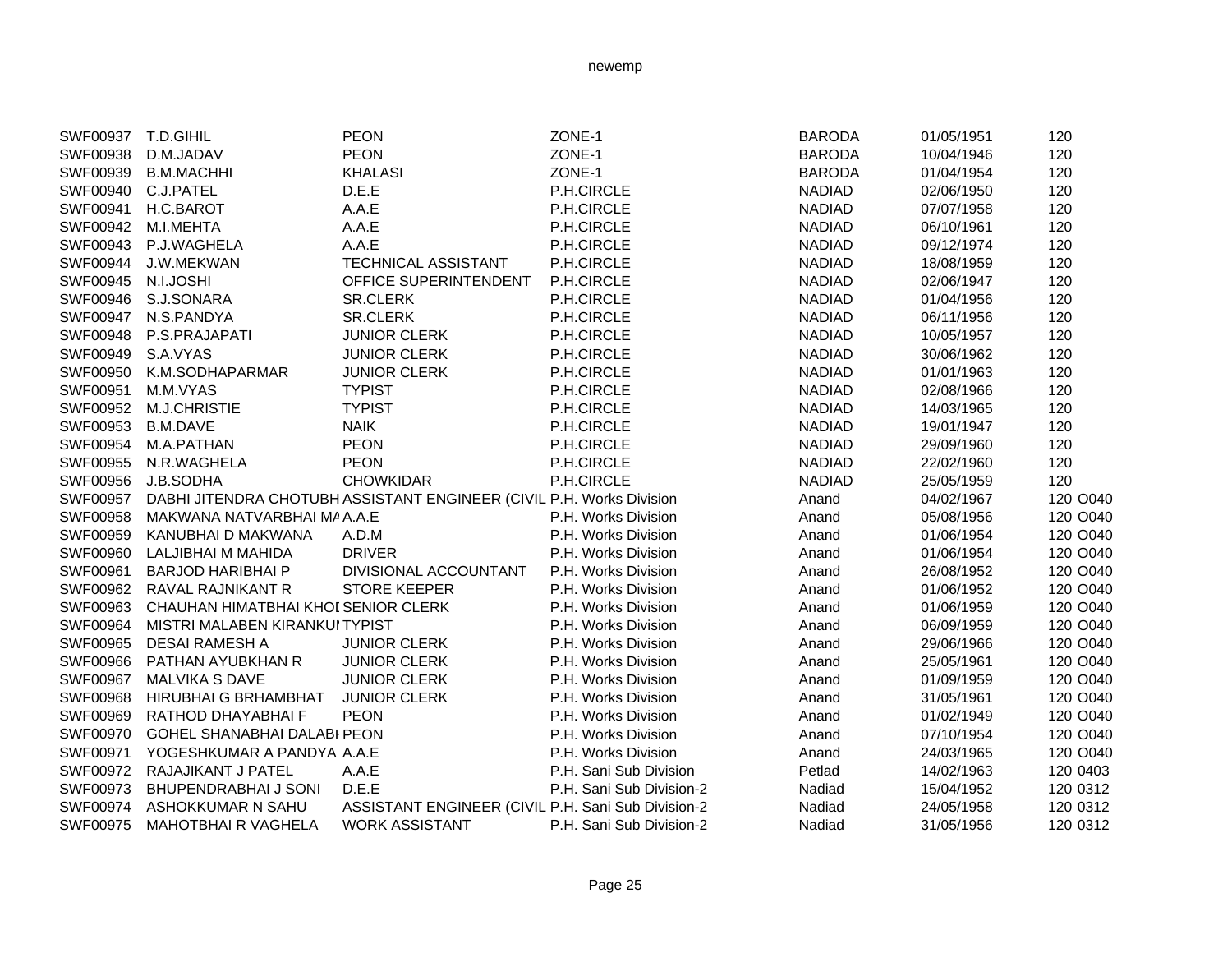| SWF00976 | PRAJAPATI BHARATBHAI D PEON                |                                               | P.H. Sani Sub Division-2 | Nadiad      | 27/10/1957 | 120 0312 |
|----------|--------------------------------------------|-----------------------------------------------|--------------------------|-------------|------------|----------|
| SWF00977 | R R RABARI                                 | <b>DRIVER</b>                                 | H.O.BOARD                | Gandhinagar | 01/06/1956 | 120 O001 |
| SWF00978 | JASVANTBHAI S PANDYA                       | <b>DRIVER</b>                                 | H.O.BOARD                | Gandhinagar | 01/06/1950 | 120 O001 |
| SWF00979 | SADHU RAJNIKANT H                          | <b>SENIOR CLERK</b>                           | H.O.BOARD                | Gandhinagar | 01/06/1958 | 120 O001 |
| SWF00980 | PANDYA HARSHADKUMAR I JUNIOR CLERK         |                                               | H.O.BOARD                | Gandhinagar | 01/06/1961 | 120 O001 |
| SWF00981 | PRAJAPATI MAGANBHAI M JUNIOR CLERK         |                                               | P.H. Sani Sub Division-1 | Palanpur    | 05/07/1958 | 120 0091 |
| SWF00982 | CHAUHAN DINESHCHANDR, JUNIOR CLERK         |                                               | P.H. Sani Sub Division-1 | Palanpur    | 07/06/1961 | 120 0091 |
| SWF00983 | RAMJIBHAI D KANKRECHA CHOWKIDAR            |                                               | P.H. Sani Sub Division-1 | Palanpur    | 01/06/1960 | 120 0091 |
| SWF00984 | <b>MAJIRANA SHANTILAL V</b>                | <b>CHOWKIDAR</b>                              | P.H. Sani Sub Division-1 | Palanpur    | 01/06/1956 | 120 0091 |
| SWF00985 | CHNIYALIA VIRABHAI SOMA CHOWKIDAR          |                                               | P.H. Sani Sub Division-1 | Palanpur    | 13/08/1962 | 120 0091 |
| SWF00986 | <b>BAROT KHUSAL BHAI H</b>                 | <b>CHOWKIDAR</b>                              | P.H. Sani Sub Division-1 | Palanpur    | 01/03/1958 | 120 0091 |
| SWF00987 | MAKWANA CHELABHAI L                        | <b>PEON</b>                                   | P.H. Sani Sub Division-1 | Palanpur    | 01/06/1971 | 120 0091 |
| SWF00988 | <b>DESAI SAGARBHAI M</b>                   | <b>HELPER</b>                                 | P.H. Sani Sub Division-1 | Palanpur    | 01/06/1962 | 120 0091 |
| SWF00989 | MODH VIJAYKUMAR A                          | <b>PEON</b>                                   | P.H. Sani Sub Division-1 | Palanpur    | 28/05/1968 | 120 0091 |
| SWF00990 | AJUJI M DHUKH                              | <b>JUNIOR CLERK</b>                           | P.H. Sani Sub Division-2 | Palanpur    | 14/05/1965 | 120 0092 |
| SWF00991 | <b>BABUKUTTI JEORGE</b>                    | <b>SENIOR CLERK</b>                           | P.H. Sani Sub Division-2 | Palanpur    | 28/04/1946 | 120 0092 |
| SWF00992 | <b>GUNVANTBHAI HIRABHAI PI A.A.E</b>       |                                               | P.H. Sani Sub Division-3 | Palanpur    | 24/02/1956 | 120 0093 |
| SWF00993 | LALUSINH F DODIA                           | PUMP OPERATOR                                 | P.H. Sani Sub Division-3 | Palanpur    | 01/09/1950 | 120 0093 |
| SWF00994 |                                            | HIRABHAI SAVABHAI PARM/SENIOR CLERK (ACCOUNT) | P.H. Sani Sub Division-3 | Palanpur    | 12/05/1951 | 120 0093 |
| SWF00995 | <b>RAMSINH K BHATI</b>                     | PUMP OPERATOR                                 | P.H. Sani Sub Division-3 | Palanpur    | 01/06/1952 | 120 0093 |
| SWF00996 | <b>BHATI KARSHANJI T</b>                   | PUMP OPERATOR                                 | P.H. Sani Sub Division-3 | Palanpur    | 22/03/1948 | 120 0093 |
| SWF00997 | DODIA RAMSINGJI HINDUJI PUMP OPERATOR      |                                               | P.H. Sani Sub Division-3 | Palanpur    | 01/04/1950 | 120 0093 |
| SWF00998 | LAXMANJI D DEVDA                           | <b>PEON</b>                                   | P.H. Sani Sub Division-3 | Palanpur    | 01/06/1968 | 120 0093 |
| SWF00999 | <b>CHAMANJI C BHATI</b>                    | <b>PEON</b>                                   | P.H. Sani Sub Division-3 | Palanpur    | 01/06/1965 | 120 0093 |
| SWF01000 | <b>BHATI NARSINGJI DANAJI</b>              | <b>PEON</b>                                   | P.H. Sani Sub Division-3 | Palanpur    | 01/06/1959 | 120 0093 |
| SWF01001 | MANSUKH D MAKWANA                          | <b>DRAFTSMAN</b>                              | H.O.BOARD                | Gandhinagar | 18/07/1946 | 120 O001 |
| SWF01002 | <b>JOSHI GOVINDBHAI P</b>                  | <b>HAWALDAR</b>                               | H.O.BOARD                | Gandhinagar | 27/02/1960 | 120 O001 |
| SWF01003 | PATEL ARVINDKUMAR M                        | <b>DRIVER</b>                                 | H.O.BOARD                | Gandhinagar | 21/05/1960 | 120 O001 |
| SWF01004 | RAVAL CHANDUBHAI C                         | <b>PEON</b>                                   | H.O.BOARD                | Gandhinagar | 01/01/1965 | 120 O001 |
| SWF01005 | VAGHELA JUVANSINH P                        | <b>DRIVER</b>                                 | H.O.BOARD                | Gandhinagar | 01/10/1985 | 120 O001 |
| SWF01006 | RAJUJI SHAKRAJI PARMAR PEON                |                                               | H.O.BOARD                | Gandhinagar | 11/12/1983 | 120 O001 |
| SWF01007 | SETANSINH S VAGHELA                        | <b>DRIVER</b>                                 | H.O.BOARD                | Gandhinagar | 27/07/1952 | 120 O001 |
| SWF01008 | CHAVDA SHANKARJI K                         | <b>DRIVER</b>                                 | H.O.BOARD                | Gandhinagar | 01/06/1951 | 120 O001 |
| SWF01009 | ASWIN GIRDHARLAL UPADI TECHNICAL ASSISTANT |                                               | H.O.BOARD                | Gandhinagar | 10/12/1962 | 120 O001 |
| SWF01010 | PATEL BHARATBHAIT                          | <b>ELECTRICIAN</b>                            | H.O.BOARD                | Gandhinagar | 05/02/1966 | 120 O001 |
| SWF01011 | <b>MAFATLAL V SOLANKI</b>                  | <b>ENG.DRIVER</b>                             | P.H. Sani Sub Division-3 | Palanpur    | 01/09/1948 | 120 0093 |
| SWF01012 | JHALA VISNUTMA KAKUBHA PEON                |                                               | P.H. Sani Sub Division-3 | Palanpur    | 01/06/1962 | 120 0093 |
| SWF01013 | THAKOR MULAJI DALSANGJHELPER               |                                               | P.H. Sani Sub Division-3 | Palanpur    | 07/07/1955 | 120 0093 |
| SWF01014 | SOLANKI SANJAYKUMAR M JUNIOR CLERK         |                                               | P.H. Sani Sub Division-3 | Palanpur    | 25/07/1982 | 120 0093 |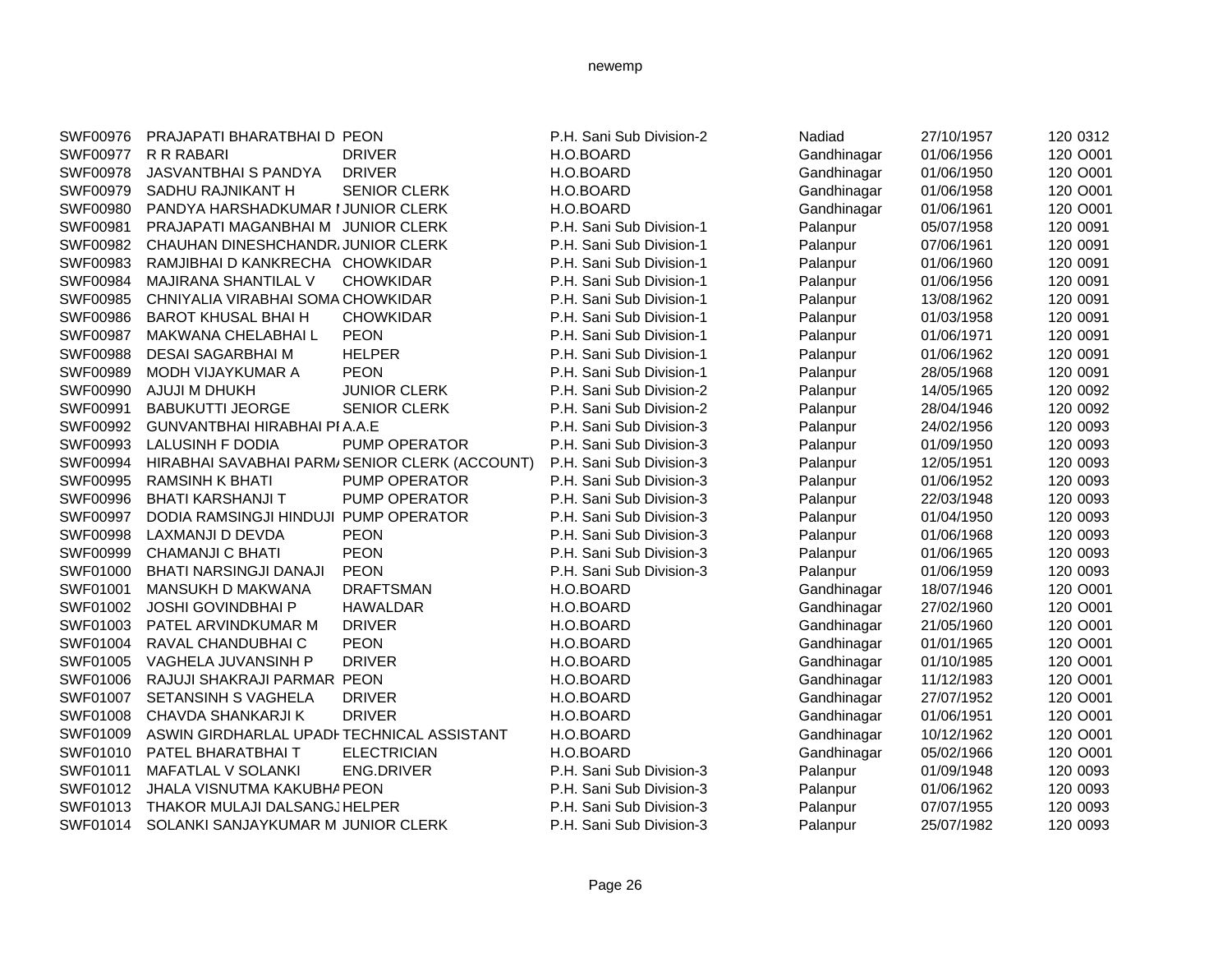| SWF01015 | SHRIMALI PRAVINKUMAR D PEON        |                                  | P.H. Sani Sub Division-3 | Palanpur    | 01/07/1967 | 120 0093 |
|----------|------------------------------------|----------------------------------|--------------------------|-------------|------------|----------|
| SWF01016 | <b>MAHENDRA K KADIA</b>            | <b>PEON</b>                      | P.H. Sani Sub Division-3 | Palanpur    | 01/06/1964 | 120 0093 |
| SWF01017 | <b>GODADJI M THAKOR</b>            | <b>PEON</b>                      | P.H. Sani Sub Division-3 | Palanpur    | 01/06/1967 | 120 0093 |
| SWF01018 | PARMAR JAYANTIBHAI I               | <b>HELPER</b>                    | P.H. Sani Sub Division-3 | Palanpur    | 28/10/1957 | 120 0093 |
| SWF01019 | <b>KISANSING P RAJPUT</b>          | <b>HELPER</b>                    | P.H. Sani Sub Division-3 | Palanpur    | 01/06/1966 | 120 0093 |
| SWF01020 | <b>CHAUHAN POPATJI V</b>           | <b>PEON</b>                      | P.H. Sani Sub Division-3 | Palanpur    | 01/06/1969 | 120 0093 |
| SWF01021 | SOLANKI NARESHKUMAR MLINEMAN       |                                  | P.H. Sani Sub Division-3 | Palanpur    | 01/06/1972 | 120 0093 |
| SWF01022 | RAMILABEN C MODI                   | <b>PEON</b>                      | P.H. Sani Sub Division-3 | Palanpur    | 01/06/1958 | 120 0093 |
| SWF01023 | SOLANKI VITHALBHAI RAJAIPEON       |                                  | P.H. Sani Sub Division-3 | Palanpur    | 08/02/1953 | 120 0093 |
| SWF01024 | CHAUHAN KANJIBHAI K                | <b>HAWALDAR</b>                  | H.O.BOARD                | Gandhinagar | 02/11/1943 | 120 O001 |
| SWF01025 | MAHEDEVBHAI N RABARI               | <b>HAWALDAR</b>                  | H.O.BOARD                | Gandhinagar | 02/06/1956 | 120 O001 |
| SWF01026 | <b>SARSVATI S NAIR</b>             | STENOGRAPHER-GR-2-ENGL H.O.BOARD |                          | Gandhinagar | 25/05/1965 | 120 O001 |
| SWF01027 | SHUSILA SHEKHARAN                  | STENOGRAPHER-GR-2-ENGL H.O.BOARD |                          | Gandhinagar | 15/07/1963 | 120 O001 |
| SWF01028 | ANJUBEN A PATEL                    | <b>PEON</b>                      | H.O.BOARD                | Gandhinagar | 13/10/1955 | 120 O001 |
| SWF01029 | PRAJAPATI SHAMBHUBHAI JUNIOR CLERK |                                  | P.H. Mechanical Division | Mehsana     | 01/02/1957 | 120 O053 |
| SWF01030 | KANTILAL V PATEL                   | <b>JUNIOR GEOLOGIST</b>          | P.H. Mechanical Division | Mehsana     | 01/06/1962 | 120 O053 |
| SWF01031 | PATEL AMRUTLAL A                   | A.A.E                            | P.H. Mechanical Division | Mehsana     | 01/06/1948 | 120 O053 |
| SWF01032 | PATEL JITENDRA B                   | A.A.E                            | P.H. Mechanical Division | Mehsana     | 17/08/1978 | 120 O053 |
| SWF01033 | CHANDUBHAI K PATEL                 | <b>SENIOR CLERK</b>              | P.H. Mechanical Division | Mehsana     | 28/10/1955 | 120 O053 |
| SWF01034 | <b>URMILABEN P SHRIMALI</b>        | <b>PEON</b>                      | P.H. Mechanical Division | Mehsana     | 24/09/1967 | 120 O053 |
| SWF01035 | <b>BABUBHAI C CHAUDHARI</b>        | <b>HELPER</b>                    | P.H. Mechanical Division | Mehsana     | 10/08/1972 | 120 O053 |
| SWF01036 | <b>THAKOR JOITAJI B</b>            | <b>PEON</b>                      | P.H. Mechanical Division | Mehsana     | 01/06/1962 | 120 O053 |
| SWF01037 | PRAJAPATI BABULAL K                | <b>DRIVER</b>                    | P.H. Mechanical Division | Mehsana     | 23/10/1956 | 120 O053 |
| SWF01038 | CHAUDHARI POPATBHAI M DRIVER       |                                  | P.H. Mechanical Division | Mehsana     | 11/11/1963 | 120 O053 |
| SWF01039 | KANTILAL K PRAJAPATI               | <b>DRIVER</b>                    | P.H. Mechanical Division | Mehsana     | 01/10/1956 | 120 O053 |
| SWF01040 | SUNSARA UMARBHAI K                 | D.E.E                            | P.H. Mechanical Division | Mehsana     | 01/06/1950 | 120 O053 |
| SWF01041 | <b>BV RAVAL</b>                    | <b>DRIVER</b>                    | P.H. Mechanical Division | Mehsana     | 01/12/1965 | 120 O053 |
| SWF01042 | PARMAR DILIPBHAI KAMAJI DRIVER     |                                  | P.H. Design Circle       | Gandhinagar | 29/09/1966 | 120 O074 |
| SWF01043 | RANA BHARATSINH LALUBHA.D.M        |                                  | P.H. Design Circle       | Gandhinagar | 01/06/1962 | 120 O074 |
| SWF01044 | PATEL BHUPENDRAKUMAR A.D.M         |                                  | P.H. Design Circle       | Gandhinagar | 09/09/1962 | 120 O074 |
| SWF01045 | DABHI MAHENDRABHAI S               | <b>JUNIOR CLERK</b>              | P.H. Design Circle       | Gandhinagar | 01/06/1958 | 120 O074 |
| SWF01046 | <b>TRIVEDI MUKESHBHAI S</b>        | <b>SENIOR CLERK</b>              | P.H. Design Circle       | Gandhinagar | 12/11/1954 | 120 O074 |
| SWF01047 | PATEL MANUBHAI K                   | <b>JUNIOR CLERK</b>              | P.H. Design Circle       | Gandhinagar | 24/04/1959 | 120 O074 |
| SWF01048 | <b>IKBALHUSSAIN A SHAIKH</b>       | <b>PEON</b>                      | P.H. Design Circle       | Gandhinagar | 01/08/1960 | 120 O074 |
| SWF01049 | <b>BHARATBHAIN PATEL</b>           | <b>PEON</b>                      | P.H. Design Circle       | Gandhinagar | 01/06/1961 | 120 O074 |
| SWF01050 | LAXMANBHAI D MODIA                 | <b>PEON</b>                      | P.H. Design Circle       | Gandhinagar | 01/06/1964 | 120 O074 |
| SWF01051 | JAYANTILAL K PARMAR                | <b>TRACER</b>                    | P.H. Design Circle       | Gandhinagar | 06/03/1967 | 120 O074 |
| SWF01052 | DARJI HASMUKHLAL K                 | <b>TRACER</b>                    | P.H. Design Circle       | Gandhinagar | 17/05/1958 | 120 O074 |
| SWF01053 | <b>PRAJAPATI HIMATLAL G</b>        | <b>PEON</b>                      | P.H. Design Circle       | Gandhinagar | 30/05/1955 | 120 O074 |
|          |                                    |                                  |                          |             |            |          |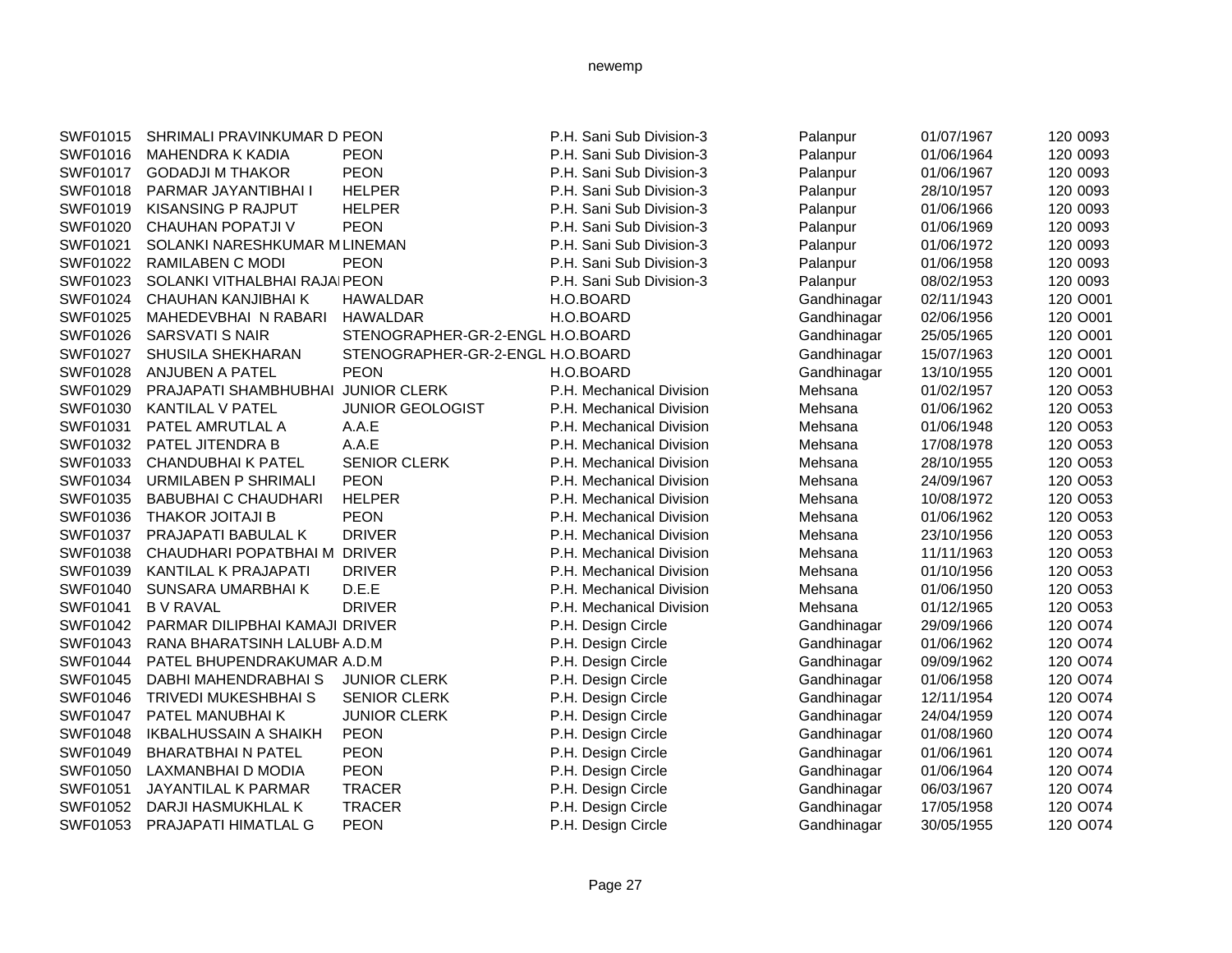| SWF01054        | BHAVSANGJI RAMSANGJI Z JUNIOR CLERK          |                                                 | P.H. Design Circle           | Gandhinagar   | 21/11/1981 | 120 O074 |
|-----------------|----------------------------------------------|-------------------------------------------------|------------------------------|---------------|------------|----------|
| SWF01055        | PARMAR VITHALBHAI MOTII SENIOR CLERK         |                                                 | P.H. Design Circle           | Gandhinagar   | 01/06/1953 | 120 O074 |
| SWF01056        | PRAJAPATI BABUBHAI M                         | SENIOR CLERK (ACCOUNT) P.H. Design Circle       |                              | Gandhinagar   | 01/06/1954 | 120 O074 |
| SWF01057        | LALA GOPALCHAND F                            | EXECUTIVE ENGINEER (CIVIL P.H. Design Circle    |                              | Gandhinagar   | 29/01/1949 | 120 O074 |
| SWF01058        | <b>BALDEVBHAI A PARMAR</b>                   | <b>ROJAMDAR</b>                                 | P.H. Design Circle           | Gandhinagar   | 31/01/1963 | 120 O074 |
| SWF01059        | <b>NIRJAN P PATEL</b>                        | ASSISTANT ENGINEER (CIVIL P.H. Design Circle    |                              | Gandhinagar   | 10/11/1964 | 120 O074 |
| SWF01060        | N S BHADESIA                                 | EXECUTIVE ENGINEER (CIVIL P.H. Design Circle    |                              | Gandhinagar   | 14/03/1955 | 120 O074 |
| SWF01061        | VAGHELA KARANSINH J                          | <b>JUNIOR CLERK</b>                             | P.H. Design Circle           | Gandhinagar   | 01/06/1964 | 120 O074 |
| SWF01062        | JITENDRA H VYAS                              | ASSISTANT ENGINEER (CIVIL P.H. Works Division-3 |                              | Junagadh      | 26/12/1949 | 120 O071 |
| SWF01063        | RAMESHCHANDRA P JOSHI JUNIOR CLERK           |                                                 | P.H. Works Division-3        | Junagadh      | 25/05/1953 | 120 O071 |
| SWF01064        | NILESHKUMAR A TRIVEDI                        | <b>TYPIST</b>                                   | P.H. Works Division-3        | Junagadh      | 13/01/1961 | 120 O071 |
| SWF01065        | <b>UMESH K PUROHIT</b>                       | <b>PEON</b>                                     | P.H. Works Division-3        | Junagadh      | 20/02/1956 | 120 O071 |
| SWF01066        | KORIA JIVANBHAI V                            | A.D.M                                           | P.H. Works Division-3        | Junagadh      | 15/01/1949 | 120 O071 |
| SWF01067        | M KANAN UNNI                                 | STENOGRAPHER-GR-2-ENGL H.O.BOARD                |                              | Gandhinagar   | 08/05/1965 | 120 O001 |
| SWF01068        | SOMNATH M RAVAL                              | STENOGRAPHER-GR-1-GUJAIH.O.BOARD                |                              | Gandhinagar   | 02/07/1950 | 120 O001 |
| SWF01069        | NATVARLAL C BAROT                            | ASSISTANT ENGINEER (CIVIL H.O.BOARD             |                              | Gandhinagar   | 13/11/1947 | 120 O001 |
| SWF01070        | CHAMANLAL S PRAJAPATI                        | <b>SENIOR CLERK</b>                             | H.O.BOARD                    | Gandhinagar   | 10/08/1960 | 120 O001 |
| SWF01071        | <b>AMIRALI S SAYIED</b>                      | <b>JUNIOR CLERK</b>                             | H.O.BOARD                    | Gandhinagar   | 05/05/1960 | 120 O001 |
| SWF01072        | SUTHAR CHANDRAKANT J A.D.M                   |                                                 | H.O.BOARD                    | Gandhinagar   | 24/01/1958 | 120 O001 |
| SWF01073        | DATT DASRATHBHAI V                           | <b>PEON</b>                                     | H.O.BOARD                    | Gandhinagar   | 07/03/1954 | 120 O001 |
| SWF01074        | MEKWAN LAJRAS POULBHAHELPER                  |                                                 | P.H. Mechanical Sub Division | Bodeli        | 04/01/1962 | 120 0552 |
| SWF01075        | CHAUHAN PRABHATSINH C HELPER                 |                                                 | P.H. Mechanical Sub Division | Bodeli        | 01/06/1964 | 120 0552 |
| SWF01076        | <b>BARIA BHARATKUMAR D</b>                   | <b>HELPER</b>                                   | P.H. Mechanical Sub Division | <b>Bodeli</b> | 01/06/1963 | 120 0552 |
| <b>SWF01077</b> | PRAJAPATI RAMANBHAI BAIHELPER                |                                                 | P.H. Mechanical Sub Division | Bodeli        | 01/06/1964 | 120 0552 |
| SWF01078        | VARIA VIPINBHAI BHIKHABH HELPER              |                                                 | P.H. Mechanical Sub Division | Bodeli        | 01/06/1966 | 120 0552 |
| SWF01079        | DINESHCHANDRA R PRAJAIHELPER                 |                                                 | P.H. Mechanical Sub Division | <b>Bodeli</b> | 12/03/1962 | 120 0552 |
| SWF01080        | SANTDASANI NANAKKUMAF HELPER                 |                                                 | P.H. Works Division          | Siddhpur      | 24/02/1962 | 120 O011 |
| SWF01081        | <b>KUBENBHAI M PATEL</b>                     | A.A.E                                           | P.H. Works Division          | Siddhpur      | 08/12/1952 | 120 O011 |
| SWF01082        | DAVE RUDRADAT D                              | SENIOR CLERK (ACCOUNT)                          | P.H. Works Division          | Siddhpur      | 10/12/1947 | 120 O011 |
| SWF01083        | PATEL BALDEVBHAI NARAN DIVISIONAL ACCOUNTANT |                                                 | P.H. Works Division          | Siddhpur      | 07/02/1952 | 120 O011 |
| SWF01084        | HASMUKHBHAI J KHAMAR DIVISIONAL ACCOUNTANT   |                                                 | P.H. Works Division          | Siddhpur      | 25/04/1946 | 120 O011 |
| SWF01085        |                                              | KADIVALA MAHMMUDHUSS, SENIOR CLERK (ACCOUNT)    | P.H. Works Division          | Siddhpur      | 11/04/1952 | 120 O011 |
| SWF01086        | VISHNUPRASAD GOVINDLA SENIOR CLERK           |                                                 | P.H. Works Division          | Siddhpur      | 15/03/1951 | 120 O011 |
| SWF01087        | PARMAR PASHABHAI RAMA JUNIOR CLERK           |                                                 | P.H. Works Division          | Siddhpur      | 01/06/1954 | 120 O011 |
| SWF01088        | <b>KANTILAL M TURI</b>                       | <b>JUNIOR CLERK</b>                             | P.H. Works Division          | Siddhpur      | 01/06/1949 | 120 O011 |
| SWF01089        | THAKOR BHIKHAJI J                            | <b>DRIVER</b>                                   | P.H. Works Division          | Siddhpur      | 01/06/1954 | 120 O011 |
| SWF01090        | <b>BABAJI DHUDAJI BHIL</b>                   | <b>PEON</b>                                     | P.H. Works Division          | Siddhpur      | 21/05/1960 | 120 O011 |
| SWF01091        | MANSURI MUNIRAHMADBH/ PEON                   |                                                 | P.H. Works Division          | Siddhpur      | 01/06/1964 | 120 O011 |
| SWF01092        | <b>BHARATBHAI H JOSHI</b>                    | D.E.E                                           | P.H. Sani Sub Division       | Siddhpur      | 29/09/1960 | 120 0111 |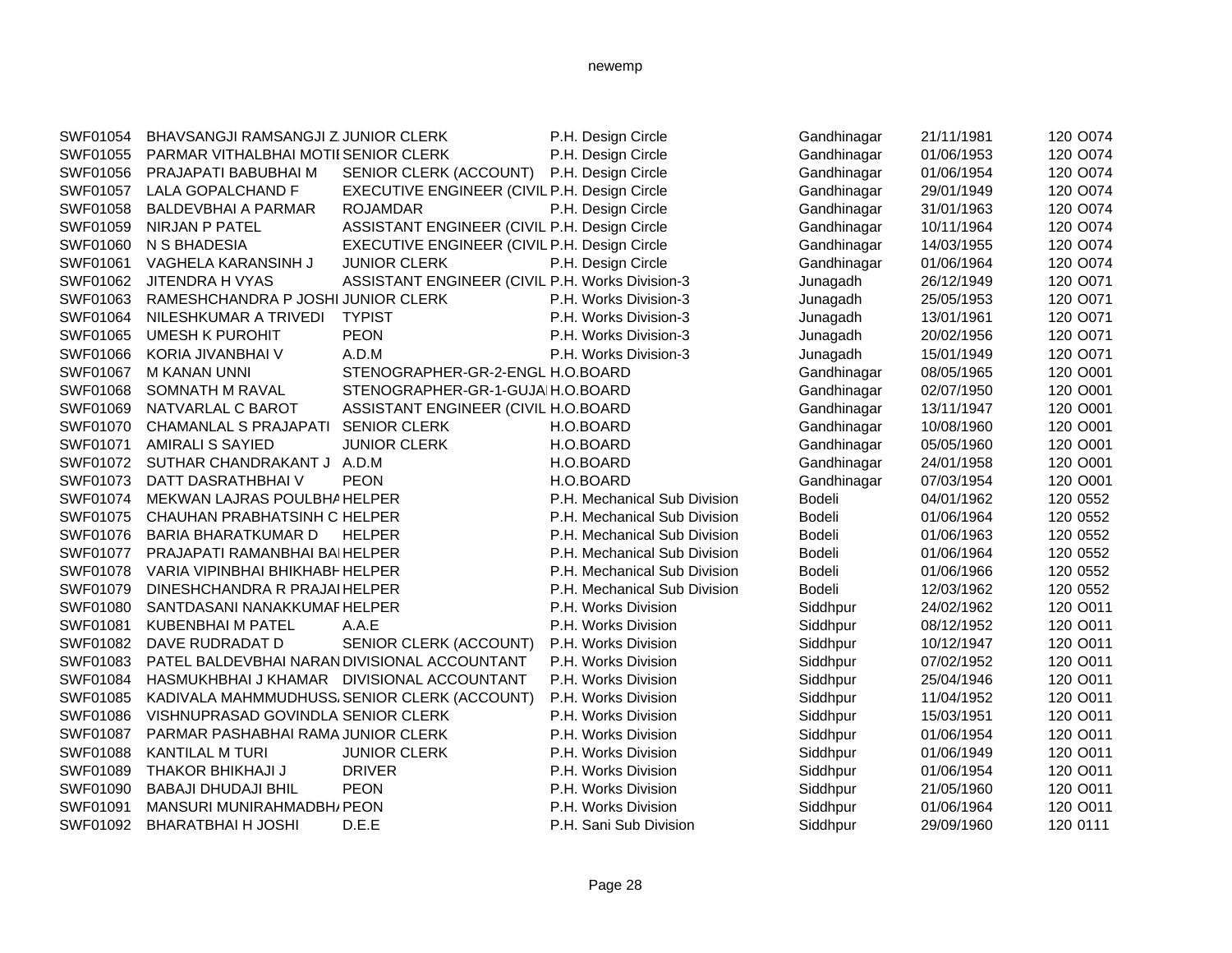| SWF01093 | PATEL JAYESHKUMAR HAR D.E.E                         |                                                                           | P.H. Sani Sub Division-1     | Patan       | 01/11/1961 | 120 0112 |
|----------|-----------------------------------------------------|---------------------------------------------------------------------------|------------------------------|-------------|------------|----------|
| SWF01094 |                                                     | PATEL AMRUTLAL REVABH/ ASSISTANT ENGINEER (CIVIL P.H. Sani Sub Division-1 |                              | Patan       | 24/02/1958 | 120 0112 |
| SWF01095 | THAKKAR SATRAMBHAI MIRA.A.E                         |                                                                           | P.H. Sani Sub Division-1     | Patan       | 12/04/1952 | 120 0112 |
| SWF01096 | PRAJAPATI PRAVINBHAI HIFA.A.E                       |                                                                           | P.H. Sani Sub Division-1     | Patan       | 01/12/1961 | 120 0112 |
| SWF01097 | SHANKARBHAI J CHAUDHAI TRACER                       |                                                                           | P.H. Sani Sub Division-1     | Patan       | 01/06/1963 | 120 0112 |
| SWF01098 | SOLANKI DASRATHBHAI NA JUNIOR CLERK                 |                                                                           | P.H. Sani Sub Division-1     | Patan       | 12/04/1953 | 120 0112 |
| SWF01099 | DESAI ISHWARBHAI KALUBI DRIVER                      |                                                                           | P.H. Sani Sub Division-1     | Patan       | 01/07/1947 | 120 0112 |
| SWF01100 | MAHENDRABHAI G PATEL WORK ASSISTANT                 |                                                                           | P.H. Sani Sub Division-1     | Patan       | 31/05/1961 | 120 0112 |
| SWF01101 | KADECHA BHARATKUMAR (A.D.M                          |                                                                           | P.H. Works Division-2        | Junagadh    | 11/10/1956 | 120 O078 |
| SWF01102 | MADHAVJI KARSHANBHAI B JUNIOR CLERK                 |                                                                           | P.H. Works Division-2        | Junagadh    | 01/01/1956 | 120 O078 |
| SWF01103 | CHAUHAN MADHABHAI JETI JUNIOR CLERK                 |                                                                           | P.H. Works Division-2        | Junagadh    | 14/01/1964 | 120 O078 |
| SWF01104 | PATHAK PRAFULCHANDRA JUNIOR CLERK                   |                                                                           | P.H. Works Division-2        | Junagadh    | 02/12/1961 | 120 O078 |
| SWF01105 | <b>CHIMANLAL S PANSURIA</b>                         | <b>TYPIST</b>                                                             | P.H. Works Division-2        | Junagadh    | 01/06/1962 | 120 O078 |
| SWF01106 | DILIPSINH H JETHAVA                                 | <b>TYPIST</b>                                                             | P.H. Works Division-2        | Junagadh    | 04/10/1977 | 120 O078 |
| SWF01107 | KANTARIA VINODRAI CHUNIPEON                         |                                                                           | P.H. Works Division-2        | Junagadh    | 21/06/1963 | 120 O078 |
| SWF01108 | JETHAVA CHIMANLAL N                                 | <b>CHOWKIDAR</b>                                                          | P.H. Works Division-2        | Junagadh    | 23/09/1953 | 120 O078 |
| SWF01109 | SHAH UMAKANT THAKORLA SCIENTIFIC OFFICER            |                                                                           | P.H. Laboratory              | Rajkot      | 14/03/1951 | 120 O110 |
| SWF01110 | RAJESHBHAI S MEHTA                                  | <b>SCIENTIFIC OFFICER</b>                                                 | P.H. Laboratory              | Rajkot      | 01/11/1949 | 120 O110 |
| SWF01111 | PAU DINESH MAGANLAL                                 | JUNIOR SCIENTIFIC ASSISTAIP.H. Laboratory                                 |                              | Rajkot      | 23/11/1955 | 120 O110 |
|          | SWF01112 MEHTA SUNIL PRATAPRAI LABORATORY ASSISTANT |                                                                           | P.H. Laboratory              | Rajkot      | 03/04/1962 | 120 O110 |
| SWF01113 |                                                     | BHATT TARUL PRABHASHAI JUNIOR SCIENTIFIC ASSISTAI P.H. Laboratory         |                              | Rajkot      | 09/09/1964 | 120 O110 |
|          | SWF01114 GHADHAVI BIHARIDAN HEM TYPIST              |                                                                           | P.H. Laboratory              | Rajkot      | 19/11/1957 | 120 O110 |
| SWF01115 | TANK BHARATKUMAR NATV TYPIST                        |                                                                           | P.H. Laboratory              | Rajkot      | 26/09/1963 | 120 O110 |
| SWF01116 | KANDOLIA BHUPATBHAI LAI JUNIOR CLERK                |                                                                           | P.H. Laboratory              | Rajkot      | 17/10/1959 | 120 O110 |
| SWF01117 | BHUPENDRA ANANTRAI ME LABORATORY ASSISTANT          |                                                                           | P.H. Laboratory              | Rajkot      | 25/03/1965 | 120 O110 |
| SWF01118 | <b>RIBDIA BHAVSINH BHUPATS DRIVER</b>               |                                                                           | P.H. Laboratory              | Rajkot      | 23/09/1950 | 120 O110 |
| SWF01119 | RAMESH MAVJIBHAI RATHC DRIVER                       |                                                                           | P.H. Laboratory              | Rajkot      | 19/10/1950 | 120 O110 |
| SWF01120 | MATHUR CHUNILAL VAGHEIPEON                          |                                                                           | P.H. Laboratory              | Rajkot      | 09/10/1950 | 120 O110 |
| SWF01121 | SALIM DOST MOHHAMAD BILEBORATORY ATTENDENT          |                                                                           | P.H. Laboratory              | Rajkot      | 26/01/1961 | 120 O110 |
|          | SWF01122 CHAMPAKBHAISDAVE                           | <b>SENIOR CLERK</b>                                                       | P.H. Laboratory              | Rajkot      | 02/07/1953 | 120 O110 |
| SWF01123 | KALAVATIBEN V DUMANTAFTYPIST                        |                                                                           | H.O.BOARD                    | Gandhinagar | 01/06/1964 | 120 O001 |
|          | SWF01124 ASHOKBHAI V MEHTA                          | D.E.E                                                                     | P.H. Mechanical Sub Division | Dhari       | 24/02/1958 | 120 0613 |
| SWF01125 | PRAJAPATI MANOJ S                                   | ASSISTANT ENGINEER (CIVIL P.H. Mechanical Sub Division                    |                              | Dhari       | 03/06/1972 | 120 0613 |
| SWF01126 | TITIYA DILIPKUMAR V                                 | A.A.E                                                                     | P.H. Mechanical Sub Division | Dhari       | 01/06/1961 | 120 0613 |
| SWF01127 | NARANBHAI K VALA                                    | <b>PEON</b>                                                               | P.H. Mechanical Sub Division | Dhari       | 24/10/1963 | 120 0613 |
| SWF01128 | ANVARHUSHAIN I JADAV                                | <b>PEON</b>                                                               | P.H. Mechanical Sub Division | Dhari       | 11/03/1961 | 120 0613 |
| SWF01129 | <b>GOSAI M H</b>                                    | <b>PEON</b>                                                               | P.H. Mechanical Sub Division | Dhari       | 27/02/1964 | 120 0613 |
| SWF01130 | RAMESHNATH B NATHJI                                 | <b>PEON</b>                                                               | P.H. Mechanical Sub Division | Dhari       | 19/02/1973 | 120 0613 |
| SWF01131 | MER VIPABHAI JINABHAI                               | <b>PEON</b>                                                               | P.H. Mechanical Sub Division | Dhari       | 10/06/1967 | 120 0613 |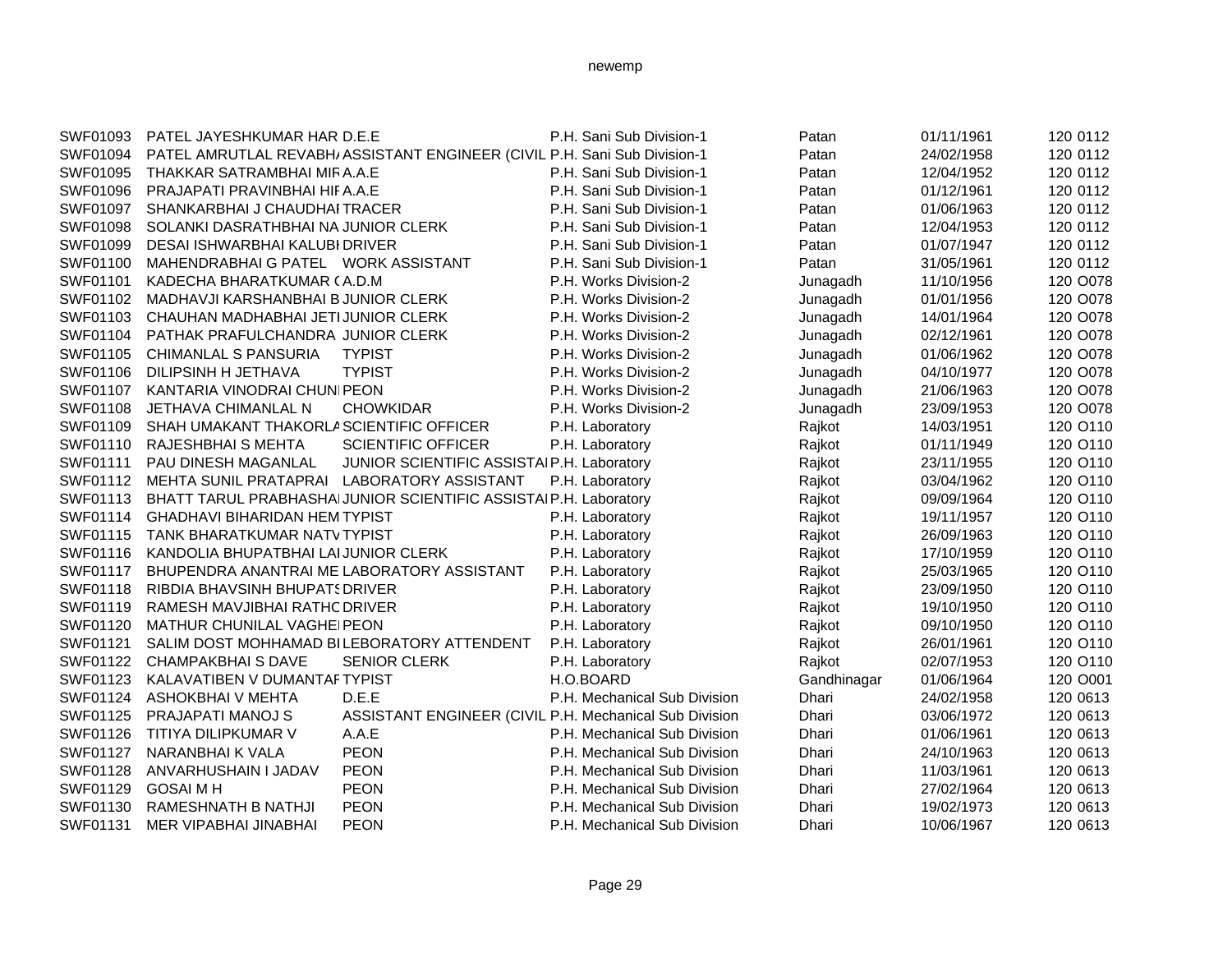| SWF01132 | SANSIA ISHWAR B                       | <b>PEON</b>                         | P.H. Mechanical Sub Division       | Dhari        | 02/04/1968 | 120 0613 |
|----------|---------------------------------------|-------------------------------------|------------------------------------|--------------|------------|----------|
| SWF01133 | SARVAIYA MANSUKH G                    | <b>PEON</b>                         | P.H. Mechanical Sub Division       | Dhari        | 01/03/1971 | 120 0613 |
| SWF01134 | <b>HARSUKH BHIKHUGIRI GOS PEON</b>    |                                     | P.H. Mechanical Sub Division       | <b>Dhari</b> | 01/03/1972 | 120 0613 |
| SWF01135 | MEGHNATHI KISHORGIRI R PEON           |                                     | P.H. Mechanical Sub Division       | Dhari        | 05/06/1966 | 120 0613 |
| SWF01136 | SALIM ABBASMIYA KADRI                 | <b>PEON</b>                         | P.H. Mechanical Sub Division       | Dhari        | 20/09/1973 | 120 0613 |
| SWF01137 | RAGHAVBHAI A BAGDA                    | <b>PEON</b>                         | P.H. Mechanical Sub Division       | Dhari        | 19/06/1969 | 120 0613 |
| SWF01138 | HAMID ABDULBHAI BELIM                 | <b>PEON</b>                         | P.H. Mechanical Sub Division       | Dhari        | 01/06/1977 | 120 0613 |
| SWF01139 | RAMESH VALLABH BHAI MA PEON           |                                     | P.H. Mechanical Sub Division       | Dhari        | 05/02/1969 | 120 0613 |
| SWF01140 | <b>BHIKHUBHAI J BODA</b>              | <b>PEON</b>                         | P.H. Mechanical Sub Division       | Dhari        | 01/02/1966 | 120 0613 |
| SWF01141 | <b>MAYANK C ACHARYA</b>               | SENIOR SCIENTIFIC ASSISTA H.O.BOARD |                                    | Gandhinagar  | 06/04/1962 | 120 O001 |
| SWF01142 | CHARNIA GOVINDBHAI K                  | <b>PEON</b>                         | H.O.BOARD                          | Gandhinagar  | 07/01/1965 | 120 O001 |
| SWF01143 | DHASURA JAFARKHAN M                   | <b>ROJMDAR DRIVER</b>               | P.H. Mechanical Sub Division       | Palanpur     | 01/06/1958 | 120 0571 |
| SWF01144 | DHASURA NAVRANGKHAN / HELPER          |                                     | P.H. Mechanical Sub Division       | Palanpur     | 01/06/1954 | 120 0571 |
| SWF01145 | AMRUTBHAI V RAVAL                     | <b>HELPER</b>                       | P.H. Mechanical Sub Division       | Palanpur     | 01/06/1961 | 120 0571 |
| SWF01146 | PREMSINH BHURSINH RAJF ROJAMDAR       |                                     | P.H. Mechanical Sub Division       | Palanpur     | 01/01/1964 | 120 0571 |
| SWF01147 | DINESHBHAI K PARMAR                   | <b>HELPER</b>                       | P.H. Mechanical Sub Division       | Palanpur     | 06/01/1968 | 120 0571 |
| SWF01148 | DHASURA AMEDKHAN PRO DRIVER           |                                     | P.H. Mechanical Sub Division       | Palanpur     | 01/06/1957 | 120 0571 |
| SWF01149 | SHRIMALI KASHIRAM NARSIHELPER         |                                     | P.H. Mechanical Sub Division       | Palanpur     | 01/06/1955 | 120 0571 |
| SWF01150 | <b>GIRDHARBHAI NATHABHAI I HELPER</b> |                                     | P.H. Mechanical Sub Division       | Palanpur     | 01/04/1956 | 120 0571 |
| SWF01151 | DESAI VISAJI MAHADEVJI                | <b>HELPER</b>                       | P.H. Mechanical Sub Division       | Palanpur     | 11/06/1963 | 120 0571 |
| SWF01152 | <b>SOLANKI TKHATSINH B</b>            | <b>HELPER</b>                       | P.H. Mechanical Sub Division       | Palanpur     | 01/06/1956 | 120 0571 |
| SWF01153 | BHAGVANBHAI AMBARAMBIHELPER           |                                     | P.H. Mechanical Sub Division       | Palanpur     | 01/06/1958 | 120 0571 |
| SWF01154 | <b>PRAVINBHAI S PATEL</b>             | <b>HELPER</b>                       | P.H. Mechanical Sub Division       | Palanpur     | 20/07/1962 | 120 0571 |
| SWF01155 | PRAJAPATI MANGALBHAI JI HELPER        |                                     | P.H. Mechanical Sub Division       | Palanpur     | 19/01/1954 | 120 0571 |
| SWF01156 | CHAUHAN DINESHBHAI SHAHELPER          |                                     | P.H. Mechanical Sub Division       | Palanpur     | 01/06/1959 | 120 0571 |
| SWF01157 | CHAUHAN MUSTAKALI RASIHELPER          |                                     | P.H. Mechanical Sub Division       | Palanpur     | 01/06/1964 | 120 0571 |
| SWF01158 | KIRTISING MANSING THAKCHELPER         |                                     | P.H. Mechanical Sub Division       | Palanpur     | 01/06/1954 | 120 0571 |
| SWF01159 | LAXMANSINH H CHAUHAN HELPER           |                                     | P.H. Mechanical Sub Division       | Palanpur     | 28/07/1970 | 120 0571 |
| SWF01160 | LAXMANJI SARDARJI RAJPL HELPER        |                                     | P.H. Mechanical Sub Division       | Palanpur     | 05/08/1967 | 120 0571 |
| SWF01161 | DHASURA JATUMIYA PIROJ DRIVER         |                                     | P.H. Mechanical Sub Division       | Deesa        | 01/06/1961 | 120 0573 |
| SWF01162 | RATHOD DILIPSINH NANSIN DRIVER        |                                     | P.H. Mechanical Sub Division       | Deesa        | 16/09/1962 | 120 0573 |
| SWF01163 | VANKAR RANCHODBHAI JE PEON            |                                     | P.H. Mechanical Store Sub Division | Vadodara     | 16/02/1963 | 120 0582 |
| SWF01164 | CHAUHAN PRADHANJI D                   | <b>HELPER</b>                       | P.H. Mechanical Sub Division       | Deesa        | 01/02/1958 | 120 0573 |
| SWF01165 | <b>THAKOR RAGHUJI K</b>               | <b>HELPER</b>                       | P.H. Mechanical Sub Division       | Deesa        | 01/06/1966 | 120 0573 |
| SWF01166 | PRAHALADSINH N THAKOR HELPER          |                                     | P.H. Mechanical Sub Division       | Deesa        | 01/07/1959 | 120 0573 |
| SWF01167 | PRAJAPATI DINESHBHAI L HELPER         |                                     | P.H. Mechanical Sub Division       | Deesa        | 01/06/1968 | 120 0573 |
| SWF01168 | RATHOD PRATAPSINH HIMAHELPER          |                                     | P.H. Mechanical Sub Division       | Deesa        | 01/06/1967 | 120 0573 |
| SWF01169 | <b>JOSHI JAYSHANKARBHAI SI CLERK</b>  |                                     | P.H. Mechanical Sub Division       | Shihori      | 01/06/1964 | 120 0572 |
|          | SWF01170 ZALA JALUBHA B               | <b>HELPER</b>                       | P.H. Mechanical Sub Division       | Deesa        | 01/06/1970 | 120 0573 |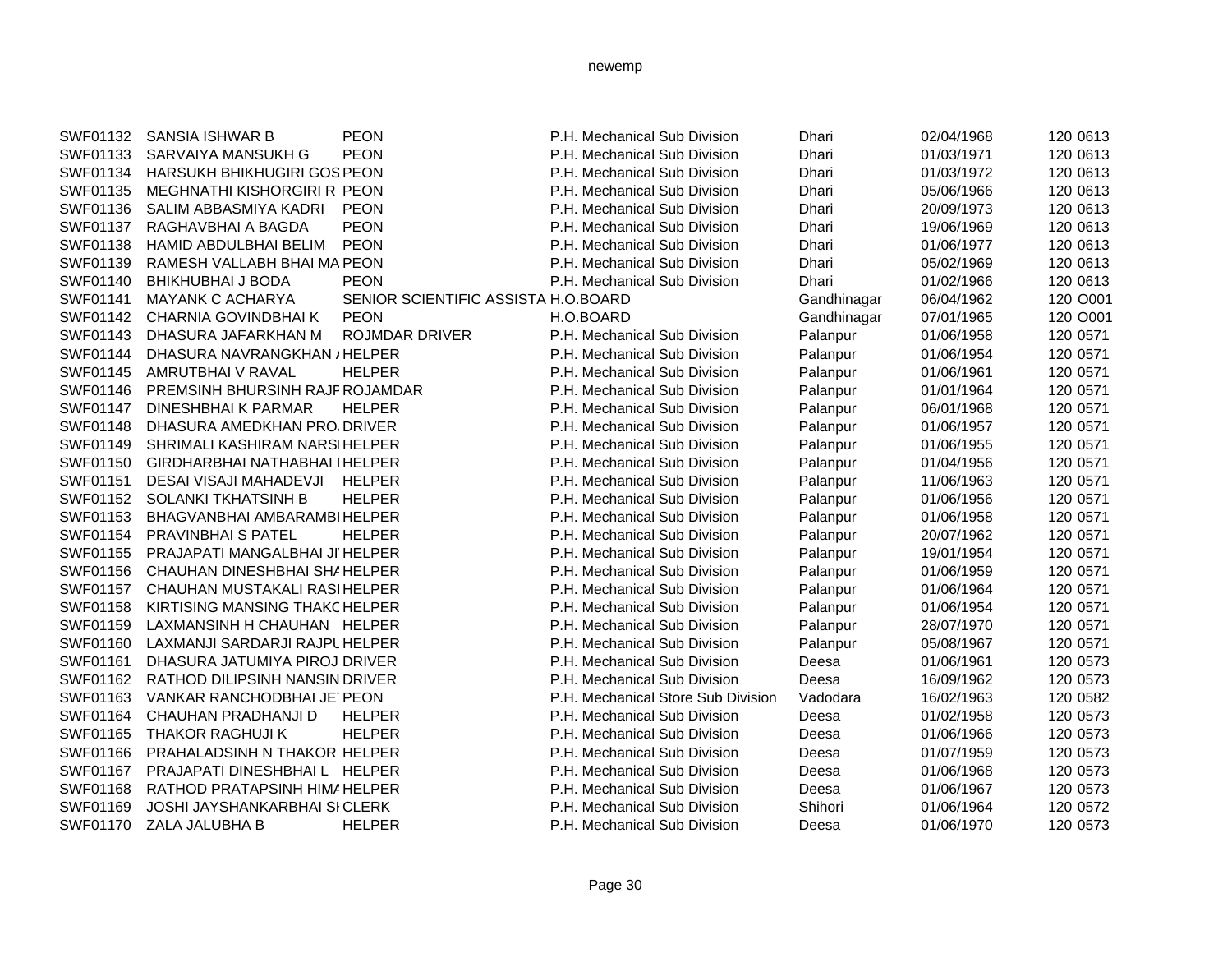| SWF01171        | RADHAKRISHANAN A ILUVA HELPER               |                                                                              | P.H. Mechanical Sub Division       | Deesa          | 08/01/1970 | 120 0573 |
|-----------------|---------------------------------------------|------------------------------------------------------------------------------|------------------------------------|----------------|------------|----------|
| SWF01172        | RAVAL NATHURAM SHIVABI HELPER               |                                                                              | P.H. Mechanical Sub Division       | Deesa          | 01/06/1954 | 120 0573 |
| SWF01173        | ZALA DOLATSINH NATVARS HELPER               |                                                                              | P.H. Mechanical Sub Division       | Deesa          | 01/06/1971 | 120 0573 |
| SWF01174        | PRAJAPATI SURESHKUMAR CLERK                 |                                                                              | P.H. Mechanical Sub Division       | Deesa          | 08/02/1966 | 120 0573 |
| SWF01175        | JOSHI JAGDISHBHAI SHANT HELPER              |                                                                              | P.H. Mechanical Sub Division       | Deesa          | 19/06/1965 | 120 0573 |
| SWF01176        | PARMAR BHARAT KUMAR R CLERK                 |                                                                              | P.H. Mechanical Sub Division       | Shihori        | 01/06/1970 | 120 0572 |
| SWF01177        | PATEL DILIPBHAI HARIBHAI HELPER             |                                                                              | P.H. Mechanical Sub Division       | Shihori        | 01/06/1968 | 120 0572 |
| <b>SWF01178</b> | <b>GULABSINH K RAJPUT</b>                   | <b>HELPER</b>                                                                | P.H. Mechanical Sub Division       | Shihori        | 01/06/1953 | 120 0572 |
| SWF01179        | <b>BHATT KIRTIKUMAR D</b>                   | <b>HELPER</b>                                                                | P.H. Mechanical Store Sub Division | Gandhinagar    | 08/07/1967 | 120 0581 |
| SWF01180        | JAHUR AHMAD F SHAIKH                        | <b>JUNIOR CLERK</b>                                                          | H.O.BOARD                          | Gandhinagar    | 19/01/1961 | 120 O001 |
| SWF01181        | HARGOVINDBHAI J PATEL                       | <b>EXECUTIVE ENGINEER (CIVIL P.H. Mechanical Division</b>                    |                                    | Palanpur       | 01/08/1947 | 120 O057 |
| SWF01182        | NIRAJ KUMAR JODARI                          | <b>HYDROLOGIST</b>                                                           | P.H. Mechanical Division           | Palanpur       | 31/12/1953 | 120 O057 |
| SWF01183        | SOLANKI NATVARBHAI D                        | D.E.E                                                                        | P.H. Mechanical Sub Division       | Deesa          | 24/10/1960 | 120 0573 |
| SWF01184        |                                             | ZAVERI SURESKUMAR MAF ASSISTANT ENGINEER (CIVIL P.H. Mechanical Sub Division |                                    | Shihori        | 22/09/1963 | 120 0572 |
| SWF01185        | KHOJA RAMJANALI KASAME JUNIOR GEOLOGIST     |                                                                              | P.H. Mechanical Sub Division       | Palanpur       | 08/02/1961 | 120 0571 |
| SWF01186        | DHIRJLAL S RAVAL                            | A.A.E                                                                        | P.H. Mechanical Division           | Palanpur       | 23/06/1948 | 120 O057 |
| SWF01187        | LIMBACHIA VINODKUMAR V A.A.E                |                                                                              | P.H. Mechanical Division           | Palanpur       | 01/06/1964 | 120 O057 |
| SWF01188        | PARMAR HARESHKUMAR B A.A.E                  |                                                                              | P.H. Mechanical Sub Division       | Deesa          | 12/12/1962 | 120 0573 |
| SWF01189        | <b>MEHTA KIRTILAL T</b>                     | A.A.E                                                                        | P.H. Mechanical Sub Division       | Deesa          | 20/01/1962 | 120 0573 |
| SWF01190        | MEVADA MANHARLAL GOVI A.A.E                 |                                                                              | P.H. Mechanical Sub Division       | Palanpur       | 07/08/1945 | 120 0571 |
| SWF01191        | <b>BABALBHAI C PATEL</b>                    | A.A.E                                                                        | P.H. Mechanical Sub Division       | Shihori        | 14/07/1948 | 120 0572 |
| SWF01192        | RAMNIKLAL J MEVADA                          | A.A.E                                                                        | P.H. Mechanical Sub Division       | Palanpur       | 27/02/1948 | 120 0571 |
| SWF01193        | <b>BHARATKUMAR K DAVE</b>                   | <b>DRILLER</b>                                                               | P.H. Mechanical Sub Division       | Palanpur       | 28/07/1950 | 120 0571 |
| SWF01194        | SATYA CHARAN CHETRAJI DRILLER               |                                                                              | P.H. Mechanical Sub Division       | Palanpur       | 10/02/1946 | 120 0571 |
| SWF01195        | RATHOD VINODBHAI D                          | <b>DRILLER</b>                                                               | P.H. Mechanical Sub Division       | Deesa          | 14/11/1948 | 120 0573 |
| SWF01196        | CHAUHAN VISAJI K                            | <b>ASSISTANT SUPERINTENDEN P.H. Mechanical Division</b>                      |                                    | Palanpur       | 01/06/1955 | 120 O057 |
| SWF01197        | NAVINCHANDRA UTTAMLAL DIVISIONAL ACCOUNTANT |                                                                              | P.H. Mechanical Division           | Palanpur       | 27/12/1951 | 120 O057 |
| SWF01198        | <b>MAFATLAL G JOSHI</b>                     | SENIOR CLERK (ACCOUNT)                                                       | P.H. Mechanical Division           | Palanpur       | 31/07/1949 | 120 O057 |
| SWF01199        | SUNSARA ASHIKALI HASAN SENIOR CLERK         |                                                                              | P.H. Mechanical Division           | Palanpur       | 03/02/1959 | 120 O057 |
| SWF01200        | AMRUTBHAI M VAGHELA                         | <b>SENIOR CLERK</b>                                                          | P.H. Mechanical Division           | Palanpur       | 29/09/1950 | 120 O057 |
| SWF01201        | PARMAR RAMESHCHANDR/D.E.E                   |                                                                              | P.H. Sani Sub Division             | Deesa          | 19/05/1955 | 120 0481 |
| SWF01202        | <b>JASVANTBHAI D GANVIT</b>                 | D.E.E                                                                        | P.H. Sani Sub Division-1           | Tharad         | 01/06/1961 | 120 0483 |
| SWF01203        | MADHUSUDAN D THAKKAR D.E.E                  |                                                                              | P.H. Sani Sub Division-2           | Tharad         | 25/04/1961 | 120 0484 |
| SWF01204        | <b>KESHAVLAL D PATEL</b>                    | D.E.E                                                                        | P.H. Sani Sub Division             | <b>Dhanera</b> | 01/06/1952 | 120 0482 |
| SWF01205        | RMGOPAL B KALA                              | ASSISTANT ENGINEER (CIVIL P.H. Sani Sub Division                             |                                    | <b>Bhabhar</b> | 04/09/1962 | 120 0485 |
| SWF01206        | NARSINHBHAI J PATEL                         | A.A.E                                                                        | P.H. Works Division                | Deesa          | 13/10/1953 | 120 O048 |
| SWF01207        | PUJABHAI H PRAJAPATI                        | A.A.E                                                                        | P.H. Sani Sub Division             | Deesa          | 01/06/1957 | 120 0481 |
| SWF01208        | <b>BABULAL M PATEL</b>                      | A.A.E                                                                        | P.H. Sani Sub Division             | Deesa          | 01/06/1950 | 120 0481 |
| SWF01209        | NARAYANBHAI G BHATI                         | A.A.E                                                                        | P.H. Sani Sub Division             | Deesa          | 07/12/1961 | 120 0481 |
|                 |                                             |                                                                              |                                    |                |            |          |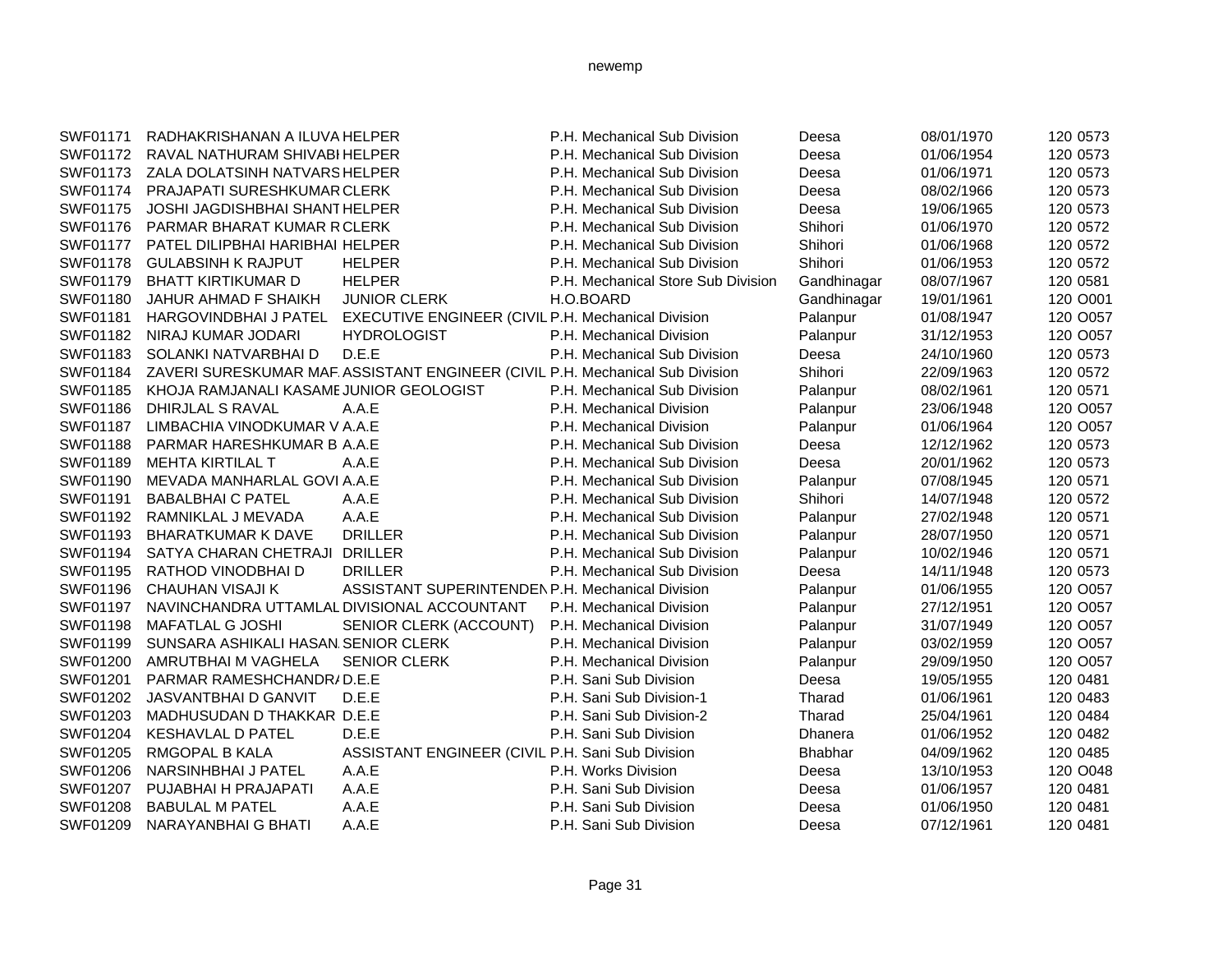| SWF01210 | CHAUHAN VALAJI J                      | A.A.E                                          | P.H. Sani Sub Division   | <b>Dhanera</b> | 01/06/1962 | 120 0482 |
|----------|---------------------------------------|------------------------------------------------|--------------------------|----------------|------------|----------|
| SWF01211 | JAYESHKUMAR S OZA                     | A.A.E                                          | P.H. Sani Sub Division   | Dhanera        | 18/10/1961 | 120 0482 |
| SWF01212 | <b>TRIKAMBHAI B RAVAL</b>             | <b>OVERSEER</b>                                | P.H. Sani Sub Division   | Dhanera        | 01/06/1954 | 120 0482 |
| SWF01213 | RANA KIRANBHAI K                      | A.D.M                                          | P.H. Sani Sub Division   | Dhanera        | 01/06/1953 | 120 0482 |
| SWF01214 | <b>DAMOR HIRABHAI R</b>               | A.D.M                                          | P.H. Sani Sub Division   | <b>Bhabhar</b> | 20/06/1966 | 120 0485 |
| SWF01215 | <b>VINODKUMAR S GOHIL</b>             | <b>TRACER</b>                                  | P.H. Works Division      | Deesa          | 19/02/1967 | 120 O048 |
| SWF01216 | <b>BIPINBHAI D PATEL</b>              | <b>TRACER</b>                                  | P.H. Sani Sub Division-2 | Tharad         | 18/08/1964 | 120 0484 |
| SWF01217 | <b>KIRTIBHAI G SUTHAR</b>             | <b>TRACER</b>                                  | P.H. Sani Sub Division   | Dhanera        | 12/06/1961 | 120 0482 |
| SWF01218 | NAYAK JAIMINIKUMAR J                  | <b>WORK ASSISTANT</b>                          | P.H. Sani Sub Division   | Deesa          | 08/06/1952 | 120 0481 |
| SWF01229 | <b>B.G.JOSHI</b>                      | <b>WORK ASSISTANT</b>                          | P.H. Sani Sub Division   | Deesa          |            | 120 0481 |
| SWF01220 | RATILAL S SOLANKI                     | <b>WORK ASSISTANT</b>                          | P.H. Sani Sub Division   | Dhanera        | 09/11/1954 | 120 0482 |
| SWF01221 | BHEMDAS SHALGDAS SADI WORK ASSISTANT  |                                                | P.H. Sani Sub Division   | <b>Bhabhar</b> | 01/06/1951 | 120 0485 |
| SWF01222 | <b>PATHUBHAI R GOHIL</b>              | <b>WORK ASSISTANT</b>                          | P.H. Sani Sub Division   | <b>Bhabhar</b> | 01/06/1951 | 120 0485 |
| SWF01223 | RANA JAYANTILAL K                     | <b>WORK ASSISTANT</b>                          | P.H. Sani Sub Division   | <b>Bhabhar</b> | 15/12/1962 | 120 0485 |
| SWF01224 | PRAJAPATI BHAGUBHAI H                 | DIVISIONAL ACCOUNTANT                          | P.H. Works Division      | Deesa          | 01/03/1949 | 120 O048 |
| SWF01225 | MEVAJI LAXMANJI DHUP                  | SENIOR CLERK (ACCOUNT)                         | P.H. Works Division      | Deesa          | 01/06/1948 | 120 O048 |
| SWF01226 |                                       | MAGANBHAI TALSHIBHAI BI SENIOR CLERK (ACCOUNT) | P.H. Works Division      | Deesa          | 01/06/1951 | 120 O048 |
| SWF01227 | <b>GULABSINH C RAJPUT</b>             | SENIOR CLERK (ACCOUNT)                         | P.H. Works Division      | Deesa          | 25/10/1949 | 120 O048 |
| SWF01228 | <b>MEGHRAJBHAI S KHATRI</b>           | <b>SENIOR CLERK</b>                            | P.H. Sani Sub Division   | Dhanera        | 01/06/1956 | 120 0482 |
| SWF01229 | PRAJAPATI KALU BHAI GAJ/ SENIOR CLERK |                                                | P.H. Sani Sub Division   | Deesa          | 01/06/1957 | 120 0481 |
| SWF01230 | DINESHKUMAR M SOLANKI SENIOR CLERK    |                                                | P.H. Sani Sub Division-1 | Tharad         | 01/06/1953 | 120 0483 |
| SWF01231 | DEVCHANDBHAI H MAHESU JUNIOR CLERK    |                                                | P.H. Works Division      | Deesa          | 11/06/1959 | 120 O048 |
| SWF01232 | RANA LAVJIBHAI RATNABH/JUNIOR CLERK   |                                                | P.H. Works Division      | Deesa          | 04/01/1955 | 120 O048 |
| SWF01233 | HASMUKHLAL J GOHIL                    | <b>JUNIOR CLERK</b>                            | P.H. Works Division      | Deesa          | 17/04/1985 | 120 O048 |
| SWF01234 | SOLANKI PRAVINBHAI G                  | <b>JUNIOR CLERK</b>                            | P.H. Works Division      | Deesa          | 05/07/1963 | 120 O048 |
| SWF01235 | <b>JOSHI MANJULABEN K</b>             | <b>JUNIOR CLERK</b>                            | P.H. Sani Sub Division   | Deesa          | 28/12/1961 | 120 0481 |
| SWF01236 | JAYANTILAL P JOSHI                    | <b>JUNIOR CLERK</b>                            | P.H. Sani Sub Division   | Dhanera        | 29/11/1952 | 120 0482 |
| SWF01237 | <b>BHOGILAL K BHATIA</b>              | <b>JUNIOR CLERK</b>                            | P.H. Sani Sub Division   | Dhanera        | 09/10/1959 | 120 0482 |
| SWF01238 | NATVATLAL M MAKWANA                   | <b>JUNIOR CLERK</b>                            | P.H. Sani Sub Division-1 | Tharad         | 01/06/1955 | 120 0483 |
| SWF01239 | RAMESHBHAI J DESAI                    | <b>JUNIOR CLERK</b>                            | P.H. Sani Sub Division-2 | Tharad         | 27/06/1965 | 120 0484 |
| SWF01240 | SUBAJI R CHAUHAN                      | <b>JUNIOR CLERK</b>                            | P.H. Sani Sub Division-2 | Tharad         | 01/06/1959 | 120 0484 |
| SWF01241 | <b>VIHABHAI R CHAUHAN</b>             | <b>JUNIOR CLERK</b>                            | P.H. Sani Sub Division-2 | Tharad         | 01/06/1954 | 120 0484 |
| SWF01242 | SOMABHAI G LOLVADIA                   | <b>JUNIOR CLERK</b>                            | P.H. Sani Sub Division   | Bhabhar        | 01/06/1950 | 120 0485 |
| SWF01243 | VAISHNAV ARVINDKUMAR JJUNIOR CLERK    |                                                | P.H. Sani Sub Division   | Bhabhar        | 01/06/1958 | 120 0485 |
| SWF01244 | HARESHKUMAR A KANUDA\TYPIST           |                                                | P.H. Works Division      | Deesa          | 25/07/1964 | 120 O048 |
| SWF01245 | THAKKAR SURESHBHAI D                  | <b>TYPIST</b>                                  | P.H. Works Division      | Deesa          | 21/04/1963 | 120 O048 |
| SWF01246 | PATEL BHIKHALAL G                     | <b>TYPIST</b>                                  | P.H. Sani Sub Division-1 | Tharad         | 12/01/1965 | 120 0483 |
| SWF01247 | PUROHIT NARENDRAKUMAI DRIVER          |                                                | P.H. Sani Sub Division   | Deesa          | 15/03/1955 | 120 0481 |
| SWF01248 | <b>MULJI D PARMAR</b>                 | <b>DRIVER</b>                                  | P.H. Sani Sub Division-1 | Tharad         | 15/01/1945 | 120 0483 |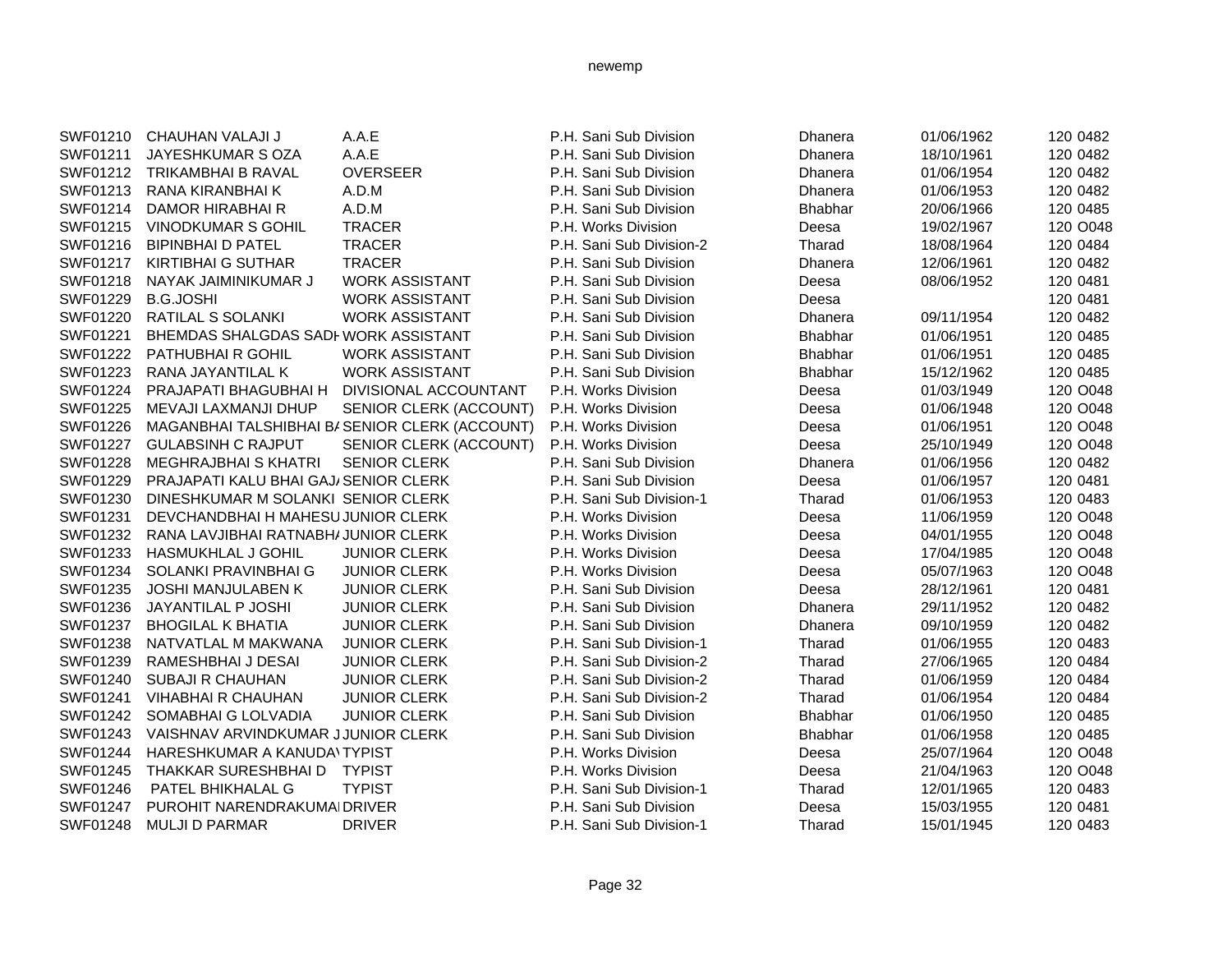| AKHA BHAI C RABARI         | <b>DRIVER</b>         | P.H. Sani Sub Division-2                                                                                                                                                                                                                                       | Tharad         | 02/04/1954 | 120 0484 |
|----------------------------|-----------------------|----------------------------------------------------------------------------------------------------------------------------------------------------------------------------------------------------------------------------------------------------------------|----------------|------------|----------|
| RAMNIKLAL N TRIVEDI        | <b>NAIK</b>           | P.H. Sani Sub Division-1                                                                                                                                                                                                                                       | Tharad         | 15/03/1948 | 120 0483 |
| MOCHI PRAVINKUMAR R        | <b>PEON</b>           | P.H. Works Division                                                                                                                                                                                                                                            | Deesa          | 16/08/1962 | 120 O048 |
| SOLANKI KHUSALBHAI D       | <b>PEON</b>           | P.H. Sani Sub Division                                                                                                                                                                                                                                         | Deesa          | 07/08/1945 | 120 0481 |
| SOLANKI DHARMABHAI D       | <b>PEON</b>           | P.H. Sani Sub Division                                                                                                                                                                                                                                         | Deesa          | 21/10/1947 | 120 0481 |
|                            |                       | P.H. Sani Sub Division                                                                                                                                                                                                                                         | Dhanera        | 01/06/1966 | 120 0482 |
| <b>CHAMPABEN P PANDYA</b>  | <b>PEON</b>           | P.H. Sani Sub Division-1                                                                                                                                                                                                                                       | Tharad         | 16/01/1957 | 120 0483 |
| <b>MOHANBHAIK MALI</b>     | <b>PEON</b>           | P.H. Sani Sub Division-2                                                                                                                                                                                                                                       | Tharad         | 15/03/1946 | 120 0484 |
| <b>BAROT BABULAL KANJI</b> | <b>PEON</b>           | P.H. Sani Sub Division-2                                                                                                                                                                                                                                       | Tharad         | 13/06/1949 | 120 0484 |
| <b>GITABEN G PARMAR</b>    | <b>PEON</b>           | P.H. Sani Sub Division-2                                                                                                                                                                                                                                       | Tharad         | 01/06/1958 | 120 0484 |
| <b>HANSHABHAI M PANDYA</b> | <b>PEON</b>           | P.H. Sani Sub Division                                                                                                                                                                                                                                         | Bhabhar        | 11/11/1949 | 120 0485 |
| SEDHABHAI K RAVAL          | <b>PEON</b>           | P.H. Sani Sub Division                                                                                                                                                                                                                                         | <b>Bhabhar</b> | 01/06/1963 | 120 0485 |
| DANABHAI K NAGOS           | <b>CHOWKIDAR</b>      | P.H. Works Division                                                                                                                                                                                                                                            | Deesa          | 01/06/1961 | 120 O048 |
| SAJNANJI VAJAJI VAJEER     | <b>CHOWKIDAR</b>      | P.H. Sani Sub Division-1                                                                                                                                                                                                                                       | Tharad         | 15/07/1949 | 120 0483 |
| <b>MAYANK KUMAR M VYAS</b> | <b>CHOWKIDAR</b>      | P.H. Sani Sub Division                                                                                                                                                                                                                                         | Dhanera        | 23/10/1962 | 120 0482 |
|                            |                       | P.H. Sani Sub Division                                                                                                                                                                                                                                         | Deesa          | 18/09/1962 | 120 0481 |
| PARIKH VINESHKUMAR M       | <b>WORK ASSISTANT</b> | P.H. Sani Sub Division                                                                                                                                                                                                                                         | Deesa          | 26/10/1961 | 120 0481 |
| RANAJI LAKHAJI BAROT       | PUMP OPERATOR         | P.H. Sani Sub Division                                                                                                                                                                                                                                         | Deesa          | 01/03/1953 | 120 0481 |
| VAGHELA JAGATSINH A        | <b>PUMP OPERATOR</b>  | P.H. Sani Sub Division                                                                                                                                                                                                                                         | Deesa          | 23/10/1952 | 120 0481 |
|                            |                       | P.H. Sani Sub Division                                                                                                                                                                                                                                         | Deesa          | 26/01/1962 | 120 0481 |
|                            |                       | P.H. Sani Sub Division                                                                                                                                                                                                                                         | Deesa          | 18/01/1966 | 120 0481 |
| RANA GALBABHAI K           | <b>DRIVER</b>         | P.H. Sani Sub Division                                                                                                                                                                                                                                         | Deesa          | 01/06/1949 | 120 0481 |
| KAHERECHA MAGANJI S        | <b>CHOWKIDAR</b>      | P.H. Sani Sub Division                                                                                                                                                                                                                                         | Deesa          | 01/06/1947 | 120 0481 |
|                            |                       | P.H. Sani Sub Division                                                                                                                                                                                                                                         | Deesa          | 16/10/1956 | 120 0481 |
| RAMCHANDRA M SHIMALI       | <b>JUNIOR CLERK</b>   | P.H. Sani Sub Division                                                                                                                                                                                                                                         | Bhabhar        | 29/01/1951 | 120 0485 |
|                            |                       | P.H. Sani Sub Division                                                                                                                                                                                                                                         | <b>Bhabhar</b> | 03/02/1949 | 120 0485 |
| LALSINH J VAGHELA          | <b>JUNIOR CLERK</b>   | P.H. Sani Sub Division                                                                                                                                                                                                                                         | Bhabhar        | 03/02/1949 | 120 0485 |
| <b>NAIK VIJAYKUMAR K</b>   | <b>DRIVER</b>         | P.H. Sani Sub Division                                                                                                                                                                                                                                         | Bhabhar        | 18/12/1964 | 120 0485 |
| DHIRAJI MOTIJI THAKOR      | <b>ENG.DRIVER</b>     | P.H. Sani Sub Division                                                                                                                                                                                                                                         | <b>Bhabhar</b> | 03/03/1947 | 120 0485 |
| <b>BHATA AJMALBHAI V</b>   | <b>ENG.DRIVER</b>     | P.H. Sani Sub Division                                                                                                                                                                                                                                         | <b>Bhabhar</b> | 01/06/1953 | 120 0485 |
| KESRAJI KALAJI BARAD       | PUMP OPERATOR         | P.H. Sani Sub Division                                                                                                                                                                                                                                         | Bhabhar        | 01/06/1949 | 120 0485 |
| PAREGI JETABHAI K          | <b>OILMAN</b>         | P.H. Sani Sub Division                                                                                                                                                                                                                                         | Bhabhar        | 05/01/1954 | 120 0485 |
| <b>NABIBHAI A PARMAR</b>   | <b>LINEMAN</b>        | P.H. Sani Sub Division                                                                                                                                                                                                                                         | Bhabhar        | 20/03/1975 | 120 0485 |
| RABARI BHUTABHAI K         | <b>LINEMAN</b>        | P.H. Sani Sub Division                                                                                                                                                                                                                                         | Bhabhar        | 04/06/1944 | 120 0485 |
| KARIMKHAN K MALEK          | <b>LINEMAN</b>        | P.H. Sani Sub Division                                                                                                                                                                                                                                         | <b>Bhabhar</b> | 01/06/1949 | 120 0485 |
| <b>BADARSANG R CHAUHAN</b> | <b>LINEMAN</b>        | P.H. Sani Sub Division                                                                                                                                                                                                                                         | <b>Bhabhar</b> | 01/04/1956 | 120 0485 |
| <b>VANOL TALABHAI S</b>    | <b>LINEMAN</b>        | P.H. Sani Sub Division                                                                                                                                                                                                                                         | <b>Bhabhar</b> | 01/06/1954 | 120 0485 |
| <b>MULJI G JADEJA</b>      | <b>LINEMAN</b>        | P.H. Sani Sub Division                                                                                                                                                                                                                                         | <b>Bhabhar</b> | 01/01/1953 | 120 0485 |
|                            |                       | P.H. Sani Sub Division                                                                                                                                                                                                                                         | <b>Bhabhar</b> | 01/06/1952 | 120 0485 |
|                            |                       | BALVANTJI MEVAJI DHUNKI PEON<br>PRAJAPATI ASHOKKUMAR I JUNIOR CLERK<br>SADHU PRAVINCHANDRA K PUMP OPERATOR<br>CHAUDHARI FAIYAJHUSSAI PUMP OPERATOR<br>KUMNBHAR AHMEDBHAI NA CHOWKIDAR<br>RAMANI THAKRASHIBHAI D JUNIOR CLERK<br>BHATA MANJIBHAI NARANB LINEMAN |                |            |          |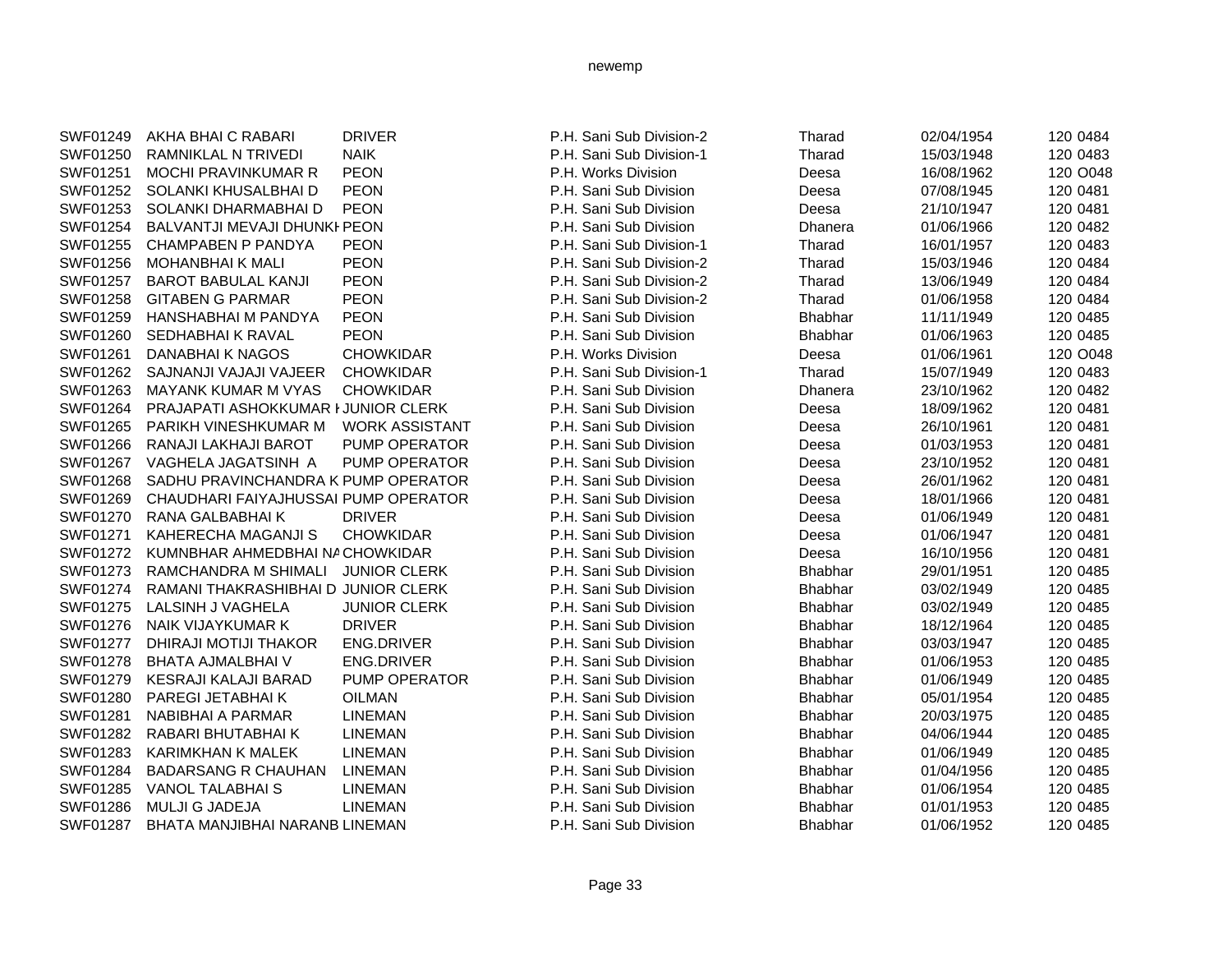| <b>SWF01288</b> | <b>SHANKARBHAI B GAMOR</b>          | <b>LINEMAN</b>        | P.H. Sani Sub Division   | <b>Bhabhar</b> | 25/02/1948 | 120 0485 |
|-----------------|-------------------------------------|-----------------------|--------------------------|----------------|------------|----------|
| SWF01289        | CHANDULAL V PUROHIT                 | <b>LINEMAN</b>        | P.H. Sani Sub Division   | <b>Bhabhar</b> | 25/10/1953 | 120 0485 |
| SWF01290        | <b>BHIKHABHAI R BRHAMIN</b>         | <b>LINEMAN</b>        | P.H. Sani Sub Division   | <b>Bhabhar</b> | 11/02/1948 | 120 0485 |
| SWF01291        | RAYMALBHAI BANAJI VAGH LINEMAN      |                       | P.H. Sani Sub Division   | <b>Bhabhar</b> | 01/06/1953 | 120 0485 |
| SWF01292        | CHIBHADIA DAYARAM A                 | <b>LINEMAN</b>        | P.H. Sani Sub Division   | <b>Bhabhar</b> | 10/07/1954 | 120 0485 |
| SWF01293        | <b>RABARI VIRAMBHAI S</b>           | <b>CHOWKIDAR</b>      | P.H. Sani Sub Division   | <b>Bhabhar</b> | 04/06/1954 | 120 0485 |
| SWF01294        | MAKWANA BHEMABHAI D                 | <b>CHOWKIDAR</b>      | P.H. Sani Sub Division   | <b>Bhabhar</b> | 25/04/1951 | 120 0485 |
| SWF01295        | RABARI MASABHAI KALABH CHOWKIDAR    |                       | P.H. Sani Sub Division   | <b>Bhabhar</b> | 01/08/1944 | 120 0485 |
| SWF01296        | CHELAJI KARMSHIJI RAMAN CHOWKIDAR   |                       | P.H. Sani Sub Division   | <b>Bhabhar</b> | 02/10/1948 | 120 0485 |
| SWF01297        | RAVJIBHAI H PAN                     | <b>CHOWKIDAR</b>      | P.H. Sani Sub Division   | <b>Bhabhar</b> | 01/09/1956 | 120 0485 |
| SWF01298        | <b>THAKOR SARDARJI D</b>            | <b>CHOWKIDAR</b>      | P.H. Sani Sub Division   | <b>Bhabhar</b> | 01/06/1959 | 120 0485 |
| SWF01299        | <b>SHANKARBHAI P PAREGI</b>         | <b>CHOWKIDAR</b>      | P.H. Sani Sub Division   | <b>Bhabhar</b> | 01/06/1961 | 120 0485 |
| SWF01300        | RATHOD JAGSHIBHAI N                 | <b>CHOWKIDAR</b>      | P.H. Sani Sub Division   | <b>Bhabhar</b> | 01/06/1955 | 120 0485 |
| SWF01301        | <b>KANJIBHAI G VYAS</b>             | <b>ROJAMDAR</b>       | P.H. Sani Sub Division   | <b>Bhabhar</b> | 25/07/1945 | 120 0485 |
| SWF01302        | <b>AMRATLAL I NAI</b>               | <b>WORK ASSISTANT</b> | P.H. Sani Sub Division   | <b>Dhanera</b> | 01/06/1961 | 120 0482 |
| SWF01303        | <b>BABULAL K BAROT</b>              | <b>LINEMAN</b>        | P.H. Sani Sub Division   | Dhanera        | 20/04/1952 | 120 0482 |
| SWF01304        | KHENGARBHAI M MAKWAN/CHOWKIDAR      |                       | P.H. Sani Sub Division   | <b>Dhanera</b> | 01/06/1956 | 120 0482 |
| SWF01305        | KANTILAL R SOLANKI                  | <b>WORK ASSISTANT</b> | P.H. Sani Sub Division-1 | Tharad         | 01/03/1961 | 120 0483 |
| SWF01306        | HASMUKHBHAI B PADHIYAF JUNIOR CLERK |                       | P.H. Sani Sub Division-1 | Tharad         | 02/09/1962 | 120 0483 |
| SWF01307        | <b>USMANBHAI J AMETAR</b>           | <b>JUNIOR CLERK</b>   | P.H. Sani Sub Division-1 | Tharad         | 01/05/1954 | 120 0483 |
| SWF01308        | G.G.THAKORE                         | <b>DRIVER</b>         | P.H.W.DN.                | <b>DISSA</b>   |            |          |
| SWF01309        | <b>KESARABHAI R PATEL</b>           | PUMP OPERATOR         | P.H. Sani Sub Division-1 | Tharad         | 21/03/1949 | 120 0483 |
| SWF01310        | <b>HARCHANDBHAI B PAREGI</b>        | <b>PUMP OPERATOR</b>  | P.H. Sani Sub Division-1 | Tharad         | 24/07/1947 | 120 0483 |
| SWF01311        | JAMANADAS R SADHU                   | PUMP OPERATOR         | P.H. Sani Sub Division-1 | Tharad         | 25/02/1949 | 120 0483 |
| SWF01312        | <b>ISHWARBHAI M VANIA</b>           | <b>PUMP OPERATOR</b>  | P.H. Sani Sub Division-1 | Tharad         | 09/10/1961 | 120 0483 |
| SWF01313        | VARVILAL D OZHA                     | <b>LINEMAN</b>        | P.H. Sani Sub Division-1 | Tharad         | 12/09/1949 | 120 0483 |
| SWF01314        | DANAJI V MALI                       | <b>LINEMAN</b>        | P.H. Sani Sub Division-1 | Tharad         | 01/06/1948 | 120 0483 |
| SWF01315        | <b>HUSAINBHAI F SHIPAI</b>          | <b>OILMAN</b>         | P.H. Sani Sub Division-1 | Tharad         | 01/06/1957 | 120 0483 |
| SWF01316        | SHANKARBHAI H RATHOD                | <b>OILMAN</b>         | P.H. Sani Sub Division-1 | Tharad         | 01/06/1956 | 120 0483 |
| SWF01317        | HUSSAINSHA A SAI                    | <b>CHOWKIDAR</b>      | P.H. Sani Sub Division-1 | Tharad         | 02/05/1944 | 120 0483 |
| SWF01318        | PIRABHAI A KOLI                     | <b>CHOWKIDAR</b>      | P.H. Sani Sub Division-1 | Tharad         | 01/06/1958 | 120 0483 |
| SWF01319        | <b>JAGMALBHAI K PARMAR</b>          | <b>CHOWKIDAR</b>      | P.H. Sani Sub Division-1 | Tharad         | 01/06/1955 | 120 0483 |
| SWF01320        | <b>KHENGARBHAI M KOLI</b>           | <b>CHOWKIDAR</b>      | H.O.BOARD                | Gandhinagar    | 01/06/1956 | 120 O001 |
| SWF01321        | <b>THAKRASHI VIRAJI KOLI</b>        | <b>CHOWKIDAR</b>      | P.H. Sani Sub Division-1 | Tharad         | 11/03/1950 | 120 0483 |
| SWF01322        | <b>BABUBHAI R BAROT</b>             | <b>JUNIOR CLERK</b>   | P.H. Sani Sub Division-2 | Tharad         | 09/02/1948 | 120 0484 |
| SWF01323        | <b>MUDABHAI P RATHOD</b>            | <b>JUNIOR CLERK</b>   | P.H. Sani Sub Division-2 | Tharad         | 01/01/1952 | 120 0484 |
| SWF01324        | <b>KESHAVLAL K BAROT</b>            | <b>JUNIOR CLERK</b>   | P.H. Sani Sub Division-2 | Tharad         | 01/06/1950 | 120 0484 |
| SWF01325        | <b>DUDAJI C CHARDIA</b>             | PUMP OPERATOR         | P.H. Sani Sub Division-2 | Tharad         | 01/06/1960 | 120 0484 |
| SWF01326        | <b>SAVAIJI R CHARDIA</b>            | <b>OILMAN</b>         | P.H. Sani Sub Division-2 | Tharad         | 01/06/1947 | 120 0484 |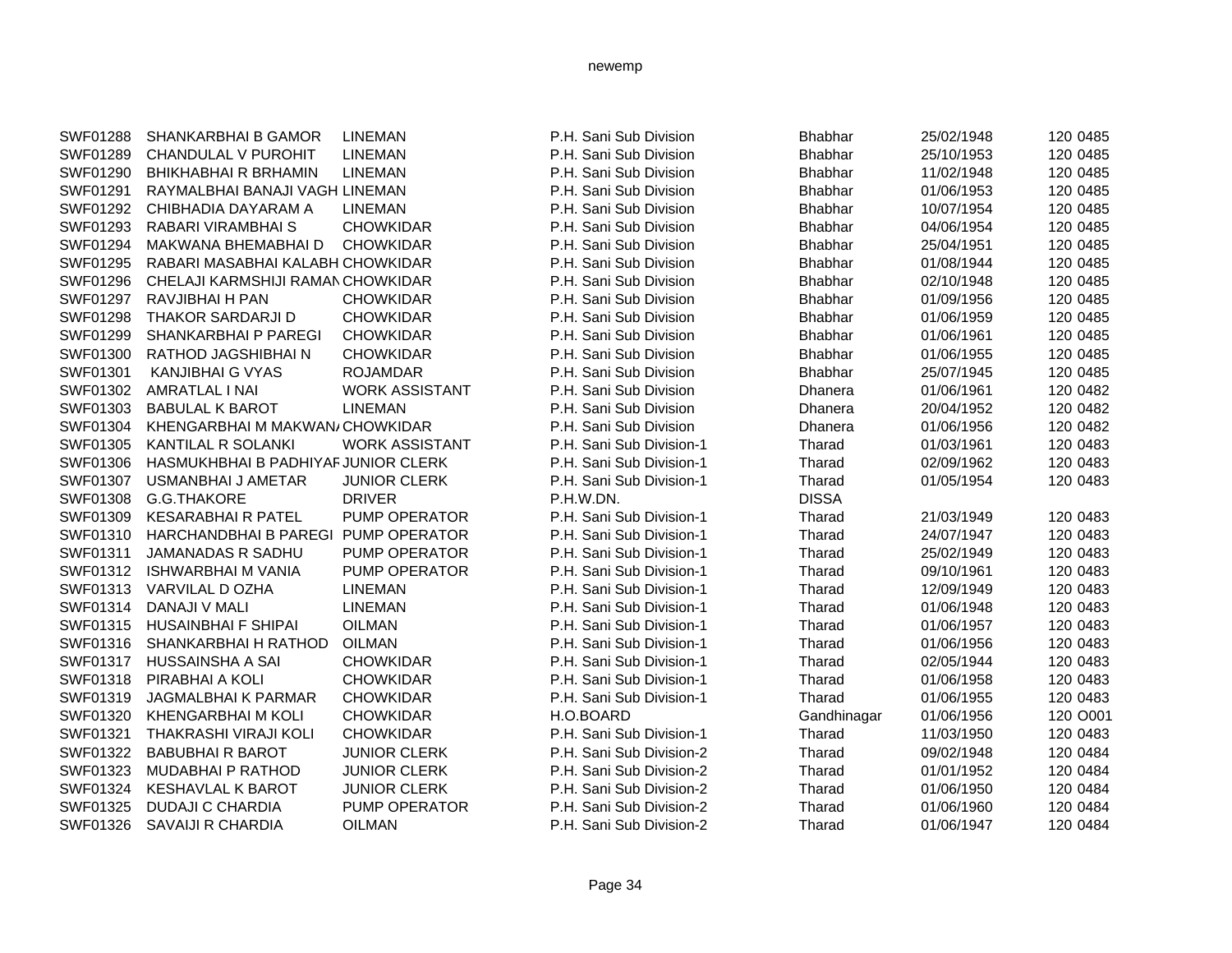| SWF01327 | <b>SHANKARBHAI P PARMAR</b>              | <b>OILMAN</b>        | P.H. Sani Sub Division-2 | Tharad | 01/06/1955 | 120 0484 |
|----------|------------------------------------------|----------------------|--------------------------|--------|------------|----------|
| SWF01328 | RAVAJI J GOHIL                           | <b>LINEMAN</b>       | P.H. Sani Sub Division-2 | Tharad | 01/01/1950 | 120 0484 |
| SWF01329 | RASANGBHAI S PARMAR                      | <b>LINEMAN</b>       | P.H. Sani Sub Division-2 | Tharad | 01/06/1952 | 120 0484 |
| SWF01330 | KIRTILAL N SEVAK                         | <b>LINEMAN</b>       | P.H. Sani Sub Division-2 | Tharad | 01/06/1952 | 120 0484 |
| SWF01331 | <b>ARJANBHAI P PATEL</b>                 | <b>LINEMAN</b>       | P.H. Sani Sub Division-2 | Tharad | 05/02/1949 | 120 0484 |
| SWF01332 | <b>JETHABHAI R RABARI</b>                | <b>CHOWKIDAR</b>     | P.H. Sani Sub Division-2 | Tharad | 20/08/1954 | 120 0484 |
| SWF01333 | <b>JIVAJI G RAJPUT</b>                   | <b>CHOWKIDAR</b>     | P.H. Sani Sub Division-2 | Tharad | 02/06/1959 | 120 0484 |
| SWF01334 | <b>BHUDARBHAI M PARMAR</b>               | <b>CHOWKIDAR</b>     | P.H. Sani Sub Division-2 | Tharad | 01/05/1953 | 120 0484 |
| SWF01335 | JUNJARSING V CHAUHAN                     | <b>CHOWKIDAR</b>     | P.H. Sani Sub Division-2 | Tharad | 01/06/1948 | 120 0484 |
| SWF01336 | <b>MAVJIBHAI M PATEL</b>                 | <b>CHOWKIDAR</b>     | P.H. Sani Sub Division-2 | Tharad | 01/06/1952 | 120 0484 |
| SWF01337 | CHAUHAN PRAVINKUMAR SROJAMDAR            |                      | P.H. Sani Sub Division   | Deesa  | 25/03/1958 | 120 0481 |
| SWF01338 | SOLANKI CHANDRAKANTBH PUMP OPERATOR      |                      | P.H. Sani Sub Division   | Deesa  | 09/05/1964 | 120 0481 |
| SWF01339 | SHUKL PRABHURAM A                        | ELE. PUMP OPERATOR   | P.H. Sani Sub Division   | Deesa  | 07/11/1960 | 120 0481 |
| SWF01340 | PRAJAPATI BHARATKUMAR PUMP OPERATOR      |                      | P.H. Sani Sub Division   | Deesa  | 07/07/1963 | 120 0481 |
| SWF01341 | PARMAR PARMABHAI MULA ELE. PUMP OPERATOR |                      | P.H. Sani Sub Division   | Deesa  | 01/06/1958 | 120 0481 |
| SWF01342 | SAYED SHOKARMIYA A                       | ELE. PUMP OPERATOR   | P.H. Sani Sub Division   | Deesa  | 23/07/1965 | 120 0481 |
| SWF01343 | LAXMANJI H HADIYOL                       | ELE. PUMP OPERATOR   | P.H. Sani Sub Division   | Deesa  | 01/06/1958 | 120 0481 |
| SWF01344 | <b>BAROT HANJAJI V</b>                   | ELE. PUMP OPERATOR   | P.H. Sani Sub Division   | Deesa  | 25/06/1963 | 120 0481 |
| SWF01345 | SALEMA SADIKALI V                        | <b>ROJAMDAR</b>      | P.H. Sani Sub Division   | Deesa  | 02/06/1960 | 120 0481 |
| SWF01346 | NAYAK MUKESHKUMAR V                      | PUMP OPERATOR        | P.H. Sani Sub Division   | Deesa  | 01/06/1965 | 120 0481 |
| SWF01347 | SOLANKI GALBABHAI NATH, ROJAMDAR         |                      | P.H. Sani Sub Division   | Deesa  | 01/10/1958 | 120 0481 |
| SWF01348 | CHAUHAN BHUBHATSINH D ROJAMDAR           |                      | P.H. Sani Sub Division   | Deesa  | 01/06/1965 | 120 0481 |
| SWF01349 | <b>THAKOR KESAJI D</b>                   | <b>ROJAMDAR</b>      | P.H. Sani Sub Division   | Deesa  | 03/10/1951 | 120 0481 |
| SWF01350 | PARMAR INDUBHAI NARANE ROJAMDAR          |                      | P.H. Sani Sub Division   | Deesa  | 15/01/1962 | 120 0481 |
| SWF01351 | <b>MALOSANIA BABUBHAI K</b>              | <b>ROJAMDAR</b>      | P.H. Sani Sub Division   | Deesa  | 26/09/1964 | 120 0481 |
| SWF01352 | CHAUHAN AKHTARHUSSAIN ELE. PUMP OPERATOR |                      | P.H. Sani Sub Division   | Deesa  | 06/03/1969 | 120 0481 |
| SWF01353 | SOLANKI PUNAJI L                         | <b>ROJAMDAR</b>      | P.H. Sani Sub Division   | Deesa  | 01/06/1959 | 120 0481 |
| SWF01354 | MIR RAJUBHAI GALUBHAI                    | <b>ROJAMDAR</b>      | P.H. Sani Sub Division   | Deesa  | 01/06/1961 | 120 0481 |
| SWF01355 | <b>BAROT GANESHJI D</b>                  | <b>ROJAMDAR</b>      | P.H. Sani Sub Division   | Deesa  | 01/06/1949 | 120 0481 |
| SWF01356 | BHIL BHAGABHAI NAGJIBHA ROJAMDAR         |                      | P.H. Sani Sub Division   | Deesa  | 01/06/1963 | 120 0481 |
| SWF01357 | <b>CHAGANBHAI M KOLI</b>                 | <b>ROJAMDAR</b>      | P.H. Sani Sub Division   | Deesa  | 01/06/1954 | 120 0481 |
| SWF01358 | NAI PACHABHAI V                          | <b>ROJAMDAR</b>      | P.H. Sani Sub Division   | Deesa  | 01/06/1958 | 120 0481 |
| SWF01359 | BARAD CHANDANSINH HAR ROJAMDAR           |                      | P.H. Sani Sub Division   | Deesa  | 01/06/1963 | 120 0481 |
| SWF01360 | VANECHA BALVANTJI A                      | <b>PUMP OPERATOR</b> | P.H. Sani Sub Division   | Deesa  | 01/06/1964 | 120 0481 |
| SWF01361 | SOLANKI MOHINICHANDRA PUMP OPERATOR      |                      | P.H. Sani Sub Division   | Deesa  | 21/12/1967 | 120 0481 |
| SWF01362 | KOLI BHURABHAI KARSHAN ROJAMDAR          |                      | P.H. Sani Sub Division   | Deesa  | 10/05/1967 | 120 0481 |
| SWF01363 | CHAVDA HAMINKHAN T                       | <b>PUMP OPERATOR</b> | P.H. Sani Sub Division   | Deesa  | 01/06/1963 | 120 0481 |
| SWF01364 | SOLANKI JASVANTKUMAR KLINEMAN            |                      | P.H. Sani Sub Division   | Deesa  | 13/06/1971 | 120 0481 |
| SWF01365 | BAHELIM LATIFMAHMMUD FLINEMAN            |                      | P.H. Sani Sub Division   | Deesa  | 12/07/1964 | 120 0481 |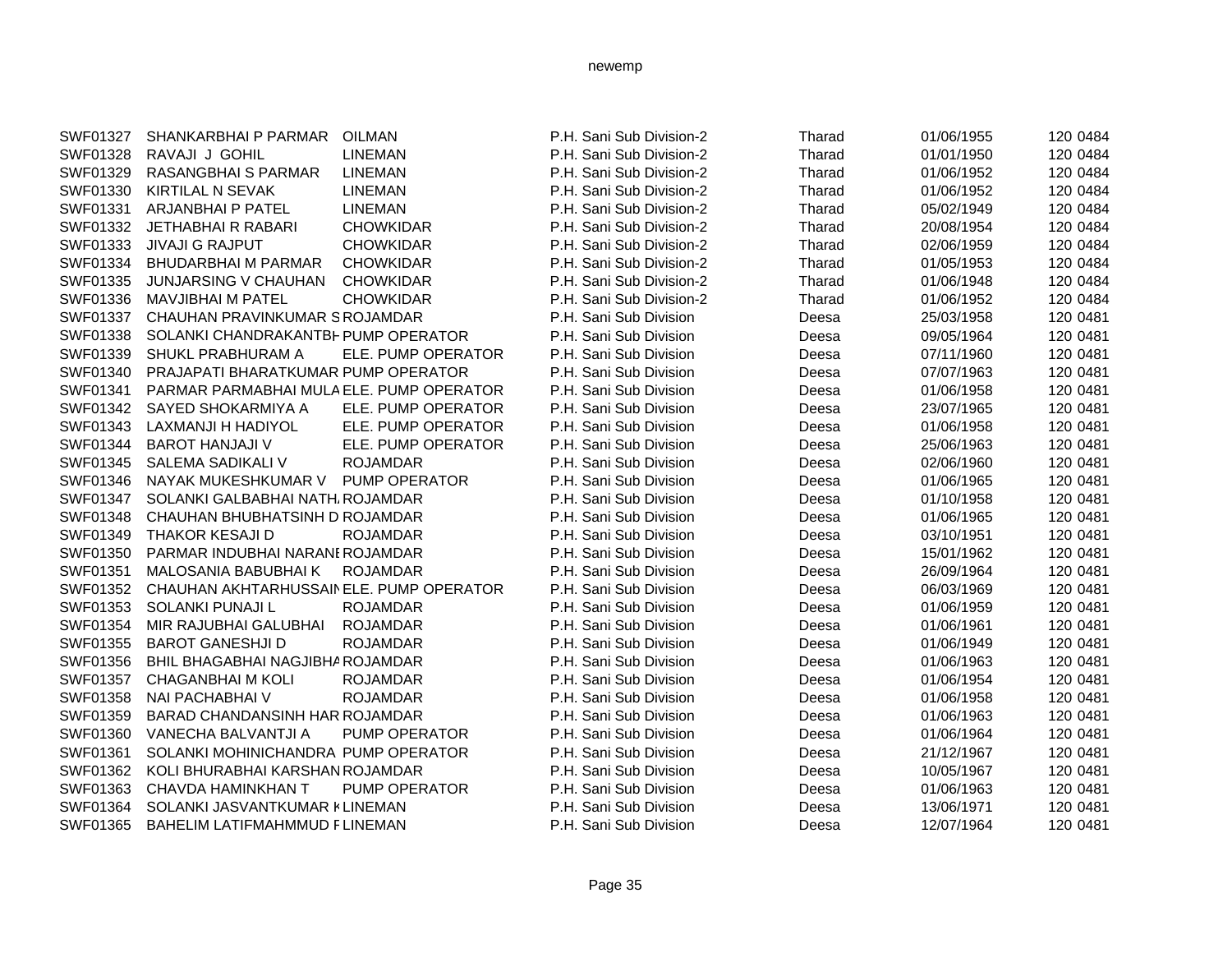| SWF01366 | SHRIMALI RAGHURAM MAG ROJAMDAR       |                       | P.H. Sani Sub Division | Deesa          | 01/05/1959 | 120 0481 |
|----------|--------------------------------------|-----------------------|------------------------|----------------|------------|----------|
| SWF01367 | PRAJAPATI MOHANBHAI SH LINEMAN       |                       | P.H. Sani Sub Division | Deesa          | 01/06/1962 | 120 0481 |
| SWF01368 | NAYAK DASHRATHBHAI RATPUMP OPERATOR  |                       | P.H. Sani Sub Division | Deesa          | 01/06/1967 | 120 0481 |
| SWF01369 | BHATIA DILIPKUMAR KODAI LINEMAN      |                       | P.H. Sani Sub Division | Deesa          | 22/07/1962 | 120 0481 |
| SWF01370 | KOLI SAVDANJI SHANKARJI ROJAMDAR     |                       | P.H. Sani Sub Division | Deesa          | 01/06/1969 | 120 0481 |
| SWF01371 | ARVINDKUMAR R PATEL                  | ELE. PUMP OPERATOR    | P.H. Sani Sub Division | Deesa          | 01/06/1972 | 120 0481 |
| SWF01372 | PARMAR SHIVABHAI K                   | <b>ROJAMDAR</b>       | P.H. Sani Sub Division | Deesa          | 01/10/1962 | 120 0481 |
| SWF01373 | <b>MALEK BISMILLAHKHAN N</b>         | <b>ROJMDAR DRIVER</b> | P.H. Sani Sub Division | <b>Bhabhar</b> | 05/12/1963 | 120 0485 |
| SWF01374 | ABHRAMBHAI R GHACHI                  | <b>LINEMAN</b>        | P.H. Sani Sub Division | Bhabhar        | 01/06/1964 | 120 0485 |
| SWF01375 | <b>KANTILAL G TRIVEDI</b>            | <b>LINEMAN</b>        | P.H. Sani Sub Division | <b>Bhabhar</b> | 25/07/1949 | 120 0485 |
| SWF01376 | <b>BHATA BHURABHAI V</b>             | <b>LINEMAN</b>        | P.H. Sani Sub Division | <b>Bhabhar</b> | 01/06/1964 | 120 0485 |
| SWF01377 | <b>BHAUDAN K GHADHAVI</b>            | <b>ROJAMDAR</b>       | P.H. Sani Sub Division | <b>Bhabhar</b> | 24/12/1953 | 120 0485 |
| SWF01378 | PANCHABHAI MASABHAI RA ROJAMDAR      |                       | P.H. Sani Sub Division | <b>Bhabhar</b> | 01/06/1961 | 120 0485 |
| SWF01379 | ROOPSHI R PATEL                      | <b>ROJAMDAR</b>       | P.H. Sani Sub Division | <b>Bhabhar</b> | 24/10/1953 | 120 0485 |
| SWF01380 | <b>USMAN S PARMAR</b>                | <b>ROJAMDAR</b>       | P.H. Sani Sub Division | <b>Bhabhar</b> | 01/06/1954 | 120 0485 |
| SWF01381 | SUTHAR ISHMILE V                     | <b>LINEMAN</b>        | P.H. Sani Sub Division | <b>Bhabhar</b> | 01/06/1952 | 120 0485 |
| SWF01382 | VAGHELA PATHJI J                     | <b>LINEMAN</b>        | P.H. Sani Sub Division | <b>Bhabhar</b> | 01/06/1955 | 120 0485 |
| SWF01383 | <b>GANGHBHAI B PARMAR</b>            | <b>ROJAMDAR</b>       | P.H. Sani Sub Division | <b>Bhabhar</b> | 01/06/1967 | 120 0485 |
| SWF01384 | MAKWANA RAMJIBHAI V                  | <b>LINEMAN</b>        | P.H. Sani Sub Division | <b>Bhabhar</b> | 01/06/1948 | 120 0485 |
| SWF01385 | SWROOPSING J JADEJA                  | <b>ROJAMDAR</b>       | P.H. Sani Sub Division | <b>Bhabhar</b> | 30/10/1946 | 120 0485 |
| SWF01386 | VAGHELA DHIRJI S                     | <b>LINEMAN</b>        | P.H. Sani Sub Division | <b>Bhabhar</b> | 01/10/1949 | 120 0485 |
| SWF01387 | <b>GHADHAVI CHATURDAS DE LINEMAN</b> |                       | P.H. Sani Sub Division | Bhabhar        | 01/10/1954 | 120 0485 |
| SWF01388 | RATUDAN C GHADHAVI                   | <b>ROJAMDAR</b>       | P.H. Sani Sub Division | <b>Bhabhar</b> | 01/06/1959 | 120 0485 |
| SWF01389 | <b>THAKOR BALAJI S</b>               | <b>LINEMAN</b>        | P.H. Sani Sub Division | <b>Bhabhar</b> | 01/06/1964 | 120 0485 |
| SWF01390 | <b>LAKHMAN V RABARI</b>              | <b>ROJAMDAR</b>       | P.H. Sani Sub Division | Bhabhar        | 01/06/1956 | 120 0485 |
| SWF01391 | DHAYABHAI M RAVAL                    | <b>LINEMAN</b>        | P.H. Sani Sub Division | <b>Bhabhar</b> | 01/06/1952 | 120 0485 |
| SWF01392 | RAGNATHBHAI D LUHAR                  | <b>LINEMAN</b>        | P.H. Sani Sub Division | <b>Bhabhar</b> | 01/06/1961 | 120 0485 |
| SWF01393 | NITUKHAN D MALEK                     | <b>LINEMAN</b>        | P.H. Sani Sub Division | <b>Bhabhar</b> | 01/06/1954 | 120 0485 |
| SWF01394 | AMBGAR L GOSWAMI                     | <b>ROJAMDAR</b>       | P.H. Sani Sub Division | <b>Bhabhar</b> | 01/06/1954 | 120 0485 |
| SWF01395 | <b>THAKOR BHEMAJI S</b>              | <b>LINEMAN</b>        | P.H. Sani Sub Division | <b>Bhabhar</b> | 01/06/1964 | 120 0485 |
| SWF01396 | <b>RAMSA MAGAN THAKOR</b>            | <b>ROJAMDAR</b>       | P.H. Sani Sub Division | <b>Bhabhar</b> | 11/10/1955 | 120 0485 |
| SWF01397 | <b>MENAJI NATHAJI THAKOR</b>         | <b>ROJAMDAR</b>       | P.H. Sani Sub Division | <b>Bhabhar</b> | 26/11/1946 | 120 0485 |
| SWF01398 | PARSOTAM D VYAS                      | <b>ROJAMDAR</b>       | P.H. Sani Sub Division | <b>Bhabhar</b> | 19/09/1952 | 120 0485 |
| SWF01399 | <b>JOSHI SHANKARBHAI J</b>           | <b>LINEMAN</b>        | P.H. Sani Sub Division | <b>Bhabhar</b> | 01/05/1963 | 120 0485 |
| SWF01400 | <b>MANSINGBHAI K BAYAD</b>           | <b>ROJAMDAR</b>       | P.H. Sani Sub Division | <b>Bhabhar</b> | 01/06/1962 | 120 0485 |
| SWF01401 | SOLANKI RAMJIBHAI J                  | <b>ROJAMDAR</b>       | P.H. Sani Sub Division | <b>Bhabhar</b> | 01/06/1959 | 120 0485 |
| SWF01402 | <b>KUMBHA M GOHIL</b>                | <b>ROJAMDAR</b>       | P.H. Sani Sub Division | Bhabhar        | 03/08/1968 | 120 0485 |
| SWF01403 | <b>MAFAJI K THAKOR</b>               | <b>ROJAMDAR</b>       | P.H. Sani Sub Division | <b>Bhabhar</b> | 31/10/1959 | 120 0485 |
| SWF01404 | PRAGDAS M SADHU                      | <b>ROJAMDAR</b>       | P.H. Sani Sub Division | <b>Bhabhar</b> | 01/06/1963 | 120 0485 |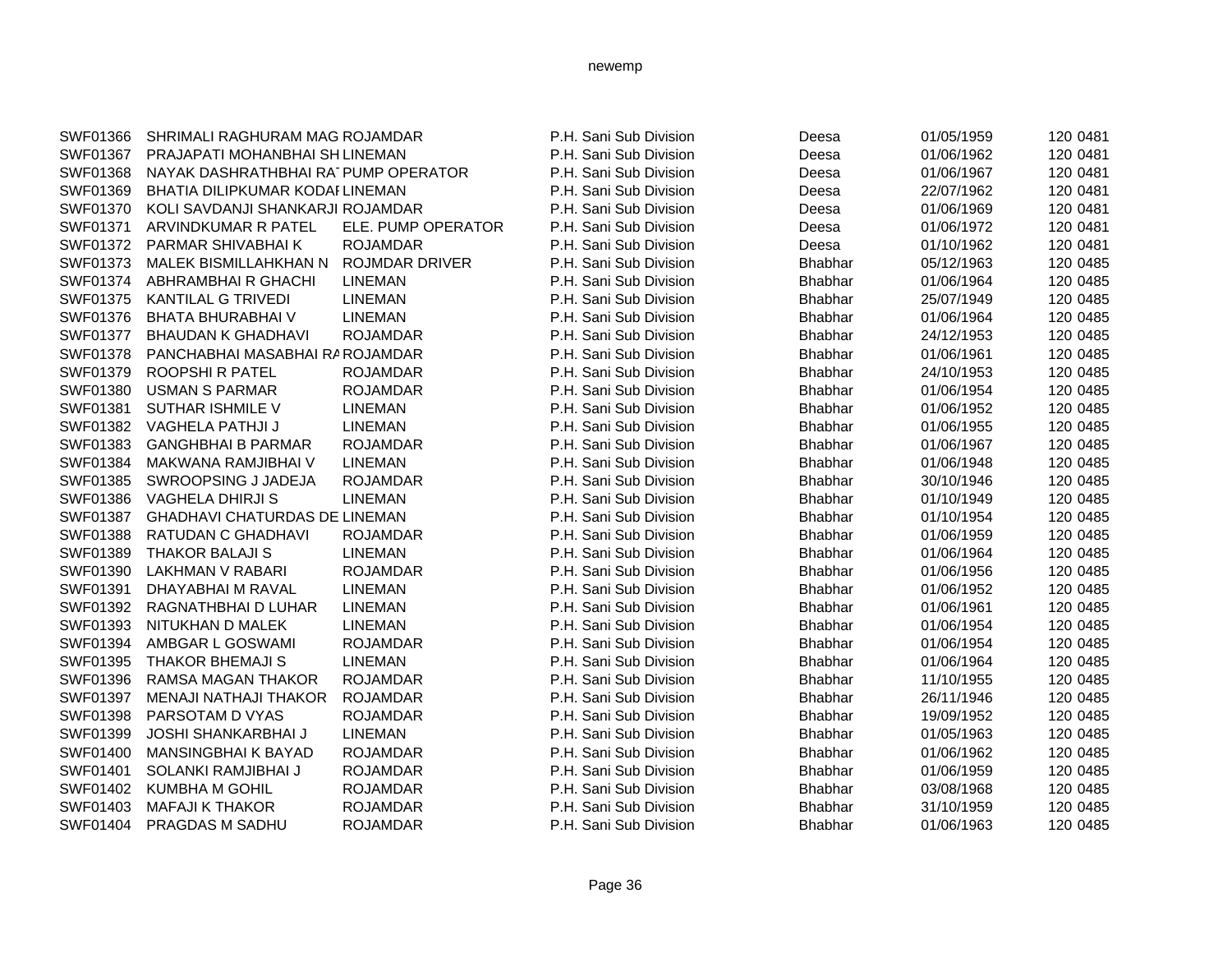| SWF01405 | MAKWANA KARSHANBHAI N LINEMAN         |                        | P.H. Sani Sub Division | <b>Bhabhar</b> | 01/06/1964 | 120 0485 |
|----------|---------------------------------------|------------------------|------------------------|----------------|------------|----------|
| SWF01406 | PANDYA PRAHALADBHAI D LINEMAN         |                        | P.H. Sani Sub Division | <b>Bhabhar</b> | 01/06/1957 | 120 0485 |
| SWF01407 | JADAV JASVANTBHAI B                   | <b>LINEMAN</b>         | P.H. Sani Sub Division | <b>Bhabhar</b> | 15/10/1964 | 120 0485 |
| SWF01408 | LAFA SHRIRAMBHAI HEMJIE LINEMAN       |                        | P.H. Sani Sub Division | <b>Bhabhar</b> | 01/06/1949 | 120 0485 |
| SWF01409 | POPATBHAIV MALI                       | <b>ROJAMDAR</b>        | P.H. Sani Sub Division | <b>Bhabhar</b> | 01/06/1963 | 120 0485 |
| SWF01410 | <b>FATUBHA C RATHOD</b>               | <b>LINEMAN</b>         | P.H. Sani Sub Division | <b>Bhabhar</b> | 01/06/1948 | 120 0485 |
| SWF01411 | PANDYA NATVARLAL N                    | <b>LINEMAN</b>         | P.H. Sani Sub Division | <b>Bhabhar</b> | 01/06/1967 | 120 0485 |
| SWF01412 | <b>BHUKHANBHAI G GOHIL</b>            | <b>ROJAMDAR</b>        | P.H. Sani Sub Division | <b>Bhabhar</b> | 01/06/1966 | 120 0485 |
| SWF01413 | <b>MAGHA VIHA RABARI</b>              | <b>ROJAMDAR</b>        | P.H. Sani Sub Division | <b>Bhabhar</b> | 03/06/1961 | 120 0485 |
| SWF01414 | <b>VIHABHAI R SOLANKI</b>             | <b>ROJAMDAR</b>        | P.H. Sani Sub Division | Bhabhar        | 01/06/1964 | 120 0485 |
| SWF01415 | <b>BHATA RUPRAMBHAI H</b>             | <b>LINEMAN</b>         | P.H. Sani Sub Division | <b>Bhabhar</b> | 01/06/1965 | 120 0485 |
| SWF01416 | RAMSANG RANAJI VAGHEL/LINEMAN         |                        | P.H. Sani Sub Division | <b>Bhabhar</b> | 14/07/1953 | 120 0485 |
| SWF01417 | <b>THAKOR BAVAJI MOTIJI</b>           | <b>LINEMAN</b>         | P.H. Sani Sub Division | <b>Bhabhar</b> | 28/12/1960 | 120 0485 |
| SWF01418 | GANCHI MOHMMADBHAI A LINEMAN          |                        | P.H. Sani Sub Division | Bhabhar        | 01/06/1959 | 120 0485 |
| SWF01419 | DHIRAJI N THAKOR                      | <b>ROJAMDAR</b>        | P.H. Sani Sub Division | <b>Bhabhar</b> | 21/12/1961 | 120 0485 |
| SWF01420 | <b>BHATA KANTIBHAI N</b>              | <b>LINEMAN</b>         | P.H. Sani Sub Division | <b>Bhabhar</b> | 01/06/1965 | 120 0485 |
| SWF01421 | <b>BHATA JAYRAMBHAIL</b>              | <b>LINEMAN</b>         | P.H. Sani Sub Division | <b>Bhabhar</b> | 01/06/1961 | 120 0485 |
| SWF01422 | <b>BAHALA RANA RABARI</b>             | <b>ROJAMDAR</b>        | P.H. Sani Sub Division | <b>Bhabhar</b> | 01/07/1965 | 120 0485 |
| SWF01423 | <b>RAVJIBHAI G PATEL</b>              | <b>ROJAMDAR</b>        | P.H. Sani Sub Division | <b>Bhabhar</b> | 01/06/1958 | 120 0485 |
| SWF01424 | <b>BHURAJI P SOLANKI</b>              | <b>ROJAMDAR</b>        | P.H. Sani Sub Division | Bhabhar        | 01/06/1966 | 120 0485 |
| SWF01425 | NARBHERAM H SOLANKI                   | <b>ROJAMDAR</b>        | P.H. Sani Sub Division | <b>Bhabhar</b> | 01/06/1965 | 120 0485 |
| SWF01426 | <b>GANESHBHAI B PARMAR</b>            | <b>ROJAMDAR</b>        | P.H. Sani Sub Division | <b>Bhabhar</b> | 01/06/1967 | 120 0485 |
| SWF01427 | SADHU BALAKDAS M                      | <b>ROJMDAR LINEMAN</b> | P.H. Sani Sub Division | <b>Bhabhar</b> | 01/06/1969 | 120 0485 |
| SWF01428 | NARESANGBHAI R SOLANKIROJAMDAR        |                        | P.H. Sani Sub Division | <b>Bhabhar</b> | 01/06/1964 | 120 0485 |
| SWF01429 | <b>BHURABHAI A PATEL</b>              | <b>ROJAMDAR</b>        | P.H. Sani Sub Division | <b>Bhabhar</b> | 01/06/1969 | 120 0485 |
| SWF01430 | RACHAND G PANDYA                      | ROJMDAR LINEMAN        | P.H. Sani Sub Division | <b>Bhabhar</b> | 01/06/1962 | 120 0485 |
| SWF01431 | <b>THAKOR JORAJI D</b>                | <b>ROJAMDAR</b>        | P.H. Sani Sub Division | <b>Bhabhar</b> | 21/04/1964 | 120 0485 |
| SWF01432 | <b>MAFAJI VIRJI THAKOR</b>            | <b>ROJAMDAR</b>        | P.H. Sani Sub Division | <b>Bhabhar</b> | 01/06/1969 | 120 0485 |
| SWF01433 | RAHABHAI G CHAUHAN                    | <b>ROJAMDAR</b>        | P.H. Sani Sub Division | <b>Bhabhar</b> | 01/06/1996 | 120 0485 |
| SWF01434 | VAGHABHAI D PARMAR                    | <b>ROJAMDAR</b>        | P.H. Sani Sub Division | <b>Bhabhar</b> | 05/04/1966 | 120 0485 |
| SWF01435 | <b>JAHABHAI K THAKOR</b>              | <b>ROJAMDAR</b>        | P.H. Sani Sub Division | Bhabhar        | 21/04/1964 | 120 0485 |
| SWF01436 | <b>HARSING BHAI P GOHIL</b>           | <b>ROJAMDAR</b>        | P.H. Sani Sub Division | <b>Bhabhar</b> | 01/06/1973 | 120 0485 |
| SWF01437 | RAGNATHBHAI A HADIYAL                 | <b>ROJAMDAR</b>        | P.H. Sani Sub Division | <b>Bhabhar</b> | 01/06/1959 | 120 0485 |
| SWF01438 | <b>JADEJA HINDUBHA G</b>              | ROJMDAR LINEMAN        | P.H. Sani Sub Division | <b>Bhabhar</b> | 01/06/1958 | 120 0485 |
| SWF01439 | <b>GHANCHI RAHEMANBHAI A ROJAMDAR</b> |                        | P.H. Sani Sub Division | <b>Bhabhar</b> | 01/06/1964 | 120 0485 |
| SWF01440 | DILAVARKHAN B MALEK                   | PUMP OPERATOR          | P.H. Sani Sub Division | <b>Bhabhar</b> | 01/04/1956 | 120 0485 |
| SWF01441 | PATABHAI R BHURIA                     | PUMP OPERATOR          | P.H. Sani Sub Division | <b>Bhabhar</b> | 06/05/1958 | 120 0485 |
| SWF01442 | <b>JESANJI JAVANJI THAKOR</b>         | PUMP OPERATOR          | P.H. Sani Sub Division | Dhanera        | 01/06/1959 | 120 0482 |
| SWF01443 | <b>GANESHBHAILDESAI</b>               | <b>ROJAMDAR</b>        | P.H. Sani Sub Division | <b>Dhanera</b> | 01/04/1948 | 120 0482 |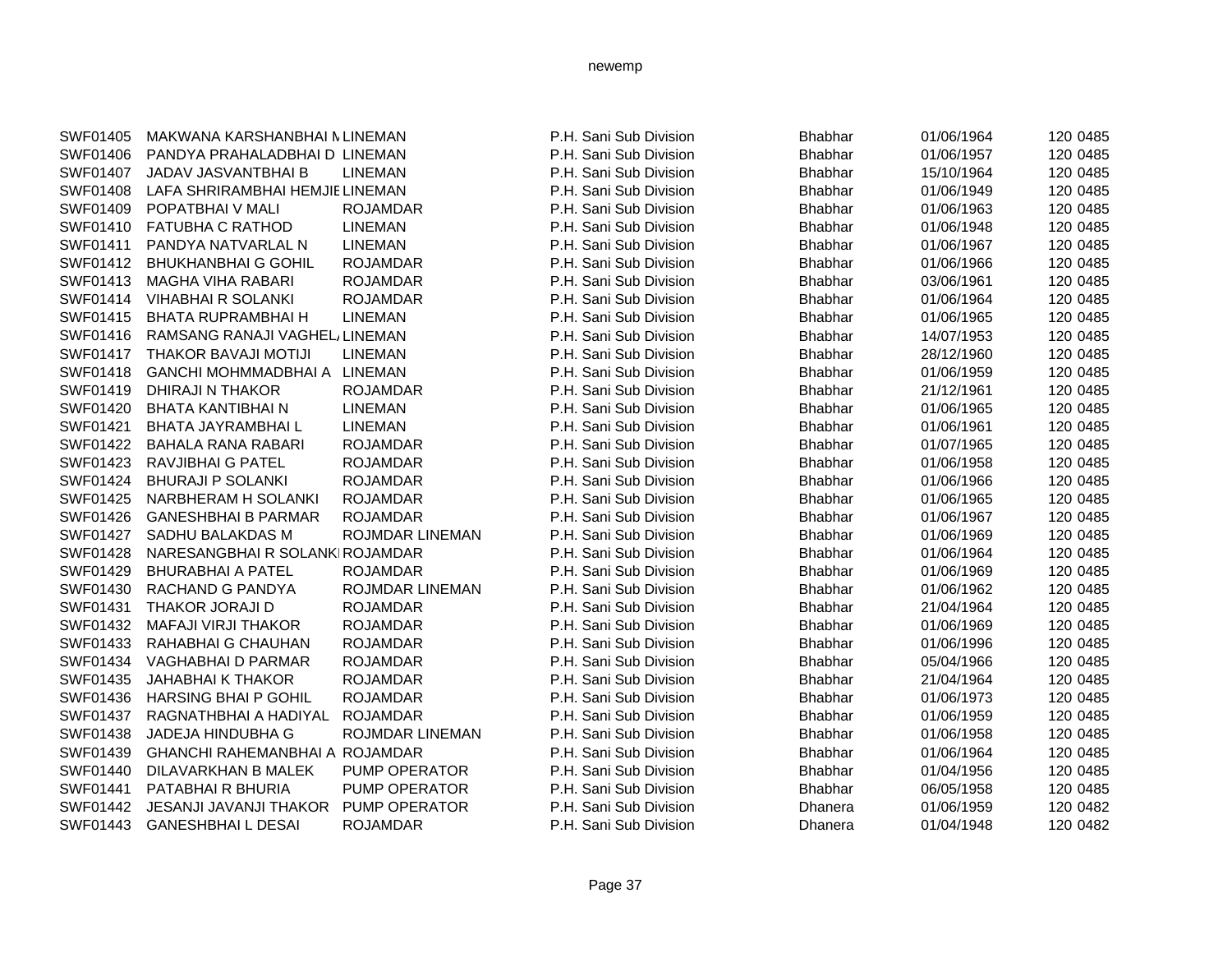| SWF01444        | DASHRATHSING H PARMAR ROJAMDAR   |                 | P.H. Sani Sub Division   | Dhanera      | 01/06/1965 | 120 0482 |
|-----------------|----------------------------------|-----------------|--------------------------|--------------|------------|----------|
| SWF01445        | NARENDRAKUMAR R BHRAIROJAMDAR    |                 | P.H. Sani Sub Division   | Dhanera      | 03/12/1956 | 120 0482 |
| SWF01446        | <b>VIRJLAL G SONI</b>            | <b>ROJAMDAR</b> | P.H. Sani Sub Division   | Dhanera      | 07/01/1963 | 120 0482 |
| <b>SWF01447</b> | <b>GHANANSING P PAWAR</b>        | <b>ROJAMDAR</b> | P.H. Sani Sub Division   | Dhanera      | 26/03/1971 | 120 0482 |
| SWF01448        | BHURABHAI MOHANBHAI DI ROJAMDAR  |                 | P.H. Sani Sub Division   | Dhanera      | 01/06/1972 | 120 0482 |
| SWF01449        | DARIYAKHAN KESHARKHAN ROJAMDAR   |                 | P.H. Sani Sub Division   | Dhanera      | 01/06/1955 | 120 0482 |
| SWF01450        | ISHWARBHAI K PRAJAPATI ROJAMDAR  |                 | P.H. Sani Sub Division   | Dhanera      | 04/07/1964 | 120 0482 |
| SWF01451        | <b>MANABHAI P PATEL</b>          | <b>ROJAMDAR</b> | P.H. Sani Sub Division   | Dhanera      | 01/06/1967 | 120 0482 |
| SWF01452        | RAHABHAI V DESAI                 | <b>ROJAMDAR</b> | P.H. Sani Sub Division   | Dhanera      | 01/04/1962 | 120 0482 |
| SWF01453        | <b>RUDAJI R THAKOR</b>           | <b>ROJAMDAR</b> | P.H. Sani Sub Division   | Dhanera      | 01/06/1960 | 120 0482 |
| SWF01454        | <b>KHENGARBHAIN PATEL</b>        | <b>ROJAMDAR</b> | P.H. Sani Sub Division   | Dhanera      | 01/06/1968 | 120 0482 |
| SWF01455        | SHRMALJI V BAROT                 | PUMP OPERATOR   | P.H. Sani Sub Division   | Dhanera      | 10/02/1967 | 120 0482 |
| SWF01456        | <b>SUKHAJI K BHIL</b>            | <b>ROJAMDAR</b> | P.H. Sani Sub Division   | Dhanera      | 01/06/1967 | 120 0482 |
| SWF01457        | AMBABHAI T PARMAR                | <b>ROJAMDAR</b> | P.H. Sani Sub Division   | Dhanera      | 01/06/1966 | 120 0482 |
| SWF01458        | <b>MASHRUBHAI V PAREGI</b>       | <b>ROJAMDAR</b> | P.H. Sani Sub Division   | Dhanera      | 11/04/1966 | 120 0482 |
| SWF01459        | R N MANVAR                       | <b>ROJAMDAR</b> | P.H. Sani Sub Division   | Dhanera      | 20/06/1957 | 120 0482 |
| SWF01460        | <b>KALAJI R THAKOR</b>           | <b>ROJAMDAR</b> | P.H. Sani Sub Division   | Dhanera      | 01/06/1958 | 120 0482 |
| SWF01461        | KALABHAI M PRAJAPATI             | <b>ROJAMDAR</b> | P.H. Sani Sub Division   | Dhanera      | 01/06/1949 | 120 0482 |
| SWF01462        | PRAVINSINH B BODANA              | <b>ROJAMDAR</b> | P.H. Sani Sub Division   | Dhanera      | 01/06/1966 | 120 0482 |
| SWF01463        | <b>BABULAL L BAROT</b>           | <b>ROJAMDAR</b> | P.H. Sani Sub Division   | Dhanera      | 01/06/1954 | 120 0482 |
| SWF01464        | <b>BHAGAVANDAS R PATEL</b>       | <b>ROJAMDAR</b> | P.H. Sani Sub Division   | Dhanera      | 01/06/1964 | 120 0482 |
| SWF01465        | ANADSING AGARSING CHALROJAMDAR   |                 | P.H. Sani Sub Division   | Dhanera      | 30/11/1964 | 120 0482 |
| SWF01466        | <b>KESARSINH S VAGHELA</b>       | <b>DRIVER</b>   | P.H. Sani Sub Division-1 | Tharad       | 03/05/1966 | 120 0483 |
| <b>SWF01467</b> | ARJANBHAI H PATEL                | <b>ROJAMDAR</b> | P.H. Sani Sub Division-1 | Tharad       | 01/06/1953 | 120 0483 |
| SWF01468        | <b>JIVRAJBHAI K KOLI</b>         | <b>ROJAMDAR</b> | P.H. Sani Sub Division-1 | Tharad       | 01/06/1956 | 120 0483 |
| SWF01469        | <b>MAVJIBHAI B PAREGI</b>        | <b>ROJAMDAR</b> | P.H. Sani Sub Division-1 | Tharad       | 01/02/1957 | 120 0483 |
| SWF01470        | DIVISING MADARSING VAGI ROJAMDAR |                 | P.H. Sani Sub Division-1 | Tharad       | 01/06/1957 | 120 0483 |
| SWF01471        | SHANKARBHAI B BODANA             | <b>ROJAMDAR</b> | P.H. Sani Sub Division-1 | Tharad       | 01/06/1958 | 120 0483 |
| SWF01472        | KARSHANBHAI B BODANA             | <b>ROJAMDAR</b> | P.H. Sani Sub Division-1 | Tharad       | 01/06/1965 | 120 0483 |
| SWF01473        | JABHALBHAI M MIR                 | <b>ROJAMDAR</b> | P.H. Sani Sub Division-1 | Tharad       | 20/06/1957 | 120 0483 |
| <b>SWF01474</b> | PREMDAS D SADHU                  | <b>ROJAMDAR</b> | P.H. Sani Sub Division-1 | Tharad       | 01/06/1955 | 120 0483 |
| SWF01475        | SHANKARBHAI K BHAKHRIA ROJAMDAR  |                 | P.H. Sani Sub Division-1 | Tharad       | 01/06/1955 | 120 0483 |
| SWF01476        | KHODABHAI A GAMOT                | <b>ROJAMDAR</b> | P.H. Sani Sub Division-1 | Tharad       | 01/06/1966 | 120 0483 |
| <b>SWF01477</b> | <b>KANAIYALAL S DAVE</b>         | <b>ROJAMDAR</b> | P.H. Sani Sub Division-1 | Tharad       | 01/06/1957 | 120 0483 |
| <b>SWF01478</b> | DANABHAI D PARMAR                | <b>ROJAMDAR</b> | P.H. Sani Sub Division-1 | Tharad       | 01/06/1966 | 120 0483 |
| SWF01479        | J.T. PATEL                       | <b>ROJAMDAR</b> | P.H.W.DN.                | <b>DISSA</b> | 01/06/1959 | 120      |
| SWF01480        | RANCHODBHAI R PATEL              | <b>ROJAMDAR</b> | P.H. Sani Sub Division-1 | Tharad       | 01/06/1962 | 120 0483 |
| SWF01481        | KARSHANBHAI K PARMAR             | <b>ROJAMDAR</b> | P.H. Sani Sub Division-1 | Tharad       | 23/08/1959 | 120 0483 |
| SWF01482        | NIRALBHAI N HARIJAN              | <b>ROJAMDAR</b> | P.H. Sani Sub Division-1 | Tharad       | 28/11/1956 | 120 0483 |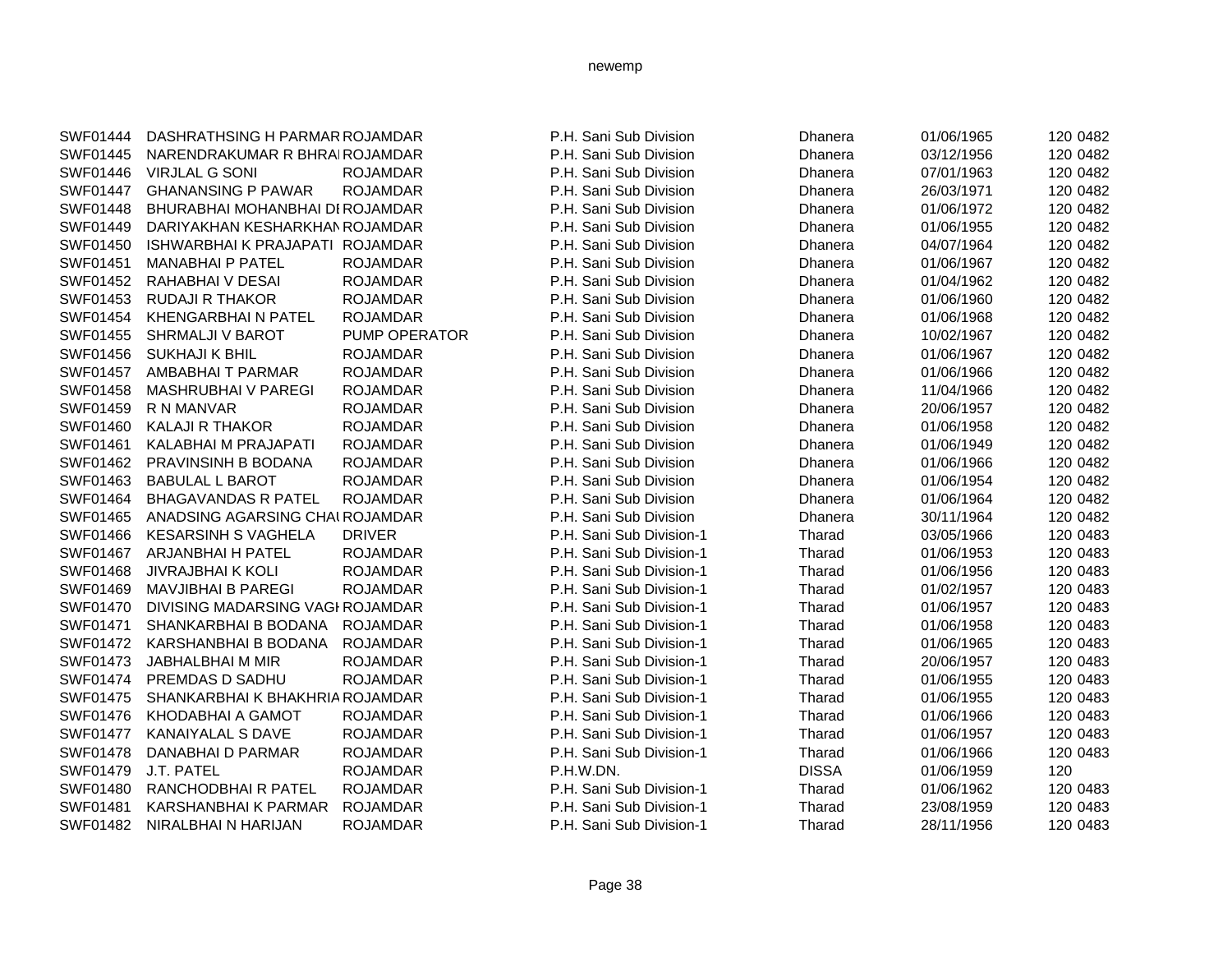| SWF01483 | SHIVABHAI B PARMAR              | <b>ROJAMDAR</b> | P.H. Sani Sub Division-1 | Tharad       | 05/01/1957 | 120 0483 |
|----------|---------------------------------|-----------------|--------------------------|--------------|------------|----------|
| SWF01484 | D.K.PARMAR                      | <b>ROJAMDAR</b> | P.H.W.DN.                | <b>DISSA</b> | 06/06/1957 | 120      |
| SWF01485 | <b>HEMJI D SOLANKI</b>          | <b>ROJAMDAR</b> | P.H. Sani Sub Division-1 | Tharad       | 01/06/1955 | 120 0483 |
| SWF01486 | <b>RAMABHAI R PARMAR</b>        | <b>ROJAMDAR</b> | P.H. Sani Sub Division-1 | Tharad       | 01/06/1965 | 120 0483 |
| SWF01487 | <b>ISHWARBHAI R PARMAR</b>      | <b>ROJAMDAR</b> | P.H. Sani Sub Division-1 | Tharad       | 01/06/1965 | 120 0483 |
| SWF01488 | <b>CHAMNAJI H KOLI</b>          | <b>ROJAMDAR</b> | P.H. Sani Sub Division-1 | Tharad       | 07/01/1958 | 120 0483 |
| SWF01489 | <b>BHALARAM A TRIVEDI</b>       | <b>ROJAMDAR</b> | P.H. Sani Sub Division-1 | Tharad       | 04/09/1967 | 120 0483 |
| SWF01490 | SULEMANBHAI VALIBHAI GAROJAMDAR |                 | P.H. Sani Sub Division-1 | Tharad       | 01/06/1960 | 120 0483 |
| SWF01491 | SHANTILAL C PANDYA              | <b>ROJAMDAR</b> | P.H. Sani Sub Division-1 | Tharad       | 31/01/1966 | 120 0483 |
| SWF01492 | <b>MALJI L BAROT</b>            | <b>ROJAMDAR</b> | P.H. Sani Sub Division-1 | Tharad       | 01/04/1947 | 120 0483 |
| SWF01493 | <b>DHIRABHAI R PATEL</b>        | <b>ROJAMDAR</b> | P.H. Sani Sub Division-1 | Tharad       | 01/06/1960 | 120 0483 |
| SWF01494 | ABHRAMBHAI P GANCHI             | <b>ROJAMDAR</b> | P.H. Sani Sub Division-1 | Tharad       | 01/08/1951 | 120 0483 |
| SWF01495 | RAMZANBHAI V GANCHI             | <b>ROJAMDAR</b> | P.H. Sani Sub Division-1 | Tharad       | 19/01/1964 | 120 0483 |
| SWF01496 | LAVJIBHAI V DIDHARI             | <b>ROJAMDAR</b> | P.H. Sani Sub Division-1 | Tharad       | 01/06/1978 | 120 0483 |
| SWF01497 | <b>VIRMABHAI S RATHOD</b>       | <b>ROJAMDAR</b> | P.H. Sani Sub Division-1 | Tharad       | 01/06/1965 | 120 0483 |
| SWF01498 | RAVJIBHAI H PRAJAPATI           | <b>ROJAMDAR</b> | P.H. Sani Sub Division-1 | Tharad       | 01/06/1962 | 120 0483 |
| SWF01499 | <b>BHIKHABHAI P MALI</b>        | <b>ROJAMDAR</b> | P.H. Sani Sub Division-1 | Tharad       | 01/06/1963 | 120 0483 |
| SWF01500 | <b>JALMBHAI M BAROT</b>         | <b>ROJAMDAR</b> | P.H. Sani Sub Division-1 | Tharad       | 01/07/1970 | 120 0483 |
| SWF01501 | <b>NASAJI R CHAUHAN</b>         | <b>ROJAMDAR</b> | P.H. Sani Sub Division-2 | Tharad       | 04/12/1951 | 120 0484 |
| SWF01502 | DEVJIBHAI R RAJPUT              | <b>ROJAMDAR</b> | P.H. Sani Sub Division-2 | Tharad       | 01/06/1968 | 120 0484 |
| SWF01503 | <b>BHIKHABHAI V DESAI</b>       | <b>ROJAMDAR</b> | P.H. Sani Sub Division-2 | Tharad       | 01/06/1958 | 120 0484 |
| SWF01504 | <b>JAYANTIBHAI M SOLANKI</b>    | <b>ROJAMDAR</b> | P.H. Sani Sub Division-2 | Tharad       | 01/06/1960 | 120 0484 |
| SWF01505 | AJESINHBHAI C RABARI            | <b>ROJAMDAR</b> | P.H. Sani Sub Division-2 | Tharad       | 01/06/1957 | 120 0484 |
| SWF01506 | <b>UDABHAI P KALAL</b>          | <b>ROJAMDAR</b> | P.H. Sani Sub Division-2 | Tharad       | 01/06/1965 | 120 0484 |
| SWF01507 | JABBARSING H CHAUHAN ROJAMDAR   |                 | P.H. Sani Sub Division-2 | Tharad       | 01/06/1970 | 120 0484 |
| SWF01508 | <b>CHAGANBHAI B RABARI</b>      | <b>ROJAMDAR</b> | P.H. Sani Sub Division-2 | Tharad       | 01/06/1961 | 120 0484 |
| SWF01509 | <b>GANESHBHAI S SOLANKI</b>     | <b>ROJAMDAR</b> | P.H. Sani Sub Division-2 | Tharad       | 01/06/1965 | 120 0484 |
| SWF01510 | <b>KARSHANBHAI R RAJPUT</b>     | <b>ROJAMDAR</b> | P.H. Sani Sub Division-2 | Tharad       | 01/06/1952 | 120 0484 |
| SWF01511 | LAXMANBHAI A PATEL              | <b>ROJAMDAR</b> | P.H. Sani Sub Division-2 | Tharad       | 01/04/1961 | 120 0484 |
| SWF01512 | SENDHABHAI J RABARI             | <b>ROJAMDAR</b> | P.H. Sani Sub Division-2 | Tharad       | 01/06/1960 | 120 0484 |
| SWF01513 | ABHABHAI M CHARDIA              | <b>ROJAMDAR</b> | P.H. Sani Sub Division-2 | Tharad       | 01/06/1966 | 120 0484 |
| SWF01514 | PRABHABHAIL BHIL                | <b>ROJAMDAR</b> | P.H. Sani Sub Division-2 | Tharad       | 24/02/1950 | 120 0484 |
| SWF01515 | RATJI NAGJI RAJPUT              | <b>ROJAMDAR</b> | P.H. Sani Sub Division-2 | Tharad       | 01/06/1965 | 120 0484 |
| SWF01516 | SHANKARBHAI N RAJPUT            | <b>ROJAMDAR</b> | P.H. Sani Sub Division-2 | Tharad       | 01/02/1960 | 120 0484 |
| SWF01517 | <b>VIHAJI G PARMAR</b>          | <b>ROJAMDAR</b> | P.H. Sani Sub Division-2 | Tharad       | 01/06/1962 | 120 0484 |
| SWF01518 | NAGARBHAI D ASAL                | <b>ROJAMDAR</b> | P.H. Sani Sub Division-2 | Tharad       | 01/06/1946 | 120 0484 |
| SWF01519 | NAGJIBHAI K VEJIYA              | <b>ROJAMDAR</b> | P.H. Sani Sub Division-2 | Tharad       | 01/06/1959 | 120 0484 |
| SWF01520 | DHANABHAI V VAJEER              | <b>ROJAMDAR</b> | P.H. Sani Sub Division-2 | Tharad       | 23/12/1958 | 120 0484 |
| SWF01521 | <b>KHEMABHAI V RABARI</b>       | <b>ROJAMDAR</b> | P.H. Sani Sub Division-2 | Tharad       | 01/06/1961 | 120 0484 |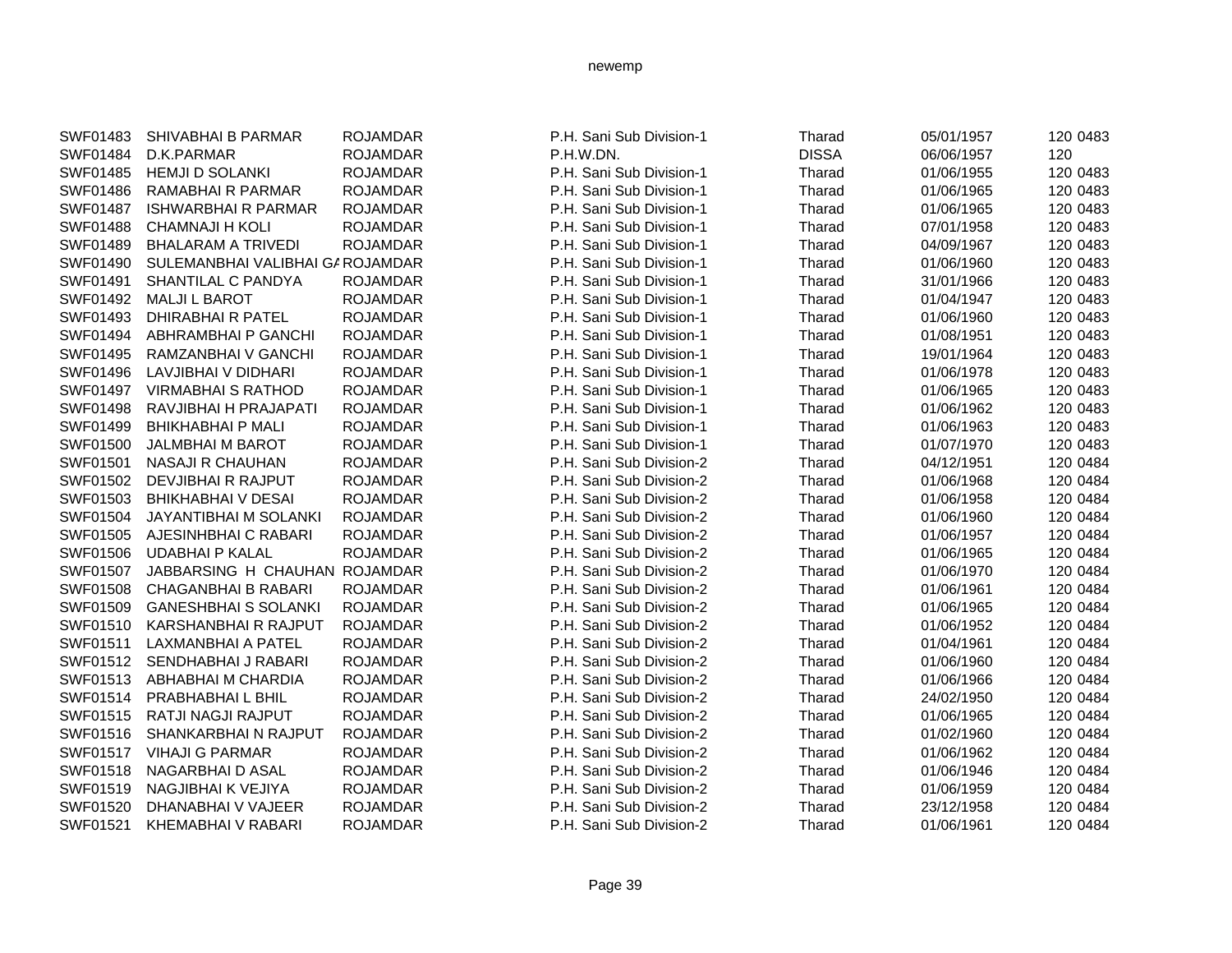| SWF01522        | NARBTAJI M RAJPUT                   | <b>ROJAMDAR</b>                                                      | P.H. Sani Sub Division-2 | Tharad      | 25/03/1953 | 120 0484 |
|-----------------|-------------------------------------|----------------------------------------------------------------------|--------------------------|-------------|------------|----------|
| SWF01523        | <b>UDABHAIK PATEL</b>               | <b>ROJAMDAR</b>                                                      | P.H. Sani Sub Division-2 | Tharad      | 01/06/1958 | 120 0484 |
| SWF01524        | AMRABHAI P PANDYA                   | <b>ROJAMDAR</b>                                                      | P.H. Sani Sub Division-2 | Tharad      | 01/06/1953 | 120 0484 |
| SWF01525        | <b>BHAMARSING Z CHAUHAN</b>         | <b>ROJAMDAR</b>                                                      | P.H. Sani Sub Division-2 | Tharad      | 01/06/1954 | 120 0484 |
| SWF01526        | RUDAJI H VANOL                      | <b>ROJAMDAR</b>                                                      | P.H. Sani Sub Division-2 | Tharad      | 01/06/1964 | 120 0484 |
| <b>SWF01527</b> | NAGJIBHAI R DESAI                   | <b>ROJAMDAR</b>                                                      | P.H. Sani Sub Division-2 | Tharad      | 01/07/1962 | 120 0484 |
| SWF01528        | <b>ISHWARBHAI D PANDYA</b>          | <b>ROJAMDAR</b>                                                      | P.H. Sani Sub Division-2 | Tharad      | 01/06/1964 | 120 0484 |
| SWF01529        | VAJERAM H PANDYA                    | <b>ROJAMDAR</b>                                                      | P.H. Sani Sub Division-2 | Tharad      | 20/12/1963 | 120 0484 |
| SWF01530        | RANABHAI K BAROT                    | <b>ROJAMDAR</b>                                                      | P.H. Sani Sub Division-2 | Tharad      | 01/06/1954 | 120 0484 |
| SWF01531        | <b>JUDHABHAI R CHAUHAN</b>          | <b>ROJAMDAR</b>                                                      | P.H. Sani Sub Division-2 | Tharad      | 01/06/1963 | 120 0484 |
| SWF01532        | <b>CHETANDAS P SADHU</b>            | <b>ROJAMDAR</b>                                                      | P.H. Sani Sub Division-2 | Tharad      | 01/06/1953 | 120 0484 |
| SWF01533        | DANABHAI SONABHAI PAN ROJAMDAR      |                                                                      | P.H. Sani Sub Division-2 | Tharad      | 01/06/1951 | 120 0484 |
| SWF01534        | ISHWARBHAI LAKHIRAM SA ROJAMDAR     |                                                                      | P.H. Sani Sub Division-2 | Tharad      | 01/05/1956 | 120 0484 |
| SWF01535        | NARSANGBHAIG RABARI                 | <b>ROJAMDAR</b>                                                      | P.H. Sani Sub Division-2 | Tharad      | 01/06/1970 | 120 0484 |
| SWF01536        | AJESINHBHAI G PARMAR                | <b>ROJAMDAR</b>                                                      | P.H. Sani Sub Division-2 | Tharad      | 01/06/1957 | 120 0484 |
| SWF01537        | <b>BHURABHAI D VEJIYA</b>           | <b>ROJAMDAR</b>                                                      | P.H. Sani Sub Division-2 | Tharad      | 01/06/1968 | 120 0484 |
| SWF01538        | RASENGABHAI B SOLANKI               | <b>ROJAMDAR</b>                                                      | P.H. Sani Sub Division-2 | Tharad      | 01/06/1955 | 120 0484 |
| SWF01539        | <b>LAXMAN M BANDA</b>               | STENOGRAPHER-GR-2-ENGL H.O.BOARD                                     |                          | Gandhinagar | 15/01/1953 | 120 O001 |
| SWF01540        | R.H.DODIA                           | PUMP OPERATOR                                                        | P.H.W.DN.                | Palanpur    |            |          |
| SWF01541        | <b>JUVANBHAI P PATEL</b>            | EXECUTIVE ENGINEER (CIVIL P.H. Works Division                        |                          | Palanpur    | 18/04/1946 | 120 O009 |
| SWF01542        | SHANTILAL H PATEL                   | ASSISTANT ENGINEER (CIVIL P.H. Works Division                        |                          | Palanpur    | 01/01/1961 | 120 O009 |
| SWF01543        | <b>JOSHI YOGESHKUMAR R</b>          | A.A.E                                                                | P.H. Works Division      | Palanpur    | 17/06/1968 | 120 O009 |
| SWF01544        |                                     | MULABHAI DEVABHAI SOLA ASSISTANT ENGINEER (CIVIL P.H. Works Division |                          | Palanpur    | 25/01/1952 | 120 O009 |
| SWF01545        |                                     | GOHIL PREMCHAND AMBAL SENIOR CLERK (ACCOUNT)                         | P.H. Works Division      | Palanpur    | 01/07/1954 | 120 O009 |
| SWF01546        | SAARA MADHAJI UDAJI                 | <b>SENIOR CLERK</b>                                                  | P.H. Works Division      | Palanpur    | 12/05/1951 | 120 O009 |
| SWF01547        | KALUBHAI M UPLANA                   | <b>SENIOR CLERK</b>                                                  | P.H. Works Division      | Palanpur    | 01/06/1950 | 120 O009 |
| SWF01548        | ALIBHAI M SALEMA                    | <b>SENIOR CLERK</b>                                                  | P.H. Works Division      | Palanpur    | 05/08/1951 | 120 O009 |
| SWF01549        | <b>BHUPATSINH K VAGHELA</b>         | DIVISIONAL ACCOUNTANT                                                | P.H. Works Division      | Palanpur    | 01/06/1949 | 120 O009 |
| SWF01550        | AHEMADKHAN S GHASURA A.D.M          |                                                                      | P.H. Works Division      | Palanpur    | 01/06/1955 | 120 O009 |
| SWF01551        | LALABHAI MULABHAI PARM. TRACER      |                                                                      | P.H. Circle              | Palanpur    | 01/02/1965 | 120 O008 |
| SWF01552        | ATULKUMAR B JOSHI                   | <b>COMPUTER</b>                                                      | P.H. Circle              | Palanpur    | 27/12/1963 | 120 O008 |
| SWF01553        | NANJIBHAI R PARMAR                  | <b>JUNIOR CLERK</b>                                                  | P.H. Works Division      | Palanpur    | 21/10/1950 | 120 O009 |
| SWF01554        | HIRABHAI V SOLANKI                  | <b>JUNIOR CLERK</b>                                                  | P.H. Works Division      | Palanpur    | 02/06/1951 | 120 O009 |
| SWF01555        | RAVAL VINODCHANDRA MUJUNIOR CLERK   |                                                                      | P.H. Works Division      | Palanpur    | 13/02/1955 | 120 O009 |
| SWF01556        | HANJULA CHUNILAL MAHES JUNIOR CLERK |                                                                      | P.H. Works Division      | Palanpur    | 20/12/1950 | 120 O009 |
| SWF01557        | SOLANKI BALUBHAI N                  | <b>TYPIST</b>                                                        | P.H. Works Division      | Palanpur    | 01/06/1969 | 120 O009 |
| SWF01558        | RAKSHABEN RAMESHKUMATYPIST          |                                                                      | P.H. Works Division      | Palanpur    | 05/02/1959 | 120 O009 |
| SWF01559        | BHAVANRSINH G PARMAR DRIVER         |                                                                      | P.H. Works Division      | Palanpur    | 11/07/1954 | 120 O009 |
| SWF01560        | <b>HANSHABEN D PARMAR</b>           | <b>PEON</b>                                                          | P.H. Works Division      | Palanpur    | 01/06/1971 | 120 O009 |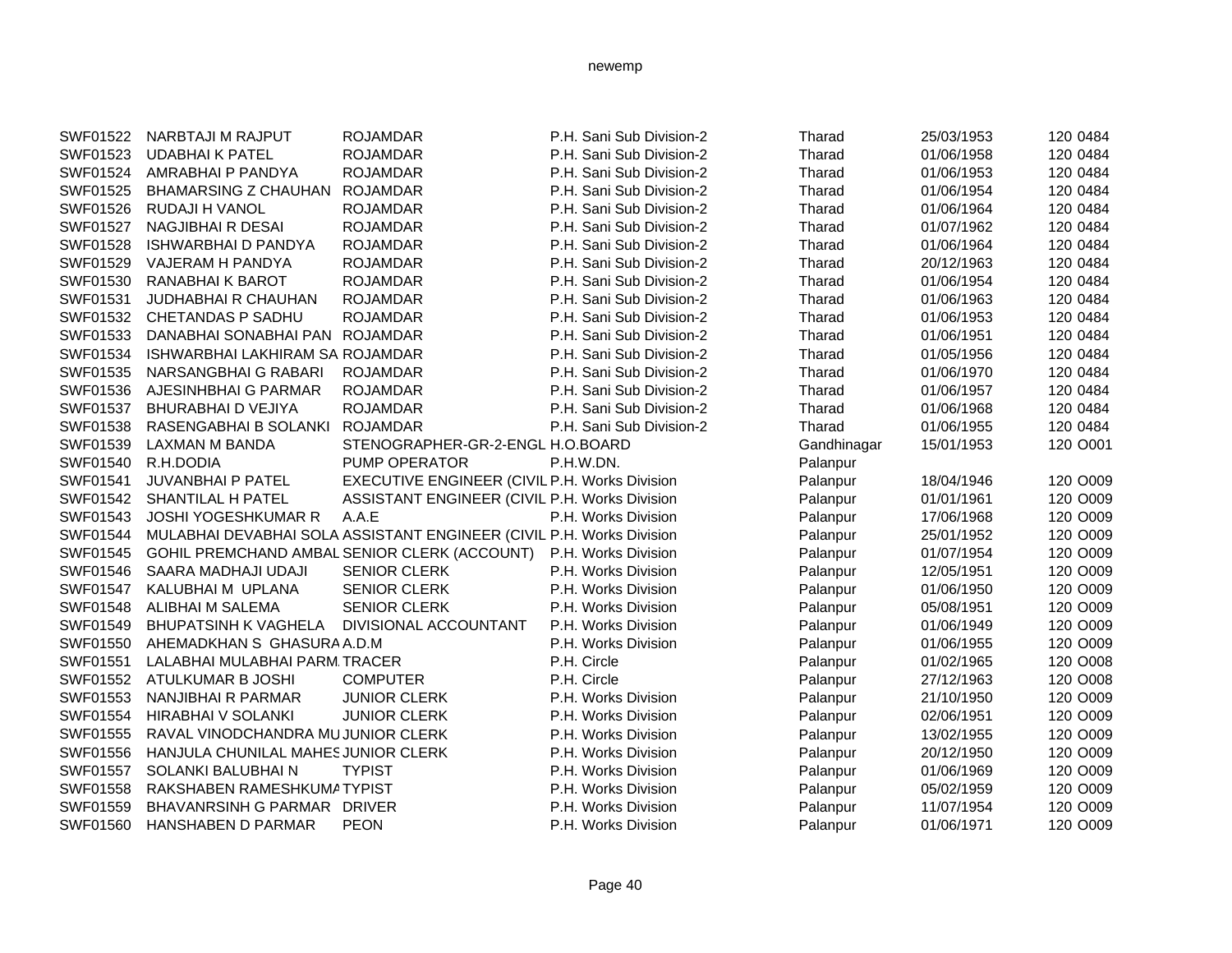| SWF01561 | <b>CHELABHAI B PARMAR</b>             | <b>PEON</b>                                        | P.H. Works Division      | Palanpur | 01/06/1956 | 120 O009 |
|----------|---------------------------------------|----------------------------------------------------|--------------------------|----------|------------|----------|
| SWF01562 | AMRUTLAL R MODH                       | <b>NAIK</b>                                        | P.H. Works Division      | Palanpur | 25/10/1942 | 120 O009 |
| SWF01563 | PURSOTAM PRASAD GUPT D.E.E            |                                                    | P.H. Sani Sub Division-2 | Palanpur | 01/01/1960 | 120 0092 |
| SWF01564 | SANJAY H GUPTA                        | ASSISTANT ENGINEER (CIVIL P.H. Sani Sub Division-2 |                          | Palanpur | 24/06/1962 | 120 0092 |
| SWF01565 | <b>SIKANDAR S BEHARI</b>              | A.A.E                                              | P.H. Sani Sub Division-2 | Palanpur | 25/05/1966 | 120 0092 |
| SWF01566 | AVCHALBHAI D CHAUDHARIOVERSEER        |                                                    | P.H. Sani Sub Division-2 | Palanpur | 25/01/1951 | 120 0092 |
| SWF01567 | MAHMMADKHAN S DHASUR JUNIOR CLERK     |                                                    | P.H. Sani Sub Division-2 | Palanpur | 09/05/1959 | 120 0092 |
| SWF01568 | <b>MANGABHAI N SOLANKI</b>            | A.D.M                                              | P.H. Sani Sub Division-2 | Palanpur | 05/06/1949 | 120 0092 |
| SWF01569 | KAMALKHAN H MADORI                    | <b>DRIVER</b>                                      | P.H. Sani Sub Division-2 | Palanpur | 01/06/1957 | 120 0092 |
| SWF01570 | JIVAJI JAMAJI CHAUHAN                 | <b>NAIK</b>                                        | P.H. Sani Sub Division-2 | Palanpur | 17/01/1946 | 120 0092 |
| SWF01571 | <b>ISHMILE F KURESHI</b>              | <b>PEON</b>                                        | P.H. Sani Sub Division-2 | Palanpur | 01/06/1953 | 120 0092 |
| SWF01572 | TRIVEDI RAJESHKUMAR INI TYPIST        |                                                    | P.H. Sani Sub Division-2 | Palanpur | 27/03/1959 | 120 0092 |
| SWF01573 | <b>MALIK ANILKUMAR H</b>              | D.E.E                                              | P.H. Sani Sub Division-1 | Palanpur | 28/12/1961 | 120 0091 |
| SWF01574 | PRABHAKARAN.K.                        | A.A.E                                              | P.H.W.DN.                | Palanpur | 21/01/1947 |          |
| SWF01575 | VYAS HASMUKHBHAI N                    | A.A.E                                              | P.H. Sani Sub Division-1 | Palanpur | 22/07/1963 | 120 0091 |
| SWF01576 | PARMAR KANTILAL RAMJIBI A.D.M         |                                                    | P.H. Sani Sub Division-1 | Palanpur | 20/09/1957 | 120 0091 |
| SWF01577 | PARMAR RAMJIBHAI A                    | <b>SENIOR CLERK</b>                                | P.H. Sani Sub Division-1 | Palanpur | 01/06/1951 | 120 0091 |
| SWF01578 | <b>BHATI SURSINH VIRAJI</b>           | <b>JUNIOR CLERK</b>                                | P.H. Sani Sub Division-1 | Palanpur | 01/06/1951 | 120 0091 |
| SWF01579 | JAYANTILAL D PARMAR                   | <b>WORK ASSISTANT</b>                              | P.H. Sani Sub Division-1 | Palanpur | 06/07/1948 | 120 0091 |
| SWF01580 | PAWAR RAMESHCHANDRA DRIVER            |                                                    | P.H. Sani Sub Division-1 | Palanpur | 15/05/1955 | 120 0091 |
| SWF01581 | KANKRECHA DHEMARJI HEIPEON            |                                                    | P.H. Sani Sub Division-1 | Palanpur | 22/09/1946 | 120 0091 |
| SWF01582 | TIRBANGHA SOMABHAI VAL PEON           |                                                    | P.H. Sani Sub Division-1 | Palanpur | 07/09/1947 | 120 0091 |
| SWF01583 | KHEMABHAI R CHAUHAN                   | <b>CHOWKIDAR</b>                                   | P.H. Sani Sub Division-1 | Palanpur | 03/03/1944 | 120 0091 |
| SWF01584 | <b>MADAN MOHAN GUPTA</b>              | D.E.E                                              | P.H. Sani Sub Division-3 | Palanpur | 05/08/1962 | 120 0093 |
| SWF01585 | PATEL JAYESHKUMAR P                   | ASSISTANT ENGINEER (CIVIL P.H. Sani Sub Division-3 |                          | Palanpur | 04/08/1963 | 120 0093 |
| SWF01586 | CHAUHAN KHODABHAI DAL A.A.E           |                                                    | P.H. Sani Sub Division-3 | Palanpur | 01/06/1966 | 120 0093 |
| SWF01587 | JAMATSINH KUBERJI VAGHIWORK ASSISTANT |                                                    | P.H. Sani Sub Division-3 | Palanpur | 01/06/1954 | 120 0093 |
| SWF01588 | KALJIBHAI MULJIBHAI CHAL JUNIOR CLERK |                                                    | P.H. Sani Sub Division-3 | Palanpur | 01/06/1957 | 120 0093 |
| SWF01589 | JAYANTILAL D RAVAL                    | <b>PEON</b>                                        | P.H. Sani Sub Division-3 | Palanpur | 10/10/1948 | 120 0093 |
| SWF01590 | SHRIMALI SHARDABEN B                  | <b>PEON</b>                                        | P.H. Sani Sub Division-3 | Palanpur | 05/01/1964 | 120 0093 |
| SWF01591 | <b>GOMTIBEN K VANKAR</b>              | <b>KHALASI</b>                                     | P.H. Sani Sub Division-1 | Patan    | 01/06/1954 | 120 0112 |
| SWF01592 | PATEL TARUNKUMAR SHANWORK ASSISTANT   |                                                    | P.H. Sani Sub Division-1 | Patan    | 31/08/1965 | 120 0112 |
| SWF01593 | PARMAR BALVANTBHAI MAI PEON           |                                                    | P.H. Sani Sub Division-1 | Patan    | 22/06/1954 | 120 0112 |
| SWF01594 | <b>BABUBHAI S SOLANKI</b>             | <b>CHOWKIDAR</b>                                   | P.H. Sani Sub Division-1 | Patan    | 01/06/1952 | 120 0112 |
| SWF01595 | PATEL BHARATKUMAR J                   | <b>ROJAMDAR</b>                                    | P.H. Sani Sub Division   | Harij    | 01/06/1962 | 120 0114 |
| SWF01596 | <b>PRAVIN R PATHAK</b>                | <b>PUMP OPERATOR</b>                               | P.H. Sani Sub Division   | Harij    | 01/06/1962 | 120 0114 |
| SWF01597 | LALPURI NATHUPURI GOSV ROJMDAR DRIVER |                                                    | P.H. Sani Sub Division   | Harij    | 01/01/1957 | 120 0114 |
| SWF01598 | UMARKHAN D PATHAN                     | <b>ROJAMDAR</b>                                    | P.H. Sani Sub Division   | Harij    | 01/06/1968 | 120 0114 |
| SWF01599 | KAKUJI KESHAJI ZALA                   | <b>ROJMDAR DRIVER</b>                              | P.H. Sani Sub Division   | Harii    | 01/06/1971 | 120 0114 |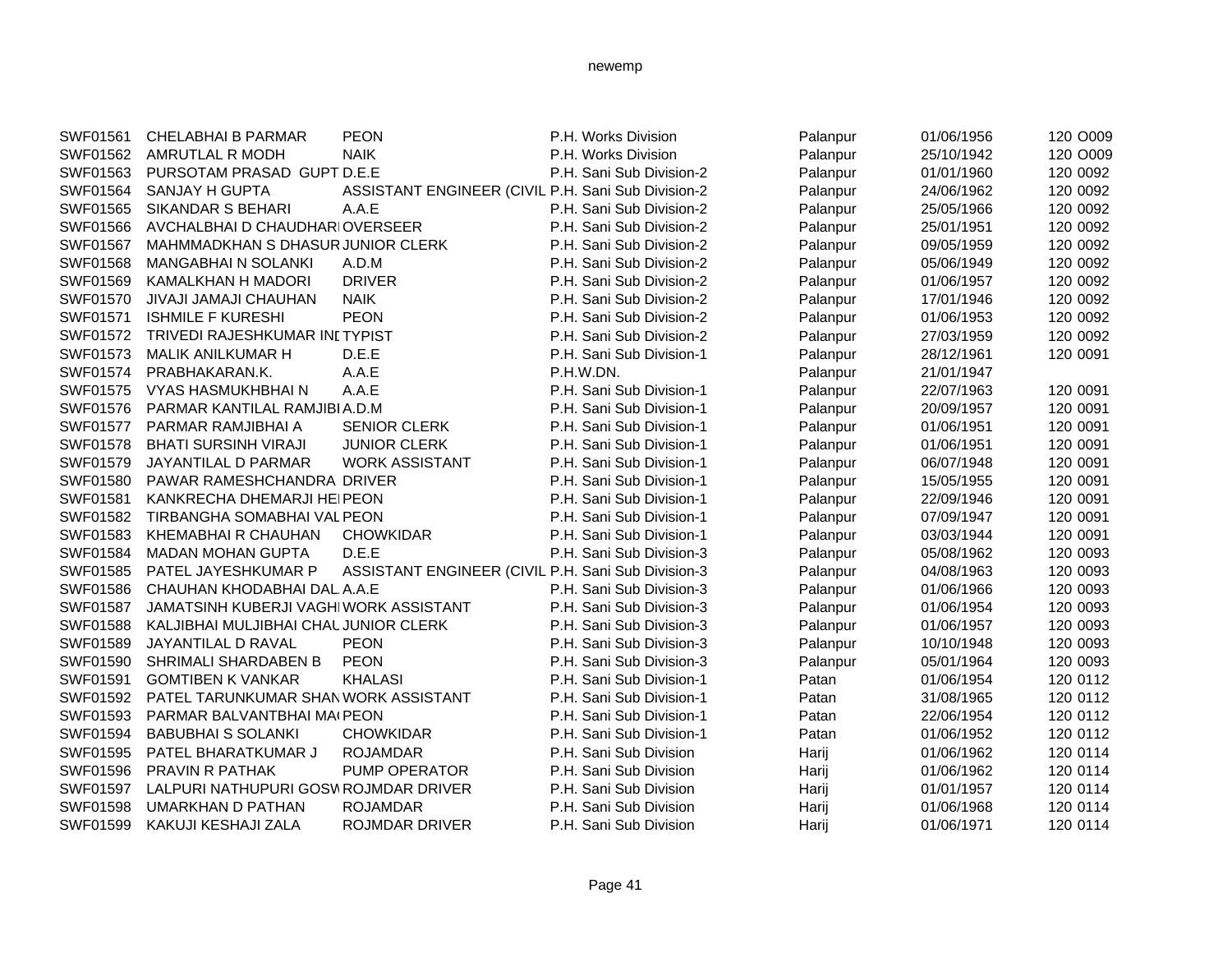| SWF01600 | <b>BHAMARSINH K CHAVDA</b>           | <b>ROJAMDAR</b>                                                           | P.H. Sani Sub Division                                                            | Harij       | 23/02/1965 | 120 0114 |
|----------|--------------------------------------|---------------------------------------------------------------------------|-----------------------------------------------------------------------------------|-------------|------------|----------|
| SWF01601 | JOSHI PRAVINKUMAR RATIL SENIOR CLERK |                                                                           | P.H. Mechanical Sub Division                                                      | Deesa       | 26/03/1956 | 120 0573 |
| SWF01602 | AGOLA MAHADEVBHAI NAN STORE KEEPER   |                                                                           | P.H. Mechanical Division                                                          | Palanpur    | 21/02/1951 | 120 O057 |
| SWF01603 | VANKAR KHANABHAI KHEM JUNIOR CLERK   |                                                                           | P.H. Mechanical Division                                                          | Palanpur    | 08/08/1949 | 120 O057 |
| SWF01604 | SUNSARA KHALIL ABBAS H/JUNIOR CLERK  |                                                                           | P.H. Mechanical Sub Division                                                      | Palanpur    | 15/05/1954 | 120 0571 |
| SWF01605 | KANTILAL RATILAL PARMAR JUNIOR CLERK |                                                                           | P.H. Mechanical Sub Division                                                      | Palanpur    | 12/10/1960 | 120 0571 |
| SWF01606 | <b>MUKESH B SHARMA</b>               | <b>JUNIOR CLERK</b>                                                       | P.H. Mechanical Division                                                          | Palanpur    | 20/03/1972 | 120 O057 |
| SWF01607 | TRIVEDI DARGESHKUMR H/ JUNIOR CLERK  |                                                                           | P.H. Mechanical Sub Division                                                      | Shihori     | 07/10/1957 | 120 0572 |
| SWF01608 | PRAJAPATI DAYHALAL B                 | <b>JUNIOR CLERK</b>                                                       | P.H. Mechanical Division                                                          | Palanpur    | 08/11/1963 | 120 O057 |
| SWF01609 | PRAJAPATI BIPINKUMAR M/ JUNIOR CLERK |                                                                           | P.H. Mechanical Sub Division                                                      | Palanpur    | 02/02/1974 | 120 0571 |
| SWF01610 | KURESHI ATIKURAHEMAN NTYPIST         |                                                                           | P.H. Mechanical Division                                                          | Palanpur    | 17/11/1956 | 120 O057 |
| SWF01611 | LAXMANBHAI BHIKHABHAI FTYPIST        |                                                                           | P.H. Mechanical Division                                                          | Palanpur    | 10/09/1960 | 120 O057 |
| SWF01612 |                                      | NATVARLAL CHAGANLAL P/FITTER HANDPUMP MECHANIP.H. Mechanical Sub Division |                                                                                   | Palanpur    | 03/10/1954 | 120 0571 |
| SWF01613 | ZALA BHARATSINH S                    | FITTER HANDPUMP MECHANIP.H. Mechanical Sub Division                       |                                                                                   | Shihori     | 06/05/1952 | 120 0572 |
| SWF01614 | RAJPUT BHAGVANSINH P                 | FITTER HANDPUMP MECHANIP.H. Mechanical Sub Division                       |                                                                                   | Deesa       | 01/08/1960 | 120 0573 |
| SWF01615 | <b>RAMCHANDRAN C</b>                 | FITTER HANDPUMP MECHANIP.H. Mechanical Sub Division                       |                                                                                   | Deesa       | 05/03/1957 | 120 0573 |
| SWF01616 |                                      | PUNAMSING ROOPSING RA FITTER HANDPUMP MECHANIP.H. Mechanical Sub Division |                                                                                   | Palanpur    | 01/06/1954 | 120 0571 |
| SWF01617 | SINDHI SABBIRMAHMAD G DRIVER         |                                                                           | P.H. Mechanical Division                                                          | Palanpur    | 31/01/1949 | 120 O057 |
| SWF01618 | KISANSINH BHAVARSINH P/DRIVER        |                                                                           | P.H. Mechanical Sub Division                                                      | Palanpur    | 12/02/1954 | 120 0571 |
| SWF01619 | <b>VEN RAMSINH BHAI J</b>            | <b>DRIVER</b>                                                             | P.H. Mechanical Sub Division                                                      | Shihori     | 01/06/1963 | 120 0572 |
| SWF01620 | <b>BABUSING BHANUSING RATDRIVER</b>  |                                                                           | P.H. Mechanical Division                                                          | Palanpur    | 06/11/1959 | 120 O057 |
| SWF01621 | <b>KANSING P CHAUHAN</b>             | <b>PEON</b>                                                               | P.H. Mechanical Sub Division                                                      | Palanpur    | 01/11/1955 | 120 0571 |
| SWF01622 | ARVINDBHAI D KADIYA                  | <b>PEON</b>                                                               | P.H. Mechanical Division                                                          | Palanpur    | 01/06/1956 | 120 O057 |
| SWF01623 | AMTUTLAL K MAKWANA                   | <b>PEON</b>                                                               | P.H. Mechanical Sub Division                                                      | Shihori     | 25/11/1947 | 120 0572 |
| SWF01624 | PARMAR MOHANBHAI TALA PEON           |                                                                           | P.H. Mechanical Sub Division                                                      | Palanpur    | 01/06/1961 | 120 0571 |
| SWF01625 | ILORIYA NANJIBHAI ISHWAF PEON        |                                                                           | P.H. Mechanical Division                                                          | Palanpur    | 12/08/1956 | 120 O057 |
| SWF01626 | <b>INDIRABEN R DABHI</b>             | <b>PEON</b>                                                               | P.H. Mechanical Sub Division                                                      | Palanpur    | 27/06/1972 | 120 0571 |
| SWF01627 | TRIVEDI JAYANTILAL P                 | D.E.E                                                                     | P.H. Mechanical Store Sub Division                                                | Vadodara    | 13/07/1962 | 120 0582 |
| SWF01628 |                                      |                                                                           | PRAKASH PRABHAKAR LAN ASSISTANT ENGINEER (MECI P.H. Mechanical Store Sub Division | Vadodara    | 24/05/1961 | 120 0582 |
| SWF01629 | BHRAMBHAT HANSHABEN JJUNIOR CLERK    |                                                                           | P.H. Mechanical Store Sub Division                                                | Vadodara    | 14/07/1961 | 120 0582 |
| SWF01630 | JADAV GANPATSINH MAGAI DRIVER        |                                                                           | P.H. Mechanical Store Sub Division                                                | Vadodara    | 01/04/1957 | 120 0582 |
| SWF01631 | VANKAR RANCHODBHAI J                 | <b>PEON</b>                                                               | P.H. Mechanical Store Sub Division                                                | Vadodara    | 16/02/1963 | 120 0582 |
| SWF01632 | SOMABHAI R VAGAR                     | <b>HELPER</b>                                                             | P.H. Mechanical Store Sub Division                                                | Vadodara    | 01/06/1962 | 120 0582 |
| SWF01633 | <b>SONI AMRUT V</b>                  | GEO-HYDROLOGIST                                                           | H.O.BOARD                                                                         | Gandhinagar | 20/09/1950 | 120 O001 |
| SWF01634 | <b>R N SHUKLA</b>                    | GEO-HYDROLOGIST                                                           | H.O.BOARD                                                                         | Gandhinagar | 14/08/1948 | 120 O001 |
| SWF01635 | DILIPKUMAR S PANDYA                  | GEO-HYDROLOGIST                                                           | H.O.BOARD                                                                         | Gandhinagar | 06/08/1958 | 120 O001 |
| SWF01636 |                                      | MAKDIA KRITIKUMAR POPA ASSISTANT ENGINEER (CIVIL P.H. Circle              |                                                                                   | Rajkot      | 11/09/1963 | 120 O012 |
| SWF01637 | <b>BAKULBHAI H NAYI</b>              | <b>JUNIOR CLERK</b>                                                       | P.H. Mechanical Sub Division                                                      | Gandhinagar | 01/06/1961 | 120 0533 |
| SWF01638 | SUKHANANDI RAMESHBHAI DRIVER         |                                                                           | P.H. Mechanical Sub Division                                                      | Gandhinagar | 14/12/1962 | 120 0533 |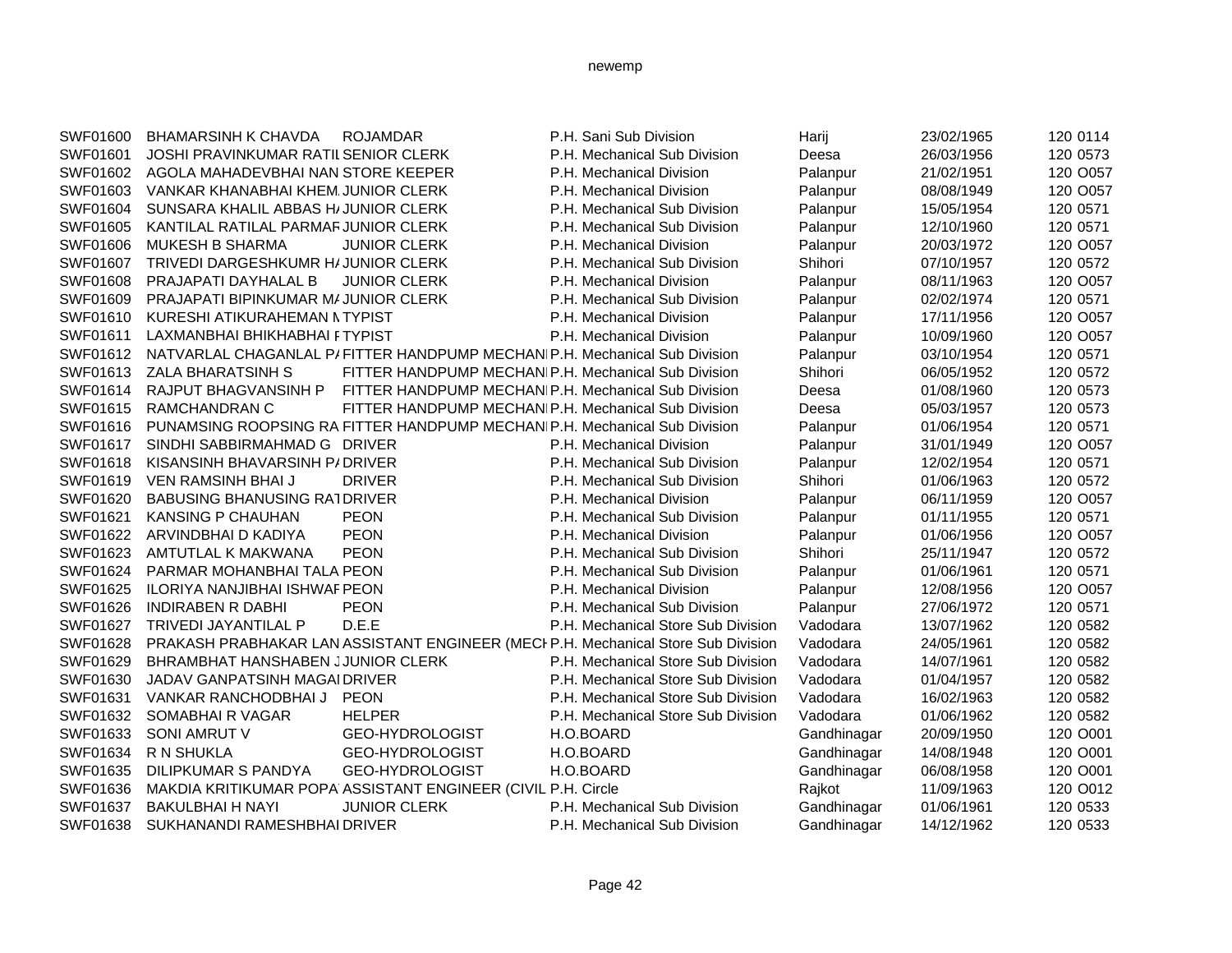| SWF01639 | KISHORBHAI M ANJARIA                      | <b>JOINT DIRECTOR (GJTI)</b>                            | H.O.BOARD                | Gandhinagar    | 10/07/1950 | 120 O001 |
|----------|-------------------------------------------|---------------------------------------------------------|--------------------------|----------------|------------|----------|
| SWF01640 |                                           | MANISHA UDAY DHOLAKIYA ASSISTANT ENGINEER (CIVIL ZONE-1 |                          | Vadodara       | 14/10/1963 | 120 0115 |
| SWF01641 | RAJGOR SUKHDEV KASHIR/JUNIOR CLERK        |                                                         | P.H. Works Division      | Radhanpur      | 11/11/1954 | 120 O010 |
| SWF01642 | ATAULLAKHAN A PATHAN JUNIOR CLERK         |                                                         | P.H. Works Division      | Radhanpur      | 13/04/1957 | 120 O010 |
| SWF01643 | RAMESHBHAI KHODABHAI FJUNIOR CLERK        |                                                         | P.H. Works Division      | Radhanpur      | 01/06/1958 | 120 O010 |
| SWF01644 | <b>GOVINDBHAI C RABARI</b>                | <b>JUNIOR CLERK</b>                                     | P.H. Works Division      | Radhanpur      | 21/04/1961 | 120 O010 |
| SWF01645 | BHEMABHAI SURABHAI VACTRACER              |                                                         | P.H. Works Division      | Radhanpur      | 01/06/1964 | 120 O010 |
| SWF01646 | PATEL RAJNIKANT H                         | <b>TYPIST</b>                                           | P.H. Works Division      | Radhanpur      | 20/06/1964 | 120 O010 |
| SWF01647 | PATHAN DILAVARKHAN Y                      | <b>DRIVER</b>                                           | P.H. Works Division      | Radhanpur      | 28/11/1957 | 120 O010 |
| SWF01648 | THAKOR RANCHODBHAI VA PEON                |                                                         | P.H. Works Division      | Radhanpur      | 01/01/1954 | 120 O010 |
| SWF01649 | KANAIYALAL KESHAVLAL V/ PEON              |                                                         | P.H. Works Division      | Radhanpur      | 07/09/1951 | 120 O010 |
| SWF01650 | <b>SHANKARLAL P VIJAL</b>                 | <b>PEON</b>                                             | P.H. Works Division      | Radhanpur      | 26/05/1949 | 120 O010 |
| SWF01651 | ALIMIYA HASUMIYA SAYIED PEON              |                                                         | P.H. Works Division      | Radhanpur      | 29/03/1955 | 120 O010 |
| SWF01652 | <b>IMTIYAJKHAN INAYATULLAK PEON</b>       |                                                         | P.H. Works Division      | Radhanpur      | 09/12/1981 | 120 O010 |
| SWF01653 | VYAS RADHESHKUMAR M A.A.E                 |                                                         | P.H. Sani Sub Division-1 | Radhanpur      | 27/05/1961 | 120 0101 |
| SWF01654 | DESAI HARJIBHAI RAMJIBH/SENIOR CLERK      |                                                         | P.H. Sani Sub Division-1 | Radhanpur      | 01/04/1947 | 120 0101 |
| SWF01655 | VYAS JAYENDRAKUMAR HII JUNIOR CLERK       |                                                         | P.H. Sani Sub Division-1 | Radhanpur      | 09/09/1954 | 120 0101 |
| SWF01656 | <b>PRAJAPATI BHAGVANBHAI (DRIVER</b>      |                                                         | P.H. Sani Sub Division-1 | Radhanpur      | 02/12/1948 | 120 0101 |
| SWF01657 | TRIVEDI SURESHBHAI RAVI ROJAMDAR          |                                                         | P.H. Sani Sub Division-1 | Radhanpur      | 03/02/1954 | 120 0101 |
| SWF01658 | PANDYA PREMILABEN D                       | <b>PEON</b>                                             | P.H. Sani Sub Division-1 | Radhanpur      | 01/06/1955 | 120 0101 |
| SWF01659 | BODAR KANUBHAI KAVAJI                     | D.E.E                                                   | P.H. Sani Sub Division-2 | Radhanpur      | 01/06/1967 | 120 0102 |
| SWF01660 | JIVANBHAI A PATEL                         | A.A.E                                                   | P.H. Sani Sub Division-2 | Radhanpur      | 28/03/1951 | 120 0102 |
| SWF01661 | PATEL KANAIYALAL H                        | A.A.E                                                   | P.H. Sani Sub Division-2 | Radhanpur      | 06/03/1955 | 120 0102 |
| SWF01662 | MITHABHAI P MAKWANA                       | <b>JUNIOR CLERK</b>                                     | P.H. Sani Sub Division-2 | Radhanpur      | 01/06/1954 | 120 0102 |
| SWF01663 | MAKWANA PUJABHAI SAGT. WORK ASSISTANT     |                                                         | P.H. Sani Sub Division-2 | Radhanpur      | 01/05/1955 | 120 0102 |
| SWF01664 | VAGHELA LAKHAJI GALAJI WORK ASSISTANT     |                                                         | P.H. Sani Sub Division-2 | Radhanpur      | 01/06/1949 | 120 0102 |
| SWF01665 | PARMANAND GHANSYAMD/ DRIVER               |                                                         | P.H. Sani Sub Division-2 | Radhanpur      | 01/06/1952 | 120 0102 |
| SWF01666 | SATUNA TULSIBHAI K                        | <b>PEON</b>                                             | P.H. Sani Sub Division-2 | Radhanpur      | 01/06/1952 | 120 0102 |
| SWF01667 | <b>ISABBHAI FAKIRMOHMMAD PEON</b>         |                                                         | P.H. Sani Sub Division-2 | Radhanpur      | 01/06/1951 | 120 0102 |
| SWF01668 | JASVANTKUMAR B SOLANK CHOWKIDAR           |                                                         | P.H. Sani Sub Division-2 | Radhanpur      | 01/06/1964 | 120 0102 |
| SWF01669 | PATEL BHAGVANBHAI HIRA D.E.E              |                                                         | P.H. Sani Sub Division   | Shihori        | 31/03/1959 | 120 0103 |
| SWF01670 | VAGHELA ARJANBHAI BHENA.A.E               |                                                         | P.H. Sani Sub Division   | Shihori        | 01/06/1968 | 120 0103 |
| SWF01671 | SOLANKI HIRABHAI OKHABI SENIOR CLERK      |                                                         | P.H. Sani Sub Division   | Shihori        | 07/01/1951 | 120 0103 |
| SWF01672 | PARMAR JETHABHAI KALUE JUNIOR CLERK       |                                                         | P.H. Sani Sub Division   | Shihori        | 01/06/1953 | 120 0103 |
| SWF01673 | <b>HADIYOL PRAVINSINH D</b>               | <b>JUNIOR CLERK</b>                                     | P.H. Sani Sub Division   | Shihori        | 04/11/1955 | 120 0103 |
| SWF01674 | <b>BHATI VAGHJIBHAI MANJIBI PEON</b>      |                                                         | P.H. Sani Sub Division   | Shihori        | 01/06/1948 | 120 0103 |
| SWF01675 | <b>PRAJAPATI AMRUTLAL SON PEON</b>        |                                                         | P.H. Sani Sub Division   | Shihori        | 01/06/1964 | 120 0103 |
| SWF01676 | <b>KANUBHAI G SUTHAR</b>                  | <b>OVERSEER</b>                                         | P.H. Sani Sub Division   | <b>Bhabhar</b> | 25/07/1949 | 120 0485 |
| SWF01677 | <b>JUMMABHAI RASULBHAI SHJUNIOR CLERK</b> |                                                         | P.H. Sani Sub Division   | <b>Bhabhar</b> | 15/06/1951 | 120 0485 |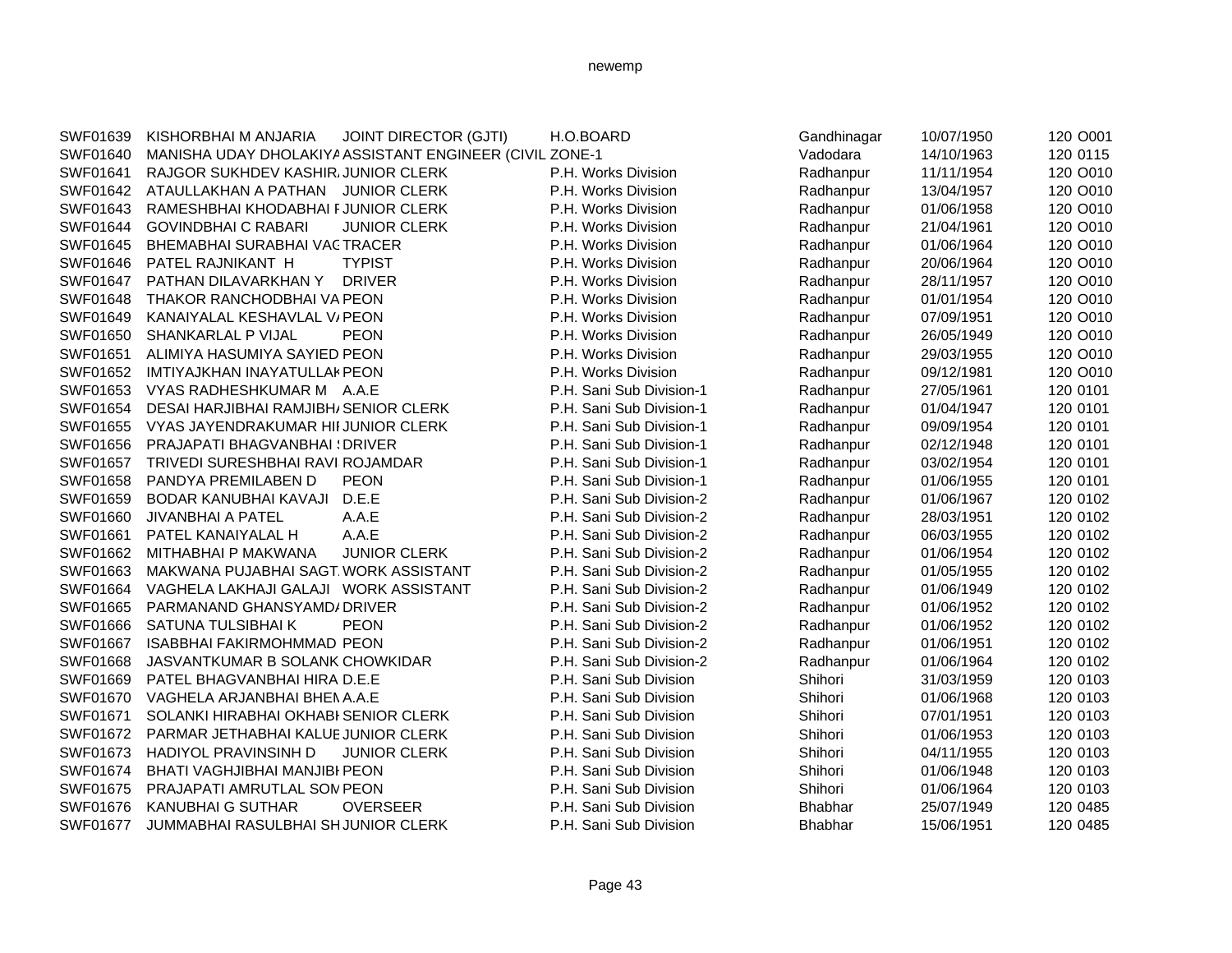| SWF01678 | BABUBHAI VASABHAI PURB JUNIOR CLERK   |                                                                          | P.H. Sani Sub Division             | <b>Bhabhar</b> | 01/06/1957 | 120 0485 |
|----------|---------------------------------------|--------------------------------------------------------------------------|------------------------------------|----------------|------------|----------|
| SWF01679 | <b>GANESHBHAI C RANA</b>              | <b>TRACER</b>                                                            | P.H. World Bank Sub Division       | <b>Bhabhar</b> | 26/11/1968 | 120 0104 |
| SWF01680 | PRAVINCHANDRA M VYAS                  | <b>WORK ASSISTANT</b>                                                    | P.H. Sani Sub Division             | Bhabhar        | 23/01/1946 | 120 0485 |
| SWF01681 | SHANTILAL S PUROHIT                   | <b>DRIVER</b>                                                            | P.H. Sani Sub Division             | <b>Bhabhar</b> | 02/10/1960 | 120 0485 |
| SWF01682 | ALAMKHAN U BALOCHA                    | <b>PEON</b>                                                              | P.H. Sani Sub Division             | Bhabhar        | 26/08/1943 | 120 0485 |
| SWF01683 | NARANBHAI M VAGHELA                   | <b>PEON</b>                                                              | P.H. Sani Sub Division             | Bhabhar        | 01/06/1947 | 120 0485 |
| SWF01684 | JALANDHARA RAGHAVBHAI GEO-HYDROLOGIST |                                                                          | P.H. Mechanical Division           | Junagadh       | 06/06/1955 | 120 O063 |
| SWF01685 | JAGMALBHAI N PIKIYA                   | ASSISTANT ENGINEER (CIVIL P.H. Mechanical Division                       |                                    | Junagadh       | 01/11/1956 | 120 O063 |
| SWF01686 | <b>VINODRAY N BHATT</b>               | DIVISIONAL ACCOUNTANT                                                    | P.H. Mechanical Division           | Junagadh       | 17/11/1948 | 120 O063 |
| SWF01687 |                                       | BHARDAVA MOHANBHAI RA ASSISTANT ENGINEER (CIVIL P.H. Mechanical Division |                                    | Junagadh       | 01/07/1949 | 120 O063 |
| SWF01688 |                                       | JAMALBHAI CHANDBHAI PA SENIOR CLERK (ACCOUNT)                            | P.H. Mechanical Division           | Junagadh       | 08/10/1946 | 120 O063 |
| SWF01689 | KANKRECHA RASIKBHAI KA SENIOR CLERK   |                                                                          | P.H. Mechanical Division           | Junagadh       | 12/05/1950 | 120 O063 |
| SWF01690 | KHODIDASBHAI N GAJERA SENIOR CLERK    |                                                                          | P.H. Mechanical Division           | Junagadh       | 01/06/1954 | 120 O063 |
| SWF01691 | KYADA MANSUKHLAL NAGJ SENIOR CLERK    |                                                                          | P.H. Mechanical Division           | Junagadh       | 02/05/1962 | 120 O063 |
| SWF01692 | KELAIYA DILIPKUMAR K                  | <b>JUNIOR CLERK</b>                                                      | P.H. Mechanical Division           | Junagadh       | 22/08/1959 | 120 O063 |
| SWF01693 | AMARABHAI PANCHABHAI F JUNIOR CLERK   |                                                                          | P.H. Mechanical Division           | Junagadh       | 15/01/1961 | 120 O063 |
| SWF01694 | PRABHAT NATH I NATH                   | <b>DRIVER</b>                                                            | P.H. Mechanical Division           | Junagadh       | 03/03/1945 | 120 O063 |
| SWF01695 | <b>BHIKHALAL M RATHOD</b>             | <b>DRIVER</b>                                                            | P.H. Mechanical Division           | Junagadh       | 30/01/1951 | 120 O063 |
| SWF01696 | HANSHA BEN HARIBHAI CH/ PEON          |                                                                          | P.H. Mechanical Division           | Junagadh       | 07/09/1956 | 120 O063 |
| SWF01697 | KHERUNABEN ABDUL MAJI PEON            |                                                                          | P.H. Mechanical Division           | Junagadh       | 01/06/1957 | 120 O063 |
| SWF01698 | RATILAL K PATHAK                      | <b>PEON</b>                                                              | P.H. Mechanical Division           | Junagadh       | 26/02/1962 | 120 O063 |
| SWF01699 | JAMALBHAI ABDUL RAHMAI CHOWKIDAR      |                                                                          | P.H. Mechanical Division           | Junagadh       | 08/08/1965 | 120 O063 |
| SWF01700 | <b>IBRAHIM MUSABHAI SAMA PEON</b>     |                                                                          | P.H. Mechanical Division           | Junagadh       | 12/12/1961 | 120 O063 |
| SWF01701 | <b>JOSHI RAJESH M</b>                 | <b>ROJAMDAR</b>                                                          | P.H. Mechanical Division           | Junagadh       | 14/01/1966 | 120 O063 |
| SWF01702 | PANDYA ARVINDKUMAR NA PEON            |                                                                          | H.O.BOARD                          | Gandhinagar    | 15/05/1966 | 120 O001 |
| SWF01703 |                                       | RATHOD MAHETABSINH D FITTER HANDPUMP MECHANIP.H. Mechanical Division     |                                    | Mehsana        | 01/06/1957 | 120 O053 |
| SWF01704 | RAMI JAYANTILAL K                     | FITTER HANDPUMP MECHANIP.H. Mechanical Division                          |                                    | Mehsana        | 01/04/1956 | 120 O053 |
| SWF01705 | DABHI KANUJI CHANAJI                  | <b>HELPER</b>                                                            | P.H. Mechanical Store Sub Division | Gandhinagar    | 25/09/1965 | 120 0581 |
| SWF01706 | RAJPUT YOGESHKUMAR A HELPER           |                                                                          | P.H. Mechanical Store Sub Division | Gandhinagar    | 21/08/1969 | 120 0581 |
| SWF01707 | SHAH KAUSHIK JAYANTILAL SENIOR CLERK  |                                                                          | H.O.BOARD                          | Gandhinagar    | 08/02/1960 | 120 O001 |
| SWF01708 | PRAJAPATI RAMESHBHAI C JUNIOR CLERK   |                                                                          | H.O.BOARD                          | Gandhinagar    | 29/06/1960 | 120 O001 |
| SWF01709 | KAUSHIKRAI V PANDYA                   | D.E.E                                                                    | P.H. Mechanical Sub Division       | Veraval        | 06/04/1949 | 120 0632 |
| SWF01710 | PANDYA KANAKRAI N                     | <b>DRILLER</b>                                                           | P.H. Mechanical Sub Division       | Veraval        | 23/03/1945 | 120 0632 |
| SWF01711 | BHANUBHAI BACHUBHAI CF DRIVER         |                                                                          | P.H. Mechanical Sub Division       | Veraval        | 01/06/1955 | 120 0632 |
| SWF01712 | M L CHAVDA                            | <b>JUNIOR CLERK</b>                                                      | P.H. Mechanical Sub Division       | Veraval        | 01/08/1966 | 120 0632 |
| SWF01713 | <b>BHIKHABHAI K PIDHIYA</b>           | <b>DRIVER</b>                                                            | P.H. Mechanical Sub Division       | Veraval        | 18/08/1962 | 120 0632 |
| SWF01714 | DEVAYAN MANDAN BARAD DRIVER           |                                                                          | P.H. Mechanical Sub Division       | Veraval        | 01/05/1960 | 120 0632 |
| SWF01715 | GULABNATH L MEGHNATHI MAJDOOR         |                                                                          | P.H. Mechanical Sub Division       | Veraval        | 15/05/1959 | 120 0632 |
| SWF01716 | <b>HARILAL S GAVDIA</b>               | <b>HELPER</b>                                                            | P.H. Mechanical Sub Division       | Veraval        | 17/01/1965 | 120 0632 |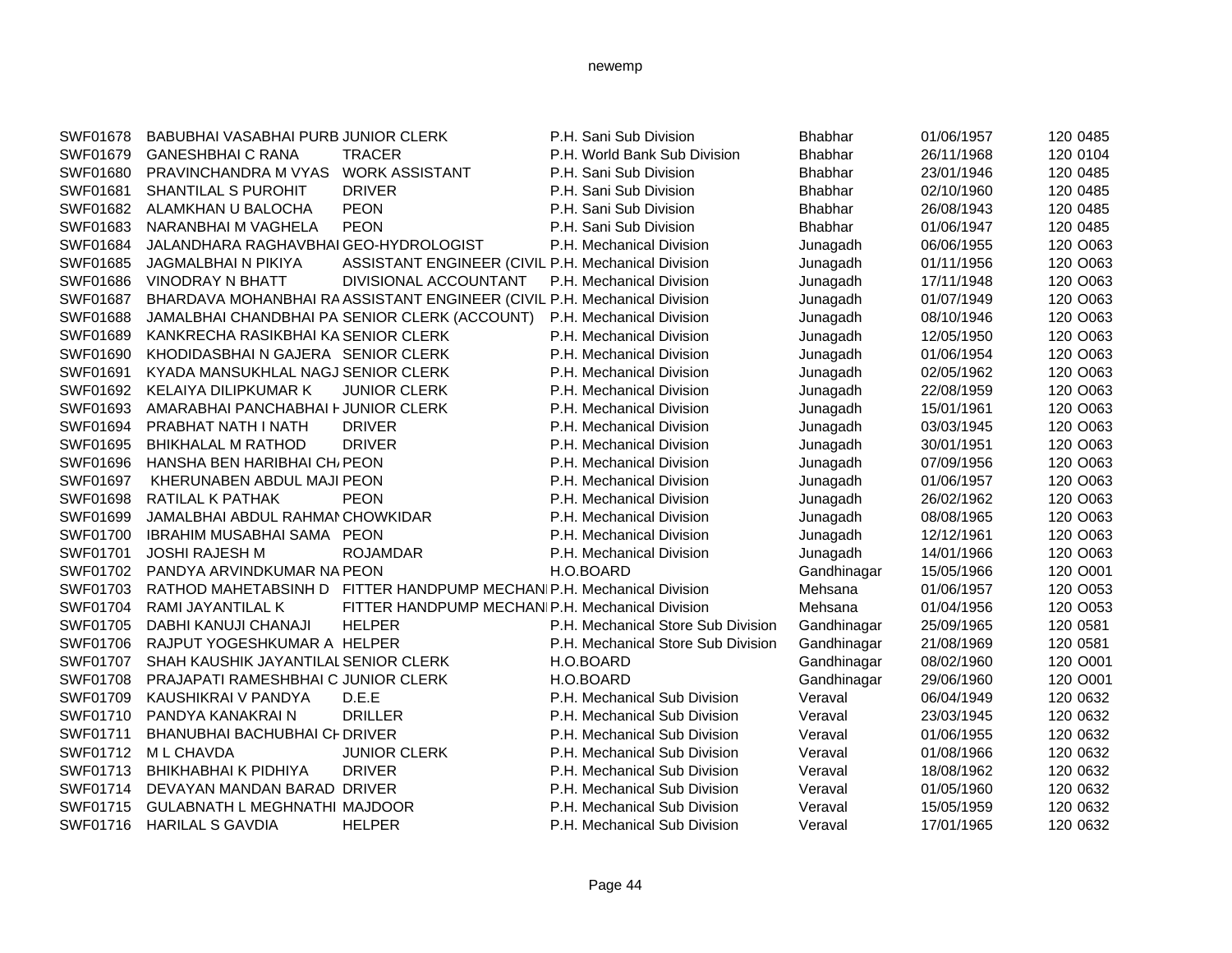| SWF01717        | <b>J C SOLANKI</b>                   | <b>MAJDOOR</b>                                                        | P.H. Mechanical Sub Division | Veraval    | 07/12/1967 | 120 0632 |
|-----------------|--------------------------------------|-----------------------------------------------------------------------|------------------------------|------------|------------|----------|
| SWF01718        | MERAMAN DAYA CHARIYIA HELPER         |                                                                       | P.H. Mechanical Sub Division | Veraval    | 30/11/1963 | 120 0632 |
| SWF01719        | BHUPAT PUNA MAKWANA                  | <b>HELPER</b>                                                         | P.H. Mechanical Sub Division | Veraval    | 27/10/1960 | 120 0632 |
| SWF01720        | <b>GOVIND PUNA MAKWANA</b>           | <b>HELPER</b>                                                         | P.H. Mechanical Sub Division | Veraval    | 14/10/1955 | 120 0632 |
| SWF01721        | KALA KARSHAN CHARIYA                 | <b>HELPER</b>                                                         | P.H. Mechanical Sub Division | Veraval    | 20/05/1966 | 120 0632 |
| SWF01722        | <b>MANU K CHARIYA</b>                | <b>HELPER</b>                                                         | P.H. Mechanical Sub Division | Veraval    | 01/08/1968 | 120 0632 |
| SWF01723        | <b>BHAGVANJI R GOHIL</b>             | <b>MAJDOOR</b>                                                        | P.H. Mechanical Sub Division | Veraval    | 02/06/1969 | 120 0632 |
| SWF01724        |                                      | PRAVINBHAI PRABHABHAI I ASSISTANT ENGINEER (CIVIL P.H. Works Division |                              | Himatnagat | 21/03/1962 | 120 O006 |
| SWF01725        | DILIPKUMAR A UPADHYAY A.A.E          |                                                                       | P.H. Works Division          | Himatnagat | 03/10/1960 | 120 O006 |
| SWF01726        | SHOBHANABEN R JANI                   | <b>ASSISTANT SUPERINTENDEN P.H. Works Division</b>                    |                              | Himatnagat | 29/01/1952 | 120 O006 |
| <b>SWF01727</b> | RATHOD JASAWANTJI K                  | DIVISIONAL ACCOUNTANT                                                 | P.H. Works Division          | Himatnagat | 14/08/1945 | 120 O006 |
| SWF01728        | N.M.PRAJAPATI                        | SENIOR CLERK(ACCOUNT)                                                 | P.H.W.DN.                    | Himatnagat | 06/05/1955 | 120      |
| SWF01729        |                                      | VANKAR DHULABHAI KHEM SENIOR CLERK (ACCOUNT)                          | P.H. Works Division          | Himatnagat | 01/06/1957 | 120 O006 |
| SWF01730        | RATHOD VINODKUMAR B                  | <b>SENIOR CLERK</b>                                                   | P.H. Works Division          | Himatnagat | 22/01/1957 | 120 O006 |
| SWF01731        | C P PARMAR                           | <b>STORE KEEPER</b>                                                   | P.H. Works Division          | Himatnagat | 01/06/1954 | 120 O006 |
| SWF01732        | <b>JANI VINODKUMAR R</b>             | <b>SENIOR CLERK</b>                                                   | P.H. Works Division          | Himatnagat | 06/04/1958 | 120 O006 |
| SWF01733        | MANOJKUMAR N RAVAL                   | <b>JUNIOR CLERK</b>                                                   | P.H. Works Division          | Himatnagat | 12/10/1955 | 120 O006 |
| SWF01734        | PANDYA HARESHKUMAR RIJUNIOR CLERK    |                                                                       | P.H. Works Division          | Himatnagat | 18/07/1958 | 120 O006 |
| SWF01735        | RABARI SHAHARBHAI BIJOL JUNIOR CLERK |                                                                       | P.H. Works Division          | Himatnagat | 01/06/1961 | 120 O006 |
| SWF01736        | NAILESHKUMAR CHAMPAKLTYPIST          |                                                                       | P.H. Works Division          | Himatnagat | 15/07/1964 | 120 O006 |
| SWF01737        | VANAND ARVINDBHAI M                  | <b>TYPIST</b>                                                         | P.H. Works Division          | Himatnagat | 15/12/1964 | 120 O006 |
| SWF01738        | <b>MEHTA SHRADKUMAR R</b>            | A.D.M                                                                 | P.H. Works Division          | Himatnagat | 12/01/1948 | 120 O006 |
| SWF01739        | <b>HARISINH N RATHOD</b>             | <b>DRIVER</b>                                                         | P.H. Works Division          | Himatnagat | 29/08/1951 | 120 O006 |
| SWF01740        | <b>BHOGHILAL G VANAND</b>            | <b>JUNIOR CLERK</b>                                                   | P.H. Works Division          | Himatnagat | 12/09/1949 | 120 O006 |
| SWF01741        | <b>BADARSINH F MAKWANA</b>           | <b>PEON</b>                                                           | P.H. Works Division          | Himatnagat | 21/10/1948 | 120 O006 |
| SWF01742        | PRAJAPATI SHANKARBHAI I PEON         |                                                                       | P.H. Works Division          | Himatnagat | 01/05/1950 | 120 O006 |
| SWF01743        | PARMAR JAGDISHKUMAR DA.A.E           |                                                                       | P.H. Sani Sub Division       | Himatnagat | 01/06/1957 | 120 0061 |
| SWF01744        | PATEL ASHWINKUMAR P                  | TECHNICAL ASSISTANT                                                   | P.H. Sani Sub Division       | Himatnagat | 01/06/1968 | 120 0061 |
| SWF01745        | MAGANBHAI B PRAJAPATI                | <b>WORK ASSISTANT</b>                                                 | P.H. Sani Sub Division       | Himatnagat | 18/08/1957 | 120 0061 |
| SWF01746        | KACHARABHAI SHANKARBI SENIOR CLERK   |                                                                       | P.H. Sani Sub Division       | Himatnagat | 01/05/1948 | 120 0061 |
| SWF01747        | <b>KALIDAS R RATHOD</b>              | <b>JUNIOR CLERK</b>                                                   | P.H. Sani Sub Division       | Himatnagat | 01/06/1957 | 120 0061 |
| SWF01748        | PANDYA KHUSHALBHAI MO JUNIOR CLERK   |                                                                       | P.H. Sani Sub Division       | Himatnagat | 12/10/1951 | 120 0061 |
| SWF01749        | <b>BHAGORA RAMILABEN G</b>           | <b>JUNIOR CLERK</b>                                                   | P.H. Sani Sub Division       | Himatnagat | 01/06/1966 | 120 0061 |
| SWF01750        | THAKKAR RUPAKKUMAR VIITYPIST         |                                                                       | P.H. Sani Sub Division       | Himatnagat | 02/02/1967 | 120 0061 |
| SWF01751        | <b>TRIVEDI REKHABEN P</b>            | A.D.M                                                                 | P.H. Sani Sub Division       | Himatnagat | 29/12/1952 | 120 0061 |
| SWF01752        | NAYI JAYABEN G                       | <b>PEON</b>                                                           | P.H. Sani Sub Division       | Himatnagat | 18/06/1958 | 120 0061 |
| SWF01753        | <b>BHAGAJI K THAKOR</b>              | <b>PEON</b>                                                           | P.H. Sani Sub Division       | Himatnagat | 17/12/1966 | 120 0061 |
| SWF01754        | LALJIBHAI J PATEL                    | D.E.E                                                                 | P.H. Sani Sub Division       | Himatnagat | 01/05/1960 | 120 0061 |
| SWF01755        |                                      | A.A.E                                                                 |                              |            |            |          |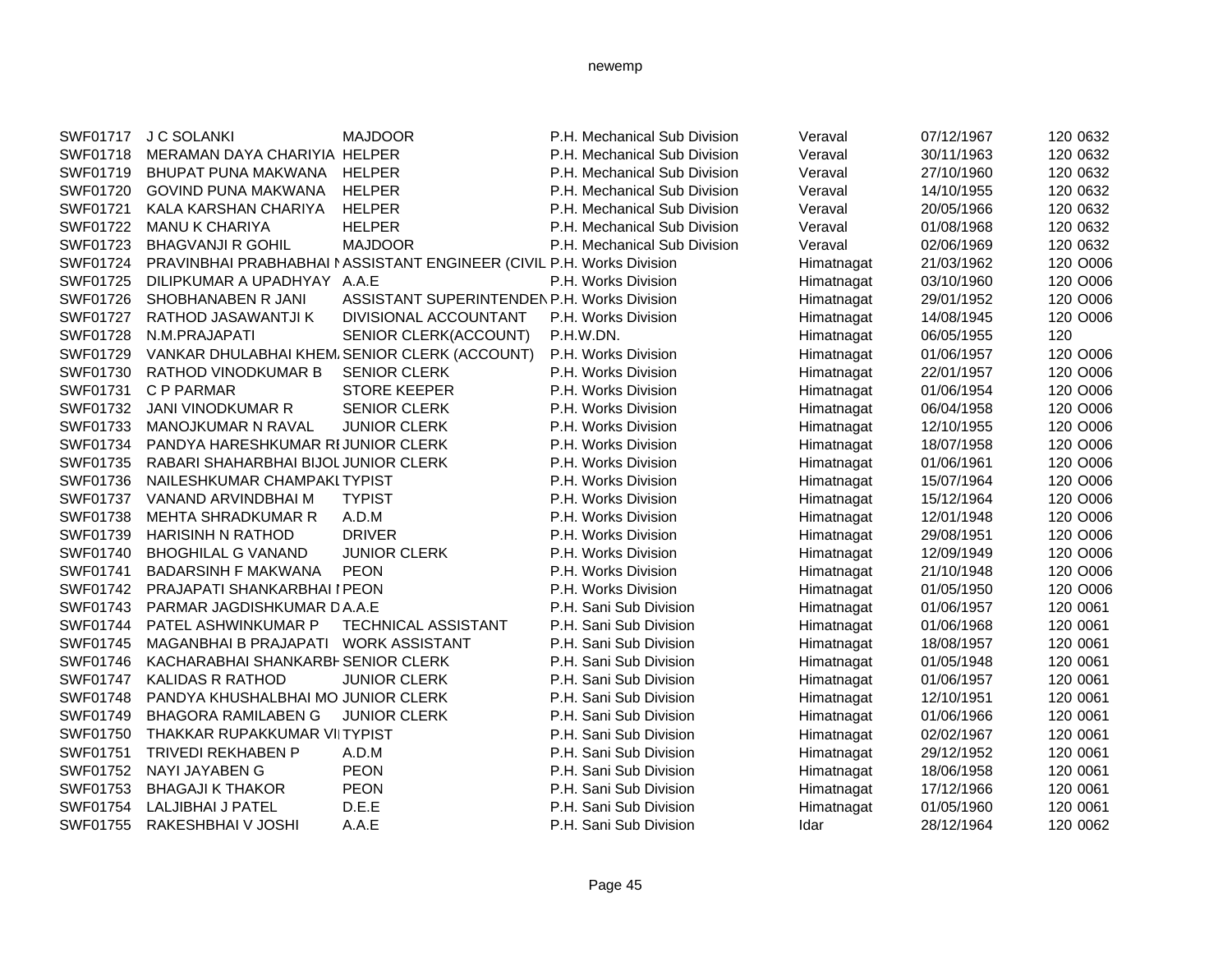| SWF01756 | <b>BIPINCHANDRA D KADIA</b>                 | A.A.E                                                                 | P.H. Sani Sub Division   | Idar        | 08/01/1952 | 120 0062 |
|----------|---------------------------------------------|-----------------------------------------------------------------------|--------------------------|-------------|------------|----------|
| SWF01757 | SADHU PRAVINCHANDRA B TECHNICAL ASSISTANT   |                                                                       | P.H. Sani Sub Division   | Idar        | 24/03/1954 | 120 0062 |
| SWF01758 | PATEL CHAGANBHAI MAGAIWORK ASSISTANT        |                                                                       | P.H. Sani Sub Division   | Idar        | 01/05/1948 | 120 0062 |
| SWF01759 | JETHABHAI LAKHABHAI VAN WORK ASSISTANT      |                                                                       | P.H. Sani Sub Division   | Idar        | 01/05/1952 | 120 0062 |
| SWF01760 | <b>REVANDAS L PARMAR</b>                    | <b>SENIOR CLERK</b>                                                   | P.H. Sani Sub Division   | Idar        | 01/06/1960 | 120 0062 |
| SWF01761 | VINODBHAI M VANAND                          | <b>JUNIOR CLERK</b>                                                   | P.H. Sani Sub Division   | Idar        | 21/03/1961 | 120 0062 |
| SWF01762 | RAMESHBHAI MALJIBHAI DI JUNIOR CLERK        |                                                                       | P.H. Sani Sub Division   | Idar        | 01/06/1965 | 120 0062 |
| SWF01763 | MAKWANA KANTILAL K                          | <b>TYPIST</b>                                                         | P.H. Sani Sub Division   | Idar        | 15/08/1962 | 120 0062 |
| SWF01764 | <b>GOVINDBHAI K NINAMA</b>                  | <b>DRIVER</b>                                                         | P.H. Sani Sub Division   | Idar        | 01/06/1962 | 120 0062 |
| SWF01765 | SANJAYKUKMAR N ISNALA PEON                  |                                                                       | P.H. Sani Sub Division   | Idar        | 01/06/1948 | 120 0062 |
| SWF01766 | CHAUHAN BHIMSINH HAMIR PEON                 |                                                                       | P.H. Sani Sub Division   | Idar        | 01/06/1955 | 120 0062 |
| SWF01767 | PRAKASHCHANDRA M RATI D.E.E                 |                                                                       | P.H. Sani Sub Division   | Talod       | 02/01/1959 | 120 0063 |
| SWF01768 |                                             | PARMAR RAJESHKUMAR M/ASSISTANT ENGINEER (CIVIL P.H. Sani Sub Division |                          | Talod       | 20/12/1973 | 120 0063 |
| SWF01769 | ATULKUMR J SHAH                             | A.A.E                                                                 | P.H. Sani Sub Division   | Talod       | 15/06/1958 | 120 0063 |
| SWF01770 | <b>HATHISINH B ZALA</b>                     | A.A.E                                                                 | P.H. Sani Sub Division   | Talod       | 10/08/1963 | 120 0063 |
| SWF01771 | KANUBHAI D MODI                             | <b>WORK ASSISTANT</b>                                                 | P.H. Sani Sub Division   | Talod       | 12/08/1951 | 120 0063 |
| SWF01772 | <b>KESARISINH F CHAUHAN</b>                 | <b>WORK ASSISTANT</b>                                                 | P.H. Sani Sub Division   | Talod       | 02/06/1946 | 120 0063 |
| SWF01773 | <b>RAMESHBHAI R PATEL</b>                   | <b>WORK ASSISTANT</b>                                                 | P.H. Sani Sub Division   | Talod       | 01/06/1955 | 120 0063 |
| SWF01774 | MOHANBHAIJ VANKAR                           | <b>SENIOR CLERK</b>                                                   | P.H. Sani Sub Division   | Talod       | 12/06/1948 | 120 0063 |
| SWF01775 | DEEPSINH D CHAUHAN                          | <b>JUNIOR CLERK</b>                                                   | P.H. Sani Sub Division   | Talod       | 01/06/1958 | 120 0063 |
| SWF01776 | LAXMIBEN N KALASAVA                         | <b>JUNIOR CLERK</b>                                                   | P.H. Sani Sub Division   | Talod       | 01/06/1958 | 120 0063 |
| SWF01777 | VANKAR JASVANTBHAI MOI TYPIST               |                                                                       | P.H. Sani Sub Division   | Talod       | 20/04/1966 | 120 0063 |
| SWF01778 | V M RATHOD                                  | <b>DRIVER</b>                                                         | P.H. Sani Sub Division   | Talod       | 01/06/1946 | 120 0063 |
| SWF01779 | <b>BALUSINH A DABHI</b>                     | <b>PEON</b>                                                           | P.H. Sani Sub Division   | Talod       | 14/11/1958 | 120 0063 |
| SWF01780 | <b>MAHENDRA N RANDIVE</b>                   | DY.MANAGER                                                            | H.O.BOARD                | Gandhinagar | 10/09/1953 | 120 O001 |
| SWF01781 | GANDHI PANKAJKUMAR B SENIOR CLERK (ACCOUNT) |                                                                       | H.O.BOARD                | Gandhinagar | 10/04/1957 | 120 O001 |
| SWF01782 |                                             | AKSHAYKUMAR R BHRAMBI DEPUTY MANAGER - ADMIN. H.O.BOARD               |                          | Gandhinagar | 15/11/1952 | 120 O001 |
| SWF01783 | <b>FULABHAI H CHAUHAN</b>                   | <b>DRIVER</b>                                                         | P.H. Sani Sub Division-2 | Nadiad      | 01/02/1948 | 120 0312 |
| SWF01784 | LOMESHKUMAR D BAROT ROJAMDAR                |                                                                       | P.H. Sani Sub Division-2 | Nadiad      | 30/03/1970 | 120 0312 |
| SWF01785 | PARMAR RAYSING BHAI SH. CHOWKIDAR           |                                                                       | P.H. Sani Sub Division-2 | Nadiad      | 01/06/1962 | 120 0312 |
| SWF01786 | CHINUBHAI MANIBHAI PARN CHOWKIDAR           |                                                                       | P.H. Sani Sub Division-2 | Nadiad      | 07/04/1951 | 120 0312 |
| SWF01787 | PARMAR BHARATBHAI NAN CHOWKIDAR             |                                                                       | P.H. Sani Sub Division-2 | Nadiad      | 27/06/1964 | 120 0312 |
| SWF01788 | DIPSINH D CHAUHAN                           | <b>CHOWKIDAR</b>                                                      | P.H. Sani Sub Division-2 | Nadiad      | 01/06/1961 | 120 0312 |
| SWF01789 | SAILER RAJIV B                              | ASSISTANT ENGINEER (CIVIL H.O.BOARD                                   |                          | Gandhinagar | 17/07/1968 | 120 O001 |
| SWF01790 | KUSUM PRAKASH SAMBHA\D.E.E                  |                                                                       | H.O.BOARD                | Gandhinagar | 01/07/1962 | 120 O001 |
| SWF01791 | PATHAN SHAHJAHAN J                          | <b>TYPIST</b>                                                         | H.O.BOARD                | Gandhinagar | 15/05/1959 | 120 O001 |
| SWF01792 | J U MANSURI                                 | ASSISTANT SUPERINTENDENH.O.BOARD                                      |                          | Gandhinagar | 01/06/1953 | 120 O001 |
| SWF01793 | DAHAYABHAI S PRAJAPATI CHOWKIDAR            |                                                                       | H.O.BOARD                | Gandhinagar | 10/10/1959 | 120 O001 |
| SWF01794 | PATEL SUMANBHAI D                           | D.E.E                                                                 | P.H. Works Division      | Nadiad      | 04/11/1955 | 120 O031 |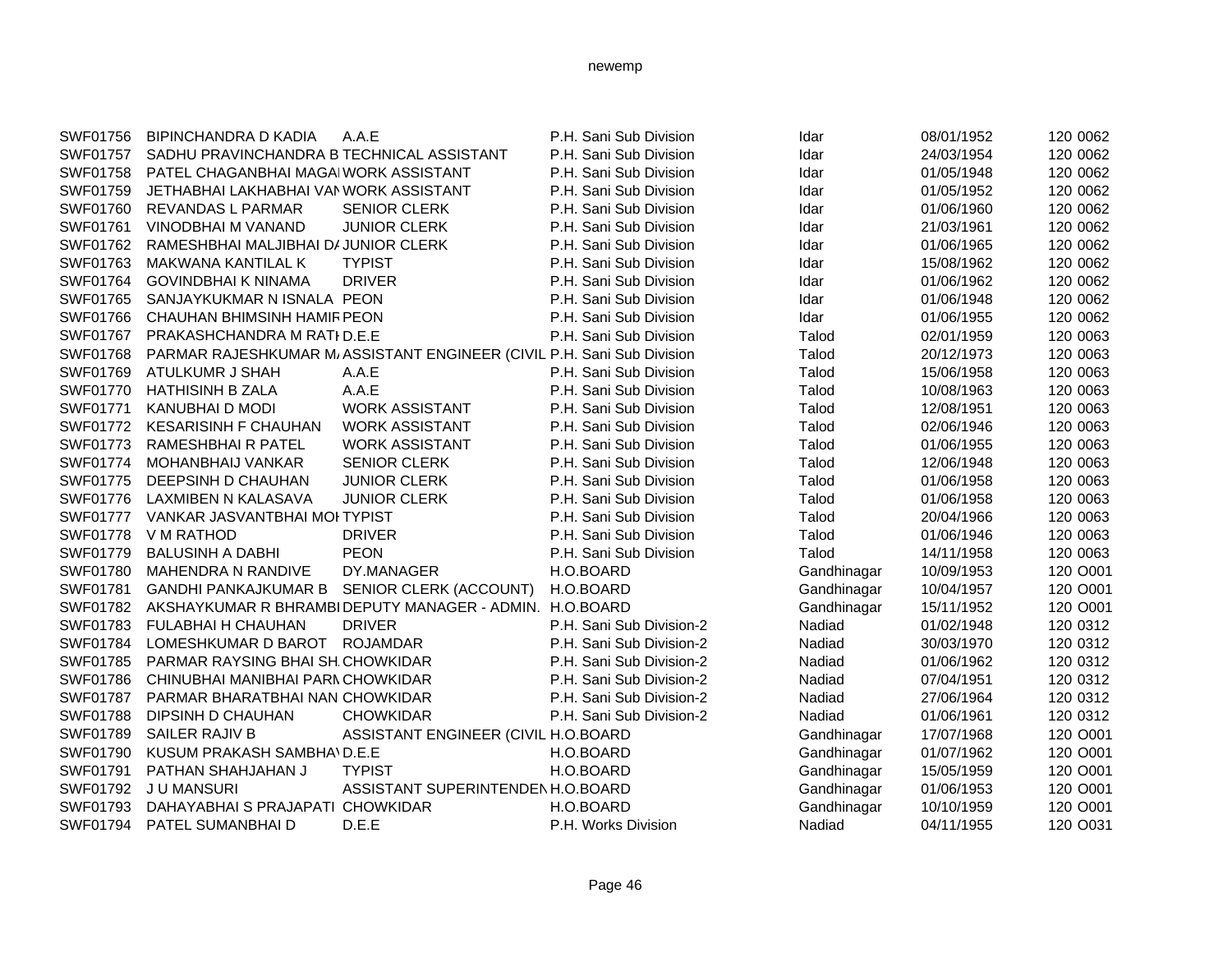| SWF01795 | PATEL HARESHKUMAR KAN A.A.E          |                                                                   | P.H. Works Division | Nadiad      | 30/04/1963 | 120 O031 |
|----------|--------------------------------------|-------------------------------------------------------------------|---------------------|-------------|------------|----------|
| SWF01796 | PARMAR MUKUNDBHAI H                  | A.D.M                                                             | P.H. Works Division | Nadiad      | 20/08/1952 | 120 O031 |
| SWF01797 | MALEK SABIRHUSSAIN PER SENIOR CLERK  |                                                                   | P.H. Works Division | Nadiad      | 22/04/1962 | 120 O031 |
| SWF01798 | JYOTIKABEN P SHAH                    | <b>JUNIOR CLERK</b>                                               | P.H. Works Division | Nadiad      | 13/03/1956 | 120 O031 |
| SWF01799 | JAYESHKUMAR P GANDHI TYPIST          |                                                                   | P.H. Works Division | Nadiad      | 28/04/1962 | 120 O031 |
| SWF01800 | JADAV ISHWARBHAI D                   | <b>DRIVER</b>                                                     | P.H. Works Division | Nadiad      | 01/09/1951 | 120 O031 |
| SWF01801 | JAYDEVBHAI P MAKWANA PEON            |                                                                   | P.H. Works Division | Nadiad      | 04/09/1946 | 120 O031 |
| SWF01802 | VANAND BIPINBHAI MOHAN PEON          |                                                                   | P.H. Works Division | Nadiad      | 18/08/1954 | 120 O031 |
| SWF01803 | THAKOR NARVANTSINH RAIKHALASI        |                                                                   | P.H. Works Division | Nadiad      | 20/10/1959 | 120 O031 |
| SWF01804 | <b>BABUBHAI V PATEL</b>              | SENIOR CLERK (ACCOUNT)                                            | H.O.BOARD           | Gandhinagar | 01/06/1948 | 120 O001 |
| SWF01805 | TUSHAR NATVARLAL SHUK, A.A.E         |                                                                   | H.O.BOARD           | Gandhinagar | 29/07/1955 | 120 O001 |
| SWF01806 |                                      | DALAL NAVINCHANDRA N EXECUTIVE ENGINEER (CIVIL H.O.BOARD          |                     | Gandhinagar | 03/03/1949 | 120 O001 |
| SWF01807 | NARENDRAKUMAR K KACHIOVERSEER        |                                                                   | H.O.BOARD           | Gandhinagar | 26/12/1951 | 120 O001 |
| SWF01808 | NALINKANT M LIMBACHIA TYPIST         |                                                                   | H.O.BOARD           | Gandhinagar | 09/03/1961 | 120 O001 |
| SWF01809 | SONI PARESH JASWANTLAL A.D.M         |                                                                   | H.O.BOARD           | Gandhinagar | 04/08/1962 | 120 O001 |
| SWF01810 | PARMAR JIVANBHAI V                   | <b>JUNIOR CLERK</b>                                               | H.O.BOARD           | Gandhinagar | 01/06/1962 | 120 O001 |
| SWF01811 |                                      | PARMAR AMRUTBHAI DANA DEPUTY MANAGER - ADMIN. H.O.BOARD           |                     | Gandhinagar | 17/02/1953 | 120 O001 |
|          |                                      | SWF01812 CHAUDHARI HINMATSINH C DEPUTY MANAGER - ADMIN. H.O.BOARD |                     | Gandhinagar | 01/06/1957 | 120 O001 |
| SWF01813 | DALABHAI M MAKWANA                   | EXECUTIVE ENGINEER (CIVIL H.O.BOARD                               |                     | Gandhinagar | 18/08/1951 | 120 O001 |
| SWF01814 | RAMESHBHAI C VAGHELA NAIK            |                                                                   | H.O.BOARD           | Gandhinagar | 01/04/1962 | 120 O001 |
| SWF01815 | JANSARI MUKESHBHAI MAN JUNIOR CLERK  |                                                                   | H.O.BOARD           | Gandhinagar | 06/11/1960 | 120 O001 |
| SWF01816 | NIRULATTA S PATEL                    | SENIOR CLERK (ACCOUNT)                                            | H.O.BOARD           | Gandhinagar | 21/09/1959 | 120 O001 |
| SWF01817 | NINAMA NARENDRAKUMR LJUNIOR CLERK    |                                                                   | H.O.BOARD           | Gandhinagar | 01/06/1963 | 120 O001 |
| SWF01818 | SAYIED ABIDALIHUSSAIN ALJUNIOR CLERK |                                                                   | H.O.BOARD           | Gandhinagar | 15/08/1961 | 120 O001 |
| SWF01819 | RAVAL JANAKKUMAR SHAN JUNIOR CLERK   |                                                                   | H.O.BOARD           | Gandhinagar | 31/05/1960 | 120 O001 |
| SWF01820 | NAVINCHANDRA MANILAL P PEON          |                                                                   | H.O.BOARD           | Gandhinagar | 01/11/1969 | 120 O001 |
| SWF01821 | VISHNUKUMAR M PATEL                  | ASSISTANT ENGINEER (CIVIL H.O.BOARD                               |                     | Gandhinagar | 01/08/1961 | 120 O001 |
| SWF01822 | BHURUBHAI RATUBHAI PAR JUNIOR CLERK  |                                                                   | G.J.T.I.G'NR        | Gandhinagar | 01/09/1959 | 120 O001 |
| SWF01823 | L.M.SINDHAL                          | D.E.E                                                             | P.H.W.DN.NO-3       | Junagadh    |            | 120      |
| SWF01824 | Shri R.A.Tank                        | A.A.E                                                             | P.H.W.DN.NO-3       | Junagadh    |            | 120      |
| SWF01825 | Shri D.D Rathod                      | <b>Work Assist</b>                                                | P.H.W.DN.NO-3       | Junagadh    |            | 120      |
| SWF01826 | Shri G.K. Rupchandani                | <b>Work Assist</b>                                                | P.H.W.DN.NO-3       | Junagadh    |            | 120      |
| SWF01827 | Shri D.D Rathod                      | <b>Work Assist</b>                                                | P.H.W.DN.NO-3       | Junagadh    |            | 120      |
| SWF01828 | Shri D.P. Wala                       | <b>Work Assist</b>                                                | P.H.W.DN.NO-3       | Junagadh    |            | 120      |
| SWF01829 | Shri C.B.ladani                      | W/C Assist                                                        | P.H.W.DN.NO-3       | Junagadh    |            | 120      |
| SWF01830 | Shri J.B Chavda                      | W/CAssesElectrishiy                                               | P.H.W.DN.NO-3       | Junagadh    |            | 120      |
| SWF01831 | Shri S. D. pithadia                  | W/C Pump-Operetor                                                 | P.H.W.DN.NO-3       | Junagadh    |            | 120      |
| SWF01832 | Shri K.A. Bhatt                      | W/C Plumber                                                       | P.H.W.DN.NO-3       | Junagadh    |            | 120      |
| SWF01833 | Shri K .J.Sapariya                   | W/Cpump-operator                                                  | P.H.W.DN.NO-3       | Junagadh    |            | 120      |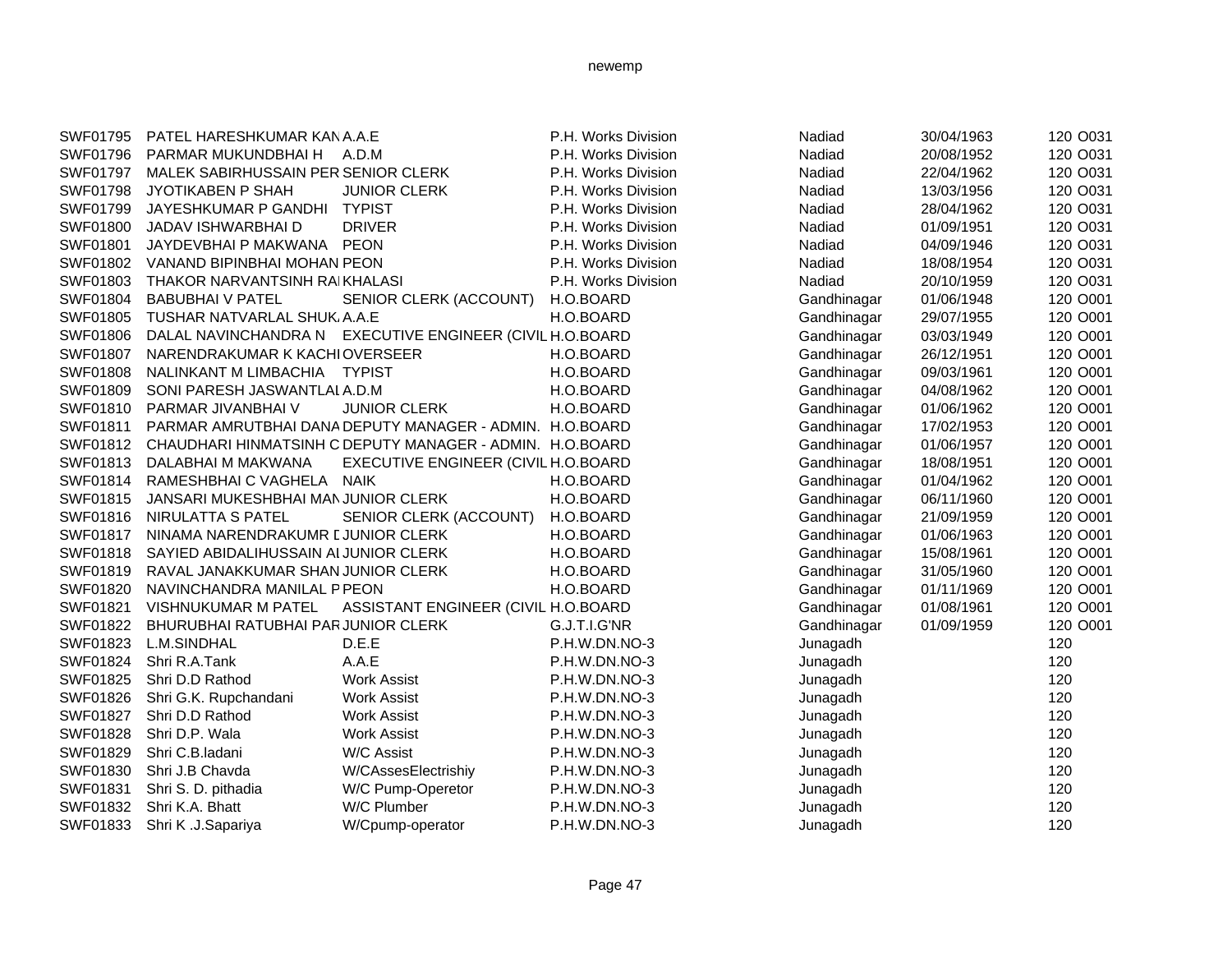| SWF01834 | Shri P.N.Karenjia   | Watcmen            | P.H.W.DN.NO-3 | Junagadh | 120 |
|----------|---------------------|--------------------|---------------|----------|-----|
| SWF01835 | Shri G.H.Rathod     | <b>DAILY WEGES</b> | P.H.W.DN.NO-3 | Junagadh | 120 |
| SWF01836 | Shri L.o. Chudasma  | DAILY WEGES        | P.H.W.DN.NO-3 | Junagadh | 120 |
| SWF01837 | Shri J.D.Morasiya   | Fix salry          | P.H.W.DN.NO-3 | Junagadh | 120 |
| SWF01838 | Shri D.N. Morasiya  | Fix salry          | P.H.W.DN.NO-3 | Junagadh | 120 |
| SWF01839 | Shri Y.K. Zankar    | <b>DAILY WEGES</b> | P.H.W.DN.NO-3 | Junagadh | 120 |
| SWF01840 | Shri R.B. Deshmukh  | DAILY WEGES        | P.H.W.DN.NO-3 | Junagadh | 120 |
| SWF01841 | Shri G.H. Suva      | W/C Watchman       | P.H.W.DN.NO-3 | Junagadh | 120 |
| SWF01842 | Shri Naren Arjan    | Fix D/w            | P.H.W.DN.NO-3 | Junagadh | 120 |
| SWF01843 | Shri M.K.Bukhataria | Fix D/w            | P.H.W.DN.NO-3 | Junagadh | 120 |
| SWF01844 | Shri G.H.Devnani    | Fix D/w            | P.H.W.DN.NO-3 | Junagadh | 120 |
| SWF01845 | Shri N.A Kadchha    | <b>DAILY WEGES</b> | P.H.W.DN.NO-3 | Junagadh | 120 |
| SWF01846 | Shri.S.J Rathva     | A.A.E              | P.H.W.DN.NO-3 | Junagadh | 120 |
| SWF01847 | Shri J.M .Gaglani   | Clerk              | P.H.W.DN.NO-3 | Junagadh | 120 |
| SWF01848 | Shri B.A Bayal      | Clerk              | P.H.W.DN.NO-3 | Junagadh | 120 |
| SWF01849 | Shri J. P Pandya    | Peon               | P.H.W.DN.NO-3 | Junagadh | 120 |
| SWF01850 | Shri B.K Solanki    | W/Cpump-operator   | P.H.W.DN.NO-3 | Junagadh | 120 |
| SWF01851 | Shri J. H.Rathod    | W/C Watchman       | P.H.W.DN.NO-3 | Junagadh | 120 |
| SWF01852 | Shri U.J Sipali     | W/C Watchman       | P.H.W.DN.NO-3 | Junagadh | 120 |
| SWF01853 | Shri D.J Gala       | DAILY WEGES        | P.H.W.DN.NO-3 | Junagadh | 120 |
| SWF01854 | Shri D.K Zankar     | DAILY WEGES        | P.H.W.DN.NO-3 | Junagadh | 120 |
| SWF01855 | Shri R.S Gosai      | DAILY WEGES        | P.H.W.DN.NO-3 | Junagadh | 120 |
| SWF01856 | Shri A.R.Selat      | DAILY WEGES        | P.H.W.DN.NO-3 | Junagadh | 120 |
| SWF01857 | Shri H.R. Selat     | DAILY WEGES        | P.H.W.DN.NO-3 | Junagadh | 120 |
| SWF01858 | Shri B.R. Vaja      | <b>DAILY WEGES</b> | P.H.W.DN.NO-3 | Junagadh | 120 |
| SWF01859 | Shri G.P.Morasiya   | DAILY WEGES        | P.H.W.DN.NO-3 | Junagadh | 120 |
| SWF01860 | Shri S.P. Morasiya  | DAILY WEGES        | P.H.W.DN.NO-3 | Junagadh | 120 |
| SWF01861 | Shri B.R Morasiya   | DAILY WEGES        | P.H.W.DN.NO-3 | Junagadh | 120 |
| SWF01862 | Shri D.R.Morasiya   | <b>DAILY WEGES</b> | P.H.W.DN.NO-3 | Junagadh | 120 |
| SWF01863 | Shri A.V. Morasiya  | DAILY WEGES        | P.H.W.DN.NO-3 | Junagadh | 120 |
| SWF01864 | Shri K. N Morasiya  | DAILY WEGES        | P.H.W.DN.NO-3 | Junagadh | 120 |
| SWF01865 | Shri J. N. Morasiya | DAILY WEGES        | P.H.W.DN.NO-3 | Junagadh | 120 |
| SWF01866 | Shri B. L Morasiya  | DAILY WEGES        | P.H.W.DN.NO-3 | Junagadh | 120 |
| SWF01867 | Shri R.N Gedia      | DAILY WEGES        | P.H.W.DN.NO-3 | Junagadh | 120 |
| SWF01868 | Shri M. A. Ansari   | A.E                | P.H.W.DN.NO-3 | Junagadh | 120 |
| SWF01869 | Shri N.H Rathod     | A.E                | P.H.W.DN.NO-3 | Junagadh | 120 |
| SWF01870 | Shri K.B Purohit    | <b>Work Assist</b> | P.H.W.DN.NO-3 | Junagadh | 120 |
| SWF01871 | Shri C.J Pandya     | <b>CLERK</b>       | P.H.W.DN.NO-3 | Junagadh | 120 |
| SWF01872 | Shri M.S. Kadchha   | <b>CLERK</b>       | P.H.W.DN.NO-3 | Junagadh | 120 |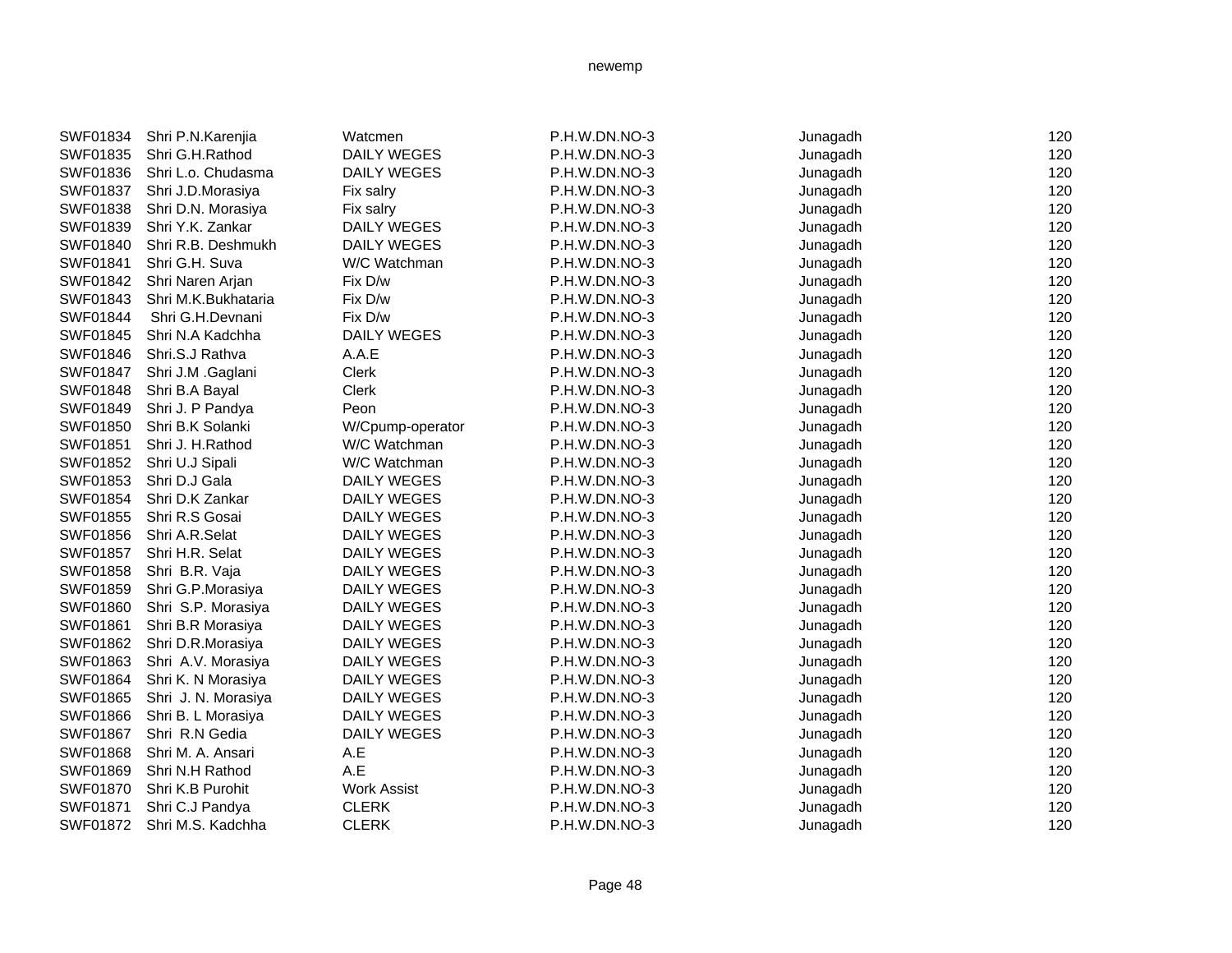| Shri R. V. Joshi     | <b>Driver</b>              | P.H.W.DN.NO-3                             | Junagadh      |            | 120      |
|----------------------|----------------------------|-------------------------------------------|---------------|------------|----------|
| Shri J. M. Pithadiya | W/C A.A.E                  | P.H.W.DN.NO-3                             | Junagadh      |            | 120      |
| Shri M .P.Patdia     | W/C Electrical helper      | P.H.W.DN.NO-3                             | Junagadh      |            | 120      |
| Shri K.P. Kardanis   | W/C Plumber                | P.H.W.DN.NO-3                             | Junagadh      |            | 120      |
| Shri R.B Sonpal      | W/Cpump-operator           | P.H.W.DN.NO-3                             | Junagadh      |            | 120      |
| M.C.RATHOD           | W/C Pump-Operetor          | P.H.W.DN.NO-3                             | Junagadh      |            | 120      |
| R.P.PATODIA          | W/C PLUmber                | P.H.W.DN.NO-3                             | Junagadh      |            | 120      |
| N.V.PARMAR           | <b>W/C WATERMAN</b>        | P.H.W.DN.NO-3                             | Junagadh      |            | 120      |
| R.G.GHODIYA          | W/C WATERMAN               | P.H.W.DN.NO-3                             | Junagadh      |            | 120      |
| K.M.BAMRATIYA        | <b>W/C WATERMAN</b>        | P.H.W.DN.NO-3                             | Junagadh      |            | 120      |
| A.K.GAWADIYA         | <b>W/C WATERMAN</b>        | P.H.W.DN.NO-3                             | Junagadh      |            | 120      |
| K.B.HINAIYA          | W/C WATERMAN               | P.H.W.DN.NO-3                             | Junagadh      |            | 120      |
| P.M.VORA             | <b>DAILY WEGES</b>         | P.H.W.DN.NO-3                             | Junagadh      |            | 120      |
| N.C.MODHA            | W/C WATERMAN               | P.H.W.DN.NO-3                             | Junagadh      |            | 120      |
|                      |                            | P.H. Design Circle                        | Gandhinagar   | 01/02/1952 | 120 O074 |
| CHANDRAKANT K PATEL  | A.D.M                      | P.H. Design Circle                        | Gandhinagar   | 30/07/1952 | 120 O074 |
| KANAKSINH K JADEJA   | CHIEF ENGINEER (CIVIL)     | P.H. Design Circle                        | Gandhinagar   | 08/12/1945 | 120 O074 |
| Y.K.BALOCH           | <b>DRIVER</b>              | P.H.M.SUB.DN.                             | <b>AMRELI</b> | 13/09/1960 | 120      |
| S.K.RAYJADA          | <b>ROJAMDAR</b>            | P.H.M.SUB.DN.                             | <b>AMRELI</b> | 29/07/1956 | 120      |
| K.B.BHATT            | <b>DRIVER</b>              | P.H.M.SUB.DN.                             | <b>AMRELI</b> | 02/01/1961 | 120      |
| K.M.BHAYANI          | <b>ROJAMDAR</b>            | P.H.M.SUB.DN.                             | <b>AMRELI</b> | 20/03/1962 | 120      |
| H.M.THAKOR           | <b>ROJAMDAR</b>            | P.H.M.SUB.DN.                             | <b>AMRELI</b> | 25/12/1949 | 120      |
| N.B.WAJA             | <b>MAJDOOR</b>             | P.H.M.SUB.DN.                             | <b>AMRELI</b> | 01/06/1960 | 120      |
| A.A.THIYAM           | <b>MAJDOOR</b>             | P.H.M.SUB.DN.                             | <b>AMRELI</b> | 31/05/1961 | 120      |
| J.U.GOSWAMI          | <b>MAJDOOR</b>             | P.H.M.SUB.DN.                             | <b>AMRELI</b> | 20/08/1967 | 120      |
| KM.SOLANKI           | <b>MAJDOOR</b>             | P.H.M.SUB.DN.                             | <b>AMRELI</b> | 15/02/1961 | 120      |
| L.B.SOLANKI          | <b>MAJDOOR</b>             | P.H.M.SUB.DN.                             | <b>AMRELI</b> | 01/06/1962 | 120      |
| K.M.JETHWA           | <b>MAJDOOR</b>             | P.H.M.SUB.DN.                             | <b>AMRELI</b> | 04/09/1961 | 120      |
| D.M.SOLANKI          | <b>MAJDOOR</b>             | P.H.M.SUB.DN.                             | AMRELI        | 01/06/1962 | 120      |
| R.R.JAIN             | <b>ASSISTANT ENGINEER</b>  | P.H.W.DN.NO-3                             | <b>BHUJ</b>   | 26/08/1961 | 120      |
| M.J.CHHAYA           | <b>SENIOR CLERK</b>        | P.H.W.DN.NO-3                             | <b>BHUJ</b>   |            | 120      |
| <b>T.J.PUROHIT</b>   | A.A.E                      | P.H.W.DN.NO-3                             | Junagadh      |            | 120      |
| A.M.PATEL            | <b>TECHNICAL ASSISTANT</b> | P.H.W.DN.NO-3                             | Junagadh      | 28/11/1958 | 120      |
| R.D.SHAH             | <b>EXECUTIVE ENGINEER</b>  | P.H.W.DN.NO-1                             | Nadiad        |            | 120      |
| DK.M.DALWADI         | <b>ASSISTANT ENGINEER</b>  | P.H.W.DN.NO-1                             | Nadiad        |            | 120      |
| M.C.SUTHAR           | A.A.E                      | P.H.W.DN.NO-1                             | Nadiad        |            | 120      |
| D.B.ROHIT            | <b>DRAFTSMAN</b>           | P.H.W.DN.NO-1                             | Nadiad        |            | 120      |
| S.M.PARMAR           | D.E.E                      | P.H.W.DN.NO-1                             | Nadiad        |            | 120      |
| R.M.PARMAR           | ASSIST.SUPER               | P.H.W.DN.NO-1                             | Nadiad        |            | 120      |
|                      |                            | SOLANKI MAGANBHAI RAM/TECHNICAL ASSISTANT |               |            |          |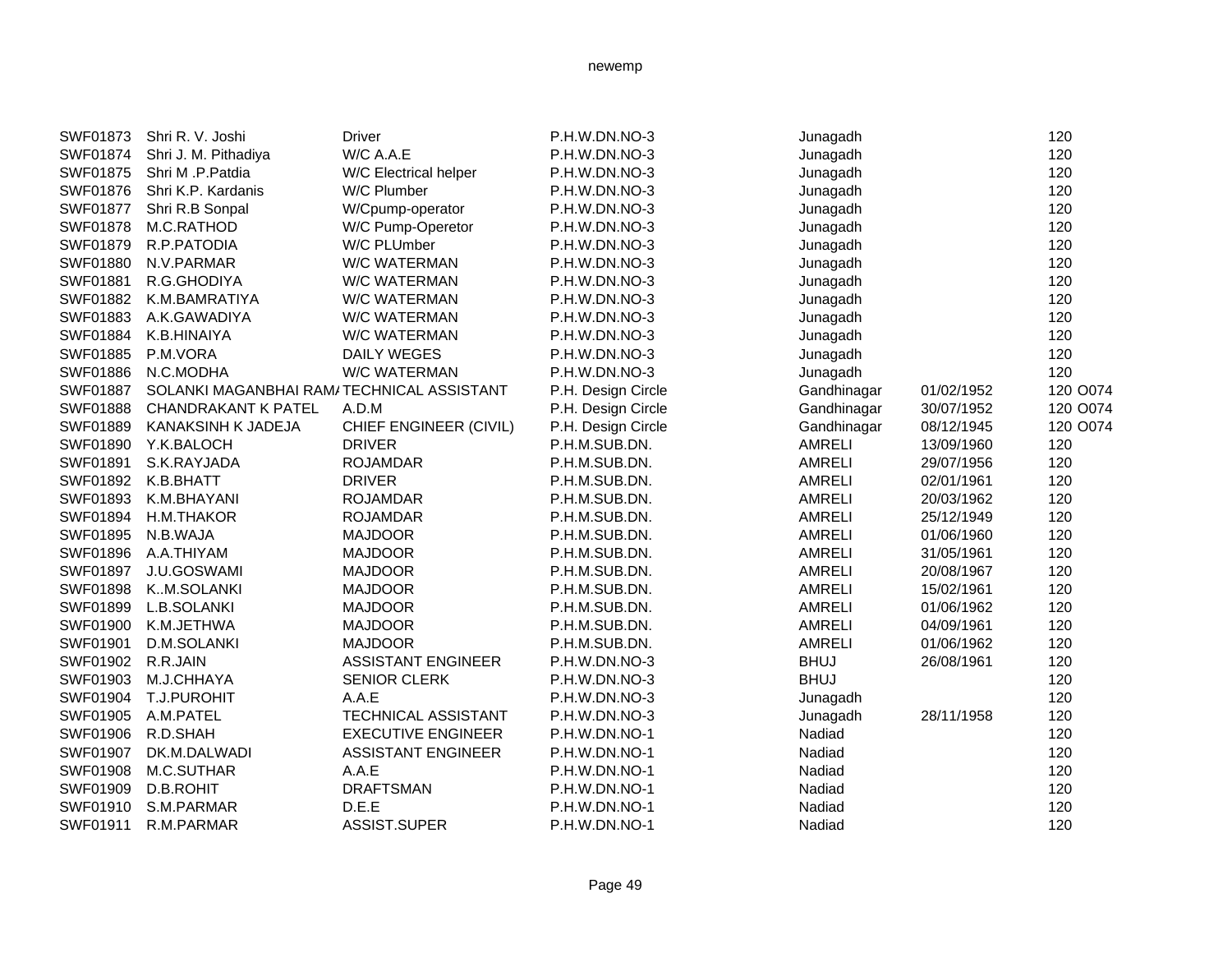|                   | SWF01912 J.B.UPADHYAY   | D.E.E                     | P.H.W.DN.NO-1 | Nadiad           | 120 |
|-------------------|-------------------------|---------------------------|---------------|------------------|-----|
|                   | SWF01913 K.B.CHRISTIAN  | <b>STORE KEEPER</b>       | P.H.W.DN.NO-1 | Nadiad           | 120 |
|                   | SWF01914 C.U.PARMAR     | <b>SR.CLERK</b>           | P.H.W.DN.NO-1 | Nadiad           | 120 |
|                   | SWF01915 B.S.PANDYA     | <b>SR.CLERK</b>           | P.H.W.DN.NO-1 | Nadiad           | 120 |
|                   | SWF01916 S.A.BOHRA      | <b>SR.CLERK</b>           | P.H.W.DN.NO-1 | Nadiad           | 120 |
|                   | SWF01917 A.P.VYAS       | <b>SR.CLERK</b>           | P.H.W.DN.NO-1 | Nadiad           | 120 |
|                   | SWF01918 S.A.BRAHMBHATT | <b>SR.CLERK</b>           | P.H.W.DN.NO-1 | Nadiad           | 120 |
|                   | SWF01919 K.U.MAKWANA    | <b>JUNIOR CLERK</b>       | P.H.W.DN.NO-1 | Nadiad           | 120 |
|                   | SWF01920 S.H.MAKWANA    | <b>SR.CLERK</b>           | P.H.W.DN.NO-1 | Nadiad           | 120 |
| SWF01921          | V.C.PATEL               | <b>TYPIST</b>             | P.H.W.DN.NO-1 | Nadiad           | 120 |
| SWF01922 R.B.SONI |                         | <b>TYPIST</b>             | P.H.W.DN.NO-1 | Nadiad           | 120 |
|                   | SWF01923 M.A.CHAUHAN    | <b>TYPIST</b>             | P.H.W.DN.NO-1 | Nadiad           | 120 |
| SWF01924 B.S.BHOI |                         | <b>PEON</b>               | P.H.W.DN.NO-1 | Nadiad           | 120 |
|                   | SWF01925 N.N.MALEK      | <b>PEON</b>               | P.H.W.DN.NO-1 | Nadiad           | 120 |
|                   | SWF01926 J.K.PARMAR     | <b>CHOWKIDAR</b>          | P.H.W.DN.NO-1 | Nadiad           | 120 |
|                   | SWF01927 K.B.RABARI     | W/C DRIVER                | P.H.W.DN.NO-1 | Nadiad           | 120 |
|                   | SWF01928 JR.SHAH        | D.E.E                     | P.H.S.SUB.DN. | KAYAVARAN        | 120 |
|                   | SWF01929 A.M.KAPADIA    | <b>ASSISTANT ENGINEER</b> | P.H.S.SUB.DN. | KAYAVARAN        | 120 |
|                   | SWF01930 R.D.SHAH       | A.A.E                     | P.H.S.SUB.DN. | KAYAVARAN        | 120 |
| SWF01931          | Y.A.BRAHMBHATT          | A.A.E                     | P.H.S.SUB.DN. | KAYAVARAN        | 120 |
|                   | SWF01932 H.S.BHATT      | A.D.M                     | P.H.S.SUB.DN. | KAYAVARAN        | 120 |
|                   | SWF01933 A.M.ZALA       | <b>WORK ASSISTANT</b>     | P.H.S.SUB.DN. | KAYAVARAN        | 120 |
|                   | SWF01934 R.B.DABHI      | <b>WORK ASSISTANT</b>     | P.H.S.SUB.DN. | KAYAVARAN        | 120 |
|                   | SWF01935 C.G.ZALA       | <b>DRIVER</b>             | P.H.S.SUB.DN. | <b>KAYAVARAN</b> | 120 |
| SWF01936 A.M.DAS  |                         | <b>SR.CLERK</b>           | P.H.S.SUB.DN. | KAYAVARAN        | 120 |
|                   | SWF01937 N.N.MAKWANA    | <b>JUNIOR CLERK</b>       | P.H.S.SUB.DN. | KAYAVARAN        | 120 |
| SWF01938          | U.A.DESAI               | Clerk                     | P.H.S.SUB.DN. | KAYAVARAN        | 120 |
|                   | SWF01939 S.R.THAKOR     | <b>PEON</b>               | P.H.S.SUB.DN. | <b>KAYAVARAN</b> | 120 |
| SWF01940          | G.P.THAKOR              | <b>CHOWKIDAR</b>          | P.H.S.SUB.DN. | <b>KAYAVARAN</b> | 120 |
| SWF01941          | G.T.SUTHAR              | <b>WORK ASSISTANT</b>     | P.H.S.SUB.DN. | KAYAVARAN        | 120 |
|                   | SWF01942 M.B.MAKWANA    | <b>W/C KARKOON</b>        | P.H.S.SUB.DN. | <b>KAYAVARAN</b> | 120 |
|                   | SWF01943 R.F.DABHI      | <b>W/C CHOWKIDAR</b>      | P.H.S.SUB.DN. | KAYAVARAN        | 120 |
|                   | SWF01944 R.A.PATEL      | <b>W/C CHOWKIDAR</b>      | P.H.S.SUB.DN. | KAYAVARAN        | 120 |
|                   | SWF01945 K.C.RATHOD     | F.P.DRIVER                | P.H.S.SUB.DN. | <b>KAYAVARAN</b> | 120 |
|                   | SWF01946 A.F.PARMAR     | F.P.R.                    | P.H.S.SUB.DN. | KAYAVARAN        | 120 |
|                   | SWF01947 G.P.PARMAR     | F.P.R.                    | P.H.S.SUB.DN. | KAYAVARAN        | 120 |
| SWF01948          | J.F.RATHOD              | F.P.R.                    | P.H.S.SUB.DN. | KAYAVARAN        | 120 |
| SWF01949          | P.D.PARMAR              | F.P.R.                    | P.H.S.SUB.DN. | KAYAVARAN        | 120 |
| SWF01950          | J.A.PARMAR              | F.P.R.                    | P.H.S.SUB.DN. | KAYAVARAN        | 120 |

Page 50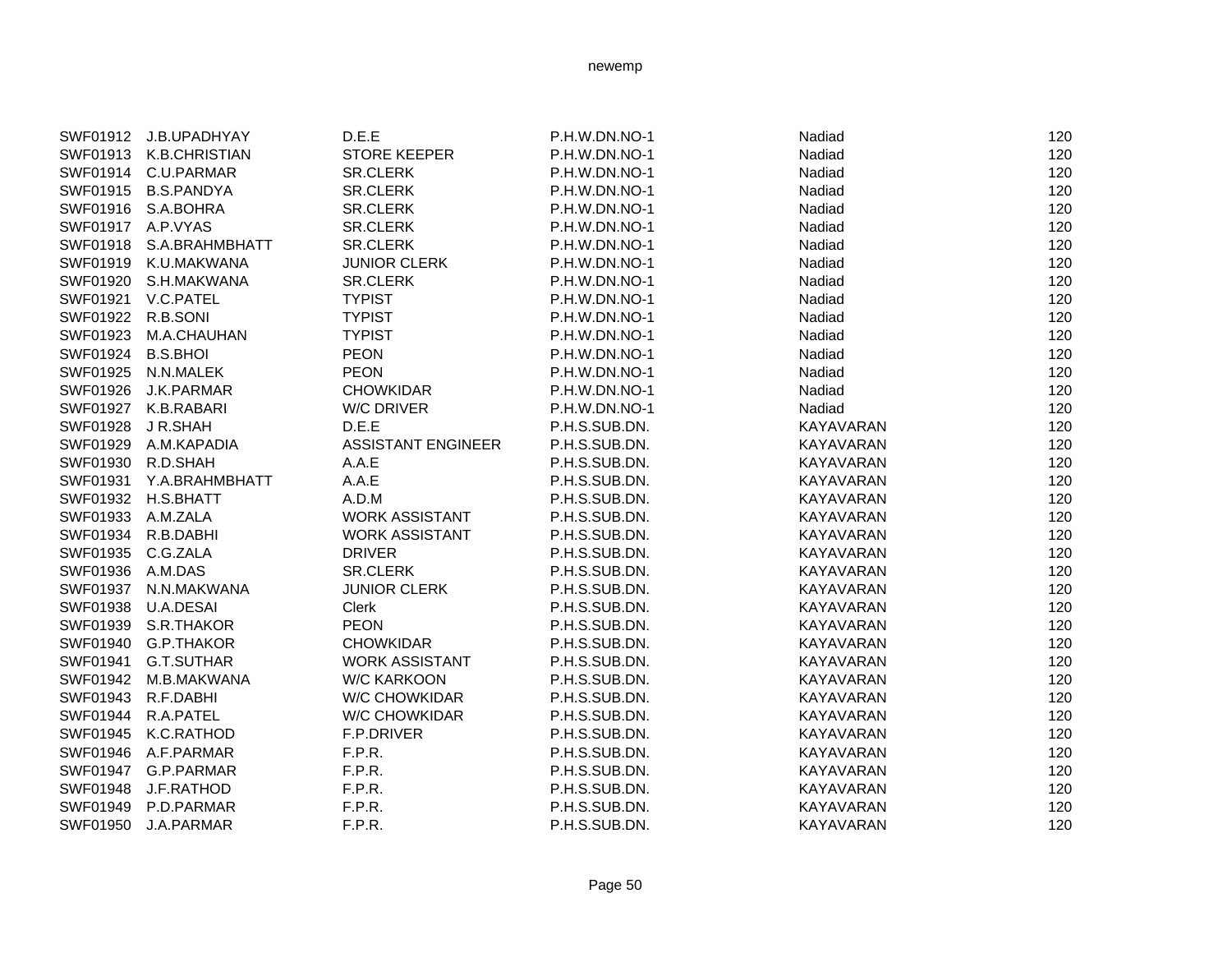| SWF01951 | <b>F.S.PARMAR</b>  | F.P.R.                | P.H.S.SUB.DN. | <b>KAYAVARAN</b> | 120 |
|----------|--------------------|-----------------------|---------------|------------------|-----|
| SWF01952 | P.C.PARMAR         | F.P.R.                | P.H.S.SUB.DN. | <b>KAYAVARAN</b> | 120 |
| SWF01853 | H.A.PARMAR         | F.P.R.                | P.H.S.SUB.DN. | KAYAVARAN        | 120 |
| SWF01954 | H.B.PARMAR         | F.P.R.                | P.H.S.SUB.DN. | <b>KAYAVARAN</b> | 120 |
| SWF01955 | R.B.RATHED         | F.P.R.                | P.H.S.SUB.DN. | KAYAVARAN        | 120 |
| SWF01956 | <b>B.D.PARMAR</b>  | F.P.R.                | P.H.S.SUB.DN. | <b>KAYAVARAN</b> | 120 |
| SWF01957 | D.R.MANKDIYA       | F.P.R.                | P.H.W.DN.NO-2 | Junagadh         | 120 |
| SWF01958 | N.R.SELA           | F.P.R.                | P.H.W.DN.NO-2 | Junagadh         | 120 |
| SWF01959 | D.N.CHAUHAN        | F.P.R.                | P.H.W.DN.NO-2 | Junagadh         | 120 |
| SWF01960 | S.P.GOSWAMI        | F.P.R.                | P.H.W.DN.NO-2 | Junagadh         | 120 |
| SWF01961 | R.L.SANKHAD        | F.P.R.                | P.H.W.DN.NO-2 | Junagadh         | 120 |
| SWF01962 | P.H.THAKAR         | F.P.R.                | P.H.W.DN.NO-2 | Junagadh         | 120 |
| SWF01963 | D.D.CHAUHAN        | F.P.R.                | P.H.W.DN.NO-2 | Junagadh         | 120 |
| SWF01964 | D.M.BAHMBHALIYA    | F.P.R.                | P.H.W.DN.NO-2 | Junagadh         | 120 |
| SWF01965 | <b>J.K.SHARMA</b>  | F.P.R.                | P.H.W.DN.NO-2 | Junagadh         | 120 |
| SWF01966 | C.B.ADIDABIYA      | F.P.R.                | P.H.W.DN.NO-2 | Junagadh         | 120 |
| SWF01967 | D.J.PANDYA         | F.P.R.                | P.H.W.DN.NO-2 | Junagadh         | 120 |
| SWF01968 | D.R.MORI           | F.P.R.                | P.H.W.DN.NO-2 | Junagadh         | 120 |
| SWF01969 | <b>B.C.GOSWAMI</b> | F.P.R.                | P.H.W.DN.NO-2 | Junagadh         | 120 |
| SWF01970 | M.B.BHAMBHALIYA    | F.P.R.                | P.H.W.DN.NO-2 | Junagadh         | 120 |
| SWF01971 | <b>B.K.SOLANKI</b> | F.P.R.                | P.H.W.DN.NO-2 | Junagadh         | 120 |
| SWF01972 | I.N.GOPLANI        | F.P.R.                | P.H.W.DN.NO-2 | Junagadh         | 120 |
| SWF01973 | P.K.VAJA           | F.P.R.                | P.H.W.DN.NO-2 | Junagadh         | 120 |
| SWF01974 | <b>B.K.KHASIYA</b> | F.P.R.                | P.H.W.DN.NO-2 | Junagadh         | 120 |
| SWF01975 | G.B.BABAR          | F.P.R.                | P.H.W.DN.NO-2 | Junagadh         | 120 |
| SWF01976 | R.P.SOLANKI        | F.P.R.                | P.H.W.DN.NO-2 | Junagadh         | 120 |
| SWF01977 | N.N.JOSHI          | F.P.R.                | P.H.W.DN.NO-2 | Junagadh         | 120 |
| SWF01978 | P.R.BHAMBHANIYA    | F.P.R.                | P.H.W.DN.NO-2 | Junagadh         | 120 |
| SWF01979 | R.R.MANKADIYA      | F.P.R.                | P.H.W.DN.NO-2 | Junagadh         | 120 |
| SWF01980 | A.V.BHAMBHANIYA    | F.P.R.                | P.H.W.DN.NO-2 | Junagadh         | 120 |
| SWF01981 | R.M.SOLANKI        | F.P.R.                | P.H.W.DN.NO-2 | Junagadh         | 120 |
| SWF01982 | R.V.GOSAI          | F.P.R.                | P.H.W.DN.NO-2 | Junagadh         | 120 |
| SWF01983 | P.R.PARMAR         | F.P.R.                | P.H.W.DN.NO-2 | Junagadh         | 120 |
| SWF01984 | <b>B.D.SODAGAL</b> | F.P.R.                | P.H.W.DN.NO-2 | Junagadh         | 120 |
| SWF01985 | M.R.PANDYA         | F.P.R.                | P.H.W.DN.NO-2 | Junagadh         | 120 |
| SWF01986 | D.I.WADHER         | <b>OVERSEER</b>       | P.H.W.DN.NO-2 | Junagadh         | 120 |
| SWF01987 | <b>B.T.SOLANKI</b> | <b>WORK ASSISTANT</b> | P.H.W.DN.NO-2 | Junagadh         | 120 |
| SWF01988 | C.K.WADHER         | <b>TRACER</b>         | P.H.W.DN.NO-2 | Junagadh         | 120 |
| SWF01989 | P.D.TRIVEDI        | <b>SR.CLERK</b>       | P.H.W.DN.NO-2 | Junagadh         | 120 |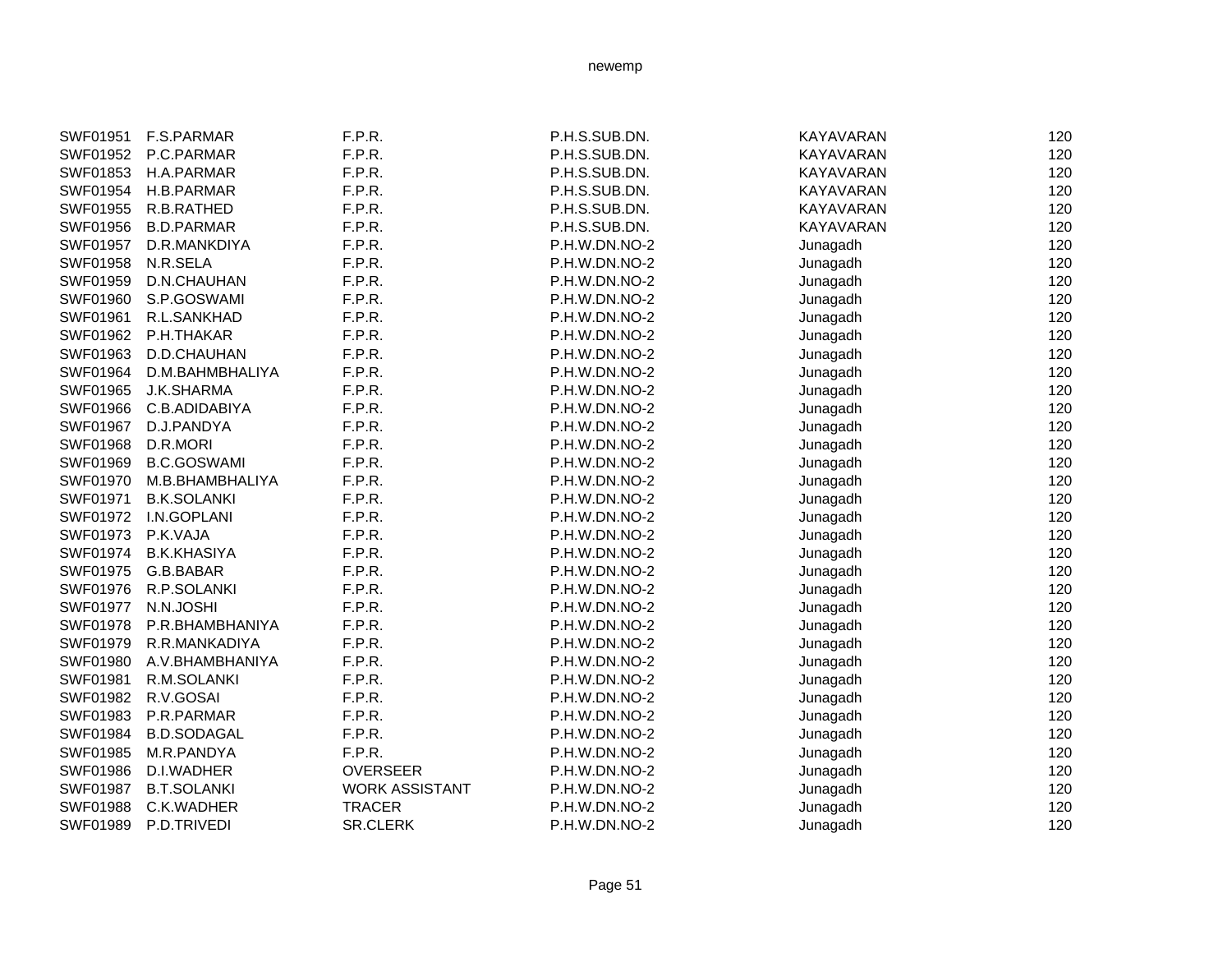| <b>PEON</b><br>SWF01991<br><b>B.B.PANDYA</b><br>P.H.W.DN.NO-2<br>Junagadh<br>120<br><b>PEON</b><br>120<br>SWF01992<br>D.O.CHEMU<br>P.H.W.DN.NO-2<br>Junagadh<br>Gandhinagar<br>120 O001<br>SWF01993<br>VAGHELA KANIYALAL MOH/ NAIK<br>H.O.BOARD<br>28/11/1958<br>SWF01994<br><b>SENIOR CLERK</b><br>120 O001<br>DINESH KANTILAL JANI<br>H.O.BOARD<br>Gandhinagar<br>27/11/1959<br>120 O001<br>SWF01995<br><b>JUNIOR CLERK</b><br>H.O.BOARD<br>Gandhinagar<br>01/06/1964<br><b>BHIKHABHAI S PATEL</b><br>ASSISTANT ENGINEER (CIVIL H.O.BOARD<br>120 O001<br>SWF01996<br>Gandhinagar<br>PATHAN NAJRIN F<br>30/08/1972<br>H.O.BOARD<br>120 O001<br>SWF01997<br><b>BIHLA VIKARAMSINH H</b><br><b>JUNIOR CLERK</b><br>Gandhinagar<br>01/02/1962<br>120 O074<br><b>SWF01998</b><br><b>BLUE PRINTER</b><br>P.H. Design Circle<br>Gandhinagar<br>22/12/1947<br>RAMESHBHAI B DATANIA<br>SWF01999<br>MAHENDRAKUMAR V SHAH SENIOR CLERK<br>P.H. Works Division<br><b>Bharuch</b><br>01/06/1950<br>120 O035<br><b>Bharuch</b><br>SWF02000<br>RAMABEN V RANA<br><b>SENIOR CLERK</b><br>P.H. Works Division<br>07/03/1958<br>120 O035<br>SWF02001<br>ASSISTANT SUPERINTENDEN P.H. Works Division<br>Bharuch<br>120 O035<br>VASAVA SUKHLAL A<br>05/06/1952<br>120 O035<br>SWF02002<br>RAJENDRA FULCHANDRA JI SENIOR CLERK<br>P.H. Works Division<br><b>Bharuch</b><br>02/06/1948<br>SWF02003<br><b>SENIOR CLERK</b><br><b>Bharuch</b><br>120 O035<br>KAMIDUNISHA M SHEIKH<br>P.H. Works Division<br>08/03/1959<br>SWF02004<br>KAPDIA BHAGVANBHAI VIR/STORE KEEPER<br><b>Bharuch</b><br>120 O035<br>P.H. Works Division<br>01/06/1955<br>SHARADKUMAR MADHUSUI EXECUTIVE ENGINEER (CIVIL P.H. Works Division<br>120 O035<br>SWF02005<br><b>Bharuch</b><br>07/11/1946<br>120 O035<br>SWF02006<br><b>DUBE SUDHAKAR S</b><br>ASSISTANT ENGINEER (CIVIL P.H. Works Division<br>Bharuch<br>09/12/1962<br>THAKOR HEMANTKUMAR VITECHNICAL ASSISTANT<br>120 O035<br>SWF02007<br><b>Bharuch</b><br>25/02/1964<br>P.H. Works Division<br>SWF02008<br><b>JUNIOR CLERK</b><br><b>Bharuch</b><br>120 O035<br>AJITKUMAR P GUJJAR<br>P.H. Works Division<br>12/04/1958<br>120 O035<br>SWF02009<br>FARIDABIBI A KAPODRAVAL JUNIOR CLERK<br>P.H. Works Division<br><b>Bharuch</b><br>08/07/1963<br>SWF02010<br><b>TYPIST</b><br><b>Bharuch</b><br>120 O035<br><b>MAHESHBHAI D RANA</b><br>P.H. Works Division<br>04/12/1947<br>D.E.E<br>SWF02011<br>DALPATBHAI B PATEL<br>P.H. Sani Sub Division<br>Jambusar<br>05/07/1965<br>120 0352<br>SWF02012<br>NARESHKUMAR P MALKAN A.A.E<br>P.H. Sani Sub Division<br>Jambusar<br>01/04/1962<br>120 0352<br>SWF02013<br>P.H. Sani Sub Division<br>MODI VINODCHANDRA MAN WORK ASSISTANT<br>Jambusar<br>02/04/1955<br>120 0352<br>SWF02014<br><b>WORK ASSISTANT</b><br>P.H. Sani Sub Division<br>120 0352<br><b>MEHBUBBHAI R MALEK</b><br>Jambusar<br>01/08/1952<br>SWF02015<br>RAMANBHAI MOHANBHAI P/SENIOR CLERK<br>P.H. Sani Sub Division<br>Jambusar<br>08/03/1947<br>120 0352<br>SWF02016<br>JASVANTSINH MANSINH RA JUNIOR CLERK<br>P.H. Sani Sub Division<br>120 0352<br>Jambusar<br>01/06/1957<br>120 0352<br>SWF02017<br>KANAIYALAL J PANCHAL<br><b>JUNIOR CLERK</b><br>P.H. Sani Sub Division<br>Jambusar<br>03/02/1947<br><b>TRACER</b><br>SWF02018<br>2<br>P.H. Sani Sub Division<br>Jambusar<br>22/01/1965<br>120 0352<br><b>DRIVER</b><br>SWF02019<br><b>KESARSINH B RAJPUT</b><br>P.H. Sani Sub Division<br>Jambusar<br>120 0352<br>28/01/1945<br>SWF02020<br>PANDURANG S MARATHE - NAIK<br>P.H. Sani Sub Division<br>Jambusar<br>09/10/1945<br>120 0352<br>SWF02021<br>MELABHAI K PADHIYAR<br><b>PEON</b><br>P.H. Sani Sub Division<br>120 0352<br>Jambusar<br>05/05/1946<br>SWF02022<br><b>CHOWKIDAR</b><br>P.H. Sani Sub Division<br>120 0352<br>RAMABHAI M MAHIDA<br>Jambusar<br>07/02/1946<br>SWF02023<br>RAMILABEN V CHADDARVAIJUNIOR CLERK<br>P.H. Works Division<br><b>Bharuch</b><br>120 O035<br>20/11/1957<br>120 O035<br>SWF02024<br>PANCHIGAR HEMANTKUMA JUNIOR CLERK<br>P.H. Works Division<br><b>Bharuch</b><br>13/10/1952<br>SWF02025<br><b>Bharuch</b><br>120<br>R.M.VASAVA<br><b>CHOWKIDAR</b><br>P.H. Works Division<br>SWF02026<br>NAGAR KARUNASHANKAR / TYPIST<br>Gandhinagar<br>01/06/1960<br>120 O001<br>H.O.BOARD<br>SWF02027<br><b>TYPIST</b><br>H.O.BOARD<br>Gandhinagar<br>01/06/1967<br>120 O001<br>THAKOR PRAHALADJI R<br>SWF02028<br>D.E.E<br>Godhra<br>120 0561<br>SUBHASBHAI A BAROT<br>P.H. Mechanical Sub Division<br>17/09/1948 | SWF01990 | C.M.MARU | <b>PEON</b> | P.H.W.DN.NO-2 | Junagadh | 120 |
|-------------------------------------------------------------------------------------------------------------------------------------------------------------------------------------------------------------------------------------------------------------------------------------------------------------------------------------------------------------------------------------------------------------------------------------------------------------------------------------------------------------------------------------------------------------------------------------------------------------------------------------------------------------------------------------------------------------------------------------------------------------------------------------------------------------------------------------------------------------------------------------------------------------------------------------------------------------------------------------------------------------------------------------------------------------------------------------------------------------------------------------------------------------------------------------------------------------------------------------------------------------------------------------------------------------------------------------------------------------------------------------------------------------------------------------------------------------------------------------------------------------------------------------------------------------------------------------------------------------------------------------------------------------------------------------------------------------------------------------------------------------------------------------------------------------------------------------------------------------------------------------------------------------------------------------------------------------------------------------------------------------------------------------------------------------------------------------------------------------------------------------------------------------------------------------------------------------------------------------------------------------------------------------------------------------------------------------------------------------------------------------------------------------------------------------------------------------------------------------------------------------------------------------------------------------------------------------------------------------------------------------------------------------------------------------------------------------------------------------------------------------------------------------------------------------------------------------------------------------------------------------------------------------------------------------------------------------------------------------------------------------------------------------------------------------------------------------------------------------------------------------------------------------------------------------------------------------------------------------------------------------------------------------------------------------------------------------------------------------------------------------------------------------------------------------------------------------------------------------------------------------------------------------------------------------------------------------------------------------------------------------------------------------------------------------------------------------------------------------------------------------------------------------------------------------------------------------------------------------------------------------------------------------------------------------------------------------------------------------------------------------------------------------------------------------------------------------------------------------------------------------------------------------------------------------------------------------------------------------------------------------------------------------------------------------------------------------------------------------------------------------------------------------------------------------------------------------------------------------|----------|----------|-------------|---------------|----------|-----|
|                                                                                                                                                                                                                                                                                                                                                                                                                                                                                                                                                                                                                                                                                                                                                                                                                                                                                                                                                                                                                                                                                                                                                                                                                                                                                                                                                                                                                                                                                                                                                                                                                                                                                                                                                                                                                                                                                                                                                                                                                                                                                                                                                                                                                                                                                                                                                                                                                                                                                                                                                                                                                                                                                                                                                                                                                                                                                                                                                                                                                                                                                                                                                                                                                                                                                                                                                                                                                                                                                                                                                                                                                                                                                                                                                                                                                                                                                                                                                                                                                                                                                                                                                                                                                                                                                                                                                                                                                                                                                     |          |          |             |               |          |     |
|                                                                                                                                                                                                                                                                                                                                                                                                                                                                                                                                                                                                                                                                                                                                                                                                                                                                                                                                                                                                                                                                                                                                                                                                                                                                                                                                                                                                                                                                                                                                                                                                                                                                                                                                                                                                                                                                                                                                                                                                                                                                                                                                                                                                                                                                                                                                                                                                                                                                                                                                                                                                                                                                                                                                                                                                                                                                                                                                                                                                                                                                                                                                                                                                                                                                                                                                                                                                                                                                                                                                                                                                                                                                                                                                                                                                                                                                                                                                                                                                                                                                                                                                                                                                                                                                                                                                                                                                                                                                                     |          |          |             |               |          |     |
|                                                                                                                                                                                                                                                                                                                                                                                                                                                                                                                                                                                                                                                                                                                                                                                                                                                                                                                                                                                                                                                                                                                                                                                                                                                                                                                                                                                                                                                                                                                                                                                                                                                                                                                                                                                                                                                                                                                                                                                                                                                                                                                                                                                                                                                                                                                                                                                                                                                                                                                                                                                                                                                                                                                                                                                                                                                                                                                                                                                                                                                                                                                                                                                                                                                                                                                                                                                                                                                                                                                                                                                                                                                                                                                                                                                                                                                                                                                                                                                                                                                                                                                                                                                                                                                                                                                                                                                                                                                                                     |          |          |             |               |          |     |
|                                                                                                                                                                                                                                                                                                                                                                                                                                                                                                                                                                                                                                                                                                                                                                                                                                                                                                                                                                                                                                                                                                                                                                                                                                                                                                                                                                                                                                                                                                                                                                                                                                                                                                                                                                                                                                                                                                                                                                                                                                                                                                                                                                                                                                                                                                                                                                                                                                                                                                                                                                                                                                                                                                                                                                                                                                                                                                                                                                                                                                                                                                                                                                                                                                                                                                                                                                                                                                                                                                                                                                                                                                                                                                                                                                                                                                                                                                                                                                                                                                                                                                                                                                                                                                                                                                                                                                                                                                                                                     |          |          |             |               |          |     |
|                                                                                                                                                                                                                                                                                                                                                                                                                                                                                                                                                                                                                                                                                                                                                                                                                                                                                                                                                                                                                                                                                                                                                                                                                                                                                                                                                                                                                                                                                                                                                                                                                                                                                                                                                                                                                                                                                                                                                                                                                                                                                                                                                                                                                                                                                                                                                                                                                                                                                                                                                                                                                                                                                                                                                                                                                                                                                                                                                                                                                                                                                                                                                                                                                                                                                                                                                                                                                                                                                                                                                                                                                                                                                                                                                                                                                                                                                                                                                                                                                                                                                                                                                                                                                                                                                                                                                                                                                                                                                     |          |          |             |               |          |     |
|                                                                                                                                                                                                                                                                                                                                                                                                                                                                                                                                                                                                                                                                                                                                                                                                                                                                                                                                                                                                                                                                                                                                                                                                                                                                                                                                                                                                                                                                                                                                                                                                                                                                                                                                                                                                                                                                                                                                                                                                                                                                                                                                                                                                                                                                                                                                                                                                                                                                                                                                                                                                                                                                                                                                                                                                                                                                                                                                                                                                                                                                                                                                                                                                                                                                                                                                                                                                                                                                                                                                                                                                                                                                                                                                                                                                                                                                                                                                                                                                                                                                                                                                                                                                                                                                                                                                                                                                                                                                                     |          |          |             |               |          |     |
|                                                                                                                                                                                                                                                                                                                                                                                                                                                                                                                                                                                                                                                                                                                                                                                                                                                                                                                                                                                                                                                                                                                                                                                                                                                                                                                                                                                                                                                                                                                                                                                                                                                                                                                                                                                                                                                                                                                                                                                                                                                                                                                                                                                                                                                                                                                                                                                                                                                                                                                                                                                                                                                                                                                                                                                                                                                                                                                                                                                                                                                                                                                                                                                                                                                                                                                                                                                                                                                                                                                                                                                                                                                                                                                                                                                                                                                                                                                                                                                                                                                                                                                                                                                                                                                                                                                                                                                                                                                                                     |          |          |             |               |          |     |
|                                                                                                                                                                                                                                                                                                                                                                                                                                                                                                                                                                                                                                                                                                                                                                                                                                                                                                                                                                                                                                                                                                                                                                                                                                                                                                                                                                                                                                                                                                                                                                                                                                                                                                                                                                                                                                                                                                                                                                                                                                                                                                                                                                                                                                                                                                                                                                                                                                                                                                                                                                                                                                                                                                                                                                                                                                                                                                                                                                                                                                                                                                                                                                                                                                                                                                                                                                                                                                                                                                                                                                                                                                                                                                                                                                                                                                                                                                                                                                                                                                                                                                                                                                                                                                                                                                                                                                                                                                                                                     |          |          |             |               |          |     |
|                                                                                                                                                                                                                                                                                                                                                                                                                                                                                                                                                                                                                                                                                                                                                                                                                                                                                                                                                                                                                                                                                                                                                                                                                                                                                                                                                                                                                                                                                                                                                                                                                                                                                                                                                                                                                                                                                                                                                                                                                                                                                                                                                                                                                                                                                                                                                                                                                                                                                                                                                                                                                                                                                                                                                                                                                                                                                                                                                                                                                                                                                                                                                                                                                                                                                                                                                                                                                                                                                                                                                                                                                                                                                                                                                                                                                                                                                                                                                                                                                                                                                                                                                                                                                                                                                                                                                                                                                                                                                     |          |          |             |               |          |     |
|                                                                                                                                                                                                                                                                                                                                                                                                                                                                                                                                                                                                                                                                                                                                                                                                                                                                                                                                                                                                                                                                                                                                                                                                                                                                                                                                                                                                                                                                                                                                                                                                                                                                                                                                                                                                                                                                                                                                                                                                                                                                                                                                                                                                                                                                                                                                                                                                                                                                                                                                                                                                                                                                                                                                                                                                                                                                                                                                                                                                                                                                                                                                                                                                                                                                                                                                                                                                                                                                                                                                                                                                                                                                                                                                                                                                                                                                                                                                                                                                                                                                                                                                                                                                                                                                                                                                                                                                                                                                                     |          |          |             |               |          |     |
|                                                                                                                                                                                                                                                                                                                                                                                                                                                                                                                                                                                                                                                                                                                                                                                                                                                                                                                                                                                                                                                                                                                                                                                                                                                                                                                                                                                                                                                                                                                                                                                                                                                                                                                                                                                                                                                                                                                                                                                                                                                                                                                                                                                                                                                                                                                                                                                                                                                                                                                                                                                                                                                                                                                                                                                                                                                                                                                                                                                                                                                                                                                                                                                                                                                                                                                                                                                                                                                                                                                                                                                                                                                                                                                                                                                                                                                                                                                                                                                                                                                                                                                                                                                                                                                                                                                                                                                                                                                                                     |          |          |             |               |          |     |
|                                                                                                                                                                                                                                                                                                                                                                                                                                                                                                                                                                                                                                                                                                                                                                                                                                                                                                                                                                                                                                                                                                                                                                                                                                                                                                                                                                                                                                                                                                                                                                                                                                                                                                                                                                                                                                                                                                                                                                                                                                                                                                                                                                                                                                                                                                                                                                                                                                                                                                                                                                                                                                                                                                                                                                                                                                                                                                                                                                                                                                                                                                                                                                                                                                                                                                                                                                                                                                                                                                                                                                                                                                                                                                                                                                                                                                                                                                                                                                                                                                                                                                                                                                                                                                                                                                                                                                                                                                                                                     |          |          |             |               |          |     |
|                                                                                                                                                                                                                                                                                                                                                                                                                                                                                                                                                                                                                                                                                                                                                                                                                                                                                                                                                                                                                                                                                                                                                                                                                                                                                                                                                                                                                                                                                                                                                                                                                                                                                                                                                                                                                                                                                                                                                                                                                                                                                                                                                                                                                                                                                                                                                                                                                                                                                                                                                                                                                                                                                                                                                                                                                                                                                                                                                                                                                                                                                                                                                                                                                                                                                                                                                                                                                                                                                                                                                                                                                                                                                                                                                                                                                                                                                                                                                                                                                                                                                                                                                                                                                                                                                                                                                                                                                                                                                     |          |          |             |               |          |     |
|                                                                                                                                                                                                                                                                                                                                                                                                                                                                                                                                                                                                                                                                                                                                                                                                                                                                                                                                                                                                                                                                                                                                                                                                                                                                                                                                                                                                                                                                                                                                                                                                                                                                                                                                                                                                                                                                                                                                                                                                                                                                                                                                                                                                                                                                                                                                                                                                                                                                                                                                                                                                                                                                                                                                                                                                                                                                                                                                                                                                                                                                                                                                                                                                                                                                                                                                                                                                                                                                                                                                                                                                                                                                                                                                                                                                                                                                                                                                                                                                                                                                                                                                                                                                                                                                                                                                                                                                                                                                                     |          |          |             |               |          |     |
|                                                                                                                                                                                                                                                                                                                                                                                                                                                                                                                                                                                                                                                                                                                                                                                                                                                                                                                                                                                                                                                                                                                                                                                                                                                                                                                                                                                                                                                                                                                                                                                                                                                                                                                                                                                                                                                                                                                                                                                                                                                                                                                                                                                                                                                                                                                                                                                                                                                                                                                                                                                                                                                                                                                                                                                                                                                                                                                                                                                                                                                                                                                                                                                                                                                                                                                                                                                                                                                                                                                                                                                                                                                                                                                                                                                                                                                                                                                                                                                                                                                                                                                                                                                                                                                                                                                                                                                                                                                                                     |          |          |             |               |          |     |
|                                                                                                                                                                                                                                                                                                                                                                                                                                                                                                                                                                                                                                                                                                                                                                                                                                                                                                                                                                                                                                                                                                                                                                                                                                                                                                                                                                                                                                                                                                                                                                                                                                                                                                                                                                                                                                                                                                                                                                                                                                                                                                                                                                                                                                                                                                                                                                                                                                                                                                                                                                                                                                                                                                                                                                                                                                                                                                                                                                                                                                                                                                                                                                                                                                                                                                                                                                                                                                                                                                                                                                                                                                                                                                                                                                                                                                                                                                                                                                                                                                                                                                                                                                                                                                                                                                                                                                                                                                                                                     |          |          |             |               |          |     |
|                                                                                                                                                                                                                                                                                                                                                                                                                                                                                                                                                                                                                                                                                                                                                                                                                                                                                                                                                                                                                                                                                                                                                                                                                                                                                                                                                                                                                                                                                                                                                                                                                                                                                                                                                                                                                                                                                                                                                                                                                                                                                                                                                                                                                                                                                                                                                                                                                                                                                                                                                                                                                                                                                                                                                                                                                                                                                                                                                                                                                                                                                                                                                                                                                                                                                                                                                                                                                                                                                                                                                                                                                                                                                                                                                                                                                                                                                                                                                                                                                                                                                                                                                                                                                                                                                                                                                                                                                                                                                     |          |          |             |               |          |     |
|                                                                                                                                                                                                                                                                                                                                                                                                                                                                                                                                                                                                                                                                                                                                                                                                                                                                                                                                                                                                                                                                                                                                                                                                                                                                                                                                                                                                                                                                                                                                                                                                                                                                                                                                                                                                                                                                                                                                                                                                                                                                                                                                                                                                                                                                                                                                                                                                                                                                                                                                                                                                                                                                                                                                                                                                                                                                                                                                                                                                                                                                                                                                                                                                                                                                                                                                                                                                                                                                                                                                                                                                                                                                                                                                                                                                                                                                                                                                                                                                                                                                                                                                                                                                                                                                                                                                                                                                                                                                                     |          |          |             |               |          |     |
|                                                                                                                                                                                                                                                                                                                                                                                                                                                                                                                                                                                                                                                                                                                                                                                                                                                                                                                                                                                                                                                                                                                                                                                                                                                                                                                                                                                                                                                                                                                                                                                                                                                                                                                                                                                                                                                                                                                                                                                                                                                                                                                                                                                                                                                                                                                                                                                                                                                                                                                                                                                                                                                                                                                                                                                                                                                                                                                                                                                                                                                                                                                                                                                                                                                                                                                                                                                                                                                                                                                                                                                                                                                                                                                                                                                                                                                                                                                                                                                                                                                                                                                                                                                                                                                                                                                                                                                                                                                                                     |          |          |             |               |          |     |
|                                                                                                                                                                                                                                                                                                                                                                                                                                                                                                                                                                                                                                                                                                                                                                                                                                                                                                                                                                                                                                                                                                                                                                                                                                                                                                                                                                                                                                                                                                                                                                                                                                                                                                                                                                                                                                                                                                                                                                                                                                                                                                                                                                                                                                                                                                                                                                                                                                                                                                                                                                                                                                                                                                                                                                                                                                                                                                                                                                                                                                                                                                                                                                                                                                                                                                                                                                                                                                                                                                                                                                                                                                                                                                                                                                                                                                                                                                                                                                                                                                                                                                                                                                                                                                                                                                                                                                                                                                                                                     |          |          |             |               |          |     |
|                                                                                                                                                                                                                                                                                                                                                                                                                                                                                                                                                                                                                                                                                                                                                                                                                                                                                                                                                                                                                                                                                                                                                                                                                                                                                                                                                                                                                                                                                                                                                                                                                                                                                                                                                                                                                                                                                                                                                                                                                                                                                                                                                                                                                                                                                                                                                                                                                                                                                                                                                                                                                                                                                                                                                                                                                                                                                                                                                                                                                                                                                                                                                                                                                                                                                                                                                                                                                                                                                                                                                                                                                                                                                                                                                                                                                                                                                                                                                                                                                                                                                                                                                                                                                                                                                                                                                                                                                                                                                     |          |          |             |               |          |     |
|                                                                                                                                                                                                                                                                                                                                                                                                                                                                                                                                                                                                                                                                                                                                                                                                                                                                                                                                                                                                                                                                                                                                                                                                                                                                                                                                                                                                                                                                                                                                                                                                                                                                                                                                                                                                                                                                                                                                                                                                                                                                                                                                                                                                                                                                                                                                                                                                                                                                                                                                                                                                                                                                                                                                                                                                                                                                                                                                                                                                                                                                                                                                                                                                                                                                                                                                                                                                                                                                                                                                                                                                                                                                                                                                                                                                                                                                                                                                                                                                                                                                                                                                                                                                                                                                                                                                                                                                                                                                                     |          |          |             |               |          |     |
|                                                                                                                                                                                                                                                                                                                                                                                                                                                                                                                                                                                                                                                                                                                                                                                                                                                                                                                                                                                                                                                                                                                                                                                                                                                                                                                                                                                                                                                                                                                                                                                                                                                                                                                                                                                                                                                                                                                                                                                                                                                                                                                                                                                                                                                                                                                                                                                                                                                                                                                                                                                                                                                                                                                                                                                                                                                                                                                                                                                                                                                                                                                                                                                                                                                                                                                                                                                                                                                                                                                                                                                                                                                                                                                                                                                                                                                                                                                                                                                                                                                                                                                                                                                                                                                                                                                                                                                                                                                                                     |          |          |             |               |          |     |
|                                                                                                                                                                                                                                                                                                                                                                                                                                                                                                                                                                                                                                                                                                                                                                                                                                                                                                                                                                                                                                                                                                                                                                                                                                                                                                                                                                                                                                                                                                                                                                                                                                                                                                                                                                                                                                                                                                                                                                                                                                                                                                                                                                                                                                                                                                                                                                                                                                                                                                                                                                                                                                                                                                                                                                                                                                                                                                                                                                                                                                                                                                                                                                                                                                                                                                                                                                                                                                                                                                                                                                                                                                                                                                                                                                                                                                                                                                                                                                                                                                                                                                                                                                                                                                                                                                                                                                                                                                                                                     |          |          |             |               |          |     |
|                                                                                                                                                                                                                                                                                                                                                                                                                                                                                                                                                                                                                                                                                                                                                                                                                                                                                                                                                                                                                                                                                                                                                                                                                                                                                                                                                                                                                                                                                                                                                                                                                                                                                                                                                                                                                                                                                                                                                                                                                                                                                                                                                                                                                                                                                                                                                                                                                                                                                                                                                                                                                                                                                                                                                                                                                                                                                                                                                                                                                                                                                                                                                                                                                                                                                                                                                                                                                                                                                                                                                                                                                                                                                                                                                                                                                                                                                                                                                                                                                                                                                                                                                                                                                                                                                                                                                                                                                                                                                     |          |          |             |               |          |     |
|                                                                                                                                                                                                                                                                                                                                                                                                                                                                                                                                                                                                                                                                                                                                                                                                                                                                                                                                                                                                                                                                                                                                                                                                                                                                                                                                                                                                                                                                                                                                                                                                                                                                                                                                                                                                                                                                                                                                                                                                                                                                                                                                                                                                                                                                                                                                                                                                                                                                                                                                                                                                                                                                                                                                                                                                                                                                                                                                                                                                                                                                                                                                                                                                                                                                                                                                                                                                                                                                                                                                                                                                                                                                                                                                                                                                                                                                                                                                                                                                                                                                                                                                                                                                                                                                                                                                                                                                                                                                                     |          |          |             |               |          |     |
|                                                                                                                                                                                                                                                                                                                                                                                                                                                                                                                                                                                                                                                                                                                                                                                                                                                                                                                                                                                                                                                                                                                                                                                                                                                                                                                                                                                                                                                                                                                                                                                                                                                                                                                                                                                                                                                                                                                                                                                                                                                                                                                                                                                                                                                                                                                                                                                                                                                                                                                                                                                                                                                                                                                                                                                                                                                                                                                                                                                                                                                                                                                                                                                                                                                                                                                                                                                                                                                                                                                                                                                                                                                                                                                                                                                                                                                                                                                                                                                                                                                                                                                                                                                                                                                                                                                                                                                                                                                                                     |          |          |             |               |          |     |
|                                                                                                                                                                                                                                                                                                                                                                                                                                                                                                                                                                                                                                                                                                                                                                                                                                                                                                                                                                                                                                                                                                                                                                                                                                                                                                                                                                                                                                                                                                                                                                                                                                                                                                                                                                                                                                                                                                                                                                                                                                                                                                                                                                                                                                                                                                                                                                                                                                                                                                                                                                                                                                                                                                                                                                                                                                                                                                                                                                                                                                                                                                                                                                                                                                                                                                                                                                                                                                                                                                                                                                                                                                                                                                                                                                                                                                                                                                                                                                                                                                                                                                                                                                                                                                                                                                                                                                                                                                                                                     |          |          |             |               |          |     |
|                                                                                                                                                                                                                                                                                                                                                                                                                                                                                                                                                                                                                                                                                                                                                                                                                                                                                                                                                                                                                                                                                                                                                                                                                                                                                                                                                                                                                                                                                                                                                                                                                                                                                                                                                                                                                                                                                                                                                                                                                                                                                                                                                                                                                                                                                                                                                                                                                                                                                                                                                                                                                                                                                                                                                                                                                                                                                                                                                                                                                                                                                                                                                                                                                                                                                                                                                                                                                                                                                                                                                                                                                                                                                                                                                                                                                                                                                                                                                                                                                                                                                                                                                                                                                                                                                                                                                                                                                                                                                     |          |          |             |               |          |     |
|                                                                                                                                                                                                                                                                                                                                                                                                                                                                                                                                                                                                                                                                                                                                                                                                                                                                                                                                                                                                                                                                                                                                                                                                                                                                                                                                                                                                                                                                                                                                                                                                                                                                                                                                                                                                                                                                                                                                                                                                                                                                                                                                                                                                                                                                                                                                                                                                                                                                                                                                                                                                                                                                                                                                                                                                                                                                                                                                                                                                                                                                                                                                                                                                                                                                                                                                                                                                                                                                                                                                                                                                                                                                                                                                                                                                                                                                                                                                                                                                                                                                                                                                                                                                                                                                                                                                                                                                                                                                                     |          |          |             |               |          |     |
|                                                                                                                                                                                                                                                                                                                                                                                                                                                                                                                                                                                                                                                                                                                                                                                                                                                                                                                                                                                                                                                                                                                                                                                                                                                                                                                                                                                                                                                                                                                                                                                                                                                                                                                                                                                                                                                                                                                                                                                                                                                                                                                                                                                                                                                                                                                                                                                                                                                                                                                                                                                                                                                                                                                                                                                                                                                                                                                                                                                                                                                                                                                                                                                                                                                                                                                                                                                                                                                                                                                                                                                                                                                                                                                                                                                                                                                                                                                                                                                                                                                                                                                                                                                                                                                                                                                                                                                                                                                                                     |          |          |             |               |          |     |
|                                                                                                                                                                                                                                                                                                                                                                                                                                                                                                                                                                                                                                                                                                                                                                                                                                                                                                                                                                                                                                                                                                                                                                                                                                                                                                                                                                                                                                                                                                                                                                                                                                                                                                                                                                                                                                                                                                                                                                                                                                                                                                                                                                                                                                                                                                                                                                                                                                                                                                                                                                                                                                                                                                                                                                                                                                                                                                                                                                                                                                                                                                                                                                                                                                                                                                                                                                                                                                                                                                                                                                                                                                                                                                                                                                                                                                                                                                                                                                                                                                                                                                                                                                                                                                                                                                                                                                                                                                                                                     |          |          |             |               |          |     |
|                                                                                                                                                                                                                                                                                                                                                                                                                                                                                                                                                                                                                                                                                                                                                                                                                                                                                                                                                                                                                                                                                                                                                                                                                                                                                                                                                                                                                                                                                                                                                                                                                                                                                                                                                                                                                                                                                                                                                                                                                                                                                                                                                                                                                                                                                                                                                                                                                                                                                                                                                                                                                                                                                                                                                                                                                                                                                                                                                                                                                                                                                                                                                                                                                                                                                                                                                                                                                                                                                                                                                                                                                                                                                                                                                                                                                                                                                                                                                                                                                                                                                                                                                                                                                                                                                                                                                                                                                                                                                     |          |          |             |               |          |     |
|                                                                                                                                                                                                                                                                                                                                                                                                                                                                                                                                                                                                                                                                                                                                                                                                                                                                                                                                                                                                                                                                                                                                                                                                                                                                                                                                                                                                                                                                                                                                                                                                                                                                                                                                                                                                                                                                                                                                                                                                                                                                                                                                                                                                                                                                                                                                                                                                                                                                                                                                                                                                                                                                                                                                                                                                                                                                                                                                                                                                                                                                                                                                                                                                                                                                                                                                                                                                                                                                                                                                                                                                                                                                                                                                                                                                                                                                                                                                                                                                                                                                                                                                                                                                                                                                                                                                                                                                                                                                                     |          |          |             |               |          |     |
|                                                                                                                                                                                                                                                                                                                                                                                                                                                                                                                                                                                                                                                                                                                                                                                                                                                                                                                                                                                                                                                                                                                                                                                                                                                                                                                                                                                                                                                                                                                                                                                                                                                                                                                                                                                                                                                                                                                                                                                                                                                                                                                                                                                                                                                                                                                                                                                                                                                                                                                                                                                                                                                                                                                                                                                                                                                                                                                                                                                                                                                                                                                                                                                                                                                                                                                                                                                                                                                                                                                                                                                                                                                                                                                                                                                                                                                                                                                                                                                                                                                                                                                                                                                                                                                                                                                                                                                                                                                                                     |          |          |             |               |          |     |
|                                                                                                                                                                                                                                                                                                                                                                                                                                                                                                                                                                                                                                                                                                                                                                                                                                                                                                                                                                                                                                                                                                                                                                                                                                                                                                                                                                                                                                                                                                                                                                                                                                                                                                                                                                                                                                                                                                                                                                                                                                                                                                                                                                                                                                                                                                                                                                                                                                                                                                                                                                                                                                                                                                                                                                                                                                                                                                                                                                                                                                                                                                                                                                                                                                                                                                                                                                                                                                                                                                                                                                                                                                                                                                                                                                                                                                                                                                                                                                                                                                                                                                                                                                                                                                                                                                                                                                                                                                                                                     |          |          |             |               |          |     |
|                                                                                                                                                                                                                                                                                                                                                                                                                                                                                                                                                                                                                                                                                                                                                                                                                                                                                                                                                                                                                                                                                                                                                                                                                                                                                                                                                                                                                                                                                                                                                                                                                                                                                                                                                                                                                                                                                                                                                                                                                                                                                                                                                                                                                                                                                                                                                                                                                                                                                                                                                                                                                                                                                                                                                                                                                                                                                                                                                                                                                                                                                                                                                                                                                                                                                                                                                                                                                                                                                                                                                                                                                                                                                                                                                                                                                                                                                                                                                                                                                                                                                                                                                                                                                                                                                                                                                                                                                                                                                     |          |          |             |               |          |     |
|                                                                                                                                                                                                                                                                                                                                                                                                                                                                                                                                                                                                                                                                                                                                                                                                                                                                                                                                                                                                                                                                                                                                                                                                                                                                                                                                                                                                                                                                                                                                                                                                                                                                                                                                                                                                                                                                                                                                                                                                                                                                                                                                                                                                                                                                                                                                                                                                                                                                                                                                                                                                                                                                                                                                                                                                                                                                                                                                                                                                                                                                                                                                                                                                                                                                                                                                                                                                                                                                                                                                                                                                                                                                                                                                                                                                                                                                                                                                                                                                                                                                                                                                                                                                                                                                                                                                                                                                                                                                                     |          |          |             |               |          |     |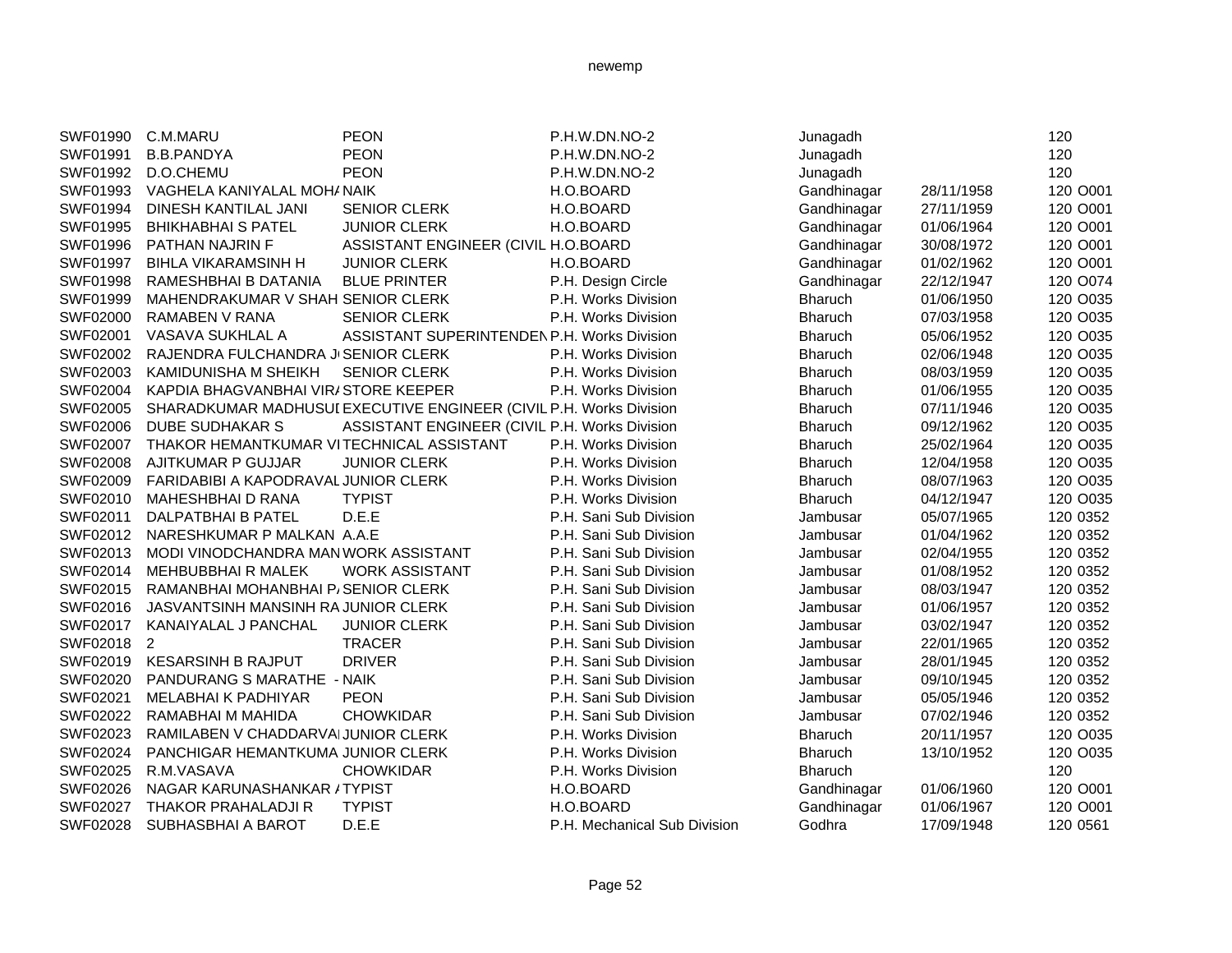| SWF02029        | A GOPINATH                               | FITTER HANDPUMP MECHANIP.H. Mechanical Sub Division                       |                              | Godhra | 24/03/1952 | 120 0561 |
|-----------------|------------------------------------------|---------------------------------------------------------------------------|------------------------------|--------|------------|----------|
| SWF02030        | SONI PANKAJKUMAR J                       | <b>SENIOR CLERK</b>                                                       | P.H. Mechanical Sub Division | Godhra | 26/07/1956 | 120 0561 |
| SWF02031        | KISORI PARSINGBHAI B                     | <b>JUNIOR CLERK</b>                                                       | P.H. Mechanical Sub Division | Godhra | 01/07/1964 | 120 0561 |
| SWF02032        | DAMOR NATHABHAI G                        | <b>JUNIOR CLERK</b>                                                       | P.H. Mechanical Sub Division | Godhra | 01/07/1961 | 120 0561 |
| SWF02033        | PATEL PRATAPBHAI GOVINICHOWKIDAR         |                                                                           | P.H. Mechanical Sub Division | Godhra | 01/08/1957 | 120 0561 |
| SWF02034        | BARIA DASRATHBHAI CHAN PEON              |                                                                           | P.H. Mechanical Sub Division | Godhra | 15/07/1980 | 120 0561 |
| SWF02035        | <b>BARIA RAMESHCHANDRA HDRIVER</b>       |                                                                           | P.H. Mechanical Sub Division | Godhra | 04/08/1959 | 120 0561 |
| SWF02036        | SANGADIA BABUBHAI SHAN HELPER            |                                                                           | P.H. Mechanical Sub Division | Godhra | 01/06/1962 | 120 0561 |
| SWF02037        | THAKOR PRATAPBHAI RAM HELPER             |                                                                           | P.H. Mechanical Sub Division | Godhra | 01/06/1962 | 120 0561 |
| SWF02038        | <b>MACHI ISHWARBHAI CHIMA HELPER</b>     |                                                                           | P.H. Mechanical Sub Division | Godhra | 25/02/1960 | 120 0561 |
| SWF02039        | PATEL NANABHAI BODABH/ HELPER            |                                                                           | P.H. Mechanical Sub Division | Godhra | 01/06/1962 | 120 0561 |
| SWF02040        | MACHI KALPESHKUMAR MCHELPER              |                                                                           | P.H. Mechanical Sub Division | Godhra | 11/04/1983 | 120 0561 |
| SWF02041        | <b>KANUBHAI L PAGI</b>                   | <b>HELPER</b>                                                             | P.H. Mechanical Sub Division | Godhra | 05/07/1961 | 120 0561 |
| SWF02042        | CHAUHAN RAMANSINH MOI HELPER             |                                                                           | P.H. Mechanical Sub Division | Godhra | 25/12/1963 | 120 0561 |
| SWF02043        | <b>CHAVDA PRITHVISINH K</b>              | <b>ROJAMDAR</b>                                                           | P.H. Mechanical Sub Division | Godhra | 19/08/1963 | 120 0561 |
| SWF02044        | PATEL RAMESHCHANDRA AROJAMDAR            |                                                                           | P.H. Mechanical Sub Division | Godhra | 05/06/1965 | 120 0561 |
| SWF02045        | VAGHELA HASMUKHBHAI C ROJAMDAR           |                                                                           | P.H. Mechanical Sub Division | Godhra | 19/07/1966 | 120 0561 |
| SWF02046        | HASMUKHKUMAR M CHAUH ROJAMDAR            |                                                                           | P.H. Mechanical Sub Division | Godhra | 22/06/1963 | 120 0561 |
| <b>SWF02047</b> | SISODIA VIJAYSINH R                      | <b>ROJAMDAR</b>                                                           | P.H. Mechanical Sub Division | Godhra | 05/02/1961 | 120 0561 |
| SWF02048        | PATEL LAXMANSINH C                       | <b>DRIVER</b>                                                             | P.H. Mechanical Sub Division | Godhra | 10/04/1959 | 120 0561 |
| SWF02049        | PATEL GANPATSINH PUNAE DRIVER            |                                                                           | P.H. Mechanical Sub Division | Godhra | 05/05/1954 | 120 0561 |
| SWF02050        | SASI KUMAR SANKARAN THDRIVER             |                                                                           | P.H. Mechanical Sub Division | Godhra | 01/06/1963 | 120 0561 |
| SWF02051        | MAKWANA CHATRASINH M HELPER              |                                                                           | P.H. Mechanical Sub Division | Godhra | 01/06/1960 | 120 0561 |
| SWF02052        | CANCEL 2052TO2068 DUPLI2052TO2068 CANCEL |                                                                           | <b>DUPLIKET</b>              |        |            |          |
| SWF02053        |                                          |                                                                           |                              |        |            |          |
| SWF02054        |                                          |                                                                           |                              |        |            |          |
| SWF02055        |                                          | Due to duplication of Nos, Nos from 2052 to 2068 are treated as cancelled |                              |        |            |          |
| SWF02056        |                                          |                                                                           |                              |        |            |          |
| SWF02057        |                                          |                                                                           |                              |        |            |          |
| SWF02058        |                                          |                                                                           |                              |        |            |          |
| SWF02059        |                                          |                                                                           |                              |        |            |          |
| SWF02060        |                                          |                                                                           |                              |        |            |          |
| SWF02061        |                                          |                                                                           |                              |        |            |          |
| SWF02062        |                                          |                                                                           |                              |        |            |          |
| SWF02063        |                                          |                                                                           |                              |        |            |          |
| SWF02064        |                                          |                                                                           |                              |        |            |          |
| SWF02065        |                                          |                                                                           |                              |        |            |          |
| SWF02066        |                                          |                                                                           |                              |        |            |          |
| SWF02067        |                                          |                                                                           |                              |        |            |          |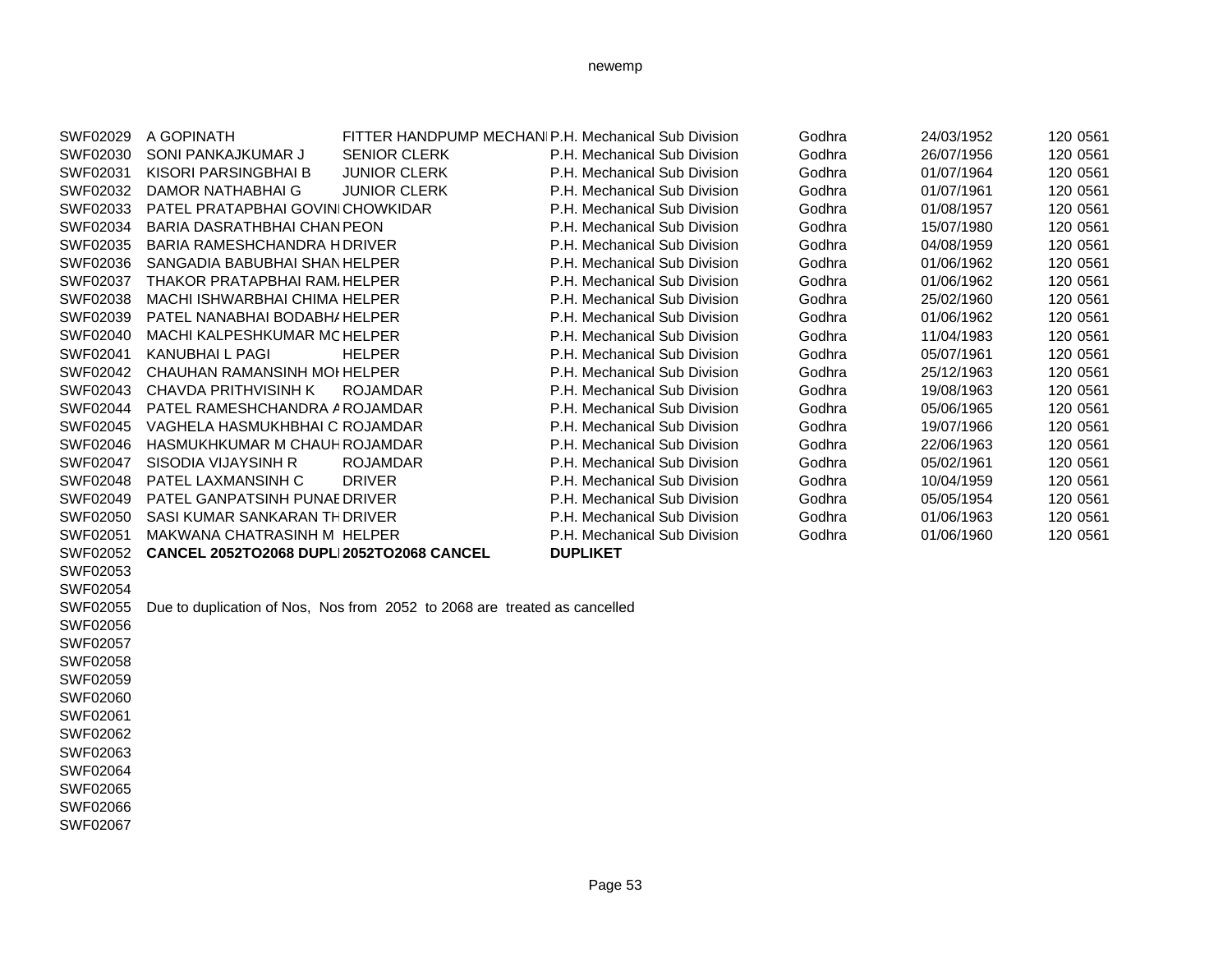| SWF02068        |                                       |                                                                         |                                                                |                  |            |          |
|-----------------|---------------------------------------|-------------------------------------------------------------------------|----------------------------------------------------------------|------------------|------------|----------|
| SWF02069        | RABARA MADHAVJI GORDH A.A.E           |                                                                         | Gujarat Water Infrastructure Limited                           | Gandhinagar      | 10/06/1953 | 120 0116 |
| SWF02070        | V.S.CHATURVEDI                        |                                                                         | ASSISTANT ENGINEER (CIVIL Gujarat Water Infrastructure Limited | Gandhinagar      | 01/07/1962 | 120 0116 |
| SWF02071        | SONAL ATUL RAVAL                      |                                                                         | ASSISTANT ENGINEER (CIVIL Gujarat Water Infrastructure Limited | Gandhinagar      | 30/04/1962 | 120 0116 |
| SWF02072 CANCEL |                                       |                                                                         | <b>DUPLIKET</b>                                                |                  |            |          |
| SWF02073        | KUSUMBEN D SANKHARIYA SENIOR CLERK    |                                                                         | H.O.BOARD                                                      | Gandhinagar      | 01/06/1959 | 120 O001 |
| SWF02074        | PATEL RAJENDRAKUMAR S HELPER          |                                                                         | P.H. Mechanical Sub Division                                   | Godhra           | 22/07/1969 | 120 0561 |
| SWF02075        | VARIA GORDHANBHAI SHANHELPER          |                                                                         | P.H. Mechanical Sub Division                                   | Godhra           | 18/05/1962 | 120 0561 |
| SWF02076        | RAVAL CHANDRAKANTBHAIHELPER           |                                                                         | P.H. Mechanical Sub Division                                   | Godhra           | 01/06/1960 | 120 0561 |
| SWF02077        | <b>BHOI JAYANTILAL P</b>              | <b>HELPER</b>                                                           | P.H. Mechanical Sub Division                                   | Godhra           | 05/01/1969 | 120 0561 |
| SWF02078        | VANKAR MANILAL K                      | <b>ROJAMDAR</b>                                                         | P.H. Mechanical Sub Division                                   | Godhra           | 05/12/1966 | 120 0561 |
| SWF02079        | PATEL DINESHKUMAR MUL, HELPER         |                                                                         | P.H. Mechanical Sub Division                                   | Godhra           | 15/06/1967 | 120 0561 |
| SWF02080        | <b>SIMA TUSHAR JOSHI</b>              | A.A.E                                                                   | Zone-2                                                         | Ahmedabad        | 05/01/1968 | 120 O105 |
| SWF02081        | <b>BHATT HINA H</b>                   | <b>JUNIOR CLERK</b>                                                     | Zone-2                                                         | Ahmedabad        | 11/02/1960 | 120 O105 |
| SWF02082        | S N SHAH                              | <b>JUNIOR CLERK</b>                                                     | Zone-2                                                         | Ahmedabad        | 18/10/1958 | 120 O105 |
| SWF02083        |                                       | BHIKHABHAI M PRAJAPATI SENIOR CLERK (ACCOUNT)                           | Zone-2                                                         | Ahmedabad        | 26/12/1953 | 120 O105 |
| SWF02084        | MODI VINODKUMAR V                     | ASSISTANT ENGINEER (CIVIL Zone-2                                        |                                                                | Ahmedabad        | 28/12/1963 | 120 O105 |
| SWF02085        | VHORA ABDULBHAI NURABISENIOR CLERK    |                                                                         | Zone-2                                                         | Ahmedabad        | 08/07/1952 | 120 O105 |
| SWF02086        | SHAH BHARATKUMAR CHIMTYPIST           |                                                                         | P.H. Works Division                                            | Anand            | 10/07/1949 | 120 O040 |
| SWF02087        | VAGHELA JASBHAI GOVIND PEON           |                                                                         | P.H. Works Division                                            | Anand            | 10/09/1961 | 120 O040 |
| SWF02088        |                                       | KHARKAR PRAMODBHAI J ASSISTANT ENGINEER (CIVIL P.H. Sani Sub Division-2 |                                                                | Balasinor        | 11/08/1961 | 120 0402 |
| SWF02089        | <b>KANUBHAI V SUTHAR</b>              | A.D.M                                                                   | P.H. Sani Sub Division-2                                       | Balasinor        | 11/11/1957 | 120 0402 |
| SWF02090        | GOHEL JASBHAI PUJABHAI SENIOR CLERK   |                                                                         | P.H. Sani Sub Division-2                                       | Balasinor        | 01/07/1947 | 120 0402 |
| SWF02091        | RAMABHAI CHANDULAL SU' WORK ASSISTANT |                                                                         | P.H. Sani Sub Division-2                                       | <b>Balasinor</b> | 01/03/1945 | 120 0402 |
| SWF02092        | ASHWINKUMAR R MAKWAN JUNIOR CLERK     |                                                                         | P.H. Sani Sub Division-2                                       | <b>Balasinor</b> | 18/01/1957 | 120 0402 |
| SWF02093        | CHAUHAN CHAGANBHAI K DRIVER           |                                                                         | P.H. Sani Sub Division-2                                       | Balasinor        | 01/06/1950 | 120 0402 |
| SWF02094        | <b>THAKOR MANUBHAI G</b>              | <b>PEON</b>                                                             | P.H. Sani Sub Division-2                                       | Balasinor        | 05/05/1977 | 120 0402 |
| SWF02095        | SOLANKI RAMESHBHAI B                  | <b>ROJAMDAR</b>                                                         | P.H. Sani Sub Division-2                                       | <b>Balasinor</b> | 05/12/1960 | 120 0402 |
| SWF02096        | PATEL JAYESHKUMAR GOR ROJAMDAR        |                                                                         | P.H. Sani Sub Division-2                                       | <b>Balasinor</b> | 24/09/1966 | 120 0402 |
| SWF02097        | SHAH DINESHKUMAR P                    | D.E.E                                                                   | P.H. Works Division                                            | Anand            | 27/09/1950 | 120 O040 |
| SWF02098        |                                       | BHANDARI DAMODAR BABU ASSISTANT ENGINEER (CIVIL P.H. Works Division     |                                                                | Anand            | 03/07/1961 | 120 O040 |
| SWF02099        | MEHTA BHARATBHAI PUNAI A.A.E          |                                                                         | P.H. Works Division                                            | Anand            | 03/03/1959 | 120 O040 |
| SWF02100        | ANJARA NARSINHBHAI M                  | WORK ASSISTANT                                                          | P.H. Works Division                                            | Anand            | 01/06/1954 | 120 O040 |
| SWF02101        | DAVE RAJENDRABHAI SHAI CHOWKIDAR      |                                                                         | P.H. Works Division                                            | Anand            | 28/01/1954 | 120 O040 |
| SWF02102        | KAKABHAI VASANTBHAI PRID.E.E          |                                                                         | P.H. Sani Sub Division                                         | Khambhat         | 04/06/1951 | 120 0404 |
| SWF02103        | MEGHABHAI GANDABHAI S(A.A.E           |                                                                         | P.H. Sani Sub Division                                         | Petlad           | 04/10/1954 | 120 0403 |
| SWF02104        | <b>CHANDRAKANT A KADIA</b>            | A.A.E                                                                   | P.H. Sani Sub Division                                         | Khambhat         | 28/09/1958 | 120 0404 |
| SWF02105        | KANTILAL D SINHA                      | <b>PUMP OPERATOR</b>                                                    | P.H. Sani Sub Division                                         | Khambhat         | 26/11/1945 | 120 0404 |
| SWF02106        | <b>MOHANBHAI R PARMAR</b>             | <b>PUMP OPERATOR</b>                                                    | P.H. Sani Sub Division                                         | Khambhat         | 30/04/1959 | 120 0404 |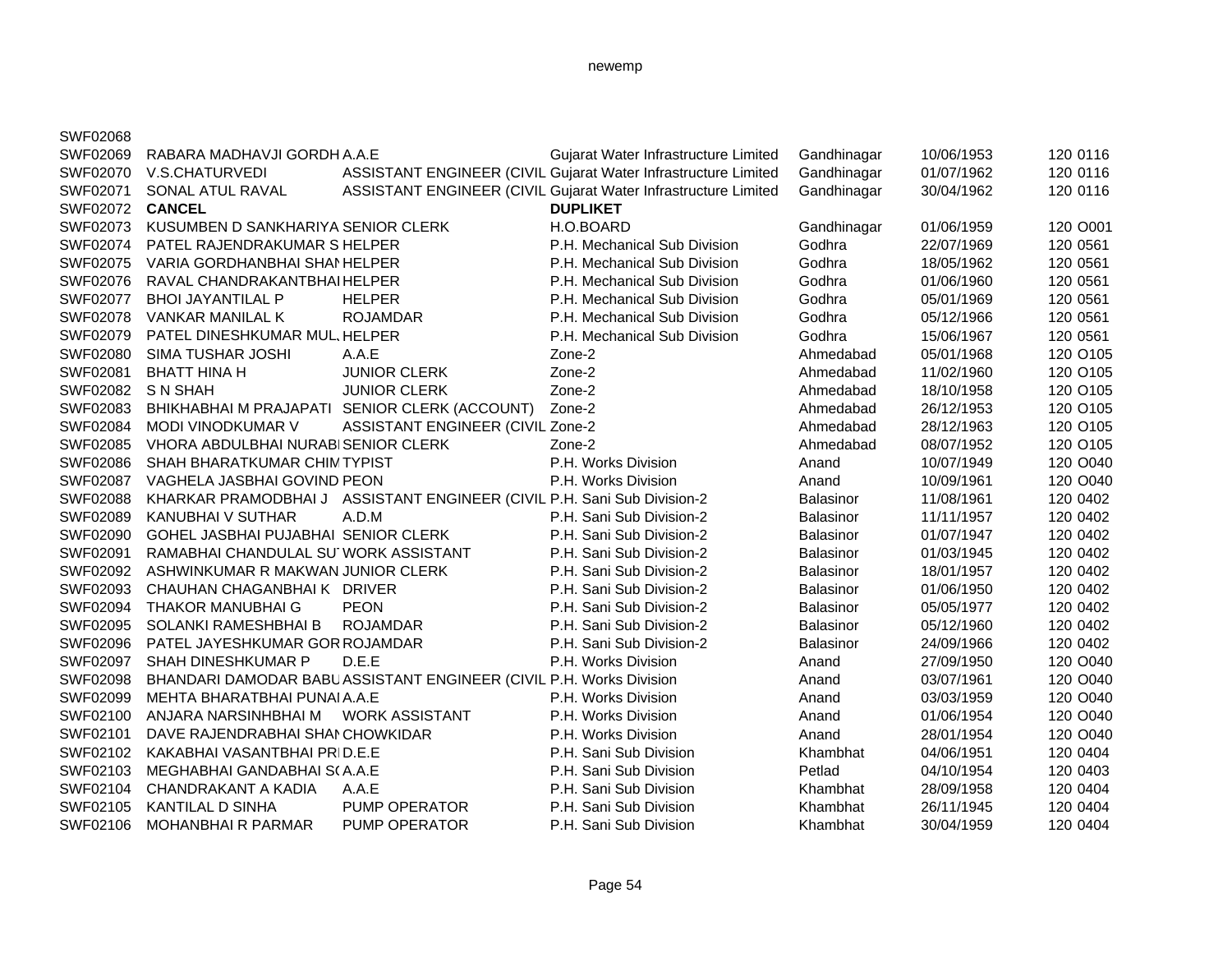| SWF02107 | <b>CHOTABHAI B PATEL</b>            | PUMP OPERATOR                                      | P.H. Sani Sub Division   | Khambhat | 01/01/1946 | 120 0404 |
|----------|-------------------------------------|----------------------------------------------------|--------------------------|----------|------------|----------|
| SWF02108 | <b>VAKHATSINH R SOLANKI</b>         | PUMP ATTENDENT                                     | P.H. Sani Sub Division   | Khambhat | 12/08/1963 | 120 0404 |
| SWF02109 | BANSHIBHAI GOVINDBHAI CCHOWKIDAR    |                                                    | P.H. Sani Sub Division   | Khambhat | 25/10/1960 | 120 0404 |
| SWF02110 | NAVINCHANDRA R BHARAM ROJAMDAR      |                                                    | P.H. Sani Sub Division   | Khambhat | 24/12/1954 | 120 0404 |
| SWF02111 | PRATAPSINH K SOLANKI                | <b>ROJAMDAR</b>                                    | P.H. Sani Sub Division   | Khambhat | 01/09/1960 | 120 0404 |
| SWF02112 | AMINKHA A PATHAN                    | <b>ROJAMDAR</b>                                    | P.H. Sani Sub Division   | Khambhat | 06/06/1958 | 120 0404 |
| SWF02113 | <b>VITHALBHAI G PARMAR</b>          | <b>ROJAMDAR</b>                                    | P.H. Sani Sub Division   | Khambhat | 01/06/1957 | 120 0404 |
| SWF02114 | <b>SURESHBHAI A PAREKH</b>          | <b>ROJAMDAR</b>                                    | P.H. Sani Sub Division   | Khambhat | 16/09/1967 | 120 0404 |
| SWF02115 | ISHWARDAN NATVARDAN CROJAMDAR       |                                                    | P.H. Sani Sub Division   | Khambhat | 13/05/1968 | 120 0404 |
| SWF02116 | <b>HARISHKUMAR G SETH</b>           | D.E.E                                              | P.H. Sani Sub Division   | Petlad   | 02/09/1956 | 120 0403 |
| SWF02117 | <b>KHODABHAI S PATEL</b>            | A.A.E                                              | P.H. Sani Sub Division   | Petlad   | 01/06/1961 | 120 0403 |
| SWF02118 | <b>MOHANBHAI S PATEL</b>            | <b>WORK ASSISTANT</b>                              | P.H. Sani Sub Division   | Petlad   | 28/02/1946 | 120 0403 |
| SWF02119 | <b>CHIMANBHAI M DABHI</b>           | <b>DRIVER</b>                                      | P.H. Sani Sub Division   | Petlad   | 01/11/1960 | 120 0403 |
| SWF02120 | <b>BANSHIBHAI R RATHOD</b>          | <b>SENIOR CLERK</b>                                | P.H. Sani Sub Division   | Petlad   | 02/12/1952 | 120 0403 |
| SWF02121 | ASHOKKUMAR R DARJI                  | <b>JUNIOR CLERK</b>                                | P.H. Sani Sub Division   | Petlad   | 03/11/1960 | 120 0403 |
| SWF02122 | ADAMBHAI K BHANGI                   | <b>SWEEPER</b>                                     | P.H. Sani Sub Division   | Petlad   | 01/08/1942 | 120 0403 |
| SWF02123 | JITENDRAKUMAR A PATEL               | <b>PUMP OPERATOR</b>                               | P.H. Sani Sub Division   | Petlad   | 22/07/1951 | 120 0403 |
| SWF02124 | RAMESHBHAI R SOLANKI                | <b>CHOWKIDAR</b>                                   | P.H. Sani Sub Division   | Petlad   | 01/06/1952 | 120 0403 |
| SWF02125 | LAVJIBHAI R RATHOD                  | <b>CHOWKIDAR</b>                                   | P.H. Sani Sub Division   | Petlad   | 07/06/1966 | 120 0403 |
| SWF02126 | BHAVINKUMAR M BHARAME ELECTRICIAN   |                                                    | P.H. Sani Sub Division   | Petlad   | 03/03/1970 | 120 0403 |
| SWF02127 | HASMUKHBHAI A CHAVDA                | <b>ROJAMDAR</b>                                    | P.H. Sani Sub Division   | Petlad   | 05/07/1970 | 120 0403 |
| SWF02128 | RAMESHBHAI M SOLANKI                | <b>SWEEPER</b>                                     | P.H. Sani Sub Division   | Petlad   | 10/04/1957 | 120 0403 |
| SWF02129 | <b>SHAH HASITKUMAR H</b>            | D.E.E                                              | P.H. Sani Sub Division   | Bavla    | 09/10/1958 | 120 0053 |
| SWF02130 | MEHULBHAI C OZA                     | ASSISTANT ENGINEER (CIVIL P.H. Sani Sub Division   |                          | Bavla    | 03/05/1963 | 120 0053 |
| SWF02131 | <b>HITESH V CONTRACTOR</b>          | ASSISTANT ENGINEER (CIVIL P.H. Sani Sub Division   |                          | Bavla    | 13/06/1964 | 120 0053 |
| SWF02132 | RAJDEV J BHRAMBHAT                  | ASSISTANT ENGINEER (CIVIL P.H. Sani Sub Division   |                          | Bavla    | 06/09/1970 | 120 0053 |
| SWF02133 | <b>BIPINCHANDRA D DAVE</b>          | TECHNICAL ASSISTANT                                | P.H. Sani Sub Division   | Bavla    | 12/06/1964 | 120 0053 |
| SWF02134 | VAVDIA JAGDISBHAI M                 | A.D.M                                              | P.H. Sani Sub Division   | Bavla    | 24/05/1957 | 120 0053 |
| SWF02135 | PATEL PRAVINBHAI B                  | <b>WORK ASSISTANT</b>                              | P.H. Sani Sub Division   | Bavla    | 10/09/1953 | 120 0053 |
| SWF02136 | SANJAY B UPADHAYAY                  | <b>WORK ASSISTANT</b>                              | P.H. Sani Sub Division   | Bavla    | 11/01/1963 | 120 0053 |
| SWF02137 | SOLANKI CHIMANBHAI R                | <b>SENIOR CLERK</b>                                | P.H. Sani Sub Division   | Bavla    | 01/01/1958 | 120 0053 |
| SWF02138 | <b>KALIDAS R SHRIMALI</b>           | <b>PEON</b>                                        | P.H. Sani Sub Division   | Bavla    | 01/01/1960 | 120 0053 |
| SWF02139 | <b>B U SHUKAL</b>                   | <b>JUNIOR CLERK</b>                                | P.H. Sani Sub Division   | Bavla    | 01/10/1957 | 120 0053 |
| SWF02140 | THAKOR BHAI B PATEL                 | ASSISTANT SUPERINTENDEN P.H. Mechanical Division   |                          | Vadodara | 10/08/1952 | 120 O055 |
| SWF02141 | <b>NIKUNJ S MEHTA</b>               | A.A.E                                              | P.H. Mechanical Division | Vadodara | 15/04/1949 | 120 O055 |
| SWF02142 | <b>RAJ RATNASINH K</b>              | A.A.E                                              | P.H. Mechanical Division | Vadodara | 01/10/1962 | 120 O055 |
| SWF02143 | HASMUKHBHAI H ISSALIA               | EXECUTIVE ENGINEER (CIVIL P.H. Mechanical Division |                          | Jamnagar | 19/12/1948 | 120 0117 |
| SWF02144 | SHARADKUKMAR N SHAH                 | DEPUTY ACCOUNTANT                                  | P.H. Mechanical Division | Jamnagar | 27/04/1954 | 120 0117 |
| SWF02145 | KUMARI BHANUMATI M PAR JUNIOR CLERK |                                                    | P.H. Mechanical Division | Jamnagar | 01/03/1951 | 120 0117 |
|          |                                     |                                                    |                          |          |            |          |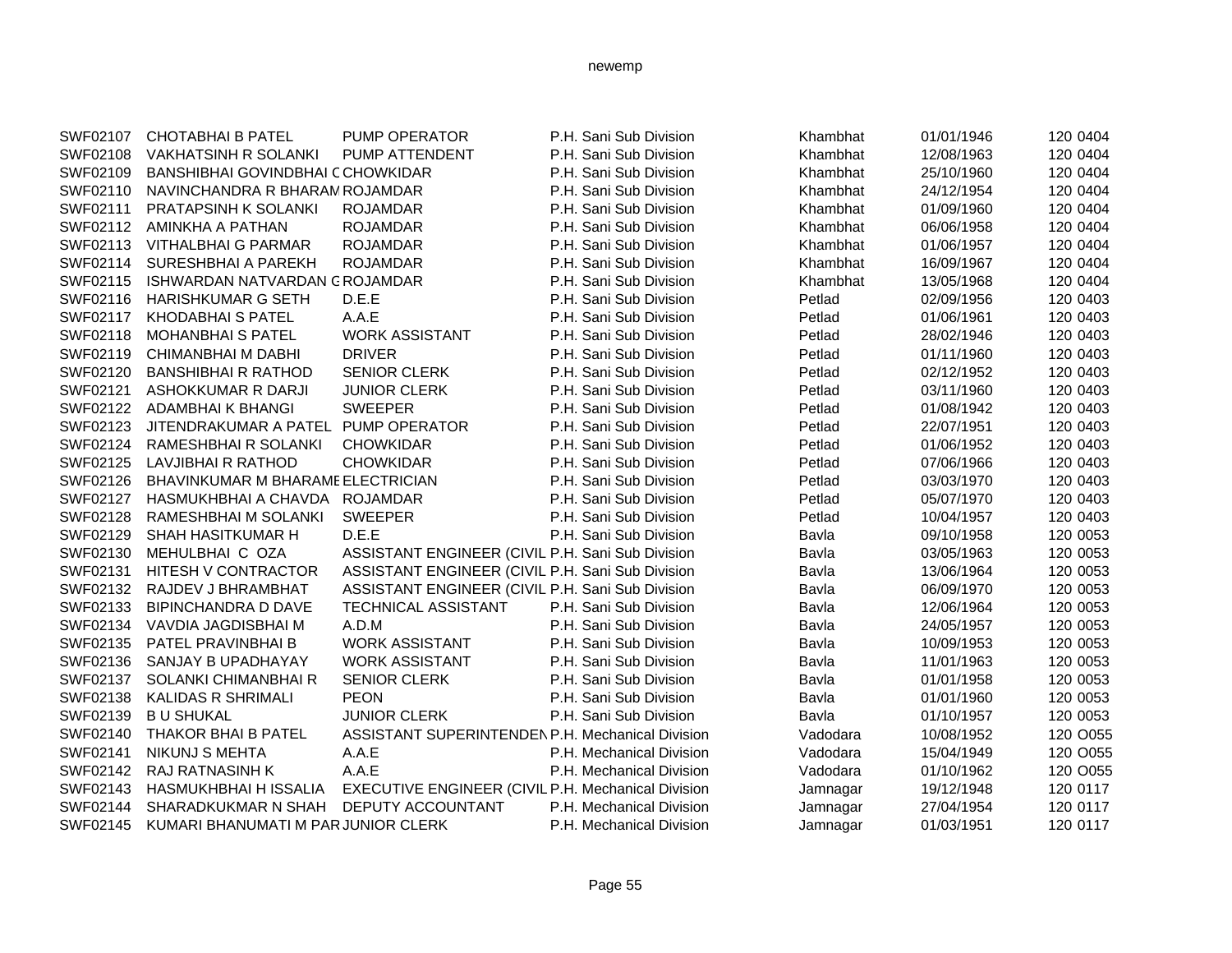| SWF02146 | SUKHLAL B CHAUHAN                    | <b>KHALASI</b>         | P.H. Mechanical Division | Jamnagar    | 16/05/1947 | 120 0117 |
|----------|--------------------------------------|------------------------|--------------------------|-------------|------------|----------|
| SWF02147 | <b>VIJAY M VARA</b>                  | <b>ROJAMDAR</b>        | P.H. Mechanical Division | Jamnagar    | 24/10/1964 | 120 0117 |
| SWF02148 | VIMAL MAHIDHARLAL JANI               | <b>ROJAMDAR</b>        | P.H. Mechanical Division | Jamnagar    | 28/01/1969 | 120 0117 |
| SWF02149 | PATEL NATVARLAL S                    | A.A.E                  | P.H. Mechanical Division | Mehsana     | 01/11/1961 | 120 O053 |
| SWF02150 | <b>CHAVDA SAMARSINH K</b>            | SENIOR CLERK (ACCOUNT) | P.H. Mechanical Division | Mehsana     | 13/03/1953 | 120 O053 |
| SWF02151 | AGOLA MAHADEVBHAIN                   | <b>STORE KEEPER</b>    | P.H. Mechanical Division | Mehsana     | 21/02/1951 | 120 O053 |
| SWF02152 | PATEL RAMBHAIN                       | <b>JUNIOR CLERK</b>    | P.H. Mechanical Division | Mehsana     | 01/09/1955 | 120 O053 |
| SWF02153 | THAKOR MANGAJI M                     | <b>JUNIOR CLERK</b>    | P.H. Mechanical Division | Mehsana     | 15/01/1953 | 120 O053 |
| SWF02154 | PARMAR MUKUND KUMAR FJUNIOR CLERK    |                        | P.H. Mechanical Division | Mehsana     | 31/05/1960 | 120 O053 |
| SWF02155 | PRAJAPATI JAYESHBHAI R JUNIOR CLERK  |                        | P.H. Mechanical Division | Mehsana     | 01/06/1970 | 120 O053 |
| SWF02156 | PATEL DINESHBHAIL                    | <b>JUNIOR CLERK</b>    | P.H. Mechanical Division | Mehsana     | 01/09/1963 | 120 O053 |
| SWF02157 | BHAVSAR HEMLATABEN D TYPIST          |                        | P.H. Mechanical Division | Mehsana     | 12/08/1963 | 120 O053 |
| SWF02158 | <b>MANSURI SABBIRBHAI A</b>          | <b>TYPIST</b>          | P.H. Mechanical Division | Mehsana     | 16/06/1961 | 120 O053 |
| SWF02159 | NAIK SENDHABHAI BABALD PEON          |                        | P.H. Mechanical Division | Mehsana     | 01/12/1958 | 120 O053 |
| SWF02160 | SAMALBHAI KESHABHAI CH NAIK          |                        | P.H. Mechanical Division | Mehsana     | 01/09/1948 | 120 O053 |
| SWF02161 | <b>VINABEN R PATEL</b>               | <b>PEON</b>            | P.H. Mechanical Division | Mehsana     | 01/06/1968 | 120 O053 |
| SWF02162 | PATEL BHAILALBHAI HIRABI WIRE MAN    |                        | H.O.BOARD                | Gandhinagar | 01/06/1960 | 120 O001 |
| SWF02163 | MULJIBHAI K VADGAMA                  | SENIOR CLERK (ACCOUNT) | P.H. Circle              | Palanpur    | 01/03/1949 | 120 O008 |
| SWF02164 | HARILAL K RUPCHANDANI                | D.E.E                  | P.H. Sani Sub Division   | Junagadh    | 01/04/1952 | 120 0151 |
| SWF02165 | VALJIBHAI K KHANPARA                 | A.A.E                  | P.H. Sani Sub Division   | Junagadh    | 19/04/1961 | 120 0151 |
| SWF02166 | ASHOK BHAI M NAGRECHA WORK ASSISTANT |                        | P.H. Sani Sub Division   | Junagadh    | 01/08/1953 | 120 0151 |
| SWF02167 | <b>CHANDULAL S JOSHI</b>             | <b>WORK ASSISTANT</b>  | P.H. Sani Sub Division   | Junagadh    | 03/02/1961 | 120 0151 |
| SWF02168 | <b>VINODKUMAR S DESAI</b>            | <b>WORK ASSISTANT</b>  | P.H. Sani Sub Division   | Junagadh    | 01/09/1961 | 120 0151 |
| SWF02169 | <b>BATUKBHAI P RATIA</b>             | <b>SENIOR CLERK</b>    | P.H. Sani Sub Division   |             | 24/06/1960 | 120 0151 |
| SWF02170 | <b>BAKULBHAI C BHAT</b>              | <b>JUNIOR CLERK</b>    | P.H. Sani Sub Division   | Junagadh    | 28/06/1954 | 120 0151 |
| SWF02171 | SHAMJIBHAI G TIMBDIA                 | <b>DRIVER</b>          | P.H. Sani Sub Division   | Junagadh    | 11/10/1954 | 120 0151 |
| SWF02172 | <b>RANJITSINH D BENS</b>             | <b>PEON</b>            | P.H. Sani Sub Division   | Junagadh    | 13/12/1965 | 120 0151 |
| SWF02173 | <b>BHARAT K MAKWANA</b>              | <b>PEON</b>            | P.H. Sani Sub Division   | Junagadh    | 25/05/1978 | 120 0151 |
| SWF02174 | ABDULSAMAD M MUSANI                  | <b>ELECTRICIAN</b>     | P.H. Sani Sub Division   | Junagadh    | 31/03/1946 | 120 0151 |
| SWF02175 | <b>BHUDADRA HITESHBHAI D</b>         | <b>ELECTRICIAN</b>     | P.H. Sani Sub Division   | Junagadh    | 21/07/1963 | 120 0151 |
| SWF02176 | <b>BALABHAI S RAGIA</b>              | <b>PLUMBER</b>         | P.H. Sani Sub Division   | Junagadh    | 07/04/1953 | 120 0151 |
| SWF02177 | <b>BATUKBHAI K PARMAR</b>            | <b>PLUMBER</b>         | P.H. Sani Sub Division   | Junagadh    | 28/01/1956 | 120 0151 |
| SWF02178 | LALITKUMAR V RAVAL                   | PUMP OPERATOR          | P.H. Sani Sub Division   | Junagadh    | 30/09/1963 | 120 0151 |
| SWF02179 | PANKAJBHAI N KALRIA                  | <b>WORK ASSISTANT</b>  | P.H. Sani Sub Division   | Junagadh    | 31/03/1964 | 120 0151 |
| SWF02180 | <b>IMTIYAZ MOHMMAD</b>               | <b>CHOWKIDAR</b>       | P.H. Sani Sub Division   | Junagadh    | 01/07/1944 | 120 0151 |
| SWF02181 | <b>VEJABHAI U BANTVA</b>             | <b>CHOWKIDAR</b>       | P.H. Sani Sub Division   | Junagadh    | 22/09/1950 | 120 0151 |
| SWF02182 | DEVSHIBHAI B BHAMBHVA                | <b>CHOWKIDAR</b>       | P.H. Sani Sub Division   | Junagadh    | 22/03/1952 | 120 0151 |
| SWF02183 | VASRAMBHAI J MAKWNA                  | <b>CHOWKIDAR</b>       | P.H. Sani Sub Division   | Junagadh    | 18/12/1952 | 120 0151 |
| SWF02184 | NARANBHAI G PARMAR                   | <b>CHOWKIDAR</b>       | P.H. Sani Sub Division   | Junagadh    | 07/02/1953 | 120 0151 |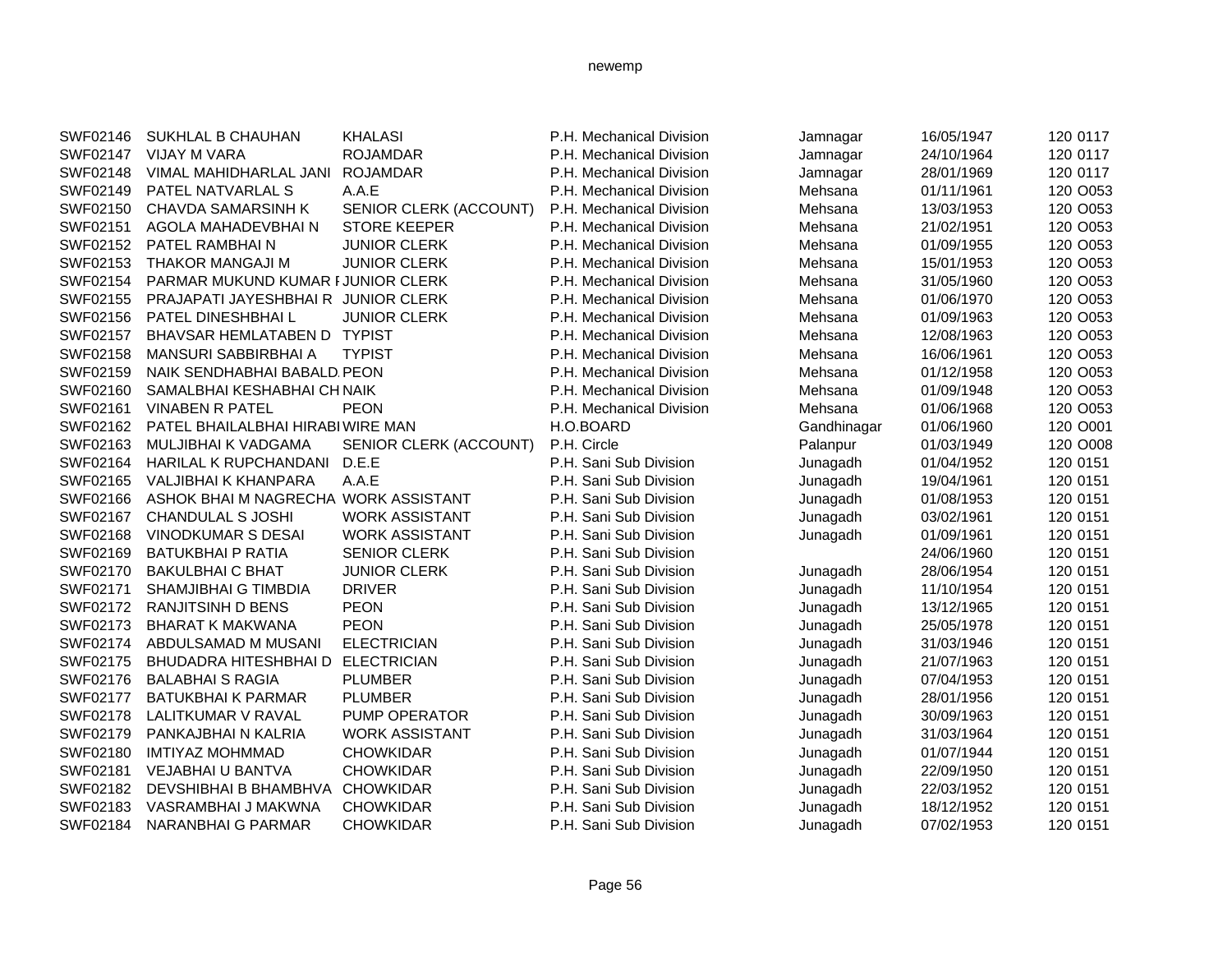| SWF02185 | <b>ISHMILEBHAI M MUSANI</b>             | <b>LABOUR</b>                                                          | P.H. Sani Sub Division   | Junagadh  | 29/05/1944 | 120 0151 |
|----------|-----------------------------------------|------------------------------------------------------------------------|--------------------------|-----------|------------|----------|
| SWF02186 | <b>HARDAS L BHADRKA</b>                 | <b>LABOUR</b>                                                          | P.H. Sani Sub Division   | Junagadh  | 15/05/1943 | 120 0151 |
| SWF02187 | VITHALBHAI L LATHIYA                    | <b>LABOUR</b>                                                          | P.H. Sani Sub Division   | Junagadh  | 10/04/1960 | 120 0151 |
| SWF02188 | KARSHANBHAI J CHAUDHAI LABOUR           |                                                                        | P.H. Sani Sub Division   | Junagadh  | 08/11/1957 | 120 0151 |
| SWF02189 | JERAMBHAI M LAKHANI                     | <b>LABOUR</b>                                                          | P.H. Sani Sub Division   | Junagadh  | 10/03/1945 | 120 0151 |
| SWF02190 | <b>GOBARBHAI A SHIYAR</b>               | <b>LABOUR</b>                                                          | P.H. Sani Sub Division   | Junagadh  | 13/07/1951 | 120 0151 |
| SWF02191 | JAYANTILAL R VAGHELA                    | <b>LABOUR</b>                                                          | P.H. Sani Sub Division   | Junagadh  | 15/03/1969 | 120 0151 |
| SWF02192 | <b>HITESH N JOSHI</b>                   | <b>LABOUR</b>                                                          | P.H. Sani Sub Division   | Junagadh  | 10/07/1964 | 120 0151 |
| SWF02193 | <b>JITESH D PARMAR</b>                  | <b>LABOUR</b>                                                          | P.H. Sani Sub Division   | Junagadh  | 05/05/1970 | 120 0151 |
| SWF02194 | <b>DILIPKUMAR D THAKAR</b>              | <b>LABOUR</b>                                                          | P.H. Sani Sub Division   | Junagadh  | 29/09/1966 | 120 0151 |
| SWF02195 | D.L.MAKWANA                             | ASSIST.SUPER                                                           | P.H. Works Division      | Palanpur  |            | 120      |
| SWF02196 | PATEL PREMJIBHAI N                      | D.E.E                                                                  | P.H. Sani Sub Division-2 | Rajkot    | 03/12/1954 | 120 0874 |
| SWF02197 | <b>BHIMJIBHAI R KACHA</b>               | A.A.E                                                                  | P.H. Sani Sub Division-2 | Rajkot    | 04/06/1952 | 120 0874 |
| SWF02198 | <b>GOSWAMI JYOTISHGIRI M</b>            | A.A.E                                                                  | P.H. Sani Sub Division-2 | Rajkot    | 09/10/1962 | 120 0874 |
| SWF02199 | <b>DIYANG R DAVE</b>                    | A.A.E                                                                  | P.H. Sani Sub Division-2 | Rajkot    | 25/03/1963 | 120 0874 |
| SWF02200 | SOLANKI PRAVINCHANDRA A.A.E             |                                                                        | P.H. Sani Sub Division-2 | Rajkot    | 02/06/1952 | 120 0874 |
| SWF02201 |                                         | MEHTA NITIN DEVENDRAKL ASSISTANT ENGINEER (CIVIL P.H. Works Division-1 |                          | Ahmedabad | 04/10/1962 | 120 O004 |
| SWF02202 | <b>GOVINDBHAIL VAGHELA</b>              | A.D.M                                                                  | P.H. Works Division-1    | Ahmedabad | 20/04/1953 | 120 O004 |
| SWF02203 | RAJIV A VYAS                            | <b>TRACER</b>                                                          | P.H. Works Division-1    | Ahmedabad | 17/02/1960 | 120 O004 |
| SWF02204 | JAYANTKUMAR K PATEL                     | <b>TRACER</b>                                                          | P.H. Works Division-1    | Ahmedabad | 18/03/1961 | 120 O004 |
| SWF02205 | <b>GIRISHBHAI H PATEL</b>               | A.A.E                                                                  | P.H. Works Division-1    | Ahmedabad | 11/07/1960 | 120 O004 |
| SWF02206 | DILIPKUMAR N SONI                       | DIVISIONAL ACCOUNTANT                                                  | P.H. Works Division-1    | Ahmedabad | 01/06/1951 | 120 O004 |
| SWF02207 | BAHADURSINH G VAGHELA DEPUTY ACCOUNTANT |                                                                        | P.H. Works Division-1    | Ahmedabad | 01/01/1948 | 120 O004 |
| SWF02208 | VAGHELA LAXMANBHAI VAS SENIOR CLERK     |                                                                        | P.H. Works Division-1    | Ahmedabad | 02/06/1950 | 120 O004 |
| SWF02209 | SHAH BHARATBHAI GANDAISTORE KEEPER      |                                                                        | P.H. Works Division-1    | Ahmedabad | 15/08/1948 | 120 O004 |
| SWF02210 | MAKWANA PUNAMCHAND BJUNIOR CLERK        |                                                                        | P.H. Works Division-1    | Ahmedabad | 13/01/1955 | 120 O004 |
| SWF02211 | VIKRAMSINH D BRHAMANIA JUNIOR CLERK     |                                                                        | P.H. Works Division-1    | Ahmedabad | 02/01/1958 | 120 O004 |
| SWF02212 | <b>SHARDABEN R PARMAR</b>               | <b>JUNIOR CLERK</b>                                                    | P.H. Works Division-1    | Ahmedabad | 15/11/1958 | 120 O004 |
| SWF02213 | PURNIMA H BHATT                         | <b>JUNIOR CLERK</b>                                                    | P.H. Works Division-1    | Ahmedabad | 21/12/1959 | 120 O004 |
| SWF02214 | CHAUDHARI PRABHAVATI DTYPIST            |                                                                        | P.H. Works Division-1    | Ahmedabad | 10/04/1971 | 120 O004 |
| SWF02215 | ZALA BHARATKUMAR C                      | <b>TYPIST</b>                                                          | P.H. Works Division-1    | Ahmedabad | 21/08/1961 | 120 O004 |
| SWF02216 | KALAYANSINH D RAJPUT                    | <b>DRIVER</b>                                                          | P.H. Works Division-1    | Ahmedabad | 22/07/1950 | 120 O004 |
| SWF02217 | KARELIA PARSOTTAM NATHPEON              |                                                                        | P.H. Works Division-1    | Ahmedabad | 01/06/1951 | 120 O004 |
| SWF02218 | DALSING HASTSING GURKF PEON             |                                                                        | P.H. Works Division-1    | Ahmedabad | 01/06/1956 | 120 O004 |
| SWF02219 | PARMAR DASRATHBHAI CH PEON              |                                                                        | P.H. Works Division-1    | Ahmedabad | 24/11/1955 | 120 O004 |
| SWF02220 | <b>MANUBHAI A PATEL</b>                 | D.E.E                                                                  | P.H. Sani Sub Division-1 | Dholka    | 21/07/1947 | 120 0042 |
| SWF02221 | SHAH JAGDISHKUMAR RAMA.A.E              |                                                                        | P.H. Sani Sub Division-1 | Dholka    | 14/08/1962 | 120 0042 |
| SWF02222 | <b>BELANI HARSHADBHAI P</b>             | A.A.E                                                                  | P.H. Sani Sub Division-1 | Dholka    | 01/09/1948 | 120 0042 |
| SWF02223 | DESAI SHANKARBHAI GOBA A.A.E            |                                                                        | P.H. Sani Sub Division-1 | Dholka    | 01/09/1964 | 120 0042 |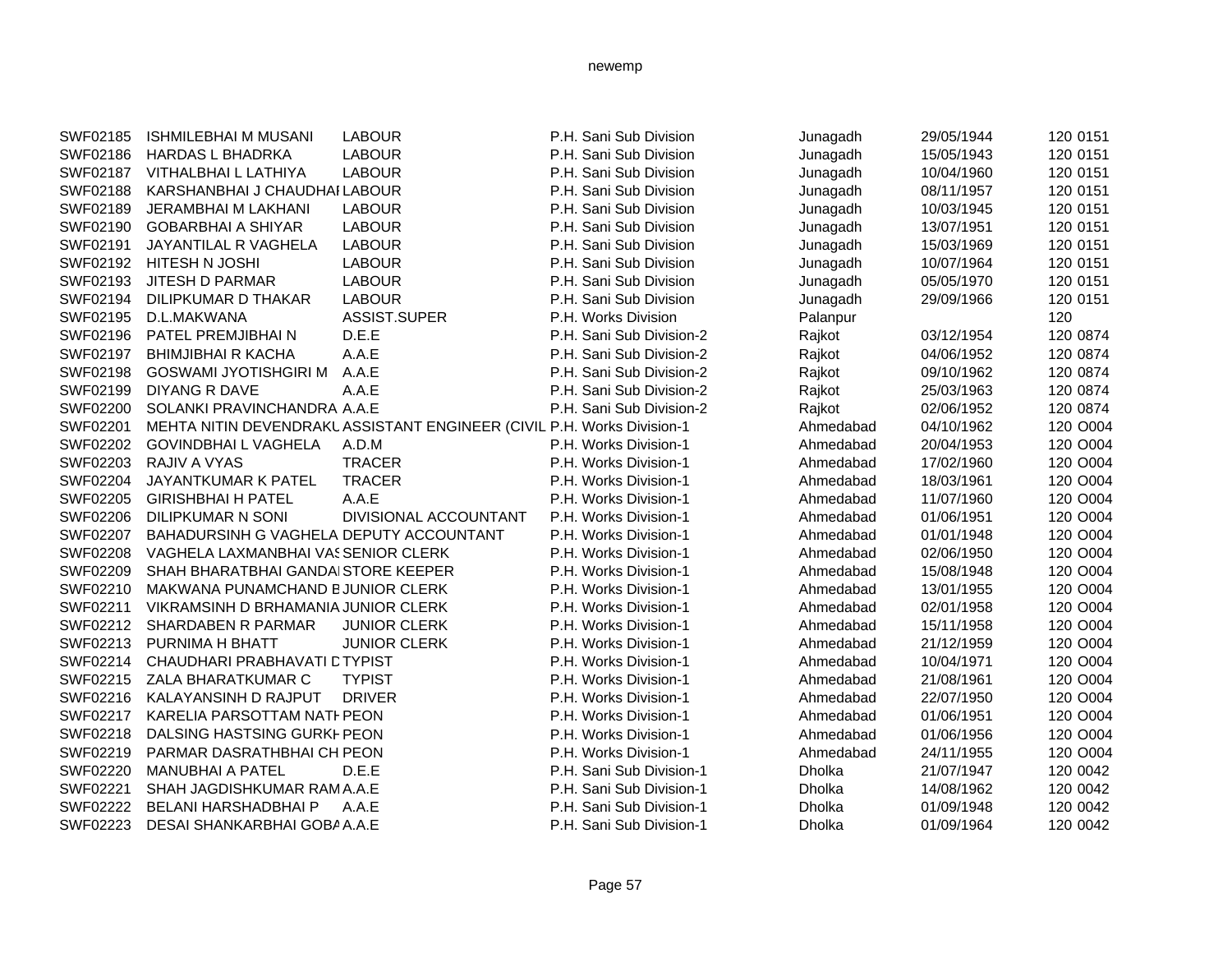| SWF02224        | <b>BHAGAT ABDULRAJAK N</b>            | A.A.E                                                                      | P.H. Sani Sub Division-1 | Dholka        | 20/11/1958 | 120 0042 |
|-----------------|---------------------------------------|----------------------------------------------------------------------------|--------------------------|---------------|------------|----------|
| SWF02225        | VIKRAMBHAI SHANKARLAL SENIOR CLERK    |                                                                            | P.H. Sani Sub Division-1 | Dholka        | 20/10/1951 | 120 0042 |
| SWF02226        | BARIA LALSINGBHAI KALUB COMPUTER      |                                                                            | P.H. Sani Sub Division-1 | Dholka        | 07/05/1960 | 120 0042 |
| SWF02227        | SONARA MOHANBHAI LAKH WORK ASSISTANT  |                                                                            | P.H. Sani Sub Division-1 | Dholka        | 13/07/1951 | 120 0042 |
| SWF02228        | CHAVDA MANUBHAI HARJIB WORK ASSISTANT |                                                                            | P.H. Sani Sub Division-1 | Dholka        | 15/08/1956 | 120 0042 |
| SWF02229        | MAHESHKUKMAR M SATHWWORK ASSISTANT    |                                                                            | P.H. Sani Sub Division-1 | Dholka        | 07/03/1955 | 120 0042 |
| SWF02230        | THAKOR BABUBHI DHARMS DRIVER          |                                                                            | P.H. Sani Sub Division-1 | Dholka        | 19/05/1949 | 120 0042 |
| SWF02231        | PATEL BHAGVANBHAI I                   | <b>DRIVER</b>                                                              | P.H. Sani Sub Division-2 | Dholka        | 30/08/1953 | 120 0043 |
| SWF02232        | KASAMBHAI L PATHAN                    | <b>OPERATOR</b>                                                            | P.H. Sani Sub Division-2 | <b>Dholka</b> | 05/04/1946 | 120 0043 |
| SWF02233        | PARMAR KANTILAL KACHAF PEON           |                                                                            | P.H. Sani Sub Division-2 | Dholka        | 05/04/1946 | 120 0043 |
| SWF02234        | <b>PRAJAPATI JAYABEN NATV, PEON</b>   |                                                                            | P.H. Sani Sub Division-1 | Dholka        | 01/05/1955 | 120 0042 |
| SWF02235        | NAGAR BHIKHABHAI T                    | <b>LINEMAN</b>                                                             | P.H. Sani Sub Division-1 | Dholka        | 03/07/1947 | 120 0042 |
| SWF02236        | RAMJIBHAI MOHANBHAI M/ LINEMAN        |                                                                            | P.H. Sani Sub Division-1 | Dholka        | 05/03/1946 | 120 0042 |
| SWF02237        | SHIVRAMBHAI V SOLANKI A.D.M           |                                                                            | P.H. Sani Sub Division-2 | Dholka        | 01/04/1956 | 120 0043 |
| SWF02238        |                                       | SHRIMALI MANISHBHAI RAN ASSISTANT ENGINEER (CIVIL P.H. Sani Sub Division-2 |                          | Dholka        | 10/01/1966 | 120 0043 |
| SWF02239        | JADAV NARENDRAKUMAR CA.A.E            |                                                                            | P.H. Sani Sub Division-2 | Dholka        | 25/04/1958 | 120 0043 |
| SWF02240        | RAMANLAL K PRAJAPATI                  | <b>WORK ASSISTANT</b>                                                      | P.H. Sani Sub Division-2 | Dholka        | 28/11/1949 | 120 0043 |
| SWF02241        | <b>KUBERBHAI N PARMAR</b>             | <b>WORK ASSISTANT</b>                                                      | P.H. Sani Sub Division-2 | Dholka        | 01/06/1950 | 120 0043 |
| SWF02242        | CHAGANBHAIR MAKWANA SENIOR CLERK      |                                                                            | P.H. Sani Sub Division-2 | Dholka        | 31/05/1955 | 120 0043 |
| SWF02243        | DINESHKUMAR L SOLANKI                 | <b>JUNIOR CLERK</b>                                                        | P.H. Sani Sub Division-2 | Dholka        | 01/06/1973 | 120 0043 |
| SWF02244        | KHANABHAI J PARMAR                    | <b>MUKADAM</b>                                                             | P.H. Sani Sub Division-2 | <b>Dholka</b> | 20/10/1945 | 120 0043 |
| SWF02245        | LAXMANBHAI D PANDYA                   | <b>PEON</b>                                                                | P.H. Sani Sub Division-2 | Dholka        | 02/11/1952 | 120 0043 |
| SWF02246        | <b>BABIBEN B SOLANKI</b>              | <b>PEON</b>                                                                | P.H. Sani Sub Division-2 | <b>Dholka</b> | 06/01/1966 | 120 0043 |
| <b>SWF02247</b> | <b>BHARATKUMAR R DARJI</b>            | D.E.E                                                                      | P.H. Sani Sub Division   | Ahmedabad     | 11/04/1958 | 120 0041 |
| SWF02248        | <b>BIRAN B DALAL</b>                  | ASSISTANT ENGINEER (CIVIL P.H. Sani Sub Division                           |                          | Ahmedabad     | 07/10/1963 | 120 0041 |
| SWF02249        | <b>RASMIKANT R VORA</b>               | A.A.E                                                                      | P.H. Sani Sub Division   | Ahmedabad     | 07/05/1963 | 120 0041 |
| SWF02250        | SOLANKI GOVINDBHAI D                  | <b>TECHNICAL ASSISTANT</b>                                                 | P.H. Sani Sub Division   | Ahmedabad     | 13/03/1952 | 120 0041 |
| SWF02251        | <b>ARUN N BHAVSAR</b>                 | A.D.M                                                                      | P.H. Sani Sub Division   | Ahmedabad     | 03/02/1960 | 120 0041 |
| SWF02252        | AMBALAL B MAKWANA                     | <b>WORK ASSISTANT</b>                                                      | P.H. Sani Sub Division   | Ahmedabad     | 10/08/1948 | 120 0041 |
| SWF02253        | <b>BABUBHAI P DATNIA</b>              | <b>WORK ASSISTANT</b>                                                      | P.H. Sani Sub Division   | Ahmedabad     | 05/06/1950 | 120 0041 |
| SWF02254        | DABHI AJITSINH SHIVAJI                | <b>WORK ASSISTANT</b>                                                      | P.H. Sani Sub Division   | Ahmedabad     | 01/06/1951 | 120 0041 |
| SWF02255        | HARISHKUMAR A PANDYA                  | <b>WORK ASSISTANT</b>                                                      | P.H. Sani Sub Division   | Ahmedabad     | 27/07/1957 | 120 0041 |
| SWF02256        | SOLANKI SHAILESHKUMAR WORK ASSISTANT  |                                                                            | P.H. Sani Sub Division   | Ahmedabad     | 01/06/1951 | 120 0041 |
| SWF02257        | <b>CHANIYARA ISHWAR S</b>             | <b>JUNIOR CLERK</b>                                                        | P.H. Sani Sub Division   | Ahmedabad     | 01/06/1963 | 120 0041 |
| SWF02258        | PATEL HANSHABEN BHALAI SENIOR CLERK   |                                                                            | P.H. Sani Sub Division   | Ahmedabad     | 01/06/1953 | 120 0041 |
| SWF02259        | <b>CHANDRABEN V PATEL</b>             | <b>JUNIOR CLERK</b>                                                        | P.H. Sani Sub Division   | Ahmedabad     | 24/11/1950 | 120 0041 |
| SWF02260        | KRISHNABEN A MAKWANA PEON             |                                                                            | P.H. Sani Sub Division   | Ahmedabad     | 16/10/1966 | 120 0041 |
| SWF02261        | <b>TAKHATSINH RAJSINH RAJF PEON</b>   |                                                                            | P.H. Sani Sub Division   | Ahmedabad     | 19/03/1944 | 120 0041 |
| SWF02262        | SOMAJI RUPAJI MAKWANA ROJAMDAR        |                                                                            | P.H. Sani Sub Division   | Ahmedabad     | 05/05/1957 | 120 0041 |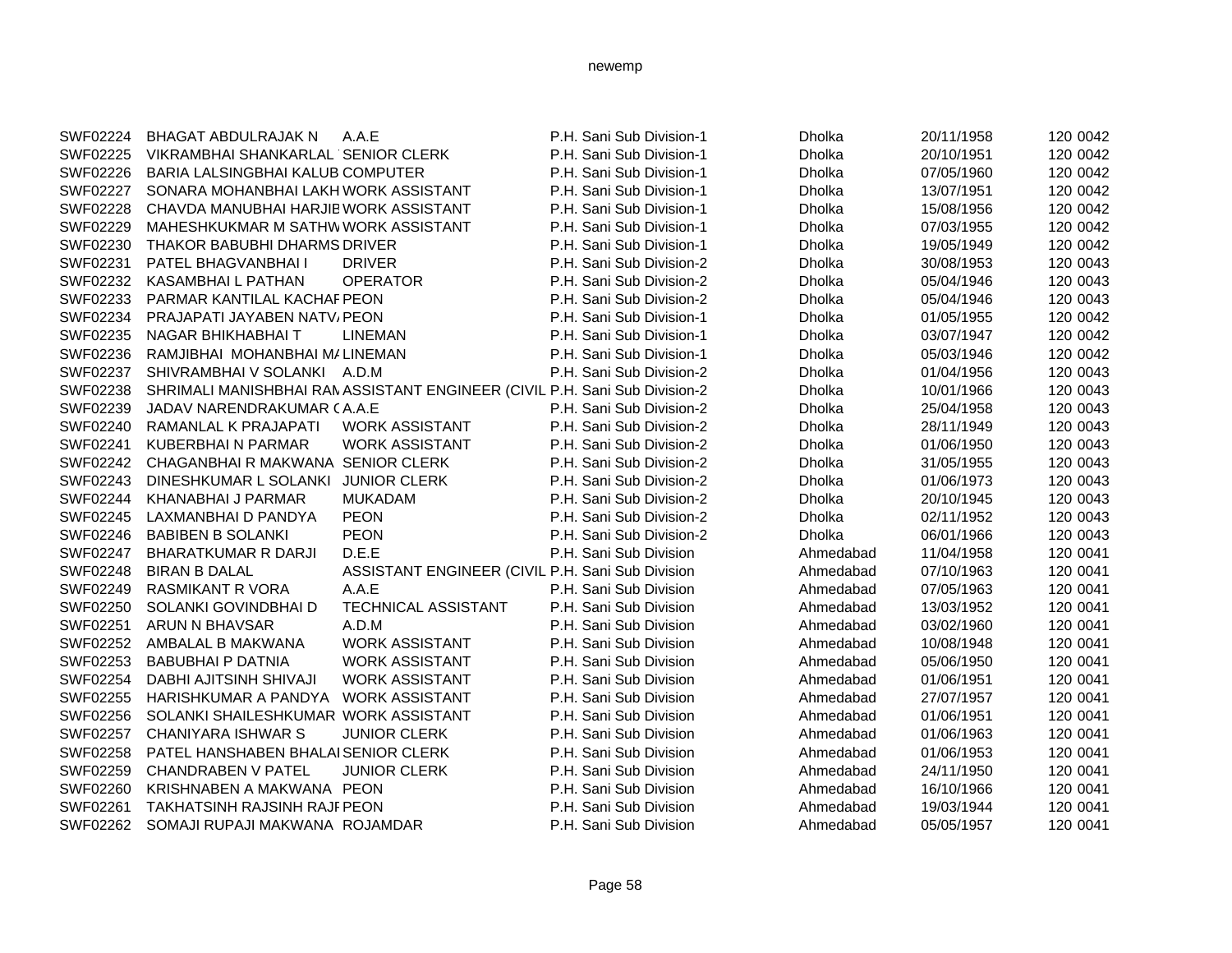| SWF02263        | MAHENDRA J MODHATAR                         | <b>CHOWKIDAR</b>                                   | P.H. Sani Sub Division   | Ahmedabad | 12/10/1974 | 120 0041 |
|-----------------|---------------------------------------------|----------------------------------------------------|--------------------------|-----------|------------|----------|
| SWF02264        | ASIT H KHOKHANI                             | <b>ROJAMDAR</b>                                    | P.H. Sani Sub Division   | Ahmedabad | 05/11/1968 | 120 0041 |
| SWF02265        | SURSINGBHAI S BARAIYA                       | <b>ROJAMDAR</b>                                    | P.H. Sani Sub Division   | Ahmedabad | 01/06/1961 | 120 0041 |
| SWF02266        | SENDHAJI M BARAIYA                          | <b>ROJAMDAR</b>                                    | P.H. Sani Sub Division   | Ahmedabad | 01/06/1946 | 120 0041 |
| SWF02267        | <b>ANDAJI M KHANT</b>                       | <b>ROJAMDAR</b>                                    | P.H. Sani Sub Division   | Ahmedabad | 01/06/1952 | 120 0041 |
| SWF02268        | LAXMANJI P KHANT                            | <b>ROJAMDAR</b>                                    | P.H. Sani Sub Division   | Ahmedabad | 01/06/1950 | 120 0041 |
| SWF02269        | ADAJI M DABHI                               | <b>ROJAMDAR</b>                                    | P.H. Sani Sub Division   | Ahmedabad | 01/06/1960 | 120 0041 |
| SWF02270        | R V BARAIYA                                 | <b>ROJAMDAR</b>                                    | P.H. Sani Sub Division   | Ahmedabad | 04/02/1962 | 120 0041 |
| SWF02271        | PARMAR KANTIBHAI TULSIE ROJAMDAR            |                                                    | P.H. Sani Sub Division   | Ahmedabad | 15/01/1960 | 120 0041 |
| SWF02272        | SHAIKH RASIDMIYA U                          | <b>OPERATOR</b>                                    | P.H. Sani Sub Division-1 | Dholka    | 08/10/1952 | 120 0042 |
| SWF02273        | PATEL PRAHALADBHAI RAN ROJAMDAR             |                                                    | P.H. Sani Sub Division-1 | Dholka    | 09/09/1957 | 120 0042 |
| SWF02274        | SONARA CHIMANBHAI LAKI ROJAMDAR             |                                                    | P.H. Sani Sub Division-1 | Dholka    | 13/11/1957 | 120 0042 |
| SWF02275        | PARMAR JAYESHBHAI PUJAD.E.E                 |                                                    | P.H. Sani Sub Division   | Dakor     | 01/06/1964 | 120 0313 |
| SWF02276        | DALVADI NILESHKUMAR MAA.A.E                 |                                                    | P.H. Sani Sub Division   | Dakor     | 07/01/1959 | 120 0313 |
| <b>SWF02277</b> | <b>UMANGBHAIR SHAH</b>                      | A.A.E                                              | P.H. Sani Sub Division   | Dakor     | 17/10/1962 | 120 0313 |
| SWF02278        | PATEL JASVANTBHAI DESAIDRAFTSMAN            |                                                    | P.H. Sani Sub Division   | Dakor     | 30/12/1964 | 120 0313 |
| SWF02279        | <b>MAGANLAL A SUTARIA</b>                   | <b>WORK ASSISTANT</b>                              | P.H. Sani Sub Division   | Dakor     | 07/04/1955 | 120 0313 |
| SWF02280        | PATEL DINESHBHAI KALIDA WORK ASSISTANT      |                                                    | P.H. Sani Sub Division   | Dakor     | 24/07/1960 | 120 0313 |
| SWF02281        | PARMAR KANTIBHAI GANES DEPUTY ACCOUNTANT    |                                                    | P.H. Sani Sub Division   | Dakor     | 21/05/1958 | 120 0313 |
| SWF02282        | ROHIT DAHYABHAI DEVABHJUNIOR CLERK          |                                                    | P.H. Sani Sub Division   | Dakor     | 31/05/1951 | 120 0313 |
| SWF02283        | MAKWANA GOVINDBHAI HIF JUNIOR CLERK         |                                                    | P.H. Sani Sub Division   | Dakor     | 01/05/1955 | 120 0313 |
| SWF02284        | MELABHAI BABUBHAI PARM DRIVER               |                                                    | P.H. Sani Sub Division   | Dakor     | 14/10/1951 | 120 0313 |
| SWF02285        | SOLANKI CHIMANBHAI RAIJ PEON                |                                                    | P.H. Sani Sub Division   | Dakor     | 01/06/1959 | 120 0313 |
| SWF02286        | THAKKAR KANUBHAI KANTI D.E.E                |                                                    | P.H. Sani Sub Division-1 | Nadiad    | 06/07/1948 | 120 0311 |
| <b>SWF02287</b> | <b>JAYKARBHAI S KHRISTI</b>                 | ASSISTANT ENGINEER (CIVIL P.H. Sani Sub Division-1 |                          | Nadiad    | 01/05/1962 | 120 0311 |
| SWF02288        | PATEL NILESHKUMAR J                         | A.A.E                                              | P.H. Sani Sub Division-1 | Nadiad    | 28/02/1962 | 120 0311 |
| SWF02289        | BHRAMBHAT SUBHALKUMA A.A.E                  |                                                    | P.H. Sani Sub Division-1 | Nadiad    | 24/10/1966 | 120 0311 |
| SWF02290        | <b>BHATT DINKARBHAI B</b>                   | A.D.M                                              | P.H. Sani Sub Division-1 | Nadiad    | 15/01/1955 | 120 0311 |
| SWF02291        | PATEL JAGDISHKUMAR SHITRACER                |                                                    | P.H. Sani Sub Division-1 | Nadiad    | 01/07/1963 | 120 0311 |
| SWF02292        | PATEL ASHOKBHAI KANTIBI TECHNICAL ASSISTANT |                                                    | P.H. Sani Sub Division-1 | Nadiad    | 24/11/1958 | 120 0311 |
| SWF02293        | MISTRI BIPINCHANDRA D                       | <b>WORK ASSISTANT</b>                              | P.H. Sani Sub Division-1 | Nadiad    | 03/09/1950 | 120 0311 |
| SWF02294        | DAXABEN K DAVE                              | <b>SENIOR CLERK</b>                                | P.H. Sani Sub Division-1 | Nadiad    | 12/07/1955 | 120 0311 |
| SWF02295        | <b>BAROT HARIKRISHAN G</b>                  | <b>JUNIOR CLERK</b>                                | P.H. Sani Sub Division-1 | Nadiad    | 18/04/1959 | 120 0311 |
| SWF02296        | SHRIMALI JAGJIVANBHAI B JUNIOR CLERK        |                                                    | P.H. Sani Sub Division-1 | Nadiad    | 07/05/1950 | 120 0311 |
| SWF02297        | PARMAR HASMUKHBHAI RAJUNIOR CLERK           |                                                    | P.H. Sani Sub Division-1 | Nadiad    | 06/12/1963 | 120 0311 |
| SWF02298        | <b>HARJIBHAI NATHABHAI DES DRIVER</b>       |                                                    | P.H. Sani Sub Division-1 | Nadiad    | 08/04/1952 | 120 0311 |
| SWF02299        | <b>VANKAR CHANDULAL S</b>                   | <b>PEON</b>                                        | P.H. Sani Sub Division-1 | Nadiad    | 20/03/1943 | 120 0311 |
| SWF02300        | PARMAR CHANDUBHAI D                         | <b>PEON</b>                                        | P.H. Sani Sub Division-1 | Nadiad    | 31/05/1952 | 120 0311 |
| SWF02301        | RANCHOD BACHUBHAI KAP TECHNICAL ASSISTANT   |                                                    | P.H. Sani Sub Division-2 | Rajkot    | 28/04/1963 | 120 0874 |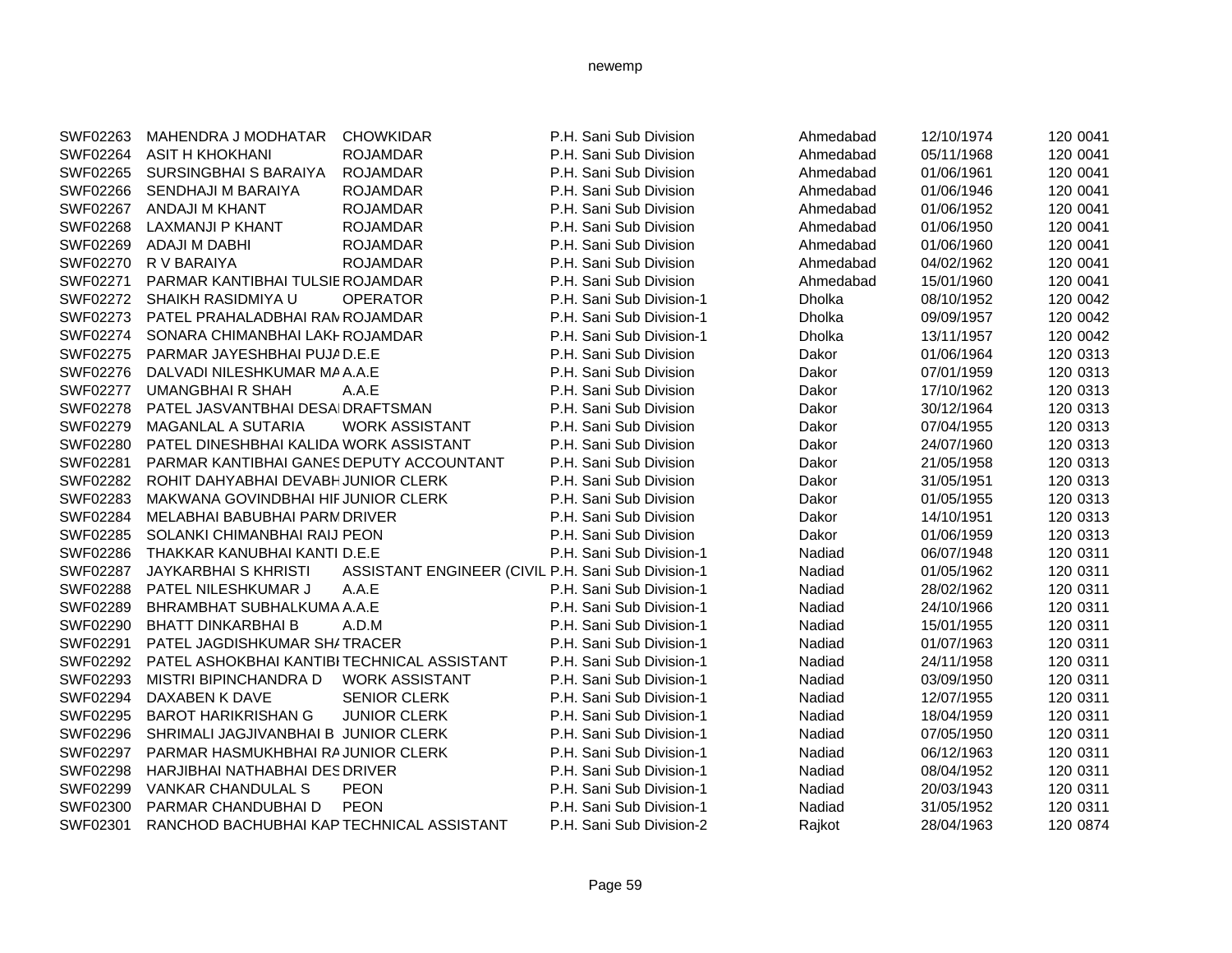| SWF02302 | R.P.BARAIYA                            | <b>TECHNICAL ASSISTANT</b>                                                | P.H. Sani Sub Division-2           | Rajkot           | 10/11/1961 |          |
|----------|----------------------------------------|---------------------------------------------------------------------------|------------------------------------|------------------|------------|----------|
| SWF02303 | RATENSHWER SURESHKUN A.D.M             |                                                                           | P.H. Sani Sub Division-2           | Rajkot           | 05/12/1950 | 120 0874 |
| SWF02304 | KATARIA ARVIND N                       | <b>SENIOR CLERK</b>                                                       | P.H. Sani Sub Division-2           | Rajkot           | 04/03/1964 | 120 0874 |
| SWF02305 | VAGDIA ANJUBEN JIVANBH/TYPIST          |                                                                           | P.H. Sani Sub Division-2           | Rajkot           | 10/11/1961 | 120 0874 |
| SWF02306 | <b>RAMBHAIG SURU</b>                   | <b>NAIK</b>                                                               | P.H. Sani Sub Division-2           | Rajkot           | 05/05/1947 | 120 0874 |
| SWF02307 | PRAVINCHANDRA J PANDY/PEON             |                                                                           | P.H. Sani Sub Division-2           | Rajkot           | 23/03/1959 | 120 0874 |
| SWF02308 | <b>RATHOD MANSING S</b>                | <b>KHALASI</b>                                                            | P.H. Sani Sub Division-2           | Rajkot           | 15/03/1959 | 120 0874 |
| SWF02309 | MAHESHKUMR D PARMAR KHALASI            |                                                                           | P.H. Sani Sub Division-2           | Rajkot           | 12/10/1974 | 120 0874 |
| SWF02310 | CHAUHAN BHIKHALAL D                    | <b>CHOWKIDAR</b>                                                          | P.H. Sani Sub Division-2           | Rajkot           | 03/12/1952 | 120 0874 |
| SWF02311 | KANAIYALAL K PANCHAL                   | <b>JUNIOR CLERK</b>                                                       | Gujarat Jalseva Training Institute | Gandhinagar      | 04/10/1960 | 120 O084 |
| SWF02312 | RAMESHCHANDRA N DAVE D.E.E             |                                                                           | P.H. Sani Sub Division-1           | Balasinor        | 22/11/1945 | 120 0401 |
| SWF02313 | DARJI BABUBHAI V                       | A.D.M                                                                     | P.H. Sani Sub Division-1           | Balasinor        | 02/05/1957 | 120 0401 |
| SWF02314 | CHAVDA RAMANSINH J                     | <b>WORK ASSISTANT</b>                                                     | P.H. Sani Sub Division-1           | Balasinor        | 12/12/1955 | 120 0401 |
| SWF02315 | <b>KANUBHAI P GOHIL</b>                | <b>SENIOR CLERK</b>                                                       | P.H. Sani Sub Division-1           | Balasinor        | 01/06/1955 | 120 0401 |
| SWF02316 | JADAV JUGABHAI MANGALE JUNIOR CLERK    |                                                                           | P.H. Sani Sub Division-1           | <b>Balasinor</b> | 31/05/1960 | 120 0401 |
| SWF02317 | <b>BECHARBHAI D GANDHI</b>             | <b>PEON</b>                                                               | P.H. Sani Sub Division-1           | Balasinor        | 29/09/1961 | 120 0401 |
| SWF02318 | SONI RAMESHCHANDRA M D.E.E             |                                                                           | P.H. Sani Sub Division             | Matar            | 09/04/1952 | 120 0315 |
| SWF02319 | SHAH SATISCHANDRA RAM A.A.E            |                                                                           | P.H. Sani Sub Division             | Matar            | 24/07/1948 | 120 0315 |
| SWF02320 | PATEL NILESHBHAI SOMABIWORK ASSISTANT  |                                                                           | P.H. Sani Sub Division             | Matar            | 21/09/1955 | 120 0315 |
| SWF02321 | SONI JAGDISHBHAI MOTILA WORK ASSISTANT |                                                                           | P.H. Sani Sub Division             | Matar            | 10/05/1955 | 120 0315 |
| SWF02322 | CHAUHAN RAMESHKUMAR WORK ASSISTANT     |                                                                           | P.H. Sani Sub Division             | Matar            | 26/01/1965 | 120 0315 |
| SWF02323 | PATEL RAJANIKANT V                     | <b>TRACER</b>                                                             | P.H. Sani Sub Division             | Matar            | 01/10/1962 | 120 0315 |
| SWF02324 | DALVADI GUNVANTBHAI AS SENIOR CLERK    |                                                                           | P.H. Sani Sub Division             | Matar            | 02/11/1952 | 120 0315 |
| SWF02325 | CHAUHAN ARVINDBHAI GOVJUNIOR CLERK     |                                                                           | P.H. Sani Sub Division             | Matar            | 13/07/1955 | 120 0315 |
| SWF02326 | PARMAR PREMAJIBHAI G                   | <b>JUNIOR CLERK</b>                                                       | P.H. Sani Sub Division             | Matar            | 01/06/1955 | 120 0315 |
| SWF02327 | PATEL UMESHBHAI C                      | <b>TYPIST</b>                                                             | P.H. Sani Sub Division             | Matar            | 01/04/1960 | 120 0315 |
| SWF02328 | VANKAR PARSOTAMBHAI R. NAIK            |                                                                           | P.H. Sani Sub Division             | Matar            | 22/01/1945 | 120 0315 |
| SWF02329 | SHAIKH IMAMUDIN A                      | <b>PEON</b>                                                               | P.H. Sani Sub Division             | Matar            | 01/06/1952 | 120 0315 |
| SWF02330 | VAGHELA MOHANBHAI P                    | <b>CHOWKIDAR</b>                                                          | P.H. Sani Sub Division             | Matar            | 08/05/1954 | 120 0315 |
| SWF02331 | PRAJAPATI RITA K                       | ASSISTANT ENGINEER (CIVIL ZONE-1                                          |                                    | Vadodara         | 19/09/1974 | 120 0115 |
| SWF02332 | NAVIN HEMANTRAV VAISPA GEO-HYDROLOGIST |                                                                           | P.H. Mechanical Division           | Godhra           | 01/06/1958 | 120 O056 |
| SWF02333 |                                        | LALITKUMAR B CHAUDHARI ASSISTANT ENGINEER (CIVIL P.H. Mechanical Division |                                    | Godhra           | 25/09/1964 | 120 O056 |
| SWF02334 | NINAMA JAYANTILAL D                    | A.A.E                                                                     | P.H. Mechanical Division           | Godhra           | 01/06/1965 | 120 O056 |
| SWF02335 | <b>B.K.DAMOR</b>                       | D.E.E                                                                     | P.H. Mechanical Division           | Godhra           |            | 120      |
| SWF02336 | RANA RAMESHCHANDARA (A.D.M             |                                                                           | P.H. Mechanical Division           | Godhra           | 30/10/1962 | 120 O056 |
| SWF02337 |                                        | DHARMENDRASINH G SOLA SENIOR CLERK (ACCOUNT)                              | P.H. Mechanical Division           | Godhra           | 18/06/1954 | 120 O056 |
| SWF02338 | SURESHBHAIN PATEL                      | <b>SENIOR CLERK</b>                                                       | P.H. Mechanical Division           | Godhra           | 12/11/1956 | 120 O056 |
| SWF02339 | YOGENDRAKUMAR N PATEITYPIST            |                                                                           | P.H. Mechanical Division           | Godhra           | 23/09/1963 | 120 O056 |
| SWF02340 | HASMUKHBHAI A RAVAL                    | <b>JUNIOR CLERK</b>                                                       | P.H. Mechanical Division           | Godhra           | 01/06/1963 | 120 O056 |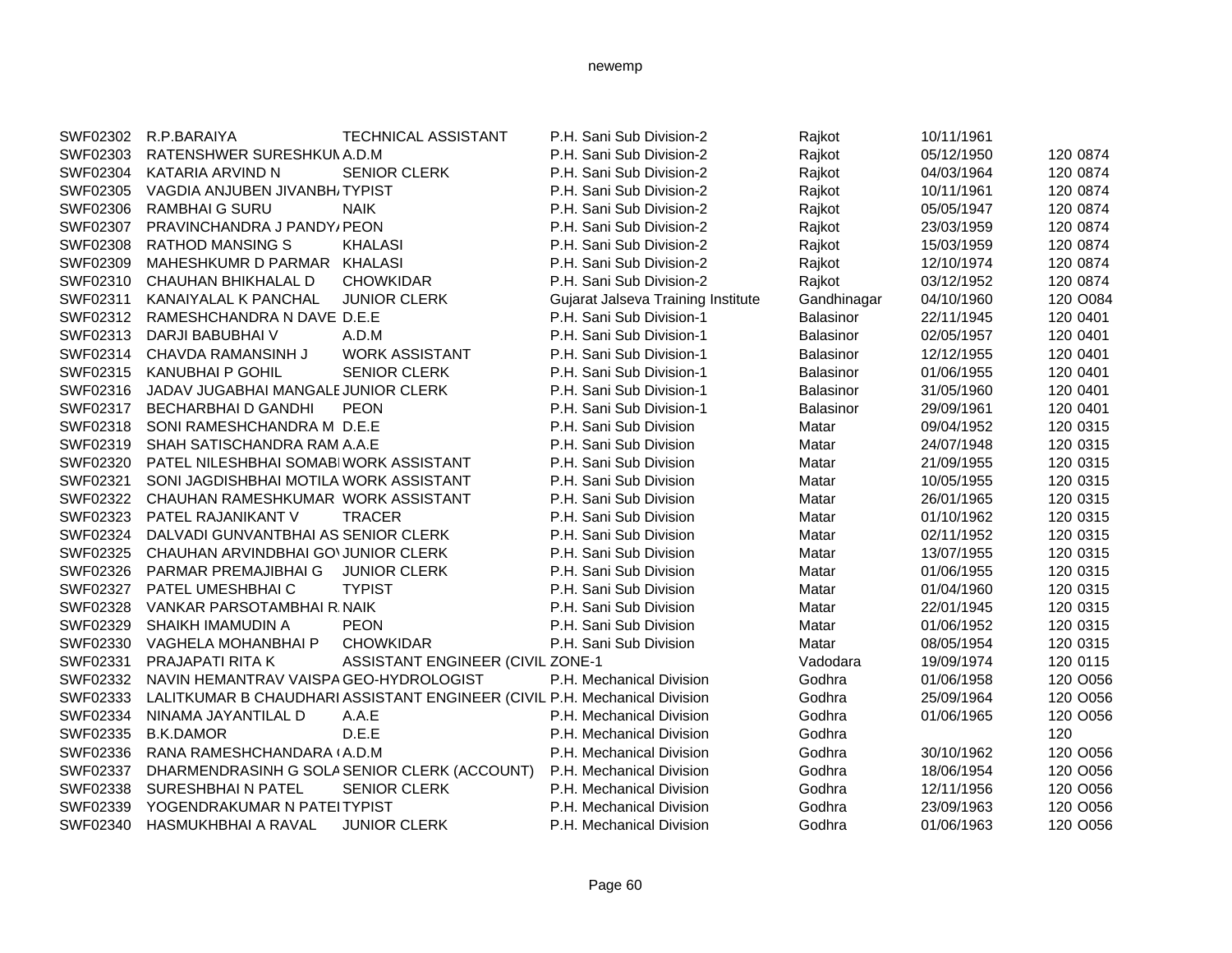| SWF02341 | PATEL DINESHBHAI D                  | <b>JUNIOR CLERK</b>                                                        | P.H. Mechanical Division     | Godhra        | 15/06/1963 | 120 O056 |
|----------|-------------------------------------|----------------------------------------------------------------------------|------------------------------|---------------|------------|----------|
| SWF02342 | CHUNILAL H DAMOR                    | <b>JUNIOR CLERK</b>                                                        | P.H. Mechanical Division     | Godhra        | 12/06/1964 | 120 O056 |
| SWF02343 | SOLANKI ISHWARBHAI CHA JUNIOR CLERK |                                                                            | P.H. Mechanical Division     | Godhra        | 01/01/1962 | 120 O056 |
| SWF02344 | TERSINH SOMABHAI BARIA JUNIOR CLERK |                                                                            | P.H. Mechanical Division     | Godhra        | 02/02/1956 | 120 O056 |
| SWF02345 | RANA JIVABHAI SOMALAL               | <b>PEON</b>                                                                | P.H. Mechanical Division     | Godhra        | 27/04/1954 | 120 O056 |
| SWF02346 | <b>RAMSINH PRATAPSINH BARPEON</b>   |                                                                            | P.H. Mechanical Division     | Godhra        | 20/04/1950 | 120 O056 |
| SWF02347 | <b>TERSINH N BARIA</b>              | <b>PEON</b>                                                                | P.H. Mechanical Division     | Godhra        | 22/05/1955 | 120 O056 |
| SWF02348 | RANA RAMESHCHANDRA S PEON           |                                                                            | P.H. Mechanical Division     | Godhra        | 14/05/1954 | 120 O056 |
| SWF02349 | PATEL MANILAL U                     | D.E.E                                                                      | P.H. Mechanical Sub Division | Lunavada      | 01/06/1959 | 120 0562 |
| SWF02350 | <b>BARIA GOPAL N</b>                | <b>JUNIOR GEOLOGIST</b>                                                    | P.H. Mechanical Sub Division | Lunavada      | 18/09/1966 | 120 0562 |
| SWF02351 | <b>MACHI PARMABHAI B</b>            | FITTER HANDPUMP MECHANIP.H. Mechanical Sub Division                        |                              | Lunavada      | 01/01/1952 | 120 0562 |
| SWF02352 |                                     | THAKOR AMARSINH KHATU FITTER HANDPUMP MECHANIP.H. Mechanical Sub Division  |                              | Lunavada      | 01/01/1952 | 120 0562 |
| SWF02353 | KISORI NARSINGBHAI J                | <b>SENIOR CLERK</b>                                                        | P.H. Mechanical Sub Division | Lunavada      | 11/01/1956 | 120 0562 |
| SWF02354 | <b>MAYURKUMAR H AMIN</b>            | <b>JUNIOR CLERK</b>                                                        | P.H. Mechanical Sub Division | Lunavada      | 09/04/1960 | 120 0562 |
| SWF02355 | THAKOR PRAKASHCHANDR JUNIOR CLERK   |                                                                            | P.H. Mechanical Sub Division | Lunavada      | 24/05/1980 | 120 0562 |
| SWF02356 | DAMOR KHATUBHAI K                   | <b>PEON</b>                                                                | P.H. Mechanical Sub Division | Lunavada      | 14/07/1957 | 120 0562 |
| SWF02357 | IKRAR AHEMAD A ANSARI               | D.E.E                                                                      | P.H. Mechanical Sub Division | Devgadh Baria | 15/05/1959 | 120 0564 |
| SWF02358 | RATHAVA MAHESHKUMAR (A.A.E          |                                                                            | P.H. Mechanical Sub Division | Devgadh Baria | 01/06/1969 | 120 0564 |
| SWF02359 | KAHAR RAMESHBHAI B                  | FITTER HANDPUMP MECHANIP.H. Mechanical Sub Division                        |                              | Devgadh Baria | 21/10/1952 | 120 0564 |
| SWF02360 | PANCHAL LALUBHAI S                  | FITTER HANDPUMP MECHANIP.H. Mechanical Sub Division                        |                              | Devgadh Baria | 05/11/1953 | 120 0564 |
| SWF02361 |                                     | THAKOR PRAVINCHANDRA FITTER HANDPUMP MECHANIP.H. Mechanical Sub Division   |                              | Devgadh Baria | 09/09/1953 | 120 0564 |
| SWF02362 | <b>FATESINH S PARMAR</b>            | FITTER HANDPUMP MECHANIP.H. Mechanical Sub Division                        |                              | Devgadh Baria | 15/08/1958 | 120 0564 |
| SWF02363 | <b>VERMA RAMGOPAL C</b>             | FITTER HANDPUMP MECHANIP.H. Mechanical Sub Division                        |                              | Devgadh Baria | 01/05/1953 | 120 0564 |
| SWF02364 |                                     | PATEL MOHANBHAI KANTIB FITTER HANDPUMP MECHANIP.H. Mechanical Sub Division |                              | Devgadh Baria | 25/07/1958 | 120 0564 |
| SWF02365 | <b>BARIA PRATAPSINH N</b>           | <b>DRIVER</b>                                                              | P.H. Mechanical Sub Division | Devgadh Baria | 02/05/1957 | 120 0564 |
| SWF02366 | <b>ARATSINH M BARIA</b>             | <b>DRIVER</b>                                                              | P.H. Mechanical Sub Division | Devgadh Baria | 01/06/1956 | 120 0564 |
| SWF02367 | <b>THAPA ARJUNSINH K</b>            | <b>DRIVER</b>                                                              | P.H. Mechanical Sub Division | Devgadh Baria | 23/10/1954 | 120 0564 |
| SWF02368 | <b>JOSHI DINESHKUMAR J</b>          | <b>JUNIOR CLERK</b>                                                        | P.H. Mechanical Sub Division | Devgadh Baria | 03/05/1959 | 120 0564 |
| SWF02369 | RATHVA RAISINGBHAI D                | <b>JUNIOR CLERK</b>                                                        | P.H. Mechanical Sub Division | Devgadh Baria | 01/06/1963 | 120 0564 |
| SWF02370 | RATHVA HIMATBHAI SHANK TYPIST       |                                                                            | P.H. Mechanical Sub Division | Devgadh Baria | 01/06/1967 | 120 0564 |
| SWF02371 | PUJABHAI J PATELIA                  | <b>PEON</b>                                                                | P.H. Mechanical Sub Division | Devgadh Baria | 07/09/1955 | 120 0564 |
| SWF02372 | <b>BARIA BHIMSINGBHAI P</b>         | KHALASHI CUM CHOWKIDAR P.H. Mechanical Sub Division                        |                              | Devgadh Baria | 14/06/1957 | 120 0564 |
| SWF02373 | N.N.SONI                            | <b>ROJAMDAR</b>                                                            | P.H. Mechanical Sub Division | Devgadh Baria |            | 120      |
| SWF02374 | <b>B.T.PATEL</b>                    | <b>WIRE MAN</b>                                                            | H.O.BOARD                    | Gandhinagar   |            | 120      |
| SWF02375 | RATHVA ARVINDBHAI S                 | EXECUTIVE ENGINEER (CIVIL P.H. Works Division                              |                              | Vadodara      | 01/06/1961 | 120 O067 |
| SWF02376 | <b>SHANABHAI B MACHI</b>            | ASSISTANT SUPERINTENDEN P.H. Works Division                                |                              | Vadodara      | 05/11/1953 | 120 O067 |
| SWF02377 | SOMABHAI B VASAVA                   | DIVISIONAL ACCOUNTANT                                                      | P.H. Works Division          | Vadodara      | 01/06/1956 | 120 O067 |
| SWF02378 | SOMABHAI D PARMAR                   | <b>SENIOR CLERK</b>                                                        | P.H. Works Division          | Vadodara      | 01/06/1948 | 120 O067 |
| SWF02379 | PATEL NARENDRABHAI D                | <b>SENIOR CLERK</b>                                                        | P.H. Works Division          | Vadodara      | 28/08/1953 | 120 O067 |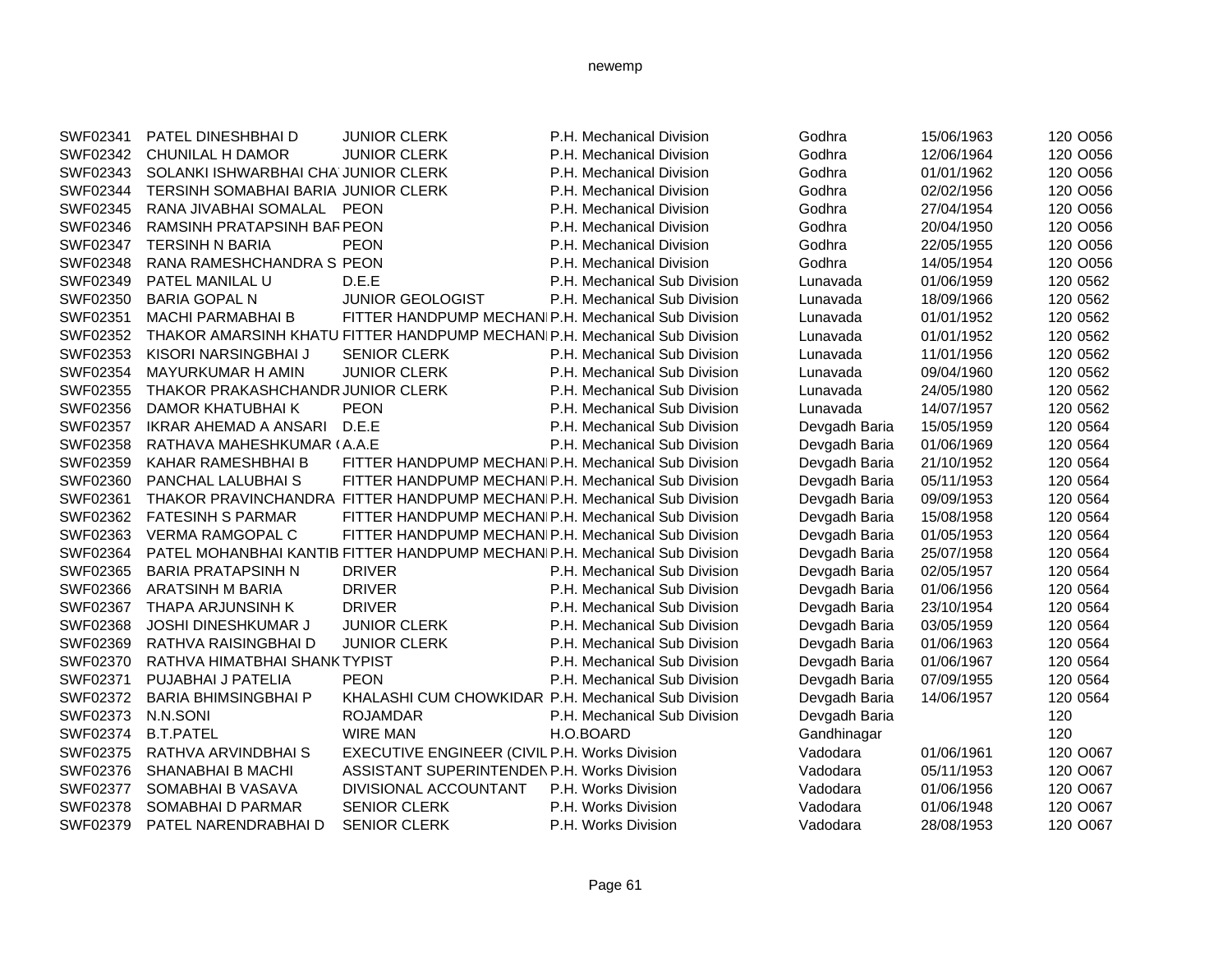| SWF02380 | KISORBHAI V SHAH                      | <b>JUNIOR CLERK</b> | P.H. Works Division      | Vadodara         | 25/07/1960 | 120 O067 |
|----------|---------------------------------------|---------------------|--------------------------|------------------|------------|----------|
| SWF02381 | RAJENDRAKUMAR B GANDI JUNIOR CLERK    |                     | P.H. Works Division      | Vadodara         | 09/01/1964 | 120 O067 |
| SWF02382 | JOSHI JAGDISHCHANDRA C JUNIOR CLERK   |                     | P.H. Works Division      | Vadodara         | 22/04/1957 | 120 O067 |
| SWF02383 | RAMILABEN B RATHOD                    | <b>TYPIST</b>       | P.H. Works Division      | Vadodara         | 27/08/1960 | 120 O067 |
| SWF02384 | RATHVA SENIYABHAI K                   | <b>TRACER</b>       | P.H. Works Division      | Vadodara         | 01/06/1966 | 120 O067 |
| SWF02385 | NATUBHAI K RATHVA                     | <b>BLUE PRINTER</b> | P.H. Works Division      | Vadodara         | 01/06/1964 | 120 O067 |
| SWF02386 | CHANDUBHAI C TADVI                    | <b>PEON</b>         | P.H. Works Division      | Vadodara         | 01/06/1946 | 120 O067 |
| SWF02387 | ARVIND N VAYDE                        | <b>KHALASI</b>      | P.H. Works Division      | Vadodara         | 11/01/1952 | 120 O067 |
| SWF02388 | SINDHUBEN M DHUMAL                    | <b>KHALASI</b>      | P.H. Works Division      | Vadodara         | 06/12/1950 | 120 O067 |
| SWF02389 | <b>JENANBIBI K SAIYED</b>             | <b>KHALASI</b>      | P.H. Works Division      | Vadodara         | 10/01/1945 | 120 O067 |
| SWF02390 | NATVARSINH D CHAUHAN                  | <b>CLERK</b>        | P.H. Sani Sub Division   | Dakor            | 01/06/1959 | 120 0313 |
| SWF02391 | PARMAR MANUBHAI G                     | <b>CHOWKIDAR</b>    | P.H. Sani Sub Division   | Dakor            | 01/06/1955 | 120 0313 |
| SWF02392 | PARMAR NATVARSINH A                   | <b>ROJAMDAR</b>     | P.H. Sani Sub Division   | Dakor            | 01/06/1961 | 120 0313 |
| SWF02393 | KALIDAS KASIBHAI ROHIT                | <b>CHOWKIDAR</b>    | P.H. Sani Sub Division   | Dakor            | 20/05/1955 | 120 0313 |
| SWF02394 | PARMAR AJABSINH MANSIN DRIVER         |                     | P.H. Sani Sub Division-1 | Nadiad           | 01/06/1960 | 120 0311 |
| SWF02395 | MAHETA JITENDRAKUMAR (OPERATOR        |                     | P.H. Sani Sub Division-1 | Balasinor        | 25/05/1964 | 120 0401 |
| SWF02396 | DARJI SHAILASHKUMAR RA ROJAMDAR       |                     | P.H. Sani Sub Division-1 | <b>Balasinor</b> | 05/06/1969 | 120 0401 |
| SWF02397 | RAMANBHAI P CHAUHAN                   | <b>ROJAMDAR</b>     | P.H. Sani Sub Division-1 | Balasinor        | 22/07/1961 | 120 0401 |
| SWF02398 | <b>KUBERBHAI D PARMAR</b>             | <b>ROJAMDAR</b>     | P.H. Sani Sub Division-1 | Balasinor        | 07/04/1963 | 120 0401 |
| SWF02399 | JALAMBHAI U RATHOD                    | <b>ROJAMDAR</b>     | P.H. Sani Sub Division-1 | Balasinor        | 01/06/1966 | 120 0401 |
| SWF02400 | ARVINDBHAI C PARMAR                   | <b>ROJAMDAR</b>     | P.H. Sani Sub Division-1 | Balasinor        | 19/12/1970 | 120 0401 |
| SWF02401 | PATHAN YAKUBKHAN H                    | <b>DRIVER</b>       | P.H. Sani Sub Division   | Matar            | 01/06/1954 | 120 0315 |
| SWF02402 | SHAMJIBHAI A CHAUHAN                  | <b>ROJAMDAR</b>     | P.H. Sani Sub Division   | Matar            | 31/05/1963 | 120 0315 |
| SWF02403 | VINODBHAI K BHRAMBHAT ROJAMDAR        |                     | P.H. Sani Sub Division   | Matar            | 25/06/1968 | 120 0315 |
| SWF02404 | PUNAMBHAI S MAKWANA                   | <b>ROJAMDAR</b>     | P.H. Sani Sub Division   | Matar            | 01/08/1963 | 120 0315 |
| SWF02405 | JAYANTIBHAI R MAKWANA ROJAMDAR        |                     | P.H. Sani Sub Division   | Matar            | 01/11/1965 | 120 0315 |
| SWF02406 | <b>GOVINDBHAI K MAKWANA</b>           | <b>ROJAMDAR</b>     | P.H. Sani Sub Division   | Matar            | 13/01/1968 | 120 0315 |
| SWF02407 | SHANTILAL R MAKWANA                   | <b>ROJAMDAR</b>     | P.H. Sani Sub Division   | Matar            | 01/06/1968 | 120 0315 |
| SWF02408 | RANCHODBHAI A CHAUHAN ROJAMDAR        |                     | P.H. Sani Sub Division   | Matar            | 01/05/1956 | 120 0315 |
| SWF02409 | <b>GORDHANBHAI A CHAUHAN ROJAMDAR</b> |                     | P.H. Sani Sub Division   | Matar            | 01/10/1957 | 120 0315 |
| SWF02410 | RAVJIBHAI A CHAUHAN                   | <b>ROJAMDAR</b>     | P.H. Sani Sub Division   | Matar            | 16/08/1952 | 120 0315 |
| SWF02411 | <b>BHUPATBHAI B CHAUHAN</b>           | <b>ROJAMDAR</b>     | P.H. Sani Sub Division   | Matar            | 01/06/1967 | 120 0315 |
| SWF02412 | CHANDUBHAI B MAKWANA ROJAMDAR         |                     | P.H. Sani Sub Division   | Matar            | 01/09/1959 | 120 0315 |
| SWF02413 | RATILAL S MAKWANA                     | <b>ROJAMDAR</b>     | P.H. Sani Sub Division   | Matar            | 15/04/1972 | 120 0315 |
| SWF02414 | KANJIBHAI M SOLANKI                   | <b>ROJAMDAR</b>     | P.H. Sani Sub Division   | Matar            | 31/05/1967 | 120 0315 |
| SWF02415 | KABHAIBHAI M SOLANKI                  | <b>ROJAMDAR</b>     | P.H. Sani Sub Division   | Matar            | 01/06/1953 | 120 0315 |
| SWF02416 | <b>BHAILAL BHAI S DABHI</b>           | <b>ROJAMDAR</b>     | P.H. Sani Sub Division   | Matar            | 01/03/1945 | 120 0315 |
| SWF02417 | <b>JENABHAI I SOLANKI</b>             | <b>ROJAMDAR</b>     | P.H. Sani Sub Division   | Matar            | 01/06/1962 | 120 0315 |
| SWF02418 | VIRSANGBHAI R MAKWANA ROJAMDAR        |                     | P.H. Sani Sub Division   | Matar            | 01/01/1966 | 120 0315 |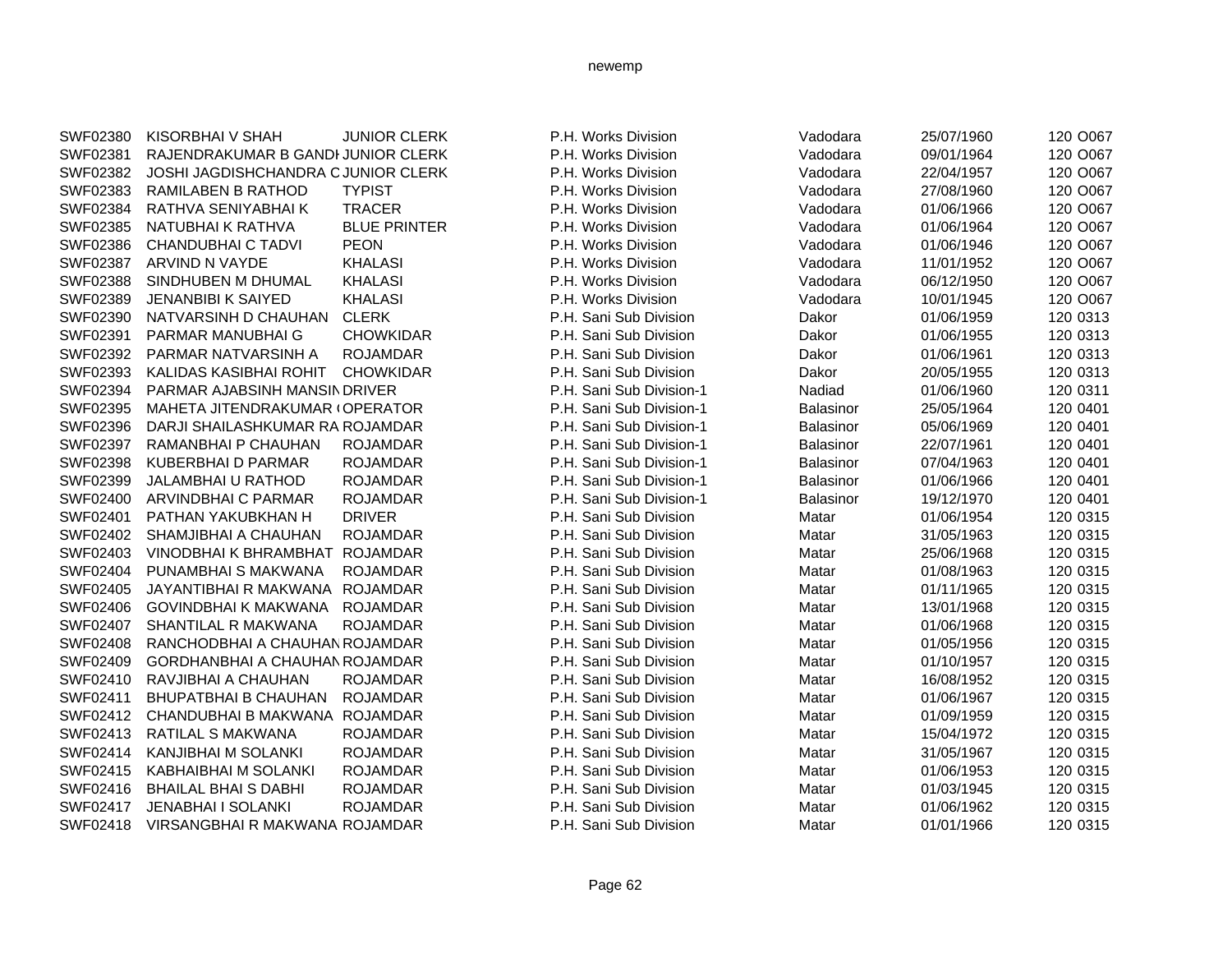| SWF02419 | MANGALSINH B SOLANKI             | <b>ROJAMDAR</b> |
|----------|----------------------------------|-----------------|
| SWF02420 | RAMESHBHAI K MAKWANA             | ROJAMDAR        |
| SWF02421 | SURESHBHAI N VANAND              | ROJAMDAR        |
| SWF02422 | <b>FATESING B SOLANKI</b>        | ROJAMDAR        |
| SWF02423 | RAIJIBHAI R MAKWANA              | <b>ROJAMDAR</b> |
| SWF02424 | KAVABHAI R TALPADA               | <b>ROJAMDAR</b> |
| SWF02425 | VIRSANGBHAI V MAKWANA ROJAMDAR   |                 |
| SWF02426 | RABARI AJMALBHAI B               | <b>ROJAMDAR</b> |
| SWF02427 | RABARI KHENGARBHAI B             | <b>ROJAMDAR</b> |
| SWF02428 | PATEL RAMNIKBHAI M               | <b>ROJAMDAR</b> |
| SWF02429 | SHAILESHKUMAR G CHAVD ROJAMDAR   |                 |
| SWF02430 | PRAHLADBHAI C PARMAR             | <b>ROJAMDAR</b> |
| SWF02431 | NARENDRASINH N PARMAR ROJAMDAR   |                 |
| SWF02432 | BRAHMBHAT JANAKBHAI A ROJAMDAR   |                 |
| SWF02433 | PARMAR KHUMANSINH P              | <b>ROJAMDAR</b> |
| SWF02434 | RATHOD RAJESHBHAI V              | <b>ROJAMDAR</b> |
| SWF02435 | SOLANKI SOMABHAI P               | ROJAMDAR        |
| SWF02436 | SOLANKI ADESINH MANIBH/ ROJAMDAR |                 |
| SWF02437 | KIRANBHAI R SOLANKI              | <b>ROJAMDAR</b> |
| SWF02438 | SOLANKI PRATAPBHAI U             | <b>ROJAMDAR</b> |
| SWF02439 | SOLANKI NATUBHAI CHIMAI ROJAMDAR |                 |
| SWF02440 | BALVANBHAI RATANBHAI SI ROJAMDAR |                 |
| SWF02441 | RAJGOR RAMESHBHAI M              | <b>ROJAMDAR</b> |
| SWF02442 | SOLANKI KANIYALAL U              | <b>ROJAMDAR</b> |
| SWF02443 | SOLANKI GANPATBHAI R             | ROJAMDAR        |
| SWF02444 | SOLANKI KODARBHAI R              | <b>ROJAMDAR</b> |
| SWF02445 | SOLANKI PUNAMBHAI S              | ROJAMDAR        |
| SWF02446 | SUTHAR SHARADCHANDRA ROJAMDAR    |                 |
| SWF02447 | MALEK MAHMUDHUSAIN P ROJAMDAR    |                 |
| SWF02448 | GOHEL BUDHABHAI B                | ROJAMDAR        |
| SWF02449 | ABHABHAI KODAR BHAI RATROJAMDAR  |                 |
| SWF02450 | CHAUHAN JASVANTBHAI G ROJAMDAR   |                 |
| SWF02451 | MALEK ZAHIRMIYA N                | <b>ROJAMDAR</b> |
| SWF02452 | MAKWANA RAMESHBHAI D ROJAMDAR    |                 |
| SWF02453 | CHAUHAN HARISINH NATVA ROJAMDAR  |                 |
| SWF02454 | RANJITSINH CHANDRASINH ROJAMDAR  |                 |
| SWF02455 | HIMATSINH A KHANT                | <b>ROJAMDAR</b> |
| SWF02456 | RANGITSINH M CHAVDA              | <b>ROJAMDAR</b> |
| SWF02457 | <b>ISHWARBHAI C PARMAR</b>       | <b>ROJAMDAR</b> |
|          |                                  |                 |

| SWF02419 | MANGALSINH B SOLANKI             | <b>ROJAMDAR</b> | P.H. Sani Sub Division | Matar | 01/05/1968 | 120 0315 |
|----------|----------------------------------|-----------------|------------------------|-------|------------|----------|
| SWF02420 | RAMESHBHAI K MAKWANA             | <b>ROJAMDAR</b> | P.H. Sani Sub Division | Matar | 01/06/1968 | 120 0315 |
| SWF02421 | SURESHBHAI N VANAND              | <b>ROJAMDAR</b> | P.H. Sani Sub Division | Matar | 17/05/1958 | 120 0315 |
| SWF02422 | <b>FATESING B SOLANKI</b>        | <b>ROJAMDAR</b> | P.H. Sani Sub Division | Matar | 01/06/1963 | 120 0315 |
| SWF02423 | RAIJIBHAI R MAKWANA              | <b>ROJAMDAR</b> | P.H. Sani Sub Division | Matar | 31/01/1968 | 120 0315 |
| SWF02424 | KAVABHAI R TALPADA               | <b>ROJAMDAR</b> | P.H. Sani Sub Division | Matar | 01/01/1967 | 120 0315 |
| SWF02425 | VIRSANGBHAI V MAKWANA ROJAMDAR   |                 | P.H. Sani Sub Division | Matar | 15/02/1970 | 120 0315 |
| SWF02426 | RABARI AJMALBHAI B               | <b>ROJAMDAR</b> | P.H. Sani Sub Division | Matar | 13/11/1970 | 120 0315 |
| SWF02427 | RABARI KHENGARBHAI B             | <b>ROJAMDAR</b> | P.H. Sani Sub Division | Matar | 10/06/1966 | 120 0315 |
| SWF02428 | PATEL RAMNIKBHAI M               | <b>ROJAMDAR</b> | P.H. Sani Sub Division | Matar | 31/07/1960 | 120 0315 |
| SWF02429 | SHAILESHKUMAR G CHAVD ROJAMDAR   |                 | P.H. Sani Sub Division | Matar | 17/11/1975 | 120 0315 |
| SWF02430 | PRAHLADBHAI C PARMAR ROJAMDAR    |                 | P.H. Sani Sub Division | Matar | 31/05/1978 | 120 0315 |
| SWF02431 | NARENDRASINH N PARMAR ROJAMDAR   |                 | P.H. Sani Sub Division | Matar | 05/07/1973 | 120 0315 |
| SWF02432 | BRAHMBHAT JANAKBHAI A ROJAMDAR   |                 | P.H. Sani Sub Division | Matar | 13/10/1963 | 120 0315 |
| SWF02433 | <b>PARMAR KHUMANSINH P</b>       | <b>ROJAMDAR</b> | P.H. Sani Sub Division | Dakor | 16/05/1970 | 120 0313 |
| SWF02434 | RATHOD RAJESHBHAI V              | <b>ROJAMDAR</b> | P.H. Sani Sub Division | Dakor | 01/07/1974 | 120 0313 |
| SWF02435 | <b>SOLANKI SOMABHAI P</b>        | <b>ROJAMDAR</b> | P.H. Sani Sub Division | Dakor | 01/06/1968 | 120 0313 |
| SWF02436 | SOLANKI ADESINH MANIBH/ROJAMDAR  |                 | P.H. Sani Sub Division | Dakor | 04/06/1969 | 120 0313 |
| SWF02437 | <b>KIRANBHAI R SOLANKI</b>       | <b>ROJAMDAR</b> | P.H. Sani Sub Division | Dakor | 01/12/1972 | 120 0313 |
| SWF02438 | SOLANKI PRATAPBHAI U             | <b>ROJAMDAR</b> | P.H. Sani Sub Division | Dakor | 01/08/1961 | 120 0313 |
| SWF02439 | SOLANKI NATUBHAI CHIMAI ROJAMDAR |                 | P.H. Sani Sub Division | Dakor | 05/04/1969 | 120 0313 |
| SWF02440 | BALVANBHAI RATANBHAI SCROJAMDAR  |                 | P.H. Sani Sub Division | Dakor | 08/03/1968 | 120 0313 |
| SWF02441 | RAJGOR RAMESHBHAI M              | <b>ROJAMDAR</b> | P.H. Sani Sub Division | Dakor | 25/03/1975 | 120 0313 |
| SWF02442 | SOLANKI KANIYALAL U              | <b>ROJAMDAR</b> | P.H. Sani Sub Division | Dakor | 09/07/1973 | 120 0313 |
| SWF02443 | SOLANKI GANPATBHAI R             | <b>ROJAMDAR</b> | P.H. Sani Sub Division | Dakor | 01/06/1962 | 120 0313 |
| SWF02444 | SOLANKI KODARBHAI R              | <b>ROJAMDAR</b> | P.H. Sani Sub Division | Dakor | 01/06/1958 | 120 0313 |
| SWF02445 | SOLANKI PUNAMBHAI S              | <b>ROJAMDAR</b> | P.H. Sani Sub Division | Dakor | 01/06/1965 | 120 0313 |
| SWF02446 | SUTHAR SHARADCHANDRA ROJAMDAR    |                 | P.H. Sani Sub Division | Dakor | 23/12/1965 | 120 0313 |
| SWF02447 | MALEK MAHMUDHUSAIN P ROJAMDAR    |                 | P.H. Sani Sub Division | Dakor | 31/05/1965 | 120 0313 |
| SWF02448 | <b>GOHEL BUDHABHAI B</b>         | <b>ROJAMDAR</b> | P.H. Sani Sub Division | Dakor | 01/06/1966 | 120 0313 |
| SWF02449 | ABHABHAI KODAR BHAI RATROJAMDAR  |                 | P.H. Sani Sub Division | Dakor | 01/06/1959 | 120 0313 |
| SWF02450 | CHAUHAN JASVANTBHAI G ROJAMDAR   |                 | P.H. Sani Sub Division | Dakor | 01/01/1971 | 120 0313 |
| SWF02451 | <b>MALEK ZAHIRMIYA N</b>         | ROJAMDAR        | P.H. Sani Sub Division | Dakor | 22/05/1968 | 120 0313 |
| SWF02452 | MAKWANA RAMESHBHAI D ROJAMDAR    |                 | P.H. Sani Sub Division | Dakor | 29/09/1969 | 120 0313 |
| SWF02453 | CHAUHAN HARISINH NATVA ROJAMDAR  |                 | P.H. Sani Sub Division | Dakor | 01/04/1975 | 120 0313 |
| SWF02454 | RANJITSINH CHANDRASINH ROJAMDAR  |                 | P.H. Sani Sub Division | Dakor | 18/08/1957 | 120 0313 |
| SWF02455 | <b>HIMATSINH A KHANT</b>         | <b>ROJAMDAR</b> | P.H. Sani Sub Division | Dakor | 01/04/1973 | 120 0313 |
| SWF02456 | <b>RANGITSINH M CHAVDA</b>       | <b>ROJAMDAR</b> | P.H. Sani Sub Division | Dakor | 01/06/1957 | 120 0313 |
| SWF02457 | <b>ISHWARBHAI C PARMAR</b>       | <b>ROJAMDAR</b> | P.H. Sani Sub Division | Dakor | 21/07/1961 | 120 0313 |
|          |                                  |                 |                        |       |            |          |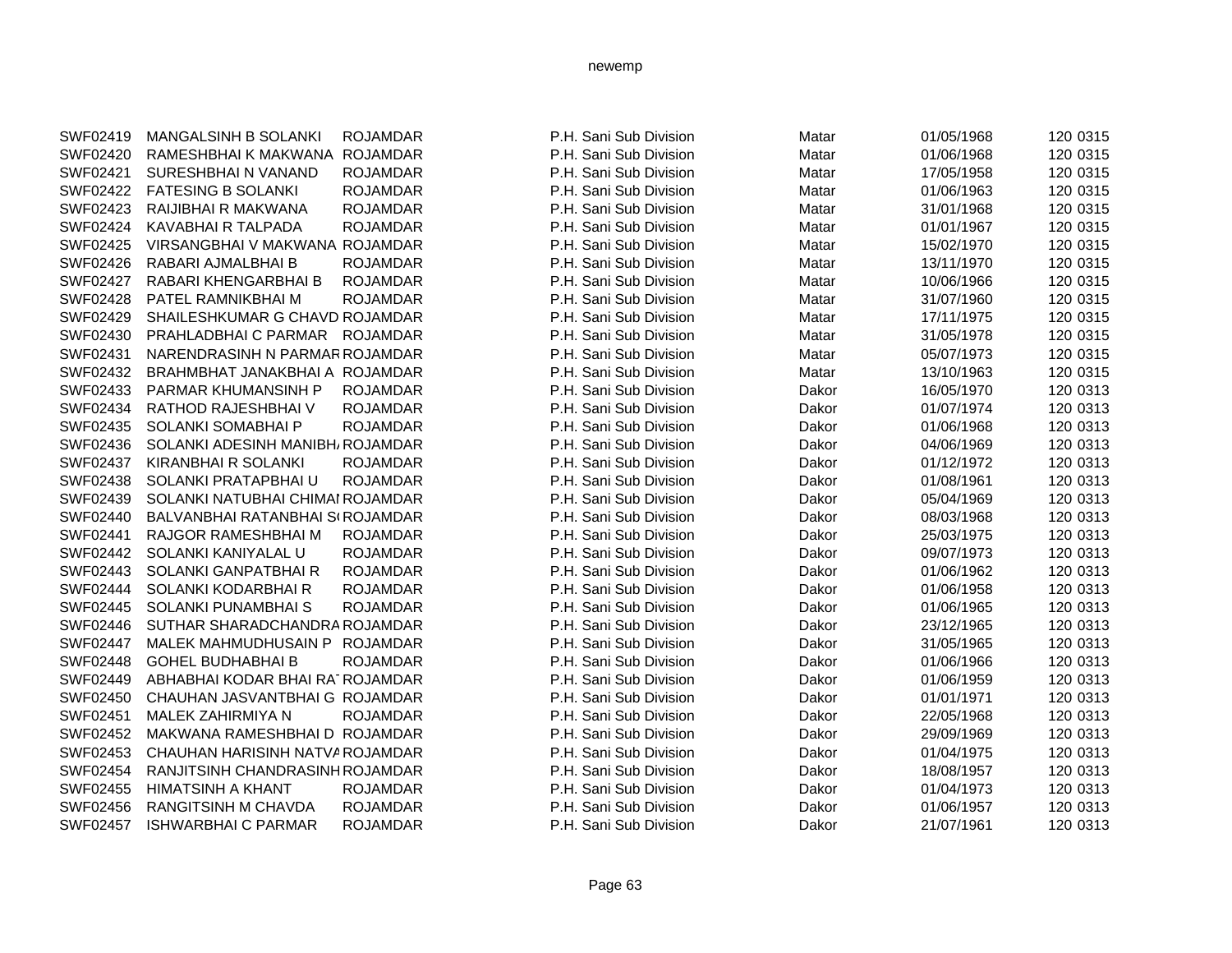# SWF02458 KALABHAI C ZALA ROJAMDAR P.H. Sani Sub Division Dakor 01/06/1963 120 0313 SWF02459 SOLANKI BUDHABHAI KODA ROJAMDAR P.H. Sani Sub Division Dakor Dakor 01/03/1974 120 0313 SWF02460 PATEL THAKORBHAI H ROJAMDAR P.H. Sani Sub Division Dakor Dakor 03/04/1959 120 0313 SWF02461 PRAKASHCHANDRA B MODIA.A.E **P.H. Circle Surat Surat 11/11/1955** 120 O033 SWF02462 JHON CHAKKO SENIOR CLERK (ACCOUNT) P.H. Circle Surat Surat 28/05/1952 120 0033 SWF02463 KALABEN ARUNBHAI CHAUI SENIOR CLERK P.H. Circle Surat Surat 01/06/1958 120 0033 SWF02464 PATEL AMRATLAL NATHUBI JUNIOR CLERK P.H. Circle Surat Surat 01/11/1959 120 0033 SWF02465 KOKILABEN M NAIK TYPIST P.H. Circle Circle Surat 23/09/1951 120 O033 SWF02466 MISTRI BHARTI NAVINBHAI TYPIST CHE P.H. Circle Surat Surat 04/11/1962 120 0033 SWF02467 THAKORBHAI N AHIR PEON P.H. Circle Surat Surat 01/06/1951 120 0033 SWF02468 SUMANBHAI B PATEL PEON P.H. Circle Circle Surat 11/04/1954 120 0033 SWF02469 SANGITABEN H JADAV PEON P.H. Circle Circle Surat 22/10/1969 120 0033 SWF02470 V.L.WAGHELA EXECUTIVE ENGINEER P.H. Mechanical DN Raikot 16/06/1958 120 0033 SWF02471 VAGHELA VIRJIBHAI L EXECUTIVE ENGINEER (CIVIL P.H. Mechanical Circle Rajkot Rajkot 16/06/1958 120 O059 SWF02472 JITENDRAKUMAR B DATTA HYDROLOGIST **P.H. Mechanical Circle Rajkot** 28/12/1959 120 0059 SWF02473 DINESH M PARMAR A.D.M A.D.M P.H. Mechanical Circle Raikot 17/11/1953 120 0059 SWF02474 RAMJIBHAI B CHAVDA DRIVER **P.H. Mechanical Circle Rajkot** 14/04/1948 120 0059 SWF02475 SHANKARBHAI S VAGHELA DRIVER P.H. Mechanical Circle Rajkot 19/07/1946 120 O059 SWF02476 RAMJI KARSAN SAGTHIA DRIVER CHANGER P.H. Mechanical Circle Raikot 13/11/1948 120 0059 SWF02477 NARENDRA H VAGDIA DIVISIONAL ACCOUNTANT P.H. Mechanical Circle Rajkot 06/03/1945 120 0059 SWF02478 ISHWARLAL G KELAIYA STORE KEEPER P.H. Mechanical Circle Rajkot 01/04/1944 120 0059 SWF02479 GORDHANSINH D CHAUHAN SENIOR CLERK (ACCOUNT) P.H. Mechanical Circle Rajkot 21/09/1956 120 0059 SWF02480 MANORAMA S BAGDIA SENIOR CLERK P.H. Mechanical Division Raikot 06/10/1945 120 0060 SWF02481 DILIPKUMAR M VALA SENIOR CLERK P.H. Mechanical Division Rajkot 02/01/1955 120 0060 SWF02482 RANK NATVARLAL NANAJI SENIOR CLERK P.H. Mechanical Division Rajkot 01/08/1952 120 0060 SWF02483 INDRAVADAN D VYAS JUNIOR CLERK P.H. Mechanical Division Raikot 06/03/1949 120 0060 SWF02484 RAMNIKLAL D AMBALIYA JUNIOR CLERK P.H. Mechanical Division Rajkot 14/03/1963 120 0060 SWF02485 MARUTLAL MADHAVJI BHAFJUNIOR CLERK P.H. Mechanical Division Rajkot 17/07/1960 120 0060 SWF02486 RATHOD DIPAK RATILAL TYPIST **P.H. Mechanical Division** Rajkot 10/09/1962 120 O060 SWF02487 SAROJBEN A MAHETA TYPIST **P.H. Mechanical Division** Rajkot 30/12/1960 120 O060 SWF02488 NATHALAL V RATHOD JUNIOR CLERK P.H. Mechanical Division Rajkot 01/06/1958 120 0060 SWF02489 CHAKUBHAI B PARDHI PEON P.H. Mechanical Division Rajkot 13/06/1952 120 O060 SWF02490 JADEJA RAMSANGJI VAGHJ PEON P.H. Mechanical Division Rajkot 12/02/1959 120 0060 SWF02491 V D DODIA PEON P.H. Mechanical Division Rajkot 01/06/1957 120 0060 SWF02492 CHANDRASINH H SHARMA CHOWKIDAR P.H. Mechanical Division Rajkot 06/05/1950 120 0060 SWF02493 KARANSINH J ZALA D.E.E D.E. P.H. Mechanical Sub Division-2 Rajkot 14/04/1948 120 0602 SWF02494 PANKAJBHAI P VAGHELA A.A.E P.H. Mechanical Sub Division-2 Rajkot 03/12/1961 120 0602 SWF02495 BIPINBHAI J GANDHIA A.A.E P.H. Mechanical Sub Division-2 Rajkot 03/05/1959 120 0602 SWF02496 MANAHARBHARTHI S GOSV DRILLER P.H. Mechanical Sub Division-2 Rajkot 18/02/1948 120 0602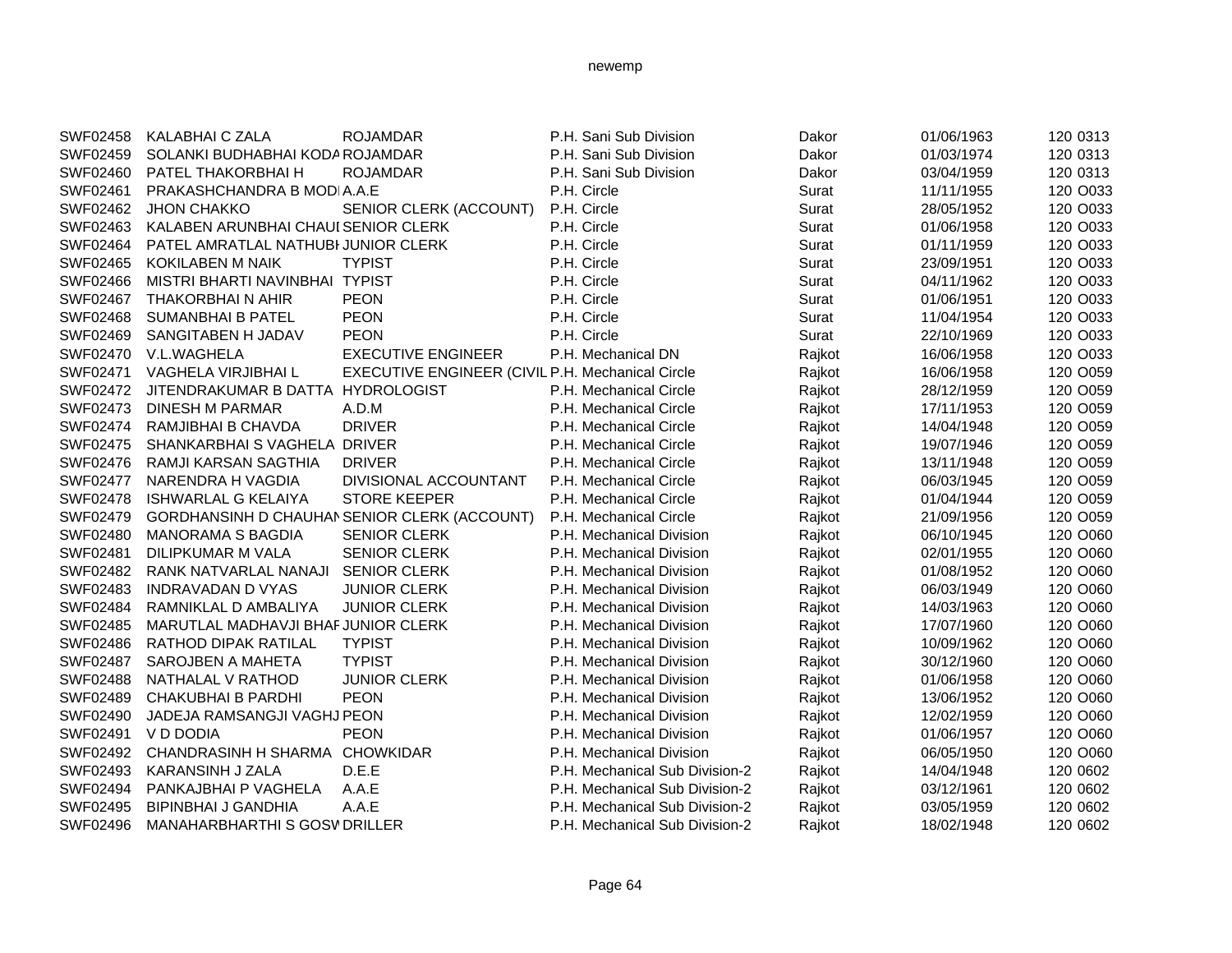| SWF02497 | HARISHKUMAR R VYAS                  | <b>DRILLER</b>                                     | P.H. Mechanical Sub Division-2                        | Rajkot   | 30/11/1950 | 120 0602 |
|----------|-------------------------------------|----------------------------------------------------|-------------------------------------------------------|----------|------------|----------|
| SWF02498 | <b>HARJIBHAI S SAGTHIA</b>          |                                                    | FITTER HANDPUMP MECHANIP.H. Mechanical Sub Division-2 | Rajkot   | 05/07/1950 | 120 0602 |
| SWF02499 | <b>MAHOBATSINH F SOLANKI</b>        |                                                    | FITTER HANDPUMP MECHANIP.H. Mechanical Sub Division-2 | Rajkot   | 02/03/1954 | 120 0602 |
| SWF02500 | LAKHABHAI A GOHEL                   | <b>DRIVER</b>                                      | P.H. Mechanical Sub Division-2                        | Rajkot   | 15/09/1948 | 120 0602 |
| SWF02501 | RAVINDRABHAI R AGRAVAT SENIOR CLERK |                                                    | P.H. Mechanical Sub Division-2                        | Rajkot   | 12/08/1956 | 120 0602 |
| SWF02502 | PRAVINCHANDRA J PAL                 | <b>TYPIST</b>                                      | P.H. Mechanical Sub Division-2                        | Rajkot   | 14/08/1963 | 120 0602 |
| SWF02503 | <b>KANTILAL P MEVADA</b>            | <b>JUNIOR CLERK</b>                                | P.H. Mechanical Sub Division-2                        | Rajkot   | 06/03/1960 | 120 0602 |
| SWF02504 | HASMUKHBHAI K CHAUHAN JUNIOR CLERK  |                                                    | P.H. Mechanical Sub Division-2                        | Rajkot   | 13/07/1961 | 120 0602 |
| SWF02505 | VASANTIBEN K DANGAR                 | <b>PEON</b>                                        | P.H. Mechanical Sub Division-2                        | Rajkot   | 03/02/1956 | 120 0602 |
| SWF02506 | <b>ISHWARDAN R SURU</b>             | <b>PEON</b>                                        | P.H. Mechanical Sub Division-2                        | Rajkot   | 01/10/1951 | 120 0602 |
| SWF02507 | <b>GIRISH G JADEJA</b>              | <b>DRIVER</b>                                      | P.H. Mechanical Sub Division-2                        | Rajkot   | 11/11/1958 | 120 0602 |
| SWF02508 | YUSUF H DHEBA                       | <b>HELPER</b>                                      | P.H. Mechanical Sub Division-2                        | Rajkot   | 06/07/1961 | 120 0602 |
| SWF02509 | GAFAR ALARAKHA JUNAJ                | <b>HELPER</b>                                      | P.H. Mechanical Sub Division-2                        | Rajkot   | 05/04/1956 | 120 0602 |
| SWF02510 | <b>DINESHBHAI K RATHOD</b>          | <b>DRIVER</b>                                      | P.H. Mechanical Sub Division-2                        | Rajkot   | 22/09/1964 | 120 0602 |
| SWF02511 | PRATAPBHAI J VALA                   | <b>DRIVER</b>                                      | P.H. Mechanical Sub Division-2                        | Rajkot   | 23/12/1959 | 120 0602 |
| SWF02512 | AJITBHAI R JUNEJA                   | <b>DRIVER</b>                                      | P.H. Mechanical Sub Division-2                        | Rajkot   | 26/07/1961 | 120 0602 |
| SWF02513 | UTTAMKUMAR K JANI                   | <b>HELPER</b>                                      | P.H. Mechanical Sub Division-2                        | Rajkot   | 14/06/1958 | 120 0602 |
| SWF02514 | C DURAI                             | <b>HELPER</b>                                      | P.H. Mechanical Sub Division-2                        | Rajkot   | 11/01/1960 | 120 0602 |
| SWF02515 | <b>DILIPBHAI G NATHVANI</b>         | <b>HELPER</b>                                      | P.H. Mechanical Sub Division-2                        | Rajkot   | 20/02/1957 | 120 0602 |
| SWF02516 | KIRATSINH S JADEJA                  | <b>HELPER</b>                                      | P.H. Mechanical Sub Division-2                        | Rajkot   | 15/05/1964 | 120 0602 |
| SWF02517 | <b>GUMANSINH V JADEJA</b>           | <b>HELPER</b>                                      | P.H. Mechanical Sub Division-2                        | Rajkot   | 14/06/1968 | 120 0602 |
| SWF02518 | RAVIRAJSINH B JADEJA                | <b>HELPER</b>                                      | P.H. Mechanical Sub Division-2                        | Rajkot   | 21/08/1966 | 120 0602 |
| SWF02519 | RAJBHA R JADEJA                     | <b>HELPER</b>                                      | P.H. Mechanical Sub Division-2                        | Rajkot   | 01/06/1961 | 120 0602 |
| SWF02520 | <b>JUVANSINH F SOLANKI</b>          | <b>HELPER</b>                                      | P.H. Mechanical Sub Division-2                        | Rajkot   | 01/12/1958 | 120 0602 |
| SWF02521 | DHANJI MALABHAI GOHEL               | <b>HELPER</b>                                      | P.H. Mechanical Sub Division-2                        | Rajkot   | 05/03/1963 | 120 0602 |
| SWF02522 | <b>BHUPATBHAI G DABHI</b>           | <b>HELPER</b>                                      | P.H. Mechanical Sub Division-2                        | Rajkot   | 04/05/1960 | 120 0602 |
| SWF02523 | <b>JIVANBHAI P PARDHI</b>           | <b>HELPER</b>                                      | P.H. Mechanical Sub Division-2                        | Rajkot   | 25/09/1964 | 120 0602 |
| SWF02524 | <b>HABIB ISHAKBHAI DAL</b>          | <b>HELPER</b>                                      | P.H. Mechanical Sub Division-2                        | Rajkot   | 04/06/1966 | 120 0602 |
| SWF02525 | KIRITKUMAR H BAVISI                 | <b>HELPER</b>                                      | P.H. Mechanical Sub Division-2                        | Rajkot   | 10/05/1966 | 120 0602 |
| SWF02526 | SIRHAN HUSSAINBHAI RAUI HELPER      |                                                    | P.H. Mechanical Sub Division-2                        | Rajkot   | 09/10/1967 | 120 0602 |
| SWF02527 | <b>CHETAN D DAVE</b>                | <b>HELPER</b>                                      | P.H. Mechanical Sub Division-2                        | Rajkot   | 23/06/1965 | 120 0602 |
| SWF02528 | AMUBHAI DALABHAI GOHEL HELPER       |                                                    | P.H. Mechanical Sub Division-2                        | Rajkot   | 04/04/1962 | 120 0602 |
| SWF02529 | ANIRUDHSINH V JADEJA                | <b>HELPER</b>                                      | P.H. Mechanical Sub Division-2                        | Rajkot   | 15/04/1953 | 120 0602 |
| SWF02530 | <b>KHIMAJI A SOLANKI</b>            | <b>HELPER</b>                                      | P.H. Mechanical Sub Division-2                        | Rajkot   | 16/11/1957 | 120 0602 |
| SWF02531 | ARUSHIBEN P PANDYA                  | <b>HELPER</b>                                      | P.H. Mechanical Sub Division-2                        | Rajkot   | 09/12/1962 | 120 0602 |
| SWF02532 | JAYABEN D SAGATHIA                  | <b>HELPER</b>                                      | P.H. Mechanical Sub Division-2                        | Rajkot   | 24/01/1949 | 120 0602 |
| SWF02533 | MAGANLAL B BHADALIA                 | D.E.E                                              | P.H Mechanical Sub Division                           | Jamnagar | 03/02/1947 | 120 0118 |
| SWF02534 | <b>MAGANLAL B DATT</b>              | <b>DRILLER</b>                                     | P.H Mechanical Sub Division                           | Jamnagar | 02/03/1951 | 120 0118 |
| SWF02535 | <b>DIPAK M JOSHI</b>                | FITTER HANDPUMP MECHANIP.H Mechanical Sub Division |                                                       | Jamnagar | 08/04/1959 | 120 0118 |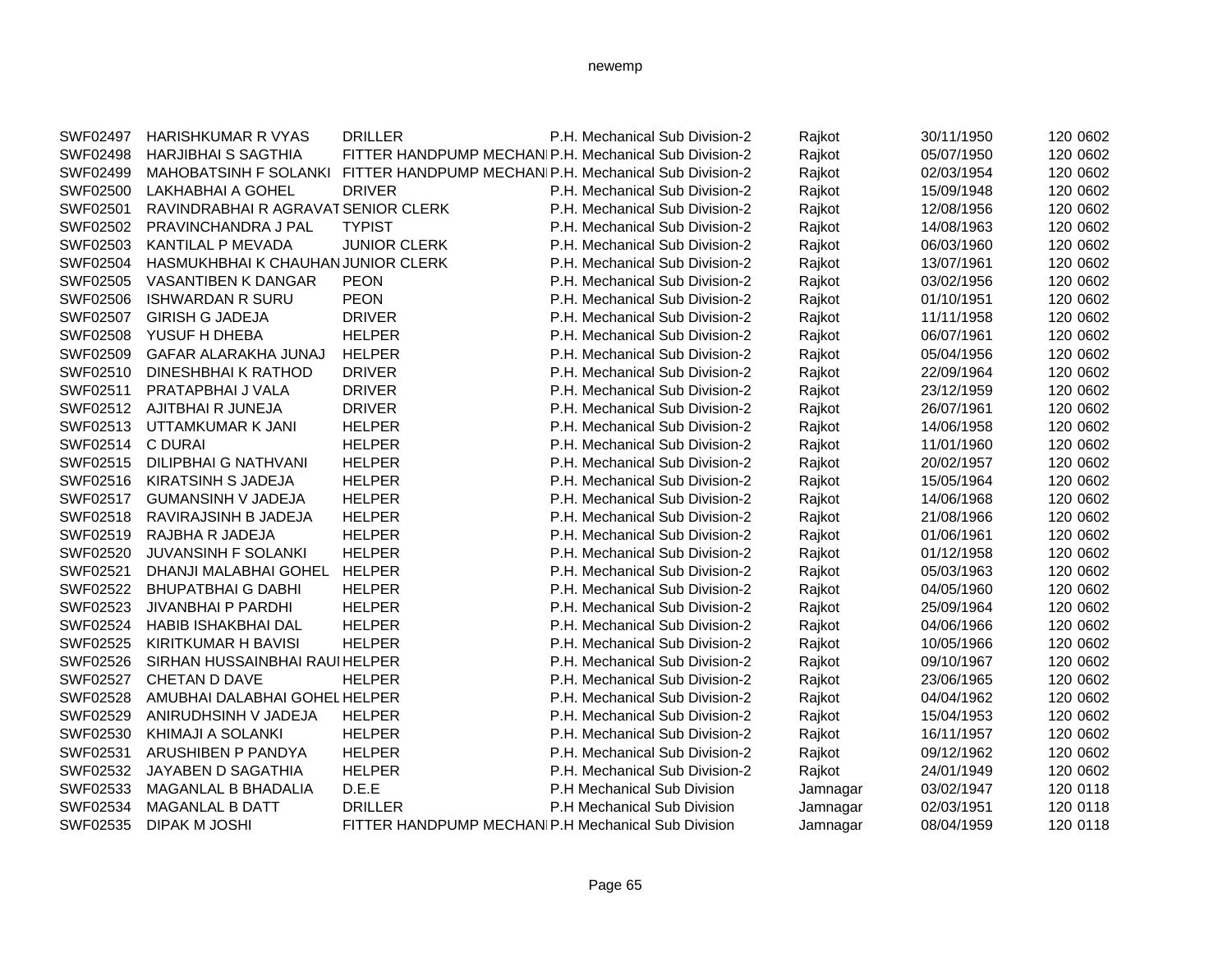| SWF02536 | <b>BHARATSINH R PARMAR</b>           | FITTER HANDPUMP MECHANIP.H Mechanical Sub Division |                             | Jamnagar   | 28/11/1954 | 120 0118 |
|----------|--------------------------------------|----------------------------------------------------|-----------------------------|------------|------------|----------|
| SWF02537 | DEVENDRA M OZHA                      | FITTER HANDPUMP MECHANIP.H Mechanical Sub Division |                             | Jamnagar   | 14/12/1953 | 120 0118 |
| SWF02538 | JITENDRA RAMCHANDRA O DRIVER         |                                                    | P.H Mechanical Sub Division | Jamnagar   | 19/11/1947 | 120 0118 |
| SWF02539 | JANKHARIA MOHANLAL RAMSENIOR CLERK   |                                                    | P.H Mechanical Sub Division | Jamnagar   | 27/04/1947 | 120 0118 |
| SWF02540 | HARISH BABULAL PANDYA TYPIST         |                                                    | P.H Mechanical Sub Division | Jamnagar   | 06/11/1955 | 120 0118 |
| SWF02541 | A K BALOCH                           | <b>JUNIOR CLERK</b>                                | P.H Mechanical Sub Division | Jamnagar   | 01/04/1956 | 120 0118 |
| SWF02542 | DANUBHA T ZALA                       | <b>DRIVER</b>                                      | P.H Mechanical Sub Division | Jamnagar   | 19/04/1959 | 120 0118 |
| SWF02543 | <b>GANBHIRSINH LAKHUBHA Z DRIVER</b> |                                                    | P.H Mechanical Sub Division | Jamnagar   | 26/06/1953 | 120 0118 |
| SWF02544 | JAYANTILAL M AGRAVAT                 | <b>DRIVER</b>                                      | P.H Mechanical Sub Division | Jamnagar   | 28/01/1959 | 120 0118 |
| SWF02545 | MALUBHA UDESINH JADEJA HELPER        |                                                    | P.H Mechanical Sub Division | Jamnagar   | 10/12/1956 | 120 0118 |
| SWF02546 | VIJAYSINH P JADEJA                   | <b>HELPER</b>                                      | P.H Mechanical Sub Division | Jamnagar   | 05/04/1959 | 120 0118 |
| SWF02547 | KIRIT DAYALBHAI VARA                 | <b>HELPER</b>                                      | P.H Mechanical Sub Division | Jamnagar   | 11/09/1963 | 120 0118 |
| SWF02548 | BHIKHU PRABHULAL RATES CHOWKIDAR     |                                                    | P.H Mechanical Sub Division | Jamnagar   | 14/09/1955 | 120 0118 |
| SWF02549 | NARENDRA BABULAL JETH/CHOWKIDAR      |                                                    | P.H Mechanical Sub Division | Jamnagar   | 29/12/1956 | 120 0118 |
| SWF02550 | MANSUKHLAL M AGRAVAT DRIVER          |                                                    | P.H Mechanical Sub Division | Jamnagar   | 07/08/1956 | 120 0118 |
| SWF02551 | LALUBHA J JADEJA                     | <b>DRIVER</b>                                      | P.H Mechanical Sub Division | Jamnagar   | 18/06/1965 | 120 0118 |
| SWF02552 | ASUTOSH RAMCHANDRA O ROJAMDAR        |                                                    | P.H Mechanical Sub Division | Jamnagar   | 10/09/1960 | 120 0118 |
| SWF02553 | PURKHA BHARAT DHARAMI ROJAMDAR       |                                                    | P.H Mechanical Sub Division | Jamnagar   | 09/03/1964 | 120 0118 |
| SWF02554 | SUKHDEVSINH P JADEJA                 | <b>MAJDOOR</b>                                     | P.H Mechanical Sub Division | Jamnagar   | 08/12/1969 | 120 0118 |
| SWF02555 | SAKRIA BHARAT SHAMJIBH. HELPER       |                                                    | P.H Mechanical Sub Division | Jamnagar   | 15/06/1966 | 120 0118 |
| SWF02556 | ZALA JUVANSINH B                     | <b>HELPER</b>                                      | P.H Mechanical Sub Division | Jamnagar   | 27/05/1967 | 120 0118 |
| SWF02557 | PADUBHA B JADEJA                     | <b>HELPER</b>                                      | P.H Mechanical Sub Division | Jamnagar   | 12/03/1962 | 120 0118 |
| SWF02558 | MANGALSINH M JADEJA                  | <b>HELPER</b>                                      | P.H Mechanical Sub Division | Jamnagar   | 27/05/1954 | 120 0118 |
| SWF02559 | RAJUBHA S JADEJA                     | <b>HELPER</b>                                      | P.H Mechanical Sub Division | Jamnagar   | 04/02/1967 | 120 0118 |
| SWF02560 | JADEJA JAGUBHA DADUBH, HELPER        |                                                    | P.H Mechanical Sub Division | Jamnagar   | 03/04/1968 | 120 0118 |
| SWF02561 | <b>BHARATSINH L JADEJA</b>           | <b>ROJAMDAR</b>                                    | P.H Mechanical Sub Division | Jamnagar   | 01/02/1956 | 120 0118 |
| SWF02562 | HATHUBHA R JADEJA                    | <b>MAJDOOR</b>                                     | P.H Mechanical Sub Division | Jamnagar   | 01/05/1966 | 120 0118 |
| SWF02563 | MALU BIRENDRA DATA                   | <b>MAJDOOR</b>                                     | P.H Mechanical Sub Division | Jamnagar   | 03/05/1969 | 120 0118 |
| SWF02564 | DILIP JAMNADAS NANANI                | <b>HELPER</b>                                      | P.H Mechanical Sub Division | Jamnagar   | 01/10/1963 | 120 0118 |
| SWF02565 | <b>KIRIT B JOSHI</b>                 | <b>HELPER</b>                                      | P.H Mechanical Sub Division | Jamnagar   | 02/02/1958 | 120 0118 |
| SWF02566 | <b>BHARATBHAI P KANANI</b>           | D.E.E                                              | P.H.Mechanical Sub Division | Jamjodhpur | 25/11/1962 | 120 0875 |
| SWF02567 | YUSUFBHAI K SAMA                     | FITTER HANDPUMP MECHANIP.H.Mechanical Sub Division |                             | Jamjodhpur | 05/07/1957 | 120 0875 |
| SWF02568 | <b>BALDEVJI R THAKOR</b>             | FITTER HANDPUMP MECHANIP.H.Mechanical Sub Division |                             | Jamjodhpur | 25/06/1954 | 120 0875 |
| SWF02569 | SHARDABHAI J PUNJANI                 | <b>HELPER</b>                                      | P.H.Mechanical Sub Division | Jamjodhpur | 15/07/1957 | 120 0875 |
| SWF02570 | <b>GIRISHBHAI J GUSANI</b>           | <b>ROJAMDAR</b>                                    | P.H.Mechanical Sub Division | Jamjodhpur | 25/08/1967 | 120 0875 |
| SWF02571 | <b>KANTILAL B NAKUM</b>              | <b>DRIVER</b>                                      | P.H.Mechanical Sub Division | Jamjodhpur | 25/04/1966 | 120 0875 |
| SWF02572 | PRITHVIRAJSINH B JADEJA HELPER       |                                                    | P.H.Mechanical Sub Division | Jamjodhpur | 07/05/1976 | 120 0875 |
| SWF02573 | <b>VIKRAMSINH B ZALA</b>             | <b>HELPER</b>                                      | P.H.Mechanical Sub Division | Jamjodhpur | 25/02/1973 | 120 0875 |
| SWF02574 | <b>HAKABHAI L KOLI</b>               | <b>HELPER</b>                                      | P.H.Mechanical Sub Division | Jamiodhpur | 30/06/1974 | 120 0875 |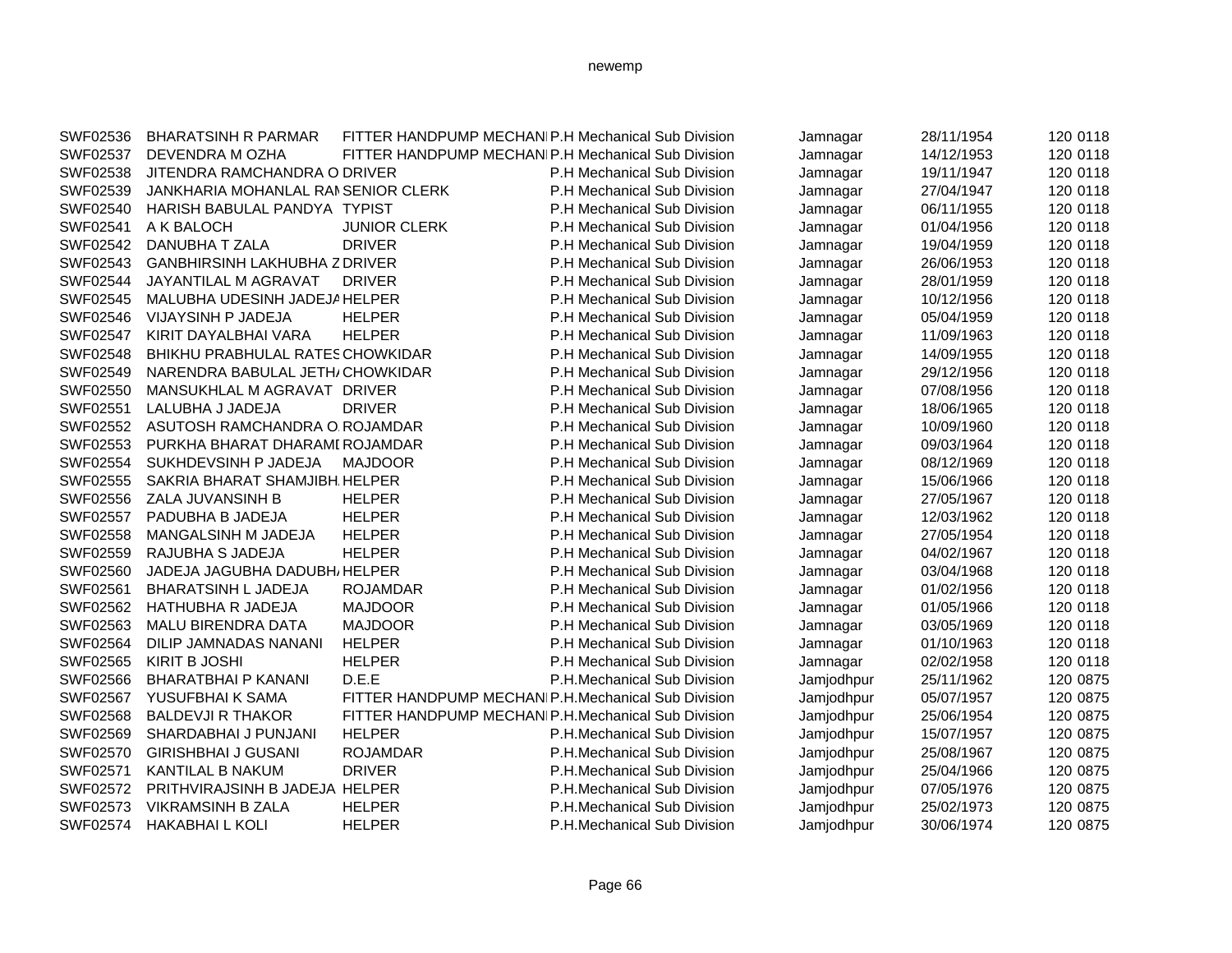| SWF02575 | DHYABHAI M BHARVAD                                                          | <b>HELPER</b>   | P.H.Mechanical Sub Division  | Jamjodhpur | 26/02/1968 | 120 0875 |
|----------|-----------------------------------------------------------------------------|-----------------|------------------------------|------------|------------|----------|
| SWF02576 | SUKHDEVSINH B ZALA                                                          | <b>HELPER</b>   | P.H.Mechanical Sub Division  | Jamjodhpur | 12/06/1970 | 120 0875 |
| SWF02577 | KISORSINH J JADEJA                                                          | <b>HELPER</b>   | P.H.Mechanical Sub Division  | Jamjodhpur | 15/04/1959 | 120 0875 |
| SWF02578 | NIRMALSINH D JADEJA                                                         | <b>HELPER</b>   | P.H.Mechanical Sub Division  | Jamjodhpur | 06/05/1966 | 120 0875 |
| SWF02579 | VACHANI HIRJIBHAI MULJIB D.E.E                                              |                 | P.H. World Bank Sub Division | Junagadh   | 15/04/1952 | 120 0152 |
| SWF02580 | MAKWANA CHANDULAL GO ASSISTANT ENGINEER (CIVIL P.H. World Bank Sub Division |                 |                              | Junagadh   | 01/03/1963 | 120 0152 |
| SWF02581 | CHTRANJANBHAI V PARSANTECHNICAL ASSISTANT                                   |                 | P.H. World Bank Sub Division | Junagadh   | 22/10/1961 | 120 0152 |
| SWF02582 | HIRPARA NARSINHBHAI LAI WORK ASSISTANT                                      |                 | P.H. World Bank Sub Division | Junagadh   | 29/12/1948 | 120 0152 |
| SWF02583 | PUROHIT NARESHKUMAR DWORK ASSISTANT                                         |                 | P.H. World Bank Sub Division | Junagadh   | 14/03/1955 | 120 0152 |
| SWF02584 | MOHANLAL N VADODARIA SENIOR CLERK                                           |                 | P.H. World Bank Sub Division | Junagadh   | 14/04/1950 | 120 0152 |
| SWF02585 | MAHIDA UGABHAI RAMABH/JUNIOR CLERK                                          |                 | P.H. World Bank Sub Division | Junagadh   | 08/04/1960 | 120 0152 |
| SWF02586 | <b>MAHETA RAJENDRA D</b>                                                    | <b>TYPIST</b>   | P.H. World Bank Sub Division | Junagadh   | 15/10/1963 | 120 0152 |
| SWF02587 | <b>GIRISH KARSHANBHAI KAT/ PEON</b>                                         |                 | P.H. World Bank Sub Division | Junagadh   | 15/06/1967 | 120 0152 |
| SWF02588 | MANJULABEN K JETHAVA                                                        | <b>PEON</b>     | P.H. World Bank Sub Division | Junagadh   | 13/09/1979 | 120 0152 |
| SWF02589 | SARVAIYA JAGDISHBHAI B CHOWKIDAR                                            |                 | P.H. World Bank Sub Division | Junagadh   | 05/06/1964 | 120 0152 |
| SWF02590 | MALVIA BHIKHABHAI DHARI ELECTRICIAN                                         |                 | P.H. World Bank Sub Division | Junagadh   | 08/03/1948 | 120 0152 |
| SWF02591 | SILU CHANDRAKANT RAMJI ELECTRICIAN                                          |                 | P.H. World Bank Sub Division | Junagadh   | 06/10/1954 | 120 0152 |
| SWF02592 | KORIA MOHANBHAI V                                                           | <b>PLUMBER</b>  | P.H. World Bank Sub Division | Junagadh   | 11/10/1962 | 120 0152 |
| SWF02593 | VAGHELA BAVANJIBHAI B                                                       | <b>WORKER</b>   | P.H. World Bank Sub Division | Junagadh   | 01/06/1956 | 120 0152 |
| SWF02594 | KATKIA PARSOTAM V                                                           | <b>WORKER</b>   | P.H. World Bank Sub Division | Junagadh   | 03/12/1961 | 120 0152 |
| SWF02595 | <b>CANCEL</b>                                                               |                 | <b>DUPLIKET</b>              |            |            |          |
| SWF02596 | THAKOR JAVANSINH NATH/ HELPER                                               |                 | P.H. Mechanical Sub Division | Lunavada   | 12/08/1959 | 120 0562 |
| SWF02597 | SHAIKH YUSUFBHAI MAJITE HELPER                                              |                 | P.H. Mechanical Sub Division | Lunavada   | 18/04/1958 | 120 0562 |
| SWF02598 | PATEL SOMABHAI KODARBI HELPER                                               |                 | P.H. Mechanical Sub Division | Lunavada   | 01/06/1961 | 120 0562 |
| SWF02599 | THAKOR ARJUNBHAI GABAI HELPER                                               |                 | P.H. Mechanical Sub Division | Lunavada   | 31/05/1959 | 120 0562 |
| SWF02600 | VANKAR RAMABHAI K                                                           | <b>HELPER</b>   | P.H. Mechanical Sub Division | Lunavada   | 01/06/1959 | 120 0562 |
| SWF02601 | KHANT SHANKARBHAI SARI HELPER                                               |                 | P.H. Mechanical Sub Division | Lunavada   | 01/05/1961 | 120 0562 |
| SWF02602 | THAKOR MANGALBHAI RAM HELPER                                                |                 | P.H. Mechanical Sub Division | Lunavada   | 01/06/1962 | 120 0562 |
| SWF02603 | VANKAR LALABHAI DUDHAE HELPER                                               |                 | P.H. Mechanical Sub Division | Lunavada   | 01/06/1962 | 120 0562 |
| SWF02604 | PATEL PRAVINKUMAR K                                                         | <b>ROJAMDAR</b> | P.H. Mechanical Sub Division | Lunavada   | 03/04/1969 | 120 0562 |
| SWF02605 | PATEL HIRABHAI MOTIBHAI ROJAMDAR                                            |                 | P.H. Mechanical Sub Division | Lunavada   | 01/06/1964 | 120 0562 |
| SWF02606 | DAMOR BHEMABHAI LALUB ROJAMDAR                                              |                 | P.H. Mechanical Sub Division | Lunavada   | 02/01/1965 | 120 0562 |
| SWF02607 | PATEL VAGHABHAI ABHESIIDRIVER                                               |                 | P.H. Mechanical Sub Division | Lunavada   | 15/04/1955 | 120 0562 |
| SWF02608 | MACHI RAVJIBHAI MOTIBHA DRIVER                                              |                 | P.H. Mechanical Sub Division | Lunavada   | 01/11/1963 | 120 0562 |
| SWF02609 | PATEL SAMANTSINH P                                                          | <b>HELPER</b>   | P.H. Mechanical Sub Division | Lunavada   | 01/06/1966 | 120 0562 |
| SWF02610 | THAKOR MOHANBHAI MANAHELPER                                                 |                 | P.H. Mechanical Sub Division | Lunavada   | 01/05/1963 | 120 0562 |
| SWF02611 | THAKOR MULJIBHAI RAMAB HELPER                                               |                 | P.H. Mechanical Sub Division | Lunavada   | 05/11/1960 | 120 0562 |
| SWF02612 | PANCHAL BHIKHABHAI CHA HELPER                                               |                 | P.H. Mechanical Sub Division | Lunavada   | 05/06/1956 | 120 0562 |
| SWF02613 | PAGI VIRABHAI SOMABHAI HELPER                                               |                 | P.H. Mechanical Sub Division | Lunavada   | 05/07/1960 | 120 0562 |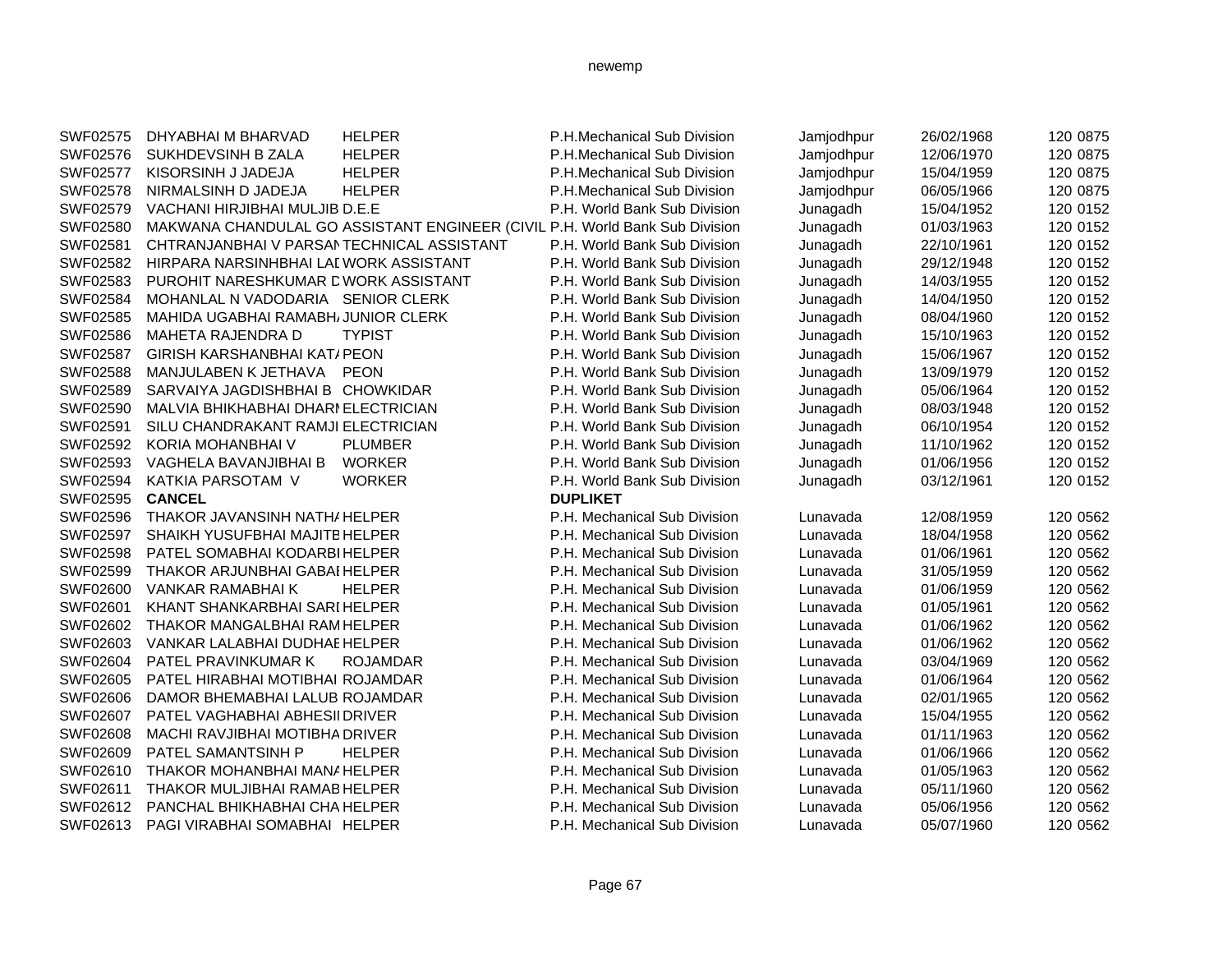| SWF02614 | VANKAR KOHYABHAI LIMBA HELPER       |                                                   | P.H. Mechanical Sub Division | Lunavada      | 01/06/1965 | 120 0562 |
|----------|-------------------------------------|---------------------------------------------------|------------------------------|---------------|------------|----------|
| SWF02615 | MAKWANA BHEMABHAI SHAHELPER         |                                                   | P.H. Mechanical Sub Division | Lunavada      | 04/01/1971 | 120 0562 |
| SWF02616 | <b>BAROT HASMUKHBHAI SHA HELPER</b> |                                                   | P.H. Mechanical Sub Division | Lunavada      | 01/06/1965 | 120 0562 |
| SWF02617 | BAROT RAMCHANDRA HIRAHELPER         |                                                   | P.H. Mechanical Sub Division | Lunavada      | 02/08/1954 | 120 0562 |
| SWF02618 | AHIR MALABHAI KANABHAI HELPER       |                                                   | P.H. Mechanical Sub Division | Lunavada      | 03/06/1957 | 120 0562 |
| SWF02619 | BARIA NANABHAI BHEMABH HELPER       |                                                   | P.H. Mechanical Sub Division | Lunavada      | 01/06/1964 | 120 0562 |
| SWF02620 | KHANT SOMABHAI SARDAR HELPER        |                                                   | P.H. Mechanical Sub Division | Lunavada      | 06/02/1965 | 120 0562 |
| SWF02621 | PATEL GOPALSINH BHAVSII HELPER      |                                                   | P.H. Mechanical Sub Division | Lunavada      | 01/06/1962 | 120 0562 |
| SWF02622 | BHOI JAYANTILAL MOHANL/HELPER       |                                                   | P.H. Mechanical Sub Division | Lunavada      | 15/06/1968 | 120 0562 |
| SWF02623 | DAMOR SOMABHAI RAMABI HELPER        |                                                   | P.H. Mechanical Sub Division | Lunavada      | 01/02/1963 | 120 0562 |
| SWF02624 | SEVAK MAHENDRAKUMAR I DRIVER        |                                                   | P.H. Mechanical Sub Division | Lunavada      | 13/01/1954 | 120 0562 |
| SWF02625 | RATANSINH R DAYARA                  | <b>HELPER</b>                                     | P.H. Mechanical Sub Division | Devgadh Baria | 22/11/1961 | 120 0564 |
| SWF02626 | PATEL SARDARBHAI B                  | <b>HELPER</b>                                     | P.H. Mechanical Sub Division | Devgadh Baria | 01/06/1957 | 120 0564 |
| SWF02627 | CHAGANBHAI KODARBHAI SHELPER        |                                                   | P.H. Mechanical Sub Division | Devgadh Baria | 02/04/1959 | 120 0564 |
| SWF02628 | <b>MOHANBHAI M BARIA</b>            | <b>HELPER</b>                                     | P.H. Mechanical Sub Division | Devgadh Baria | 24/05/1960 | 120 0564 |
| SWF02629 | PATELIA BHARATBHAI SHAI HELPER      |                                                   | P.H. Mechanical Sub Division | Devgadh Baria | 15/09/1960 | 120 0564 |
| SWF02630 | VANKAR DEVABHAI MANABIROJAMDAR      |                                                   | P.H. Mechanical Sub Division | Devgadh Baria | 16/09/2002 | 120 0564 |
| SWF02631 | HIRALKUMAR V MODI                   | <b>ROJAMDAR</b>                                   | P.H. Mechanical Sub Division | Devgadh Baria | 08/05/1965 | 120 0564 |
| SWF02632 | SHAH NILESHKUMAR H                  | <b>ROJAMDAR</b>                                   | P.H. Mechanical Sub Division | Devgadh Baria | 02/12/1964 | 120 0564 |
| SWF02633 | MARVADI KANTIBHAI MANA, DRIVER      |                                                   | P.H. Mechanical Sub Division | Devgadh Baria | 18/07/1958 | 120 0564 |
| SWF02634 | BARIA ARJUNBHAI SOMABH DRIVER       |                                                   | P.H. Mechanical Sub Division | Devgadh Baria | 03/02/1954 | 120 0564 |
| SWF02635 | PARMAR DAHYABHAI MANA ROJAMDAR      |                                                   | P.H. Mechanical Sub Division | Devgadh Baria | 04/12/1965 | 120 0564 |
| SWF02636 | PATEL KALUBHAI MANIBHAI ROJAMDAR    |                                                   | P.H. Mechanical Sub Division | Devgadh Baria | 02/06/1967 | 120 0564 |
| SWF02637 | PATEL PRABHATSINH MOTI ROJAMDAR     |                                                   | P.H. Mechanical Sub Division | Devgadh Baria | 08/02/1964 | 120 0564 |
| SWF02638 | RANA PRAVINCHANDRA S ROJAMDAR       |                                                   | P.H. Mechanical Sub Division | Devgadh Baria | 02/01/1951 | 120 0564 |
| SWF02639 | VANKAR MAGANBHAI MITH/ROJAMDAR      |                                                   | P.H. Mechanical Sub Division | Devgadh Baria | 01/06/1961 | 120 0564 |
| SWF02640 | RATHAVA DHANKABHAI D                | <b>DRIVER</b>                                     | P.H. Mechanical Division     | Godhra        | 15/02/1960 | 120 O056 |
| SWF02641 | V R GUJJAR                          | A.A.E                                             | P.H. Works Division          | Surat         | 16/09/2002 | 120 O034 |
| SWF02642 | <b>S C PATEL</b>                    | A.D.M                                             | P.H. Works Division          | Surat         | 16/09/2002 | 120 O034 |
| SWF02643 | <b>ID GAMIT</b>                     | <b>COMPUTER</b>                                   | P.H. Works Division          | Surat         | 16/09/2002 | 120 O034 |
| SWF02644 | C M CHAUDHARY                       | ASSISTANT SUPERINTENDEN P.H. Works Division       |                              | Surat         | 16/09/2002 | 120 O034 |
| SWF02645 | V M NAIK                            | <b>DEPUTY ACCOUNTANT</b>                          | P.H. Works Division          | Surat         | 16/09/2002 | 120 O034 |
| SWF02646 | A I MANSURI                         | DEPUTY ACCOUNTANT                                 | P.H. Works Division          | Surat         | 16/09/2002 | 120 O034 |
| SWF02647 | K M HANSOTI                         | <b>JUNIOR CLERK</b>                               | P.H. Works Division          | Surat         | 16/09/2002 | 120 O034 |
| SWF02648 | <b>B B SHAH</b>                     | <b>JUNIOR CLERK</b>                               | P.H. Works Division          | Surat         | 16/09/2002 | 120 O034 |
| SWF02649 | <b>JIVANBHAI C PATEL</b>            | EXECUTIVE ENGINEER (MECI P.H. Mechanical Division |                              | Valsad        | 02/06/1956 | 120 O093 |
| SWF02650 | ANILKUMAR N JADAV                   | ASSISTANT ENGINEER (MECI P.H. Mechanical Division |                              | Valsad        | 27/03/1962 | 120 O093 |
| SWF02651 | RAMANBHAI MATHURBHAI FHYDROLOGIST   |                                                   | P.H. Mechanical Division     | Valsad        | 01/11/1959 | 120 O093 |
| SWF02652 | SANDIPKUMAR G CHAUDHA A.A.E         |                                                   | P.H. Mechanical Division     | Valsad        | 29/08/1977 | 120 O093 |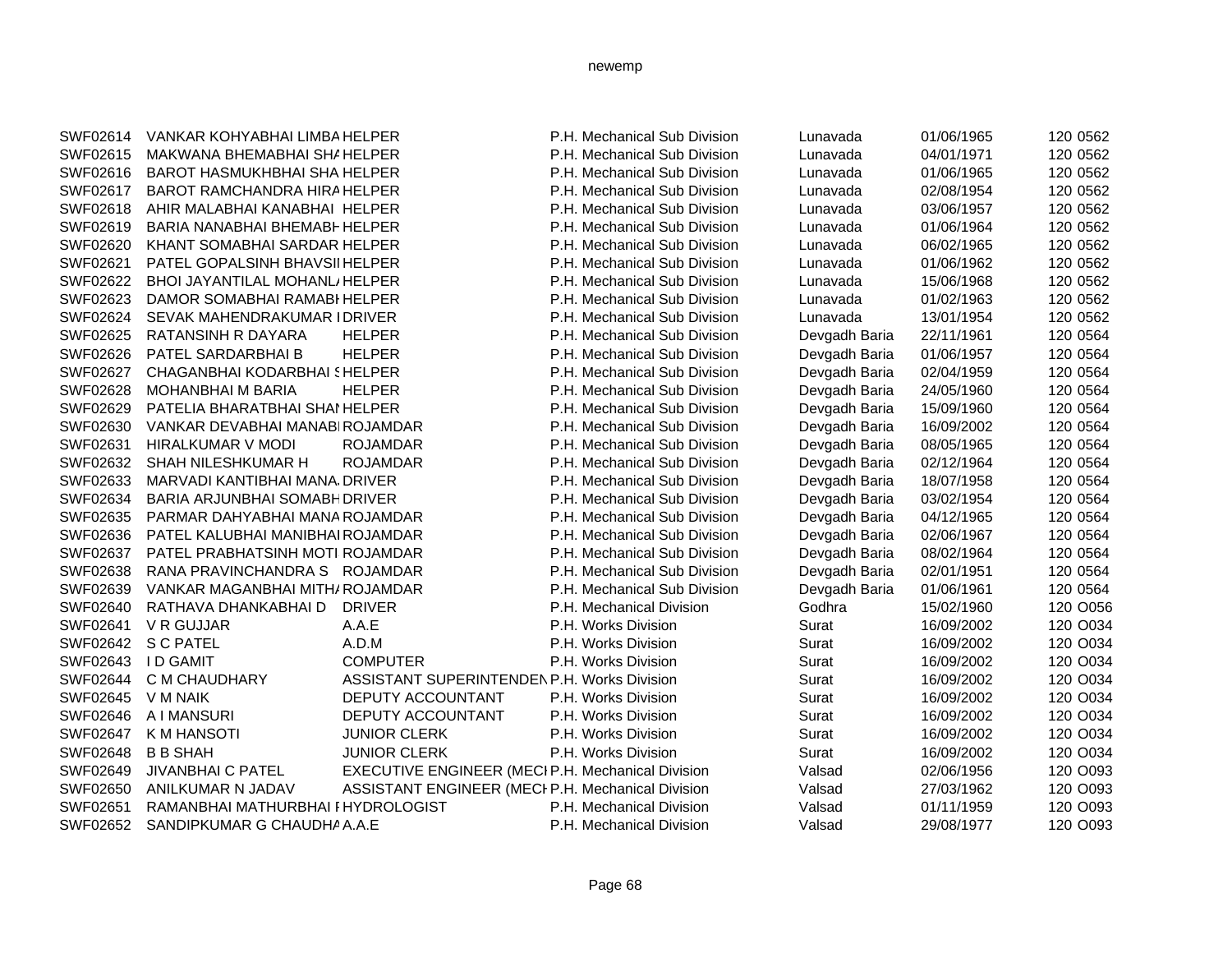| SWF02653 | PATEL RAMANBHAI M                   | <b>SENIOR CLERK</b>                                                          | P.H. Mechanical Division     | Valsad  | 02/06/1956 | 120 O093 |
|----------|-------------------------------------|------------------------------------------------------------------------------|------------------------------|---------|------------|----------|
| SWF02654 | AMRUTLAL G PATEL                    | <b>JUNIOR CLERK</b>                                                          | P.H. Mechanical Division     | Valsad  | 22/06/1957 | 120 O093 |
| SWF02655 | <b>BHUPENDRABHAI D TELLAFTYPIST</b> |                                                                              | P.H. Mechanical Division     | Valsad  | 28/09/1960 | 120 O093 |
| SWF02656 | <b>BABARBHAIR GANVIT</b>            | <b>DRIVER</b>                                                                | P.H. Mechanical Division     | Valsad  | 01/06/1949 | 120 O093 |
| SWF02657 | <b>DILIPBHAI B PATEL</b>            | <b>CHOWKIDAR</b>                                                             | P.H. Mechanical Division     | Valsad  | 01/06/1957 | 120 O093 |
| SWF02658 | MANUBHAI HARIBHAI PATEI D.E.E       |                                                                              | P.H. Mechanical Sub Division | Valsad  | 06/10/1961 | 120 0931 |
| SWF02659 | ANILBHAI V VANI                     | A.A.E                                                                        | P.H. Mechanical Sub Division | Valsad  | 11/10/1962 | 120 0931 |
| SWF02660 | RAVJIBHAI L PATEL                   | FITTER HANDPUMP MECHANIP.H. Mechanical Sub Division                          |                              | Valsad  | 02/06/1955 | 120 0931 |
| SWF02661 | <b>ISHAWARBHAI K PATEL</b>          | FITTER HANDPUMP MECHANIP.H. Mechanical Sub Division                          |                              | Valsad  | 23/11/1958 | 120 0931 |
| SWF02662 | <b>KIKUBHAI S VALVI</b>             | <b>DRIVER</b>                                                                | P.H. Mechanical Sub Division | Valsad  | 16/11/1955 | 120 0931 |
| SWF02663 | <b>INDRASINH P BARIYA</b>           | <b>SENIOR CLERK</b>                                                          | P.H. Mechanical Sub Division | Valsad  | 21/05/1957 | 120 0931 |
| SWF02664 | MOHANBHAI C AHIR                    | <b>JUNIOR CLERK</b>                                                          | P.H. Mechanical Sub Division | Valsad  | 01/01/1955 | 120 0931 |
| SWF02665 | <b>VINODBHAI N PATEL</b>            | <b>PEON</b>                                                                  | P.H. Mechanical Sub Division | Valsad  | 19/01/1982 | 120 0931 |
| SWF02666 | KUNABI ARVIND BABUBHAI D.E.E        |                                                                              | P.H. Mechanical Sub Division | Valsad  | 20/11/1965 | 120 0931 |
| SWF02667 | SATISKUMAR N PATEL                  | ASSISTANT ENGINEER (CIVIL P.H. Mechanical Sub Division                       |                              | Valsad  | 01/06/1957 | 120 0931 |
| SWF02668 | <b>ASHAWIN A PATHAK</b>             | ASSISTANT ENGINEER (CIVIL P.H. Mechanical Sub Division                       |                              | Valsad  | 02/08/1961 | 120 0931 |
| SWF02669 | ANILKUMAR H PATEL                   | A.A.E                                                                        | P.H. Mechanical Sub Division | Valsad  | 05/06/1967 | 120 0931 |
| SWF02670 | <b>PRAVINSINH K DESAI</b>           | <b>JUNIOR GEOLOGIST</b>                                                      | P.H. Mechanical Sub Division | Valsad  | 01/06/1963 | 120 0931 |
| SWF02671 | <b>CHANABHAI N PATEL</b>            | <b>DRILLER</b>                                                               | P.H. Mechanical Sub Division | Valsad  | 01/04/1949 | 120 0931 |
| SWF02672 | <b>VADILAL S PANCHAL</b>            | FITTER HANDPUMP MECHANIP.H. Mechanical Sub Division                          |                              | Valsad  | 01/01/1952 | 120 0931 |
| SWF02673 | <b>BABUBHAI N PATEL</b>             | FITTER HANDPUMP MECHANIP.H. Mechanical Sub Division                          |                              | Valsad  | 02/06/1958 | 120 0931 |
| SWF02674 | <b>BHANUBHAI B PATEL</b>            | FITTER HANDPUMP MECHANIP.H. Mechanical Sub Division                          |                              | Valsad  | 01/06/1959 | 120 0931 |
| SWF02675 | <b>DINESHBHAI B PATEL</b>           | FITTER HANDPUMP MECHANIP.H. Mechanical Sub Division                          |                              | Valsad  | 01/06/1958 | 120 0931 |
| SWF02676 | MAHENDRABHAI N RANA                 | <b>DRIVER</b>                                                                | P.H. Mechanical Sub Division | Valsad  | 11/11/1953 | 120 0931 |
| SWF02677 | AMRUTBHAI L PATEL                   | <b>SENIOR CLERK</b>                                                          | P.H. Mechanical Sub Division | Valsad  | 07/06/1957 | 120 0931 |
| SWF02678 | <b>ANITA P KADAM</b>                | <b>JUNIOR CLERK</b>                                                          | P.H. Mechanical Sub Division | Valsad  | 27/12/1974 | 120 0931 |
| SWF02679 | PATEL GITABEN SUBHASBI TYPIST       |                                                                              | P.H. Mechanical Sub Division | Valsad  | 12/11/1965 | 120 0931 |
| SWF02680 | HARSHAD KUMAR C BHARA NAIK          |                                                                              | P.H. Mechanical Sub Division | Valsad  | 19/11/1951 | 120 0931 |
| SWF02681 | AMBANI ATUL SHASIKANT               | D.E.E                                                                        | P.H. Mechanical Sub Division | Chikhli | 21/12/1959 | 120 0933 |
| SWF02682 | <b>VIJAYKUMAR S MISTRI</b>          | A.A.E                                                                        | P.H. Mechanical Sub Division | Chikhli | 10/06/1964 | 120 0933 |
| SWF02683 | LALITKUMAR R DAMOR                  | A.A.E                                                                        | P.H. Mechanical Sub Division | Chikhli | 20/02/1979 | 120 0933 |
| SWF02684 | <b>MAGANBHAIK GANVIT</b>            | FITTER HANDPUMP MECHANIP.H. Mechanical Sub Division                          |                              | Chikhli | 01/03/1950 | 120 0933 |
| SWF02685 | <b>BHAGUBHAI G PATEL</b>            | FITTER HANDPUMP MECHANIP.H. Mechanical Sub Division                          |                              | Chikhli | 02/06/1954 | 120 0933 |
| SWF02686 | ARIFBHAI K KADAM                    | <b>SENIOR CLERK</b>                                                          | P.H. Mechanical Sub Division | Chikhli | 30/04/1961 | 120 0933 |
| SWF02687 | PRAVINCHANDRA V PATEL D.E.E         |                                                                              | P.H. Mechanical Sub Division | Ahwa    | 28/09/1965 | 120 0934 |
| SWF02688 |                                     | TARUN JETHANAND PARVA ASSISTANT ENGINEER (CIVIL P.H. Mechanical Sub Division |                              | Ahwa    | 10/05/1971 | 120 0934 |
| SWF02689 | JAMANBHAI D KUKNA                   | FITTER HANDPUMP MECHANIP.H. Mechanical Sub Division                          |                              | Ahwa    | 01/10/1956 | 120 0934 |
| SWF02690 | RAVJIBHAI K PATEL                   | <b>DRIVER</b>                                                                | P.H. Mechanical Sub Division | Ahwa    | 02/06/1950 | 120 0934 |
| SWF02691 | <b>GULABBHAI C PATEL</b>            | <b>JUNIOR CLERK</b>                                                          | P.H. Mechanical Sub Division | Ahwa    | 01/06/1963 | 120 0934 |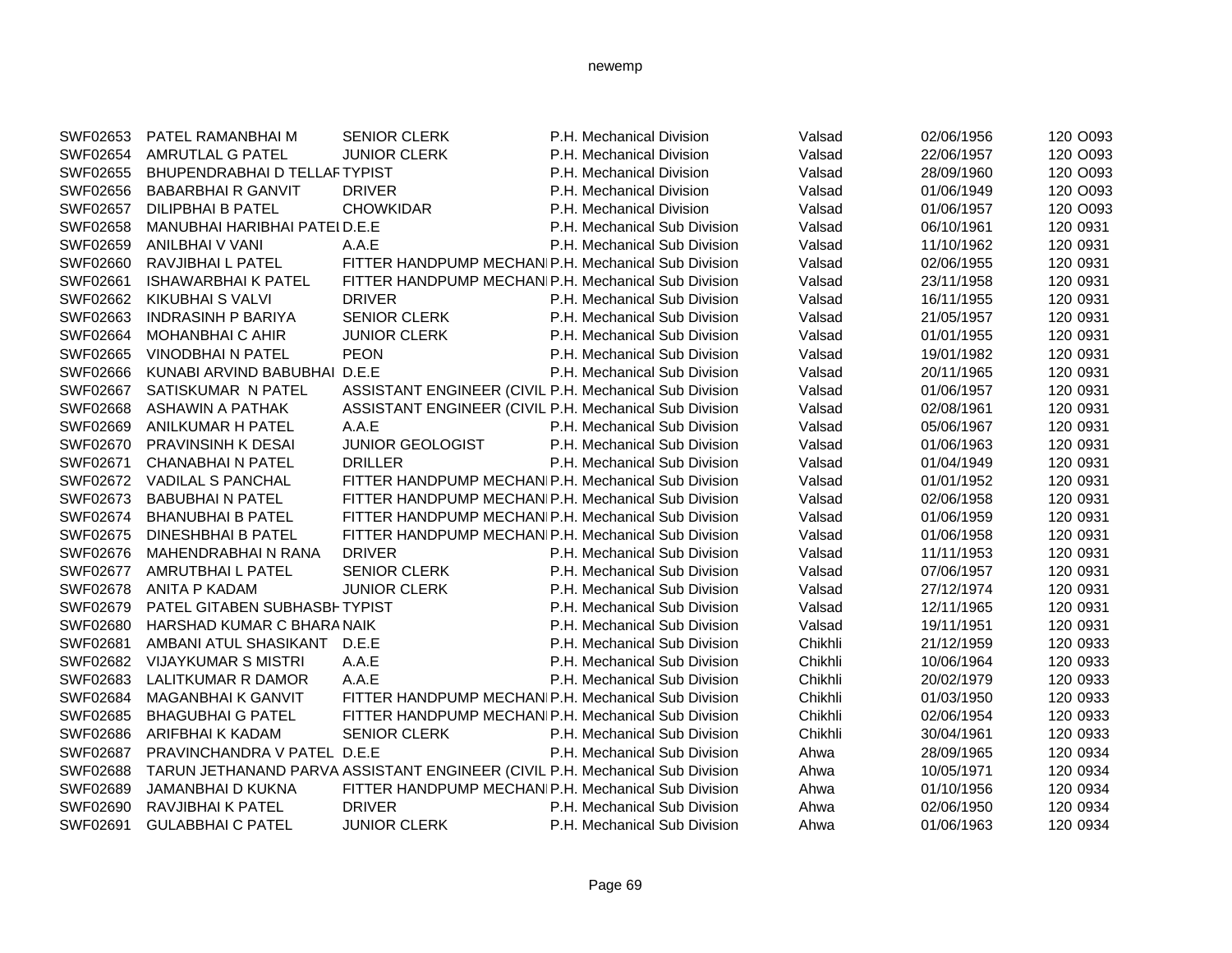| SWF02692 | DAYJIYABHAI R BAGUL             | <b>TYPIST</b>                                   | P.H. Mechanical Sub Division | Ahwa        | 03/06/1963 | 120 0934 |
|----------|---------------------------------|-------------------------------------------------|------------------------------|-------------|------------|----------|
| SWF02693 | DAHYABHAI R PATEL               | <b>DRIVER</b>                                   | P.H. Mechanical Sub Division | Chikhli     | 07/06/1959 | 120 0933 |
| SWF02694 | <b>BHIKHUBHAI B MISTRI</b>      | <b>HELPER</b>                                   | P.H. Mechanical Sub Division | Chikhli     | 01/04/1961 | 120 0933 |
| SWF02695 | <b>BHAGUBHAI P PATEL</b>        | <b>HELPER</b>                                   | P.H. Mechanical Sub Division | Chikhli     | 01/06/1956 | 120 0933 |
| SWF02696 | DHIRUBHAI R PATEL               | <b>HELPER</b>                                   | P.H. Mechanical Sub Division | Chikhli     | 01/06/1961 | 120 0933 |
| SWF02697 | KISORBHAI N PATEL               | <b>HELPER</b>                                   | P.H. Mechanical Sub Division | Chikhli     | 03/12/1959 | 120 0933 |
| SWF02698 | MAGANBHAI K PATEL               | <b>HELPER</b>                                   | P.H. Mechanical Sub Division | Chikhli     | 06/11/1959 | 120 0933 |
| SWF02699 | <b>CHAMPAKBHAI S MAHALA</b>     | <b>DRIVER</b>                                   | P.H. Mechanical Sub Division | Ahwa        | 02/06/1957 | 120 0934 |
| SWF02700 | K.S.BHARADE                     | W.HELPER                                        | P.H. Mechanical Sub Division | Ahwa        |            | 120      |
| SWF02701 | JAYRAMBHAI R SAHARE             | <b>HELPER</b>                                   | P.H. Mechanical Sub Division | Ahwa        | 17/04/1962 | 120 0934 |
| SWF02702 | SOMABHAI K CHAUCHARI            | <b>HELPER</b>                                   | P.H. Mechanical Sub Division | Ahwa        | 02/06/1959 | 120 0934 |
| SWF02703 | <b>RAMESH G CHANDVANI</b>       | EXECUTIVE ENGINEER (CIVIL P.H. Works Division   |                              | Himatnagatr | 09/03/1950 | 120 O006 |
| SWF02704 | NAVNITLAL C PANDYA              | D.E.E                                           | P.H. Sani Sub Division       | Talod       | 04/08/1949 | 120 0063 |
| SWF02705 | RAVAL AJAYKUMAR MADHUA.A.E      |                                                 | P.H. Sani Sub Division       | Idar        | 06/10/1963 | 120 0062 |
| SWF02706 | KHARADI KHATUBHAI M             | <b>CHOWKIDAR</b>                                | P.H. Works Division          | Himatnagat  | 01/03/1963 | 120 O006 |
| SWF02707 | <b>B.N.SHAH</b>                 | <b>SENIOR CLERK</b>                             | P.H. Sani Sub Division-1     | Nadiad      |            | 120      |
| SWF02709 | RATILAL D PARMAR                | <b>WORK ASSISTANT</b>                           | P.H. Sani Sub Division-1     | Nadiad      | 01/06/1961 | 120 0311 |
| SWF02710 | PATEL YOGESHBHAI B              | <b>DRIVER</b>                                   | P.H. Sani Sub Division-1     | Nadiad      | 01/06/1960 | 120 0311 |
| SWF02711 | <b>KANUBHAI T PATEL</b>         | ELE. PUMP OPERATOR                              | P.H. Sani Sub Division-1     | Nadiad      | 12/09/1944 | 120 0311 |
| SWF02712 | MAHERIA RANCHODBHAI S CHOWKIDAR |                                                 | P.H. Sani Sub Division-1     | Nadiad      | 01/06/1957 | 120 0311 |
| SWF02713 | RATHOD SOMAJI J                 | <b>CHOWKIDAR</b>                                | P.H. Sani Sub Division-1     | Nadiad      | 01/03/1945 | 120 0311 |
| SWF02714 | VAGHELA NATUBHAI K              | <b>SWEEPER</b>                                  | P.H. Sani Sub Division-1     | Nadiad      | 07/04/1951 | 120 0311 |
| SWF02715 | <b>BHUPATBHAI S VAGHELA</b>     | <b>SWEEPER</b>                                  | P.H. Sani Sub Division-1     | Nadiad      | 04/09/1958 | 120 0311 |
| SWF02716 | <b>JUVANSINH M RAVAT</b>        | <b>ROJAMDAR</b>                                 | P.H. Sani Sub Division-1     | Godhra      | 10/06/1970 | 120 0301 |
| SWF02717 | PATELIA MANILAL N               | <b>WORK ASSISTANT</b>                           | P.H. Sani Sub Division-1     | Godhra      | 01/10/1955 | 120 0301 |
| SWF02718 | <b>MANILAL M VANKAR</b>         | <b>WORK ASSISTANT</b>                           | P.H. Sani Sub Division-1     | Godhra      | 01/06/1961 | 120 0301 |
| SWF02719 | <b>VANKAR RATILAL D</b>         | <b>JUNIOR CLERK</b>                             | P.H. Sani Sub Division-1     | Godhra      | 30/12/1952 | 120 0301 |
| SWF02720 | <b>PATEL DINESHKUMAR B</b>      | <b>JUNIOR CLERK</b>                             | P.H. Sani Sub Division-1     | Godhra      | 12/12/1964 | 120 0301 |
| SWF02721 | SONI SHAILASHKUMAR R            | <b>JUNIOR CLERK</b>                             | P.H. Sani Sub Division-1     | Godhra      | 27/11/1960 | 120 0301 |
| SWF02722 | RATHOD AKHAMBHAI J              | FITTER HANDPUMP MECHANIP.H. Sani Sub Division-1 |                              | Godhra      | 12/05/1947 | 120 0301 |
| SWF02723 | PAREKH ARVINDBHAI KODA DRIVER   |                                                 | P.H. Sani Sub Division-1     | Godhra      | 24/06/1965 | 120 0301 |
| SWF02724 | <b>BARIA KALUBHAI F</b>         | <b>DRIVER</b>                                   | P.H. Sani Sub Division-1     | Godhra      | 27/10/1960 | 120 0301 |
| SWF02725 | RATNABHAI H AHIR                | <b>CHOWKIDAR</b>                                | P.H. Sani Sub Division-1     | Godhra      | 01/01/1960 | 120 0301 |
| SWF02726 | <b>BABUBHAI A LUHAR</b>         | <b>CHOWKIDAR</b>                                | P.H. Sani Sub Division-1     | Godhra      | 01/06/1962 | 120 0301 |
| SWF02727 | AMBALAL L PARMAR                | <b>CHOWKIDAR</b>                                | P.H. Sani Sub Division-1     | Godhra      | 31/12/1961 | 120 0301 |
| SWF02728 | <b>BARIA BHUPATSINH V</b>       | <b>CHOWKIDAR</b>                                | P.H. Sani Sub Division-1     | Godhra      | 01/06/1962 | 120 0301 |
| SWF02729 | PRABHATBHAI S BARIA             | <b>CHOWKIDAR</b>                                | P.H. Sani Sub Division-1     | Godhra      | 02/06/1959 | 120 0301 |
| SWF02730 | <b>BARIA DOLATBHAI A</b>        | <b>KHALASI</b>                                  | P.H. Sani Sub Division-1     | Godhra      | 01/06/1964 | 120 0301 |
| SWF02731 | <b>BARIA PRABHATBHAI H</b>      | <b>MAJDOOR</b>                                  | P.H. Sani Sub Division-1     | Godhra      | 01/06/1956 | 120 0301 |
|          |                                 |                                                 |                              |             |            |          |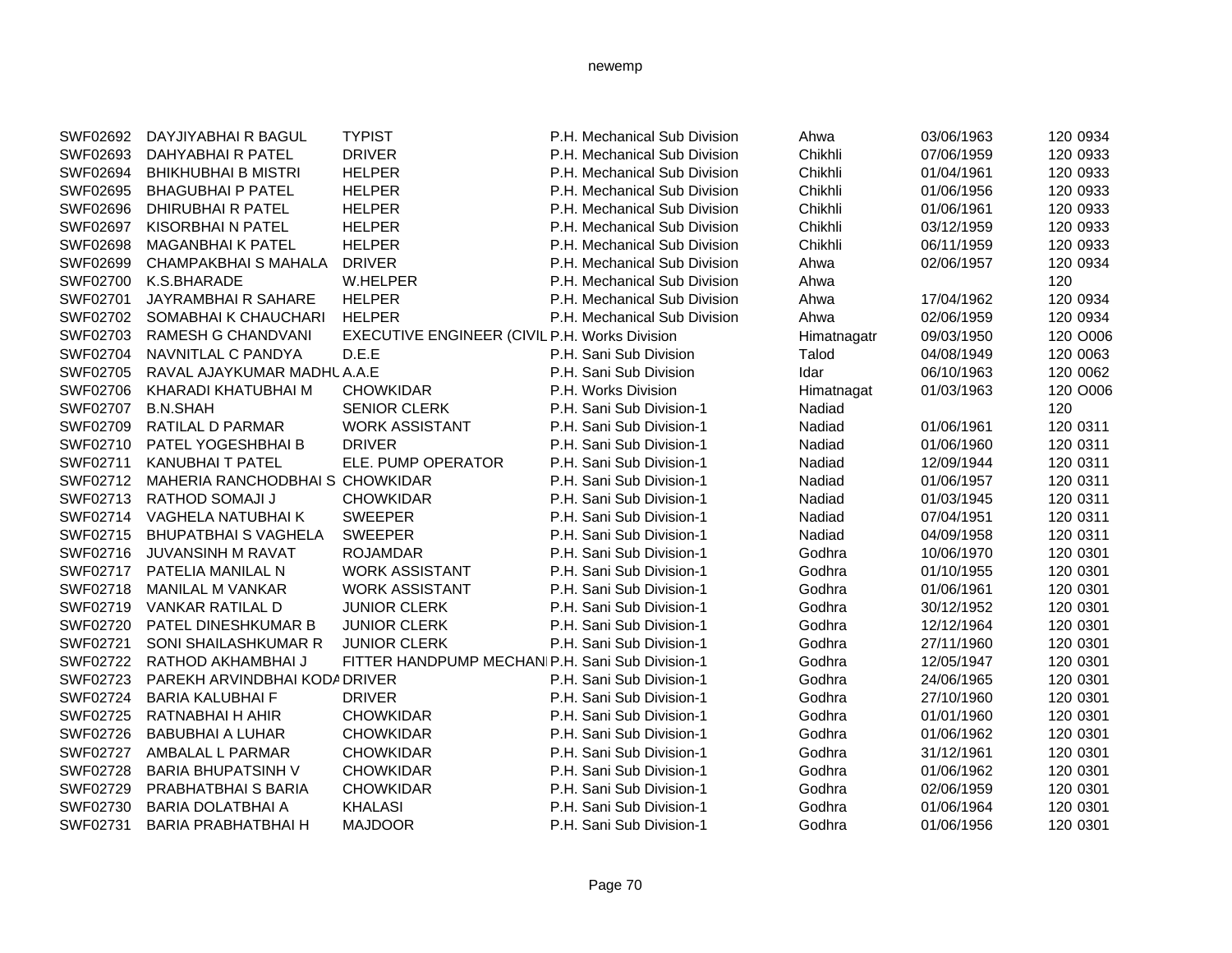| SWF02732 | CHANDUBHAI B CHAUHAN             | <b>ROJAMDAR</b>       | P.H. Sani Sub Division-1 | Godhra     | 01/06/1964 | 120 0301 |
|----------|----------------------------------|-----------------------|--------------------------|------------|------------|----------|
| SWF02733 | PARMAR RANJITSINH P              | <b>ROJAMDAR</b>       | P.H. Sani Sub Division-1 | Godhra     | 23/05/1965 | 120 0301 |
| SWF02734 | SHAH MANISHKUMAR A               | <b>ROJAMDAR</b>       | P.H. Sani Sub Division-1 | Godhra     | 21/12/1969 | 120 0301 |
| SWF02735 | <b>MUNI SOYEB S</b>              | <b>ROJAMDAR</b>       | P.H. Sani Sub Division-1 | Godhra     | 04/07/1973 | 120 0301 |
| SWF02736 | <b>BHEDI PRATAPBHAIK</b>         | <b>ROJAMDAR</b>       | P.H. Sani Sub Division-1 | Godhra     | 06/02/1968 | 120 0301 |
| SWF02737 | <b>DAMOR GANGJIBHAI K</b>        | <b>ROJAMDAR</b>       | P.H. Sani Sub Division-1 | Godhra     | 01/04/1958 | 120 0301 |
| SWF02738 | <b>BHURABHAI A PATEL</b>         | <b>ROJAMDAR</b>       | P.H. Sani Sub Division-1 | Godhra     | 14/06/1959 | 120 0301 |
| SWF02739 | CHARAN VAJSURBHAI M              | <b>ROJAMDAR</b>       | P.H. Sani Sub Division-1 | Godhra     | 01/06/1955 | 120 0301 |
| SWF02740 | <b>GALABHAI M BARIA</b>          | <b>ROJAMDAR</b>       | P.H. Sani Sub Division-1 | Godhra     | 19/06/1964 | 120 0301 |
| SWF02741 | <b>VIKRAMSINH M PARMAR</b>       | <b>CHOWKIDAR</b>      | P.H. Sani Sub Division-1 | Godhra     | 19/05/1967 | 120 0301 |
| SWF02742 | PATEL GHANSHAYAMKUMA ROJAMDAR    |                       | P.H. Sani Sub Division-1 | Godhra     | 27/06/1965 | 120 0301 |
| SWF02743 | <b>HIJMATBHAI B PATEL</b>        | <b>ROJAMDAR</b>       | P.H. Sani Sub Division-1 | Godhra     | 07/02/1953 | 120 0301 |
| SWF02744 | <b>PARGI SARDARBHAI G</b>        | <b>ROJAMDAR</b>       | P.H. Sani Sub Division-1 | Godhra     | 01/06/1960 | 120 0301 |
| SWF02745 | <b>JASVANTSINH B BARIA</b>       | <b>ROJAMDAR</b>       | P.H. Sani Sub Division-1 | Godhra     | 01/04/1969 | 120 0301 |
| SWF02746 | PAGI-BARIA-MADABHAI H            | <b>ROJAMDAR</b>       | P.H. Sani Sub Division-1 | Godhra     | 17/04/1948 | 120 0301 |
| SWF02747 | ARJANBHAI A BARIA                | <b>MAJDOOR</b>        | P.H. Sani Sub Division-1 | Godhra     | 01/05/1958 | 120 0301 |
| SWF02748 | <b>MANSING D KOLI</b>            | <b>ROJAMDAR</b>       | P.H. Sani Sub Division-1 | Godhra     | 08/06/1964 | 120 0301 |
| SWF02749 | PATEL RAJNIKANT K                | <b>ROJAMDAR</b>       | P.H. Sani Sub Division-1 | Godhra     | 07/03/1961 | 120 0301 |
| SWF02750 | <b>BARIA VIRABHAI M</b>          | <b>ROJAMDAR</b>       | P.H. Sani Sub Division-1 | Godhra     | 12/06/1969 | 120 0301 |
| SWF02751 | DAVE JAYSHANKAR C                | <b>WORK ASSISTANT</b> | P.H. Sani Sub Division   | Halol      | 01/06/1956 | 120 0302 |
| SWF02752 | MOHANSINH J CHAUHAN              | <b>JUNIOR CLERK</b>   | P.H. Sani Sub Division   | Halol      | 07/01/1960 | 120 0302 |
| SWF02753 | <b>RATHOD INDRASINH K</b>        | <b>JUNIOR CLERK</b>   | P.H. Sani Sub Division   | Halol      | 31/12/1961 | 120 0302 |
| SWF02754 | <b>MACHI MATHURBHAI S</b>        | <b>CHOWKIDAR</b>      | P.H. Sani Sub Division   | Halol      | 20/02/1962 | 120 0302 |
| SWF02755 | <b>BARIA JASVANTSINH A</b>       | <b>CHOWKIDAR</b>      | P.H. Sani Sub Division   | Halol      | 25/06/1962 | 120 0302 |
| SWF02756 | DILIPSINH V RAOULJI              | <b>CHOWKIDAR</b>      | P.H. Sani Sub Division   | Halol      | 01/01/1959 | 120 0302 |
| SWF02757 | <b>UDABHAI H PAGI</b>            | <b>MAJDOOR</b>        | P.H. Sani Sub Division   | Halol      | 09/06/1947 | 120 0302 |
| SWF02758 | <b>UDESINH A PAGI</b>            | <b>MAJDOOR</b>        | P.H. Sani Sub Division   | Halol      | 01/06/1948 | 120 0302 |
| SWF02759 | RAMANBHAI B PATELIA              | <b>CHOWKIDAR</b>      | P.H. Sani Sub Division   | Santrampur | 01/06/1967 | 120 0305 |
| SWF02760 | <b>RUPABHAI G PARGI</b>          | <b>CHOWKIDAR</b>      | P.H. Sani Sub Division   | Halol      | 01/06/1962 | 120 0302 |
| SWF02761 | CHARAN LABHUBHAI RANAI CHOWKIDAR |                       | P.H. Sani Sub Division   | Halol      | 05/07/1968 | 120 0302 |
| SWF02762 | PADHIYAR JITUBHAI H              | <b>ROJAMDAR</b>       | P.H. Sani Sub Division   | Halol      | 25/05/1962 | 120 0302 |
| SWF02763 | RATHOD RAMESHBHAI B              | <b>ROJAMDAR</b>       | P.H. Sani Sub Division   | Halol      | 01/11/1961 | 120 0302 |
| SWF02764 | <b>BHEDI LAXMANBHAI V</b>        | <b>ROJAMDAR</b>       | P.H. Sani Sub Division   | Halol      | 01/09/1967 | 120 0302 |
| SWF02765 | KATARA RAYSINGBHAI M             | <b>ROJAMDAR</b>       | P.H. Sani Sub Division   | Halol      | 01/06/1960 | 120 0302 |
| SWF02766 | PATEL RAMESHBHAIR                | <b>CHOWKIDAR</b>      | P.H. Sani Sub Division   | Halol      | 01/05/1969 | 120 0302 |
| SWF02767 | PARMR BALVANTSINH R              | <b>CHOWKIDAR</b>      | P.H. Sani Sub Division   | Halol      | 02/06/1972 | 120 0302 |
| SWF02768 | VAGDIA SHANKARBHAI F             | <b>CHOWKIDAR</b>      | P.H. Sani Sub Division   | Halol      | 22/12/1966 | 120 0302 |
| SWF02769 | PATEL RAJESHKUMAR S              | ELE. PUMP OPERATOR    | P.H. Sani Sub Division   | Halol      | 15/06/1966 | 120 0302 |
| SWF02770 | PATEL VINUBHAI M                 | ELE. PUMP OPERATOR    | P.H. Sani Sub Division   | Halol      | 26/08/1959 | 120 0302 |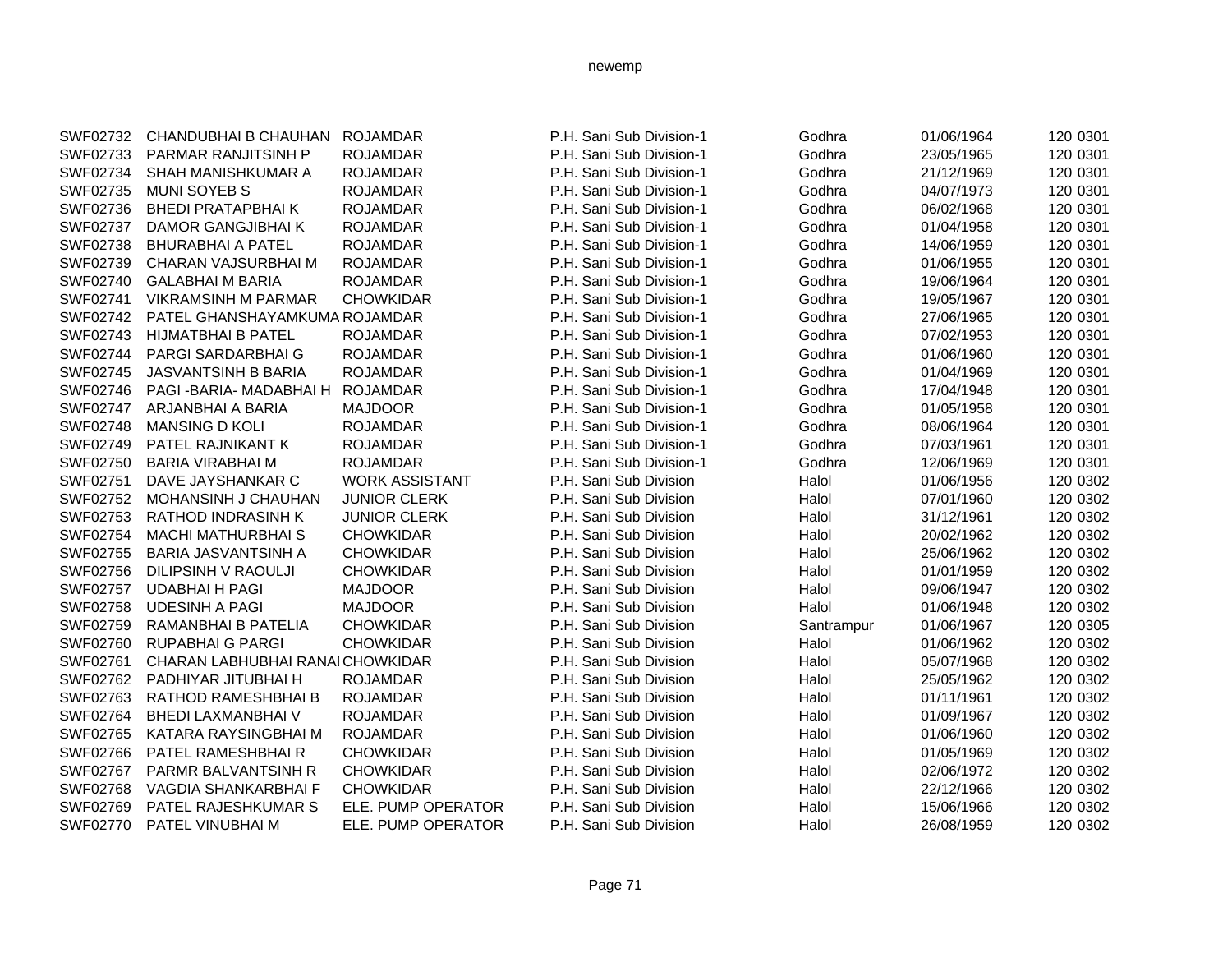| SWF02771        | AJAMKHAN A PATHAN                  | <b>DRIVER</b>         | P.H. Sani Sub Division       | Halol       | 08/12/1963 | 120 0302 |
|-----------------|------------------------------------|-----------------------|------------------------------|-------------|------------|----------|
| SWF02772        | PRABHUDAS R MACHI                  | <b>WORK ASSISTANT</b> | P.H. Sani Sub Division       | Lunavada    | 05/06/1949 | 120 0304 |
| SWF02773        | PATEL KIRITBHAI M                  | <b>WORK ASSISTANT</b> | P.H. Sani Sub Division       | Lunavada    | 02/07/1962 | 120 0304 |
| SWF02774        | R.R.PATEL                          | <b>KARKOON</b>        | P.H. Sani Sub Division       | Lunavada    |            | 120      |
| SWF02775        | PATELIA UDESING B                  | <b>CHOWKIDAR</b>      | P.H. Sani Sub Division       | Lunavada    | 01/08/1960 | 120 0304 |
| SWF02776        | VAGDIA LAXMANBHAI NAVA CHOWKIDAR   |                       | P.H. Sani Sub Division       | Lunavada    | 01/06/1958 | 120 0304 |
| <b>SWF02777</b> | PATEL SOMABHAI P                   | <b>OPERATOR</b>       | P.H. Sani Sub Division       | Lunavada    | 03/06/1964 | 120 0304 |
| SWF02778        | CHINUBHAI J RANA                   | <b>CHOWKIDAR</b>      | P.H. Sani Sub Division       | Lunavada    | 17/03/1961 | 120 0304 |
| SWF02779        | KATARA CHATURBHAI B                | <b>CHOWKIDAR</b>      | P.H. Sani Sub Division       | Lunavada    | 01/10/1962 | 120 0304 |
| SWF02780        | PARSINGBHAI S PARGI                | <b>CHOWKIDAR</b>      | P.H. Sani Sub Division       | Lunavada    | 01/06/1964 | 120 0304 |
| SWF02781        | <b>BHEDI RAVJIBHAI V</b>           | <b>CHOWKIDAR</b>      | P.H. Sani Sub Division       | Lunavada    | 01/10/1957 | 120 0304 |
| SWF02782        | <b>PARGI BHAVJIBHAI G</b>          | <b>CHOWKIDAR</b>      | P.H. Sani Sub Division       | Lunavada    | 04/05/1966 | 120 0304 |
| SWF02783        | <b>CHAUHAN BHAVANSINH B</b>        | <b>CHOWKIDAR</b>      | P.H. Mechanical Sub Division | Lunavada    | 08/11/1961 | 120 0562 |
| SWF02784        | PARMAR MANGALBHAI S                | <b>CHOWKIDAR</b>      | P.H. Sani Sub Division       | Lunavada    | 10/06/1952 | 120 0304 |
| SWF02785        | KATARA CHANDUBHAI G                | <b>CHOWKIDAR</b>      | P.H. Sani Sub Division       | Lunavada    | 01/03/1958 | 120 0304 |
| SWF02786        | PARGI RAIJIBHAI N                  | <b>CHOWKIDAR</b>      | P.H. Sani Sub Division       | Lunavada    | 01/06/1963 | 120 0304 |
| SWF02787        | PARGI VELJIBHAI N                  | <b>CHOWKIDAR</b>      | P.H. Sani Sub Division       | Lunavada    | 01/08/1967 | 120 0304 |
| SWF02788        | KOLI PRSINGBHAI V                  | <b>CHOWKIDAR</b>      | P.H. Sani Sub Division       | Lunavada    | 01/06/1963 | 120 0304 |
| SWF02789        | BARIA CHATRASINH JOBAN CHOWKIDAR   |                       | P.H. Sani Sub Division       | Lunavada    | 30/03/1963 | 120 0304 |
| SWF02790        | <b>VIRPURA KHUMANSINH T</b>        | <b>CHOWKIDAR</b>      | P.H. Sani Sub Division       | Lunavada    | 15/05/1965 | 120 0304 |
| SWF02791        | <b>HASMUKHBHAI N PATEL</b>         | <b>CHOWKIDAR</b>      | P.H. Sani Sub Division       | Santrampur  | 01/01/1960 | 120 0305 |
| SWF02792        | PATEL KANUBHAI BHULABH CHOWKIDAR   |                       | P.H. Sani Sub Division       | Santrampur  | 05/04/1960 | 120 0305 |
| SWF02793        | NANABHAI G VANKAR                  | <b>CHOWKIDAR</b>      | P.H. Sani Sub Division       | Santrampur  | 02/06/1954 | 120 0305 |
| SWF02794        | <b>BARIA BHIMABHAI R</b>           | <b>CHOWKIDAR</b>      | P.H. Sani Sub Division       | Santrampur  | 05/02/1961 | 120 0305 |
| SWF02795        | SOMABHAI R NINAMA                  | <b>CHOWKIDAR</b>      | P.H. Sani Sub Division       | Santrampur  | 01/06/1967 | 120 0305 |
| SWF02796        | <b>GULABBHAIK KOLI</b>             | <b>CHOWKIDAR</b>      | P.H. Sani Sub Division       | Santrampur  | 02/06/1968 | 120 0305 |
| SWF02797        | LAXMANBHAI D PATELIA               | <b>CHOWKIDAR</b>      | P.H. Sani Sub Division       | Santrampur  | 30/06/1961 | 120 0305 |
| SWF02798        | VAGHABHAI D GARASIA                | <b>CHOWKIDAR</b>      | P.H. Sani Sub Division       | Santrampur  | 15/06/1965 | 120 0305 |
| SWF02799        | <b>NARSINH L PARGI</b>             | <b>CHOWKIDAR</b>      | P.H. Sani Sub Division       | Santrampur  | 01/06/1963 | 120 0305 |
| SWF02800        | MUKESHKUMAR G BARIA                | <b>CHOWKIDAR</b>      | P.H. Sani Sub Division       | Santrampur  | 01/06/1969 | 120 0305 |
| SWF02801        | PATEL RAMESHCHANDRA FSENIOR CLERK  |                       | H.O.BOARD                    | Gandhinagar | 24/12/1956 | 120 O001 |
| SWF02803        | <b>VYAS NARENDRA T</b>             | <b>TYPIST</b>         | H.O.BOARD                    | Gandhinagar | 30/10/1962 | 120 O001 |
| SWF02804        | <b>MAHIPALSINH J PUVAR</b>         | <b>CHOWKIDAR</b>      | P.H. Sani Sub Division       | Santrampur  | 21/03/1970 | 120 0305 |
| SWF02805        | G.D.GARASIA                        | <b>ROJAMDAR</b>       | P.H. World Bank Sub Division | Junagadh    |            | 120      |
| SWF02808        | CHANDUBHAI D SHANKHLA JUNIOR CLERK |                       | P.H. World Bank Sub Division | Junagadh    | 01/06/1963 | 120 0152 |
| SWF02809        | KATBAMANA ARUNKUMAR I LABOUR       |                       | P.H. World Bank Sub Division | Junagadh    | 27/07/1970 | 120 0152 |
| SWF02810        | MAHIDA RAMESHKUMAR R/LABOUR        |                       | P.H. World Bank Sub Division | Junagadh    | 05/06/1969 | 120 0152 |
| SWF02811        | KARANGIA MAHESHBHAI K LABOUR       |                       | P.H. World Bank Sub Division | Junagadh    | 21/10/1973 | 120 0152 |
| SWF02812        | VADUKAR PRAVINBHAI NACLABOUR       |                       | P.H. World Bank Sub Division | Junagadh    | 01/06/1964 | 120 0152 |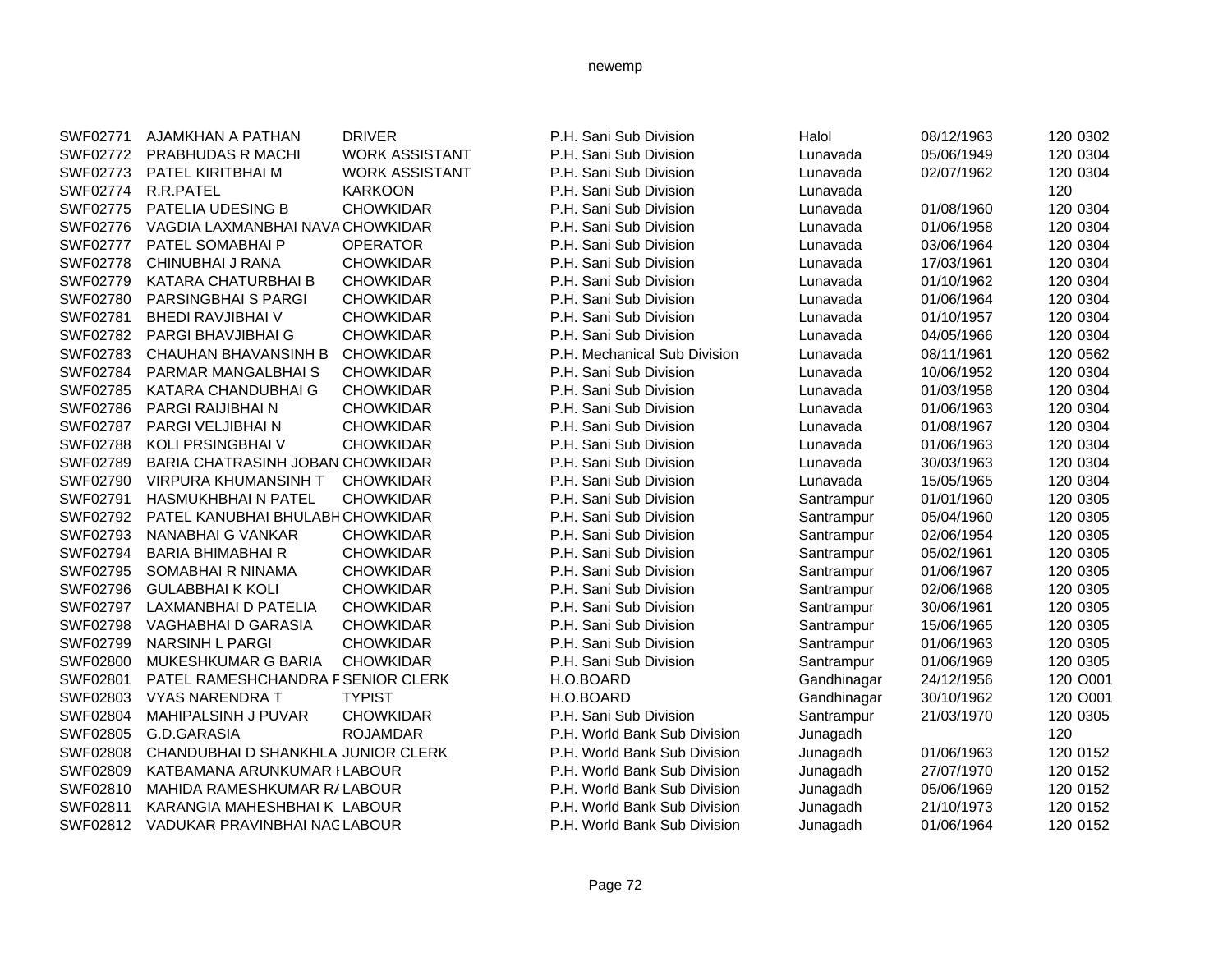| SWF02813 | <b>BAIS RAJENDRASINH D</b>            | <b>LABOUR</b>                                                       | P.H. World Bank Sub Division | Junagadh | 02/05/1969 | 120 0152 |
|----------|---------------------------------------|---------------------------------------------------------------------|------------------------------|----------|------------|----------|
| SWF02814 | KIRITBHAI C CHADIA                    | D.E.E                                                               | P.H. Sani Sub Division       | Dhoraji  | 08/05/1962 | 120 0873 |
| SWF02815 | SIYALA BHIKHALAL J                    | A.A.E                                                               | P.H. Sani Sub Division       | Dhoraji  | 08/09/1960 | 120 0873 |
| SWF02816 | PRAVINCHANDRA M BHASK JUNIOR CLERK    |                                                                     | P.H. Sani Sub Division       | Dhoraji  | 22/06/1964 | 120 0873 |
| SWF02817 | BHASA HAMIRBHAI MULABI WORK ASSISTANT |                                                                     | P.H. Sani Sub Division       | Dhoraji  | 12/06/1953 | 120 0873 |
| SWF02818 | BALVANTSINH H JETHAVA A.A.E           |                                                                     | P.H. Sani Sub Division       | Dhoraji  | 05/06/1960 | 120 0873 |
| SWF02819 | KIRTIKUMAR G GORECHA                  | <b>WORK ASSISTANT</b>                                               | P.H. Sani Sub Division       | Dhoraji  | 10/03/1957 | 120 0873 |
| SWF02820 | <b>MAKWANA MAHESH V</b>               | A.A.E                                                               | P.H. Sani Sub Division       | Dhoraji  | 15/09/1962 | 120 0873 |
| SWF02821 | PATEL GIRDHARBHAI H                   | A.A.E                                                               | P.H. Works Division          | Godhra   | 01/06/1950 | 120 O030 |
| SWF02822 |                                       | BHUPENDRAKUMR J PRAJA ASSISTANT ENGINEER (CIVIL P.H. Works Division |                              | Godhra   | 19/11/1963 | 120 O030 |
| SWF02823 | BIPINCHANDRAV PANDYA A.D.M            |                                                                     | P.H. Works Division          | Godhra   | 04/03/1952 | 120 O030 |
| SWF02824 | HITENDRAKUMAR R PANDY TRACER          |                                                                     | P.H. Works Division          | Godhra   | 19/10/1967 | 120 O030 |
| SWF02825 |                                       | RAMESHCHANDRA B VARIA ASSISTANT SUPERINTENDEN P.H. Works Division   |                              | Godhra   | 05/01/1952 | 120 O030 |
| SWF02826 | <b>DEVABHAIK GOHIL</b>                | <b>SENIOR CLERK</b>                                                 | P.H. Works Division          | Godhra   | 15/01/1954 | 120 O030 |
| SWF02827 | MINAMA SABURBHAI H                    | <b>STORE KEEPER</b>                                                 | P.H. Works Division          | Godhra   | 03/05/1955 | 120 O030 |
| SWF02828 | PARMAR VINODBHAI D                    | <b>JUNIOR CLERK</b>                                                 | P.H. Works Division          | Godhra   | 30/05/1954 | 120 O030 |
| SWF02829 | VANKAR KHATUBHAI K                    | <b>JUNIOR CLERK</b>                                                 | P.H. Works Division          | Godhra   | 01/12/1954 | 120 O030 |
| SWF02830 | <b>CHAUHAN DINESHBHAI B</b>           | <b>JUNIOR CLERK</b>                                                 | P.H. Works Division          | Godhra   | 12/08/1959 | 120 O030 |
| SWF02831 | PARMAR RAMANLAL P                     | <b>JUNIOR CLERK</b>                                                 | P.H. Works Division          | Godhra   | 27/05/1961 | 120 O030 |
| SWF02832 | ANOPSINH S PARMAR                     | <b>TYPIST</b>                                                       | P.H. Works Division          | Godhra   | 07/06/1960 | 120 O030 |
| SWF02833 | DAMOR SURKHANBHAI L                   | <b>TYPIST</b>                                                       | P.H. Works Division          | Godhra   | 01/06/1965 | 120 O030 |
| SWF02834 | BARIA PRATAPBHAI MOTIBI KHALASI       |                                                                     | P.H. Works Division          | Godhra   | 26/09/1949 | 120 O030 |
| SWF02835 | <b>KISORKUMAR S RANA</b>              | <b>PEON</b>                                                         | P.H. Works Division          | Godhra   | 18/12/1962 | 120 O030 |
| SWF02836 | PRAJAPATI JAYANTILAL A                | <b>PEON</b>                                                         | P.H. Works Division          | Godhra   | 12/01/1957 | 120 O030 |
| SWF02837 | PAGI KALUBHAI M                       | <b>PEON</b>                                                         | P.H. Works Division          | Godhra   | 02/02/1950 | 120 O030 |
| SWF02838 | <b>MAFATBHAI S PATEL</b>              | <b>CHOWKIDAR</b>                                                    | P.H. Works Division          | Godhra   | 04/03/1960 | 120 O030 |
| SWF02839 | MAHENDRAKUMAR R SONI D.E.E            |                                                                     | P.H. Sani Sub Division-1     | Godhra   | 01/07/1959 | 120 0301 |
| SWF02840 | <b>RAJNIKANT M PATEL</b>              | ASSISTANT ENGINEER (CIVIL P.H. Sani Sub Division-1                  |                              | Godhra   | 03/05/1970 | 120 0301 |
| SWF02841 | <b>VINOD N CHAUHAN</b>                | A.A.E                                                               | P.H. Sani Sub Division-1     | Godhra   | 29/03/1955 | 120 0301 |
| SWF02842 | <b>BHARATBHAI J THAKKAR</b>           | A.A.E                                                               | P.H. Sani Sub Division-1     | Godhra   | 22/02/1960 | 120 0301 |
| SWF02843 | SAMBHUBHAI K PATEL                    | A.A.E                                                               | P.H. Sani Sub Division-1     | Godhra   | 20/03/1948 | 120 0301 |
| SWF02844 | <b>ISHAWARBHAI M PATEL</b>            | <b>TECHNICAL ASSISTANT</b>                                          | P.H. Sani Sub Division-1     | Godhra   | 08/06/1966 | 120 0301 |
| SWF02845 | RAMANBHAI M PATEL                     | <b>TRACER</b>                                                       | P.H. Sani Sub Division-1     | Godhra   | 20/06/1962 | 120 0301 |
| SWF02846 | <b>DILIPKUMAR K PURANI</b>            | <b>SENIOR CLERK</b>                                                 | P.H. Sani Sub Division-1     | Godhra   | 24/04/1949 | 120 0301 |
| SWF02847 | <b>MAHEMUDALI I SURATI</b>            | <b>JUNIOR CLERK</b>                                                 | P.H. Sani Sub Division-1     | Godhra   | 02/02/1961 | 120 0301 |
| SWF02848 | <b>FARUK A JUJARA</b>                 | <b>JUNIOR CLERK</b>                                                 | P.H. Sani Sub Division-1     | Godhra   | 19/01/1959 | 120 0301 |
| SWF02849 | <b>AMARSINH M BARIA</b>               | <b>PEON</b>                                                         | P.H. Sani Sub Division-1     | Godhra   | 01/06/1964 | 120 0301 |
| SWF02850 | RAMESHBHAI V BARIA                    | <b>CHOWKIDAR</b>                                                    | P.H. Sani Sub Division-1     | Godhra   | 15/01/1971 | 120 0301 |
| SWF02851 | SHAVJIBHAI H PADHIYAR                 | <b>OVERSEER</b>                                                     | P.H. Sani Sub Division       | Halol    | 01/06/1953 | 120 0302 |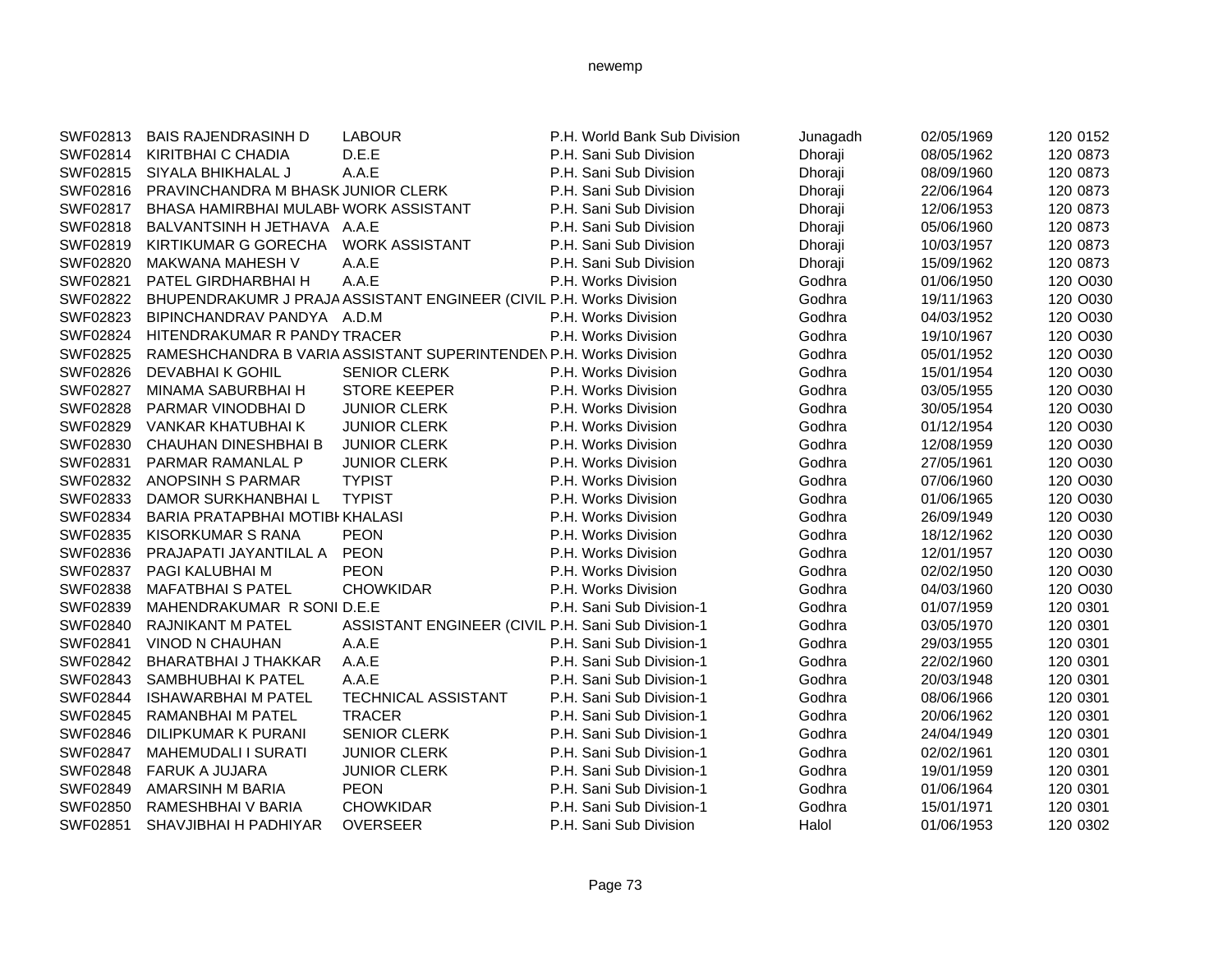| SWF02852 | SOLANKI HARISINH A          | A.D.M                                                                  | P.H. Sani Sub Division       | Halol      | 01/03/1954 | 120 0302 |
|----------|-----------------------------|------------------------------------------------------------------------|------------------------------|------------|------------|----------|
| SWF02853 | JADAV JASVANTSINH A         | <b>SENIOR CLERK</b>                                                    | P.H. Sani Sub Division       | Halol      | 19/02/1947 | 120 0302 |
| SWF02854 | <b>HINABEN N SHAH</b>       | <b>JUNIOR CLERK</b>                                                    | P.H. Sani Sub Division       | Halol      | 09/06/1970 | 120 0302 |
| SWF02855 | PATEL USHABEN R             | <b>TYPIST</b>                                                          | P.H. Sani Sub Division       | Halol      | 16/03/1960 | 120 0302 |
| SWF02856 | RATHVA VITHALBHAI D         | <b>DRIVER</b>                                                          | P.H. Sani Sub Division       | Halol      | 01/06/1963 | 120 0302 |
| SWF02857 | SINGJIBHAI M SANGADA        | <b>PEON</b>                                                            | P.H. Sani Sub Division       | Halol      | 02/06/1962 | 120 0302 |
| SWF02858 | AYIUBMIYA S SHAIKH          | <b>CHOWKIDAR</b>                                                       | P.H. Sani Sub Division       | Halol      | 24/06/1961 | 120 0302 |
| SWF02859 | PANKAJKUMAR B TRIVEDI       | D.E.E                                                                  | P.H. Mechanical Sub Division | Godhra     | 23/01/1954 | 120 0561 |
| SWF02860 | <b>SAMARSINH H PATEL</b>    | <b>JUNIOR CLERK</b>                                                    | P.H. Mechanical Sub Division | Godhra     | 01/04/1954 | 120 0561 |
| SWF02861 | KUM. LILABEN G CHAVLA       | <b>TYPIST</b>                                                          | P.H. Mechanical Sub Division | Godhra     | 15/03/1953 | 120 0561 |
| SWF02862 | <b>RATANSINH S PATEL</b>    | <b>DRIVER</b>                                                          | P.H. Mechanical Sub Division | Godhra     | 15/05/1955 | 120 0561 |
| SWF02863 | <b>DILIPKUMAR S RANA</b>    | <b>PEON</b>                                                            | P.H. Mechanical Sub Division | Godhra     | 04/06/1957 | 120 0561 |
| SWF02864 | <b>SURSINH P BARIA</b>      | <b>KHALASI</b>                                                         | P.H. Mechanical Sub Division | Godhra     | 15/06/1946 | 120 0561 |
| SWF02865 | <b>ARATSINH R PATEL</b>     | <b>CHOWKIDAR</b>                                                       | P.H. Mechanical Sub Division | Godhra     | 01/06/1961 | 120 0561 |
| SWF02866 | MITHALAL D PATEL            | D.E.E                                                                  | P.H. Sani Sub Division       | Santrampur | 28/11/1957 | 120 0305 |
| SWF02867 |                             | GOTAVALA HITESHKUMAR (ASSISTANT ENGINEER (CIVIL P.H. Sani Sub Division |                              | Santrampur | 09/04/1976 | 120 0305 |
| SWF02868 | BAMNIA PRAKASHKUMAR GA.A.E  |                                                                        | P.H. Sani Sub Division       | Santrampur | 18/01/1971 | 120 0305 |
| SWF02869 | NATHABHAI S PATELIA         | A.A.E                                                                  | P.H. Sani Sub Division       | Santrampur | 01/06/1967 | 120 0305 |
| SWF02870 | ARUNKUMAR G GAJJAR          | <b>OVERSEER</b>                                                        | P.H. Sani Sub Division       | Santrampur | 11/04/1948 | 120 0305 |
| SWF02871 | RAVAL DINESHCHANDRA S A.D.M |                                                                        | P.H. Sani Sub Division       | Santrampur | 07/05/1967 | 120 0305 |
| SWF02872 | NINAMA SOMABHAI V           | <b>JUNIOR CLERK</b>                                                    | P.H. Sani Sub Division       | Santrampur | 02/06/1962 | 120 0305 |
| SWF02873 | <b>BARIA VINODKUMAR H</b>   | <b>JUNIOR CLERK</b>                                                    | P.H. Sani Sub Division       | Santrampur | 04/08/1972 | 120 0305 |
| SWF02874 | PARVATSINH V BHABHOR        | <b>PEON</b>                                                            | P.H. Sani Sub Division       | Santrampur | 02/08/1959 | 120 0305 |
| SWF02875 | <b>CHAREL SAMJIBHAI M</b>   | <b>KHALASI</b>                                                         | P.H. Sani Sub Division       | Santrampur | 01/06/1964 | 120 0305 |
| SWF02876 | <b>SANATSINH M PATEL</b>    | <b>CHOWKIDAR</b>                                                       | P.H. Sani Sub Division       | Santrampur | 15/03/1975 | 120 0305 |
| SWF02877 | PRASHANT K DANI             | A.A.E                                                                  | P.H. Sani Sub Division       | Lunavada   | 23/08/1963 | 120 0304 |
| SWF02878 | SHAIKH HANIJMOHMAD S        | A.A.E                                                                  | P.H. Sani Sub Division       | Lunavada   | 26/05/1967 | 120 0304 |
| SWF02879 | <b>JIVABHAI G PATEL</b>     | <b>TECHNICAL ASSISTANT</b>                                             | P.H. Sani Sub Division       | Lunavada   | 13/04/1966 | 120 0304 |
| SWF02880 | <b>JASVANTLAL S TRIVEDI</b> | <b>WORK ASSISTANT</b>                                                  | P.H. Sani Sub Division       | Lunavada   | 09/07/1954 | 120 0304 |
| SWF02881 | CHAUHAN YASINMIYA H         | <b>JUNIOR CLERK</b>                                                    | P.H. Sani Sub Division       | Lunavada   | 11/08/1958 | 120 0304 |
| SWF02882 | JIVABHAI A PAGI             | <b>JUNIOR CLERK</b>                                                    | P.H. Sani Sub Division       | Lunavada   | 01/06/1961 | 120 0304 |
| SWF02883 | PARULBEN N THAKOR           | <b>JUNIOR CLERK</b>                                                    | P.H. Sani Sub Division       | Lunavada   | 22/11/1962 | 120 0304 |
| SWF02884 | MAHENDRAKUMAR J RAVALDRIVER |                                                                        | P.H. Sani Sub Division       | Lunavada   | 03/11/1961 | 120 0304 |
| SWF02888 | <b>B.S.THAKOR</b>           | (DEATH)                                                                | <b>DEATH</b>                 |            |            |          |
|          | 2889TO2892 CANCEL           | <b>CANCEL</b>                                                          |                              |            |            |          |
| SWF02893 | <b>REVABHAI N KHANT</b>     | D.E.E                                                                  | P.H. Sani Sub Division       | Limkheda   | 01/06/1966 | 120 0822 |
| SWF02894 | PRAVIN B KANUNGO            | <b>HYDROLOGIST</b>                                                     | P.H. Works Division          | Dahod      | 21/01/1961 | 120 O082 |
| SWF02895 | P.A.MODI                    | A.A.E                                                                  | P.H. Works Division          | Dahod      |            | 120      |
| SWF02896 | KANSARA JETHABHAI D         | A.A.E                                                                  | P.H. Works Division          | Dahod      | 15/05/1955 | 120 O082 |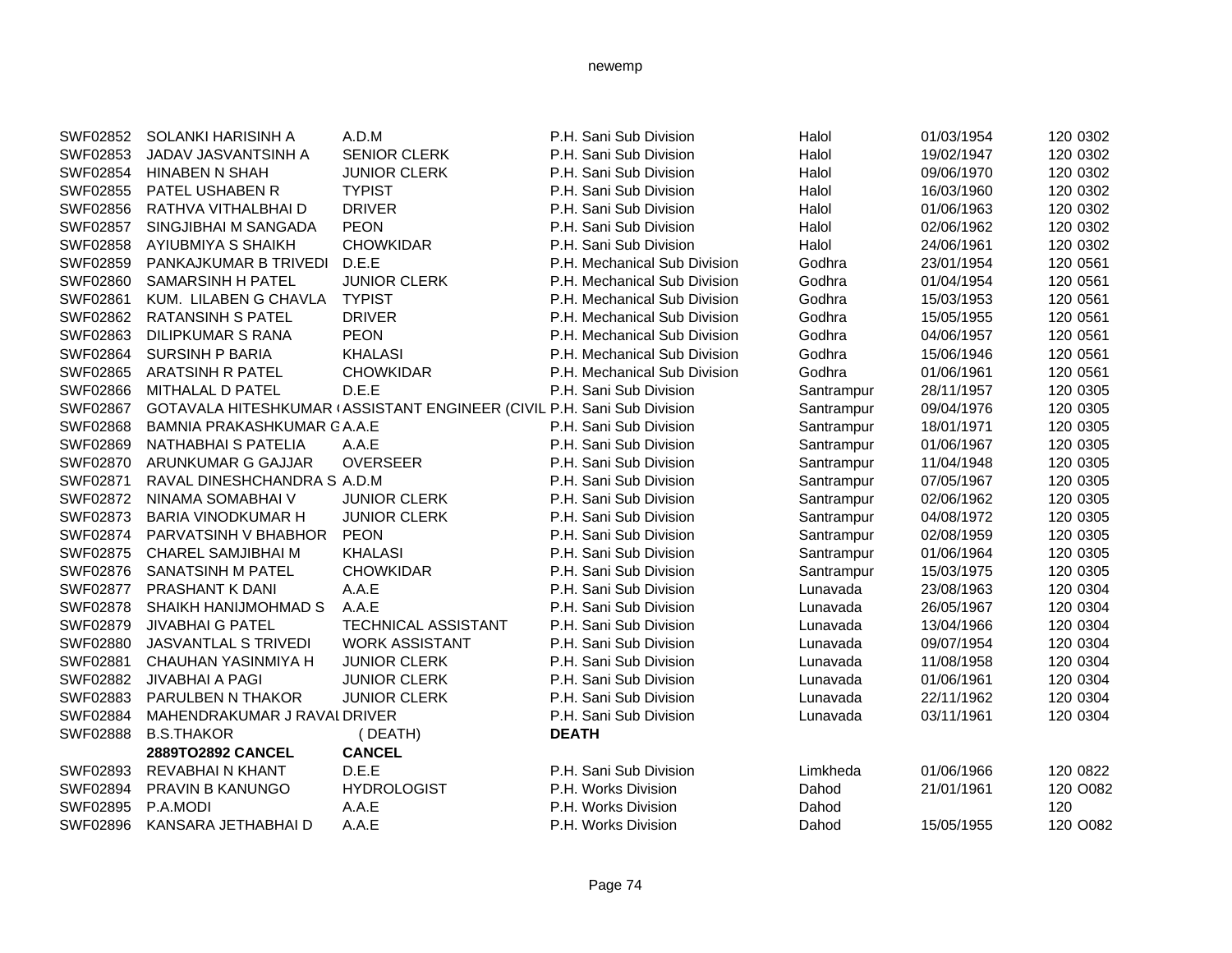|                   | SWF02897 VAGHELA JAYANTIBHAI S | A.A.E               | P.H. Sani Sub Division | Limkheda     | 04/10/1961 | 120 0822 |
|-------------------|--------------------------------|---------------------|------------------------|--------------|------------|----------|
| SWF02898          | PATEL DALABHAIN                | A.D.M               | P.H. Works Division    | Dahod        | 04/06/1951 | 120 O082 |
| SWF02899          | PARMAR CHAMPAKLAL J            | A.D.M               | P.H. Sani Sub Division | Limkheda     | 13/07/1963 | 120 0822 |
| SWF02900          | PARSANGBHAI G TAVDIA           | <b>SENIOR CLERK</b> | P.H. Works Division    | Dahod        | 04/10/1956 | 120 O082 |
| SWF02901          | M.D.VAGELA                     | W.CHARGE            | P.H.WORKS.DN           | <b>ANAND</b> | 27/12/1953 | 120      |
|                   | SWF02902 G.C.PATEL             | <b>SENIOR CLERK</b> | P.H.WORKS.DN           | <b>ANAND</b> | 21/07/1951 | 120      |
|                   | SWF02903 G.S.MOCHI             | <b>TRASIR</b>       | P.H.WORKS.DN           | <b>ANAND</b> | 30/07/1964 | 120      |
|                   | SWF02904 M.C.BRAHMBHATT        | <b>TYPIST</b>       | P.H.WORKS.DN           | <b>ANAND</b> | 22/03/1959 | 120      |
|                   | SWF02905 M.T.KHAMBHATIA.       | <b>JUNIOR CLERK</b> | P.H.WORKS.DN           | <b>ANAND</b> | 01/04/1961 | 120      |
|                   | SWF02906 I.L.SOLANKI           | <b>DRIVER</b>       | P.H.WORKS.DN           | <b>ANAND</b> | 01/06/1951 | 120      |
|                   | SWF02907 M.K.RABARI            | <b>PEON</b>         | P.H.WORKS.DN           | <b>ANAND</b> | 20/08/1976 | 120      |
| SWF02908          | M.P.RABARI                     | <b>W.ASSTHAN</b>    | P.H.WORKS.DN           | <b>ANAND</b> | 01/06/1948 | 120      |
|                   | SWF02909 T.D, VANAR            | W.C.CHOWKIDAR       | P.H.WORKS.DN           | <b>ANAND</b> | 01/06/1955 | 120      |
|                   | SWF02910 D.M.JADAV             | F.P.R               | P.H.WORKS.DN           | <b>ANAND</b> | 08/05/1961 | 120      |
| SWF02911 B.N.AMIN |                                | F.P.R               | P.H.WORKS.DN           | <b>ANAND</b> | 30/07/1963 | 120      |
|                   | SWF02912 P.G.GARASIYA          | F.P.R               | P.H.WORKS.DN           | <b>ANAND</b> | 01/07/1961 | 120      |
|                   | SWF02913 T.S.VAGHELA           | F.P.R               | P.H.WORKS.DN           | <b>ANAND</b> | 01/06/1962 | 120      |
|                   | SWF02914 R.P.MAKWANA           | F.P.R               | P.H.WORKS.DN           | <b>ANAND</b> | 01/06/1951 | 120      |
|                   | SWF02915 B.N.CHAUHAN           | F.P.R               | P.H.WORKS.DN           | <b>ANAND</b> | 01/06/1959 | 120      |
|                   | SWF02916 K.L.BARAIYA           | F.P.R               | P.H.WORKS.DN           | <b>ANAND</b> | 01/06/1958 | 120      |
|                   | SWF02917 S.M.FARIK             | F.P.R               | P.H.WORKS.DN           | <b>ANAND</b> | 31/05/1963 | 120      |
|                   | SWF02918 S.G.PATHAN            | F.P.R               | P.H.WORKS.DN           | <b>ANAND</b> | 01/06/1952 | 120      |
|                   | SWF02919 G.K.GOHIL             | F.P.R               | P.H.WORKS.DN           | <b>ANAND</b> | 01/06/1959 | 120      |
|                   | SWF02920 S.S.RATHOD            | F.P.R               | P.H.WORKS.DN           | <b>ANAND</b> | 02/08/1957 | 120      |
| SWF02921          | D.R.VAGHARI                    | F.P.R               | P.H.WORKS.DN           | <b>ANAND</b> | 01/06/1960 | 120      |
|                   | SWF02922 M.D.VANAND            | F.P.R               | P.H.WORKS.DN           | <b>ANAND</b> | 12/02/1945 | 120      |
|                   | SWF02923 N.P.GOHIL             | F.P.R               | P.H.WORKS.DN           | ANAND        | 30/06/1963 | 120      |
|                   | SWF02924 R.J.PARMAR            | F.P.R               | P.H.WORKS.DN           | <b>ANAND</b> | 01/06/1947 | 120      |
|                   | SWF02925 D.G.VANAND            | F.P.R               | P.H.WORKS.DN           | <b>ANAND</b> | 01/06/1955 | 120      |
|                   | SWF02926 R.U.GOHIL             | F.P.R               | P.H.WORKS.DN           | <b>ANAND</b> | 01/06/1953 | 120      |
|                   | SWF02927 V.K.RATHOD            | F.P.R               | P.H.WORKS.DN           | ANAND        | 01/06/1961 | 120      |
| SWF02928          | <b>B.I.RATHOD</b>              | F.P.R               | P.H.WORKS.DN           | <b>ANAND</b> | 01/06/1961 | 120      |
| SWF02929          | K.T.BHARVAD                    | F.P.R               | P.H.WORKS.DN           | ANAND        | 01/06/1951 | 120      |
| SWF02930          | D.L.JADAV                      | F.P.R               | P.H.WORKS.DN           | <b>ANAND</b> | 01/05/1955 | 120      |
| SWF02931          | P.G.CHAUHAN                    | F.P.R               | P.H.WORKS.DN           | <b>ANAND</b> | 01/06/1959 | 120      |
|                   | SWF02932 P.U.GOHIL             | F.P.R               | P.H.WORKS.DN           | <b>ANAND</b> | 01/06/1960 | 120      |
| SWF02933          | A.S.MAKWANA                    | F.P.R               | P.H.WORKS.DN           | <b>ANAND</b> | 01/06/1961 | 120      |
| SWF02934 A.S.ZALA |                                | F.P.R               | P.H.WORKS.DN           | <b>ANAND</b> | 25/06/1965 | 120      |
|                   | SWF02935 B.C.MAKWANA           | F.P.R               | P.H.WORKS.DN           | <b>ANAND</b> | 05/08/1952 | 120      |
|                   |                                |                     |                        |              |            |          |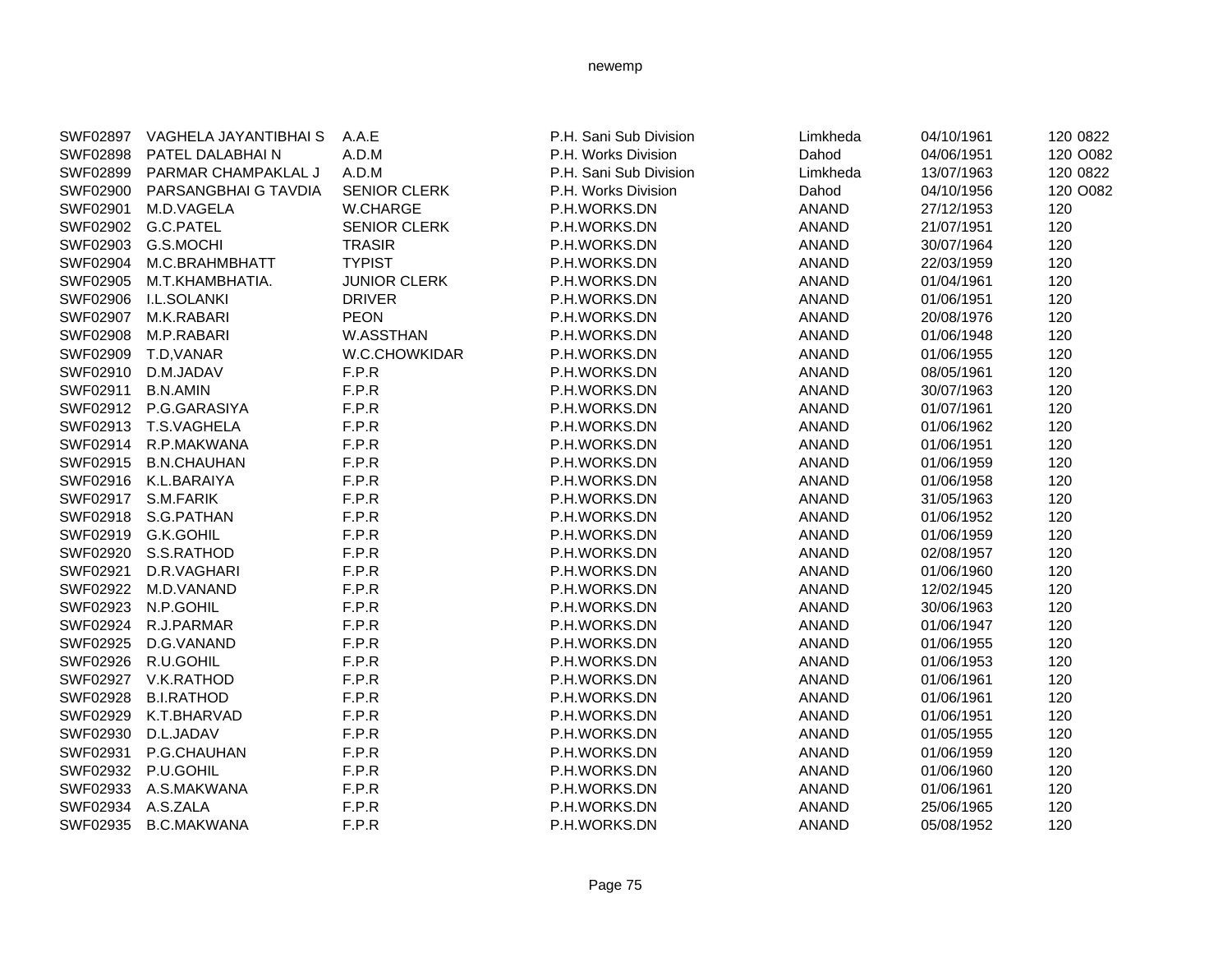| SWF02936 | A.M.SONI                           | F.P.R                                                      | P.H.WORKS.DN           | <b>ANAND</b>     | 01/02/1947 | 120      |
|----------|------------------------------------|------------------------------------------------------------|------------------------|------------------|------------|----------|
| SWF02937 | P.S.VAGHARI                        | F.P.R                                                      | P.H.WORKS.DN           | <b>ANAND</b>     | 01/06/1960 | 120      |
| SWF02938 | M.J.GOHIL                          | F.P.R                                                      | P.H.WORKS.DN           | <b>ANAND</b>     | 01/07/1967 | 120      |
| SWF02939 | R.U.RATHOD                         | F.P.R                                                      | P.H.WORKS.DN           | <b>ANAND</b>     | 04/01/1970 | 120      |
| SWF02940 | R.G.MEHTA                          | F.P.R                                                      | P.H.WORKS.DN           | <b>ANAND</b>     | 01/01/1973 | 120      |
| SWF02941 | M.R.RABARI                         | F.P.R                                                      | P.H.WORKS.DN           | <b>ANAND</b>     | 17/05/1973 | 120      |
| SWF02942 | L.F.RABARI                         | F.P.R                                                      | P.H.WORKS.DN           | <b>ANAND</b>     | 29/03/1973 | 120      |
| SWF02943 | <b>B.N.JADAV</b>                   | F.P.R                                                      | P.H.WORKS.DN           | <b>ANAND</b>     | 01/06/1966 | 120      |
| SWF02944 | M.M.VAGHARI                        | F.P.R                                                      | P.H.WORKS.DN           | <b>ANAND</b>     | 01/06/1961 | 120      |
| SWF02945 | M.G.SOLANKI                        | F.P.R                                                      | P.H.WORKS.DN           | <b>ANAND</b>     | 01/06/1953 | 120      |
| SWF02946 | <b>JIVANBHAI G RABARI</b>          | ASSISTANT SUPERINTENDEN P.H. Circle                        |                        | Ahmedabad        | 01/06/1952 | 120 O003 |
| SWF02947 |                                    | PRAVINCHANDRA D GAJJAF ASSISTANT SUPERINTENDEN P.H. Circle |                        | Ahmedabad        | 19/08/1953 | 120 O003 |
| SWF02948 | HIMATLAL N KOTHAV                  | SENIOR CLERK (ACCOUNT)                                     | P.H. Circle            | Ahmedabad        | 19/11/1951 | 120 O003 |
| SWF02949 | BAROT PRAVINCHANDRA J SENIOR CLERK |                                                            | P.H. Circle            | Ahmedabad        | 25/08/1953 | 120 O003 |
| SWF02950 | <b>BRIJESHKUMR K MAHETA</b>        | <b>JUNIOR CLERK</b>                                        | P.H. Circle            | Ahmedabad        | 04/11/1971 | 120 O003 |
| SWF02951 | PIYUSHKUMAR C PATEL                | <b>JUNIOR CLERK</b>                                        | P.H. Circle            | Ahmedabad        | 12/07/1973 | 120 O003 |
| SWF02952 | KISORBHAI .M.DODIA                 | <b>TYPIST</b>                                              | P.H. Sani Sub Division | <b>VALBHIPUR</b> |            | 120      |
| SWF02953 | GOSWAMI.K.S.                       | <b>ROJAMDAR</b>                                            | P.H. Sani Sub Division | <b>VALBHIPUR</b> |            | 120      |
| SWF02954 | J.K.GOHIL                          | <b>ROJAMDAR</b>                                            | P.H. Sani Sub Division | <b>VALBHIPUR</b> |            | 120      |
| SWF02955 | K.G.GOHIL                          | <b>ROJAMDAR</b>                                            | P.H. Sani Sub Division | <b>VALBHIPUR</b> |            | 120      |
| SWF02956 | P.R.GOSAI                          | <b>ROJAMDAR</b>                                            | P.H. Sani Sub Division | VALBHIPUR        |            | 120      |
| SWF02957 | SARVAIYA.V.B                       | <b>ROJAMDAR</b>                                            | P.H. Sani Sub Division | <b>VALBHIPUR</b> |            | 120      |
| SWF02958 | H.H.GOSWAMI                        | <b>ROJAMDAR</b>                                            | P.H. Sani Sub Division | <b>VALBHIPUR</b> |            | 120      |
| SWF02959 | H.D.PARMAR                         | <b>ROJAMDAR</b>                                            | P.H. Sani Sub Division | <b>VALBHIPUR</b> |            | 120      |
| SWF02960 | SUBHASCHANDRA C VYAS               | <b>JUNIOR CLERK</b>                                        | P.H. Sani Sub Division | Bharuch          | 01/06/1958 | 120 0351 |
| SWF02961 | <b>NARSINH K VASAVA</b>            | <b>ROJAMDAR</b>                                            | P.H. Sani Sub Division | <b>Bharuch</b>   | 01/06/1957 | 120 0351 |
| SWF02962 | RAJESH R PANCHAL                   | <b>ROJAMDAR</b>                                            | P.H. Sani Sub Division | Bharuch          | 01/11/1965 | 120 0351 |
| SWF02963 | <b>ASHOK R PATEL</b>               | PUMP OPERATOR                                              | P.H. Sani Sub Division | Bharuch          | 01/08/1956 | 120 0351 |
| SWF02964 | <b>GAFURBHAI B PATEL</b>           | <b>ROJAMDAR</b>                                            | P.H. Sani Sub Division | Bharuch          | 01/06/1960 | 120 0351 |
| SWF02965 | <b>JAYANTIBHAI C VASAVA</b>        | <b>ROJAMDAR</b>                                            | P.H. Sani Sub Division | <b>Bharuch</b>   | 22/04/1958 | 120 0351 |
| SWF02966 | <b>ISHMILE M PATHAN</b>            | <b>ROJAMDAR</b>                                            | P.H. Sani Sub Division | <b>Bharuch</b>   | 01/06/1963 | 120 0351 |
| SWF02967 | <b>BHAGUBHAI G GOHIL</b>           | <b>ROJAMDAR</b>                                            | P.H. Sani Sub Division | <b>Bharuch</b>   | 01/06/1960 | 120 0351 |
| SWF02968 | POCHIYA RAYJI VASAVA               | <b>ROJAMDAR</b>                                            | P.H. Sani Sub Division | Bharuch          | 08/04/1944 | 120 0351 |
| SWF02969 | <b>KALIDAS B BELDAR</b>            | <b>ROJAMDAR</b>                                            | P.H. Sani Sub Division | Bharuch          | 11/01/1955 | 120 0351 |
| SWF02970 | SANUBHAI M VASVA                   | <b>ROJAMDAR</b>                                            | P.H. Sani Sub Division | <b>Bharuch</b>   | 11/07/1952 | 120 0351 |
| SWF02971 | SALIMBHAI U PATEL                  | <b>ROJAMDAR</b>                                            | P.H. Sani Sub Division | Bharuch          | 06/08/1965 | 120 0351 |
| SWF02972 | <b>MAGANBHAI KHODABHAI</b>         | <b>ROJAMDAR</b>                                            | P.H. Sani Sub Division | Bharuch          | 01/06/1959 | 120 0351 |
| SWF02973 | <b>BHIKHABHAI B VASAVA</b>         | <b>ROJAMDAR</b>                                            | P.H. Sani Sub Division | Bharuch          | 01/03/1962 | 120 0351 |
| SWF02974 | <b>UDESANG N GOHIL</b>             | <b>ROJAMDAR</b>                                            | P.H. Sani Sub Division | <b>Bharuch</b>   | 01/05/1962 | 120 0351 |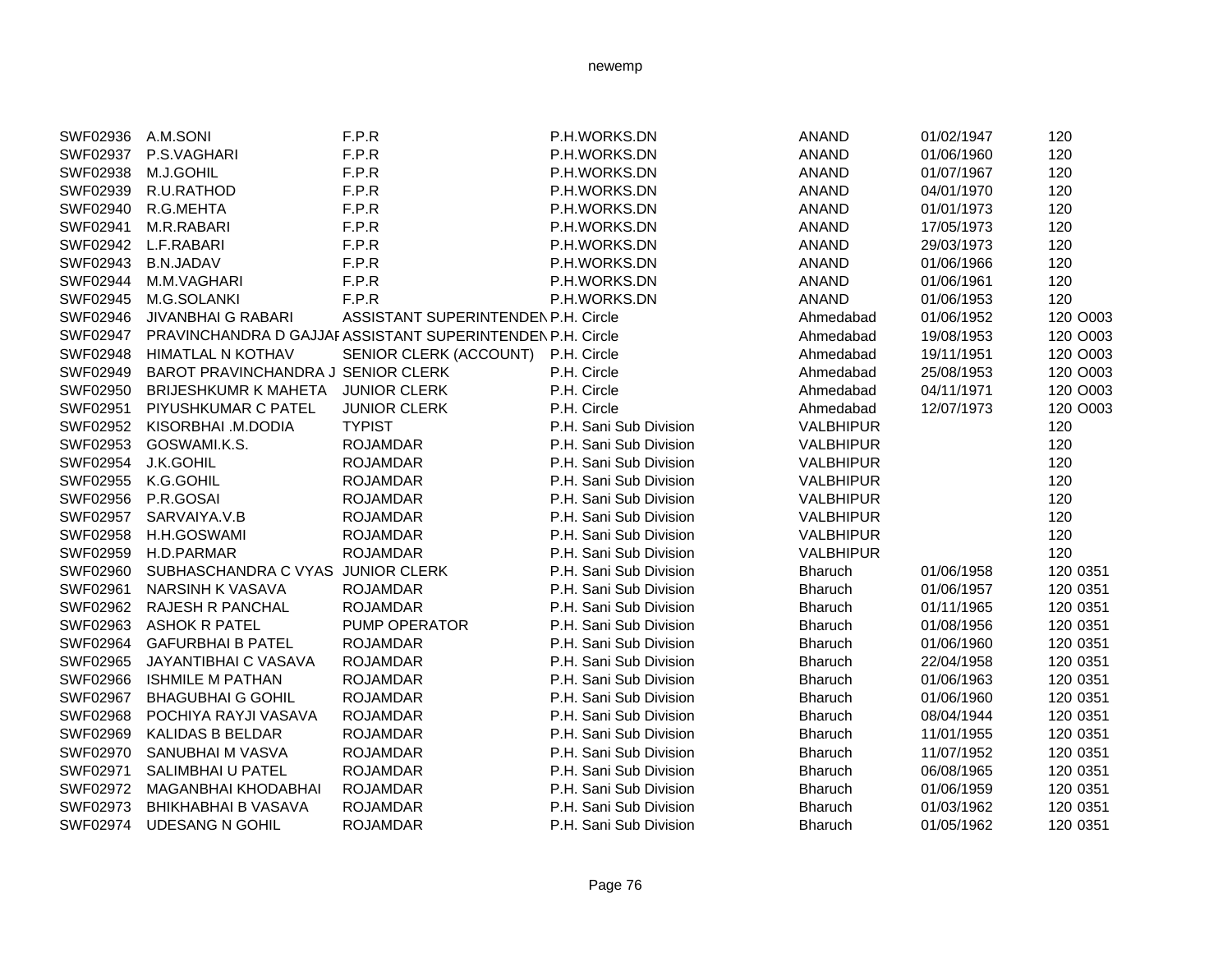| SWF02975 | R.B.PATANVADIA                      | <b>WALMAN</b>         | P.H. Sani Sub Division   | <b>Bharuch</b> |            | 120      |
|----------|-------------------------------------|-----------------------|--------------------------|----------------|------------|----------|
| SWF02976 | RAMANBHAI K VASAVA                  | <b>ROJAMDAR</b>       | P.H. Sani Sub Division   | <b>Bharuch</b> | 01/06/1955 | 120 0351 |
| SWF02977 | BHAVANBHAI M VASAVA                 | <b>ROJAMDAR</b>       | P.H. Sani Sub Division   | <b>Bharuch</b> | 01/06/1961 | 120 0351 |
| SWF02978 | <b>IBRAHIM V PATEL</b>              | <b>ROJAMDAR</b>       | P.H. Sani Sub Division   | <b>Bharuch</b> | 01/06/1956 | 120 0351 |
| SWF02979 | MADHAVSINH C PADHIYAR ROJAMDAR      |                       | P.H. Sani Sub Division   | <b>Bharuch</b> | 01/05/1964 | 120 0351 |
| SWF02980 | <b>BAHADUR D PATANVADIA</b>         | <b>ROJAMDAR</b>       | P.H. Sani Sub Division   | <b>Bharuch</b> | 12/02/1959 | 120 0351 |
| SWF02981 | RAMANBHAI B VASAVA                  | <b>ROJAMDAR</b>       | P.H. Sani Sub Division   | <b>Bharuch</b> | 01/06/1965 | 120 0351 |
| SWF02982 | DASRATH PARBART RATHOROJAMDAR       |                       | P.H. Sani Sub Division   | <b>Bharuch</b> | 16/07/1952 | 120 0351 |
| SWF02983 | <b>BHAILAL C RATHOD</b>             | <b>ROJAMDAR</b>       | P.H. Sani Sub Division   | <b>Bharuch</b> | 23/12/1959 | 120 0351 |
| SWF02984 | <b>GEMALSANG B DODIA</b>            | <b>ROJAMDAR</b>       | P.H. Sani Sub Division   | <b>Bharuch</b> | 05/08/1949 | 120 0351 |
| SWF02985 | RAMANBHAI B VASAVA                  | <b>ROJAMDAR</b>       | P.H. Sani Sub Division   | <b>Bharuch</b> | 01/06/1965 | 120 0351 |
| SWF02986 | DALPATBHAIN GOHIL                   | <b>ROJAMDAR</b>       | P.H. Sani Sub Division   | <b>Bharuch</b> | 07/11/1957 | 120 0351 |
| SWF02987 | ADAMBHAI M PATEL                    | <b>ROJAMDAR</b>       | P.H. Sani Sub Division   | <b>Bharuch</b> | 18/03/1954 | 120 0351 |
| SWF02988 | <b>VIJAYKUMAR B RANA</b>            | <b>WORK ASSISTANT</b> | P.H. Sani Sub Division   | <b>Bharuch</b> | 04/10/1965 | 120 0351 |
| SWF02989 | PRABHATBHAI G PARMAR                | <b>WORK ASSISTANT</b> | P.H. Sani Sub Division   | <b>Bharuch</b> | 22/09/1956 | 120 0351 |
| SWF02990 | HASMUKHBHAI J RANA                  | <b>DRIVER</b>         | P.H. Sani Sub Division   | <b>Bharuch</b> | 07/07/1948 | 120 0351 |
| SWF02991 | <b>CHATRASING P RAJ</b>             | <b>DRIVER</b>         | P.H. Sani Sub Division   | <b>Bharuch</b> | 22/11/1951 | 120 0351 |
| SWF02992 | <b>VINUBHAI F PARMAR</b>            | <b>WORK ASSISTANT</b> | P.H. Sani Sub Division   | <b>Bharuch</b> | 12/04/1950 | 120 0351 |
| SWF02993 | <b>BHIKHABHAI R RANA</b>            | <b>CHOWKIDAR</b>      | P.H. Sani Sub Division   | <b>Bharuch</b> | 14/10/1959 | 120 0351 |
| SWF02994 | KANUBHAI J RANA                     | <b>CHOWKIDAR</b>      | P.H. Sani Sub Division   | <b>Bharuch</b> | 14/07/1960 | 120 0351 |
| SWF02995 | NAROTAMBHAI K MAKWAN/ ROJAMDAR      |                       | P.H. Sani Sub Division   | <b>Bharuch</b> | 28/12/1968 | 120 0351 |
| SWF02996 | <b>ILYAS I PATEL</b>                | <b>ROJAMDAR</b>       | P.H. Sani Sub Division   | <b>Bharuch</b> | 12/11/1966 | 120 0351 |
| SWF02997 | YOGESHCHANDRA G PATEI PUMP OPERATOR |                       | P.H. Sani Sub Division   | <b>Bharuch</b> | 20/03/1957 | 120 0351 |
| SWF02998 | KHODABHAI V VASAVA                  | <b>ROJAMDAR</b>       | P.H. Sani Sub Division   | <b>Bharuch</b> | 01/06/1966 | 120 0351 |
| SWF02999 | <b>FATESINH N MAKWANA</b>           | <b>WORK ASSISTANT</b> | P.H. Sani Sub Division   | <b>Bharuch</b> | 01/06/1956 | 120 0351 |
| SWF03000 | <b>ISHAWARBHAI G PARMAR</b>         | <b>WORK ASSISTANT</b> | P.H. Sani Sub Division   | <b>Bharuch</b> | 21/02/1961 | 120 0351 |
| SWF03001 | <b>MAGUBHAI T PATEL</b>             | <b>ROJAMDAR</b>       | P.H. Sani Sub Division   | <b>Bharuch</b> | 01/06/1963 | 120 0351 |
| SWF03002 | CHAMPAKSINH D PILUDARI A.A.E        |                       | P.H. Sani Sub Division   | <b>Bharuch</b> | 01/08/1953 | 120 0351 |
| SWF03003 | <b>TARLIKABEN R MODI</b>            | <b>SENIOR CLERK</b>   | P.H. Sani Sub Division   | <b>Bharuch</b> | 14/10/1959 | 120 0351 |
| SWF03004 | LAXMANBHAI K PADHIYAR               | <b>PEON</b>           | P.H. Sani Sub Division   | <b>Bharuch</b> | 20/05/1950 | 120 0351 |
| SWF03005 | <b>KANJIBHAI D PARMAR</b>           | <b>CHOWKIDAR</b>      | P.H. Sani Sub Division   | <b>Bharuch</b> | 19/10/1951 | 120 0351 |
| SWF03006 | RAJARAM H GAIKVAD                   | <b>OVERSEER</b>       | P.H. Sani Sub Division   | <b>Bharuch</b> | 29/01/1951 | 120 0351 |
| SWF03007 | <b>BHIKHABHAI D BHATIA</b>          | PUMP OPERATOR         | P.H. Sani Sub Division   | Dhanera        | 01/06/1967 | 120 0482 |
| SWF03008 | VITHALJI A VAGHELA                  | <b>ROJAMDAR</b>       | P.H. Sani Sub Division   | Dhanera        | 01/06/1969 | 120 0482 |
| SWF03009 | R.J.BAROT                           | <b>ROJAMDAR</b>       | P.H. Works Division      | <b>DEESA</b>   |            | 120      |
| SWF03010 | D.K.PARMAR                          | <b>ROJAMDAR</b>       | P.H. Works Division      | <b>DEESA</b>   |            | 120      |
| SWF03011 | S.B.RAJPUT                          | <b>ROJAMDAR</b>       | P.H. Works Division      | <b>DEESA</b>   |            | 120      |
| SWF03012 | <b>HEMANT D MORE</b>                | <b>CHOWKIDAR</b>      | P.H. Sani Sub Division   | <b>Bharuch</b> | 26/01/1954 | 120 0351 |
| SWF03013 | SODHA KABHAIBHAI S                  | <b>CHOWKIDAR</b>      | P.H. Sani Sub Division-1 | Nadiad         | 20/04/1962 | 120 0311 |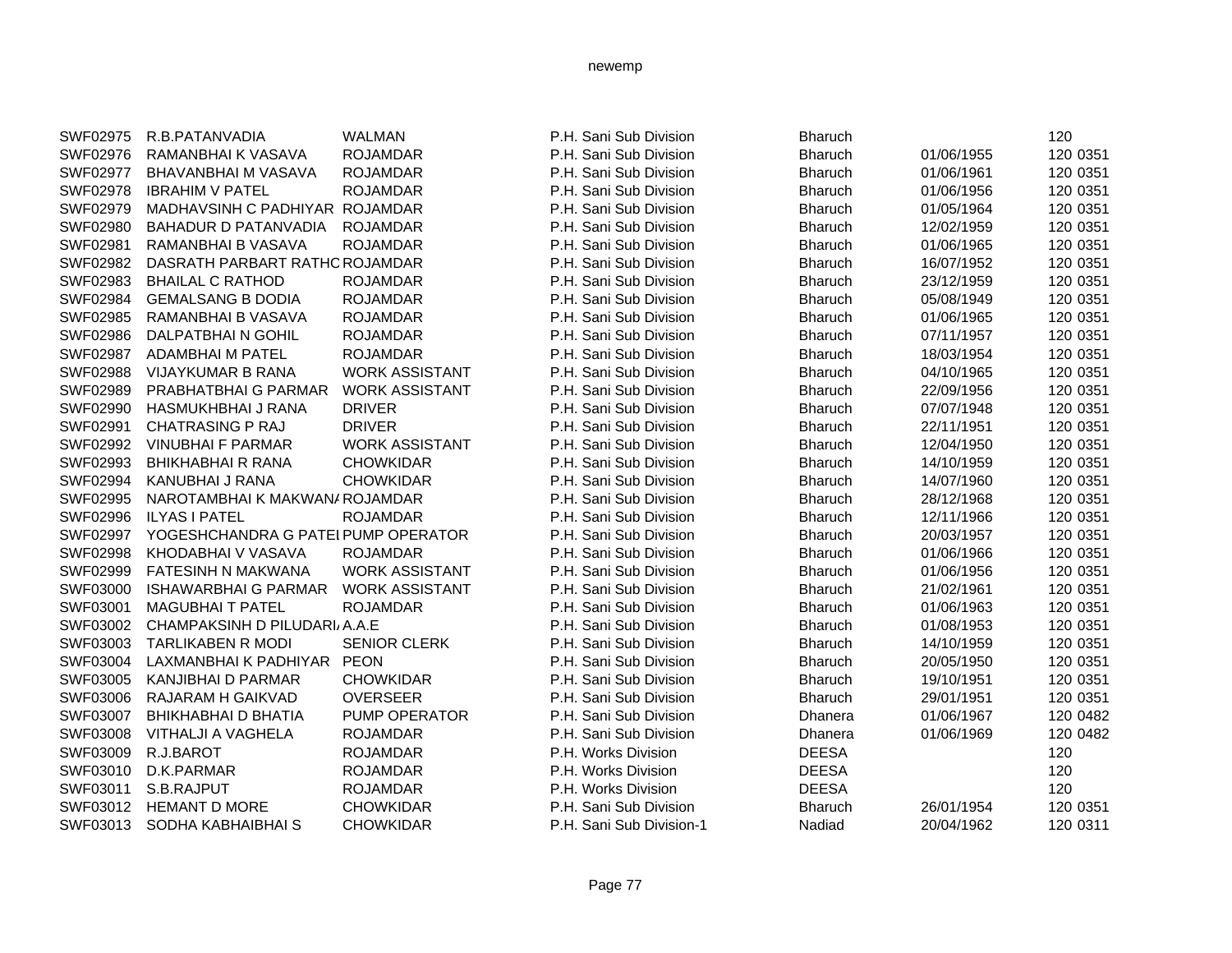| SWF03014 | CHAUHAN GANPATSINH J                       | <b>CHOWKIDAR</b>                                                         | P.H. Sani Sub Division-1 | Nadiad         | 09/05/1959 | 120 0311 |
|----------|--------------------------------------------|--------------------------------------------------------------------------|--------------------------|----------------|------------|----------|
| SWF03015 | VINODBHAI D VAGHELA                        | <b>SWEEPER</b>                                                           | P.H. Sani Sub Division-1 | Nadiad         | 19/05/1961 | 120 0311 |
| SWF03016 | <b>GANPATBHAI DHIRUBHAI B/SENIOR CLERK</b> |                                                                          | P.H. Sani Sub Division   | Limkheda       | 30/05/1953 | 120 0822 |
| SWF03017 | <b>MOHANBHAI M RAVAL</b>                   | <b>STORE KEEPER</b>                                                      | P.H. Works Division      | Dahod          | 05/11/1959 | 120 O082 |
| SWF03018 | BARIA NARVATSINH HIRABI JUNIOR CLERK       |                                                                          | P.H. Works Division      | Dahod          | 05/06/1957 | 120 O082 |
| SWF03019 | <b>VIMALKUMAR K RANA</b>                   | <b>JUNIOR CLERK</b>                                                      | P.H. Works Division      | Dahod          | 06/08/1975 | 120 O082 |
| SWF03020 | PARMAR ARJUNSINH C                         | <b>JUNIOR CLERK</b>                                                      | P.H. Sani Sub Division   | Limkheda       | 01/06/1960 | 120 0822 |
| SWF03021 | ASHOKKUMAR K PARMAR                        | <b>TYPIST</b>                                                            | P.H. Works Division      | Dahod          | 04/05/1962 | 120 O082 |
| SWF03022 | <b>BARIA CHANDRASINH FATE CHOWKIDAR</b>    |                                                                          | P.H. Sani Sub Division   | Limkheda       | 24/12/1974 | 120 0822 |
| SWF03023 | <b>JOSHI MUKESHKUMAR B</b>                 | <b>WORK ASSISTANT</b>                                                    | P.H. Sani Sub Division   | Limkheda       | 08/03/1963 | 120 0822 |
| SWF03024 | MINAMA RUPSINHBHAI H                       | <b>CHOWKIDAR</b>                                                         | P.H. Sani Sub Division   | Limkheda       | 01/06/1962 | 120 0822 |
| SWF03025 | PARMAR VECHATBHAI D                        | <b>ROJAMDAR</b>                                                          | P.H. Sani Sub Division   | Limkheda       | 01/06/1969 | 120 0822 |
| SWF03026 | <b>BARIA PRATAPBHAI S</b>                  | <b>ROJAMDAR</b>                                                          | P.H. Sani Sub Division   | Limkheda       | 01/06/1963 | 120 0822 |
| SWF03027 | THEKADI DIPAKKUMAR R                       | ASSISTANT ENGINEER (CIVIL P.H. Sani Sub Division                         |                          | Bayad          | 28/02/1950 | 120 0652 |
| SWF03028 | LAXMANBHAI K BHAGORA                       | DIVISIONAL ACCOUNTANT                                                    | P.H. Works Division      | Modasa         | 26/03/1948 | 120 O065 |
| SWF03029 | KISORBHAI M PARMAR                         | <b>ASSISTANT SUPERINTENDEN P.H. Works Division</b>                       |                          | Modasa         | 01/06/1951 | 120 O065 |
| SWF03030 | SOLANKI GANPATSINH R                       | <b>SENIOR CLERK</b>                                                      | P.H. Works Division      | Modasa         | 18/05/1960 | 120 O065 |
| SWF03031 | <b>PUJABHAI D VANKAR</b>                   | <b>JUNIOR CLERK</b>                                                      | P.H. Works Division      | Modasa         | 31/05/1950 | 120 O065 |
| SWF03032 | SONI NAVNITLAL C                           | <b>JUNIOR CLERK</b>                                                      | P.H. Works Division      | Modasa         | 17/04/1949 | 120 O065 |
| SWF03033 | PATEL JITENDRABHAI J                       | <b>TRACER</b>                                                            | P.H. Sani Sub Division   | Bayad          | 05/11/1962 | 120 0652 |
| SWF03034 | RASIKLAL P KADIA                           | <b>DRIVER</b>                                                            | P.H. Works Division      | Modasa         | 17/08/1950 | 120 O065 |
| SWF03035 | <b>NANAJIBHAI C PATEL</b>                  | <b>PEON</b>                                                              | P.H. Works Division      | Modasa         | 01/06/1951 | 120 O065 |
| SWF03036 | <b>BALIBEN A PARMAR</b>                    | <b>KHALASI</b>                                                           | P.H. Works Division      | Modasa         | 01/04/1964 | 120 O065 |
| SWF03037 | <b>RAMESHBHAI B PARMAR</b>                 | <b>CHOWKIDAR</b>                                                         | P.H. Sani Sub Division   | <b>Bhiloda</b> | 20/02/1961 | 120 0653 |
| SWF03038 | KAUSIKBHAI B BHAGORA                       | D.E.E                                                                    | P.H. Sani Sub Division   | Modasa         | 01/06/1961 | 120 0651 |
| SWF03039 | RAMESHBHAI M PATEL                         | A.A.E                                                                    | P.H. Sani Sub Division   | Modasa         | 18/06/1950 | 120 0651 |
| SWF03040 | MAHENDRABHAI RAMABHAIA.A.E                 |                                                                          | P.H. Sani Sub Division   | Modasa         | 18/05/1964 | 120 0651 |
| SWF03041 | RAJESHKUMAR K SHAH                         | A.A.E                                                                    | P.H. Sani Sub Division   | Modasa         | 27/07/1963 | 120 0651 |
| SWF03042 | VANKAR KHEMABHAI DHAN SENIOR CLERK         |                                                                          | P.H. Sani Sub Division   | Modasa         | 01/06/1957 | 120 0651 |
| SWF03043 | PUJABHAI S VANKAR                          | <b>JUNIOR CLERK</b>                                                      | P.H. Sani Sub Division   | Modasa         | 01/06/1948 | 120 0651 |
| SWF03044 | PRAVINCHANDRA K PARMA JUNIOR CLERK         |                                                                          | P.H. Sani Sub Division   | Modasa         | 28/08/1957 | 120 0651 |
| SWF03045 | RAMESHKUMAR N KANSAR A.D.M                 |                                                                          | P.H. Sani Sub Division   | Modasa         | 13/06/1955 | 120 0651 |
| SWF03046 | <b>BHIKHIBEN D PRAJAPATI</b>               | <b>PEON</b>                                                              | P.H. Sani Sub Division   | Modasa         | 01/06/1954 | 120 0651 |
| SWF03047 | PATEL ANILKUMAR M                          | <b>TRACER</b>                                                            | P.H. Sani Sub Division   | Modasa         | 25/06/1966 | 120 0651 |
| SWF03048 | <b>JAGDISHGIRI H GOSWAMI</b>               | <b>PEON</b>                                                              | P.H. Sani Sub Division   | Modasa         | 01/06/1954 | 120 0651 |
| SWF03049 | LIMBACHIA ISHWARBHAI R CHOWKIDAR           |                                                                          | P.H. Sani Sub Division   | Modasa         | 15/05/1961 | 120 0651 |
| SWF03050 |                                            | PATEL DASRATHBHAI BHIKI ASSISTANT ENGINEER (CIVIL P.H. Sani Sub Division |                          | <b>Bhiloda</b> | 19/06/1961 | 120 0653 |
| SWF03051 | RATHOD BHAKITBHAI D                        | A.A.E                                                                    | P.H. Sani Sub Division   | <b>Bhiloda</b> | 16/09/1972 | 120 0653 |
| SWF03052 | MAKWANA MANGALSINH BIIWORK ASSISTANT       |                                                                          | P.H. Sani Sub Division   | <b>Bhiloda</b> | 01/03/1953 | 120 0653 |
|          |                                            |                                                                          |                          |                |            |          |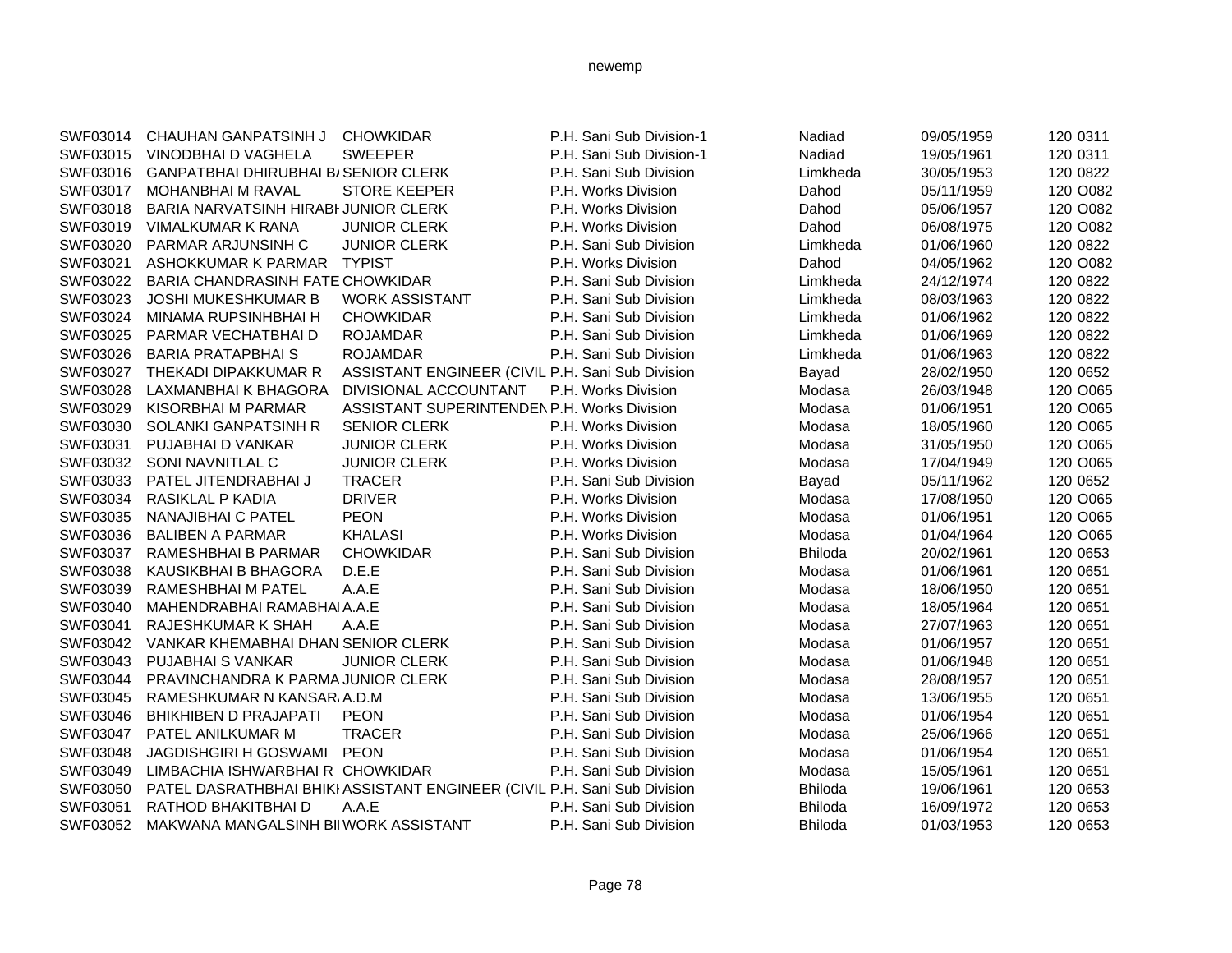| SWF03053 | PARMAR JIVABHAI M                   | <b>SENIOR CLERK</b>                         | P.H. Sani Sub Division         | <b>Bhiloda</b> | 31/05/1954 | 120 0653 |
|----------|-------------------------------------|---------------------------------------------|--------------------------------|----------------|------------|----------|
| SWF03054 | TURI MANSUKHBHAI KACHA JUNIOR CLERK |                                             | P.H. Sani Sub Division         | Bhiloda        | 01/06/1953 | 120 0653 |
| SWF03055 | PARMAR GOVINDBHAI V                 | <b>JUNIOR CLERK</b>                         | P.H. Sani Sub Division         | <b>Bhiloda</b> | 31/05/1965 | 120 0653 |
| SWF03056 | JAGDISHBHAI S KALASAVA TRACER       |                                             | P.H. Sani Sub Division         | <b>Bhiloda</b> | 01/06/1968 | 120 0653 |
| SWF03057 | MALVIA ABKHABHAI D                  | <b>DRIVER</b>                               | P.H. Sani Sub Division         | <b>Bhiloda</b> | 01/06/1960 | 120 0653 |
| SWF03058 | ASARI BACHUBHAI M                   | <b>PEON</b>                                 | P.H. Sani Sub Division         | <b>Bhiloda</b> | 27/09/2002 | 120 0653 |
| SWF03059 | AMRUTBHAI V DAMOR                   | <b>PEON</b>                                 | P.H. Sani Sub Division         | <b>Bhiloda</b> | 15/11/1967 | 120 0653 |
| SWF03060 | DASRATHJI B VIROL                   | D.E.E                                       | P.H. Sani Sub Division         | Bayad          | 01/06/1951 | 120 0652 |
| SWF03061 | PATEL SURESHBHAI G                  | TECHNICAL ASSISTANT                         | P.H. Sani Sub Division         | Bayad          | 23/06/1967 | 120 0652 |
| SWF03062 | ARVINDBHAI P TRIVEDI                | <b>WORK ASSISTANT</b>                       | P.H. Sani Sub Division         | Bayad          | 12/08/1945 | 120 0652 |
| SWF03063 | <b>BHUPATSINH M ZALA</b>            | <b>WORK ASSISTANT</b>                       | P.H. Sani Sub Division         | Bayad          | 01/06/1958 | 120 0652 |
| SWF03064 | KAMLESHKUMAR K PRANAM SENIOR CLERK  |                                             | P.H. Sani Sub Division         | Bayad          | 01/06/1960 | 120 0652 |
| SWF03065 | BARANDA ASHOKKUMAR A JUNIOR CLERK   |                                             | P.H. Sani Sub Division         | Bayad          | 23/03/1961 | 120 0652 |
| SWF03066 | BHARATBHAI M VANAND                 | <b>TYPIST</b>                               | P.H. Sani Sub Division         | Bayad          | 01/06/1957 | 120 0652 |
| SWF03067 | <b>PRTHIVIJI L MAKWANA</b>          | <b>JUNIOR CLERK</b>                         | P.H. Sani Sub Division         | Bayad          | 01/06/1957 | 120 0652 |
| SWF03068 | VALJI M NINAMA                      | <b>KHALASI</b>                              | P.H. Sani Sub Division         | Bayad          | 01/06/1959 | 120 0652 |
| SWF03069 | M.D.LUNAGARI                        | D.E.E                                       | P.H.M.CIRCLE                   | <b>RAJKOT</b>  |            | 120      |
| SWF03070 | KARIMKHAN V MALEK                   | <b>ROJAMDAR</b>                             | P.H. Sani Sub Division-2       | Radhanpur      | 01/06/1963 | 120 0102 |
| SWF03071 | DARIYAKHAN M MALEK                  | <b>ROJAMDAR</b>                             | P.H. Sani Sub Division-2       | Radhanpur      | 01/06/1965 | 120 0102 |
| SWF03072 | JAYANTILAL B DAVE                   | <b>OPERATOR</b>                             | P.H. Sani Sub Division-2       | Radhanpur      | 01/06/1963 | 120 0102 |
| SWF03073 | M.P.SEVAKI                          | <b>ROJAMDAR</b>                             | P.H.M.CIRCLE                   | <b>RAJKOT</b>  |            | 120      |
| SWF03074 | <b>B.K.DESAI</b>                    | ASSIST.SUPER                                | P.H. Mechanical Division       | <b>SURAT</b>   |            | 120      |
| SWF03075 | K.B.MAHIDA                          | <b>SR.CLERK</b>                             | P.H. Mechanical Division       | <b>SURAT</b>   |            | 120      |
| SWF03076 | <b>B.B.SHAH</b>                     | D.E.E                                       | P.H.W.DN.                      | Godhra         |            | 120      |
| SWF03077 | NATVARLAL R CHAUHAN                 | ASSISTANT SUPERINTENDEN P.H. Works Division |                                | Mehsana        | 01/06/1952 | 120 O007 |
| SWF03078 | LIMBACHIA HARSADKUMAR CHOWKIDAR     |                                             | P.H. Circle                    | Mehsana        | 16/09/1960 | 120 O097 |
| SWF03079 | MAHETA RAJESHKUMAR C TYPIST         |                                             | P.H. Mechanical Division       | Junagadh       | 01/04/1960 | 120 O063 |
| SWF03080 | SAVITABEN B BHARTHARA PEON          |                                             | P.H. Dharoi Project Division-2 | Mehsana        | 27/01/1955 | 120 O066 |
| SWF03081 | <b>DINESHJI L THAKOR</b>            | <b>KHALASI</b>                              | P.H. Dharoi Project Division-2 | Mehsana        | 11/03/1963 | 120 O066 |
| SWF03082 | <b>VASANTKUMR P PATEL</b>           | <b>TECHNICAL ASSISTANT</b>                  | P.H. Dharoi Project Division-2 | Mehsana        | 01/03/1966 | 120 O066 |
| SWF03083 | JAYANTIBHAI D PATEL                 | A.A.E                                       | P.H. Dharoi Project Division-2 | Mehsana        | 06/03/1965 | 120 O066 |
| SWF03084 | PATEL ARVINDKUMAR N                 | <b>TRACER</b>                               | P.H. Dharoi Project Division-2 | Mehsana        | 01/11/1966 | 120 O066 |
| SWF03085 | AMRATBHAI C JADAV                   | <b>PEON</b>                                 | P.H. Dharoi Project Division-2 | Mehsana        | 23/08/1959 | 120 O066 |
| SWF03086 | MOHANBHAI A SOLANKI                 | TECHNICAL ASSISTANT                         | P.H. Dharoi Project Division-2 | Mehsana        | 01/06/1955 | 120 O066 |
| SWF03087 | <b>ISHAWARBHAI K PATEL</b>          | <b>DRIVER</b>                               | P.H. Mechanical Sub Division   | Valsad         | 01/06/1959 | 120 0931 |
| SWF03088 | <b>BABUBHAI K PATEL</b>             | <b>DRIVER</b>                               | P.H. Mechanical Sub Division   | Valsad         | 28/12/1960 | 120 0931 |
| SWF03089 | <b>ASHOKBHAI C PATEL</b>            | <b>HELPER</b>                               | P.H. Mechanical Sub Division   | Valsad         | 29/05/1958 | 120 0931 |
| SWF03090 | <b>KALYANBHAI R PATEL</b>           | <b>HELPER</b>                               | P.H. Mechanical Sub Division   | Valsad         | 25/06/1960 | 120 0931 |
| SWF03091 | NANDUBHAI S PATEL                   | <b>HELPER</b>                               | P.H. Mechanical Sub Division   | Valsad         | 10/04/1952 | 120 0931 |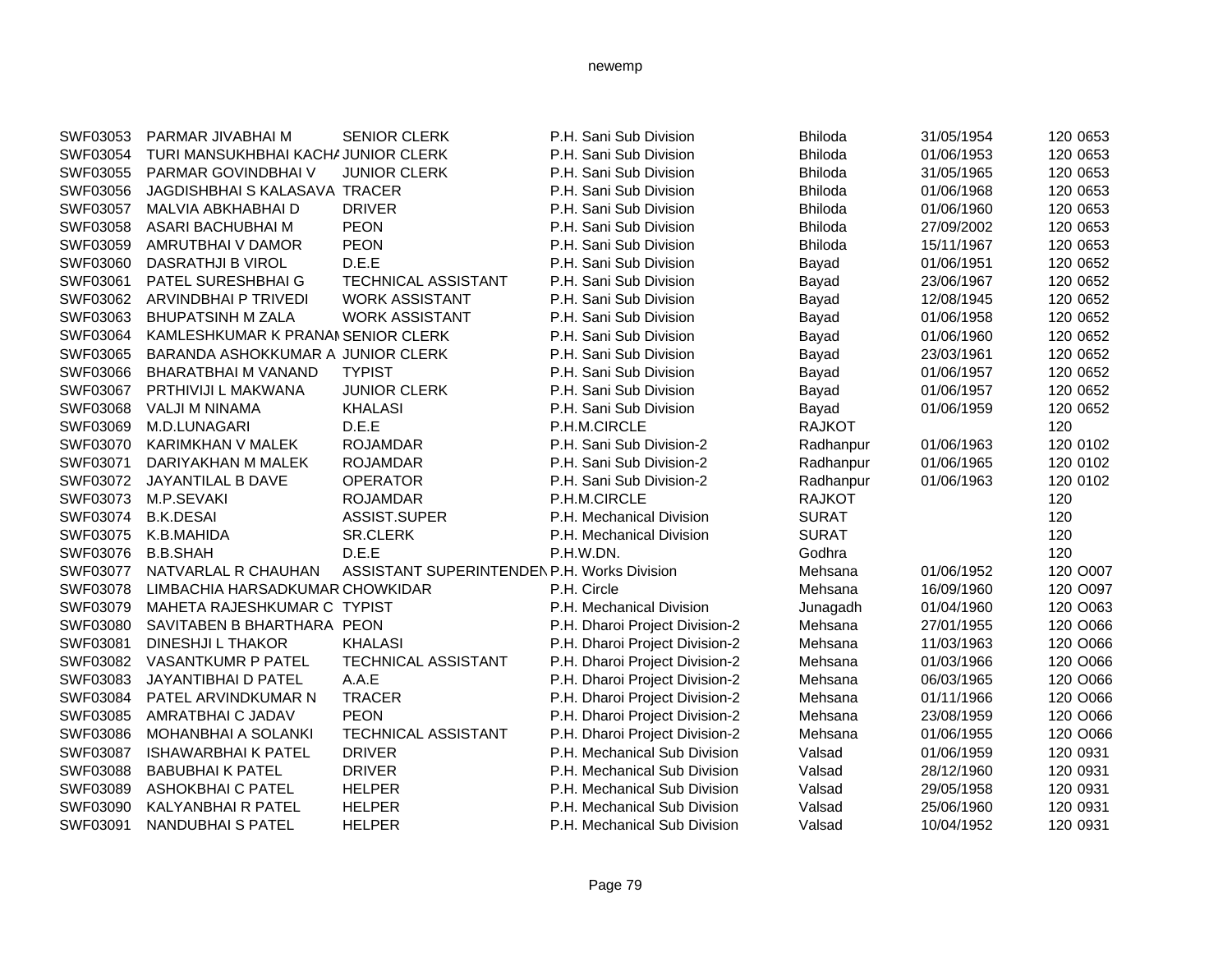| SWF03092 | DHIRUBHAI C PATEL                        | <b>HELPER</b>                                       | P.H. Mechanical Sub Division              | Valsad      | 04/03/1957 | 120 0931 |
|----------|------------------------------------------|-----------------------------------------------------|-------------------------------------------|-------------|------------|----------|
| SWF03093 | RAMESHBHAI M PRAJAPATI HELPER            |                                                     | P.H. Mechanical Sub Division              | Valsad      | 26/12/1962 | 120 0931 |
| SWF03094 | ARVINDBHAI N PATEL                       | <b>DRIVER</b>                                       | P.H. Mechanical Sub Division              | Valsad      | 02/06/1959 | 120 0931 |
| SWF03095 | NARANBHAI J GARASIA                      | <b>DRIVER</b>                                       | P.H. Mechanical Sub Division              | Dharampur   | 16/05/1958 | 120 0932 |
| SWF03096 | <b>VENILAL R PATEL</b>                   | <b>HELPER</b>                                       | P.H. Mechanical Sub Division              | Dharampur   | 02/06/1961 | 120 0932 |
| SWF03097 | <b>GOPALBHAIK PATEL</b>                  | <b>HELPER</b>                                       | P.H. Mechanical Sub Division              | Dharampur   | 30/10/1961 | 120 0932 |
| SWF03098 | RAMUBHAI J PATEL                         | <b>HELPER</b>                                       | P.H. Mechanical Sub Division              | Dharampur   | 01/06/1956 | 120 0932 |
| SWF03099 | <b>SHANKARBHAI K PATEL</b>               | <b>HELPER</b>                                       | P.H. Mechanical Sub Division              | Dharampur   | 01/06/1959 | 120 0932 |
| SWF03100 | <b>ABDUL A SHAIKH</b>                    | <b>DRIVER</b>                                       | H.O.BOARD                                 | Gandhinagar | 19/05/1955 | 120 O001 |
| SWF03101 | ASHOKKUMAR C NAIK                        | <b>DRIVER</b>                                       | Gujarat Jalseva Training Institute        | Gandhinagar | 14/11/1964 | 120 O084 |
| SWF03102 | PARMAR BHAGVANBHAI K                     | <b>TYPIST</b>                                       | <b>Gujarat Jalseva Training Institute</b> | Gandhinagar | 01/01/1959 | 120 O084 |
| SWF03103 | CHANIYARA PARESH H                       | <b>JUNIOR CLERK</b>                                 | Gujarat Jalseva Training Institute        | Gandhinagar | 15/07/1964 | 120 O084 |
| SWF03104 | <b>HITENDRA A RAV</b>                    | <b>PEON</b>                                         | Gujarat Jalseva Training Institute        | Gandhinagar | 01/04/1966 | 120 O084 |
| SWF03105 | <b>CHETANBHAI K GHADHVI</b>              | <b>JUNIOR CLERK</b>                                 | Gujarat Jalseva Training Institute        | Gandhinagar | 26/06/1970 | 120 O084 |
| SWF03106 | <b>MANIBEN M RATHOD</b>                  | <b>PEON</b>                                         | P.H. Works Division                       | Anand       | 01/06/1956 | 120 O040 |
| SWF03107 | NATHURAM S RAVAL                         | <b>HELPER</b>                                       | P.H. Mechanical Division                  | Mehsana     | 01/06/1954 | 120 O053 |
| SWF03108 | <b>THAKOR GIRISHCHANDRA NA.D.M</b>       |                                                     | P.H. Circle                               | Ahmedabad   | 06/08/1958 | 120 O003 |
| SWF03109 | <b>USHABEN L SONI</b>                    | <b>JUNIOR CLERK</b>                                 | P.H. Circle                               | Ahmedabad   | 26/09/1956 | 120 O003 |
| SWF03110 | DR. RAJESHKUMAR M PUR(SCIENTIFIC OFFICER |                                                     | P.H. Laboratory                           | Vadodara    | 12/07/1949 | 120 O032 |
| SWF03111 | DAVE PRAKASH MOHANLAL SCIENTIFIC OFFICER |                                                     | P.H. Laboratory                           | Vadodara    | 07/01/1953 | 120 O032 |
| SWF03112 | KIRANBHAI A PATEL                        | <b>SCIENTIFIC OFFICER</b>                           | P.H. Laboratory                           | Vadodara    | 24/05/1955 | 120 O032 |
| SWF03113 | SAIJA BHARATKUMAR S                      | JUNIOR SCIENTIFIC ASSISTAI P.H. Laboratory          |                                           | Vadodara    | 01/01/1957 | 120 O032 |
| SWF03114 | <b>BAROT MUKESHBHAI C</b>                | JUNIOR SCIENTIFIC ASSISTAIP.H. Laboratory           |                                           | Vadodara    | 15/10/1957 | 120 O032 |
| SWF03115 | <b>MAILESHKUMAR R PATEL</b>              | JUNIOR SCIENTIFIC ASSISTAIP.H. Laboratory           |                                           | Vadodara    | 15/06/1964 | 120 O032 |
| SWF03116 | <b>SWAPNIL S LUHAR</b>                   | JUNIOR SCIENTIFIC ASSISTAI P.H. Laboratory          |                                           | Vadodara    | 01/10/1963 | 120 O032 |
| SWF03117 | <b>JAYANT VASANT DIDHE</b>               | ELECTRONIC TECHNICIAN                               | P.H. Laboratory                           | Vadodara    | 13/12/1958 | 120 O032 |
| SWF03118 | DURGABEN B KARIA                         | <b>TYPIST</b>                                       | P.H. Laboratory                           | Vadodara    | 03/05/1958 | 120 O032 |
| SWF03119 | <b>KUSUMBEN K BAROT</b>                  | <b>TYPIST</b>                                       | P.H. Laboratory                           | Vadodara    | 23/06/1967 | 120 O032 |
| SWF03120 | JYOSTNABEN B BHRAMBHA SENIOR CLERK       |                                                     | P.H. Design Circle                        | Gandhinagar | 25/09/1956 | 120 O074 |
| SWF03121 | <b>ASHABEN P MAHETA</b>                  | <b>JUNIOR CLERK</b>                                 | P.H. Design Circle                        | Gandhinagar | 14/06/1958 | 120 O074 |
| SWF03122 | PATEL SAVITABEN K                        | <b>TYPIST</b>                                       | P.H. Design Circle                        | Gandhinagar | 01/06/1960 | 120 O074 |
| SWF03123 | RAMDAS H VASAVA                          | D.E.E                                               | P.H. Mechanical Sub Division              | Dahod       | 01/06/1961 | 120 0563 |
| SWF03124 | <b>IMENUAL A PARMAR</b>                  | <b>JUNIOR GEOLOGIST</b>                             | P.H. Mechanical Sub Division              | Dahod       | 06/12/1964 | 120 0563 |
| SWF03125 | R K RATHOD                               | <b>DRILLER</b>                                      | P.H. Mechanical Sub Division              | Dahod       | 01/05/1951 | 120 0563 |
| SWF03126 | NATVARLAL K RATHOD                       | <b>TRACER</b>                                       | P.H. Mechanical Sub Division              | Dahod       | 06/06/1966 | 120 0563 |
| SWF03127 | <b>HIRABHAI S VAGHELA</b>                | FITTER HANDPUMP MECHANIP.H. Mechanical Sub Division |                                           | Dahod       | 18/08/1952 | 120 0563 |
| SWF03128 | <b>GANPATBHAI S BARIA</b>                | FITTER HANDPUMP MECHANIP.H. Mechanical Sub Division |                                           | Dahod       | 02/06/1961 | 120 0563 |
| SWF03129 | <b>MOTIBHAI D NINAMA</b>                 | <b>SENIOR CLERK</b>                                 | P.H. Mechanical Sub Division              | Dahod       | 05/03/1962 | 120 0563 |
| SWF03130 | PARTHINGBHAI J DAMOR                     | <b>JUNIOR CLERK</b>                                 | P.H. Mechanical Sub Division              | Dahod       | 24/04/1950 | 120 0563 |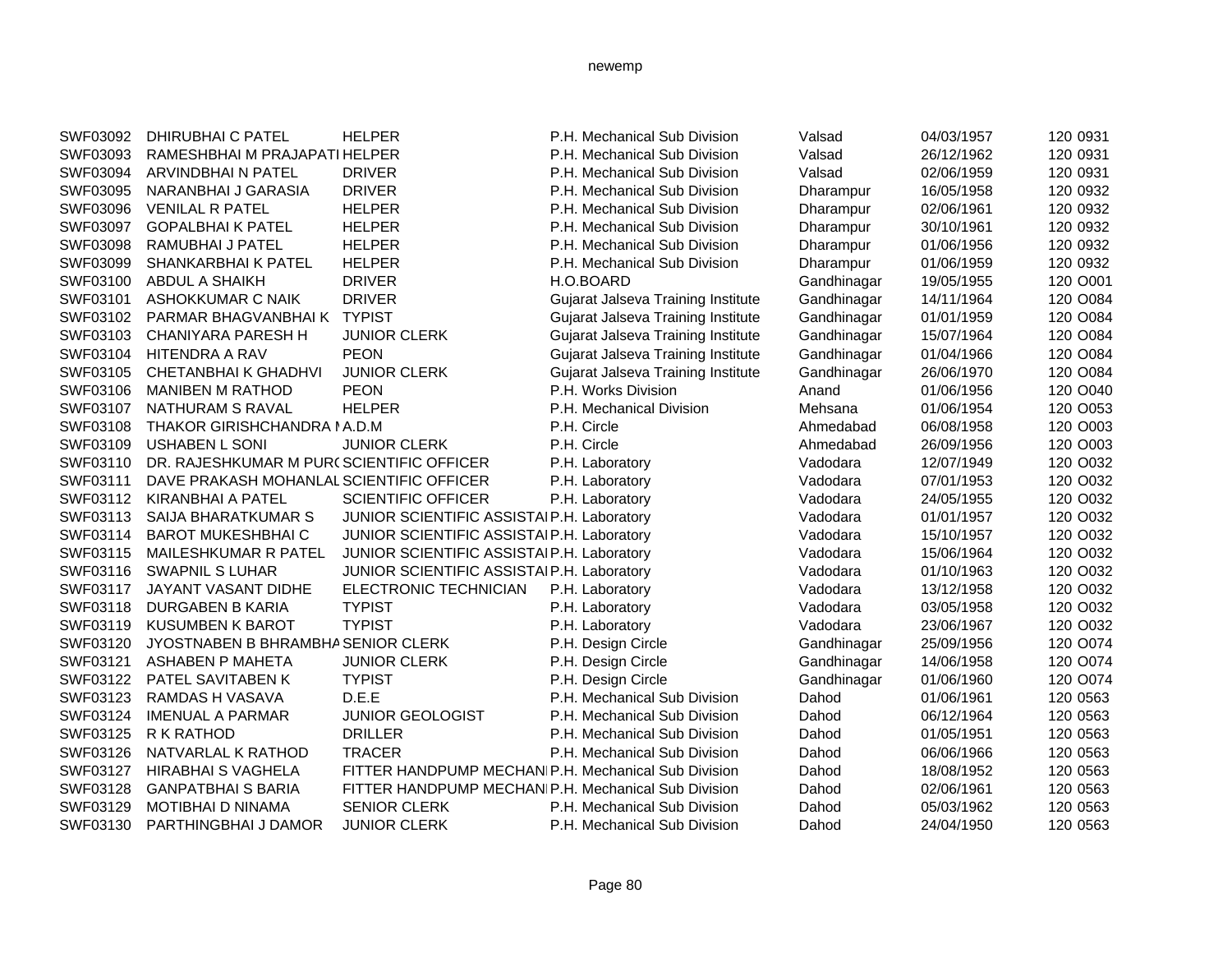| SWF03131 | <b>VAIBHAV S SHAH</b>                    | <b>JUNIOR CLERK</b>    | P.H. Mechanical Sub Division | Dahod   | 25/06/1976 | 120 0563 |
|----------|------------------------------------------|------------------------|------------------------------|---------|------------|----------|
| SWF03132 | <b>ILMUUDDIN N SHAIKH</b>                | <b>DRIVER</b>          | P.H. Mechanical Sub Division | Dahod   | 30/06/1957 | 120 0563 |
| SWF03133 | <b>GAFARKHAN N SHAIKH</b>                | <b>DRIVER</b>          | P.H. Mechanical Sub Division | Dahod   | 30/11/1957 | 120 0563 |
| SWF03134 | <b>INDRAVADAN A VANKAR</b>               | <b>HELPER</b>          | P.H. Mechanical Sub Division | Dahod   | 21/10/1959 | 120 0563 |
| SWF03135 | VALVAI HEMABHAI K                        | <b>HELPER</b>          | P.H. Mechanical Sub Division | Dahod   | 13/06/1961 | 120 0563 |
| SWF03136 | LALABHAI B MACHI                         | <b>HELPER</b>          | P.H. Mechanical Sub Division | Dahod   | 01/03/1960 | 120 0563 |
| SWF03137 | PATHAN SABASKHAN A                       | <b>HELPER</b>          | P.H. Mechanical Sub Division | Dahod   | 30/07/1959 | 120 0563 |
| SWF03138 | NARENDRABHAI V DABHI                     | <b>HELPER</b>          | P.H. Mechanical Sub Division | Dahod   | 07/06/1962 | 120 0563 |
| SWF03139 | <b>RAMANBHAI S PATEL</b>                 | <b>HELPER</b>          | P.H. Mechanical Sub Division | Dahod   | 25/05/1963 | 120 0563 |
| SWF03140 | K.H.KATARA                               | <b>W/C HELPER</b>      | P.H. Mechanical Sub Division | Dahod   |            | 120      |
| SWF03141 | PARMAR KAMLABEN B                        | <b>ROJAMDAR</b>        | P.H. Mechanical Sub Division | Dahod   | 22/07/1960 | 120 0563 |
| SWF03142 | LAXMANBHAI D BARIA                       | <b>DRIVER</b>          | P.H. Mechanical Sub Division | Dahod   | 21/06/1958 | 120 0563 |
| SWF03143 | <b>GULABBHAI D VANJARA</b>               | <b>ROJAMDAR</b>        | P.H. Mechanical Sub Division | Dahod   | 03/06/1960 | 120 0563 |
| SWF03144 | RANGJIBHAI K KATARA                      | <b>ROJAMDAR</b>        | P.H. Mechanical Sub Division | Dahod   | 24/02/1955 | 120 0563 |
| SWF03145 | <b>JASUBHAI R PARMAR</b>                 | <b>ROJAMDAR</b>        | P.H. Mechanical Sub Division | Dahod   | 01/01/1967 | 120 0563 |
| SWF03146 | <b>MANABHAI M VANKAR</b>                 | <b>ROJAMDAR</b>        | P.H. Mechanical Sub Division | Dahod   | 01/06/1965 | 120 0563 |
| SWF03147 | <b>SHRIRANG B PAWAR</b>                  | A.A.E                  | P.H. Works Division          | Valsad  | 01/06/1950 | 120 O036 |
| SWF03148 | PAREKH HARISHKUMAR J                     | A.A.E                  | P.H. Works Division          | Valsad  | 24/11/1956 | 120 O036 |
| SWF03149 | PATEL NATVARLAL K                        | DIVISIONAL ACCOUNTANT  | P.H. Works Division          | Valsad  | 27/08/1955 | 120 O036 |
| SWF03150 | <b>KU. GITABEN T MODI</b>                | SENIOR CLERK (ACCOUNT) | P.H. Circle                  | Valsad  | 29/04/1958 | 120 O077 |
| SWF03151 | PATEL KIRANCHANDRA K                     | A.D.M                  | P.H. Works Division          | Valsad  | 01/06/1955 | 120 O036 |
| SWF03152 | MAHENDRAKUMAR T RANA SENIOR CLERK        |                        | P.H. Works Division          | Valsad  | 15/05/1955 | 120 O036 |
| SWF03153 | RANA KISORBHAI N                         | <b>JUNIOR CLERK</b>    | P.H. Works Division          | Valsad  | 05/03/1963 | 120 O036 |
| SWF03154 | MAHESHKUMAR N GANDHI TYPIST              |                        | P.H. Works Division          | Valsad  | 21/08/1963 | 120 O036 |
| SWF03155 | <b>KHANDUBHAI S PATEL</b>                | <b>DRIVER</b>          | P.H. Works Division          | Valsad  | 04/12/1947 | 120 O036 |
| SWF03156 | <b>PARBHUBHAI G PATEL</b>                | <b>RECORD KEEPER</b>   | P.H. Works Division          | Valsad  | 15/11/1947 | 120 O036 |
| SWF03157 | PATEL DHIRUBHAI V                        | <b>BLUE PRINTER</b>    | P.H. Works Division          | Valsad  | 02/04/1951 | 120 O036 |
| SWF03158 | <b>SUMANBHAI M PATEL</b>                 | <b>PEON</b>            | P.H. Works Division          | Valsad  | 01/06/1951 | 120 O036 |
| SWF03159 | RAKESHBHAI G PATEL                       | <b>PEON</b>            | P.H. Works Division          | Valsad  | 01/02/1978 | 120 O036 |
| SWF03160 | RAOUT PRAVINKUMR M                       | A.A.E                  | P.H. Sani Sub Division       | Vansada | 18/11/1957 | 120 0682 |
| SWF03161 | <b>BHARATKUMAR N PATEL</b>               | A.A.E                  | P.H. Sani Sub Division       | Vansada | 23/02/1968 | 120 0682 |
| SWF03162 | PATEL RAMESHCHANDRA LTECHNICAL ASSISTANT |                        | P.H. Sani Sub Division       | Vansada | 17/11/1956 | 120 0682 |
| SWF03163 | RAMANLAL D PATEL                         | <b>SENIOR CLERK</b>    | P.H. Sani Sub Division       | Vansada | 23/01/1957 | 120 0682 |
| SWF03164 | PATEL KANAIYALAL D                       | <b>JUNIOR CLERK</b>    | P.H. Sani Sub Division       | Vansada | 01/06/1958 | 120 0682 |
| SWF03165 | DILIPBHAI H JADAV                        | A.D.M                  | P.H. Sani Sub Division       | Vansada | 14/11/1951 | 120 0682 |
| SWF03166 | NANUBHAI V PATEL                         | <b>WORK ASSISTANT</b>  | P.H. Sani Sub Division       | Vansada | 03/01/1946 | 120 0682 |
| SWF03167 | NANUBHAI BUDHABHAI TAL MISTRY            |                        | P.H. Sani Sub Division       | Vansada | 05/04/1952 | 120 0682 |
| SWF03168 | <b>MOHANBHAI G PATEL</b>                 | <b>PEON</b>            | P.H. Sani Sub Division       | Vansada | 29/11/1952 | 120 0682 |
| SWF03169 | PATEL RATILAL B                          | <b>CHOWKIDAR</b>       | P.H. Sani Sub Division       | Valsad  | 01/06/1962 | 120 0361 |
|          |                                          |                        |                              |         |            |          |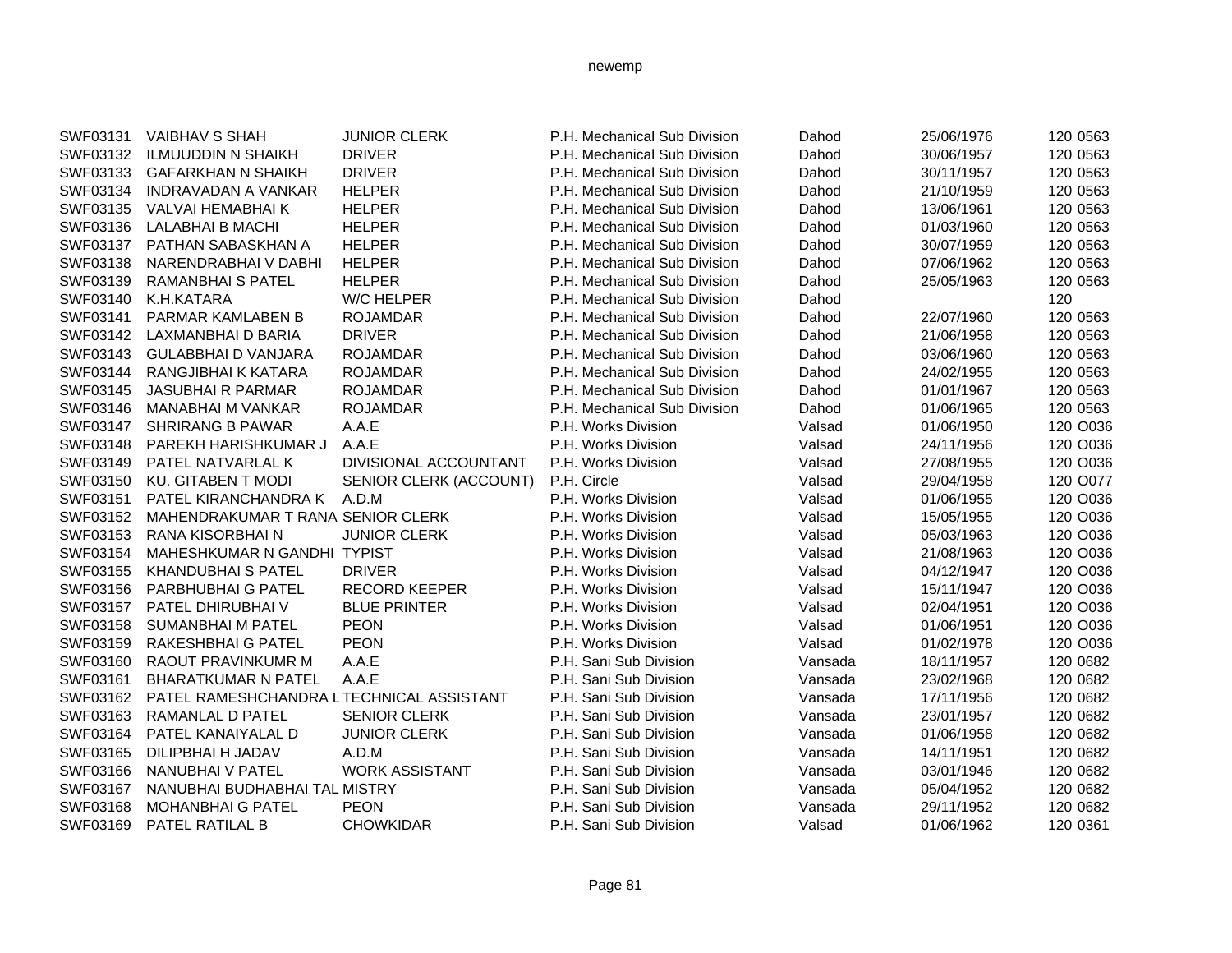| SWF03170 | <b>ANTABEN R PATEL</b>             | <b>PEON</b>                                                     | P.H. Sani Sub Division       | Valsad       | 01/05/1954 | 120 0361 |
|----------|------------------------------------|-----------------------------------------------------------------|------------------------------|--------------|------------|----------|
| SWF03171 | PATEL DILIPBHAI J                  | D.E.E                                                           | P.H. Sani Sub Division       | Valsad       | 02/06/1963 | 120 0361 |
| SWF03172 | MAHENDRAKUMAR J TANDI A.A.E        |                                                                 | P.H. Sani Sub Division       | Vapi         | 25/02/1955 | 120 0362 |
| SWF03173 | <b>CHOTUBHAI R PATEL</b>           | <b>WORK ASSISTANT</b>                                           | P.H. Sani Sub Division       | Vapi         | 15/02/1949 | 120 0362 |
| SWF03174 | <b>INDIRABEN C LAD</b>             | <b>SENIOR CLERK</b>                                             | P.H. Sani Sub Division       | Vapi         | 15/01/1963 | 120 0362 |
| SWF03175 | PUTHIAVEETTAL K SASIDHATYPIST      |                                                                 | P.H. Sani Sub Division       | Vapi         | 27/05/1964 | 120 0362 |
| SWF03176 | NILKANTHBHAI J PATEL               | <b>JUNIOR CLERK</b>                                             | P.H. Sani Sub Division       | Vapi         | 01/06/1956 | 120 0362 |
| SWF03177 | LAXMANBHAI H BHANDARI PEON         |                                                                 | P.H. Sani Sub Division       | Vapi         | 01/12/1958 | 120 0362 |
| SWF03178 | <b>BHIKHUBHAI M PATEL</b>          | <b>DRIVER</b>                                                   | P.H. Sani Sub Division       | Vapi         | 28/11/1951 | 120 0362 |
| SWF03179 | NARESHBHAIN PATEL                  | <b>CHOWKIDAR</b>                                                | P.H. Sani Sub Division       | Vapi         | 27/02/1980 | 120 0362 |
| SWF03180 | JAYSINGBHAI M PATEL                | <b>WORK ASSISTANT</b>                                           | P.H. Sani Sub Division       | Dharampur    | 01/06/1957 | 120 0363 |
| SWF03182 | <b>DINESHBHAI N RANA</b>           | <b>DRIVER</b>                                                   | P.H. Sani Sub Division       | Dharampur    | 29/02/1960 | 120 0363 |
| SWF03183 | RAMANBHAI P PATEL                  | <b>PEON</b>                                                     | P.H. Sani Sub Division       | Dharampur    | 01/06/1948 | 120 0363 |
| SWF03184 | <b>THAKORBHAI M PATEL</b>          | <b>CHOWKIDAR</b>                                                | P.H. Sani Sub Division       | Dharampur    | 15/05/1954 | 120 0363 |
| SWF03185 | PRADIPKUMAR A SHAH                 | ASSISTANT ENGINEER (CIVIL P.H. Sani Sub Division                |                              | Modasa       | 01/06/1964 | 120 0651 |
| SWF03186 | DASRATHBHAI S DABHI                | DEPUTY MANAGER - ADMIN. H.O.BOARD                               |                              | Gandhinagar  | 20/08/1948 | 120 O001 |
| SWF03187 | <b>LALITABEN K BHAGORA</b>         | <b>SENIOR CLERK</b>                                             | H.O.BOARD                    | Gandhinagar  | 01/06/1956 | 120 O001 |
| SWF03188 | <b>K P PATEL</b>                   | <b>JUNIOR CLERK</b>                                             | H.O.BOARD                    | Gandhinagar  | 01/01/1956 | 120 O001 |
| SWF03189 | KARUNABEN K ACHARYA                | <b>JUNIOR CLERK</b>                                             | H.O.BOARD                    | Gandhinagar  | 17/08/1960 | 120 O001 |
| SWF03190 | RAMESHBHAI S PARMAR                | <b>TYPIST</b>                                                   | H.O.BOARD                    | Gandhinagar  | 01/06/1960 | 120 O001 |
| SWF03191 | <b>BABUBHAI K CHAVDA</b>           | <b>JUNIOR CLERK</b>                                             | H.O.BOARD                    | Gandhinagar  | 01/06/1957 | 120 O001 |
| SWF03192 | <b>BALDEVBHAI S RABARI</b>         | <b>PEON</b>                                                     | H.O.BOARD                    | Gandhinagar  | 01/06/1955 | 120 O001 |
| SWF03193 | KANUBEN M VAGHELA                  | <b>PEON</b>                                                     | H.O.BOARD                    | Gandhinagar  | 01/06/1971 | 120 O001 |
| SWF03194 | <b>BHAVNABEN M TRIVEDI</b>         | SENIOR SCIENTIFIC ASSISTA P.H. Laboratory                       |                              | Vadodara     | 03/11/1959 | 120 O032 |
| SWF03195 |                                    | DINESHKUMAR P PARMAR JUNIOR SCIENTIFIC ASSISTAI P.H. Laboratory |                              | Vadodara     | 01/06/1963 | 120 O032 |
| SWF03196 | <b>BIHARILAL R AHUJA</b>           | DEPUTY ACCOUNTANT                                               | P.H. Laboratory              | Vadodara     | 02/02/1952 | 120 O032 |
| SWF03197 | RATHVA RAMESHBHAI MAN JUNIOR CLERK |                                                                 | P.H. Laboratory              | Vadodara     | 01/06/1960 | 120 O032 |
| SWF03198 | <b>ISHAWARBHAI M PATEL</b>         | LEBORATORY ATTENDENT                                            | P.H. Laboratory              | Vadodara     | 02/06/1968 | 120 O032 |
| SWF03199 | R.P.PRADHAN                        | E.E                                                             | H.O.BOARD                    | Gandhinagar  |            | 120      |
| SWF03200 | DIVYABEN H DERASARI                | <b>JUNIOR CLERK</b>                                             | H.O.BOARD                    | Gandhinagar  | 02/11/1968 | 120 O001 |
| SWF03201 | PATEL NATVARSINH RUPSII CHOWKIDAR  |                                                                 | P.H. Mechanical Sub Division | Lunavada     | 01/06/1969 | 120 0562 |
| SWF03202 | JETHABHAI D PARMAR                 | <b>CHOWKIDAR</b>                                                | P.H. Mechanical Division     | Godhra       | 04/03/1956 | 120 O056 |
| SWF03203 | <b>BAROT ARVINDBHAI C</b>          | <b>STORE KEEPER</b>                                             | P.H. Works Division          | Anand        | 31/03/1957 | 120 O040 |
| SWF03204 | <b>BALVANTBHAI J GAJJAR</b>        | A.A.E                                                           | P.H. Sani Sub Division-2     | Nadiad       | 02/03/1952 | 120 0312 |
| SWF03205 | JAGDISHBHAI B JADAV                | <b>JUNIOR CLERK</b>                                             | P.H. Sani Sub Division-2     | Nadiad       | 05/03/1979 | 120 0312 |
| SWF03206 | AMBALAL B VASAVA                   | <b>DRIVER</b>                                                   | H.O.BOARD                    | Gandhinagar  | 01/06/1968 | 120 O001 |
| SWF03207 | K.J.PATEL                          | DY.MANAGER                                                      | H.O.BOARD                    | Gandhinagar  | 14/01/1948 | 120      |
| SWF03208 | C.C.PATEL                          | A.A.E                                                           | P.H. SUB Division            | <b>MANSA</b> | 01/06/1960 | 120      |
| SWF03209 | M.S.JADAV                          | A.E                                                             | P.H. SUB Division            | <b>MANSA</b> | 09/05/1973 | 120      |
|          |                                    |                                                                 |                              |              |            |          |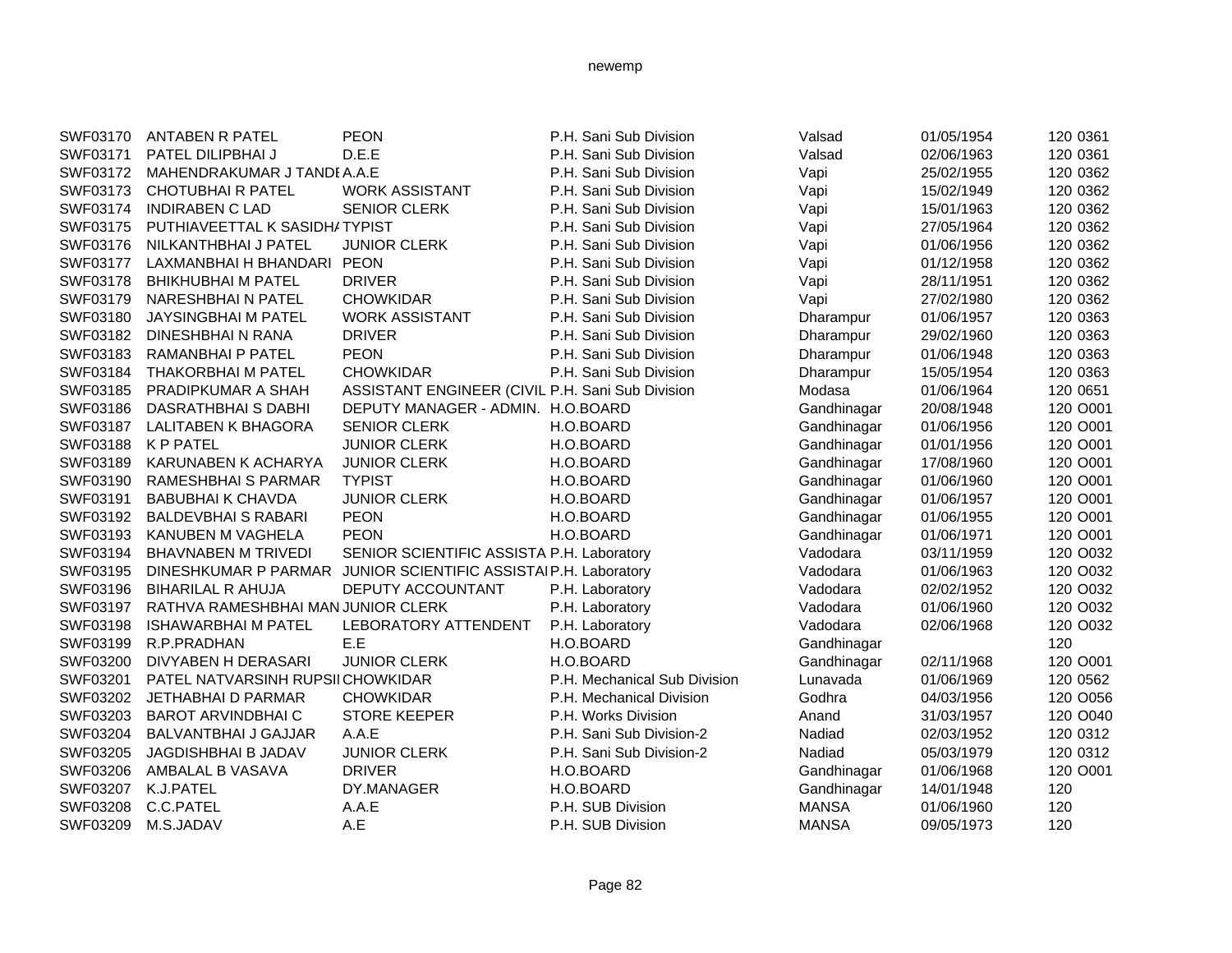|                   | SWF03210 N.R.PANCHOLI   | T.A              | P.H. SUB Division | <b>MANSA</b>     | 13/06/1954     | 120 |
|-------------------|-------------------------|------------------|-------------------|------------------|----------------|-----|
| SWF03211          | N.G.PRAJAPATI           | <b>CLERK</b>     | P.H. SUB Division | <b>MANSA</b>     | 01/06/1963     | 120 |
|                   | SWF03212 P.G.GADANI     | C.E              | ZONE-3            | <b>RAJKOT</b>    | 06/06/1949     | 120 |
|                   | SWF03213 J.P.THAKKAR    | E.E              | ZONE-3            | <b>RAJKOT</b>    | 24/06/1948     | 120 |
|                   | SWF03214 B.V.RACHADIA   | D.E.E            | ZONE-3            | <b>RAJKOT</b>    | 14/07/1954     | 120 |
|                   | SWF03215 N.V.MURVALARAV | D.E.E            | ZONE-3            | <b>RAJKOT</b>    | 01/07/1963     | 120 |
| SWF03216 K.B.VORA |                         | D.E.E            | ZONE-3            | <b>RAJKOT</b>    | 16/02/1962     | 120 |
|                   | SWF03217 H.D.JODHANI    | A.E              | ZONE-3            | <b>RAJKOT</b>    | 06/12/1963     | 120 |
|                   | SWF03218 S.V.ARDESHNA   | A.A.E            | ZONE-3            | <b>RAJKOT</b>    | 11/10/1963     | 120 |
|                   | SWF03219 R.L.CHITRODA   | <b>OVERSEES</b>  | ZONE-3            | <b>RAJKOT</b>    | 05/11/1953     | 120 |
|                   | SWF03220 L.B.PANSURIYA  | T.A              | ZONE-3            | <b>RAJKOT</b>    | 01/06/1957     | 120 |
| SWF03221          | M.R.PANDYA              | T.A              | ZONE-3            | RAJKOT           | 15/09/1963     | 120 |
| SWF03222          | D.DTANK                 | W/D              | ZONE-3            | <b>RAJKOT</b>    | RETIRED        | 120 |
| SWF03223          | R.N.RATHOD              | STENO.3          | ZONE-3            | RAJKOT           | 14/12/1964     | 120 |
| SWF03224          | H.M.JOSHI               | STENO.1          | ZONE-3            | <b>RAJKOT</b>    | 25/10/1959     | 120 |
| SWF03225          | M.R.BUCH                | ASSIST.SUPER     | ZONE-3            | <b>RAJKOT</b>    | 02/02/1948     | 120 |
| SWF03226          | S.MTHORIYA              | ASSIST.SUPER     | ZONE-3            | <b>RAJKOT</b>    | 06/04/1958     | 120 |
| SWF03227 P.B.OZA  |                         | <b>SR.CLERK</b>  | ZONE-3            | <b>RAJKOT</b>    | RETIRED        | 120 |
| SWF03228          | A.S.MALVANIYA           | <b>SR.CLERK</b>  | ZONE-3            | <b>RAJKOT</b>    | 17/01/1959     | 120 |
| SWF03229          | MJ.JOBAN                | <b>SR.CLERK</b>  | ZONE-3            | <b>RAJKOT</b>    | 11/06/1961     | 120 |
| SWF03230          | S.K.UPADHAYA            | <b>CLERK</b>     | ZONE-3            | <b>RAJKOT</b>    | <b>RETIRED</b> | 120 |
| SWF03231          | K.A.PAREKHA             | <b>CLERK</b>     | ZONE-3            | <b>RAJKOT</b>    | 19/03/1956     | 120 |
| SWF03232          | M.M.BUDHADEV            | <b>CLERK</b>     | ZONE-3            | <b>RAJKOT</b>    | 20/02/1962     | 120 |
| SWF03233          | G.J.GUJARATI            | <b>CLERK</b>     | ZONE-3            | <b>RAJKOT</b>    | 22/10/1958     | 120 |
| SWF03234          | R.K.JOSHI               | <b>CLERK</b>     | ZONE-3            | <b>RAJKOT</b>    | 06/09/1962     | 120 |
| SWF03235          | K.H.RAJDEV              | <b>TYPIST</b>    | ZONE-3            | <b>RAJKOT</b>    | 31/03/1963     | 120 |
| SWF03236          | D.P.JANI                | <b>TYPIST</b>    | ZONE-3            | <b>RAJKOT</b>    | 18/08/1958     | 120 |
|                   | SWF03237 D.M.DAVE       | <b>TYPIST</b>    | ZONE-3            | <b>RAJKOT</b>    | 09/03/1964     | 120 |
| SWF03238          | S.J.LAKHANI             | <b>TYPIST</b>    | ZONE-3            | <b>RAJKOT</b>    | 02/02/1965     | 120 |
|                   | SWF03239 N.M.AKHEDIA    | <b>DRIVER</b>    | ZONE-3            | <b>RAJKOT</b>    | 12/01/1952     | 120 |
|                   | SWF03240 K.J.MAHEDA     | <b>PEON</b>      | ZONE-3            | <b>RAJKOT</b>    | 15/06/1954     | 120 |
| SWF03241          | J.K.RATHOD              | <b>PEON</b>      | ZONE-3            | <b>RAJKOT</b>    | 24/05/1958     | 120 |
|                   | SWF03242 M.P.RAJYAGURU  | <b>PEON</b>      | ZONE-3            | <b>RAJKOT</b>    | 04/06/1957     | 120 |
|                   | SWF03243 R.K.BHAGDEV    | <b>PEON</b>      | ZONE-3            | <b>RAJKOT</b>    | 12/04/1949     | 120 |
| SWF03244          | P.N.JEEDIYA             | <b>PEON</b>      | ZONE-3            | <b>RAJKOT</b>    | 01/03/1956     | 120 |
| SWF03245          | T.L.BAJANIA             | <b>PEON</b>      | ZONE-3            | <b>RAJKOT</b>    | 26/08/1963     | 120 |
| SWF03246          | R.M.CHAUHAN             | <b>PEON</b>      | ZONE-3            | RAJKOT           | 18/12/1967     | 120 |
| SWF03247          | S.R.BERM                | <b>CHOWKIDAR</b> | ZONE-3            | <b>RAJKOT</b>    | 05/10/1953     | 120 |
| SWF03248          | R.D.SHAH                | ASSIST.SUPER     | NETHERLEND DN     | <b>BHAVNAGAR</b> | 04/10/1948     | 120 |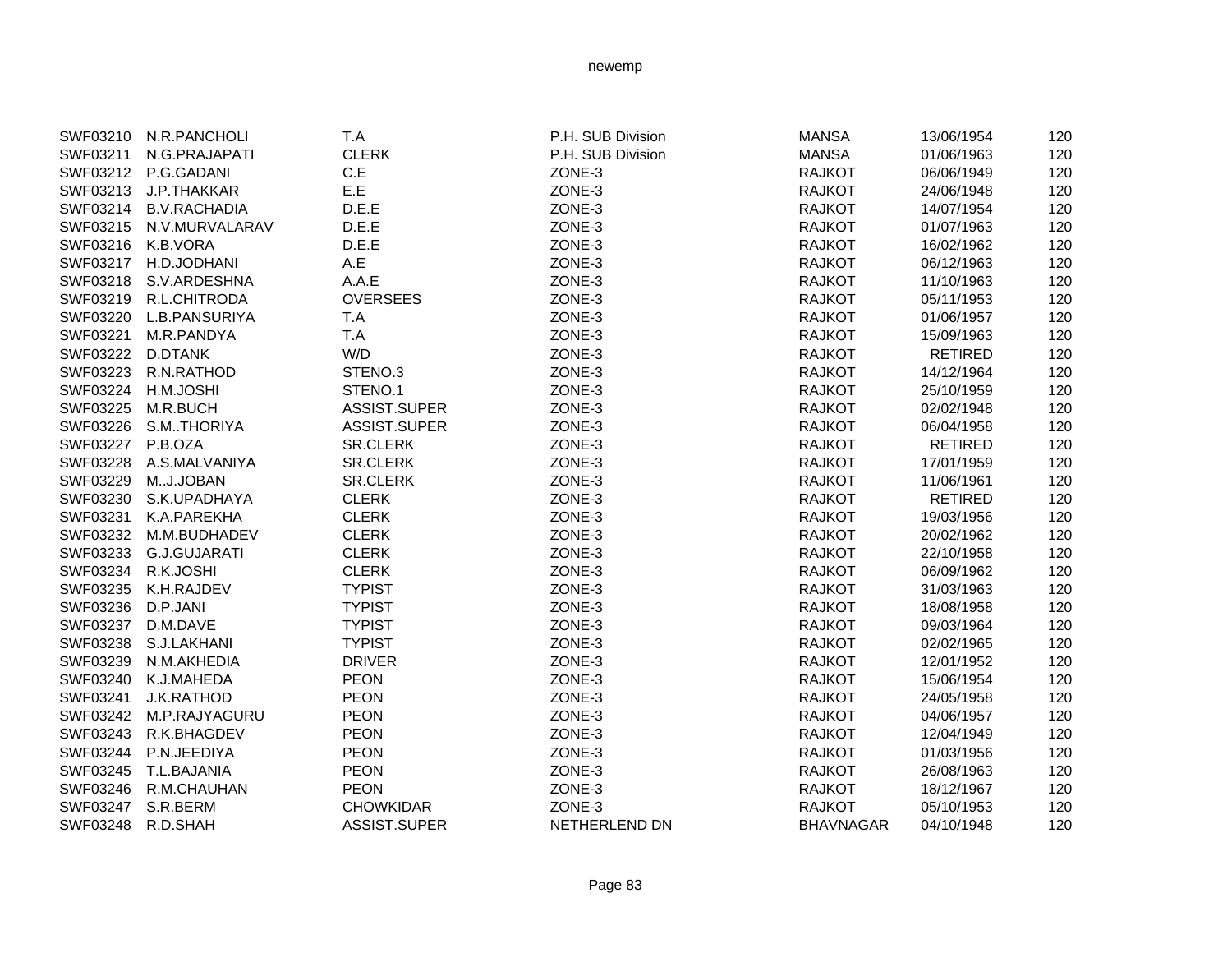| SWF03249 | R.S.TREVEDY         | S.E.              | P.H.CIRCLE          | <b>HIMATNAGAR</b> | 21/02/1946 | 120 |
|----------|---------------------|-------------------|---------------------|-------------------|------------|-----|
| SWF03250 | R.A.JETHAVA         | D.E.E             | P.H.CIRCLE          | <b>ANAND</b>      | 20/10/1960 | 120 |
| SWF03251 | G.U.PRAJARATI       | O.S.              | P.H.CIRCLE          | <b>ANAND</b>      | 05/06/1946 | 120 |
| SWF03252 | G.K.MOMIN           | SR.CLERK          | P.H.CIRCLE          | <b>ANAND</b>      | 03/02/1950 | 120 |
| SWF03253 | K.K.VANKAR          | <b>SR.CLERK</b>   | P.H.CIRCLE          | <b>ANAND</b>      | 01/04/1948 | 120 |
| SWF03254 | S.C.PATEL           | <b>SR.CLERK</b>   | P.H.CIRCLE          | <b>ANAND</b>      | 01/02/1957 | 120 |
| SWF03255 | C.B.PRAJAPATI       | <b>CLERK</b>      | P.H.CIRCLE          | <b>ANAND</b>      | 02/06/1953 | 120 |
| SWF03256 | R.B.DESAI           | <b>CLERK</b>      | P.H.CIRCLE          | <b>ANAND</b>      | 02/09/1946 | 120 |
| SWF03257 | D.C.SONI            | <b>TYPIST</b>     | P.H.CIRCLE          | <b>ANAND</b>      | 10/01/1965 | 120 |
| SWF03258 | <b>B.B.BHARVAD</b>  | <b>DRIVER</b>     | P.H.CIRCLE          | <b>ANAND</b>      | 01/06/1950 | 120 |
| SWF03259 | M.B.PRAJAPATI       | <b>PEON</b>       | P.H.CIRCLE          | <b>ANAND</b>      | 02/08/1952 | 120 |
| SWF03260 | M.J.PARMAR          | <b>PEON</b>       | P.H.CIRCLE          | <b>ANAND</b>      | 31/01/1954 | 120 |
| SWF03261 | P.N.PARIKH          | E.E               | P.H. Works Division | <b>SUR'NAGAR</b>  | 16/12/1946 | 120 |
| SWF03262 | <b>B.D.SHETH</b>    | A.A.E             | P.H. Works Division | SUR'NAGAR         | 14/08/1951 | 120 |
| SWF03263 | D.R.MANIYAR         | A.A.E             | P.H. Works Division | SUR'NAGAR         | 13/10/1962 | 120 |
| SWF03264 | M.V.RAVAL           | OVERSEEAL         | P.H. Works Division | <b>SUR'NAGAR</b>  | 22/06/1949 | 120 |
| SWF03265 | H.K.GAJJAR          | A.D.M             | P.H. Works Division | SUR'NAGAR         | 15/09/1952 | 120 |
| SWF03266 | A.P.SOLANKI         | A.D.M             | P.H. Works Division | <b>SUR'NAGAR</b>  | 20/04/1961 | 120 |
| SWF03267 | <b>B.L.SACHANIA</b> | <b>JR.CLERK</b>   | P.H. Works Division | SUR'NAGAR         | 15/02/1966 | 120 |
| SWF03268 | A.P.TRIVEDI         | <b>COMPUTER</b>   | P.H. Works Division | <b>SUR'NAGAR</b>  | 07/10/1960 | 120 |
| SWF03269 | N.M.SHUKAL          | DEPUTY ACCOUNTANT | P.H. Works Division | <b>SUR'NAGAR</b>  | 17/12/1947 | 120 |
| SWF03270 | <b>B.P.SOLANKI</b>  | ASSIST.SUPER      | P.H. Works Division | <b>SUR'NAGAR</b>  | 19/11/1950 | 120 |
| SWF03271 | N.P.DABHI           | SR.CLERK          | P.H. Works Division | <b>SUR'NAGAR</b>  | 24/02/1951 | 120 |
| SWF03272 | A.P.TRIVEDI         | <b>SR.CLERK</b>   | P.H. Works Division | SUR'NAGAR         | 23/11/1958 | 120 |
| SWF03273 | C.C.TURKHIYA        | SR.CLERK          | P.H. Works Division | SUR'NAGAR         | 20/09/1951 | 120 |
| SWF03274 | S.A.SHAH            | <b>SR.CLERK</b>   | P.H. Works Division | SUR'NAGAR         | 19/04/1957 | 120 |
| SWF03275 | S.R.RAVAL           | <b>SR.CLERK</b>   | P.H. Works Division | SUR'NAGAR         | 23/10/1958 | 120 |
| SWF03276 | G.V.BHARHAMABHATT   | <b>SR.CLERK</b>   | P.H. Works Division | SUR'NAGAR         | 03/08/1958 | 120 |
| SWF03277 | J.M.SOLANKI         | <b>CLERK</b>      | P.H. Works Division | SUR'NAGAR         | 09/09/1956 | 120 |
| SWF03278 | P.J.KOTECHA         | <b>CLERK</b>      | P.H. Works Division | <b>SUR'NAGAR</b>  | 01/06/1963 | 120 |
| SWF03279 | M.N.SHUKAL          | <b>CLERK</b>      | P.H. Works Division | <b>SUR'NAGAR</b>  | 01/10/1956 | 120 |
| SWF03280 | A.B.PANDYA          | <b>CLERK</b>      | P.H. Works Division | <b>SUR'NAGAR</b>  | 13/06/1946 | 120 |
| SWF03281 | G.B.ORA             | <b>CLERK</b>      | P.H. Works Division | SUR'NAGAR         | 30/06/1954 | 120 |
| SWF03282 | S.I.PATHAN          | <b>CLERK</b>      | P.H. Works Division | <b>SUR'NAGAR</b>  | 28/09/1965 | 120 |
| SWF03283 | M.H.RAMI            | <b>TYPIST</b>     | P.H. Works Division | SUR'NAGAR         | 21/05/1953 | 120 |
| SWF03284 | I.S.MAKWANA         | <b>TYPIST</b>     | P.H. Works Division | SUR'NAGAR         | 20/01/1953 | 120 |
| SWF03285 | D.L.ZALA            | <b>DRIVER</b>     | P.H. Works Division | SUR'NAGAR         | 16/05/1947 | 120 |
| SWF03286 | J.S.SANARA          | <b>NAIK</b>       | P.H. Works Division | SUR'NAGAR         | 15/02/1948 | 120 |
| SWF03287 | D.U.SOLANKI         | <b>NAIK</b>       | P.H. Works Division | <b>SUR'NAGAR</b>  | 17/06/1952 | 120 |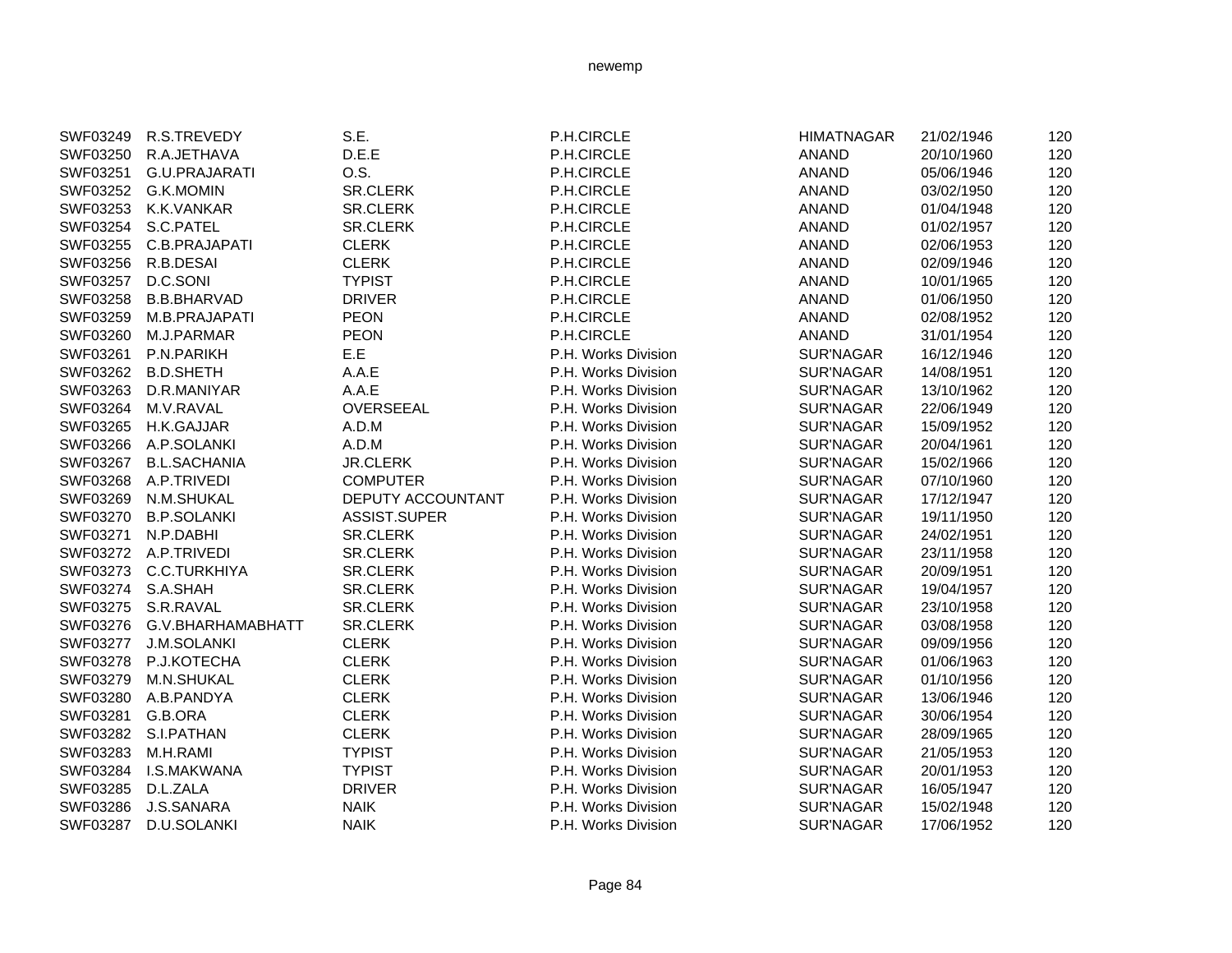| SWF03288 | H.P.RANA               | <b>PEON</b>              | P.H. Works Division | <b>SUR'NAGAR</b> | 15/07/1950 | 120 |
|----------|------------------------|--------------------------|---------------------|------------------|------------|-----|
| SWF03289 | H.D.SARVAIYA           | <b>PEON</b>              | P.H. Works Division | SUR'NAGAR        | 03/05/1948 | 120 |
| SWF03290 | J.M.MULIYA             | <b>PEON</b>              | P.H. Works Division | <b>SUR'NAGAR</b> | 15/01/1957 | 120 |
| SWF03291 | M.D.BHADAKA            | <b>PEON</b>              | P.H. Works Division | SUR'NAGAR        | 03/05/1954 | 120 |
| SWF03292 | S.D.AADROJA            | <b>KHALASI</b>           | P.H. Works Division | SUR'NAGAR        | 10/09/1949 | 120 |
| SWF03293 | <b>B.L.ZALA</b>        | <b>CHOWKIDAR</b>         | P.H. Works Division | <b>SUR'NAGAR</b> | 05/08/1954 | 120 |
| SWF03294 | D.N.SAVLANI            | <b>DRIVER</b>            | P.H.CIRCLE          | <b>JUNAGADH</b>  |            | 120 |
| SWF03295 | M.A.LIMBACHIYA         | A.A.E                    | ZONE-3              | <b>RAJKOT</b>    |            | 120 |
| SWF03296 | <b>MUKESH PRASAD</b>   | D.E.E                    | P.H. Works Division | <b>RADHANPUR</b> |            | 120 |
| SWF03297 | N.P.KARKAR             | A.E                      | P.H.W.DN.NO-3       | <b>JUNAGADH</b>  |            | 120 |
| SWF03298 | S.A.BHAMBHANI          | A.A.E                    | P.H.W.DN.NO-3       | <b>JUNAGADH</b>  |            | 120 |
| SWF03299 | <b>B.S.MOCHI</b>       | <b>DEPUTY ACCOUNTANT</b> | P.H.W.DN.NO-3       | <b>JUNAGADH</b>  |            | 120 |
| SWF03300 | K.P.KATHAD             | <b>OS</b>                | P.H.W.DN.NO-3       | <b>JUNAGADH</b>  |            | 120 |
| SWF03301 | R.K.CHOTHANI           | A.D.M                    | P.H.W.DN.NO-3       | <b>JUNAGADH</b>  |            | 120 |
|          | SWF03302 S.G.PANARA    | <b>TRACER</b>            | P.H.W.DN.NO-3       | <b>JUNAGADH</b>  |            | 120 |
|          | SWF03303 T.B.CHANDVANI | S.K                      | P.H.W.DN.NO-3       | <b>JUNAGADH</b>  |            | 120 |
| SWF03304 | M.M.RAVAL              | SR.CLERK                 | P.H.W.DN.NO-3       | <b>JUNAGADH</b>  |            | 120 |
| SWF03305 | J.L.DESOZA             | <b>CLERK</b>             | P.H.W.DN.NO-3       | <b>JUNAGADH</b>  |            | 120 |
|          | SWF03306 V.N.PARMAR    | <b>CLERK</b>             | P.H.W.DN.NO-3       | <b>JUNAGADH</b>  |            | 120 |
| SWF03307 | J.V.VADHESA            | <b>CLERK</b>             | P.H.W.DN.NO-3       | <b>JUNAGADH</b>  |            | 120 |
| SWF03308 | H.N.WAGHIYA            | <b>CLERK</b>             | P.H.W.DN.NO-3       | <b>JUNAGADH</b>  |            | 120 |
| SWF03309 | C.R.JESANI             | <b>TYPIST</b>            | P.H.W.DN.NO-3       | <b>JUNAGADH</b>  |            | 120 |
|          | SWF03310 V.J.JESANI    | F.P.L.                   | P.H.W.DN.NO-3       | <b>JUNAGADH</b>  |            | 120 |
| SWF03311 | N.N.MOKODIYA           | FIX PAY LABOUR           | P.H.W.DN.1          | <b>JUNAGADH</b>  |            | 120 |
|          | SWF03312 G.D.BUCH      | <b>FIX PAY LABOUR</b>    | <b>P.H.W.DN.1</b>   | <b>JUNAGADH</b>  |            | 120 |
|          | SWF03313 Y.H.PANDYA    | <b>TYPIST</b>            | <b>P.H.W.DN.1</b>   | <b>JUNAGADH</b>  |            | 120 |
| SWF03314 | SAVAJI.D.CHAUHAN       | <b>KHALASI</b>           | P.H.W.DN.1          | <b>JUNAGADH</b>  |            | 120 |
|          | SWF03315 V.R.PALANI    | R.S.LABOUR               | P.H.W.DN.1          | <b>JUNAGADH</b>  | 30/04/1957 | 120 |
| SWF03316 | K.K.JOGEL              | R.S.LABOUR               | <b>P.H.W.DN.1</b>   | <b>JUNAGADH</b>  | 10/09/1953 | 120 |
|          | SWF03317 L.M.NARAYANI  | FIX PAY LABOUR           | P.H.W.DN.1          | <b>JUNAGADH</b>  | 08/09/1971 | 120 |
| SWF03318 | <b>B.J.BHATTI</b>      | FIX PAY LABOUR           | P.H.W.DN.1          | <b>JUNAGADH</b>  | 01/04/1968 | 120 |
| SWF03319 | S.V.MAKVANA            | FIX PAY LABOUR           | <b>P.H.W.DN.1</b>   | <b>JUNAGADH</b>  | 01/04/1962 | 120 |
| SWF03320 | <b>B.D.BHATTI</b>      | FIX PAY LABOUR           | P.H.W.DN.1          | <b>JUNAGADH</b>  | 01/04/1955 | 120 |
| SWF03321 | <b>J.C.SHAIKH</b>      | FIX PAY LABOUR           | P.H.W.DN.1          | <b>JUNAGADH</b>  | 24/01/1965 | 120 |
| SWF03322 | N.B.KAAMLIYA           | FIX PAY LABOUR           | P.H.W.DN.1          | <b>JUNAGADH</b>  | 08/06/1971 | 120 |
| SWF03323 | J.R.CHAVDA             | FIX PAY LABOUR           | P.H.W.DN.1          | <b>JUNAGADH</b>  | 31/05/1969 | 120 |
| SWF03324 | N.I.SHAIKH             | FIX PAY LABOUR           | P.H.W.DN.1          | <b>JUNAGADH</b>  | 06/10/1974 | 120 |
| SWF03325 | <b>B.D.CHUDASAMA</b>   | <b>FIX PAY LABOUR</b>    | P.H.W.DN.1          | <b>JUNAGADH</b>  | 27/08/1970 | 120 |
| SWF03326 | G.B.BHATTI             | <b>FIX PAY LABOUR</b>    | P.H.W.DN.1          | <b>JUNAGADH</b>  | 01/07/1951 | 120 |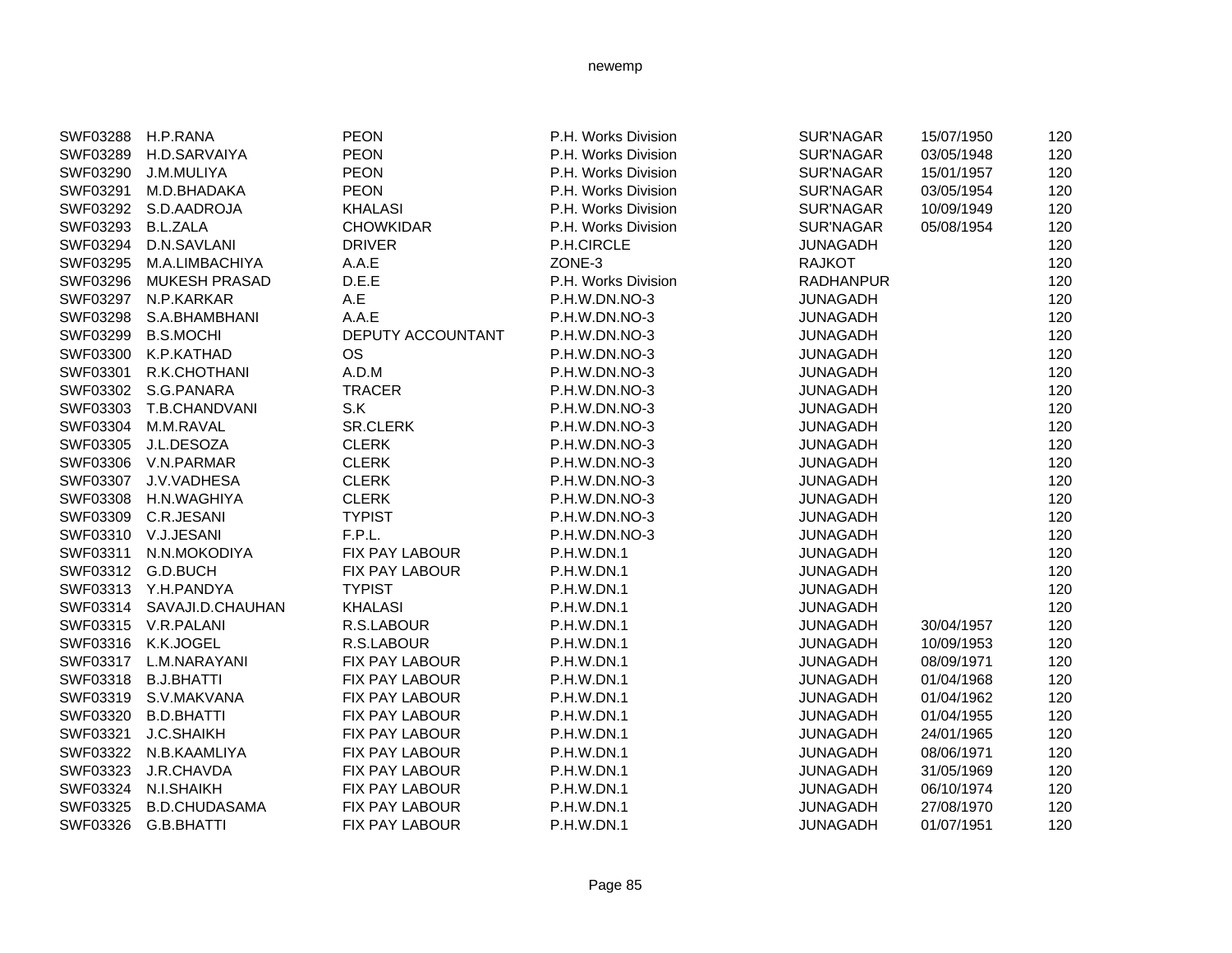| SWF03327          | NM.BABARIYA         | <b>FIX PAY LABOUR</b>      | P.H.W.DN.1        | <b>JUNAGADH</b>   | 01/01/1970 | 120 |
|-------------------|---------------------|----------------------------|-------------------|-------------------|------------|-----|
| SWF03328          | D.N.ZALA            | FIX PAY LABOUR             | P.H.W.DN.1        | <b>JUNAGADH</b>   | 08/08/1955 | 120 |
| SWF03329          | J.V.PARMAR          | <b>FIX PAY LABOUR</b>      | <b>P.H.W.DN.1</b> | <b>JUNAGADH</b>   | 30/06/1958 | 120 |
| SWF03330          | V.K.RATHOD          | <b>FIX PAY LABOUR</b>      | <b>P.H.W.DN.1</b> | <b>JUNAGADH</b>   | 07/02/1968 | 120 |
| SWF03331          | R.K.VADHER          | <b>FIX PAY LABOUR</b>      | <b>P.H.W.DN.1</b> | <b>JUNAGADH</b>   | 02/04/1975 | 120 |
| SWF03332          | G.S.ASAR            | <b>FIX PAY LABOUR</b>      | <b>P.H.W.DN.1</b> | <b>JUNAGADH</b>   | 05/06/1964 | 120 |
| SWF03333          | N.V.SHAH            | JR.GEOLOGICL               | P.H.M.SUB.DN.2    | AHMEDABAD         | 26/05/1964 | 120 |
| SWF03334          | R.N.RATHOD          | W/C.DRIVER                 | P.H.M.SUB.DN.2    | AHMEDABAD         | 23/08/1959 | 120 |
| SWF03335          | H.F.CHAUHAN         | W/C OWERSEAR               | P.H.M.SUB.DN.2    | AHMEDABAD         | 01/06/1953 | 120 |
| SWF03336          | <b>B.B.TRIVEDI</b>  | <b>JR.CLERK</b>            | P.H.M.SUB.DN.2    | AHMEDABAD         | 18/08/1975 | 120 |
|                   | SWF03337 K.G.PARMAR | <b>JR.CLERK</b>            | P.H.M.SUB.DN.2    | AHMEDABAD         | 26/09/1959 | 120 |
| SWF03338          | S.B.CHAUHAN         | <b>DRIVER</b>              | P.H.M.SUB.DN.2    | AHMEDABAD         | 02/07/1958 | 120 |
| SWF03339          | M.G.RABARI          | <b>FITTER</b>              | P.H.M.SUB.DN.2    | AHMEDABAD         | 01/06/1955 | 120 |
| SWF03340          | <b>J.M.RATHOD</b>   | <b>DAILY WEGES</b>         | <b>P.H.W.DN.1</b> | <b>HIMATNAGAR</b> | 01/06/1959 | 120 |
| SWF03341          | D.K.RAVAL           | DAILY WEGES                | P.H.W.DN.1        | <b>HIMATNAGAR</b> | 05/05/1965 | 120 |
| SWF03342          | A.K.PRAJAPATI       | <b>DAILY WEGES</b>         | P.H.W.DN.         | <b>HIMATNAGAR</b> | 01/06/1967 | 120 |
| SWF03343          | N.E.MAKWANA         | <b>DAILY WEGES</b>         | P.H.W.DN.         | <b>HIMATNAGAR</b> | 11/04/1967 | 120 |
| SWF03344          | D.N.CHAUHAN         | <b>DAILY WEGES</b>         | P.H.W.DN.         | <b>HIMATNAGAR</b> | 01/06/1960 | 120 |
| SWF03345          | R.M.RAJPUT          | <b>DAILY WEGES</b>         | P.H.W.DN.         | <b>HIMATNAGAR</b> | 08/07/1960 | 120 |
| SWF03346          | <b>J.M.THAKOR</b>   | <b>DAILY WEGES</b>         | P.H.W.DN.         | <b>HIMATNAGAR</b> | 01/06/1961 | 120 |
| SWF03347 P.M.ZALA |                     | <b>DAILY WEGES</b>         | P.H.W.DN.         | <b>HIMATNAGAR</b> | 01/06/1962 | 120 |
| SWF03348          | R.N.DAMOR           | <b>ROJAMDAR</b>            | P.H.W.DN.         | <b>HIMATNAGAR</b> | 27/04/1964 | 120 |
| SWF03349          | V.N.RAHEVER         | <b>DAILY WEGES</b>         | P.H.W.DN.         | <b>HIMATNAGAR</b> | 01/10/1965 | 120 |
| SWF03350          | D.K.RAHEVER         | <b>DAILY WEGES</b>         | P.H.W.DN.         | <b>HIMATNAGAR</b> | 01/06/1961 | 120 |
| SWF03351          | L.K.DABHI           | <b>DAILY WEGES</b>         | P.H.W.DN.         | <b>HIMATNAGAR</b> | 01/06/1955 | 120 |
| SWF03352          | M.H.RATHOD          | <b>DAILY WEGES</b>         | P.H.W.DN.         | <b>HIMATNAGAR</b> | 31/05/1960 | 120 |
| SWF03353          | G.J.SISODIYA        | <b>DAILY WEGES</b>         | P.H.W.DN.         | <b>HIMATNAGAR</b> | 01/05/1955 | 120 |
| SWF03354          | <b>B.H.MISTRI</b>   | <b>DAILY WEGES</b>         | P.H.W.DN.         | <b>HIMATNAGAR</b> | 08/10/1959 | 120 |
| SWF03355          | K.B.RAJPUT          | DAILY WEGES                | P.H.W.DN.         | <b>HIMATNAGAR</b> | 17/02/1966 | 120 |
| SWF03356          | R.V.PARMAR          | <b>DAILY WEGES</b>         | P.H.W.DN.         | <b>HIMATNAGAR</b> | 04/04/1961 | 120 |
| SWF03357          | M.K.PARMAR          | <b>ROJAMDAR</b>            | P.H.W.DN.         | <b>HIMATNAGAR</b> | 01/06/1967 | 120 |
| SWF03358          | C.M.THAKOR          | DAILY WEGES                | P.H.W.DN.         | <b>HIMATNAGAR</b> | 01/06/1959 | 120 |
| SWF03359          | <b>B.K.GAMETI</b>   | <b>DAILY WEGES</b>         | P.H.W.DN.         | <b>HIMATNAGAR</b> | 01/03/1963 | 120 |
| SWF03360          | R.V.JOBANPUTRA      | A.A.E                      | P.H.W.DN.-2       | <b>RAJKOT</b>     | 05/07/1961 | 120 |
| SWF03361          | M.H.JANI            | A.A.E                      | P.H.W.DN.         | <b>RAJKOT</b>     | 01/06/1952 | 120 |
| SWF03362          | C.R.TANK            | <b>TECHNICAL ASSISTANT</b> | P.H.W.DN.         | <b>RAJKOT</b>     | 24/12/1963 | 120 |
| SWF03363          | S.B.CHAUHAN         | DY.MANAGER                 | P.H.W.DN.-2       | <b>RAJKOT</b>     | 24/03/1949 | 120 |
| SWF03364          | P.T.PADSULIYA       | <b>JR.CLERK</b>            | P.H.W.DN.         | <b>RAJKOT</b>     | 24/09/1957 | 120 |
| SWF03365          | D.K.DAVE            | A.MAP.                     | P.H.W.DN.         | <b>RAJKOT</b>     | 20/11/1955 | 120 |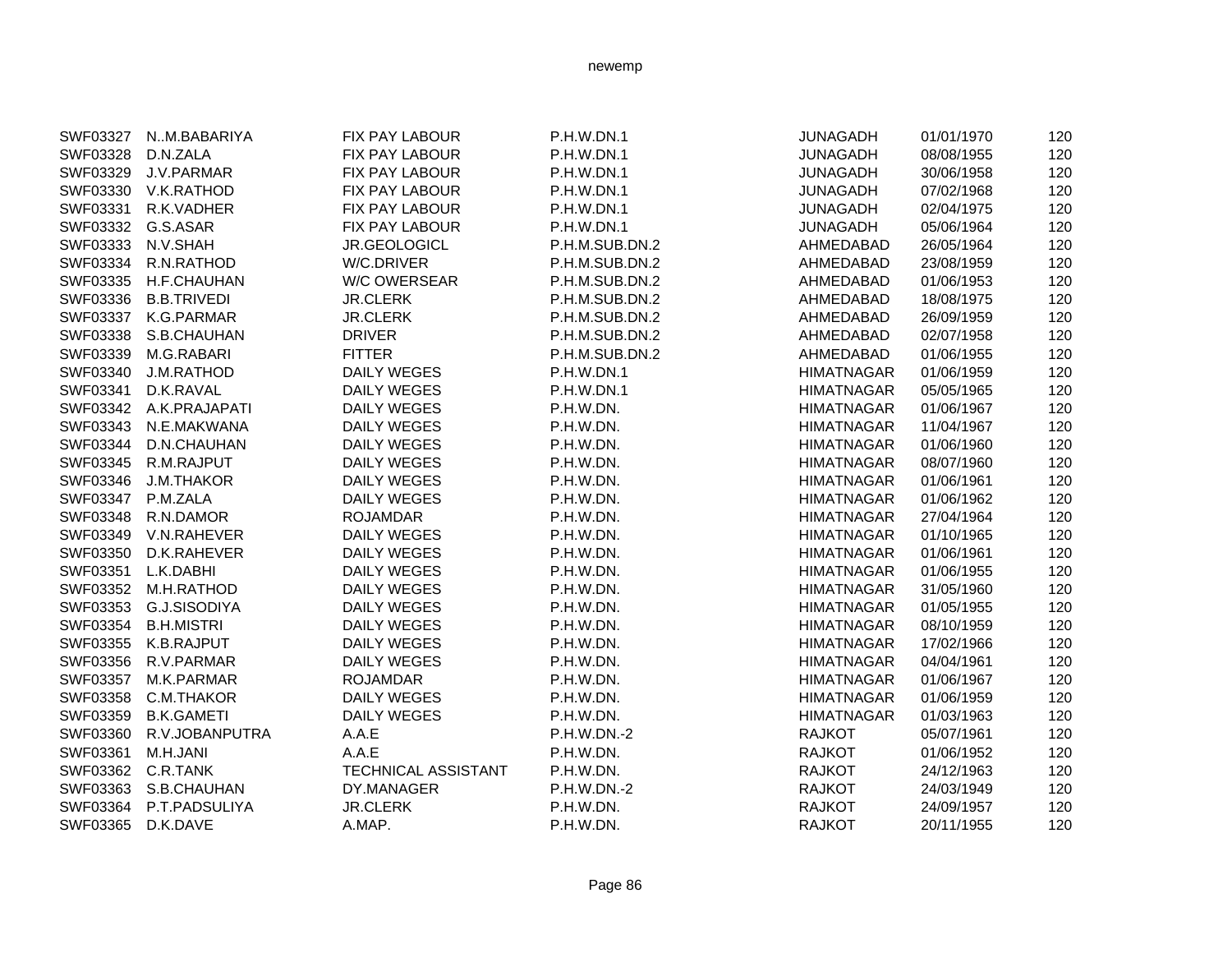| SWF03366 | N.M.HIRANI               | <b>JR.CLERK</b>        | P.H.W.DN.   | <b>RAJKOT</b>   | 13/12/1982 | 120 |
|----------|--------------------------|------------------------|-------------|-----------------|------------|-----|
| SWF03367 | J.D.CHANDARANA           | <b>BLUE PRINTER</b>    | P.H.W.DN.-2 | <b>RAJKOT</b>   | 17/11/1950 | 120 |
| SWF03368 | R.L.JHALA                | <b>PEON</b>            | P.H.W.DN.   | <b>RAJKOT</b>   | 02/05/1954 | 120 |
| SWF03369 | <b>B.B.DHANGADHARIYA</b> | <b>PEON</b>            | P.H.W.DN.-2 | <b>RAJKOT</b>   | 18/01/1952 | 120 |
| SWF03370 | <b>B.R.CHANU</b>         | <b>PEON</b>            | P.H.W.DN.   | <b>RAJKOT</b>   | 19/09/1963 | 120 |
| SWF03371 | D.M.MAKVANA              | <b>PEON</b>            | P.H.W.DN.   | <b>RAJKOT</b>   | 21/05/1979 | 120 |
| SWF03372 | L.S.BHIMANI              | <b>TYPIST</b>          | P.H.W.DN.-2 | <b>RAJKOT</b>   | 01/11/1961 | 120 |
| SWF03373 | I.J.ZALA                 | A.A.E                  | P.H.W.DN.   | <b>VIRAMGAM</b> | 06/10/1949 | 120 |
| SWF03374 | M.G.PANCHAL              | <b>JR.CLERK</b>        | P.H.W.DN.   | <b>VIRAMGAM</b> | 02/07/1968 | 120 |
| SWF03375 | P.C.PARIKH               | <b>JR.CLERK</b>        | P.H.W.DN.   | <b>VIRAMGAM</b> | 07/02/1958 | 120 |
| SWF03376 | <b>B.K.SADHU</b>         | <b>FITTER</b>          | P.H.W.DN.   | <b>VIRAMGAM</b> | 01/06/1948 | 120 |
| SWF03377 | K.A.PATEL                | <b>FITTER</b>          | P.H.W.DN.   | <b>VIRAMGAM</b> | 12/04/1948 | 120 |
| SWF03378 | R.A.PARMAR               | <b>FITTER</b>          | P.H. M.DN.  | <b>VIRAMGAM</b> | 02/02/1959 | 120 |
| SWF03379 | L.M.THAKORE              | <b>FITTER</b>          | P.H. M.DN.  | <b>VIRAMGAM</b> | 30/06/1956 | 120 |
| SWF03380 | G.M.CHAUHAN              | <b>CHOWKIDAR</b>       | P.H. M.DN.  | <b>VIRAMGAM</b> | 11/10/1953 | 120 |
| SWF03381 | P.J.CHAUHAN              | <b>W/C DRIVER</b>      | P.H. Y.DN.  | <b>VIRAMGAM</b> | 01/06/1959 | 120 |
| SWF03382 | M.M.SHALAR               | <b>ROJAMDAR</b>        | P.H.W.DN.   | <b>VIRAMGAM</b> | 07/04/1960 | 120 |
| SWF03383 | J.D.CHAUHAN              | P.T.ROJAMDAR           | P.H. M.DN.  | <b>VIRAMGAM</b> | 07/08/1961 | 120 |
| SWF03384 | R.K.DABHI                | P.T.ROJAMDAR           | P.H.W.DN.   | <b>VIRAMGAM</b> | 01/06/1965 | 120 |
| SWF03385 | I.G.PARMAR               | P.T.ROJAMDAR           | P.H.Y.DN.   | <b>VIRAMGAM</b> | 01/06/1964 | 120 |
| SWF03386 | <b>B.M.SADHU</b>         | P.T.ROJAMDAR           | P.H.Y.DN.   | <b>VIRAMGAM</b> | 01/06/1953 | 120 |
| SWF03387 | C.H.PANCHAL              | P.T.ROJAMDAR           | P.H.Y.DN.   | <b>VIRAMGAM</b> | 01/06/1953 | 120 |
| SWF03388 | N.K.SHRIMALI             | P.T.ROJAMDAR           | P.H.Y.DN.   | <b>VIRAMGAM</b> | 01/06/1960 | 120 |
| SWF03389 | G.K.VANKAR               | <b>DRIVER</b>          | NARMADADN-1 | AHMEDABAD       | 01/06/1952 | 120 |
|          | SWF03390 R.F.PATEL       | ROJAMDAR OPERATOR      | P.H.W.DN.   | VALSAD          | 23/08/1961 | 120 |
|          | SWF03391 R.S.PATEL       | <b>ROJAMDAR FITTER</b> | P.H.W.DN.   | VALSAD          | 02/06/1958 | 120 |
|          | SWF03392 M.S.PATEL       | FIX.PAY.ROJAMDAR       | P.H.W.DN.   | VALSAD          | 30/08/1964 | 120 |
| SWF03393 | M.L.PATEL                | FIX.PAY.ROJAMDAR       | P.H.W.DN.   | VALSAD          | 01/06/1949 | 120 |
| SWF03394 | A.M.PATEL                | FIX.PAY.ROJAMDAR       | P.H.W.DN.   | VALSAD          | 01/06/1964 | 120 |
| SWF03395 | N.L.HADPATI              | FIX.PAY.ROJAMDAR       | P.H.W.DN.   | VALSAD          | 01/06/1966 | 120 |
| SWF03396 | M.B.PATEL                | FIX.PAY.ROJAMDAR       | P.H.W.DN.   | VALSAD          | 01/06/1953 | 120 |
| SWF03397 | <b>B.M.TALAVIA</b>       | F.P.R.                 | P.H.W.DN.   | VALSAD          | 01/06/1953 | 120 |
| SWF03398 | K.M.HALPATI              | F.P.R.                 | P.H.W.DN.   | VALSAD          | 01/06/1966 | 120 |
| SWF03399 | R.M.PATEL                | F.P.R.                 | P.H.W.DN.   | VALSAD          | 01/06/1949 | 120 |
| SWF03400 | R.M.PATEL                | ROJAMDAR.OP            | P.H.W.DN.   | VALSAD          | 01/06/1956 | 120 |
| SWF03401 | P.K.PATEL                | F.P.R.                 | P.H.W.DN.   | VALSAD          | 01/04/1990 | 120 |
|          | SWF03402 N.L.PATEL       | F.P.R.                 | P.H.W.DN.   | VALSAD          | 01/02/1966 | 120 |
| SWF03403 | D.N.PATEL                | F.P.R.                 | P.H.W.DN.   | VALSAD          | 01/07/1964 | 120 |
|          | SWF03404 A.C.PATEL       | F.P.R.                 | P.H.W.DN.   | VALSAD          | 30/07/1970 | 120 |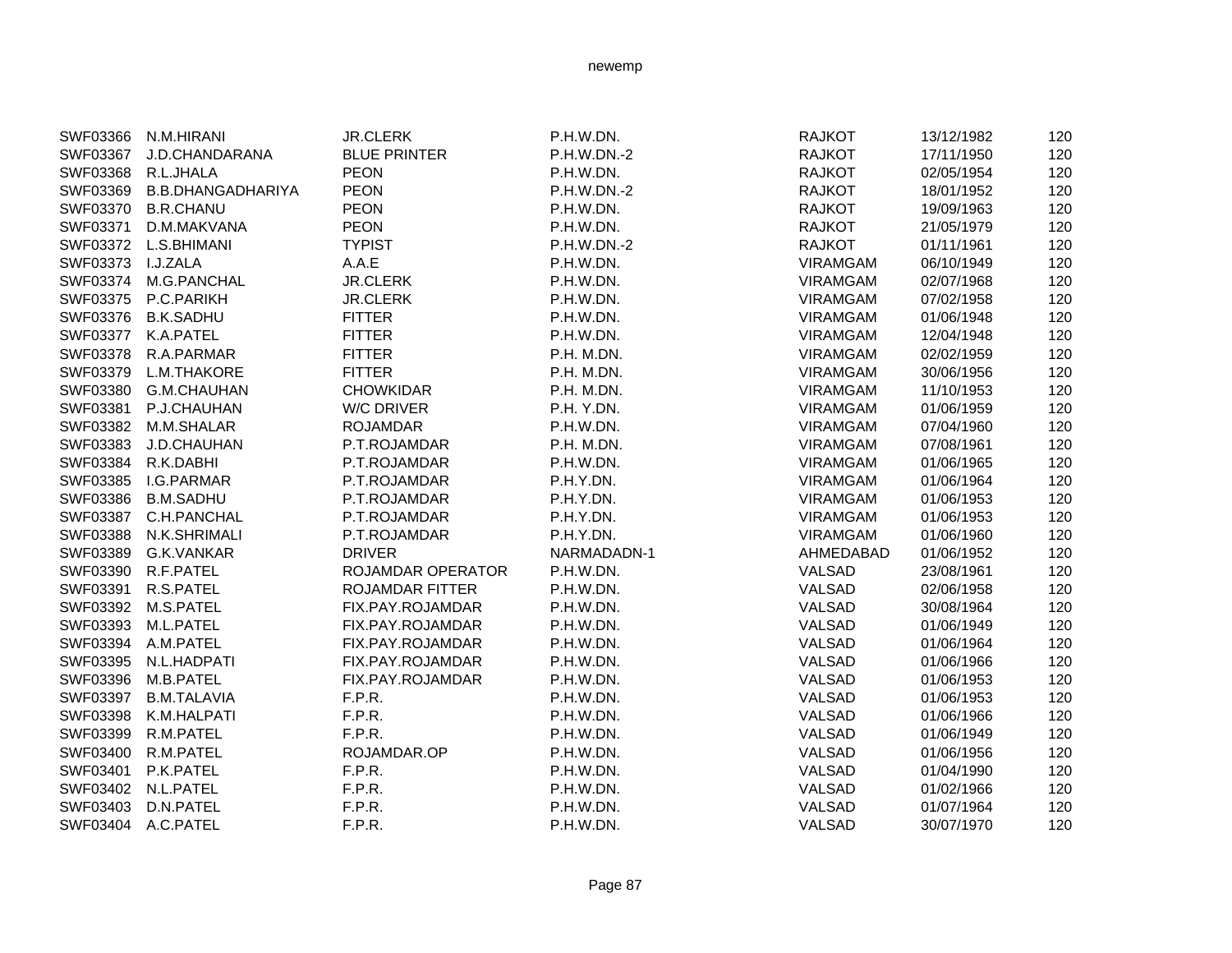| SWF03405 | M.B.PATEL         | F.P.R.             | P.H.W.DN.                | VALSAD          | 01/06/1965 | 120 |
|----------|-------------------|--------------------|--------------------------|-----------------|------------|-----|
| SWF03406 | R.D.PATEL         | F.P.R.             | P.H.W.DN.                | VALSAD          | 01/06/1965 | 120 |
| SWF03407 | K.D.PATEL         | F.P.R.             | P.H.W.DN.                | VALSAD          | 01/06/1972 | 120 |
| SWF03408 | V.B.PATEL         | W/C                | P.H.W.DN.                | VALSAD          | 11/03/1962 | 120 |
| SWF03409 | M.S.BARIYA        | <b>W/C KARKOON</b> | P.H.W.DN.                | VALSAD          | 10/05/1955 | 120 |
| SWF03410 | R.D.PATEL         | <b>OPERATOR</b>    | P.H.W.DN.                | VALSAD          | 11/10/1958 | 120 |
| SWF03411 | N.M.PATEL         | <b>OPERATOR</b>    | P.H.W.DN.                | VALSAD          | 01/07/1962 | 120 |
| SWF03412 | Y.J.KOTHARI       | <b>OPERATOR</b>    | P.H.W.DN.                | VALSAD          | 20/06/1959 | 120 |
| SWF03413 | S.N.GHANTAL       | <b>CHOWKIDAR</b>   | P.H.W.DN.                | VALSAD          | 01/06/1954 | 120 |
| SWF03414 | H.D.PATEL         | <b>CHOWKIDAR</b>   | P.H.W.DN.                | VALSAD          | 13/02/1976 | 120 |
| SWF03415 | D.B.PATEL         | <b>OPERATOR</b>    | P.H.W.DN.                | VALSAD          | 01/06/1962 | 120 |
| SWF03416 | M.M.PATEL         | <b>ROJAMDAR</b>    | P.H.W.DN.                | VALSAD          | 01/06/1958 | 120 |
| SWF03417 | N.S.BALGADHA      | VALVMAN            | P.H.W.DN.                | VALSAD          | 16/06/1949 | 120 |
| SWF03418 | N.G.PATEL         | <b>ROJAMDAR</b>    | P.H.W.DN.                | VALSAD          | 02/06/1968 | 120 |
| SWF03419 | G.P.PATEL         | <b>ROJAMDAR</b>    | P.H.W.DN.                | VALSAD          | 01/06/1970 | 120 |
| SWF03420 | Z.B.PATEL         | VALVMAN            | P.H.W.DN.                | VALSAD          | 09/02/1954 | 120 |
| SWF03421 | <b>B.T.PATEL</b>  | VALVMAN            | P.H.W.DN.                | VALSAD          | 01/06/1952 | 120 |
| SWF03422 | G.R.ZALA          | <b>PEON</b>        | P.H. M.DN.               | AHMEDABAD       | 01/07/1956 | 120 |
| SWF03423 | K.K.KHES          | <b>CLERK</b>       | ZONE-1                   | <b>BARODA</b>   | 16/08/1982 | 120 |
| SWF03424 | D.N.SOLANKI       | <b>CHOWKIDAR</b>   | <b>WORLD BANK SUB DN</b> | <b>JUNAGADH</b> | 01/06/1963 | 120 |
| SWF03425 | R.N.MES           | <b>SR.CLERK</b>    | P.H.M. SUB.DN.           | <b>AMERELY</b>  |            | 120 |
| SWF03426 | C.Z.PALANPURA     | <b>CLERK</b>       | P.H.M. SUB.DN.           | AMERELY         |            | 120 |
| SWF03427 | P.V.RADTHOD       | <b>ROJAMDAR</b>    | P.H.S.SUB.DN             | <b>TALOD</b>    | 15/06/1967 | 120 |
| SWF03428 | <b>D.S.TRIEDI</b> | <b>ROJAMDAR</b>    | P.H.S.SUB.DN             | <b>TALOD</b>    | 13/10/1958 | 120 |
| SWF03429 | M.M.JADEJA        | <b>ROJAMDAR</b>    | P.H.S.SUB.DN             | <b>TALOD</b>    | 01/08/1962 | 120 |
| SWF03430 | G.M.PANCHAL`      | <b>ROJAMDAR</b>    | P.H.S.SUB.DN             | <b>TALOD</b>    | 31/05/1966 | 120 |
| SWF03431 | J.D.NAYIEE        | <b>ROJAMDAR</b>    | P.H.S.SUB.DN             | <b>TALOD</b>    | 11/03/1972 | 120 |
| SWF03432 | M.K.PARMAR        | <b>ROJAMDAR</b>    | P.H.S.SUB.DN             | <b>TALOD</b>    | 01/05/1974 | 120 |
| SWF03433 | G.M.VANKAR        | <b>ROJAMDAR</b>    | P.H.S.SUB.DN             | <b>TALOD</b>    | 01/02/1971 | 120 |
| SWF03434 | P.P.PATEL         | <b>ROJAMDAR</b>    | P.H.S.SUB.DN             | <b>TALOD</b>    | 22/05/1972 | 120 |
| SWF03435 | G.V.CHAMAR        | <b>ROJAMDAR</b>    | P.H.S.SUB.DN             | <b>TALOD</b>    | 31/05/1962 | 120 |
| SWF03436 | P.L.NADIA         | <b>ROJAMDAR</b>    | P.H.S.SUB.DN             | <b>TALOD</b>    | 01/06/1970 | 120 |
| SWF03437 | R.S.NADIA         | <b>ROJAMDAR</b>    | P.H.S.SUB.DN             | <b>TALOD</b>    | 01/06/1962 | 120 |
| SWF03438 | G.P.PARMAR        | <b>ROJAMDAR</b>    | P.H.S.SUB.DN             | <b>TALOD</b>    | 15/07/1973 | 120 |
| SWF03439 | J.P.NAYDU         | <b>ROJAMDAR</b>    | P.H.S.SUB.DN             | <b>TALOD</b>    | 01/06/1970 | 120 |
| SWF03440 | R.P.PARMAR        | <b>ROJAMDAR</b>    | P.H.S.SUB.DN             | <b>TALOD</b>    | 21/01/1969 | 120 |
| SWF03441 | M.M.PARMAR        | <b>ROJAMDAR</b>    | P.H.S.SUB.DN             | <b>TALOD</b>    | 03/12/1974 | 120 |
| SWF03442 | V.S.ZALA          | <b>ROJAMDAR</b>    | P.H.S.SUB.DN             | <b>TALOD</b>    | 14/07/1972 | 120 |
| SWF03443 | <b>B.B.ZALA</b>   | <b>ROJAMDAR</b>    | P.H.S.SUB.DN             | <b>TALOD</b>    | 26/07/1964 | 120 |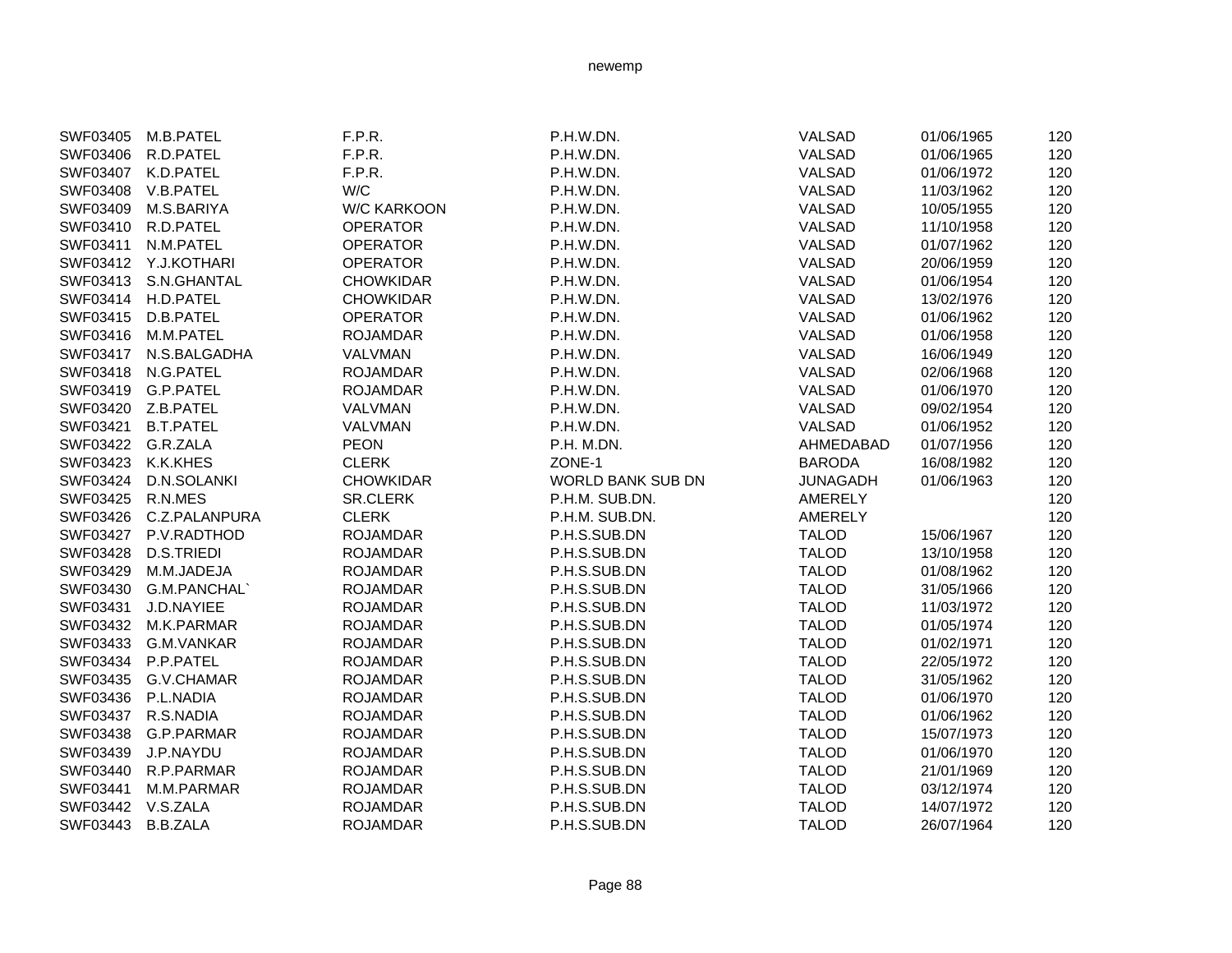| SWF03444 | <b>J.N.RATHOD</b>  | <b>ROJAMDAR</b>   | P.H.S.SUB.DN | <b>TALOD</b>       | 20/02/1965 | 120 |
|----------|--------------------|-------------------|--------------|--------------------|------------|-----|
| SWF03445 | <b>B.S.ZALA</b>    | <b>ROJAMDAR</b>   | P.H.S.SUB.DN | <b>TALOD</b>       | 20/03/1965 | 120 |
| SWF03446 | I.A.PATEL          | <b>ROJAMDAR</b>   | P.H.S.SUB.DN | <b>TALOD</b>       | 05/07/1972 | 120 |
| SWF03447 | K.R.PATEL          | <b>ROJAMDAR</b>   | P.H.S.SUB.DN | <b>TALOD</b>       | 03/06/1955 | 120 |
| SWF03448 | R.B.ZALA           | <b>ROJAMDAR</b>   | P.H.S.SUB.DN | <b>TALOD</b>       | 01/06/1969 | 120 |
| SWF03449 | H.J.DESAI          | <b>ROJAMDAR</b>   | P.H.S.SUB.DN | <b>TALOD</b>       | 17/03/1973 | 120 |
| SWF03450 | R.K.PATEL          | <b>ROJAMDAR</b>   | P.H.S.SUB.DN | <b>TALOD</b>       |            | 120 |
| SWF03451 | D.V.VANKAR         | <b>ROJAMDAR</b>   | P.H.S.SUB.DN | <b>TALOD</b>       | 01/06/1969 | 120 |
| SWF03452 | J.H.VANKAR         | <b>ROJAMDAR</b>   | P.H.S.SUB.DN | <b>TALOD</b>       | 15/11/1962 | 120 |
| SWF03453 | J.R.PATEL          | <b>ROJAMDAR</b>   | P.H.S.SUB.DN | <b>TALOD</b>       | 01/06/1967 | 120 |
| SWF03454 | J.V.PATEL          | <b>ROJAMDAR</b>   | P.H.S.SUB.DN | <b>TALOD</b>       | 10/08/1961 | 120 |
| SWF03455 | <b>B.N.THAKOR</b>  | <b>ROJAMDAR</b>   | P.H.S.SUB.DN | <b>TALOD</b>       | 05/08/1963 | 120 |
| SWF03456 | N.I.JOSHI          | <b>ROJAMDAR</b>   | P.H.S.SUB.DN | <b>TALOD</b>       | 24/12/1958 | 120 |
| SWF03457 | D.H.RATHOD         | <b>ROJAMDAR</b>   | P.H.S.SUB.DN | <b>TALOD</b>       | 01/06/1965 | 120 |
| SWF03458 | K.D.ZALA           | <b>ROJAMDAR</b>   | P.H.S.SUB.DN | <b>TALOD</b>       | 01/04/1963 | 120 |
| SWF03459 | M.S.PATEL          | <b>ROJAMDAR</b>   | P.H.S.SUB.DN | <b>TALOD</b>       | 15/02/1968 | 120 |
| SWF03460 | <b>B.V.CHAUHAN</b> | <b>ROJAMDAR</b>   | P.H.S.SUB.DN | <b>TALOD</b>       | 01/06/1958 | 120 |
| SWF03461 | C.N.CHAUHAN        | <b>ROJAMDAR</b>   | P.H.S.SUB.DN | <b>TALOD</b>       | 28/04/1955 | 120 |
| SWF03462 | M.E.CHAUHAN        | <b>ROJAMDAR</b>   | P.H.S.SUB.DN | <b>TALOD</b>       |            | 120 |
| SWF03463 | R.P.CHAUHAN        | <b>ROJAMDAR</b>   | P.H.S.SUB.DN | <b>TALOD</b>       |            | 120 |
| SWF03464 | G.R.JADAV          | DEPUTY ACCOUNTANT | P.H.W.DN.2   | AHMEDABAD          | 22/06/1954 | 120 |
| SWF03465 | R.I.VYAS           | A.D.M             | P.H.W.DN.2   | AHMEDABAD          | 11/09/1953 | 120 |
| SWF03466 | N.R.PATEL          | <b>TRACER</b>     | P.H.W.DN.2   | AHMEDABAD          | 11/08/1960 | 120 |
| SWF03467 | A.P.KUMKARE        | <b>COMPUTER</b>   | P.H.W.DN.2   | AHMEDABAD          | 03/08/1964 | 120 |
| SWF03468 | J.M.MAKWANA        | <b>CLERK</b>      | P.H.W.DN.2   | AHMEDABAD          | 31/05/1964 | 120 |
| SWF03469 | A.N.BHAVSAR        | <b>TYPIST</b>     | P.H.W.DN.2   | AHMEDABAD          | 22/05/1952 | 120 |
| SWF03470 | K.P.MITARIA        | <b>CLERK</b>      | P.H.W.DN.2   | AHMEDABAD          | 01/06/1958 | 120 |
| SWF03471 | F.N.CHHIPU         | <b>DRIVER</b>     | P.H.W.DN.2   | AHMEDABAD          | 17/07/1958 | 120 |
| SWF03472 | <b>B.M.PARMAR</b>  | <b>PEON</b>       | P.H.W.DN.2   | AHMEDABAD          | 20/08/1952 | 120 |
| SWF03473 | P.V.SOLANKI        | <b>PEON</b>       | P.H.W.DN.2   | AHMEDABAD          | 02/06/1956 | 120 |
| SWF03474 | V.K.RATHOD         | <b>PEON</b>       | P.H.W.DN.2   | AHMEDABAD          | 01/05/1958 | 120 |
| SWF03475 | R.M.NAIK           | <b>PEON</b>       | H.O.BOARD    | <b>GANDHINAGAR</b> | 02/10/1951 | 120 |
| SWF03476 | L.K.MODIA          | <b>PEON</b>       | H.O.BOARD    | <b>GANDHINAGAR</b> | 01/06/1962 | 120 |
| SWF03477 | H.B.SHAH           | A.E               | P.H.W.DN.1   | <b>BARODA</b>      | 15/12/1962 | 120 |
| SWF03478 | J.S.VASAVA         | A.A.E             | P.H.W.DN.1   | <b>BARODA</b>      | 11/01/1967 | 120 |
| SWF03479 | U.J.TADAVI         | <b>TRACER</b>     | P.H.W.DN.1   | <b>BARODA</b>      | 01/06/1965 | 120 |
| SWF03480 | J.M.RANA           | SAC               | P.H.W.DN.1   | <b>BARODA</b>      | 25/03/1949 | 120 |
| SWF03481 | R.M.SINORA         | <b>SR.CLERK</b>   | P.H.W.DN.1   | <b>BARODA</b>      | 05/01/1951 | 120 |
| SWF03482 | R.S.GANDHI         | <b>SR.CLERK</b>   | P.H.W.DN.1   | <b>BARODA</b>      | 04/07/1960 | 120 |
|          |                    |                   |              |                    |            |     |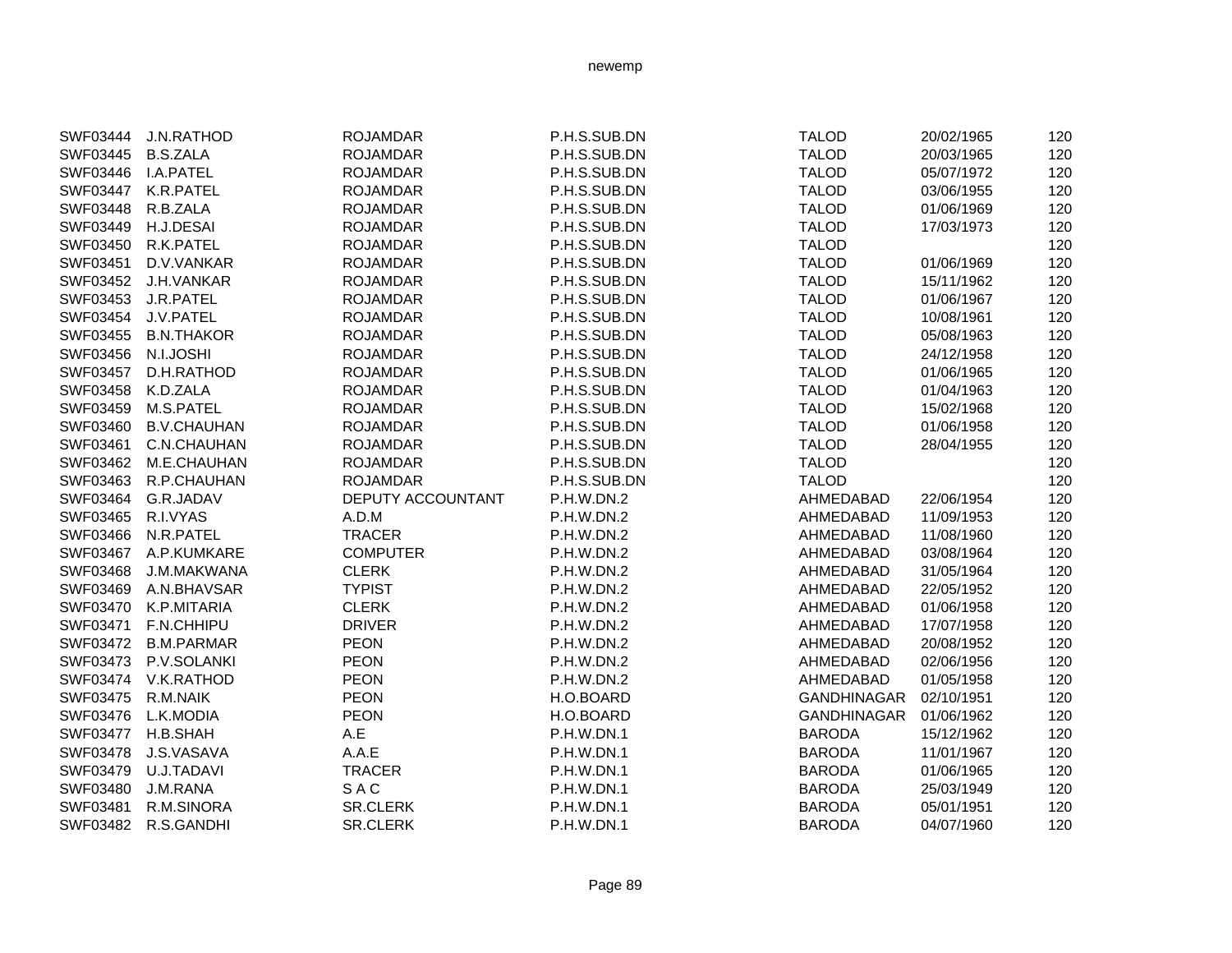| SWF03483          | M.T.RAMI                     | S.K                      | P.H.W.DN.1        | <b>BARODA</b>      | 10/11/1963 | 120 |
|-------------------|------------------------------|--------------------------|-------------------|--------------------|------------|-----|
| SWF03484          | S.V.PANCHAL                  | <b>CLERK</b>             | P.H.W.DN.1        | <b>BARODA</b>      | 01/02/1957 | 120 |
| SWF03485          | I.R.PATEL                    | <b>CLERK</b>             | P.H.W.DN.1        | <b>BARODA</b>      | 01/06/1959 | 120 |
| SWF03486          | <b>B.C.JOSHI</b>             | <b>CLERK</b>             | <b>P.H.W.DN.1</b> | <b>BARODA</b>      | 31/03/1951 | 120 |
| SWF03487          | J.A.PATEL                    | <b>CLERK</b>             | P.H.W.DN.1        | <b>BARODA</b>      | 31/08/1963 | 120 |
| SWF03488          | <b>B.F.MAHIDA</b>            | <b>TYPIST</b>            | P.H.W.DN.1        | <b>BARODA</b>      | 20/04/1957 | 120 |
| SWF03489          | K.B.RAJ                      | <b>TYPIST</b>            | P.H.W.DN.1        | <b>BARODA</b>      | 28/08/1967 | 120 |
| SWF03490          | M.A.RATHOD                   | <b>CLERK</b>             | P.H.W.DN.1        | <b>BARODA</b>      | 08/09/1971 | 120 |
| SWF03491          | <b>U.N.TRIVEDI</b>           |                          | <b>P.H.W.DN.1</b> | <b>BARODA</b>      | 08/07/1950 | 120 |
| SWF03492          | R.K.KHUDCHANDANI             | A.E                      | P.H.W.DN.1        | <b>BARODA</b>      | 09/09/1963 | 120 |
| SWF03493          | M.S.PATEL                    | A.D.M                    | P.H.W.DN.1        | <b>BARODA</b>      | 02/06/1956 | 120 |
| SWF03494          | A.A.BHATT                    | W/A                      | P.H.W.DN.1        | <b>BARODA</b>      | 01/06/1951 | 120 |
|                   | SWF03495 S.B.PATEL           | <b>SR.CLERK</b>          | P.H.W.DN.1        | <b>BARODA</b>      | 01/06/1953 | 120 |
| SWF03496 C.C.SHAH |                              | <b>CLERK</b>             | P.H.W.DN.1        | <b>BARODA</b>      | 30/01/1963 | 120 |
| SWF03497          | J.M.RATHOD                   | <b>PEON</b>              | <b>P.H.W.DN.1</b> | <b>BARODA</b>      | 05/04/1970 | 120 |
| SWF03498          | V.B.PARMAR                   | <b>PEON</b>              | P.H.W.DN.1        | <b>BARODA</b>      | 30/12/1971 | 120 |
| SWF03499          | M.K.JANI                     |                          | <b>P.H.W.DN.1</b> | <b>BARODA</b>      | 12/08/1959 | 120 |
| SWF03500          | Y.B.CHOKSHI                  | A.E                      | P.H.W.DN.1        | <b>BARODA</b>      | 16/09/1961 | 120 |
| SWF03501          | A.D.PATEL                    | A.A.E                    | P.H.W.DN.1        | <b>BARODA</b>      | 02/08/1952 | 120 |
| SWF03502          | S.B.JADAV                    | W/A                      | P.H.W.DN.1        | <b>BARODA</b>      | 01/06/1948 | 120 |
| SWF03503          | M.S.RATHOD                   | W/A                      | P.H.W.DN.1        | <b>BARODA</b>      | 01/06/1951 | 120 |
| SWF03504          | D.J.PATEL                    | T.A                      | P.H.W.DN.1        | <b>BARODA</b>      | 13/03/1956 | 120 |
|                   | SWF03505 R.D.TADAVI          | A.D.M                    | P.H.W.DN.1        | <b>BARODA</b>      | 26/12/1964 | 120 |
| SWF03506          | P.V.MACHHI                   | <b>CLERK</b>             | P.H.W.DN.1        | <b>BARODA</b>      | 24/06/1958 | 120 |
| SWF03507          | D.C.SHAH                     | <b>CLERK</b>             | P.H.W.DN.1        | <b>BARODA</b>      | 01/06/1960 | 120 |
| SWF03508          | P.V.PARMAR                   | <b>PEON</b>              | P.H.W.DN.1        | <b>BARODA</b>      | 31/05/1978 | 120 |
| SWF03509          | T.J.PARMAR                   | O.S.                     | H.O.BOARD         | <b>GANDHINAGAR</b> | 01/06/1951 | 120 |
| SWF03510          | N.P.KHATRI                   | <b>DEPUTY ACCOUNTANT</b> | S.SUB.DN          | <b>BARODA</b>      | 01/03/1948 | 120 |
| SWF03511          | S.G.DOBARIYA                 | E.E                      | NETHERLEND-UNIT   | <b>BHAVNAGAR</b>   |            | 120 |
| SWF03512          | LA.PATEL                     | A.E                      | NETHERLEND-UNIT   | <b>BHAVNAGAR</b>   | 17/06/1964 | 120 |
| SWF03513          | K.J.WAGHELA                  | A.A.E                    | NETHERLEND-UNIT   | <b>BHAVNAGAR</b>   | 27/07/1954 | 120 |
| SWF03514 V.J.SHAH |                              | A.A.E                    | NETHERLEND-UNIT   | <b>BHAVNAGAR</b>   | 31/05/1965 | 120 |
| SWF03515          | J.P.NAGRECHA                 | <b>SR.CLERK</b>          | NETHERLEND-UNIT   | <b>BHAVNAGAR</b>   |            | 120 |
| SWF03516          | J.N.OZA                      | <b>CLERK</b>             | NETHERLEND-UNIT   | <b>BHAVNAGAR</b>   | 15/06/1957 | 120 |
| SWF03517          | N.J.NAVPURA                  | <b>CLERK</b>             | NETHERLEND-UNIT   | <b>BHAVNAGAR</b>   | 25/01/1959 | 120 |
| SWF03518          | <b>U.A.KHATRI</b>            | W/A                      | NETHERLEND-UNIT   | <b>BHAVNAGAR</b>   | 30/09/1961 | 120 |
| SWF03519          | G.M.BHATT                    | W/A                      | NETHERLEND-UNIT   | <b>BHAVNAGAR</b>   | 20/08/1959 | 120 |
| SWF03520          | KHAN.NASIRKHAN.RAMZAN TYPIST |                          | H.O.BOARD         | <b>GANDHINAGAR</b> |            | 120 |
| SWF03521          | R.A.PARMAR                   | <b>ROJAMDAR</b>          | <b>P.H.W.DN.1</b> | <b>BARODA</b>      | 15/09/1956 | 120 |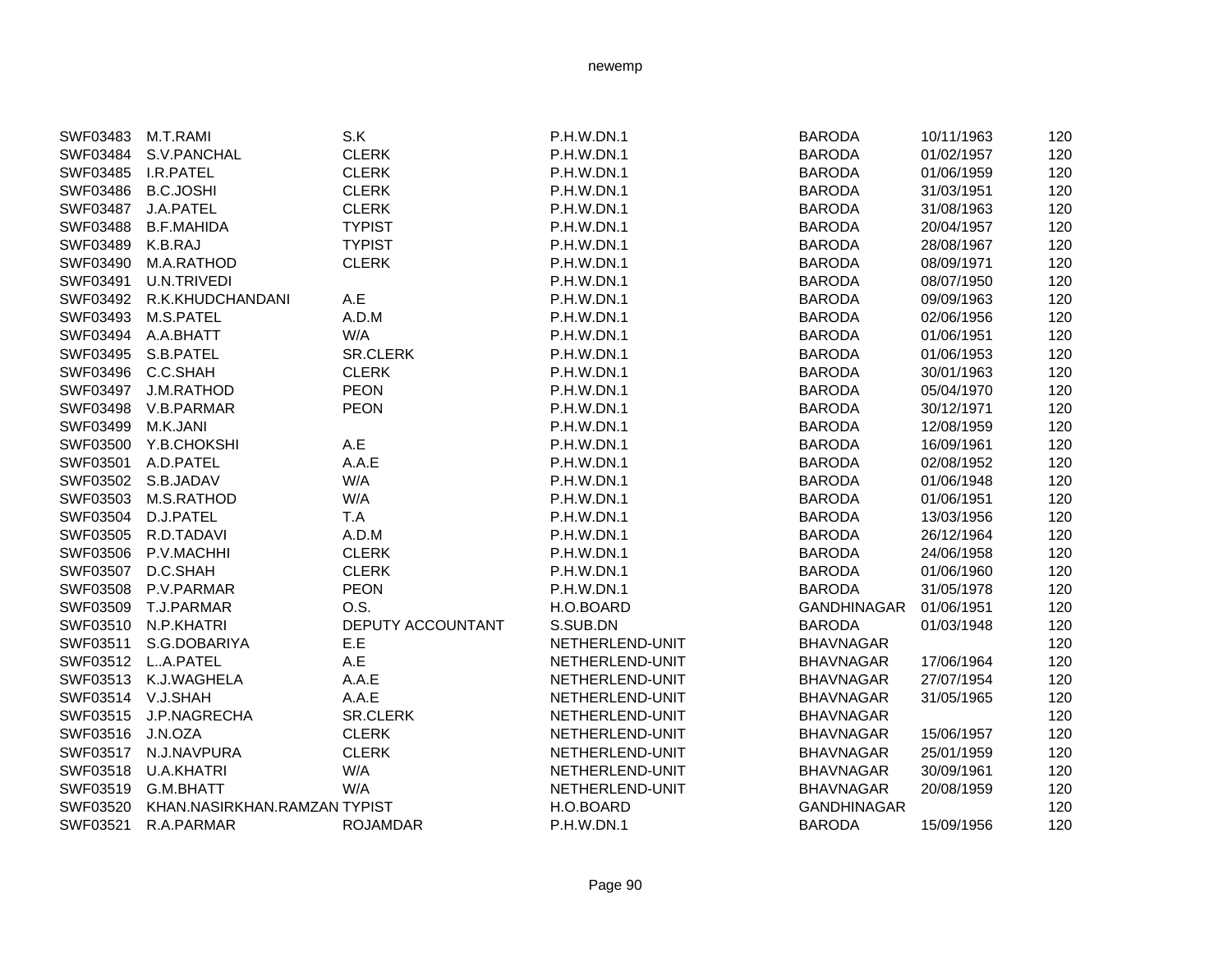|          | SWF03522 R.A.MALEK    | <b>ROJAMDAR</b>     | P.H.W.DN.1        | <b>BARODA</b>      | 01/06/1953 | 120 |
|----------|-----------------------|---------------------|-------------------|--------------------|------------|-----|
| SWF03523 | D.S.PADHIYAR          | <b>ROJAMDAR</b>     | P.H.W.DN.1        | <b>BARODA</b>      | 01/06/1967 | 120 |
| SWF03524 | <b>B.A.PADHIYAR</b>   | <b>ROJAMDAR</b>     | <b>P.H.W.DN.1</b> | <b>BARODA</b>      | 01/06/1966 | 120 |
| SWF03525 | M.M.PARMAR            | <b>ROJAMDAR</b>     | <b>P.H.W.DN.1</b> | <b>BARODA</b>      | 01/06/1968 | 120 |
| SWF03526 | R.D.PADHIYAR          | <b>ROJAMDAR</b>     | P.H.W.DN.1        | <b>BARODA</b>      | 04/01/1963 | 120 |
| SWF03527 | C.B.WADHARI           | <b>ROJAMDAR</b>     | P.H.W.DN.1        | <b>BARODA</b>      | 09/11/1951 | 120 |
| SWF03528 | L.P.PADHIYAR          | <b>ROJAMDAR</b>     | P.H.W.DN.1        | <b>BARODA</b>      | 01/12/1947 | 120 |
| SWF03529 | P.B.JOSHI             | <b>ROJAMDAR</b>     | <b>P.H.W.DN.1</b> | <b>BARODA</b>      | 25/05/1965 | 120 |
| SWF03530 | <b>B.B.PADHIYAR</b>   | <b>ROJAMDAR</b>     | P.H.W.DN.1        | <b>BARODA</b>      | 01/06/1958 | 120 |
| SWF03531 | A.R.PARMAR            | <b>ROJAMDAR</b>     | <b>P.H.W.DN.1</b> | <b>BARODA</b>      | 01/05/1968 | 120 |
| SWF03532 | R.C.GAJJAR            | <b>ROJAMDAR</b>     | P.H.W.DN.1        | <b>BARODA</b>      | 01/06/1959 | 120 |
| SWF03533 | <b>B.B.PADHIYAR</b>   | <b>ROJAMDAR</b>     | P.H.W.DN.1        | <b>BARODA</b>      | 01/06/1948 | 120 |
|          | SWF03534 G.S.PARMAR   | <b>ROJAMDAR</b>     | <b>P.H.W.DN.1</b> | <b>BARODA</b>      | 01/06/1962 | 120 |
|          | SWF03535 P.B.CHAUHAN  | <b>ROJAMDAR</b>     | P.H.W.DN.1        | <b>BARODA</b>      | 01/10/1969 | 120 |
|          | SWF03536 T.S.PARMAR   | <b>ROJAMDAR</b>     | P.H.W.DN.1        | <b>BARODA</b>      | 01/10/1963 | 120 |
|          | SWF03537 V.B.ATALIYA  | <b>DRIVER</b>       | P.H.W.DN.1        | <b>BARODA</b>      | 01/06/1948 | 120 |
| SWF03538 | A.M.WAGHELA           | <b>OPERATOR</b>     | P.H.W.DN.1        | <b>BARODA</b>      | 02/06/1950 | 120 |
| SWF03539 | <b>B.C.RAJ</b>        | <b>FITTER</b>       | <b>P.H.W.DN.1</b> | <b>BARODA</b>      | 22/10/1952 | 120 |
| SWF03540 | <b>B.R.PATEL</b>      | <b>KARKOON</b>      | P.H.W.DN.1        | <b>BARODA</b>      | 25/04/1962 | 120 |
| SWF03541 | G.B.GOHIL             | <b>CHOWKIDAR</b>    | P.H.W.DN.1        | <b>BARODA</b>      | 01/06/1955 | 120 |
| SWF03542 | N.N.MAKWANA           | F.P.R.              | S.SUB.DN          | MANAVADAR          |            | 120 |
| SWF03543 | D.J.KORIYA            | F.P.R.              | S.SUB.DN          | MANAVADAR          |            | 120 |
| SWF03544 | K.M.MEHTA             | F.P.R.              | S.SUB.DN          | MANAVADAR          |            | 120 |
| SWF03545 | D.K.KATARIYA          | F.P.R.              | S.SUB.DN          | <b>MANAVADAR</b>   |            | 120 |
| SWF03546 | J.P.PARMAR            | <b>ROJAMDAR</b>     | P.H.M. SUB.DN.    | <b>VIRAMGAM</b>    |            | 120 |
| SWF03547 | <b>B.R.PARMAR</b>     | <b>ROJAMDAR</b>     | P.H.M. SUB.DN.    | <b>VIRAMGAM</b>    |            | 120 |
| SWF03548 | <b>B.A.THAKOR</b>     | <b>ROJAMDAR</b>     | P.H.M. SUB.DN.    | <b>VIRAMGAM</b>    |            | 120 |
| SWF03549 | V.M.PARMAR            | <b>PEON</b>         | <b>DIS.CIRCEL</b> | <b>GANDHINAGAR</b> |            | 120 |
| SWF03550 | V.B.SENAMA            | <b>CHOWKIDAR</b>    | <b>DIS.CIRCEL</b> | <b>GANDHINAGAR</b> |            | 120 |
| SWF03551 | K.N.GAMETIE           | <b>PEON</b>         | <b>DIS.CIRCEL</b> | <b>GANDHINAGAR</b> |            | 120 |
|          | SWF03552 R.B.DATANIYA | <b>BLUE PRINTER</b> | <b>DIS.CIRCEL</b> | <b>GANDHINAGAR</b> |            | 120 |
| SWF03553 | A.R.MANKAD            | D.E.E               | <b>ADB Cell</b>   | <b>GANDHINAGAR</b> |            | 120 |
| SWF03554 | C.N.HATHILA           | D.E.E               | <b>ADB Cell</b>   | <b>GANDHINAGAR</b> |            | 120 |
| SWF03555 | D.G.CHAUDHARI         | S.E.                | P.H.CIRCLE        | <b>BARODA</b>      | 01/06/1959 | 120 |
| SWF03556 | D.H.SHAH              | D.E.E               | P.H.CIRCLE        | <b>BARODA</b>      | 23/11/1949 | 120 |
| SWF03557 | M.M.MEVADA            | A.E                 | P.H.CIRCLE        | <b>BARODA</b>      | 22/08/1971 | 120 |
| SWF03558 | M.M.MALIK             | O.S.                | P.H.CIRCLE        | <b>BARODA</b>      | 18/02/1946 | 120 |
| SWF03559 | M.B.SHAH              | A.D.M               | P.H.CIRCLE        | <b>BARODA</b>      | 30/09/1948 | 120 |
| SWF03560 | <b>B.D.BHAKHATANI</b> | ASSIST.SUPER        | P.H.CIRCLE        | <b>BARODA</b>      | 15/08/1954 | 120 |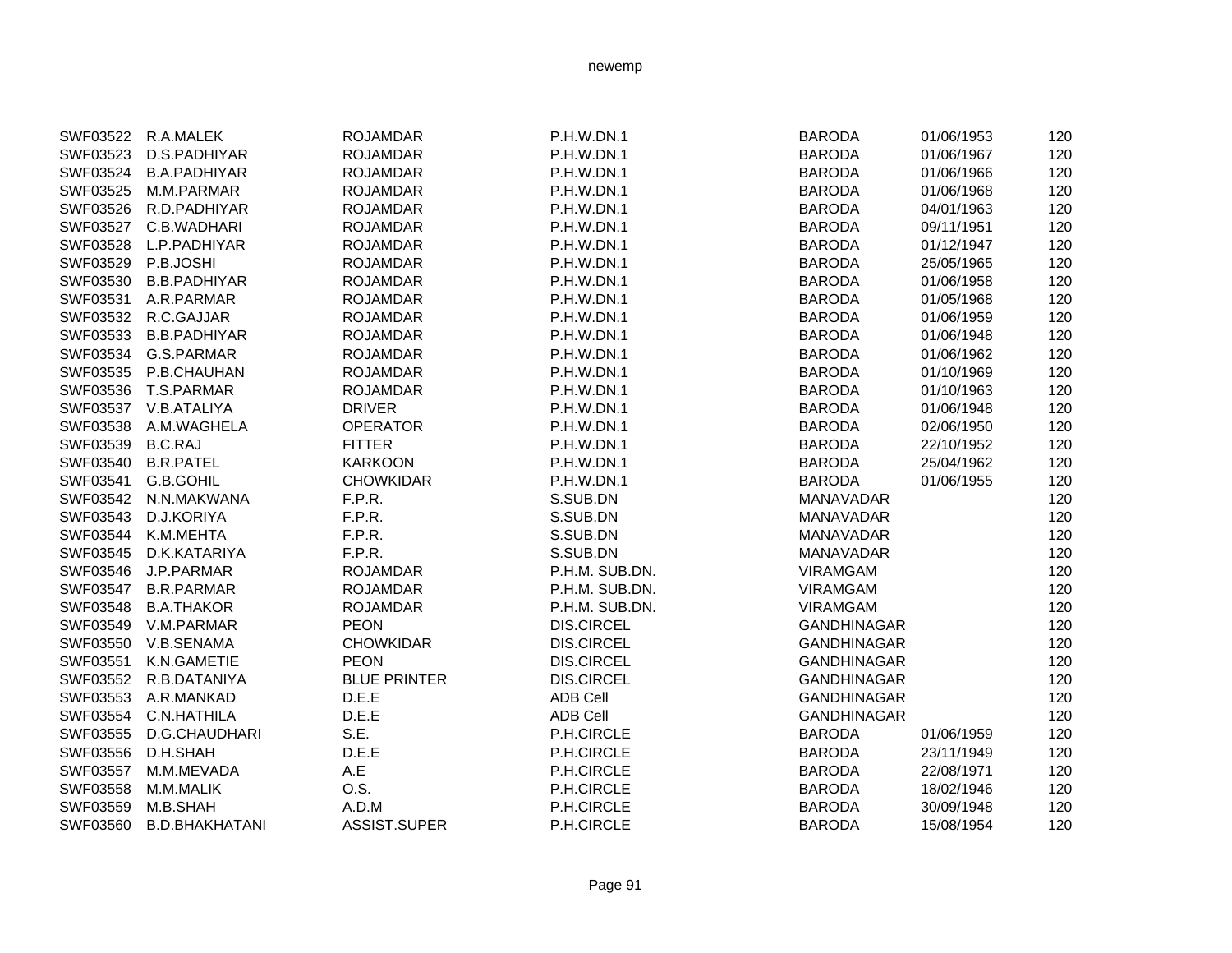| SWF03561          | N.A.PATEL            | <b>SR.CLERK</b>  | P.H.CIRCLE     | <b>BARODA</b>   | 01/06/1953 | 120 |
|-------------------|----------------------|------------------|----------------|-----------------|------------|-----|
| SWF03562          | K.N.JOSHI            | <b>SR.CLERK</b>  | P.H.CIRCLE     | <b>BARODA</b>   | 09/06/1948 | 120 |
| SWF03563          | <b>B.N.PATHAK</b>    | <b>SR.CLERK</b>  | P.H.CIRCLE     | <b>BARODA</b>   | 18/01/1958 | 120 |
| SWF03564          | A.L.MOHITE           | <b>SR.CLERK</b>  | P.H.CIRCLE     | <b>BARODA</b>   | 31/10/1955 | 120 |
| SWF03565          | H.M.RATHVA           | <b>SR.CLERK</b>  | P.H.CIRCLE     | <b>BARODA</b>   | 01/06/1965 | 120 |
| SWF03566          | R.A.GOHIL            | <b>CLERK</b>     | P.H.CIRCLE     | <b>BARODA</b>   | 01/02/1953 | 120 |
| SWF03567          | G.M.RATHAVA          | <b>CLERK</b>     | P.H.CIRCLE     | <b>BARODA</b>   | 01/06/1966 | 120 |
| SWF03568          | R.P.CHAVDA           | <b>CLERK</b>     | P.H.CIRCLE     | <b>BARODA</b>   | 03/06/1982 | 120 |
| SWF03569          | M.B.TADVE            | <b>DRIVER</b>    | P.H.CIRCLE     | <b>BARODA</b>   | 30/10/1964 | 120 |
| SWF03570          | A.R.BARIA            | <b>PEON</b>      | P.H.CIRCLE     | <b>BARODA</b>   | 01/05/1948 | 120 |
| SWF03571          | C.M.PARMAR           | <b>PEON</b>      | P.H.CIRCLE     | <b>BARODA</b>   | 02/06/1960 | 120 |
|                   | SWF03572 V.R.RATHAVA | <b>CHOWKIDAR</b> | P.H.CIRCLE     | <b>BARODA</b>   | 01/06/1967 | 120 |
| SWF03573          | S.B.PATEL            | D.E.E            | P.H.M. SUB.DN. | <b>JUNAGADH</b> |            | 120 |
| SWF03574          | J.B.JADAV            | A.A.E            | P.H.M. SUB.DN. | <b>JUNAGADH</b> |            | 120 |
| SWF03575          | P.M.JOSHI            | A.A.E            | P.H.M. SUB.DN. | <b>JUNAGADH</b> |            | 120 |
| SWF03576          | M.H.SOLANKI          | <b>DRIVER</b>    | P.H.M. SUB.DN. | <b>JUNAGADH</b> |            | 120 |
| SWF03577          | <b>B.S.DODIA</b>     | <b>FITTER</b>    | P.H.M. SUB.DN. | <b>JUNAGADH</b> |            | 120 |
| SWF03578          | P.J.WADHER           | <b>FITTER</b>    | P.H.M. SUB.DN. | <b>JUNAGADH</b> |            | 120 |
| SWF03579          | N.J.BHATTI           | SR.CLERK         | P.H.M. SUB.DN. | <b>JUNAGADH</b> |            | 120 |
| SWF03580          | D.D.THAKKAR          | <b>CLERK</b>     | P.H.M. SUB.DN. | <b>JUNAGADH</b> |            | 120 |
| SWF03581          | G.K.VYAS             | <b>CLERK</b>     | P.H.M. SUB.DN. | <b>JUNAGADH</b> |            | 120 |
| SWF03582 U.L.ATIT |                      | <b>DRIVER</b>    | P.H.M. SUB.DN. | <b>JUNAGADH</b> |            | 120 |
| SWF03583          | M.K.KADARI           | <b>PEON</b>      | P.H.M. SUB.DN. | <b>JUNAGADH</b> |            | 120 |
| SWF03584          | J.J.SUMARA           | <b>PEON</b>      | P.H.M. SUB.DN. | <b>JUNAGADH</b> |            | 120 |
| SWF03585          | <b>B.R.RAJYAGURU</b> | R.DRIVER         | P.H.S SUB.DN.  | <b>RAJULA</b>   | 04/11/1962 | 120 |
| SWF03586          | R.R.JOSHI            | <b>R,MISTRY</b>  | P.H.S SUB.DN.  | <b>RAJULA</b>   | 27/07/1967 | 120 |
| SWF03587          | A.V.MEHTA            | <b>ROJAMDAR</b>  | P.H.S SUB.DN.  | <b>RAJULA</b>   | 01/06/1977 | 120 |
| SWF03588          | D.R.RATHOD           | <b>ROJAMDAR</b>  | P.H.S SUB.DN.  | <b>RAJULA</b>   | 04/03/1952 | 120 |
| SWF03589          | H.T.WAGH             | <b>ROJAMDAR</b>  | P.H.S SUB.DN.  | <b>RAJULA</b>   | 05/01/1946 | 120 |
| SWF03590          | N.H.OZA              | <b>ROJAMDAR</b>  | P.H.S SUB.DN.  | <b>RAJULA</b>   | 12/11/1958 | 120 |
| SWF03591          | D.N.VARU             | <b>ROJAMDAR</b>  | P.H.S SUB.DN.  | <b>RAJULA</b>   | 06/05/1956 | 120 |
| SWF03592          | K.M.SANKHAT          | <b>ROJAMDAR</b>  | P.H.S SUB.DN.  | <b>RAJULA</b>   | 01/01/1972 | 120 |
| SWF03593          | D.M.SANKHAT          | <b>ROJAMDAR</b>  | P.H.S SUB.DN.  | <b>RAJULA</b>   | 01/06/1962 | 120 |
| SWF03594          | G.M.KHASIYA          | <b>ROJAMDAR</b>  | P.H.S SUB.DN.  | <b>RAJULA</b>   | 01/06/1967 | 120 |
| SWF03595          | S.M.JOGADIYA         | <b>ROJAMDAR</b>  | P.H.S SUB.DN.  | <b>RAJULA</b>   | 01/06/1965 | 120 |
| SWF03596          | D.J.CHAVDAGOR        | <b>ROJAMDAR</b>  | P.H.S SUB.DN.  | <b>RAJULA</b>   | 15/09/1962 | 120 |
| SWF03597          | H.P.CHAUHAN          | <b>ROJAMDAR</b>  | P.H.S SUB.DN.  | <b>RAJULA</b>   | 20/11/1959 | 120 |
| SWF03598          | H.B.RAJYAGURU        | <b>ROJAMDAR</b>  | P.H.S SUB.DN.  | <b>RAJULA</b>   | 23/06/1963 | 120 |
| SWF03599          | M.I.GAHA             | <b>ROJAMDAR</b>  | P.H.S SUB.DN.  | <b>RAJULA</b>   | 03/06/1968 | 120 |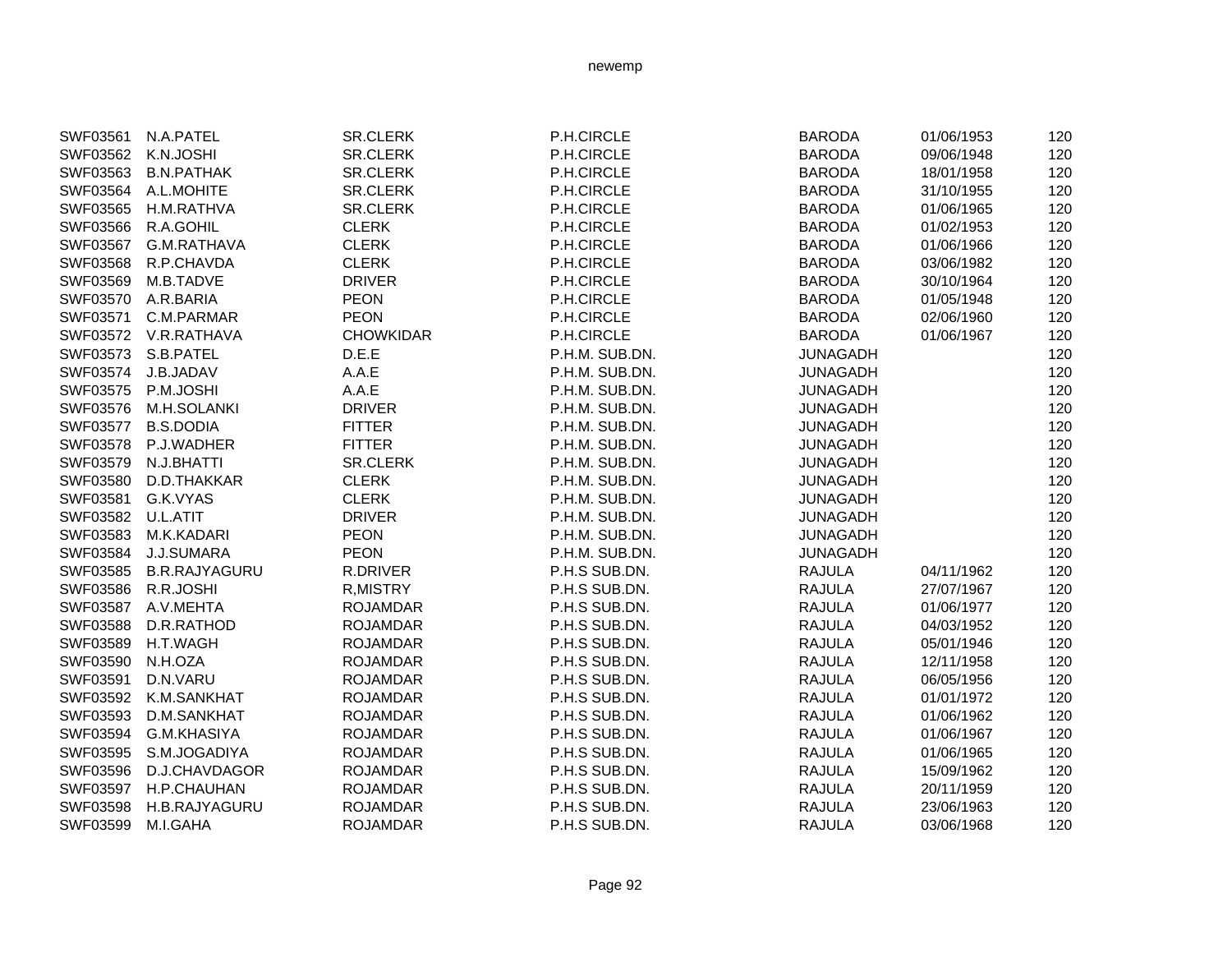| SWF03600 | <b>B.N.GAHA</b>       | <b>ROJAMDAR</b>    | P.H.S SUB.DN.  | <b>RAJULA</b>          | 20/10/1965 | 120 |
|----------|-----------------------|--------------------|----------------|------------------------|------------|-----|
| SWF03601 | L.G.GOBAR             | <b>ROJAMDAR</b>    | P.H.S SUB.DN.  | <b>RAJULA</b>          | 22/08/1961 | 120 |
|          | SWF03602 M.P.JETHAVA  | <b>ROJAMDAR</b>    | P.H.S SUB.DN.  | <b>RAJULA</b>          | 01/06/1954 | 120 |
| SWF03603 | A.O.SHIYAD            | EX.OPERETOR        | P.H.S SUB.DN.  | <b>RAJULA</b>          | 02/08/1972 | 120 |
| SWF03604 | C.K.BARAIYA           | <b>ROJAMDAR</b>    | P.H.S SUB.DN.  | <b>RAJULA</b>          | 10/06/1970 | 120 |
| SWF03605 | S.B.JANI              | EX.OPERETOR        | P.H.S SUB.DN.  | <b>RAJULA</b>          | 15/07/1965 | 120 |
| SWF03606 | M.T.HARIYANI          | <b>ROJAMDAR</b>    | P.H.S SUB.DN.  | <b>RAJULA</b>          | 18/06/1949 | 120 |
|          | SWF03607 G.K.SHANKHAT | <b>ROJAMDAR</b>    | P.H.S SUB.DN.  | <b>RAJULA</b>          | 01/06/1952 | 120 |
|          | SWF03608 C.D.SHANKHAT | <b>ROJAMDAR</b>    | P.H.S SUB.DN.  | <b>RAJULA</b>          | 01/06/1967 | 120 |
|          | SWF03609 N.V.BALDHIYA | <b>ROJAMDAR</b>    | P.H.S SUB.DN.  | <b>RAJULA</b>          | 02/06/1953 | 120 |
| SWF03610 | D.R.SHIYAD            | <b>ROJAMDAR</b>    | P.H.S SUB.DN.  | <b>RAJULA</b>          | 23/11/1966 | 120 |
| SWF03611 | J.A.KAKDIYA           | <b>EX.OPERETOR</b> | P.H.S SUB.DN.  | <b>RAJULA</b>          | 07/05/1963 | 120 |
| SWF03612 | K.M.JOGADIYA          | <b>ROJAMDAR</b>    | P.H.S SUB.DN.  | <b>RAJULA</b>          | 01/06/1960 | 120 |
| SWF03613 | K.M.MEHTA             | <b>DRIVER</b>      | P.H.S SUB.DN.  | <b>RAJULA</b>          | 01/06/1962 | 120 |
| SWF03614 | <b>B.B.CHAUHAN</b>    | <b>ROJAMDAR</b>    | P.H.S SUB.DN.  | <b>RAJULA</b>          | 10/06/1957 | 120 |
| SWF03615 | J.P.VARU              | <b>ROJAMDAR</b>    | P.H.S SUB.DN.  | <b>RAJULA</b>          | 01/05/1971 | 120 |
| SWF03616 | <b>J.M.SHANKHAT</b>   | <b>ROJAMDAR</b>    | P.H.S SUB.DN.  | <b>RAJULA</b>          | 01/03/1973 | 120 |
| SWF03617 | <b>M.R.SHANKHAT</b>   | <b>ROJAMDAR</b>    | P.H.S SUB.DN.  | <b>RAJULA</b>          | 17/04/1949 | 120 |
| SWF03618 | M.M.MAKWANA           | <b>ROJAMDAR</b>    | P.H.S SUB.DN.  | <b>RAJULA</b>          | 01/06/1964 | 120 |
| SWF03619 | S.S.JADEJA            | <b>OPERATOR</b>    | P.H.S SUB.DN.  | <b>RAJULA</b>          | 03/09/1956 | 120 |
| SWF03620 | K.B.SARVAIYA          | <b>ROJAMDAR</b>    | P.H.S SUB.DN.  | <b>RAJULA</b>          | 03/05/1975 | 120 |
| SWF03621 | N.M.JOGADIYA          | <b>ROJAMDAR</b>    | P.H.S SUB.DN.  | <b>RAJULA</b>          | 10/04/1971 | 120 |
| SWF03622 | K.V.JOGADIYA          | <b>ROJAMDAR</b>    | P.H.S SUB.DN.  | <b>RAJULA</b>          | 01/08/1975 | 120 |
| SWF03623 | H.PJOGADIYA           | <b>ROJAMDAR</b>    | P.H.S SUB.DN.  | <b>RAJULA</b>          | 05/02/1974 | 120 |
| SWF03624 | D.K.WAGHELA           | <b>HELPER</b>      | P.H.M. SUB.DN. | <b>GANDHINAGAR</b>     |            | 120 |
| SWF03625 | T.M.PATEL             | E.E                | ZONE-A         | <b>BARODA</b>          |            | 120 |
| SWF03626 | S.D.VANKAR            | <b>KHALASI</b>     | ZONE-A         | <b>BARODA</b>          |            | 120 |
|          | SWF03627 M.M.SOLANKI  | <b>PEON</b>        | H.O.BOARD      | GANDHINAGAR 21/12/1951 |            | 120 |
| SWF03628 | A.S.DAVE              | F.P                | P.H.S SUB.DN.  | <b>NADIYAD</b>         |            | 120 |
| SWF03629 | N.D.SHARMA            | <b>ROJAMDAR</b>    | P.HS.SUB.DN    | <b>MATAR</b>           |            | 120 |
| SWF03630 | G.U.RATHOD            | <b>ROJAMDAR</b>    | P.HS.SUB.DN    | <b>MATAR</b>           |            | 120 |
| SWF03631 | K.H.CHAVDA            | <b>LABOUR</b>      | P.HS.SUB.DN    | <b>DAKOR</b>           |            | 120 |
| SWF03632 | K.R.PARMAR            | <b>LABOUR</b>      | P.HS.SUB.DN    | <b>DAKOR</b>           |            | 120 |
| SWF03633 | G.C.SOLANKI           | <b>LABOUR</b>      | P.HS.SUB.DN    | <b>DAKOR</b>           |            | 120 |
| SWF03634 | M.J.ASARI             | <b>GEOLOGIST</b>   | P.H.M.DN       | <b>HIMATNAGAR</b>      |            | 120 |
| SWF03635 | Y.A.SHAIKH            | A.E                | P.H.M.DN       | <b>HIMATNAGAR</b>      |            | 120 |
| SWF03636 | M.S.TAPODHAN          | <b>SR.CLERK</b>    | P.H.M.DN       | <b>HIMATNAGAR</b>      |            | 120 |
| SWF03637 | V.N.NINAMA            | <b>SR.CLERK</b>    | P.H.M.DN       | <b>HIMATNAGAR</b>      |            | 120 |
| SWF03638 | S.M.JADEJA            | <b>SR.CLERK</b>    | P.H.M.DN       | <b>HIMATNAGAR</b>      |            | 120 |
|          |                       |                    |                |                        |            |     |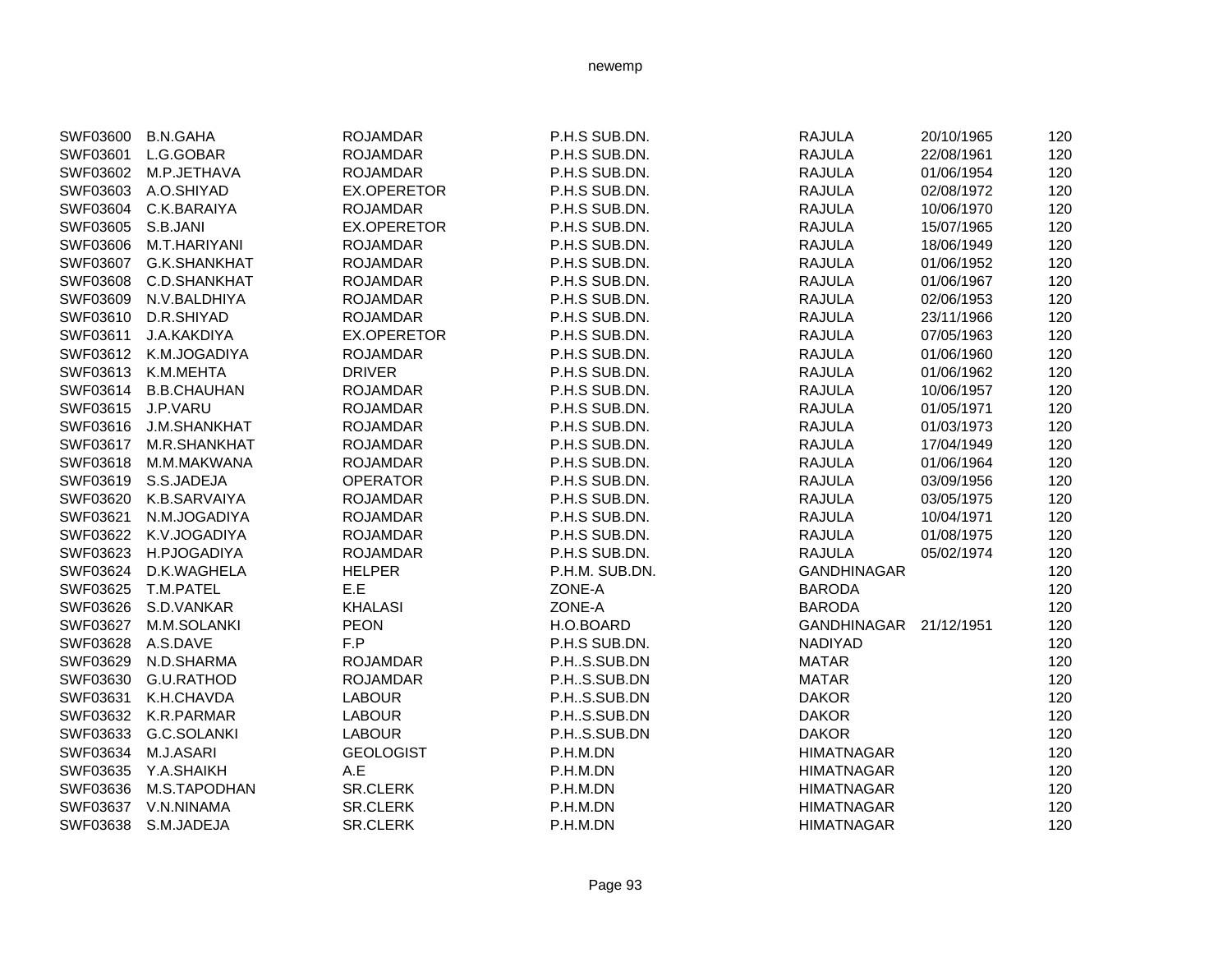| SWF03639          | S.S.BHAGORA           | S.K               | P.H.M.DN    | <b>HIMATNAGAR</b> | 120 |
|-------------------|-----------------------|-------------------|-------------|-------------------|-----|
|                   | SWF03640 L.R.BARANDA  | <b>CLERK</b>      | P.H.M.DN    | <b>HIMATNAGAR</b> | 120 |
| SWF03641          | T.K.NINAMA            | <b>TYPIST</b>     | P.H.M.DN    | <b>HIMATNAGAR</b> | 120 |
|                   | SWF03642 S.R.GAMAR    | <b>G.TYPIST</b>   | P.H.M.DN    | <b>HIMATNAGAR</b> | 120 |
| SWF03643          | M.M.MALEK             | A.D.M             | P.H.M.DN    | <b>HIMATNAGAR</b> | 120 |
| SWF03644          | K.D.KUMBHAR           | <b>PEON</b>       | P.H.M.DN    | <b>HIMATNAGAR</b> | 120 |
| SWF03645          | D.A.PRAJAPATI         | <b>DRIVER</b>     | P.H.M.DN    | <b>HIMATNAGAR</b> | 120 |
| SWF03646          | M.U.MEMAN             | D.E.E             | P.HM.SUB.DN | <b>HIMATNAGAR</b> | 120 |
| SWF03647          | M.H.MOMIN             | A.E               | P.HM.SUB.DN | <b>HIMATNAGAR</b> | 120 |
| SWF03648          | S.B.VANKAR            | A.A.E             | P.HM.SUB.DN | <b>HIMATNAGAR</b> | 120 |
| SWF03649          | R.C.JOSHI             | J.G.O.            | P.HM.SUB.DN | <b>HIMATNAGAR</b> | 120 |
|                   | SWF03650 R.S.PATEL    | <b>DRIVER</b>     | P.HM.SUB.DN | <b>HIMATNAGAR</b> | 120 |
| SWF03651          | P.H.SUTHAR            | <b>FITTER</b>     | P.HM.SUB.DN | <b>HIMATNAGAR</b> | 120 |
|                   | SWF03652 A.D.MAKWANA  | <b>FITTER</b>     | P.HM.SUB.DN | <b>HIMATNAGAR</b> | 120 |
| SWF03653          | P.S.THAKOR            | <b>FITTER</b>     | P.HM.SUB.DN | <b>HIMATNAGAR</b> | 120 |
| SWF03654          | S.R.THAKOR            | <b>FITTER</b>     | P.HM.SUB.DN | <b>HIMATNAGAR</b> | 120 |
| SWF03655          | S.G.MAKWANA           | <b>DRIVER</b>     | P.HM.SUB.DN | <b>HIMATNAGAR</b> | 120 |
| SWF03656          | R.S.LIMBAT            | SR.CLERK          | P.HM.SUB.DN | <b>HIMATNAGAR</b> | 120 |
| SWF03657          | R.K.PANDYA            | <b>CLERK</b>      | P.HM.SUB.DN | <b>HIMATNAGAR</b> | 120 |
| SWF03658          | K.S.RATHOD            | <b>PEON</b>       | P.HM.SUB.DN | <b>HIMATNAGAR</b> | 120 |
| SWF03659          | R.M.CHAMAR            | <b>PEON</b>       | P.HM.SUB.DN | <b>HIMATNAGAR</b> | 120 |
| SWF03660          | C.A.THAKOR            | <b>W/C DRIVER</b> | P.HM.SUB.DN | <b>HIMATNAGAR</b> | 120 |
| SWF03661          | M.K.RAHEMAN           | <b>W/C HELPER</b> | P.HM.SUB.DN | <b>HIMATNAGAR</b> | 120 |
|                   | SWF03662 K.V.RATHOD   | W/C HELPER        | P.HM.SUB.DN | <b>HIMATNAGAR</b> | 120 |
| SWF03663          | M.B.HADA              | <b>W/C HELPER</b> | P.HM.SUB.DN | <b>HIMATNAGAR</b> | 120 |
| SWF03664          | N.R.SHAH              | ROJ. KARKUON      | P.HM.SUB.DN | <b>HIMATNAGAR</b> | 120 |
|                   | SWF03665 P.B.PATEL    | ROJ. KARKUON      | P.HM.SUB.DN | <b>HIMATNAGAR</b> | 120 |
| SWF03666 C.K.SONI |                       | ROJ. KARKUON      | P.HM.SUB.DN | <b>HIMATNAGAR</b> | 120 |
| SWF03667          | A.J.MANSURI           | ROJ. KARKUON      | P.HM.SUB.DN | <b>HIMATNAGAR</b> | 120 |
| SWF03668          | V.R.RAHEVAR           | ROJ.DRIVER        | P.HM.SUB.DN | <b>HIMATNAGAR</b> | 120 |
| SWF03669          | M.S.KUMPAVAT          | ROJ.DRIVER        | P.HM.SUB.DN | <b>HIMATNAGAR</b> | 120 |
| SWF03670          | M.J.THAKAR            | ROJ.DRIVER        | P.HM.SUB.DN | <b>HIMATNAGAR</b> | 120 |
| SWF03671          | <b>B.R.PARMAR</b>     | ROJ.DRIVER        | P.HM.SUB.DN | <b>HIMATNAGAR</b> | 120 |
| SWF03672          | D.J.CHAUHAN           | ROJ.DRIVER        | P.HM.SUB.DN | <b>HIMATNAGAR</b> | 120 |
| SWF03673          | <b>B.C.THAKOR</b>     | ROJ.HELPER        | P.HM.SUB.DN | <b>HIMATNAGAR</b> | 120 |
|                   | SWF03674 P.K.RAHEVAER | ROJ.DRIVER        | P.HM.SUB.DN | <b>HIMATNAGAR</b> | 120 |
| SWF03675          | J.K.PATEL             | ROJ.HELPER        | P.HM.SUB.DN | <b>HIMATNAGAR</b> | 120 |
| SWF03676          | N.K.RAHEVER           | ROJ.HELPER        | P.HM.SUB.DN | <b>HIMATNAGAR</b> | 120 |
|                   | SWF03677 V.M.PARMAR   | ROJ.HELPER        | P.HM.SUB.DN | <b>HIMATNAGAR</b> | 120 |
|                   |                       |                   |             |                   |     |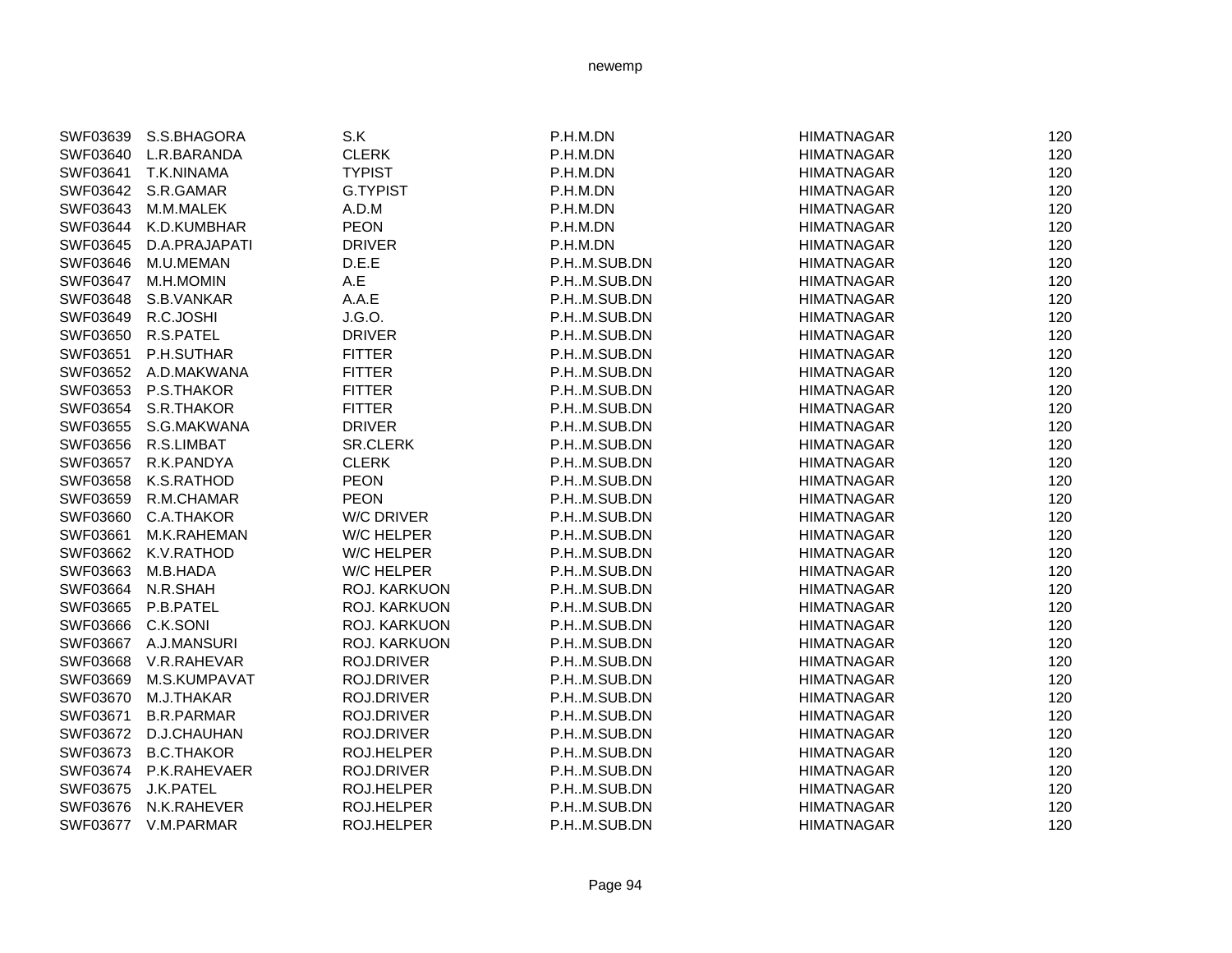| SWF03678           | M.K.SISODIYA         | ROJ.HELPER               | P.HM.SUB.DN       | <b>HIMATNAGAR</b>      |            | 120 |
|--------------------|----------------------|--------------------------|-------------------|------------------------|------------|-----|
| SWF03679           | M.M.VAKTAPURIYA      | A.A.E                    | P.H.W.DN          | <b>HIMATNAGAR</b>      |            | 120 |
| SWF03680 M.S.VORA  |                      | A.A.E                    | P.H.W.DN          | <b>HIMATNAGAR</b>      |            | 120 |
|                    | SWF03681 A.R.PARMAR  | W/ASSISTAN               | P.H.W.DN          | <b>HIMATNAGAR</b>      |            | 120 |
|                    | SWF03682 J.B.MAKWANA | W/A                      | P.HWDN            | <b>HIMATNAGAR</b>      |            | 120 |
|                    | SWF03683 V.B.NAGESH  | D.E.E                    | P.H.S SUB.DN.     | <b>BALASINOR</b>       |            | 120 |
|                    | SWF03684 P.N.PATEL   | D.E.E                    | P.H.S SUB.DN.     | <b>DAKOR</b>           |            | 120 |
|                    | SWF03685 C.R.MAKWANA | W/A                      | P.H.S SUB.DN.     | <b>DAKOR</b>           |            | 120 |
| SWF03686           | A.P.THAKOR           | <b>ROJAMDAR</b>          | P.H.W.DN          | <b>GODHARA</b>         |            | 120 |
| SWF03687           | R.G.RANA             | E/C. OPERETOR            | P.H.W.DN          | <b>GODHARA</b>         |            | 120 |
| SWF03688           | N.P.SOLANKI          | A.E                      | P.H.W.DN.2        | <b>JUNAGADH</b>        |            | 120 |
| SWF03689           | P.K.BIJLANI          | <b>ROJAMDAR</b>          | P.H.W.DN.2        | <b>JUNAGADH</b>        |            | 120 |
| SWF03690 G.K.NAI   |                      | <b>CLERK</b>             | DHAROI.P.DN       | VISNAGAR               | 29/03/1965 | 120 |
|                    | SWF03691 P.N.SOMPURA | <b>CLERK</b>             | DHAROI.P.DN       | <b>VISNAGAR</b>        |            | 120 |
|                    | SWF03692 T.N.RAVAL   | D.E.E                    | DHAROI.P.DN       | VAV                    | 30/05/1950 | 120 |
| SWF03693 S.M.SIPAI |                      | <b>DRIVER</b>            | DHAROI.P.SUB. DN  | VAV                    | 01/06/1957 | 120 |
|                    | SWF03694 P.M.PATEL   | <b>CLERK</b>             | DHAROI.P.SUB. DN  | <b>UNZA</b>            |            | 120 |
| SWF03695           | J.S.DABHI            | D.E.E                    | H.O.BOARD         | GANDHINAGAR 16/12/1957 |            | 120 |
|                    | SWF03696 S.V.CHAUHAN | <b>PEON</b>              | H.O.BOARD         | GANDHINAGAR            | 01/06/1960 | 120 |
| SWF03697 P.R.SHAH  |                      | DY.MANAGER               | H.O.BOARD         | GANDHINAGAR 13/03/1952 |            | 120 |
| SWF03698           | J.N.PARMAR           | <b>PEON</b>              | P.H.W.DN.1        | <b>JUNAGADH</b>        |            | 120 |
| SWF03699           | P.K.TIELLU           | E.E                      | <b>P.H.W.DN.1</b> | <b>BARODA</b>          |            | 120 |
| SWF03700           | M.A.YAGNIK           | <b>HYDROLOGIST</b>       | P.H.M.DN.         | <b>PALANPUR</b>        |            | 120 |
| SWF03701           | P.D.PANDYA           | W/A                      | P.H.W.DN.         | <b>DEESA</b>           |            | 120 |
| SWF03702 CANCLE    |                      | <b>DUPLICAT3702/3706</b> | <b>CANCLE</b>     |                        |            | 120 |
| SWF03703           |                      |                          |                   |                        |            | 120 |
| SWF03704           |                      |                          |                   |                        |            | 120 |
| SWF03705           |                      |                          |                   |                        |            | 120 |
| SWF03706           |                      |                          |                   |                        |            | 120 |
|                    | SWF03707 B.R.PATEL   | D.E.E                    | ZONE-2            | AHEMDABAD              |            | 120 |
|                    | SWF03708 P.C.THAKKAR | D.E.E                    | ZONE-2            | AHEMDABAD              |            | 120 |
|                    | SWF03709 D.J.SUTHAR  | D.E.E                    | ZONE-2            | AHEMDABAD              |            | 120 |
|                    | SWF03710 B.M.MISTRY  | D.E.E                    | ZONE-2            | AHEMDABAD              |            | 120 |
| SWF03711           | D.L.ADVANI           | A.E                      | ZONE-2            | AHEMDABAD              |            | 120 |
|                    | SWF03712 M.G.BHATT   | A.A.E                    | ZONE-2            | AHEMDABAD              |            | 120 |
| SWF03713 G.J.SHAH  |                      | <b>OVERSEEAR</b>         | ZONE-2            | AHEMDABAD              |            | 120 |
|                    | SWF03714 S.B.TELLOR  | ASSITT.SUPER             | ZONE-2            | AHEMDABAD              |            | 120 |
|                    | SWF03715 R.K.PARMAR  | <b>CLERK</b>             | ZONE-2            | AHEMDABAD              |            | 120 |
| SWF03716 P.S.RAJ   |                      | <b>CLERK</b>             | ZONE-2            | AHEMDABAD              |            | 120 |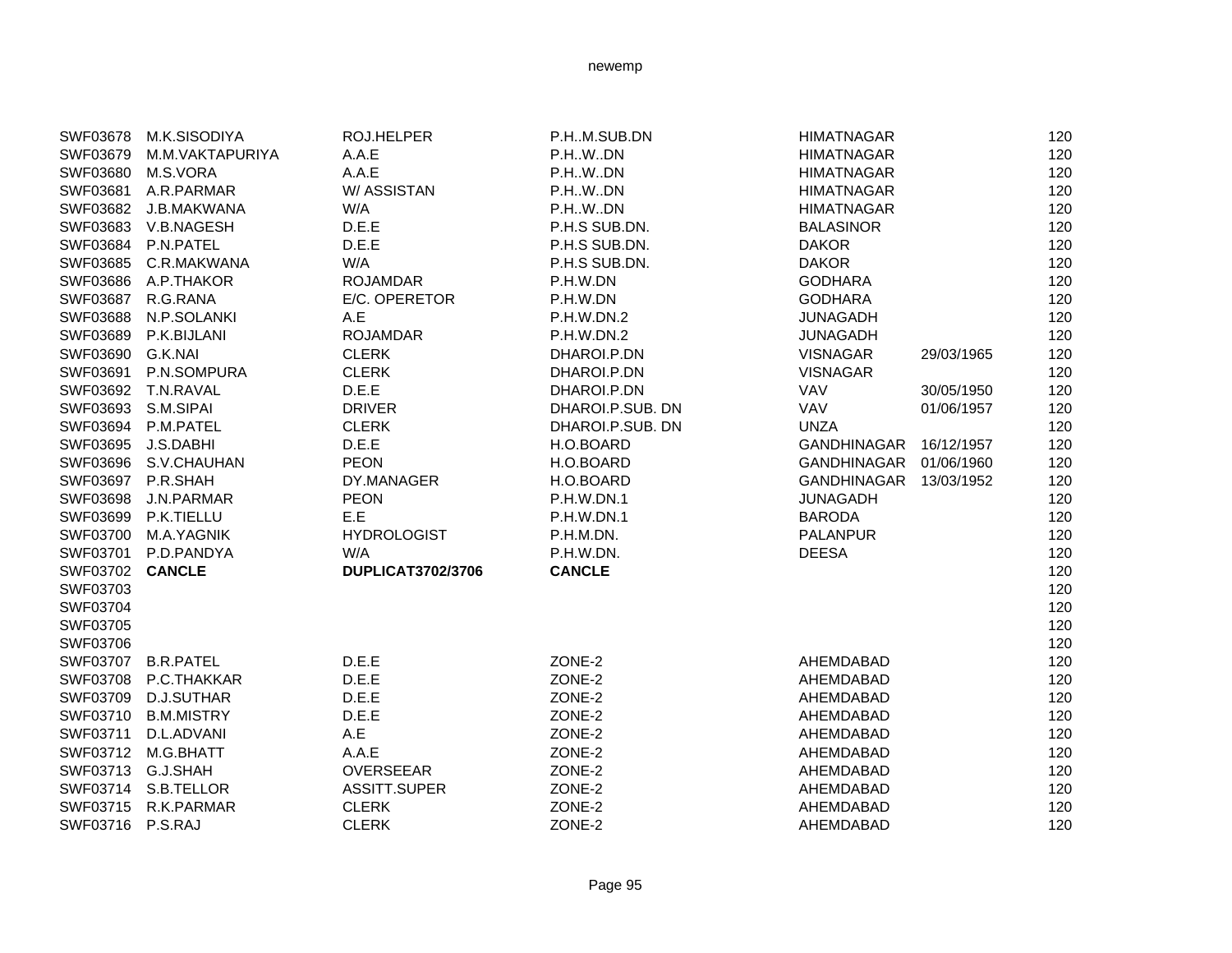| SWF03717 J.K.DIXIT |                        | <b>GUJ.TYPIST</b>     | ZONE-2            | AHEMDABAD        | 120               |
|--------------------|------------------------|-----------------------|-------------------|------------------|-------------------|
|                    | SWF03718 M.K.VYAS      | <b>GUJ.TYPIST</b>     | ZONE-2            | AHEMDABAD        | 120               |
|                    | SWF03719 T.J.SOUNKI    | ENG.TYPIST            | ZONE-2            | AHEMDABAD        | 120               |
|                    | SWF03720 G.R.MALEK     | <b>PEON</b>           | ZONE-2            | AHEMDABAD        | 120               |
| SWF03721           | N.BALAKRISHANAN        | <b>STENO</b>          | ZONE-2            | AHEMDABAD        | 120               |
|                    | SWF03722 K.R.MOMIN     | DY.MANAGER            | ZONE-2            | AHEMDABAD        | 120               |
|                    | SWF03723 B.S.PAREKH    | A.D.M                 | ZONE-2            | AHEMDABAD        | 120               |
|                    | SWF03724 H.R.SHAIKH    | <b>PEON</b>           | ZONE-2            | AHEMDABAD        | 120               |
| SWF03725           | J.H.MAHEDA             | <b>SAC</b>            | <b>P.H.W.DN.1</b> | <b>BARODA</b>    | 120               |
| SWF03726 V.D.BHOI  |                        | W/C.KARKON            | P.H.W.DN.         | <b>MODASA</b>    | 120               |
|                    | SWF03727 D.S.CHAUDHARI | <b>HYDROLOGIST</b>    | P.H.M.SUB.DN.     | <b>MEHSANA</b>   | 120<br>07/08/1961 |
|                    | SWF03728 J.K.PARMAR    | ASSI.DIVISINOL        | P.H.M.SUB.DN.     | <b>MEHSANA</b>   | 01/06/1954<br>120 |
|                    | SWF03729 K.M.CHAUDHARI | A.A.E                 | P.H.M.SUB.DN.     | <b>MEHSANA</b>   | 120<br>07/02/1977 |
|                    | SWF03730 M.N.PATEL     | D.E.E                 | P.H.S.SUB.DN.     | <b>DABHOI</b>    | 120               |
|                    | SWF03731 S.K.RATHOD    | A.E                   | P.H.S.SUB.DN.     | <b>DABHOI</b>    | 120               |
|                    | SWF03732 S.R.BACHUYA   | A.A.E                 | P.H.S.SUB.DN.     | <b>DABHOI</b>    | 120               |
|                    | SWF03733 K.R.ACEHARIYA | <b>OVERSEEAR</b>      | P.H.S.SUB.DN.     | <b>DABHOI</b>    | 120               |
|                    | SWF03734 R.C.SUTHAR    | T.A                   | P.H.S.SUB.DN.     | <b>DABHOI</b>    | 120               |
|                    | SWF03735 F.M.SETHWALA  | SR.CLERK              | P.H.S.SUB.DN.     | <b>DABHOI</b>    | 120               |
|                    | SWF03736 R.J.PATEL     | <b>CLERK</b>          | P.H.S.SUB.DN.     | <b>DABHOI</b>    | 120               |
|                    | SWF03737 A.K.TADAVI    | <b>TRACER</b>         | P.H.S.SUB.DN.     | <b>DABHOI</b>    | 120               |
|                    | SWF03738 R.M.RATHVA    | <b>CLERK</b>          | P.H.S.SUB.DN.     | <b>DABHOI</b>    | 120               |
| SWF03739           | P.U.VASAVA             | <b>CHOWKIDAR</b>      | P.H.S.SUB.DN.     | <b>DABHOI</b>    | 120               |
|                    | SWF03740 F.A.PARMAR    | <b>CHOWKIDAR</b>      | P.H.W.DN.         | <b>ANAND</b>     | 120               |
| SWF03741           | R.B.SOLANKI            | F.P.R.                | P.H.W.DN.         | <b>ANAND</b>     | 120               |
|                    | SWF03742 V.A.BAROT     | F.P.R.                | P.H.W.DN.         | <b>ANAND</b>     | 120               |
|                    | SWF03743 N.R.MAHIDA    | F.P.R.                | P.H.W.DN.         | <b>ANAND</b>     | 120               |
| SWF03744           | H.Y.CHAUHAN            | A.E                   | P.H.S.SUB.DN.     | <b>DHARAMPUR</b> | 120               |
|                    | SWF03745 K.L.SOLANKI   | <b>COMPUTER</b>       | P.H.W.DN.2        | <b>BHAVNAGAR</b> | 120               |
| SWF03746 M.A.KAZI  |                        | SR.CLERK              | P.H.W.DN.2        | <b>BHAVNAGAR</b> | 120               |
|                    | SWF03747 H.R.RAVAL     | <b>CLERK</b>          | P.H.W.DN.2        | <b>BHAVNAGAR</b> | 120               |
|                    | SWF03748 G.H.RATHOD    | <b>CLERK</b>          | P.H.W.DN.2        | <b>BHAVNAGAR</b> | 120               |
|                    | SWF03749 J.D.VAIDYA    | <b>CLERK</b>          | P.H.W.DN.2        | <b>BHAVNAGAR</b> | 120               |
|                    | SWF03750 K.B.BARAIYA   | <b>SR.CLERK</b>       | P.H.W.DN.2        | <b>BHAVNAGAR</b> | 120               |
| SWF03751           | J.M.GANATRA            | DIVISIONAL ACCOUNTANT | P.H.W.DN.         | <b>RADHANPUR</b> | 120               |
|                    | SWF03752 N.K.PARMAR    | D.E.E                 | P.H.W.DN.         | <b>DAHOD</b>     | 120               |
| SWF03753           | <b>B.A.VYAS</b>        | A.A.E                 | P.H.M.DN          | <b>JUNAGADH</b>  | 120               |
| SWF03754           | R.N.SONI               | D.E.E                 | P.H.S.SUB.DN.     | <b>KESHOD</b>    | 120               |
| SWF03755           | L.K.PANKHANIYA         | A.A.E                 | P.H.S.SUB.DN.     | <b>KESHOD</b>    | 120               |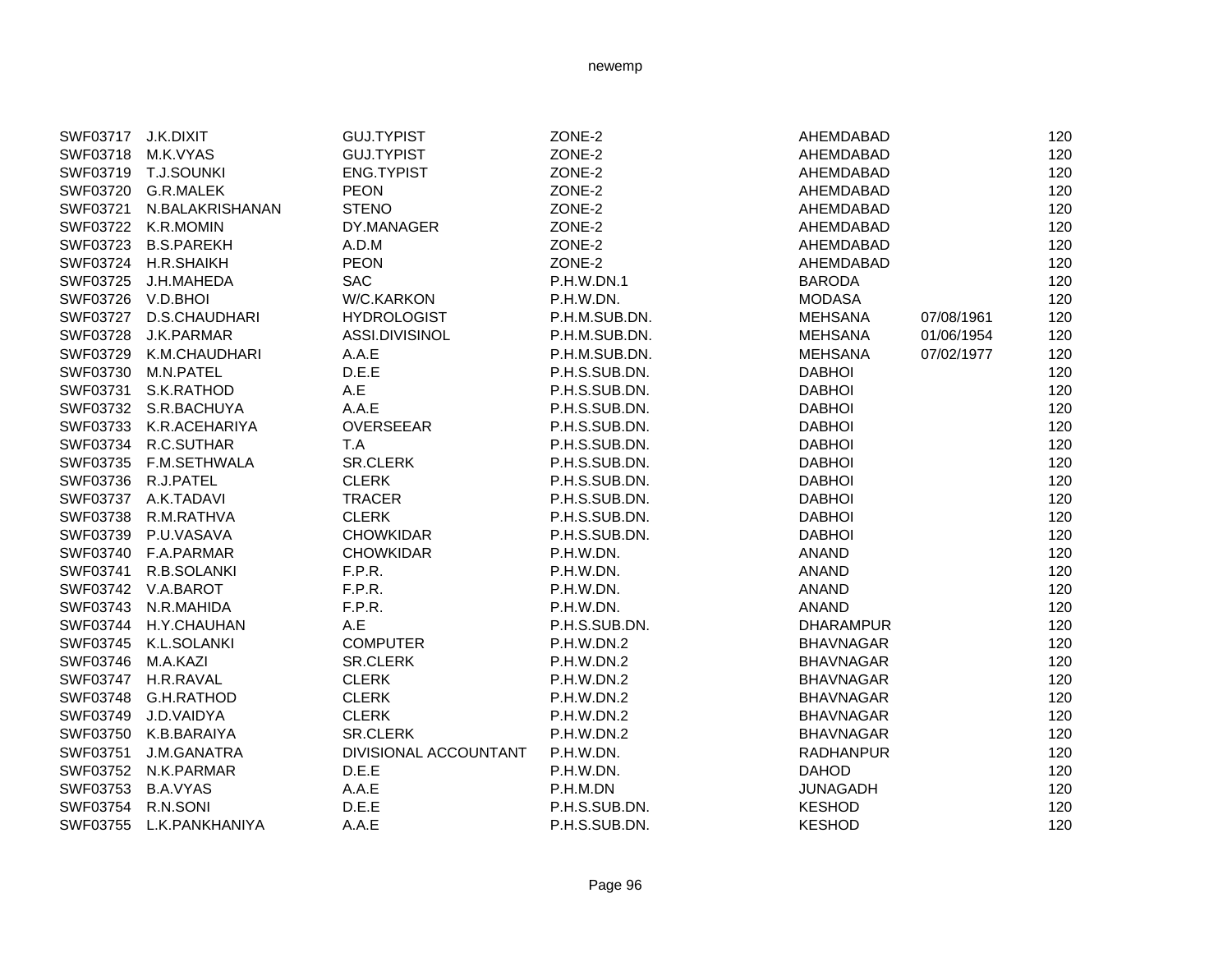|                   | SWF03756 V.N.MEVADA    | A.A.E              | P.H.S.SUB.DN.       | <b>KESHOD</b>          | 120 |
|-------------------|------------------------|--------------------|---------------------|------------------------|-----|
| SWF03757 Y.D.OZA  |                        | W/A                | P.H.S.SUB.DN.       | <b>KESHOD</b>          | 120 |
|                   | SWF03758 B.L.DHUDHAL   | W/A                | P.H.S.SUB.DN.       | <b>KESHOD</b>          | 120 |
|                   | SWF03759 C.U.VYAS      | <b>DRIVER</b>      | P.H.S.SUB.DN.       | <b>KESHOD</b>          | 120 |
|                   | SWF03760 S.T.MAKWANA   | <b>SR.CLERK</b>    | P.H.S.SUB.DN.       | <b>KESHOD</b>          | 120 |
| SWF03761          | R.N.WADHER             | <b>CLERK</b>       | P.H.S.SUB.DN.       | <b>KESHOD</b>          | 120 |
|                   | SWF03762 B.H.BHALANI   | <b>PEON</b>        | P.H.S.SUB.DN.       | <b>KESHOD</b>          | 120 |
|                   | SWF03763 R.B.MAKWANA   | <b>PEON</b>        | P.H.S.SUB.DN.       | <b>KESHOD</b>          | 120 |
|                   | SWF03764 R.B.KHANBHALA | <b>PEON</b>        | P.H.S.SUB.DN.       | <b>KESHOD</b>          | 120 |
|                   | SWF03765 M.B.PATEL     | W/C FITTER         | P.H.S.SUB.DN.       | <b>KESHOD</b>          | 120 |
|                   | SWF03766 H.R.KANSAGARA | <b>W/C PLUMBER</b> | P.H.S.SUB.DN.       | <b>KESHOD</b>          | 120 |
| SWF03767 D.D.RAJA |                        | F.P.R.             | P.H.S.SUB.DN.       | <b>KESHOD</b>          | 120 |
|                   | SWF03768 R.R.GIRNARA   | F.P.R.             | P.H.S.SUB.DN.       | <b>KESHOD</b>          | 120 |
|                   | SWF03769 P.N.DHOLAKIYA | F.P.R.             | P.H.S.SUB.DN.       | <b>KESHOD</b>          | 120 |
|                   | SWF03770 N.K.SHAIKH    | <b>DRIVER</b>      | H.O.BOARD           | GANDHINAGAR            | 120 |
|                   | SWF03771 R.M.BHATT     | <b>HYDROLOGIST</b> | P.H.M.DN            | VALSAD                 | 120 |
|                   | SWF03772 H.M.BHATT     | <b>ROJAMDAR</b>    | P.H.S.SUB.DN.       | <b>VALBHIPUR</b>       | 120 |
|                   | SWF03773 A.M.GOHIL     | <b>ROJAMDAR</b>    | P.H.S.SUB.DN.       | <b>VALBHIPUR</b>       | 120 |
|                   | SWF03774 J.K.PAREKH    | A.A.E              | P.H.S.SUB.DN.       | <b>VALBHIPUR</b>       | 120 |
|                   | SWF03775 D.M.PARMAR    | D.E.E.             | P.H.S.SUB.DN.       | <b>VALBHIPUR</b>       | 120 |
|                   | SWF03776 K.N.MAKHANHAR | W/A                | P.H.S.SUB.DN.       | <b>VALBHIPUR</b>       | 120 |
|                   | SWF03777 B.G.DABHI     | F/HELPER           | P.H.M.SUB.DN.       | GANDHINAGAR            | 120 |
| SWF03778 B.J.SONI |                        | D.E.E.             | P.H.W.DN            | <b>GODHARA</b>         | 120 |
| SWF03779          | J.B.MEHTA              | ASSIST.SUPER       | <b>WATER TANKER</b> | <b>GANDHINAGAR</b>     | 120 |
|                   | SWF03780 I.A.MANSURI   | S.K                | <b>WATER TANKER</b> | <b>GANDHINAGAR</b>     | 120 |
| SWF03781 V.J.SHAH |                        | SR.CLERK           | <b>WATER TANKER</b> | <b>GANDHINAGAR</b>     | 120 |
|                   | SWF03782 D.R.SHARMA    | <b>SR.CLERK</b>    | <b>WATER TANKER</b> | <b>GANDHINAGAR</b>     | 120 |
|                   | SWF03783 D.R.DHATAR    | <b>CLERK</b>       | <b>WATER TANKER</b> | GANDHINAGAR            | 120 |
| SWF03784 J.M.SHAH |                        | E.E                | P.H.W.DN            | <b>ANAND</b>           | 120 |
|                   | SWF03785 V.U.PARMAR    | SR.CLERK           | P.H.CIRCLE          | <b>SURAT</b>           | 120 |
|                   | SWF03786 P.V.CHAUHAN   | <b>ROJAMDAR</b>    | P.H.W.DN            | <b>RADHANPUR</b>       | 120 |
|                   | SWF03787 N.N.PATEL     | D.E.E              | P.H.M.SUB.DN.       | <b>GANDHINAGAR</b>     | 120 |
|                   | SWF03788 B.B.PATEL     | A.E                | P.H.M.DN            | <b>MEHSANA</b>         | 120 |
| SWF03789          | D.N.SHARMA             | <b>SR.CLERK</b>    | P.H.M.DN            | <b>MEHSANA</b>         | 120 |
|                   | SWF03790 V.D.THAKOR    | <b>D/W DRIVER</b>  | P.H.M.DN            | <b>MEHSANA</b>         | 120 |
| SWF03791 H.R.MODI |                        | A.A.E              | P.H.W.DN            | <b>SURAT</b>           | 120 |
|                   | SWF03792 K.M.PARMAR    | <b>CLERK</b>       | P.H.W.DN            | <b>SURAT</b>           | 120 |
|                   | SWF03793 B.B.MAHEK     | <b>TYPIST</b>      | P.H.W.DN            | <b>SURAT</b>           | 120 |
| SWF03794          | D.K.KHATEI             | A.E                | H.O.BOARD           | GANDHINAGAR 11/07/1962 | 120 |
|                   |                        |                    |                     |                        |     |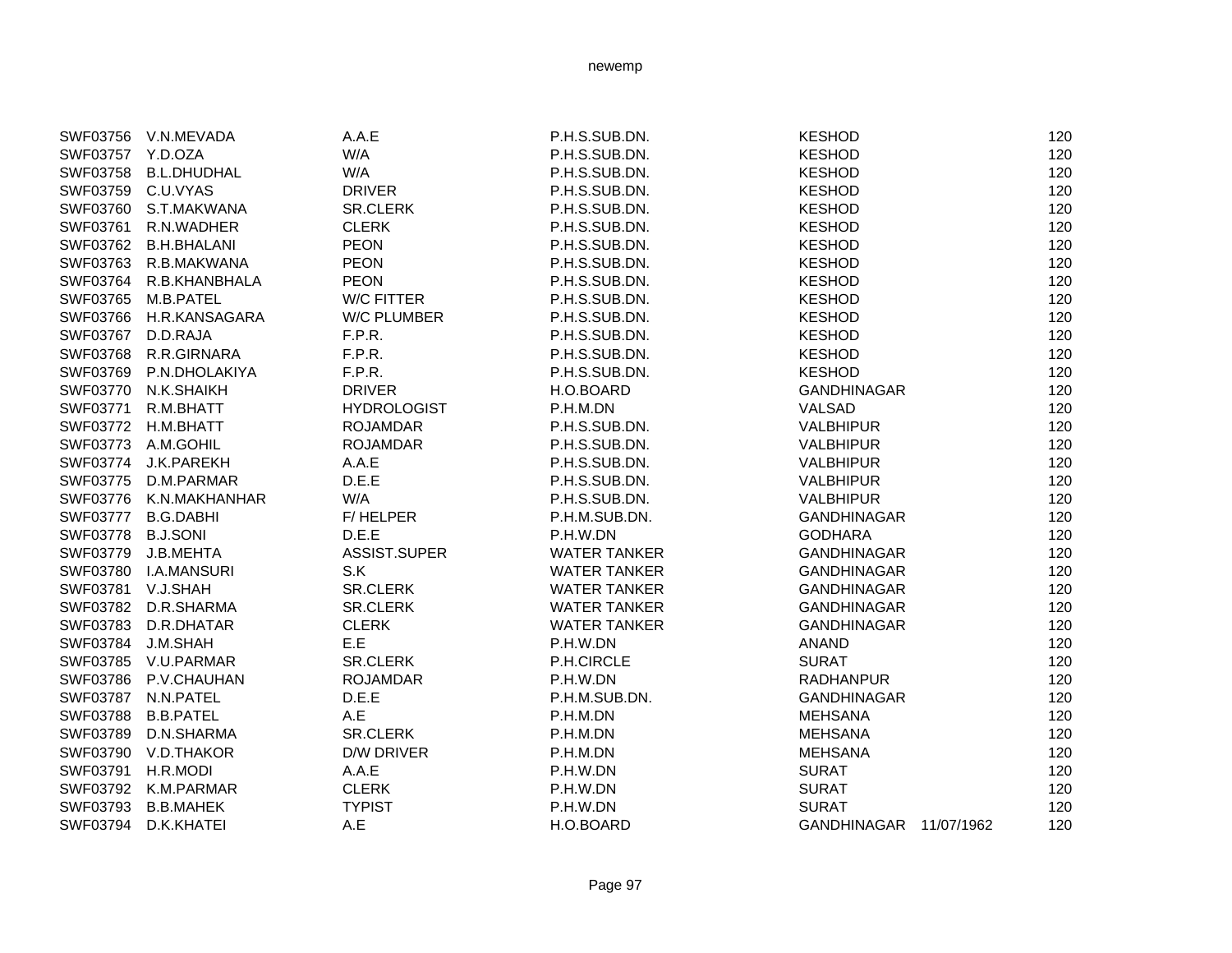|                   | SWF03795 S.K.RATHOD    | <b>TYPIST (ENG)</b> | H.O.BOARD       | GANDHINAGAR 15/06/1968 |            | 120 |
|-------------------|------------------------|---------------------|-----------------|------------------------|------------|-----|
| SWF03796          | G.K.NAIK               | <b>SR.CLERK</b>     | H.O.BOARD       | GANDHINAGAR 01/06/1953 |            | 120 |
| SWF03797 T.M.LAD  |                        | A.E                 | P.H.CIRCLE      | <b>SURAT</b>           |            | 120 |
| SWF03798          | K.R.GAMIT              | <b>DRAFTSMAN</b>    | P.H.CIRCLE      | <b>SURAT</b>           |            | 120 |
| SWF03799          | C.V.BHURA              | A.A.E               | P.H.M.SUB.DN.   | VERAVAL                |            | 120 |
|                   | SWF03800 V.L.DABHI     | W/C HELPER          | P.H.M.SUB.DN.   | <b>DAHOD</b>           |            | 120 |
| SWF03801          | J.B.SHAH               | D.E.E               | P.H.M.CIRCEL    | <b>BARODA</b>          | 14/09/1956 | 120 |
|                   | SWF03802 S.D.PATEL     | A.E                 | P.H.M.CIRCEL    | <b>BARODA</b>          | 24/03/1963 | 120 |
|                   | SWF03803 S.D.DEVANI    | A.E                 | P.H.M.CIRCEL    | <b>BARODA</b>          | 23/08/1958 | 120 |
| SWF03804          | M.S.KATDARE            | JR.GEOLOGICL        | P.H.M.CIRCEL    | <b>BARODA</b>          | 26/01/1966 | 120 |
|                   | SWF03805 S.P.SOLANKI   | <b>SR.CLERK</b>     | P.H.M.CIRCEL    | <b>BARODA</b>          | 01/06/1954 | 120 |
|                   | SWF03806 P.S.FATAK     | <b>SR.CLERK</b>     | P.H.M.CIRCEL    | <b>BARODA</b>          | 04/11/1955 | 120 |
|                   | SWF03807 A.M.KARKARE   | <b>SR.CLERK</b>     | P.H.M.CIRCEL    | <b>BARODA</b>          | 01/06/1956 | 120 |
|                   | SWF03808 S.R.SHETH     | <b>SR.CLERK</b>     | P.H.M.CIRCEL    | <b>BARODA</b>          | 06/05/1957 | 120 |
| SWF03809          | S.M.DARJI              | <b>CLERK</b>        | P.H.M.CIRCEL    | <b>BARODA</b>          | 09/04/1957 | 120 |
| SWF03810          | D.B.MACHHI             | <b>CLERK</b>        | P.H.M.CIRCEL    | <b>BARODA</b>          | 01/06/1964 | 120 |
| SWF03811          | P.M.DESAI              | <b>CLERK</b>        | P.H.M.CIRCEL    | <b>BARODA</b>          | 05/05/1963 | 120 |
| SWF03812          | M.C.SHAH               | <b>TYPIST</b>       | P.H.M.CIRCEL    | <b>BARODA</b>          | 25/05/1958 | 120 |
|                   | SWF03813 D.J.PANCHOLI  | <b>TYPIST</b>       | P.H.M.CIRCEL    | <b>BARODA</b>          | 30/01/1965 | 120 |
|                   | SWF03814 A.C.PARMAR    | <b>NAIK</b>         | P.H.M.CIRCEL    | <b>BARODA</b>          | 07/12/1954 | 120 |
|                   | SWF03815 H.M.NAIKA     | <b>PEON</b>         | P.H.M.CIRCEL    | <b>BARODA</b>          | 15/02/1966 | 120 |
|                   | SWF03816 S.G.VANKAR    | <b>CHOWKIDAR</b>    | P.H.M.CIRCEL    | <b>BARODA</b>          | 01/05/1958 | 120 |
|                   | SWF03817 B.K.DARJI     | A.A.E               | P.H.M.SUB.DN.   | <b>MODASA</b>          |            | 120 |
| SWF03818 J.G.MODI |                        | <b>JR.CLERK</b>     | P.H.M.SUB.DN.   | <b>MODASA</b>          |            | 120 |
| SWF03819 J.N.SONI |                        | <b>SR.CLERK</b>     | P.H.M.SUB.DN.   | <b>MODASA</b>          |            | 120 |
|                   | SWF03820 A.A.PRAJAPATI | <b>CLERK</b>        | P.H.M.SUB.DN.   | <b>MODASA</b>          |            | 120 |
| SWF03821          | J.L.GAMETI             | <b>FITTER</b>       | P.H.M.SUB.DN.   | <b>MODASA</b>          |            | 120 |
| SWF03822 K.N.KORI |                        | <b>FITTER</b>       | P.H.M.SUB.DN.   | <b>MODASA</b>          |            | 120 |
| SWF03823          | S.G.SONI               | <b>FITTER</b>       | P.H.M.SUB.DN.   | <b>MODASA</b>          |            | 120 |
|                   | SWF03824 T.N.RATHOD    | <b>FITTER</b>       | P.H.M.SUB.DN.   | <b>MODASA</b>          |            | 120 |
| SWF03825          | K.R.DAMOR              | <b>TYPIST</b>       | P.H.M.SUB.DN.   | <b>MODASA</b>          |            | 120 |
| SWF03826          | N.S.PATEL              | <b>DRIVER</b>       | P.H.M.SUB.DN.   | <b>MODASA</b>          |            | 120 |
|                   | SWF03827 V.M.VANKAR    | <b>PEON</b>         | P.H.M.SUB.DN.   | <b>MODASA</b>          |            | 120 |
| SWF03828          | <b>B.L.SAGAT</b>       | <b>PEON</b>         | P.H.M.SUB.DN.   | <b>MODASA</b>          |            | 120 |
|                   | SWF03829 V.M.PATEL     | ROJ. KARKUON        | P.H.M.SUB.DN.   | <b>MODASA</b>          |            | 120 |
| SWF03830          | S.L.PURANI             | <b>ROJ. KARKUON</b> | P.H.M.SUB.DN.   | <b>MODASA</b>          |            | 120 |
| SWF03831          | S.R.DAMOR              | ROJ. KARKUON        | P.H.M.SUB.DN.   | <b>MODASA</b>          |            | 120 |
| SWF03832          | N.N.LIMBACHIYA         | <b>CHOWKIDAR</b>    | P.H.M.SUB.DN.   | <b>MODASA</b>          |            | 120 |
| SWF03833          | Y.A.KHADALIYA          | A.A.E               | P.H.WORKSHOP DN | <b>GANDHINAGAR</b>     |            | 120 |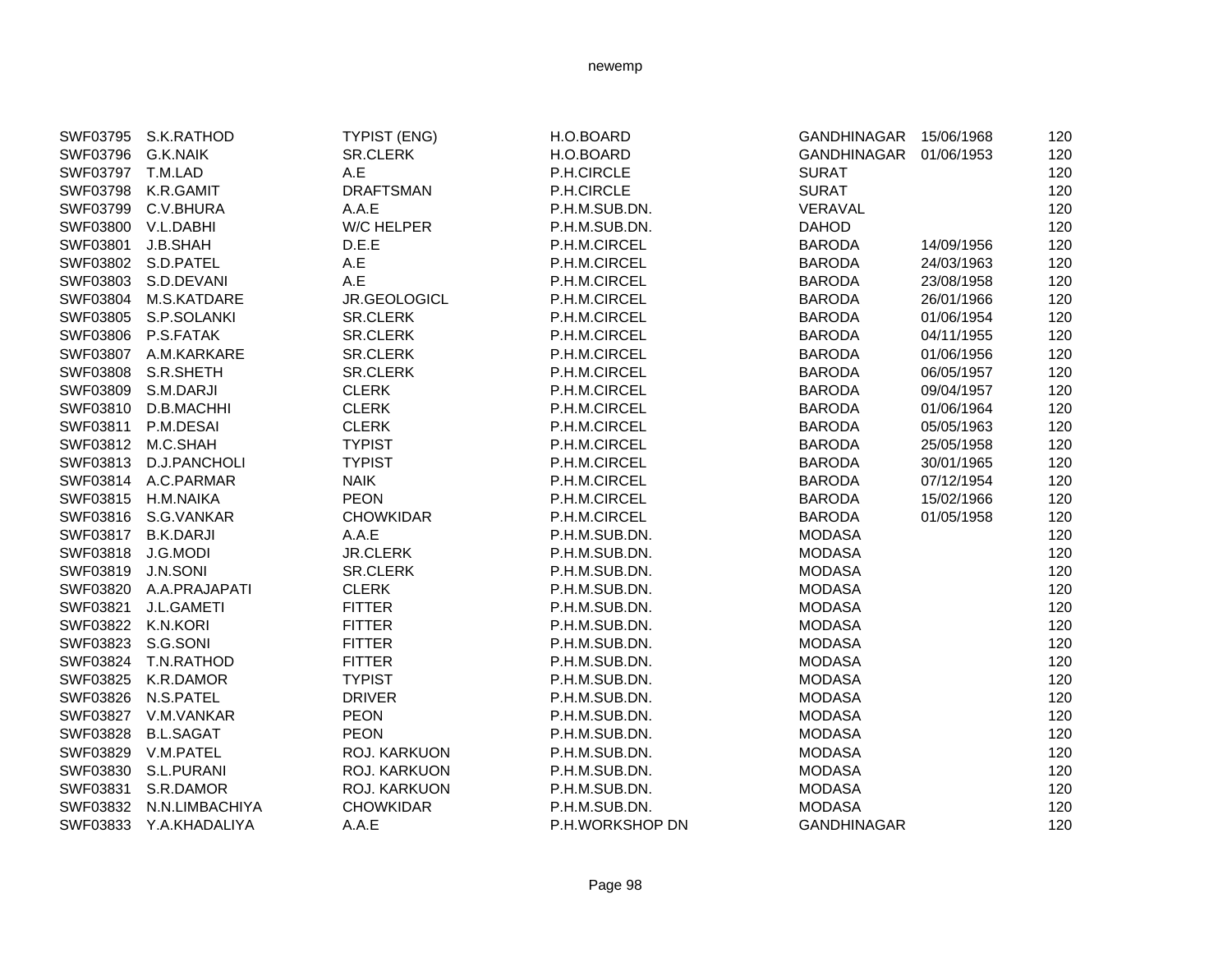|                   | SWF03834 M.H.PANDYA   | <b>CLERK</b>          | P.H.WORKSHOP DN   | <b>GANDHINAGAR</b> |            | 120 |
|-------------------|-----------------------|-----------------------|-------------------|--------------------|------------|-----|
| SWF03835          | D.M.PATEL             | <b>CLERK</b>          | P.H.WORKSHOP DN   | <b>GANDHINAGAR</b> |            | 120 |
| SWF03836          | <b>B.G.GADHER</b>     | <b>DRIVER</b>         | P.H.WORKSHOP DN   | <b>GANDHINAGAR</b> |            | 120 |
| SWF03837          | R.P.CHAUHAN           | <b>PEON</b>           | P.H.WORKSHOP DN   | <b>GANDHINAGAR</b> |            | 120 |
| SWF03838          | R.S.SHRIMALI          | <b>PEON</b>           | P.H.WORKSHOP DN   | <b>GANDHINAGAR</b> |            | 120 |
| SWF03839          | A.K.ASARI             | <b>PEON</b>           | P.H.WORKSHOP DN   | <b>GANDHINAGAR</b> |            | 120 |
| SWF03840          | K.D.LIMBACHIYA        | A.A.E                 | P.H.W.DN-1        | <b>BARODA</b>      |            | 120 |
| SWF03841          | D.C.KATARIA           | A.E                   | P.H.W.DN-1        | ANJAR-KUACHH       |            | 120 |
| SWF03842          | M.D.GHYA              | <b>TRACER</b>         | P.H.W.DN-1        | ANJAR-KUACHH       |            | 120 |
| SWF03843 K.K.GOR  |                       | DIVISIONAL ACCOUNTANT | P.H.W.DN-1        | ANJAR-KUACHH       |            | 120 |
|                   | SWF03844 D.K.GADHAVI  | <b>SR.CLERK</b>       | P.H.W.DN-1        | ANJAR-KUACHH       |            | 120 |
|                   | SWF03845 J.J.KUMBHAR  | <b>SR.CLERK</b>       | P.H.W.DN-1        | ANJAR-KUACHH       |            | 120 |
|                   | SWF03846 N.S.PANDYA   | STORE.KEEPER          | P.H.W.DN-1        | ANJAR-KUACHH       |            | 120 |
|                   | SWF03847 M.B.AHIRE    | <b>CLERK</b>          | P.H.W.DN-1        | ANJAR-KUACHH       |            | 120 |
|                   | SWF03848 A.B.MAKWANA  | <b>DRIVER</b>         | <b>P.H.W.DN-1</b> | ANJAR-KUACHH       |            | 120 |
|                   | SWF03849 V.R.CHHANGA  | <b>PEON</b>           | <b>P.H.W.DN-1</b> | ANJAR-KUACHH       |            | 120 |
| SWF03850 L.D.TANK |                       | <b>PEON</b>           | P.H.W.DN-1        | ANJAR-KUACHH       |            | 120 |
|                   | SWF03851 J.R.PANDYA   | <b>JR.CLERK</b>       | P.H.S.SUB.DN.     | <b>MAHUVA</b>      |            | 120 |
| SWF03852 A.U.PARI |                       | A.A.E                 | P.H.S.SUB.DN.     | <b>MAHUVA</b>      |            | 120 |
| SWF03853          | J.A.RAJYAGURU         | A.A.E                 | P.H.S.SUB.DN.     | <b>MAHUVA</b>      |            | 120 |
|                   | SWF03854 M.M.PARMAR   | <b>NAIK</b>           | P.H.M.DN          | <b>MEHSANA</b>     |            | 120 |
| SWF03855          | M.H.JADAV             | <b>PEON</b>           | NARMADA.B.M.P.L   | AHEMDABAD          | 22/03/1962 | 120 |
|                   | SWF03856 B.A.PANCHAL  | <b>PEON</b>           | NARMADA.B.M.P.L   | AHEMDABAD          | 10/12/1969 | 120 |
|                   | SWF03857 P.S.CHAUHAN  | A.A.E                 | P.H.W.DN.2        | <b>JUNAGADH</b>    | 29/03/1960 | 120 |
| SWF03858          | J.D.JOSHI             | <b>HEAD.CLERK</b>     | <b>P.H.W.DN.2</b> | <b>JUNAGADH</b>    | 01/06/1954 | 120 |
|                   | SWF03859 K.C.RATHOD   | <b>DRIVER</b>         | P.H.W.DN.2        | <b>JUNAGADH</b>    | 28/12/1950 | 120 |
|                   | SWF03860 C.D.PATIL    | A.D.M                 | P.H.W.DN.1        | <b>BARODA</b>      | 22/11/1961 | 120 |
| SWF03861          | J.H.CHANARA           | A.D.M                 | <b>P.H.W.DN.1</b> | <b>BARODA</b>      | 23/02/1953 | 120 |
|                   | SWF03862 A.R.RATHAVA  | <b>KHALASI</b>        | P.H.W.DN.1        | <b>BARODA</b>      | 01/06/1962 | 120 |
| SWF03863          | R.P.RATHOD            | <b>ENG.DRIVER</b>     | P.H.W.DN.1        | <b>BARODA</b>      | 15/08/1953 | 120 |
| SWF03864          | J.B.RAJPUT            | <b>W/C KARKOON</b>    | P.H.W.DN.1        | <b>BARODA</b>      | 07/10/1965 | 120 |
|                   | SWF03865 V.M.BADGUJAR | PUMP.OPERATAR         | <b>P.H.W.DN.1</b> | <b>BARODA</b>      | 23/09/1961 | 120 |
|                   | SWF03866 R.R.PARMAR   | <b>W/C CHOWKIDAR</b>  | P.H.W.DN.1        | <b>BARODA</b>      | 12/03/1964 | 120 |
| SWF03867          | <b>B.C.CHAUHAN</b>    | PUMP.OPERATAR         | P.H.W.DN.1        | <b>BARODA</b>      | 14/10/1951 | 120 |
| SWF03868          | J.G.SINDHA            | PUMP.OPERATAR         | P.H.W.DN.1        | <b>BARODA</b>      | 01/06/1960 | 120 |
| SWF03869          | M.S.RATHOD            | PUMP.OPERATAR         | P.H.W.DN.1        | <b>BARODA</b>      | 02/02/1945 | 120 |
|                   | SWF03870 C.M.JAMBU    | <b>FIX.ROJAMDAR</b>   | <b>P.H.W.DN.1</b> | <b>BARODA</b>      | 01/06/1955 | 120 |
| SWF03871 S.R.SONI |                       | <b>FIX.ROJAMDAR</b>   | P.H.W.DN.1        | <b>BARODA</b>      | 02/06/1967 | 120 |
|                   | SWF03872 M.R.PUROHIT  | FIX.ROJAMDAR          | P.H.W.DN.1        | <b>BARODA</b>      | 12/03/1968 | 120 |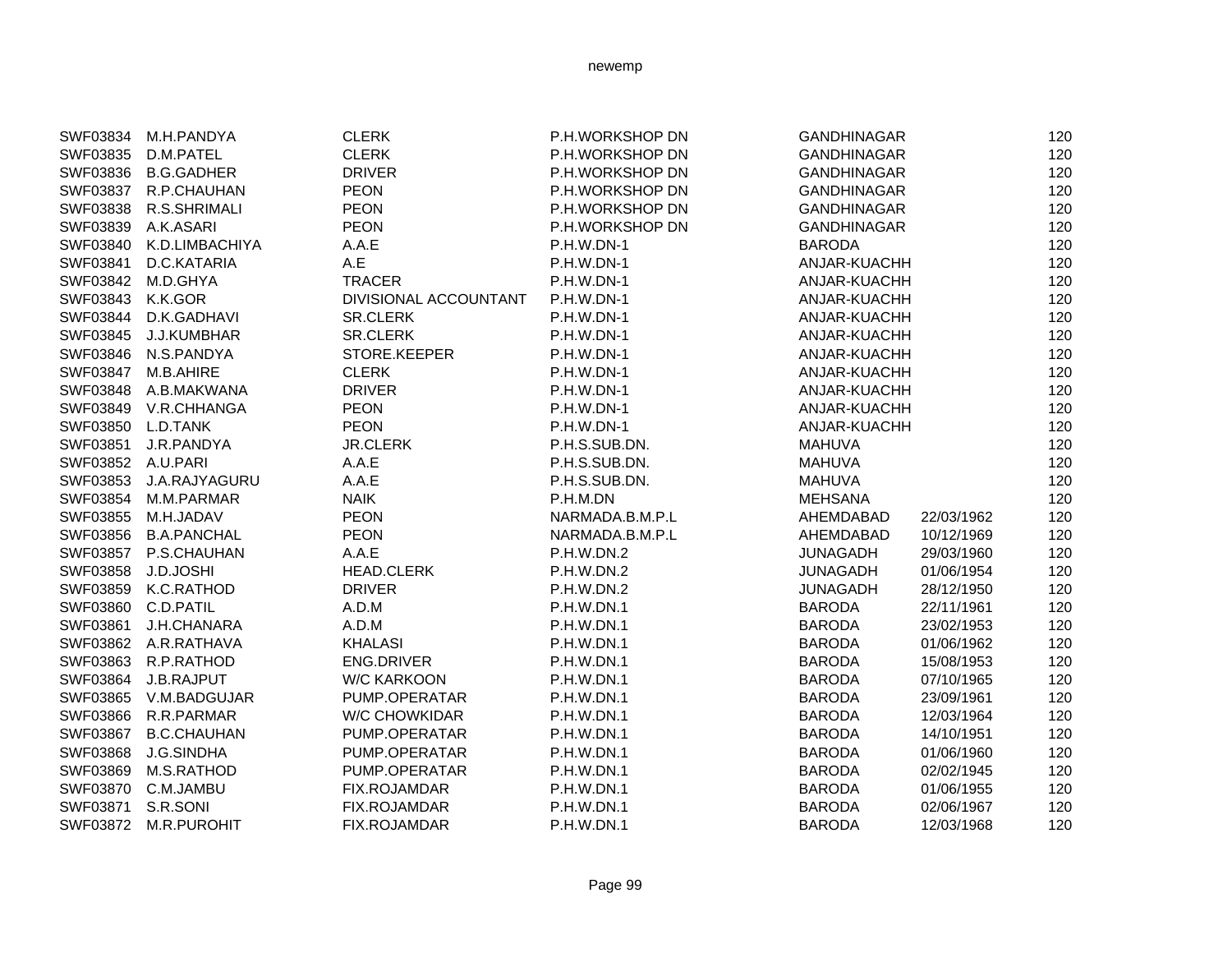| SWF03873 | N.C.LOKHANDE         | FIX.ROJAMDAR           | P.H.W.DN.1    | <b>BARODA</b> | 03/04/1972 | 120 |
|----------|----------------------|------------------------|---------------|---------------|------------|-----|
| SWF03874 | <b>J.N.PRAJAPATI</b> | <b>FIX.ROJAMDAR</b>    | P.H.W.DN.1    | <b>BARODA</b> | 18/10/1961 | 120 |
| SWF03875 | H.H.SHAH             | FIX.ROJAMDAR           | P.H.W.DN.1    | <b>BARODA</b> | 15/05/1968 | 120 |
| SWF03876 | M.S.PATHOD           | FIX.ROJAMDAR           | P.H.W.DN.1    | <b>BARODA</b> | 01/06/1964 | 120 |
| SWF03877 | D.C.GOHIL            | FIX.ROJAMDAR           | P.H.W.DN.1    | <b>BARODA</b> | 01/06/1966 | 120 |
| SWF03878 | S.G.BARIA            | FIX.ROJAMDAR           | P.H.W.DN.1    | <b>BARODA</b> | 25/05/1948 | 120 |
| SWF03879 | R.G.GOHIL            | FIX.ROJAMDAR           | P.H.W.DN.1    | <b>BARODA</b> | 02/07/1969 | 120 |
| SWF03880 | R.G.GOHIL            | <b>FIX.ROJAMDAR</b>    | P.H.W.DN.1    | <b>BARODA</b> | 01/06/1972 | 120 |
| SWF03881 | M.B.DODIA            | FIX.ROJAMDAR           | P.H.W.DN.1    | <b>BARODA</b> | 01/06/1956 | 120 |
| SWF03882 | S.I.HARIJAN          | FIX.ROJAMDAR           | P.H.W.DN.1    | <b>BARODA</b> | 01/06/1945 | 120 |
| SWF03883 | V.S.HARIJAN          | FIX.ROJAMDAR           | P.H.W.DN.1    | <b>BARODA</b> | 01/06/1967 | 120 |
| SWF03884 | <b>G.P.GOHIL</b>     | FIX.ROJAMDAR           | P.H.W.DN.1    | <b>BARODA</b> | 01/06/1965 | 120 |
| SWF03885 | S.P.JADAV            | FIX.ROJAMDAR           | P.H.W.DN      | <b>BARODA</b> | 01/06/1973 | 120 |
| SWF03886 | R.M.JADAV            | <b>FIX.ROJAMDAR</b>    | P.H.W.DN      | <b>BARODA</b> | 01/06/1956 | 120 |
| SWF03887 | H.A.SONI             | FIX.ROJAMDAR           | P.H.W.DN      | <b>BARODA</b> | 24/04/1961 | 120 |
| SWF03888 | K.V.PATEL            | <b>W/C KARKOON</b>     | P.H.W.DN      | <b>BARODA</b> | 07/10/1966 | 120 |
| SWF03889 | N.S.PANCHAL          | <b>W/C KARKOON</b>     | P.H.W.DN      | <b>BARODA</b> | 27/10/1965 | 120 |
| SWF03890 | C.T.PATANWADIA       | <b>FIX.ROJAMDAR</b>    | P.H.W.DN      | <b>BARODA</b> | 01/06/1956 | 120 |
| SWF03891 | N.M.PATANWADIA       | FIX.ROJAMDAR           | P.H.W.DN      | <b>BARODA</b> | 01/06/1962 | 120 |
| SWF03892 | K.N.PATANWADIA       | FIX.ROJAMDAR           | P.H.W.DN      | <b>BARODA</b> | 01/06/1966 | 120 |
| SWF03893 | S.B.JADAV            | FIX.ROJAMDAR           | P.H.W.DN      | <b>BARODA</b> | 01/06/1959 | 120 |
| SWF03894 | D.B.PATEL            | FIX.ROJAMDAR           | P.H.W.DN      | <b>BARODA</b> | 14/06/1969 | 120 |
| SWF03895 | S.J.KHAIRE           | <b>W/C KARKOON</b>     | P.H.W.DN      | <b>BARODA</b> | 15/05/1968 | 120 |
| SWF03896 | P.G.PARMAR           | <b>W/C KARKOON</b>     | P.H.W.DN      | <b>BARODA</b> | 25/12/1964 | 120 |
| SWF03897 | V.B.PATEL            | FIX.ROJAMDAR           | P.H.W.DN      | <b>BARODA</b> | 19/07/1963 | 120 |
| SWF03898 | <b>B.M.RATHODIA</b>  | FIX.ROJAMDAR           | P.H.W.DN      | <b>BARODA</b> | 01/06/1970 | 120 |
| SWF03899 | J.K.GANDHI           | <b>W/C KARKOON</b>     | P.H.W.DN      | <b>BARODA</b> | 24/09/1966 | 120 |
| SWF03900 | S.R.PAREKH           | FIX.ROJAMDAR           | P.H.W.DN      | <b>BARODA</b> | 25/09/1969 | 120 |
| SWF03901 | N.C.PARMAR           | FIX.ROJAMDAR           | P.H.W.DN      | <b>BARODA</b> | 09/05/1971 | 120 |
| SWF03902 | <b>B.C.JAIN</b>      | <b>W/C WORK ASSIST</b> | P.H.W.DN      | <b>BARODA</b> | 05/10/1959 | 120 |
| SWF03903 | <b>B.M.PATEL</b>     | <b>W/C OPERETOR</b>    | P.H.S.SUB.DN. | <b>PATAN</b>  | 01/06/1970 | 120 |
| SWF03904 | <b>B.M.PATEL</b>     | <b>W/C OPERETOR</b>    | P.H.S.SUB.DN. | <b>PATAN</b>  | 20/03/1971 | 120 |
| SWF03905 | A.L.DESAI            | <b>W/C OPERETOR</b>    | P.H.S.SUB.DN. | <b>PATAN</b>  | 25/03/1966 | 120 |
| SWF03906 | K.S.SATHWARA         | <b>W/C OPERETOR</b>    | P.H.S.SUB.DN. | <b>PATAN</b>  | 07/11/1952 | 120 |
| SWF03907 | R.R.PATEL            | <b>ROJAMDAR</b>        | P.H.S.SUB.DN. | <b>PATAN</b>  | 17/05/1965 | 120 |
| SWF03908 | R.K.PATEL            | <b>ROJAMDAR</b>        | P.H.S.SUB.DN. | <b>PATAN</b>  | 26/09/1970 | 120 |
| SWF03909 | <b>B.D.RAVAL</b>     | <b>ROJAMDAR</b>        | P.H.S.SUB.DN. | <b>PATAN</b>  | 19/07/1971 | 120 |
| SWF03910 | U.T.DAVE             | <b>ROJAMDAR</b>        | P.H.S.SUB.DN. | <b>PATAN</b>  | 14/10/1969 | 120 |
| SWF03911 | A.J.RAVAL            | <b>ROJAMDAR</b>        | P.H.S.SUB.DN. | <b>PATAN</b>  | 17/01/1962 | 120 |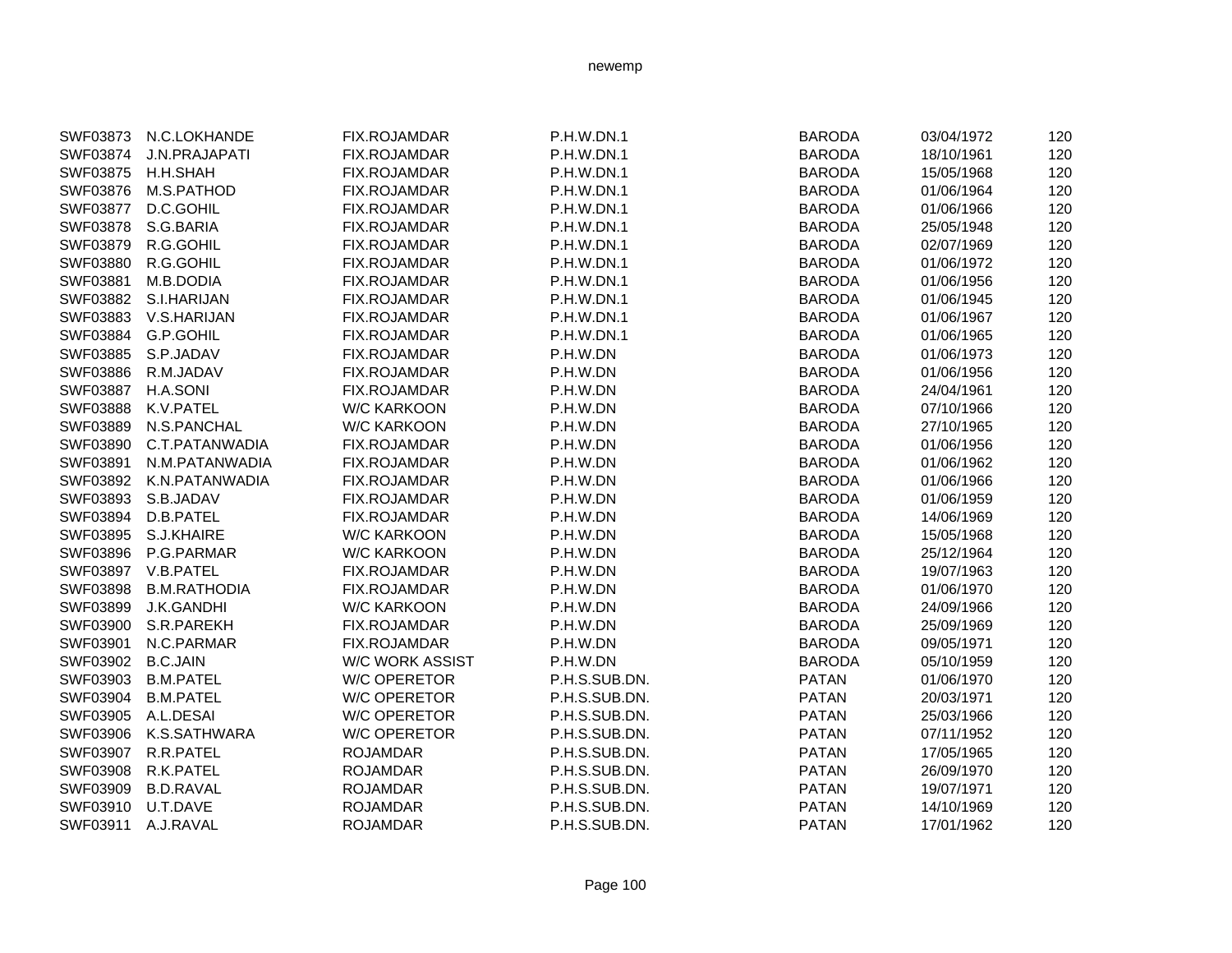|          | SWF03912 P.J.RABARI | <b>ROJAMDAR</b>          | P.H.S.SUB.DN. | <b>PATAN</b>   | 01/06/1954 | 120 |
|----------|---------------------|--------------------------|---------------|----------------|------------|-----|
| SWF03913 | <b>B.M.RABARI</b>   | <b>ROJAMDAR</b>          | P.H.S.SUB.DN. | <b>PATAN</b>   | 29/10/1971 | 120 |
| SWF03914 | H.M.RABARI          | <b>ROJAMDAR</b>          | P.H.S.SUB.DN. | <b>PATAN</b>   | 26/06/1965 | 120 |
| SWF03915 | K.S.THAKOR          | <b>ROJAMDAR</b>          | P.H.S.SUB.DN. | <b>PATAN</b>   | 15/03/1971 | 120 |
| SWF03916 | M.M.ACHARIYA        | <b>ROJAMDAR</b>          | P.H.S.SUB.DN. | <b>PATAN</b>   | 01/05/1955 | 120 |
| SWF03917 | P.G.SHARIMALI       | <b>ROJAMDAR</b>          | P.H.S.SUB.DN. | <b>PATAN</b>   | 01/12/1962 | 120 |
| SWF03918 | V.A.PARMAR          | <b>ROJAMDAR</b>          | P.H.S.SUB.DN. | <b>PATAN</b>   | 05/04/1968 | 120 |
| SWF03919 | D.S.SATHWARA        | <b>ROJAMDAR</b>          | P.H.S.SUB.DN. | <b>PATAN</b>   |            | 120 |
| SWF03920 | <b>B.M.RAJPUT</b>   | <b>ROJAMDAR</b>          | P.H.S.SUB.DN. | <b>PATAN</b>   | 01/06/1971 | 120 |
| SWF03921 | P.C.RAJPUT          | <b>ROJAMDAR</b>          | P.H.S.SUB.DN. | <b>PATAN</b>   | 01/06/1965 | 120 |
| SWF03922 | P.R.THAKAR          | <b>ROJAMDAR</b>          | P.H.S.SUB.DN. | <b>PATAN</b>   | 18/01/1971 | 120 |
| SWF03923 | D.V.RABARI          | <b>W/C OPERETOR</b>      | P.H.S.SUB.DN. | <b>PATAN</b>   | 01/06/1970 | 120 |
| SWF03924 | D.P.SOLANKI         | <b>W/C OPERETOR</b>      | P.H.S.SUB.DN. | <b>PATAN</b>   | 19/04/1966 | 120 |
| SWF03925 | J.T.RAJPUT          | <b>W/C ROJAMDAR</b>      | P.H.S.SUB.DN. | <b>PATAN</b>   | 01/06/1962 | 120 |
| SWF03926 | H.A.JANI            | <b>ROJAMDAR</b>          | P.H.S.SUB.DN. | <b>PATAN</b>   | 01/06/1966 | 120 |
| SWF03927 | K.P.SONI            | <b>W/C PUMP OPERATOR</b> | P.H.W.DN      | <b>BHARUCH</b> | 12/09/1952 | 120 |
| SWF03928 | H.G.RANA            | <b>W/C PUMP OPERATOR</b> | P.H.W.DN      | <b>BHARUCH</b> | 05/08/1956 | 120 |
| SWF03929 | M.P.PATEL           | <b>W/C WORK ASSIST</b>   | P.H.W.DN      | <b>BHARUCH</b> | 21/05/1953 | 120 |
| SWF03930 | R.H.MODI            | <b>W/C WORK ASSIST</b>   | P.H.W.DN      | <b>BHARUCH</b> | 20/06/1961 | 120 |
| SWF03931 | P.S.JOSHI           | <b>W/C PUMP ATENDENT</b> | P.H.W.DN      | <b>BHARUCH</b> | 29/07/1955 | 120 |
| SWF03932 | <b>B.G.MARATHE</b>  | <b>W/C CHOWKIDAR</b>     | P.H.W.DN      | <b>BHARUCH</b> | 03/01/1954 | 120 |
| SWF03933 | <b>I.M.VASAVA</b>   | <b>W/C CHOWKIDAR</b>     | P.H.W.DN      | <b>BHARUCH</b> | 01/06/1960 | 120 |
| SWF03934 | D.K.AAHIR           | <b>ROJAMDAR</b>          | P.H.W.DN      | <b>BHARUCH</b> | 01/06/1952 | 120 |
| SWF03935 | M.N.VASAVA          | <b>ROJAMDAR</b>          | P.H.W.DN      | <b>BHARUCH</b> | 25/07/1950 | 120 |
| SWF03936 | R.C.RATHOD          | <b>ROJAMDAR</b>          | P.H.W.DN      | <b>BHARUCH</b> | 01/11/1950 | 120 |
| SWF03937 | K.B.YADAV           | <b>ROJAMDAR</b>          | P.H.W.DN      | <b>BHARUCH</b> | 21/11/1956 | 120 |
| SWF03938 | N.B.VASAVA          | <b>ROJAMDAR</b>          | P.H.W.DN      | <b>BHARUCH</b> | 01/06/1962 | 120 |
| SWF03939 | D.G.DODIYA          | <b>ROJAMDAR</b>          | P.H.W.DN      | <b>BHARUCH</b> | 14/10/1971 | 120 |
| SWF03940 | H.C.YADAV           | <b>ROJAMDAR</b>          | P.H.W.DN      | <b>BHARUCH</b> | 01/06/1958 | 120 |
| SWF03941 | A.M.RATHOD          | <b>ROJAMDAR</b>          | P.H.W.DN      | <b>BHARUCH</b> | 26/01/1965 | 120 |
| SWF03942 | K.C.GOHIL           | <b>ROJAMDAR</b>          | P.H.W.DN      | <b>BHARUCH</b> | 18/07/1969 | 120 |
| SWF03943 | D.C.RAJ             | <b>ROJAMDAR</b>          | P.H.W.DN      | <b>BHARUCH</b> | 14/01/1973 | 120 |
| SWF03944 | A.N.VASAVA          | <b>ROJAMDAR</b>          | P.H.W.DN      | <b>BHARUCH</b> |            | 120 |
| SWF03945 | J.P.TUVAR           | <b>TYPISY</b>            | P.H.S.SUB.DN. | <b>BOTAD</b>   | 01/09/1963 | 120 |
| SWF03946 | J.P.SOLANKI         | <b>JR.CLERK</b>          | P.H.S.SUB.DN. | <b>BOTAD</b>   | 15/01/1962 | 120 |
| SWF03947 | A.V.KANANI          | <b>JR.CLERK</b>          | P.H.S.SUB.DN. | <b>BOTAD</b>   | 03/04/1965 | 120 |
| SWF03948 | V.B.CHANDALIYA      | <b>PEON</b>              | P.H.S.SUB.DN. | <b>BOTAD</b>   | 10/01/1957 | 120 |
| SWF03949 | D.J.TRIVEDE         | <b>PEON</b>              | P.H.S.SUB.DN. | <b>BOTAD</b>   | 06/05/1959 | 120 |
| SWF03950 | B.P. DAVE           | A.A.E                    | P.H.S.SUB.DN. | <b>BOTAD</b>   | 05/01/1962 | 120 |
|          |                     |                          |               |                |            |     |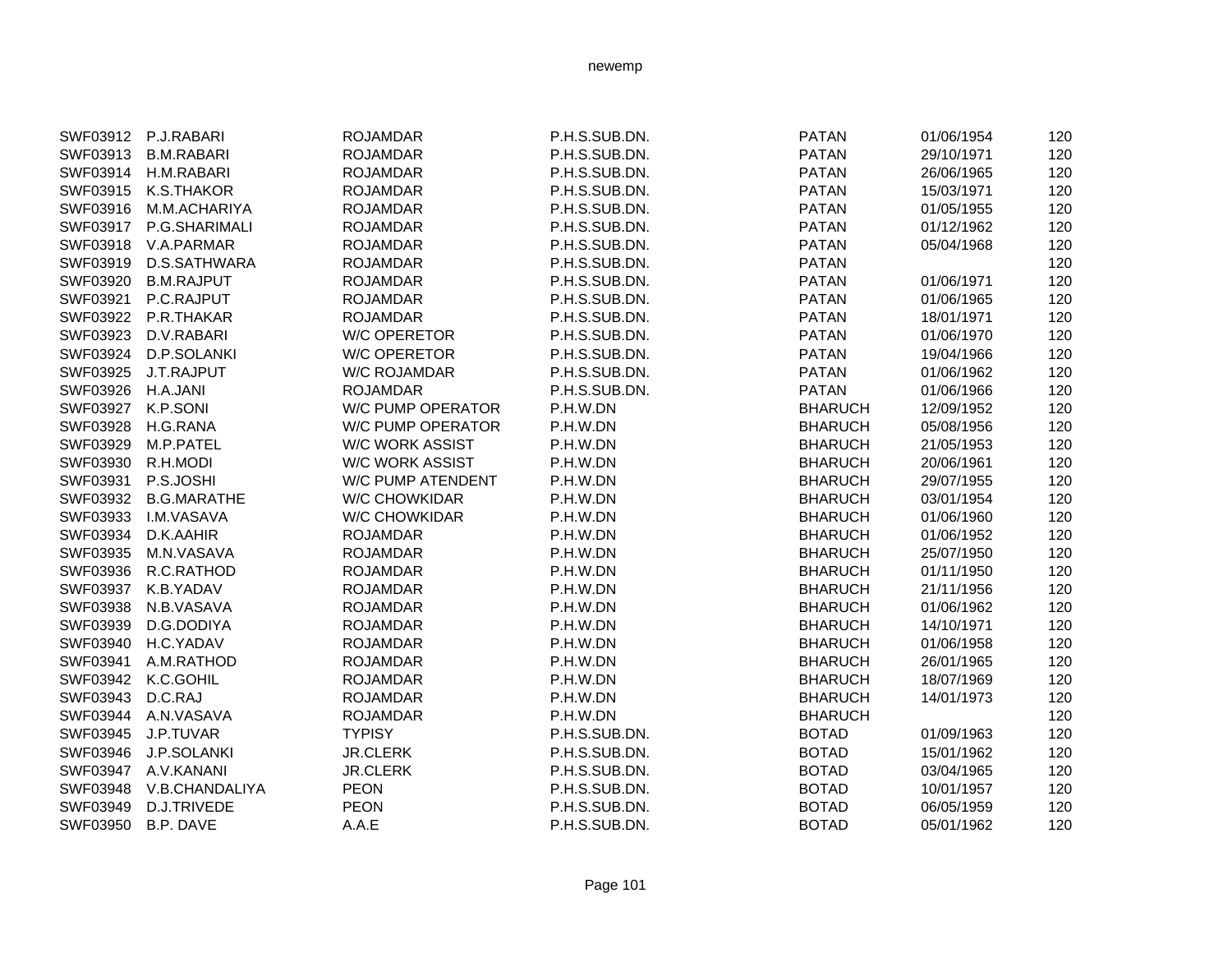|                    | SWF03951 M.K.BHATT     | A.A.E                  | P.H.S.SUB.DN. | <b>BOTAD</b>     | 14/10/1963 | 120 |
|--------------------|------------------------|------------------------|---------------|------------------|------------|-----|
|                    | SWF03952 H.V.BHATT     | W.A                    | P.H.S.SUB.DN. | <b>BOTAD</b>     | 07/10/1958 | 120 |
| SWF03953 I.J.PATEL |                        | D.E.E                  | P.H.W.DN      | <b>SURAT</b>     |            | 120 |
|                    | SWF03954 M.B.PATEL     | A.E                    | P.H.W.DN      | <b>SURAT</b>     |            | 120 |
|                    | SWF03955 S.V.RAVAT     | A.E                    | P.H.W.DN      | <b>SURAT</b>     |            | 120 |
| SWF03956           | M.K.GAMETI             | <b>OVERSEEAR</b>       | P.H.W.DN      | <b>SURAT</b>     |            | 120 |
|                    | SWF03957 V.H.BHAGVAT   | A.D.M                  | P.H.W.DN      | <b>SURAT</b>     |            | 120 |
| SWF03958           | <b>B.B.PATIL</b>       | <b>WORK ASSISTA</b>    | P.H.W.DN      | <b>SURAT</b>     |            | 120 |
|                    | SWF03959 I.B.DUBLE     | <b>SR.CLERK</b>        | P.H.W.DN      | <b>SURAT</b>     |            | 120 |
|                    | SWF03960 A.K.CHUDHARI  | <b>PEON</b>            | P.H.W.DN      | <b>SURAT</b>     |            | 120 |
| SWF03961           | R.V.KATHERIYA          | <b>PEON</b>            | P.H.W.DN      | <b>SURAT</b>     |            | 120 |
|                    | SWF03962 A.J.VANAND    | <b>CHOWKIDAR</b>       | P.H.W.DN      | <b>SURAT</b>     |            | 120 |
|                    | SWF03963 R.S.PATEL     | FIX.ROJAMDAR           | P.H.W.DN      | <b>SURAT</b>     |            | 120 |
|                    | SWF03964 G.B.AKHADMAL  | <b>ROJAMDAR</b>        | P.H.W.DN      | <b>SURAT</b>     |            | 120 |
| SWF03965 J.J.VALVI |                        | <b>ROJAMDAR</b>        | P.H.W.DN      | <b>SURAT</b>     |            | 120 |
|                    | SWF03966 B.B.PATEL     | <b>ROJAMDAR</b>        | P.H.W.DN      | <b>SURAT</b>     |            | 120 |
| SWF03967 S.R.PATIL |                        | <b>ROJAMDAR</b>        | P.H.W.DN      | <b>SURAT</b>     |            | 120 |
| SWF03968 S.S.VALVI |                        | <b>ROJAMDAR</b>        | P.H.W.DN      | <b>SURAT</b>     |            | 120 |
| SWF03969 S.L.DAVE  |                        | <b>ROJAMDAR</b>        | P.H.W.DN      | <b>SURAT</b>     |            | 120 |
| SWF03970 D.A.PATIL |                        | <b>ROJAMDAR</b>        | P.H.W.DN      | <b>SURAT</b>     |            | 120 |
|                    | SWF03971 R.P.PADVI     | <b>ROJAMDAR</b>        | P.H.W.DN      | <b>SURAT</b>     |            | 120 |
| SWF03972 R.V.KODI  |                        | <b>ROJAMDAR</b>        | P.H.W.DN      | <b>SURAT</b>     |            | 120 |
| SWF03973 P.U.PATIL |                        | <b>ROJAMDAR</b>        | P.H.W.DN      | <b>SURAT</b>     |            | 120 |
|                    | SWF03974 K.R.VALVI     | <b>ROJAMDAR</b>        | P.H.W.DN      | <b>SURAT</b>     |            | 120 |
|                    | SWF03975 S.V.CHAUDHARI | <b>ROJAMDAR</b>        | P.H.W.DN      | <b>SURAT</b>     |            | 120 |
|                    | SWF03976 A.D.PANDYA    | SR.CLERK               | H.O.BOARD     | GANDHINAGAR      | 01/06/1957 | 120 |
|                    | SWF03977 V.M.CHUDASAMA | <b>W/C WORK ASSIST</b> | P.H.S.SUB.DN. | <b>VALBHIPUR</b> | 08/01/1961 | 120 |
| SWF03978           | R.D.GOHIL              | W/C ROJAMDAR           | P.H.S.SUB.DN. | <b>VALBHIPUR</b> | 24/01/1963 | 120 |
|                    | SWF03979 A.L.CHUDASAMA | <b>W/C ROJAMDAR</b>    | P.H.S.SUB.DN. | <b>VALBHIPUR</b> | 09/10/1968 | 120 |
|                    | SWF03980 C.A.CHAUHAN   | <b>JR.CLERK</b>        | P.H.S.SUB.DN. | <b>VALBHIPUR</b> | 01/04/1956 | 120 |
|                    | SWF03981 D.C.CHUDASAMA | W/C ROJAMDAR           | P.H.S.SUB.DN. | <b>VALBHIPUR</b> | 01/06/1955 | 120 |
|                    | SWF03982 B.N.BHATT     | <b>SR.CLERK</b>        | P.H.S.SUB.DN. | <b>VALBHIPUR</b> | 20/11/1960 | 120 |
| SWF03983           | R.V.GOSAI              | W/C ROJAMDAR           | P.H.S.SUB.DN. | <b>VALBHIPUR</b> | 24/12/1957 | 120 |
| SWF03984           | P.R.GOSAI              | <b>W/C ROJAMDAR</b>    | P.H.S.SUB.DN. | <b>VALBHIPUR</b> | 08/08/1959 | 120 |
|                    | SWF03985 A.A.GOHIL     | W/C ROJAMDAR           | P.H.S.SUB.DN. | <b>VALBHIPUR</b> | 12/02/1961 | 120 |
|                    | SWF03986 A.N.GANJA     | W/C WORK ASSIST        | P.H.S.SUB.DN. | <b>BOTAD</b>     | 09/12/1958 | 120 |
| SWF03987           | M.B.GOHIL              | <b>W/C WORK ASSIST</b> | P.H.S.SUB.DN. | <b>BOTAD</b>     | 28/12/1958 | 120 |
| <b>SWF03988</b>    | L.B.KAGADIYA           | DRIVER (EN)            | P.H.S.SUB.DN. | <b>BOTAD</b>     | 17/11/1950 | 120 |
| SWF03989           | R.N.MAKVANA            | W/C LAINMAN            | P.H.S.SUB.DN. | <b>BOTAD</b>     | 07/11/1954 | 120 |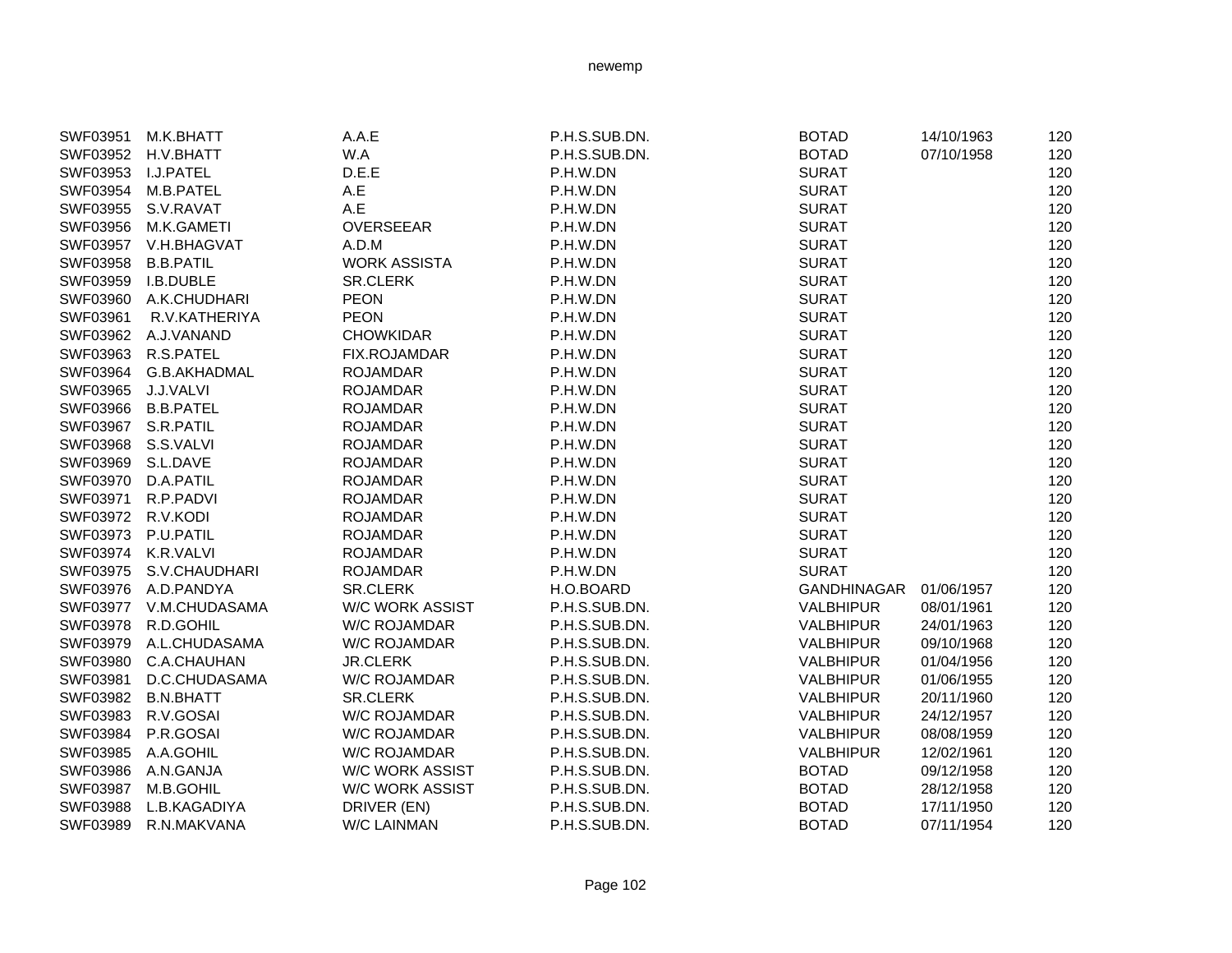| SWF03990        | R.K.MAKHANKAR        | <b>ROJAMDAR</b>  | P.H.S.SUB.DN.    | <b>BOTAD</b>     | 03/02/1963 | 120 |
|-----------------|----------------------|------------------|------------------|------------------|------------|-----|
| SWF03991        | <b>B.K.CHAVDA</b>    | <b>ROJAMDAR</b>  | P.H.S.SUB.DN.    | <b>BOTAD</b>     | 04/07/1964 | 120 |
| SWF03992        | R.M.PARMAR           | <b>ROJAMDAR</b>  | P.H.S.SUB.DN.    | <b>BOTAD</b>     | 22/06/1967 | 120 |
| SWF03993        | J.V.KHACHAR          | <b>ROJAMDAR</b>  | P.H.S.SUB.DN.    | <b>BOTAD</b>     | 25/12/1965 | 120 |
| SWF03994        | T.S.GOSAI            | <b>ROJAMDAR</b>  | P.H.S.SUB.DN.    | <b>BOTAD</b>     | 03/03/1948 | 120 |
| SWF03995        | M.R.BHADRAM          | <b>ROJAMDAR</b>  | P.H.S.SUB.DN.    | <b>BOTAD</b>     | 01/12/1964 | 120 |
| SWF03996        | M.L.SOLAMKI          | <b>ROJAMDAR</b>  | P.H.S.SUB.DN.    | <b>BOTAD</b>     | 05/07/1951 | 120 |
| SWF03997        | V.S.MUCHADIYA        | <b>ROJAMDAR</b>  | P.H.S.SUB.DN.    | <b>BOTAD</b>     | 15/07/1955 | 120 |
| SWF03998        | T.D.GOHIL            | <b>ROJAMDAR</b>  | P.H.S.SUB.DN.    | <b>BOTAD</b>     | 01/06/1962 | 120 |
| SWF03999        | H.U.GOSAI            | <b>ROJAMDAR</b>  | P.H.S.SUB.DN.    | <b>BOTAD</b>     | 20/05/1956 | 120 |
| <b>SWF04000</b> | R.N.GANZA            | <b>ROJAMDAR</b>  | P.H.S.SUB.DN.    | <b>BOTAD</b>     | 10/01/1946 | 120 |
| SWF04001        | A.J.CHAUHAN          | <b>ROJAMDAR</b>  | P.H.S.SUB.DN.    | <b>BOTAD</b>     | 15/11/1961 | 120 |
| SWF04002        | M.A.VADODARIYA       | <b>ROJAMDAR</b>  | P.H.S.SUB.DN.    | <b>BOTAD</b>     | 21/04/1969 | 120 |
| SWF04003        | K.A.ZINZUVADIYA      | <b>ROJAMDAR</b>  | P.H.S.SUB.DN.    | <b>BOTAD</b>     | 01/06/1957 | 120 |
| <b>SWF04004</b> | M.S.VADHAVANA        | <b>ROJAMDAR</b>  | P.H.S.SUB.DN.    | <b>BOTAD</b>     | 14/11/1968 | 120 |
| SWF04005        | H.M.VANIYA           | <b>ROJAMDAR</b>  | P.H.S.SUB.DN.    | <b>BOTAD</b>     | 12/01/1965 | 120 |
| <b>SWF04006</b> | K.N.GANZA            | <b>ROJAMDAR</b>  | P.H.S.SUB.DN.    | <b>BOTAD</b>     | 10/09/1953 | 120 |
| SWF04007        | H.R.GANZA            | <b>ROJAMDAR</b>  | P.H.S.SUB.DN.    | <b>BOTAD</b>     | 14/09/1952 | 120 |
| SWF04008        | R.T.GOHIL            | <b>ROJAMDAR</b>  | P.H.S.SUB.DN.    | <b>BOTAD</b>     | 23/09/1954 | 120 |
| SWF04009        | M.K.JAIN             | D.E.E            | P.H.W.DN.2       | <b>BARODA</b>    | 01/11/1959 | 120 |
| SWF04010        | H.H.MAHETA           | <b>PEON</b>      | P.H.P.SUB.DN     | <b>BARODA</b>    | 23/08/1968 | 120 |
| SWF04011        | R.J.MALI             | <b>DRIVER</b>    | P.H.P.SUB.DN     | <b>BARODA</b>    | 01/06/1957 | 120 |
| SWF04012        | S.J.PATEL            | T.A              | P.H.P.SUB.DN     | <b>BARODA</b>    | 05/04/1965 | 120 |
| SWF04013        | S.P.RANA             | <b>JR.CLERK</b>  | P.H.P.SUB.DN     | <b>BARODA</b>    | 07/08/1957 | 120 |
| SWF04014        | U.V.PANCHAL          | T.A              | P.H.P.SUB.DN     | <b>BARODA</b>    | 15/09/1957 | 120 |
| SWF04015        | V.J.PATEL            | JR.GIOLOGIST     | P.H.S.SUB.DN.    | <b>BARODA</b>    | 23/05/1963 | 120 |
| SWF04016        | S.S.SISODIYA         | F.P.R.           | P.H.S.SUB.DN.    | <b>KODINAR</b>   | 18/08/1970 | 120 |
| SWF04017        | <b>B.K.MAKWANA</b>   | F.P.R.           | P.H.S.DN         | <b>ANAND</b>     | 23/09/1959 | 120 |
| SWF04018        | <b>B.P.CHOTALIYA</b> | A.A.E            | P.H.M.SUB.DN.    | <b>JAMNAGAR</b>  | 13/09/1949 | 120 |
| SWF04019        | D.G.BHRAHMBHATT      | A.A.E            | P.H.M.SUB.DN.    | <b>JAMNAGAR</b>  | 25/12/1971 | 120 |
| SWF04020        | R.K.BENARGI          | <b>FITTET</b>    | P.H.M.SUB.DN.    | <b>JAMNAGAR</b>  | 25/04/1951 | 120 |
| SWF04021        | M.D.OZA              | <b>PEON</b>      | P.H.M.SUB.DN.    | <b>JAMNAGAR</b>  | 22/04/1983 | 120 |
| SWF04022        | S.G.GOSWAMI          | D.E.E            | P.H.CIRCLE       | <b>SURAT</b>     | 28/09/1947 | 120 |
| SWF04023        | A.R.BHATT            | <b>JR.CLERK</b>  | P.H.CIRCLE       | <b>SURAT</b>     | 06/09/1949 | 120 |
| SWF04024        | M.C.PATEL            | <b>CHOWKIDAR</b> | P.H.S.SUB.DN.    | <b>JUNAGADH</b>  | 05/04/1982 | 120 |
| SWF04025        | C.H.BODAR            | <b>JR.CLERK</b>  | P.H.S.SUB.DN.    | <b>JUNAGADH</b>  | 06/09/1982 | 120 |
| SWF04026        | V.R.BHALANI          | <b>TYPISY</b>    | P.H.CIRCLE       | <b>JUNAGADH</b>  | 24/06/1976 | 120 |
| SWF04027        | S.M.CHUDASAMA        | <b>ROJAMDAR</b>  | P.H.S.SUB.DN.    | <b>VALBHIPUR</b> |            | 120 |
| SWF04028        | K,D,CHAVDA           | <b>ROJAMDAR</b>  | P.M.STAFF SUB.DN | GANDHINAGAR      | 16/01/1965 | 120 |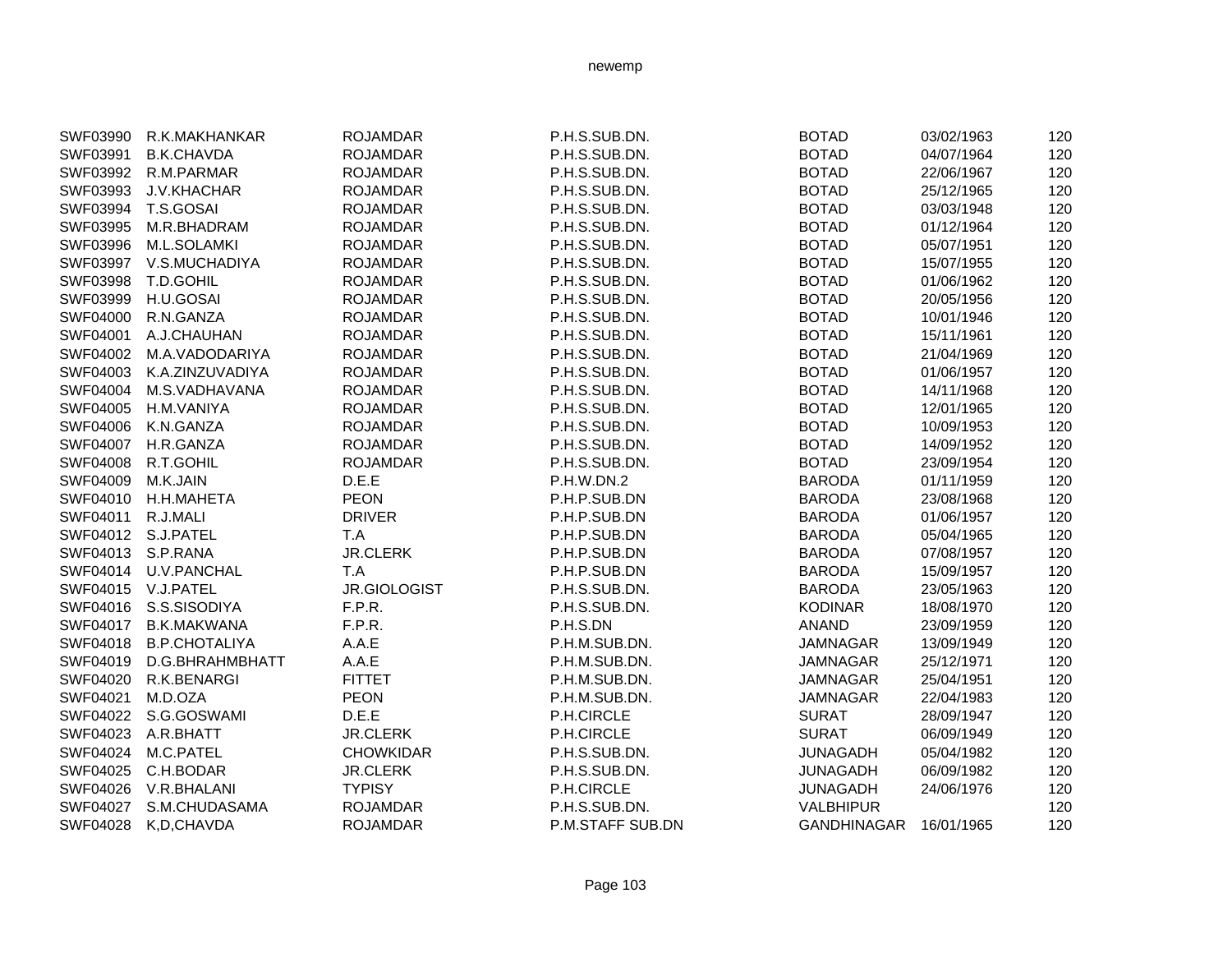| SWF04029 | <b>B.A.PATEL</b>      | <b>ROJAMDAR</b>       | P.M.STAFF SUB.DN    | GANDHINAGAR        | 01/04/1953 | 120 |
|----------|-----------------------|-----------------------|---------------------|--------------------|------------|-----|
| SWF04030 | <b>B.D.BRHAMBHATT</b> | <b>ROJAMDAR</b>       | P.M.STAFF SUB.DN    | GANDHINAGAR        | 01/06/1966 | 120 |
| SWF04031 | P.J.CHAVDA            | <b>W/C HELPER</b>     | P.M.STAFF SUB.DN    | GANDHINAGAR        | 01/05/1958 | 120 |
|          | SWF04032 S.R.MANSURI  | <b>W/C HELPER</b>     | P.M.STAFF SUB.DN    | GANDHINAGAR        | 01/06/1963 | 120 |
| SWF04033 | <b>B.P.THAKOR</b>     | <b>ROJAMDAR</b>       | P.M.STAFF SUB.DN    | <b>GANDHINAGAR</b> | 11/06/1967 | 120 |
| SWF04034 | P.K.PATEL             | <b>ROJAMDAR</b>       | P.M.STAFF SUB.DN    | <b>GANDHINAGAR</b> | 19/11/1961 | 120 |
| SWF04035 | A.R.CHARAN            | <b>ROJAMDAR</b>       | P.H.W.DN            | <b>HIMATNAGAR</b>  | 01/10/1971 | 120 |
| SWF04036 | C.K.PAGOR             | <b>ROJAMDAR</b>       | P.H.W.DN            | <b>HIMATNAGAR</b>  | 15/08/1969 | 120 |
| SWF04037 | R.G.PARMAR            | <b>ROJAMDAR</b>       | P.H.W.DN            | <b>HIMATNAGAR</b>  | 01/06/1968 | 120 |
| SWF04038 | A.P.PATEL             | <b>ROJAMDAR</b>       | P.H.W.DN            | <b>HIMATNAGAR</b>  | 13/11/1965 | 120 |
| SWF04039 | V.B.TRIVEDI           | <b>ROJAMDAR</b>       | P.H.W.DN            | <b>HIMATNAGAR</b>  | 18/04/1961 | 120 |
| SWF04040 | M.P.PARMAR            | <b>ROJAMDAR</b>       | P.H.W.DN            | <b>HIMATNAGAR</b>  | 31/05/1968 | 120 |
| SWF04041 | A.K.TADVI             | <b>ROJAMDAR</b>       | P.H.W.DN            | <b>HIMATNAGAR</b>  | 01/06/1957 | 120 |
|          | SWF04042 L.J.THAKARDA | <b>ROJAMDAR</b>       | P.H.W.DN            | <b>HIMATNAGAR</b>  | 01/06/1969 | 120 |
| SWF04043 | N.R.PATEL             | <b>ROJAMDAR</b>       | P.H.W.DN            | <b>HIMATNAGAR</b>  | 19/04/1955 | 120 |
| SWF04044 | D.P.PATEL             | <b>ROJAMDAR</b>       | P.H.W.DN            | <b>HIMATNAGAR</b>  | 01/06/1969 | 120 |
| SWF04045 | <b>H.N.THAKOR</b>     | <b>ROJAMDAR</b>       | P.H.W.DN            | <b>HIMATNAGAR</b>  | 01/03/1963 | 120 |
| SWF04046 | R.Z.PATEL             | <b>W/C ASSIST</b>     | P.H.W.DN            | VALSAD             |            | 120 |
| SWF04047 | D.M.RATHVA            | A.A.E                 | P.H.W.DN            | <b>DISSA</b>       | 01/06/1972 | 120 |
| SWF04048 | R.B.RATHVA            | <b>JR.CLERK</b>       | P.H.W.DN            | <b>DISSA</b>       | 01/06/1967 | 120 |
| SWF04049 | M.J.CAUHAN            | F.P.LEBOUR            | P.H.W.DN.2          | <b>JUNAGADH</b>    | 30/04/1995 | 120 |
| SWF04050 | M.D.SAVLANI           | F.P.LEBOUR            | P.H.W.DN.2          | <b>JUNAGADH</b>    | 01/12/1980 | 120 |
| SWF04051 | G.B.VASAVA            | D.E.E                 | P.H.S.SUB.DN.       | ANKLESHVER         | 01/06/1965 | 120 |
|          | SWF04052 B.P.PATEL    | OVERSEEAR             | P.H.S.SUB.DN.       | ANKLESHVER         |            | 120 |
| SWF04053 | C.M.PARMAR            | <b>OVERSEEAR</b>      | P.H.S.SUB.DN.       | ANKLESHVER         | 02/12/1949 | 120 |
| SWF04054 | M.N.MODI              | <b>WORK ASSISTA</b>   | P.H.S.SUB.DN.       | ANKLESHVER         | 11/03/1952 | 120 |
| SWF04055 | Y.S.MAISURI           | <b>SR.CLERK</b>       | P.H.S.SUB.DN.       | <b>ANKLESHVER</b>  | 03/07/1955 | 120 |
| SWF04056 | R.R.KAYASTHA          | <b>JR.CLERK</b>       | P.H.S.SUB.DN.       | <b>ANKLESHVER</b>  | 24/03/1967 | 120 |
| SWF04057 | <b>B.T.BHATT</b>      | <b>TYPISY</b>         | P.H.S.SUB.DN.       | ANKLESHVER         | 12/10/1960 | 120 |
| SWF04058 | C.G.VASAVA            | <b>TRESER</b>         | P.H.S.SUB.DN.       | <b>ANKLESHVER</b>  | 13/03/1967 | 120 |
| SWF04059 | R.D.RAV               | W/C PUMP OPERETOR     | P.H.S.SUB.DN.       | ANKLESHVER         | 19/04/1965 | 120 |
| SWF04060 | M.V.VASAVA            | <b>CHOWKIDAR</b>      | P.H.S.SUB.DN.       | ANKLESHVER         | 16/10/1952 | 120 |
| SWF04061 | I.M.PATEL             | GEO-HYDROLOGIST       | H.O.BOARD           | <b>GANDHINAGAR</b> | 03/06/1950 | 120 |
| SWF04062 | N.M.PANDYA            | DIVISIONAL ACCOUNTANT | <b>WATER TENKER</b> | GANDHINAGAR        | 24/12/1954 | 120 |
| SWF04063 | D.L.SAMADHIYA         | <b>PEON</b>           | P.H.S.SUB.DN.       | GANDHINAGAR        | 17/03/1959 | 120 |
| SWF04064 | A.K.LOLARIYA          | E.E                   | P.H.S.SUB.DN.1      | <b>JAMNAGAR</b>    | 25/08/1948 | 120 |
| SWF04065 | S.B.ATHALYE           | <b>HIDROLOGIST</b>    | P.H.S.SUB.DN.1      | <b>JAMNAGAR</b>    | 16/01/1960 | 120 |
| SWF04066 | J.L.CHAUHAN           | A.E                   | P.H.S.SUB.DN.1      | <b>JAMNAGAR</b>    | 11/02/1964 | 120 |
| SWF04067 | K.M.BHEDA             | <b>OVERSEEAR</b>      | P.H.S.SUB.DN.1      | <b>JAMNAGAR</b>    | 01/07/1952 | 120 |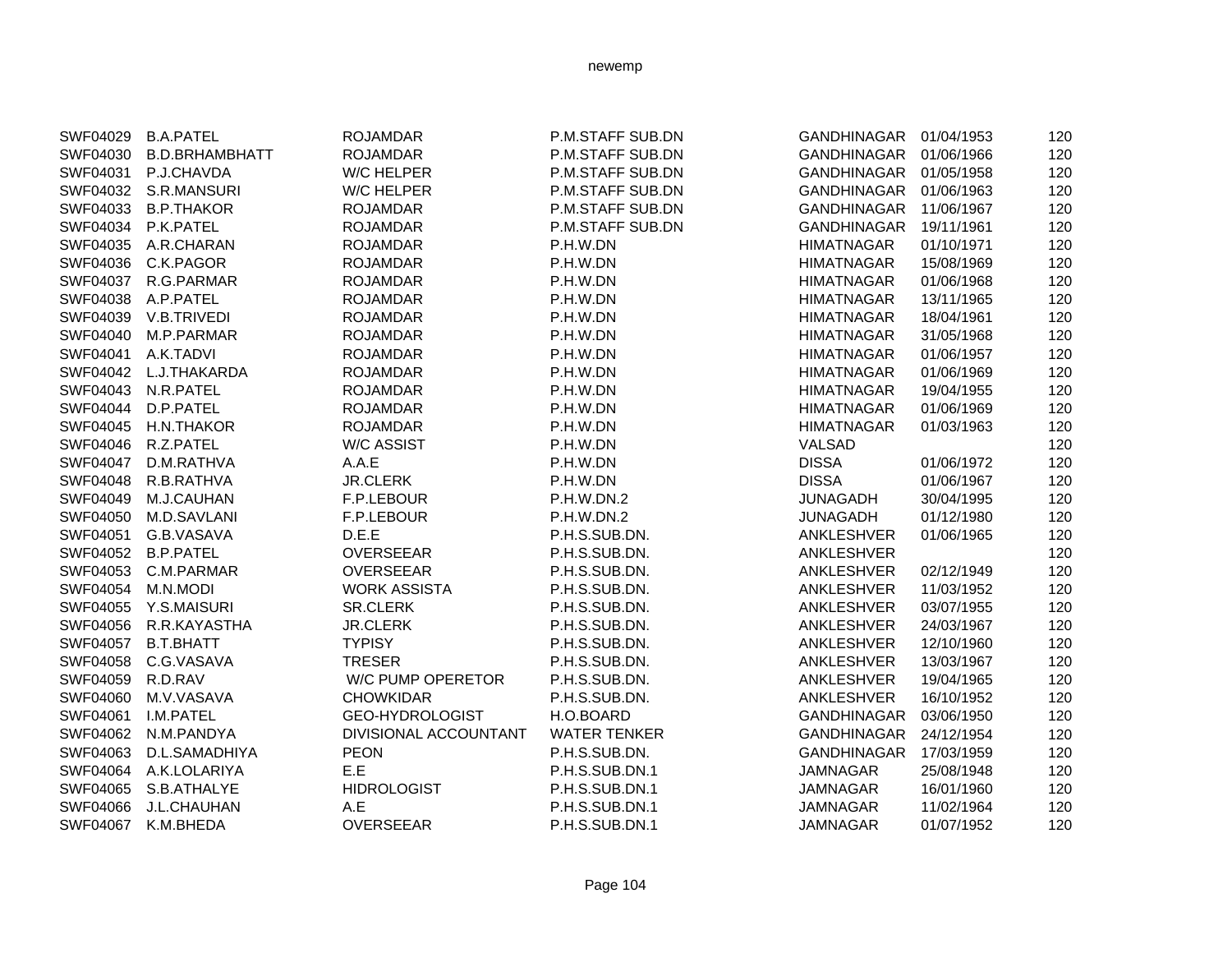|          | SWF04068 G.B.VORA   | STOR.KEEPER         | P.H.S.SUB.DN.1 | <b>JAMNAGAR</b>  | 04/06/1953 | 120 |
|----------|---------------------|---------------------|----------------|------------------|------------|-----|
| SWF04069 | V.B.BATHAWAR        | <b>SR.CLERK</b>     | P.H.S.SUB.DN.1 | <b>JAMNAGAR</b>  |            | 120 |
| SWF04070 | K.J.GANATRA         | <b>JR.CLERK</b>     | P.H.S.SUB.DN.1 | <b>JAMNAGAR</b>  | 06/12/1960 | 120 |
| SWF04071 | M.H.PARMAR          | <b>JR.CLERK</b>     | P.H.S.SUB.DN.1 | <b>JAMNAGAR</b>  | 14/11/1957 | 120 |
| SWF04072 | N.K.BHATT           | <b>COMPUTER</b>     | P.H.S.SUB.DN.1 | JAMNAGAR         | 20/09/1947 | 120 |
| SWF04073 | I.S.SIDI            | <b>DRIVER</b>       | P.H.S.SUB.DN.1 | <b>JAMNAGAR</b>  | 05/10/1960 | 120 |
| SWF04074 | K.R.MAKWANA         | <b>PEON</b>         | P.H.S.SUB.DN.1 | <b>JAMNAGAR</b>  | 08/08/1953 | 120 |
| SWF04075 | R.M.DAUDIYA         | <b>PEON</b>         | P.H.S.SUB.DN.1 | <b>JAMNAGAR</b>  | 12/12/1952 | 120 |
| SWF04076 | R.V.DAUDIYA         | <b>PEON</b>         | P.H.S.SUB.DN.1 | <b>JAMNAGAR</b>  | 14/04/1959 | 120 |
| SWF04077 | J.K.SONGARA         | D.E.E               | P.H.S.SUB.DN.2 | <b>DHROL</b>     | 27/05/1951 | 120 |
| SWF04078 | L.M.PARMAR          | OVERSEEAR           | P.H.S.SUB.DN.2 | <b>DHROL</b>     | 29/09/1950 | 120 |
| SWF04079 | A.R.MAHETA          | <b>WORK ASSISTA</b> | P.H.S.SUB.DN.2 | <b>DHROL</b>     | 04/07/1964 | 120 |
| SWF04080 | D.N.VARA            | <b>JR.CLERK</b>     | P.H.S.SUB.DN.2 | <b>DHROL</b>     | 17/12/1962 | 120 |
| SWF04081 | K.V.LAKHATARIYA     | A.E                 | P.H.S.SUB.DN.2 | <b>DHROL</b>     | 23/05/1966 | 120 |
| SWF04082 | R.P.RAVAL           | <b>ROJAMDAR</b>     | P.H.W.DN.1     | <b>JAMNAGAR</b>  | 08/09/1959 | 120 |
| SWF04083 | K.L.MANEK           | <b>KU.KARIGAR</b>   | P.H.W.DN.1     | <b>JAMNAGAR</b>  | 08/10/1966 | 120 |
| SWF04084 | V.C.MADHANI         | <b>KU.KARIGAR</b>   | P.H.W.DN.1     | <b>JAMNAGAR</b>  | 05/05/1963 | 120 |
| SWF04085 | D.H.BHATT           | <b>KU.KARIGAR</b>   | P.H.W.DN.1     | <b>JAMNAGAR</b>  | 23/04/1973 | 120 |
| SWF04086 | <b>B.S.BARBHAYA</b> | <b>KU.KARIGAR</b>   | P.H.W.DN.1     | <b>JAMNAGAR</b>  | 13/08/1962 | 120 |
| SWF04087 | <b>B.T.JADEJA</b>   | <b>KU.KARIGAR</b>   | P.H.W.DN.1     | <b>JAMNAGAR</b>  | 06/08/1968 | 120 |
| SWF04088 | A.N.RATHOD          | <b>KU.KARIGAR</b>   | P.H.W.DN.1     | JAMNAGAR         | 02/12/1968 | 120 |
| SWF04089 | V.L.VAGHELA         | E.E                 | P.H.M.SUB.DN.  | <b>PALANPUR</b>  |            | 120 |
| SWF04090 | D.D.CHAVDA          | W/C DRIVER          | P.H.M.SUB.DN.  | <b>PALANPUR</b>  |            | 120 |
| SWF04091 | M.M.ZAPADIYA        | <b>OPERETOR</b>     | P.H.S.SUB.DN.  | <b>DHANDHUKA</b> | 14/05/1963 | 120 |
| SWF04092 | M.B.PATEL           | <b>W/C LAINMAN</b>  | P.H.S.SUB.DN.  | <b>DHANDHUKA</b> | 01/06/1953 | 120 |
| SWF04093 | D.L.PARMAR          | <b>CHOWKIDAR</b>    | P.H.S.SUB.DN.  | <b>DHANDHUKA</b> | 05/03/1948 | 120 |
| SWF04094 | D.A.VAGHELA         | <b>OPERETOR</b>     | P.H.S.SUB.DN.  | <b>DHANDHUKA</b> | 01/06/1964 | 120 |
| SWF04095 | R.P.VAGHELA         | <b>OPERETOR</b>     | P.H.S.SUB.DN.  | <b>DHANDHUKA</b> | 11/03/1964 | 120 |
| SWF04096 | J.K.VAGHELA         | <b>CHOWKIDAR</b>    | P.H.S.SUB.DN.  | <b>DHANDHUKA</b> | 09/04/1953 | 120 |
| SWF04097 | H.D.PARMAR          | <b>LABOUR</b>       | P.H.S.SUB.DN.  | <b>DHANDHUKA</b> | 01/06/1948 | 120 |
| SWF04098 | <b>B.N.PARMAR</b>   | <b>LABOUR</b>       | P.H.S.SUB.DN.  | <b>DHANDHUKA</b> | 01/06/1955 | 120 |
| SWF04099 | I.D.VAGHELA         | <b>LABOUR</b>       | P.H.S.SUB.DN.  | <b>DHANDHUKA</b> | 11/07/1965 | 120 |
| SWF04100 | <b>B.G.MAKVANA</b>  | <b>LABOUR</b>       | P.H.S.SUB.DN.  | <b>DHANDHUKA</b> | 06/05/1973 | 120 |
| SWF04101 | J.L.GONDALIYA       | <b>FITTET</b>       | P.H.W.DN.1     | <b>JUNAGADH</b>  |            | 120 |
| SWF04102 | M.H.RAULAJI         | A.A.E               | P.H.M.DN.      | <b>GODHARA</b>   | 04/08/1950 | 120 |
| SWF04103 | S.N.PATEL           | <b>GEOLOGIST</b>    | P.H.M.DN.      | <b>GODHARA</b>   | 12/03/1964 | 120 |
| SWF04104 | M.L.PATEL           | D.E.E               | P.H.CIRCLE     | <b>GODHARA</b>   | 03/05/1952 | 120 |
| SWF04105 | J.M.PATEL           | A.A.E               | P.H.CIRCLE     | <b>GODHARA</b>   | 15/06/1964 | 120 |
| SWF04106 | K.V.PARMAR          | <b>JR.CLERK</b>     | P.H.CIRCLE     | <b>GODHARA</b>   | 01/06/1950 | 120 |
|          |                     |                     |                |                  |            |     |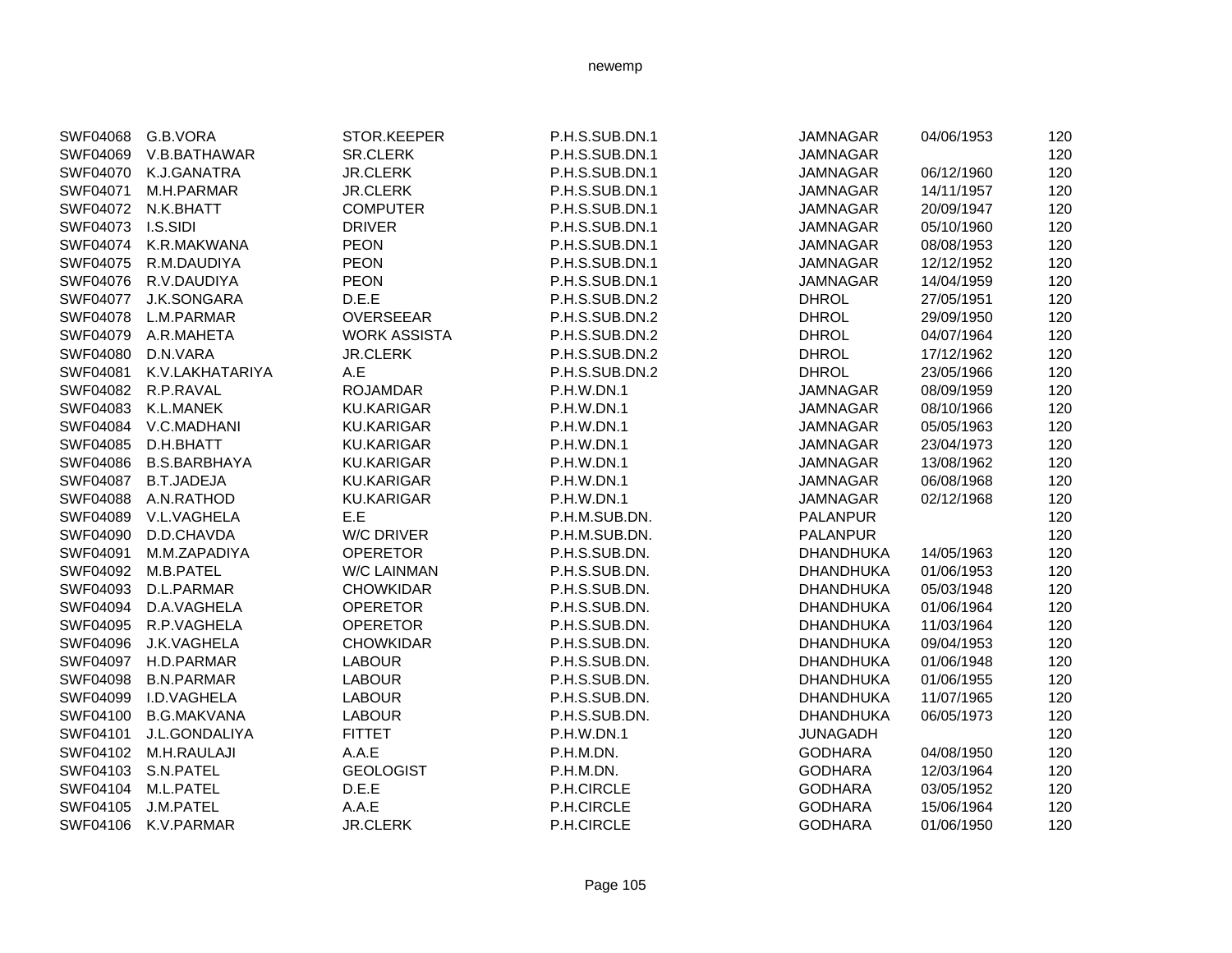|          | SWF04107 H.P.PARMAR     | <b>JR.CLERK</b>     | P.H.CIRCLE    | <b>GODHARA</b>   | 18/03/1970 | 120 |
|----------|-------------------------|---------------------|---------------|------------------|------------|-----|
| SWF04108 | <b>B.S.PATEL</b>        | <b>TYPISY</b>       | P.H.CIRCLE    | <b>GODHARA</b>   | 28/11/1953 | 120 |
|          | SWF04109 V.L.THAKOR     | <b>PEON</b>         | P.H.W.DN.     | <b>MEHESANA</b>  | 19/06/1965 | 120 |
|          | SWF04110 S.M.BARIYA     | <b>W/C DRIVER</b>   | P.H.M.DN      | <b>RAJPIPALA</b> | 04/03/1954 | 120 |
| SWF04111 | <b>B.P.GAMIT</b>        | <b>HELPER</b>       | P.H.M.DN      | <b>RAJPIPALA</b> | 01/06/1956 | 120 |
| SWF04112 | <b>B.C.GAMIT</b>        | <b>W/C HELPER</b>   | P.H.M.DN      | <b>RAJPIPALA</b> | 04/04/1961 | 120 |
|          | SWF04113 K.R.CHUDHARI   | W/C HELPER          | P.H.M.DN      | <b>RAJPIPALA</b> | 29/06/1954 | 120 |
|          | SWF04114 C.L.MAKWANA    | A.A.E               | P.H.M.DN      | <b>RAJPIPALA</b> | 21/08/1978 | 120 |
| SWF04115 | <b>B.P.PARMAR</b>       | <b>DRIVER</b>       | P.H.M.DN      | <b>RAJPIPALA</b> | 03/02/1950 | 120 |
| SWF04116 | S.T.MAHESURIYA          | <b>SR.CLERK</b>     | P.H.M.DN      | <b>RAJPIPALA</b> | 11/02/1951 | 120 |
| SWF04117 | <b>B.S.VASAVA</b>       | <b>JR.CLERK</b>     | P.H.M.DN      | <b>RAJPIPALA</b> | 01/10/1961 | 120 |
|          | SWF04118 U.D.TAMAKUWALA | <b>TYPISY</b>       | P.H.M.DN      | <b>RAJPIPALA</b> | 24/01/1956 | 120 |
| SWF04119 | <b>B.S.BARIYA</b>       | <b>PEON</b>         | P.H.M.DN      | <b>RAJPIPALA</b> | 30/11/1962 | 120 |
|          | SWF04120 K.S.PATEL      | <b>JR.CLERK</b>     | P.H.M.DN.     | VALSAD           | 15/07/1983 | 120 |
| SWF04121 | N.K.PATEL               | <b>PEON</b>         | P.H.M.DN.     | VALSAD           | 01/06/1962 | 120 |
|          | SWF04122 P.J.JADAV      | <b>CHOWKIDAR</b>    | P.H.S.SUB.DN. | AHAWA-DANG       | 25/06/1986 | 120 |
|          | SWF04123 A.I.CHUDHARI   | <b>CHOWKIDAR</b>    | P.H.S.SUB.DN. | <b>DHARAMPUR</b> | 01/05/1975 | 120 |
|          | SWF04124 P.S.RANA       | <b>JR.CLERK</b>     | P.H.W.DN      | <b>SURAT</b>     | 28/11/1975 | 120 |
| SWF04125 | G.C.VASAVA              | <b>PEON</b>         | P.H.W.DN      | <b>SURAT</b>     | 06/08/1950 | 120 |
| SWF04126 | A.K.GARG                | D.E.E               | P.H.W.DN      | <b>SURAT</b>     | 28/11/1961 | 120 |
| SWF04127 | <b>B.S.TEILAR</b>       | A.A.E               | P.H.W.DN      | <b>SURAT</b>     | 17/08/1949 | 120 |
| SWF04128 | J.N.PATEL               | A.A.E               | P.H.W.DN      | <b>SURAT</b>     | 01/02/1965 | 120 |
| SWF04129 | <b>B.P.DHIWAIA</b>      | <b>W/C ASSIST</b>   | P.H.W.DN      | <b>SURAT</b>     | 27/07/1950 | 120 |
| SWF04130 | J.S.LIMBACHIYA          | <b>W/C ASSIST</b>   | P.H.W.DN      | <b>SURAT</b>     | 08/08/1949 | 120 |
| SWF04131 | I.M.PATEL               | <b>SR.CLERK</b>     | P.H.W.DN      | <b>SURAT</b>     | 02/06/1956 | 120 |
|          | SWF04132 S.T.JADAV      | <b>PEON</b>         | P.H.W.DN      | <b>SURAT</b>     | 06/03/1957 | 120 |
|          | SWF04133 C.V.PATEL      | <b>W/C ASSIST</b>   | P.H.W.DN      | <b>SURAT</b>     | 06/05/1948 | 120 |
| SWF04134 | K.H.FANACIYA            | <b>ASSIST</b>       | P.H.W.DN      | <b>SURAT</b>     | 08/04/1953 | 120 |
| SWF04135 | M.N.BRHMBHATT           | <b>W/C ASSIST</b>   | P.H.W.DN      | <b>SURAT</b>     | 07/10/1951 | 120 |
| SWF04136 | M.R.VASAVA              | <b>TRESER</b>       | P.H.W.DN      | <b>SURAT</b>     | 01/06/1969 | 120 |
| SWF04137 | <b>B.R.PATEL</b>        | SR.CLERK            | P.H.W.DN      | <b>SURAT</b>     | 13/06/1950 | 120 |
| SWF04138 | M.L.KANTHRIYA           | <b>PEON</b>         | P.H.W.DN      | <b>SURAT</b>     | 04/06/1948 | 120 |
|          | SWF04139 V.D.SURATI     | <b>PEON</b>         | P.H.W.DN      | <b>SURAT</b>     | 15/07/1949 | 120 |
| SWF04140 | N.P.PATEL               | <b>CHOWKIDAR</b>    | P.H.W.DN      | <b>SURAT</b>     | 27/02/1954 | 120 |
| SWF04141 | M.R.PATEL               | W/CMOLM             | P.H.W.DN      | <b>SURAT</b>     | 01/06/1962 | 120 |
| SWF04142 | J.B.PATEL               | W/C VCM             | P.H.W.DN      | <b>SURAT</b>     | 28/12/1947 | 120 |
| SWF04143 | M.M.PATEL               | W/C POP             | P.H.W.DN      | <b>SURAT</b>     | 10/02/1963 | 120 |
| SWF04144 | S.C.JOSHI               | <b>W/C OPERETOR</b> | P.H.W.DN      | <b>SURAT</b>     | 26/09/1959 | 120 |
| SWF04145 | C.M.PARMAR              | W/C LMN             | P.H.W.DN      | <b>SURAT</b>     | 04/08/1948 | 120 |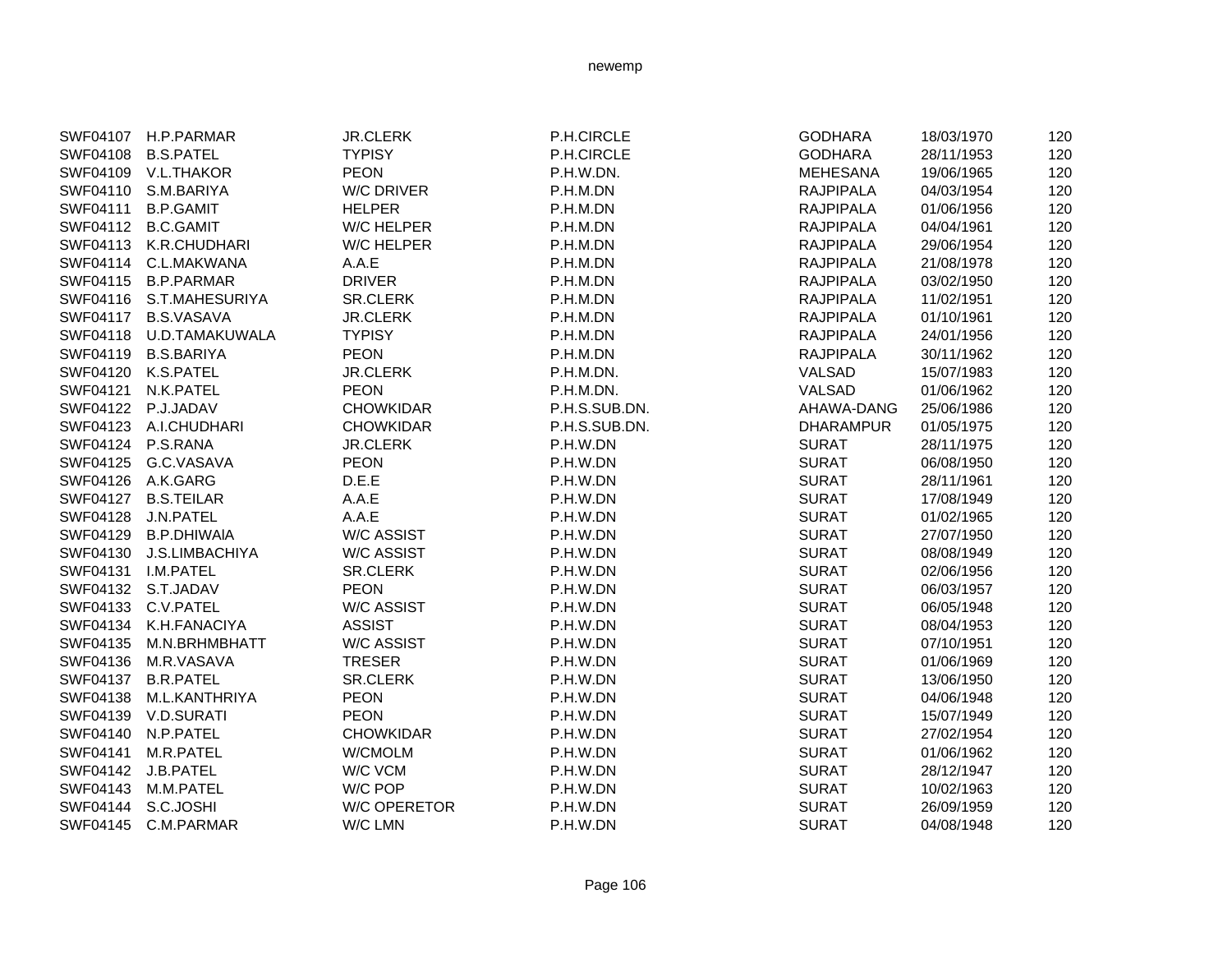| SWF04146           | <b>G.A.PANCHAL</b> | <b>W/C OPERETOR</b>  | P.H.W.DN       | <b>SURAT</b>       | 21/12/1955 | 120 |
|--------------------|--------------------|----------------------|----------------|--------------------|------------|-----|
| SWF04147           | S.G.CHAMAR         | W/C LMN              | P.H.W.DN       | <b>SURAT</b>       | 01/06/1958 | 120 |
| SWF04148           | R.B.LALAJI         | W/C POP              | P.H.W.DN       | <b>SURAT</b>       | 01/06/1958 | 120 |
| SWF04149           | I.P.PATEL          | <b>W/C OPERETOR</b>  | P.H.W.DN       | <b>SURAT</b>       | 16/03/1956 | 120 |
| SWF04150           | <b>B.K.PATEL</b>   | <b>W/C OPERETOR</b>  | P.H.W.DN       | <b>SURAT</b>       | 01/06/1961 | 120 |
| SWF04151           | N.V.PARMAR         | W/C LMN              | P.H.W.DN       | <b>SURAT</b>       | 01/06/1957 | 120 |
| SWF04152           | V.S.ROHIT          | W/C LMN              | P.H.W.DN       | <b>SURAT</b>       | 01/06/1957 | 120 |
| SWF04153           | D.R.CAUHAN         | W/C LMN              | P.H.W.DN       | <b>SURAT</b>       | 01/06/1960 | 120 |
| SWF04154           | M.M.GOHIL          | W/C LMN              | P.H.W.DN       | <b>SURAT</b>       | 04/02/1982 | 120 |
| SWF04155           | P.C.TEILER         | <b>W/C OPERETOR</b>  | P.H.W.DN       | <b>SURAT</b>       | 28/06/1955 | 120 |
| SWF04156           | C.H.PARMAR         | <b>W/C CHOWKIDAR</b> | P.H.W.DN       | <b>SURAT</b>       | 01/06/1952 | 120 |
| SWF04157           | K,K.PARMAR         | W/C LMN              | P.H.W.DN       | <b>SURAT</b>       | 01/06/1952 | 120 |
| SWF04158           | J.G.CHAMAR         | W/C LMN              | P.H.W.DN       | <b>SURAT</b>       | 01/06/1960 | 120 |
| SWF04159           | N.M.PARMAR         | <b>W/C OPERETOR</b>  | P.H.W.DN       | <b>SURAT</b>       | 02/06/1958 | 120 |
| SWF04160           | <b>B.H.PARMAR</b>  | <b>ROJAMDAR</b>      | P.H.W.DN       | <b>SURAT</b>       | 01/06/1962 | 120 |
| SWF04161           | R.P.ROHIT          | <b>ROJAMDAR</b>      | P.H.W.DN       | <b>SURAT</b>       | 01/06/1958 | 120 |
| SWF04162           | F.L.RATHOD         | <b>ROJAMDAR</b>      | P.H.W.DN       | <b>SURAT</b>       | 01/03/1955 | 120 |
| SWF04163           | Z.R.CHAUHAN        | <b>ROJAMDAR</b>      | P.H.W.DN       | <b>SURAT</b>       | 01/06/1965 | 120 |
| SWF04164           | K.R.VASAVA         | <b>ROJAMDAR</b>      | P.H.W.DN       | <b>SURAT</b>       | 09/06/1964 | 120 |
| SWF04165           | V.I.RATHOD         | <b>ROJAMDAR</b>      | P.H.W.DN       | <b>SURAT</b>       | 01/06/1968 | 120 |
| SWF04166           | S.K.PATEL          | D.E.E                | H.O.BOARD      | <b>GANDHINAGAR</b> | 16/11/1961 | 120 |
| SWF04167           | H.D.MISTRI         | A.E                  | P.H.M.STORE.DN | <b>GANDHINAGAR</b> | 13/05/1959 | 120 |
| SWF04168           | M.V.PATEL          | A.A.E                | P.H.M.STORE.DN | GANDHINAGAR        | 01/06/1962 | 120 |
| SWF04169           | H.K.PARMAR         | <b>FITTET</b>        | M.STORE.DN     | GANDHINAGAR        | 01/06/1951 | 120 |
| SWF04170           | V.S.TEILI          | <b>FITTET</b>        | M.STORE.DN     | GANDHINAGAR        | 25/11/1950 | 120 |
| SWF04171           | L.S.ZALA           | <b>FITTET</b>        | M.STORE.DN     | GANDHINAGAR        | 01/06/1954 | 120 |
| SWF04172 I.C.PATEL |                    | <b>FITTET</b>        | M.STORE.DN     | GANDHINAGAR        | 23/06/1954 | 120 |
| SWF04173           | <b>G.N.RATHOD</b>  | WEELDER              | M.STORE.DN     | <b>GANDHINAGAR</b> | 12/03/1948 | 120 |
| SWF04174           | M.R.BRHAMBHATT     | <b>DRIVER</b>        | M.STORE.DN     | <b>GANDHINAGAR</b> | 11/03/1952 | 120 |
| SWF04175           | <b>B.C.PATEL</b>   | <b>JR.CLERK</b>      | M.STORE.DN     | GANDHINAGAR        | 01/06/1963 | 120 |
|                    | SWF04176 R.S.GOHIL | <b>PEON</b>          | M.STORE.DN     | <b>GANDHINAGAR</b> | 15/06/1965 | 120 |
| <b>SWF04177</b>    | D.C.BHAVSAR        | <b>PEON</b>          | M.STORE.DN     | GANDHINAGAR        | 06/08/1957 | 120 |
| SWF04178           | R.R.RATHOD         | <b>JR.CLERK</b>      | M.STORE.DN     | <b>GANDHINAGAR</b> | 01/06/1961 | 120 |
| SWF04179           | D.K.WADHER         | A.E                  | P.H.S.SUB.DN.  | <b>UNA</b>         | 29/07/1964 | 120 |
| SWF04180           | R.H.NANDANIYA      | FIX.PAY              | P.H.S.SUB.DN.  | <b>UNA</b>         | 01/06/1963 | 120 |
| SWF04181           | N.M.GOHIL          | FIX.PAY              | P.H.S.SUB.DN.  | <b>UNA</b>         | 01/06/1965 | 120 |
| SWF04182           | K.C.GOSWAMI        | FIX.PAY              | P.H.S.SUB.DN.  | <b>UNA</b>         | 05/07/1966 | 120 |
| SWF04183           | K.B.BAMBHANIYA     | FIX.PAY              | P.H.S.SUB.DN.  | <b>UNA</b>         | 02/02/1961 | 120 |
| SWF04184           | N.V.CHAVDA         | FIX.PAY              | P.H.S.SUB.DN.  | <b>UNA</b>         | 17/09/1972 | 120 |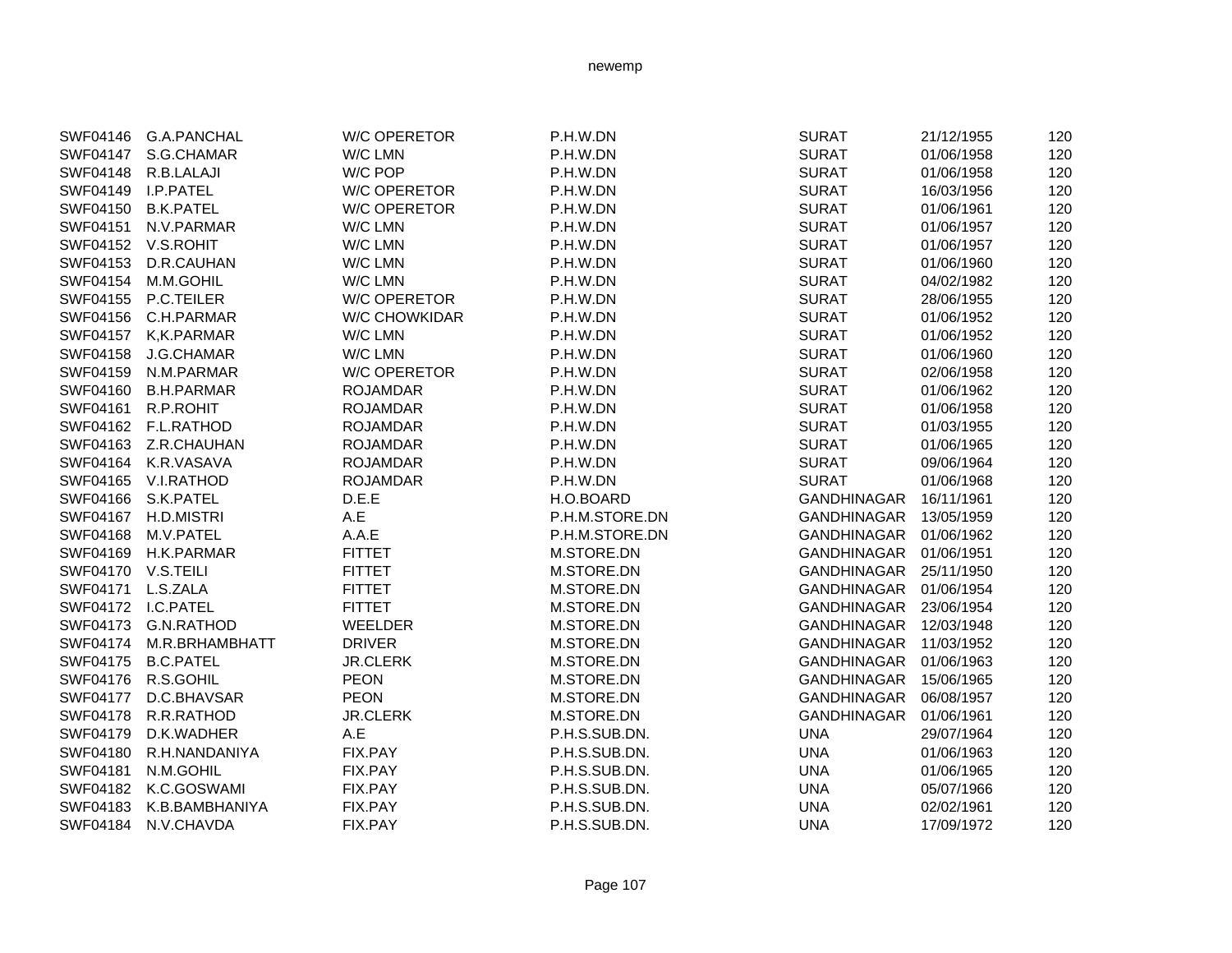| SWF04185          | <b>B.K.KAMNIYA</b>    | FIX.PAY                | P.H.S.SUB.DN. | <b>UNA</b>             | 01/06/1963 | 120 |
|-------------------|-----------------------|------------------------|---------------|------------------------|------------|-----|
| SWF04186          | <b>B.M.APARNATHI</b>  | FIX.PAY                | P.H.S.SUB.DN. | <b>UNA</b>             | 07/08/1956 | 120 |
| SWF04187          | <b>B.R.KAMNIYA</b>    | FIX.PAY                | P.H.S.SUB.DN. | <b>UNA</b>             | 13/04/1963 | 120 |
| SWF04188          | M.S.CHARNIYA          | FIX.PAY                | P.H.S.SUB.DN. | <b>UNA</b>             | 23/09/1961 | 120 |
| SWF04189          | L.N.CHARNIYA          | FIX.PAY                | P.H.S.SUB.DN. | <b>UNA</b>             | 09/12/1948 | 120 |
| SWF04190          | D.C.GOSWAMI           | FIX.PAY                | P.H.S.SUB.DN. | <b>UNA</b>             | 01/05/1956 | 120 |
| SWF04191          | A.M.GOSWAMI           | FIX.PAY                | P.H.S.SUB.DN. | <b>UNA</b>             | 14/11/1967 | 120 |
|                   | SWF04192 M.M.SHOLANKI | FIX.PAY                | P.H.S.SUB.DN. | <b>UNA</b>             | 15/05/1963 | 120 |
| SWF04193          | D.H.RATHOD            | FIX.PAY                | P.H.S.SUB.DN. | <b>UNA</b>             | 10/09/1971 | 120 |
|                   | SWF04194 H.G.GOSWAMI  | FIX.PAY                | P.H.S.SUB.DN. | <b>UNA</b>             | 15/07/1954 | 120 |
| SWF04195          | <b>B.K.WAJA</b>       | FIX.PAY                | P.H.S.SUB.DN. | <b>UNA</b>             | 13/06/1952 | 120 |
| SWF04196          | R.K.WAJA              | FIX.PAY                | P.H.S.SUB.DN. | <b>UNA</b>             | 30/05/1955 | 120 |
| SWF04197          | P.D.SANKHAT           | FIX.PAY                | P.H.S.SUB.DN. | <b>UNA</b>             | 01/06/1954 | 120 |
| SWF04198          | G.D.VORA              |                        | I.E.C.CEL     | <b>GANDHINAGAR</b>     |            | 120 |
| SWF04199          | S.C.GOHIL             | FIX.PAY                | P.H.S.SUB.DN. | <b>MATAR</b>           |            | 120 |
|                   | SWF04200 G.M.PANJVANI | E.E                    | H.O.BOARD     | GANDHINAGAR 17/01/1950 |            | 120 |
| SWF04201          | R.M.RATHOD            | <b>DRIVER</b>          | P.H.W.DN      | <b>DAHOD</b>           |            | 120 |
|                   | SWF04202 J.V.PARGHI   | DIVISIONAL ACCOUNTANT  | P.H.W.DN      | <b>DAHOD</b>           |            | 120 |
|                   | SWF04203 N.B.PARGHI   | <b>PEON</b>            | P.H.W.DN      | <b>DAHOD</b>           |            | 120 |
| SWF04204          | P.M.BHAMAN            | A.E                    | P.H.W.DN      | <b>DAHOD</b>           |            | 120 |
| SWF04205          | P.M.PARMAR            | D.E.E                  | P.H.W.DN      | <b>DAHOD</b>           |            | 120 |
| SWF04206          | R.K.BHAVSHAR          | A.E                    | P.H.W.DN      | <b>DAHOD</b>           |            | 120 |
| SWF04207          | D.R.MODHIYA           | A.A.E                  | P.H.W.DN      | <b>DAHOD</b>           |            | 120 |
| SWF04208          | A.D.VASAIYA           | <b>TRESER</b>          | P.H.W.DN      | <b>DAHOD</b>           |            | 120 |
| SWF04209          | M.I.BAJARIYA          | <b>SR.CLERK</b>        | P.H.W.DN      | <b>DAHOD</b>           |            | 120 |
| SWF04210          | C.M.CHAREL            | <b>JR.CLERK</b>        | P.H.W.DN      | <b>DAHOD</b>           |            | 120 |
| SWF04211          | V.V.DADMOR            | <b>NAIK</b>            | P.H.W.DN      | <b>DAHOD</b>           |            | 120 |
|                   | SWF04212 C.P.KAKA     | <b>PEON</b>            | P.H.W.DN      | <b>DAHOD</b>           |            | 120 |
|                   | SWF04213 M.C.SHAH     | <b>KHALASHI</b>        | P.H.W.DN      | <b>DAHOD</b>           |            | 120 |
|                   | SWF04214 K.M.VARIYA   | <b>TRESER</b>          | P.H.W.DN      | <b>DAHOD</b>           |            | 120 |
|                   | SWF04215 S.A.PATEL    | <b>W/C WORK ASSIST</b> | P.H.W.DN      | <b>DAHOD</b>           |            | 120 |
|                   | SWF04216 S.K.RAVAL    | FIX.ROJAMDAR           | P.H.W.DN      | <b>DAHOD</b>           |            | 120 |
| SWF04217 V.B.MALI |                       | <b>ROJAMDAR</b>        | P.H.W.DN      | <b>DAHOD</b>           |            | 120 |
| SWF04218          | M.K.NINAMA            | <b>ROJAMDAR</b>        | P.H.W.DN      | <b>DAHOD</b>           |            | 120 |
| SWF04219          | K.N.NINAMA            | FIX. ROJAMDAR          | P.H.W.DN      | <b>DAHOD</b>           |            | 120 |
| SWF04220          | R.S.PATEL             | <b>ROJAMDAR</b>        | P.H.W.DN      | <b>MODASA</b>          |            | 120 |
| SWF04221          | G.G.THAKOR            | FIX.PAY.DRIVER         | P.H.M.SUB.DN. | LUNAVALA               |            | 120 |
| SWF04222          | M.B.NAYI              | <b>JR.CLERK</b>        | P.H.M.SUB.DN. | GANDHINAGAR 28/07/1964 |            | 120 |
| SWF04223          | V.M.PATEL             | <b>ROJAMDAR</b>        | P.H.W.DN      | <b>HIMATNAGAR</b>      | 21/01/1973 | 120 |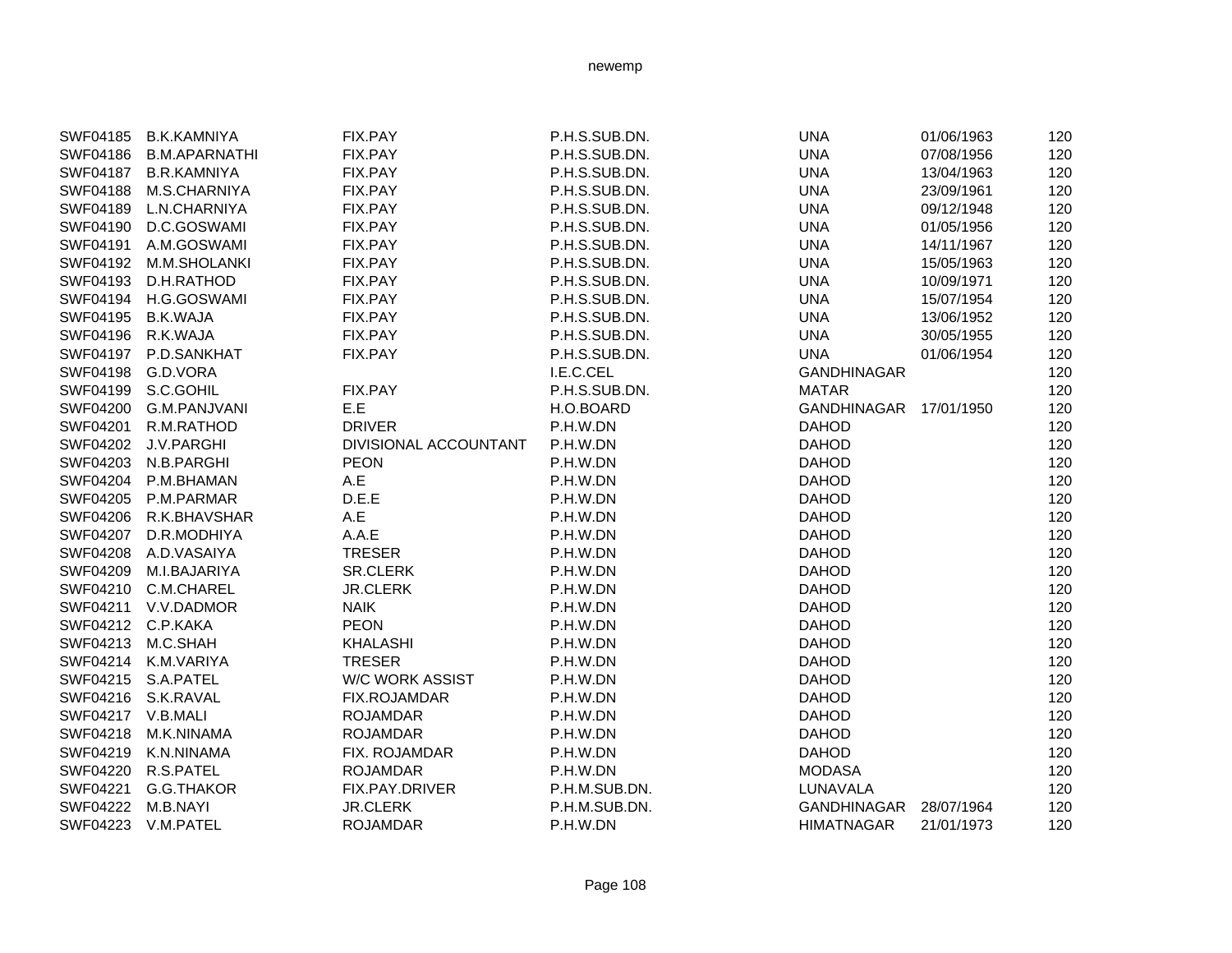| SWF04224        | J.J.THAKARDA         | <b>ROJAMDAR</b>   | P.H.W.DN      | <b>HIMATNAGAR</b> | 01/06/1971 | 120 |
|-----------------|----------------------|-------------------|---------------|-------------------|------------|-----|
| SWF04225        | U.B.DABHI            | <b>ROJAMDAR</b>   | P.H.W.DN      | <b>HIMATNAGAR</b> | 01/06/1959 | 120 |
| SWF04226        | R.S.KHAMAA           | <b>ROJAMDAR</b>   | P.H.W.DN      | <b>HIMATNAGAR</b> | 20/05/1965 | 120 |
| <b>SWF04227</b> | N.U.PRAJAPATI        | <b>ROJAMDAR</b>   | P.H.W.DN      | <b>HIMATNAGAR</b> | 01/06/1954 | 120 |
| SWF04228        | S.H.CHAUHAN          | <b>ROJAMDAR</b>   | P.H.W.DN      | <b>HIMATNAGAR</b> | 01/06/1975 | 120 |
| SWF04229        | T.H.THAKARDA         | <b>ROJAMDAR</b>   | P.H.W.DN      | <b>HIMATNAGAR</b> | 01/06/1959 | 120 |
| SWF04230        | V.K.CHAUHAN          | <b>ROJAMDAR</b>   | P.H.W.DN      | <b>HIMATNAGAR</b> | 15/03/1975 | 120 |
| SWF04231        | R.R.JOSHI            | <b>ROJAMDAR</b>   | P.H.W.DN      | <b>HIMATNAGAR</b> | 05/07/1968 | 120 |
| SWF04232        | D.J.CHAUDHARI        | <b>ROJAMDAR</b>   | P.H.W.DN      | <b>HIMATNAGAR</b> | 10/06/1971 | 120 |
| SWF04233        | N.N.DULERA           | <b>OPERETOR</b>   | P.H.S.SUB.DN. | <b>DHANDHUKA</b>  | 01/06/1966 | 120 |
| SWF04234        | V.S.PATEL            | <b>LABOUR</b>     | P.H.S.SUB.DN. | <b>DHANDHUKA</b>  | 02/06/1959 | 120 |
| SWF04235        | C.D.VEGADA           | <b>LABOUR</b>     | P.H.S.SUB.DN. | <b>DHANDHUKA</b>  | 01/06/1962 | 120 |
| SWF04236        | R.B.MAHERIYA         | <b>LABOUR</b>     | P.H.S.SUB.DN. | <b>DHANDHUKA</b>  | 11/10/1961 | 120 |
| <b>SWF04237</b> | N.M.DULECH           | <b>LABOUR</b>     | P.H.S.SUB.DN. | <b>DHANDHUKA</b>  | 01/06/1948 | 120 |
| SWF04238        | K.A.DAYAMA           | <b>LABOUR</b>     | P.H.S.SUB.DN. | <b>DHANDHUKA</b>  | 01/06/1957 | 120 |
| SWF04239        | N.M.CHUDASMA         | <b>LABOUR</b>     | P.H.S.SUB.DN. | <b>DHANDHUKA</b>  | 01/06/1965 | 120 |
| <b>SWF04240</b> | <b>B.S.RAHOL</b>     | <b>ENG.DRIVER</b> | P.H.S.SUB.DN. | <b>DHANDHUKA</b>  | 31/05/1961 | 120 |
| SWF04241        | K.D.PADHERIYA        | <b>LABOUR</b>     | P.H.S.SUB.DN. | <b>DHANDHUKA</b>  | 01/06/1966 | 120 |
| SWF04242        | L.D.SOLANKI          | <b>LABOUR</b>     | P.H.S.SUB.DN. | <b>DHANDHUKA</b>  | 01/06/1955 | 120 |
| SWF04243        | R.B.GOHIL            | <b>LABOUR</b>     | P.H.S.SUB.DN. | <b>DHANDHUKA</b>  | 01/06/1960 | 120 |
| SWF04244        | K.R.MEVADA           | <b>LABOUR</b>     | P.H.S.SUB.DN. | <b>DHANDHUKA</b>  | 01/06/1960 | 120 |
| SWF04245        | K.N.GOHIL            | <b>LABOUR</b>     | P.H.S.SUB.DN. | DHANDHUKA         | 21/05/1950 | 120 |
| SWF04246        | M.R.JESHVAL          | <b>LABOUR</b>     | P.H.S.SUB.DN. | DHANDHUKA         | 15/06/1962 | 120 |
| SWF04247        | G.U.GAMARA           | <b>LABOUR</b>     | P.H.S.SUB.DN. | <b>DHANDHUKA</b>  | 19/08/1964 | 120 |
| SWF04248        | S.H.DESAI            | <b>DRIVER</b>     | P.H.S.SUB.DN. | <b>DHANDHUKA</b>  | 12/04/1957 | 120 |
| SWF04249        | G.N.VIARGAMI         | <b>LABOUR</b>     | P.H.S.SUB.DN. | <b>DHANDHUKA</b>  | 12/12/1968 | 120 |
| SWF04250        | G.R.KAVARAKHNIYA     | <b>OPERETOR</b>   | P.H.S.SUB.DN. | <b>DHANDHUKA</b>  | 01/06/1955 | 120 |
| SWF04251        | <b>B.M.METRONIYA</b> | <b>LABOUR</b>     | P.H.S.SUB.DN. | <b>DHANDHUKA</b>  | 26/10/1962 | 120 |
| SWF04252        | V.K.DABHI            | <b>LABOUR</b>     | P.H.S.SUB.DN. | <b>DHANDHUKA</b>  | 01/04/1962 | 120 |
| SWF04253        | S.R.CHUDASAMA        | <b>OPERETOR</b>   | P.H.S.SUB.DN. | <b>DHANDHUKA</b>  | 14/03/1963 | 120 |
| SWF04254        | D.K.VEGADA           | <b>CHOWKIDAR</b>  | P.H.S.SUB.DN. | <b>DHANDHUKA</b>  | 14/03/1953 | 120 |
| SWF04255        | S.M.VIRGAMA          | <b>LABOUR</b>     | P.H.S.SUB.DN. | <b>DHANDHUKA</b>  | 11/06/1964 | 120 |
| SWF04256        | R.G.GHOGHRI          | <b>LABOUR</b>     | P.H.S.SUB.DN. | <b>DHANDHUKA</b>  | 01/05/1969 | 120 |
| SWF04257        | L.N.SHIHORA          | <b>LABOUR</b>     | P.H.S.SUB.DN. | <b>DHANDHUKA</b>  | 01/11/1955 | 120 |
| SWF04258        | R.S.KHALIFA          | <b>CHOWKIDAR</b>  | P.H.S.SUB.DN. | <b>DHANDHUKA</b>  | 01/06/1956 | 120 |
| SWF04259        | <b>B.J.CHUDASMA</b>  | <b>OPERETOR</b>   | P.H.S.SUB.DN. | <b>DHANDHUKA</b>  | 26/10/1960 | 120 |
| <b>SWF04260</b> | P.G.CHUDASMA         | <b>LABOUR</b>     | P.H.S.SUB.DN. | <b>DHANDHUKA</b>  | 05/03/1948 | 120 |
| SWF04261        | H.M.ZAPADIYA         | <b>LABOUR</b>     | P.H.S.SUB.DN. | <b>DHANDHUKA</b>  | 05/03/1968 | 120 |
| SWF04262        | N.M.VIRGAMA          | <b>LABOUR</b>     | P.H.S.SUB.DN. | <b>DHANDHUKA</b>  | 07/06/1966 | 120 |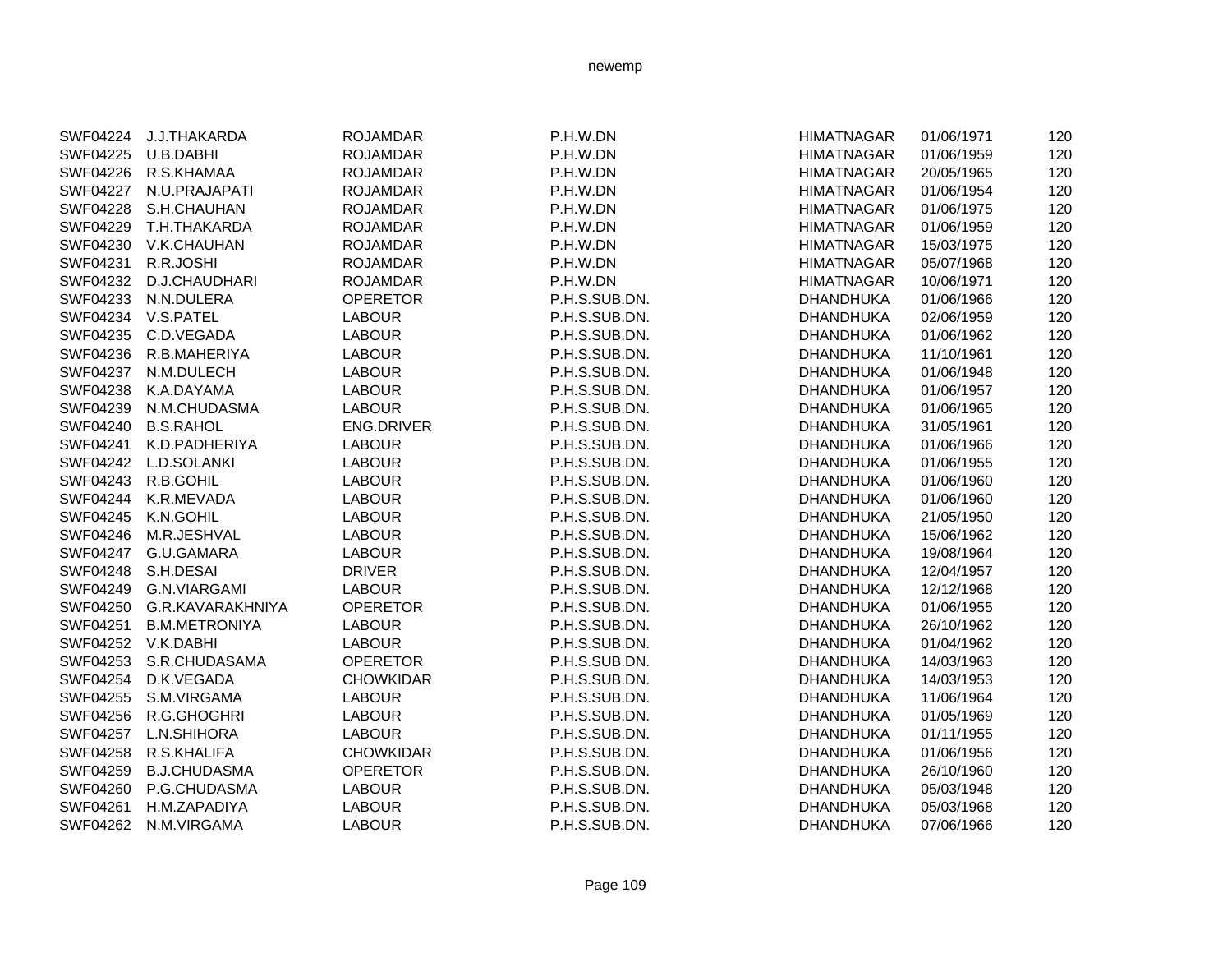|          | SWF04263 A.H.BHALUWALA   | <b>LABOUR</b>       | P.H.S.SUB.DN. | <b>DHANDHUKA</b> | 04/06/1958 | 120 |
|----------|--------------------------|---------------------|---------------|------------------|------------|-----|
|          | SWF04264 P.R.DHANDHALAKA | <b>LABOUR</b>       | P.H.S.SUB.DN. | DHANDHUKA        | 20/04/1955 | 120 |
| SWF04265 | M.S.DABHI                | <b>OPERETOR</b>     | P.H.S.SUB.DN. | <b>DHANDHUKA</b> | 10/08/1958 | 120 |
| SWF04266 | S.M.BHARVAD              | <b>LABOUR</b>       | P.H.S.SUB.DN. | <b>DHANDHUKA</b> | 01/06/1962 | 120 |
| SWF04267 | L.C.VADODARIYA           | <b>LABOUR</b>       | P.H.S.SUB.DN. | <b>DHANDHUKA</b> | 15/06/1961 | 120 |
| SWF04268 | J.R.VADODARIYA           | <b>LABOUR</b>       | P.H.S.SUB.DN. | <b>DHANDHUKA</b> | 01/06/1952 | 120 |
| SWF04269 | L.L.PATEL                | <b>LABOUR</b>       | P.H.S.SUB.DN. | <b>DHANDHUKA</b> | 03/11/1971 | 120 |
| SWF04270 | N.K.CHUDASMA             | <b>OPERETOR</b>     | P.H.S.SUB.DN. | <b>DHANDHUKA</b> | 17/05/1965 | 120 |
| SWF04271 | I.A.DHODHARI             | <b>LABOUR</b>       | P.H.S.SUB.DN. | <b>DHANDHUKA</b> | 01/01/1957 | 120 |
|          | SWF04272 M.F.WALA        | <b>LABOUR</b>       | P.H.S.SUB.DN. | <b>DHANDHUKA</b> | 01/06/1953 | 120 |
| SWF04273 | C.J.VIRGAMA              | <b>OPERETOR</b>     | P.H.S.SUB.DN. | <b>DHANDHUKA</b> | 01/03/1956 | 120 |
| SWF04274 | D.A.ZAPADIYA             | <b>LABOUR</b>       | P.H.S.SUB.DN. | DHANDHUKA        | 18/06/1969 | 120 |
| SWF04275 | M.C.PADHERIYA            | <b>LABOUR</b>       | P.H.S.SUB.DN. | <b>DHANDHUKA</b> | 15/06/1960 | 120 |
| SWF04276 | <b>B.M.VIRGAMA</b>       | <b>LABOUR</b>       | P.H.S.SUB.DN. | <b>DHANDHUKA</b> | 14/06/1972 | 120 |
| SWF04277 | S.J.JALIYA               | <b>LABOUR</b>       | P.H.S.SUB.DN. | <b>DHANDHUKA</b> | 10/06/1965 | 120 |
| SWF04278 | M.G.CONTRAKTER           | D.A.E               | P.H.S.SUB.DN. | <b>DHANDHUKA</b> | 17/07/1961 | 120 |
| SWF04279 | N.K.MODI                 | A.E                 | P.H.S.SUB.DN. | <b>DHANDHUKA</b> | 04/10/1962 | 120 |
|          | SWF04280 K.K.PARMAR      | A.D.M               | P.H.S.SUB.DN. | <b>DHANDHUKA</b> | 16/10/1953 | 120 |
| SWF04281 | S.B.PRAJAPATI            | <b>WORK ASSISTA</b> | P.H.S.SUB.DN. | <b>DHANDHUKA</b> | 26/09/1958 | 120 |
|          | SWF04282 S.R.GANDHI      | <b>WORK ASSISTA</b> | P.H.S.SUB.DN. | <b>DHANDHUKA</b> | 22/12/1963 | 120 |
| SWF04283 | <b>G.L.MODAN</b>         | <b>DRIVER</b>       | P.H.S.SUB.DN. | <b>DHANDHUKA</b> | 15/01/1961 | 120 |
| SWF04284 | S.K.PANCHAL              | <b>OPERETOR</b>     | P.H.S.SUB.DN. | <b>DHANDHUKA</b> | 01/06/1948 | 120 |
| SWF04285 | P.R.RAVAL                | <b>JR.CLERK</b>     | P.H.S.SUB.DN. | <b>DHANDHUKA</b> | 01/04/1961 | 120 |
| SWF04286 | <b>B.N.ACHARIYA</b>      | <b>PEON</b>         | P.H.S.SUB.DN. | <b>DHANDHUKA</b> | 08/06/1963 | 120 |
| SWF04287 | R.L.PATEL                | A.E                 | P.H.CIRCLE    | <b>RAJKOT</b>    |            | 120 |
| SWF04288 | V.D.KADWANI              | D.E.E               | P.H.CIRCLE    | <b>RAJKOT</b>    | 22/06/1951 | 120 |
| SWF04289 | S.M.PAVARI               | A.E                 | P.H.CIRCLE    | <b>RAJKOT</b>    | 04/06/1961 | 120 |
| SWF04290 | P.N.TRIVEDI              | A.E                 | P.H.CIRCLE    | <b>RAJKOT</b>    | 11/05/1964 | 120 |
| SWF04291 | A.F.KUMBHANI             | A.E                 | P.H.CIRCLE    | <b>RAJKOT</b>    | 20/03/1962 | 120 |
| SWF04292 | M.N.DOSHI                | A.A.E               | P.H.CIRCLE    | <b>RAJKOT</b>    | 13/03/1963 | 120 |
| SWF04293 | S.D.JOSHI                | A.A.E               | P.H.CIRCLE    | <b>RAJKOT</b>    | 28/10/1964 | 120 |
| SWF04294 | V,N.DHANANJA             | T.A                 | P.H.CIRCLE    | <b>RAJKOT</b>    | 01/06/1963 | 120 |
| SWF04295 | R.L.JETHVA               | A.D.M               | P.H.CIRCLE    | <b>RAJKOT</b>    | 19/01/1962 | 120 |
| SWF04296 | N.J.KACHA                | A.D.M               | P.H.CIRCLE    | <b>RAJKOT</b>    | 27/08/1955 | 120 |
| SWF04297 | D.K.VINZUDA              | <b>TEC.ASSISTA</b>  | P.H.CIRCLE    | <b>RAJKOT</b>    | 15/06/1952 | 120 |
| SWF04298 | D.D.DHIYA                | STENO-(1)           | P.H.CIRCLE    | <b>RAJKOT</b>    | 11/12/1956 | 120 |
| SWF04299 | <b>B.J.MAJETHIYA</b>     | <b>SR.CLERK</b>     | P.H.CIRCLE    | <b>RAJKOT</b>    | 20/09/1951 | 120 |
| SWF04300 | <b>B.A.SOLANKI</b>       | SR.CLERK            | P.H.CIRCLE    | <b>RAJKOT</b>    | 03/08/1950 | 120 |
| SWF04301 | G.C.DANIDHARIYA          | <b>SR.CLERK</b>     | P.H.CIRCLE    | <b>RAJKOT</b>    | 10/02/1953 | 120 |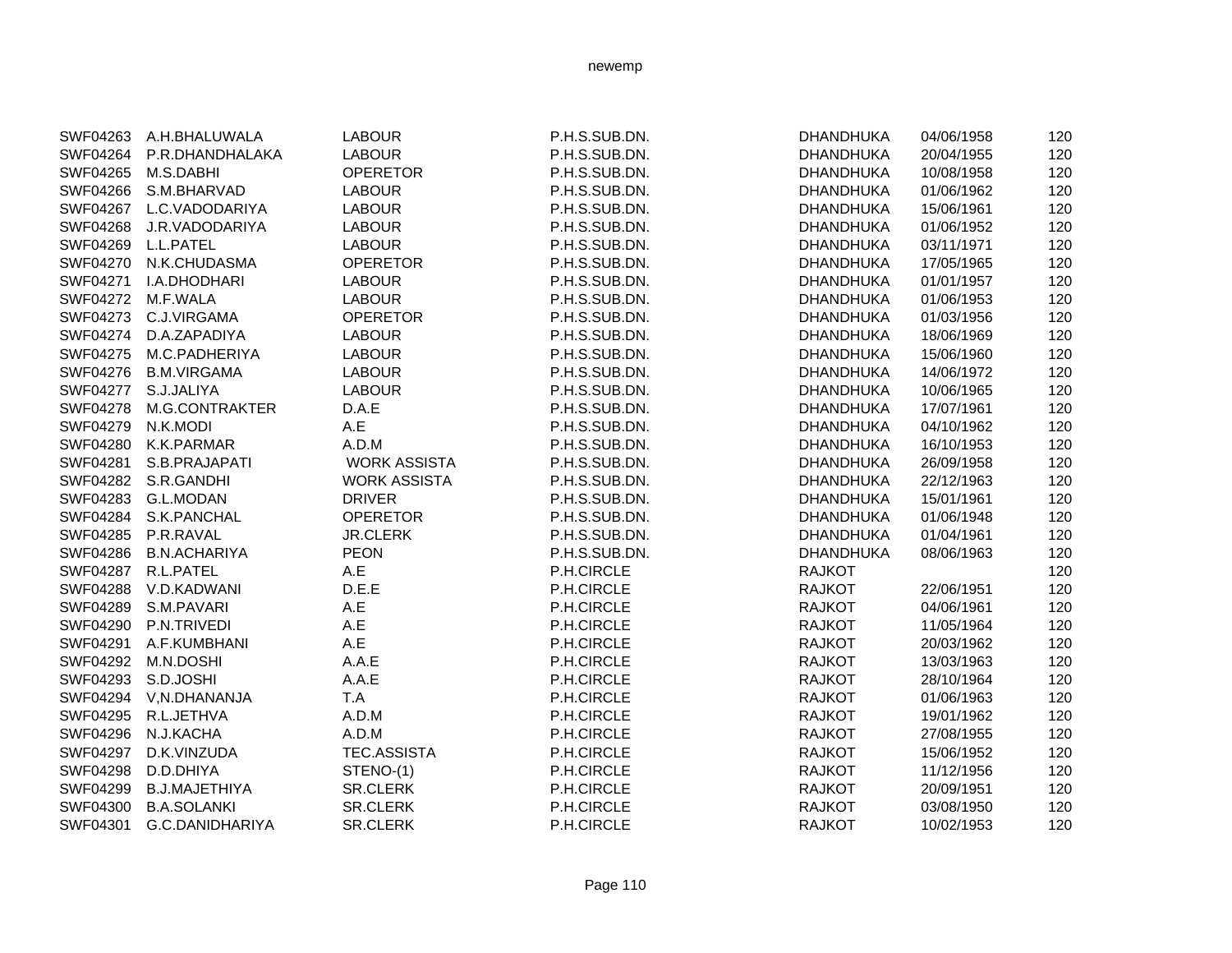|          | SWF04302 P.R.PARMAR  | SR.CLERK             | P.H.CIRCLE   | <b>RAJKOT</b>      | 07/07/1954 | 120 |
|----------|----------------------|----------------------|--------------|--------------------|------------|-----|
| SWF04303 | M.B.PANJABI          | <b>SR.CLERK</b>      | P.H.CIRCLE   | <b>RAJKOT</b>      | 01/05/1955 | 120 |
| SWF04304 | N.M.HIRANI           | <b>JR.CLERK</b>      | P.H.CIRCLE   | <b>RAJKOT</b>      | 23/03/1965 | 120 |
| SWF04305 | J.G.BHATT            | <b>JR.CLERK</b>      | P.H.CIRCLE   | <b>RAJKOT</b>      | 09/02/1963 | 120 |
| SWF04306 | C.B.VAGHERA          | <b>JR.CLERK</b>      | P.H.CIRCLE   | <b>RAJKOT</b>      | 22/07/1956 | 120 |
| SWF04307 | R.D.RATHOD           | <b>JR.CLERK</b>      | P.H.CIRCLE   | <b>RAJKOT</b>      | 03/11/1964 | 120 |
| SWF04308 | M.V.RATHOD           | <b>TYPIST</b>        | P.H.CIRCLE   | <b>RAJKOT</b>      | 13/03/1957 | 120 |
| SWF04309 | S.N.JADEJA           | <b>TYPIST</b>        | P.H.CIRCLE   | <b>RAJKOT</b>      | 20/07/1961 | 120 |
| SWF04310 | D.G.DAFHADA          | <b>TYPIST</b>        | P.H.CIRCLE   | <b>RAJKOT</b>      | 04/03/1965 | 120 |
| SWF04311 | M.B.MULIYANA         | <b>DRIVER</b>        | P.H.CIRCLE   | <b>RAJKOT</b>      | 06/07/1949 | 120 |
| SWF04312 | H.H.PANDYA           | <b>DAFTARI</b>       | P.H.CIRCLE   | <b>RAJKOT</b>      | 06/12/1952 | 120 |
| SWF04313 | H.K.PATHAN           | <b>NAIK</b>          | P.H.CIRCLE   | <b>RAJKOT</b>      | 04/01/1954 | 120 |
| SWF04314 | N.O.VYAS             | <b>PEON</b>          | P.H.CIRCLE   | <b>SURAT</b>       | 04/06/1955 | 120 |
| SWF04315 | M.B.MAY              | <b>PEON</b>          | P.H.CIRCLE   | <b>RAJKOT</b>      | 15/05/1970 | 120 |
| SWF04316 | <b>B.P.RAJYAGURU</b> | <b>PEON</b>          | P.H.CIRCLE   | <b>RAJKOT</b>      | 13/05/1969 | 120 |
| SWF04317 | J.D.CHAUHAN          | <b>CHOWKIDAR</b>     | P.H.CIRCLE   | <b>RAJKOT</b>      | 25/04/1950 | 120 |
| SWF04318 | L.Y.DHAPA            | <b>TRESER</b>        | H.O.BOARD    | <b>GANDHINAGAR</b> | 01/12/1965 | 120 |
| SWF04319 | RANA.V.A             | W/C CLERK            | P.H.W.DN.1   | <b>BARODA</b>      | 21/02/1966 | 120 |
| SWF04320 | PATEL.V.R            | W/C CLERK            | P.H.W.DN.2   | <b>BARODA</b>      | 05/04/1965 | 120 |
| SWF04321 | PATEL.P.J            | <b>W/C CLERK</b>     | P.H.W.DN.2   | <b>BARODA</b>      | 20/04/1970 | 120 |
| SWF04322 | <b>B.B.PATEL</b>     | <b>FIX.ROJAMDAR</b>  | P.H.W.DN.2   | <b>BARODA</b>      | 01/06/1967 | 120 |
| SWF04323 | N.K.VANKAR           | <b>FIX.CHOWKIDAR</b> | P.H.W.DN.2   | <b>BARODA</b>      | 01/06/1961 | 120 |
| SWF04324 | S.M.CHUDASAMA        | <b>W/C CHOWKIDAR</b> | P.H.S.SUB.DN | <b>VALBHIPUR</b>   | 13/05/1956 | 120 |
| SWF04325 | J.A.ZALA             | <b>KARIGAR</b>       | S.SUB.DN.1   | <b>DHROL</b>       | 27/10/1950 |     |
| SWF04326 | A.RKESURIYA          | <b>KARIGAR</b>       | S.SUB.DN.1   | <b>DHROL</b>       | 04/08/1951 |     |
| SWF04327 | R.S.SHIROYA          | <b>KARIGAR</b>       | S.SUB.DN.1   | <b>DHROL</b>       | 29/08/1952 |     |
| SWF04328 | P.N.GOSAI            | <b>KARIGAR</b>       | S.SUB.DN.1   | <b>DHROL</b>       | 11/12/1953 |     |
| SWF04329 | G.B.GAMBHAVA         | <b>KARIGAR</b>       | S.SUB.DN.1   | <b>DHROL</b>       | 18/06/1956 |     |
| SWF04330 | J.G.JADEJA           | <b>KARIGAR</b>       | S.SUB.DN.1   | <b>DHROL</b>       | 10/10/1956 |     |
| SWF04331 | S.D.JADEJA           | <b>KARIGAR</b>       | S.SUB.DN.1   | <b>DHROL</b>       | 23/12/1957 |     |
| SWF04332 | P.K.BHALODIYA        | <b>KARIGAR</b>       | S.SUB.DN.1   | <b>DHROL</b>       | 01/07/1959 |     |
| SWF04333 | R.C.JADEJA           | <b>KARIGAR</b>       | S.SUB.DN.1   | <b>DHROL</b>       | 03/10/1959 |     |
| SWF04334 | A.R.GOHIL            | <b>KARIGAR</b>       | S.SUB.DN.1   | <b>DHROL</b>       | 26/04/1960 |     |
| SWF04335 | <b>B.P.JADEJA</b>    | <b>KARIGAR</b>       | S.SUB.DN.1   | <b>DHROL</b>       | 09/01/1961 |     |
| SWF04336 | N.D.GAMI             | <b>KARIGAR</b>       | S.SUB.DN.1   | <b>DHROL</b>       | 21/03/1961 |     |
| SWF04337 | D.C.JADEJA           | <b>KARIGAR</b>       | S.SUB.DN.1   | <b>DHROL</b>       | 04/03/1962 |     |
| SWF04338 | <b>B.T.JADEJA</b>    | <b>KARIGAR</b>       | S.SUB.DN.1   | <b>DHROL</b>       | 10/05/1964 |     |
| SWF04339 | N.C.JADEJA           | <b>KARIGAR</b>       | S.SUB.DN.1   | <b>DHROL</b>       | 18/05/1964 |     |
| SWF04340 | N.C.JADEJA           | <b>KARIGAR</b>       | S.SUB.DN.1   | <b>DHROL</b>       | 10/10/1964 |     |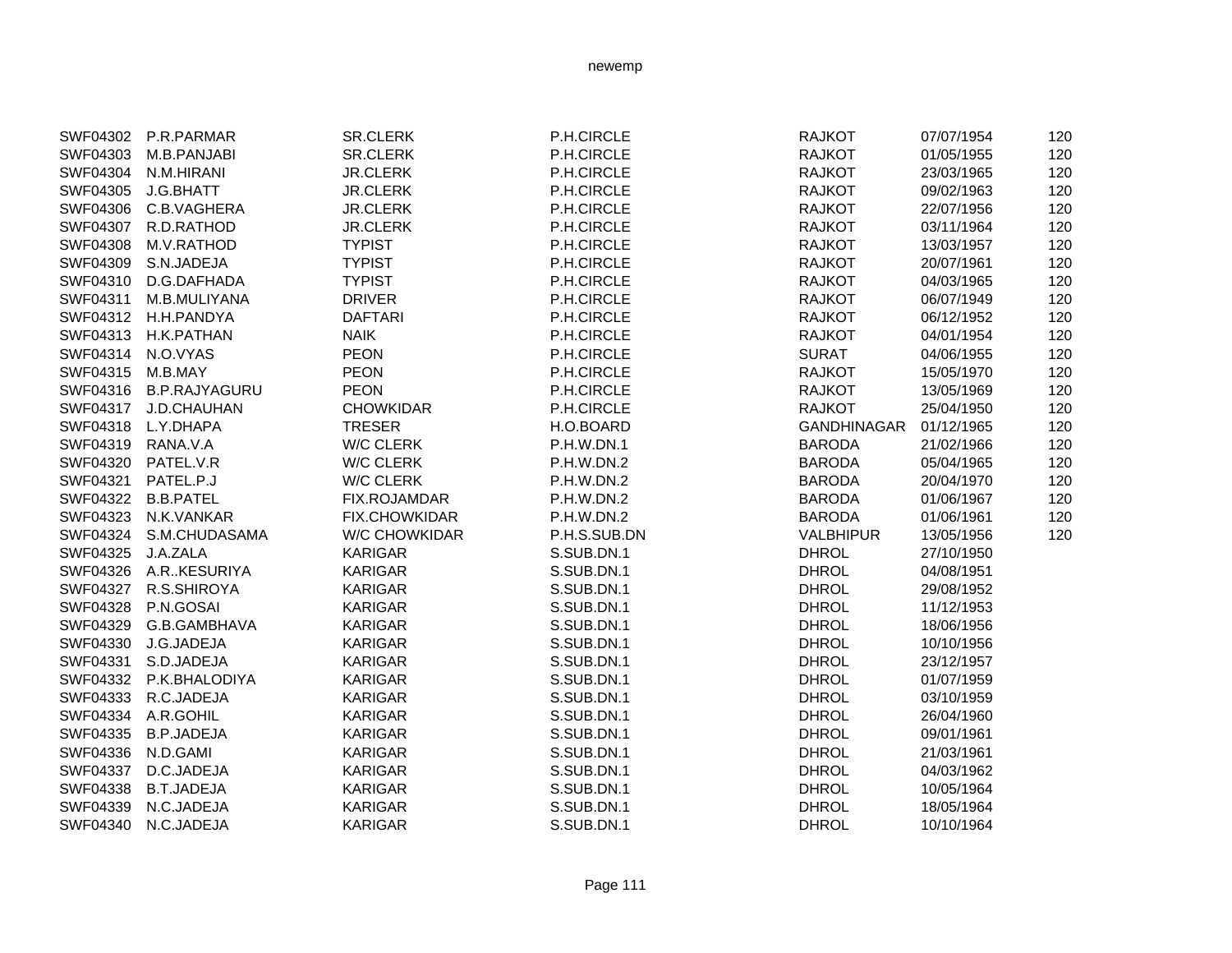| <b>KARIGAR</b><br>S.SUB.DN.1<br><b>DHROL</b><br>SWF04341<br><b>J.M.GOKANI</b><br>27/03/1965<br>SWF04342<br>J.T.JADEJA<br><b>KARIGAR</b><br>S.SUB.DN.1<br><b>DHROL</b><br>15/04/1965<br>C.R.JADAV<br><b>KARIGAR</b><br>S.SUB.DN.1<br><b>DHROL</b><br>SWF04343<br>01/05/1965<br>SWF04344<br>L.B.JADEJA<br><b>KARIGAR</b><br>S.SUB.DN.1<br><b>DHROL</b><br>14/05/1964<br><b>B.N.GOTECHA</b><br><b>KARIGAR</b><br>S.SUB.DN.1<br><b>DHROL</b><br>SWF04345<br>22/08/1965<br>SWF04346<br>N.K.GOSWAMI<br><b>KARIGAR</b><br>S.SUB.DN.1<br><b>DHROL</b><br>02/10/1965<br>S.SUB.DN.1<br><b>DHROL</b><br>SWF04347<br>A.K.PARMAR<br><b>KARIGAR</b><br>02/04/1966<br>S.SUB.DN.1<br><b>DHROL</b><br>SWF04348<br>K.M.SOTHIYA<br><b>KARIGAR</b><br>10/09/1966<br>S.SUB.DN.1<br>SWF04349<br><b>B.M.SAPARIYA</b><br><b>KARIGAR</b><br><b>DHROL</b><br>07/02/1967<br>N.F.SOGHIYA<br><b>KARIGAR</b><br>S.SUB.DN.1<br><b>DHROL</b><br>03/02/1968<br>SWF04350<br><b>KARIGAR</b><br>S.SUB.DN.1<br><b>DHROL</b><br>SWF04351<br>M.M.SOGHIYA<br>16/09/1968<br>SWF04352<br>R.N.TOYATA<br><b>KARIGAR</b><br>S.SUB.DN.1<br><b>DHROL</b><br>10/10/1968<br>SWF04353<br>D.R.ZALA<br><b>KARIGAR</b><br>S.SUB.DN.1<br><b>DHROL</b><br>18/12/1969<br>SWF04354<br>S.C.GAMI<br><b>KARIGAR</b><br>S.SUB.DN.1<br><b>DHROL</b><br>18/05/1970<br>S.SUB.DN.1<br>SWF04355<br>N.G.GHRAGIYA<br><b>KARIGAR</b><br><b>DHROL</b><br>01/06/1970<br>SWF04356<br>M.H.TOYATA<br><b>KARIGAR</b><br>S.SUB.DN.1<br><b>DHROL</b><br>16/08/1970<br>SWF04357<br>A.N.GOSAI<br>S.SUB.DN.1<br><b>DHROL</b><br><b>KARIGAR</b><br>13/03/1972<br>G.S.SUMARA<br>S.SUB.DN.1<br><b>DHROL</b><br>SWF04358<br><b>KARIGAR</b><br>20/06/1972<br>S.SUB.DN.1<br>SWF04359<br>V.B.JADEJA<br><b>KARIGAR</b><br><b>DHROL</b><br>16/11/1974<br>S.SUB.DN.1<br>SWF04360<br><b>KARIGAR</b><br><b>DHROL</b><br>11/09/1975<br>D.M.LIMBAD<br><b>KARIGAR</b><br>S.SUB.DN.1<br><b>DHROL</b><br>SWF04361<br>H.G.JADEJA<br>01/04/1977<br><b>KARIGAR</b><br>S.SUB.DN.2<br><b>DHROL</b><br>SWF04362<br>A.R.J.SANDHI<br>02/05/1959<br>SWF04363<br>D.H.SHISANGIYA<br><b>KARIGAR</b><br>S.SUB.DN.2<br><b>DHROL</b><br>01/11/1968<br>L.L.TOYTA<br><b>KARIGAR</b><br>S.SUB.DN.2<br><b>DHROL</b><br>SWF04364<br>14/07/1965<br>K.I.SANDHAR<br><b>KARIGAR</b><br>S.SUB.DN.2<br><b>DHROL</b><br>25/04/1961<br>SWF04365<br>S.SUB.DN.1<br><b>DHROL</b><br>SWF04366<br>N.D.CHAUHAN<br>A.E<br>28/04/1956<br><b>W/C ASSIST</b><br>S.SUB.DN.1<br><b>DHROL</b><br>SWF04367<br>V.D.BATALIYA<br>23/10/1950<br>SWF04368<br>K.P.VORA<br><b>PEON</b><br>S.SUB.DN.1<br><b>DHROL</b><br>05/04/1960<br>D.E.E<br>R.S.KACHA<br>ZONE-3<br><b>RAJKOT</b><br>23/10/1958<br>SWF04369<br>A.E<br><b>RAJKOT</b><br>SWF04370<br><b>B.D.SORATHIYA</b><br>ZONE-3<br>22/08/1961<br>SWF04371<br>K.G.GOHIL<br><b>JR.CLERK</b><br>ZONE-3<br><b>RAJKOT</b><br>14/07/1969<br>SWF04372<br><b>B.C.JANI</b><br><b>PEON</b><br>ZONE-3<br><b>RAJKOT</b><br>22/10/1954<br>SWF04373<br>C.L.JETHVA<br><b>ROJAMDAR</b><br>ZONE-3<br><b>RAJKOT</b><br>12/10/1957<br><b>PEON</b><br>SWF04374<br><b>B.D.PARMAR</b><br>ZONE-3<br><b>RAJKOT</b><br>10/11/1964<br>SWF04375<br>R.S.BAXI<br><b>TYPIST</b><br>P.H.E.LEB<br>05/10/1956<br><b>RAJKOT</b><br>S.C.GOHIL<br>F.P.R.<br>S.SUB.DN.<br><b>MATAR</b><br>SWF04376<br>06/01/1967<br>S.SUB.DN.<br>SWF04377<br>T.M.THAKOR<br><b>ROJAMDAR</b><br><b>VIRAMGAM</b><br>11/02/1961<br>S.SUB.DN.<br>SWF04378<br>K.V.RAVAL<br><b>OPERETOR</b><br><b>VIRAMGAM</b><br>30/09/1964<br>S.SUB.DN.<br>SWF04379<br>V.M.PARMAR<br><b>ROJAMDAR</b><br><b>VIRAMGAM</b><br>01/06/1959 |  |  |  |
|---------------------------------------------------------------------------------------------------------------------------------------------------------------------------------------------------------------------------------------------------------------------------------------------------------------------------------------------------------------------------------------------------------------------------------------------------------------------------------------------------------------------------------------------------------------------------------------------------------------------------------------------------------------------------------------------------------------------------------------------------------------------------------------------------------------------------------------------------------------------------------------------------------------------------------------------------------------------------------------------------------------------------------------------------------------------------------------------------------------------------------------------------------------------------------------------------------------------------------------------------------------------------------------------------------------------------------------------------------------------------------------------------------------------------------------------------------------------------------------------------------------------------------------------------------------------------------------------------------------------------------------------------------------------------------------------------------------------------------------------------------------------------------------------------------------------------------------------------------------------------------------------------------------------------------------------------------------------------------------------------------------------------------------------------------------------------------------------------------------------------------------------------------------------------------------------------------------------------------------------------------------------------------------------------------------------------------------------------------------------------------------------------------------------------------------------------------------------------------------------------------------------------------------------------------------------------------------------------------------------------------------------------------------------------------------------------------------------------------------------------------------------------------------------------------------------------------------------------------------------------------------------------------------------------------------------------------------------------------------------------------------------------------------------------------------------------------------------------------------------------------------------------------------------------------------------------------------------------------------------------------------------------------------------------------------------------------------------------------------------------------------------------------------------------------------------------------------------------------------------------------------------------------------------------------------|--|--|--|
|                                                                                                                                                                                                                                                                                                                                                                                                                                                                                                                                                                                                                                                                                                                                                                                                                                                                                                                                                                                                                                                                                                                                                                                                                                                                                                                                                                                                                                                                                                                                                                                                                                                                                                                                                                                                                                                                                                                                                                                                                                                                                                                                                                                                                                                                                                                                                                                                                                                                                                                                                                                                                                                                                                                                                                                                                                                                                                                                                                                                                                                                                                                                                                                                                                                                                                                                                                                                                                                                                                                                                               |  |  |  |
|                                                                                                                                                                                                                                                                                                                                                                                                                                                                                                                                                                                                                                                                                                                                                                                                                                                                                                                                                                                                                                                                                                                                                                                                                                                                                                                                                                                                                                                                                                                                                                                                                                                                                                                                                                                                                                                                                                                                                                                                                                                                                                                                                                                                                                                                                                                                                                                                                                                                                                                                                                                                                                                                                                                                                                                                                                                                                                                                                                                                                                                                                                                                                                                                                                                                                                                                                                                                                                                                                                                                                               |  |  |  |
|                                                                                                                                                                                                                                                                                                                                                                                                                                                                                                                                                                                                                                                                                                                                                                                                                                                                                                                                                                                                                                                                                                                                                                                                                                                                                                                                                                                                                                                                                                                                                                                                                                                                                                                                                                                                                                                                                                                                                                                                                                                                                                                                                                                                                                                                                                                                                                                                                                                                                                                                                                                                                                                                                                                                                                                                                                                                                                                                                                                                                                                                                                                                                                                                                                                                                                                                                                                                                                                                                                                                                               |  |  |  |
|                                                                                                                                                                                                                                                                                                                                                                                                                                                                                                                                                                                                                                                                                                                                                                                                                                                                                                                                                                                                                                                                                                                                                                                                                                                                                                                                                                                                                                                                                                                                                                                                                                                                                                                                                                                                                                                                                                                                                                                                                                                                                                                                                                                                                                                                                                                                                                                                                                                                                                                                                                                                                                                                                                                                                                                                                                                                                                                                                                                                                                                                                                                                                                                                                                                                                                                                                                                                                                                                                                                                                               |  |  |  |
|                                                                                                                                                                                                                                                                                                                                                                                                                                                                                                                                                                                                                                                                                                                                                                                                                                                                                                                                                                                                                                                                                                                                                                                                                                                                                                                                                                                                                                                                                                                                                                                                                                                                                                                                                                                                                                                                                                                                                                                                                                                                                                                                                                                                                                                                                                                                                                                                                                                                                                                                                                                                                                                                                                                                                                                                                                                                                                                                                                                                                                                                                                                                                                                                                                                                                                                                                                                                                                                                                                                                                               |  |  |  |
|                                                                                                                                                                                                                                                                                                                                                                                                                                                                                                                                                                                                                                                                                                                                                                                                                                                                                                                                                                                                                                                                                                                                                                                                                                                                                                                                                                                                                                                                                                                                                                                                                                                                                                                                                                                                                                                                                                                                                                                                                                                                                                                                                                                                                                                                                                                                                                                                                                                                                                                                                                                                                                                                                                                                                                                                                                                                                                                                                                                                                                                                                                                                                                                                                                                                                                                                                                                                                                                                                                                                                               |  |  |  |
|                                                                                                                                                                                                                                                                                                                                                                                                                                                                                                                                                                                                                                                                                                                                                                                                                                                                                                                                                                                                                                                                                                                                                                                                                                                                                                                                                                                                                                                                                                                                                                                                                                                                                                                                                                                                                                                                                                                                                                                                                                                                                                                                                                                                                                                                                                                                                                                                                                                                                                                                                                                                                                                                                                                                                                                                                                                                                                                                                                                                                                                                                                                                                                                                                                                                                                                                                                                                                                                                                                                                                               |  |  |  |
|                                                                                                                                                                                                                                                                                                                                                                                                                                                                                                                                                                                                                                                                                                                                                                                                                                                                                                                                                                                                                                                                                                                                                                                                                                                                                                                                                                                                                                                                                                                                                                                                                                                                                                                                                                                                                                                                                                                                                                                                                                                                                                                                                                                                                                                                                                                                                                                                                                                                                                                                                                                                                                                                                                                                                                                                                                                                                                                                                                                                                                                                                                                                                                                                                                                                                                                                                                                                                                                                                                                                                               |  |  |  |
|                                                                                                                                                                                                                                                                                                                                                                                                                                                                                                                                                                                                                                                                                                                                                                                                                                                                                                                                                                                                                                                                                                                                                                                                                                                                                                                                                                                                                                                                                                                                                                                                                                                                                                                                                                                                                                                                                                                                                                                                                                                                                                                                                                                                                                                                                                                                                                                                                                                                                                                                                                                                                                                                                                                                                                                                                                                                                                                                                                                                                                                                                                                                                                                                                                                                                                                                                                                                                                                                                                                                                               |  |  |  |
|                                                                                                                                                                                                                                                                                                                                                                                                                                                                                                                                                                                                                                                                                                                                                                                                                                                                                                                                                                                                                                                                                                                                                                                                                                                                                                                                                                                                                                                                                                                                                                                                                                                                                                                                                                                                                                                                                                                                                                                                                                                                                                                                                                                                                                                                                                                                                                                                                                                                                                                                                                                                                                                                                                                                                                                                                                                                                                                                                                                                                                                                                                                                                                                                                                                                                                                                                                                                                                                                                                                                                               |  |  |  |
|                                                                                                                                                                                                                                                                                                                                                                                                                                                                                                                                                                                                                                                                                                                                                                                                                                                                                                                                                                                                                                                                                                                                                                                                                                                                                                                                                                                                                                                                                                                                                                                                                                                                                                                                                                                                                                                                                                                                                                                                                                                                                                                                                                                                                                                                                                                                                                                                                                                                                                                                                                                                                                                                                                                                                                                                                                                                                                                                                                                                                                                                                                                                                                                                                                                                                                                                                                                                                                                                                                                                                               |  |  |  |
|                                                                                                                                                                                                                                                                                                                                                                                                                                                                                                                                                                                                                                                                                                                                                                                                                                                                                                                                                                                                                                                                                                                                                                                                                                                                                                                                                                                                                                                                                                                                                                                                                                                                                                                                                                                                                                                                                                                                                                                                                                                                                                                                                                                                                                                                                                                                                                                                                                                                                                                                                                                                                                                                                                                                                                                                                                                                                                                                                                                                                                                                                                                                                                                                                                                                                                                                                                                                                                                                                                                                                               |  |  |  |
|                                                                                                                                                                                                                                                                                                                                                                                                                                                                                                                                                                                                                                                                                                                                                                                                                                                                                                                                                                                                                                                                                                                                                                                                                                                                                                                                                                                                                                                                                                                                                                                                                                                                                                                                                                                                                                                                                                                                                                                                                                                                                                                                                                                                                                                                                                                                                                                                                                                                                                                                                                                                                                                                                                                                                                                                                                                                                                                                                                                                                                                                                                                                                                                                                                                                                                                                                                                                                                                                                                                                                               |  |  |  |
|                                                                                                                                                                                                                                                                                                                                                                                                                                                                                                                                                                                                                                                                                                                                                                                                                                                                                                                                                                                                                                                                                                                                                                                                                                                                                                                                                                                                                                                                                                                                                                                                                                                                                                                                                                                                                                                                                                                                                                                                                                                                                                                                                                                                                                                                                                                                                                                                                                                                                                                                                                                                                                                                                                                                                                                                                                                                                                                                                                                                                                                                                                                                                                                                                                                                                                                                                                                                                                                                                                                                                               |  |  |  |
|                                                                                                                                                                                                                                                                                                                                                                                                                                                                                                                                                                                                                                                                                                                                                                                                                                                                                                                                                                                                                                                                                                                                                                                                                                                                                                                                                                                                                                                                                                                                                                                                                                                                                                                                                                                                                                                                                                                                                                                                                                                                                                                                                                                                                                                                                                                                                                                                                                                                                                                                                                                                                                                                                                                                                                                                                                                                                                                                                                                                                                                                                                                                                                                                                                                                                                                                                                                                                                                                                                                                                               |  |  |  |
|                                                                                                                                                                                                                                                                                                                                                                                                                                                                                                                                                                                                                                                                                                                                                                                                                                                                                                                                                                                                                                                                                                                                                                                                                                                                                                                                                                                                                                                                                                                                                                                                                                                                                                                                                                                                                                                                                                                                                                                                                                                                                                                                                                                                                                                                                                                                                                                                                                                                                                                                                                                                                                                                                                                                                                                                                                                                                                                                                                                                                                                                                                                                                                                                                                                                                                                                                                                                                                                                                                                                                               |  |  |  |
|                                                                                                                                                                                                                                                                                                                                                                                                                                                                                                                                                                                                                                                                                                                                                                                                                                                                                                                                                                                                                                                                                                                                                                                                                                                                                                                                                                                                                                                                                                                                                                                                                                                                                                                                                                                                                                                                                                                                                                                                                                                                                                                                                                                                                                                                                                                                                                                                                                                                                                                                                                                                                                                                                                                                                                                                                                                                                                                                                                                                                                                                                                                                                                                                                                                                                                                                                                                                                                                                                                                                                               |  |  |  |
|                                                                                                                                                                                                                                                                                                                                                                                                                                                                                                                                                                                                                                                                                                                                                                                                                                                                                                                                                                                                                                                                                                                                                                                                                                                                                                                                                                                                                                                                                                                                                                                                                                                                                                                                                                                                                                                                                                                                                                                                                                                                                                                                                                                                                                                                                                                                                                                                                                                                                                                                                                                                                                                                                                                                                                                                                                                                                                                                                                                                                                                                                                                                                                                                                                                                                                                                                                                                                                                                                                                                                               |  |  |  |
|                                                                                                                                                                                                                                                                                                                                                                                                                                                                                                                                                                                                                                                                                                                                                                                                                                                                                                                                                                                                                                                                                                                                                                                                                                                                                                                                                                                                                                                                                                                                                                                                                                                                                                                                                                                                                                                                                                                                                                                                                                                                                                                                                                                                                                                                                                                                                                                                                                                                                                                                                                                                                                                                                                                                                                                                                                                                                                                                                                                                                                                                                                                                                                                                                                                                                                                                                                                                                                                                                                                                                               |  |  |  |
|                                                                                                                                                                                                                                                                                                                                                                                                                                                                                                                                                                                                                                                                                                                                                                                                                                                                                                                                                                                                                                                                                                                                                                                                                                                                                                                                                                                                                                                                                                                                                                                                                                                                                                                                                                                                                                                                                                                                                                                                                                                                                                                                                                                                                                                                                                                                                                                                                                                                                                                                                                                                                                                                                                                                                                                                                                                                                                                                                                                                                                                                                                                                                                                                                                                                                                                                                                                                                                                                                                                                                               |  |  |  |
|                                                                                                                                                                                                                                                                                                                                                                                                                                                                                                                                                                                                                                                                                                                                                                                                                                                                                                                                                                                                                                                                                                                                                                                                                                                                                                                                                                                                                                                                                                                                                                                                                                                                                                                                                                                                                                                                                                                                                                                                                                                                                                                                                                                                                                                                                                                                                                                                                                                                                                                                                                                                                                                                                                                                                                                                                                                                                                                                                                                                                                                                                                                                                                                                                                                                                                                                                                                                                                                                                                                                                               |  |  |  |
|                                                                                                                                                                                                                                                                                                                                                                                                                                                                                                                                                                                                                                                                                                                                                                                                                                                                                                                                                                                                                                                                                                                                                                                                                                                                                                                                                                                                                                                                                                                                                                                                                                                                                                                                                                                                                                                                                                                                                                                                                                                                                                                                                                                                                                                                                                                                                                                                                                                                                                                                                                                                                                                                                                                                                                                                                                                                                                                                                                                                                                                                                                                                                                                                                                                                                                                                                                                                                                                                                                                                                               |  |  |  |
|                                                                                                                                                                                                                                                                                                                                                                                                                                                                                                                                                                                                                                                                                                                                                                                                                                                                                                                                                                                                                                                                                                                                                                                                                                                                                                                                                                                                                                                                                                                                                                                                                                                                                                                                                                                                                                                                                                                                                                                                                                                                                                                                                                                                                                                                                                                                                                                                                                                                                                                                                                                                                                                                                                                                                                                                                                                                                                                                                                                                                                                                                                                                                                                                                                                                                                                                                                                                                                                                                                                                                               |  |  |  |
|                                                                                                                                                                                                                                                                                                                                                                                                                                                                                                                                                                                                                                                                                                                                                                                                                                                                                                                                                                                                                                                                                                                                                                                                                                                                                                                                                                                                                                                                                                                                                                                                                                                                                                                                                                                                                                                                                                                                                                                                                                                                                                                                                                                                                                                                                                                                                                                                                                                                                                                                                                                                                                                                                                                                                                                                                                                                                                                                                                                                                                                                                                                                                                                                                                                                                                                                                                                                                                                                                                                                                               |  |  |  |
|                                                                                                                                                                                                                                                                                                                                                                                                                                                                                                                                                                                                                                                                                                                                                                                                                                                                                                                                                                                                                                                                                                                                                                                                                                                                                                                                                                                                                                                                                                                                                                                                                                                                                                                                                                                                                                                                                                                                                                                                                                                                                                                                                                                                                                                                                                                                                                                                                                                                                                                                                                                                                                                                                                                                                                                                                                                                                                                                                                                                                                                                                                                                                                                                                                                                                                                                                                                                                                                                                                                                                               |  |  |  |
|                                                                                                                                                                                                                                                                                                                                                                                                                                                                                                                                                                                                                                                                                                                                                                                                                                                                                                                                                                                                                                                                                                                                                                                                                                                                                                                                                                                                                                                                                                                                                                                                                                                                                                                                                                                                                                                                                                                                                                                                                                                                                                                                                                                                                                                                                                                                                                                                                                                                                                                                                                                                                                                                                                                                                                                                                                                                                                                                                                                                                                                                                                                                                                                                                                                                                                                                                                                                                                                                                                                                                               |  |  |  |
|                                                                                                                                                                                                                                                                                                                                                                                                                                                                                                                                                                                                                                                                                                                                                                                                                                                                                                                                                                                                                                                                                                                                                                                                                                                                                                                                                                                                                                                                                                                                                                                                                                                                                                                                                                                                                                                                                                                                                                                                                                                                                                                                                                                                                                                                                                                                                                                                                                                                                                                                                                                                                                                                                                                                                                                                                                                                                                                                                                                                                                                                                                                                                                                                                                                                                                                                                                                                                                                                                                                                                               |  |  |  |
|                                                                                                                                                                                                                                                                                                                                                                                                                                                                                                                                                                                                                                                                                                                                                                                                                                                                                                                                                                                                                                                                                                                                                                                                                                                                                                                                                                                                                                                                                                                                                                                                                                                                                                                                                                                                                                                                                                                                                                                                                                                                                                                                                                                                                                                                                                                                                                                                                                                                                                                                                                                                                                                                                                                                                                                                                                                                                                                                                                                                                                                                                                                                                                                                                                                                                                                                                                                                                                                                                                                                                               |  |  |  |
|                                                                                                                                                                                                                                                                                                                                                                                                                                                                                                                                                                                                                                                                                                                                                                                                                                                                                                                                                                                                                                                                                                                                                                                                                                                                                                                                                                                                                                                                                                                                                                                                                                                                                                                                                                                                                                                                                                                                                                                                                                                                                                                                                                                                                                                                                                                                                                                                                                                                                                                                                                                                                                                                                                                                                                                                                                                                                                                                                                                                                                                                                                                                                                                                                                                                                                                                                                                                                                                                                                                                                               |  |  |  |
|                                                                                                                                                                                                                                                                                                                                                                                                                                                                                                                                                                                                                                                                                                                                                                                                                                                                                                                                                                                                                                                                                                                                                                                                                                                                                                                                                                                                                                                                                                                                                                                                                                                                                                                                                                                                                                                                                                                                                                                                                                                                                                                                                                                                                                                                                                                                                                                                                                                                                                                                                                                                                                                                                                                                                                                                                                                                                                                                                                                                                                                                                                                                                                                                                                                                                                                                                                                                                                                                                                                                                               |  |  |  |
|                                                                                                                                                                                                                                                                                                                                                                                                                                                                                                                                                                                                                                                                                                                                                                                                                                                                                                                                                                                                                                                                                                                                                                                                                                                                                                                                                                                                                                                                                                                                                                                                                                                                                                                                                                                                                                                                                                                                                                                                                                                                                                                                                                                                                                                                                                                                                                                                                                                                                                                                                                                                                                                                                                                                                                                                                                                                                                                                                                                                                                                                                                                                                                                                                                                                                                                                                                                                                                                                                                                                                               |  |  |  |
|                                                                                                                                                                                                                                                                                                                                                                                                                                                                                                                                                                                                                                                                                                                                                                                                                                                                                                                                                                                                                                                                                                                                                                                                                                                                                                                                                                                                                                                                                                                                                                                                                                                                                                                                                                                                                                                                                                                                                                                                                                                                                                                                                                                                                                                                                                                                                                                                                                                                                                                                                                                                                                                                                                                                                                                                                                                                                                                                                                                                                                                                                                                                                                                                                                                                                                                                                                                                                                                                                                                                                               |  |  |  |
|                                                                                                                                                                                                                                                                                                                                                                                                                                                                                                                                                                                                                                                                                                                                                                                                                                                                                                                                                                                                                                                                                                                                                                                                                                                                                                                                                                                                                                                                                                                                                                                                                                                                                                                                                                                                                                                                                                                                                                                                                                                                                                                                                                                                                                                                                                                                                                                                                                                                                                                                                                                                                                                                                                                                                                                                                                                                                                                                                                                                                                                                                                                                                                                                                                                                                                                                                                                                                                                                                                                                                               |  |  |  |
|                                                                                                                                                                                                                                                                                                                                                                                                                                                                                                                                                                                                                                                                                                                                                                                                                                                                                                                                                                                                                                                                                                                                                                                                                                                                                                                                                                                                                                                                                                                                                                                                                                                                                                                                                                                                                                                                                                                                                                                                                                                                                                                                                                                                                                                                                                                                                                                                                                                                                                                                                                                                                                                                                                                                                                                                                                                                                                                                                                                                                                                                                                                                                                                                                                                                                                                                                                                                                                                                                                                                                               |  |  |  |
|                                                                                                                                                                                                                                                                                                                                                                                                                                                                                                                                                                                                                                                                                                                                                                                                                                                                                                                                                                                                                                                                                                                                                                                                                                                                                                                                                                                                                                                                                                                                                                                                                                                                                                                                                                                                                                                                                                                                                                                                                                                                                                                                                                                                                                                                                                                                                                                                                                                                                                                                                                                                                                                                                                                                                                                                                                                                                                                                                                                                                                                                                                                                                                                                                                                                                                                                                                                                                                                                                                                                                               |  |  |  |
|                                                                                                                                                                                                                                                                                                                                                                                                                                                                                                                                                                                                                                                                                                                                                                                                                                                                                                                                                                                                                                                                                                                                                                                                                                                                                                                                                                                                                                                                                                                                                                                                                                                                                                                                                                                                                                                                                                                                                                                                                                                                                                                                                                                                                                                                                                                                                                                                                                                                                                                                                                                                                                                                                                                                                                                                                                                                                                                                                                                                                                                                                                                                                                                                                                                                                                                                                                                                                                                                                                                                                               |  |  |  |
|                                                                                                                                                                                                                                                                                                                                                                                                                                                                                                                                                                                                                                                                                                                                                                                                                                                                                                                                                                                                                                                                                                                                                                                                                                                                                                                                                                                                                                                                                                                                                                                                                                                                                                                                                                                                                                                                                                                                                                                                                                                                                                                                                                                                                                                                                                                                                                                                                                                                                                                                                                                                                                                                                                                                                                                                                                                                                                                                                                                                                                                                                                                                                                                                                                                                                                                                                                                                                                                                                                                                                               |  |  |  |
|                                                                                                                                                                                                                                                                                                                                                                                                                                                                                                                                                                                                                                                                                                                                                                                                                                                                                                                                                                                                                                                                                                                                                                                                                                                                                                                                                                                                                                                                                                                                                                                                                                                                                                                                                                                                                                                                                                                                                                                                                                                                                                                                                                                                                                                                                                                                                                                                                                                                                                                                                                                                                                                                                                                                                                                                                                                                                                                                                                                                                                                                                                                                                                                                                                                                                                                                                                                                                                                                                                                                                               |  |  |  |
|                                                                                                                                                                                                                                                                                                                                                                                                                                                                                                                                                                                                                                                                                                                                                                                                                                                                                                                                                                                                                                                                                                                                                                                                                                                                                                                                                                                                                                                                                                                                                                                                                                                                                                                                                                                                                                                                                                                                                                                                                                                                                                                                                                                                                                                                                                                                                                                                                                                                                                                                                                                                                                                                                                                                                                                                                                                                                                                                                                                                                                                                                                                                                                                                                                                                                                                                                                                                                                                                                                                                                               |  |  |  |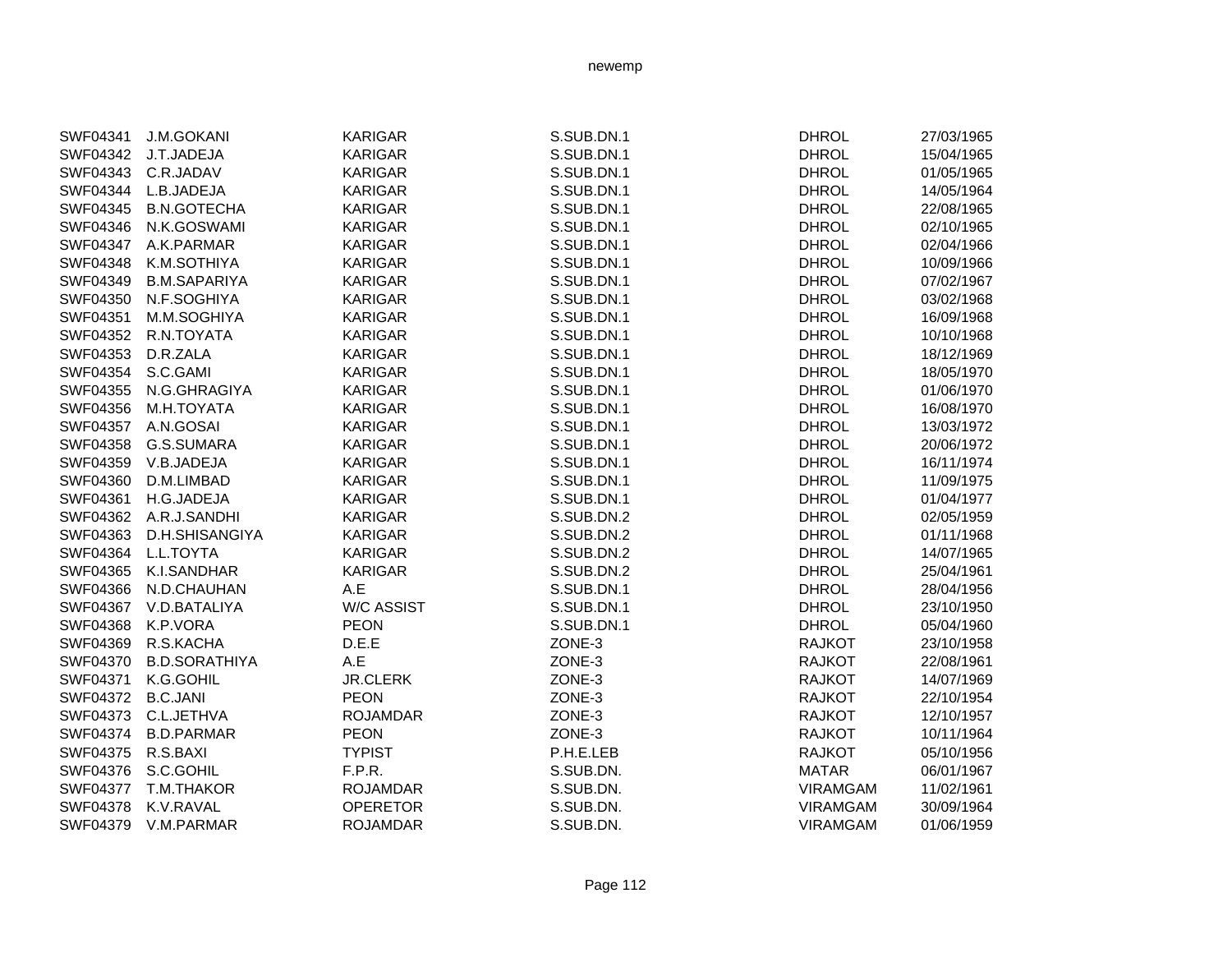| SWF04380        | G.V.THAKOR         | W/C HELPER           | S.SUB.DN. | <b>VIRAMGAM</b>  | 02/06/1963 |
|-----------------|--------------------|----------------------|-----------|------------------|------------|
| SWF04381        | D.N.ZALA           | <b>ROJAMDAR</b>      | S.SUB.DN. | <b>VIRAMGAM</b>  | 01/06/1971 |
| SWF04382        | P.J.ZALA           | <b>ROJAMDAR</b>      | S.SUB.DN. | <b>VIRAMGAM</b>  | 28/08/1965 |
| SWF04383        | M.S.AMBALIYA       | W/C HELPER           | S.SUB.DN. | <b>VIRAMGAM</b>  | 09/12/1954 |
| SWF04384        | <b>B.D.SOLANKI</b> | <b>ROJAMDAR</b>      | S.SUB.DN. | <b>VIRAMGAM</b>  | 01/06/1964 |
| SWF04385        | M.B.THAKOR         | <b>ROJAMDAR</b>      | S.SUB.DN. | <b>VIRAMGAM</b>  | 01/06/1962 |
| SWF04386        | K.B.HADIYAL        | <b>W/C HELPER</b>    | S.SUB.DN. | <b>VIRAMGAM</b>  | 13/04/1958 |
| SWF04387        | D.R.PARMAR         | W/C HELPER           | S.SUB.DN. | <b>VIRAMGAM</b>  | 16/05/1958 |
| SWF04388        | M.B.ZALA           | <b>ROJAMDAR</b>      | S.SUB.DN. | <b>VIRAMGAM</b>  | 01/06/1955 |
| SWF04389        | <b>I.I.MIRA</b>    | <b>ROJAMDAR</b>      | S.SUB.DN. | <b>VIRAMGAM</b>  | 02/08/1962 |
| SWF04390        | J.B.PADHIYAR       | <b>HELPER</b>        | S.SUB.DN. | <b>VIRAMGAM</b>  | 01/12/1946 |
| SWF04391        | M.A.KHALIFA        | <b>HELPER</b>        | S.SUB.DN. | <b>VIRAMGAM</b>  | 11/06/1962 |
| SWF04392        | <b>B.B.PARMAR</b>  | <b>ROJAMDAR</b>      | S.SUB.DN. | VIRAMGAM         | 01/06/1967 |
| SWF04393        | P.S.THAKKAR        | <b>HELPER</b>        | S.SUB.DN. | <b>VIRAMGAM</b>  | 01/06/1960 |
| SWF04394        | H.J.MAKRANI        | <b>ROJAMDAR</b>      | S.SUB.DN. | <b>VIRAMGAM</b>  | 05/04/1958 |
| SWF04395        | S.M.KURANI         | <b>HELPER</b>        | S.SUB.DN. | <b>VIRAMGAM</b>  | 20/03/1966 |
| SWF04396        | N.P.ZALA           | <b>ROJAMDAR</b>      | S.SUB.DN. | VIRAMGAM         | 01/06/1962 |
| SWF04397        | <b>B.G.CHAVDA</b>  | <b>ROJAMDAR</b>      | S.SUB.DN. | <b>VIRAMGAM</b>  | 01/06/1966 |
| SWF04398        | P.M.PARMAR         | <b>ROJAMDAR</b>      | S.SUB.DN. | <b>VIRAMGAM</b>  | 02/11/1964 |
| SWF04399        | P.B.CHAVDA         | <b>ROJAMDAR</b>      | S.SUB.DN. | <b>VIRAMGAM</b>  | 01/06/1966 |
| SWF04400        | A.M.PARMAR         | <b>ROJAMDAR</b>      | S.SUB.DN. | <b>VIRAMGAM</b>  | 25/08/1959 |
| SWF04401        | S.B.CHAUHAN        | <b>ROJAMDAR</b>      | S.SUB.DN. | <b>VIRAMGAM</b>  | 01/06/1965 |
| SWF04402        | M.M.GHACHI         | <b>ROJAMDAR</b>      | S.SUB.DN. | <b>VIRAMGAM</b>  | 30/08/1956 |
| SWF04403        | M.P.JOSHI          | <b>ROJAMDAR</b>      | S.SUB.DN. | <b>VIRAMGAM</b>  | 04/05/1961 |
| <b>SWF04404</b> | A.G.DAVE           | SR.CLERK             | W.DN      | PORBANDAR        | 31/03/1949 |
| SWF04405        | K.R.KARGATIYA      | <b>JR.CLERK</b>      | W.DN      | <b>PORBANDAR</b> | 01/06/1959 |
| SWF04406        | M.N.KHARADI        | <b>SR.CLERK</b>      | W.DN      | PORBANDAR        | 05/09/1967 |
| <b>SWF04407</b> | M.G.BEDOLE         | A.E                  | W.DN      | PORBANDAR        | 21/11/1962 |
| <b>SWF04408</b> | N.R.DABHI          | A.A.E                | W.DN      | PORBANDAR        | 14/01/1949 |
| SWF04409        | P.M.DODIYA         | <b>TEC.ASSISTA</b>   | W.DN      | <b>PORBANDAR</b> | 01/05/1964 |
| SWF04410        | M.N.SHUKHANANDI    | A.D.M                | W.DN      | <b>PORBANDAR</b> | 09/07/1959 |
| SWF04411        | <b>B.L.MODHA</b>   | <b>W/C ASSIST</b>    | W.DN      | PORBANDAR        | 21/11/1963 |
| SWF04412        | P.M.KODIYATAR      | <b>SR.CLERK</b>      | W.DN      | <b>PORBANDAR</b> | 24/03/1972 |
| SWF04413        | K.G.KODIYADAA      | <b>PEON</b>          | W.DN      | <b>PORBANDAR</b> | 10/07/1946 |
| SWF04414        | L.D.SINDHAV        | <b>PEON</b>          | W.DN      | <b>PORBANDAR</b> | 22/06/1978 |
| SWF04415        | G.N.SAGATH         | <b>CHOWKIDAR</b>     | W.DN      | <b>PORBANDAR</b> | 24/06/1948 |
| SWF04416        | H.K.SISHODIYA      | <b>W/C ASSIST</b>    | W.DN      | PORBANDAR        | 05/02/1966 |
| SWF04417        | V.S.BOKHARIYA      | <b>W/C LAINMAN</b>   | W.DN      | PORBANDAR        | 02/11/1946 |
| SWF04418        | V.F.GOSWAMI        | <b>W/C CHOWKIDAR</b> | W.DN      | <b>PORBANDAR</b> | 15/12/1952 |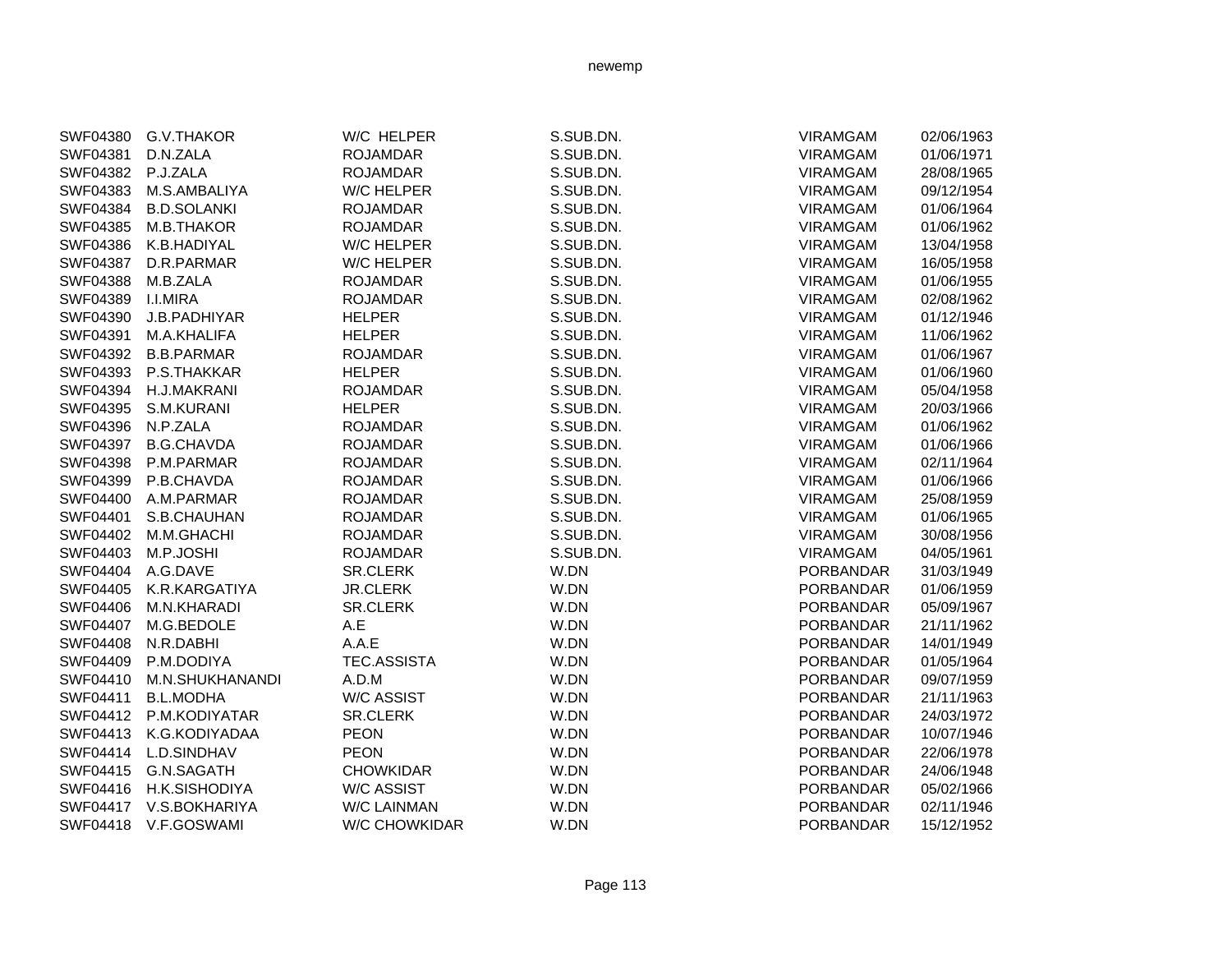| SWF04419          | M.M.TRIVEDI              | KARIGAR          | W.DN      | <b>PORBANDAR</b> | 26/06/1963 |
|-------------------|--------------------------|------------------|-----------|------------------|------------|
| SWF04420          | R.M.SADIYA               | <b>KARIGAR</b>   | W.DN      | <b>PORBANDAR</b> | 26/12/1967 |
| SWF04421          | N.K.PODIYAR              | <b>KARIGAR</b>   | W.DN      | <b>PORBANDAR</b> | 21/02/1964 |
| SWF04422          | L.J.AAGATHA              | <b>KARIGAR</b>   | W.DN      | PORBANDAR        | 01/06/1972 |
| SWF04423          | K.J.AAGATHA              | <b>KARIGAR</b>   | W.DN      | <b>PORBANDAR</b> | 01/08/1968 |
| SWF04424          | V.G.AAGATHA              | <b>KARIGAR</b>   | W.DN      | <b>PORBANDAR</b> | 11/10/1976 |
| <b>SWF04425</b>   | M.G.VADERA               | <b>KARIGAR</b>   | W.DN      | <b>PORBANDAR</b> | 11/02/1962 |
|                   | SWF04426 P.V.MAVDIYA     | <b>KARIGAR</b>   | W.DN      | <b>PORBANDAR</b> | 18/06/1971 |
|                   | SWF04427 R.P.MODHAVADIYA | <b>KARIGAR</b>   | W.DN      | <b>PORBANDAR</b> | 22/12/1979 |
| <b>SWF04428</b>   | A.U.NOUVHI               | F.P.R.           | W.DN      | <b>PORBANDAR</b> | 16/10/1958 |
| SWF04429          | <b>I.U.NOUVHI</b>        | F.P.R.           | W.DN      | <b>PORBANDAR</b> | 08/11/1965 |
| SWF04430          | S.K.SHINDHAV             | F.P.R.           | W.DN      | <b>PORBANDAR</b> | 21/03/1974 |
| SWF04431          | G.M.SADIYA               | F.P.R.           | W.DN      | <b>PORBANDAR</b> | 13/06/1973 |
| SWF04432          | N.V.BOKHARIYA            | F.P.R.           | W.DN      | <b>PORBANDAR</b> | 01/06/1976 |
| SWF04433          | N.A.PARMAR               | F.P.R.           | PUMP.DN.  | <b>PORBANDAR</b> | 15/06/1970 |
| SWF04434          | H.B.PARMAR               | F.P.R.           | PUMP.DN.  | <b>PORBANDAR</b> | 01/06/1974 |
| SWF04435          | S.L.ODEDARA              | F.P.R.           | PUMP.DN.  | <b>PORBANDAR</b> | 20/04/1977 |
| SWF04436          | L.C.MODHVADIYA           | F.P.R.           | PUMP.DN.  | <b>PORBANDAR</b> | 01/11/1974 |
| SWF04437          | J.A.ODEDARA              | F.P.R.           | PUMP.DN.  | <b>PORBANDAR</b> | 13/10/1973 |
| <b>SWF04438</b>   | K.H.KARAVADRA            | F.P.R.           | PUMP.DN.  | <b>PORBANDAR</b> | 01/06/1975 |
| SWF04439          | <b>J.V.THANKI</b>        | F.P.R.           | PUMP.DN.  | <b>PORBANDAR</b> | 14/01/1956 |
| SWF04440          | <b>B.B.CHAVDA</b>        | F.P.R.           | PUMP.DN.  | <b>PORBANDAR</b> | 05/04/1963 |
| SWF04441          | L.L.KODIYATAR            | F.P.R.           | PUMP.DN.  | <b>PORBANDAR</b> | 25/05/1973 |
| SWF04442          | H.G.PARMAR               | F.P.R.           | PUMP.DN.  | <b>PORBANDAR</b> | 01/06/1976 |
| SWF04443          | <b>B.C.MODHVADIYA</b>    | F.P.R.           | PUMP.DN.  | <b>PORBANDAR</b> | 01/05/1965 |
| SWF04444          | RIYAZ.R.NOUVHI           | <b>BIN.KUSAL</b> | PUMP.DN.  | <b>PORBANDAR</b> | 08/11/1976 |
|                   | SWF04445 R.P.RAMBHIYA    | <b>KARIGAR</b>   | PUMP.DN.  | <b>PORBANDAR</b> | 03/10/1970 |
| SWF04446          | S.R.NANAVATI             | D.E.E            | S.SUB.DN  | <b>BARVADA</b>   | 06/12/1948 |
| SWF04447 L.R.HADI |                          | A.E              | S.SUB.DN  | <b>BARVADA</b>   | 07/08/1961 |
|                   | SWF04448 M.R.SOLANKI     | <b>SR.CLERK</b>  | S.SUB.DN  | <b>BARVADA</b>   | 01/06/1958 |
| SWF04449          | <b>B.B.PATADIYA</b>      | W/C ASSIST       | S.SUB.DN  | <b>BARVADA</b>   | 16/06/1954 |
| SWF04450          | U.V.GOHIL                | <b>JR.CLERK</b>  | S.SUB.DN  | <b>BARVADA</b>   | 27/03/1966 |
| SWF04451          | K.S.DAVE                 | <b>PEON</b>      | S.SUB.DN  | <b>BARVADA</b>   | 20/03/1964 |
| <b>SWF04452</b>   | S.S.BAROT                | <b>SR.CLERK</b>  | W/DN DN.2 | AHEMDABAD        |            |
| SWF04453          | P.D.SONI                 | <b>SR.CLERK</b>  | W/DN DN.2 | AHEMDABAD        |            |
| SWF04454          | M.M.PATEL                | A.A.E            | W/DN DN.2 | AHEMDABAD        |            |
| <b>SWF04455</b>   | P.N.BHAVSHAR             | <b>TYPIST</b>    | W/DN DN.2 | AHEMDABAD        |            |
| SWF04456          | K.V.PARMAR               | <b>PEON</b>      | W/DN DN.2 | AHEMDABAD        |            |
| SWF04457          | M.K.CHAVDA               | <b>PEON</b>      | W/DN DN.2 | AHEMDABAD        |            |
|                   |                          |                  |           |                  |            |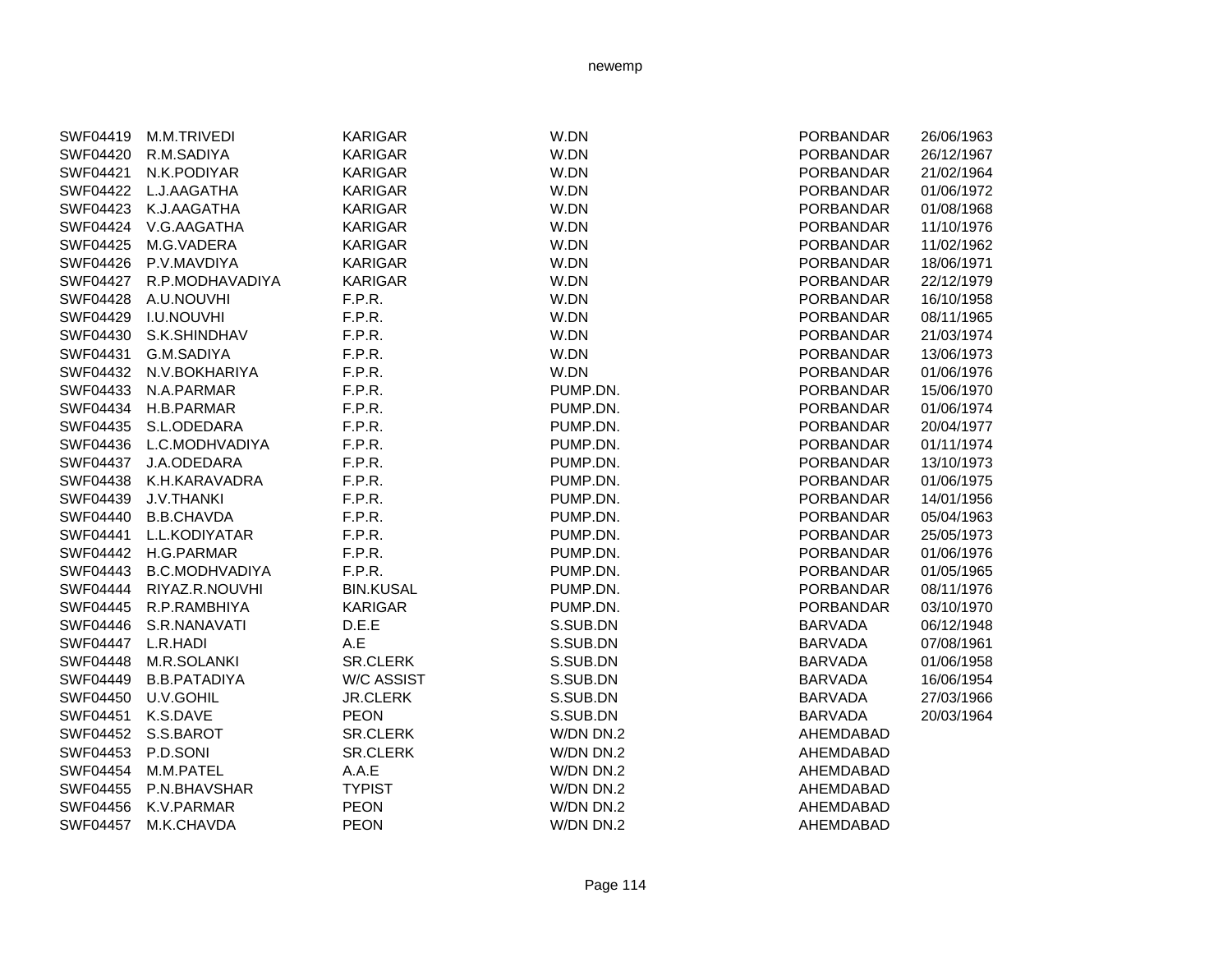| SWF04458 | U.N.PANDYA           | <b>HYDROLOGIST</b> | M.DN.     | AHEMDABAD        |            |
|----------|----------------------|--------------------|-----------|------------------|------------|
| SWF04459 | S.R.KARADAGI         | <b>HYDROLOGIST</b> | M.DN.     | AHEMDABAD        |            |
| SWF04460 | D.M.PATEL            | A.A.E              | M.DN.     | AHEMDABAD        |            |
| SWF04461 | <b>B.P.CHUDASMA</b>  | <b>STOR KIPPER</b> | M.DN.     | AHEMDABAD        |            |
| SWF04462 | D.M.PATEL            | <b>SR.CLERK</b>    | M.DN.     | AHEMDABAD        |            |
| SWF04463 | C.G.BHATT            | SR.CLERK           | M.DN.     | AHEMDABAD        |            |
| SWF04464 | D.B.LEUVA            | <b>TRESER</b>      | M.DN.     | AHEMDABAD        |            |
| SWF04465 | H.T.BHATT            | <b>DRIVER</b>      | M.DN.     | AHEMDABAD        |            |
| SWF04466 | M.C.BRAHMBHATTQ      | <b>JR.CLERK</b>    | M.DN.     | AHEMDABAD        |            |
| SWF04467 | A.B.SEIKH            | <b>JR.CLERK</b>    | M.DN.     | AHEMDABAD        |            |
| SWF04468 | L.G.JAGANI           | <b>JR.CLERK</b>    | M.DN.     | AHEMDABAD        |            |
| SWF04469 | D.B.SOLANKI          | <b>PEON</b>        | M.DN.     | AHEMDABAD        |            |
| SWF04470 | N.T.SHIHORI          | <b>ROJAMDAR</b>    | M.DN.     | AHEMDABAD        |            |
| SWF04471 | <b>B.M.ATARA</b>     | <b>TYPIST</b>      | P.H.W.DN. | <b>PORBANDAR</b> | 02/12/1959 |
| SWF04472 | <b>B.P.BOKHIRIYA</b> | <b>KARIGAR</b>     | P.H.W.DN  | <b>PORBANDAR</b> | 30/10/1973 |
| SWF04473 | K.D.RAVAL            | <b>KARIGAR</b>     | P.H.W.DN  | <b>PORBANDAR</b> | 14/01/1957 |
|          | SWF04474 A.T.DABHI   | <b>KARIGAR</b>     | P.H.W.DN  | <b>PORBANDAR</b> | 01/09/1970 |
| SWF04475 | P.G.THANKI           | KARIGAR            | P.H.W.DN  | <b>PORBANDAR</b> | 06/08/1962 |
|          | SWF04476 A.R.NOWHI   | <b>KARIGAR</b>     | P.H.W.DN  | <b>PORBANDAR</b> | 01/09/1972 |
| SWF04477 | A.K.SHURYA           | <b>KARIGAR</b>     | P.H.W.DN  | <b>PORBANDAR</b> | 23/02/1977 |
| SWF04478 | H.B.DAVE             | <b>KARIGAR</b>     | P.H.W.DN  | <b>PORBANDAR</b> | 21/04/1972 |
| SWF04479 | N.M.BHAMANIYA        | <b>KARIGAR</b>     | P.H.W.DN  | <b>PORBANDAR</b> | 09/05/1955 |
| SWF04480 | <b>G.M.THANKI</b>    | <b>KARIGAR</b>     | P.H.W.DN  | <b>PORBANDAR</b> | 31/03/1954 |
| SWF04481 | M.P.KARANGIYA        | <b>KARIGAR</b>     | P.H.W.DN  | <b>PORBANDAR</b> | 21/06/1979 |
| SWF04482 | K.B.SHINDHAL         | <b>KARIGAR</b>     | P.H.W.DN  | <b>PORBANDAR</b> | 26/01/1976 |
| SWF04483 | P.D.CHELAVADA        | <b>KARIGAR</b>     | P.H.W.DN  | <b>PORBANDAR</b> | 30/08/1973 |
| SWF04484 | <b>B.H.SHINDHAL</b>  | <b>DRIVER</b>      | S.SUB.DN  | <b>KUTIYANA</b>  | 15/5/65    |
| SWF04485 | K.N.GADHAVI          | <b>KARIGAR</b>     | S.SUB.DN  | <b>KUTIYANA</b>  | 21/2/53    |
| SWF04486 | M.N.VADAR            | <b>KARIGAR</b>     | S.SUB.DN  | <b>KUTIYANA</b>  | 06/01/1967 |
| SWF04487 | R.V.CHAUHAN          | <b>KARIGAR</b>     | S.SUB.DN  | <b>KUTIYANA</b>  | 07/01/1963 |
| SWF04488 | V.M.ODEDARA          | <b>KARIGAR</b>     | S.SUB.DN  | <b>KUTIYANA</b>  | 21/3/70    |
| SWF04489 | S.K.KODIYATAR        | <b>KARIGAR</b>     | S.SUB.DN  | <b>KUTIYANA</b>  | 08/04/1971 |
| SWF04490 | R, J. MODHA          | <b>KARIGAR</b>     | S.SUB.DN  | <b>KUTIYANA</b>  | 15/9/67    |
| SWF04491 | J.V.BHURIYA          | <b>KARIGAR</b>     | S.SUB.DN  | <b>KUTIYANA</b>  | 20/9/66    |
| SWF04492 | <b>B.M.CHAUHAN</b>   | <b>KARIGAR</b>     | S.SUB.DN  | <b>KUTIYANA</b>  | 07/08/1960 |
| SWF04493 | P.J.REIGA            | <b>KARIGAR</b>     | S.SUB.DN  | <b>KUTIYANA</b>  | 17/12/73   |
| SWF04494 | R.V.BOKHARIYA        | <b>KARIGAR</b>     | S.SUB.DN  | <b>KUTIYANA</b>  | 02/01/1973 |
| SWF04495 | H.K.MODHA            | KARIGAR            | S.SUB.DN  | KUTIYANA         | 06/01/1968 |
| SWF04496 | N.M.SOUNDARVA        | <b>PEON</b>        | P.H.W.DN  | <b>PORBANDAR</b> | 06/01/1966 |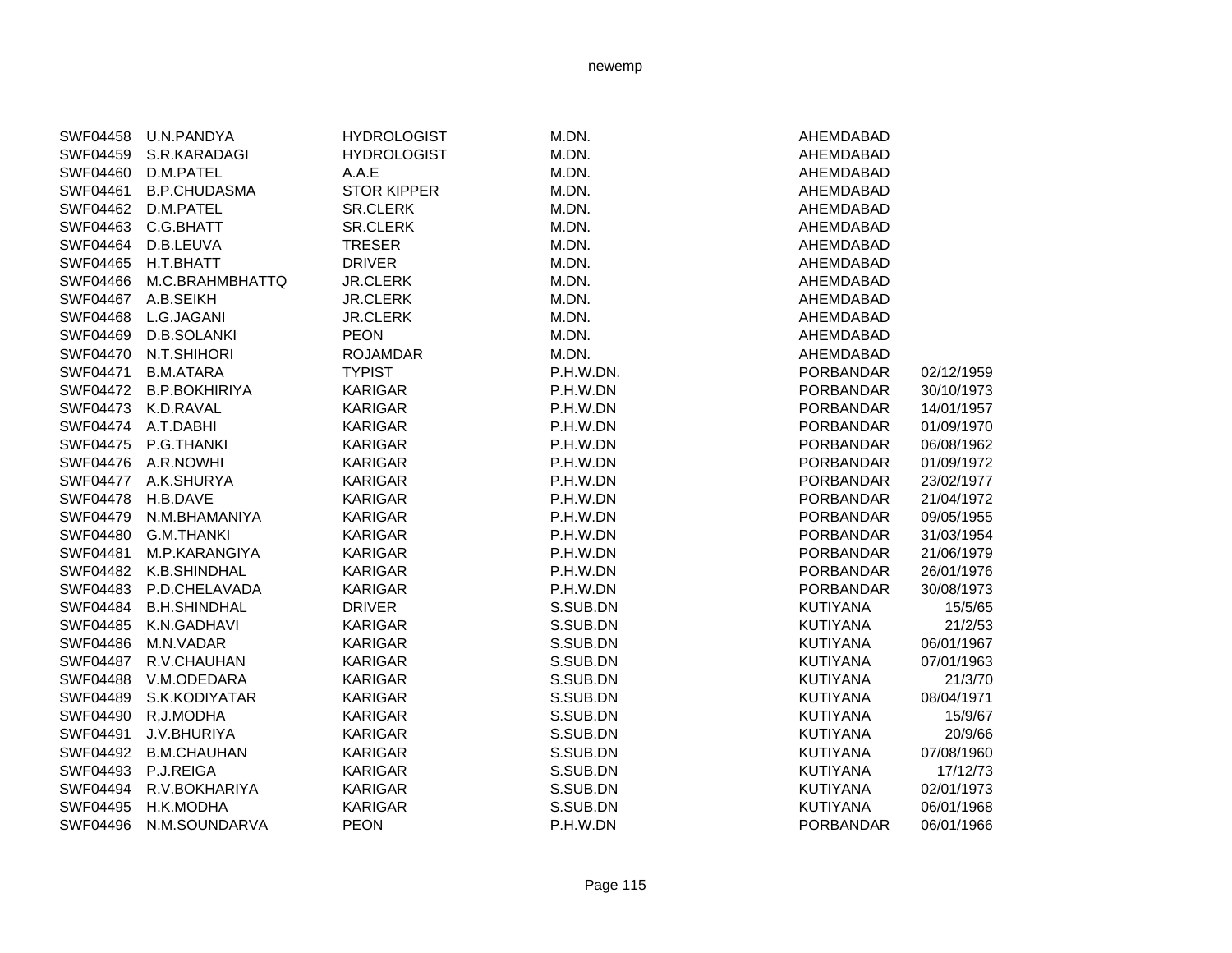| SWF04497 | G.D.SOUNDARVA      | <b>JR.CLERK</b>   | P.H.W.DN   | PORBANDAR        | 06/01/1964 |
|----------|--------------------|-------------------|------------|------------------|------------|
| SWF04498 | A.A.SHURYA         | <b>NAYAK</b>      | P.H.W.DN   | <b>PORBANDAR</b> | 04/05/1949 |
| SWF04499 | M.N.PATHAK         | E.E               | M.DN.      | <b>BHAVNAGAR</b> | 07/01/1949 |
| SWF04500 | K.R.DAVE           | SR.CLERK          | M.DN.      | <b>BHAVNAGAR</b> | 18/3/53    |
| SWF04501 | N.D.PARMAR         | SR.CLERK          | M.DN.      | <b>BHAVNAGAR</b> | 15/2/55    |
| SWF04502 | Y.T.SHUKAL         | <b>SR.CLERK</b>   | M.DN.      | <b>BHAVNAGAR</b> | 18/9/58    |
| SWF04503 | K.B.DESANI         | <b>JR.CLERK</b>   | M.DN.      | <b>BHAVNAGAR</b> | 07/03/1957 |
| SWF04504 | C.J.RAVAD          | <b>JR.CLERK</b>   | M.DN.      | <b>BHAVNAGAR</b> | 24/5/58    |
| SWF04505 | J.K.THAKKAR        | <b>JR.CLERK</b>   | M.DN.      | <b>BHAVNAGAR</b> | 15/8/62    |
| SWF04506 | S.H.MAHETA         | <b>JR.CLERK</b>   | M.DN.      | <b>BHAVNAGAR</b> | 06/06/1969 |
| SWF04507 | J.H.TAANK          | <b>JR.CLERK</b>   | M.DN.      | <b>BHAVNAGAR</b> | 24/7/64    |
| SWF04508 | J.B.GOHIL          | <b>DRIVER</b>     | M.DN.      | <b>BHAVNAGAR</b> | 10/05/1960 |
| SWF04509 | <b>B.K.MAKWANA</b> | <b>PEON</b>       | M.DN.      | <b>BHAVNAGAR</b> | 03/06/1961 |
| SWF04510 | T.N.ZALA           | <b>PEON</b>       | M.DN.      | <b>BHAVNAGAR</b> | 27/11/60   |
| SWF04511 | G.J.GOHIL          | <b>PEON</b>       | M.DN.      | <b>BHAVNAGAR</b> | 05/01/1963 |
|          | SWF04512 B.P.DESAI | F.P.R             | M.DN.      | <b>BHAVNAGAR</b> | 10/02/1965 |
| SWF04513 | J.S.MAHETA         | W/C               | M.DN.      | <b>BHAVNAGAR</b> | 05/11/1966 |
| SWF04514 | R,H.VYAS           | A.D.M             | M.DN.      | <b>BHAVNAGAR</b> | 10/09/1959 |
| SWF04515 | G.A.RATHOD         | <b>PEON</b>       | M.SUB.DN   | <b>DHARI</b>     | 05/01/1959 |
| SWF04516 | H.J.SOLANKI        | A.D.M             | P.H.W.DN   | <b>LIMBDI</b>    | 18/10/57   |
| SWF04517 | P.K.CHAUHAN        | <b>JR.CLERK</b>   | P.H.W.DN   | <b>LIMBDI</b>    | 23/11/55   |
| SWF04518 | K.N.KANJARIYA      | <b>PEON</b>       | P.H.W.DN   | <b>LIMBDI</b>    | 03/05/1958 |
| SWF04519 | P.C.KHIYANI        | A.E               | S.SUB.DN-1 | ANJAR            | 07/01/1962 |
| SWF04520 | A.M.SOLANKI        | A.A.E             | S.SUB.DN-1 | ANJAR            | 27/7/59    |
| SWF04521 | S.A.RATNANI        | OVERSEEAR         | S.SUB.DN-1 | ANJAR            | 04/01/1948 |
| SWF04522 | J.J.CHAUHAN        | A.D.M             | S.SUB.DN-1 | <b>ANJAR</b>     | 11/01/1959 |
| SWF04523 | P.D.DHUAA          | SR.CLERK          | S.SUB.DN-1 | ANJAR            | 15/5/62    |
| SWF04524 | J.Z.JOSHI          | <b>JR.CLERK</b>   | S.SUB.DN-1 | ANJAR            | 30/9/60    |
| SWF04525 | M.V.GOSWAMI        | <b>JR.CLERK</b>   | S.SUB.DN-1 | ANJAR            | 05/02/1963 |
| SWF04526 | J.I.MEMAN          | F.P.DRAIVER       | S.SUB.DN-1 | ANJAR            | 11/07/1952 |
| SWF04527 | R.K.GADHVI         | <b>CHOWKIDAR</b>  | S.SUB.DN-1 | ANJAR            | 29/6/47    |
| SWF04528 | J.V.GUSAI          | <b>PEON</b>       | S.SUB.DN-1 | ANJAR            | 06/01/1962 |
| SWF04529 | P.K.VYAS           | <b>W/C ASSIST</b> | S.SUB.DN-1 | <b>ANJAR</b>     | 29/4/61    |
| SWF04530 | S.B.VISNAV         | <b>W/C ASSIST</b> | S.SUB.DN-1 | ANJAR            | 17/2/61    |
| SWF04531 | J.V.GUSAI          | <b>W/C ASSIST</b> | S.SUB.DN-1 | ANJAR            | 02/10/1964 |
| SWF04532 | R.R.PATEL          | W/C ASSIST        | S.SUB.DN-1 | ANJAR            | 06/01/1960 |
| SWF04533 | K.L.OSHAMAN        | W/C/FITTER        | S.SUB.DN-1 | ANJAR            | 09/10/1960 |
| SWF04534 | R.S.PATEL          | W/C/CHOWKIDAR     | S.SUB.DN-1 | <b>ANJAR</b>     | 30/9/63    |
| SWF04535 | C.M.THAKKAR        | W/C/CHOWKIDAR     | S.SUB.DN   | <b>ANJAR</b>     | 30/11/63   |

Page 116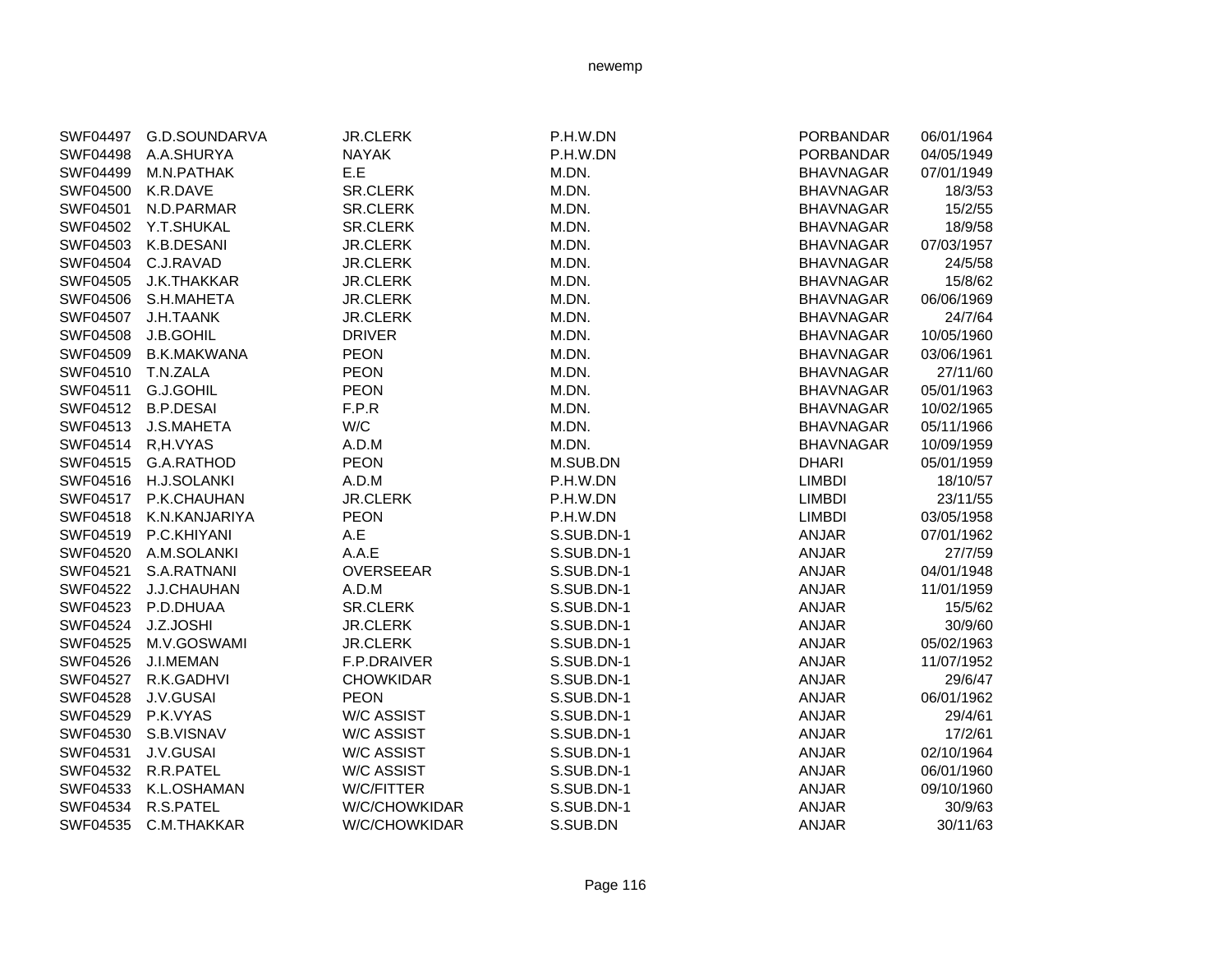| SWF04536        | <b>H.K.POMAL</b>    | <b>TYPIST</b>   | S.SUB.DN   | <b>BHACHAU</b> | 24/8/65    |
|-----------------|---------------------|-----------------|------------|----------------|------------|
| SWF04537        | <b>B.S.SIPARIYA</b> | ROJ.DRAIVER     | S.SUB.DN   | <b>RAPAR</b>   | 25/3/65    |
| SWF04538        | <b>B.B.SODHA</b>    | <b>ROJAMDAR</b> | S.SUB.DN   | <b>RAPAR</b>   | 05/07/1950 |
| SWF04539        | M.A.PRAJAPATI       | <b>ROJAMDAR</b> | S.SUB.DN   | <b>RAPAR</b>   | 05/04/1961 |
| SWF04540        | G.B.PARMAR          | <b>ROJAMDAR</b> | S.SUB.DN   | <b>RAPAR</b>   | 31/12/67   |
| SWF04541        | R.V.AAHIR           | <b>ROJAMDAR</b> | S.SUB.DN   | <b>RAPAR</b>   | 29/10/62   |
| SWF04542        | G.B.MADHAVI         | <b>ROJAMDAR</b> | S.SUB.DN   | <b>RAPAR</b>   | 16/6/71    |
| SWF04543        | S.B.KODI            | <b>ROJAMDAR</b> | S.SUB.DN   | <b>RAPAR</b>   | 06/01/1973 |
| <b>SWF04544</b> | L.K.BHATTI          | <b>ROJAMDAR</b> | S.SUB.DN   | <b>RAPAR</b>   | 15/3/54    |
| SWF04545        | S.K.BHATTI          | <b>ROJAMDAR</b> | S.SUB.DN   | <b>RAPAR</b>   | 08/10/1957 |
| SWF04546        | M.A.MENU            | <b>ROJAMDAR</b> | S.SUB.DN   | <b>RAPAR</b>   | 06/01/1955 |
| SWF04547        | <b>H.J.KHAWAS</b>   | <b>ROJAMDAR</b> | S.SUB.DN   | <b>RAPAR</b>   | 10/03/1960 |
| SWF04548        | J.P.RANGVANI        | <b>ROJAMDAR</b> | S.SUB.DN-1 | <b>ANJAR</b>   | 05/11/1963 |
| SWF04549        | R.B.OZA             | <b>ROJAMDAR</b> | S.SUB.DN-1 | <b>ANJAR</b>   | 05/06/1956 |
| SWF04550        | <b>B.K.GUSAI</b>    | <b>ROJAMDAR</b> | S.SUB.DN-1 | <b>ANJAR</b>   | 20/5/57    |
| SWF04551        | S.S.PALIVAD         | <b>ROJAMDAR</b> | S.SUB.DN-1 | <b>ANJAR</b>   | 09/08/1969 |
| SWF04552        | N.B.MAKWANA         | <b>ROJAMDAR</b> | S.SUB.DN-1 | <b>ANJAR</b>   | 08/12/1966 |
| SWF04553        | R.J.AHIR            | <b>ROJAMDAR</b> | S.SUB.DN-1 | <b>ANJAR</b>   | 01/01/1958 |
| SWF04554        | D.V.GOSWAMI         | <b>ROJAMDAR</b> | S.SUB.DN-1 | <b>ANJAR</b>   | 02/05/1954 |
| SWF04555        | V.S.BHANA           | <b>ROJAMDAR</b> | S.SUB.DN-1 | <b>ANJAR</b>   | 25/3/68    |
| SWF04556        | S.K.KATIYA          | <b>ROJAMDAR</b> | S.SUB.DN-1 | <b>ANJAR</b>   | 08/10/1967 |
| SWF04557        | <b>B.N.HARIJAN</b>  | <b>ROJAMDAR</b> | S.SUB.DN-1 | <b>ANJAR</b>   | 13/5/50    |
| SWF04558        | G.D.HARIJAN         | <b>ROJAMDAR</b> | S.SUB.DN-1 | <b>ANJAR</b>   | 08/05/1960 |
| SWF04559        | L.M.AHIR            | <b>ROJAMDAR</b> | S.SUB.DN-1 | <b>ANJAR</b>   | 30/3/50    |
| SWF04560        | A.P.MAHESVARI       | <b>ROJAMDAR</b> | S.SUB.DN-1 | <b>ANJAR</b>   | 18/3/62    |
| SWF04561        | A.N.VYAS            | <b>ROJAMDAR</b> | S.SUB.DN-1 | <b>ANJAR</b>   | 10/11/1965 |
| SWF04562        | K.R.AHIR            | <b>ROJAMDAR</b> | S.SUB.DN-1 | ANJAR          | 11/09/1954 |
| SWF04563        | N.B.VANAND          | <b>ROJAMDAR</b> | S.SUB.DN-1 | <b>ANJAR</b>   | 20/11/54   |
| <b>SWF04564</b> | <b>H.C.RAJPUT</b>   | <b>ROJAMDAR</b> | S.SUB.DN-1 | <b>ANJAR</b>   | 14/5/51    |
| SWF04565        | R.R.GUSAI           | <b>ROJAMDAR</b> | S.SUB.DN-1 | <b>ANJAR</b>   | 23/5/67    |
| SWF04566        | N.C.DAVE            | <b>ROJAMDAR</b> | S.SUB.DN-1 | <b>ANJAR</b>   | 03/09/1950 |
| <b>SWF04567</b> | M.J.MIRANI          | <b>ROJAMDAR</b> | S.SUB.DN-1 | <b>ANJAR</b>   | 06/05/1958 |
| SWF04568        | J.A.RAIMA           | <b>ROJAMDAR</b> | S.SUB.DN-1 | <b>ANJAR</b>   | 08/03/1962 |
| SWF04569        | V.B.HARIJAN         | <b>ROJAMDAR</b> | S.SUB.DN-1 | <b>ANJAR</b>   | 06/01/1964 |
| SWF04570        | R.J.SATHVARA        | <b>ROJAMDAR</b> | S.SUB.DN-1 | <b>ANJAR</b>   | 07/01/1955 |
| SWF04571        | D.B.CHUCHIYA        | <b>ROJAMDAR</b> | S.SUB.DN-1 | <b>ANJAR</b>   | 11/03/1959 |
| SWF04572        | S.D.DENDOR          | <b>ROJAMDAR</b> | S.SUB.DN-1 | <b>ANJAR</b>   | 02/02/1964 |
| SWF04573        | L.P.KOLI            | <b>ROJAMDAR</b> | S.SUB.DN-1 | <b>ANJAR</b>   | 29/12/59   |
| SWF04574        | P.V.ROSHIYA         | <b>ROJAMDAR</b> | S.SUB.DN-1 | <b>ANJAR</b>   | 06/09/1953 |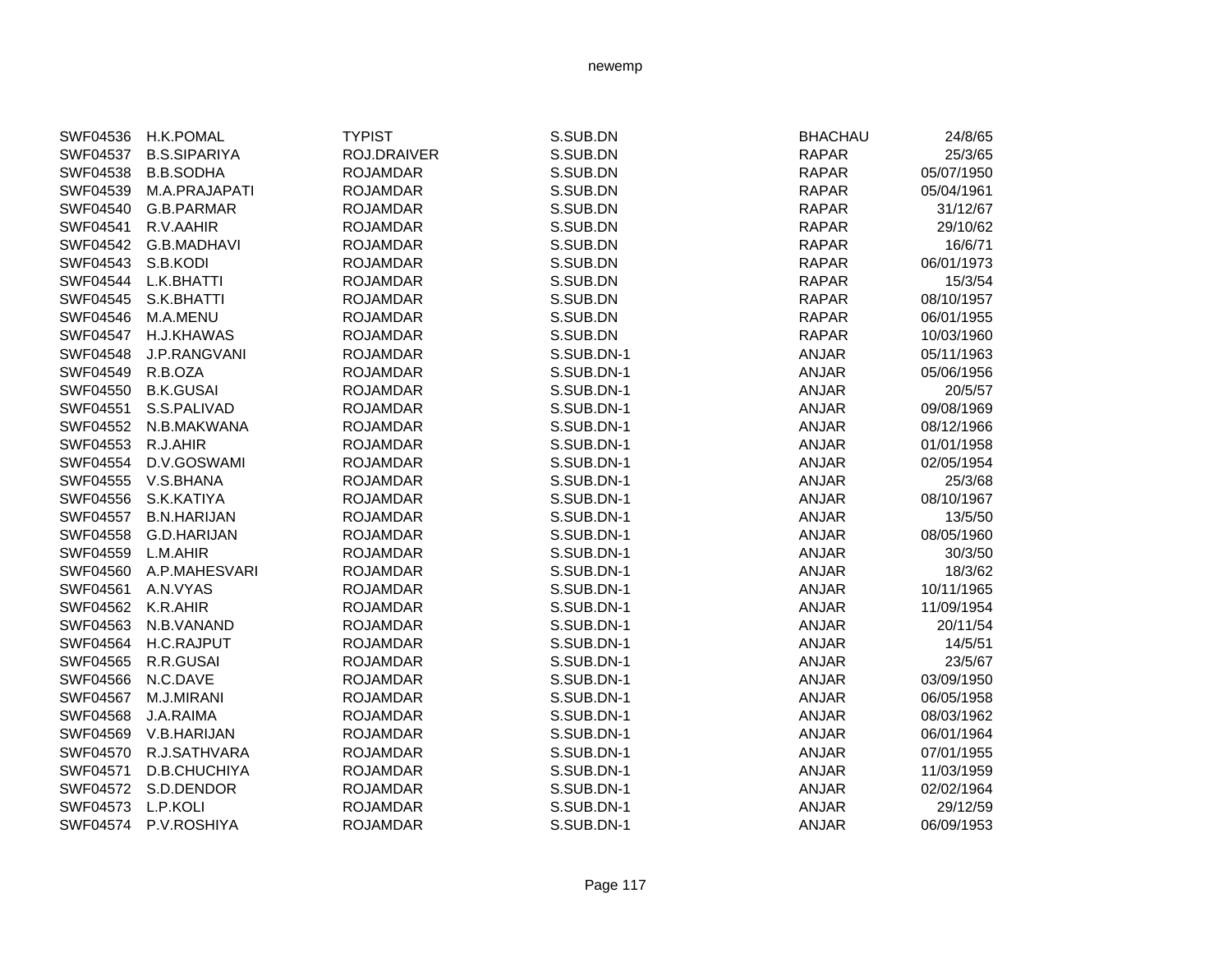| SWF04575        | H.P.TANK             | <b>ROJAMDAR</b> | S.SUB.DN-1 | <b>ANJAR</b> | 07/10/1964 |
|-----------------|----------------------|-----------------|------------|--------------|------------|
| SWF04576        | R.R.AHIR             | <b>ROJAMDAR</b> | S.SUB.DN-1 | <b>ANJAR</b> | 09/12/1967 |
| <b>SWF04577</b> | M.H.HAJAM            | <b>ROJAMDAR</b> | S.SUB.DN-1 | <b>ANJAR</b> | 24/9/64    |
| <b>SWF04578</b> | K.R.SAMADIYA         | <b>ROJAMDAR</b> | S.SUB.DN-1 | <b>ANJAR</b> | 08/03/1964 |
| SWF04579        | S.V.HUMBAL           | <b>ROJAMDAR</b> | S.SUB.DN-1 | <b>ANJAR</b> | 02/08/1969 |
| SWF04580        | M.N.GOHIL            | <b>ROJAMDAR</b> | S.SUB.DN-1 | <b>ANJAR</b> | 09/09/1961 |
| SWF04581        | K.H.AGARIYA          | <b>ROJAMDAR</b> | S.SUB.DN-1 | <b>ANJAR</b> | 17/1/71    |
| SWF04582        | N.B.AHIR             | <b>ROJAMDAR</b> | S.SUB.DN-1 | <b>ANJAR</b> | 04/05/1968 |
| SWF04583        | A.D.MAHESVARI        | <b>ROJAMDAR</b> | S.SUB.DN-1 | <b>ANJAR</b> | 12/09/1967 |
| <b>SWF04584</b> | H.B.PANDYA           | <b>ROJAMDAR</b> | S.SUB.DN-1 | <b>ANJAR</b> | 21/2/59    |
| SWF04585        | H.D.TAKKAR           | <b>ROJAMDAR</b> | S.SUB.DN-1 | <b>ANJAR</b> | 01/11/1956 |
| <b>SWF04586</b> | R.V.KOLI             | <b>ROJAMDAR</b> | S.SUB.DN-1 | <b>ANJAR</b> | 01/05/1959 |
| <b>SWF04587</b> | S.M.RATHOD           | <b>ROJAMDAR</b> | S.SUB.DN-1 | <b>ANJAR</b> | 26/6/69    |
| SWF04588        | H.A.KHALIFHA         | <b>ROJAMDAR</b> | S.SUB.DN-1 | <b>ANJAR</b> | 27/1/68    |
| SWF04589        | H.P.GADHAVI          | <b>ROJAMDAR</b> | S.SUB.DN-1 | <b>ANJAR</b> | 26/5/63    |
| SWF04590        | S.B.HARIJAN          | <b>ROJAMDAR</b> | S.SUB.DN-1 | <b>ANJAR</b> | 06/01/1965 |
| SWF04591        | M.A.CHUCHIYA         | <b>ROJAMDAR</b> | S.SUB.DN-1 | <b>ANJAR</b> | 15/9/66    |
| SWF04592        | A.K.BAROT            | <b>ROJAMDAR</b> | S.SUB.DN-1 | <b>ANJAR</b> | 14/4/63    |
| SWF04593        | K.P.MYATRA           | <b>ROJAMDAR</b> | S.SUB.DN-1 | <b>ANJAR</b> | 13/3/63    |
| SWF04594        | H.D.MAHESVARI        | <b>ROJAMDAR</b> | S.SUB.DN-1 | <b>ANJAR</b> | 19/4/63    |
| SWF04595        | A.S.BAPADA           | <b>ROJAMDAR</b> | S.SUB.DN-1 | <b>ANJAR</b> | 15/5/64    |
| SWF04596        | P.D.MAHESVARI        | <b>ROJAMDAR</b> | S.SUB.DN-1 | <b>ANJAR</b> | 26/4/66    |
| SWF04597        | U.M.SUNA             | <b>ROJAMDAR</b> | S.SUB.DN-1 | <b>ANJAR</b> | 18/7/67    |
| SWF04598        | M.H.BHINDE           | <b>ROJAMDAR</b> | S.SUB.DN-1 | <b>ANJAR</b> | 08/07/1967 |
| SWF04599        | M.A.MAHESVARI        | <b>ROJAMDAR</b> | S.SUB.DN-1 | <b>ANJAR</b> | 02/04/1959 |
| SWF04600        | M.J.FHUFAL           | <b>ROJAMDAR</b> | S.SUB.DN-1 | <b>ANJAR</b> | 06/02/1971 |
| SWF04601        | M.H.HUMBAL           | <b>ROJAMDAR</b> | S.SUB.DN-1 | <b>ANJAR</b> | 04/02/1970 |
| SWF04602        | <b>B.J.MAHESVARI</b> | <b>ROJAMDAR</b> | S.SUB.DN-1 | <b>ANJAR</b> | 01/01/1970 |
| SWF04603        | V.B.MAHESVARI        | <b>ROJAMDAR</b> | S.SUB.DN-1 | <b>ANJAR</b> | 01/01/1964 |
| SWF04604        | H.D.MAHESVARI        | <b>ROJAMDAR</b> | S.SUB.DN-1 | <b>ANJAR</b> | 07/04/1963 |
| SWF04605        | S.M.HUMBAL           | <b>ROJAMDAR</b> | S.SUB.DN-1 | <b>ANJAR</b> | 10/11/1959 |
| SWF04606        | J.B.MAKWANA          | <b>ROJAMDAR</b> | S.SUB.DN-1 | <b>ANJAR</b> | 23/10/67   |
| SWF04607        | V.R.HARIJAN          | <b>ROJAMDAR</b> | S.SUB.DN-1 | <b>ANJAR</b> | 19/5/62    |
| SWF04608        | P.D.CHAVDA           | <b>ROJAMDAR</b> | S.SUB.DN-1 | <b>ANJAR</b> | 11/10/1966 |
| SWF04609        | D.J.PRAJAPATI        | <b>ROJAMDAR</b> | S.SUB.DN-1 | <b>ANJAR</b> | 10/05/1954 |
| SWF04610        | N.M.JOSHI            | <b>ROJAMDAR</b> | S.SUB.DN-1 | <b>ANJAR</b> | 11/05/1947 |
| SWF04611        | R.N.DANGAR           | <b>ROJAMDAR</b> | S.SUB.DN-1 | <b>ANJAR</b> | 01/12/1952 |
| SWF04612        | S.L.ZARU             | <b>ROJAMDAR</b> | S.SUB.DN-1 | <b>ANJAR</b> | 02/08/1971 |
| SWF04613        | M.M.ISMAIL           | <b>ROJAMDAR</b> | S.SUB.DN-1 | <b>ANJAR</b> | 14/3/69    |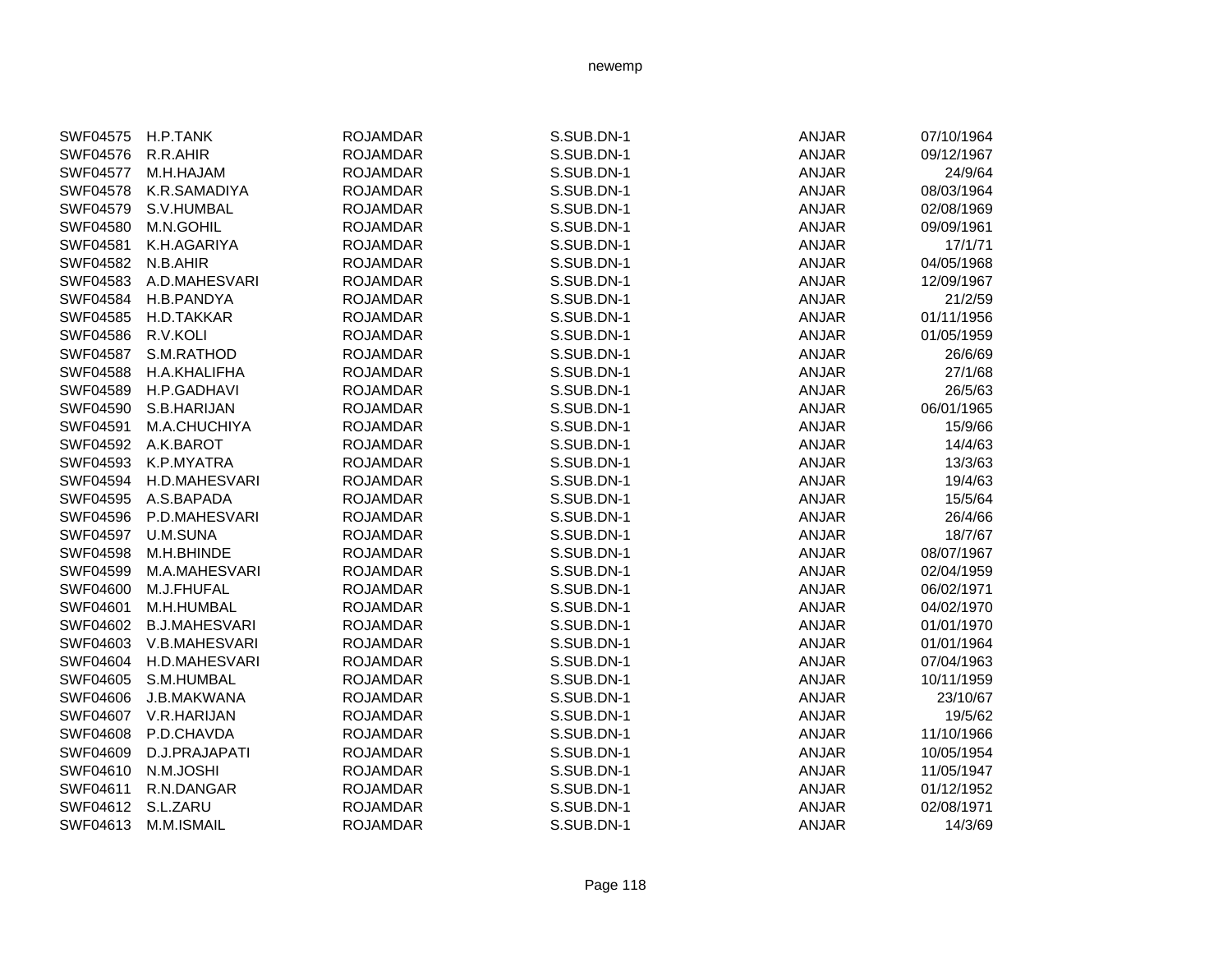| SWF04614 | M.D.MARAJ            | <b>ROJAMDAR</b> | S.SUB.DN-1 | <b>ANJAR</b> | 05/10/1968 |
|----------|----------------------|-----------------|------------|--------------|------------|
| SWF04615 | U.J.FHUFUL           | <b>ROJAMDAR</b> | S.SUB.DN-1 | <b>ANJAR</b> | 25/3/63    |
| SWF04616 | C.V.MAHESVARI        | <b>ROJAMDAR</b> | S.SUB.DN-1 | ANJAR        | 08/05/1969 |
| SWF04617 | A.B.MAHESVARI        | <b>ROJAMDAR</b> | S.SUB.DN-1 | <b>ANJAR</b> | 10/11/1963 |
| SWF04618 | M.A.KHALIFHA         | <b>ROJAMDAR</b> | S.SUB.DN-1 | <b>ANJAR</b> | 11/10/1962 |
| SWF04619 | N.B.BHATT            | <b>ROJAMDAR</b> | S.SUB.DN-1 | <b>ANJAR</b> | 06/10/1973 |
| SWF04620 | K.K.GOR              | <b>ROJAMDAR</b> | S.SUB.DN-1 | <b>ANJAR</b> | 01/10/1971 |
| SWF04621 | J.H.GOTRAKIYA        | <b>ROJAMDAR</b> | S.SUB.DN-1 | <b>ANJAR</b> | 19/9/68    |
| SWF04622 | T.H.AHIR             | <b>ROJAMDAR</b> | S.SUB.DN-1 | ANJAR        | 06/03/1956 |
| SWF04623 | S.M.RATHOD           | <b>ROJAMDAR</b> | S.SUB.DN-1 | <b>ANJAR</b> | 12/02/1973 |
| SWF04624 | N.M.PARMAR           | <b>ROJAMDAR</b> | S.SUB.DN-1 | <b>ANJAR</b> | 22/12/65   |
| SWF04625 | K.C.THAKAR           | <b>ROJAMDAR</b> | S.SUB.DN-1 | <b>ANJAR</b> | 10/10/1961 |
| SWF04626 | S.P.CHAVDA           | <b>ROJAMDAR</b> | S.SUB.DN-1 | <b>ANJAR</b> | 19/5/51    |
| SWF04627 | M.A.MAHESVARI        | <b>ROJAMDAR</b> | S.SUB.DN-1 | <b>ANJAR</b> | 12/05/1976 |
| SWF04628 | P.P.MAHESVARI        | <b>ROJAMDAR</b> | S.SUB.DN-1 | <b>ANJAR</b> | 26/2/73    |
| SWF04629 | A.N.AAYDI            | <b>ROJAMDAR</b> | S.SUB.DN-1 | <b>ANJAR</b> | 21/10/67   |
| SWF04630 | A.K.DHORIYA          | <b>ROJAMDAR</b> | S.SUB.DN-1 | <b>ANJAR</b> | 29/1/73    |
| SWF04631 | D.B.JADEJA           | <b>ROJAMDAR</b> | S.SUB.DN-1 | <b>ANJAR</b> | 21/8/69    |
| SWF04632 | S.S.PATEL            | <b>ROJAMDAR</b> | S.SUB.DN-1 | <b>ANJAR</b> | 04/09/1971 |
| SWF04633 | L.V.SORATHIYA        | <b>ROJAMDAR</b> | S.SUB.DN-1 | <b>ANJAR</b> | 18/6/69    |
| SWF04634 | <b>B.R.JOSHI</b>     | <b>ROJAMDAR</b> | S.SUB.DN-1 | <b>ANJAR</b> | 07/10/1968 |
| SWF04635 | <b>B.D.MAHESVARI</b> | <b>ROJAMDAR</b> | S.SUB.DN-1 | <b>ANJAR</b> | 05/07/1973 |
| SWF04636 | G.V.BADAGA           | <b>ROJAMDAR</b> | S.SUB.DN-1 | <b>ANJAR</b> | 06/07/1973 |
| SWF04637 | N.K.TRIVEDI          | <b>ROJAMDAR</b> | S.SUB.DN-1 | <b>ANJAR</b> | 06/12/1972 |
| SWF04638 | <b>B.M.MAHESVARI</b> | <b>ROJAMDAR</b> | S.SUB.DN-1 | <b>ANJAR</b> | 10/05/1964 |
| SWF04639 | R., V.GUSAI          | <b>ROJAMDAR</b> | S.SUB.DN-1 | <b>ANJAR</b> | 25/6/69    |
| SWF04640 | D.H.PIGALSUR         | <b>ROJAMDAR</b> | S.SUB.DN-1 | <b>ANJAR</b> | 19/5/63    |
| SWF04641 | K.J.AHIR             | <b>ROJAMDAR</b> | S.SUB.DN-1 | <b>ANJAR</b> | 07/11/1969 |
| SWF04642 | D.R.AHIR             | <b>ROJAMDAR</b> | S.SUB.DN-1 | <b>ANJAR</b> | 06/01/1962 |
| SWF04643 | H.K.AHIR             | <b>ROJAMDAR</b> | S.SUB.DN-1 | <b>ANJAR</b> | 01/04/1955 |
| SWF04644 | K.D.MAHESVARI        | <b>ROJAMDAR</b> | S.SUB.DN-1 | <b>ANJAR</b> | 02/06/1961 |
| SWF04645 | H.A.HAJAM            | <b>ROJAMDAR</b> | S.SUB.DN-1 | <b>ANJAR</b> | 03/05/1961 |
| SWF04646 | U.B.RANA             | <b>ROJAMDAR</b> | S.SUB.DN-1 | <b>ANJAR</b> | 20/7/65    |
| SWF04647 | A.H.HAJAM            | <b>ROJAMDAR</b> | S.SUB.DN-1 | <b>ANJAR</b> | 06/01/1962 |
| SWF04648 | V.S.AHIR             | <b>ROJAMDAR</b> | S.SUB.DN-1 | <b>ANJAR</b> | 09/06/1965 |
| SWF04649 | D.M.RATHOD           | <b>ROJAMDAR</b> | S.SUB.DN-1 | <b>ANJAR</b> | 06/07/1966 |
| SWF04650 | R., V. HARIJAN       | <b>ROJAMDAR</b> | S.SUB.DN-1 | <b>ANJAR</b> | 30/10/64   |
| SWF04651 | K.V.VANIYA           | <b>ROJAMDAR</b> | S.SUB.DN-1 | <b>ANJAR</b> | 07/09/1960 |
| SWF04652 | U.N.GOSWAMI          | <b>ROJAMDAR</b> | S.SUB.DN-1 | <b>ANJAR</b> | 22/9/59    |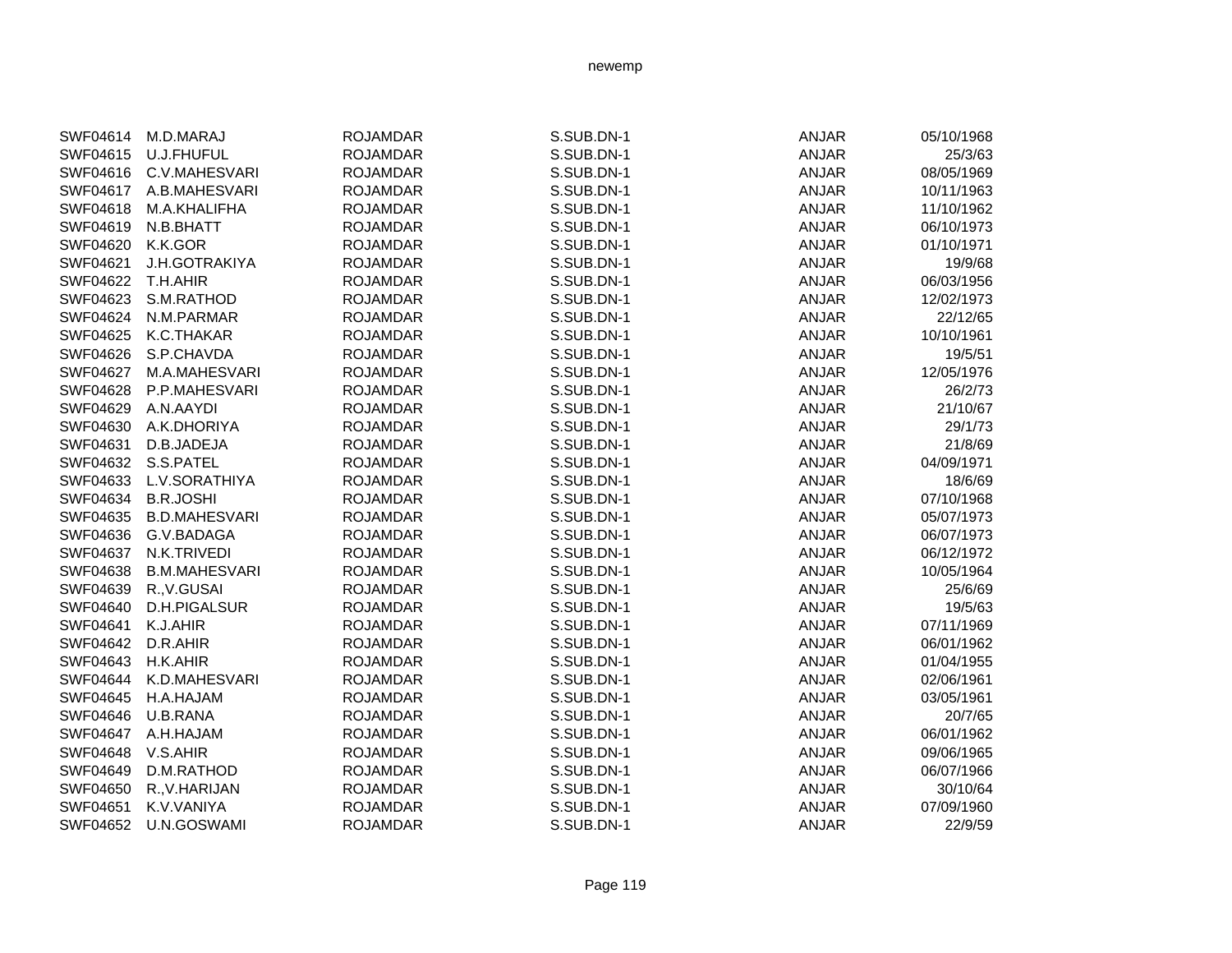| SWF04653        | D.T.MARAND        | <b>ROJAMDAR</b>    | S.SUB.DN-1 | <b>ANJAR</b>       | 06/01/1963 |
|-----------------|-------------------|--------------------|------------|--------------------|------------|
| SWF04654        | R.P.SATHAVARA     | <b>ROJAMDAR</b>    | S.SUB.DN-1 | <b>ANJAR</b>       | 03/06/1960 |
| SWF04655        | S.D.VARCHAND      | <b>ROJAMDAR</b>    | S.SUB.DN-1 | <b>ANJAR</b>       | 01/06/1973 |
| <b>SWF04656</b> | K.C.DAVE          | <b>ROJAMDAR</b>    | S.SUB.DN-1 | <b>ANJAR</b>       | 02/04/1966 |
| SWF04657        | R.K.AHIR          | <b>ROJAMDAR</b>    | S.SUB.DN-1 | <b>ANJAR</b>       | 20/12/69   |
| SWF04658        | F.B.JETHAVA       | <b>ROJAMDAR</b>    | S.SUB.DN-1 | <b>ANJAR</b>       | 10/10/1963 |
| SWF04659        | R.N.HETHVADIYA    | <b>ROJAMDAR</b>    | S.SUB.DN-1 | <b>ANJAR</b>       | 08/02/1958 |
| SWF04660        | K.B.RATHOD        | <b>ROJAMDAR</b>    | S.SUB.DN-1 | <b>ANJAR</b>       | 09/05/1964 |
| SWF04661        | P.N.HETHVADIYA    | <b>ROJAMDAR</b>    | S.SUB.DN-1 | <b>ANJAR</b>       | 16/1/61    |
| SWF04662        | N.V.DANGAR        | <b>ROJAMDAR</b>    | S.SUB.DN-1 | <b>ANJAR</b>       | 14/6/66    |
| SWF04663        | K.R.HETHVADIYA    | <b>ROJAMDAR</b>    | S.SUB.DN-1 | <b>ANJAR</b>       | 03/05/1967 |
| SWF04664        | R.H.DANGAR        | <b>ROJAMDAR</b>    | S.SUB.DN-1 | <b>ANJAR</b>       | 06/01/1961 |
| SWF04665        | N.J.BALASARA      | <b>ROJAMDAR</b>    | S.SUB.DN-1 | <b>ANJAR</b>       | 13/4/66    |
| SWF04666        | M.D.BORICHA       | <b>ROJAMDAR</b>    | S.SUB.DN-1 | <b>ANJAR</b>       | 07/01/1964 |
| SWF04667        | R.R.BANVA         | <b>JR.CLERK</b>    | H.O.BOARD  | <b>GANDHINAGAR</b> | 06/01/1962 |
| SWF04668        | V.M.JASWANI       | D.E.E              | S.SUB.DN-1 | <b>DHARI</b>       | 24/5/55    |
| SWF04669        | V.P.VALAVIYA      | A.E                | S.SUB.DN-1 | <b>DHARI</b>       | 01/12/1953 |
| SWF04670        | S.H.HARIYANI      | <b>WORK ASSIST</b> | S.SUB.DN-1 | <b>DHARI</b>       | 06/01/1950 |
| SWF04671        | A.J.CHAVDA        | <b>SR.CLERK</b>    | S.SUB.DN-1 | <b>DHARI</b>       | 11/02/1952 |
| <b>SWF04672</b> | D.D.DAMOR         | <b>TRACER</b>      | S.SUB.DN-1 | <b>DHARI</b>       | 17/7/66    |
| SWF04673        | V.K.LANGAVADARA   | <b>PEON</b>        | S.SUB.DN-1 | <b>DHARI</b>       | 30/11/59   |
| SWF04674        | K.B.DAFHADA       | F.P.R              | S.SUB.DN-1 | <b>DHARI</b>       | 06/01/1961 |
| SWF04675        | A.J.VADA          | F.P.R              | S.SUB.DN-1 | <b>DHARI</b>       | 01/06/61   |
| SWF04676        | S.S.RATHOD        | F.P.R              | S.SUB.DN-1 | <b>DHARI</b>       | 06/01/1955 |
| SWF04677        | K.P.KAMADIYA      | <b>W/C PEON</b>    | S.SUB.DN-1 | <b>DHARI</b>       | 06/01/1960 |
| SWF04678        | C.S.MACHI         | W/C PEON           | S.SUB.DN-1 | <b>BHARUCH</b>     | 09/11/1960 |
| SWF04679        | K.D.RAJ           | <b>SR.CLERK</b>    | S.SUB.DN-1 | <b>BHARUCH</b>     | 22/6/55    |
| SWF04680        | I.N.JADAV         | A.D.M              | S.SUB.DN-1 | <b>BHARUCH</b>     | 05/06/1951 |
| SWF04681        | N.A.RANA          | <b>W/C ASSIST</b>  | S.SUB.DN-1 | <b>BHARUCH</b>     | 30/10/54   |
| SWF04682        | M.H.LIMBACHIYA    | <b>W/C ASSIST</b>  | S.SUB.DN-1 | <b>BHARUCH</b>     | 05/07/1966 |
| SWF04683        | P.B.DONGARE       | <b>W/C DRAIVER</b> | S.SUB.DN-1 | <b>BHARUCH</b>     | 25/5/53    |
| SWF04684        | S.A.KONTRAKTAR    | PUMP OPE           | S.SUB.DN-1 | <b>BHARUCH</b>     | 15/2/49    |
| SWF04685        | G.M.MAYAVANSHI    | PUMP OPE           | S.SUB.DN-1 | <b>BHARUCH</b>     | 11/02/1957 |
| SWF04686        | Y.I.SUTARIYA      | PUMP OPE           | S.SUB.DN-1 | <b>BHARUCH</b>     | 20/10/61   |
| SWF04687        | <b>M.H.TAILOR</b> | PUMP OPE           | S.SUB.DN-1 | <b>BHARUCH</b>     | 06/01/1959 |
| SWF04688        | M.C.PAREKH        | PUMP OPE           | S.SUB.DN-1 | <b>BHARUCH</b>     | 09/04/1959 |
| SWF04689        | K.R.BHAKTA        | <b>ROJAMDAR</b>    | S.SUB.DN-1 | <b>BHARUCH</b>     | 28/3/63    |
| SWF04690        | M.M.SAIKH         | <b>ROJAMDAR</b>    | S.SUB.DN-1 | <b>BHARUCH</b>     | 07/12/1969 |
| SWF04691        | R.M.GOHIL         | <b>ROJAMDAR</b>    | S.SUB.DN-1 | <b>BHARUCH</b>     | 04/03/1973 |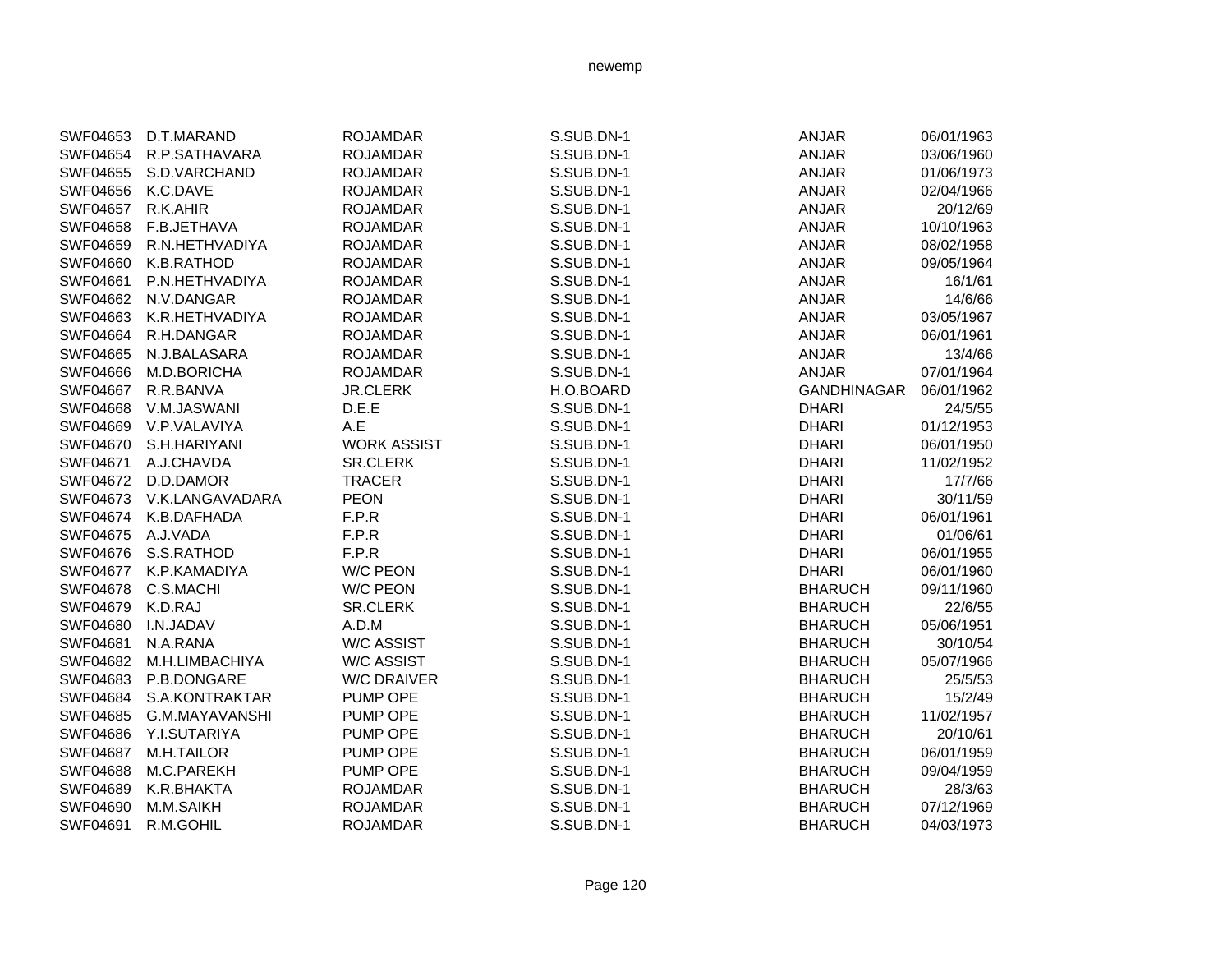|                 | SWF04692 P.K.DANGI  | <b>ROJAMDAR</b>       | S.SUB.DN-1        | <b>BHARUCH</b>   | 16/12/65   |
|-----------------|---------------------|-----------------------|-------------------|------------------|------------|
|                 | SWF04693 H.L.PATEL  | O.S                   | P.H.W.CIRCLE      | <b>JUNAGADH</b>  | 17/3/51    |
|                 | SWF04694 S.B.VASAVA | D.E.E                 | P.H.M.CIRCLE      | <b>BARODA</b>    | 19/1/70]   |
| SWF04695        | R.S.SOLANKI         | S.E                   | P.H.M.CIRCLE      | AHEMDABAD        | 06/08/1961 |
| SWF04696        | <b>K.BHATLA</b>     | D.E.E                 | P.H.M.CIRCLE      | AHEMDABAD        | 19/7/63    |
| SWF04697        | P.G.CHOKSHI         | A.E                   | P.H.M.CIRCLE      | AHEMDABAD        | 22/3/62    |
| SWF04698        | K.T.MEVADA          | A.A.E                 | P.H.M.CIRCLE      | AHEMDABAD        | 24/12/69   |
| SWF04699        | A.K.SHAHI           | SR.CLERK              | P.H.M.CIRCLE      | AHEMDABAD        | 26/3/56    |
| SWF04700        | P.V.TRIVEDI         | SR.CLERK              | P.H.M.CIRCLE      | AHEMDABAD        | 15/3/57    |
| SWF04701        | F.D.GHACHI          | SR.CLERK              | P.H.M.CIRCLE      | AHEMDABAD        | 10/02/1960 |
| SWF04702        | K.C.PATEL           | <b>JR.CLERK</b>       | P.H.M.CIRCLE      | AHEMDABAD        | 28/1/72    |
| SWF04703        | <b>M.J.RATHOD</b>   | <b>JR.CLERK</b>       | P.H.M.CIRCLE      | AHEMDABAD        | 06/01/1954 |
| SWF04704        | S.D.PARMAR          | <b>JR.CLERK</b>       | P.H.M.CIRCLE      | AHEMDABAD        | 12/09/1948 |
| <b>SWF04705</b> | <b>F.F.SAIKH</b>    | <b>TYPIST</b>         | P.H.M.CIRCLE      | AHEMDABAD        | 06/02/1962 |
| SWF04706        | H.G.KHAMBHODJA      | <b>TYPIST</b>         | P.H.M.CIRCLE      | AHEMDABAD        | 12/12/1957 |
| SWF04707        | S.G.GOHIL           | <b>NAYAK</b>          | P.H.M.CIRCLE      | AHEMDABAD        | 18/8/73    |
| <b>SWF04708</b> | P.J.THAKOR          | <b>PEON</b>           | P.H.M.CIRCLE      | AHEMDABAD        | 06/01/1976 |
| SWF04709        | M.A.CHAUHAN         | <b>HELPER</b>         | S.SUB.DN          | <b>KUTIYANA</b>  | 04/07/1966 |
| SWF04710        | T.R.ODEDARA         | <b>PLUMBUR</b>        | S.SUB.DN          | <b>KUTIYANA</b>  | 15/5/62    |
| SWF04711        | R.D.BHATU           | <b>PLUMBUR</b>        | S.SUB.DN          | <b>KUTIYANA</b>  | 03/08/1964 |
|                 | SWF04712 H.RANMAL   | <b>HELPER</b>         | S.SUB.DN          | <b>KUTIYANA</b>  | 21/10/70   |
| SWF04713        | R.G.MAKHECHA        | <b>WORK ASSIST</b>    | S.SUB.DN          | <b>RANAVAV</b>   | 11/01/1959 |
| SWF04714        | S.M.ATARA           | <b>WORK ASSIST</b>    | S.SUB.DN          | <b>RANAVAV</b>   | 09/06/1965 |
| SWF04715        | P.M.DODIYA          | <b>DRIVER</b>         | S.SUB.DN          | RANAVAV          | 30/9/62    |
| SWF04716        | N.J.AAGATHA         | A.D.M                 | S.SUB.DN          | <b>RANAVAV</b>   | 07/01/1964 |
| SWF04717        | D.K.BHEDARIYA       | <b>JR.CLERK</b>       | S.SUB.DN          | RANAVAV          | 01/06/1963 |
| SWF04718        | S.N.KOTIYA          | <b>KARIGAR</b>        | S.SUB.DN          | RANAVAV          | 16/3/64    |
| SWF04719        | D.C.TEVANI          | <b>KARIGAR</b>        | S.SUB.DN          | <b>RANAVAV</b>   | 07/09/1966 |
| SWF04720        | R.B.MORI            | <b>KARIGAR</b>        | S.SUB.DN          | RANAVAV          | 17/7/58    |
| SWF04721        | M.B.JETHAVA         | <b>KARIGAR</b>        | S.SUB.DN          | <b>RANAVAV</b>   | 15/11/63   |
| SWF04722        | N.M.ODEDARA         | <b>KARIGAR</b>        | S.SUB.DN          | <b>RANAVAV</b>   | 15/2/74    |
| SWF04723        | L.L.PANDYA          | <b>ELECTRICIAN</b>    | S.SUB.DN          | <b>RANAVAV</b>   | 04/02/1954 |
| SWF04724        | V.M.BHAMANI         | A.E.                  | P.H.W.DN-1        | <b>BHAVNAGAR</b> | 31/5/85    |
| SWF04725        | C.S.DHAMECHA        | A.A.E                 | P.H.W.DN-1        | <b>BHAVNAGAR</b> | 10/11/1965 |
| SWF04726        | V.U.JOSHI           | <b>TRACER</b>         | P.H.W.DN-1        | <b>BHAVNAGAR</b> | 30/3/63    |
| <b>SWF04727</b> | V.D.JANI            | DIVISIONAL ACCOUNTANT | P.H.W.DN-1        | <b>BHAVNAGAR</b> | 29/6/54    |
| SWF04728        | V.R.GOHIL           | STOR.KEEPER           | P.H.W.DN-1        | <b>BHAVNAGAR</b> | 14/4/59    |
| SWF04729        | <b>B.H.MAHETA</b>   | SR.CLERK              | P.H.W.DN-1        | <b>BHAVNAGAR</b> | 20/4/58    |
| SWF04730        | R.N.SARVAIYA        | <b>SR.CLERK</b>       | <b>P.H.W.DN-1</b> | <b>BHAVNAGAR</b> | 28/9/55    |
|                 |                     |                       |                   |                  |            |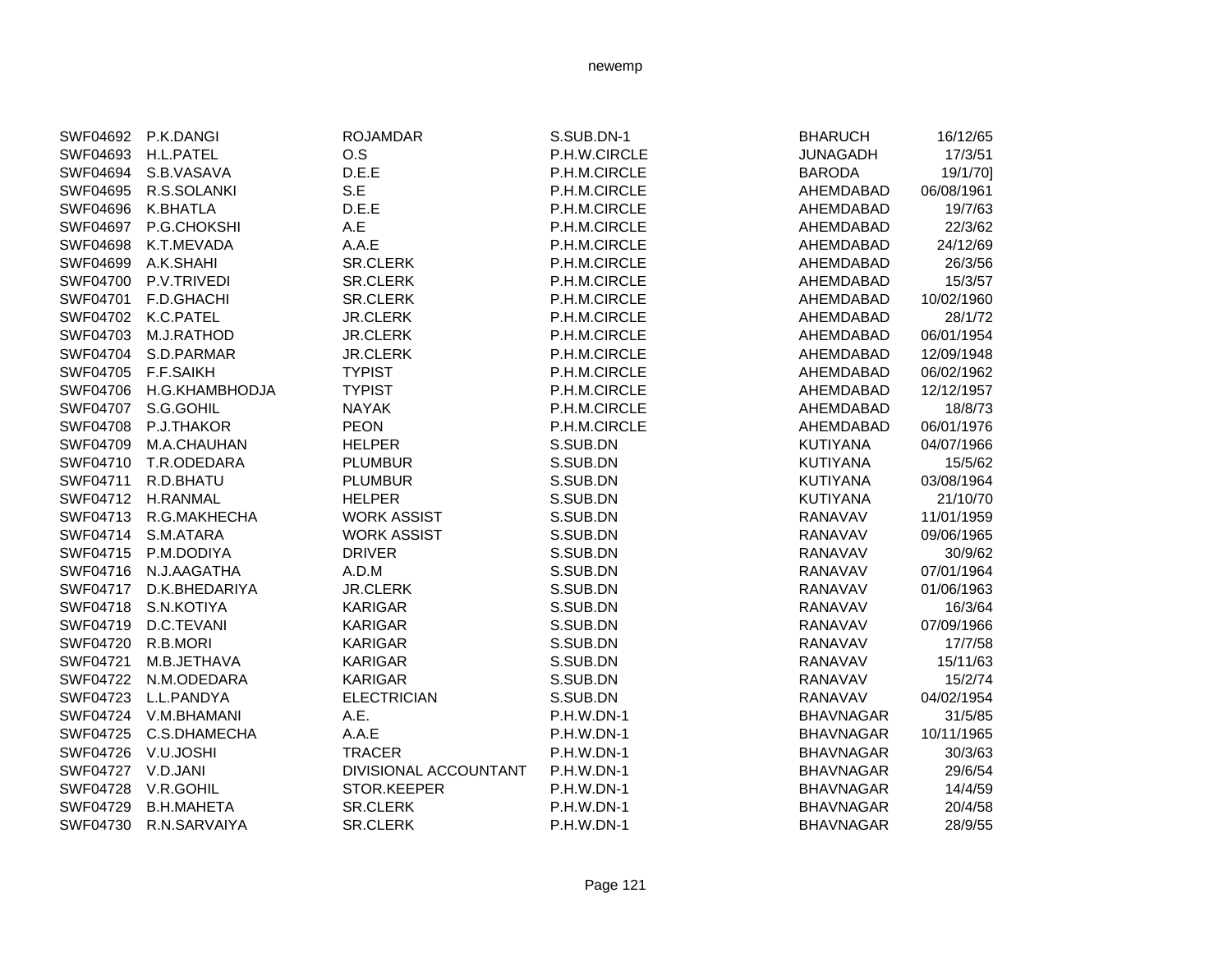| <b>JR.CLERK</b><br>P.H.W.DN-1<br><b>BHAVNAGAR</b><br>25/9/61<br>SWF04731<br>D.S.BARAIYA<br>D.J.VORA<br><b>JR.CLERK</b><br>P.H.W.DN-1<br>20/9/50<br>SWF04732<br><b>BHAVNAGAR</b><br>16/8/60<br>SWF04733<br><b>B.JP.RAJYAGURU</b><br><b>JR.CLERK</b><br>P.H.W.DN-1<br><b>BHAVNAGAR</b><br>17/3/75<br>SWF04734 A.P.PANDYA<br><b>JR.CLERK</b><br><b>P.H.W.DN-1</b><br><b>BHAVNAGAR</b><br>25/9/71<br>SWF04735<br>N.C.SHAHARA<br><b>JR.CLERK</b><br><b>P.H.W.DN-1</b><br><b>BHAVNAGAR</b><br><b>TYPIST</b><br>SWF04736<br>P.J.CHUDASHAMA<br>P.H.W.DN-1<br><b>BHAVNAGAR</b><br>01/06/1964<br><b>TYPIST</b><br>SWF04737<br>R.B.MAKWANA<br>P.H.W.DN-1<br><b>BHAVNAGAR</b><br>06/11/1961<br><b>PEON</b><br>SWF04738<br>V.J.SELADIYA<br>P.H.W.DN-1<br><b>BHAVNAGAR</b><br>09/07/1949<br><b>PEON</b><br>SWF04739<br>P.A.SUMARA<br>P.H.W.DN-1<br><b>BHAVNAGAR</b><br>13/12/54<br>SWF04740 A.S.SHAH<br><b>PEON</b><br>P.H.W.DN-1<br><b>BHAVNAGAR</b><br>03/03/1960<br><b>PEON</b><br>SWF04741<br>R.V.WAJA<br>P.H.W.DN-1<br>10/04/1956<br><b>BHAVNAGAR</b><br><b>DRIVER</b><br>SWF04742 R.D.BHATTI<br>P.H.W.DN-1<br><b>BHAVNAGAR</b><br>06/12/1960<br>SWF04743<br><b>B.C.MAHETA</b><br>D.E.E<br>P.H.W.DN-1<br>23/8/50<br><b>BHAVNAGAR</b><br><b>SWF04744</b><br>K.R.MAJETHIYA<br>A.A.E<br>P.H.W.DN-1<br>30/8/56<br><b>BHAVNAGAR</b><br>SWF04745<br>M.R.VEJANI<br>A.A.E<br>P.H.W.DN-1<br>16/6/63<br><b>BHAVNAGAR</b><br>SWF04746<br>M.B.MAKWANA<br><b>TRACER</b><br><b>P.H.W.DN-1</b><br>21/7/49<br><b>BHAVNAGAR</b><br>SWF04747<br>M.P.GOHIL<br><b>WORK ASSIST</b><br><b>P.H.W.DN-1</b><br><b>BHAVNAGAR</b><br>13/7/61<br>M.M.SARVAIYA<br><b>WORK ASSIST</b><br><b>P.H.W.DN-1</b><br>15/7/61<br>SWF04748<br><b>BHAVNAGAR</b><br>SWF04749<br>D.B.BHATT<br><b>WORK ASSIST</b><br><b>P.H.W.DN-1</b><br>06/10/1956<br><b>BHAVNAGAR</b><br>S.K.ZALA<br><b>DRIVER</b><br>09/06/1954<br>SWF04750<br>$P.H.W.DN-1$<br><b>BHAVNAGAR</b><br>SWF04751<br>G.K.LADHAVA<br><b>FITTER</b><br><b>P.H.W.DN-1</b><br>07/05/1954<br><b>BHAVNAGAR</b><br><b>SR.CLERK</b><br>SWF04752<br>H.D.CHAUHAN<br>$P.H.W.DN-1$<br><b>BHAVNAGAR</b><br>04/03/1954<br><b>B.B.CHAUHAN</b><br><b>PEON</b><br>P.H.W.DN-1<br>28/9/47<br>SWF04753<br><b>BHAVNAGAR</b><br><b>B.R.GOHIL</b><br><b>PEON</b><br>02/03/1950<br>SWF04754<br><b>P.H.W.DN-1</b><br><b>BHAVNAGAR</b><br>AAE<br>SWF04755<br>D.A.PATEL<br>ZONE-2<br>AHMEDABAD<br>SWF04756 B.B.MEHTA<br><b>SR.CLERK</b><br>ZONE-2<br>AHMEDABAD<br><b>JR.CLERK</b><br>ZONE-2<br>SWF04757<br>SMT.A.H.BHATT<br>AHMEDABAD<br>SWF04758 P.B.TRIVEDI<br><b>DEE</b><br><b>BHUJ</b><br>P.H.W.DN.2<br>S.K.PATEL<br>AAE<br>VADODARA<br>SWF04759<br>P.H.W.DN.1<br><b>SR.CLERK</b><br>SWF04760<br>V.T.VASAVA<br>P.H.W.DN.1<br><b>VADODARA</b><br>D.M.PARMAR<br><b>CLERK</b><br>P.H.W.DN.1<br>VADODARA<br>SWF04761<br>SWF04762 P.R.GOLANI<br><b>CLERK</b><br>VADODARA<br>P.H.W.DN.1<br>P.R.JADAV<br><b>PEON</b><br>P.H.W.DN.1<br>SWF04763<br>VADODARA<br>SWF04764<br>S.V.BHATT<br><b>EX.ENGINEER</b><br><b>GJTI</b><br><b>GANDHINAGAR</b><br>AAE<br><b>GJTI</b><br>SWF04765<br>N.K.CHAUHAN<br><b>GANDHINAGAR</b><br><b>GJTI</b><br>SWF04766<br>V.M.VASAVDA<br><b>CLERK</b><br><b>GANDHINAGAR</b><br>G.K.MEHTA<br><b>GJTI</b><br>SWF04767<br><b>DEE</b><br><b>GANDHINAGAR</b><br>O.S<br><b>GJTI</b><br><b>SWF04768</b><br>R.D.DAVE<br><b>GANDHINAGAR</b><br>P.H.MECH DN. |          |             |               |              |  |
|----------------------------------------------------------------------------------------------------------------------------------------------------------------------------------------------------------------------------------------------------------------------------------------------------------------------------------------------------------------------------------------------------------------------------------------------------------------------------------------------------------------------------------------------------------------------------------------------------------------------------------------------------------------------------------------------------------------------------------------------------------------------------------------------------------------------------------------------------------------------------------------------------------------------------------------------------------------------------------------------------------------------------------------------------------------------------------------------------------------------------------------------------------------------------------------------------------------------------------------------------------------------------------------------------------------------------------------------------------------------------------------------------------------------------------------------------------------------------------------------------------------------------------------------------------------------------------------------------------------------------------------------------------------------------------------------------------------------------------------------------------------------------------------------------------------------------------------------------------------------------------------------------------------------------------------------------------------------------------------------------------------------------------------------------------------------------------------------------------------------------------------------------------------------------------------------------------------------------------------------------------------------------------------------------------------------------------------------------------------------------------------------------------------------------------------------------------------------------------------------------------------------------------------------------------------------------------------------------------------------------------------------------------------------------------------------------------------------------------------------------------------------------------------------------------------------------------------------------------------------------------------------------------------------------------------------------------------------------------------------------------------------------------------------------------------------------------------------------------------------------------------------------------------------------------------------------------------------------------------------------------------------------------------------------------------------------------------------------------|----------|-------------|---------------|--------------|--|
|                                                                                                                                                                                                                                                                                                                                                                                                                                                                                                                                                                                                                                                                                                                                                                                                                                                                                                                                                                                                                                                                                                                                                                                                                                                                                                                                                                                                                                                                                                                                                                                                                                                                                                                                                                                                                                                                                                                                                                                                                                                                                                                                                                                                                                                                                                                                                                                                                                                                                                                                                                                                                                                                                                                                                                                                                                                                                                                                                                                                                                                                                                                                                                                                                                                                                                                                                          |          |             |               |              |  |
|                                                                                                                                                                                                                                                                                                                                                                                                                                                                                                                                                                                                                                                                                                                                                                                                                                                                                                                                                                                                                                                                                                                                                                                                                                                                                                                                                                                                                                                                                                                                                                                                                                                                                                                                                                                                                                                                                                                                                                                                                                                                                                                                                                                                                                                                                                                                                                                                                                                                                                                                                                                                                                                                                                                                                                                                                                                                                                                                                                                                                                                                                                                                                                                                                                                                                                                                                          |          |             |               |              |  |
|                                                                                                                                                                                                                                                                                                                                                                                                                                                                                                                                                                                                                                                                                                                                                                                                                                                                                                                                                                                                                                                                                                                                                                                                                                                                                                                                                                                                                                                                                                                                                                                                                                                                                                                                                                                                                                                                                                                                                                                                                                                                                                                                                                                                                                                                                                                                                                                                                                                                                                                                                                                                                                                                                                                                                                                                                                                                                                                                                                                                                                                                                                                                                                                                                                                                                                                                                          |          |             |               |              |  |
|                                                                                                                                                                                                                                                                                                                                                                                                                                                                                                                                                                                                                                                                                                                                                                                                                                                                                                                                                                                                                                                                                                                                                                                                                                                                                                                                                                                                                                                                                                                                                                                                                                                                                                                                                                                                                                                                                                                                                                                                                                                                                                                                                                                                                                                                                                                                                                                                                                                                                                                                                                                                                                                                                                                                                                                                                                                                                                                                                                                                                                                                                                                                                                                                                                                                                                                                                          |          |             |               |              |  |
|                                                                                                                                                                                                                                                                                                                                                                                                                                                                                                                                                                                                                                                                                                                                                                                                                                                                                                                                                                                                                                                                                                                                                                                                                                                                                                                                                                                                                                                                                                                                                                                                                                                                                                                                                                                                                                                                                                                                                                                                                                                                                                                                                                                                                                                                                                                                                                                                                                                                                                                                                                                                                                                                                                                                                                                                                                                                                                                                                                                                                                                                                                                                                                                                                                                                                                                                                          |          |             |               |              |  |
|                                                                                                                                                                                                                                                                                                                                                                                                                                                                                                                                                                                                                                                                                                                                                                                                                                                                                                                                                                                                                                                                                                                                                                                                                                                                                                                                                                                                                                                                                                                                                                                                                                                                                                                                                                                                                                                                                                                                                                                                                                                                                                                                                                                                                                                                                                                                                                                                                                                                                                                                                                                                                                                                                                                                                                                                                                                                                                                                                                                                                                                                                                                                                                                                                                                                                                                                                          |          |             |               |              |  |
|                                                                                                                                                                                                                                                                                                                                                                                                                                                                                                                                                                                                                                                                                                                                                                                                                                                                                                                                                                                                                                                                                                                                                                                                                                                                                                                                                                                                                                                                                                                                                                                                                                                                                                                                                                                                                                                                                                                                                                                                                                                                                                                                                                                                                                                                                                                                                                                                                                                                                                                                                                                                                                                                                                                                                                                                                                                                                                                                                                                                                                                                                                                                                                                                                                                                                                                                                          |          |             |               |              |  |
|                                                                                                                                                                                                                                                                                                                                                                                                                                                                                                                                                                                                                                                                                                                                                                                                                                                                                                                                                                                                                                                                                                                                                                                                                                                                                                                                                                                                                                                                                                                                                                                                                                                                                                                                                                                                                                                                                                                                                                                                                                                                                                                                                                                                                                                                                                                                                                                                                                                                                                                                                                                                                                                                                                                                                                                                                                                                                                                                                                                                                                                                                                                                                                                                                                                                                                                                                          |          |             |               |              |  |
|                                                                                                                                                                                                                                                                                                                                                                                                                                                                                                                                                                                                                                                                                                                                                                                                                                                                                                                                                                                                                                                                                                                                                                                                                                                                                                                                                                                                                                                                                                                                                                                                                                                                                                                                                                                                                                                                                                                                                                                                                                                                                                                                                                                                                                                                                                                                                                                                                                                                                                                                                                                                                                                                                                                                                                                                                                                                                                                                                                                                                                                                                                                                                                                                                                                                                                                                                          |          |             |               |              |  |
|                                                                                                                                                                                                                                                                                                                                                                                                                                                                                                                                                                                                                                                                                                                                                                                                                                                                                                                                                                                                                                                                                                                                                                                                                                                                                                                                                                                                                                                                                                                                                                                                                                                                                                                                                                                                                                                                                                                                                                                                                                                                                                                                                                                                                                                                                                                                                                                                                                                                                                                                                                                                                                                                                                                                                                                                                                                                                                                                                                                                                                                                                                                                                                                                                                                                                                                                                          |          |             |               |              |  |
|                                                                                                                                                                                                                                                                                                                                                                                                                                                                                                                                                                                                                                                                                                                                                                                                                                                                                                                                                                                                                                                                                                                                                                                                                                                                                                                                                                                                                                                                                                                                                                                                                                                                                                                                                                                                                                                                                                                                                                                                                                                                                                                                                                                                                                                                                                                                                                                                                                                                                                                                                                                                                                                                                                                                                                                                                                                                                                                                                                                                                                                                                                                                                                                                                                                                                                                                                          |          |             |               |              |  |
|                                                                                                                                                                                                                                                                                                                                                                                                                                                                                                                                                                                                                                                                                                                                                                                                                                                                                                                                                                                                                                                                                                                                                                                                                                                                                                                                                                                                                                                                                                                                                                                                                                                                                                                                                                                                                                                                                                                                                                                                                                                                                                                                                                                                                                                                                                                                                                                                                                                                                                                                                                                                                                                                                                                                                                                                                                                                                                                                                                                                                                                                                                                                                                                                                                                                                                                                                          |          |             |               |              |  |
|                                                                                                                                                                                                                                                                                                                                                                                                                                                                                                                                                                                                                                                                                                                                                                                                                                                                                                                                                                                                                                                                                                                                                                                                                                                                                                                                                                                                                                                                                                                                                                                                                                                                                                                                                                                                                                                                                                                                                                                                                                                                                                                                                                                                                                                                                                                                                                                                                                                                                                                                                                                                                                                                                                                                                                                                                                                                                                                                                                                                                                                                                                                                                                                                                                                                                                                                                          |          |             |               |              |  |
|                                                                                                                                                                                                                                                                                                                                                                                                                                                                                                                                                                                                                                                                                                                                                                                                                                                                                                                                                                                                                                                                                                                                                                                                                                                                                                                                                                                                                                                                                                                                                                                                                                                                                                                                                                                                                                                                                                                                                                                                                                                                                                                                                                                                                                                                                                                                                                                                                                                                                                                                                                                                                                                                                                                                                                                                                                                                                                                                                                                                                                                                                                                                                                                                                                                                                                                                                          |          |             |               |              |  |
|                                                                                                                                                                                                                                                                                                                                                                                                                                                                                                                                                                                                                                                                                                                                                                                                                                                                                                                                                                                                                                                                                                                                                                                                                                                                                                                                                                                                                                                                                                                                                                                                                                                                                                                                                                                                                                                                                                                                                                                                                                                                                                                                                                                                                                                                                                                                                                                                                                                                                                                                                                                                                                                                                                                                                                                                                                                                                                                                                                                                                                                                                                                                                                                                                                                                                                                                                          |          |             |               |              |  |
|                                                                                                                                                                                                                                                                                                                                                                                                                                                                                                                                                                                                                                                                                                                                                                                                                                                                                                                                                                                                                                                                                                                                                                                                                                                                                                                                                                                                                                                                                                                                                                                                                                                                                                                                                                                                                                                                                                                                                                                                                                                                                                                                                                                                                                                                                                                                                                                                                                                                                                                                                                                                                                                                                                                                                                                                                                                                                                                                                                                                                                                                                                                                                                                                                                                                                                                                                          |          |             |               |              |  |
|                                                                                                                                                                                                                                                                                                                                                                                                                                                                                                                                                                                                                                                                                                                                                                                                                                                                                                                                                                                                                                                                                                                                                                                                                                                                                                                                                                                                                                                                                                                                                                                                                                                                                                                                                                                                                                                                                                                                                                                                                                                                                                                                                                                                                                                                                                                                                                                                                                                                                                                                                                                                                                                                                                                                                                                                                                                                                                                                                                                                                                                                                                                                                                                                                                                                                                                                                          |          |             |               |              |  |
|                                                                                                                                                                                                                                                                                                                                                                                                                                                                                                                                                                                                                                                                                                                                                                                                                                                                                                                                                                                                                                                                                                                                                                                                                                                                                                                                                                                                                                                                                                                                                                                                                                                                                                                                                                                                                                                                                                                                                                                                                                                                                                                                                                                                                                                                                                                                                                                                                                                                                                                                                                                                                                                                                                                                                                                                                                                                                                                                                                                                                                                                                                                                                                                                                                                                                                                                                          |          |             |               |              |  |
|                                                                                                                                                                                                                                                                                                                                                                                                                                                                                                                                                                                                                                                                                                                                                                                                                                                                                                                                                                                                                                                                                                                                                                                                                                                                                                                                                                                                                                                                                                                                                                                                                                                                                                                                                                                                                                                                                                                                                                                                                                                                                                                                                                                                                                                                                                                                                                                                                                                                                                                                                                                                                                                                                                                                                                                                                                                                                                                                                                                                                                                                                                                                                                                                                                                                                                                                                          |          |             |               |              |  |
|                                                                                                                                                                                                                                                                                                                                                                                                                                                                                                                                                                                                                                                                                                                                                                                                                                                                                                                                                                                                                                                                                                                                                                                                                                                                                                                                                                                                                                                                                                                                                                                                                                                                                                                                                                                                                                                                                                                                                                                                                                                                                                                                                                                                                                                                                                                                                                                                                                                                                                                                                                                                                                                                                                                                                                                                                                                                                                                                                                                                                                                                                                                                                                                                                                                                                                                                                          |          |             |               |              |  |
|                                                                                                                                                                                                                                                                                                                                                                                                                                                                                                                                                                                                                                                                                                                                                                                                                                                                                                                                                                                                                                                                                                                                                                                                                                                                                                                                                                                                                                                                                                                                                                                                                                                                                                                                                                                                                                                                                                                                                                                                                                                                                                                                                                                                                                                                                                                                                                                                                                                                                                                                                                                                                                                                                                                                                                                                                                                                                                                                                                                                                                                                                                                                                                                                                                                                                                                                                          |          |             |               |              |  |
|                                                                                                                                                                                                                                                                                                                                                                                                                                                                                                                                                                                                                                                                                                                                                                                                                                                                                                                                                                                                                                                                                                                                                                                                                                                                                                                                                                                                                                                                                                                                                                                                                                                                                                                                                                                                                                                                                                                                                                                                                                                                                                                                                                                                                                                                                                                                                                                                                                                                                                                                                                                                                                                                                                                                                                                                                                                                                                                                                                                                                                                                                                                                                                                                                                                                                                                                                          |          |             |               |              |  |
|                                                                                                                                                                                                                                                                                                                                                                                                                                                                                                                                                                                                                                                                                                                                                                                                                                                                                                                                                                                                                                                                                                                                                                                                                                                                                                                                                                                                                                                                                                                                                                                                                                                                                                                                                                                                                                                                                                                                                                                                                                                                                                                                                                                                                                                                                                                                                                                                                                                                                                                                                                                                                                                                                                                                                                                                                                                                                                                                                                                                                                                                                                                                                                                                                                                                                                                                                          |          |             |               |              |  |
|                                                                                                                                                                                                                                                                                                                                                                                                                                                                                                                                                                                                                                                                                                                                                                                                                                                                                                                                                                                                                                                                                                                                                                                                                                                                                                                                                                                                                                                                                                                                                                                                                                                                                                                                                                                                                                                                                                                                                                                                                                                                                                                                                                                                                                                                                                                                                                                                                                                                                                                                                                                                                                                                                                                                                                                                                                                                                                                                                                                                                                                                                                                                                                                                                                                                                                                                                          |          |             |               |              |  |
|                                                                                                                                                                                                                                                                                                                                                                                                                                                                                                                                                                                                                                                                                                                                                                                                                                                                                                                                                                                                                                                                                                                                                                                                                                                                                                                                                                                                                                                                                                                                                                                                                                                                                                                                                                                                                                                                                                                                                                                                                                                                                                                                                                                                                                                                                                                                                                                                                                                                                                                                                                                                                                                                                                                                                                                                                                                                                                                                                                                                                                                                                                                                                                                                                                                                                                                                                          |          |             |               |              |  |
|                                                                                                                                                                                                                                                                                                                                                                                                                                                                                                                                                                                                                                                                                                                                                                                                                                                                                                                                                                                                                                                                                                                                                                                                                                                                                                                                                                                                                                                                                                                                                                                                                                                                                                                                                                                                                                                                                                                                                                                                                                                                                                                                                                                                                                                                                                                                                                                                                                                                                                                                                                                                                                                                                                                                                                                                                                                                                                                                                                                                                                                                                                                                                                                                                                                                                                                                                          |          |             |               |              |  |
|                                                                                                                                                                                                                                                                                                                                                                                                                                                                                                                                                                                                                                                                                                                                                                                                                                                                                                                                                                                                                                                                                                                                                                                                                                                                                                                                                                                                                                                                                                                                                                                                                                                                                                                                                                                                                                                                                                                                                                                                                                                                                                                                                                                                                                                                                                                                                                                                                                                                                                                                                                                                                                                                                                                                                                                                                                                                                                                                                                                                                                                                                                                                                                                                                                                                                                                                                          |          |             |               |              |  |
|                                                                                                                                                                                                                                                                                                                                                                                                                                                                                                                                                                                                                                                                                                                                                                                                                                                                                                                                                                                                                                                                                                                                                                                                                                                                                                                                                                                                                                                                                                                                                                                                                                                                                                                                                                                                                                                                                                                                                                                                                                                                                                                                                                                                                                                                                                                                                                                                                                                                                                                                                                                                                                                                                                                                                                                                                                                                                                                                                                                                                                                                                                                                                                                                                                                                                                                                                          |          |             |               |              |  |
|                                                                                                                                                                                                                                                                                                                                                                                                                                                                                                                                                                                                                                                                                                                                                                                                                                                                                                                                                                                                                                                                                                                                                                                                                                                                                                                                                                                                                                                                                                                                                                                                                                                                                                                                                                                                                                                                                                                                                                                                                                                                                                                                                                                                                                                                                                                                                                                                                                                                                                                                                                                                                                                                                                                                                                                                                                                                                                                                                                                                                                                                                                                                                                                                                                                                                                                                                          |          |             |               |              |  |
|                                                                                                                                                                                                                                                                                                                                                                                                                                                                                                                                                                                                                                                                                                                                                                                                                                                                                                                                                                                                                                                                                                                                                                                                                                                                                                                                                                                                                                                                                                                                                                                                                                                                                                                                                                                                                                                                                                                                                                                                                                                                                                                                                                                                                                                                                                                                                                                                                                                                                                                                                                                                                                                                                                                                                                                                                                                                                                                                                                                                                                                                                                                                                                                                                                                                                                                                                          |          |             |               |              |  |
|                                                                                                                                                                                                                                                                                                                                                                                                                                                                                                                                                                                                                                                                                                                                                                                                                                                                                                                                                                                                                                                                                                                                                                                                                                                                                                                                                                                                                                                                                                                                                                                                                                                                                                                                                                                                                                                                                                                                                                                                                                                                                                                                                                                                                                                                                                                                                                                                                                                                                                                                                                                                                                                                                                                                                                                                                                                                                                                                                                                                                                                                                                                                                                                                                                                                                                                                                          |          |             |               |              |  |
|                                                                                                                                                                                                                                                                                                                                                                                                                                                                                                                                                                                                                                                                                                                                                                                                                                                                                                                                                                                                                                                                                                                                                                                                                                                                                                                                                                                                                                                                                                                                                                                                                                                                                                                                                                                                                                                                                                                                                                                                                                                                                                                                                                                                                                                                                                                                                                                                                                                                                                                                                                                                                                                                                                                                                                                                                                                                                                                                                                                                                                                                                                                                                                                                                                                                                                                                                          |          |             |               |              |  |
|                                                                                                                                                                                                                                                                                                                                                                                                                                                                                                                                                                                                                                                                                                                                                                                                                                                                                                                                                                                                                                                                                                                                                                                                                                                                                                                                                                                                                                                                                                                                                                                                                                                                                                                                                                                                                                                                                                                                                                                                                                                                                                                                                                                                                                                                                                                                                                                                                                                                                                                                                                                                                                                                                                                                                                                                                                                                                                                                                                                                                                                                                                                                                                                                                                                                                                                                                          |          |             |               |              |  |
|                                                                                                                                                                                                                                                                                                                                                                                                                                                                                                                                                                                                                                                                                                                                                                                                                                                                                                                                                                                                                                                                                                                                                                                                                                                                                                                                                                                                                                                                                                                                                                                                                                                                                                                                                                                                                                                                                                                                                                                                                                                                                                                                                                                                                                                                                                                                                                                                                                                                                                                                                                                                                                                                                                                                                                                                                                                                                                                                                                                                                                                                                                                                                                                                                                                                                                                                                          |          |             |               |              |  |
|                                                                                                                                                                                                                                                                                                                                                                                                                                                                                                                                                                                                                                                                                                                                                                                                                                                                                                                                                                                                                                                                                                                                                                                                                                                                                                                                                                                                                                                                                                                                                                                                                                                                                                                                                                                                                                                                                                                                                                                                                                                                                                                                                                                                                                                                                                                                                                                                                                                                                                                                                                                                                                                                                                                                                                                                                                                                                                                                                                                                                                                                                                                                                                                                                                                                                                                                                          |          |             |               |              |  |
|                                                                                                                                                                                                                                                                                                                                                                                                                                                                                                                                                                                                                                                                                                                                                                                                                                                                                                                                                                                                                                                                                                                                                                                                                                                                                                                                                                                                                                                                                                                                                                                                                                                                                                                                                                                                                                                                                                                                                                                                                                                                                                                                                                                                                                                                                                                                                                                                                                                                                                                                                                                                                                                                                                                                                                                                                                                                                                                                                                                                                                                                                                                                                                                                                                                                                                                                                          |          |             |               |              |  |
|                                                                                                                                                                                                                                                                                                                                                                                                                                                                                                                                                                                                                                                                                                                                                                                                                                                                                                                                                                                                                                                                                                                                                                                                                                                                                                                                                                                                                                                                                                                                                                                                                                                                                                                                                                                                                                                                                                                                                                                                                                                                                                                                                                                                                                                                                                                                                                                                                                                                                                                                                                                                                                                                                                                                                                                                                                                                                                                                                                                                                                                                                                                                                                                                                                                                                                                                                          |          |             |               |              |  |
|                                                                                                                                                                                                                                                                                                                                                                                                                                                                                                                                                                                                                                                                                                                                                                                                                                                                                                                                                                                                                                                                                                                                                                                                                                                                                                                                                                                                                                                                                                                                                                                                                                                                                                                                                                                                                                                                                                                                                                                                                                                                                                                                                                                                                                                                                                                                                                                                                                                                                                                                                                                                                                                                                                                                                                                                                                                                                                                                                                                                                                                                                                                                                                                                                                                                                                                                                          |          |             |               |              |  |
|                                                                                                                                                                                                                                                                                                                                                                                                                                                                                                                                                                                                                                                                                                                                                                                                                                                                                                                                                                                                                                                                                                                                                                                                                                                                                                                                                                                                                                                                                                                                                                                                                                                                                                                                                                                                                                                                                                                                                                                                                                                                                                                                                                                                                                                                                                                                                                                                                                                                                                                                                                                                                                                                                                                                                                                                                                                                                                                                                                                                                                                                                                                                                                                                                                                                                                                                                          | SWF04769 | K.B.NIOLLIO | <b>FITTER</b> | <b>SURAT</b> |  |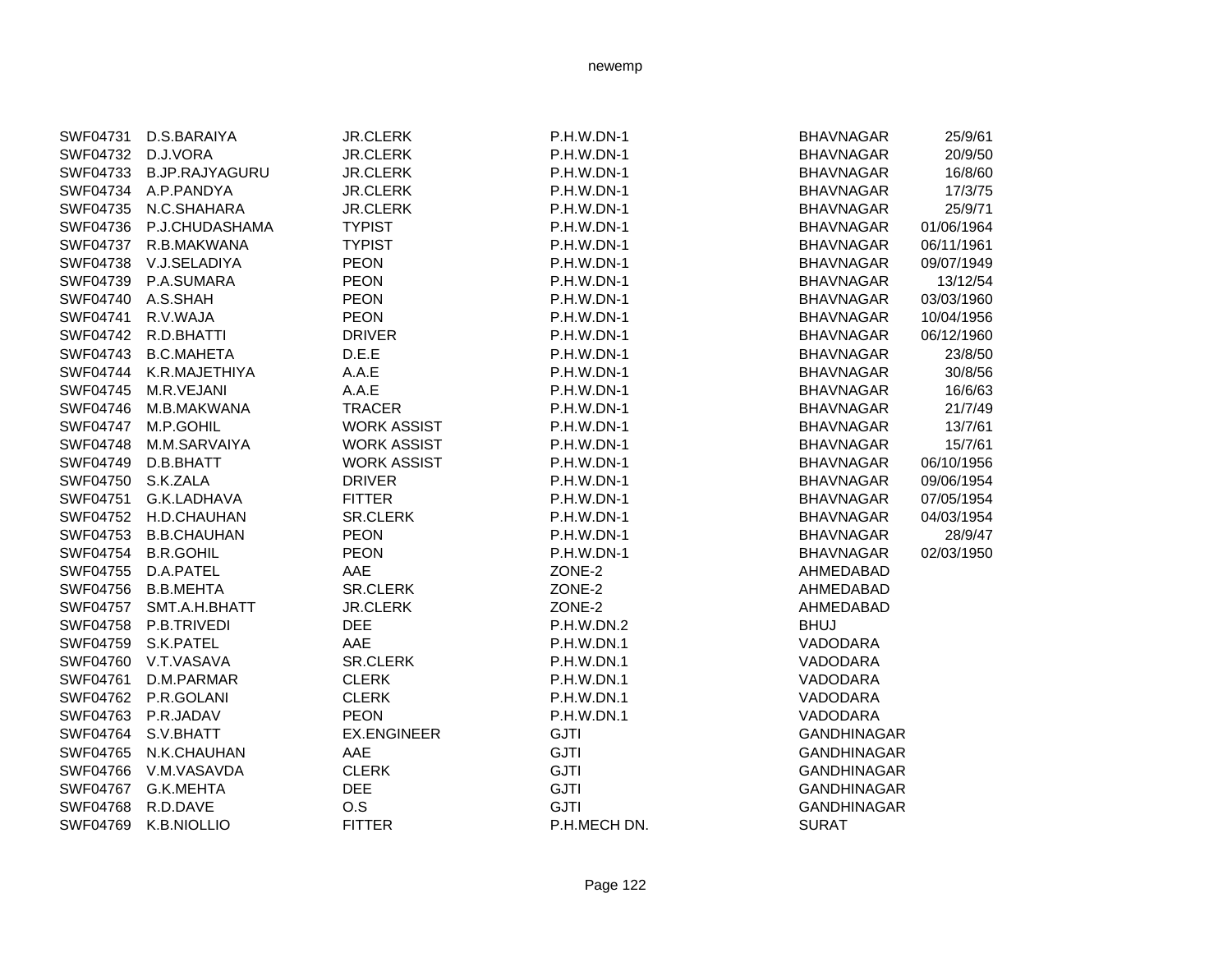|                 | SWF04770 J.J.PATEL    | <b>DRIVER</b>                                                                | P.H.MECH DN.      | <b>SURAT</b>    |            |
|-----------------|-----------------------|------------------------------------------------------------------------------|-------------------|-----------------|------------|
| SWF04771        | M.J.PATHAN            | <b>CLERK</b>                                                                 | P.H.MECH DN.      | <b>SURAT</b>    |            |
|                 | SWF04772 S.K.GANDALIA | <b>CLERK</b>                                                                 | P.H.MECH DN.      | <b>SURAT</b>    |            |
| SWF04773        | <b>G.B.SOLANKI</b>    | <b>CLERK</b>                                                                 | P.H.MECH DN.      | <b>SURAT</b>    |            |
| SWF04774        | S.C.MEHTA             | <b>PEON</b>                                                                  | P.H.MECH DN.      | <b>SURAT</b>    |            |
| <b>SWF04775</b> | <b>B.J.KHARVA</b>     | <b>PEON</b>                                                                  | P.H.MECH DN.      | <b>SURAT</b>    |            |
| SWF04776        | R.A.RAJ               | <b>DRIVER</b>                                                                | P.H.MECH DN.      | <b>SURAT</b>    |            |
| <b>SWF04777</b> | R.M.MAKWANA           | <b>DRIVER</b>                                                                | P.H.MECH DN.      | <b>SURAT</b>    |            |
| SWF04778        | J.K.PARMAR            | <b>HELPER</b>                                                                | P.H.MECH DN.      | <b>SURAT</b>    |            |
| SWF04779        | A.G.SOLANKI           | <b>HELPER</b>                                                                | P.H.MECH DN.      | <b>SURAT</b>    |            |
| SWF04780        | K.C.RAWAL             | <b>HELPER</b>                                                                | P.H.MECH DN.      | <b>SURAT</b>    |            |
| SWF04781        | V.B.VASAVA            | <b>HELPER</b>                                                                | P.H.MECH DN.      | <b>SURAT</b>    |            |
| SWF04782        | N.B.RAJ               | <b>HELPER</b>                                                                | P.H.MECH DN.      | <b>SURAT</b>    |            |
| SWF04783        | P.A.JADAV             | <b>HELPER</b>                                                                | P.H.MECH DN.      | <b>SURAT</b>    |            |
| SWF04784        | P.K.BORIADA           | <b>HELPER</b>                                                                | P.H.MECH DN.      | <b>SURAT</b>    |            |
| SWF04785        | R.H.PATEL             | <b>HELPER</b>                                                                | P.H.MECH DN.      | <b>SURAT</b>    |            |
| <b>SWF04786</b> | R.C.KOTHIA            | HELPER                                                                       | P.H.MECH DN.      | <b>SURAT</b>    |            |
| SWF04787        | L.J.VASAVA            | <b>HELPER</b>                                                                | P.H.MECH DN.      | <b>SURAT</b>    |            |
| <b>SWF04788</b> | F.R.CHOWDHRI          | <b>HELPER</b>                                                                | P.H.MECH DN.      | <b>SURAT</b>    |            |
| SWF04789        | <b>B.R.BUTANI</b>     | <b>TYPIST</b>                                                                | P.H.W.DN.1.       | <b>JUNAGADH</b> |            |
| SWF04790        | V.B.NAKUMB            | AE                                                                           | P.H.W.DN.1.       | <b>JUNAGADH</b> |            |
| SWF04791        | V.B.RATHOD            | W.C.CLERK                                                                    | P.H.W.DN.1.       | <b>JUNAGADH</b> |            |
| SWF04792        | K.K.TAK               | <b>SE</b>                                                                    | P.H.MECH DN.      | <b>RAJKOT</b>   |            |
| SWF04793        | K.M.FALUDA            | <b>SR.CLERK</b>                                                              | P.H.MECH DN.      | <b>RAJKOT</b>   |            |
| SWF04794        | N.J.VAADA             | W.C.DRIVER                                                                   | P.H.MECH DN.      | <b>RAJKOT</b>   |            |
| SWF04795        | SMT.K.B.RANA          | AE                                                                           | ENFORCEMENT DN.   | VADODARA        |            |
| SWF04796        | SMT.T.H.VYAS          | <b>CLERK</b>                                                                 | ENFORCEMENT DN.   | VADODARA        |            |
| SWF04797        | KUM.R.R.GALANI        | <b>TYPIST</b>                                                                | ENFORCEMENT DN.   | <b>BARODA</b>   |            |
| <b>SWF04798</b> | KUMA.M.BHUVELA        | AAE                                                                          | P.H., C.          | <b>BARODA</b>   |            |
| SWF04799        | J.S.JADHAV            | <b>ROJAMDAR</b>                                                              | P.H.W.DN.1        | <b>BARODA</b>   | 03/05/1970 |
| SWF04800        | A.R.RANA              | <b>ROJAMDAR</b>                                                              | P.H.W.DN.1        | <b>BARODA</b>   | 01/07/1967 |
| SWF04801        | G.S.CHAUHAN           | F.P.R.                                                                       | P.H.W.DN.1        | <b>BARODA</b>   | 02/03/1950 |
|                 | SWF04802 K.S.PARMAR   | F.P.R.                                                                       | P.H.W.DN.1        | <b>BARODA</b>   | 06/01/1958 |
|                 | SWF04803 K.N.CHAUHAN  | <b>ROJAMDAR</b>                                                              | P.H.W.DN.1        | <b>BARODA</b>   | 12/01/1956 |
|                 | SWF04804 I.C.PARMARQ  | <b>ROJAMDAR</b>                                                              | P.H.W.DN.1        | <b>BARODA</b>   | 06/01/1958 |
|                 | SWF04805 A.L.RATHOD   | <b>ROJAMDAR</b>                                                              | <b>P.H.W.DN.1</b> | <b>BARODA</b>   | 06/01/1965 |
|                 | SWF04806 M.C.RATHOD   | <b>ROJAMDAR</b>                                                              | <b>P.H.W.DN.1</b> | <b>BARODA</b>   | 31/5/61    |
|                 |                       | CUIE04007 Due to duplication of Neg such Neg from 4007 to 4046 are conselled |                   |                 |            |

SWF04807 Due to duplication of Nos such Nos from 4807 to 4816 are cancelled

SWF04808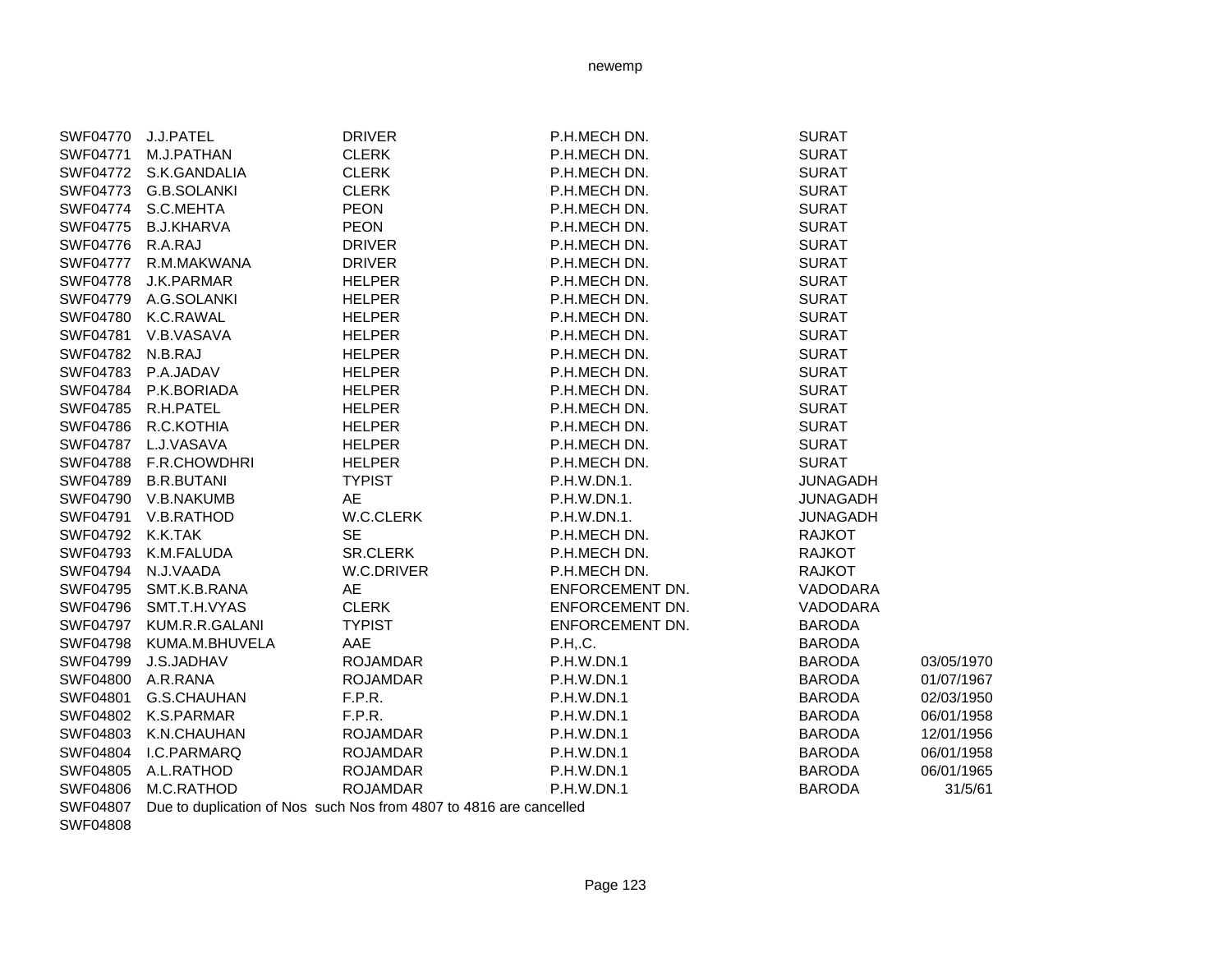SWF04810SWF04811SWF04812SWF04813SWF04814SWF04815SWF04816SWF04817 M.V.MISTRI DEE P.H.SNI.DN ANANDSWF04818 R.K.CHAVDA PEON P.H.SNI.DN ANANDSWF04835 A.C.TRAKER SR.CLERK P.H.W.DN.2 BHUJ SWF04845 SMT.B.H.PATEL TYPIST P.H.W.DN.NO2 SURAT

SWF04809

SWF04819 B.D.BHAVSAR AAE P.H.W.DN.2 AHMEDABADSWF04820 S.B.MUNIA DEE P.H.MECH DN. GODHRASWF04821 G.M.PAGHIYAR ROJAMDAR P.H.W.DN.2 BARODA 07/01/1947 SWF04822 K.S.PARMAR ROJAMDAR P.H.W.DN.2 BARODA 06/01/1958SWF04823 R.D.PARMAR ROJAMDAR P.H.W.DN.2 BARODA 06/01/1947SWF04824 C.K.PARMAR ROJAMDAR P.H.W.DN.2 BARODA 06/01/1964SWF04825 R.C.PATEL ROJAMDAR P.H.W.DN.2 BARODA 04/01/1957SWF04826 J.R.PATEL W/C.CLERK P.H.W.DN.2 BARODA 05/02/1967SWF04827 A.N.SHAH ROJAMDAR P.H.W.DN.2 BARODA 06/01/1960SWF04828 N.R.PATEL ROJAMDAR P.H.W.DN.2 BARODA 06/01/1966SWF04829 C.H.BARIYA ROJAMDAR P.H.W.DN.2 BARODA 15/9/59SWF04830 R.R.UPADHIYAY ROJAMDAR P.H.W.DN.2 BARODA 20/65/62SWF04831 G.P.MARU P.H.W.DN.2 BHAVNAGARSWF04832 A.J.ZALA HELPER P.H.M.DN.2 RAJKOT 12/03/1963SWF04833 I.A.JUNEJA HELPER P.H.M.DN.2 RAJKOT 05/04/1961SWF04834 I.K.RAAUMA HELPER P.H.M.DN.2 RAJKOT 05/06/1959SWF04836 B.R.PARIKH AAE P.H.W.DN.NO2 VADODARASWF04837 T.G.PATEL ADM P.H.W.DN.NO2 VADODARASWF04838 K.H.BARIAYA AAE P.H.W.DN.NO2 VADODARASWF04839 R.R.KHARVA AAE P.H.W.DN.NO2 VADODARASWF04840 B.K.RATHVA AAE P.H.W.DN.NO2 VADODARASWF04841 J.S.RATHVA TRACER P.H.W.DN.NO2 VADODARA SWF04842 H.C.TADVI JR.CLERK P.H.W.DN.NO2 VADODARASWF04843 A.R.MANSURI TYPIST P.H.W.DN.NO2 VADODARASWF04844 R,.D.RATHVA JR.CLERK P.H.W.DN.NO2 VADODARA SWF04846 A.M.KAPADIA DEE P.H.W.DN. HIMATNAGARSWF04847 A.K.PARMAR DRIVER P.H.W.DN. MODASA

Page 124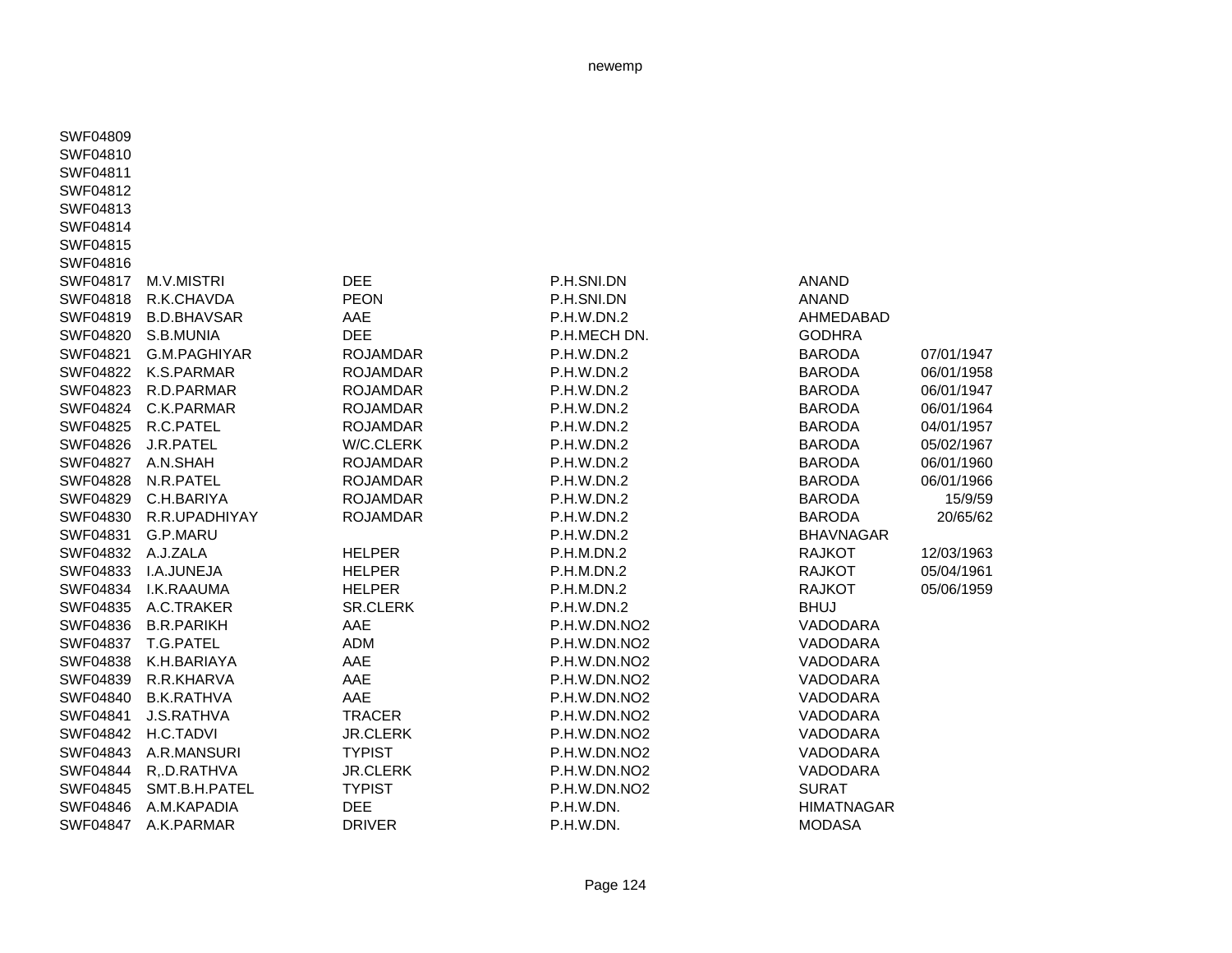| SWF04848        | <b>B.K.MARADIYA</b> | W/C.ASSI.        | S.SUB.DN   | <b>BHAVNAGAR</b> | 01/08/1959 |
|-----------------|---------------------|------------------|------------|------------------|------------|
| SWF04849        | K.T.MAKWANA         | W/C.ASSI.        | S.SUB.DN   | <b>BHAVNAGAR</b> | 06/02/1965 |
| SWF04850        | J.A.VOHRA           | W/C.ASSI.        | S.SUB.DN   | <b>BHAVNAGAR</b> | 19/4/60    |
| SWF04851        | M.D.SUTHAR          | <b>TYPIST</b>    | S.SUB.DN   | <b>BHAVNAGAR</b> | 04/03/1955 |
| SWF04852        | C.H.MAKWANA         | <b>FITTER</b>    | S.SUB.DN   | <b>BHAVNAGAR</b> | 07/02/1954 |
| SWF04853        | P.L.GOHIL           | <b>CHOWKIDAR</b> | S.SUB.DN   | <b>BHAVNAGAR</b> | 02/12/1959 |
| SWF04854        | <b>B.K.WAGHOSHI</b> | <b>CHOWKIDAR</b> | S.SUB.DN   | <b>BHAVNAGAR</b> | 13/4/57    |
| SWF04855        | J.R.SUMARA          | <b>CHOWKIDAR</b> | S.SUB.DN   | <b>BHAVNAGAR</b> | 25/1/62    |
| SWF04856        | D.P.BHATT           | <b>ROJAMDAR</b>  | S.SUB.DN   | <b>BHAVNAGAR</b> | 15/7/54    |
| <b>SWF04857</b> | S.D.TEREIYA         | <b>ROJAMDAR</b>  | S.SUB.DN   | <b>BHAVNAGAR</b> | 22/9/58    |
| SWF04858        | M.R.GOHIL           | <b>ROJAMDAR</b>  | S.SUB.DN   | <b>BHAVNAGAR</b> | 12/07/1966 |
| SWF04859        | H.H.JADEJA          | <b>ROJAMDAR</b>  | S.SUB.DN   | <b>BHAVNAGAR</b> | 06/01/1968 |
| SWF04860        | <b>B.G.GOHIL</b>    | <b>ROJAMDAR</b>  | S.SUB.DN   | <b>BHAVNAGAR</b> | 09/01/1957 |
| SWF04861        | P.M.BHATT           | <b>ROJAMDAR</b>  | S.SUB.DN   | <b>BHAVNAGAR</b> | 20/5/52    |
| SWF04862        | P.B.RATHOD          | <b>ROJAMDAR</b>  | S.SUB.DN   | <b>BHAVNAGAR</b> | 02/09/1962 |
| SWF04863        | D.R.GOHIL           | <b>ROJAMDAR</b>  | S.SUB.DN   | <b>BHAVNAGAR</b> | 18/1/63    |
| SWF04864        | R.E.TEREIYA         | <b>ROJAMDAR</b>  | S.SUB.DN   | <b>BHAVNAGAR</b> | 20/10/66   |
| SWF04865        | <b>B.B.SATIYA</b>   | <b>ROJAMDAR</b>  | S.SUB.DN   | <b>BHAVNAGAR</b> | 20/5/69    |
| SWF04866        | <b>B.L.GOHIL</b>    | <b>ROJAMDAR</b>  | S.SUB.DN   | <b>BHAVNAGAR</b> | 24/4/66    |
| <b>SWF04867</b> | R.P.GOHIL           | <b>ROJAMDAR</b>  | S.SUB.DN   | <b>BHAVNAGAR</b> | 13/970     |
| SWF04868        | <b>B.M.GODHESHA</b> | <b>ROJAMDAR</b>  | S.SUB.DN   | <b>BHAVNAGAR</b> | 03/04/1967 |
| SWF04869        | <b>B.U.SARVAIYA</b> | <b>ROJAMDAR</b>  | S.SUB.DN   | <b>BHAVNAGAR</b> | 15/10/47   |
| SWF04870        | N.A.GOHIL           | <b>ROJAMDAR</b>  | S.SUB.DN   | <b>BHAVNAGAR</b> | 21/6/67    |
| SWF04871        | A.C.MAKWANA         | <b>ROJAMDAR</b>  | S.SUB.DN   | <b>BHAVNAGAR</b> | 02/04/1973 |
| SWF04872        | T.J.JADEJA          | <b>ROJAMDAR</b>  | S.SUB.DN   | <b>BHAVNAGAR</b> | 17/12/59   |
| SWF04873        | D.V.JADEJA          | <b>ROJAMDAR</b>  | S.SUB.DN   | <b>BHAVNAGAR</b> | 05/12/1963 |
| <b>SWF04874</b> | M.J.JOSHI           | <b>ROJAMDAR</b>  | S.SUB.DN   | <b>BHAVNAGAR</b> | 08/12/1957 |
| <b>SWF04875</b> | D.B.DHAMELIYA       | A.E              | P.H.M.DN.2 | <b>BHAVNAGAR</b> | 06/01/1963 |
| SWF04876        | T.G.GADHVI          | A.A.E            | P.H.W.DN.2 | <b>PALITANA</b>  | 21/11/66   |
| SWF04877        | A.K.BHATT           | A.A.E            | P.H.W.DN.2 | <b>PALITANA</b>  | 14/5/61    |
| <b>SWF04878</b> | A,B.TRIVEDI         | A.A.E            | P.H.W.DN.2 | <b>PALITANA</b>  | 05/03/1962 |
| SWF04879        | <b>U.K.GOUSH</b>    | <b>ROJAMDAR</b>  | P.H.W.DN.2 | <b>PALITANA</b>  | 02/08/1951 |
| SWF04880        | A, J. PITHADIYA     | SR, CLERK        | P.H.W.DN.2 | <b>PALITANA</b>  | 11/03/1971 |
| SWF04881        | N.C.OZA             | <b>JR.CLERK</b>  | P.H.W.DN.2 | <b>PALITANA</b>  | 21/5/62    |
| SWF04882        | <b>M.S.CHISTI</b>   | <b>DRIVER</b>    | P.H.W.DN.2 | <b>PALITANA</b>  | 03/10/1952 |
| SWF04883        | H.J.RAVAL           | <b>PEON</b>      | P.H.W.DN.2 | PALITANA         | 25/5/55    |
| SWF04884        | A.B.SOLANKI         | <b>PEON</b>      | P.H.W.DN.2 | <b>PALITANA</b>  | 24/11/56   |
| SWF04885        | A.B.KHASHIYA        | <b>HELPER</b>    | P.H.W.DN.2 | <b>PALITANA</b>  | 15/8/61    |
| <b>SWF04886</b> | L.M.VANAKAR         | <b>HELPER</b>    | P.H.W.DN.2 | PALITANA         | 06/05/1957 |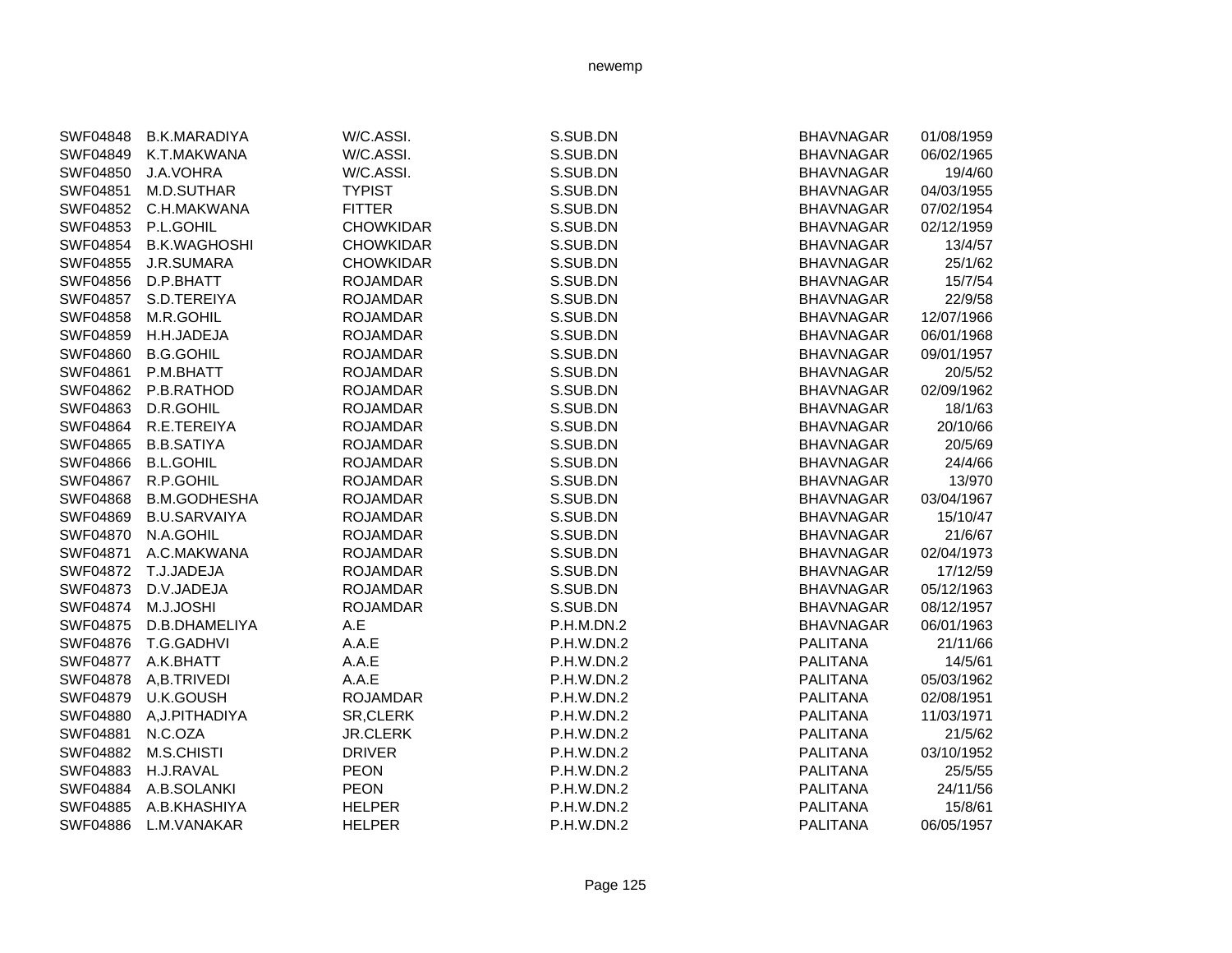| <b>SWF04887</b>    | K.N.GOHIL             | <b>HELPER</b>    | P.H.W.DN.2     | <b>PALITANA</b>   | 29/7/62    |
|--------------------|-----------------------|------------------|----------------|-------------------|------------|
| SWF04888           | <b>J.K.CHOSLA</b>     | <b>HELPER</b>    | P.H.W.DN.2     | <b>PALITANA</b>   | 10/10/1966 |
| SWF04889           | D.H.MER               | <b>HELPER</b>    | P.H.W.DN.2     | <b>PALITANA</b>   | 05/05/1962 |
| SWF04890           | A.P.RAJYGURU          | <b>HELPER</b>    | P.H.W.DN.2     | <b>PALITANA</b>   | 05/11/1964 |
| SWF04891           | S.E.KAJI              | <b>HELPER</b>    | P.H.W.DN.2     | <b>PALITANA</b>   | 17/9/58    |
| SWF04892           | D.L.CHAUHAN           | <b>HELPER</b>    | P.H.W.DN.2     | <b>PALITANA</b>   | 03/02/1961 |
| SWF04893           | S.R.SHAH              | <b>CLERK</b>     | P.H.MECH.DN.   | <b>HIMATNAGAR</b> |            |
| SWF04894           | <b>B.T.MANDALIYA</b>  | SR, CLERK        | P.H.W.DN.1     | <b>AMRELI</b>     | 27/12/57   |
| SWF04895           | D.B.MAKWANA           | SR, CLERK        | P.H.W.DN.1     | <b>AMRELI</b>     | 15/2/55    |
| SWF04896           | K.N.GANDHI            | <b>TYPIST</b>    | P.H.W.DN.1     | <b>AMRELI</b>     | 08/08/1961 |
| <b>SWF04897</b>    | K.M.PANDYA            | SR, CLERK        | P.H.W.DN.1     | <b>AMRELI</b>     | 06/01/1964 |
| <b>SWF04898</b>    | H.K.BHATT             | <b>ROJAMDAR</b>  | P.H.W.DN.1     | <b>AMRELI</b>     | 02/04/1977 |
| SWF04899           | D.R.SEJU              | <b>ROJAMDAR</b>  | P.H.W.DN.1     | <b>AMRELI</b>     | 10/02/1973 |
|                    | SWF04900 H.C.GOHIL    | <b>ROJAMDAR</b>  | S.SUB.DN       | <b>VALBHIPUR</b>  | 17/6/68    |
| SWF04901           | <b>B.S.CHOWDHRI</b>   | A.A.E            | S.SUB.DN       | <b>HIMATNAGAR</b> | 22/6/67    |
| SWF04902 I.K.ASARI |                       | <b>ROJAMDAR</b>  | P.H.W.DN       | <b>HIMATNAGAR</b> |            |
| SWF04903           | <b>B.N.NINAMA</b>     | <b>ROJAMDAR</b>  | P.H.W.DN       | <b>HIMATNAGAR</b> |            |
| SWF04904           | <b>B.R.PARMAR</b>     | <b>ROJAMDAR</b>  | P.H.W.DN       | <b>HIMATNAGAR</b> |            |
| SWF04905           | L.V.ODEDARA           | <b>KARIGAR</b>   | S.SUB.DN       | <b>RANAVAV</b>    | 02/11/1974 |
| SWF04906           | R.M.KODIYATAR         | <b>ROJAMDAR</b>  | S.SUB.DN       | RANAVAV           | 11/10/1975 |
| SWF04907           | R.M.BOKHIRIYA         | <b>ROJAMDAR</b>  | S.SUB.DN       | RANAVAV           | 04/03/1978 |
| SWF04908           | N.D.CHAVDA            | <b>KHALASHI</b>  | S.SUB.DN       | <b>RANAVAV</b>    | 10/04/1958 |
| SWF04909           | H.K.PANDYA            | SR, CLERK        | P.H.W.DN.      | <b>BHAVNAGAR</b>  | 30/3/58    |
| SWF04910           | D.H.SARVAIYA          | <b>PEON</b>      | P.H.W.DN.      | <b>BHAVNAGAR</b>  | 05/02/1964 |
| SWF04911           | N.S.MAKWANA           | <b>DRIVER</b>    | P.H.W.DN.      | <b>BHAVNAGAR</b>  | 14/4/60    |
| SWF04912           | N.M.MAKWANA           | <b>CHOWKIDAR</b> | P.H.W.DN.      | <b>BHAVNAGAR</b>  | 22/9/63    |
| SWF04913           | <b>B.D.DHATURATAR</b> | <b>PEON</b>      | P.H.W.DN.      | <b>BHAVNAGAR</b>  | 04/03/2005 |
| SWF04914           | M.A.TRIVEDI           | W/C.             | S.SUB.DN       | <b>THARAD</b>     | 07/05/1976 |
| SWF04915           | R.B.PATEL             | D.E.E            | P.H.W.DN.      | <b>VIRAMGAM</b>   | 06/08/1957 |
| SWF04916 R.K.VYAS  |                       | SR, CLERK        | P.H.W.DN.      | <b>DAHOD</b>      |            |
|                    | SWF04917 G.D.SOLANKI  | <b>OVERSEER</b>  | P.H.W.DN.      | KAPADVANJ         | 13/3/53    |
| SWF04918           | C.A.PRAJAPATI         | <b>KHALASI</b>   | ZONE -1        | VADODARA          |            |
|                    | SWF04919 A.S.RAVAL    | F.P.R.           | P.H.DHAROI.DN. | <b>UNJHA</b>      | 03/02/1971 |
|                    | SWF04920 H.U.SUKAL    | F.P.R.           | P.H.DHAROI.DN. | <b>UNJHA</b>      | 04/08/1951 |
| SWF04921           | <b>B.V.PATEL</b>      | F.P.R.           | P.H.DHAROI.DN. | <b>UNJHA</b>      | 06/01/1960 |
| SWF04922           | J.B.PARMAR            | F.P.R.           | P.H.DHAROI.DN. | <b>UNJHA</b>      | 17/1/64    |
| SWF04923           | P.J.PATEL             | F.P.R.           | P.H.DHAROI.DN. | <b>UNJHA</b>      | 06/01/1968 |
| SWF04924           | K.G.RAMI              | F.P.R.           | P.H.DHAROI.DN. | <b>UNJHA</b>      | 06/01/1971 |
| SWF04925           | M.V.RAVAD             | <b>OPERATOR</b>  | P.H.DHAROI.DN. | <b>UNJHA</b>      | 18/5/58    |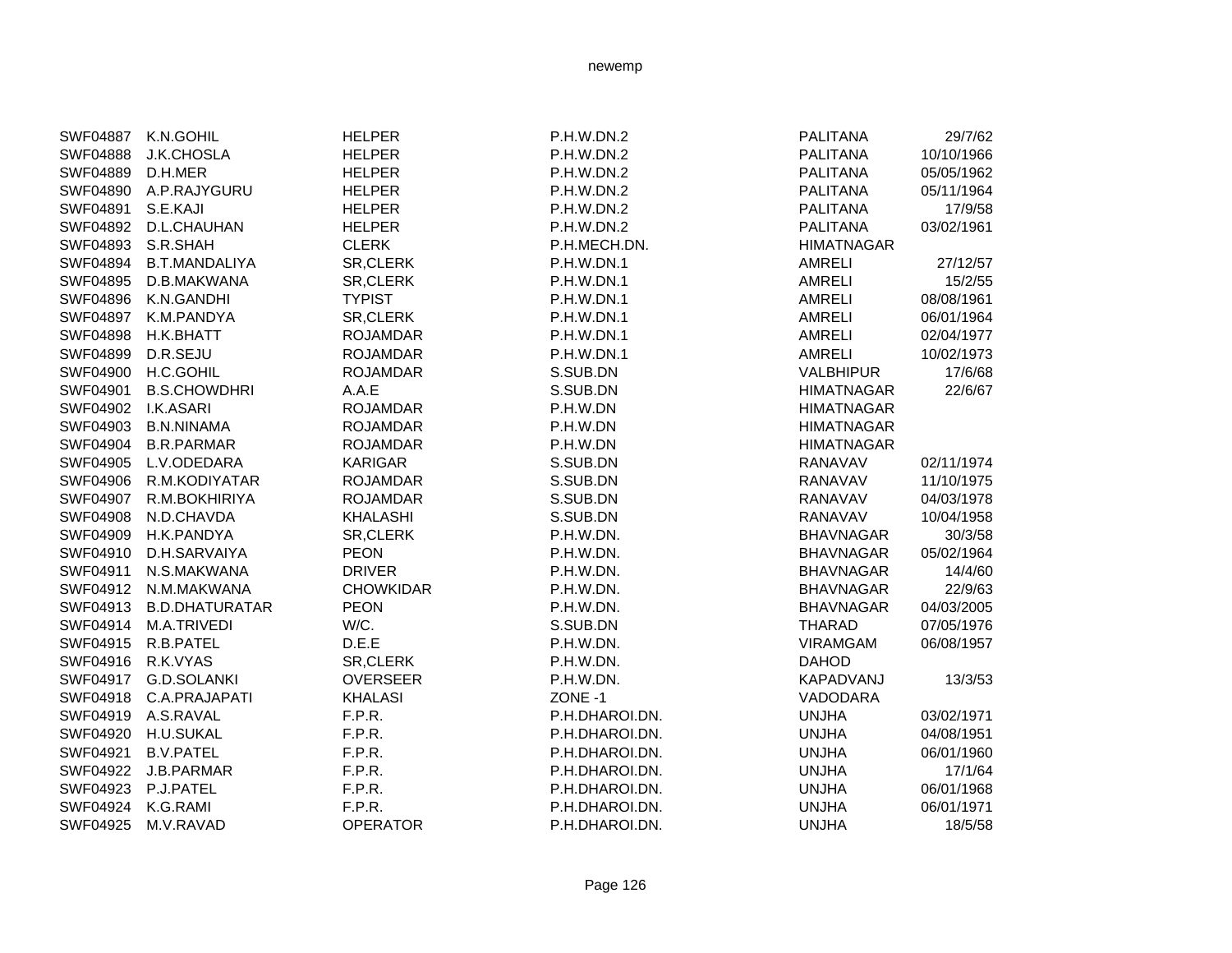|                 | SWF04926 B.J.VANKAR | F.P.R.          | P.H.DHAROI.SUB.DN.       | <b>UNJHA</b>       |
|-----------------|---------------------|-----------------|--------------------------|--------------------|
| SWF04927        | P.J.THAKOR          | <b>HELPER</b>   | P.H.DHAROI.SUB.DN.       | <b>UNJHA</b>       |
| <b>SWF04928</b> | M.K.THAKOR          | <b>HELPER</b>   | P.H.DHAROI.SUB.DN.       | <b>UNJHA</b>       |
| SWF04929        | R.S.CHAUTHARY       | <b>OVERSEER</b> | P.H.DHAROI.SUB.DN.       | <b>UNJHA</b>       |
| SWF04930        | S.P.PATEL           | <b>ROJAMDAR</b> | P.H.DHAROI.SUB.DN.       | <b>UNJHA</b>       |
| SWF04931        | K.P.PARMAR          | <b>ROJAMDAR</b> | P.H.DHAROI.SUB.DN.       | <b>UNJHA</b>       |
| SWF04932        | G.M.PARMAR          | <b>ROJAMDAR</b> | P.H.DHAROI.SUB.DN.       | <b>UNJHA</b>       |
| SWF04933        | P.D.NAYAK           | <b>ROJAMDAR</b> | P.H.DHAROI.SUB.DN.       | <b>UNJHA</b>       |
| SWF04934        | M.N.PARMAR          | <b>ROJAMDAR</b> | P.H.DHAROI.SUB.DN.       | <b>UNJHA</b>       |
| SWF04935        | R.K.SENAMA          | <b>ROJAMDAR</b> | P.H.DHAROI.SUB.DN.       | <b>UNJHA</b>       |
| SWF04936        | K.V.CHAUTARANI      | A.A.E           | P.H.M.SUB.DN.            | <b>GANDHINAGAR</b> |
| SWF04937        | <b>CHANDRAN K.</b>  | <b>FITTER</b>   | P.H.M.SUB.DN.            | <b>GANDHINAGAR</b> |
| SWF04938        | R.P.RAJGURU         | <b>ROJAMDAR</b> | S.SUB.DN                 | <b>MAHUVA</b>      |
| SWF04939        | V.B.RAJGURU         | <b>ROJAMDAR</b> | S.SUB.DN                 | <b>MAHUVA</b>      |
| SWF04940        | D.N.SARVAIYA        | <b>ROJAMDAR</b> | S.SUB.DN                 | <b>MAHUVA</b>      |
| SWF04941        | V.K.GOHIL           | <b>ROJAMDAR</b> | S.SUB.DN                 | <b>MAHUVA</b>      |
| SWF04942        | K.M.BHIL            | <b>ROJAMDAR</b> | S.SUB.DN                 | <b>MAHUVA</b>      |
| SWF04943        | J.B.BARAIYA         | <b>ROJAMDAR</b> | S.SUB.DN                 | <b>MAHUVA</b>      |
| SWF04944        | N.L.SIPAI           | <b>ROJAMDAR</b> | S.SUB.DN                 | <b>MAHUVA</b>      |
| SWF04945        | J.D.SARVAIYA        | <b>ROJAMDAR</b> | S.SUB.DN                 | <b>MAHUVA</b>      |
| SWF04946        | J.M.BHIL            | <b>ROJAMDAR</b> | S.SUB.DN                 | <b>MAHUVA</b>      |
| SWF04947        | M.R.BARAIYA         | <b>ROJAMDAR</b> | S.SUB.DN                 | <b>MAHUVA</b>      |
| <b>SWF04948</b> | D.S.KARPADA         | D.E.E           | P.H.W.DN                 | <b>BHAVNAGAR</b>   |
| SWF04949        | M.M.CHAUHAN         | A.A.E           | P.H.W.DN                 | <b>BHAVNAGAR</b>   |
| SWF04950        | <b>B.J.GOHIL</b>    | A.A.E           | P.H.W.DN                 | <b>BHAVNAGAR</b>   |
| SWF04951        | A.J.GOSAI           | A.A.E           | P.H.W.DN                 | <b>BHAVNAGAR</b>   |
| SWF04952        | C.N.OZA             | <b>TRACER</b>   | P.H.W.DN                 | <b>BHAVNAGAR</b>   |
| SWF04953        | C.T.MAKWANA         | <b>DRIVER</b>   | P.H.W.DN                 | <b>BHAVNAGAR</b>   |
| SWF04954        | R.C.RATHOD          | <b>TYPIST</b>   | P.H.W.DN                 | <b>BHAVNAGAR</b>   |
| SWF04955        | KU.S.B.KAZI         | <b>SR,CLERK</b> | P.H.W.DN                 | <b>BHAVNAGAR</b>   |
| SWF04956        | R.K.SHRIMALI        | SR, CLERK       | HO                       | <b>GANDHINAGAR</b> |
| SWF04957        | A.M.SHIYAD          | <b>FITTER</b>   | S.SUB.DN                 | <b>RAJULA</b>      |
| SWF04958        | R.H.JOSHI           | SR, CLERK       | S.SUB.DN                 | <b>RAJULA</b>      |
| SWF04959        | M.J.GAHA            | <b>JR.CLERK</b> | S.SUB.DN                 | <b>RAJULA</b>      |
| SWF04960        | M.H.PANDYA          | D.E.E           | S.SUB.DN                 | <b>RAJULA</b>      |
| SWF04961        | S.B.JOSHI           | <b>ROJAMDAR</b> | S.SUB.DN                 | <b>RAJULA</b>      |
| SWF04962        | A.B.PINJAR          | <b>ROJAMDAR</b> | S.SUB.DN                 | <b>RAJULA</b>      |
| SWF04963        | D.K.RATHOD          | <b>ROJAMDAR</b> | S.SUB.DN                 | <b>RAJULA</b>      |
| SWF04964        | R.A.PANCHAL         | SR, CLERK       | P.H.MAHI.PIPELINE.P.M.DN | <b>BARWALA</b>     |
|                 |                     |                 |                          |                    |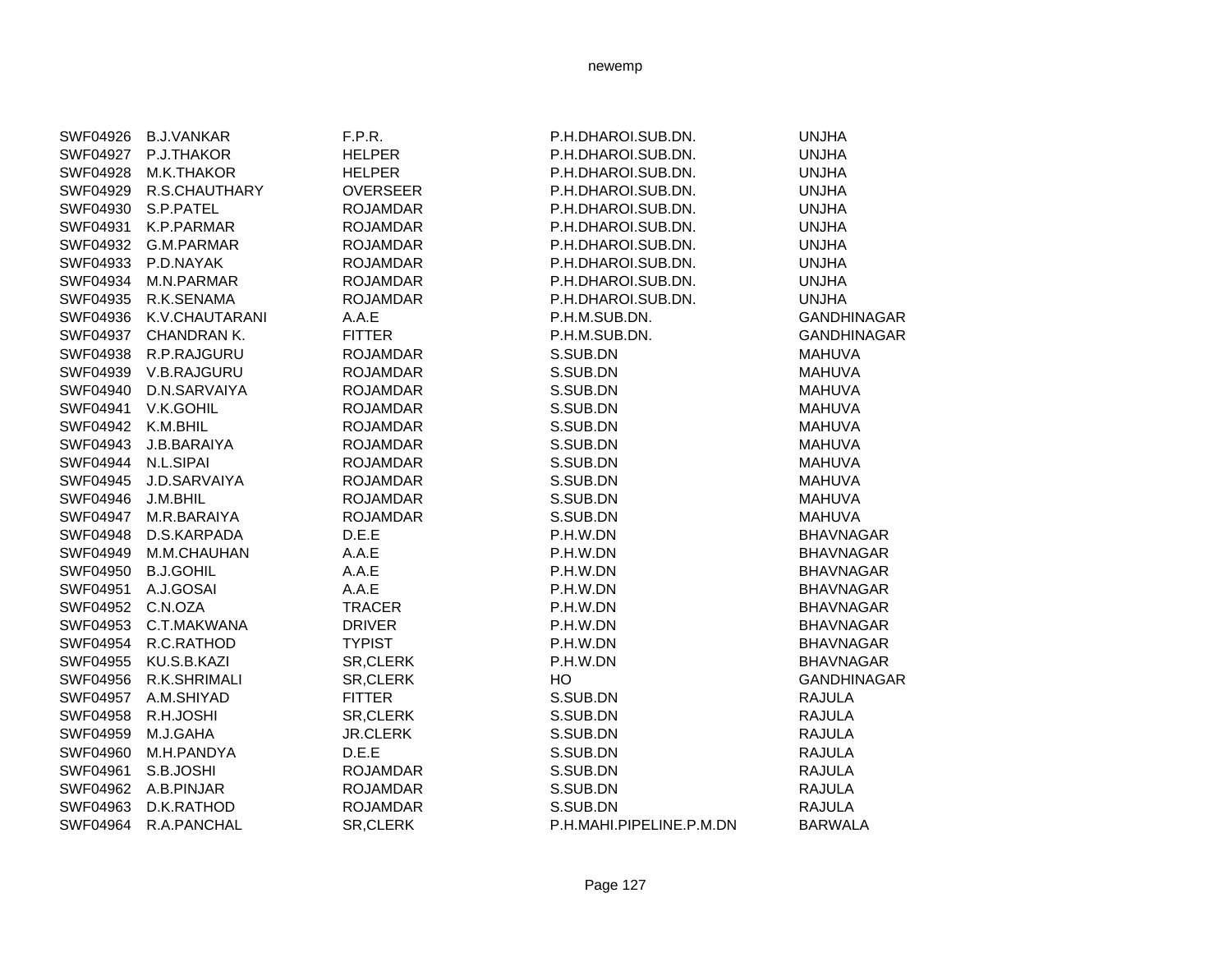| SWF04965        | J.M.RATHOD          | <b>JR.CLERK</b>  | P.H.MAHI.PIPELINE.P.M.DN | <b>BARWALA</b>     |
|-----------------|---------------------|------------------|--------------------------|--------------------|
| SWF04966        | C.R.BARIYA          | <b>HELPER</b>    | P.H.M.DN                 | <b>GODHRA</b>      |
| <b>SWF04967</b> | <b>J.I.RAJGURU</b>  | <b>COMPUTER</b>  | P.H.W.CIRCLE             | <b>BHAVNAGAR</b>   |
| SWF04968        | P.C.JOSHI           | SR, CLERK        | P.H.W.CIRCLE             | <b>BHAVNAGAR</b>   |
| SWF04969        | C.K.BARAD           |                  | P.H.W.CIRCLE             | <b>BHAVNAGAR</b>   |
| SWF04970        | N.K.PANDYA          | <b>OVERSEER</b>  | S.SUB.DN                 | <b>BHAVNAGAR</b>   |
| SWF04971        | P.P.RATHVA          | A.A.E            | S.SUB.DN                 | <b>UMRALA</b>      |
| SWF04972        | U.V.JOSHI           | A.A.E            | S.SUB.DN                 | <b>SIHOR</b>       |
| SWF04973        | R.N.GOHIL           | A.A.E            | S.SUB.DN                 | <b>TALAJA</b>      |
| SWF04974        | C.M.THAKKAR         | D.E.E            | HO                       | <b>GANDHINAGAR</b> |
| SWF04975        | K.R.SHAH            | E.E              | HO                       | <b>GANDHINAGAR</b> |
| SWF04976        | Smt. N.R.MOMIN      | <b>STENO</b>     | HO                       | <b>GANDHINAGAR</b> |
| SWF04977        | D.P.JAMOD           | <b>WC-CLERK</b>  | P.H.M.DN                 | <b>JUNAGADH</b>    |
| SWF04978        | H.J.JALAWADIA       | <b>WC-DRIVER</b> | P.H.M.DN                 | <b>JUNAGADH</b>    |
| SWF04979        | <b>I.I.HALA</b>     | <b>WC-DRIVER</b> | P.H.M.DN                 | <b>JUNAGADH</b>    |
| SWF04980        | R.B.CHOTLIYA        | <b>WC-HELPER</b> | P.H.M.DN                 | <b>JUNAGADH</b>    |
| SWF04981        | I.H.KADARI          | <b>WC-HELPER</b> | P.H.M.DN                 | <b>JUNAGADH</b>    |
| SWF04982        | K.S.SOLANKI         | <b>WC-HELPER</b> | P.H.M.DN                 | <b>JUNAGADH</b>    |
| SWF04983        | D.C.CHHASIYA        | <b>WC-HELPER</b> | P.H.M.DN                 | <b>JUNAGADH</b>    |
| SWF04984        | <b>B.N.SOLANKI</b>  | <b>WC-HELPER</b> | P.H.M.DN                 | <b>JUNAGADH</b>    |
| SWF04985        | M.S.MAHETA          | <b>WC-HELPER</b> | P.H.M.DN                 | <b>JUNAGADH</b>    |
| SWF04986        | R.R.TANNA           | <b>HELPER</b>    | P.H.M.DN                 | <b>JUNAGADH</b>    |
| SWF04987        | ABBASMIYA NATHUMIYA | <b>HELPER</b>    | P.H.M.DN                 | <b>JUNAGADH</b>    |
| <b>SWF04988</b> | K.G.CHAUHAN         | <b>HELPER</b>    | P.H.M.DN                 | <b>JUNAGADH</b>    |
| <b>SWF04989</b> | D.K.RATHOD          | <b>HELPER</b>    | P.H.M.DN                 | <b>JUNAGADH</b>    |
| SWF04990        | S.B.NATH            | <b>HELPER</b>    | P.H.M.DN                 | <b>JUNAGADH</b>    |
| SWF04991        | J.H.GOSAI           | <b>HELPER</b>    | P.H.M.DN                 | <b>JUNAGADH</b>    |
| SWF04992        | M.M.GOSAI           | <b>HELPER</b>    | P.H.M.DN                 | <b>JUNAGADH</b>    |
| SWF04993        | J.J.KYEUDA          | <b>HELPER</b>    | P.H.M.DN                 | <b>JUNAGADH</b>    |
| SWF04994        | V.P.NATH            | <b>HELPER</b>    | P.H.M.DN                 | <b>JUNAGADH</b>    |
| SWF04995        | S.K.RATHOD          | <b>HELPER</b>    | P.H.M.DN                 | <b>JUNAGADH</b>    |
| SWF04996        | K.N.SOLANKI         | <b>HELPER</b>    | P.H.M.DN                 | <b>JUNAGADH</b>    |
| SWF04997        | V.K.SHANDH          | <b>HELPER</b>    | P.H.M.DN                 | <b>JUNAGADH</b>    |
| SWF04998        | J.C.CHAVDA          | <b>HELPER</b>    | P.H.M.DN                 | <b>JUNAGADH</b>    |
| SWF04999        | <b>B.B.KANPARA</b>  | <b>HELPER</b>    | P.H.M.DN                 | <b>JUNAGADH</b>    |
| SWF05000        | R.B.CHHASIYA        | <b>HELPER</b>    | P.H.M.DN                 | <b>JUNAGADH</b>    |
| SWF05001        | R.I.GAMAVIT         | D.E.E            | P.H.W.DN                 | <b>BHARUCH</b>     |
| SWF05002        | A.V.JAMBU           | A.A.E            | P.H.W.DN                 | <b>BHARUCH</b>     |
| SWF05003        | J.C.SHAH            | A.A.E            | P.H.W.DN                 | <b>BHARUCH</b>     |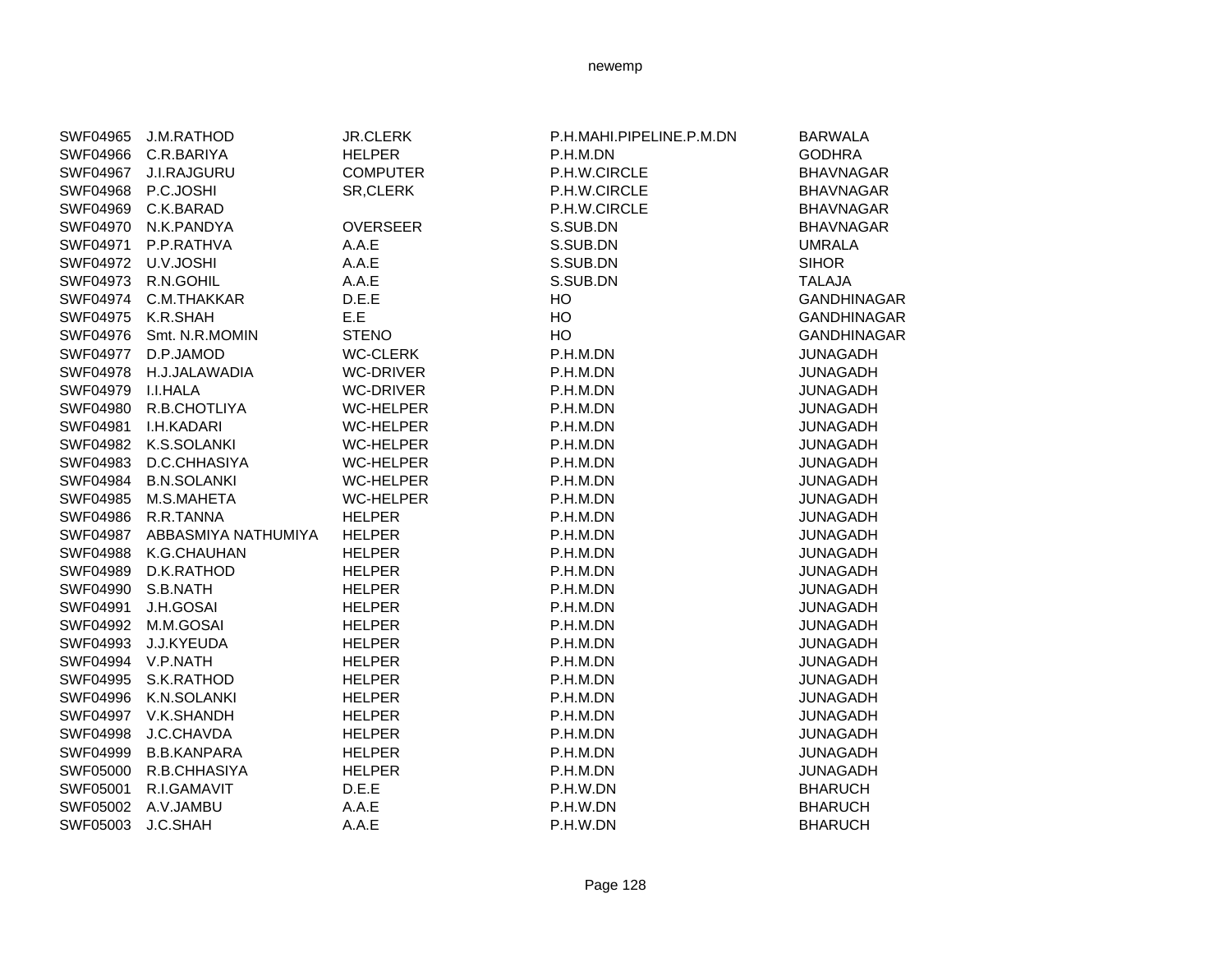| SWF05004 | K.B.JADAV              | <b>KHALASHI</b>       | P.H.W.DN     | <b>BHARUCH</b>   |
|----------|------------------------|-----------------------|--------------|------------------|
| SWF05005 | <b>J.M.SONKESARIYA</b> | A.E.                  | P.H.W.DN     | <b>BHARUCH</b>   |
| SWF05006 | J.H.MAHARAJ            | PUMP OPERATOR         | P.H.W.DN     | <b>BHARUCH</b>   |
| SWF05007 | P.C.BAROT              | PUMP OPERATOR         | P.H.W.DN     | <b>BHARUCH</b>   |
| SWF05008 | K.H.RANA               | <b>PUMP OPERATOR</b>  | P.H.W.DN     | <b>BHARUCH</b>   |
| SWF05009 | J.J.JADAV              | <b>CHOWKIDAR</b>      | P.H.W.DN     | <b>BHARUCH</b>   |
| SWF05010 | N.L.RABARI             | <b>CHOWKIDAR</b>      | P.H.W.DN     | <b>BHARUCH</b>   |
| SWF05011 | R.K.RANA               | <b>PUMP OPERATOR</b>  | P.H.W.DN     | <b>BHARUCH</b>   |
| SWF05012 | <b>B.V.PANDYA</b>      | <b>ROJAMDAR</b>       | P.H.W.DN     | <b>BHARUCH</b>   |
| SWF05013 | R.C.VANAND             | <b>ROJAMDAR</b>       | P.H.W.DN     | <b>BHARUCH</b>   |
| SWF05014 | R.M.VANAND             | <b>ROJAMDAR</b>       | P.H.W.DN     | <b>BHARUCH</b>   |
| SWF05015 | D.G.PADLIYA            | <b>WC-ELECTRICIAN</b> | P.H.W.DN.2   | <b>RAJKOT</b>    |
| SWF05016 | S.A.SHAIKH             | <b>ROJAMDAR</b>       | P.H.W.DN.2   | <b>RAJKOT</b>    |
| SWF05017 | J.R.MAHETA             | A.E.                  | ZONE-3       | <b>RAJKOT</b>    |
| SWF05018 | AG.GOHIL               | E.E                   | P.H.W.DN.1   | <b>BHAVNAGAR</b> |
| SWF05019 | M.H.JOSHI              | <b>TYPIST</b>         | P.H.W.DN.1   | <b>BHAVNAGAR</b> |
| SWF05020 | N.J.GOHIL              | A.A.E                 | P.H.W.DN.1   | <b>BHAVNAGAR</b> |
| SWF05021 | N.K.PANDYA             | <b>OVERSEER</b>       | P.H.W.DN.1   | <b>BHAVNAGAR</b> |
| SWF05022 | R.C.RAJYAGURU          | <b>JR.CLERK</b>       | P.H.W.DN.1   | <b>BHAVNAGAR</b> |
| SWF05023 | <b>B.J.DODIYA</b>      | <b>JR.CLERK</b>       | P.H.W.DN.1   | <b>BHAVNAGAR</b> |
| SWF05024 | T.K.BHATT              | A.E.                  | P.H.W.DN.1   | <b>BHAVNAGAR</b> |
| SWF05025 | <b>B.S. GOSAI</b>      | W/A                   | P.H.W.DN.1   | <b>BHAVNAGAR</b> |
| SWF05026 | R.N.GOHIT              | W/A                   | P.H.W.DN.1   | <b>BHAVNAGAR</b> |
| SWF05027 | K.A.HARIYANI           | <b>DRIVER</b>         | P.H.W.DN.1   | <b>BHAVNAGAR</b> |
| SWF05028 | M.N.MAKWANA            | <b>PEON</b>           | P.H.W.DN.1   | <b>BHAVNAGAR</b> |
| SWF05029 | Smt.R.R.VAGHELA        | <b>PEON</b>           | P.H.W.DN.1   | <b>BHAVNAGAR</b> |
| SWF05030 | <b>B.C.SHAH</b>        | A.A.E                 | P.H.C.       | AHMEDABAD        |
| SWF05031 | <b>B.N.PATEL</b>       | D.A.                  | P.H.C.       | AHMEDABAD        |
| SWF05032 | C.B.GANDHI             | A.S.                  | P.H.C.       | AHMEDABAD        |
| SWF05033 | A.M.JADAV              | <b>PEON</b>           | P.H.C.       | AHMEDABAD        |
| SWF05034 | K.B.SOLANKI            | S.E.                  | P.H.W.CIRCLE | <b>BHAVNAGAR</b> |
| SWF05035 | <b>B.D.SHETH</b>       | D.E.E                 | P.H.W.CIRCLE | <b>BHAVNAGAR</b> |
| SWF05036 | N.K.DEVMURARI          | A.E.                  | P.H.W.CIRCLE | <b>BHAVNAGAR</b> |
| SWF05037 | R.B.KUVAD              | A.E.                  | P.H.W.CIRCLE | <b>BHAVNAGAR</b> |
| SWF05038 | <b>B.R.DAVE</b>        | A.A.E                 | P.H.W.CIRCLE | <b>BHAVNAGAR</b> |
| SWF05039 | M.B.MER                | A.D.M.                | P.H.W.CIRCLE | <b>BHAVNAGAR</b> |
| SWF05040 | <b>B.M.VAGHELA</b>     | A.D.M.                | P.H.W.CIRCLE | <b>BHAVNAGAR</b> |
| SWF05041 | P.N.PARMAR             | <b>SR.CLERK</b>       | P.H.W.CIRCLE | <b>BHAVNAGAR</b> |
| SWF05042 | V.C.UPADHYAY           | <b>SR.CLERK</b>       | P.H.W.CIRCLE | <b>BHAVNAGAR</b> |
|          |                        |                       |              |                  |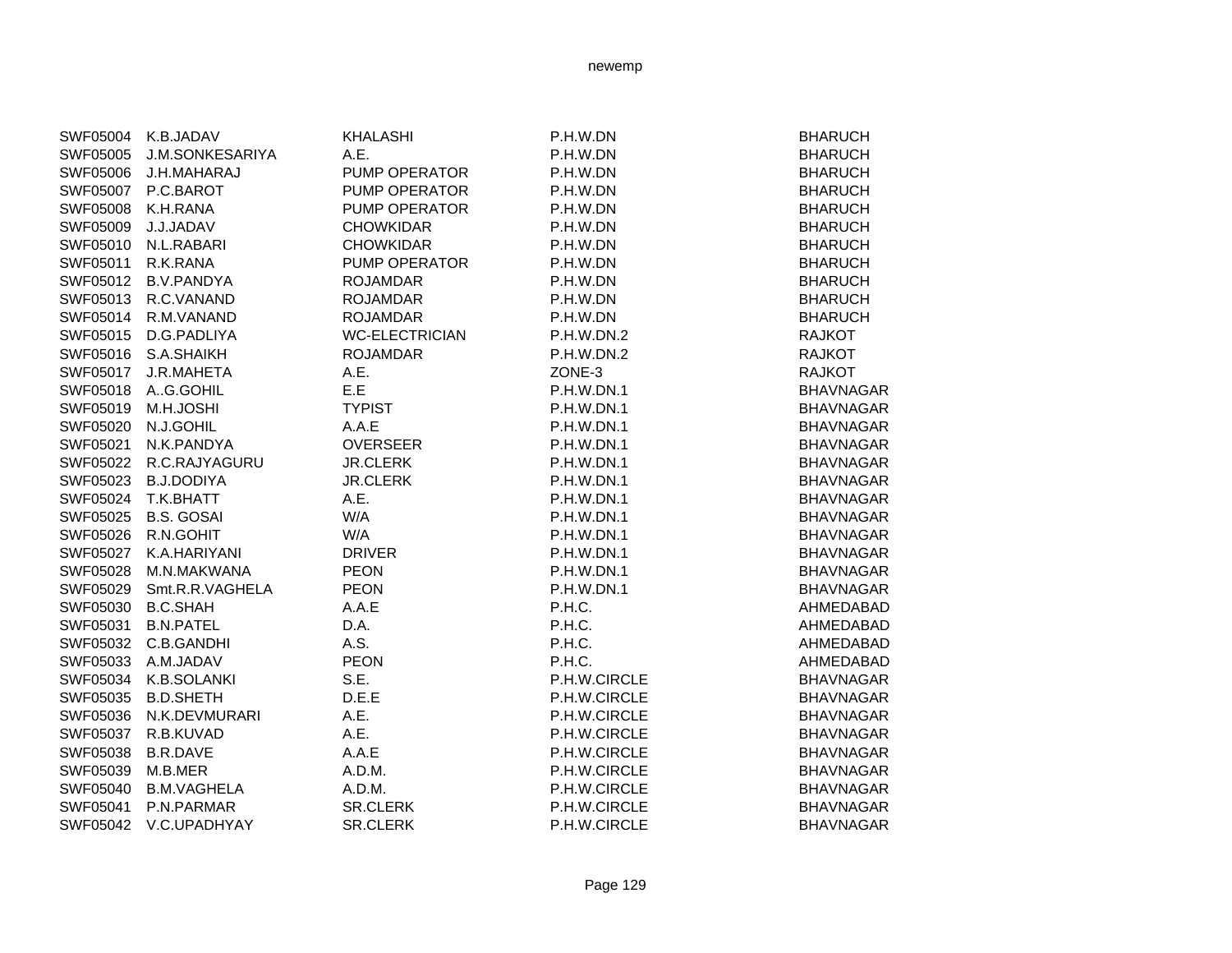| SWF05043 | Smt. K.G.TRIVEDI   | <b>SR.CLERK</b>         | P.H.W.CIRCLE | <b>BHAVNAGAR</b> |
|----------|--------------------|-------------------------|--------------|------------------|
| SWF05044 | A.S.RUPERA         | <b>JR.CLERK</b>         | P.H.W.CIRCLE | <b>BHAVNAGAR</b> |
| SWF05045 | <b>B.M.BHARGAV</b> | <b>JR.CLERK</b>         | P.H.W.CIRCLE | <b>BHAVNAGAR</b> |
| SWF05046 | V.L.TRIVEDI        | <b>JR.CLERK</b>         | P.H.W.CIRCLE | <b>BHAVNAGAR</b> |
| SWF05047 | <b>B.K.BORIYA</b>  | <b>JR.CLERK</b>         | P.H.W.CIRCLE | <b>BHAVNAGAR</b> |
| SWF05048 | Smt.J.T.JOSHI      | <b>JR.CLERK</b>         | P.H.W.CIRCLE | <b>BHAVNAGAR</b> |
| SWF05049 | <b>J.M.PATHAK</b>  | <b>TYPIST</b>           | P.H.W.CIRCLE | <b>BHAVNAGAR</b> |
| SWF05050 | Ku.J.M.THAKKAR     | <b>TYPIST</b>           | P.H.W.CIRCLE | <b>BHAVNAGAR</b> |
| SWF05051 | D.K.RAYJADA        | <b>DRIVER</b>           | P.H.W.CIRCLE | <b>BHAVNAGAR</b> |
| SWF05052 | C.K.BARAD          | <b>PEON</b>             | P.H.W.CIRCLE | <b>BHAVNAGAR</b> |
| SWF05053 | N.P.BHATT          | <b>PEON</b>             | P.H.W.CIRCLE | <b>BHAVNAGAR</b> |
| SWF05054 | R.M.NATHANI        | <b>PEON</b>             | P.H.W.CIRCLE | <b>BHAVNAGAR</b> |
| SWF05055 | Smt.I.B.BADHEKA    | <b>PEON</b>             | P.H.W.CIRCLE | <b>BHAVNAGAR</b> |
| SWF05056 | J.R.KUMBAD         | <b>PEON</b>             | P.H.W.CIRCLE | <b>BHAVNAGAR</b> |
| SWF05057 | Smt.M.S.PARMAR     | <b>PEON</b>             | P.H.W.CIRCLE | <b>BHAVNAGAR</b> |
| SWF05058 | J.A.BELIM          | <b>PEON</b>             | P.H.W.CIRCLE | <b>BHAVNAGAR</b> |
| SWF05059 | M.M.VYAS           |                         | P.H.M.CIRCLE | <b>RAJKOT</b>    |
| SWF05060 | S.M.BALOCH         | <b>FITTER</b>           | P.H.M.SUB.1  | <b>MORBI</b>     |
| SWF05061 | A.T.MAKWANA        | <b>JR.CLERK</b>         | P.H.M.SUB.1  | <b>MORBI</b>     |
| SWF05062 | A.V.PARMAR         | <b>JR.CLERK</b>         | P.H.M.SUB.1  | <b>MORBI</b>     |
| SWF05063 | M.K.PARMAR         | <b>PEON</b>             | P.H.M.SUB.1  | <b>MORBI</b>     |
| SWF05064 | S.A.VAJUGARA       | <b>CHOWKIDAR</b>        | P.H.M.SUB.1  | <b>MORBI</b>     |
| SWF05065 | G.B.JADEJA         | <b>WC-DRIVER</b>        | P.H.M.SUB.1  | <b>MORBI</b>     |
| SWF05066 | D.U.JADEJA         | <b>WC-HELPER</b>        | P.H.M.SUB.1  | <b>MORBI</b>     |
| SWF05067 | M.J.BAROT          | <b>HELPER</b>           | P.H.M.SUB.1  | <b>MORBI</b>     |
| SWF05068 | D.M.ZALA           | <b>HELPER</b>           | P.H.M.SUB.1  | <b>MORBI</b>     |
| SWF05069 | A.J.ZALA           | <b>HELPER</b>           | P.H.M.SUB.1  | <b>MORBI</b>     |
| SWF05070 | Y.A.BELIM          | <b>HELPER</b>           | P.H.M.SUB.1  | <b>MORBI</b>     |
| SWF05071 | V.B.ZALA           | <b>HELPER</b>           | P.H.M.SUB.1  | <b>MORBI</b>     |
| SWF05072 | H.S.MEHTA          | <b>HELPER</b>           | P.H.M.SUB.1  | <b>MORBI</b>     |
| SWF05073 | <b>B.D.VAGH</b>    | <b>HELPER</b>           | P.H.M.DN     | <b>JUNAGADH</b>  |
| SWF05074 | R.P.SOLANKI        | A.E.                    | P.H.M.DN     | <b>BHAVNAGAR</b> |
| SWF05075 | J.B.VANARA         | A.A.E                   | P.H.M.DN     | <b>BHAVNAGAR</b> |
| SWF05076 | A.R.RATHOD         | <b>JUNIOR GEOLOGIST</b> | P.H.M.DN     | <b>BHAVNAGAR</b> |
| SWF05077 | H.V.GAJERA         | <b>JUNIOR GEOLOGIST</b> | P.H.M.DN     | <b>BHAVNAGAR</b> |
| SWF05078 | S.V.SAGATHIYA      | <b>CHOWKIDAR</b>        | P.H.M.DN     | <b>BHAVNAGAR</b> |
| SWF05079 | H.K.GOHIL          | A.A.E                   | P.H.M.DN     | <b>BHAVNAGAR</b> |
| SWF05080 | Smt.P.R.PAVAGADHI  | <b>SR.CLERK</b>         | P.H.M.DN     | <b>BHAVNAGAR</b> |
| SWF05081 | H.A.MITHANI        | <b>PEON</b>             | P.H.M.DN     | <b>BHAVNAGAR</b> |
|          |                    |                         |              |                  |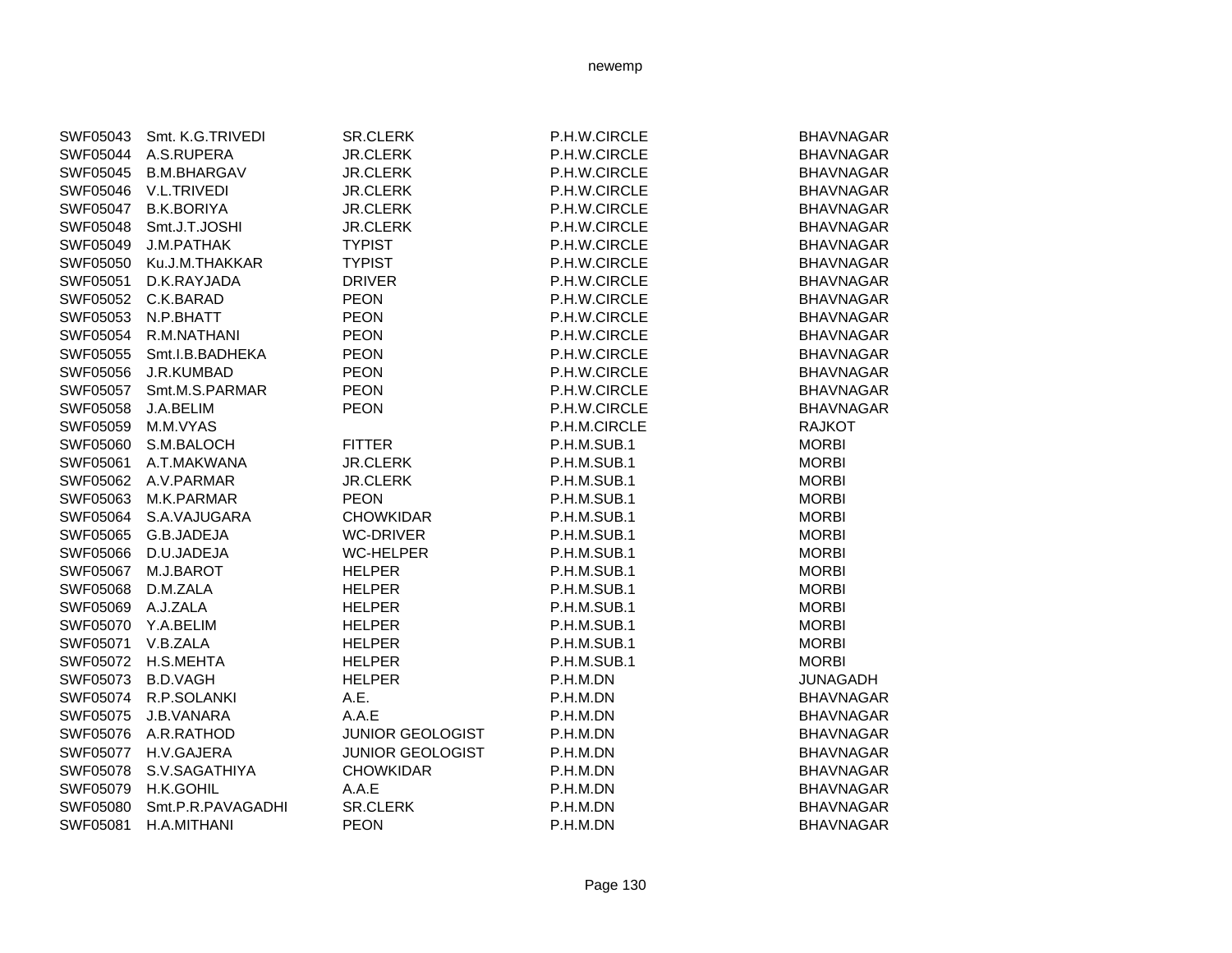| SWF05082 K.A.UPADHYAY | <b>ROJAMDAR</b>   | P.H.M.DN     | <b>BHAVNAGAR</b> |
|-----------------------|-------------------|--------------|------------------|
| H.H.KHAN              | <b>ROJAMDAR</b>   | P.H.M.DN     | <b>BHAVNAGAR</b> |
| <b>I.M.SHAIKH</b>     | <b>ROJAMDAR</b>   | P.H.M.DN     | <b>BHAVNAGAR</b> |
| S.N.MIRA              | <b>ROJAMDAR</b>   | P.H.M.DN     | <b>BHAVNAGAR</b> |
| M.R.VALA              | <b>ROJAMDAR</b>   | P.H.M.DN     | <b>BHAVNAGAR</b> |
| A.P.SAIYAD            | <b>FITTER</b>     | P.H.M.DN     | <b>BHAVNAGAR</b> |
| A.L.PATEL             | <b>ROJAMDAR</b>   | P.H.M.DN     | <b>BHAVNAGAR</b> |
| M.A.ADHVYU            | <b>ROJAMDAR</b>   | P.H.M.DN     | <b>BHAVNAGAR</b> |
| <b>M.R.KURESHI</b>    | <b>ROJAMDAR</b>   | P.H.M.DN     | <b>BHAVNAGAR</b> |
| H.K.WADA              | <b>ROJAMDAR</b>   | P.H.M.DN     | <b>BHAVNAGAR</b> |
| A.H.SAIYAD            | <b>ROJAMDAR</b>   | P.H.M.DN     | <b>BHAVNAGAR</b> |
| G.P.WALA              | <b>ROJAMDAR</b>   | P.H.M.DN     | <b>BHAVNAGAR</b> |
| I.R.PATHAN            | <b>ROJAMDAR</b>   | P.H.M.DN     | <b>BHAVNAGAR</b> |
| H.D.PARMAR            | <b>PEON</b>       | P.H.M.CIRCLE | AHMEDABAD        |
| Y.M GOSWAMI           | A.A.E             | S.SUB.DN     | <b>UNA</b>       |
| S.S.BARIYA            | <b>JR.CLERK</b>   | S.SUB.DN     | <b>DHARI</b>     |
| D.M.THAKRDA           | <b>CHOWKIDAR</b>  | P.H.C.       | <b>PALANPUR</b>  |
| J.M.MAKWANA           | <b>ROJAMDAR</b>   | P.H.C.       | <b>PALANPUR</b>  |
| D.K.KATRA             | <b>HEAD CLERK</b> | P.H.W.DN.1   | VADODARA         |
| I.B.SODHA             | <b>ROJAMDAR</b>   | P.H.W.DN.1   | <b>ANJAR</b>     |
| D.A.VAGHELA           | <b>ROJAMDAR</b>   | P.H.W.DN.1   | <b>ANJAR</b>     |
| L.N.HARIJAN           | <b>ROJAMDAR</b>   | P.H.W.DN.1   | <b>ANJAR</b>     |
| N.V.HARIJAN           | <b>ROJAMDAR</b>   | P.H.W.DN.1   | <b>ANJAR</b>     |
| <b>B.D.RAJGOR</b>     | <b>ROJAMDAR</b>   | P.H.W.DN.1   | <b>ANJAR</b>     |
| <b>B.J.PATHAN</b>     | <b>ROJAMDAR</b>   | P.H.W.DN.1   | <b>ANJAR</b>     |
| K.D.PATEL             | <b>ROJAMDAR</b>   | P.H.W.DN.1   | <b>ANJAR</b>     |
| P.V.DODIYA            | <b>ROJAMDAR</b>   | P.H.W.DN.1   | <b>ANJAR</b>     |
| M.V.DODIYA            | <b>ROJAMDAR</b>   | P.H.W.DN.1   | <b>ANJAR</b>     |
| A.G.VANIYA            | <b>ROJAMDAR</b>   | P.H.W.DN.1   | <b>ANJAR</b>     |
| L.V.MERIYA            | <b>ROJAMDAR</b>   | P.H.W.DN.1   | <b>ANJAR</b>     |
| M.K.GADHVI            | <b>ROJAMDAR</b>   | P.H.W.DN.1   | <b>ANJAR</b>     |
| T.B.GOSAI             | <b>ROJAMDAR</b>   | P.H.W.DN.1   | <b>ANJAR</b>     |
| P.B.GOSAI             | <b>ROJAMDAR</b>   | P.H.W.DN.1   | <b>ANJAR</b>     |
| K.K.PARMAR            | <b>ROJAMDAR</b>   | P.H.W.DN.1   | <b>ANJAR</b>     |
| V.K.PATEL             | <b>ROJAMDAR</b>   | P.H.W.DN.1   | <b>ANJAR</b>     |
| L.D.PATEL             | <b>ROJAMDAR</b>   | P.H.W.DN.1   | <b>ANJAR</b>     |
| R.S.PRAJAPATI         | <b>ROJAMDAR</b>   | P.H.W.DN.1   | <b>ANJAR</b>     |
| N.D.MAKWANA           | <b>ROJAMDAR</b>   | P.H.W.DN.1   | <b>ANJAR</b>     |
| <b>B.D.MAKWANA</b>    | <b>ROJAMDAR</b>   | P.H.W.DN.1   | <b>ANJAR</b>     |
|                       |                   |              |                  |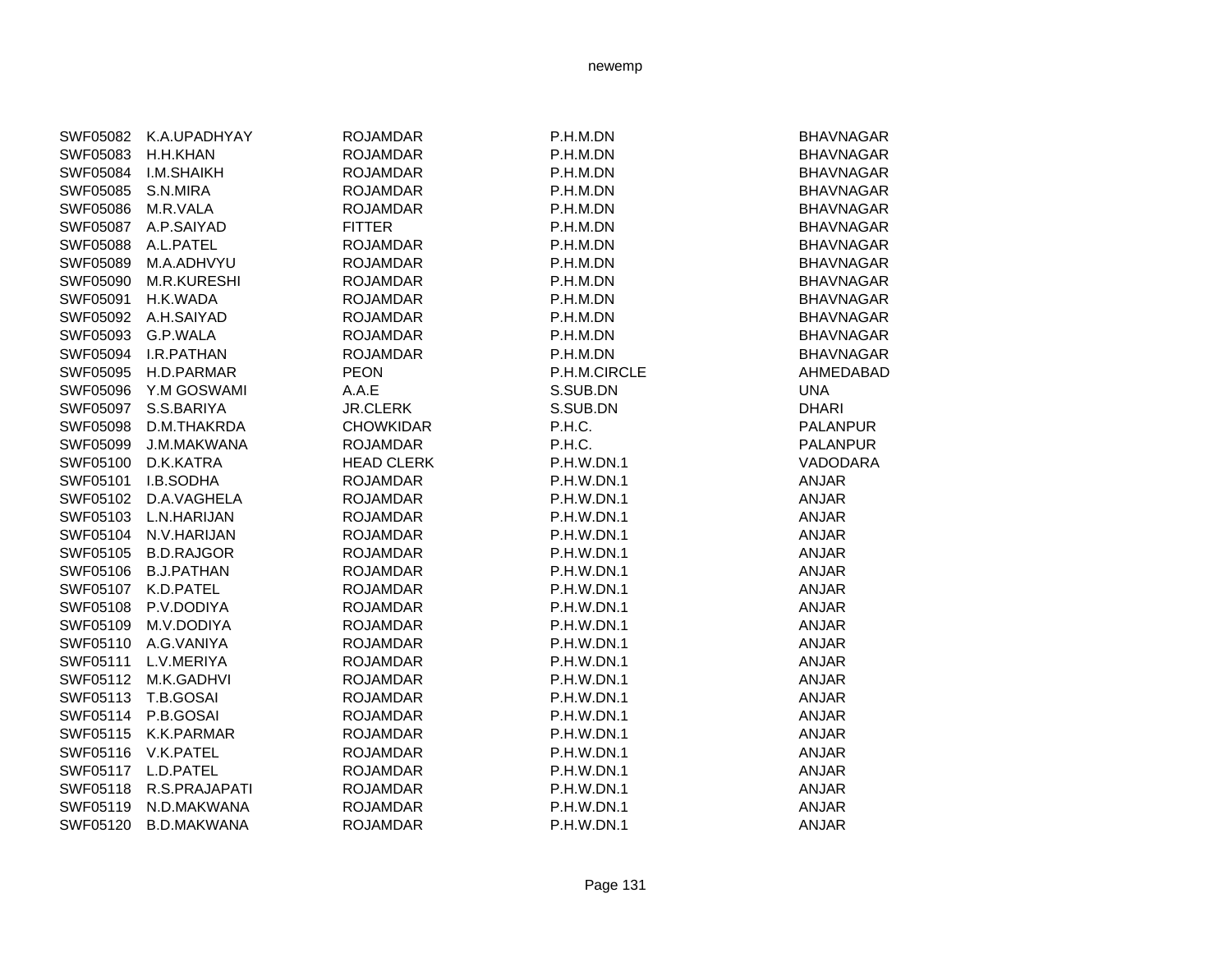| SWF05121 | N.M.KOLI               | <b>ROJAMDAR</b> | P.H.W.DN.1 | <b>ANJAR</b> |
|----------|------------------------|-----------------|------------|--------------|
| SWF05122 | M.K.CHAVDA             | <b>ROJAMDAR</b> | P.H.W.DN.1 | <b>ANJAR</b> |
| SWF05123 | R.M.KOLI               | <b>ROJAMDAR</b> | P.H.W.DN.1 | ANJAR        |
| SWF05124 | M.B.KOLI               | <b>ROJAMDAR</b> | P.H.W.DN.1 | <b>ANJAR</b> |
| SWF05125 | S.S.SODHA              | <b>ROJAMDAR</b> | P.H.W.DN.1 | <b>ANJAR</b> |
| SWF05126 | V.H.KOLI               | <b>ROJAMDAR</b> | P.H.W.DN.1 | <b>ANJAR</b> |
| SWF05127 | <b>B.R.SODHA</b>       | <b>ROJAMDAR</b> | P.H.W.DN.1 | <b>ANJAR</b> |
| SWF05128 | <b>B.G.VAGHELA</b>     | <b>ROJAMDAR</b> | P.H.W.DN.1 | <b>ANJAR</b> |
| SWF05129 | M.S.VAGHELA            | <b>ROJAMDAR</b> | P.H.W.DN.1 | <b>ANJAR</b> |
| SWF05130 | <b>B.V.GOSAI</b>       | <b>ROJAMDAR</b> | P.H.W.DN.1 | <b>ANJAR</b> |
| SWF05131 | <b>B.H.VAGHELA</b>     | <b>ROJAMDAR</b> | P.H.W.DN.1 | <b>ANJAR</b> |
| SWF05132 | N.V.VAGHELA            | <b>ROJAMDAR</b> | P.H.W.DN.1 | <b>ANJAR</b> |
| SWF05133 | S.C.VAGHELA            | <b>ROJAMDAR</b> | P.H.W.DN.1 | <b>ANJAR</b> |
| SWF05134 | K.V.KOLI               | <b>ROJAMDAR</b> | P.H.W.DN.1 | <b>ANJAR</b> |
| SWF05135 | P.B.VAGHELA            | <b>ROJAMDAR</b> | P.H.W.DN.1 | <b>ANJAR</b> |
| SWF05136 | S.C.VAGHELA            | <b>ROJAMDAR</b> | P.H.W.DN.1 | ANJAR        |
| SWF05137 | V.S.SODHA              | <b>ROJAMDAR</b> | P.H.W.DN.1 | <b>ANJAR</b> |
| SWF05138 | P.R.VAGHELA            | <b>ROJAMDAR</b> | P.H.W.DN.1 | <b>ANJAR</b> |
| SWF05139 | J.K.SOMEJA             | <b>ROJAMDAR</b> | P.H.W.DN.1 | <b>ANJAR</b> |
| SWF05140 | A.L.VAGHELA            | <b>ROJAMDAR</b> | P.H.W.DN.1 | <b>ANJAR</b> |
| SWF05141 | M.P.JADEJA             | <b>ROJAMDAR</b> | P.H.W.DN.1 | <b>ANJAR</b> |
| SWF05142 | <b>FOOLISHA NODEYA</b> | <b>ROJAMDAR</b> | P.H.W.DN.1 | <b>ANJAR</b> |
| SWF05143 | A.J.JADEJA             | <b>ROJAMDAR</b> | P.H.W.DN.1 | <b>ANJAR</b> |
| SWF05144 | J.P.MEGHANI            | <b>ROJAMDAR</b> | P.H.W.DN.1 | <b>ANJAR</b> |
| SWF05145 | P.B.PARMAR             | <b>ROJAMDAR</b> | P.H.W.DN.1 | <b>ANJAR</b> |
| SWF05146 | N.P.MEGHANI            | <b>ROJAMDAR</b> | P.H.W.DN.1 | ANJAR        |
| SWF05147 | K.C.JADEJA             | <b>ROJAMDAR</b> | P.H.W.DN.1 | <b>ANJAR</b> |
| SWF05148 | L.N.HARIJAN            | <b>ROJAMDAR</b> | P.H.W.DN.1 | <b>ANJAR</b> |
| SWF05149 | R.N.SOLANKI            | <b>ROJAMDAR</b> | P.H.W.DN.1 | <b>ANJAR</b> |
| SWF05150 | M.M.SIDHHI             | <b>ROJAMDAR</b> | P.H.W.DN.1 | <b>ANJAR</b> |
| SWF05151 | N.A.HARIJAN            | <b>ROJAMDAR</b> | P.H.W.DN.1 | <b>ANJAR</b> |
| SWF05152 | R.R.PATEL              | <b>ROJAMDAR</b> | P.H.W.DN.1 | <b>ANJAR</b> |
| SWF05153 | D.B.VAGHELA            | <b>ROJAMDAR</b> | P.H.W.DN.1 | <b>ANJAR</b> |
| SWF05154 | J.A.JADEJA             | <b>ROJAMDAR</b> | P.H.W.DN.1 | <b>ANJAR</b> |
| SWF05155 | <b>B.C.SODHA</b>       | <b>ROJAMDAR</b> | P.H.W.DN.1 | <b>ANJAR</b> |
| SWF05156 | R.L.VAGHELA            | <b>ROJAMDAR</b> | P.H.W.DN.1 | <b>ANJAR</b> |
| SWF05157 | S.V.SODHA              | <b>ROJAMDAR</b> | P.H.W.DN.1 | <b>ANJAR</b> |
| SWF05158 | <b>B.R.HARIJAN</b>     | <b>ROJAMDAR</b> | P.H.W.DN.1 | <b>ANJAR</b> |
| SWF05159 | H.C.JADEJA             | <b>ROJAMDAR</b> | P.H.W.DN.1 | <b>ANJAR</b> |
|          |                        |                 |            |              |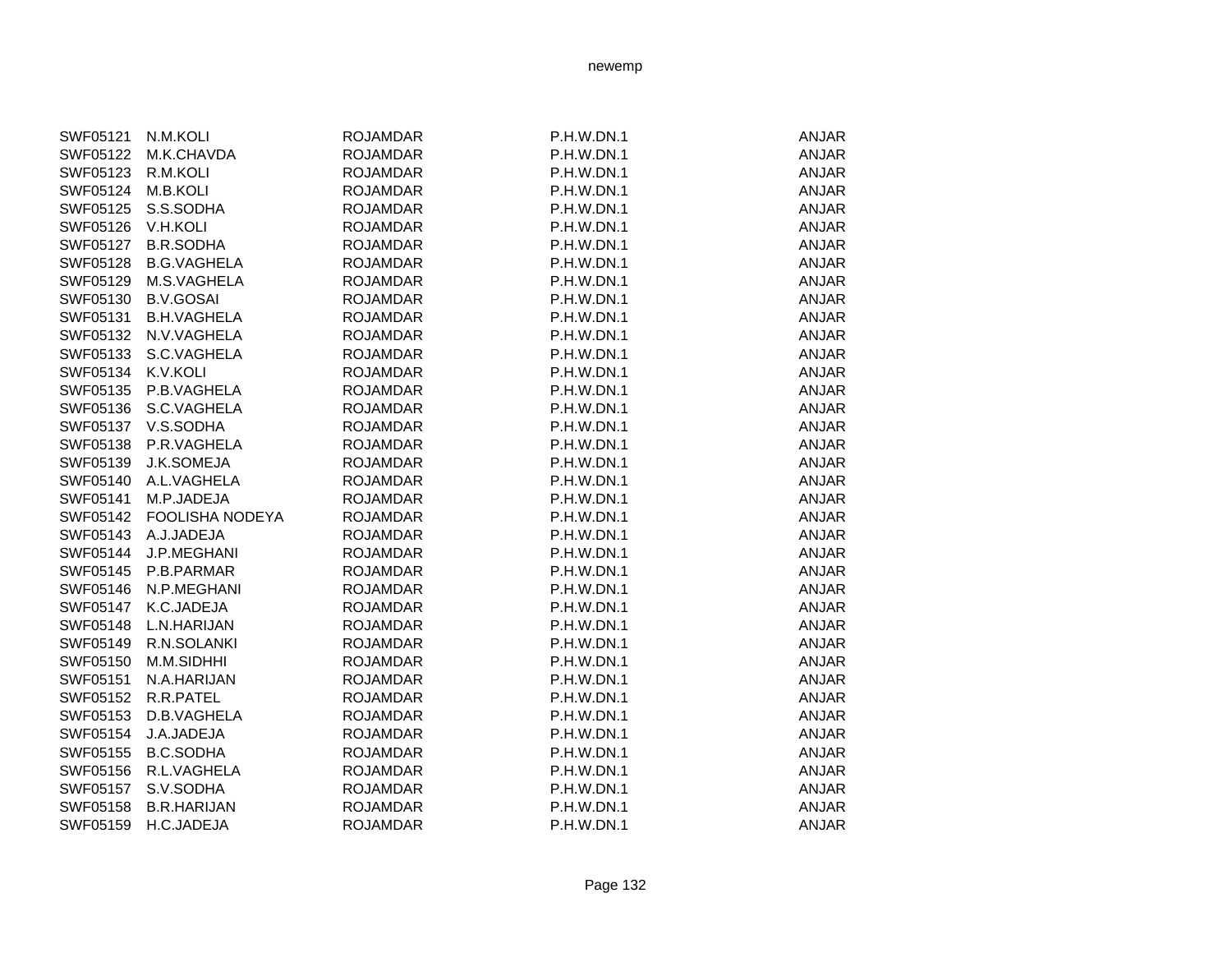| SWF05160 | <b>B.J.KOLI</b>   | <b>ROJAMDAR</b>   | P.H.W.DN.1        | <b>ANJAR</b>       |
|----------|-------------------|-------------------|-------------------|--------------------|
| SWF05161 | A.P.VAGHELA       | <b>ROJAMDAR</b>   | P.H.W.DN.1        | <b>ANJAR</b>       |
| SWF05162 | J.K.HALA          | <b>ROJAMDAR</b>   | P.H.W.DN.1        | <b>ANJAR</b>       |
| SWF05163 | V.N.TEVANI        | A.A.E             | P.H.W.DN.1        | <b>ANJAR</b>       |
| SWF05164 | R.D.DARJI         | <b>TRACER</b>     | P.H.W.DN.1        | <b>ANJAR</b>       |
| SWF05165 | R.N.CHAVDA        | W/A               | P.H.W.DN.1        | <b>ANJAR</b>       |
| SWF05166 | P.A.SOLANKI       | A.E.              | P.H.W.DN.1        | <b>ANJAR</b>       |
| SWF05167 | K.B.SOLANKI       | A.A.E             | P.H.W.DN.1        | <b>ANJAR</b>       |
| SWF05168 | R.M.BHADESIYA     | <b>JR.CLERK</b>   | <b>P.H.W.DN.1</b> | <b>ANJAR</b>       |
|          |                   |                   |                   |                    |
| SWF05169 | V.L.VAGHELA       | <b>JR.CLERK</b>   | <b>P.H.W.DN.1</b> | <b>ANJAR</b>       |
| SWF05170 | L.S.CHAUHAN       | <b>PEON</b>       | P.H.W.DN.1        | <b>ANJAR</b>       |
| SWF05171 | N.N.MAKWANA       | W/A               | P.H.W.DN.1        | <b>ANJAR</b>       |
| SWF05172 | A.D.JADEJA        | <b>PEON</b>       | P.H.W.DN.1        | <b>ANJAR</b>       |
| SWF05173 | D.S.CHAUHAN       | W/A               | P.H.W.DN.1        | <b>ANJAR</b>       |
| SWF05174 | J.M.JANI          | <b>WC-CARKOON</b> | P.H.W.DN.1        | <b>ANJAR</b>       |
| SWF05175 | D.L.AKHIYANI      | <b>DRIVER</b>     | P.H.W.DN.1        | <b>ANJAR</b>       |
| SWF05176 | D.M.GOR           | WC                | P.H.W.DN.1        | <b>ANJAR</b>       |
| SWF05177 | H.J.RAIMA         | <b>WC</b>         | P.H.W.DN.1        | <b>ANJAR</b>       |
| SWF05178 | M.N.SAMBAL        | WC                | P.H.W.DN.1        | <b>ANJAR</b>       |
| SWF05179 | J.A.RAIMA         | <b>WC</b>         | P.H.W.DN.1        | <b>ANJAR</b>       |
| SWF05180 | M.N.SOLANKI       | WC-W/A            | <b>P.H.W.DN.1</b> | <b>ANJAR</b>       |
| SWF05181 | <b>I.S.PARMAR</b> | WC-W/A            | P.H.W.DN.1        | <b>ANJAR</b>       |
| SWF05182 | O.I.SANDHI        | WC-W/A            | P.H.W.DN.1        | <b>ANJAR</b>       |
| SWF05183 | P.K.PARMAR        | <b>ROJAMDAR</b>   | P.H.W.DN.1        | <b>ANJAR</b>       |
| SWF05184 | N.S.HARIJAN       | <b>ROJAMDAR</b>   | P.H.W.DN.1        | <b>ANJAR</b>       |
| SWF05185 | R.B.MAKWANA       | <b>ROJAMDAR</b>   | P.H.W.DN.1        | <b>ANJAR</b>       |
| SWF05186 | G.V.GOSAI         | <b>ROJAMDAR</b>   | P.H.W.DN.1        | <b>ANJAR</b>       |
| SWF05187 | P.C.THAKKAR       | <b>ROJAMDAR</b>   | P.H.W.DN.1        | <b>ANJAR</b>       |
| SWF05188 | K.C.THAKKAR       | <b>ROJAMDAR</b>   | P.H.W.DN.1        | <b>ANJAR</b>       |
| SWF05189 | N.G.KHANT         | <b>CHOWKIDAR</b>  | P.H.W.DN.         | <b>GOHDRA</b>      |
| SWF05190 | <b>B.D.TADAVI</b> | <b>SR.CLERK</b>   | P.H.W.DN.         | <b>GOHDRA</b>      |
| SWF05191 | P.B.SADHU         | <b>OVERSEER</b>   | P.H.C             | <b>MEHSANA</b>     |
| SWF05192 | P.V.PATEL         | PUMP OPERATOR     | P.H.C             | <b>MEHSANA</b>     |
| SWF05193 | M.J.THAKOR        | <b>PEON</b>       | P.H.W.DN.         | <b>GANDHINAGAR</b> |
| SWF05194 | S.C.THAKOR        | <b>CHOWKIDAR</b>  | P.H.W.DN.         | <b>GANDHINAGAR</b> |
| SWF05195 | R.S.PAGI          | <b>JR.CLERK</b>   | P.H.W.DN.2        | <b>BARODA</b>      |
| SWF05196 | <b>B.C.GOHIL</b>  | <b>PEON</b>       | P.H.W.DN.2        | <b>BARODA</b>      |
| SWF05197 | J.G.PARMAR        | <b>HELPER</b>     | P.H.W.DN.1        | <b>BARODA</b>      |
| SWF05198 | S.V.SITOL         | <b>ROJAMDAR</b>   | P.H.W.DN.1        | <b>BARODA</b>      |
|          |                   |                   |                   |                    |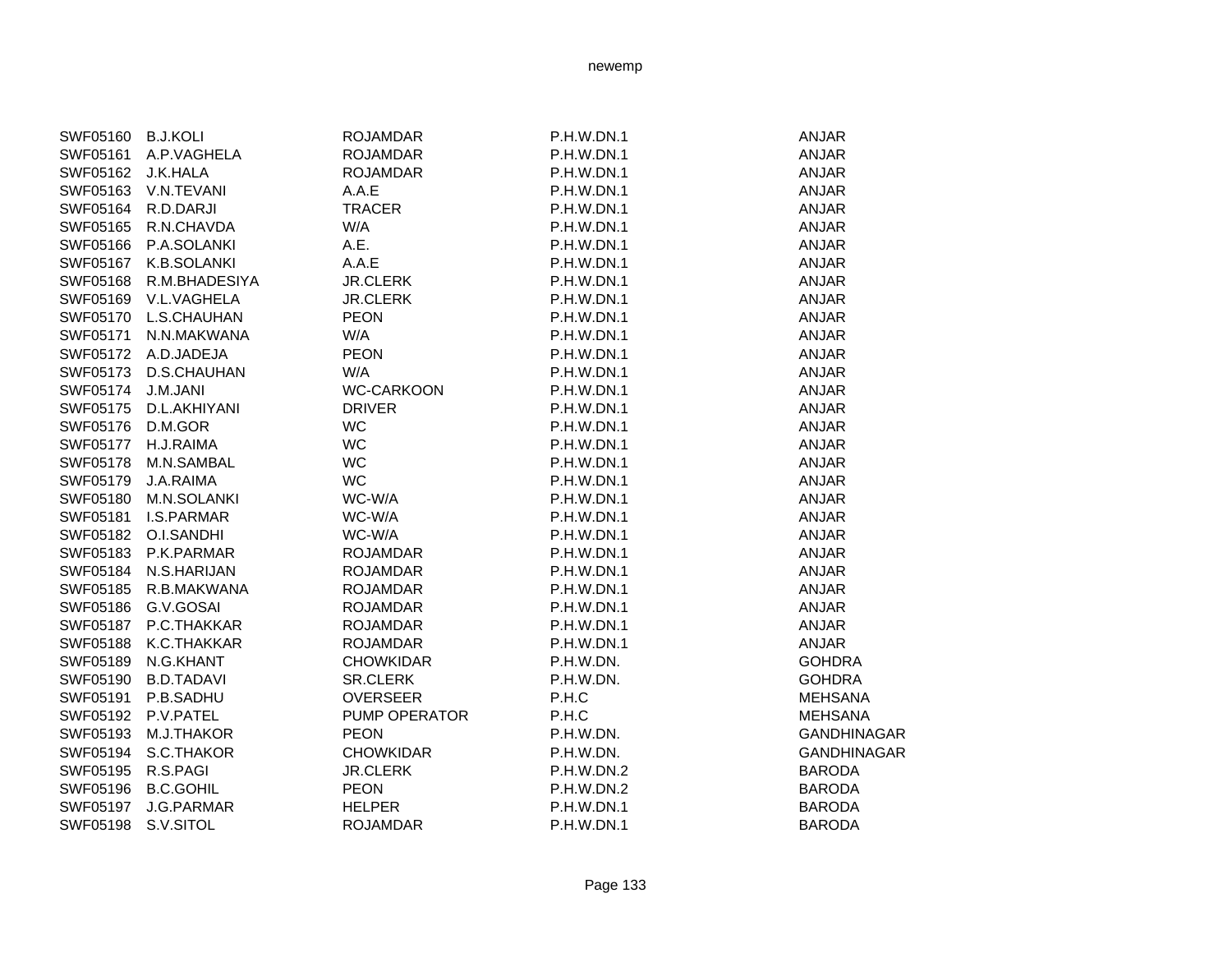| SWF05199        | S.M.HULE            | <b>PEON</b>      | P.H.W.DN.   | PORBANDAR          |
|-----------------|---------------------|------------------|-------------|--------------------|
| SWF05200        | J.R.MAHAJAN         | D.E.E            | P.H.C.      | <b>BARODA</b>      |
| SWF05201        | G.C.SOLANKI         | <b>SR.CLERK</b>  | S.SUB.DN    | VALLABHIPUR        |
| SWF05202        | H.P.VYAS            | <b>JR.CLERK</b>  | S.SUB.DN    | <b>VALLABHIPUR</b> |
| SWF05203        | S.K.PANDYA          | <b>JR.CLERK</b>  | S.SUB.DN    | <b>VALLABHIPUR</b> |
| SWF05204        | A.P.KARMATIYA       | <b>JR.CLERK</b>  | S.SUB.DN    | <b>VALLABHIPUR</b> |
| SWF05205        | D.N.KATPARA         | <b>OPERATOR</b>  | S.SUB.DN    | VALLABHIPUR        |
| SWF05206        | J.G.GOHIL           | <b>ROJAMDAR</b>  | S.SUB.DN    | <b>VALLABHIPUR</b> |
| SWF05207        | R.P.NANDOLIYA       | <b>ROJAMDAR</b>  | S.SUB.DN    | VALLABHIPUR        |
| <b>SWF05208</b> | V.L.BHANGOLIYA      | <b>ROJAMDAR</b>  | S.SUB.DN    | VALLABHIPUR        |
| SWF05209        | R.P.VADODARIYA      | <b>ROJAMDAR</b>  | S.SUB.DN    | VALLABHIPUR        |
| SWF05210        | R.L.KAGODIYA        | <b>ROJAMDAR</b>  | S.SUB.DN    | <b>VALLABHIPUR</b> |
| SWF05211        | Y.U.MODAN           | <b>SR.CLERK</b>  | P.H.W.DN.2  | <b>BHAVNAGAR</b>   |
| SWF05212        | S.SMEHTA            | <b>TYPIST</b>    | P.H.W.DN.2  | <b>BHAVNAGAR</b>   |
| SWF05213        | K.N.TRIVEDI         | <b>TYPIST</b>    | P.H.W.DN.2  | <b>BHAVNAGAR</b>   |
| SWF05214        | H.B.MANGOLSIKHA     | JR.CLERK         | P.H.W.DN.2  | <b>BHAVNAGAR</b>   |
| SWF05215        | D.K.SHAH            | <b>PEON</b>      | P.H.W.DN.2  | <b>BHAVNAGAR</b>   |
| SWF05216        | S.K.PANDYA          | <b>WC-CLERK</b>  | S.SUB.DN    | <b>BHAVNAGAR</b>   |
| SWF05217        | G.K.GOHIL           | <b>ROJAMDAR</b>  | S.SUB.DN    | <b>BHAVNAGAR</b>   |
| SWF05218        | J.G.GOHIL           | <b>ROJAMDAR</b>  | S.SUB.DN    | <b>BHAVNAGAR</b>   |
| SWF05219        | N.J.RUPAREL         | A.E.             | P.H.W.DN    | <b>JAMNAGAR</b>    |
| SWF05220        | J.C.JADEJA          | <b>JR.CLERK</b>  | P.H.W.DN    | <b>JAMNAGAR</b>    |
| SWF05221        | D.L.CHOVTIYA        | <b>DRIVER</b>    | P.H.W.DN    | <b>JAMNAGAR</b>    |
| SWF05222        | J.M.JADEJA          | <b>ROJAMDAR</b>  | P.H.W.DN    | <b>JAMNAGAR</b>    |
| SWF05223        | N.Y.NANAVATI        | <b>ROJAMDAR</b>  | P.H.W.DN    | <b>JAMNAGAR</b>    |
| SWF05224        | R.K.MAKWANA         | <b>ROJAMDAR</b>  | P.H.W.DN    | <b>JAMNAGAR</b>    |
| SWF05225        | <b>B.L.CHOVTIYA</b> | <b>ROJAMDAR</b>  | P.H.W.DN    | <b>JAMNAGAR</b>    |
| SWF05226        | T.J.JANI            | A.E.             | <b>GJTI</b> | <b>GANDHINAGAR</b> |
| SWF05227        | R.A.PATHAK          | <b>TYPIST</b>    | P.H.E.LAB.  | <b>RAJKOT</b>      |
| SWF05228        | S.V.BHARAD          | <b>TYPIST</b>    | ZONE-3      | <b>RAJKOT</b>      |
| SWF05229        | N.R.GANDHI          | A.E.             | <b>GJTI</b> | <b>GANDHINAGAR</b> |
| SWF05230        | K.R. DHANECHA       | <b>CHOWKIDAR</b> | S.SUB.DN    | <b>RANAVAV</b>     |
| SWF05231        | H.K.JOSHI           | <b>ROJAMDAR</b>  | S.SUB.DN    | <b>RANAVAV</b>     |
| SWF05232        | S.V.PATEL           | A.A.E            | P.H.W.DN    | <b>GANDHINAGAR</b> |
| SWF05233        | T.B.JANI            | KHALASHI         | P.H.W.DN    | SURENDRANAGAR      |
| SWF05234        | S.N.JOSHI           | <b>ROJAMDAR</b>  | P.H.W.DN    | <b>GANDHINAGAR</b> |
| SWF05235        | K.M.PURBIYA         | <b>JR.CLERK</b>  | HO          | <b>GANDHINAGAR</b> |
| SWF05236        | P.N.DESAI           | A.A.E            | S.SUB.DN    | <b>DHARAMPUR</b>   |
| SWF05237        | U.S.PATEL           | <b>SR.CLERK</b>  | P.H.W.DN    | VALSAD             |
|                 |                     |                  |             |                    |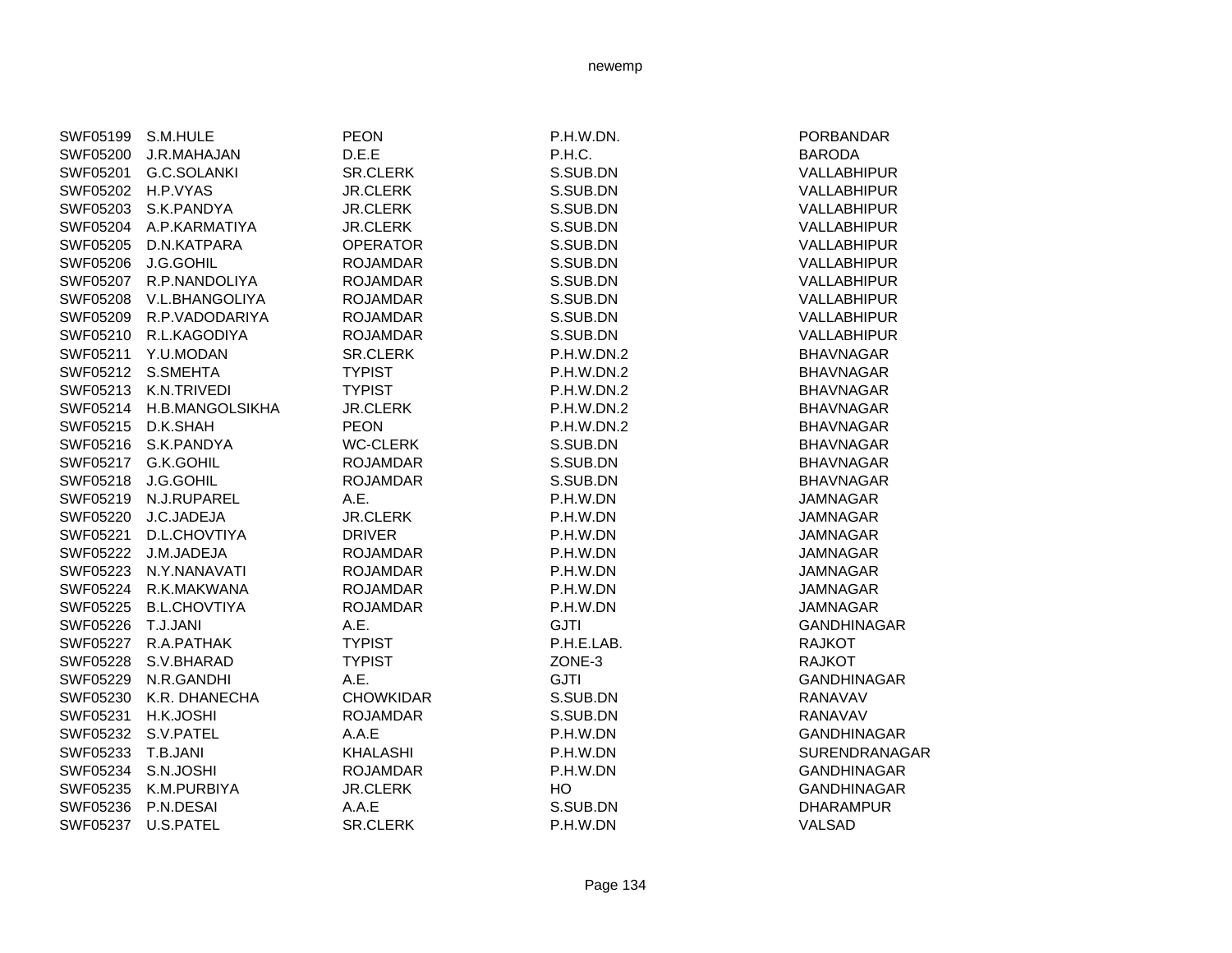|                    | SWF05238 K.C.MAHAJAN    | D.E.E                 | S.SUB.DN            | <b>DHARAMPUR</b>   |
|--------------------|-------------------------|-----------------------|---------------------|--------------------|
| SWF05239           | D.K.MAHETA              | <b>CE</b>             | <b>GJTI</b>         | <b>GANDHINAGAR</b> |
|                    | SWF05240 A.K.MAHAJAN    | D.E.E.                | <b>GJTI</b>         | <b>GANDHINAGAR</b> |
|                    | SWF05241 B.B.SOMANI     | D.E.E.                | HO                  | <b>GANDHINAGAR</b> |
|                    | SWF05242 J.B.VASAVA     | D.E.E                 | P.H.W.DN.           | <b>BHARUCH</b>     |
|                    | SWF05243 B.S.JADEJA     | <b>ROJAMDAR</b>       | P.H.W.DN.           | <b>BHARUCH</b>     |
|                    | SWF05244 M.K.CHAUHAN    | <b>ROJAMDAR</b>       | P.H.W.DN.           | <b>ANAND</b>       |
|                    | SWF05245 R.V.MASTER     | <b>ROJAMDAR</b>       | P.H.W.DN.           | <b>ANAND</b>       |
|                    | SWF05246 B.J.RABARI     | <b>JR.CLERK</b>       | P.H.W.DN.           | <b>ANAND</b>       |
| SWF05247 V.B.MODI  |                         | A.A.E                 | <b>WATER TANKER</b> | AHMEDABAD          |
|                    | SWF05248 V.A.UBHADIYA   | SR.CLERK              | <b>WATER TANKER</b> | AHMEDABAD          |
|                    | SWF05249 Smt.D.P.PARMAR | <b>PEON</b>           | <b>WATER TANKER</b> | AHMEDABAD          |
|                    | SWF05250 H.V.SISODIYA   | D.E.E                 | P.H.W.DN.           | <b>PORBANDAR</b>   |
|                    | SWF05251 P.V.CHAUHAN    | <b>JR.CLERK</b>       | P.H.W.DN.           | <b>PORBANDAR</b>   |
|                    | SWF05252 K.M.BHOTIYA    | <b>WC-ELECTRICIAN</b> | P.H.W.DN.           | <b>PORBANDAR</b>   |
|                    | SWF05253 B.S.NAYEE      | W/A                   | P.H.C.              | <b>MEHSANA</b>     |
|                    | SWF05254 B.M RATHOD     | <b>ROJAMDAR</b>       | P.H.C.              | <b>MEHSANA</b>     |
|                    | SWF05255 M.R.PODLIYA    | <b>ROJAMDAR</b>       | P.H.C.              | <b>MEHSANA</b>     |
|                    | SWF05256 P.DP SUTHAR    | <b>ROJAMDAR</b>       | P.H.C.              | <b>MEHSANA</b>     |
|                    | SWF05257 M.C.DABHI      | <b>ROJAMDAR</b>       | P.H.C.              | <b>MEHSANA</b>     |
|                    | SWF05258 M.M. BALOCH    | <b>ROJAMDAR</b>       | P.H.C.              | <b>MEHSANA</b>     |
|                    | SWF05259 A.B. PATEL     | <b>ROJAMDAR</b>       | P.H.C.              | <b>MEHSANA</b>     |
|                    | SWF05260 A.H.BALOCH     | <b>ROJAMDAR</b>       | P.H.C.              | <b>MEHSANA</b>     |
| SWF05261           | <b>J.S.PRAJAPATI</b>    | <b>ROJAMDAR</b>       | P.H.C.              | <b>MEHSANA</b>     |
|                    | SWF05262 M.M.MAKWANA    | <b>ROJAMDAR</b>       | P.H.C.              | <b>MEHSANA</b>     |
|                    | SWF05263 V.S.VASAVA     | <b>TYPIST</b>         | P.H.W.CIRCLE        | VADODARA           |
|                    | SWF05264 S.D.VASAVA     | <b>KARKOON</b>        | P.H.W.CIRCLE        | VADODARA           |
| SWF05265 L.M.TADVI |                         | PUMP OPERATOR         | P.H.W.CIRCLE        | VADODARA           |
|                    | SWF05266 J.H.PANCHAL    | <b>CHOWKIDAR</b>      | P.H.W.CIRCLE        | VADODARA           |
|                    | SWF05267 G.R.VASAVA     | <b>CHOWKIDAR</b>      | P.H.W.CIRCLE        | VADODARA           |
|                    | SWF05268 G.C.PATEL      | <b>ROJAMDAR</b>       | P.H.W.CIRCLE        | VADODARA           |
|                    | SWF05269 C.C.TADVI      | D/AC                  | P.H.W.CIRCLE        | VADODARA           |
|                    | SWF05270 N.F.VASAVA     | <b>CHOWKIDAR</b>      | P.H.W.CIRCLE        | VADODARA           |
|                    | SWF05271 R.L.PATEL      | S.C.                  | P.H.W.CIRCLE        | VADODARA           |
| SWF05272 M.J.SHAH  |                         | D.E.                  | P.H.M.DN            | <b>GANDHINAGAR</b> |
|                    | SWF05273 P.A.DABHI      | SR.CLERK              | P.H.M.DN            | <b>GANDHINAGAR</b> |
|                    | SWF05274 P.S.PATEL      | <b>SR.CLERK</b>       | P.H.M.DN            | <b>GANDHINAGAR</b> |
| SWF05275           | M.D.SOLANKI             | JR.CLERK              | P.H.M.DN            | <b>GANDHINAGAR</b> |
| SWF05276           | <b>J.N.PANCHAL</b>      | <b>JR.CLERK</b>       | P.H.MAHI PIPELINE   | <b>BARWALA</b>     |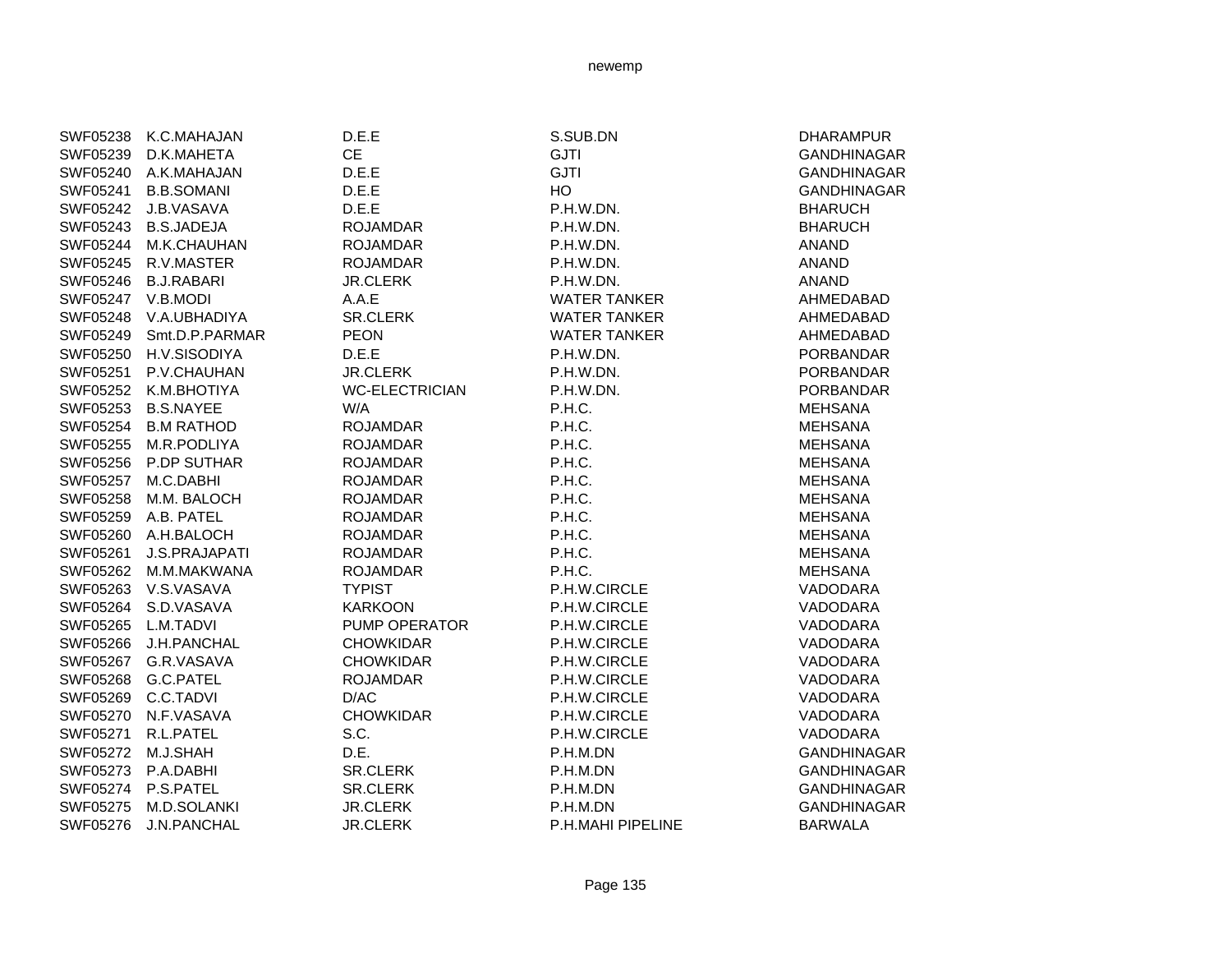| SWF05277 | R.C.CHUDASMA         | <b>DRIVER</b>       | P.H.MAHI PIPELINE | <b>BARWALA</b>     |
|----------|----------------------|---------------------|-------------------|--------------------|
| SWF05278 | R.K.RATHOD           | <b>CHOWKIDAR</b>    | P.H.E.LAB.        | <b>RAJKOT</b>      |
| SWF05279 | Smt.I.D.GHIWALA      | <b>TYPIST</b>       | P.H.M.CIRCLE      | VADODARA           |
| SWF05280 | D.M.VANKAR           | <b>PEON</b>         | P.H.M.CIRCLE      | VADODARA           |
| SWF05281 | K.S.TAPADA           | <b>CHOWKIDAR</b>    | P.H.M.CIRCLE      | VADODARA           |
| SWF05282 | J.M.PARMAR           | <b>HYDROLOGIST</b>  | P.H.M.CIRCLE      | VADODARA           |
| SWF05283 | I.R.PATEL            | <b>ADM</b>          | P.H.M.CIRCLE      | VADODARA           |
| SWF05284 | T.K.DAVDA            | <b>TYPIST</b>       | P.H.C             | <b>HIMATNAGAR</b>  |
| SWF05285 | <b>B.M.KUMBHAR</b>   | <b>CHOWKIDAR</b>    | P.H.C             | <b>HIMATNAGAR</b>  |
| SWF05286 | S.V.SUVERA           | <b>SR.CLERK</b>     | P.H.C             | <b>HIMATNAGAR</b>  |
| SWF05287 | M.B.SHAIKH           | <b>DRIVER</b>       | ZONE-2            | AHMEDABAD          |
| SWF05288 | A.A.MAKRANI          | <b>PEON</b>         | ZONE-2            | AHMEDABAD          |
| SWF05289 | K.S.ZALA             | <b>WC-HELPER</b>    | P.H.W.DN          | <b>MODASA</b>      |
| SWF05290 | R.R.PARMAR           | <b>WC-HELPER</b>    | P.H.W.DN          | <b>MODASA</b>      |
| SWF05291 | <b>B.P.SHAIKH</b>    | <b>WC-HELPER</b>    | P.H.W.DN          | <b>MODASA</b>      |
| SWF05292 | <b>B.B.ZALA</b>      | <b>ROJAMDAR</b>     | P.H.W.DN          | <b>MODASA</b>      |
| SWF05293 | L.C.THAKOR           | <b>ROJAMDAR</b>     | P.H.W.DN          | <b>MODASA</b>      |
| SWF05294 | <b>J.R.THAKOR</b>    | <b>ROJAMDAR</b>     | P.H.W.DN          | <b>MODASA</b>      |
| SWF05295 | P.D.PARMAR           | <b>ROJAMDAR</b>     | P.H.W.DN          | <b>MODASA</b>      |
| SWF05296 | <b>B.K.KHANT</b>     | <b>ROJAMDAR</b>     | P.H.W.DN          | <b>MODASA</b>      |
| SWF05297 | V.P.NAYEE            | <b>ROJAMDAR</b>     | P.H.W.DN          | <b>MODASA</b>      |
| SWF05298 | L.V.THAKOR           | <b>ROJAMDAR</b>     | P.H.W.DN          | <b>MODASA</b>      |
| SWF05299 | M.F.CHAUHAN          | <b>ROJAMDAR</b>     | P.H.W.DN          | <b>MODASA</b>      |
| SWF05300 | S.R.PATEL            | <b>ROJAMDAR</b>     | P.H.W.DN          | <b>MODASA</b>      |
| SWF05301 | A.I.PARMAR           | <b>SR.CLERK</b>     | HO                | <b>GANDHINAGAR</b> |
| SWF05302 | <b>B.C.PRAJAPATI</b> | <b>JR.CLERK</b>     | HO                | <b>GANDHINAGAR</b> |
| SWF05303 | Z.S.SHAIKH           | <b>PEON</b>         | HO                | GANDHINAGAR        |
| SWF05304 | <b>B.C.TADVI</b>     | <b>WC-CHOWKIDAR</b> | P.H.W.DN.2        | <b>BARODA</b>      |
| SWF05305 | J.M.TADVI            | <b>WC-CHOWKIDAR</b> | P.H.W.DN.2        | <b>BARODA</b>      |
| SWF05306 | H.A.MOCHI            | <b>ROJAMDAR</b>     | P.H.W.DN.2        | <b>BARODA</b>      |
| SWF05307 | <b>B.A.MODI</b>      | <b>ROJAMDAR</b>     | P.H.W.DN.2        | <b>BARODA</b>      |
| SWF05308 | J.M.RATHOD           | <b>ROJAMDAR</b>     | P.H.W.DN.2        | <b>BARODA</b>      |
| SWF05309 | J.C.RANA             | <b>ROJAMDAR</b>     | P.H.W.DN.2        | <b>BARODA</b>      |
| SWF05310 | A.M.PARMAR           | <b>ROJAMDAR</b>     | P.H.W.DN.2        | <b>BARODA</b>      |
| SWF05311 | I.J.BARIYA           | <b>ROJAMDAR</b>     | P.H.W.DN.2        | <b>BARODA</b>      |
| SWF05312 | D.C.DAYMA            | <b>ROJAMDAR</b>     | P.H.W.DN.2        | <b>BARODA</b>      |
| SWF05313 | R.M.TADVI            | <b>ROJAMDAR</b>     | P.H.W.DN.2        | <b>BARODA</b>      |
| SWF05314 | P.G.CHAUHAN          | <b>ROJAMDAR</b>     | P.H.W.DN.2        | <b>BARODA</b>      |
| SWF05315 | A.D.TADAVI           | <b>ROJAMDAR</b>     | <b>P.H.W.DN.2</b> | <b>BARODA</b>      |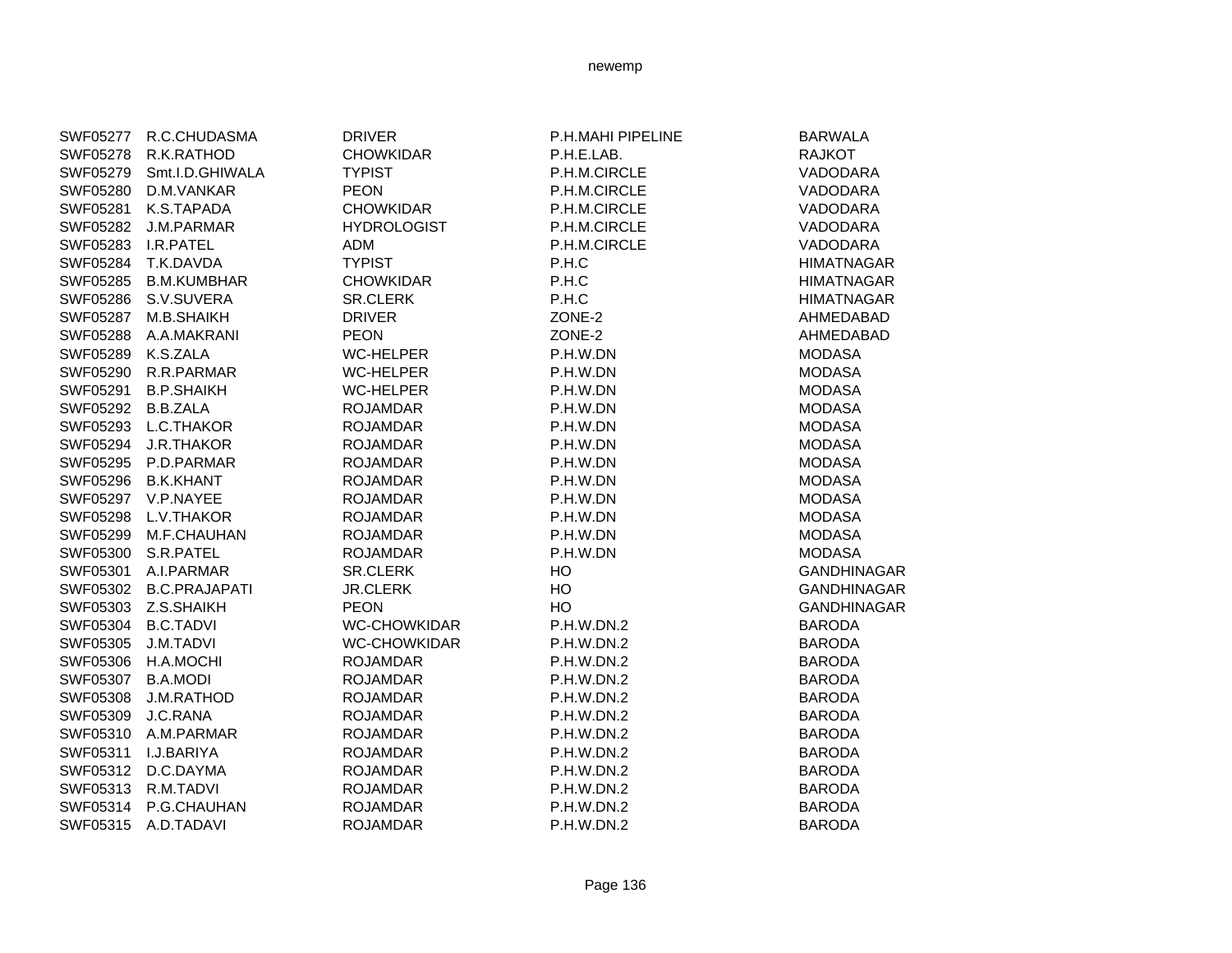| SWF05316 | J.C.PATEL         | <b>ROJAMDAR</b> | P.H.W.DN.2 | <b>BARODA</b>      |
|----------|-------------------|-----------------|------------|--------------------|
| SWF05317 | N.P.VANKAR        | <b>ROJAMDAR</b> | P.H.W.DN.2 | <b>BARODA</b>      |
| SWF05318 | <b>B.C.BHIL</b>   | <b>ROJAMDAR</b> | P.H.W.DN.2 | <b>BARODA</b>      |
| SWF05319 | Y.D.DYNA          | <b>ROJAMDAR</b> | P.H.W.DN.2 | <b>BARODA</b>      |
| SWF05320 | N.R.SOLANKI       | <b>ROJAMDAR</b> | P.H.W.DN.2 | <b>BARODA</b>      |
| SWF05321 | D.L.PARMAR        | <b>ROJAMDAR</b> | S.SUB.DN   | <b>BOTAD</b>       |
| SWF05322 | S.H.NAYAK         | <b>ROJAMDAR</b> | P.H.W.DN.  | <b>GANDHINAGAR</b> |
| SWF05323 | <b>B.B.CHAVDA</b> | <b>ROJAMDAR</b> | P.H.W.DN.  | <b>GANDHINAGAR</b> |
| SWF05324 | S.N.THAKOR        | <b>ROJAMDAR</b> | P.H.W.DN.  | <b>GANDHINAGAR</b> |
| SWF05325 | K.H.PANDYA        | A.A.E           | P.H.W.DN.  | <b>PALANPUR</b>    |
| SWF05326 | R.S.MAJIRANA      | <b>PEON</b>     | P.H.W.DN.  | <b>DEESA</b>       |
| SWF05327 | S.R.ZALA          | <b>ROJAMDAR</b> | P.H.W.DN.  | <b>MODASA</b>      |
| SWF05328 | P.M.KHANT         | <b>ROJAMDAR</b> | P.H.W.DN.  | <b>MODASA</b>      |
| SWF05329 | <b>B.R.SHAH</b>   | <b>ROJAMDAR</b> | P.H.W.DN.  | <b>MODASA</b>      |
| SWF05330 | K.B.KHANT         | <b>ROJAMDAR</b> | P.H.W.DN.  | <b>MODASA</b>      |
| SWF05331 | J.N.NAYEE         | <b>ROJAMDAR</b> | P.H.W.DN.  | <b>MODASA</b>      |
| SWF05332 | J.A.ZALA          | <b>ROJAMDAR</b> | P.H.W.DN.  | <b>MODASA</b>      |
| SWF05333 | N.Z.KHANT         | <b>ROJAMDAR</b> | P.H.W.DN.  | <b>MODASA</b>      |
| SWF05334 | K.B.PATEL         | <b>ROJAMDAR</b> | P.H.W.DN.  | <b>MODASA</b>      |
| SWF05335 | A.A.CHAUHAN       | <b>ROJAMDAR</b> | P.H.W.DN.  | <b>MODASA</b>      |
| SWF05336 | P.S.ZALA          | <b>ROJAMDAR</b> | P.H.W.DN.  | <b>MODASA</b>      |
| SWF05337 | D.R.PATEL         | <b>ROJAMDAR</b> | P.H.W.DN.  | <b>MODASA</b>      |
| SWF05338 | R.S.CHAUHAN       | <b>ROJAMDAR</b> | P.H.W.DN.  | <b>MODASA</b>      |
| SWF05339 | K.K.CHAUHAN       | <b>ROJAMDAR</b> | P.H.W.DN.  | <b>MODASA</b>      |
| SWF05340 | M.D.PARMAR        | <b>ROJAMDAR</b> | P.H.W.DN.  | <b>MODASA</b>      |
| SWF05341 | R.N.SHARMA        | <b>ROJAMDAR</b> | P.H.W.DN.  | <b>MODASA</b>      |
| SWF05342 | R.B.KORI          | <b>ROJAMDAR</b> | P.H.W.DN.  | <b>MODASA</b>      |
| SWF05343 | R.S.PATEL         | <b>ROJAMDAR</b> | P.H.W.DN.  | <b>MODASA</b>      |
| SWF05344 | <b>B.M.PATEL</b>  | <b>ROJAMDAR</b> | P.H.W.DN.  | <b>MODASA</b>      |
| SWF05345 | A.M.PATELIYA      | <b>ROJAMDAR</b> | P.H.W.DN.  | <b>MODASA</b>      |
| SWF05346 | S.S.PATEL         | <b>ROJAMDAR</b> | P.H.W.DN.  | <b>MODASA</b>      |
| SWF05347 | G.B.RAJPUT        | <b>ROJAMDAR</b> | P.H.W.DN.  | <b>MODASA</b>      |
| SWF05348 | P.G.CHAUHAN       | <b>ROJAMDAR</b> | P.H.W.DN.  | <b>MODASA</b>      |
| SWF05349 | D.N.CHHANIYARA    | <b>TYPIST</b>   | ZONE-3     | <b>RAJKOT</b>      |
| SWF05350 | M.J.SOLANKI       | <b>JR.CLERK</b> | P.H.W.DN.  | <b>NADIAD</b>      |
| SWF05351 | V.N.SONI          | <b>TRACER</b>   | P.H.W.DN.  | <b>NAVSARI</b>     |
| SWF05352 | K.M.LAD           | <b>JR.CLERK</b> | P.H.W.DN.  | <b>NAVSARI</b>     |
| SWF05353 | <b>B.R.PATEL</b>  | <b>DRIVER</b>   | P.H.W.DN.  | <b>NAVSARI</b>     |
| SWF05354 | P.R.BHAVSAR       | <b>JR.CLERK</b> | P.H.W.DN.  | <b>NAVSARI</b>     |
|          |                   |                 |            |                    |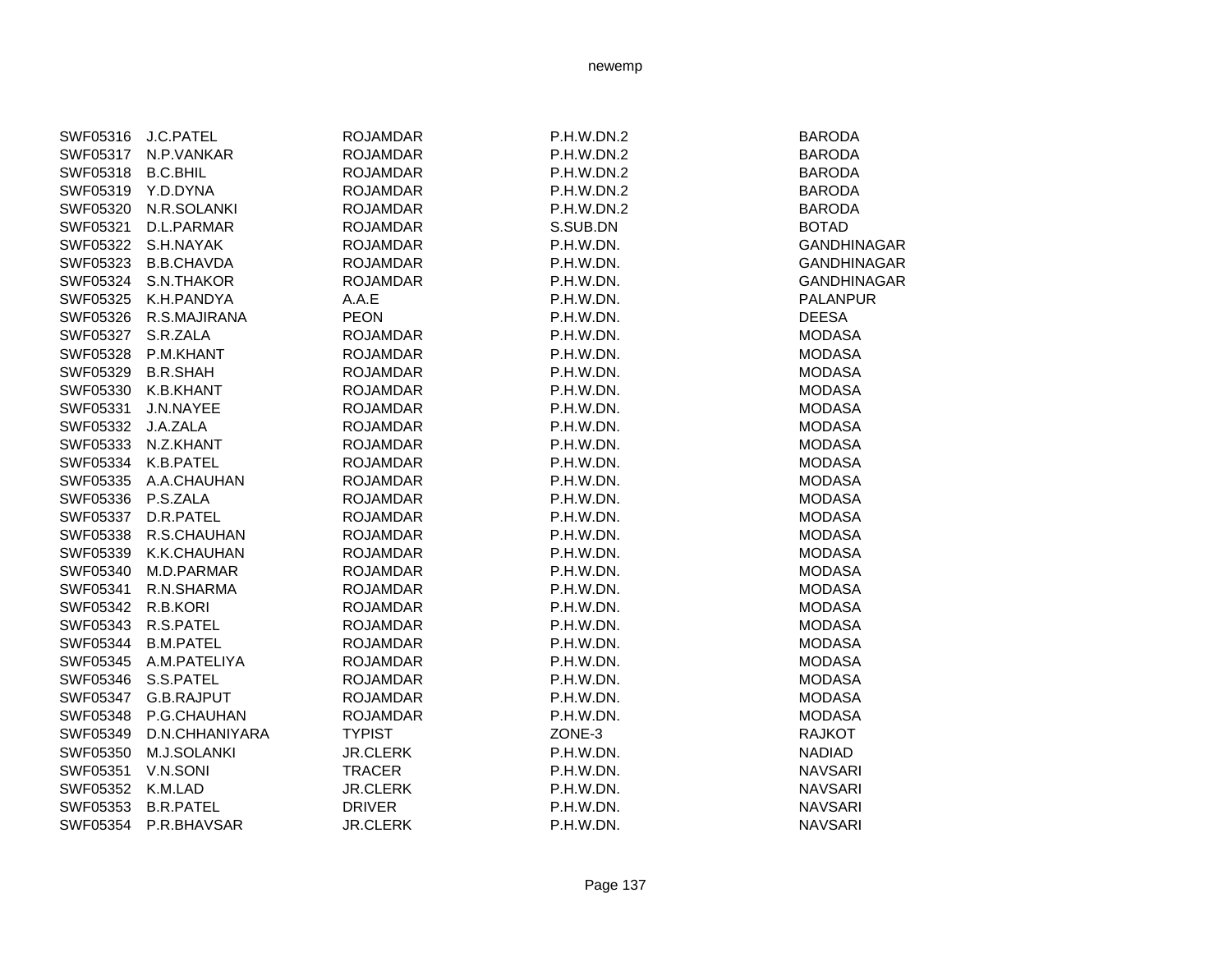| <b>NAVSARI</b><br>SWF05356 D.R.PATEL<br><b>TA</b><br>P.H.W.DN.<br>SWF05357 P.V.PATEL<br><b>JR.CLERK</b><br>P.H.W.DN.<br><b>NAVSARI</b><br>A.A.E<br>SWF05358 B.M.PATEL<br>P.H.W.DN.<br><b>NAVSARI</b><br>ADM<br><b>NAVSARI</b><br>SWF05359 M.H.RANA<br>P.H.W.DN.<br>SWF05360 P.S.NARSE<br><b>TA</b><br>P.H.W.DN.<br><b>NAVSARI</b><br>SR.CLERK<br>SWF05361<br>Smt. S.M.SINDHI<br>P.H.W.DN.<br><b>NAVSARI</b><br>SWF05362 S.D.PATEL<br><b>JR.CLERK</b><br><b>NAVSARI</b><br>P.H.W.DN.<br>SWF05363 J.F.GHIWALA<br><b>DRIVER</b><br>P.H.W.DN.<br><b>NAVSARI</b><br>SWF05364 R.M.PATEL<br><b>PEON</b><br>P.H.W.DN.<br><b>NAVSARI</b><br>SWF05365 P.M.PATEL<br><b>COMPUTER</b><br>P.H.W.DN.<br><b>NAVSARI</b><br>SWF05366<br>S.B.PATEL<br><b>TYPIST</b><br>P.H.W.DN.<br><b>NAVSARI</b><br><b>KHALASHI</b><br><b>NAVSARI</b><br>SWF05367<br>M.M.MALIK<br>P.H.W.DN.<br>SWF05368 K.T.REVTANI<br>D.E.E<br>P.H.M.CIRCLE<br>A.A.E<br>P.H.M.CIRCLE<br>SWF05369 M.H.VYAS<br>SWF05370 G.T.SHAIKHA<br><b>DRIVER</b><br>P.H.M.CIRCLE<br><b>FITTER</b><br>SWF05371<br>H.M.DAVE<br>P.H.M.CIRCLE<br>SWF05372 H.G.KALAL<br><b>FITTER</b><br>P.H.M.CIRCLE<br>SWF05373 A.M.MAKWANA<br><b>FITTER</b><br>P.H.M.CIRCLE<br>SR.CLERK<br>SWF05374 K.D.MAKWANA<br>P.H.M.CIRCLE<br>SWF05375 M.L.VAGHELA<br><b>JR.CLERK</b><br>P.H.M.CIRCLE<br>SWF05376 K.B.VANAND<br><b>JR.CLERK</b><br>P.H.M.CIRCLE<br>SWF05377 P.N.SHRIMALI<br><b>PEON</b><br>P.H.M.CIRCLE<br>D/W<br>SWF05378<br>J.C.SHAH<br>P.H.M.CIRCLE<br>SWF05379 K.M.KALAL<br>D/W<br>P.H.M.CIRCLE<br>D/W<br>SWF05380 V.K.RAJPUT<br>P.H.M.CIRCLE<br>A.E.<br>D.G.RAMCHNDANI<br><b>ANJAR</b><br>SWF05381<br>P.H.W.DN.2<br>SWF05382 A.P.MAHESHWARI<br>A.A.E<br>P.H.W.DN.2<br><b>ANJAR</b><br>A.A.E<br><b>ANJAR</b><br>SWF05383 S.V.TEVANI<br>P.H.W.DN.2<br>M.J.SUTHAR<br><b>ELECTRICIAN</b><br><b>ANJAR</b><br>SWF05384<br>P.H.W.DN.2<br>SWF05385<br>J.K.MAHESHWARI<br>W/A<br>P.H.W.DN.2<br><b>ANJAR</b><br>V.L.GADHVI<br>ADM<br><b>ANJAR</b><br>SWF05386<br>P.H.W.DN.2<br>N.J.SANGHAVI<br>SR.CLERK<br>P.H.W.DN.2<br>ANJAR<br>SWF05387<br>SWF05388<br>P.M.RAVAL<br>SR.CLERK<br>P.H.W.DN.2<br><b>ANJAR</b> | SWF05355 N.A.PATEL | <b>CHOWKIDAR</b> | P.H.W.DN. | <b>NAVSARI</b> |
|-------------------------------------------------------------------------------------------------------------------------------------------------------------------------------------------------------------------------------------------------------------------------------------------------------------------------------------------------------------------------------------------------------------------------------------------------------------------------------------------------------------------------------------------------------------------------------------------------------------------------------------------------------------------------------------------------------------------------------------------------------------------------------------------------------------------------------------------------------------------------------------------------------------------------------------------------------------------------------------------------------------------------------------------------------------------------------------------------------------------------------------------------------------------------------------------------------------------------------------------------------------------------------------------------------------------------------------------------------------------------------------------------------------------------------------------------------------------------------------------------------------------------------------------------------------------------------------------------------------------------------------------------------------------------------------------------------------------------------------------------------------------------------------------------------------------------------------------------------------------------------------------------------------------------------------------------------------------------------------------------------------------------------------------------------------------------------------------------------------------------------|--------------------|------------------|-----------|----------------|
|                                                                                                                                                                                                                                                                                                                                                                                                                                                                                                                                                                                                                                                                                                                                                                                                                                                                                                                                                                                                                                                                                                                                                                                                                                                                                                                                                                                                                                                                                                                                                                                                                                                                                                                                                                                                                                                                                                                                                                                                                                                                                                                               |                    |                  |           |                |
|                                                                                                                                                                                                                                                                                                                                                                                                                                                                                                                                                                                                                                                                                                                                                                                                                                                                                                                                                                                                                                                                                                                                                                                                                                                                                                                                                                                                                                                                                                                                                                                                                                                                                                                                                                                                                                                                                                                                                                                                                                                                                                                               |                    |                  |           |                |
|                                                                                                                                                                                                                                                                                                                                                                                                                                                                                                                                                                                                                                                                                                                                                                                                                                                                                                                                                                                                                                                                                                                                                                                                                                                                                                                                                                                                                                                                                                                                                                                                                                                                                                                                                                                                                                                                                                                                                                                                                                                                                                                               |                    |                  |           |                |
|                                                                                                                                                                                                                                                                                                                                                                                                                                                                                                                                                                                                                                                                                                                                                                                                                                                                                                                                                                                                                                                                                                                                                                                                                                                                                                                                                                                                                                                                                                                                                                                                                                                                                                                                                                                                                                                                                                                                                                                                                                                                                                                               |                    |                  |           |                |
|                                                                                                                                                                                                                                                                                                                                                                                                                                                                                                                                                                                                                                                                                                                                                                                                                                                                                                                                                                                                                                                                                                                                                                                                                                                                                                                                                                                                                                                                                                                                                                                                                                                                                                                                                                                                                                                                                                                                                                                                                                                                                                                               |                    |                  |           |                |
|                                                                                                                                                                                                                                                                                                                                                                                                                                                                                                                                                                                                                                                                                                                                                                                                                                                                                                                                                                                                                                                                                                                                                                                                                                                                                                                                                                                                                                                                                                                                                                                                                                                                                                                                                                                                                                                                                                                                                                                                                                                                                                                               |                    |                  |           |                |
|                                                                                                                                                                                                                                                                                                                                                                                                                                                                                                                                                                                                                                                                                                                                                                                                                                                                                                                                                                                                                                                                                                                                                                                                                                                                                                                                                                                                                                                                                                                                                                                                                                                                                                                                                                                                                                                                                                                                                                                                                                                                                                                               |                    |                  |           |                |
|                                                                                                                                                                                                                                                                                                                                                                                                                                                                                                                                                                                                                                                                                                                                                                                                                                                                                                                                                                                                                                                                                                                                                                                                                                                                                                                                                                                                                                                                                                                                                                                                                                                                                                                                                                                                                                                                                                                                                                                                                                                                                                                               |                    |                  |           |                |
|                                                                                                                                                                                                                                                                                                                                                                                                                                                                                                                                                                                                                                                                                                                                                                                                                                                                                                                                                                                                                                                                                                                                                                                                                                                                                                                                                                                                                                                                                                                                                                                                                                                                                                                                                                                                                                                                                                                                                                                                                                                                                                                               |                    |                  |           |                |
|                                                                                                                                                                                                                                                                                                                                                                                                                                                                                                                                                                                                                                                                                                                                                                                                                                                                                                                                                                                                                                                                                                                                                                                                                                                                                                                                                                                                                                                                                                                                                                                                                                                                                                                                                                                                                                                                                                                                                                                                                                                                                                                               |                    |                  |           |                |
|                                                                                                                                                                                                                                                                                                                                                                                                                                                                                                                                                                                                                                                                                                                                                                                                                                                                                                                                                                                                                                                                                                                                                                                                                                                                                                                                                                                                                                                                                                                                                                                                                                                                                                                                                                                                                                                                                                                                                                                                                                                                                                                               |                    |                  |           |                |
|                                                                                                                                                                                                                                                                                                                                                                                                                                                                                                                                                                                                                                                                                                                                                                                                                                                                                                                                                                                                                                                                                                                                                                                                                                                                                                                                                                                                                                                                                                                                                                                                                                                                                                                                                                                                                                                                                                                                                                                                                                                                                                                               |                    |                  |           |                |
|                                                                                                                                                                                                                                                                                                                                                                                                                                                                                                                                                                                                                                                                                                                                                                                                                                                                                                                                                                                                                                                                                                                                                                                                                                                                                                                                                                                                                                                                                                                                                                                                                                                                                                                                                                                                                                                                                                                                                                                                                                                                                                                               |                    |                  |           | AHMEDABAD      |
|                                                                                                                                                                                                                                                                                                                                                                                                                                                                                                                                                                                                                                                                                                                                                                                                                                                                                                                                                                                                                                                                                                                                                                                                                                                                                                                                                                                                                                                                                                                                                                                                                                                                                                                                                                                                                                                                                                                                                                                                                                                                                                                               |                    |                  |           | AHMEDABAD      |
|                                                                                                                                                                                                                                                                                                                                                                                                                                                                                                                                                                                                                                                                                                                                                                                                                                                                                                                                                                                                                                                                                                                                                                                                                                                                                                                                                                                                                                                                                                                                                                                                                                                                                                                                                                                                                                                                                                                                                                                                                                                                                                                               |                    |                  |           | AHMEDABAD      |
|                                                                                                                                                                                                                                                                                                                                                                                                                                                                                                                                                                                                                                                                                                                                                                                                                                                                                                                                                                                                                                                                                                                                                                                                                                                                                                                                                                                                                                                                                                                                                                                                                                                                                                                                                                                                                                                                                                                                                                                                                                                                                                                               |                    |                  |           | AHMEDABAD      |
|                                                                                                                                                                                                                                                                                                                                                                                                                                                                                                                                                                                                                                                                                                                                                                                                                                                                                                                                                                                                                                                                                                                                                                                                                                                                                                                                                                                                                                                                                                                                                                                                                                                                                                                                                                                                                                                                                                                                                                                                                                                                                                                               |                    |                  |           | AHMEDABAD      |
|                                                                                                                                                                                                                                                                                                                                                                                                                                                                                                                                                                                                                                                                                                                                                                                                                                                                                                                                                                                                                                                                                                                                                                                                                                                                                                                                                                                                                                                                                                                                                                                                                                                                                                                                                                                                                                                                                                                                                                                                                                                                                                                               |                    |                  |           | AHMEDABAD      |
|                                                                                                                                                                                                                                                                                                                                                                                                                                                                                                                                                                                                                                                                                                                                                                                                                                                                                                                                                                                                                                                                                                                                                                                                                                                                                                                                                                                                                                                                                                                                                                                                                                                                                                                                                                                                                                                                                                                                                                                                                                                                                                                               |                    |                  |           | AHMEDABAD      |
|                                                                                                                                                                                                                                                                                                                                                                                                                                                                                                                                                                                                                                                                                                                                                                                                                                                                                                                                                                                                                                                                                                                                                                                                                                                                                                                                                                                                                                                                                                                                                                                                                                                                                                                                                                                                                                                                                                                                                                                                                                                                                                                               |                    |                  |           | AHMEDABAD      |
|                                                                                                                                                                                                                                                                                                                                                                                                                                                                                                                                                                                                                                                                                                                                                                                                                                                                                                                                                                                                                                                                                                                                                                                                                                                                                                                                                                                                                                                                                                                                                                                                                                                                                                                                                                                                                                                                                                                                                                                                                                                                                                                               |                    |                  |           | AHMEDABAD      |
|                                                                                                                                                                                                                                                                                                                                                                                                                                                                                                                                                                                                                                                                                                                                                                                                                                                                                                                                                                                                                                                                                                                                                                                                                                                                                                                                                                                                                                                                                                                                                                                                                                                                                                                                                                                                                                                                                                                                                                                                                                                                                                                               |                    |                  |           | AHMEDABAD      |
|                                                                                                                                                                                                                                                                                                                                                                                                                                                                                                                                                                                                                                                                                                                                                                                                                                                                                                                                                                                                                                                                                                                                                                                                                                                                                                                                                                                                                                                                                                                                                                                                                                                                                                                                                                                                                                                                                                                                                                                                                                                                                                                               |                    |                  |           | AHMEDABAD      |
|                                                                                                                                                                                                                                                                                                                                                                                                                                                                                                                                                                                                                                                                                                                                                                                                                                                                                                                                                                                                                                                                                                                                                                                                                                                                                                                                                                                                                                                                                                                                                                                                                                                                                                                                                                                                                                                                                                                                                                                                                                                                                                                               |                    |                  |           | AHMEDABAD      |
|                                                                                                                                                                                                                                                                                                                                                                                                                                                                                                                                                                                                                                                                                                                                                                                                                                                                                                                                                                                                                                                                                                                                                                                                                                                                                                                                                                                                                                                                                                                                                                                                                                                                                                                                                                                                                                                                                                                                                                                                                                                                                                                               |                    |                  |           | AHMEDABAD      |
|                                                                                                                                                                                                                                                                                                                                                                                                                                                                                                                                                                                                                                                                                                                                                                                                                                                                                                                                                                                                                                                                                                                                                                                                                                                                                                                                                                                                                                                                                                                                                                                                                                                                                                                                                                                                                                                                                                                                                                                                                                                                                                                               |                    |                  |           |                |
|                                                                                                                                                                                                                                                                                                                                                                                                                                                                                                                                                                                                                                                                                                                                                                                                                                                                                                                                                                                                                                                                                                                                                                                                                                                                                                                                                                                                                                                                                                                                                                                                                                                                                                                                                                                                                                                                                                                                                                                                                                                                                                                               |                    |                  |           |                |
|                                                                                                                                                                                                                                                                                                                                                                                                                                                                                                                                                                                                                                                                                                                                                                                                                                                                                                                                                                                                                                                                                                                                                                                                                                                                                                                                                                                                                                                                                                                                                                                                                                                                                                                                                                                                                                                                                                                                                                                                                                                                                                                               |                    |                  |           |                |
|                                                                                                                                                                                                                                                                                                                                                                                                                                                                                                                                                                                                                                                                                                                                                                                                                                                                                                                                                                                                                                                                                                                                                                                                                                                                                                                                                                                                                                                                                                                                                                                                                                                                                                                                                                                                                                                                                                                                                                                                                                                                                                                               |                    |                  |           |                |
|                                                                                                                                                                                                                                                                                                                                                                                                                                                                                                                                                                                                                                                                                                                                                                                                                                                                                                                                                                                                                                                                                                                                                                                                                                                                                                                                                                                                                                                                                                                                                                                                                                                                                                                                                                                                                                                                                                                                                                                                                                                                                                                               |                    |                  |           |                |
|                                                                                                                                                                                                                                                                                                                                                                                                                                                                                                                                                                                                                                                                                                                                                                                                                                                                                                                                                                                                                                                                                                                                                                                                                                                                                                                                                                                                                                                                                                                                                                                                                                                                                                                                                                                                                                                                                                                                                                                                                                                                                                                               |                    |                  |           |                |
|                                                                                                                                                                                                                                                                                                                                                                                                                                                                                                                                                                                                                                                                                                                                                                                                                                                                                                                                                                                                                                                                                                                                                                                                                                                                                                                                                                                                                                                                                                                                                                                                                                                                                                                                                                                                                                                                                                                                                                                                                                                                                                                               |                    |                  |           |                |
|                                                                                                                                                                                                                                                                                                                                                                                                                                                                                                                                                                                                                                                                                                                                                                                                                                                                                                                                                                                                                                                                                                                                                                                                                                                                                                                                                                                                                                                                                                                                                                                                                                                                                                                                                                                                                                                                                                                                                                                                                                                                                                                               |                    |                  |           |                |
| P.C.JETHANI<br>SR.CLERK<br>ANJAR<br>SWF05389<br>P.H.W.DN.2                                                                                                                                                                                                                                                                                                                                                                                                                                                                                                                                                                                                                                                                                                                                                                                                                                                                                                                                                                                                                                                                                                                                                                                                                                                                                                                                                                                                                                                                                                                                                                                                                                                                                                                                                                                                                                                                                                                                                                                                                                                                    |                    |                  |           |                |
| SWF05390<br>S.S.GOVINDANI<br>SR.CLERK<br>P.H.W.DN.2<br>ANJAR                                                                                                                                                                                                                                                                                                                                                                                                                                                                                                                                                                                                                                                                                                                                                                                                                                                                                                                                                                                                                                                                                                                                                                                                                                                                                                                                                                                                                                                                                                                                                                                                                                                                                                                                                                                                                                                                                                                                                                                                                                                                  |                    |                  |           |                |
| <b>B.L.LALVANI</b><br>SWF05391<br>JR.CLERK<br>P.H.W.DN.2<br>ANJAR                                                                                                                                                                                                                                                                                                                                                                                                                                                                                                                                                                                                                                                                                                                                                                                                                                                                                                                                                                                                                                                                                                                                                                                                                                                                                                                                                                                                                                                                                                                                                                                                                                                                                                                                                                                                                                                                                                                                                                                                                                                             |                    |                  |           |                |
| SWF05392 V.G.RANGAVANI<br><b>JR.CLERK</b><br>P.H.W.DN.2<br><b>ANJAR</b>                                                                                                                                                                                                                                                                                                                                                                                                                                                                                                                                                                                                                                                                                                                                                                                                                                                                                                                                                                                                                                                                                                                                                                                                                                                                                                                                                                                                                                                                                                                                                                                                                                                                                                                                                                                                                                                                                                                                                                                                                                                       |                    |                  |           |                |
| SWF05393 K.R.SADHU<br><b>PEON</b><br>P.H.W.DN.2<br><b>ANJAR</b>                                                                                                                                                                                                                                                                                                                                                                                                                                                                                                                                                                                                                                                                                                                                                                                                                                                                                                                                                                                                                                                                                                                                                                                                                                                                                                                                                                                                                                                                                                                                                                                                                                                                                                                                                                                                                                                                                                                                                                                                                                                               |                    |                  |           |                |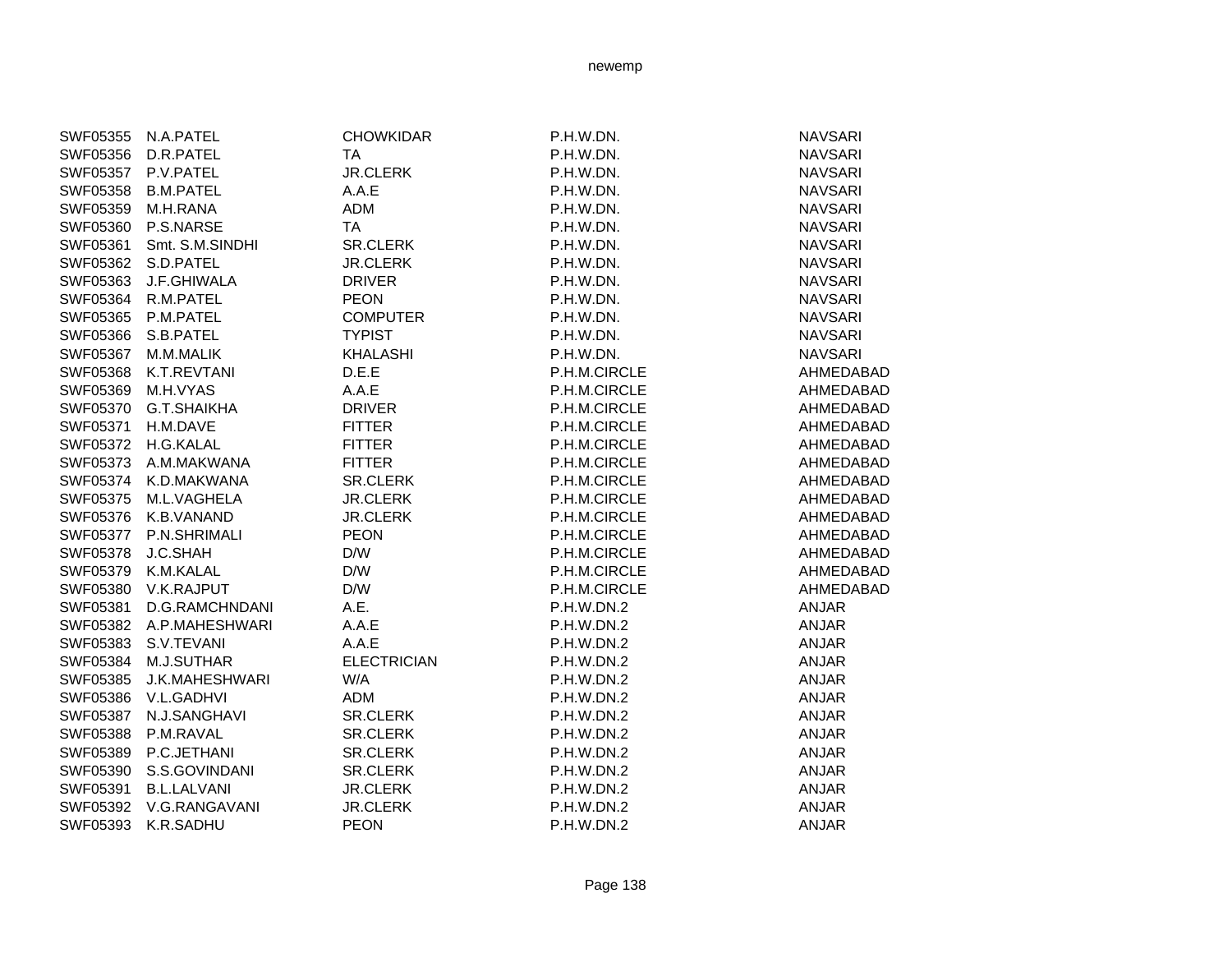| SWF05394          | <b>J.V.VAGHORA</b>      | <b>CHOWKIDAR</b>   | <b>P.H.W.DN.2</b> | <b>ANJAR</b> |
|-------------------|-------------------------|--------------------|-------------------|--------------|
| SWF05395          | <b>J.M.KOTAK</b>        | <b>PEON</b>        | P.H.W.DN.2        | <b>ANJAR</b> |
| SWF05396          | D.M.PATHAK              | <b>PEON</b>        | P.H.W.DN.2        | <b>ANJAR</b> |
| SWF05397          | A.M.PANDYA              | <b>SR.CLERK</b>    | P.H.W.DN.2        | <b>ANJAR</b> |
| SWF05398          | M.J.THARKAN             | <b>TYPIST</b>      | P.H.W.DN.2        | <b>ANJAR</b> |
| SWF05399          | V.S.MADHAVI             | <b>ENG. DRIVER</b> | P.H.W.DN.2        | <b>ANJAR</b> |
| SWF05400          | D.C.MAHESHWARI          | W/A                | P.H.W.DN.2        | <b>ANJAR</b> |
| SWF05401          | M.A.AMBAVANI            | W/A                | P.H.W.DN.2        | <b>ANJAR</b> |
| SWF05402          | C.P.PANDYA              | VALVEMEN           | P.H.W.DN.2        | <b>ANJAR</b> |
| SWF05403          | V.N.GUSAI               | <b>VALVEMEN</b>    | P.H.W.DN.2        | <b>ANJAR</b> |
| SWF05404          | M.H.RABARI              | <b>CHOWKIDAR</b>   | P.H.W.DN.2        | ANJAR        |
| SWF05405          | K.R.DANGAR              | <b>CHOWKIDAR</b>   | P.H.W.DN.2        | <b>ANJAR</b> |
| SWF05406          | G.A.VAGHORA             | <b>CHOWKIDAR</b>   | P.H.W.DN.2        | <b>ANJAR</b> |
| SWF05407          | G.C.CHAUHAN             | <b>MALI</b>        | P.H.W.DN.2        | ANJAR        |
| SWF05408          | K.P.VYAS                | W/A                | P.H.W.DN.2        | <b>ANJAR</b> |
| SWF05409          | S.R.HETHWADIYA          | ENG. DRIVER        | P.H.W.DN.2        | <b>ANJAR</b> |
| SWF05410          | D.K.BARIYA              | <b>ROJAMDAR</b>    | P.H.W.DN.2        | <b>ANJAR</b> |
| SWF05411          | P.D.VIRDA               | <b>ROJAMDAR</b>    | P.H.W.DN.2        | <b>ANJAR</b> |
| SWF05412          | <b>B.G.MAHESHWARI</b>   | <b>ROJAMDAR</b>    | P.H.W.DN.2        | <b>ANJAR</b> |
|                   | SWF05413 A.D.MAHESHWARI | <b>ROJAMDAR</b>    | P.H.W.DN.2        | <b>ANJAR</b> |
| SWF05414 P.D.NEGI |                         | <b>ROJAMDAR</b>    | P.H.W.DN.2        | <b>ANJAR</b> |
| SWF05415          | S.B.AHIR                | <b>ROJAMDAR</b>    | P.H.W.DN.2        | <b>ANJAR</b> |
| SWF05416          | A.R.RANA                | <b>ROJAMDAR</b>    | P.H.W.DN.2        | <b>ANJAR</b> |
|                   | SWF05417 S.R.BORICHA    | <b>ROJAMDAR</b>    | P.H.W.DN.2        | ANJAR        |
| SWF05418          | R.R.CHAUHAN             | <b>ROJAMDAR</b>    | P.H.W.DN.2        | <b>ANJAR</b> |
|                   | SWF05419 G.K.VIRDA      | <b>ROJAMDAR</b>    | P.H.W.DN.2        | <b>ANJAR</b> |
|                   | SWF05420 H.T.PANDYA     | <b>ROJAMDAR</b>    | P.H.W.DN.2        | <b>ANJAR</b> |
| SWF05421          | J.S.BAPADA              | <b>ROJAMDAR</b>    | P.H.W.DN.2        | <b>ANJAR</b> |
|                   | SWF05422 A.A.BAPADA     | <b>ROJAMDAR</b>    | P.H.W.DN.2        | <b>ANJAR</b> |
| SWF05423          | <b>H.M.PUROHIT</b>      | <b>ROJAMDAR</b>    | P.H.W.DN.2        | <b>ANJAR</b> |
| SWF05424          | R.S.MAHESHWARI          | <b>ROJAMDAR</b>    | P.H.W.DN.2        | ANJAR        |
| SWF05425          | Smt. A.S.PATEL          | A.E.               | P.H.C.            | VALSAD       |
| SWF05426          | H.R.PATEL               | <b>JR.CLERK</b>    | P.H.C.            | VALSAD       |
| SWF05427          | Z.R.PATEL               | <b>PEON</b>        | P.H.C.            | VALSAD       |
| SWF05428          | V.V.PATEL               | <b>PEON</b>        | P.H.C.            | VALSAD       |
| SWF05429          | A.R.PATEL               | <b>CHOWKIDAR</b>   | P.H.C.            | VALSAD       |
| SWF05430          | Smt.V.S.PATEL           | <b>TYPIST</b>      | P.H.C.            | VALSAD       |
| SWF05431          | Smt.S.R.SHAH            | <b>TYPIST</b>      | P.H.C.            | VALSAD       |
| SWF05432          | S.B.PATEL               | D.E.E              | P.H.W.DN.         | <b>DAHOD</b> |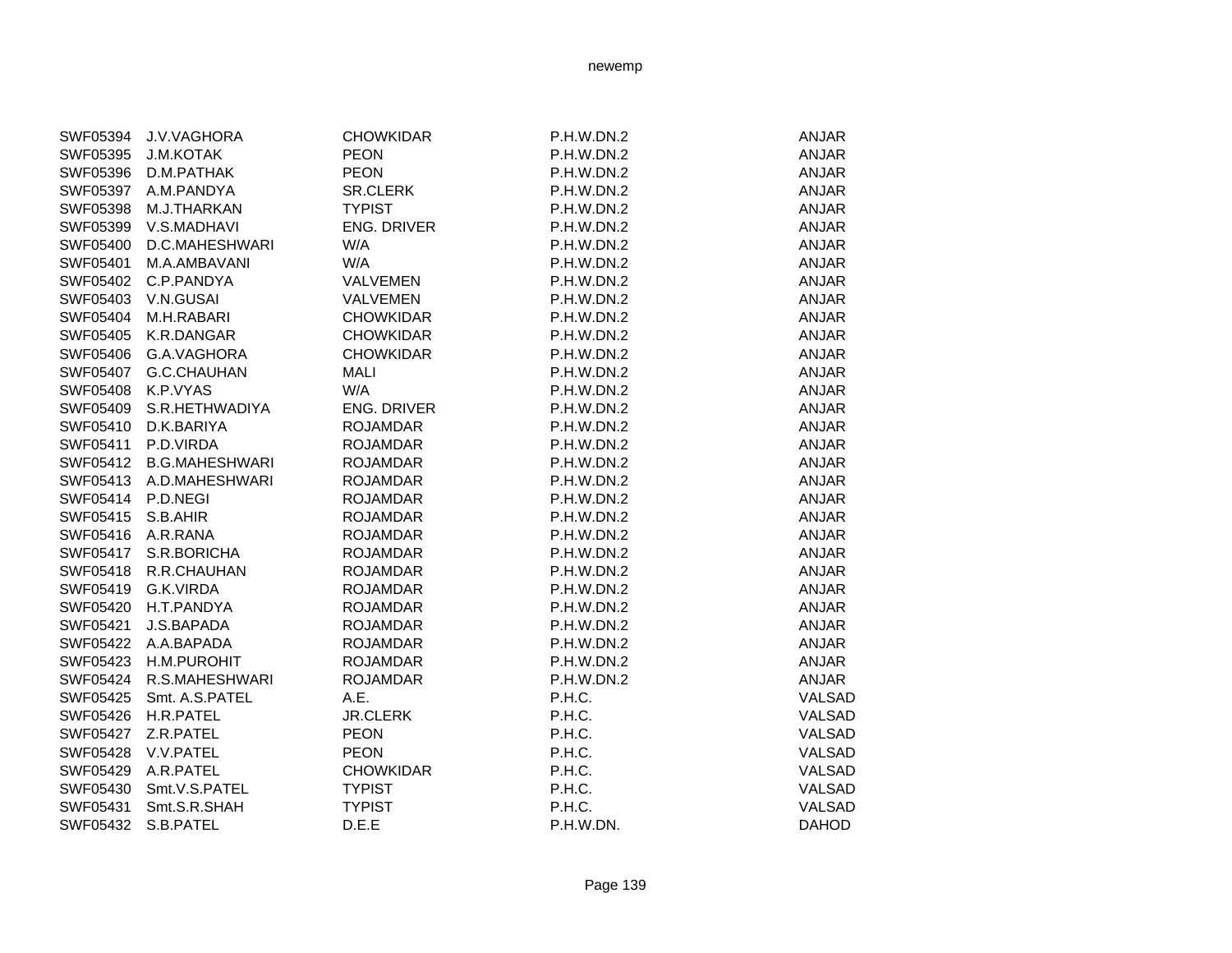| SWF05433 S.D.DAMOR                                                                                                                                                                                                                                       | SR.CLERK         | P.H.W.DN.         | <b>DAHOD</b>       |
|----------------------------------------------------------------------------------------------------------------------------------------------------------------------------------------------------------------------------------------------------------|------------------|-------------------|--------------------|
| R.B.ZALA                                                                                                                                                                                                                                                 | W/A              | P.H.W.DN.         | SURNDRANAGAR       |
| N.T.SANDASANI                                                                                                                                                                                                                                            | D.E.E.           | P.H.W.DN.         | <b>DEESA</b>       |
| S.M.PRAJAPATI                                                                                                                                                                                                                                            | A.E.             | P.H.W.DN.         | <b>RADHANPUR</b>   |
| K.B.PRAJAPATI                                                                                                                                                                                                                                            | W/A              | P.H.W.DN.         | <b>GANDHINAGAR</b> |
| <b>B.P.PRAJAPATI</b>                                                                                                                                                                                                                                     | <b>JR.CLERK</b>  | P.H.M.CIRCLE      | AHMEDABAD          |
| <b>B.K.SANURA</b>                                                                                                                                                                                                                                        | <b>WC-LABOUR</b> | P.H.W.DN.1        | <b>RAJKOT</b>      |
| H.S.PATHAK                                                                                                                                                                                                                                               | <b>ROJAMDAR</b>  | <b>P.H.W.DN.1</b> | <b>RAJKOT</b>      |
| V.M.KAMLIYA                                                                                                                                                                                                                                              | <b>ROJAMDAR</b>  | P.H.W.DN.1        | <b>RAJKOT</b>      |
| S.B.CHANDARANA                                                                                                                                                                                                                                           | <b>ROJAMDAR</b>  | P.H.W.DN.1        | <b>RAJKOT</b>      |
| M.A.SUMRA                                                                                                                                                                                                                                                | <b>ROJAMDAR</b>  | P.H.W.DN.1        | <b>RAJKOT</b>      |
| P.G.JADAV                                                                                                                                                                                                                                                | <b>ROJAMDAR</b>  | <b>P.H.W.DN.1</b> | <b>RAJKOT</b>      |
| H.N.MALKIYA                                                                                                                                                                                                                                              | <b>ROJAMDAR</b>  | <b>P.H.W.DN.1</b> | <b>RAJKOT</b>      |
| J.K.PATHAN                                                                                                                                                                                                                                               | <b>ROJAMDAR</b>  | P.H.W.DN.1        | <b>RAJKOT</b>      |
| S.S.BHATTI                                                                                                                                                                                                                                               | <b>ROJAMDAR</b>  | <b>P.H.W.DN.1</b> | <b>RAJKOT</b>      |
| P.H.VAISHANV                                                                                                                                                                                                                                             | <b>WC-CLERK</b>  | <b>P.H.W.DN.1</b> | <b>RAJKOT</b>      |
| M.N.JADEJA                                                                                                                                                                                                                                               | <b>ROJAMDAR</b>  | P.H.W.DN.1        | <b>JAMNAGAR</b>    |
| J.P.PARMAR                                                                                                                                                                                                                                               | WC-W/A           | P.H.C.            | <b>MEHSANA</b>     |
| M.K.PRAJAPATI                                                                                                                                                                                                                                            | <b>ROJAMDAR</b>  | P.H.C.            | <b>MEHSANA</b>     |
| <b>G.K.PRAJAPATI</b>                                                                                                                                                                                                                                     | <b>ROJAMDAR</b>  | P.H.C.            | <b>MEHSANA</b>     |
| <b>B.J.CHANDARANA</b>                                                                                                                                                                                                                                    | W/A              | P.H.C.            | <b>RAJKOT</b>      |
| M.D.RATHOD                                                                                                                                                                                                                                               | <b>ROJAMDAR</b>  | P.H.M.CIRCLE      | AHMEDABAD          |
| K.P.PITHDIYA                                                                                                                                                                                                                                             | <b>PEON</b>      | P.H.W.DN.1        | <b>JAMNAGAR</b>    |
| A.N.THAKOR                                                                                                                                                                                                                                               | <b>ROJAMDAR</b>  | P.H.W.DN.         | <b>GANDHINAGAR</b> |
| R.N.KORI                                                                                                                                                                                                                                                 | <b>ROJAMDAR</b>  | P.H.W.DN.         | <b>GANDHINAGAR</b> |
| P.M.NAGAR                                                                                                                                                                                                                                                | D.E.E            | S.SUB.DN          | <b>VALLBHIPUR</b>  |
| J.J.NIMAVAT                                                                                                                                                                                                                                              | <b>ROJAMDAR</b>  | P.H.W.DN.1        | <b>AMRELI</b>      |
| A.M.ACHARYA                                                                                                                                                                                                                                              | A.A.E            | P.H.M.DN.         | <b>BHAVNAGAR</b>   |
| <b>B.N.TRIVEDI</b>                                                                                                                                                                                                                                       | A.A.E            | S.SUB.DN          | <b>BHAVNAGAR</b>   |
| V.B.VAGHELA                                                                                                                                                                                                                                              | WC-W/A           | P.H.W.DN.         | <b>HIMATNAGAR</b>  |
| S.J.SOLANKI                                                                                                                                                                                                                                              | SR.CLERK         | P.H.W.DN.         | SURENDRANAGAR      |
| M.M.KURESHI                                                                                                                                                                                                                                              | <b>JR.CLERK</b>  | P.H.W.DN.         | SURENDRANAGAR      |
| K.S.SOLANKI                                                                                                                                                                                                                                              | <b>LABOUR</b>    | P.H.W.DN.         | SURENDRANAGAR      |
| K.R.RATHOD                                                                                                                                                                                                                                               | EX               | P.H.W.DN.1        | <b>RAJKOT</b>      |
| M.G.PAVAGADHI                                                                                                                                                                                                                                            | A.E.             | <b>P.H.W.DN.1</b> | <b>RAJKOT</b>      |
| G.R.GOHIL                                                                                                                                                                                                                                                | A.A.E.           | P.H.W.DN.1        | <b>RAJKOT</b>      |
| A.D.RAVAL                                                                                                                                                                                                                                                | A.A.E.           | P.H.W.DN.1        | <b>RAJKOT</b>      |
| G.V.BELIM                                                                                                                                                                                                                                                | <b>DRIVER</b>    | P.H.W.DN.1        | <b>RAJKOT</b>      |
| T.G.TRIVEDI                                                                                                                                                                                                                                              | A.S.             | P.H.W.DN.1        | <b>RAJKOT</b>      |
| SWF05435<br>SWF05436<br>SWF05437<br>SWF05438<br>SWF05439<br>SWF05442<br>SWF05443<br>SWF05444<br>SWF05445<br>SWF05446<br>SWF05447<br>SWF05450<br>SWF05452<br>SWF05456<br>SWF05457<br>SWF05458<br>SWF05459<br>SWF05460<br>SWF05462<br>SWF05469<br>SWF05470 | SWF05434         |                   |                    |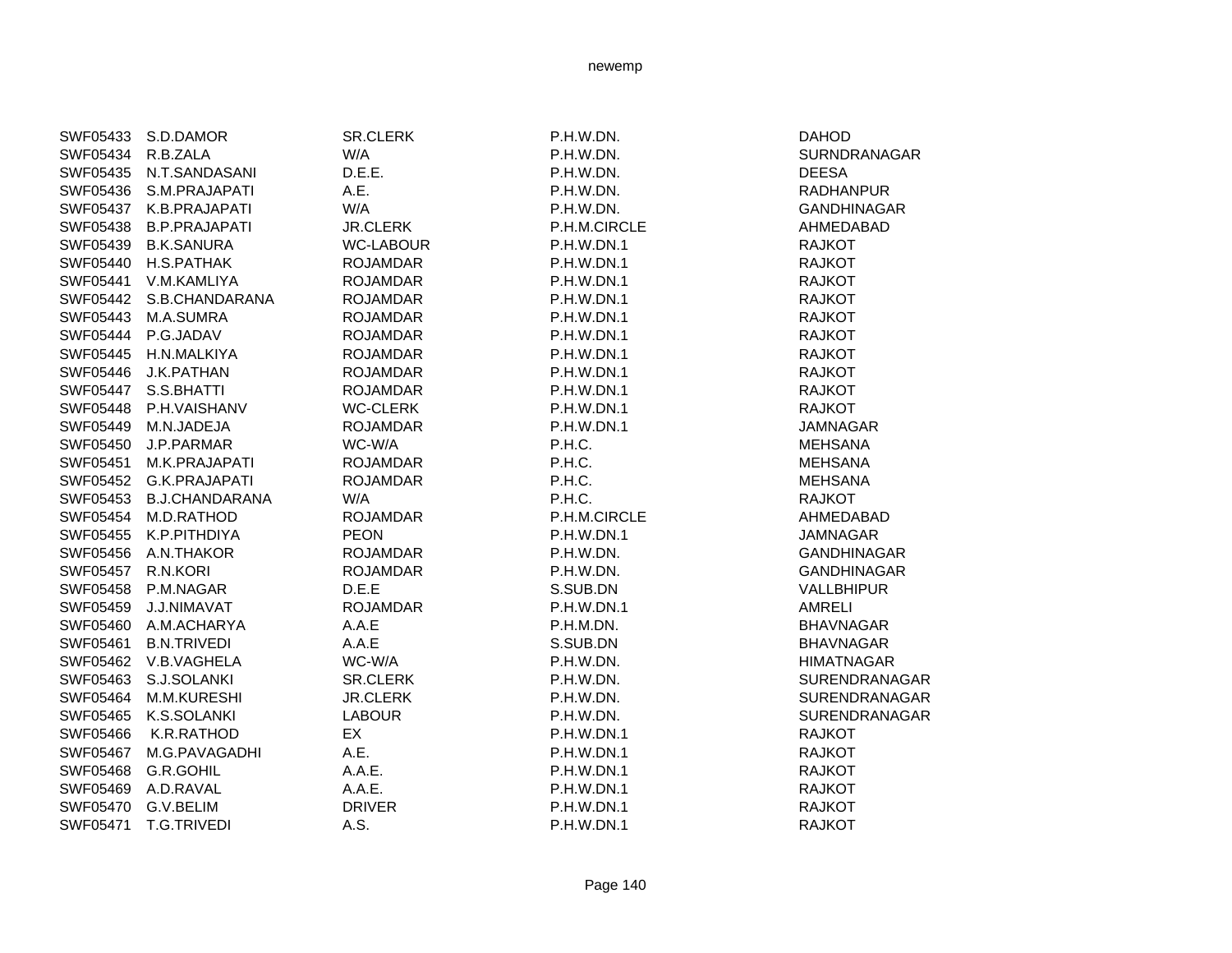|          | SWF05473 S.P.SHAH     | S.C.             | P.H.W.DN.1 | <b>RAJKOT</b> |
|----------|-----------------------|------------------|------------|---------------|
| SWF05474 | D.P.JANI              | S.C.             | P.H.W.DN.1 | <b>RAJKOT</b> |
| SWF05475 | J.I.RAJYAGURG         | <b>TYPIST</b>    | P.H.W.DN.1 | <b>RAJKOT</b> |
| SWF05476 | <b>B.A.PANCHAL</b>    | <b>TYPIST</b>    | P.H.W.DN.1 | <b>RAJKOT</b> |
| SWF05477 | P.N.JOBANPUTRA        | <b>TYPIST</b>    | P.H.W.DN.1 | <b>RAJKOT</b> |
| SWF05478 | B.K.TRIVEDI           | <b>JR.CLERK</b>  | P.H.W.DN.1 | <b>RAJKOT</b> |
| SWF05479 | K.R.JOSHI             | <b>JR.CLERK</b>  | P.H.W.DN.1 | <b>RAJKOT</b> |
| SWF05480 | A.V.BELIM             | <b>PEON</b>      | P.H.W.DN.1 | <b>RAJKOT</b> |
| SWF05481 | S.B.SUBARABA          | KHALASHI         | P.H.W.DN.1 | <b>RAJKOT</b> |
|          | SWF05482 N.H.CHAUHAN  | <b>CHOWKIDAR</b> | P.H.W.DN.1 | <b>RAJKOT</b> |
|          | SWF05483 G.K.JADEJA   | <b>PEON</b>      | P.H.W.DN.1 | <b>RAJKOT</b> |
| SWF05484 | N.M.MAKWANA           | <b>PEON</b>      | P.H.W.DN.1 | <b>RAJKOT</b> |
| SWF05485 | D.M.PARMAR            | <b>PEON</b>      | P.H.W.DN.1 | <b>RAJKOT</b> |
| SWF05486 | P.M.GOSAI             | A.A.E            | P.H.W.DN.1 | <b>RAJKOT</b> |
| SWF05487 | R.S.SANGHAVI          | A.A.E            | P.H.W.DN.1 | <b>RAJKOT</b> |
| SWF05488 | D.U.MAKWANA           | TRACER           | P.H.W.DN.1 | <b>RAJKOT</b> |
| SWF05489 | J.V.KARIA             | W/A              | P.H.W.DN.1 | <b>RAJKOT</b> |
|          | SWF05490 B.D.KHUNKHAR | W/A              | P.H.W.DN.1 | <b>RAJKOT</b> |
| SWF05491 | M.P.BHATT             | W/A              | P.H.W.DN.1 | <b>RAJKOT</b> |
| SWF05492 | H.L.JOSHI             | <b>DRIVER</b>    | P.H.W.DN.1 | <b>RAJKOT</b> |
| SWF05493 | P.W.JOSHI             | <b>SR.CLERK</b>  | P.H.W.DN.1 | <b>RAJKOT</b> |
| SWF05494 | G.D.BOSIYA            | <b>JR.CLERK</b>  | P.H.W.DN.1 | <b>RAJKOT</b> |
| SWF05495 | V.J.GAJERA            | <b>JR.CLERK</b>  | P.H.W.DN.1 | <b>RAJKOT</b> |
| SWF05496 | <b>B.L.VORA</b>       | <b>PEON</b>      | P.H.W.DN.1 | <b>RAJKOT</b> |
| SWF05497 | K.C.CHHADIYA          | D.E.E            | P.H.W.DN.1 | <b>RAJKOT</b> |
| SWF05498 | D.K.MEHTA             | <b>SR.CLERK</b>  | P.H.W.DN.1 | <b>RAJKOT</b> |
| SWF05499 | C.D.DABHI             | <b>JR CLERK</b>  | P.H.W.DN.1 | RAJKOT        |

SWF05500 M.K.MOKHIYA PEON PEON P.H.W.DN.1 SWF05501 V.R.YADAV PEON PEON P.H.W.DN.1 SWF05502 A.K.PANDYA W/A WA P.H.W.DN.1 SWF05503 H.R.PATEL TA TA ZONE-2 SWF05504 R.B.BHATT OVERSEER P.H.C. SWF05505 R.H.AMBAVANI JR.CLERK P.H.W.DN.2 SWF05506 K.J.HETHAVADIYA CLERK P.H.W.DN.2 SWF05507 J.K.KOTECHA A.A.E. M.SUB.DN SWF05508 L.D.BHAIMUSARA JR.CLERK M.SUB.DN SWF05509 H.D.JADEJA WC-DRIVER M.SUB.DN SWF05510 R.S.JOSHI LABOUR LABOUR M.SUB.DN

SWF05472 B.H.BHATT S.K. S.K. P.H.W.DN.1 RAJKOT

| RAJKOT           |
|------------------|
| <b>RAJKOT</b>    |
| RAJKOT           |
| RAJKOT           |
| RAJKOT           |
| <b>RAJKOT</b>    |
| RAJKOT           |
| RAJKOT           |
| RAJKOT           |
| <b>RAJKOT</b>    |
| RAJKOT           |
| <b>RAJKOT</b>    |
| <b>RAJKOT</b>    |
| RAJKOT           |
| RAJKOT           |
| <b>RAJKOT</b>    |
| RAJKOT           |
| <b>RAJKOT</b>    |
| RAJKOT           |
| <b>RAJKOT</b>    |
| <b>RAJKOT</b>    |
| <b>RAJKOT</b>    |
| <b>RAJKOT</b>    |
| <b>RAJKOT</b>    |
| <b>RAJKOT</b>    |
| <b>RAJKOT</b>    |
| <b>RAJKOT</b>    |
| AHMEDABAD        |
| <b>RAJKOT</b>    |
| <b>ANJAR</b>     |
| ANJAR            |
| PORBANDAR        |
| PORBANDAR        |
| PORBANDAR        |
| <b>PORBANDAR</b> |
|                  |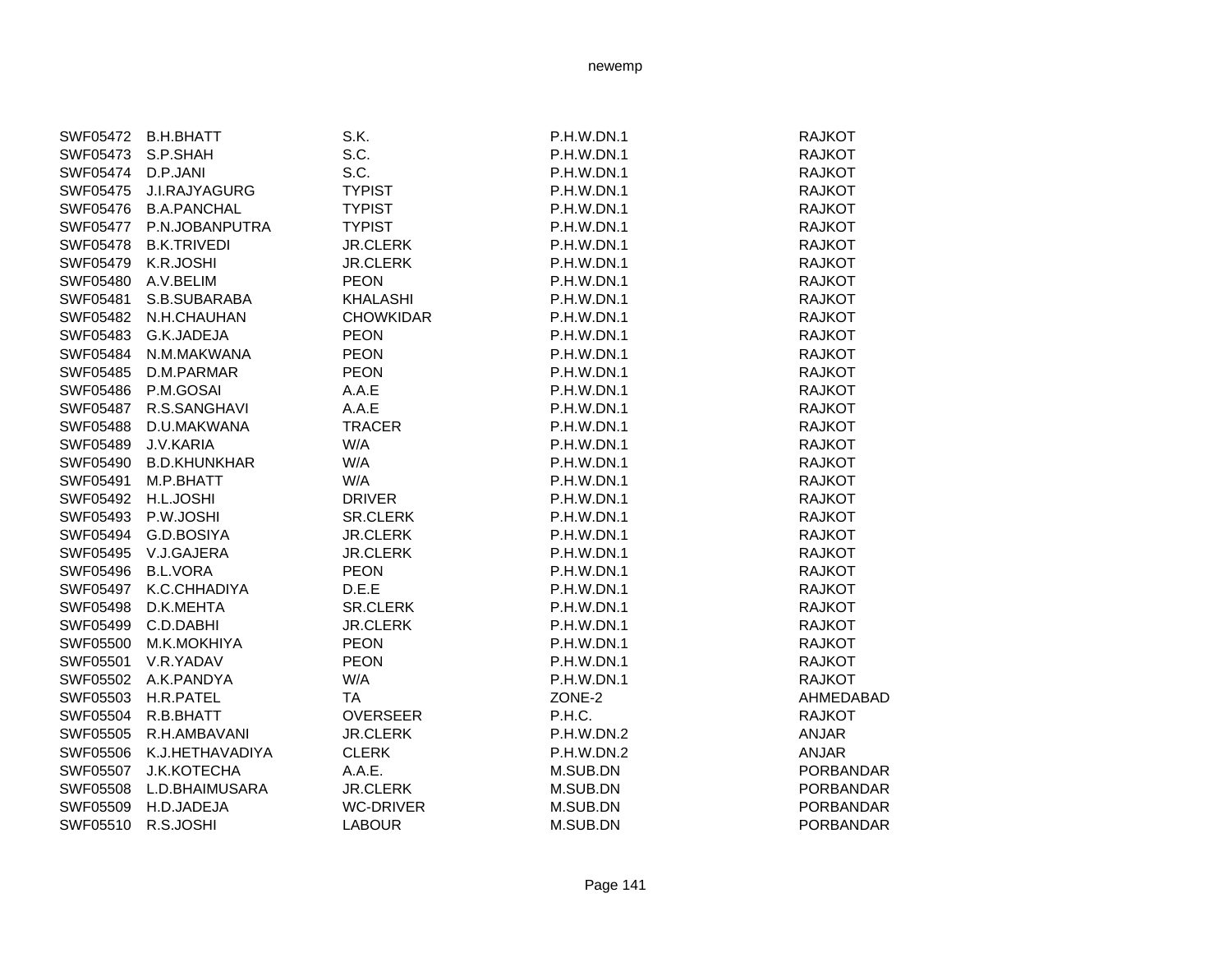| SWF05511 | <b>RAMESH S JOSHI</b> | <b>LABOUR</b>   | M.SUB.DN     | <b>PORBANDAR</b>   |
|----------|-----------------------|-----------------|--------------|--------------------|
| SWF05512 | H.S.MEGHANATHI        | <b>LABOUR</b>   | M.SUB.DN     | <b>PORBANDAR</b>   |
| SWF05513 | R.R.JOSHI             | <b>LABOUR</b>   | M.SUB.DN     | <b>PORBANDAR</b>   |
| SWF05514 | D.A.SOLANKI           | <b>LABOUR</b>   | M.SUB.DN     | <b>PORBANDAR</b>   |
| SWF05515 | Y.B.ZALA              | <b>LABOUR</b>   | M.SUB.DN     | <b>PORBANDAR</b>   |
| SWF05516 | H.K.RATHOD            | <b>LABOUR</b>   | M.SUB.DN     | <b>PORBANDAR</b>   |
| SWF05517 | J.M.GOHIL             | <b>PEON</b>     | M.SUB.DN     | <b>PORBANDAR</b>   |
| SWF05518 | S.U.JETHAVA           | <b>PEON</b>     | M.SUB.DN     | <b>PORBANDAR</b>   |
| SWF05519 | Smt.T.A.MALL          | A.E.            | P.H.C.       | AHMEDABAD          |
| SWF05520 | D.J.JOSHI             | <b>TYPIST</b>   | P.H.C.       | AHMEDABAD          |
| SWF05521 | V.B.NAGAICH           | D.E.E.          | HO           | <b>GANDHINAGAR</b> |
| SWF05522 | G.S.THAKOR            | <b>JR.CLERK</b> | HO           | <b>GANDHINAGAR</b> |
| SWF05523 | A.K.SHAH              | A.E.            | P.H.E.LAB.   | <b>BARODA</b>      |
| SWF05524 | R.D.BARIYA            | <b>JSA</b>      | P.H.E.LAB.   | <b>BARODA</b>      |
| SWF05525 | V.S.PATEL             | <b>SR.CLERK</b> | P.H.E.LAB.   | <b>BARODA</b>      |
| SWF05526 | <b>B.M.LAKUM</b>      | A.A.E.          | S.SUB.DN     | SAVARKUNDLA        |
| SWF05527 | R.L.PARMAR            | D.E.E.          | P.H.M.CIRCLE | <b>GANDHINAGAR</b> |
| SWF05528 | K.G.VARU              | <b>WC-CLERK</b> | P.H.W.DN.    | <b>PORBANDAR</b>   |
| SWF05529 | <b>B.M.BHATURIYA</b>  | <b>ROJAMDAR</b> | P.H.W.DN.    | <b>PORBANDAR</b>   |
| SWF05530 | <b>NATHA HARJI</b>    | <b>ROJAMDAR</b> | P.H.W.DN.    | <b>PORBANDAR</b>   |
| SWF05531 | H.V.KORIYA            | <b>ROJAMDAR</b> | P.H.W.DN.    | <b>PORBANDAR</b>   |
| SWF05532 | <b>MUSA SULEMAN</b>   | <b>ROJAMDAR</b> | P.H.W.DN.    | <b>PORBANDAR</b>   |
| SWF05533 | A.J.AODEDARA          | <b>ROJAMDAR</b> | P.H.W.DN.    | <b>PORBANDAR</b>   |
| SWF05534 | S.B.THAKOR            | <b>ROJAMDAR</b> | P.H.C.       | <b>MEHSANA</b>     |
| SWF05535 | V.B.DARBAR            | <b>ROJAMDAR</b> | P.H.C.       | <b>MEHSANA</b>     |
| SWF05536 | R.P.THAKOR            | <b>ROJAMDAR</b> | P.H.C.       | <b>MEHSANA</b>     |
| SWF05537 | K.K.ZALA              | <b>ROJAMDAR</b> | P.H.C.       | <b>MEHSANA</b>     |
| SWF05538 | <b>B.V.THAKOR</b>     | <b>ROJAMDAR</b> | P.H.C.       | <b>MEHSANA</b>     |
| SWF05539 | S.S.BHATTI            | <b>ROJAMDAR</b> | P.H.C.       | <b>RAJKOT</b>      |
| SWF05540 | G.D.CHAUHAN           | D/AC            | P.H.C.       | <b>RAJKOT</b>      |
| SWF05541 | P.P.SAOLANKI          | D.E.E.          | P.H.C.       | <b>RAJKOT</b>      |
| SWF05542 | R.J.MAKWANA           | D/W             | P.H.C.       | <b>RAJKOT</b>      |
| SWF05543 | D.V.NIMAVAT           | <b>WC</b>       | P.H.C.       | <b>RAJKOT</b>      |
| SWF05544 | <b>J.B.SOLANKI</b>    | <b>WC</b>       | P.H.C.       | <b>RAJKOT</b>      |
| SWF05545 | M.K.JADEJA            | <b>WC</b>       | P.H.C.       | <b>RAJKOT</b>      |
| SWF05546 | R.R.JADEJA            | D/W             | P.H.C.       | <b>RAJKOT</b>      |
| SWF05547 | S.C.PATHAK            | <b>SR.CLERK</b> | P.H.C.       | <b>RAJKOT</b>      |
| SWF05548 | D.M.MAKWANA           | <b>PEON</b>     | P.H.W.DN.2   | <b>RAJKOT</b>      |
| SWF05549 | L.M.BHASHA            | <b>ROJAMDAR</b> | P.H.W.DN.2   | <b>RAJKOT</b>      |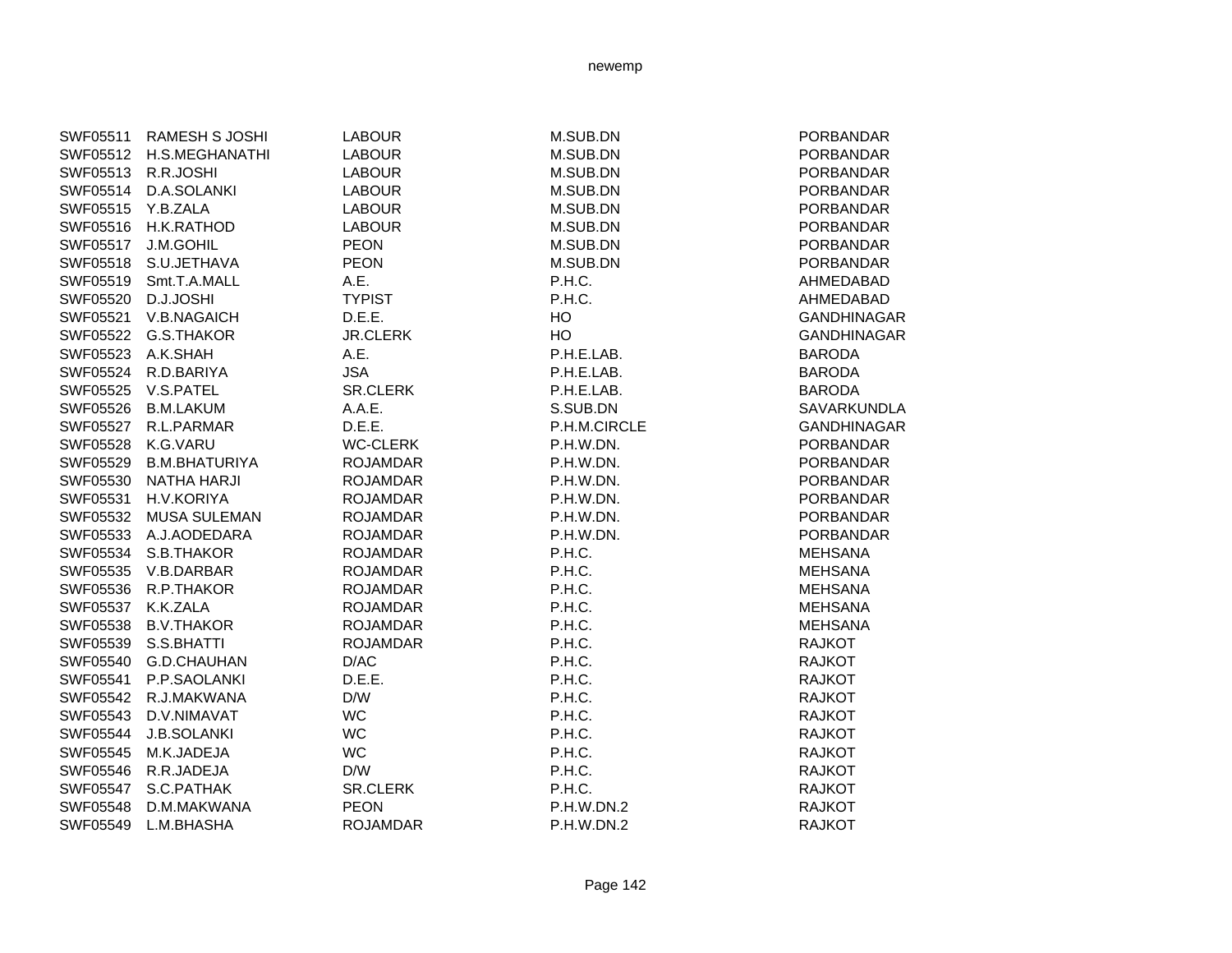| SWF05550           | N.K.JOHARI             | <b>HYDROLOGIST</b>    | P.H.M.CIRCLE      | <b>RAJKOT</b>   |
|--------------------|------------------------|-----------------------|-------------------|-----------------|
| SWF05551           | P.C.TRIVEDI            | <b>SK</b>             | P.H.M.CIRCLE      | <b>RAJKOT</b>   |
|                    | SWF05552 A.J.VAGHADIYA | <b>JR.CLERK</b>       | P.H.M.CIRCLE      | <b>RAJKOT</b>   |
| SWF05553 T.I.BHATT |                        | A.A.E.                | P.H.W.DN.         | <b>ANAND</b>    |
| SWF05554           | H.L.DAVE               | <b>ROJAMDAR</b>       | P.H.W.DN.         | <b>ANAND</b>    |
|                    | SWF05555 M.D.BHALODIYA | TA                    | <b>P.H.W.DN.1</b> | <b>JUNAGADH</b> |
|                    | SWF05556 V.R.FULETRA   | <b>WC-PLUMBER</b>     | <b>P.H.W.DN.1</b> | <b>JUNAGADH</b> |
|                    | SWF05557 J.H.VADORIYA  | WC-CHOWKIDAR          | P.H.W.DN.1        | <b>JUNAGADH</b> |
| SWF05558           | J.J.VADHER             | <b>WC-ELECTRICIAN</b> | P.H.W.DN.1        | <b>JUNAGADH</b> |
| SWF05559           | K.M.CHAUHAN            | <b>ROJAMDAR</b>       | <b>P.H.W.DN.1</b> | <b>JUNAGADH</b> |
| SWF05560           | D.R.HEMANGARIA         | A.E.                  | P.H.W.DN.2        | <b>JUNAGADH</b> |
| SWF05561           | <b>U.B.SOLANKI</b>     | TRACER                | P.H.W.DN.2        | <b>JUNAGADH</b> |
| SWF05562           | <b>D.B.BHOTTU</b>      | <b>JR.CLERK</b>       | P.H.W.DN.2        | <b>JUNAGADH</b> |
| SWF05563           | R.G.PARMAR             | <b>JR.CLERK</b>       | P.H.W.DN.2        | <b>JUNAGADH</b> |
|                    | SWF05564 M.B.CHAUHAN   | <b>JR.CLERK</b>       | P.H.W.DN.2        | <b>JUNAGADH</b> |
|                    | SWF05565 N.R.JANGERA   | <b>CHOWKIDAR</b>      | P.H.W.DN.2        | <b>JUNAGADH</b> |
|                    | SWF05566 S.J.DHARASA   | <b>PEON</b>           | P.H.W.DN.2        | <b>JUNAGADH</b> |
|                    | SWF05567 V.K.PORDIYA   | <b>ELECTRICIAN</b>    | P.H.W.DN.2        | <b>JUNAGADH</b> |
| SWF05568           | D.B.VARU               | <b>ELECTRICIAN</b>    | P.H.W.DN.2        | <b>JUNAGADH</b> |
| SWF05569           | R.K.CHORSARA           | <b>PLUMBER</b>        | P.H.W.DN.2        | <b>JUNAGADH</b> |
|                    | SWF05570 V.J.SOLANKI   | <b>ROJAMDAR</b>       | P.H.W.DN.2        | <b>JUNAGADH</b> |
| SWF05571           | M.K.UABHADIA           | <b>ROJAMDAR</b>       | P.H.W.DN.2        | <b>JUNAGADH</b> |
| SWF05572           | R.L.MATI               | <b>ROJAMDAR</b>       | P.H.W.DN.2        | <b>JUNAGADH</b> |
| SWF05573           | V.L.AGAKIA             | <b>ROJAMDAR</b>       | P.H.W.DN.2        | <b>JUNAGADH</b> |
|                    | SWF05574 S.K.KHUNKHAR  | <b>ROJAMDAR</b>       | P.H.W.DN.2        | <b>JUNAGADH</b> |
| SWF05575           | M.V.RATHOD             | <b>ROJAMDAR</b>       | P.H.W.DN.2        | <b>JUNAGADH</b> |
| SWF05576 K.K.MALI  |                        | <b>ROJAMDAR</b>       | P.H.W.DN.2        | <b>JUNAGADH</b> |
|                    | SWF05577 N.K.MADHAVIYA | <b>ROJAMDAR</b>       | P.H.W.DN.2        | <b>JUNAGADH</b> |
|                    | SWF05578 V.A.GAJERA    | <b>ROJAMDAR</b>       | P.H.W.DN.2        | <b>JUNAGADH</b> |
| SWF05579           | P.K.VAJA               | <b>ROJAMDAR</b>       | P.H.W.DN.2        | <b>JUNAGADH</b> |
| SWF05580           | <b>B.K.DAKI</b>        | <b>ROJAMDAR</b>       | P.H.W.DN.2        | <b>JUNAGADH</b> |
| SWF05581           | <b>B.K.MAKWANA</b>     | <b>ROJAMDAR</b>       | P.H.W.DN.2        | <b>JUNAGADH</b> |
| SWF05582           | R.L.DABHI              | <b>ROJAMDAR</b>       | P.H.W.DN.2        | <b>JUNAGADH</b> |
| SWF05583           | K.N.CHAVDA             | <b>ROJAMDAR</b>       | P.H.W.DN.2        | <b>JUNAGADH</b> |
| SWF05584           | R.B.VARU               | <b>ROJAMDAR</b>       | P.H.W.DN.2        | <b>JUNAGADH</b> |
| SWF05585           | P.J.KHER               | <b>ROJAMDAR</b>       | P.H.W.DN.2        | <b>JUNAGADH</b> |
| SWF05586           | <b>B.D.MAJETHIA</b>    | <b>ROJAMDAR</b>       | P.H.W.DN.2        | <b>JUNAGADH</b> |
|                    | SWF05587 K.H.DHARESHA  | <b>ROJAMDAR</b>       | P.H.W.DN.2        | <b>JUNAGADH</b> |
| <b>SWF05588</b>    | R.M.RAMKABIR           | <b>ROJAMDAR</b>       | P.H.W.DN.2        | <b>JUNAGADH</b> |
|                    |                        |                       |                   |                 |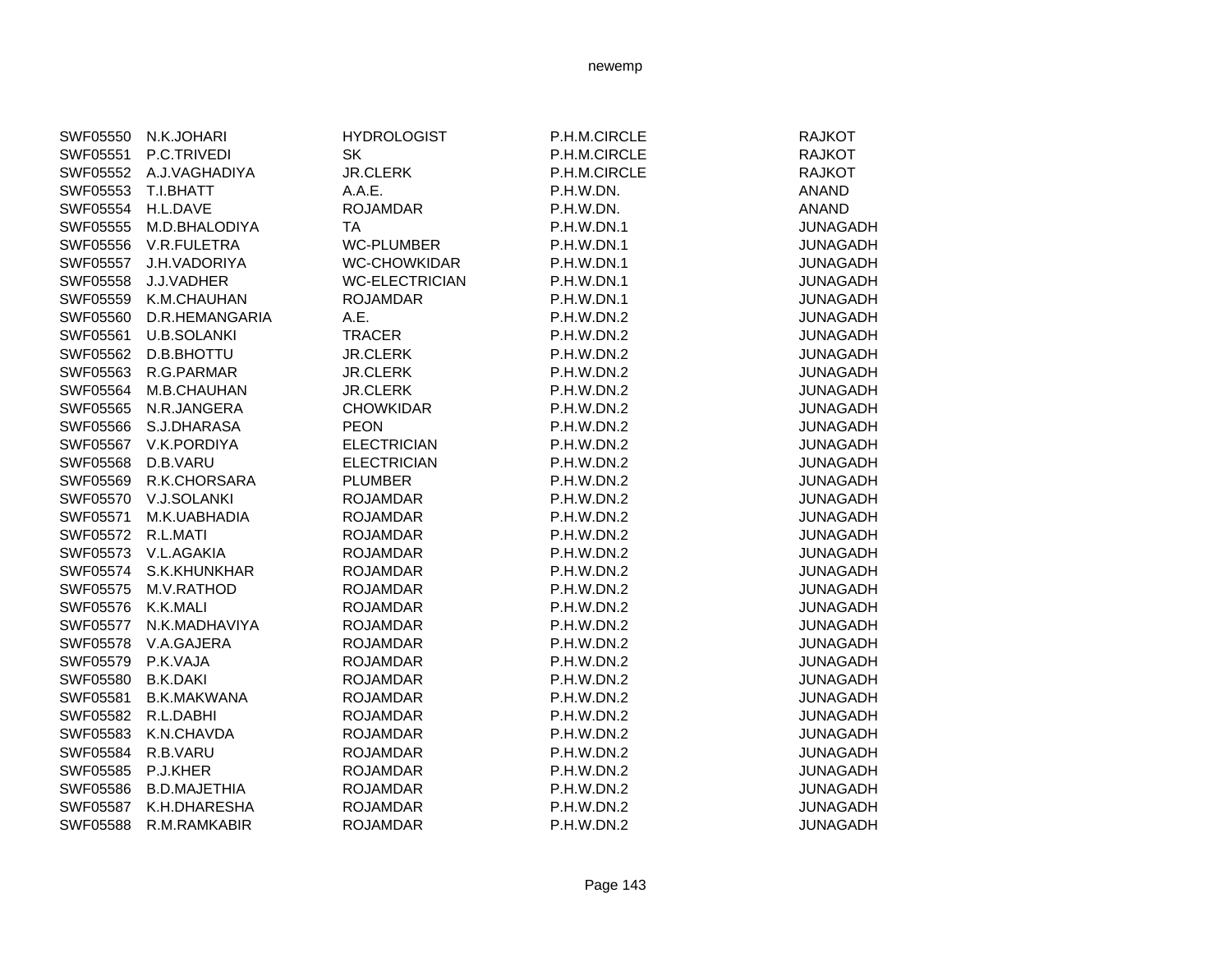| SWF05589 | A.L.KODIYTARA      | <b>ROJAMDAR</b> | P.H.W.DN.2 | <b>JUNAGADH</b> |
|----------|--------------------|-----------------|------------|-----------------|
| SWF05590 | D.B.SISODIYA       | <b>ROJAMDAR</b> | P.H.W.DN.2 | <b>JUNAGADH</b> |
| SWF05591 | R.D.MAJETHIYA      | <b>ROJAMDAR</b> | P.H.W.DN.2 | <b>JUNAGADH</b> |
| SWF05592 | <b>B.N.MACHHAL</b> | <b>ROJAMDAR</b> | P.H.W.DN.2 | <b>JUNAGADH</b> |
| SWF05593 | <b>B.G.VADHER</b>  | <b>ROJAMDAR</b> | P.H.W.DN.2 | <b>JUNAGADH</b> |
| SWF05594 | <b>H.K.BALOCH</b>  | <b>ROJAMDAR</b> | P.H.W.DN.2 | <b>JUNAGADH</b> |
| SWF05595 | P.K.DODIYA         | <b>ROJAMDAR</b> | P.H.W.DN.2 | <b>JUNAGADH</b> |
| SWF05596 | D.R.DODIYA         | <b>ROJAMDAR</b> | P.H.W.DN.2 | <b>JUNAGADH</b> |
| SWF05597 | G.B.PATEL          | A.E.            | P.H.C.     | VALSAD          |
| SWF05598 | S.B.PATEL          | <b>KHALASHI</b> | P.H.C.     | VALSAD          |
| SWF05599 | G.M.SONKESARIA     | D.E.E           | P.H.C.     | <b>SURAT</b>    |
| SWF05600 | M.R.THAKOR         | <b>ROJAMDAR</b> | P.H.W.DN.  | <b>PATAN</b>    |
| SWF05601 | <b>B.S.DESAI</b>   | <b>ROJAMDAR</b> | P.H.W.DN.  | <b>PATAN</b>    |
| SWF05602 | C.R.ODA            | <b>ROJAMDAR</b> | P.H.W.DN.  | <b>PATAN</b>    |
| SWF05603 | <b>B.J.PATEL</b>   | <b>ROJAMDAR</b> | P.H.W.DN.  | <b>PATAN</b>    |
| SWF05604 | P.A.VANKAR         | <b>ROJAMDAR</b> | P.H.W.DN.  | <b>PATAN</b>    |
| SWF05605 | N.N.GOSWAMI        | <b>ROJAMDAR</b> | P.H.W.DN.  | <b>PATAN</b>    |
| SWF05606 | M.S.THAKOR         | <b>ROJAMDAR</b> | P.H.W.DN.  | <b>PATAN</b>    |
| SWF05607 | M.V.CHAVDA         | <b>ROJAMDAR</b> | P.H.W.DN.  | <b>PATAN</b>    |
| SWF05608 | A.A.PATHAN         | <b>ROJAMDAR</b> | P.H.W.DN.  | <b>PATAN</b>    |
| SWF05609 | G.V.THAKOR         | <b>ROJAMDAR</b> | P.H.W.DN.  | <b>PATAN</b>    |
| SWF05610 | T.M.THAKOR         | <b>ROJAMDAR</b> | P.H.W.DN.  | <b>PATAN</b>    |
| SWF05611 | G.S.THAKOR         | <b>ROJAMDAR</b> | P.H.W.DN.  | <b>PATAN</b>    |
| SWF05612 | R.G.THAKOR         | <b>ROJAMDAR</b> | P.H.W.DN.  | <b>PATAN</b>    |
| SWF05613 | <b>J.R.THAKOR</b>  | <b>ROJAMDAR</b> | P.H.W.DN.  | <b>PATAN</b>    |
| SWF05614 | <b>B.K.SOLANKI</b> | <b>ROJAMDAR</b> | P.H.W.DN.  | <b>PATAN</b>    |
| SWF05615 | J.R.VAGHELA        | <b>ROJAMDAR</b> | P.H.W.DN.  | <b>PATAN</b>    |
| SWF05616 | V.S.THAKOR         | <b>ROJAMDAR</b> | P.H.W.DN.  | <b>PATAN</b>    |
| SWF05617 | A.S.THAKOR         | <b>ROJAMDAR</b> | P.H.W.DN.  | <b>PATAN</b>    |
| SWF05618 | <b>G.R.THAKOR</b>  | <b>ROJAMDAR</b> | P.H.W.DN.  | <b>PATAN</b>    |
| SWF05619 | V.M.SOLANKI        | <b>ROJAMDAR</b> | P.H.W.DN.  | <b>PATAN</b>    |
| SWF05620 | P.S.SOLANKI        | <b>ROJAMDAR</b> | P.H.W.DN.  | <b>PATAN</b>    |
| SWF05621 | D.D.THAKOR         | <b>ROJAMDAR</b> | P.H.W.DN.  | <b>PATAN</b>    |
| SWF05622 | D.M.THAKOR         | <b>ROJAMDAR</b> | P.H.W.DN.  | <b>PATAN</b>    |
| SWF05623 | A.K.NIRASHI        | <b>ROJAMDAR</b> | P.H.W.DN.  | <b>PATAN</b>    |
| SWF05624 | C.M.THAKOR         | <b>ROJAMDAR</b> | P.H.W.DN.  | <b>PATAN</b>    |
| SWF05625 | A.V.ODA            | <b>ROJAMDAR</b> | P.H.W.DN.  | <b>PATAN</b>    |
| SWF05626 | A.S.THAKOR         | <b>ROJAMDAR</b> | P.H.W.DN.  | <b>PATAN</b>    |
| SWF05627 | R.M.THAKOR         | <b>ROJAMDAR</b> | P.H.W.DN.  | <b>PATAN</b>    |
|          |                    |                 |            |                 |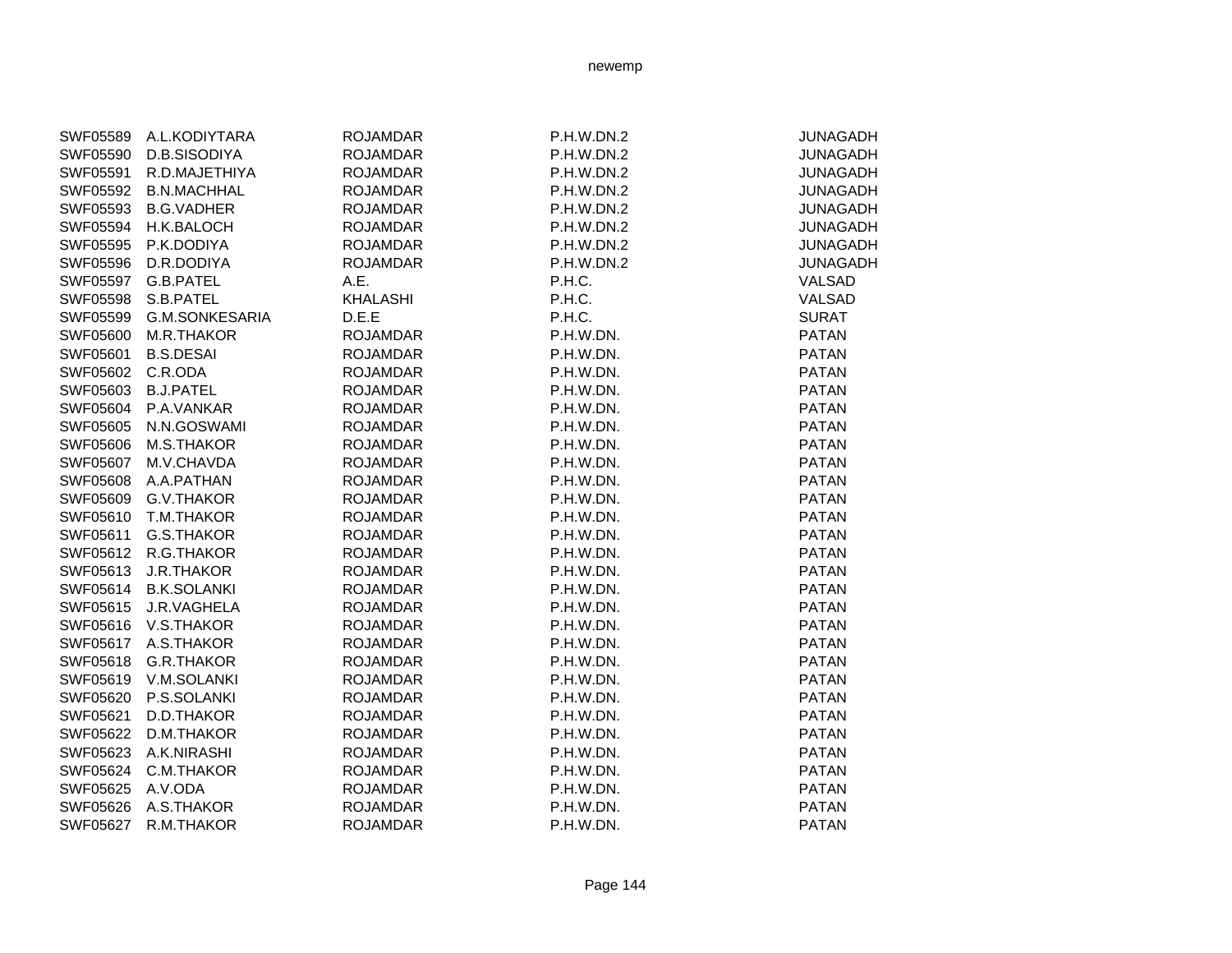| newemp |
|--------|
|--------|

| SWF05628 | P.J.THAKOR               | <b>ROJAMDAR</b> | P.H.W.DN. | <b>PATAN</b> |
|----------|--------------------------|-----------------|-----------|--------------|
| SWF05629 | P.F.RABARI               | <b>ROJAMDAR</b> | P.H.W.DN. | <b>PATAN</b> |
| SWF05630 | <b>B.B.CHAUDHARI</b>     | <b>ROJAMDAR</b> | P.H.W.DN. | <b>PATAN</b> |
| SWF05631 | K.S.RABARI               | <b>ROJAMDAR</b> | P.H.W.DN. | <b>PATAN</b> |
| SWF05632 | V.V.DESAI                | <b>ROJAMDAR</b> | P.H.W.DN. | <b>PATAN</b> |
| SWF05633 | A.N.BAROT                | <b>ROJAMDAR</b> | P.H.W.DN. | <b>PATAN</b> |
| SWF05634 | M.N.PARMAR               | <b>ROJAMDAR</b> | P.H.W.DN. | <b>PATAN</b> |
| SWF05635 | M.A.GADHAVI              | <b>ROJAMDAR</b> | P.H.W.DN. | <b>PATAN</b> |
| SWF05636 | A.K.SOLANKI              | <b>ROJAMDAR</b> | P.H.W.DN. | <b>PATAN</b> |
| SWF05637 | A.I.GADHAVI              | <b>ROJAMDAR</b> | P.H.W.DN. | <b>PATAN</b> |
| SWF05638 | <b>J.H.PARMAR</b>        | <b>ROJAMDAR</b> | P.H.W.DN. | <b>PATAN</b> |
| SWF05639 | T.R.THAKOR               | <b>ROJAMDAR</b> | P.H.W.DN. | <b>PATAN</b> |
| SWF05640 | K.L.VAGHELA              | <b>ROJAMDAR</b> | P.H.W.DN. | <b>PATAN</b> |
| SWF05641 | P.V.THAKOR               | <b>ROJAMDAR</b> | P.H.W.DN. | <b>PATAN</b> |
| SWF05642 | <b>B.U.MAKWANA</b>       | <b>ROJAMDAR</b> | P.H.W.DN. | <b>PATAN</b> |
| SWF05643 | V.D.THAKOR               | <b>ROJAMDAR</b> | P.H.W.DN. | <b>PATAN</b> |
| SWF05644 | <b>B.G.THAKOR</b>        | <b>ROJAMDAR</b> | P.H.W.DN. | <b>PATAN</b> |
| SWF05645 | <b>BHAVSANG G.THAKOR</b> | <b>ROJAMDAR</b> | P.H.W.DN. | <b>PATAN</b> |
| SWF05646 | K.L.THAKOR               | <b>ROJAMDAR</b> | P.H.W.DN. | <b>PATAN</b> |
| SWF05647 | <b>B.M.THAKOR</b>        | <b>ROJAMDAR</b> | P.H.W.DN. | <b>PATAN</b> |
| SWF05648 | R.D.THAKOR               | <b>ROJAMDAR</b> | P.H.W.DN. | <b>PATAN</b> |
| SWF05649 | <b>B.R.THAKOR</b>        | <b>ROJAMDAR</b> | P.H.W.DN. | <b>PATAN</b> |
| SWF05650 | N.L.THAKOR               | <b>ROJAMDAR</b> | P.H.W.DN. | <b>PATAN</b> |
| SWF05651 | M.R.THAKOR               | <b>ROJAMDAR</b> | P.H.W.DN. | <b>PATAN</b> |
| SWF05652 | L.R.NIRASHI              | <b>ROJAMDAR</b> | P.H.W.DN. | <b>PATAN</b> |
| SWF05653 | S.M.GOSWAMI              | <b>ROJAMDAR</b> | P.H.W.DN. | <b>PATAN</b> |
| SWF05654 | HB.VAGHELA               | <b>ROJAMDAR</b> | P.H.W.DN. | <b>PATAN</b> |
| SWF05655 | M.G.RABARI               | <b>ROJAMDAR</b> | P.H.W.DN. | <b>PATAN</b> |
| SWF05656 | K.B.THAKOR               | <b>ROJAMDAR</b> | P.H.W.DN. | <b>PATAN</b> |
| SWF05657 | P.V.THAKOR               | <b>ROJAMDAR</b> | P.H.W.DN. | <b>PATAN</b> |
| SWF05658 | M.A.PARMAR               | <b>ROJAMDAR</b> | P.H.W.DN. | <b>PATAN</b> |
| SWF05659 | <b>B.R.THAKOR</b>        | <b>ROJAMDAR</b> | P.H.W.DN. | <b>PATAN</b> |
| SWF05660 | R.K.THAKOR               | <b>ROJAMDAR</b> | P.H.W.DN. | <b>PATAN</b> |
| SWF05661 | K.G.PARMAR               | <b>ROJAMDAR</b> | P.H.W.DN. | <b>PATAN</b> |
| SWF05662 | R.G.BHARVAD              | <b>ROJAMDAR</b> | P.H.W.DN. | <b>PATAN</b> |
| SWF05663 | <b>B.K.TRIVEDI</b>       | <b>ROJAMDAR</b> | P.H.W.DN. | <b>PATAN</b> |
| SWF05664 | <b>B.P.THAKOR</b>        | <b>ROJAMDAR</b> | P.H.W.DN. | <b>PATAN</b> |
| SWF05665 | K.Z.BHARVAD              | <b>ROJAMDAR</b> | P.H.W.DN. | <b>PATAN</b> |
| SWF05666 | P.R.PATHAK               | <b>ROJAMDAR</b> | P.H.W.DN. | <b>PATAN</b> |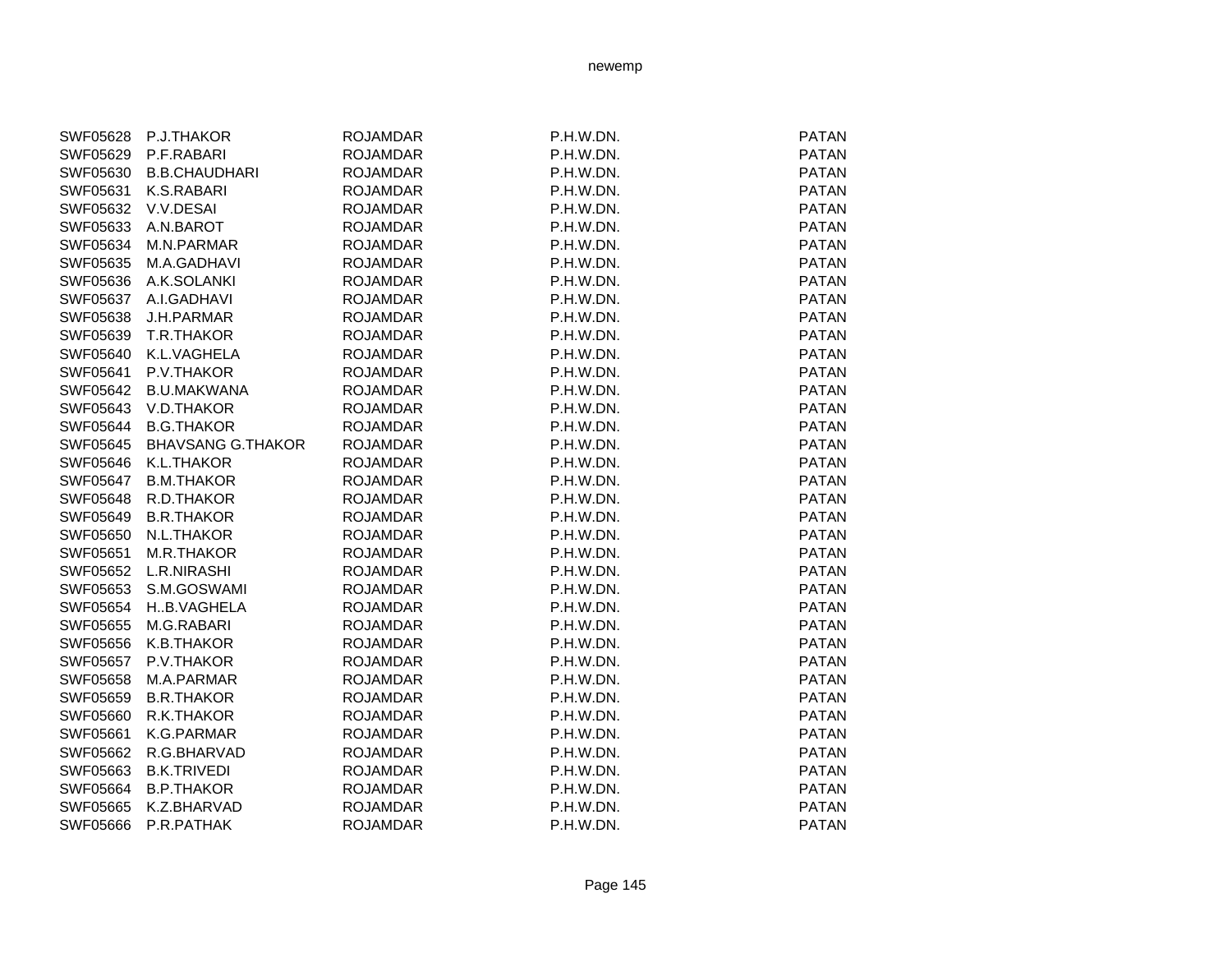| SWF05667 | N.G.MAKWANA         | <b>ROJAMDAR</b> | P.H.W.DN. | <b>PATAN</b>         |
|----------|---------------------|-----------------|-----------|----------------------|
| SWF05668 | <b>G.B.THAKOR</b>   | <b>ROJAMDAR</b> | P.H.W.DN. | <b>PATAN</b>         |
| SWF05669 | R.L.SOLANKI         | <b>ROJAMDAR</b> | P.H.W.DN. | <b>PATAN</b>         |
| SWF05670 | D.H.PATEL           | <b>ROJAMDAR</b> | P.H.W.DN. | <b>PATAN</b>         |
| SWF05671 | C.J.ZALA            | <b>ROJAMDAR</b> | P.H.W.DN. | <b>PATAN</b>         |
| SWF05672 | N.K.VAGHELA         | <b>ROJAMDAR</b> | P.H.W.DN. | <b>PATAN</b>         |
| SWF05673 | R.J.PATEL           | <b>ROJAMDAR</b> | P.H.W.DN. | <b>PATAN</b>         |
| SWF05674 | J.H.VANIYA          | <b>ROJAMDAR</b> | P.H.W.DN. | <b>PATAN</b>         |
| SWF05675 | <b>B.M.THAKOR</b>   | <b>ROJAMDAR</b> | P.H.W.DN. | <b>PATAN</b>         |
| SWF05676 | <b>B.M.RABARI</b>   | <b>ROJAMDAR</b> | P.H.W.DN. | <b>PATAN</b>         |
| SWF05677 | <b>B.A.THAKOR</b>   | <b>ROJAMDAR</b> | P.H.W.DN. | <b>PATAN</b>         |
| SWF05678 | H.K.PARMAR          | <b>ROJAMDAR</b> | P.H.W.DN. | <b>PATAN</b>         |
| SWF05679 | K.A.THAKOR          | <b>ROJAMDAR</b> | P.H.W.DN. | <b>PATAN</b>         |
| SWF05680 | <b>B.B.PATEL</b>    | <b>ROJAMDAR</b> | P.H.W.DN. | <b>PATAN</b>         |
| SWF05681 | M.D.DARJI           | <b>ROJAMDAR</b> | P.H.W.DN. | <b>PATAN</b>         |
| SWF05682 | P.J.PARMAR          | <b>ROJAMDAR</b> | P.H.W.DN. | <b>PATAN</b>         |
| SWF05683 | M.J.THAKOR          | <b>ROJAMDAR</b> | P.H.W.DN. | <b>PATAN</b>         |
| SWF05684 | M.R.THAKOR          | <b>ROJAMDAR</b> | P.H.W.DN. | <b>PATAN</b>         |
| SWF05685 | S.U.JADAV           | <b>ROJAMDAR</b> | P.H.W.DN. | <b>PATAN</b>         |
| SWF05686 | K.J.DESAI           | <b>ROJAMDAR</b> | P.H.W.DN. | <b>PATAN</b>         |
| SWF05687 | N.R.MODI            | <b>ROJAMDAR</b> | P.H.W.DN. | <b>PATAN</b>         |
| SWF05688 | N.N.SHRIMALI        | <b>ROJAMDAR</b> | P.H.W.DN. | <b>PATAN</b>         |
| SWF05689 | M.M.SOLANKI         | <b>ROJAMDAR</b> | P.H.W.DN. | <b>PATAN</b>         |
| SWF05690 | P.H.MAKWANA         | <b>ROJAMDAR</b> | P.H.W.DN. | <b>PATAN</b>         |
| SWF05691 | S.S.MAKWANA         | <b>ROJAMDAR</b> | P.H.W.DN. | <b>PATAN</b>         |
| SWF05692 | M.M.PARMAR          | <b>ROJAMDAR</b> | P.H.C.    | AHMEDABAD            |
| SWF05693 | C.S.RATHOD          | <b>ROJAMDAR</b> | P.H.C.    | AHMEDABAD            |
| SWF05694 | R.D.PATEL           | <b>ROJAMDAR</b> | P.H.W.DN. | <b>SURENDRANAGAR</b> |
| SWF05695 | <b>B.V.MEHTA</b>    | <b>ROJAMDAR</b> | P.H.W.DN. | SURENDRANAGAR        |
| SWF05696 | <b>B.T.MULIYA</b>   | <b>ROJAMDAR</b> | P.H.W.DN. | <b>SURENDRANAGAR</b> |
| SWF05697 | N.V.BAR             | <b>ROJAMDAR</b> | P.H.W.DN. | SURENDRANAGAR        |
| SWF05698 | L.D.CHAVDA          | <b>ROJAMDAR</b> | P.H.W.DN. | <b>SURENDRANAGAR</b> |
| SWF05699 | <b>B.C.KHATARIA</b> | <b>ROJAMDAR</b> | P.H.W.DN. | SURENDRANAGAR        |
| SWF05700 | M.L.MEHTA           | <b>ROJAMDAR</b> | P.H.C.    | <b>BHAVNAGAR</b>     |
| SWF05701 | S.B.NAYAK           | D.E.E           | P.H.C.    | <b>BHAVNAGAR</b>     |
| SWF05702 | H.M.VAZA            | <b>TRACER</b>   | P.H.C.    | <b>AMRELI</b>        |
| SWF05703 | S.S.BARIA           | <b>SR</b>       | P.H.C.    | <b>AMRELI</b>        |
| SWF05704 | N.B.PARMAR          | <b>JR.CLERK</b> | P.H.C.    | <b>AMRELI</b>        |
| SWF05705 | R.M.RAGYAGURU       | <b>PEON</b>     | P.H.C.    | <b>AMRELI</b>        |
|          |                     |                 |           |                      |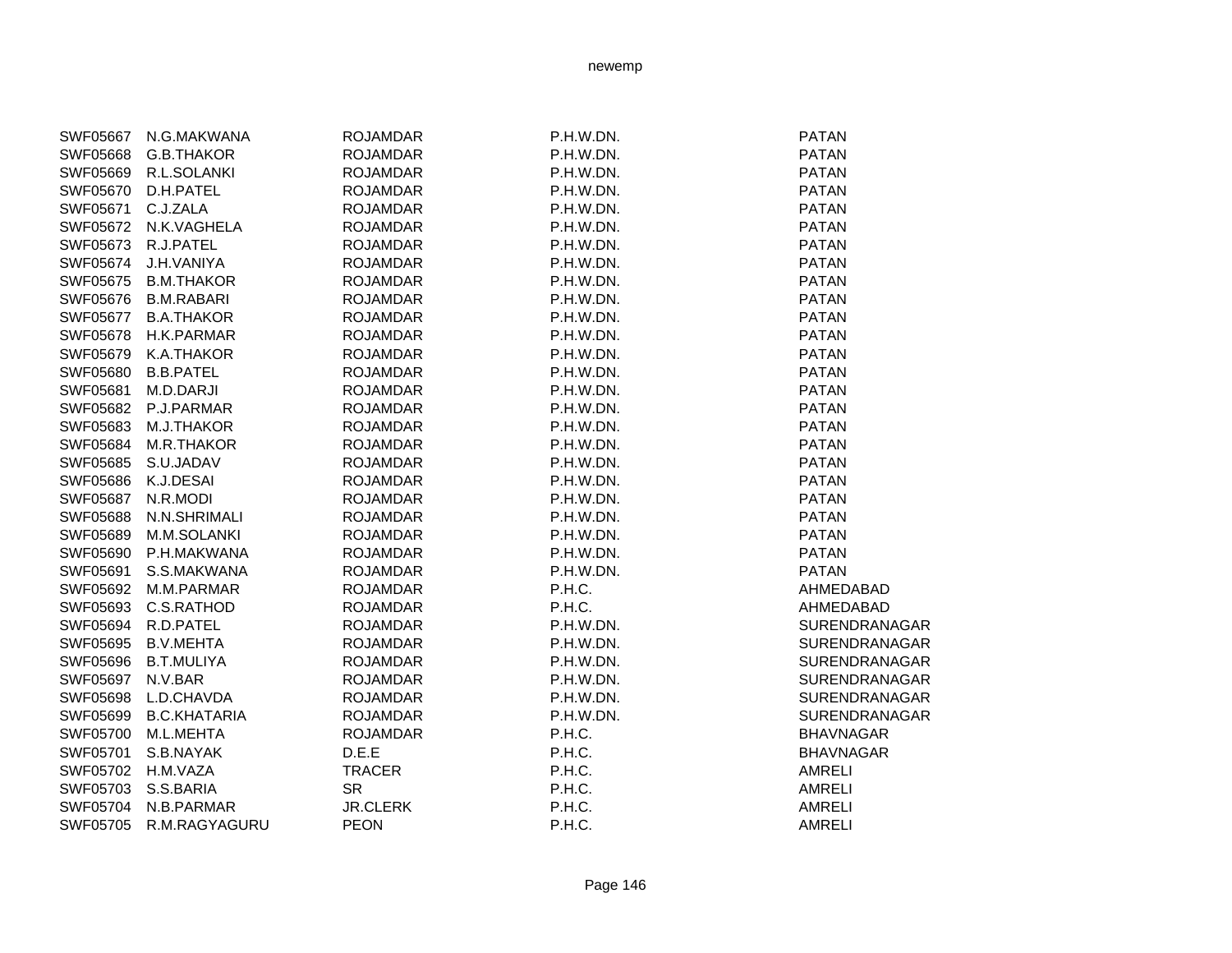| SWF05706 | <b>L.A.SHERANI</b> | <b>PEON</b>       | P.H.C.    | AMRELI            |
|----------|--------------------|-------------------|-----------|-------------------|
| SWF05707 | D.B.DATANIYA       | <b>WC-KARKOON</b> | P.H.C.    | <b>AMRELI</b>     |
| SWF05708 | N.P.DHUDHESARIA    | PUMP OPEARTOR     | P.H.C.    | <b>AMRELI</b>     |
| SWF05709 | S.P.PARMAR         | <b>CHOWKIDAR</b>  | P.H.C.    | <b>AMRELI</b>     |
| SWF05710 | <b>B.I.SAIYAD</b>  | <b>ROJAMDAR</b>   | P.H.C.    | <b>AMRELI</b>     |
| SWF05711 | S.B.BADHIYA        | <b>ROJAMDAR</b>   | P.H.C.    | <b>AMRELI</b>     |
| SWF05712 | <b>B.R.JOSHI</b>   | <b>ROJAMDAR</b>   | P.H.C.    | <b>AMRELI</b>     |
| SWF05713 | M.G.PATEL          | <b>ROJAMDAR</b>   | P.H.W.DN. | <b>PATAN</b>      |
| SWF05714 | T.S.PATEL          | <b>ROJAMDAR</b>   | P.H.W.DN. | <b>PATAN</b>      |
| SWF05715 | <b>B.S.SOLANKI</b> | <b>ROJAMDAR</b>   | P.H.W.DN. | <b>PATAN</b>      |
| SWF05716 | K.S.SATHAVARA      | <b>ROJAMDAR</b>   | P.H.W.DN. | <b>PATAN</b>      |
| SWF05717 | A.L.DESAI          | <b>ROJAMDAR</b>   | P.H.W.DN. | <b>PATAN</b>      |
| SWF05718 | D.V.RABARI         | <b>ROJAMDAR</b>   | P.H.W.DN. | <b>PATAN</b>      |
| SWF05719 | <b>B.M.PATEL</b>   | <b>ROJAMDAR</b>   | P.H.W.DN. | <b>PATAN</b>      |
| SWF05720 | D.P.SOLANKI        | <b>ROJAMDAR</b>   | P.H.W.DN. | <b>PATAN</b>      |
| SWF05721 | R.P.PATEL          | <b>ROJAMDAR</b>   | P.H.W.DN. | <b>PATAN</b>      |
| SWF05722 | A.R.RAVAL          | <b>ROJAMDAR</b>   | P.H.W.DN. | <b>PATAN</b>      |
| SWF05723 | C.K.THAKOR         | <b>ROJAMDAR</b>   | P.H.W.DN. | <b>PATAN</b>      |
| SWF05724 | <b>B.N.PARMAR</b>  | <b>ROJAMDAR</b>   | P.H.W.DN. | <b>PATAN</b>      |
| SWF05725 | <b>B.K.BHAGAT</b>  | <b>ROJAMDAR</b>   | P.H.W.DN. | <b>PATAN</b>      |
| SWF05726 | A.K.RAVAL          | <b>ROJAMDAR</b>   | P.H.W.DN. | <b>PATAN</b>      |
| SWF05727 | J.V.JADAV          | <b>ROJAMDAR</b>   | P.H.W.DN. | <b>PATAN</b>      |
| SWF05728 | K.K.PATANI         | <b>ROJAMDAR</b>   | P.H.W.DN. | <b>PATAN</b>      |
| SWF05729 | R.N.RAVAL          | <b>ROJAMDAR</b>   | P.H.W.DN. | <b>PATAN</b>      |
| SWF05730 | S.N.PARMAR         | <b>ROJAMDAR</b>   | P.H.W.DN. | <b>PATAN</b>      |
| SWF05731 | K.N.RATHOD         | <b>ROJAMDAR</b>   | P.H.C.    | <b>HIMATNAGAR</b> |
| SWF05732 | <b>B.B.RABARI</b>  | <b>ROJAMDAR</b>   | P.H.W.DN. | <b>PATAN</b>      |
| SWF05733 | N.R.PARMAR         | <b>ROJAMDAR</b>   | P.H.W.DN. | <b>PATAN</b>      |
| SWF05734 | D.K.THAKOR         | <b>ROJAMDAR</b>   | P.H.W.DN. | <b>PATAN</b>      |
| SWF05735 | P.K.THAKOR         | <b>ROJAMDAR</b>   | P.H.W.DN. | <b>PATAN</b>      |
| SWF05736 | T.M.THAKOR         | <b>ROJAMDAR</b>   | P.H.W.DN. | <b>PATAN</b>      |
| SWF05737 | C.V.THAKOR         | <b>ROJAMDAR</b>   | P.H.W.DN. | <b>PATAN</b>      |
| SWF05738 | D.V.THAKOR         | <b>ROJAMDAR</b>   | P.H.W.DN. | <b>PATAN</b>      |
| SWF05739 | H.R.THAKOR         | <b>ROJAMDAR</b>   | P.H.W.DN. | <b>PATAN</b>      |
| SWF05740 | V.S.THAKOR         | <b>ROJAMDAR</b>   | P.H.W.DN. | <b>PATAN</b>      |
| SWF05741 | A.K.SHAH           | <b>ROJAMDAR</b>   | P.H.W.DN. | <b>PATAN</b>      |
| SWF05742 | A.M.PATEL          | <b>ROJAMDAR</b>   | P.H.W.DN. | <b>PATAN</b>      |
| SWF05743 | R.R.PATEL          | <b>ROJAMDAR</b>   | P.H.W.DN. | <b>PATAN</b>      |
| SWF05744 | <b>B.D.RAVAL</b>   | <b>ROJAMDAR</b>   | P.H.W.DN. | <b>PATAN</b>      |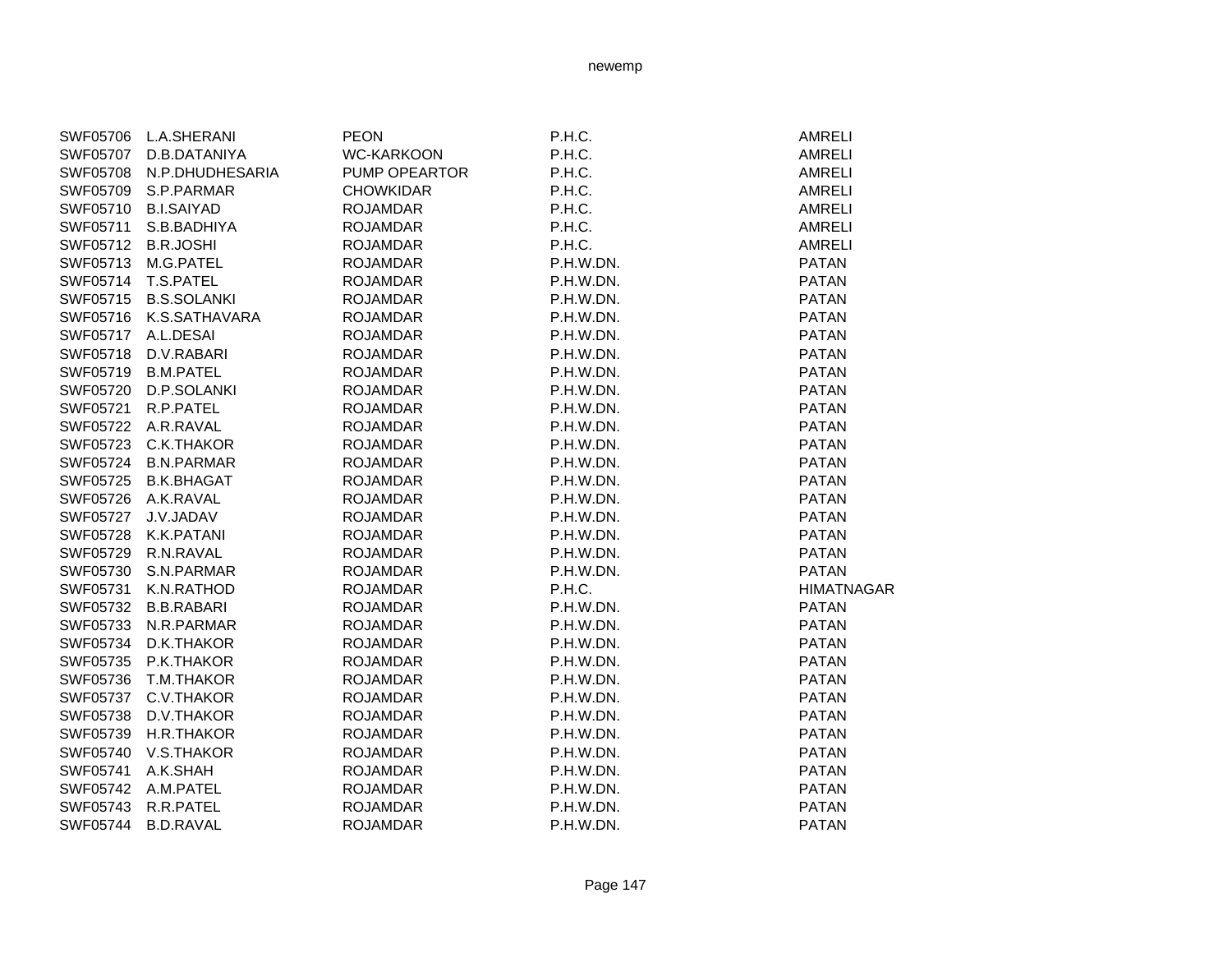| SWF05745 | R.K.PATEL         | <b>ROJAMDAR</b> | P.H.W.DN. | <b>PATAN</b> |
|----------|-------------------|-----------------|-----------|--------------|
| SWF05746 | <b>B.M.RABARI</b> | <b>ROJAMDAR</b> | P.H.W.DN. | <b>PATAN</b> |
| SWF05747 | P.J.RABARI        | <b>ROJAMDAR</b> | P.H.W.DN. | <b>PATAN</b> |
| SWF05748 | H.A.JANI          | <b>ROJAMDAR</b> | P.H.W.DN. | <b>PATAN</b> |
| SWF05749 | I.P.DAVE          | <b>ROJAMDAR</b> | P.H.W.DN. | <b>PATAN</b> |
| SWF05750 | S.B.ACHARYA       | <b>ROJAMDAR</b> | P.H.W.DN. | <b>PATAN</b> |
| SWF05751 | A.H.ACHARYA       | <b>ROJAMDAR</b> | P.H.W.DN. | <b>PATAN</b> |
| SWF05752 | K.S.THAKOR        | <b>ROJAMDAR</b> | P.H.W.DN. | <b>PATAN</b> |
| SWF05753 | P.C.RAJPUT        | <b>ROJAMDAR</b> | P.H.W.DN. | <b>PATAN</b> |
| SWF05754 | N.H.PARMAR        | <b>ROJAMDAR</b> | P.H.W.DN. | <b>PATAN</b> |
| SWF05755 | V.A.PARMAR        | <b>ROJAMDAR</b> | P.H.W.DN. | <b>PATAN</b> |
| SWF05756 | P.G.SHRIMALI      | <b>ROJAMDAR</b> | P.H.W.DN. | <b>PATAN</b> |
| SWF05757 | <b>B.M.RAJPUT</b> | <b>ROJAMDAR</b> | P.H.W.DN. | <b>PATAN</b> |
| SWF05758 | J.T.RAJPUT        | <b>ROJAMDAR</b> | P.H.W.DN. | <b>PATAN</b> |
| SWF05759 | A.J.RAVAL         | <b>ROJAMDAR</b> | P.H.W.DN. | <b>PATAN</b> |
| SWF05760 | R.A.THAKOR        | <b>ROJAMDAR</b> | P.H.W.DN. | <b>PATAN</b> |
| SWF05761 | J.R.JOSHI         | <b>ROJAMDAR</b> | P.H.W.DN. | <b>PATAN</b> |
| SWF05762 | D.S.SATHWARA      | <b>ROJAMDAR</b> | P.H.W.DN. | <b>PATAN</b> |
| SWF05763 | C.N.PANCHAL       | <b>ROJAMDAR</b> | P.H.W.DN. | <b>PATAN</b> |
| SWF05764 | <b>B.R.RABARI</b> | <b>ROJAMDAR</b> | P.H.W.DN. | <b>PATAN</b> |
| SWF05765 | R.J.THAKOR        | <b>ROJAMDAR</b> | P.H.W.DN. | <b>PATAN</b> |
| SWF05766 | M.K.SAOLANKI      | <b>ROJAMDAR</b> | P.H.W.DN. | <b>PATAN</b> |
| SWF05767 | A.V.PARMAR        | <b>ROJAMDAR</b> | P.H.W.DN. | <b>PATAN</b> |
| SWF05768 | H.D.SOLANKI       | <b>ROJAMDAR</b> | P.H.W.DN. | <b>PATAN</b> |
| SWF05769 | V.L.PARMAR        | <b>ROJAMDAR</b> | P.H.W.DN. | <b>PATAN</b> |
| SWF05770 | S.S.SOLANKI       | <b>ROJAMDAR</b> | P.H.W.DN. | <b>PATAN</b> |
| SWF05771 | C.M.THAKOR        | <b>ROJAMDAR</b> | P.H.W.DN. | <b>PATAN</b> |
| SWF05772 | G.C.SENMA         | <b>ROJAMDAR</b> | P.H.W.DN. | <b>PATAN</b> |
| SWF05773 | A.B.SOLANKI       | <b>ROJAMDAR</b> | P.H.W.DN. | <b>PATAN</b> |
| SWF05774 | H.B.SOLANKI       | <b>ROJAMDAR</b> | P.H.W.DN. | <b>PATAN</b> |
| SWF05775 | <b>B.J.VANKAR</b> | <b>ROJAMDAR</b> | P.H.W.DN. | <b>PATAN</b> |
| SWF05776 | S.R.KHATRI        | <b>ROJAMDAR</b> | P.H.W.DN. | <b>PATAN</b> |
| SWF05777 | R.B.KALA          | <b>ROJAMDAR</b> | P.H.W.DN. | <b>PATAN</b> |
| SWF05778 | <b>B.C.NAYEE</b>  | <b>ROJAMDAR</b> | P.H.W.DN. | <b>PATAN</b> |
| SWF05779 | <b>B.M.PATEL</b>  | <b>ROJAMDAR</b> | P.H.W.DN. | <b>PATAN</b> |
| SWF05780 | P.H.PRAJAPATI     | <b>ROJAMDAR</b> | P.H.W.DN. | <b>PATAN</b> |
| SWF05781 | R.C.PATEL         | <b>ROJAMDAR</b> | P.H.W.DN. | <b>PATAN</b> |
| SWF05782 | R.H.PATEL         | <b>ROJAMDAR</b> | P.H.W.DN. | <b>PATAN</b> |
| SWF05783 | A.G.GADHAVI       | <b>ROJAMDAR</b> | P.H.W.DN. | <b>PATAN</b> |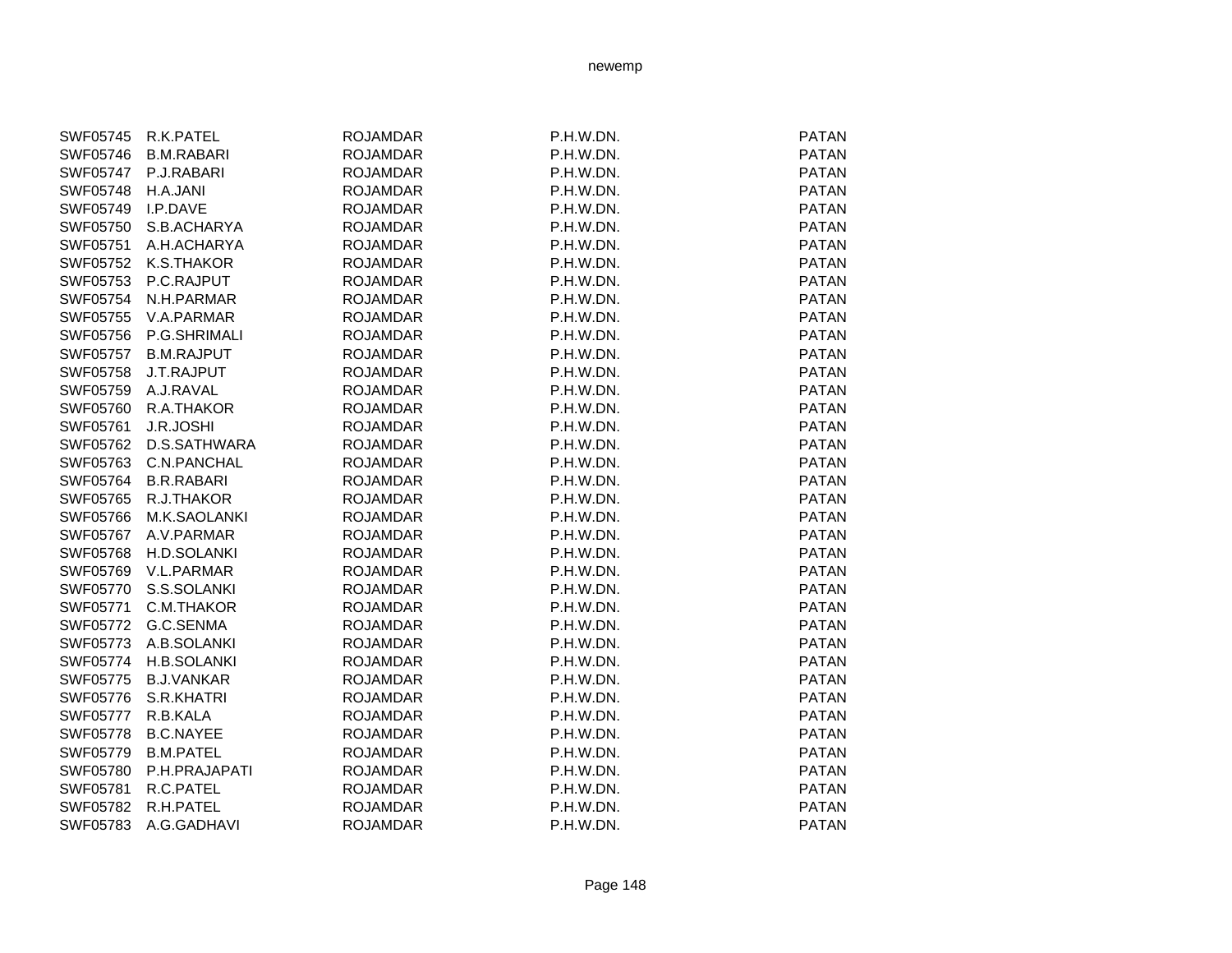| SWF05784        | <b>B.J.MAKWANA</b> | <b>ROJAMDAR</b> | P.H.W.DN.         | <b>PATAN</b>     |
|-----------------|--------------------|-----------------|-------------------|------------------|
| SWF05785        | H.G.BAROT          | <b>ROJAMDAR</b> | P.H.W.DN.         | <b>PATAN</b>     |
| SWF05786        | P.R.PARMAR         | <b>ROJAMDAR</b> | P.H.W.DN.         | <b>PATAN</b>     |
| <b>SWF05787</b> | V.I.SADHU          | <b>ROJAMDAR</b> | P.H.W.DN.         | <b>PATAN</b>     |
| SWF05788        | <b>B.A.SOLANKI</b> | <b>ROJAMDAR</b> | P.H.W.DN.         | <b>PATAN</b>     |
| SWF05789        | S.G.SOLANKI        | <b>ROJAMDAR</b> | P.H.W.DN.         | <b>PATAN</b>     |
| SWF05790        | <b>J.A.THAKOR</b>  | <b>ROJAMDAR</b> | P.H.W.DN.         | <b>PATAN</b>     |
| SWF05791        | G.K.VANKAR         | <b>ROJAMDAR</b> | P.H.W.DN.         | <b>PATAN</b>     |
| SWF05792        | P.B.HARIJAN        | <b>ROJAMDAR</b> | P.H.W.DN.         | <b>PATAN</b>     |
| SWF05793        | J.B.CHAMAR         | <b>ROJAMDAR</b> | P.H.W.DN.         | <b>PATAN</b>     |
| SWF05794        | <b>B.D.BHIL</b>    | <b>ROJAMDAR</b> | P.H.W.DN.         | <b>PATAN</b>     |
| SWF05795        | <b>B.M.PARMAR</b>  | <b>ROJAMDAR</b> | P.H.W.DN.         | <b>PATAN</b>     |
| SWF05796        | P.M. PATEL         | <b>ROJAMDAR</b> | P.H.W.DN.         | <b>PATAN</b>     |
| SWF05797        | A.B.BHIL           | <b>ROJAMDAR</b> | P.H.W.DN.         | <b>PATAN</b>     |
| SWF05798        | K.G.MAKWANA        | <b>ROJAMDAR</b> | P.H.W.DN.         | <b>PATAN</b>     |
| SWF05799        | D.S.SOLANKI        | <b>ROJAMDAR</b> | P.H.W.DN.         | <b>PATAN</b>     |
| SWF05800        | D.P.THAKOR         | <b>ROJAMDAR</b> | P.H.W.DN.         | <b>PATAN</b>     |
| SWF05801        | <b>M.A.MANSURI</b> | <b>ROJAMDAR</b> | P.H.W.DN.         | <b>PATAN</b>     |
| SWF05802        | A.K.VAZA           | <b>PEON</b>     | <b>P.H.W.DN.1</b> | <b>BHAVNAGAR</b> |
| SWF05803        | R.M.MUNJPARA       | A.A.E.          | P.H.W.DN.1        | <b>BHAVNAGAR</b> |
| SWF05804        | M.A.GOHIL          | A.A.E.          | P.H.W.DN.1        | <b>BHAVNAGAR</b> |
| SWF05805        | K.R.BHARODIA       | A.A.E.          | P.H.W.DN.1        | <b>BHAVNAGAR</b> |
| SWF05806        | <b>B.P.DAVE</b>    | A.A.E.          | P.H.W.DN.1        | <b>BHAVNAGAR</b> |
| SWF05807        | <b>B.N.CHAUHAN</b> | W/A             | <b>P.H.W.DN.1</b> | <b>BHAVNAGAR</b> |
| <b>SWF05808</b> | P.D.KHARADI        | <b>SR.CLERK</b> | <b>P.H.W.DN.1</b> | <b>BHAVNAGAR</b> |
| SWF05809        | K.V.RATHOD         |                 | P.H.W.DN.1        | <b>BHAVNAGAR</b> |
| SWF05810        | A.V.SHAH           | <b>TYPIST</b>   | P.H.W.DN.1        | <b>BHAVNAGAR</b> |
| SWF05811        | Smt.D.J.MAKWANA    | <b>JR.CLERK</b> | <b>P.H.W.DN.1</b> | <b>BHAVNAGAR</b> |
| SWF05812        | <b>B.G.THAKOR</b>  | <b>JR.CLERK</b> | P.H.W.DN.1        | <b>BHAVNAGAR</b> |
| SWF05813        | J.P.PARMAR         | <b>PEON</b>     | <b>P.H.W.DN.1</b> | <b>BHAVNAGAR</b> |
| SWF05814        | A.P.TIVARI         | D.E.E           | P.H.W.DN.1        | <b>BHAVNAGAR</b> |
| SWF05815        | S.M.PANDYA         | <b>PEON</b>     | P.H.W.DN.1        | <b>BHAVNAGAR</b> |
| SWF05816        | R.C.GOHIL          | <b>JR.CLERK</b> | P.H.M.DN.         | <b>JAMNAGAR</b>  |
| SWF05817        | Smt.H.P.JADEJA     | <b>PEON</b>     | P.H.M.DN.         | <b>JAMNAGAR</b>  |
| SWF05818        | P.D.KORI           | <b>FITTER</b>   | P.H.M.DN.         | <b>JAMNAGAR</b>  |
| SWF05819        | J.P.KANTARIYA      | <b>ROJAMDAR</b> | <b>P.H.W.DN.1</b> | <b>JAMNAGAR</b>  |
| SWF05820        | R.M.JADEJA         |                 | <b>P.H.W.DN.1</b> | <b>JAMNAGAR</b>  |
| SWF05821        | U.A.GOSAI          |                 | P.H.M.DN.         | <b>JAMNAGAR</b>  |
| SWF05822        | D.B.MUL            | <b>ROJAMDAR</b> | P.H.M.DN.         | <b>JAMNAGAR</b>  |
|                 |                    |                 |                   |                  |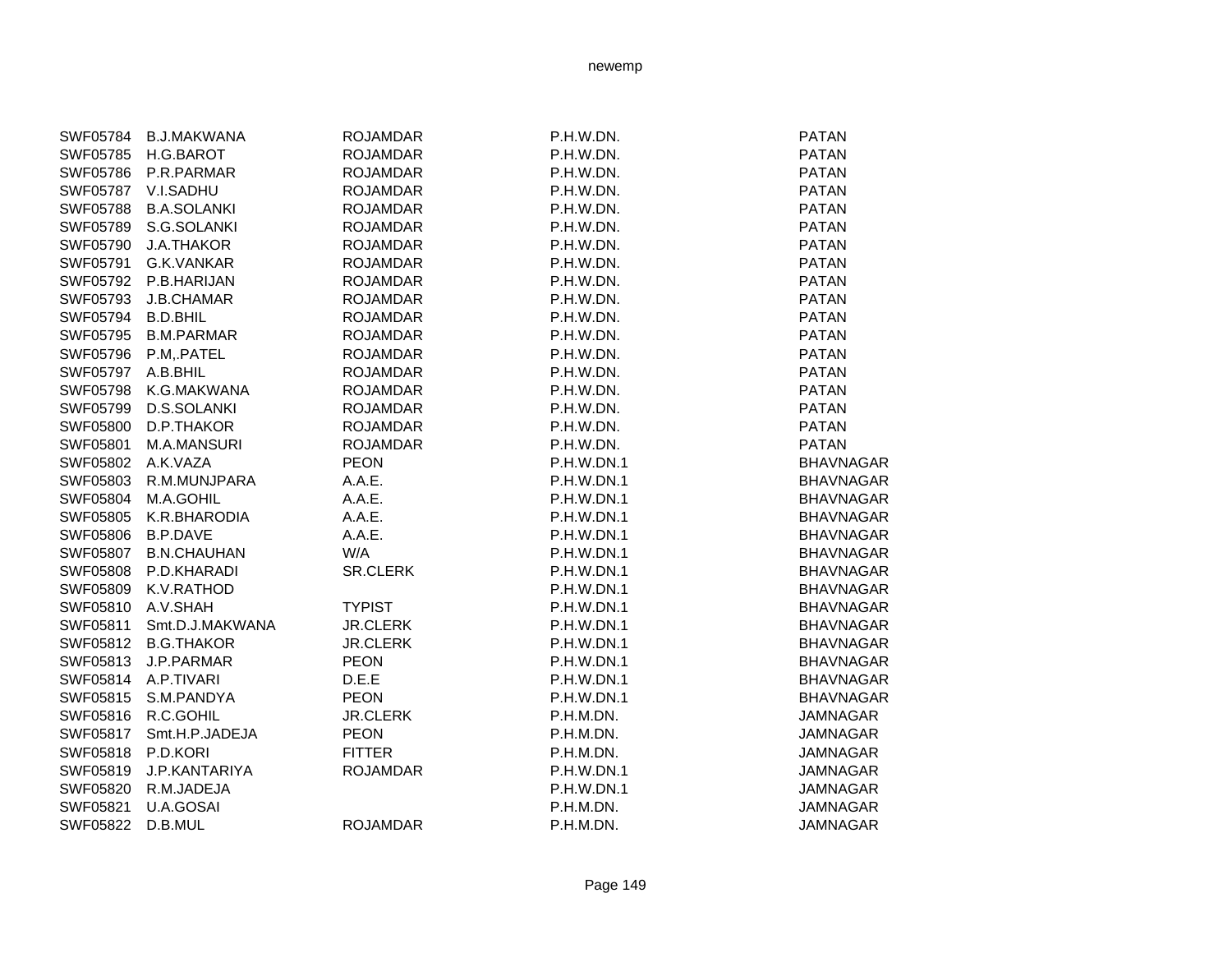| SWF05823 | <b>H.C.NAKUM</b>    | <b>ROJAMDAR</b>  | P.H.M.DN.  | <b>JAMNAGAR</b>   |
|----------|---------------------|------------------|------------|-------------------|
| SWF05824 | M.B.GOSAI           | <b>ROJAMDAR</b>  | P.H.M.DN.  | <b>JAMNAGAR</b>   |
| SWF05825 | H.U.VADHER          | <b>LABOUR</b>    | P.H.M.DN.  | <b>JAMNAGAR</b>   |
| SWF05826 | J.M.DHANDH          | <b>LABOUR</b>    | P.H.M.DN.  | <b>JAMNAGAR</b>   |
| SWF05827 | K.V.PUNJANI         | <b>WC-HELPER</b> | P.H.M.DN.  | <b>JAMNAGAR</b>   |
| SWF05828 | S.K.JAIN            | D.E.E            | P.H.W.DN.1 | ANJAR-KACHCHHA    |
| SWF05829 | <b>B.V.ASHAR</b>    | SR.CLERK         | P.H.W.DN.1 | ANJAR-KACHCHHA    |
| SWF05830 | P.A.VAGHELA         | W/A              | P.H.W.DN.1 | ANJAR-KACHCHHA    |
| SWF05831 | <b>B.C.ANJARIA</b>  | W/A              | P.H.W.DN.1 | ANJAR-KACHCHHA    |
| SWF05832 | U.H.HAZAM           | <b>CHOWKIDAR</b> | P.H.W.DN.1 | ANJAR-KACHCHHA    |
| SWF05833 | <b>B.K.SEKADA</b>   | <b>PEON</b>      | P.H.W.DN.2 | <b>ANJAR</b>      |
| SWF05834 | <b>B.H.PARMAR</b>   | <b>JR.CLERK</b>  | P.H.W.DN.2 | <b>ANJAR</b>      |
| SWF05835 | V.B.CHAVDA          | <b>PEON</b>      | P.H.W.DN.2 | ANJAR             |
| SWF05836 | S.L.JADEJA          | <b>WIREMAN</b>   | P.H.W.DN.2 | ANJAR             |
| SWF05837 | T.B.BHABHOR         | A.A.E.           | P.H.W.DN.  | <b>DAHOD</b>      |
| SWF05838 | A.M.GAVIT           | D.E.E            | P.H.C.     | <b>BARODA</b>     |
| SWF05839 | N.D.RATHAVA         | <b>SR.CLERK</b>  | P.H.C.     | <b>BARODA</b>     |
| SWF05840 | J.V.BARNDA          | <b>DRAFTMAN</b>  | P.H.C.     | <b>HIMATNAGAR</b> |
| SWF05841 | A.U.KAZI            | <b>DRIVER</b>    | M.SUB.DN   | <b>VIRMGAM</b>    |
| SWF05842 | L.K.PARGI           | <b>ROJAMDAR</b>  | P.H.C.     | ANJAR-KACHHA      |
| SWF05843 | I.T.PULTARIA        | <b>ROJAMDAR</b>  | P.H.W.DN.2 | ANJAR             |
| SWF05844 | P.S.JOSHI           | <b>ROJAMDAR</b>  | P.H.W.DN.2 | <b>ANJAR</b>      |
| SWF05845 | J.C.GOSWAMI         | <b>ROJAMDAR</b>  | P.H.W.DN.2 | ANJAR             |
| SWF05846 | R.C.PRAJAPATI       | <b>ROJAMDAR</b>  | P.H.W.DN.2 | <b>ANJAR</b>      |
| SWF05847 | <b>B.J.PULTARIA</b> | <b>ROJAMDAR</b>  | P.H.W.DN.2 | ANJAR             |
| SWF05848 | S.T.BAKUTARA        | <b>ROJAMDAR</b>  | P.H.W.DN.2 | ANJAR             |
| SWF05849 | A.A.PARMAR          | <b>ROJAMDAR</b>  | P.H.W.DN.2 | <b>ANJAR</b>      |
| SWF05850 | G.G.CHAUHAN         | <b>ROJAMDAR</b>  | P.H.W.DN.2 | ANJAR             |
| SWF05851 | S.K.GOYAL           | <b>ROJAMDAR</b>  | P.H.W.DN.2 | <b>ANJAR</b>      |
| SWF05852 | <b>B.H.CHAUHAN</b>  | <b>ROJAMDAR</b>  | P.H.W.DN.2 | ANJAR             |
| SWF05853 | T.B.GOSAI           | <b>ROJAMDAR</b>  | P.H.W.DN.2 | ANJAR             |
| SWF05854 | A.M.RATHOD          | <b>ROJAMDAR</b>  | P.H.W.DN.2 | <b>BHARUCH</b>    |
| SWF05855 | A.I.MIRZA           | <b>ROJAMDAR</b>  | P.H.W.DN.2 | <b>BHARUCH</b>    |
| SWF05856 | D.P.ZANI            | <b>ROJAMDAR</b>  | P.H.C.     | <b>AMRELI</b>     |
| SWF05857 | P.J.PARMAR          | <b>JR.CLERK</b>  | P.H.C.     | <b>AMRELI</b>     |
| SWF05858 | R.V.AMRELIA         | <b>JR.CLERK</b>  | P.H.C.     | <b>AMRELI</b>     |
| SWF05859 | P.K.KHADALIA        | A.A.E.           | P.H.C.     | AHMEDABAD         |
| SWF05860 | H.R.MOMIN           | A.A.E.           | P.H.C.     | <b>AMRELI</b>     |
| SWF05861 | L.J.PHOPHUL         | E.E.             | P.H.C.     | AHMEDABAD         |
|          |                     |                  |            |                   |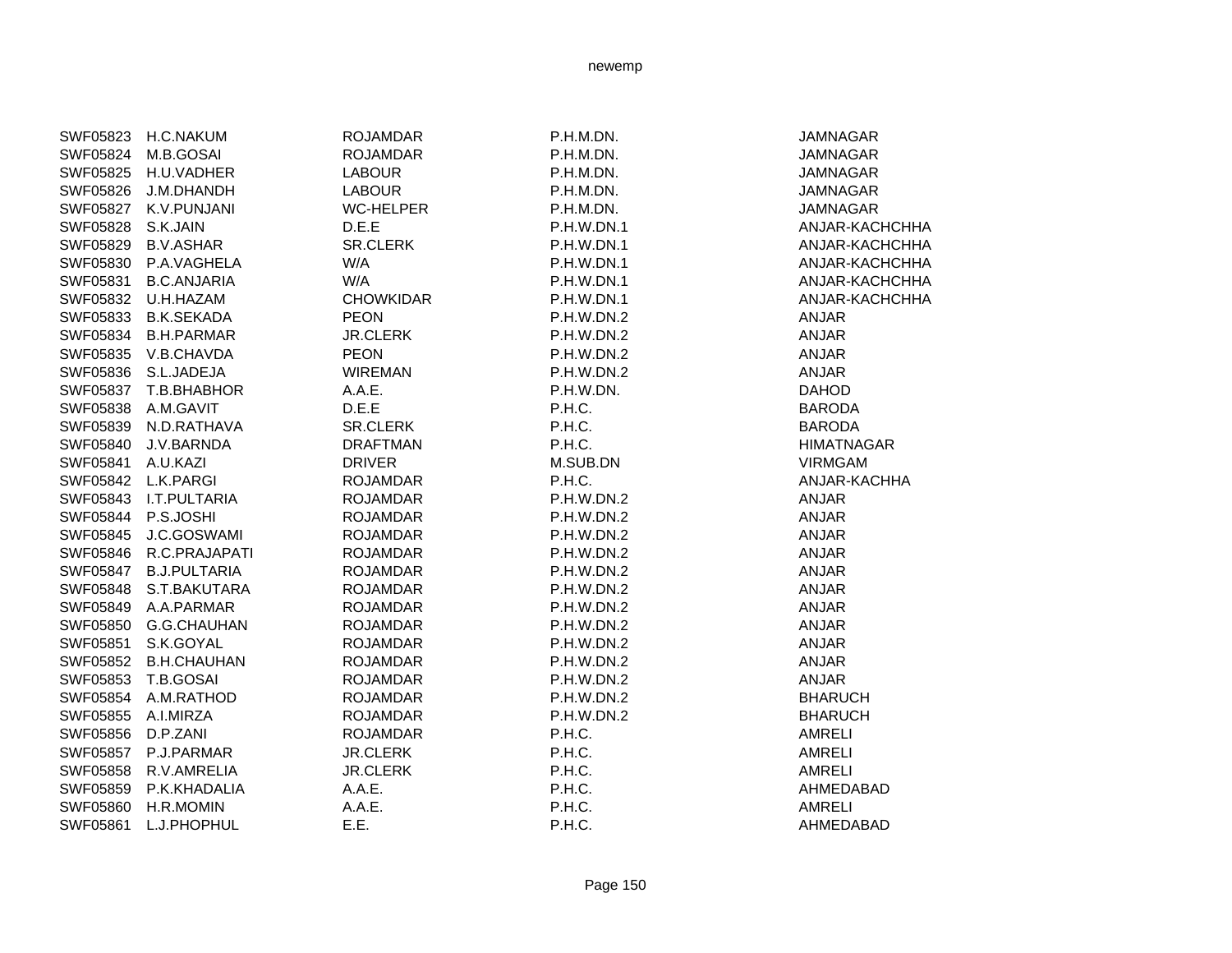| SWF05862        | C.M.NAYEE            | <b>ADM</b>        | P.H.C.            | AHMEDABAD          |
|-----------------|----------------------|-------------------|-------------------|--------------------|
| SWF05863        | <b>I.A.PANDYA</b>    | <b>SR.CLERK</b>   | HO                | <b>GANDHINAGAR</b> |
| SWF05864        | P.G.MAKWANA          | A.E.              | S.SUB.DN          | <b>SHIHOR</b>      |
| SWF05865        | S.N.TRIVEDI          | <b>TRACER</b>     | S.SUB.DN          | <b>SHIHOR</b>      |
| SWF05866        | J.G.LAKUM            | W/A               | S.SUB.DN          | <b>SHIHOR</b>      |
| SWF05867        | V.J.UPADHYAY         | W/A               | S.SUB.DN          | <b>SHIHOR</b>      |
| SWF05868        | R.J.MITHANI          | <b>JR.CLERK</b>   | S.SUB.DN          | <b>SHIHOR</b>      |
| SWF05869        | Smt. N.M.MEHTA       | <b>WC-CLERK</b>   | S.SUB.DN          | <b>SHIHOR</b>      |
| SWF05870        | D.M.PANDYA           | <b>ROJAMDAR</b>   | S.SUB.DN          | <b>SHIHOR</b>      |
| SWF05871        | H.B.KALAVADIA        | <b>ROJAMDAR</b>   | S.SUB.DN          | <b>SHIHOR</b>      |
| SWF05872        | S.I.VYAS             | <b>ROJAMDAR</b>   | S.SUB.DN          | <b>SHIHOR</b>      |
| SWF05873        | R.V.PARMAR           | <b>ROJAMDAR</b>   | S.SUB.DN          | <b>SHIHOR</b>      |
| SWF05874        | D.B.ULAWA            | <b>DRIVER</b>     | S.SUB.DN          | <b>SHIHOR</b>      |
| SWF05875        | N.R.KOBADIA          |                   | P.H.W.DN          | <b>BHAVNAGAR</b>   |
| SWF05876        | D.K.PANDYA           |                   | P.H.W.DN          | <b>BHAVNAGAR</b>   |
| SWF05877        | D.M.MAKWANA          |                   | P.H.W.DN          | <b>BHAVNAGAR</b>   |
| SWF05878        | M.B.JADEJA           |                   | P.H.W.DN          | <b>BHAVNAGAR</b>   |
| SWF05879        | A.G.GOHIL            | <b>ROJAMDAR</b>   | P.H.W.DN          | <b>BHAVNAGAR</b>   |
| SWF05880        | A.S.CHAUHAN          | <b>ROJAMDAR</b>   | P.H.W.DN          | <b>BHAVNAGAR</b>   |
| SWF05881        | M.S.SARVAIYA         |                   | P.H.W.DN          | <b>BHAVNAGAR</b>   |
| SWF05882        | V.M.KANDA            |                   | P.H.W.DN          | <b>BHAVNAGAR</b>   |
| SWF05883        | A.SJADAV             | <b>CLERK</b>      | P.H.W.DN          | <b>BHAVNAGAR</b>   |
| SWF05884        | R.S.MAKRANI          | <b>PEON</b>       | HO                | <b>GANDHINAGAR</b> |
| SWF05885        | Y.C.PAREKH           | <b>SR.CLERK</b>   | P.H.C.            | <b>RAJKOT</b>      |
| SWF05886        | <b>B.I.PATHAN</b>    | <b>JR.CLERK</b>   | P.H.W.DN.2        | <b>RAJKOT</b>      |
| SWF05887        | H.J.DAPADA           | <b>PEON</b>       | P.H.W.DN.2        | <b>RAJKOT</b>      |
| <b>SWF05888</b> | D.M.VADA             | <b>JR.CLERK</b>   | P.H.M.CIRCLE      | <b>RAJKOT</b>      |
| SWF05889        | <b>G.M.PILLAI</b>    | <b>ENG.TYPIST</b> | P.H.M.DN.         | <b>RAJKOT</b>      |
| SWF05890        | R.P.SUREJA           | <b>PLUMBER</b>    | P.H.W.DN.2        | <b>JUNAGADH</b>    |
| SWF05891        | M.V.RATHOD           | <b>ROJAMDAR</b>   | P.H.W.DN.2        | <b>JUNAGADH</b>    |
| SWF05892        | L.R.JELADIYA         | <b>ROJAMDAR</b>   | P.H.W.DN.2        | <b>JUNAGADH</b>    |
| SWF05893        | K.D.BANDIYA          | <b>ROJAMDAR</b>   | P.H.W.DN.2        | <b>JUNAGADH</b>    |
| SWF05894        | H.A.SARVANI          | <b>ROJAMDAR</b>   | <b>P.H.W.DN.2</b> | <b>JUNAGADH</b>    |
| SWF05895        | <b>B.D.CHANDEGRA</b> | <b>ROJAMDAR</b>   | P.H.W.DN.2        | <b>JUNAGADH</b>    |
| SWF05896        | N.B.KHER             | <b>ROJAMDAR</b>   | P.H.W.DN.2        | <b>JUNAGADH</b>    |
| SWF05897        | N.S.PARMAR           | <b>ROJAMDAR</b>   | P.H.W.DN.2        | <b>JUNAGADH</b>    |
| SWF05898        | R.M.JANI             | <b>ROJAMDAR</b>   | P.H.W.DN.         | <b>PORBANDAR</b>   |
| SWF05899        | M.H.PANDYA           | <b>MANAGER</b>    | <b>GWIL</b>       | <b>GANDHINAGAR</b> |
| SWF05900        | V.M.SOLANKI          | <b>PM</b>         | <b>GWIL</b>       | <b>GANDHINAGAR</b> |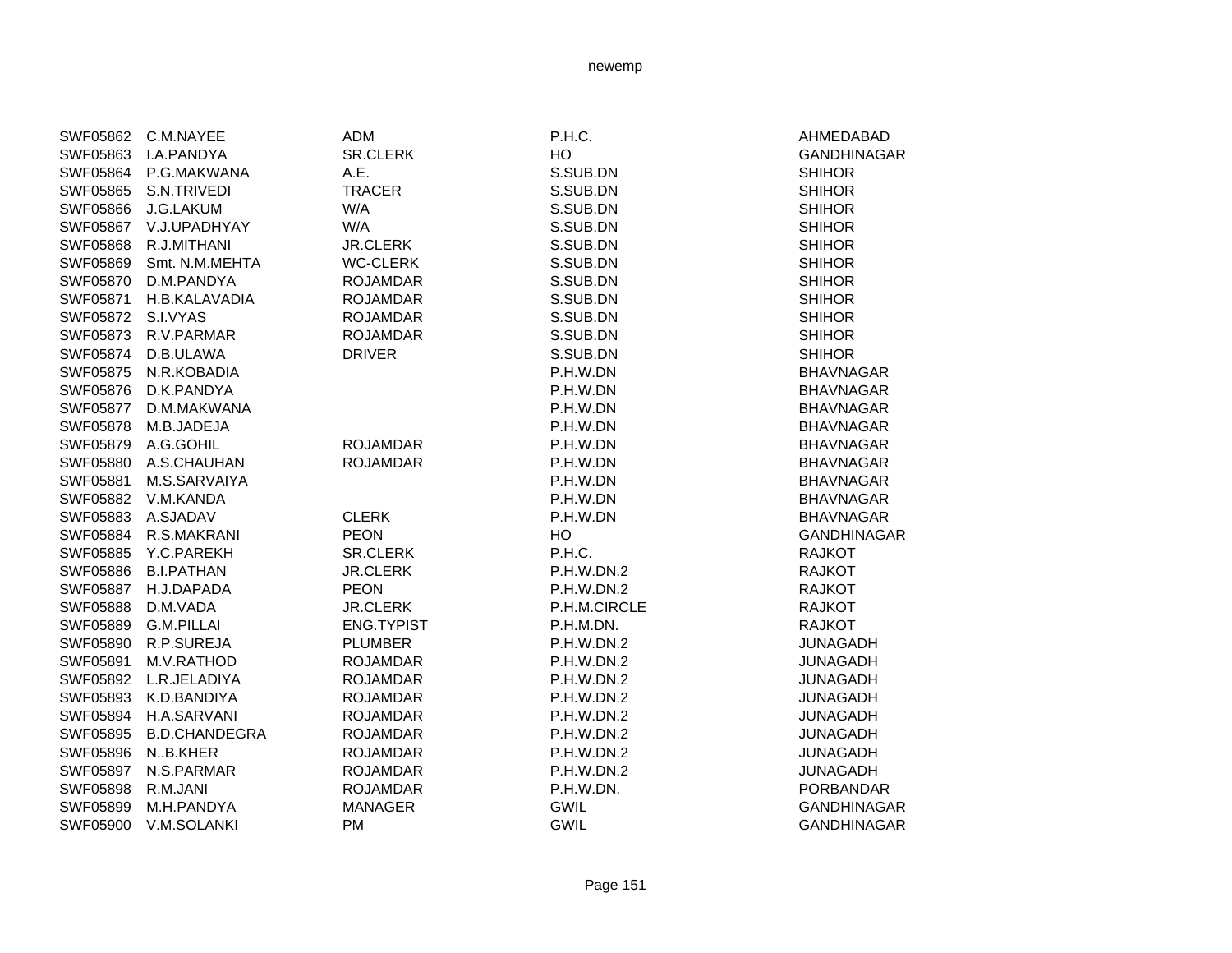| SWF05901        | P.M.RAVAL          | SR.CLERK          | <b>GWIL</b> | <b>GANDHINAGAR</b>   |
|-----------------|--------------------|-------------------|-------------|----------------------|
| SWF05902        | V.N.SHARMA         | D.E.E             | P.H.C.      | <b>MEHSANA</b>       |
| SWF05903        | D.P.NAYEE          | W/A               | P.H.C.      | <b>MEHSANA</b>       |
| SWF05904        | D.R.THAKOR         | <b>WC-LINEMAN</b> | P.H.C.      | <b>MEHSANA</b>       |
| SWF05905        | <b>B.L.PATEL</b>   | <b>WC-HELPER</b>  | P.H.C.      | <b>MEHSANA</b>       |
| SWF05906        | <b>G.K.PATEL</b>   | <b>WC-HELPER</b>  | P.H.C.      | <b>MEHSANA</b>       |
| SWF05907        | H.B.THAKOR         | <b>ROJAMDAR</b>   | P.H.C.      | <b>MEHSANA</b>       |
| <b>SWF05908</b> | S.B.DARBAR         | <b>ROJAMDAR</b>   | P.H.C.      | <b>MEHSANA</b>       |
| SWF05909        | A.Y.KURESHI        | <b>ROJAMDAR</b>   | P.H.C.      | <b>MEHSANA</b>       |
| SWF05910        | T.B.LIMBACHIYA     | <b>ROJAMDAR</b>   | P.H.C.      | <b>MEHSANA</b>       |
| SWF05911        | P.P.LIMBACHIYA     | <b>ROJAMDAR</b>   | P.H.C.      | <b>MEHSANA</b>       |
| SWF05912        | K.L.RAMI           | <b>ROJAMDAR</b>   | P.H.C.      | <b>MEHSANA</b>       |
| SWF05913        | P.A.RAJPUT         | <b>CHOWKIDAR</b>  | P.H.C.      | <b>MEHSANA</b>       |
| SWF05914        | P.M.MAJDOR         | <b>CHOWKIDAR</b>  | P.H.W.DN.   | <b>SURENDRANAGAR</b> |
| SWF05915        | D.S.MALIK          | <b>ROJAMDAR</b>   | P.H.W.DN.   | <b>SURENDRANAGAR</b> |
| SWF05916        | J.G.STARIYA        | <b>ROJAMDAR</b>   | P.H.W.DN.   | SURENDRANAGAR        |
| SWF05917        | <b>B.B.RANA</b>    | <b>ROJAMDAR</b>   | P.H.W.DN.   | <b>SURENDRANAGAR</b> |
| SWF05918        | M.B.ZALA           | <b>ROJAMDAR</b>   | P.H.W.DN.   | <b>SURENDRANAGAR</b> |
| SWF05919        | V.S.ZALA           | <b>ROJAMDAR</b>   | P.H.W.DN.   | <b>SURENDRANAGAR</b> |
| SWF05920        | J.K.BARANA         | <b>ROJAMDAR</b>   | P.H.W.DN.   | <b>SURENDRANAGAR</b> |
| SWF05921        | R.S.RANA           | <b>ROJAMDAR</b>   | P.H.W.DN.   | SURENDRANAGAR        |
| SWF05922        | V.C.BHAGODARIA     | <b>ROJAMDAR</b>   | P.H.W.DN.   | <b>SURENDRANAGAR</b> |
| SWF05923        | S.K.SABARIYA       | <b>ROJAMDAR</b>   | P.H.W.DN.   | <b>SURENDRANAGAR</b> |
| SWF05924        | H.V.RATHOD         | <b>ROJAMDAR</b>   | P.H.W.DN.   | <b>SURENDRANAGAR</b> |
| SWF05925        | M.V.PADHERIYA      | <b>ROJAMDAR</b>   | P.H.W.DN.   | <b>SURENDRANAGAR</b> |
| SWF05926        | G.B.VAGHODIYA      | <b>ROJAMDAR</b>   | P.H.W.DN.   | <b>SURENDRANAGAR</b> |
| SWF05927        | H.P.DABHI          | <b>ROJAMDAR</b>   | P.H.W.DN.   | <b>SURENDRANAGAR</b> |
| SWF05928        | S.P.NAGVADIA       | <b>ROJAMDAR</b>   | P.H.W.DN.   | <b>SURENDRANAGAR</b> |
| SWF05929        | G.R.KABRANI        | <b>DRIVER</b>     | P.H.W.DN.   | <b>SURENDRANAGAR</b> |
| SWF05930        | N.M.ZALA           | <b>HELPER</b>     | P.H.W.DN.   | <b>SURENDRANAGAR</b> |
| SWF05931        | K.H.GANGULIA       | <b>ROJAMDAR</b>   | P.H.W.DN.   | <b>SURENDRANAGAR</b> |
| SWF05932        | K.R.VAISHANAV      | AD                | P.H.W.DN.   | SURENDRANAGAR        |
| SWF05933        | A.P.MAKWANA        | <b>LABOUR</b>     | P.H.W.DN.   | <b>SURENDRANAGAR</b> |
| SWF05934        | M.G.SHAIKH         | <b>ROJAMDAR</b>   | P.H.W.DN.   | SURENDRANAGAR        |
| SWF05935        | K.KTRIVEDI         | <b>TYPIST</b>     | P.H.W.DN.   | <b>SURENDRANAGAR</b> |
| SWF05936        | R.R.PARMAR         | <b>ROJAMDAR</b>   | P.H.W.DN.   | SURENDRANAGAR        |
| SWF05937        | <b>B.D.VADHEL</b>  | <b>ROJAMDAR</b>   | P.H.W.DN.   | SURENDRANAGAR        |
| SWF05938        | Y.R.RAVAL          | <b>ROJAMDAR</b>   | P.H.W.DN.   | <b>SURENDRANAGAR</b> |
| SWF05939        | <b>B.K.CHAUHAN</b> | <b>ROJAMDAR</b>   | P.H.W.DN.   | <b>SURENDRANAGAR</b> |
|                 |                    |                   |             |                      |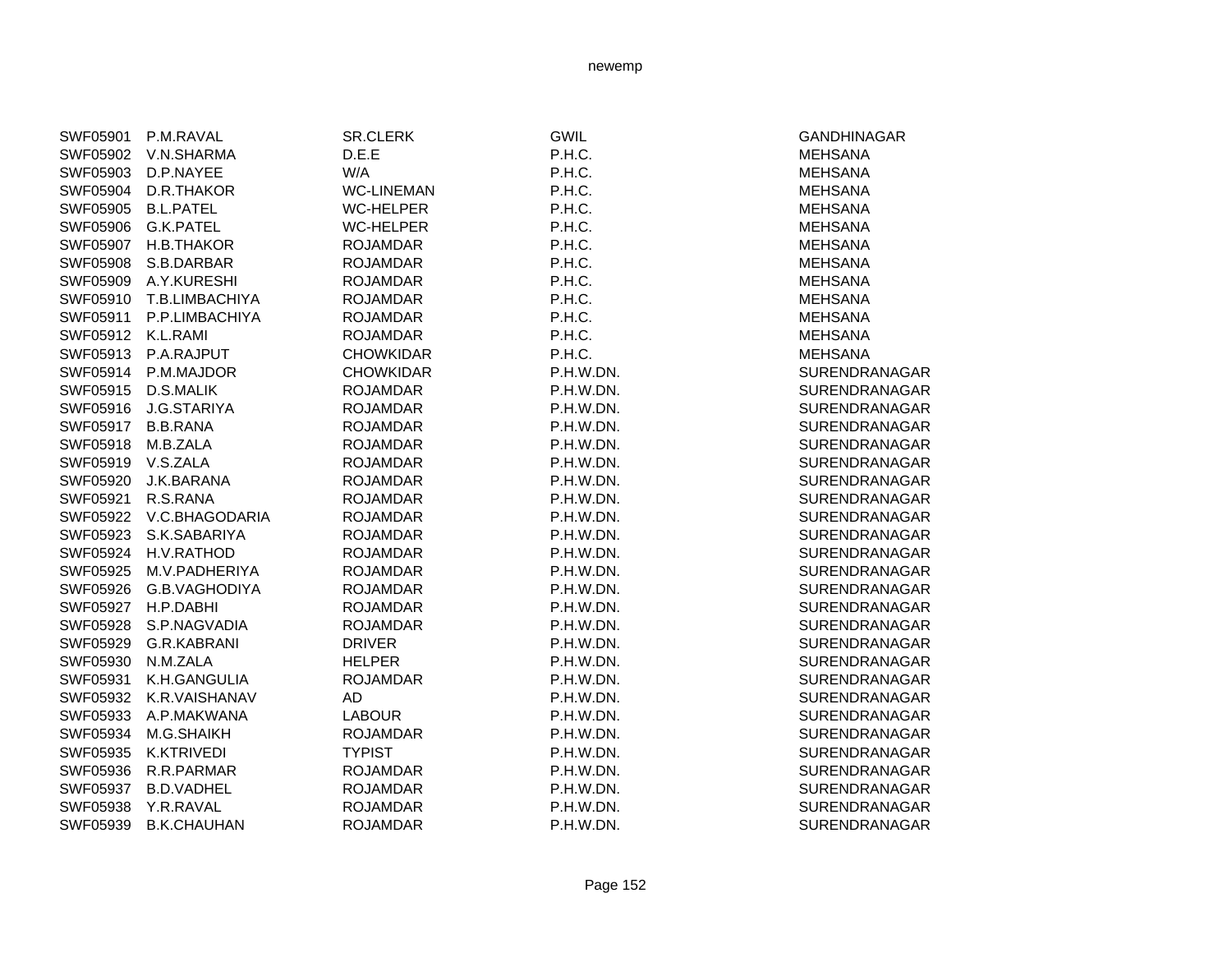| SWF05940 | N.V.PAVAR               | <b>ROJAMDAR</b>    | P.H.W.DN. | SURENDRANAGAR     |
|----------|-------------------------|--------------------|-----------|-------------------|
| SWF05941 | T.K.PADHERIYA           | <b>ROJAMDAR</b>    | P.H.W.DN. | SURENDRANAGAR     |
| SWF05942 | S.J.PARMAR              | <b>ROJAMDAR</b>    | P.H.W.DN. | SURENDRANAGAR     |
| SWF05943 | K.H.MAKWANA             | <b>ROJAMDAR</b>    | P.H.W.DN. | SURENDRANAGAR     |
| SWF05944 | D.V.VADHER              | <b>LINEMAN</b>     | P.H.W.DN. | SURENDRANAGAR     |
| SWF05945 | N.B.JADAV               | DY.AC              | P.H.W.DN. | SURENDRANAGAR     |
| SWF05946 | M.T.SOLANKI             | W/A                | P.H.W.DN. | SURENDRANAGAR     |
| SWF05947 | V.D.PANDYA              | W/A                | P.H.W.DN. | SURENDRANAGAR     |
| SWF05948 | V.N.VYAS                | PUMP OPEARTOR      | P.H.W.DN. | SURENDRANAGAR     |
| SWF05949 | J.M.BORICHA             | <b>MAJDOOR</b>     | P.H.W.DN. | SURENDRANAGAR     |
| SWF05950 | L.V.RATHOD              | <b>PEON</b>        | P.H.W.DN. | SURENDRANAGAR     |
| SWF05951 | <b>B.K.PARMAR</b>       | PUMP OPEARTOR      | P.H.W.DN. | SURENDRANAGAR     |
| SWF05952 | J.B.PATEL               | <b>SR.CLERK</b>    | P.H.W.DN. | SURENDRANAGAR     |
| SWF05953 | <b>KU.JYOTI B.PATEL</b> | A.A.E.             | P.H.C.    | VALSAD            |
| SWF05954 | J.M.PATEL               | A.E.               | P.H.C.    | VALSAD            |
| SWF05955 | I.C.PATEL               | <b>ROJAMDAR</b>    | P.H.C.    | VALSAD            |
| SWF05956 | A.M.PATEL               | <b>ROJAMDAR</b>    | P.H.C.    | VALSAD            |
| SWF05957 | S.M.PATEL               | <b>ROJAMDAR</b>    | P.H.C.    | VALSAD            |
| SWF05958 | N.M.PATEL               | <b>WC-OPARETOR</b> | P.H.C.    | VALSAD            |
| SWF05959 | G.P.RUPAREL             | DY.AC              | P.H.W.DN. | <b>NAVSARI</b>    |
| SWF05960 | D.P.MAKWANA             | <b>ROJAMDAR</b>    | P.H.C.    | <b>HIMATNAGAR</b> |
| SWF05961 | L.D.JAVAT               | <b>ROJAMDAR</b>    | P.H.C.    | <b>HIMATNAGAR</b> |
|          | SWF05962 S.S.ADIVASI    | <b>ROJAMDAR</b>    | P.H.C.    | <b>HIMATNAGAR</b> |
| SWF05963 | K.S.RAVAL               | <b>ROJAMDAR</b>    | P.H.C.    | <b>HIMATNAGAR</b> |
| SWF05964 | <b>G.K.THAKOR</b>       | <b>ROJAMDAR</b>    | P.H.C.    | <b>HIMATNAGAR</b> |
| SWF05965 | L.N.RAJPUT              | <b>ROJAMDAR</b>    | P.H.C.    | <b>HIMATNAGAR</b> |
| SWF05966 | <b>B.B.BAVERA</b>       | <b>ROJAMDAR</b>    | P.H.C.    | <b>HIMATNAGAR</b> |
| SWF05967 | S.M.RAJPUT              | <b>ROJAMDAR</b>    | P.H.C.    | <b>HIMATNAGAR</b> |
| SWF05968 | <b>B.K.GAMETI</b>       | <b>ROJAMDAR</b>    | P.H.C.    | <b>HIMATNAGAR</b> |
| SWF05969 | N.B.BAZAT               | <b>ROJAMDAR</b>    | P.H.C.    | <b>HIMATNAGAR</b> |
| SWF05970 | P.L.MAKWANA             | <b>ROJAMDAR</b>    | P.H.C.    | <b>HIMATNAGAR</b> |
| SWF05971 | P.R.PATEL               | <b>ROJAMDAR</b>    | P.H.C.    | <b>HIMATNAGAR</b> |
| SWF05972 | <b>B.B.GADASA</b>       | <b>ROJAMDAR</b>    | P.H.C.    | <b>HIMATNAGAR</b> |
| SWF05973 | K.B.GADASA              | <b>ROJAMDAR</b>    | P.H.C.    | <b>HIMATNAGAR</b> |
| SWF05974 | K.S.SADAF               | <b>ROJAMDAR</b>    | P.H.C.    | <b>HIMATNAGAR</b> |
| SWF05975 | M.S. MAKWANA            | <b>ROJAMDAR</b>    | P.H.C.    | <b>HIMATNAGAR</b> |
| SWF05976 | V.H.RATHOD              | <b>ROJAMDAR</b>    | P.H.C.    | <b>HIMATNAGAR</b> |
| SWF05977 | L.H.KOTAD               | <b>ROJAMDAR</b>    | P.H.C.    | <b>HIMATNAGAR</b> |
| SWF05978 | A.K.GAMETI              | <b>ROJAMDAR</b>    | P.H.C.    | <b>HIMATNAGAR</b> |
|          |                         |                    |           |                   |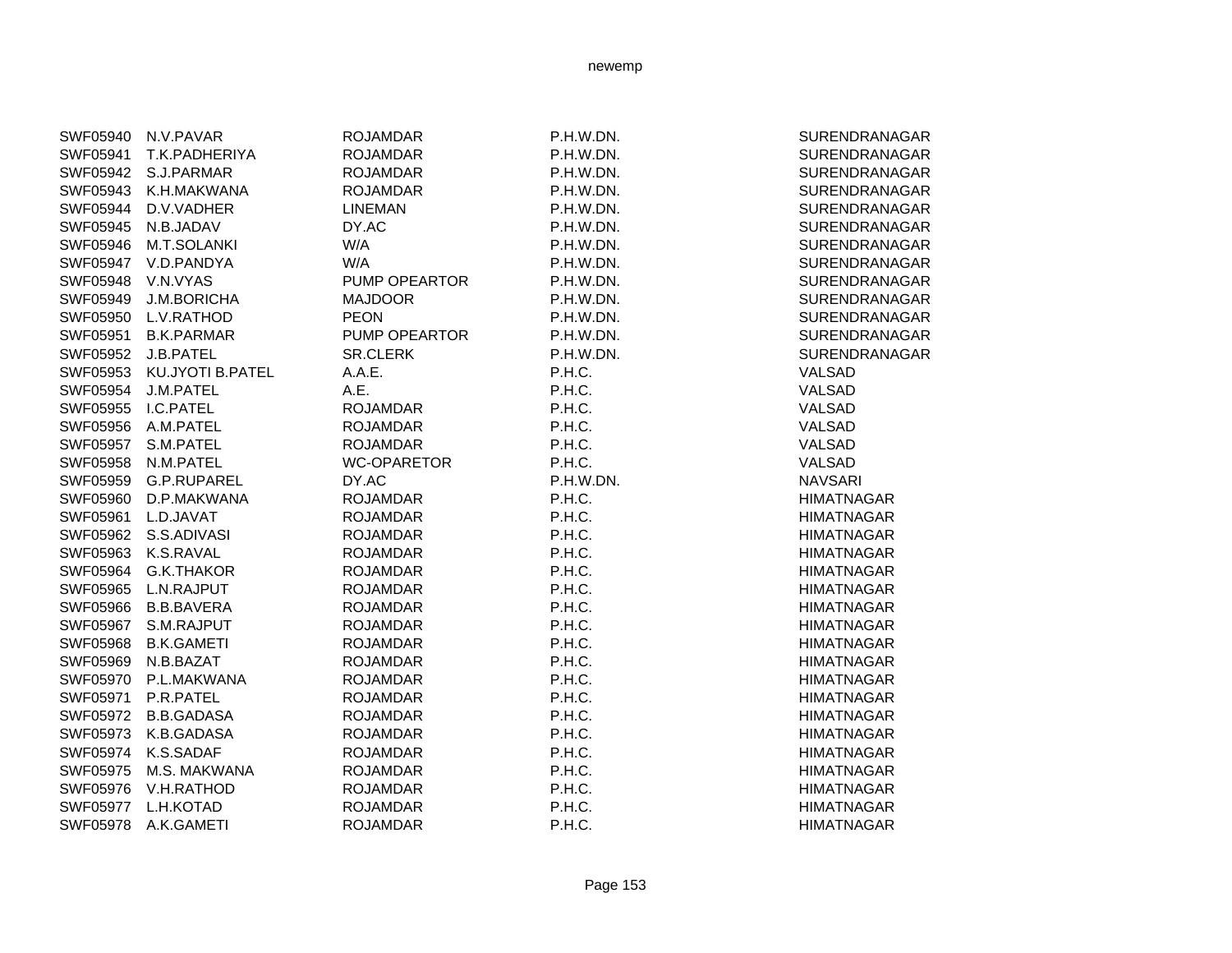| SWF05979 | G.P.BIHOLA        | <b>ROJAMDAR</b>  | P.H.C.            | <b>HIMATNAGAR</b>  |
|----------|-------------------|------------------|-------------------|--------------------|
| SWF05980 | C.N.DAMOR         | <b>ROJAMDAR</b>  | P.H.C.            | <b>HIMATNAGAR</b>  |
| SWF05981 | G.V.VAGHELA       | <b>SR.CLERK</b>  | P.H.W.DN.1        | ANJAR-KUTCHHA      |
| SWF05982 | M.J.VIRDA         | <b>DRIVER</b>    | P.H.W.DN.1        | ANJAR-KUTCHHA      |
| SWF05983 | A.N.HALA          | <b>DRIVER</b>    | P.H.W.DN.2        | <b>ANJAR</b>       |
| SWF05984 | <b>J.J.GUSAI</b>  | <b>KHLASHI</b>   | P.H.W.DN.2        | <b>ANJAR</b>       |
| SWF05985 | M.R.JOSHI         | <b>JR.CLERK</b>  | P.H.W.DN.2        | <b>ANJAR</b>       |
| SWF05986 | K.R.GAGA          | <b>ROJAMDAR</b>  | P.H.W.DN.2        | ANJAR              |
| SWF05987 | G.M.UDANI         | <b>ROJAMDAR</b>  | P.H.W.DN.2        | <b>ANJAR</b>       |
| SWF05988 | G.B.SONI          | <b>ROJAMDAR</b>  | P.H.M.DN.         | <b>PALANPUR</b>    |
| SWF05989 | <b>I.S.MEMAN</b>  | <b>ROJAMDAR</b>  | P.H.M.DN.         | <b>PALANPUR</b>    |
| SWF05990 | V.B.MARU          | ADM              | P.H.W.DN.2        | <b>JAMNAGAR</b>    |
| SWF05991 | <b>B.M.ZALA</b>   | <b>JR.CLERK</b>  | P.H.W.DN.2        | <b>JAMNAGAR</b>    |
| SWF05992 | D.A.PARMAR        | <b>JR.CLERK</b>  | P.H.W.DN.2        | <b>JAMNAGAR</b>    |
| SWF05993 | Smt.D.R.MEHTA     | <b>SR.CLERK</b>  | P.H.W.DN.2        | <b>JAMNAGAR</b>    |
| SWF05994 | M.R. SANGHAVI     | <b>SR.CLERK</b>  | P.H.W.DN.2        | <b>JAMNAGAR</b>    |
| SWF05995 | K.M.JADAV         | A.A.E.           | <b>P.H.W.DN.2</b> | <b>JAMNAGAR</b>    |
| SWF05996 | <b>B.J.SUBAL</b>  | <b>TYPIST</b>    | P.H.W.DN.2        | <b>JAMNAGAR</b>    |
| SWF05997 | P.A.VORA          | <b>SR.CLERK</b>  | P.H.W.DN.2        | <b>JAMNAGAR</b>    |
| SWF05998 | H.N.JETHAVA       | <b>PEON</b>      | P.H.W.DN.2        | <b>JAMNAGAR</b>    |
| SWF05999 | R.S.DANIDAR       | <b>CHOWKIDAR</b> | P.H.W.DN.2        | <b>JAMNAGAR</b>    |
| SWF06000 | M.B.MANGI         | <b>PEON</b>      | P.H.W.DN.2        | <b>JAMNAGAR</b>    |
| SWF06001 | <b>B.A.PARMAR</b> | <b>ROJAMDAR</b>  | P.H.W.DN.1        | <b>JAMNAGAR</b>    |
| SWF06002 | D.C.JANI          | <b>ROJAMDAR</b>  | P.H.W.DN.1        | <b>JAMNAGAR</b>    |
| SWF06003 | C.R.BHATT         | <b>ROJAMDAR</b>  | P.H.W.DN.2        | <b>JAMNAGAR</b>    |
| SWF06004 | S.K.KANGARIYA     | <b>ROJAMDAR</b>  | P.H.W.DN.2        | <b>JAMNAGAR</b>    |
| SWF06005 | K.J.RATHOD        | <b>ROJAMDAR</b>  | P.H.W.DN.2        | <b>JAMNAGAR</b>    |
| SWF06006 | S.P.PATEL         | <b>ROJAMDAR</b>  | P.H.W.DN.2        | <b>JAMNAGAR</b>    |
| SWF06007 | S.K.DAVE          | <b>ROJAMDAR</b>  | P.H.W.DN.2        | <b>JAMNAGAR</b>    |
| SWF06008 | N.G.VARU          | <b>WC-CLERK</b>  | P.H.W.DN.2        | <b>JAMNAGAR</b>    |
| SWF06009 | V.M.JOTNGIYA      | <b>ROJAMDAR</b>  | P.H.W.DN.2        | <b>JAMNAGAR</b>    |
| SWF06010 | L.S.VAROTARIA     | <b>ROJAMDAR</b>  | P.H.W.DN.2        | <b>JAMNAGAR</b>    |
| SWF06011 | N.P.PATEL         | <b>ROJAMDAR</b>  | P.H.W.DN.         | <b>RAJPIPALA</b>   |
| SWF06012 | K.S.DANGI         | E.E.             | P.H.C.            | <b>SURAT</b>       |
| SWF06013 | V.K.CHHATRIVALA   | A.A.E.           | P.H.W.DN.         | <b>VYARA</b>       |
| SWF06014 | D.M.GARBAWALA     | D.E.E            | P.H.W.DN.         | <b>VYARA</b>       |
| SWF06015 | D.G.KALRIA        | D.E.E            | HO                | <b>GANDHINAGAR</b> |
| SWF06016 | I.B.SEVAK         |                  | P.H.W.DN.2        | AMRELI             |
| SWF06017 | J.N.JETHAVA       |                  | P.H.W.DN.2        | <b>AMRELI</b>      |
|          |                   |                  |                   |                    |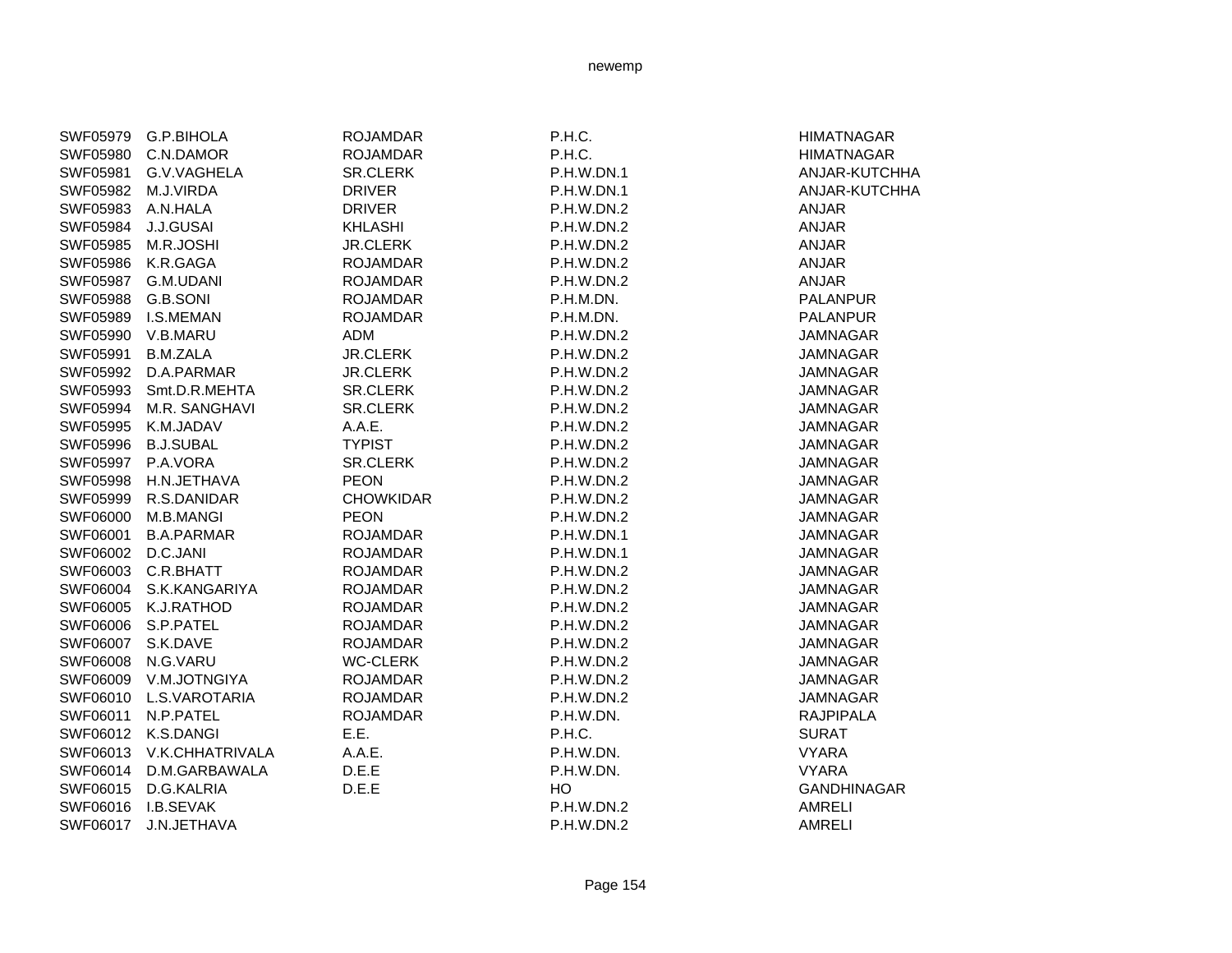| SWF06018 | D.M.SHIKH          |                   | P.H.W.DN.2        | AMRELI        |
|----------|--------------------|-------------------|-------------------|---------------|
| SWF06019 | D.H.BHATT          |                   | P.H.W.DN.2        | <b>AMRELI</b> |
| SWF06020 | <b>B.V.GILANI</b>  |                   | P.H.W.DN.2        | <b>AMRELI</b> |
| SWF06021 | K.A.CHAVDA         |                   | P.H.W.DN.2        | <b>AMRELI</b> |
| SWF06022 | F.A.PATHAN         |                   | P.H.W.DN.2        | <b>AMRELI</b> |
| SWF06023 | H.T.BHATT          |                   | P.H.W.DN.2        | <b>AMRELI</b> |
| SWF06024 | P.R.VYAS           |                   | <b>P.H.W.DN.2</b> | <b>AMRELI</b> |
| SWF06025 | U.K.ZANKAR         |                   | P.H.W.DN.2        | AMRELI        |
| SWF06026 | N.M.YADAV          |                   | P.H.W.DN.2        | <b>AMRELI</b> |
| SWF06027 | Y.K.KURESHI        |                   | P.H.W.DN.2        | <b>AMRELI</b> |
| SWF06028 | R.G.PATHAN         |                   | P.H.W.DN.2        | <b>AMRELI</b> |
| SWF06029 | <b>B.M.KHUMAN</b>  | <b>WC-KARKOON</b> | P.H.W.DN.2        | <b>AMRELI</b> |
| SWF06030 | G.C.BORIYA         | <b>WC-CLERK</b>   | P.H.W.DN.2        | <b>AMRELI</b> |
| SWF06031 | A.B.VAZA           | <b>ROJAMDAR</b>   | P.H.W.DN.2        | <b>AMRELI</b> |
| SWF06032 | D.N.JOJAGARA       | <b>ROJAMDAR</b>   | <b>P.H.W.DN.2</b> | <b>AMRELI</b> |
| SWF06033 | D.B.MANDALIA       | <b>ROJAMDAR</b>   | P.H.W.DN.2        | <b>AMRELI</b> |
| SWF06034 | <b>B.N.ZALA</b>    | <b>ROJAMDAR</b>   | P.H.W.DN.2        | <b>AMRELI</b> |
| SWF06035 | A.M.TRIVEDI        | <b>ROJAMDAR</b>   | P.H.W.DN.2        | <b>AMRELI</b> |
| SWF06036 | P.B.JAMOD          | <b>ROJAMDAR</b>   | P.H.W.DN.2        | AMRELI        |
| SWF06037 | <b>B.C.RANPARA</b> | <b>ROJAMDAR</b>   | P.H.W.DN.2        | <b>AMRELI</b> |
| SWF06038 | L.S.GOSAI          | <b>ROJAMDAR</b>   | P.H.W.DN.2        | <b>AMRELI</b> |
| SWF06039 | <b>B.G.BHAVSAR</b> | <b>ROJAMDAR</b>   | P.H.W.DN.2        | <b>AMRELI</b> |
| SWF06040 | G.K.TERAIYA        | <b>ROJAMDAR</b>   | P.H.W.DN.2        | <b>AMRELI</b> |
| SWF06041 | R.D.SISODIYA       | <b>ROJAMDAR</b>   | P.H.W.DN.2        | <b>AMRELI</b> |
| SWF06042 | K.A.RATHOD         | <b>ROJAMDAR</b>   | P.H.W.DN.2        | <b>AMRELI</b> |
| SWF06043 | <b>B.K.GOHIL</b>   | <b>ROJAMDAR</b>   | P.H.W.DN.2        | <b>AMRELI</b> |
| SWF06044 | K.T.CHAUHAN        | <b>ROJAMDAR</b>   | P.H.W.DN.2        | <b>AMRELI</b> |
| SWF06045 | J.M.SAVLIYA        | <b>ROJAMDAR</b>   | <b>P.H.W.DN.2</b> | <b>AMRELI</b> |
| SWF06046 | J.M.BOLIYA         | <b>ROJAMDAR</b>   | <b>P.H.W.DN.2</b> | <b>AMRELI</b> |
| SWF06047 | L.J.PARMAR         | <b>ROJAMDAR</b>   | P.H.W.DN.2        | <b>AMRELI</b> |
| SWF06048 | <b>H.F.SHAIKH</b>  | <b>ROJAMDAR</b>   | P.H.W.DN.2        | <b>AMRELI</b> |
| SWF06049 | K.K.MEVADA         | <b>ROJAMDAR</b>   | P.H.W.DN.2        | <b>AMRELI</b> |
| SWF06050 | R.R.RATHOD         | <b>ROJAMDAR</b>   | P.H.W.DN.2        | <b>AMRELI</b> |
| SWF06051 | A.B.TRIVEDI        | <b>ROJAMDAR</b>   | P.H.W.DN.2        | <b>AMRELI</b> |
| SWF06052 | R.R.MAKWANA        | <b>ROJAMDAR</b>   | P.H.W.DN.2        | <b>AMRELI</b> |
| SWF06053 | A.R.BALECHA        | <b>ROJAMDAR</b>   | P.H.W.DN.2        | <b>AMRELI</b> |
| SWF06054 | K.D.PANDYA         | <b>ROJAMDAR</b>   | <b>P.H.W.DN.2</b> | <b>AMRELI</b> |
| SWF06055 | V.B.PARANALIA      | <b>ROJAMDAR</b>   | P.H.W.DN.2        | <b>AMRELI</b> |
| SWF06056 | P.P.GOHIL          | <b>ROJAMDAR</b>   | <b>P.H.W.DN.2</b> | <b>AMRELI</b> |
|          |                    |                   |                   |               |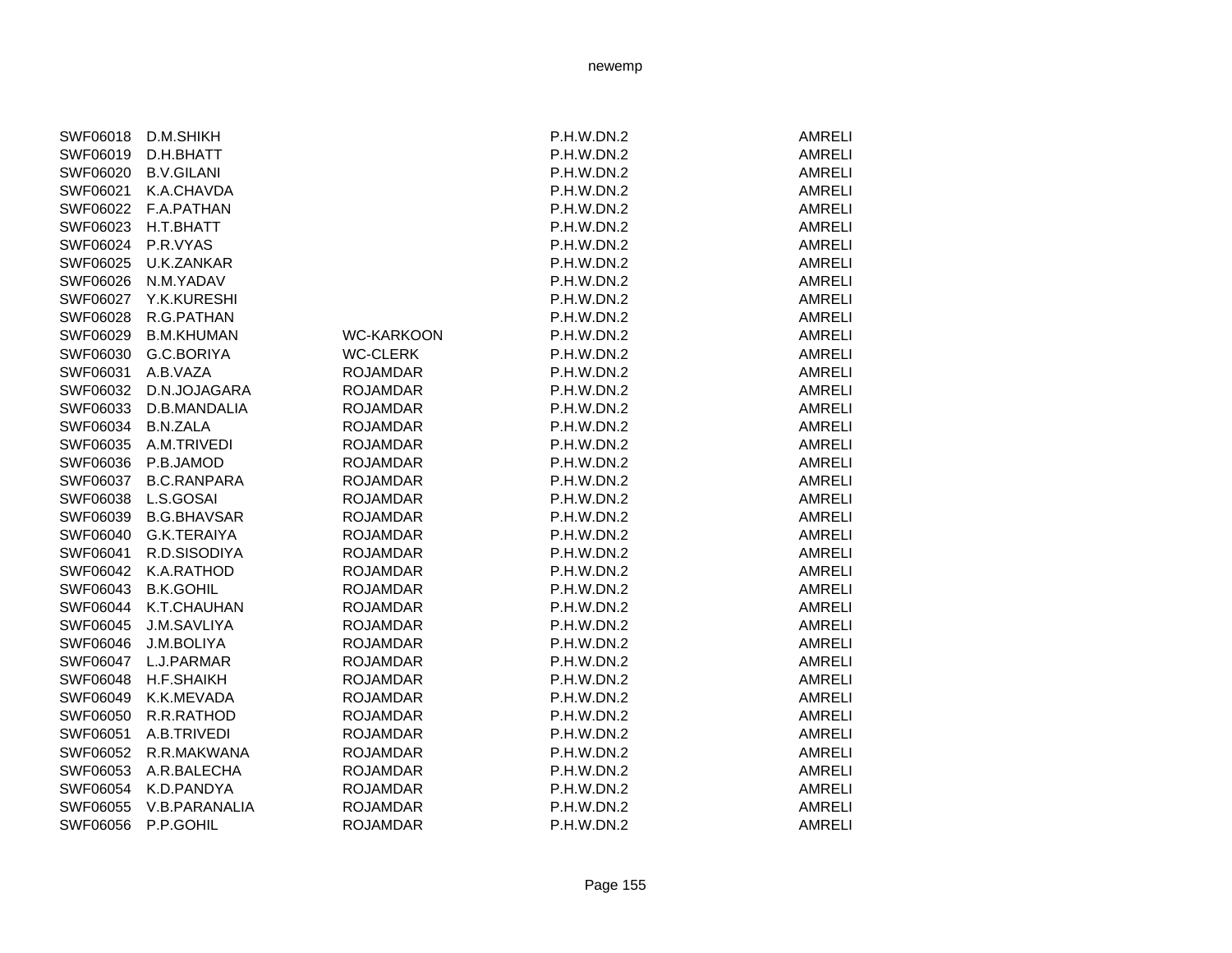| SWF06057 | P.D.PANDYA               | <b>ROJAMDAR</b>      | P.H.W.DN.2 | <b>AMRELI</b>  |
|----------|--------------------------|----------------------|------------|----------------|
| SWF06058 | J.J.JOGRANA              | <b>ROJAMDAR</b>      | P.H.W.DN.2 | <b>AMRELI</b>  |
| SWF06059 | <b>B.J.VAGHELA</b>       | <b>ROJAMDAR</b>      | P.H.W.DN.2 | <b>AMRELI</b>  |
| SWF06060 | M.V.PARANALIA            | <b>ROJAMDAR</b>      | P.H.W.DN.2 | <b>AMRELI</b>  |
| SWF06061 | <b>J.R.MAKWANA</b>       | <b>ROJAMDAR</b>      | P.H.W.DN.2 | AMRELI         |
| SWF06062 | L.H.BAR                  | <b>ROJAMDAR</b>      | P.H.W.DN.2 | AMRELI         |
| SWF06063 | <b>B.N.LILA</b>          | <b>ROJAMDAR</b>      | P.H.W.DN.2 | <b>AMRELI</b>  |
| SWF06064 | G.V.SANGHAVI             | <b>ROJAMDAR</b>      | P.H.W.DN.2 | <b>AMRELI</b>  |
| SWF06065 | R.R.PARMAR               | <b>ROJAMDAR</b>      | P.H.W.DN.2 | <b>AMRELI</b>  |
| SWF06066 | D.B.PARMAR               | <b>ROJAMDAR</b>      | P.H.W.DN.2 | <b>AMRELI</b>  |
|          | SWF06067 R.P.RAJYAGURUR  | <b>ROJAMDAR</b>      | P.H.W.DN.2 | <b>AMRELI</b>  |
| SWF06068 | <b>B.B.JOSHI</b>         | <b>WC-CLERK</b>      | P.H.W.DN.2 | <b>AMRELI</b>  |
| SWF06069 | N.S.GOSAI                | <b>ROJAMDAR</b>      | P.H.W.DN.2 | <b>AMRELI</b>  |
| SWF06070 | N.V.VAGHELA              | <b>ROJAMDAR</b>      | P.H.W.DN.2 | <b>AMRELI</b>  |
| SWF06071 | K.S.THAKOR               | <b>ROJAMDAR</b>      | P.H.W.DN.2 | <b>AMRELI</b>  |
| SWF06072 | I.V.CHAUHAN              | <b>ROJAMDAR</b>      | P.H.W.DN.2 | <b>AMRELI</b>  |
| SWF06073 | D.L.BAGADA               | <b>ROJAMDAR</b>      | P.H.W.DN.2 | <b>AMRELI</b>  |
| SWF06074 | K.K.JAKHARA              | <b>ROJAMDAR</b>      | P.H.W.DN.2 | <b>AMRELI</b>  |
| SWF06075 | Y.U CHAUHAN              | <b>ROJAMDAR</b>      | P.H.W.DN.2 | <b>AMRELI</b>  |
| SWF06076 | A.K.UNANI                | <b>ROJAMDAR</b>      | P.H.W.DN.2 | AMRELI         |
| SWF06077 | H.V.CHAUHAN0             | <b>ROJAMDAR</b>      | P.H.W.DN.2 | <b>AMRELI</b>  |
| SWF06078 | G.P.BORISAGAR            | <b>ROJAMDAR</b>      | P.H.W.DN.2 | <b>AMRELI</b>  |
| SWF06079 | L.K.PADASURIYA           | <b>ROJAMDAR</b>      | P.H.W.DN.2 | <b>AMRELI</b>  |
| SWF06080 | <b>B.I.GOSWAMI</b>       | <b>ROJAMDAR</b>      | P.H.W.DN.2 | <b>AMRELI</b>  |
| SWF06081 | K.V.ANSUDARIA            | <b>ROJAMDAR</b>      | P.H.W.DN.2 | AMRELI         |
| SWF06082 | <b>B.M.MEHTA</b>         | <b>ROJAMDAR</b>      | P.H.W.DN.2 | <b>AMRELI</b>  |
| SWF06083 | <b>I.A.PATEL</b>         | A.A.E.               | P.H.W.DN.  | <b>BHARUCH</b> |
|          | SWF06084 S.B.SIDHDHAPURA | ADM                  | P.H.W.DN.  | <b>BHARUCH</b> |
|          | SWF06085 R.R.KAYASTH     | <b>JR.CLERK</b>      | P.H.W.DN.  | <b>BHARUCH</b> |
| SWF06086 | B.T.BHATT                | <b>TYPIST</b>        | P.H.W.DN.  | <b>BHARUCH</b> |
| SWF06087 | S.I.KAYASTH              | W/A                  | P.H.W.DN.  | <b>BHARUCH</b> |
| SWF06088 | I.D.RAV                  | <b>PUMP OPERATOR</b> | P.H.W.DN.  | <b>BHARUCH</b> |
| SWF06089 | J.R.TARVADI              | PUMP OPERATOR        | P.H.W.DN.  | <b>BHARUCH</b> |
| SWF06090 | <b>B.N.PATEL</b>         | PUMP OPERATOR        | P.H.W.DN.  | <b>BHARUCH</b> |
| SWF06091 | D.B.VANDAD               | PUMP OPERATOR        | P.H.W.DN.  | <b>BHARUCH</b> |
| SWF06092 | M.V.VASAVA               | PUMP OPERATOR        | P.H.W.DN.  | <b>BHARUCH</b> |
| SWF06093 | R.G.YADAV                | PUMP OPERATOR        | P.H.W.DN.  | <b>BHARUCH</b> |
| SWF06094 | K.F.RANA                 | PUMP OPERATOR        | P.H.W.DN.  | <b>BHARUCH</b> |
| SWF06095 | R.M.PATEL                | W/A                  | P.H.W.DN.  | <b>BHARUCH</b> |
|          |                          |                      |            |                |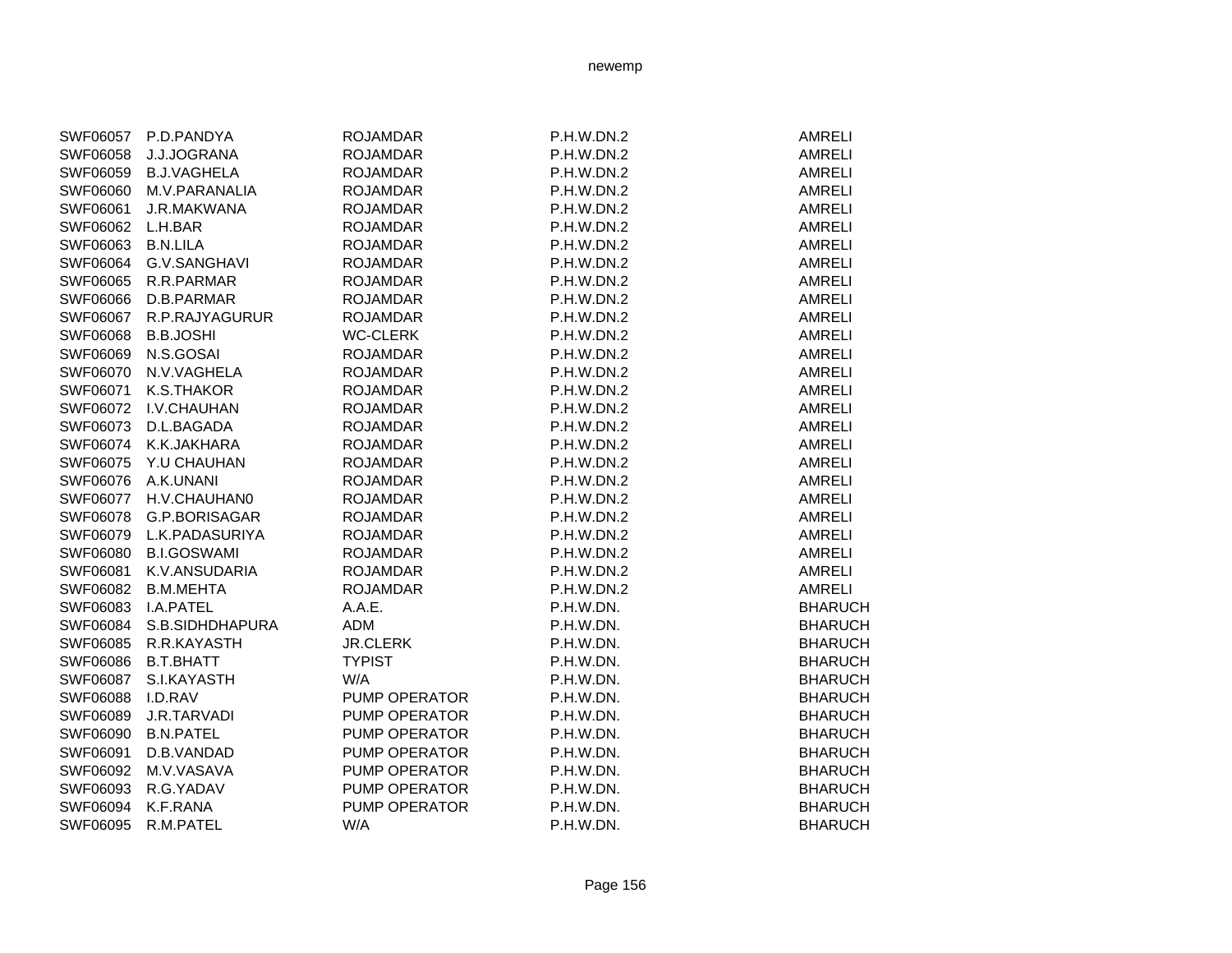| SWF06096         | R.D.VASAVA         | <b>ROJAMDAR</b>    | P.H.W.DN.  | <b>BHARUCH</b>     |
|------------------|--------------------|--------------------|------------|--------------------|
| SWF06097         | <b>B.D.PATEL</b>   | <b>ROJAMDAR</b>    | P.H.W.DN.  | <b>BHARUCH</b>     |
| SWF06098         | I.B.CHAUHAN        | <b>ROJAMDAR</b>    | P.H.W.DN.  | <b>BHARUCH</b>     |
| SWF06099         | A.B.VASAVA         | <b>ROJAMDAR</b>    | P.H.W.DN.  | <b>BHARUCH</b>     |
| SWF06100         | A.P.VASAVA         | <b>ROJAMDAR</b>    | P.H.W.DN.  | <b>BHARUCH</b>     |
| SWF06101         | <b>B.D.PATEL</b>   | <b>ROJAMDAR</b>    | P.H.W.DN.  | <b>BHARUCH</b>     |
| SWF06102         | C.B.VASAVA         | <b>ROJAMDAR</b>    | P.H.W.DN.  | <b>BHARUCH</b>     |
| SWF06103         | N.B.VASAVA         | <b>ROJAMDAR</b>    | P.H.W.DN.  | <b>BHARUCH</b>     |
| SWF06104         | M.M.VASAVA         | <b>ROJAMDAR</b>    | P.H.W.DN.  | <b>BHARUCH</b>     |
| SWF06105         | P.B.PATEL          | <b>ROJAMDAR</b>    | P.H.W.DN.  | <b>BHARUCH</b>     |
| SWF06106         | H.V.SHAH           | <b>ROJAMDAR</b>    | P.H.W.DN.  | <b>BHARUCH</b>     |
| SWF06107         | R.S.VASAVA         | <b>ROJAMDAR</b>    | P.H.W.DN.  | <b>BHARUCH</b>     |
| SWF06108         | D.S.VASAVA         | <b>ROJAMDAR</b>    | P.H.W.DN.  | <b>BHARUCH</b>     |
| SWF06109         | K.G.VASAVA         | <b>ROJAMDAR</b>    | P.H.W.DN.  | <b>BHARUCH</b>     |
| SWF06110         | R.N.TREVADIA       | <b>JR.CLERK</b>    | P.H.W.DN.2 | <b>ANJAR</b>       |
| SWF06111         | <b>B.V.GOR</b>     | <b>JR.CLERK</b>    | P.H.W.DN.2 | <b>ANJAR</b>       |
| SWF06112 C.A.GOR |                    | <b>TYPIST</b>      | P.H.W.DN.2 | <b>ANJAR</b>       |
| SWF06113         | <b>B.D.PATEL</b>   | <b>ROJAMDAR</b>    | P.H.C.     | <b>GODHARA</b>     |
| SWF06114         | Z.D.VAGHELA        | W/A                | P.H.C.     | AHMEDABAD          |
| SWF06115         | S.R.DABHI          | <b>PEON</b>        | P.H.C.     | AHMEDABAD          |
| SWF06116         | <b>B.M.SOLANKI</b> | <b>ROJAMDAR</b>    | P.H.C.     | AHMEDABAD          |
| SWF06117         | V.B.GOHIL          | <b>JR.CLERK</b>    | P.H.C.     | AHMEDABAD          |
| SWF06118         | <b>B.K.ZALA</b>    | E.E                | P.H.C.     | AHMEDABAD          |
| SWF06119         | A.H.KHER           | D.E.E              | P.H.C.     | AHMEDABAD          |
| SWF06120         | C.K.NAYAK          | <b>PEON</b>        | P.H.C.     | AHMEDABAD          |
| SWF06121         | R.P.LAD            | D.E.E              | S.SUB.DN   | LILIYA             |
| SWF06122         | R.L.PANDYA         | <b>SR.CLERK</b>    | S.SUB.DN   | LILIYA             |
| SWF06123         | H.D.PANDYA         | <b>TRACER</b>      | S.SUB.DN   | LILIYA             |
| SWF06124         | Y.D.GANDLIYA       | <b>JR.CLERK</b>    | S.SUB.DN   | LILIYA             |
| SWF06125         | D.M.HERLIYA        | <b>PEON</b>        | S.SUB.DN   | LILIYA             |
| SWF06126         | <b>G.M.PILLAI</b>  | <b>ELECTRICIAN</b> | P.H.M.DN.  | <b>RAJKOT</b>      |
| SWF06127         | H.D.TARVADI        | <b>PEON</b>        | P.H.W.DN.2 | <b>JAMNAGAR</b>    |
| SWF06128         | S.R.SHARMA         | <b>PEON</b>        | HO         | <b>GANDHINAGAR</b> |
| SWF06129         | D.N.SOLANKI        | <b>SR.CLERK</b>    | P.H.W.DN.  | <b>PATAN</b>       |
| SWF06130         | A.K.PARMAR         |                    | P.H.W.DN.1 | <b>BHAVNAGAR</b>   |
| SWF06131         | <b>B.K.VAGAD</b>   |                    | P.H.W.DN.1 | <b>BHAVNAGAR</b>   |
| SWF06132         | H.N.MER            |                    | P.H.W.DN.1 | <b>BHAVNAGAR</b>   |
| SWF06133         | <b>B.Z.BARAD</b>   |                    | P.H.W.DN.1 | <b>BHAVNAGAR</b>   |
| SWF06134         | K.R.YADAV          |                    | P.H.W.DN.1 | <b>BHAVNAGAR</b>   |
|                  |                    |                    |            |                    |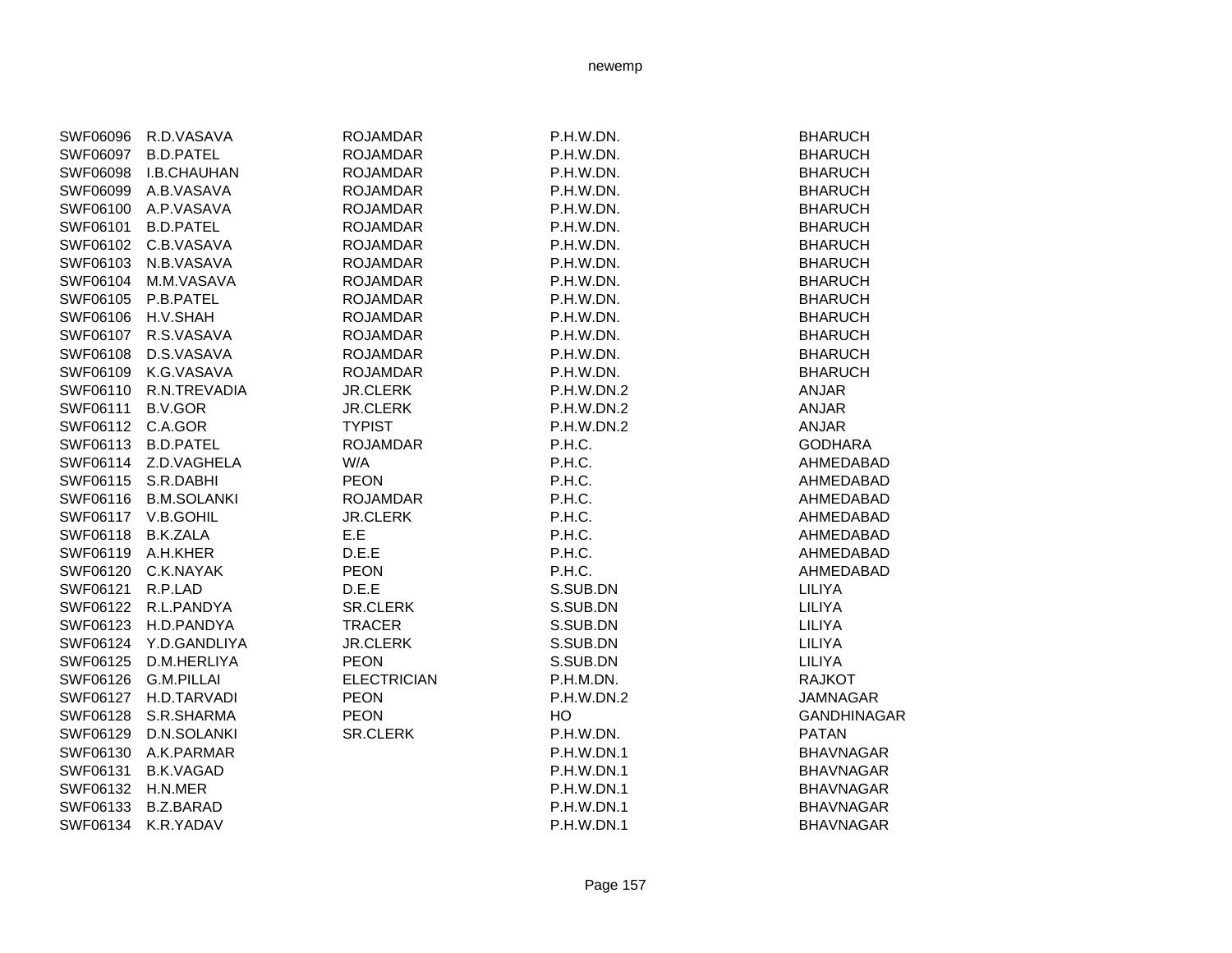| SWF06135<br>SWF06136<br>SWF06137<br>SWF06138<br>SWF06139<br>SWF06140<br>SWF06141<br>SWF06142<br>SWF06143<br>SWF06144<br>SWF06145 | K.G.SARVAIYA<br>H.B.CHAUHAN<br><b>B.R.SIDHDHAV</b><br>M.B.BELIM<br>G.P.GOHIL<br>C.A.MEHTA<br>Smt.G.G.SARVAIYA<br>M.H.PANDYA<br><b>B.O.PARMAR</b><br>K.M.VAZA<br>K.T.MAKWANA |                           | P.H.W.DN.1<br>P.H.W.DN.1<br>P.H.W.DN.1<br><b>P.H.W.DN.1</b><br>P.H.W.DN.1<br>P.H.W.DN.1<br><b>P.H.W.DN.1</b><br>P.H.W.DN.1<br><b>P.H.W.DN.1</b><br><b>P.H.W.DN.1</b><br>P.H.W.DN.1 | <b>BHAVNAGAR</b><br><b>BHAVNAGAR</b><br><b>BHAVNAGAR</b><br><b>BHAVNAGAR</b><br><b>BHAVNAGAR</b><br><b>BHAVNAGAR</b><br><b>BHAVNAGAR</b><br><b>BHAVNAGAR</b><br><b>BHAVNAGAR</b><br><b>BHAVNAGAR</b><br><b>BHAVNAGAR</b> |
|----------------------------------------------------------------------------------------------------------------------------------|-----------------------------------------------------------------------------------------------------------------------------------------------------------------------------|---------------------------|------------------------------------------------------------------------------------------------------------------------------------------------------------------------------------|--------------------------------------------------------------------------------------------------------------------------------------------------------------------------------------------------------------------------|
| SWF06146                                                                                                                         | <b>B.D.SARVAIYA</b>                                                                                                                                                         |                           | <b>P.H.W.DN.1</b>                                                                                                                                                                  | <b>BHAVNAGAR</b>                                                                                                                                                                                                         |
| SWF06147                                                                                                                         | R.B.RAJYAGARU                                                                                                                                                               |                           | <b>P.H.W.DN.1</b>                                                                                                                                                                  | <b>BHAVNAGAR</b>                                                                                                                                                                                                         |
| SWF06148                                                                                                                         | R.F.CHAUHAN                                                                                                                                                                 |                           | P.H.W.DN.1                                                                                                                                                                         | <b>BHAVNAGAR</b>                                                                                                                                                                                                         |
| SWF06149                                                                                                                         | <b>B.K.THAKER</b>                                                                                                                                                           |                           | P.H.W.DN.1                                                                                                                                                                         | <b>BHAVNAGAR</b>                                                                                                                                                                                                         |
| SWF06150                                                                                                                         | <b>B.R.MANJUPURA</b>                                                                                                                                                        |                           | P.H.W.DN.1                                                                                                                                                                         | <b>BHAVNAGAR</b>                                                                                                                                                                                                         |
| SWF06151                                                                                                                         | M.L.PARMAR                                                                                                                                                                  |                           | P.H.W.DN.1                                                                                                                                                                         | <b>BHAVNAGAR</b>                                                                                                                                                                                                         |
| SWF06152                                                                                                                         | M.J.SHAH                                                                                                                                                                    |                           | P.H.W.DN.1                                                                                                                                                                         | <b>BHAVNAGAR</b>                                                                                                                                                                                                         |
| SWF06153                                                                                                                         | S.C.SARVAIYA                                                                                                                                                                |                           | P.H.W.DN.1                                                                                                                                                                         | <b>BHAVNAGAR</b>                                                                                                                                                                                                         |
| SWF06154                                                                                                                         | M.J.MAKWANA                                                                                                                                                                 |                           | P.H.W.DN.1                                                                                                                                                                         | <b>BHAVNAGAR</b>                                                                                                                                                                                                         |
| SWF06155                                                                                                                         | V.J.MAKWANA                                                                                                                                                                 |                           | P.H.W.DN.1                                                                                                                                                                         | <b>BHAVNAGAR</b>                                                                                                                                                                                                         |
| SWF06156                                                                                                                         | K.B.SARVAIYA                                                                                                                                                                |                           | P.H.W.DN.1                                                                                                                                                                         | <b>BHAVNAGAR</b>                                                                                                                                                                                                         |
| SWF06157                                                                                                                         | V.D.KHERDA                                                                                                                                                                  |                           | P.H.W.DN.1                                                                                                                                                                         | <b>BHAVNAGAR</b>                                                                                                                                                                                                         |
| SWF06158                                                                                                                         | M.K.PARMAR                                                                                                                                                                  |                           | P.H.W.DN.1                                                                                                                                                                         | <b>BHAVNAGAR</b>                                                                                                                                                                                                         |
| SWF06159                                                                                                                         | <b>B.K.SARVAIYA</b>                                                                                                                                                         |                           | P.H.W.DN.1                                                                                                                                                                         | <b>BHAVNAGAR</b>                                                                                                                                                                                                         |
| SWF06160                                                                                                                         | S.P.BADHEKA                                                                                                                                                                 |                           | P.H.W.DN.1                                                                                                                                                                         | <b>BHAVNAGAR</b>                                                                                                                                                                                                         |
| SWF06161                                                                                                                         | M.J.LAKHOPOTA                                                                                                                                                               |                           | P.H.W.DN.1                                                                                                                                                                         | <b>BHAVNAGAR</b>                                                                                                                                                                                                         |
| SWF06162                                                                                                                         | R.K.NAG                                                                                                                                                                     |                           | P.H.W.DN.1                                                                                                                                                                         | <b>BHAVNAGAR</b>                                                                                                                                                                                                         |
| SWF06163                                                                                                                         | K.T.MAKWANA                                                                                                                                                                 |                           | P.H.W.DN.1                                                                                                                                                                         | <b>BHAVNAGAR</b>                                                                                                                                                                                                         |
| SWF06164                                                                                                                         | V.M.CHHANIYARA                                                                                                                                                              |                           | P.H.W.DN.1                                                                                                                                                                         | <b>BHAVNAGAR</b>                                                                                                                                                                                                         |
| SWF06165                                                                                                                         | M.S.VAGHELA                                                                                                                                                                 | A.A.E.                    | S.SUB.DN                                                                                                                                                                           | <b>BOTAD</b>                                                                                                                                                                                                             |
| SWF06166                                                                                                                         | K.A.GARANA                                                                                                                                                                  | <b>PEON</b>               | P.H.M.DN.                                                                                                                                                                          | <b>AMRELI</b>                                                                                                                                                                                                            |
| SWF06167                                                                                                                         | A.H.PITRODA                                                                                                                                                                 | <b>PEON</b>               | P.H.M.DN.                                                                                                                                                                          | <b>AMRELI</b>                                                                                                                                                                                                            |
| SWF06168                                                                                                                         | F.T.THAKOR                                                                                                                                                                  | <b>FITTER</b>             | P.H.M.DN.                                                                                                                                                                          | <b>AMRELI</b>                                                                                                                                                                                                            |
| SWF06169                                                                                                                         | <b>B.L.BABARIYA</b>                                                                                                                                                         | A.A.E.                    | P.H.M.DN.                                                                                                                                                                          | AMRELI                                                                                                                                                                                                                   |
| SWF06170<br>SWF06171                                                                                                             | G.R.SUMARA<br>R.B.VAGHELA                                                                                                                                                   | <b>JR.CLERK</b><br>A.A.E. | P.H.W.CIRCLE<br>P.H.W.DN                                                                                                                                                           | <b>BHAVANAGAR</b><br>VALSAD                                                                                                                                                                                              |
|                                                                                                                                  |                                                                                                                                                                             |                           |                                                                                                                                                                                    |                                                                                                                                                                                                                          |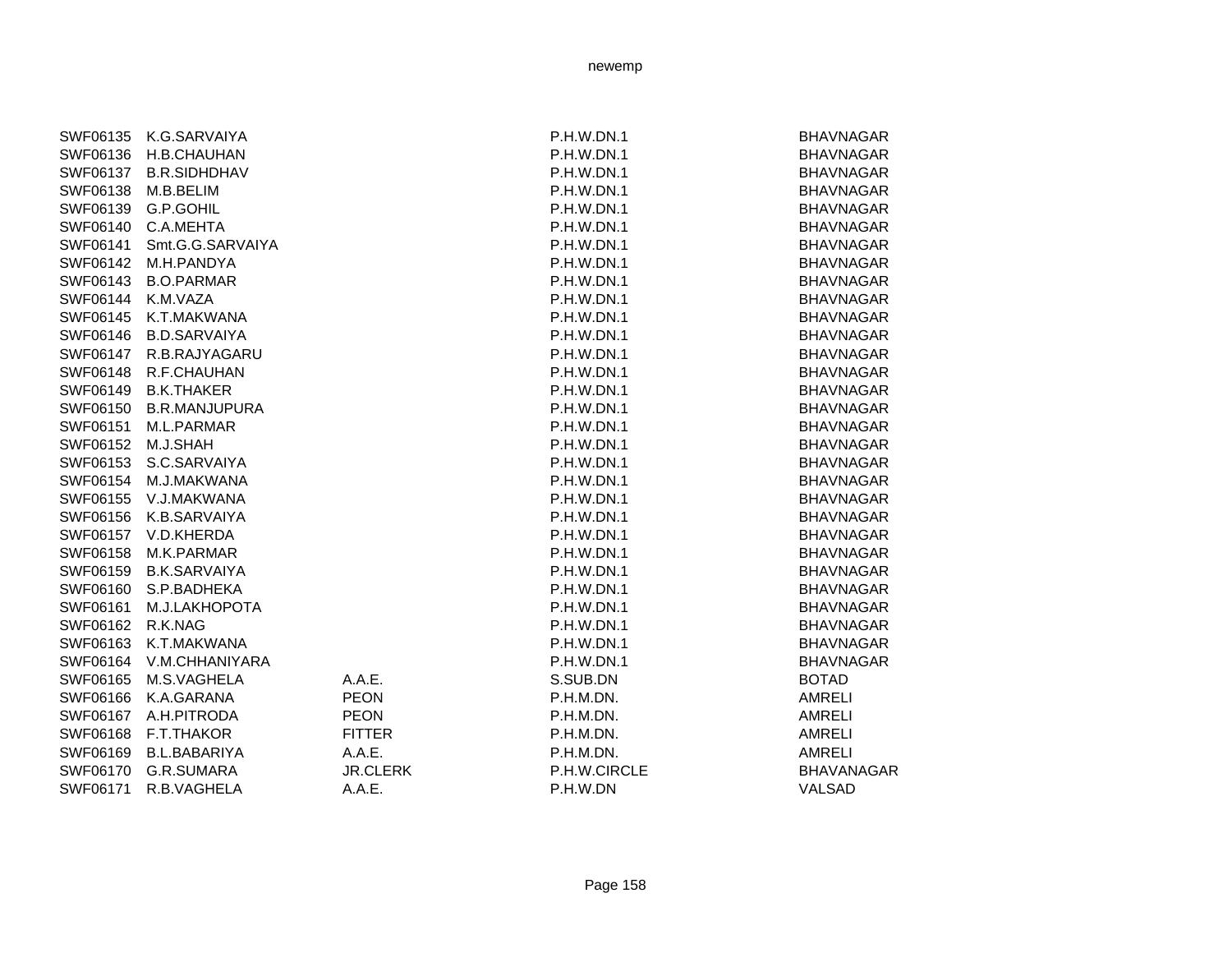## **List of Employees of GWSSB Staff Welfare Fund From 2001 to 31.03.2010**

| <b>Employee</b><br>Code | <b>Name</b>          | <b>Designation</b>           | <b>Office Name</b>          | <b>Birth Date/Premium/</b><br><b>Member Fees</b> |
|-------------------------|----------------------|------------------------------|-----------------------------|--------------------------------------------------|
| <b>SWF06172</b>         | Shri B.B. Shah       | <b>Executive</b><br>Engineer | P.H. M. Circle, Gandhinagar | 240                                              |
| <b>SWF06173</b>         | Shri S.K. Solnaki    | Jr. Clerk                    | GJTI, Gandhinagar           | 240                                              |
| <b>SWF06174</b>         | Shri A.J. Raval      | Fitter                       | PHC, Ahmedabad              | 240                                              |
| <b>SWF06175</b>         | Shri P.D. Gadhvi     | Rojamdar                     | P.H. M. Division, Bhuj      | 240                                              |
| <b>SWF06176</b>         | Shri G.V. Vaghela    |                              | P.H. M. Division, Bhuj      | 240                                              |
| <b>SWF06177</b>         | Shri A.S. Makwana    | Peon                         | P.H.W. Dn-1. Anjar - Kutch  | 240                                              |
| <b>SWF06178</b>         | Shri J.B. Dandhra    | T.A.                         | P.H.W. Dn - Anjar           | 240                                              |
| <b>SWF06179</b>         | Shri K.P. Sadashivan | Sr. Clerk                    | P.H.W. Dn - Anjar           | 240                                              |
| <b>SWF06180</b>         | Shri V.V. Dave       | Sr. Clerk                    | P.H.W. Dn-1. Anjar - Kutch  | 240                                              |
| <b>SWF06181</b>         | Shri J.T. Bhinde     | Jr. Clerk                    | P.H.W. Dn-1. Anjar - Kutch  | 240                                              |
| <b>SWF06182</b>         | Shri R.B. Mer        | Jr. Clerk                    | P.H.W. Dn-1. Anjar - Kutch  | 240                                              |
| <b>SWF06183</b>         | Shri B.B. Vaghora    | Rojamdar                     | $P.H.W. Dn-1 - Anjar$       | 240                                              |
| <b>SWF06184</b>         | Shri H.B. Vaghora    | Rojamdar                     | P.H.W. Dn - Anjar           | 240                                              |
| <b>SWF06185</b>         | Shri R.H. Madrani    | Labour                       | P.H.W. Dn-1 - Ahmedabad     | 240                                              |
| <b>SWF06186</b>         | Smt. S.C. Gosai      | Peon                         | <b>PHC Mehsana</b>          | 240                                              |
| <b>SWF06187</b>         | Shri M.M. Makwana    | Peon                         | <b>PHC Mehsana</b>          | 240                                              |
| <b>SWF06188</b>         | Shri J.B. Patel      | AAE                          | <b>PHC Mehsana</b>          | 240                                              |
| <b>SWF06189</b>         | Shri P.Nayak         | W/c P.O.                     | <b>PHC Mehsana</b>          | 240                                              |
| <b>SWF06190</b>         | Shri A.D. Parmar     | W/c P.O.                     | <b>PHC Mehsana</b>          | 240                                              |
| <b>SWF06191</b>         | Shri M.D. Thakor     | W/c Helper                   | <b>PHC Mehsana</b>          | 240                                              |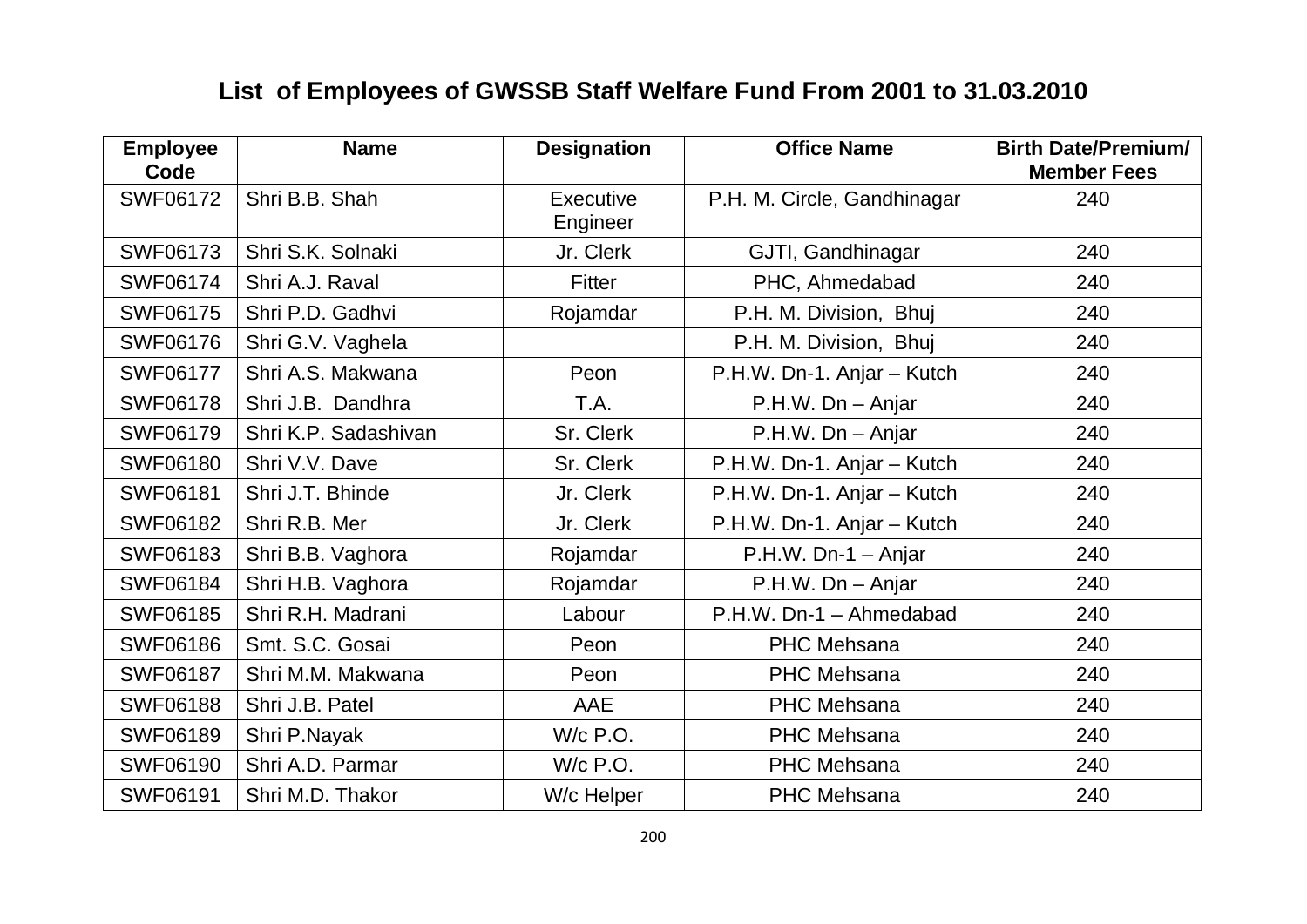| <b>SWF06192</b> | Shri R.A. Baloch      | Rojamdaar  | <b>PHC Mehsana</b>         | 240 |
|-----------------|-----------------------|------------|----------------------------|-----|
| <b>SWF06193</b> | Shri B.S. Thakor      | Rojamdaar  | <b>PHC Mehsana</b>         | 240 |
| <b>SWF06194</b> | Shri V.A. Priyadarshi |            | PHC W. Dn. Amreli          | 240 |
| <b>SWF06195</b> | Shri A.B. Kava        |            | PHC W. Dn. Amreli          | 240 |
| <b>SWF06196</b> | Shri A.P. Rajyaguru   |            | PHC W. Dn-1. Amreli        | 240 |
| <b>SWF06197</b> | Smt. N.S. Mithani     | Jr. Clerk  | P.H. W. Dn. -2 Amreli      | 240 |
| <b>SWF06198</b> | Shri R.M. Bhadakoriya | W/c        | P.H. W. Dn. -2 Amreli      | 240 |
| <b>SWF06199</b> | Shri N.V. Gohil       | W/c        | P.H. W. Dn. -2 Amreli      | 240 |
| <b>SWF06200</b> | Shri K.N. Jograna     | Rojamdar   | P.H. W. Dn. -2 Amreli      | 240 |
| <b>SWF06201</b> | Shri B.C. Galani      | W/c        | P.H. W. Dn. -2 Amreli      | 240 |
| <b>SWF06202</b> | Shri M.V. Parmar      | W/c        | Works Division - 2, Amreli | 240 |
| <b>SWF06203</b> | Shri D.K. Gandeliya   | Rojamdar   | P.H. W. Dn. -2 Amreli      | 240 |
| <b>SWF06204</b> | Shri S.N. Goswami     | Rojamdar   | P.H. W. Dn. -2 Amreli      | 240 |
| <b>SWF06205</b> | Shri C.V. Gandaliya   | Rojamdar   | P.H. W. Dn. -2 Amreli      | 240 |
| <b>SWF06206</b> | Shri M.N. Danger      | Rojamdar   | P.H. W. Dn. -2 Amreli      | 240 |
| <b>SWF06207</b> | Shri R.L. Dar         | Rojamdar   | P.H. W. Dn. -2 Amreli      | 240 |
| <b>SWF06208</b> | Shri M.V. Vaniya      | Rojamdar   | P.H. W. Dn. -2 Amreli      | 240 |
| <b>SWF06209</b> | Shri M. M. Bagda      | Rojamdar   | P.H. W. Dn. -2 Amreli      | 240 |
| <b>SWF06210</b> | Shri P.V. Vaniya      | Rojamdar   | P.H. W. Dn. -2 Amreli      | 240 |
| <b>SWF06211</b> | Shri N.O. Dhadhal     | Rojamdar   | P.H. W. Dn. -2 Amreli      | 240 |
| <b>SWF06212</b> | Shri Y.K. Gohil       | Rojamdar   | P.H. W. Dn-2. Amreli       | 240 |
| SWF06213        | Shri R.P. Jani        | Jr. Clerk  | P.H. W. Dn. Bhavnagar      | 240 |
| <b>SWF06214</b> | Shri N.R. Gajariya    | Peon       | P.H.M. Dn. Bhavnagar       | 240 |
| <b>SWF06215</b> | Shri D.B. Patel       | <b>DEE</b> | P.H.W. Dn. Navsari         | 240 |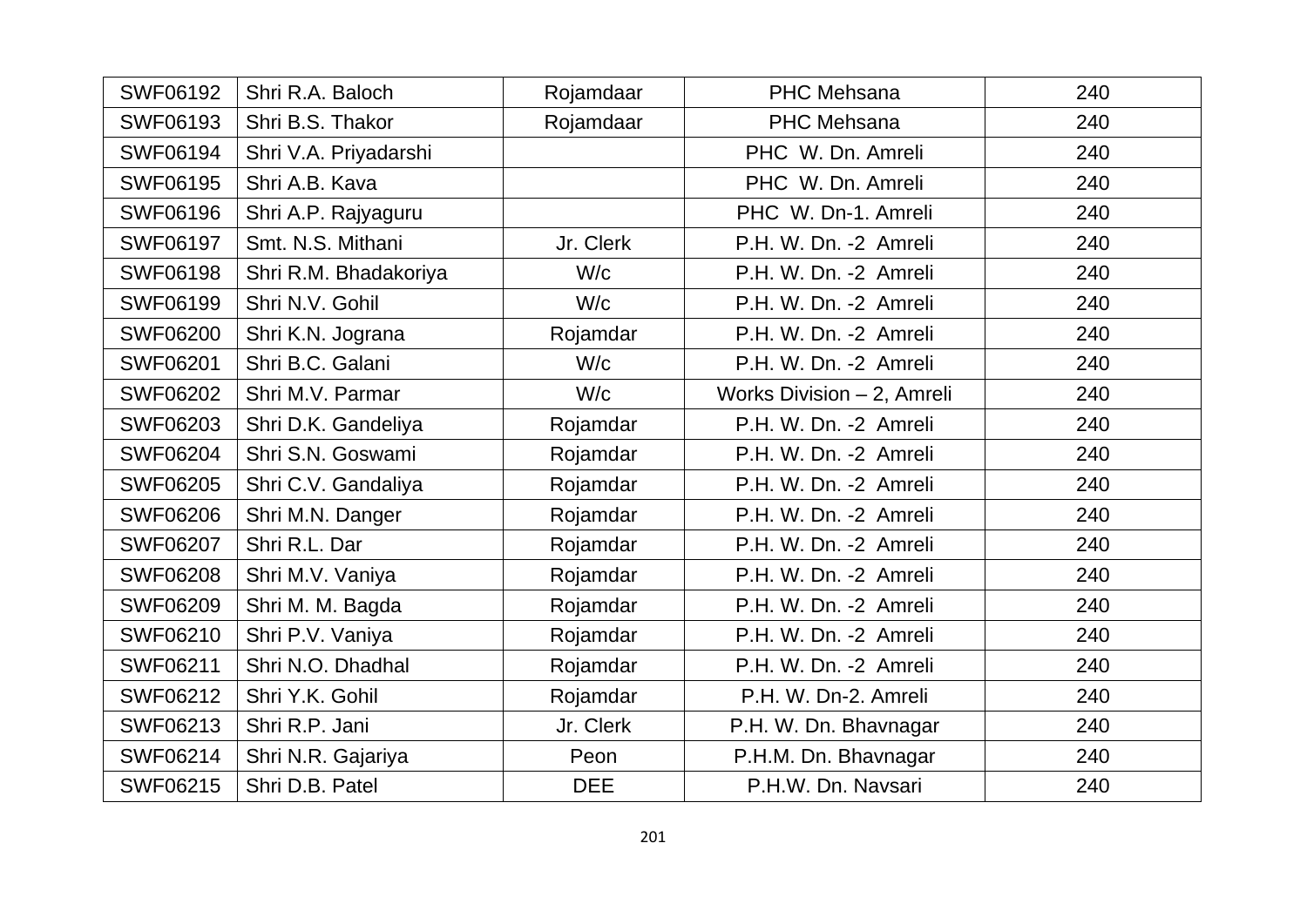| <b>SWF06216</b> | Shri N.V. Patel    | Oversear       | P.H.W. Dn. Navsari       | 240 |
|-----------------|--------------------|----------------|--------------------------|-----|
| <b>SWF06217</b> | Shri C.V. Patel    | <b>ADM</b>     | P.H.W. Dn. Navsari       | 240 |
| <b>SWF06218</b> | Shri J.C. Patel    | <b>Drivers</b> | P.H.W. Dn. Navsari       | 240 |
| SWF06219        | Shri N.M. Patel    | Peon           | P.H.W. Dn. Navsari       | 240 |
| <b>SWF06220</b> | Shri J.K. Patel    | Peon           | P.H.W. Dn. Navsari       | 240 |
| <b>SWF06221</b> | Shri C.J. Patel    | Chowkidar      | P.H.W. Dn. Navsari       | 240 |
| <b>SWF06222</b> | Shri M.V. Patel    | Lineman        | P.H.W. Dn. Navsari       | 240 |
| <b>SWF06223</b> | Shri N.N. Patel    | Labour         | P.H.W. Dn. Navsari       | 240 |
| <b>SWF06224</b> | Shri D.S. Rathod   | Labour         | P.H.W. Dn. Navsari       | 240 |
| <b>SWF06225</b> | Shri K.S. Rathod   | Labour         | P.H.W. Dn. Navsari       | 240 |
| <b>SWF06226</b> | Shri B.K. Halpati  | Labour         | P.H.W. Dn. Navsari       | 240 |
| <b>SWF06227</b> | Shri C.J. Rathore  | Labour         | P.H.W. Dn. Navsari       | 240 |
| <b>SWF06228</b> | Shri B.Z. Rathod   | Labour         | P.H.W. Dn. Navsari       | 240 |
| <b>SWF06229</b> | Shri J.S. Halpati  | Labour         | P.H.W. Dn. Navsari       | 240 |
| <b>SWF06230</b> | Shri J.B. Rathod   | Labour         | P.H.W. Dn. Navsari       | 240 |
| <b>SWF06231</b> | Shri I.L. Patel    | F.P.O.         | P.H.W. Dn. Navsari       | 240 |
| <b>SWF06232</b> | Shri F.N. Parmar   | Sr. Clerk      | P.H.W. Dn. Surendranagar | 240 |
| <b>SWF06233</b> | Smt. T.J. Wadher   | Peon           | P.H.W. Dn. Surendranagar | 240 |
| <b>SWF06234</b> | Shri V.J. Parmar   | Jr. Clerk      | P.H.W. Dn. Surendranagar | 240 |
| <b>SWF06235</b> | Shri K.H. Trivedi  | Peon           | P.H.W. Dn. Surendranagar | 240 |
| <b>SWF06236</b> | Shri S.R. Bajaniya | Rojamdar       | P.H.W. Dn. Surendranagar | 240 |
| <b>SWF06237</b> | Shri P.K. Mogariya | Rojamdar       | P.H.W. Dn. Surendranagar | 240 |
| <b>SWF06238</b> | Shri B.G. Bhatt    | Rojamdar       | P.H.W. Dn. Surendranagar | 240 |
| <b>SWF06239</b> | Shri G.K. Rana     | Rojamdar       | P.H.W. Dn. Surendranagar | 240 |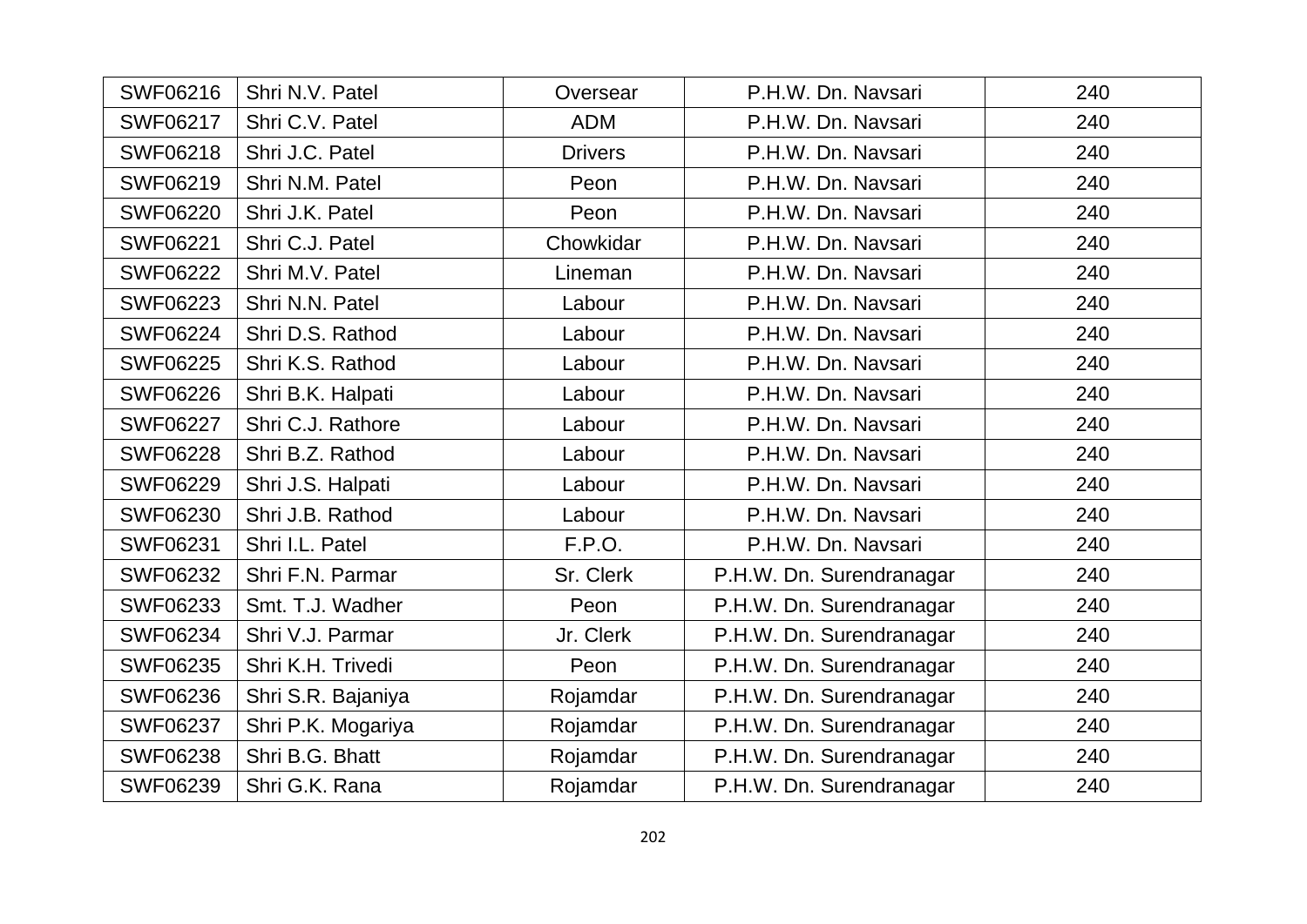| <b>SWF06240</b> | Shri R.P. Vaniya     | Rojamdar | P.H.W. Dn. Surendranagar | 240 |
|-----------------|----------------------|----------|--------------------------|-----|
| <b>SWF06241</b> | Shri V.P. Mori       | Rojamdar | P.H.W. Dn. Surendranagar | 240 |
| <b>SWF06242</b> | Shri N.J. Bhatasana  | Rojamdar | P.H.W. Dn. Surendranagar | 240 |
| <b>SWF06243</b> | Shri S.A. Nadisasiya | Rojamdar | P.H.W. Dn. Surendranagar | 240 |
| <b>SWF06244</b> | Shri D.V. Malek      | Rojamdar | P.H.W. Dn. Surendranagar | 240 |
| <b>SWF06245</b> | Shri V.B. Jethiya    | Rojamdar | P.H.W. Dn. Surendranagar | 240 |
| <b>SWF06246</b> | Shri R.B. Malek      | Rojamdar | P.H.W. Dn. Surendranagar | 240 |
| <b>SWF06247</b> | Shri B.V. Malek      | Rojamdar | P.H.W. Dn. Surendranagar | 240 |
| <b>SWF06248</b> | Shri F.H. Malek      | Rojamdar | P.H.W. Dn. Surendranagar | 240 |
| <b>SWF06249</b> | Shri H.K. Rana       | Rojamdar | P.H.W. Dn. Surendranagar | 240 |
| <b>SWF06250</b> | Shri K.D. Patel      | Rojamdar | P.H.W. Dn. Surendranagar | 240 |
| <b>SWF06251</b> | Shri S.M. Timbad     | Rojamdar | P.H.W. Dn. Surendranagar | 240 |
| <b>SWF06252</b> | Shri D.J. Ratiya     | Rojamdar | P.H.W. Dn. Surendranagar | 240 |
| <b>SWF06253</b> | Shri M.A. Mir        | Rojamdar | P.H.W. Dn. Surendranagar | 240 |
| <b>SWF06254</b> | Shri H.A. Raval      | Rojamdar | P.H.W. Dn. Surendranagar | 240 |
| <b>SWF06255</b> | Shri M.I. Sipai      | Rojamdar | P.H.W. Dn. Surendranagar | 240 |
| <b>SWF06256</b> | Shri A.R. Vaghela    | Rojamdar | P.H.W. Dn. Surendranagar | 240 |
| <b>SWF06257</b> | Shri M.Y. Benapiya   | Rojamdar | P.H.W. Dn. Surendranagar | 240 |
| <b>SWF06258</b> | Shri R.L. Zula       | Rojamdar | P.H.W. Dn. Surendranagar | 240 |
| <b>SWF06259</b> | Shri A.K. Veriya     | Rojamdar | P.H.W. Dn. Surendranagar | 240 |
| <b>SWF06260</b> | Shri L.K. Sabhani    | Rojamdar | P.H.W. Dn. Surendranagar | 240 |
| <b>SWF06261</b> | Shri M.A. Zala       | Rojamdar | P.H.W. Dn. Surendranagar | 240 |
| <b>SWF06262</b> | Shri A.V. Nayakpara  | Rojamdar | P.H.W. Dn. Surendranagar | 240 |
| <b>SWF06263</b> | Shri G.J. Ratiya     | Rojamdar | P.H.W. Dn. Surendranagar | 240 |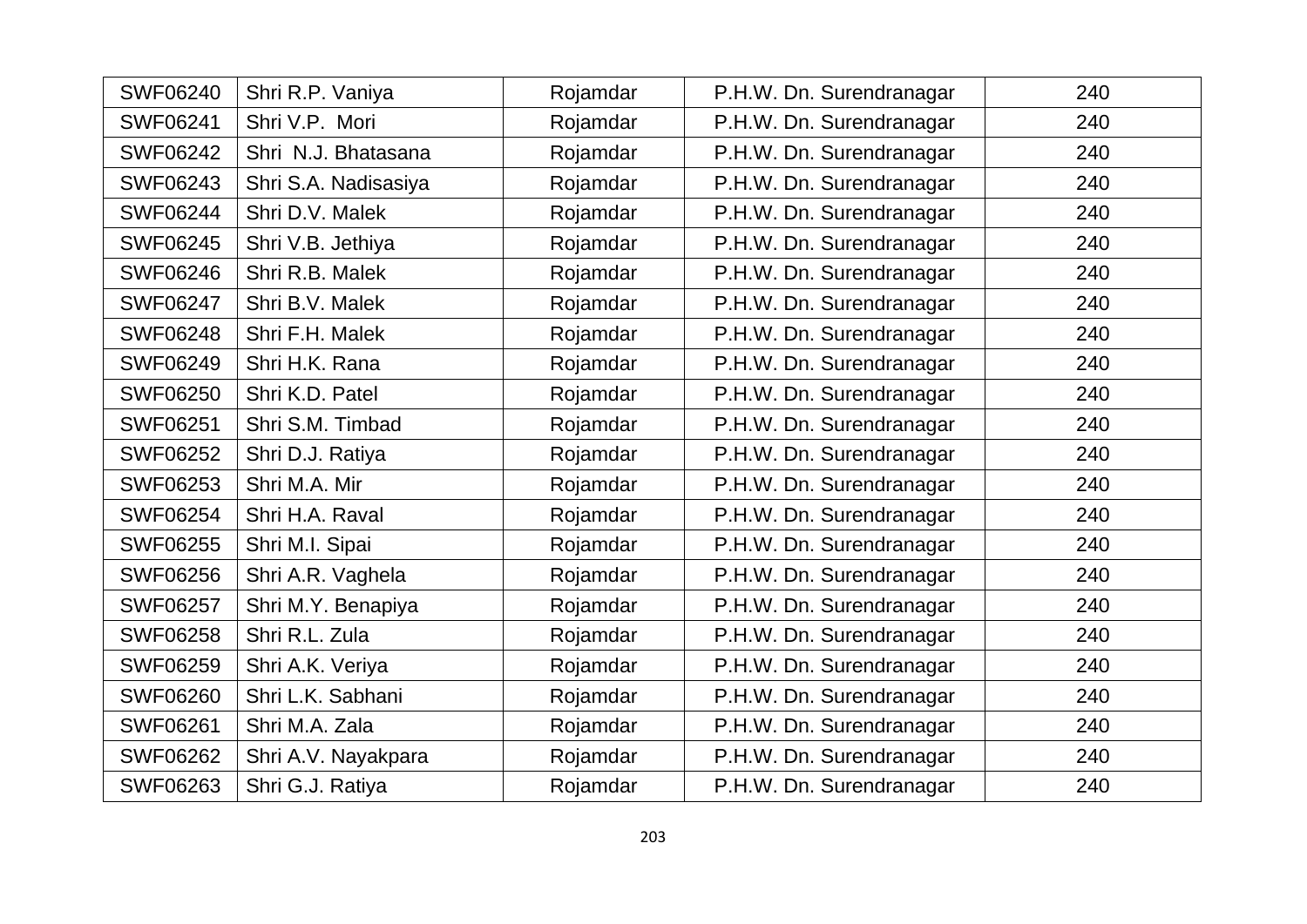| <b>SWF06264</b> | Shri H.M. Davel      | Rojamdar | P.H.W. Dn. Surendranagar | 240 |
|-----------------|----------------------|----------|--------------------------|-----|
| <b>SWF06265</b> | Shri K.C. Thakor     | Rojamdar | P.H.W. Dn. Surendranagar | 240 |
| <b>SWF06266</b> | Shri L.B. Zala       | Rojamdar | P.H.W. Dn. Surendranagar | 240 |
| <b>SWF06267</b> | Shri N.B. Raval      | Rojamdar | P.H.W. Dn. Surendranagar | 240 |
| <b>SWF06268</b> | Shri R.G. Aghera     | Rojamdar | P.H.W. Dn. Surendranagar | 240 |
| <b>SWF06269</b> | Shri V.M. Zala       | Rojamdar | P.H.W. Dn. Surendranagar | 240 |
| <b>SWF06270</b> | Shri B.A. Zala       | Rojamdar | P.H.W. Dn. Surendranagar | 240 |
| <b>SWF06271</b> | Shri B.G. Lakhtariya | Rojamdar | P.H.W. Dn. Surendranagar | 240 |
| <b>SWF06272</b> | Shri B.M. Chavda     | Rojamdar | P.H.W. Dn. Surendranagar | 240 |
| <b>SWF06273</b> | Shri D.P. Vasveriya  | Rojamdar | P.H.W. Dn. Surendranagar | 240 |
| <b>SWF06274</b> | Shri G.V. Makwana    | Rojamdar | P.H.W. Dn. Surendranagar | 240 |
| <b>SWF06275</b> | Shri P.M. Ogkhaniya  | Rojamdar | P.H.W. Dn. Surendranagar | 240 |
| <b>SWF06276</b> | Shri P.B. Detroja    | Rojamdar | P.H.W. Dn. Surendranagar | 240 |
| <b>SWF06277</b> | Shri A.V. Buriya     | Rojamdar | P.H.W. Dn. Surendranagar | 240 |
| <b>SWF06278</b> | Shri R.Y. Benapiya   | Rojamdar | P.H.W. Dn. Surendranagar | 240 |
| <b>SWF06279</b> | Shri S.D. Suruvniya  | Rojamdar | P.H.W. Dn. Surendranagar | 240 |
| <b>SWF06280</b> | Shri P.B. Dave       | Rojamdar | P.H.W. Dn. Surendranagar | 240 |
| <b>SWF06281</b> | Shri H.K. Zala       | Rojamdar | P.H.W. Dn. Surendranagar | 240 |
| <b>SWF06282</b> | Shri T.V. Parmar     | Rojamdar | P.H.W. Dn. Surendranagar | 240 |
| <b>SWF06283</b> | Shri G. H. Makwana   | Rojamdar | P.H.W. Dn. Surendranagar | 240 |
| <b>SWF06284</b> | Shri J.V. Rana       | Rojamdar | P.H.W. Dn. Surendranagar | 240 |
| <b>SWF06285</b> | Shri N.S. Rana       | Rojamdar | P.H.W. Dn. Surendranagar | 240 |
| <b>SWF06286</b> | Shri H.V. Parmar     | Rojamdar | P.H.W. Dn. Surendranagar | 240 |
| <b>SWF06287</b> | Shri K.S. Parmar     | R.J.C.   | P.H.W. Dn. Surendranagar | 240 |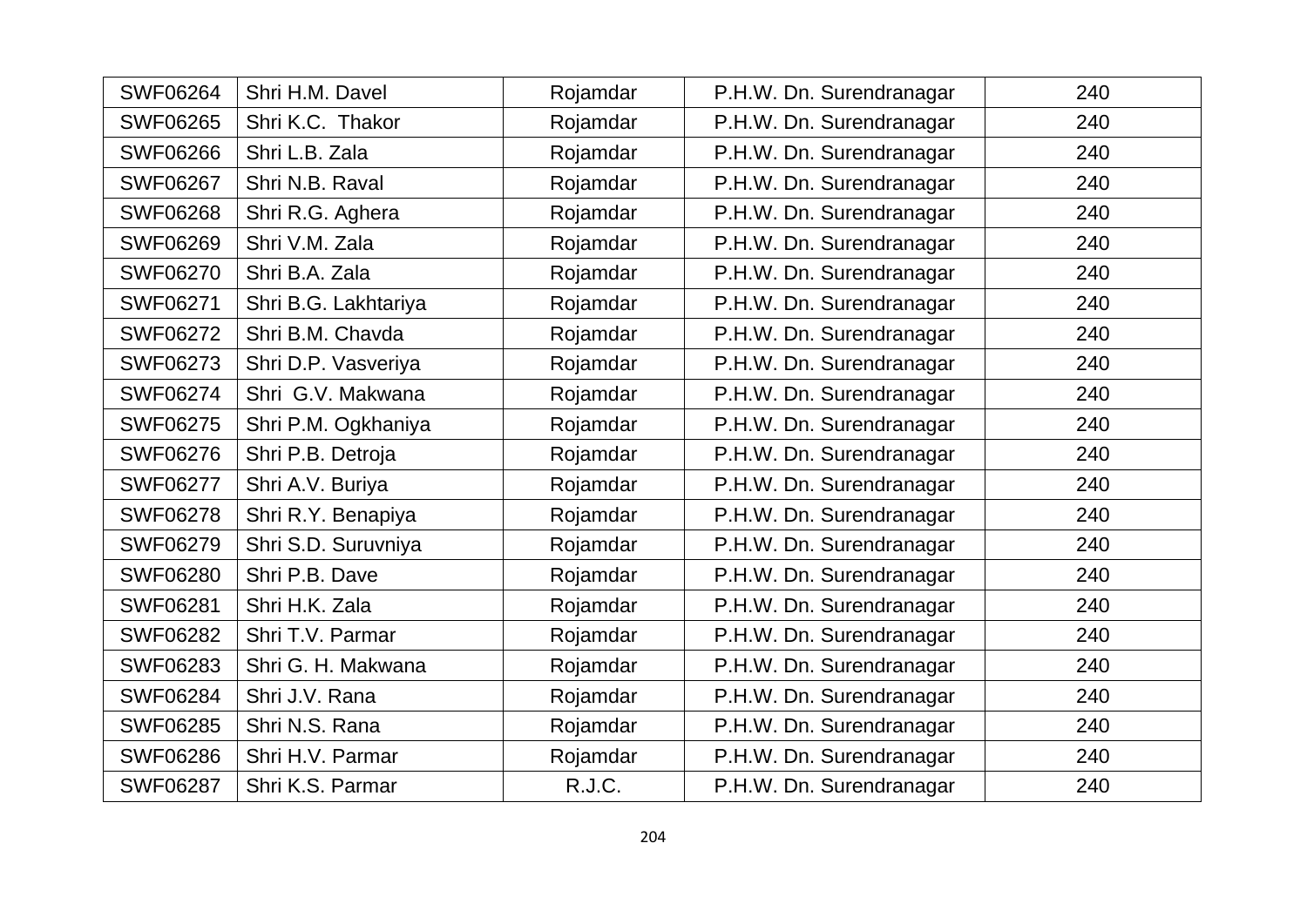| <b>SWF06288</b> | Shri D.R. Kotwal    | Rojamdar      | P.H.W. Dn. Surendranagar | 240 |
|-----------------|---------------------|---------------|--------------------------|-----|
| <b>SWF06289</b> | Shri H.S. Raval     | Rojamdar      | P.H.W. Dn. Surendranagar | 240 |
| <b>SWF06290</b> | Shri N.K. Marwada   | Rojamdar      | P.H.W. Dn. Surendranagar | 240 |
| <b>SWF06291</b> | Shri A.S. Vadgama   | Rojamdar      | P.H.W. Dn. Surendranagar | 240 |
| <b>SWF06292</b> | Shri S.A. Saiyad    | Rojamdar      | P.H.W. Dn. Surendranagar | 240 |
| <b>SWF06293</b> | Shri K.J. Divan     | Rojamdar      | P.H.W. Dn. Surendranagar | 240 |
| <b>SWF06294</b> | Shri D.P. Vora      | P.U.          | P.H.W. Dn. Surendranagar | 240 |
| <b>SWF06295</b> | Shri M.N. Paraliya  | Helper        | P.H.W. Dn. Surendranagar | 240 |
| <b>SWF06296</b> | Shri K.S.Shah       | Exe. Engineer | P.H.W. Dn. Surendranagar | 240 |
| <b>SWF06297</b> | Shri A.K. Bhuwa     | AAE           | P.H.W. Dn. Surendranagar | 240 |
| <b>SWF06298</b> | Shri A.H. Shah      | Jr. Clerk     | P.H.W. Dn. Surendranagar | 240 |
| <b>SWF06299</b> | Shri V.D. Solanki   | Peon          | P.H.W. Dn. Surendranagar | 240 |
| <b>SWF06300</b> | Shri S.R. Ratoja    | Chowkidar     | P.H.W. Dn. Surendranagar | 240 |
| <b>SWF06301</b> | Shri M.B. Parmar    | Labour        | P.H.W. Dn. Surendranagar | 240 |
| <b>SWF06302</b> | Shri B.S. Bantiya   | Labour        | P.H.W. Dn. Surendranagar | 240 |
| SWF06303        | Shri G.K. Bhadeniya | Labour        | P.H.W. Dn. Surendranagar | 240 |
| <b>SWF06304</b> | Shri G.D. Chheliya  | Labour        | P.H.W. Dn. Surendranagar | 240 |
| <b>SWF06305</b> | Shri V.V. Makwana   | Labour        | P.H.W. Dn. Surendranagar | 240 |
| <b>SWF06306</b> | Shri V.R. Marya     | Labour        | P.H.W. Dn. Surendranagar | 240 |
| <b>SWF06307</b> | Shri D.P. Jadav     | Labour        | P.H.W. Dn. Surendranagar | 240 |
| <b>SWF06308</b> | Shri J.M. Zala      | Labour        | P.H.W. Dn. Surendranagar | 240 |
| <b>SWF06309</b> | Shri M.N. Parmar    | Labour        | P.H.W. Dn. Surendranagar | 240 |
| SWF06310        | Shri R.D. Zurmariya | Labour        | P.H.W. Dn. Surendranagar | 240 |
| SWF06311        | Shri G.D. Zurmariya | Labour        | P.H.W. Dn. Surendranagar | 240 |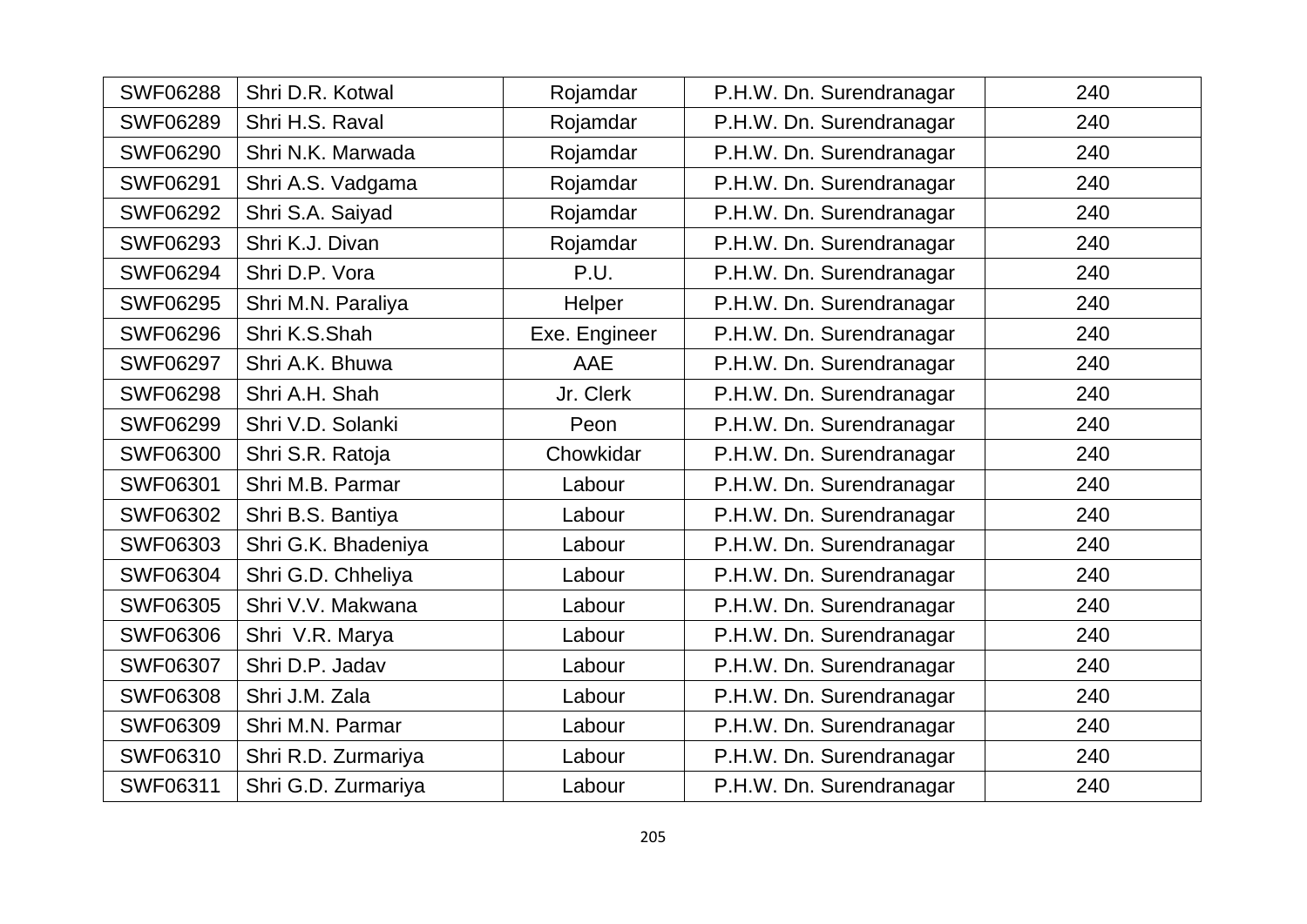| <b>SWF06312</b> | Shri J.M. Mithapara  | Labour | P.H.W. Dn. Surendranagar | 240 |
|-----------------|----------------------|--------|--------------------------|-----|
| SWF06313        | Shri B.L. Makwana    | Labour | P.H.W. Dn. Surendranagar | 240 |
| <b>SWF06314</b> | Shri S.B. Bharwad    | Labour | P.H.W. Dn. Surendranagar | 240 |
| <b>SWF06315</b> | Shri M.L. Rupala     | Labour | P.H.W. Dn. Surendranagar | 240 |
| SWF06316        | Shri M.G. Bhadhaniya | Labour | P.H.W. Dn. Surendranagar | 240 |
| SWF06317        | Shri H.K. Waghela    | Labour | P.H.W. Dn. Surendranagar | 240 |
| <b>SWF06318</b> | Shri U.J. Solanki    | Labour | P.H.W. Dn. Surendranagar | 240 |
| SWF06319        | Shri K.M. Zala       | Labour | P.H.W. Dn. Surendranagar | 240 |
| <b>SWF06320</b> | Shri H.M. Makwana    | Labour | P.H.W. Dn. Surendranagar | 240 |
| <b>SWF06321</b> | Shri R.S. Babariya   | Labour | P.H.W. Dn. Surendranagar | 240 |
| <b>SWF06322</b> | Shri P.B. Kaliya     | Labour | P.H.W. Dn. Surendranagar | 240 |
| <b>SWF06323</b> | Shri T.S. Vanaliya   | Labour | P.H.W. Dn. Surendranagar | 240 |
| <b>SWF06324</b> | Shri B.B. Rana       | Labour | P.H.W. Dn. Surendranagar | 240 |
| <b>SWF06325</b> | Shri J.M. Rana       | Labour | P.H.W. Dn. Surendranagar | 240 |
| <b>SWF06326</b> | Shri R.D. Bhimani    | Labour | P.H.W. Dn. Surendranagar | 240 |
| <b>SWF06327</b> | Shri M.R. Kaliya     | Labour | P.H.W. Dn. Surendranagar | 240 |
| <b>SWF06328</b> | Shri G.Z. Vanajiya   | Labour | P.H.W. Dn. Surendranagar | 240 |
| <b>SWF06329</b> | Shri D.S. Vanajiya   | Labour | P.H.W. Dn. Surendranagar | 240 |
| <b>SWF06330</b> | Shri F.A. Solanki    | Labour | P.H.W. Dn. Surendranagar | 240 |
| <b>SWF06331</b> | Shri R.R. Dodiya     | Labour | P.H.W. Dn. Surendranagar | 240 |
| <b>SWF06332</b> | Shri S.M. Vaghela    | Labour | P.H.W. Dn. Surendranagar | 240 |
| SWF06333        | Shri H.N. Parmar     | Labour | P.H.W. Dn. Surendranagar | 240 |
| <b>SWF06334</b> | Shri A.M. Detroja    | Labour | P.H.W. Dn. Surendranagar | 240 |
| <b>SWF06335</b> | Shri A.D. Sangani    | Labour | P.H.W. Dn. Surendranagar | 240 |
|                 |                      |        |                          |     |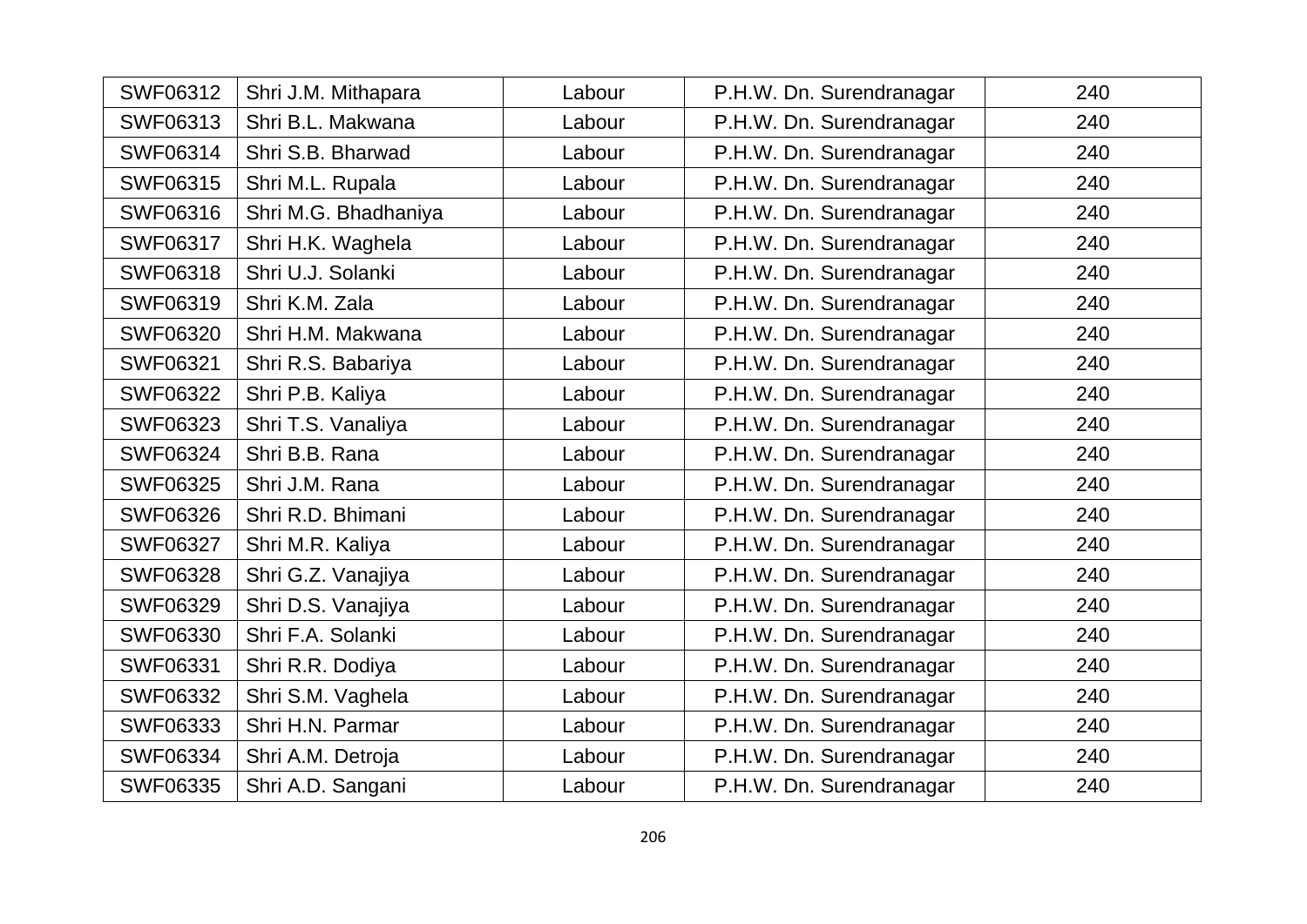| <b>SWF06336</b> | Shri P.J. Goriya     | Labour    | P.H.W. Dn. Surendranagar | 240 |
|-----------------|----------------------|-----------|--------------------------|-----|
| <b>SWF06337</b> | Shri B.A. Kutimar    | Labour    | P.H.W. Dn. Surendranagar | 240 |
| <b>SWF06338</b> | Shri J.F. Zala       | Labour    | P.H.W. Dn. Surendranagar | 240 |
| SWF06339        | Shri V.D. Borana     | Labour    | P.H.W. Dn. Surendranagar | 240 |
| <b>SWF06340</b> | Shri P.S. Zala       | Labour    | P.H.W. Dn. Surendranagar | 240 |
| <b>SWF06341</b> | Shri H.G. Zala       | Labour    | P.H.W. Dn. Surendranagar | 240 |
| <b>SWF06342</b> | Shri K.R. Solanki    | Labour    | P.H.W. Dn. Surendranagar | 240 |
| <b>SWF06343</b> | Shri V.J. Patel      | Labour    | P.H.W. Dn. Surendranagar | 240 |
| <b>SWF06344</b> | Shri P.M. Solanki    | Labour    | P.H.W. Dn. Surendranagar | 240 |
| <b>SWF06345</b> | Shri A.P. Waghela    | Labour    | P.H.W. Dn. Surendranagar | 240 |
| <b>SWF06346</b> | Shri B.B. Rajpara    | Labour    | P.H.W. Dn. Surendranagar | 240 |
| <b>SWF06347</b> | Shri C.V. Chhatralal | Labour    | P.H.W. Dn. Surendranagar | 240 |
| <b>SWF06348</b> | Shri D.M. Mariya     | Labour    | P.H.W. Dn. Surendranagar | 240 |
| <b>SWF06349</b> | Shri B.M. Vaghela    | Labour    | P.H.W. Dn. Surendranagar | 240 |
| <b>SWF06350</b> | Shri K.M. Kher       | Labour    | P.H.W. Dn. Surendranagar | 240 |
| <b>SWF06351</b> | Shri D.A. Makwana    | Labour    | P.H.W. Dn. Surendranagar | 240 |
| <b>SWF06352</b> | Shri K.D. Solnaki    | Labour    | P.H.W. Dn. Surendranagar | 240 |
| <b>SWF06353</b> | Shri J.J. Parmar     | Labour    | P.H.W. Dn. Surendranagar | 240 |
| <b>SWF06354</b> | Shri A.M. Nayak      | Labour    | P.H.W. Dn. Surendranagar | 240 |
| <b>SWF06355</b> | Shri J.M.Zala        | Labour    | P.H.W. Dn. Surendranagar | 240 |
| <b>SWF06356</b> | Shri A.V. Modan      | <b>WA</b> | P.H.W. Dn. Surendranagar | 240 |
| <b>SWF06357</b> | Shri S.A. Shah       | Labour    | P.H.W. Dn. Surendranagar | 240 |
| <b>SWF06358</b> | Shri G.Z. Khambhalia | Sr. Clerk | P.H.W. Dn. Surendranagar | 240 |
| <b>SWF06359</b> | Shri S.B. Rana       | Sr. Clerk | P.H.M. Dn-1. Dahod       | 240 |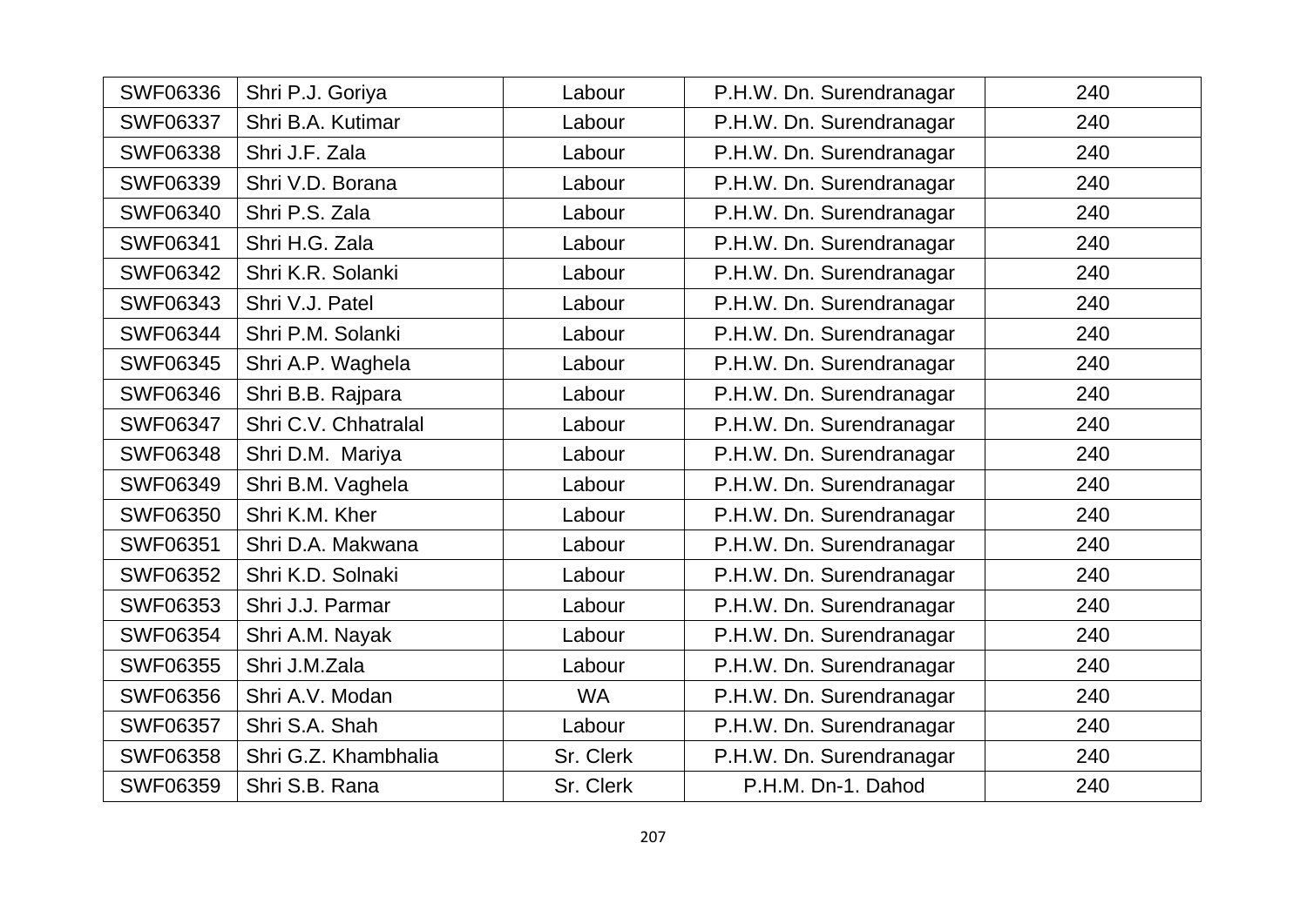| <b>SWF06360</b> | Shri A.T. Parmar   |                | P.H.W. Dn. Patan          | 240 |
|-----------------|--------------------|----------------|---------------------------|-----|
| <b>SWF06361</b> | Shri H.M. Solanki  |                | P.H.W. Dn. Patan          | 240 |
| <b>SWF06362</b> | Shri S.N. Solanki  | $\blacksquare$ | P.H.W. Dn. Patan          | 240 |
| <b>SWF06363</b> | Shri D.B. Solanki  |                | P.H.W. Dn. Patan          | 240 |
| <b>SWF06364</b> | Shri C.N. Patel    | <b>DEE</b>     | P.H.Circle, Valsad        | 240 |
| <b>SWF06365</b> | Shri B.B. Shah     | <b>DEE</b>     | P.H.Mech. Dn. Himmatnagar | 240 |
| <b>SWF06366</b> | Shri B.H. Upadhyay | Hydrologist    | P.H.M. Dn. Himmatnagar    | 240 |
| <b>SWF06367</b> | Shri D.R. Shah     | AAE            | P.H.M. Dn. Himmatnagar    | 240 |
| <b>SWF06368</b> | Shri H.B. Trivedi  | AAE            | P.H.M. Dn. Himmatnagar    | 240 |
| <b>SWF06369</b> | Shri S.P. Bhagora  | <b>Driver</b>  | P.H.M. Dn. Himmatnagar    | 240 |
| <b>SWF06370</b> | Shri J.P. Damor    | Sr. Clerk      | P.H.M. Dn. Himmatnagar    | 240 |
| <b>SWF06371</b> | Shri K.K. Asari    | Jr. Clerk      | P.H.M. Dn. Himmatnagar    | 240 |
| <b>SWF06372</b> | Shri A.T. Bhatt    | Peon           | P.H.M. Dn. Himmatnagar    | 240 |
| <b>SWF06373</b> | Shri C.N. Bhagora  | Peon           | P.H.M. Dn. Himmatnagar    | 240 |
| <b>SWF06374</b> | Shri C.L. Asari    | Peon           | P.H.M. Dn. Himmatnagar    | 240 |
| <b>SWF06375</b> | Shri A.D. Varsat   | Chowkidar      | P.H.M. Dn. Himmatnagar    | 240 |
| <b>SWF06376</b> | Shri K.J. Chauhan  | Rojamdar       | P.H.M. Dn. Himmatnagar    | 240 |
| <b>SWF06377</b> | Shri S.V. Raval    | Chowkidar      | P.H.M. Dn. Himmatnagar    | 240 |
| <b>SWF06378</b> | Shri S.N. Ninama   | <b>Drivers</b> | P.H.M. Dn. Himmatnagar    | 240 |
| <b>SWF06379</b> | Shri S.R. Asari    | Karkoon        | P.H.M. Dn. Himmatnagar    | 240 |
| <b>SWF06380</b> | Shri A.C. Soni     | Karkoon        | P.H.M. Dn. Himmatnagar    | 240 |
| <b>SWF06381</b> | Shri M.S. Katara   | <b>Helpers</b> | P.H.M. Dn. Himmatnagar    | 240 |
| <b>SWF06382</b> | Shri N.A. Gosai    | Feeters        | S. Sub. Div. Vallabhipur  | 240 |
| <b>SWF06383</b> | Shri M.K. Lughava  | Rojamdar       | S. Sub. Div. Vallabhipur  | 240 |
|                 |                    |                |                           |     |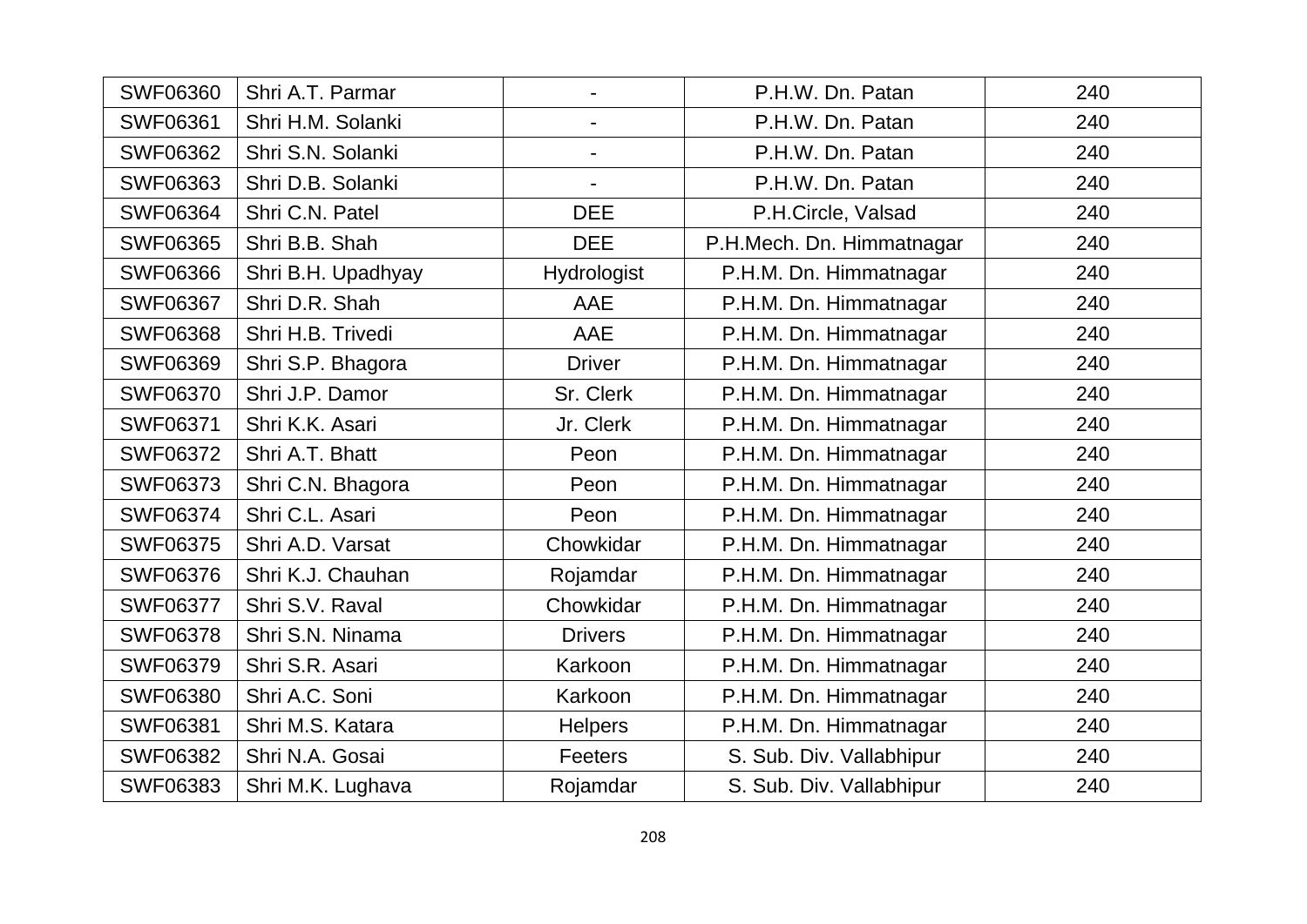| <b>SWF06384</b> | Shri C.L. Bhesdadiya | AAE               | P.H.W. Dn-1., Jamnagar     | 240 |
|-----------------|----------------------|-------------------|----------------------------|-----|
| <b>SWF06385</b> | Shri M.L. Sumbad     | Rojamdar          | P.H.W. Dn-1., Jamnagar     | 240 |
| <b>SWF06386</b> | Shri D.S. Jadeja     | Rojamdar          | P.H.W. Dn-1., Jamnagar     | 240 |
| <b>SWF06387</b> | Shri V.P. Rathod     | Rojamdar          | P.H.W. Dn-1., Jamnagar     | 240 |
| <b>SWF06388</b> | Smt. I.Y. Shah       | A.S. (Dn)         | P.H. Circle, Ahmedabad     | 240 |
| <b>SWF06389</b> | Smt. B.M. Bhatt      | Sr. Clerk         | P.H. Circle, Ahmedabad     | 240 |
| <b>SWF06390</b> | Shri M.J. Modhafer   | Chowkidar         | P.H. Circle, Ahmedabad     | 240 |
| SWF06391        | Shri N.V. Solanki    | Peon              | P.H. Circle, Ahmedabad     | 240 |
| SWF06392        | Smt. H.C. Mehta      | Jr. Clerk         | P.H. Circle, Ahmedabad     | 240 |
| <b>SWF06393</b> | Shri H.D. Parmar     | Peon              | P.H. Circle, Ahmedabad     | 240 |
| SWF06394        | Shri M.G. Parmar     | Peon              | P.H. Circle, Ahmedabad     | 240 |
| <b>SWF06395</b> | Shri B.L. Makwana    | <b>Typist</b>     | P.H. Circle, Ahmedabad     | 240 |
| <b>SWF06396</b> | Shri N.G. Parmar     | AAE               | P.H. Circle, Ahmedabad     | 240 |
| <b>SWF06397</b> | Shri D.V. Lakhiya    | <b>DEE</b>        | P.H. Circle, Ahmedabad     | 240 |
| <b>SWF06398</b> | Shri K.K. Shrimali   | Peon              | P.H. Circle, Ahmedabad     | 240 |
| <b>SWF06399</b> | Shri M.D. Bhatiya    | <b>DEE</b>        | P.H. W. Dn. Ahwa-Dang      | 240 |
| <b>SWF06400</b> | Shri M.K. Patel      | Ex. Engineer      | Zone-4, Kutch - Bhuj       | 240 |
| <b>SWF06401</b> | Shri N.P. Upadhyay   | AAE               | P.H. Circle, Vadodara      | 240 |
| <b>SWF06402</b> | Shri A.B. Pawar      | F.P.R.            | P.H. Circle, Vadodara      | 240 |
| <b>SWF06403</b> | Shri B.V. Rathod     | W/A               | P.H. Sani. Sub Dn. Botad   | 240 |
| <b>SWF06404</b> | Shri M.R. Chauhan    | Peon              | Technical Cell, H.O. Board | 240 |
| <b>SWF06405</b> | Shri H.A. Baloch     | Peon              | P.H. Engg. Lab. Rajkot     | 240 |
| <b>SWF06406</b> | Shri S.H. Patel      | <b>W/C Fitter</b> | P.H.W. Dn. Valsad          | 240 |
| <b>SWF06407</b> | Shri A.K. Thakor     | AAE               | P.H.W. Dn. Gandhinagar     | 240 |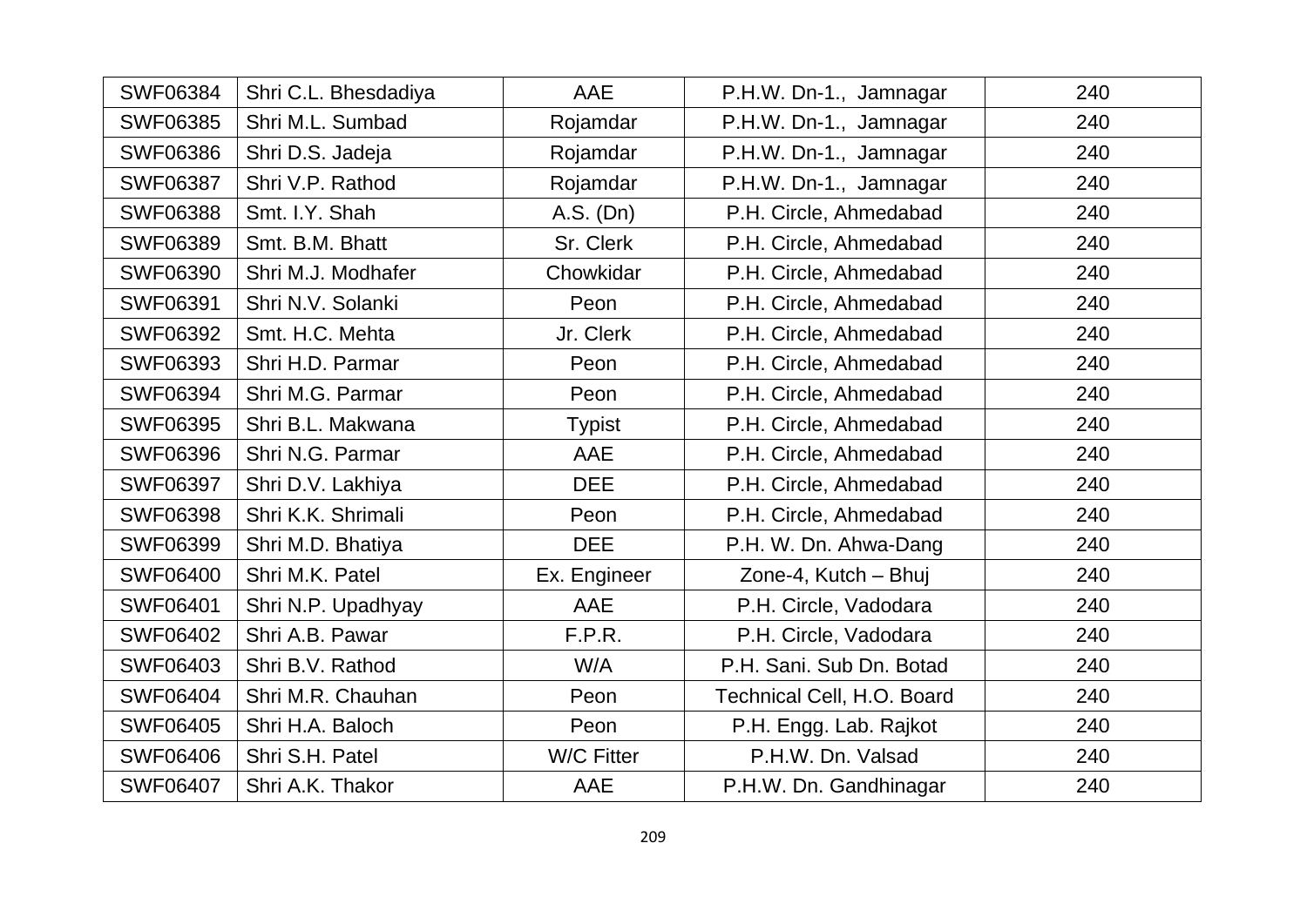| <b>SWF06408</b> | Shri V.A. Patel       | <b>SE</b>       | GJTI, Sec-15, Gandhinagar     | 240 |
|-----------------|-----------------------|-----------------|-------------------------------|-----|
| <b>SWF06409</b> | Shri C.D. Parikh      | Jr. Clerk       | H.O. Board, GWSSB, G'nagar    | 240 |
| <b>SWF06410</b> | Shri S.L. Benivalar   | Jr. Clerk       | H.O. Board, GWSSB, G'nagar    | 240 |
| <b>SWF06411</b> | Shri N.T. Bahariya    | Jr. Clerk       | H.O. Branch, Gandhinagar      | 240 |
| <b>SWF06412</b> | Shri A.V. Ranasav     | D.E.E.          | S.E. PHC Vadodara             | 240 |
| <b>SWF06413</b> | Shri D.K. Pandya      | <b>Treausre</b> | <b>PHC Vadodara</b>           | 240 |
| <b>SWF06414</b> | Shri S.K. Shinde      |                 | PHC Vadodara                  | 240 |
| <b>SWF06415</b> | Shri R.G. Vasava      | Sr. Clerk       | PHC Vadodara                  | 240 |
| <b>SWF06416</b> | Pathan Izhar A. Malik | Peon            | PHC Vadodara                  | 240 |
| <b>SWF06417</b> | Shri K.P. Machi       | Jr. Clerk       | PHC Vadodara                  | 240 |
| <b>SWF06418</b> | Shri M.A. Vaghela     | Jr. Clerk       | <b>PHC Vadodara</b>           | 240 |
| <b>SWF06419</b> | Shri M.P. Solanki     | Oilman          | <b>PHC Vadodara</b>           | 240 |
| <b>SWF06420</b> | Shri S.S. Kristian    | W/c Karkoon     | <b>PHC Vadodara</b>           | 240 |
| <b>SWF06421</b> | Shri Y.A. Khadaliya   | D.E.E.          | P.H.M. Store Dn., Gandhinagar | 240 |
| <b>SWF06422</b> | Shri U.B. Bhadoriya   |                 | P.H.M. Store Division         | 240 |
| <b>SWF06423</b> | Shri T.R. Joshi       | Jr. Clerk       | PHC Junagadh                  | 240 |
| <b>SWF06424</b> | Shri S.A. Joshi       | A.A.E.          | P.H.S. Sub. Dn.2, Junagadh    | 240 |
| <b>SWF06425</b> | Shri J.R. Shilu       | R.S.L           | P.H.S. Sub. Dn.2, Junagadh    | 240 |
| <b>SWF06426</b> | Shri K.K. Patel       | Ex. Engineer    | P.H. W.Dn. Navsari            | 240 |
| <b>SWF06427</b> | Shri A.P. Patel       | Rojamdar        | P.H. W.Dn. Navsari            | 240 |
| <b>SWF06428</b> | Shri D.C. Patel       | Rojamdar        | P.H. W.Dn. Navsari            | 240 |
| <b>SWF06429</b> | Shri S.B. Patel       | Rojamdar        | P.H. W.Dn. Navsari            | 240 |
| SWF06430        | Shri A.P. Patel       | Labour          | P.H. W.Dn. Navsari            | 240 |
| <b>SWF06431</b> | Shri D.V. Patel       | Labour          | P.H. W.Dn. Navsari            | 240 |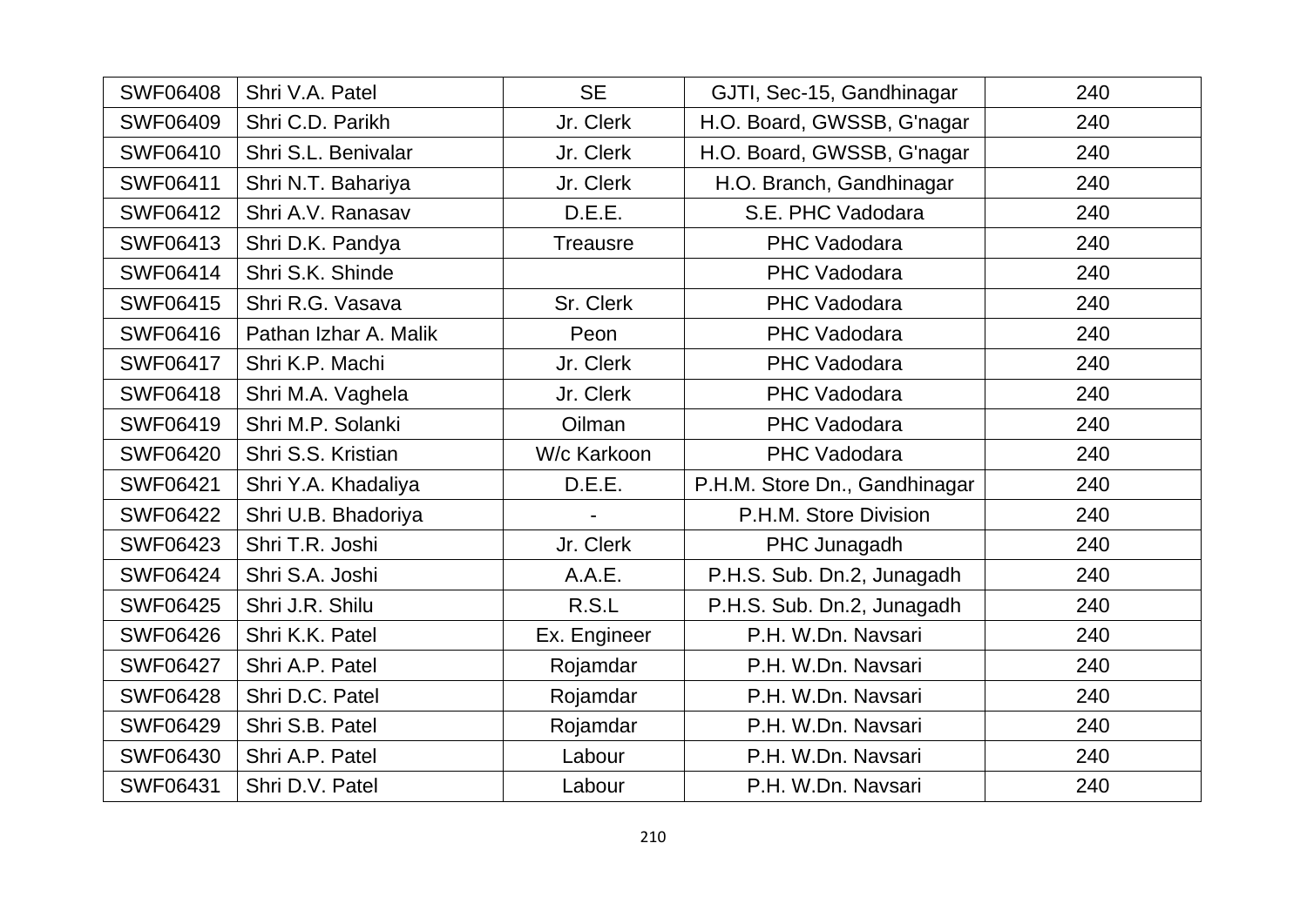| <b>SWF06432</b> | Shri T.C. Patel      | Labour        | P.H. W.Dn. Navsari         | 240 |
|-----------------|----------------------|---------------|----------------------------|-----|
| <b>SWF06433</b> | Shri M.G. Patel      | Labour        | P.H. W.Dn. Navsari         | 240 |
| <b>SWF06434</b> | Shri D.J. Patel      | Labour        | P.H. W.Dn. Navsari         | 240 |
| <b>SWF06435</b> | Shri J.D. Daraji     | T.A.          | P.H. W.Dn. Mehsana         | 240 |
| <b>SWF06436</b> | Shri V.D. Chibhadiya | Jr. Clerk     | <b>PHC Mehsana</b>         | 240 |
| <b>SWF06437</b> | Shri R.B. Chauhan    | Peon          | <b>PHC Mehsana</b>         | 240 |
| <b>SWF06438</b> | Shri J.I. Parmar     | W/c Helper    | PHC Mehsana                | 240 |
| <b>SWF06439</b> | Shri J.S. Rajput     | Rojamdar      | PHC Mehsana                | 240 |
| <b>SWF06440</b> | Shri V.K. Vankar     | Rojamdar      | <b>PHC Mehsana</b>         | 240 |
| <b>SWF06441</b> | Shri R.V. Sudha      | Rojamdar      | <b>PHC Mehsana</b>         | 240 |
| <b>SWF06442</b> | Shri P.K. Solanki    | Rojamdar      | <b>PHC Mehsana</b>         | 240 |
| <b>SWF06443</b> | Shri U.D. Pathan     | Rojamdar      | <b>PHC Mehsana</b>         | 240 |
| <b>SWF06444</b> | Shri B.A. Thakor     | Rojamdar      | <b>PHC Mehsana</b>         | 240 |
| <b>SWF06445</b> | Shri B.B. Patel      | Rojamdar      | <b>PHC Mehsana</b>         | 240 |
| <b>SWF06446</b> | Shri A.G. Vankar     | Ex. Engineer  | <b>PHC Rajnkot</b>         | 240 |
| <b>SWF06447</b> | Shri M.G. Bhalodi    | Peon          | <b>PHC Rajnkot</b>         | 240 |
| <b>SWF06448</b> | Shri B.K. Dabhi      | Peon          | <b>PHC Rajnkot</b>         | 240 |
| <b>SWF06449</b> | Shri K.B. Shukal     | A.E.          | PH. M. Store S. Dn. Rajkot | 240 |
| <b>SWF06450</b> | Shri D.J. Daliya     | Sr. Clerk     | PH. M. Store S. Dn. Rajkot | 240 |
| <b>SWF06451</b> | Shri B.N. Dhruv      | Jr. Clerk     | PH. M. Store S. Dn. Rajkot | 240 |
| <b>SWF06452</b> | Shri K.M. Jadeja     | <b>Typist</b> | PH. M. Store S. Dn. Rajkot | 240 |
| <b>SWF06453</b> | Shri D.G. Dambariya  | <b>Driver</b> | PH. M. Store S. Dn. Rajkot | 240 |
| <b>SWF06454</b> | Shri M.J. Dodiya     | Helper        | PH. M. Store S. Dn. Rajkot | 240 |
| <b>SWF06455</b> | Shri D.P. Chotaliyas | Helper        | PH. M. Store S. Dn. Rajkot | 240 |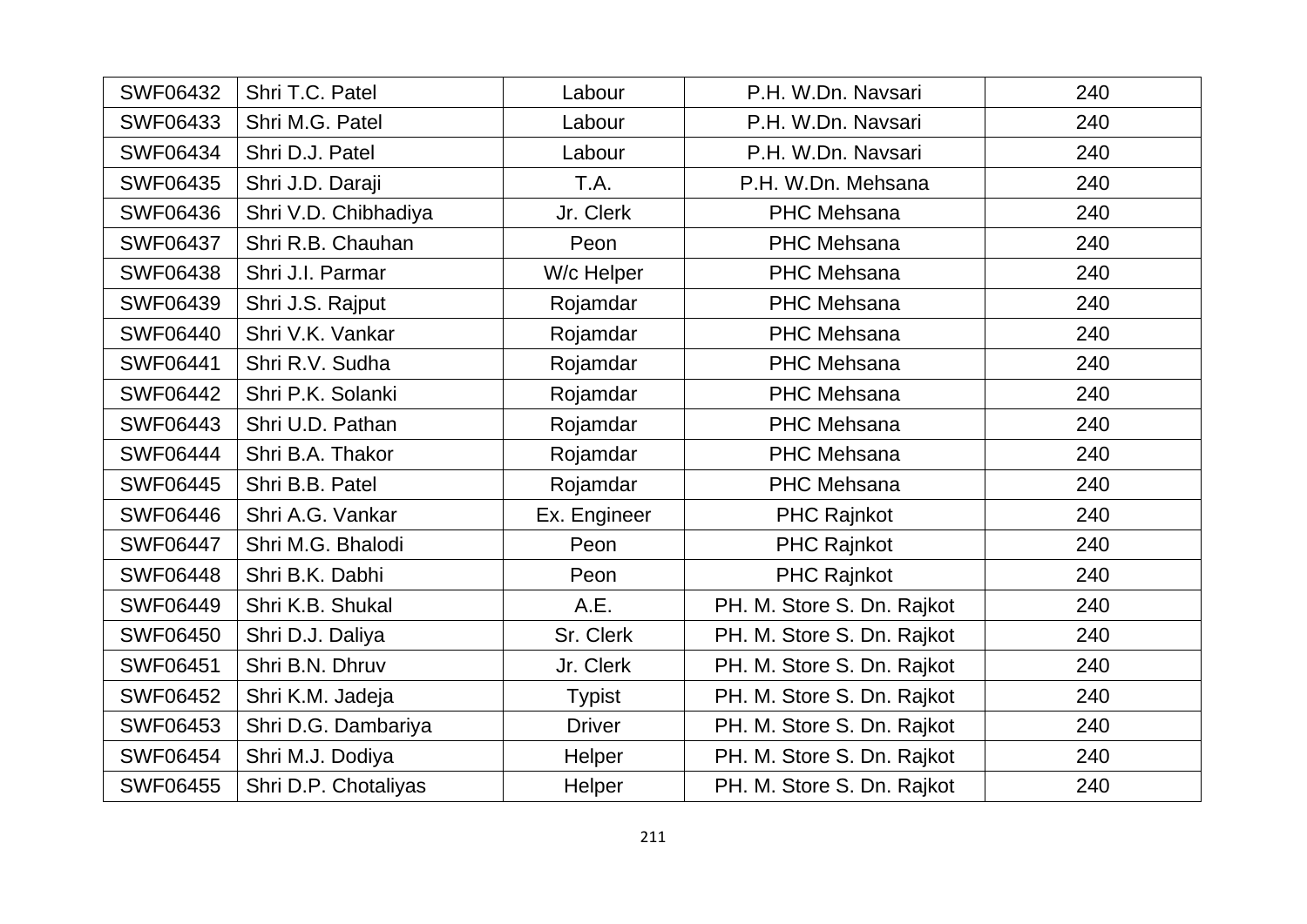| <b>SWF06456</b> | Shri J.N. Sojitra   | <b>Work Assistant</b> | PH. WD No. 1 Amreli  | 240 |
|-----------------|---------------------|-----------------------|----------------------|-----|
| <b>SWF06457</b> | Shri R.K. Vaghasiya | A.A.E.                | PH. WD No. 1 Amreli  | 240 |
| <b>SWF06458</b> | Shri A.H. Shekh     | Rojamdar              | PH. WD No. 1 Amreli  | 240 |
| <b>SWF06459</b> | Shri J.A. Shandsur  | W.A.                  | PH. WD 1 Bhavnagar   | 240 |
| <b>SWF06460</b> | Shri G.N. Chavda    | E.E.                  | PH. WD 2 Bhavnagar   | 240 |
| <b>SWF06461</b> | Shri H.K. Goswami   | Jr. Clerk             | PH. MD No. Bhavnagar | 240 |
| <b>SWF06462</b> | Shri H.B. Dhimmar   | A.E.                  | <b>PHC Valsad</b>    | 240 |
| <b>SWF06463</b> | Shri Y.R. Varasiya  | A.A.E.                | PHC Valsad           | 240 |
| <b>SWF06464</b> | Shri P.A. Patel     | A.A.E.                | <b>PHC Valsad</b>    | 240 |
| <b>SWF06465</b> | Shri H.J. Patel     | Jr. Clerk             | PHC Valsad           | 240 |
| <b>SWF06466</b> | Shri N.P. Tandel    | A.A.E.                | <b>PHC Valsad</b>    | 240 |
| <b>SWF06467</b> | Shri D.D. Patel     | A.A.E                 | <b>PHC Valsad</b>    | 240 |
| <b>SWF06468</b> | Shri V.H. Patel     | Jr. Clerk             | <b>PHC Valsad</b>    | 240 |
| <b>SWF06469</b> | Shri R.R. Patel     | Peon                  | <b>PHC Valsad</b>    | 240 |
| <b>SWF06470</b> | Shri M.K. Patel     | Rojamdar              | PHC Valsad           | 240 |
| <b>SWF06471</b> | Shri N.L. Gavit (L) | Rojamdar              | PHC Valsad           | 240 |
| <b>SWF06472</b> | Shri N.R. Makwana   | Rojamdar              | <b>PHC Valsad</b>    | 240 |
| <b>SWF06473</b> | Shri P.P. Vyas      | Jr. Clerk             | <b>PHWD Deesa</b>    | 240 |
| <b>SWF06474</b> | Shri A.D. Vasava    | <b>Draftman</b>       | PHWD Ahwa-Dang       | 240 |
| <b>SWF06475</b> | Smt. S.J. Pawar     | Sr. Clerk             | PHWD Ahwa-Dang       | 240 |
| <b>SWF06476</b> | Shri R.S. Patel     | D.E.E.                | PHWD Ahwa-Dang       | 240 |
| <b>SWF06477</b> | Shri J.G. Patel     | A.A.E.                | PHWD Ahwa-Dang       | 240 |
| <b>SWF06478</b> | Shri M.R. Vasava    | A.D.M                 | PHWD Ahwa-Dang       | 240 |
| <b>SWF06479</b> | Shri D.V. Trivedi   | W/A.                  | PHWD Ahwa-Dang       | 240 |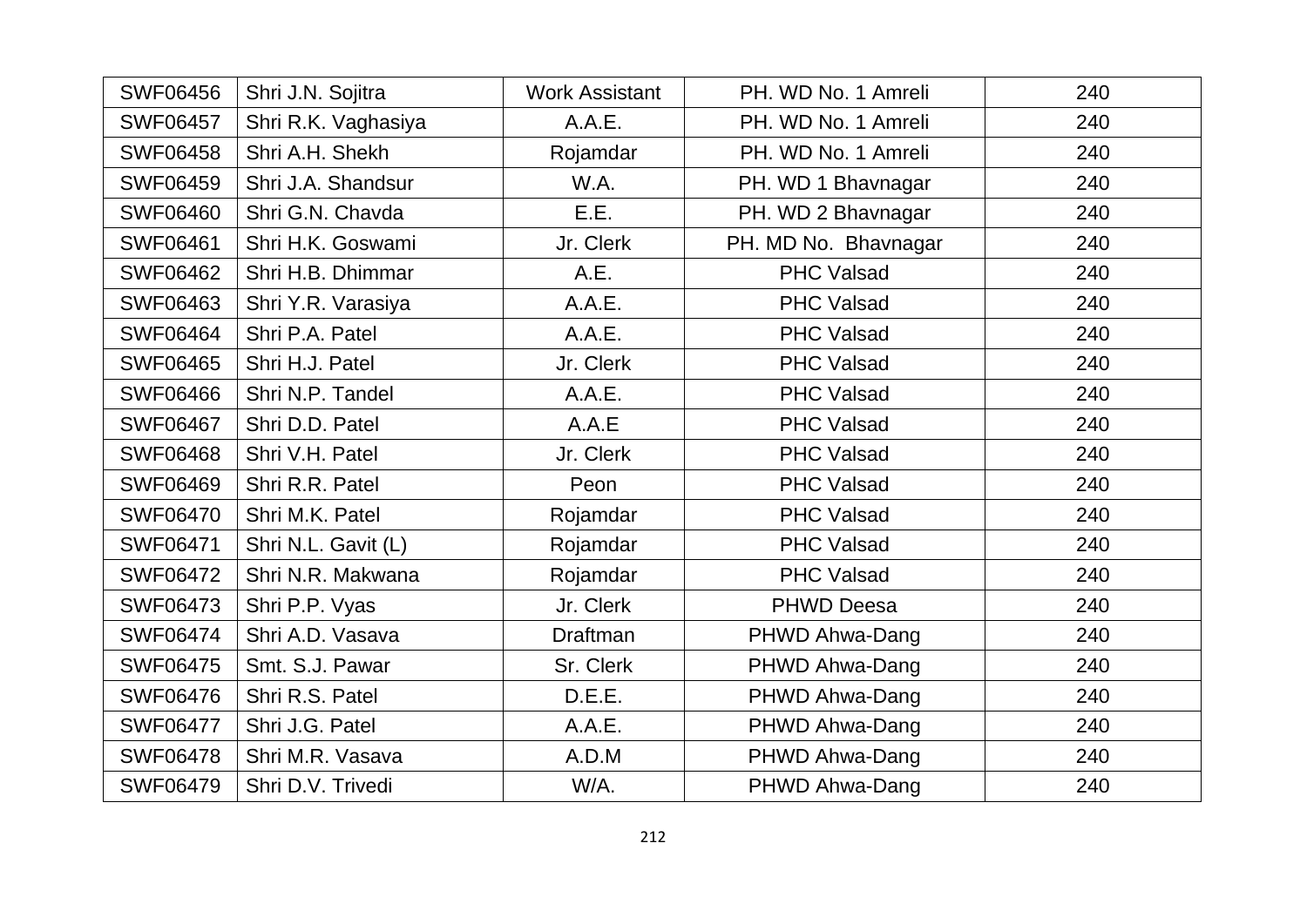| <b>SWF06480</b> | Shri M.K. Kamadi     | Peon      | PHWD Ahwa-Dang     | 240 |
|-----------------|----------------------|-----------|--------------------|-----|
| <b>SWF06481</b> | Shri G.L. Kuvar      | Peon      | PHWD Ahwa-Dang     | 240 |
| <b>SWF06482</b> | Shri V.D. Pathak     | Rojamdar  | PHWD Ahwa-Dang     | 240 |
| <b>SWF06483</b> | Shri A.N. Patel      | Rojamdar  | PHWD Ahwa-Dang     | 240 |
| <b>SWF06484</b> | Shri D.V. Patel      | Rojamdar  | PHWD Ahwa-Dang     | 240 |
| <b>SWF06485</b> | Shri A.J. Dabhi      | Jr.Clerks | <b>PHWD Nadiad</b> | 240 |
| <b>SWF06486</b> | Shri G.V. Brahmbhatt |           | PHWD S'nagar       | 240 |
| <b>SWF06487</b> | Shri R.P. Zala       |           | PHWD S'nagar       | 240 |
| <b>SWF06488</b> | Shri B.H. Ingordiya  |           | PHWD S'nagar       | 240 |
| <b>SWF06489</b> | Shri V.A. Valand     | Rojamdar  | PHWD S'nagar       | 240 |
| <b>SWF06490</b> | Shri P.N. Sakariya   | Rojamdar  | PHWD S'nagar       | 240 |
| <b>SWF06491</b> | Shri N.G. Golani     | Rojamdar  | PHWD S'nagar       | 240 |
| <b>SWF06492</b> | Shri S.C. Gohil      | Rojamdar  | PHWD S'nagar       | 240 |
| <b>SWF06493</b> | Shri P.L. Juvaliya   | Rojamdar  | PHWD S'nagar       | 500 |
| <b>SWF06494</b> | Shri P.H. Gudhathara | Rojamdar  | PHWD S'nagar       | 500 |
| <b>SWF06495</b> | Shri D.D. Gohil      | Rojamdar  | PHWD S'nagar       | 500 |
| <b>SWF06496</b> | Shri K.T. Pandiyani  | Rojamdar  | PHWD S'nagar       | 500 |
| <b>SWF06497</b> | Shri D.R. Zala       | Rojamdar  | PHWD S'nagar       | 500 |
| <b>SWF06498</b> | Shri N.J. Meniya     | Rojamdar  | PHWD S'nagar       | 500 |
| <b>SWF06499</b> | Shri K.M. Gohil      | Rojamdar  | PHWD S'nagar       | 500 |
| <b>SWF06500</b> | Shri R.T. (Agoda)    | Rojamdar  | PHWD S'nagar       | 500 |
| <b>SWF06501</b> | Shri Z.C. Agola      | Rojamdar  | PHWD S'nagar       | 500 |
| <b>SWF06502</b> | Shri P.M. Meniya     | Rojamdar  | PHWD S'nagar       | 500 |
| <b>SWF06503</b> | Shri B.M. Lakum      | Rojamdar  | PHWD S'nagar       | 500 |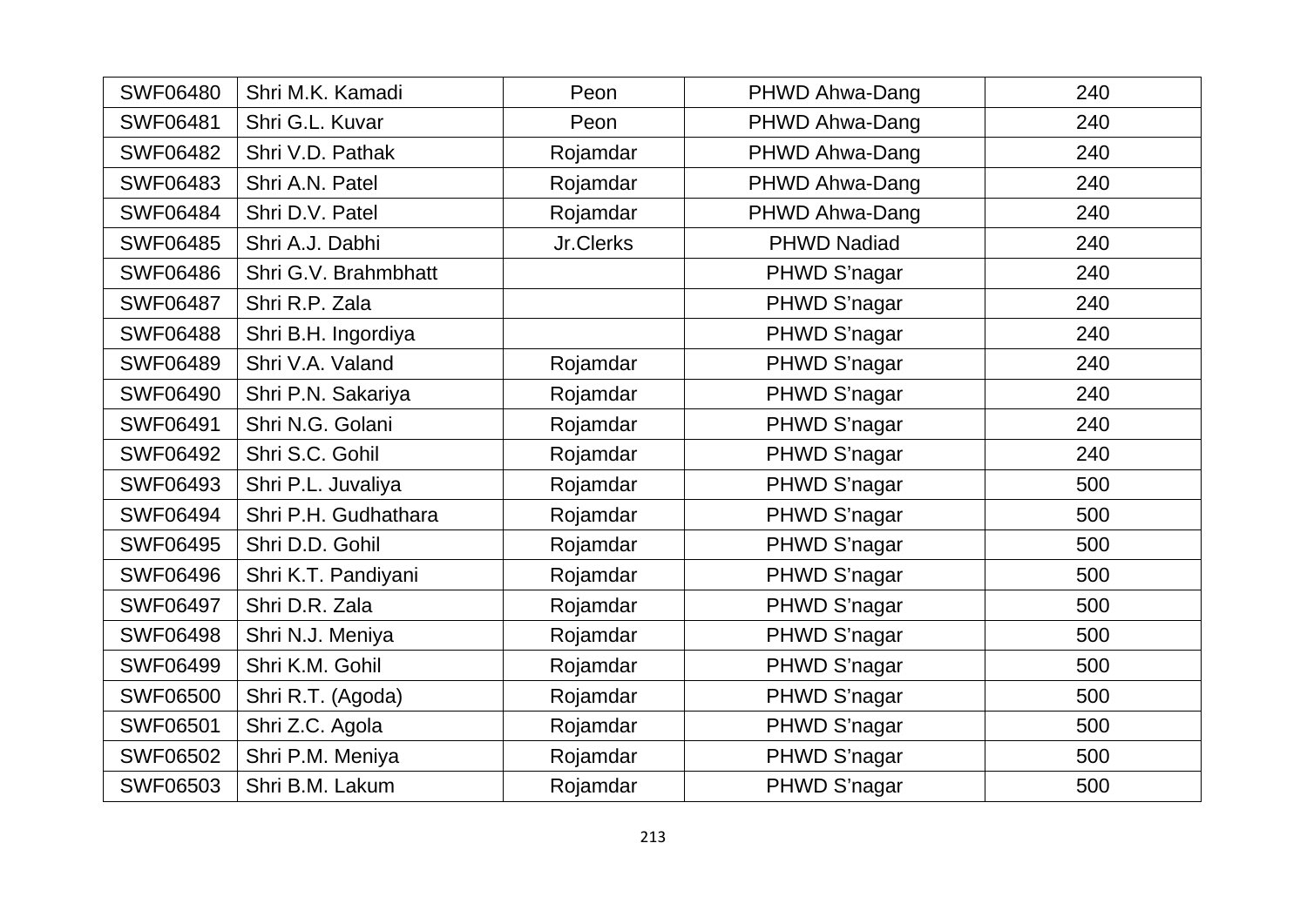| <b>SWF06504</b> | Shri G.R. Ravodara    | Rojamdar | PHWD S'nagar | 500 |
|-----------------|-----------------------|----------|--------------|-----|
| <b>SWF06505</b> | Shri R.D. Gohil       | Rojamdar | PHWD S'nagar | 500 |
| <b>SWF06506</b> | Shri P.N. Dabhi       | Rojamdar | PHWD S'nagar | 500 |
| <b>SWF06507</b> | Shri P.R. Mithapara   | Rojamdar | PHWD S'nagar | 500 |
| <b>SWF06508</b> | Shri D.G. Chauhan     | Rojamdar | PHWD S'nagar | 500 |
| <b>SWF06509</b> | Shri A.C. Shukla      | Rojamdar | PHWD S'nagar | 500 |
| SWF06510        | Shri K.M. Padhariya   | Rojamdar | PHWD S'nagar | 500 |
| <b>SWF06511</b> | Shri J.J. Zala        | Rojamdar | PHWD S'nagar | 500 |
| <b>SWF06512</b> | Shri M.R. Modhera     | Rojamdar | PHWD S'nagar | 500 |
| <b>SWF06513</b> | Shri B.S. Ranewadiya  | Rojamdar | PHWD S'nagar | 500 |
| <b>SWF06514</b> | Shri N.F. Daslamiya   | Rojamdar | PHWD S'nagar | 500 |
| <b>SWF06515</b> | Shri J.K. Kalotra     | Rojamdar | PHWD S'nagar | 500 |
| <b>SWF06516</b> | Shri G.J. Parmar      | Rojamdar | PHWD S'nagar | 500 |
| <b>SWF06517</b> | Shri B.Z. Tholia      | Rojamdar | PHWD S'nagar | 500 |
| <b>SWF06518</b> | Shri B.H. Parmar      | Rojamdar | PHWD S'nagar | 500 |
| <b>SWF06519</b> | Shri M.B. Gohel       | Rojamdar | PHWD S'nagar | 500 |
| <b>SWF06520</b> | Shri M.P. Jani        | Rojamdar | PHWD S'nagar | 500 |
| <b>SWF06521</b> | Shri K.K. Lakum       | Rojamdar | PHWD S'nagar | 500 |
| <b>SWF06522</b> | Shri K.U. Nandisariya | Rojamdar | PHWD S'nagar | 500 |
| <b>SWF06523</b> | Shri L.R. Sihora      | Rojamdar | PHWD S'nagar | 500 |
| <b>SWF06524</b> | Shri S.K. Agrawal     | Rojamdar | PHWD S'nagar | 500 |
| <b>SWF06525</b> | Shri B.V. Kotasana    | Rojamdar | PHWD S'nagar | 500 |
| <b>SWF06526</b> | Shri P.J. Makwana     | Rojamdar | PHWD S'nagar | 500 |
| <b>SWF06527</b> | Shri C.B. Dabhi       | Rojamdar | PHWD S'nagar | 500 |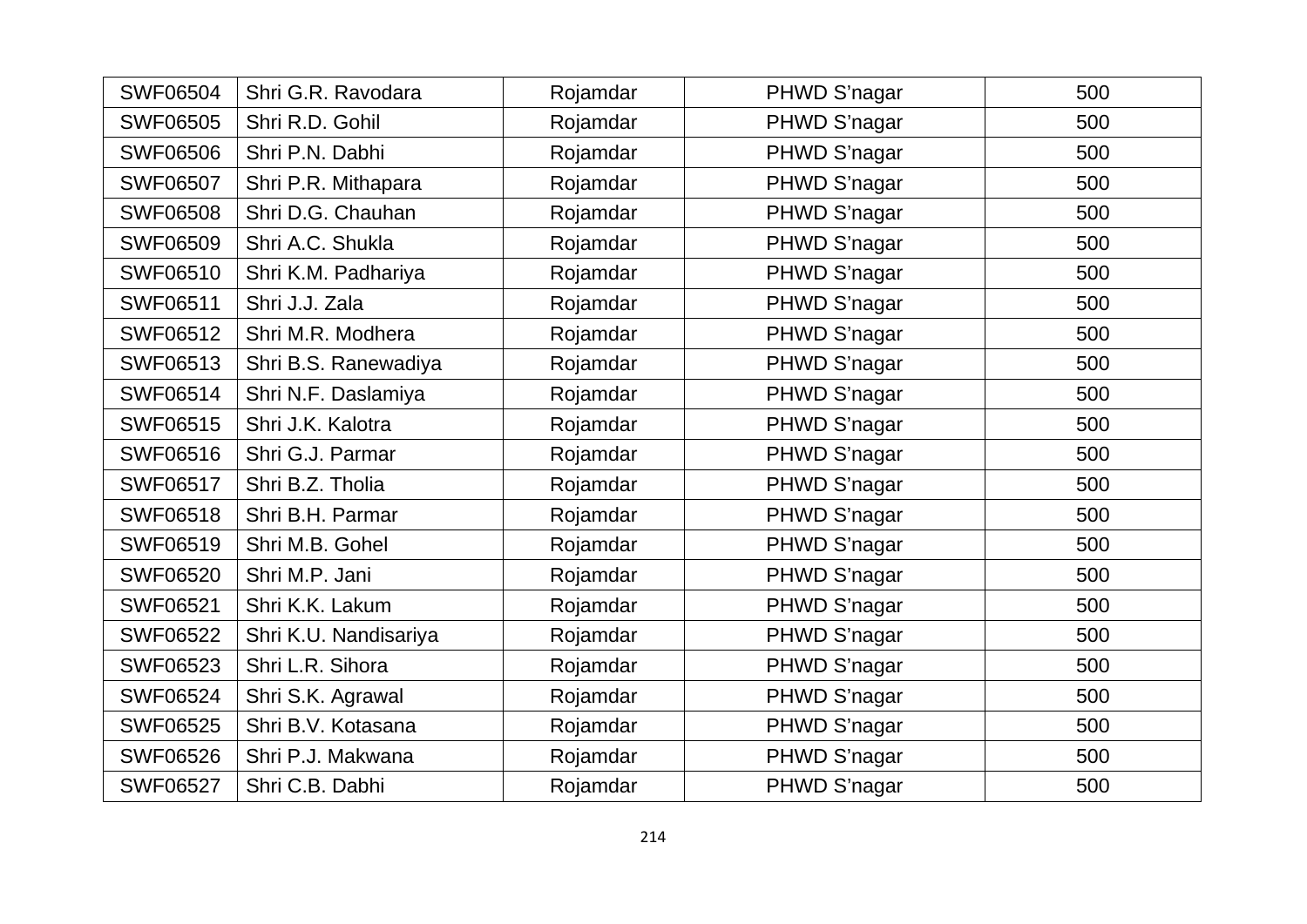| <b>SWF06528</b> | Shri N.T. Batasana   | Rojamdar | PHWD S'nagar    | 500 |
|-----------------|----------------------|----------|-----------------|-----|
| <b>SWF06529</b> | Shri K.R. Kanazariya | Rojamdar | PHWD S'nagar    | 500 |
| <b>SWF06530</b> | Shri A.N. Pandiya    | Rojamdar | PHWD S'nagar    | 500 |
| <b>SWF06531</b> | Shri L.C. Lakhtariya | Rojamdar | PHWD S'nagar    | 500 |
| <b>SWF06532</b> | Shri V.C. Gopani     | Rojamdar | PHWD S'nagar    | 500 |
| <b>SWF06533</b> | Shri J.N. Kuludra    | Rojamdar | PHWD S'nagar    | 500 |
| <b>SWF06534</b> | Shri D.H. Dheba      | Rojamdar | PHWD S'nagar    | 500 |
| <b>SWF06535</b> | Shri G.M. Yagnok     | Rojamdar | PHWD S'nagar    | 500 |
| <b>SWF06536</b> | Shri P.M. Shukla     | Rojamdar | PHWD S'nagar    | 500 |
| <b>SWF06537</b> | Shri B.R. Nareja     | Rojamdar | PHWD S'nagar    | 500 |
| <b>SWF06538</b> | Shri J.R. Dave       | Rojamdar | PHWD S'nagar    | 500 |
| <b>SWF06539</b> | Shri H.H. Dethariya  | Rojamdar | PHWD S'nagar    | 500 |
| <b>SWF06540</b> | Shri G.M. Varaniya   | Rojamdar | PHWD S'nagar    | 500 |
| <b>SWF06541</b> | Shri M.M. Mahudiya   | Rojamdar | PHWD S'nagar    | 500 |
| <b>SWF06542</b> | Shri A.D. Ramanuj    | Rojamdar | PHWD S'nagar    | 500 |
| <b>SWF06543</b> | Shri D.B. Sodha      | Rojamdar | PHWD S'nagar    | 500 |
| <b>SWF06544</b> | Shri R.S. Padhiyar   | Rojamdar | PHWD S'nagar    | 500 |
| <b>SWF06545</b> | Shri R.B. Raval      | Rojamdar | PHWD S'nagar    | 500 |
| <b>SWF06546</b> | Shri C.N. Asazvadiya | Rojamdar | PHWD S'nagar    | 500 |
| <b>SWF06547</b> | Shri J.L. Zala       | Rojamdar | PHWD S'nagar    | 500 |
| <b>SWF06548</b> | Shri D.R. Jadav      | Rojamdar | PHWD S'nagar    | 500 |
| <b>SWF06549</b> | Shri N.R. Joshi      | Rojamdar | PHWD S'nagar    | 500 |
| <b>SWF06550</b> | Shri K.S. Zala       | Rojamdar | PHWD S'nagar    | 500 |
| <b>SWF06551</b> | Shri M.M. Parmar     | Rojamdar | PHC Himmatnagar | 500 |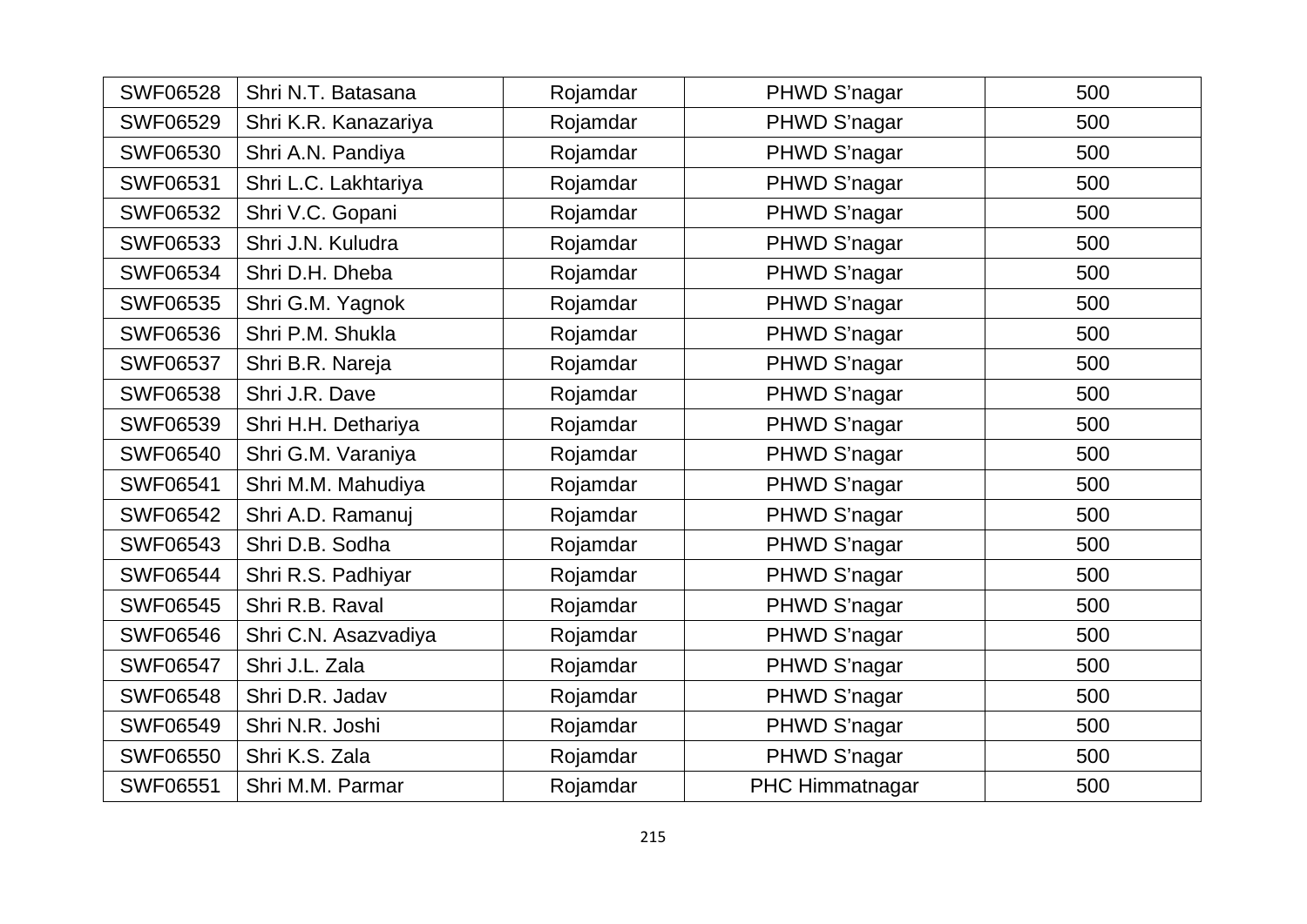| <b>SWF06552</b> | Shri R.K. Bhoi     | Rojamdar          | PHC Himmatnagar        | 500 |
|-----------------|--------------------|-------------------|------------------------|-----|
| <b>SWF06553</b> | Shri V.C. Kadiya   | Rojamdar          | PHC Himmatnagar        | 500 |
| <b>SWF06554</b> | Shri A.S. Kadiya   | Rojamdar          | PHC Himmatnagar        | 500 |
| <b>SWF06555</b> | Shri S.G. Vankar   | Rojamdar          | PHC Himmatnagar        | 500 |
| <b>SWF06556</b> | Shri P.V. Damor    | Rojamdar          | PHC Himmatnagar        | 500 |
| <b>SWF06557</b> | Shri M.K. Damor    | Rojamdar          | PHC Himmatnagar        | 500 |
| <b>SWF06558</b> | Shri A.D. Kadia    | Rojamdar          | PHC Himmatnagar        | 500 |
| <b>SWF06559</b> | Shri D.S. Goswami  | Rojamdar          | PHC Himmatnagar        | 500 |
| <b>SWF06560</b> | Shri N.P. Parmar   | Rojamdar          | PHC Himmatnagar        | 500 |
| <b>SWF06561</b> | Shri R.K. Bhoi     | Rojamdar          | PHC Himmatnagar        | 500 |
| <b>SWF06562</b> | Shri B.D. Javat    | Rojamdar          | <b>PHC Himmatnagar</b> | 500 |
| <b>SWF06563</b> | Shri R.K. Patel    | Rojamdar          | PHC Himmatnagar        | 500 |
| <b>SWF06564</b> | Shri Z.A. Thakor   | Rojamdar          | <b>PHC Himmatnagar</b> | 500 |
| <b>SWF06565</b> | Shri R.K. Bhil     | Rojamdar          | PHC Himmatnagar        | 500 |
| <b>SWF06566</b> | Shri M.H. Raval    | Sr. Clerk         | <b>PHC Ahmedabad</b>   | 500 |
| <b>SWF06567</b> | Shri J.I. Patel    | <b>W/C Driver</b> | <b>PHC Ahmedabad</b>   | 500 |
| <b>SWF06568</b> | Shri S.K. Verma    | <b>W/C Driver</b> | <b>PHC Ahmedabad</b>   | 500 |
| <b>SWF06569</b> | Shri M.L. Trivedi  | W/C Helper        | PHC Ahmedabad          | 500 |
| <b>SWF06570</b> | Shri H.D. Joshi    | Jr. Clerk         | PHMD Jamnagar          | 500 |
| <b>SWF06571</b> | Shri R.S. Dutta    | Jr. Clerk         | PHMD Jamnagar          | 500 |
| <b>SWF06572</b> | Shri R.R. Devada   | W/C Work Asst.    | <b>PHMD Palanpur</b>   | 500 |
| <b>SWF06573</b> | Shri N.U. Chitara  | W/C Karkoon       | <b>PHMD Palanpur</b>   | 500 |
| <b>SWF06574</b> | Shri C.B. Adivashi | Rojamdar          | <b>PHWD Palanpur</b>   | 500 |
| <b>SWF06575</b> | Shri V.B. Chavda   | Peon              | H.O. Gandhinagar       | 500 |
|                 |                    |                   |                        |     |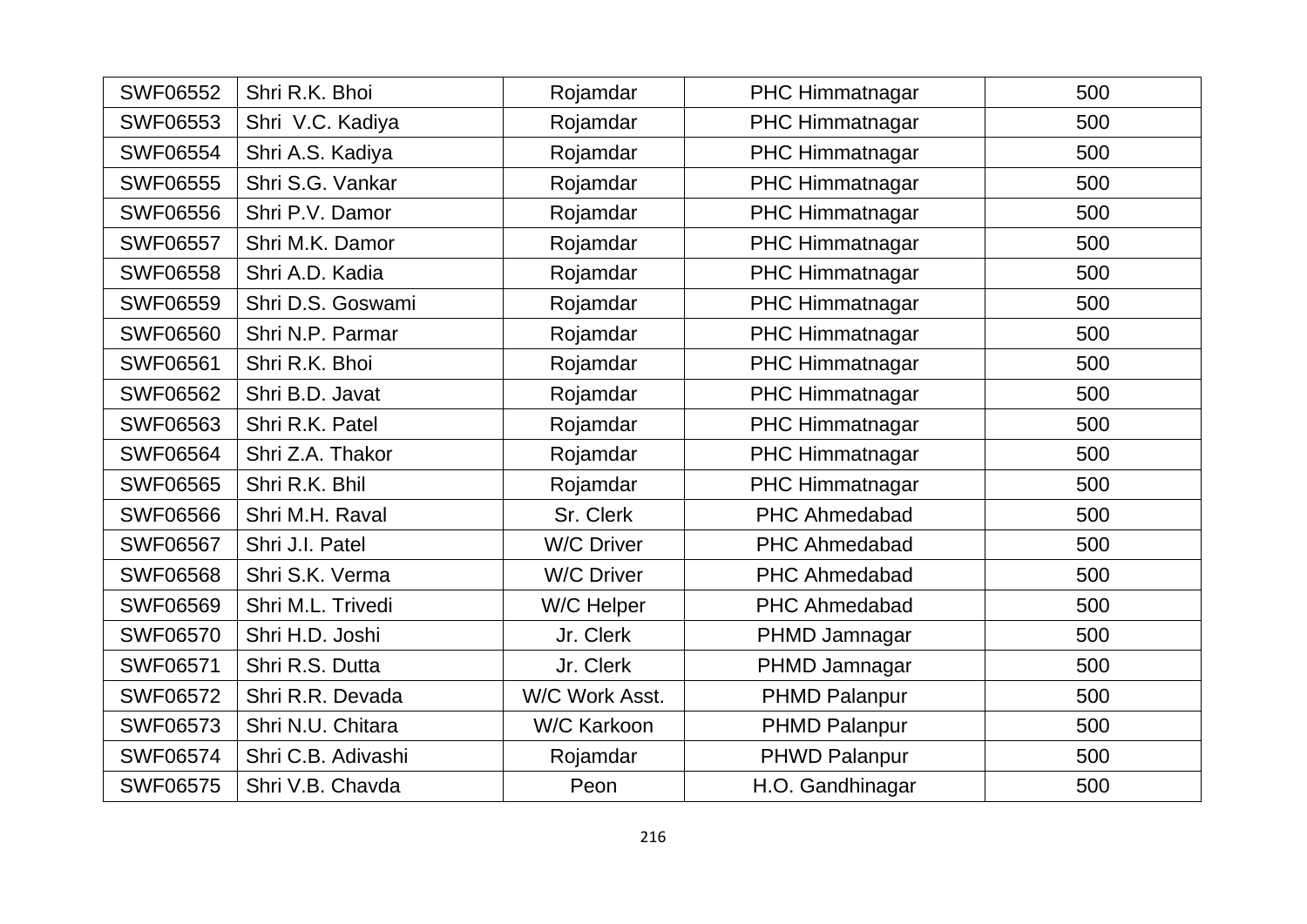| <b>SWF06576</b> | Shri R.R. Patel                | D.E.E.        | C.M.S.U. Dharampur    | 500 |
|-----------------|--------------------------------|---------------|-----------------------|-----|
| <b>SWF06577</b> | Shri R.C. Gohil                | Jr. Clerk     | PHWD Ahwa-Dang        | 500 |
| <b>SWF06578</b> | Shri R.B. Patel                | <b>Driver</b> | PHWD Ahwa-Dang        | 500 |
| <b>SWF06579</b> | Shri B.G. Chauriya             | Peon          | PHWD Ahwa-Dang        | 500 |
| <b>SWF06580</b> | Shri B.S. Bhoi                 | Peon          | PHWD Ahwa-Dang        | 500 |
| <b>SWF06581</b> | Shri P.K. Lonara               | Rojamdar      | PHWD Ahwa-Dang        | 500 |
| <b>SWF06582</b> | Shri T.S. Chaudhari            | Rojamdar      | PHWD Ahwa-Dang        | 500 |
| <b>SWF06583</b> | Shri C.S. Bhoyee               | Rojamdar      | PHWD Ahwa-Dang        | 500 |
| <b>SWF06584</b> | Shri Y.M. Vankani              | D.E.E.        | C.M.S. Unit Bhavnagar | 500 |
| <b>SWF06585</b> | Shri M.D. Kalale               | S.O.          | GJTI, Gandhinaghar    | 500 |
| <b>SWF06586</b> | Shri Navin Jivraj Vadora       | Rojamdar      | <b>PHWD Porbandar</b> | 500 |
| <b>SWF06587</b> | Shri R.G. Odedara              | Rojamdar      | <b>PHWD Porbandar</b> | 500 |
| <b>SWF06588</b> | Shri Vinu Lakhman Vadar        | Rojamdar      | PHWD Porbandar        | 500 |
| <b>SWF06589</b> | Shri Pola Lakhmna Vadar        | Rojamdar      | <b>PHWD Porbandar</b> | 500 |
| <b>SWF06590</b> | Shri Nagabhura Punj            | Rojamdar      | <b>PHWD Porbandar</b> | 500 |
| <b>SWF06591</b> | Shri Jethalakhman<br>Kachvadra | Rojamdar      | PHWD Porbandar        | 500 |
| <b>SWF06592</b> | Shri Vanraj Viram<br>Karavadra | Rojamdar      | <b>PHWD Porbandar</b> | 500 |
| <b>SWF06593</b> | Shri P.J. Patel                | Rojamdar      | <b>PHC Mahesana</b>   | 500 |
| WF06594         | Kumari Darpana N. Patel        | A.A.E.        | <b>PHC Valsad</b>     | 500 |
| <b>SWF06595</b> | Shri S.M. Vaghela              | Jr. Clerk     | <b>PHWD Anand</b>     | 500 |
| <b>SWF06596</b> | Shri J.P. Parmar               | Jr. Clerk     | <b>PHWD Navsari</b>   | 500 |
| <b>SWF06597</b> | Shri D.N. Patel                | Labour        | <b>PHWD Navsari</b>   | 500 |
| <b>SWF06598</b> | Shri G.C. Rathod               | Labour        | <b>PHWD Navsari</b>   | 500 |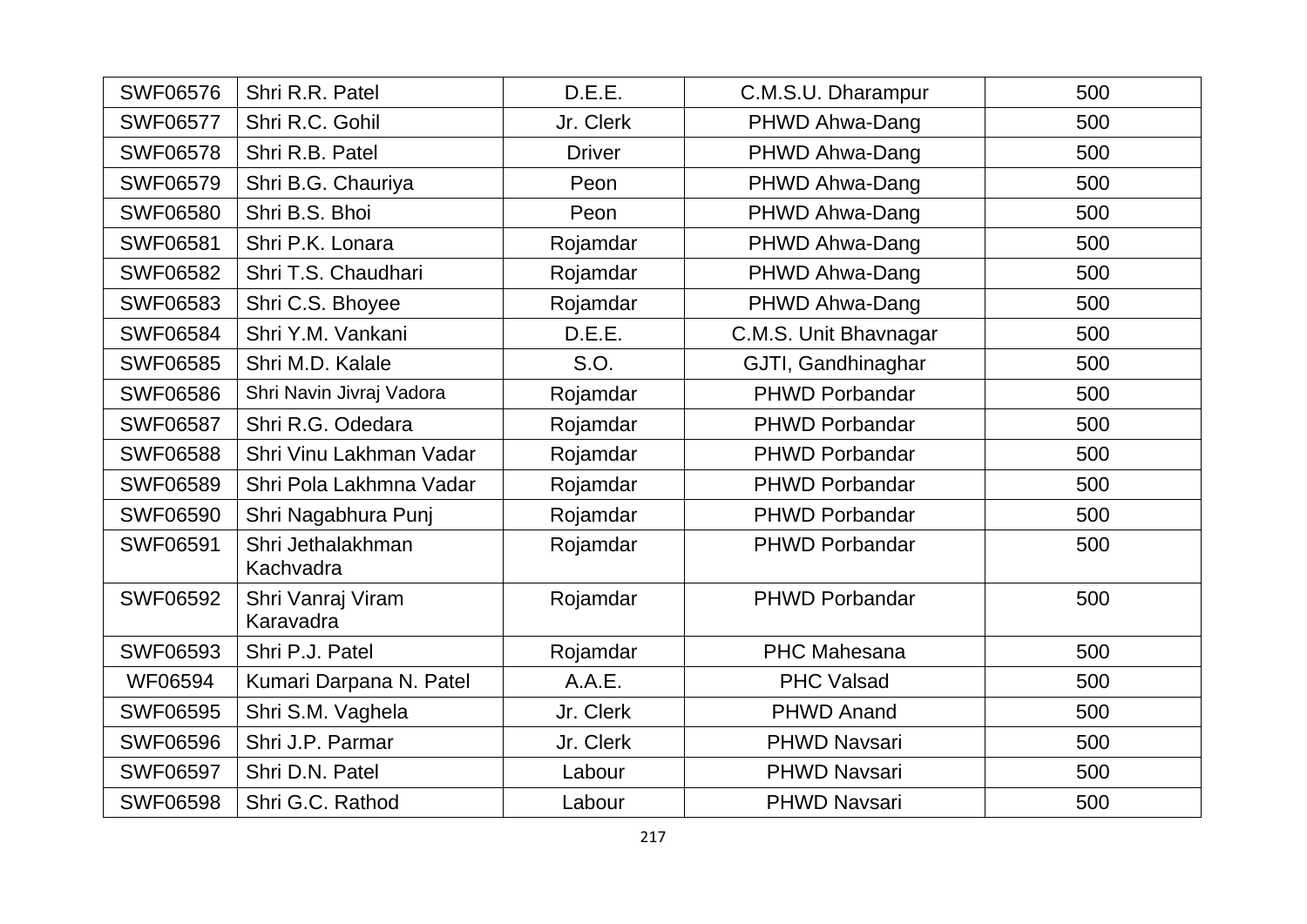| <b>SWF06599</b> | Shri S.B. Halpati          | Labour             | <b>PHWD Navsari</b> | 500 |
|-----------------|----------------------------|--------------------|---------------------|-----|
| <b>SWF06600</b> | Shri M.K. Patel            | Labour             | <b>PHWD Navsari</b> | 500 |
| <b>SWF06601</b> | Shri K.D. Patel            | Labour             | <b>PHWD Navsari</b> | 500 |
| <b>SWF06602</b> | Shri S.T. Jaipar           | Labour             | <b>PHWD Navsari</b> | 500 |
| <b>SWF06603</b> | Shri D.C. Patel            | Labour             | <b>PHWD Navsari</b> | 500 |
| <b>SWF06604</b> | Shri A.R. Patel            | Labour             | <b>PHWD Navsari</b> | 500 |
| <b>SWF06605</b> | Shri A.H. Patel            | <b>Hydrologist</b> | PHC Vadodara        | 500 |
| <b>SWF06606</b> | Shri S.D. Vasava           | D.E.E.             | <b>PHC Vadodara</b> | 500 |
| <b>SWF06607</b> | Shri B.R. Gohil            |                    | PHWD Bhavnagar      | 500 |
| <b>SWF06608</b> | Shri M.B. Gohil            | Rojamdar           | PHWD Bhavnagar      | 500 |
| <b>SWF06609</b> | Shri A.S. Joshi            | Rojamdar           | <b>PHWD Amreli</b>  | 500 |
| <b>SWF06610</b> | Shri J.R. Parmar           | Rojamdar           | <b>PHWD Amreli</b>  | 500 |
| <b>SWF06611</b> | Shri D.P. Rathod           | <b>Tracer</b>      | PHWD Anjar - Kutch  | 500 |
| <b>SWF06612</b> | Shri Mahipatsinh Bhimabka  | Rojamdar           | PHWD-1 Anjar        | 500 |
| <b>SWF06613</b> | Shri Javansinh B. Vaghela  | Rojamdar           | PHWD-1 Anjar        | 500 |
| <b>SWF06614</b> | Shri Pruthviraj B. Vaghela | Rojamdar           | PHWD-1 Anjar        | 500 |
| <b>SWF06615</b> | Shri Suresh N. Umeth       | Rojamdar           | PHWD-1 Anjar        | 500 |
| <b>SWF06616</b> | Shri Kusum Ranchal Kori    | Rojamdar           | PHWD-1 Anjar        | 500 |
| <b>SWF06617</b> | Shri Anopsinh Ranchodgi    | Rojamdar           | PHWD-1 Anjar        | 500 |
| <b>SWF06618</b> | Shri Dolubha Bhikhabhai    | Rojamdar           | PHWD-1 Anjar        | 500 |
| <b>SWF06619</b> | Devpari Prempari           | Rojamdar           | PHWD-1 Anjar        | 500 |
| <b>SWF06620</b> | Shri Arjun vasta Kori      | Rojamdar           | PHWD-1 Anjar        | 500 |
| <b>SWF06621</b> | Shri Bhima kula Dubariya   | Rojamdar           | PHWD-1 Anjar        | 500 |
| <b>SWF06622</b> | Shir Daja Huja Harijan     | Rojamdar           | PHWD-1 Anjar        | 500 |
|                 |                            |                    |                     |     |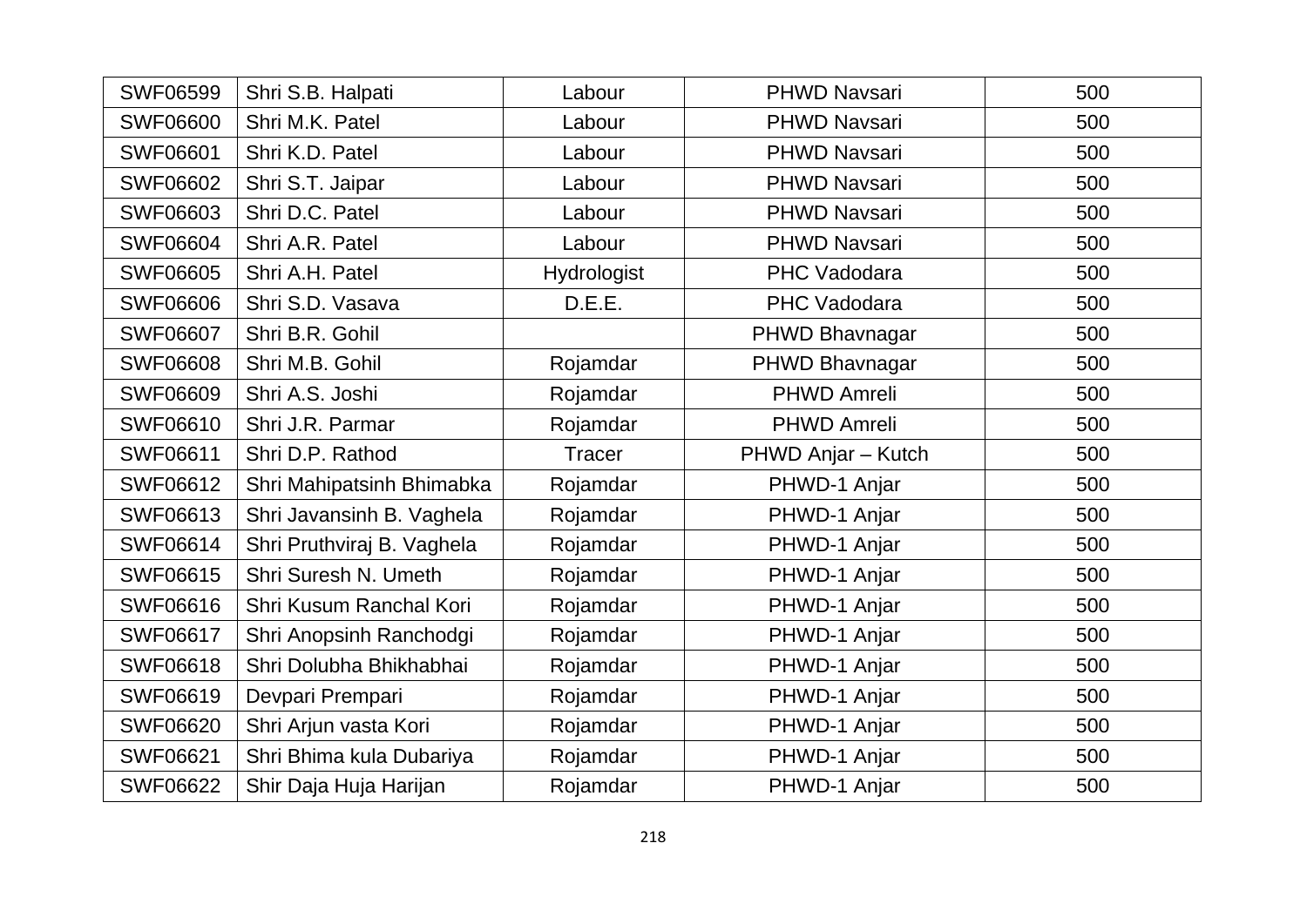| <b>SWF06623</b> | Shri Shamji Napan              | Rojamdar | PHWD-1 Anjar | 500 |
|-----------------|--------------------------------|----------|--------------|-----|
| <b>SWF06624</b> | Shri Pravinsinh Varukha        | Rojamdar | PHWD-1 Anjar | 500 |
| <b>SWF06625</b> | Shri Vasram Mahadava           | Rojamdar | PHWD-1 Anjar | 500 |
| <b>SWF06626</b> | Shri Pujbha B. Sodha           | Rojamdar | PHWD-1 Anjar | 500 |
| <b>SWF06627</b> | Shri Vaghela Dharamendra<br>R. | Rojamdar | PHWD-1 Anjar | 500 |
| <b>SWF06628</b> | Shri Musubha G. Vaghela        | Rojamdar | PHWD-1 Anjar | 500 |
| <b>SWF06629</b> | Shri Amarsinh Rajsi            | Rojamdar | PHWD-1 Anjar | 500 |
| <b>SWF06630</b> | Shri Navinpuri M. Gusai        | Rojamdar | PHWD-1 Anjar | 500 |
| <b>SWF06631</b> | Shri Arvind Vala Manka         | Rojamdar | PHWD-1 Anjar | 500 |
| <b>SWF06632</b> | Shri Indubha Gulabsang         | Rojamdar | PHWD-1 Anjar | 500 |
| <b>SWF06633</b> | Shri Narbhesam Maganlal        | Rojamdar | PHWD-1 Anjar | 500 |
| <b>SWF06634</b> | Shri Pafubha Bahadursing       | Rojamdar | PHWD-1 Anjar | 500 |
| <b>SWF06635</b> | Shri Gangurji Madhursang       | Rojamdar | PHWD-1 Anjar | 500 |
| <b>SWF06636</b> | Shri Mohansing S. Vaghela      | Rojamdar | PHWD-1 Anjar | 500 |
| <b>SWF06637</b> | Shri Chagan Panchal            | Rojamdar | PHWD-1 Anjar | 500 |
| <b>SWF06638</b> | Shri Gulabsankar Chunilal      | Rojamdar | PHWD-1 Anjar | 500 |
| <b>SWF06639</b> | Shri Sava Vela                 | Rojamdar | PHWD-1 Anjar | 500 |
| <b>SWF06640</b> | Shri Bhura Petha               | Rojamdar | PHWD-1 Anjar | 500 |
| <b>SWF06641</b> | Shri Dinubha Rumdaya           | Rojamdar | PHWD-1 Anjar | 500 |
| <b>SWF06642</b> | Shri Karmidhan Ramladan        | Rojamdar | PHWD-1 Anjar | 500 |
| <b>SWF06643</b> | Shri Zaverbhai P. Patel        | Rojamdar | PHWD-1 Anjar | 500 |
| <b>SWF06644</b> | Shri Nila Khoda                | Rojamdar | PHWD-1 Anjar | 500 |
| <b>SWF06645</b> | Shri Karsan Vela               | Rojamdar | PHWD-1 Anjar | 500 |
| <b>SWF06646</b> | <b>Shri Patel Vela Retu</b>    | Rojamdar | PHWD-1 Anjar | 500 |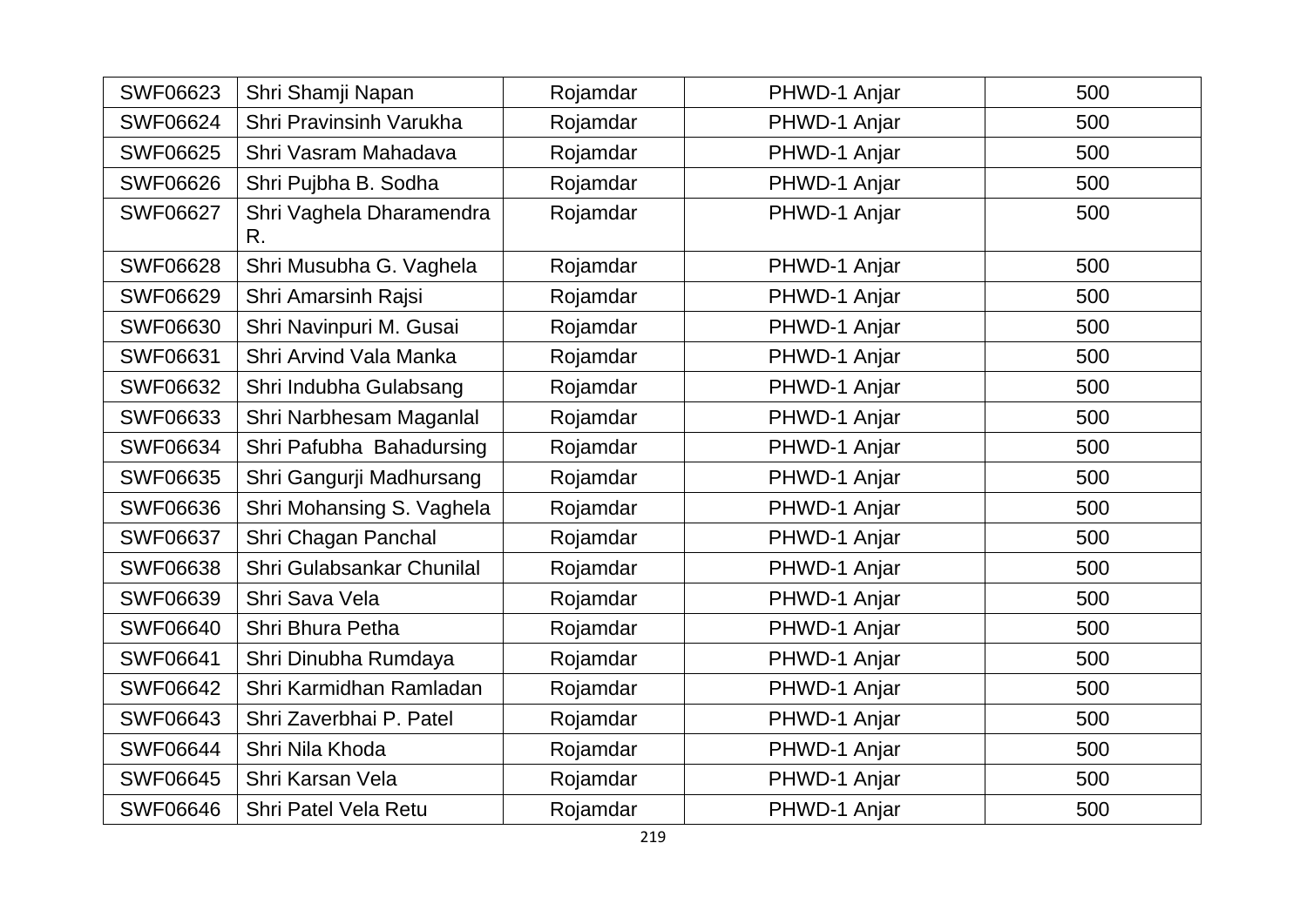| <b>SWF06647</b> | Shri Khadeta Dayaram N.         | Rojamdar | PHWD-1 Anjar | 500 |
|-----------------|---------------------------------|----------|--------------|-----|
| <b>SWF06648</b> | Shri Vaghela Mavirsing J.       | Rojamdar | PHWD-1 Anjar | 500 |
| <b>SWF06649</b> | Shri Jadeja Batuksinh N.        | Rojamdar | PHWD-1 Anjar | 500 |
| <b>SWF06650</b> | Shri Masuriya Ramji A.          | Rojamdar | PHWD-1 Anjar | 500 |
| <b>SWF06651</b> | Shri Narvindsing D. Jadeja      | Rojamdar | PHWD-1 Anjar | 500 |
| <b>SWF06652</b> | Shri Khumansing S. Jadeja       | Rojamdar | PHWD-1 Anjar | 500 |
| <b>SWF06653</b> | Shri Mahesh K. Jaedja           | Rojamdar | PHWD-1 Anjar | 500 |
| <b>SWF06654</b> | Shri Nelsi H. Koli              | Rojamdar | PHWD-1 Anjar | 500 |
| <b>SWF06655</b> | Shri Khuvas Hari jiva           | Rojamdar | PHWD-1 Anjar | 500 |
| <b>SWF06656</b> | Shri Dala Varsi                 | Rojamdar | PHWD-1 Anjar | 500 |
| <b>SWF06657</b> | Shri Dipaksinh Hanubha          | Rojamdar | PHWD-1 Anjar | 500 |
| <b>SWF06658</b> | Shri Dilipsing K. Jadeja        | Rojamdar | PHWD-1 Anjar | 500 |
| <b>SWF06659</b> | Shri Dunariya Karamsinh<br>Kula | Rojamdar | PHWD-1 Anjar | 500 |
| <b>SWF06660</b> | Shri Supubha J. Jadeaj          | Rojamdar | PHWD-1 Anjar | 500 |
| <b>SWF06661</b> | Shri Ganesh (Ghanshyam N.       | Rojamdar | PHWD-1 Anjar | 500 |
| <b>SWF06662</b> | Shri S Deva B.                  | Rojamdar | PHWD-1 Anjar | 500 |
| <b>SWF06663</b> | Shri Anupsinh P. Jadeja         | Rojamdar | PHWD-1 Anjar | 500 |
| <b>SWF06664</b> | Shri Babu D. Harijan            | Rojamdar | PHWD-1 Anjar | 500 |
| <b>SWF06665</b> | Shri Ajitsinh B. Vaghela        | Rojamdar | PHWD-1 Anjar | 500 |
| <b>SWF06666</b> | Shri Musalman<br>Valimohamad J. | Rojamdar | PHWD-1 Anjar | 500 |
| <b>SWF06667</b> | Shri Gadhvi Mahipatsing J.      | Rojamdar | PHWD-1 Anjar | 500 |
| <b>SWF06668</b> | Shri Jadeja Devubha H.          | Rojamdar | PHWD-1 Anjar | 500 |
| <b>SWF06669</b> | Shri Prabhatpuri B. Gosai       | Rojamdar | PHWD-1 Anjar | 500 |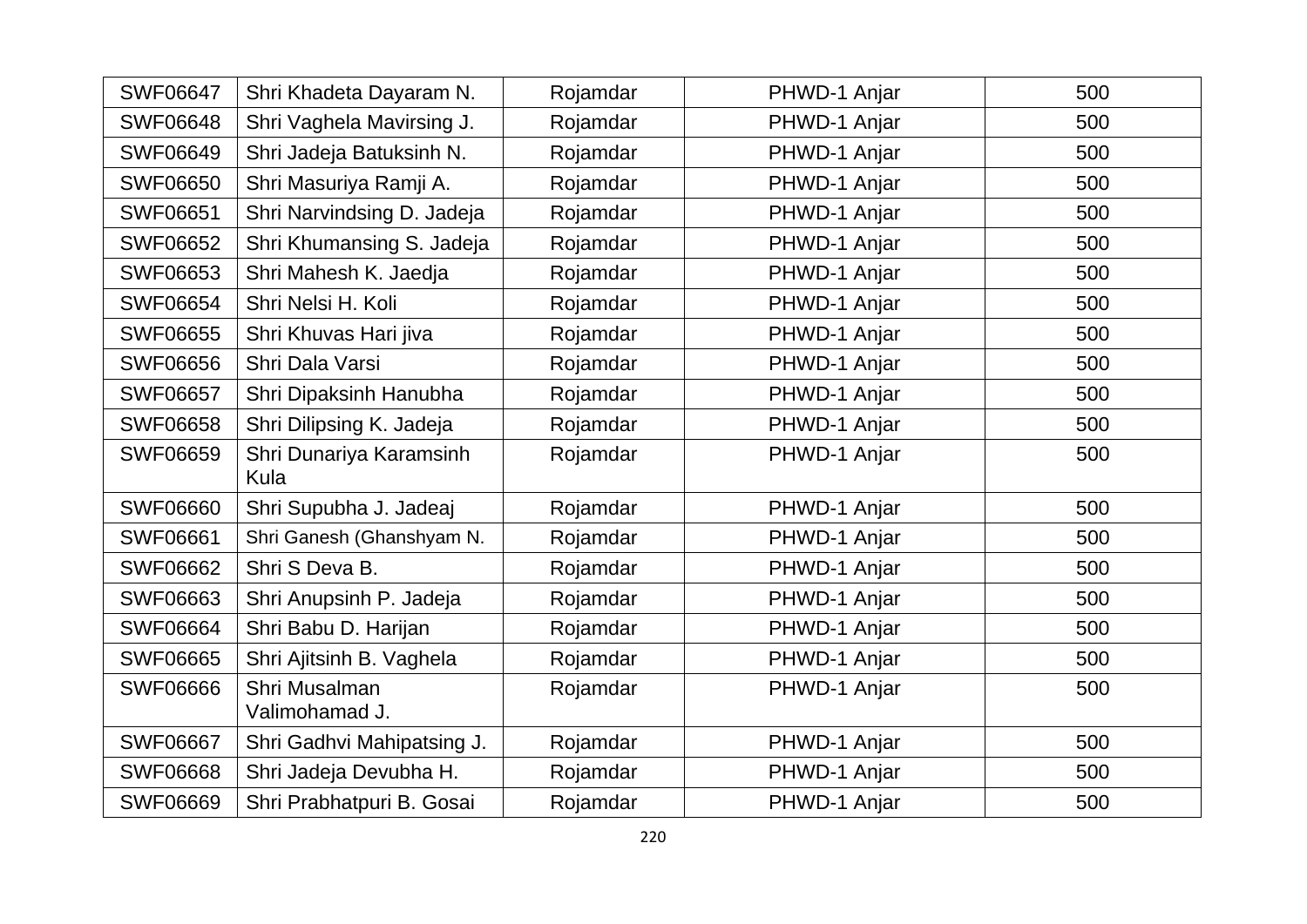| <b>SWF06670</b> | Shri B.K. Shrimali | Rojamdar | <b>PHC Ahmedabad</b> | 500 |
|-----------------|--------------------|----------|----------------------|-----|
| <b>SWF06671</b> | Shri D.K. Gurjar   | Rojamdar | <b>PHC Ahmedabad</b> | 500 |
| <b>SWF06672</b> | Shri V.J. Rana     | Rojamdar | <b>PHC Ahmedabad</b> | 500 |
| <b>SWF06673</b> | Shri G.T. Vaghela  | Rojamdar | <b>PHC Ahmedabad</b> | 500 |
| <b>SWF06674</b> | Shri H.P. Vaghela  | Rojamdar | <b>PHC Ahmedabad</b> | 500 |
| <b>SWF06675</b> | Shri R.K. Solanki  | Rojamdar | <b>PHC Ahmedabad</b> | 500 |
| <b>SWF06676</b> | Shri K.V. Dodiya   | Rojamdar | <b>PHC Ahmedabad</b> | 500 |
| <b>SWF06677</b> | Shri K.D. Vanar    | Rojamdar | <b>PHC Ahmedabad</b> | 500 |
| <b>SWF06678</b> | Shri D.J. Limbola  | Rojamdar | <b>PHC Ahmedabad</b> | 500 |
| <b>SWF06679</b> | Shri G.N. Vaghela  | Rojamdar | <b>PHC Ahmedabad</b> | 500 |
| <b>SWF06680</b> | Shri H.P. Parmar   | Rojamdar | <b>PHC Ahmedabad</b> | 500 |
| <b>SWF06681</b> | Shri A.M. Barad    | Rojamdar | <b>PHC Ahmedabad</b> | 500 |
| <b>SWF06682</b> | Shri C.P. Chavda   | Rojamdar | <b>PHC Ahmedabad</b> | 500 |
| <b>SWF06683</b> | Shri M.R. Parmar   | Rojamdar | <b>PHC Ahmedabad</b> | 500 |
| <b>SWF06684</b> | Shri B.D. Vaghela  | Rojamdar | <b>PHC Ahmedabad</b> | 500 |
| <b>SWF06685</b> | Shri A.G. Shekh    | Rojamdar | <b>PHC Ahmedabad</b> | 500 |
| <b>SWF06686</b> | Shri C.N. Parmar   | Rojamdar | <b>PHC Ahmedabad</b> | 500 |
| <b>SWF06687</b> | Shri H.A. Pandav   | Rojamdar | <b>PHC Ahmedabad</b> | 500 |
| <b>SWF06688</b> | Shri C.G. Vaghela  | Rojamdar | <b>PHC Ahmedabad</b> | 500 |
| <b>SWF06689</b> | Shri P.A. Pandav   | Rojamdar | <b>PHC Ahmedabad</b> | 500 |
| <b>SWF06690</b> | Shri K.G. Pandav   | Rojamdar | <b>PHC Ahmedabad</b> | 500 |
| <b>SWF06691</b> | Shri M.M. Parmar   | Rojamdar | <b>PHC Ahmedabad</b> | 500 |
| <b>SWF06692</b> | Shri R.G. Parmar   | Rojamdar | PHC Ahmedabad        | 500 |
| <b>SWF06693</b> | Shri J.A. Chauhan  | Rojamdar | <b>PHC Ahmedabad</b> | 500 |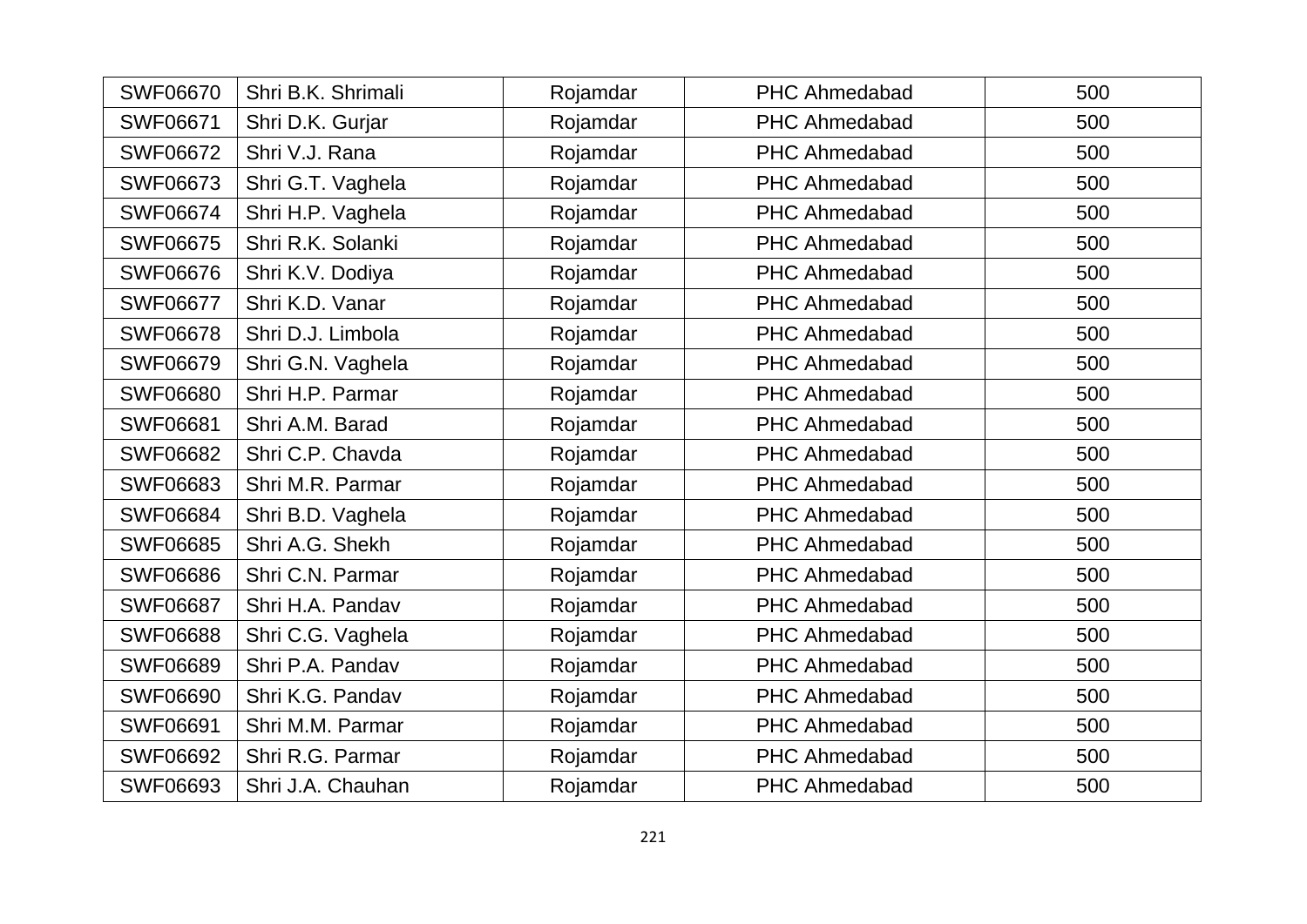| <b>SWF06694</b> | Shri K.A. Chauhan    | Rojamdar | <b>PHC Ahmedabad</b> | 500 |
|-----------------|----------------------|----------|----------------------|-----|
| <b>SWF06695</b> | Shri V.F. Solanki    | Rojamdar | <b>PHC Ahmedabad</b> | 500 |
| <b>SWF06696</b> | Shri B.K. Jadav      | Rojamdar | <b>PHC Ahmedabad</b> | 500 |
| <b>SWF06697</b> | Shri T.D. Parmar     | Rojamdar | <b>PHC Ahmedabad</b> | 500 |
| <b>SWF06698</b> | Shri R.J. Solanki    | Rojamdar | <b>PHC Ahmedabad</b> | 500 |
| <b>SWF06699</b> | Shri S.D. Maru       | Rojamdar | <b>PHC Ahmedabad</b> | 500 |
| <b>SWF06700</b> | Shri N.G. Kori Patel | Rojamdar | <b>PHC Ahmedabad</b> | 500 |
| <b>SWF06701</b> | Shri G.H. Chudasma   | Rojamdar | <b>PHC Ahmedabad</b> | 500 |
| <b>SWF06702</b> | Shri A.G. Bhatti     | Rojamdar | <b>PHC Ahmedabad</b> | 500 |
| <b>SWF06703</b> | Shri H.B. Makwana    | Rojamdar | <b>PHC Ahmedabad</b> | 500 |
| <b>SWF06704</b> | Shri B.A. Makwana    | Rojamdar | PHC Ahmedabad        | 500 |
| <b>SWF06705</b> | Shri H.D. Chudasma   | Rojamdar | <b>PHC Ahmedabad</b> | 500 |
| <b>SWF06706</b> | Shri V.N. Chudasma   | Rojamdar | <b>PHC Ahmedabad</b> | 500 |
| <b>SWF06707</b> | Shri N.L. Chavda     | Rojamdar | <b>PHC Ahmedabad</b> | 500 |
| <b>SWF06708</b> | Shri K.R. Solanki    | Rojamdar | <b>PHC Ahmedabad</b> | 500 |
| <b>SWF06709</b> | Shri V.M. Sonara     | Rojamdar | <b>PHC Ahmedabad</b> | 500 |
| <b>SWF06710</b> | Shri K.V. Sonara     | Rojamdar | <b>PHC Ahmedabad</b> | 500 |
| <b>SWF06711</b> | Shri S.K. Chudasma   | Rojamdar | <b>PHC Ahmedabad</b> | 500 |
| <b>SWF06712</b> | Shri P.N. Dulara     | Rojamdar | <b>PHC Ahmedabad</b> | 500 |
| SWF06713        | Shri M.T. Parmar     | Rojamdar | <b>PHC Ahmedabad</b> | 500 |
| <b>SWF06714</b> | Shri R.G. Kunjariya  | Rojamdar | <b>PHC Ahmedabad</b> | 500 |
| <b>SWF06715</b> | Shri B.D. Chauhan    | Rojamdar | <b>PHC Ahmedabad</b> | 500 |
| <b>SWF06716</b> | Shri B.H. Dabhi      | Rojamdar | <b>PHC Ahmedabad</b> | 500 |
| <b>SWF06717</b> | Shri R.R. Sadhu      | Rojamdar | <b>PHC Ahmedabad</b> | 500 |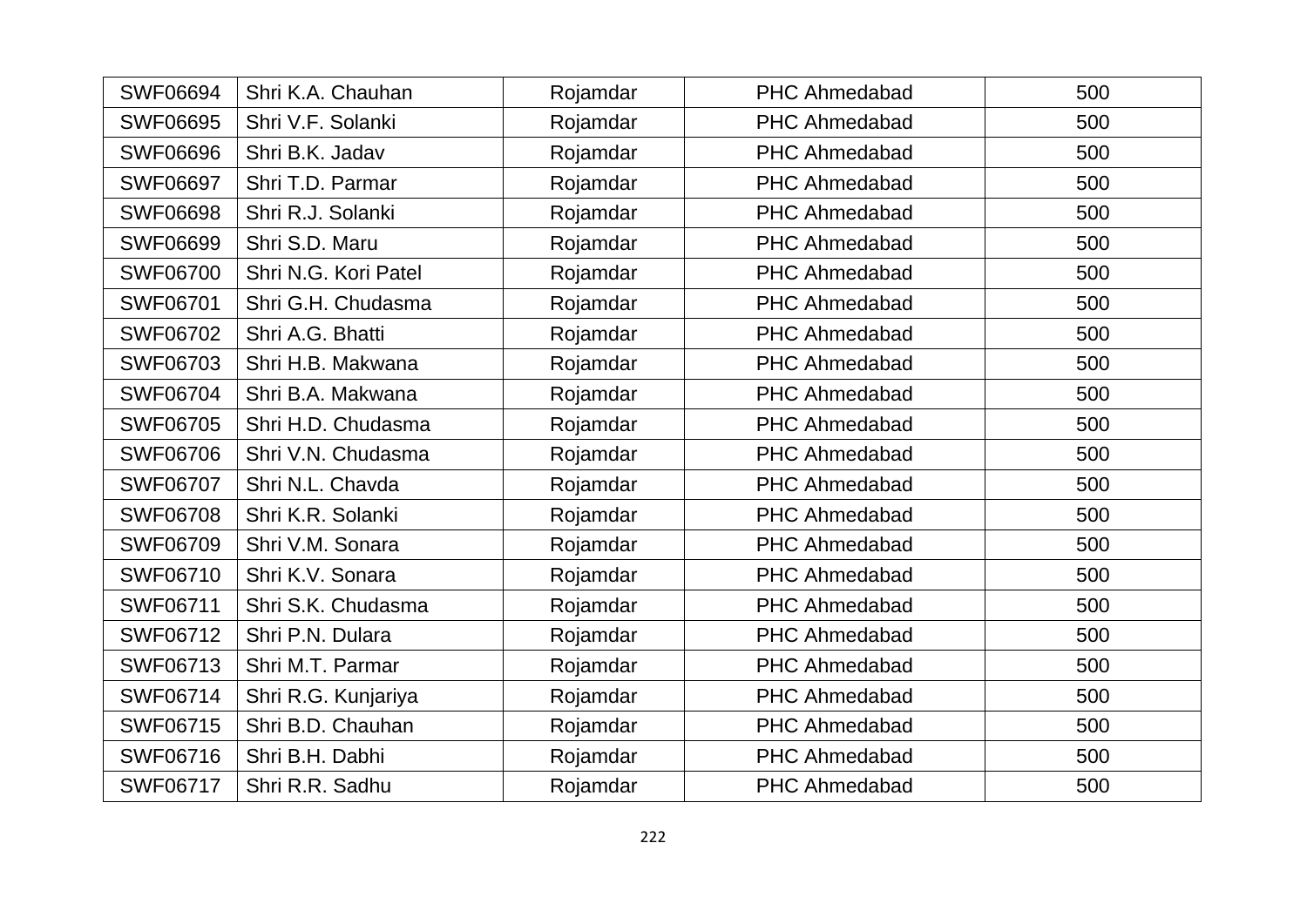| <b>SWF06718</b> | Shri B.B. Chauhan   | Rojamdar | <b>PHC Ahmedabad</b> | 500 |
|-----------------|---------------------|----------|----------------------|-----|
| <b>SWF06719</b> | Shri B.L. Joshi     | Rojamdar | <b>PHC Ahmedabad</b> | 500 |
| <b>SWF06720</b> | Shri S.L. Makwana   | Rojamdar | <b>PHC Ahmedabad</b> | 500 |
| <b>SWF06721</b> | Shri M.K. Patel     | Rojamdar | <b>PHC Ahmedabad</b> | 500 |
| <b>SWF06722</b> | Shri C.N. Patel     | Rojamdar | <b>PHC Ahmedabad</b> | 500 |
| <b>SWF06723</b> | Shri J.R. Thakkar   | Rojamdar | <b>PHC Ahmedabad</b> | 500 |
| <b>SWF06724</b> | Shri S.S. Patel     | Rojamdar | <b>PHC Ahmedabad</b> | 500 |
| <b>SWF06725</b> | Shri G.T. Parmar    | Rojamdar | <b>PHC Ahmedabad</b> | 500 |
| <b>SWF06726</b> | Shri G.M. Prajapati | Rojamdar | <b>PHC Ahmedabad</b> | 500 |
| <b>SWF06727</b> | Shri R.J. Makwana   | Rojamdar | <b>PHC Ahmedabad</b> | 500 |
| <b>SWF06728</b> | Shri C.M. Gohil     | Rojamdar | <b>PHC Ahmedabad</b> | 500 |
| SWF06729        | Shri K.T. Makwana   | Rojamdar | <b>PHC Ahmedabad</b> | 500 |
| SWF06730        | Shri A.J. Dave      | Rojamdar | <b>PHC Ahmedabad</b> | 500 |
| SWF06731        | Shri B.A. Vaghela   | Rojamdar | <b>PHC Ahmedabad</b> | 500 |
| <b>SWF06732</b> | Shri G.A. Vaghela   | Rojamdar | <b>PHC Ahmedabad</b> | 500 |
| <b>SWF06733</b> | Shri J.B. Panchal   | Rojamdar | <b>PHC Ahmedabad</b> | 500 |
| <b>SWF06734</b> | Shri K.R. Zampadiya | Rojamdar | <b>PHC Ahmedabad</b> | 500 |
| <b>SWF06735</b> | Shri N.R. Gohil     | Rojamdar | <b>PHC Ahmedabad</b> | 500 |
| <b>SWF06736</b> | Shri R.B. Patel     | Rojamdar | <b>PHC Ahmedabad</b> | 500 |
| <b>SWF06737</b> | Shri A.P. Patel     | Rojamdar | <b>PHC Ahmedabad</b> | 500 |
| <b>SWF06738</b> | Shri T.Z. Patel     | Rojamdar | <b>PHC Ahmedabad</b> | 500 |
| <b>SWF06739</b> | Shri B.R. Gohil     | Rojamdar | <b>PHC Ahmedabad</b> | 500 |
| <b>SWF06740</b> | Shri K.P. Dabhi     | Rojamdar | <b>PHC Ahmedabad</b> | 500 |
| <b>SWF06741</b> | Shri B.B. Gohil     | Rojamdar | <b>PHC Ahmedabad</b> | 500 |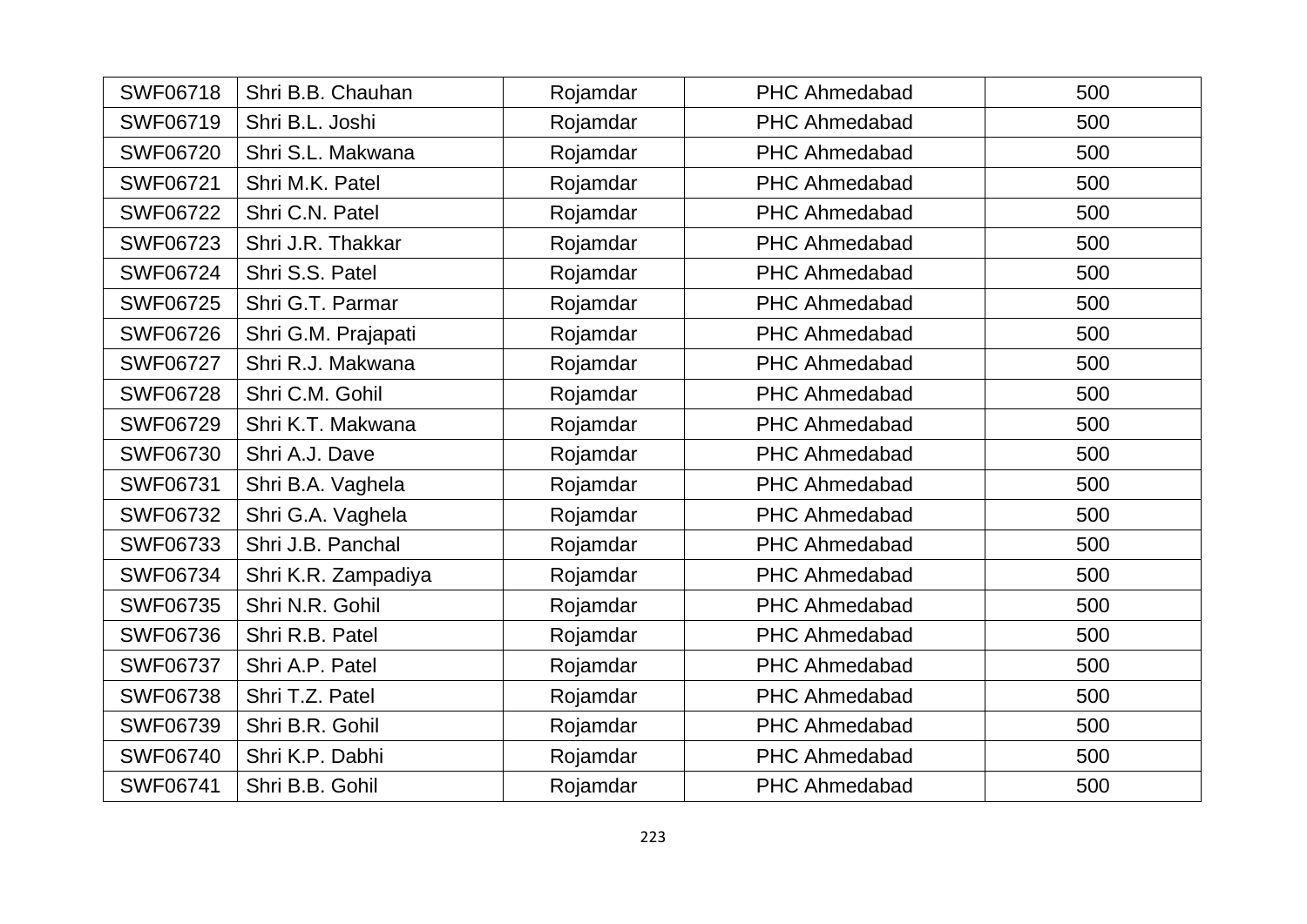| <b>SWF06742</b> | Shri K.B. Makwana   | Rojamdar        | <b>PHC Ahmedabad</b> | 500 |
|-----------------|---------------------|-----------------|----------------------|-----|
| <b>SWF06743</b> | Shri S.M. Valand    | Rojamdar        | PHC Ahmedabad        | 500 |
| <b>SWF06744</b> | Shri K.V. Vaghela   | Rojamdar        | <b>PHC Ahmedabad</b> | 500 |
| <b>SWF06745</b> | Shri N.P. Makwana   | Rojamdar        | <b>PHC Ahmedabad</b> | 500 |
| <b>SWF06746</b> | Shri A.C. Raval     | Rojamdar        | <b>PHC Ahmedabad</b> | 500 |
| <b>SWF06747</b> | Shri M.K. Vaghela   | Rojamdar        | <b>PHC Ahmedabad</b> | 500 |
| <b>SWF06748</b> | Shri B.D. Gohil     | Rojamdar        | <b>PHC Ahmedabad</b> | 500 |
| <b>SWF06749</b> | Shri L.J. Parmar    | Rojamdar        | <b>PHC Ahmedabad</b> | 500 |
| <b>SWF06750</b> | Shri V.M. Pandav    | Rojamdar        | <b>PHC Ahmedabad</b> | 500 |
| <b>SWF06751</b> | Shri S.T. Pandav    | Rojamdar        | <b>PHC Ahmedabad</b> | 500 |
| <b>SWF06752</b> | Shri G.F. Solanki   | Rojamdar        | <b>PHC Ahmedabad</b> | 500 |
| <b>SWF06753</b> | Shri K. P. Parmar   | Rojamdar        | <b>PHC Ahmedabad</b> | 500 |
| <b>SWF06754</b> | Shri M.M. Chauhan   | Rojamdar        | <b>PHC Ahmedabad</b> | 500 |
| <b>SWF06755</b> | Shri J.B. Zapadiya  | Rojamdar        | <b>PHC Ahmedabad</b> | 500 |
| <b>SWF06756</b> | Shri T.N. Chudasma  | Rojamdar        | <b>PHC Ahmedabad</b> | 500 |
| <b>SWF06757</b> | Shri J.H. Patel     | D.E.E.          | PHWD Palanpur        | 500 |
| <b>SWF06758</b> | Shri R.A. Patel     | D.E.E.          | <b>PHWD Godhara</b>  | 500 |
| <b>SWF06759</b> | Smt. K.C. Parmar    | Rojamdar (Peon) | <b>PHWD Godhara</b>  | 500 |
| <b>SWF06760</b> | Shri A.B. Baria     | Chowkidar       | <b>PHWD Godhara</b>  | 500 |
| <b>SWF06761</b> | Shri C.S. Prajapati | Rojamdar        | PHC H'nagar          | 500 |
| <b>SWF06762</b> | Shri K.A. Thakarda  | Rojamdar        | PHC H'nagar          | 500 |
| <b>SWF06763</b> | Shri J.M. Zala      | Rojamdar        | PHC H'nagar          | 500 |
| <b>SWF06764</b> | Shri A.S. Katara    | Rojamdar        | PHC H'nagar          | 500 |
| <b>SWF06765</b> | Shri D.G. Rai       | Rojamdar        | PHC H'nagar          | 500 |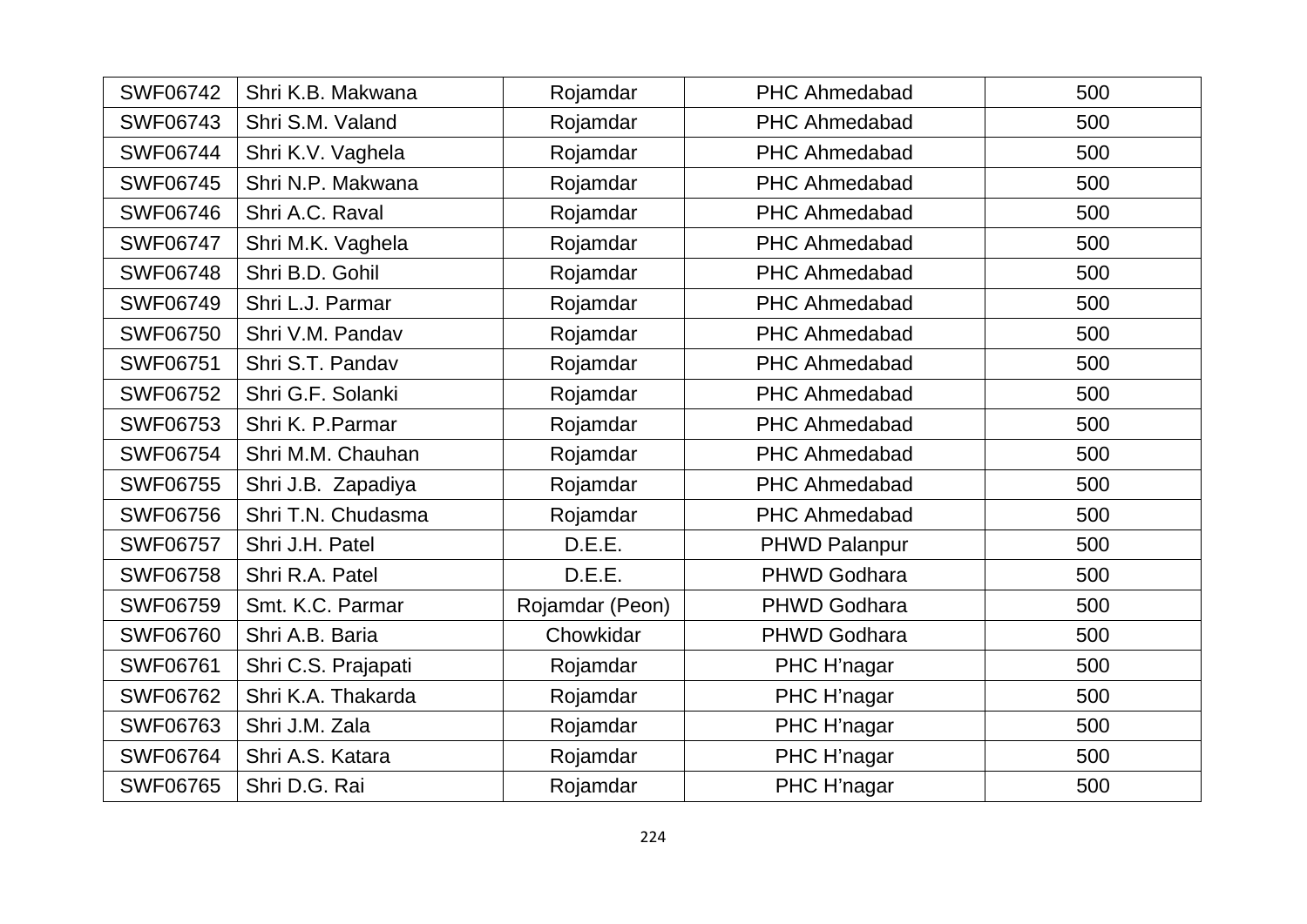| <b>SWF06766</b> | Shri C.N. Chauhan         | Rojamdar  | PHC H'nagar      | 500 |
|-----------------|---------------------------|-----------|------------------|-----|
| <b>SWF06767</b> | Shri H.T. Rajput          | Rojamdar  | PHC H'nagar      | 500 |
| <b>SWF06768</b> | Shri H.S. Rajput          | Rojamdar  | PHC H'nagar      | 500 |
| <b>SWF06769</b> | Shri B.D. Thakor          | Rojamdar  | PHC H'nagar      | 500 |
| <b>SWF06770</b> | Shri M.K. Parmar          | Rojamdar  | PHC H'nagar      | 500 |
| <b>SWF06771</b> | Shri J.K. Parmar          | Rojamdar  | PHC H'nagar      | 500 |
| <b>SWF06772</b> | Shri R.S. Katara          | Rojamdar  | PHC H'nagar      | 500 |
| <b>SWF06773</b> | Shri G.M. Sonkesariya     | D.E.E.    | <b>PHC Surat</b> | 500 |
| <b>SWF06774</b> | Shri Kiranbhai Kesiyabhai | Rojamdar  | <b>PHC Surat</b> | 500 |
| <b>SWF06775</b> | Shri B.K. Bhuriya         | Rojamdar  | <b>PHC Surat</b> | 500 |
| <b>SWF06776</b> | Shri R.G. Rohit           | Rojamdar  | <b>PHC Surat</b> | 500 |
| <b>SWF06777</b> | Shri A.B. Patel           | Rojamdar  | <b>PHC Surat</b> | 500 |
| <b>SWF06778</b> | Shri R.H. Yagnik          | Rojamdar  | PHWD S'nagar     | 500 |
| <b>SWF06779</b> | Shri P.N. Parmar          | P.O.      | PHWD S'nagar     | 500 |
| <b>SWF06780</b> | Shri S.N. Zapada          | Chowkidar | PHWD S'nagar     | 500 |
| <b>SWF06781</b> | Shri M.G. Zala            | Helper    | PHWD S'nagar     | 500 |
| <b>SWF06782</b> | Shri G.R. Sinhora         | Helper    | PHWD S'nagar     | 500 |
| <b>SWF06783</b> | Shri M.J. Thakkar         | Helper    | PHWD S'nagar     | 500 |
| <b>SWF06784</b> | Shri J.N. Sanfulpara      | Helper    | PHWD S'nagar     | 500 |
| <b>SWF06785</b> | Shri K.S. Zala            | Rojamdar  | PHWD S'nagar     | 500 |
| <b>SWF06786</b> | Shri A.T. Rataiya         | Rojamdar  | PHWD S'nagar     | 500 |
| <b>SWF06787</b> | Shri N.T. Udhregiya       | Rojamdar  | PHWD S'nagar     | 500 |
| <b>SWF06788</b> | Shri J.G. Zala            | Rojamdar  | PHWD S'nagar     | 500 |
| <b>SWF06789</b> | Shri R.T. Vaghodiya       | Rojamdar  | PHWD S'nagar     | 500 |